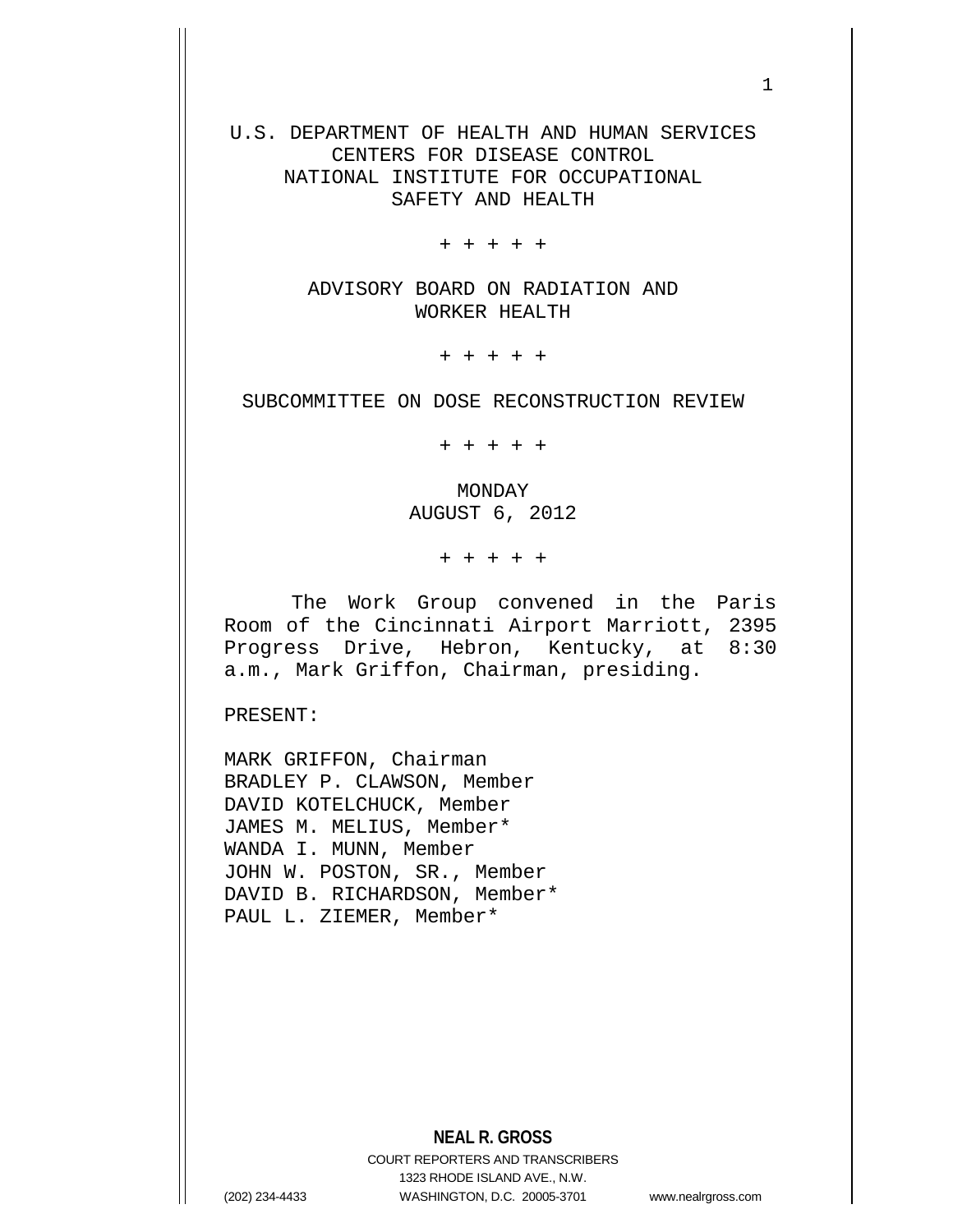ALSO PRESENT:

TED KATZ, Designated Federal Official KATHY BEHLING, SC&A\* GRADY CALHOUN, DCAS DOUG FARVER, SC&A STUART HINNEFELD, ORAU Team JOHN MAURO, SC&A\* MICHAEL RAFKY, HHS\* BETH ROLFES, DCAS MUTTY SHARFI, ORAU Team\* SCOTT SIEBERT, ORAU Team JOHN STIVER, SC&A\*

\*Participating via telephone

## **NEAL R. GROSS**

COURT REPORTERS AND TRANSCRIBERS 1323 RHODE ISLAND AVE., N.W. (202) 234-4433 WASHINGTON, D.C. 20005-3701 www.nealrgross.com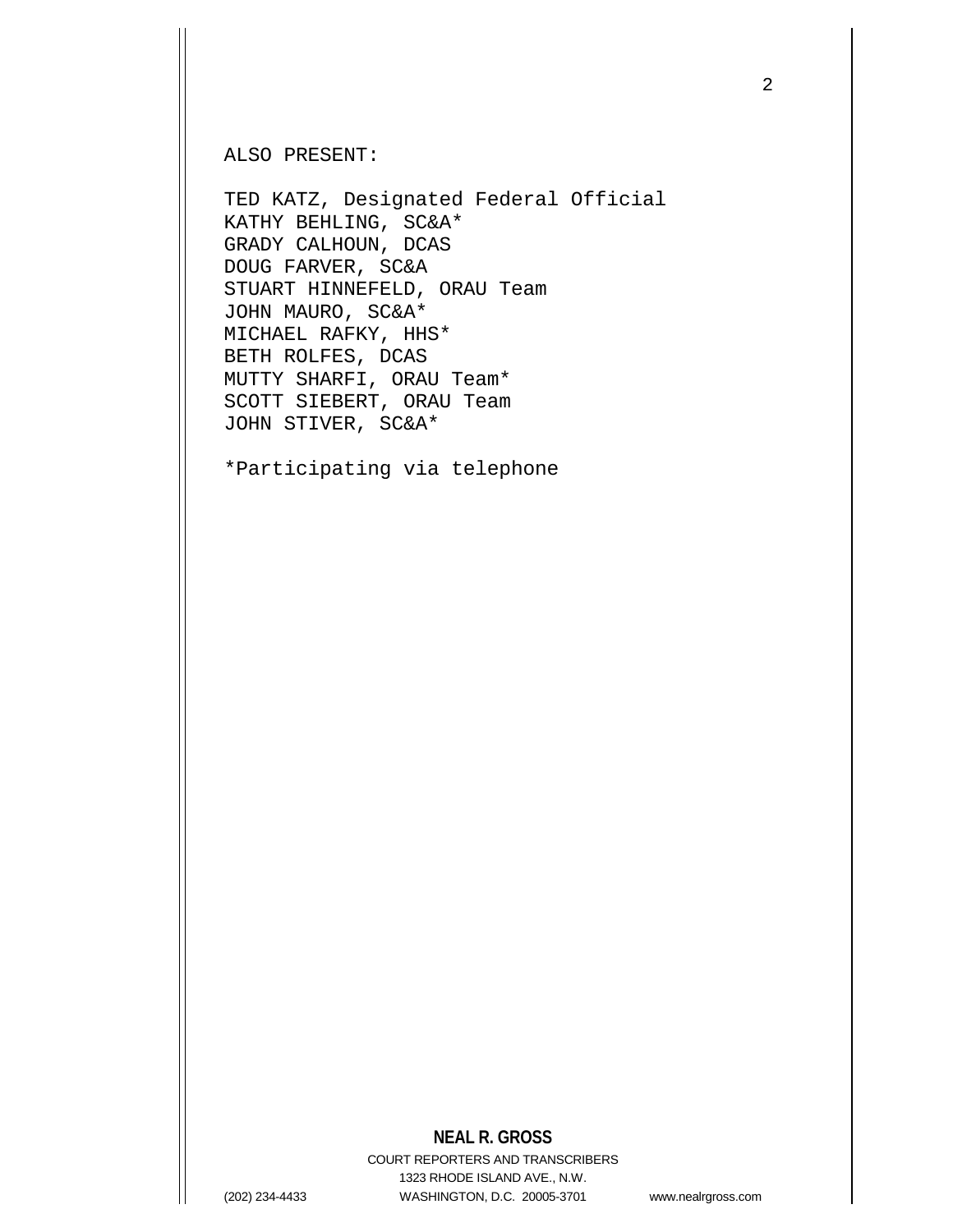## TABLE OF CONTENTS

| Welcome and Roll-Call.<br>. 4 |                                                                                                                                       |
|-------------------------------|---------------------------------------------------------------------------------------------------------------------------------------|
| Discussion                    | Update on DCAS blind dose<br>reconstruction quality control<br>reviews.<br>14                                                         |
|                               | Overview of ORAU quality management<br>21<br>system                                                                                   |
|                               | Costs and benefits of possible changes<br>in dose reconstruction efficiency<br>. 129<br>processes                                     |
|                               | DCAS report on plans for<br>evaluating claimant-favorability 149                                                                      |
|                               | DCAS goals/priorities for<br>timely completion of dose<br>reconstructions<br>.169                                                     |
| Lunch                         |                                                                                                                                       |
|                               | Revisiting Board's dose<br>reconstruction case review process . 184                                                                   |
|                               | Continuation of issue resolution for<br>sets $8 - 9$ .<br>$\mathrm{N}/\mathrm{A}$<br>$\mathbf{L}$                                     |
|                               | Accelerating DR issue resolution<br>process<br>.N/A<br>$\bullet$ , $\bullet$ , $\bullet$                                              |
|                               | Pre-selection of DR case set 16 for<br>Board consideration<br>266                                                                     |
|                               | Issue resolution for Savannah River<br>cases, sets $10 - 13$<br>296                                                                   |
|                               | Plans for second Board report to<br>the Secretary on dose reconstruction<br>reviews<br>N/A<br>$\cdot$ $\cdot$ $\cdot$ $\cdot$ $\cdot$ |

## **NEAL R. GROSS**

COURT REPORTERS AND TRANSCRIBERS 1323 RHODE ISLAND AVE., N.W. (202) 234-4433 WASHINGTON, D.C. 20005-3701 www.nealrgross.com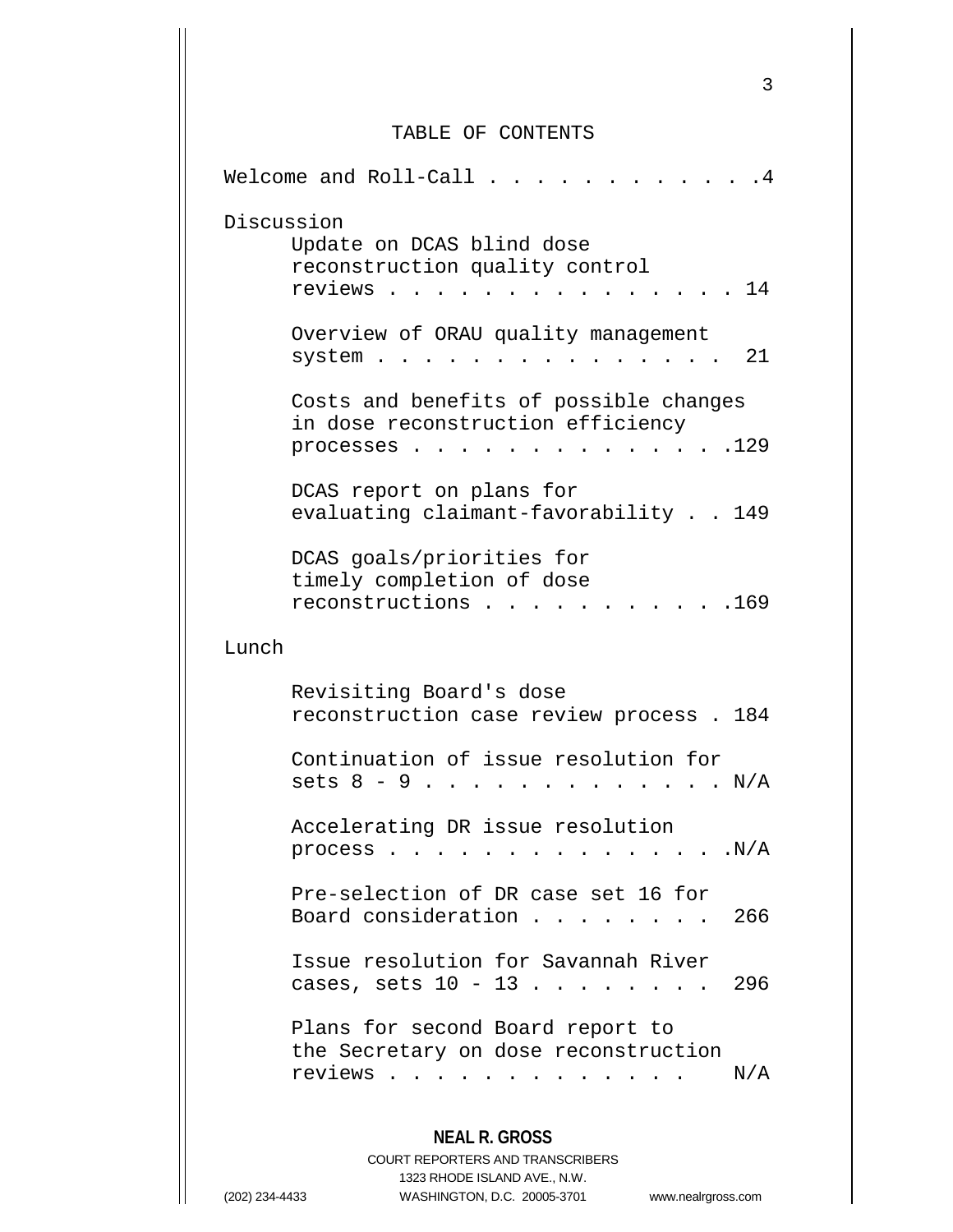**NEAL R. GROSS** COURT REPORTERS AND TRANSCRIBERS 1323 RHODE ISLAND AVE., N.W. (202) 234-4433 WASHINGTON, D.C. 20005-3701 www.nealrgross.com 4 1 P-R-O-C-E-E-D-I-N-G-S 2  $\parallel$  8:35 a.m. 3 || MR. KATZ: This is NIOSH; this is 4 the Advisory Board on Radiation and Worker 5 Health, Dose Reconstruction Review  $6$  Subcommittee. We will begin with roll call.  $7$  | And since this is the Subcommittee, we need to  $8 \parallel$  talk about conflict of interest as well, for  $9 \parallel$  the Board Members only. So as you register, 10 || one main component of this meeting, we're 11 talking about Savannah River Site cases. If 12 you have a conflict with Savannah River Site,  $13$  || please note that and that you will be recused 14 from that discussion. We're talking about 15 other cases, as well. So any of your major 16 sites where you have conflicts, please note  $17$  | those as we go through the roll call. 18 || So let's get started with Board 19 Members in the room. 20 (Roll call.) 21 MR. KATZ: Okay then. The agenda 22 || for the meeting is posted on the website, as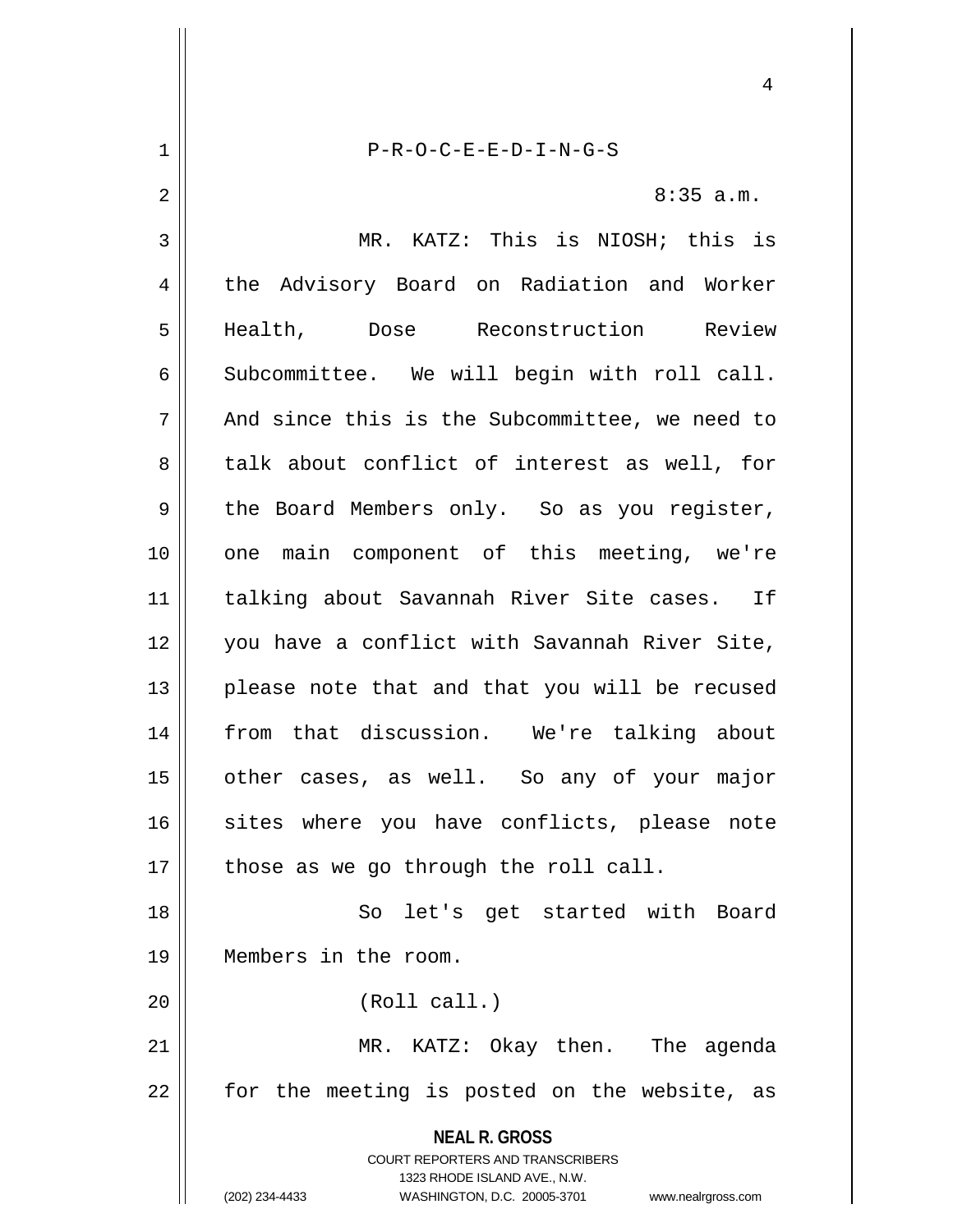1 is -- well, there may be some materials 2 associated with this meeting. Most of the 3 || materials are Privacy Act-protected.

4 And let me just note for Board 5 Members and staff, I circulated a document  $6 \parallel$  that Mark had forwarded me last night to all  $7 \parallel$  the staff, or most of the staff at least, and 8 all the Board Members just this morning. So I 9 sent them to your CDC account and your 10 personal account in most cases. Brad, I may 11 have missed you, so I'll forward it right now. 12 It's your agenda.

 CHAIRMAN GRIFFON: And that 14 || document that Ted sent out is for the 1 p.m. We have one thing that's sort of time-specific on the agenda today, which is the revisiting the Board's dose reconstruction case review process. And what Ted sent out was like sort of the original draft that we came up with, || original procedure we came up with of sort of how to look at it. I think we have basic 22 || reviews, advanced reviews, blind reviews, it

**NEAL R. GROSS**

COURT REPORTERS AND TRANSCRIBERS 1323 RHODE ISLAND AVE., N.W. (202) 234-4433 WASHINGTON, D.C. 20005-3701 www.nealrgross.com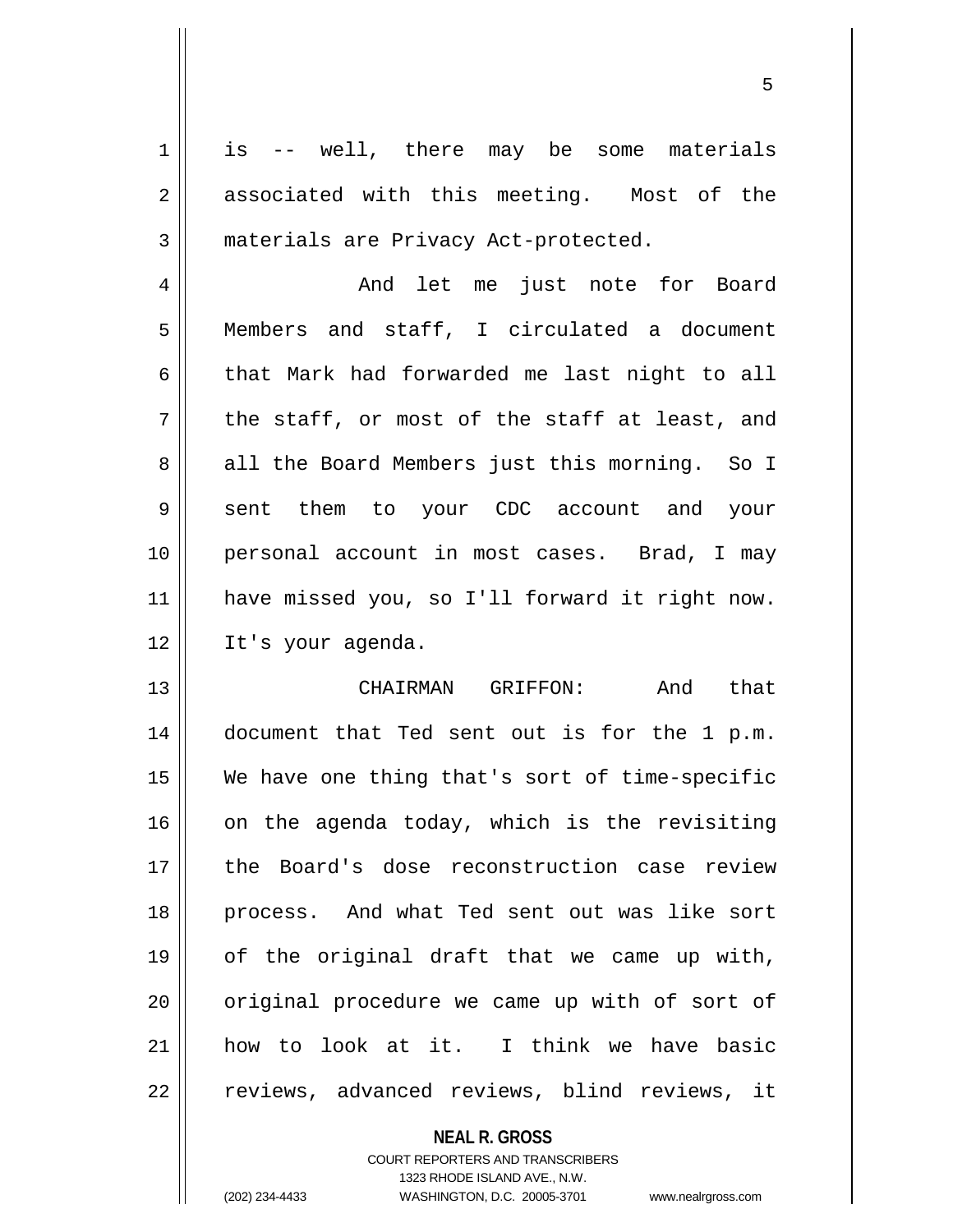| $\mathbf 1$    | outlines what we were thinking of back then,                                                        |
|----------------|-----------------------------------------------------------------------------------------------------|
| 2              | which, you know, it might have migrated a                                                           |
| 3              | little from that, but at least it will give                                                         |
| $\overline{4}$ | you a sense of where we started from.<br>And                                                        |
| 5              | that's time-sensitive, because Jim Melius and                                                       |
| 6              | Paul Ziemer are going to phone in at 1:00 to                                                        |
| 7              | join that discussion. So we're going to sort                                                        |
| 8              | of keep that there.                                                                                 |
| $\mathsf 9$    | Otherwise, Ted was helpful enough                                                                   |
| 10             | to help me put together the agenda. Actually,                                                       |
| 11             | I think he did it. I don't even remember.                                                           |
| 12             | But, you know, it's similar topics that we had                                                      |
| 13             | on the last meeting's agenda and I think we                                                         |
| 14             | can go right down these. I think one of the                                                         |
| 15             | big topics this morning we're going to cover                                                        |
| 16             | is probably Scott's presentation of the ORAU                                                        |
| 17             | QA/QC program. But we can do these first two                                                        |
| 18             | items first. Stu, is that okay, this order? I                                                       |
| 19             | think they're both your sort of actions.                                                            |
| 20             | We've asked you to report back to us on these.                                                      |
| 21             | MR. HINNEFELD: Yes, yes.<br>Ray                                                                     |
| 22             | will be doing most of the $-$ - he'll be doing $-$ -                                                |
|                | <b>NEAL R. GROSS</b>                                                                                |
|                | <b>COURT REPORTERS AND TRANSCRIBERS</b>                                                             |
|                | 1323 RHODE ISLAND AVE., N.W.<br>(202) 234-4433<br>WASHINGTON, D.C. 20005-3701<br>www.nealrgross.com |
|                |                                                                                                     |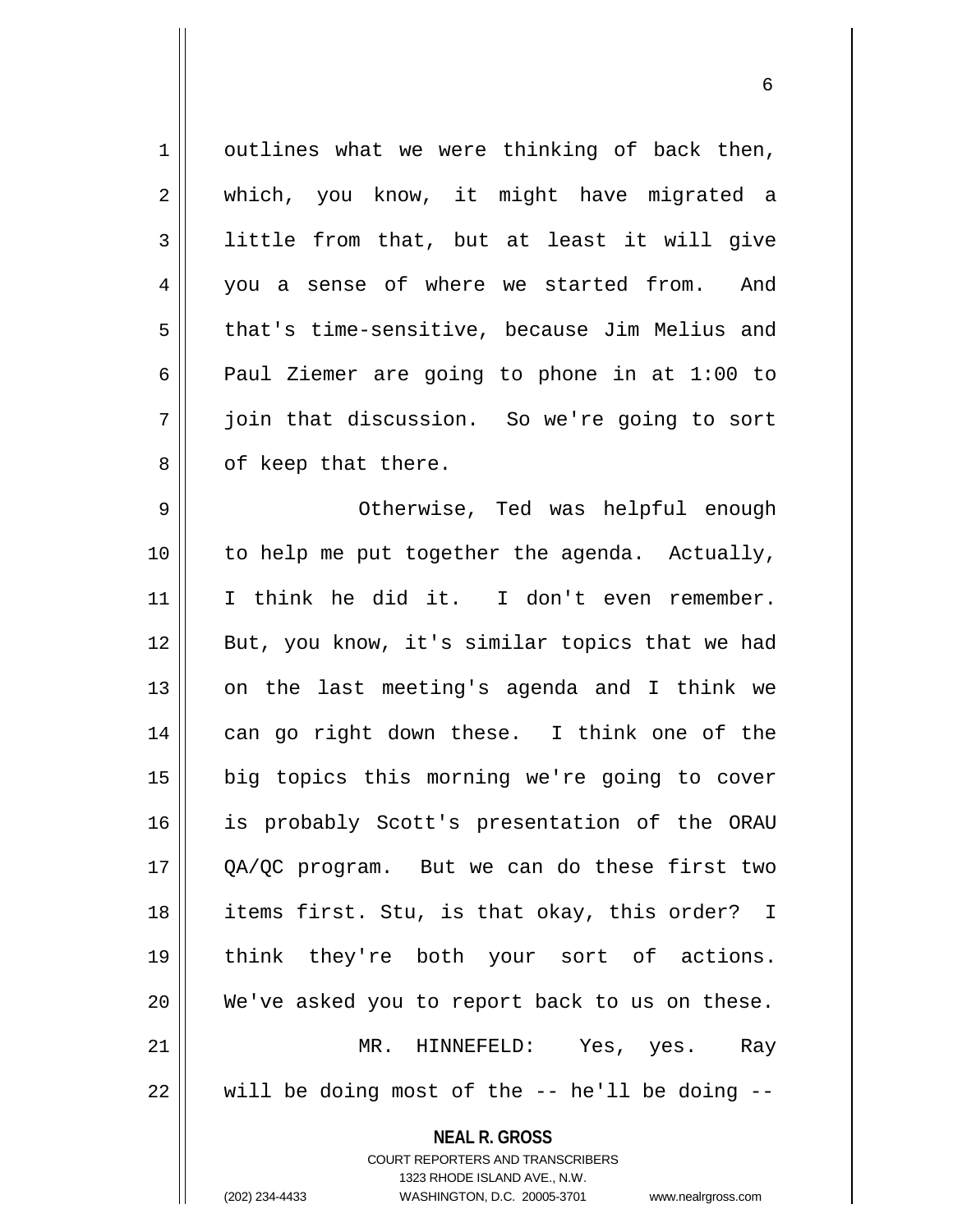**NEAL R. GROSS** COURT REPORTERS AND TRANSCRIBERS 1323 RHODE ISLAND AVE., N.W. 1 CHAIRMAN GRIFFON: Oh, okay, yes. 2 || Sorry. So, update on DCAS blind dose  $3$  reconstruction quality control review. David, 4 || I'm assuming, by the way, you have these 5 materials. David Richardson? 6 MEMBER RICHARDSON: Yes, I'm 7 | pulling them up now. 8 CHAIRMAN GRIFFON: Okay, okay. So 9 | we're working from that agenda that was sent  $10 \parallel \quad out?$ 11 || MEMBER RICHARDSON: Yes, I have  $12 \parallel$  that. 13 CHAIRMAN GRIFFON: Alright. So, 14 blind dose reconstruction quality control 15 | reviews. 16 MR. CALHOUN: Okay. Basically, 17 it's just really a numbers update. As we  $18$  || talked about last time, we go through and pick 19 a few each week, dose reconstructions to 20 || review. These are cases that have not been 21 | completed by ORAU yet, and we assign those to 22 || one of our guys. Once they come over from

(202) 234-4433 WASHINGTON, D.C. 20005-3701 www.nealrgross.com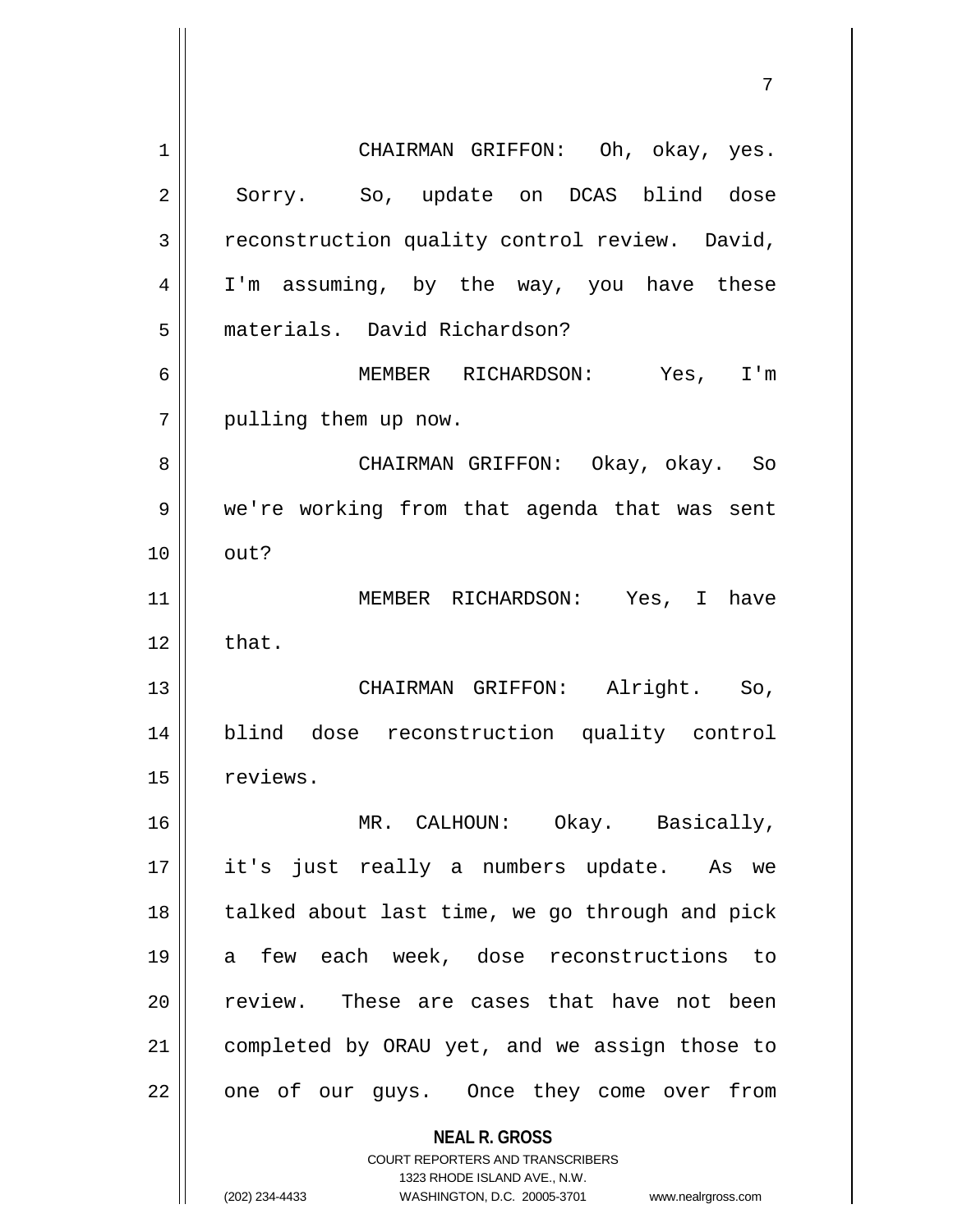| $\mathbf 1$    | ORAU, a third party reviews them and looks at |
|----------------|-----------------------------------------------|
| 2              | what we've done versus what ORAU has done.    |
| 3              | Very few, if any, of these have gone through  |
| $\overline{4}$ | final adjudication yet through Department of  |
| 5              | Labor. So, basically, what I have here is     |
| 6              | we've got 57 that have been selected to this  |
| 7              | Twenty-one of those have been<br>point.       |
| 8              | completed, ten are assigned to health         |
| 9              | physicists in DCAS, and twenty-six have not   |
| 10             | yet been assigned to our guys for review.     |
| 11             | of the things that we<br>Some                 |
| 12             | continue to need to work on that we haven't   |
| 13             | done a whole lot on yet is, based on our last |
| 14             | assessment, we believe that we could do a     |
| 15             | better job in determining, at least           |
| 16             | documenting why we made decision A versus     |
| 17             | decision B. So we need to get that out. We    |
| 18             | haven't done much on that yet. And that's     |
| 19             | basically where we are on the blind DRs.      |
| 20             | CHAIRMAN GRIFFON: So when you say             |
| 21             | job documenting decision-making<br>better     |
| 22             | process, or I'm paraphrasing, that's sort of  |
|                | <b>NEAL R. GROSS</b>                          |

COURT REPORTERS AND TRANSCRIBERS 1323 RHODE ISLAND AVE., N.W.

 $\mathsf{I}$ 

(202) 234-4433 WASHINGTON, D.C. 20005-3701 www.nealrgross.com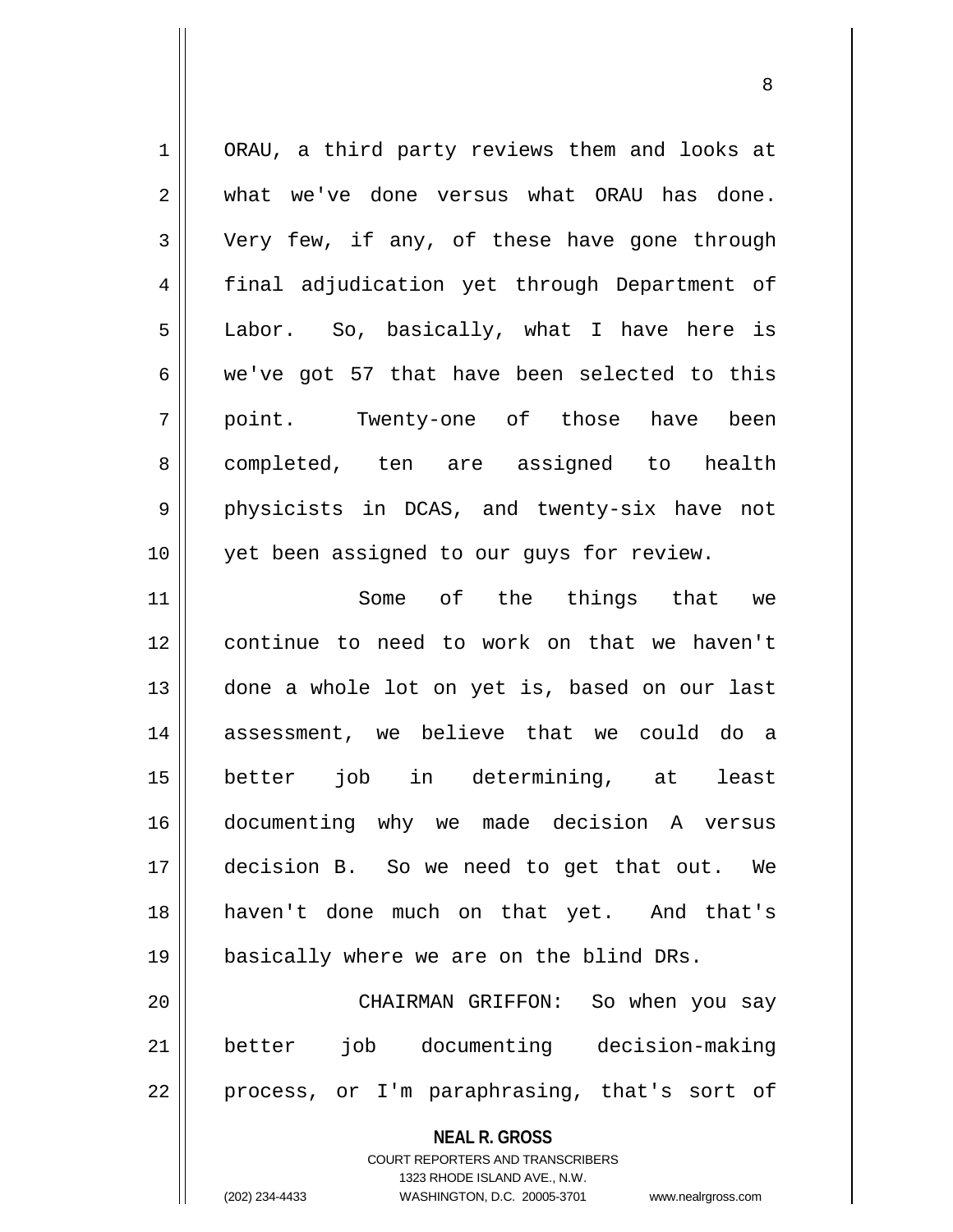| 1  | one of your preliminary findings from your --                       |
|----|---------------------------------------------------------------------|
| 2  | MR. CALHOUN: Yes, we documented                                     |
| 3  | that in recommendations for improvement of                          |
| 4  | program. So that's just something that we                           |
| 5  | need to do.                                                         |
| 6  | CHAIRMAN GRIFFON: Okay.                                             |
| 7  | MR. CALHOUN: And what that's                                        |
| 8  | really going to involve is just talking to the                      |
| 9  | folks doing the reviews and saying, hey, you                        |
| 10 | know, when we come back and look at this two                        |
| 11 | weeks later, we really don't know why you                           |
| 12 | chose $A$ or $B$ --                                                 |
| 13 | CHAIRMAN GRIFFON: Write down your                                   |
| 14 | work, show your work kind of thing that --                          |
| 15 | MR. CALHOUN: Yes, yes.                                              |
| 16 | CHAIRMAN GRIFFON: -- we've said.                                    |
| 17 | Yes.                                                                |
| 18 | MEMBER CLAWSON: Well, I just want                                   |
| 19 | to clarify on this. That's the same thing                           |
| 20 | that we've been saying. When you're talking                         |
| 21 | about this, you're talking about why you use                        |
| 22 | this process versus the other one,<br>just                          |
|    | <b>NEAL R. GROSS</b>                                                |
|    | <b>COURT REPORTERS AND TRANSCRIBERS</b>                             |
|    | 1323 RHODE ISLAND AVE., N.W.                                        |
|    | (202) 234-4433<br>WASHINGTON, D.C. 20005-3701<br>www.nealrgross.com |

 $\mathsf{I}$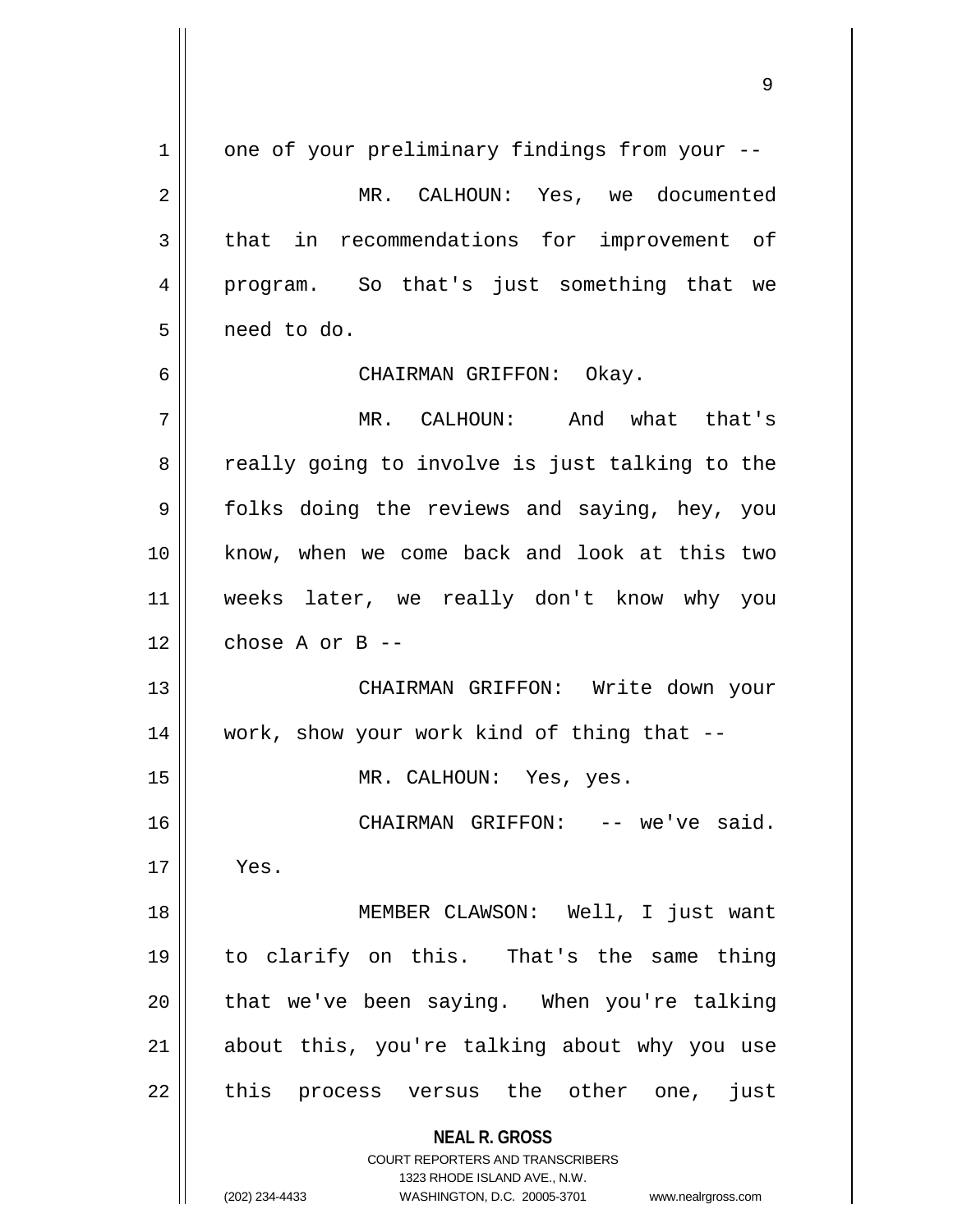1 documenting better.

| $\overline{2}$ | MR. CALHOUN: Right, right, right.                                                                                                                                      |
|----------------|------------------------------------------------------------------------------------------------------------------------------------------------------------------------|
| $\mathfrak{Z}$ | these aren't like a full-blown dose<br>And                                                                                                                             |
| $\overline{4}$ | reconstruction. We showed these, at least a                                                                                                                            |
| 5              | couple examples of these, I think it was at                                                                                                                            |
| 6              | the last meeting. And, basically, our guys                                                                                                                             |
| 7              | will go through and do a dose reconstruction,                                                                                                                          |
| 8              | and, well, they don't write the report, but                                                                                                                            |
| 9              | they'll come up with the numbers. And they                                                                                                                             |
| 10             | just free-form write into an area what they                                                                                                                            |
| 11             | did, and it could be clearer as to why they                                                                                                                            |
| 12             | did it.                                                                                                                                                                |
| 13             | MEMBER CLAWSON: Right. And                                                                                                                                             |
| 14             | that's something that we have seen quite a bit                                                                                                                         |
| 15             | of is: how did we get to that?                                                                                                                                         |
| 16             | MR. KATZ: It just needs<br>some                                                                                                                                        |
| 17             | clarification, though. I think you're talking                                                                                                                          |
| 18             | about when you do the blind dose, because the                                                                                                                          |
| 19             | people that you have doing the blind dose                                                                                                                              |
| 20             | reconstruction are not showing their work --                                                                                                                           |
| 21             | MR. CALHOUN: Correct, correct.                                                                                                                                         |
| 22             | MR. KATZ: It's not a criticism of                                                                                                                                      |
|                | <b>NEAL R. GROSS</b><br><b>COURT REPORTERS AND TRANSCRIBERS</b><br>1323 RHODE ISLAND AVE., N.W.<br>(202) 234-4433<br>WASHINGTON, D.C. 20005-3701<br>www.nealrgross.com |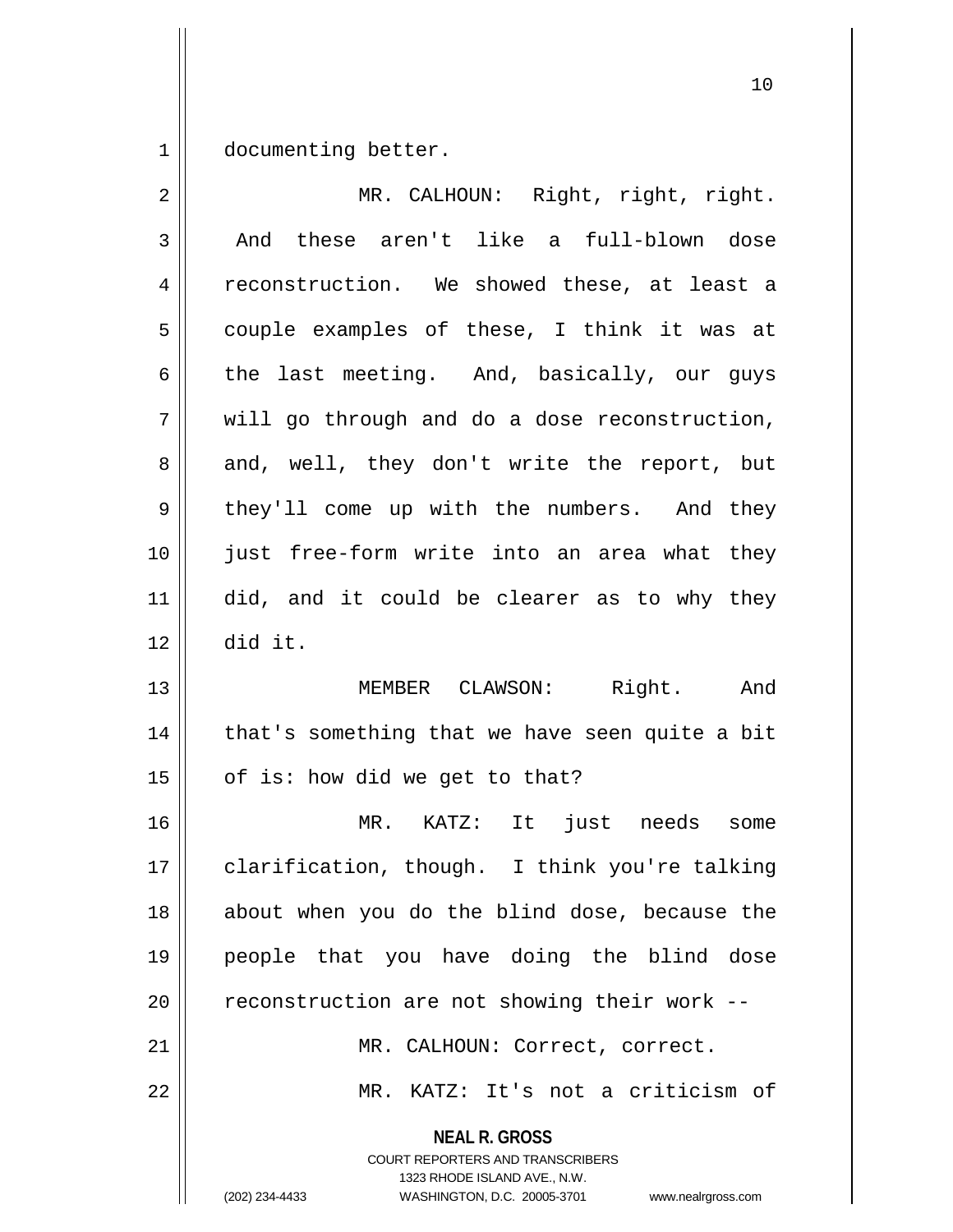1 || the ORAU original dose reconstruction that 2 | you're reviewing --3 (Simultaneous speakers.) 4 MR. KATZ: -- your own review  $5 \parallel$  process. You were thinking the other. 6 MEMBER CLAWSON: So was I. 7 CHAIRMAN GRIFFON: And going back 8 || to the numbers then, you said that, the last 9 time we talked, we talked about you were 10 || putting this stuff in a database of some sort 11 and that we, the Board, could get access to  $12$  | that. Did you set that up or  $-$ 13 MR. CALHOUN: Right now I don't 14 know that we can, because they're pre-15 decisional, they haven't gone through the 16 || final adjudication. And that's usually what 17 we do when we do dose reconstructions that are 18 || reviewed. I believe when we ran that by our 19 legal team that's what they said. Now,  $20$  || there's certainly a way that we can get you 21  $\parallel$  the, I guess the data sheets that we have. We  $22$  || haven't done that yet.

> **NEAL R. GROSS** COURT REPORTERS AND TRANSCRIBERS 1323 RHODE ISLAND AVE., N.W. (202) 234-4433 WASHINGTON, D.C. 20005-3701 www.nealrgross.com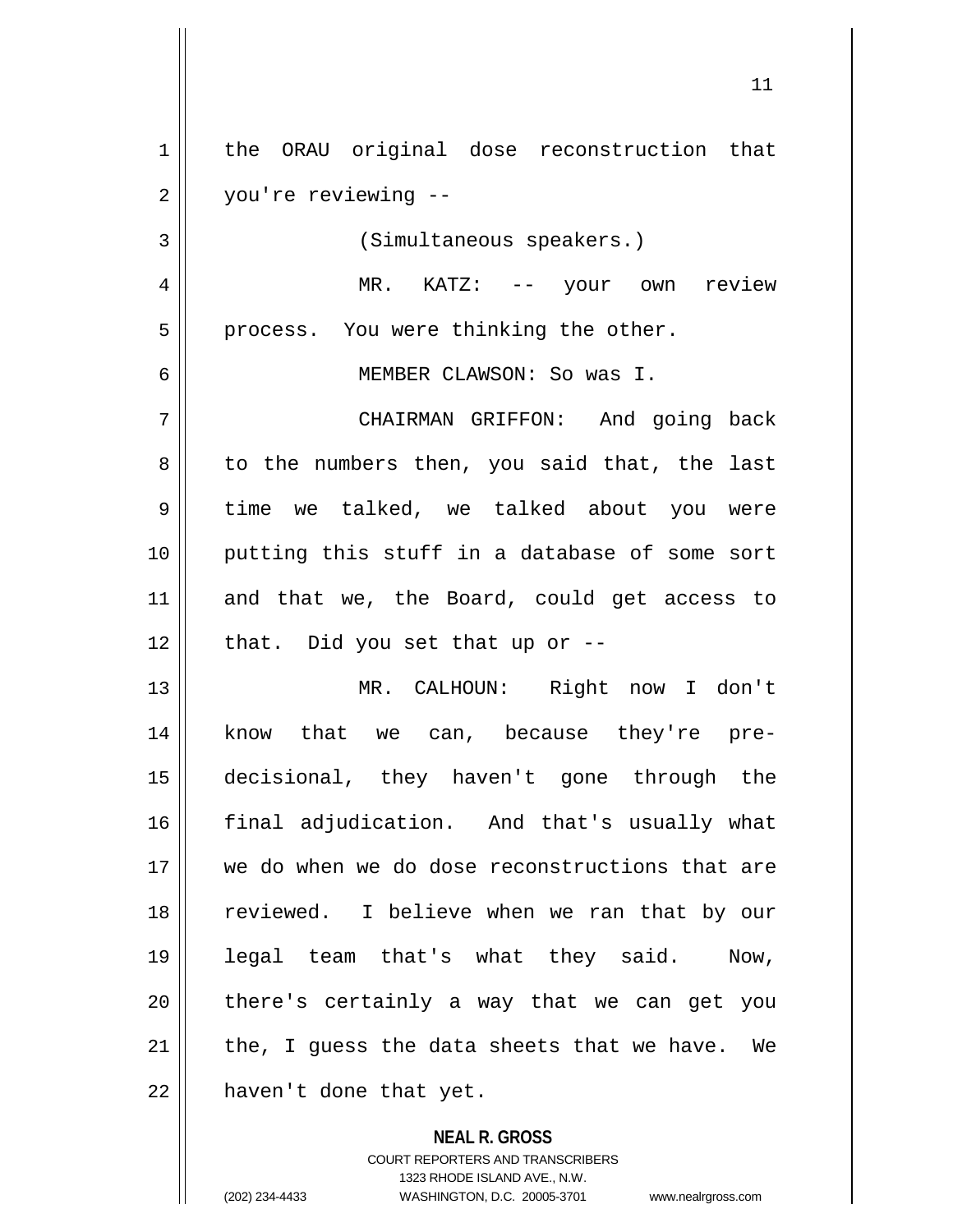CHAIRMAN GRIFFON: What are the 2 | data sheets? What do you mean? MR. CALHOUN: Those are our actual 4 | reviews. CHAIRMAN GRIFFON: Oh, okay. MR. CALHOUN: There's a form, of  $7 \parallel$  course, that we fill out for every one of them 8 || that goes through and says, you know, there's 9 Something on internal, there's something on external. That's the comparison of the two 11 || dose reconstructions, the ones completed by ORAU versus the ones completed in-house, because we have a third person that will look | to compare the two after they're done. CHAIRMAN GRIFFON: I guess I'm curious because we talked last time about being able to see at least the information in aggregate form. We didn't want to re-review 19 || each case, of course, you know, because we're || selecting separately, but just to see this in aggregate form I think would be useful, like what have you found in terms of QA as you go

> COURT REPORTERS AND TRANSCRIBERS 1323 RHODE ISLAND AVE., N.W. (202) 234-4433 WASHINGTON, D.C. 20005-3701 www.nealrgross.com

**NEAL R. GROSS**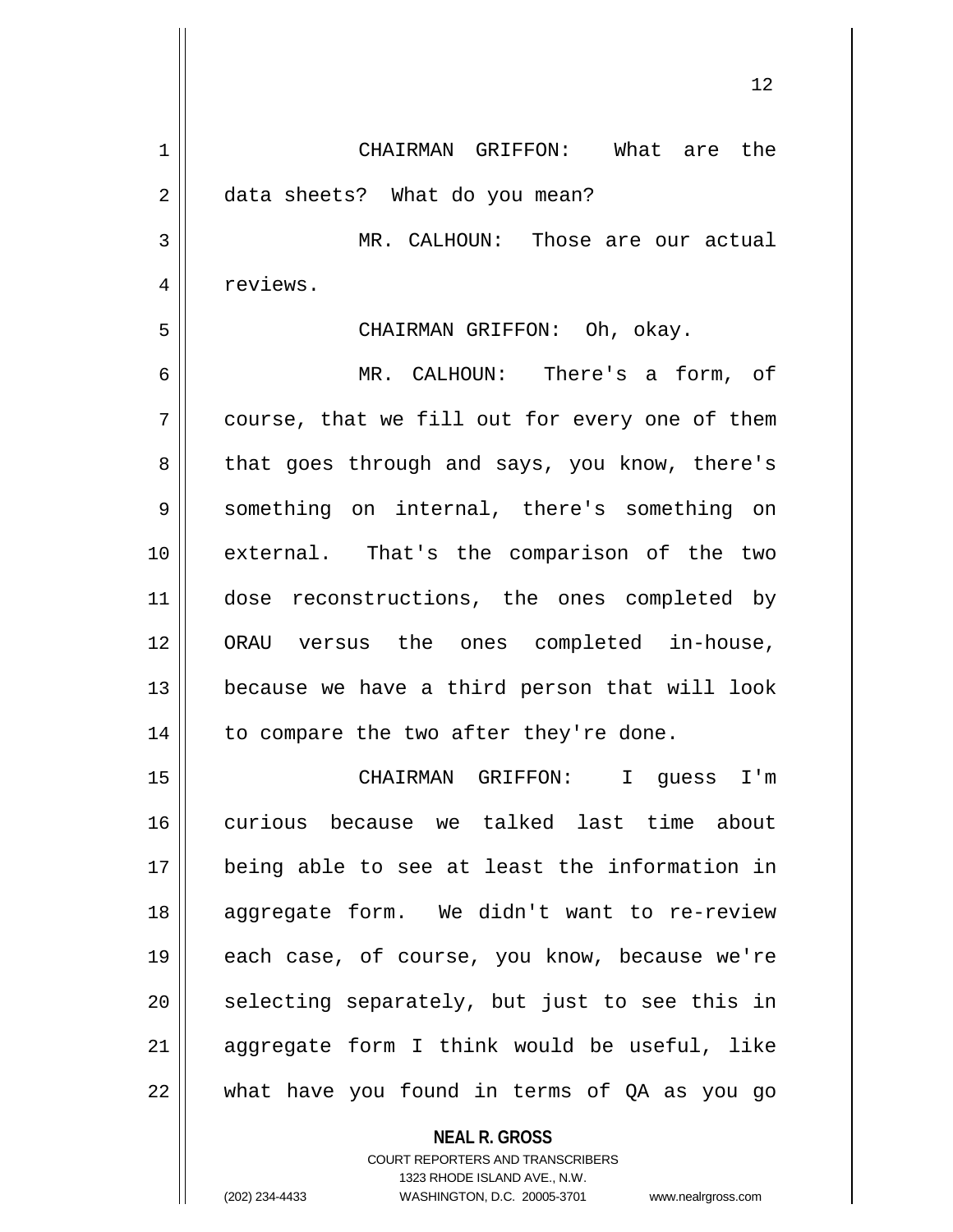**NEAL R. GROSS** COURT REPORTERS AND TRANSCRIBERS 1323 RHODE ISLAND AVE., N.W. (202) 234-4433 WASHINGTON, D.C. 20005-3701 www.nealrgross.com 1 | through, you know. 2 MR. CALHOUN: That would be easy to  $3 \parallel$  do. 4 MR. KATZ: Well, that's your 5 | reports, right? 6 MR. CALHOUN: Yes. 7 CHAIRMAN GRIFFON: Oh, that's the  $8 \parallel$  reports? That's not the data --9 MR. CALHOUN: No, those are one-by-10 one. What would happen, what I would 11 recommend is that every so often we just do 12 another assessment, because that threw 13 || together all of them for you that were done to 14 || that point. And so we need to do that anyway  $15$  to look at how our program is going, so maybe 16 || every whatever, ten cases, after the tenth 17 case is complete we do an assessment of all  $18$  | those and then you can see --19 CHAIRMAN GRIFFON: I was just 20 under the impression that this was, you know,  $21$  | that you were putting it into some sort of 22 | database as you were going along.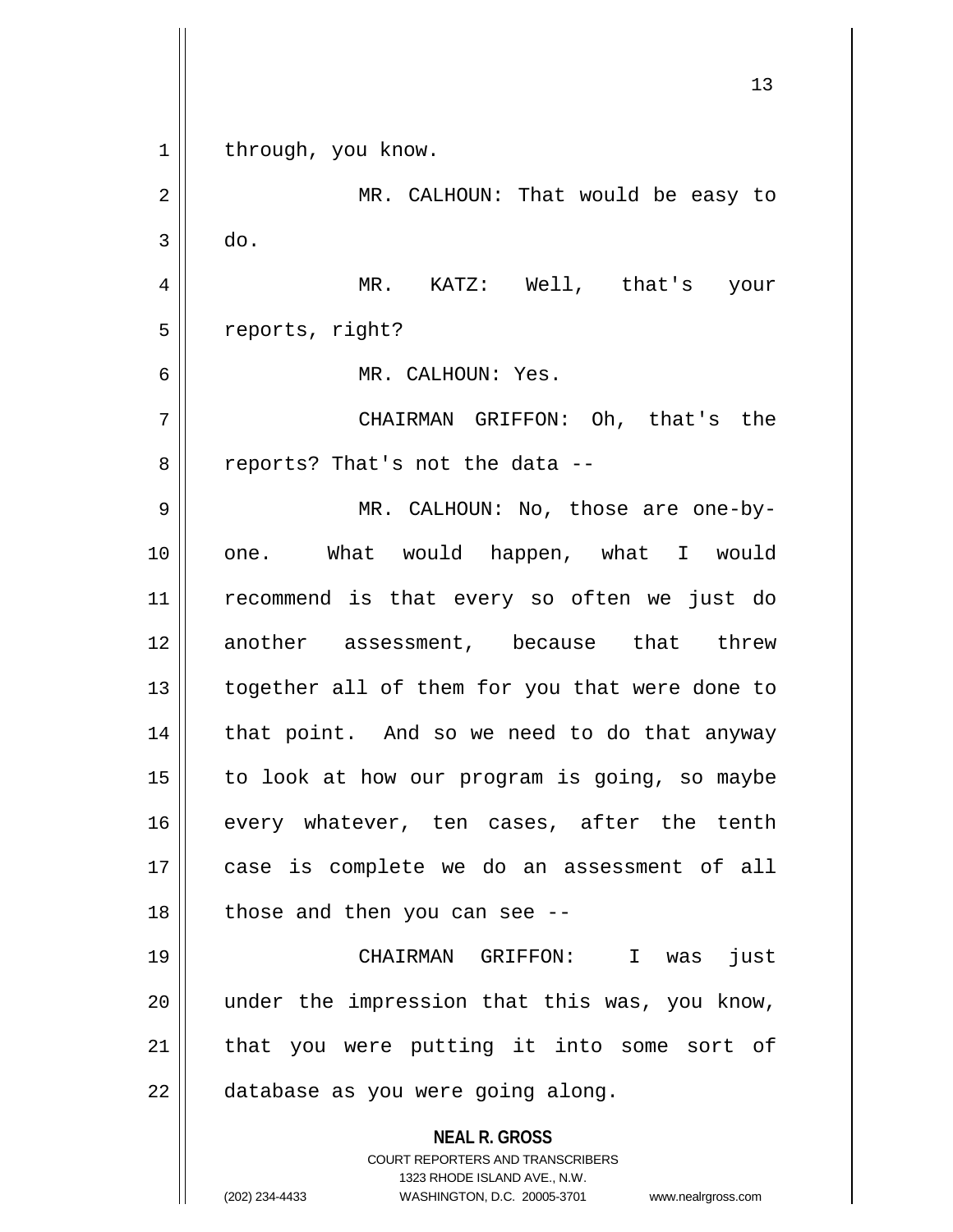**NEAL R. GROSS** COURT REPORTERS AND TRANSCRIBERS 1323 RHODE ISLAND AVE., N.W. (202) 234-4433 WASHINGTON, D.C. 20005-3701 www.nealrgross.com 1 MR. CALHOUN: It's not a data  $2 \parallel$  base. It's sheet by sheet. 3 CHAIRMAN GRIFFON: Okay. Sheet by  $4 \parallel$  sheet, yes, yes. 5 MEMBER RICHARDSON: Remind me, 6 | what number are you on now? 7 MR. CALHOUN: One. 8 CHAIRMAN GRIFFON: No, no, no -- 9 MR. KATZ: How many cases have you  $10$  ||  $-$ 11 || MR. CALHOUN: Fifty-seven 12 || selected. Twenty-one completed, ten assigned, 13 twenty-six selected for review but not yet 14 assigned to a DCAS health physicist. 15 CHAIRMAN GRIFFON: And when you  $16$  say 21 completed, that's by ORAU? 17 || MR. CALHOUN: No, that is we have 18 || looked at it in our review. The third party 19 has compared both of them, so it's done. 20 MEMBER RICHARDSON: So could we  $21$  || expect a report at 20, at 25? What number --22 MR. CALHOUN: I'll make sure that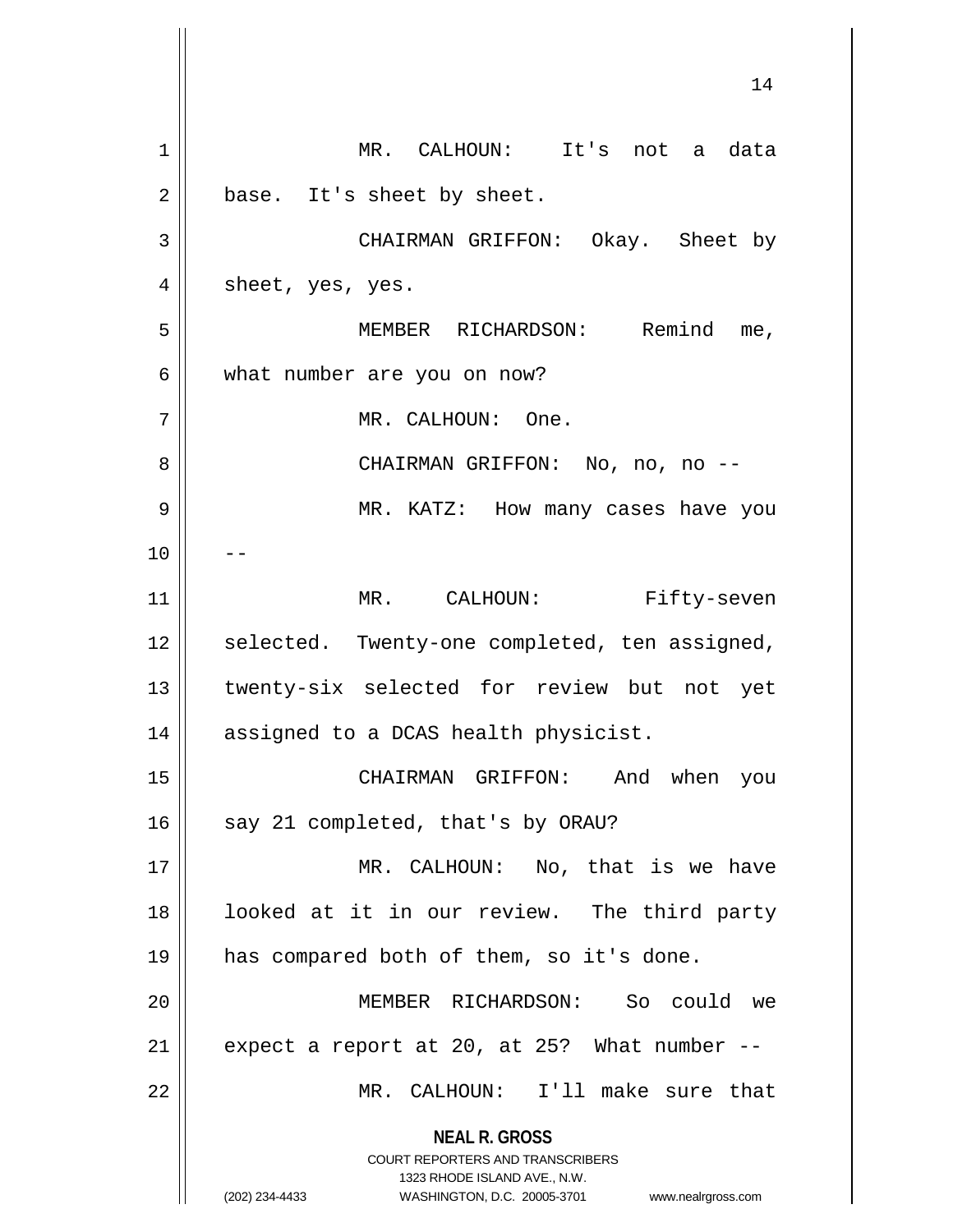**NEAL R. GROSS** COURT REPORTERS AND TRANSCRIBERS 1323 RHODE ISLAND AVE., N.W. (202) 234-4433 WASHINGTON, D.C. 20005-3701 www.nealrgross.com 1 || you get one for the next show, for the next 2 | meeting, okay? 3 MR. KATZ: Yes, I think ten would 4 || be good because that will be almost every 5 meeting we'd have an update, right? That  $6 \parallel$  would be good, sort of periodicity. 7 CHAIRMAN GRIFFON: Yes. 8 MR. KATZ: And then, just to be  $9 \parallel$  clear, those checklists or whatever it is that 10 summarize, you'll make those become available 11 somehow? 12 MR. CALHOUN: I think. Stu, do 13 || you remember what the discussion was on that? 14 MR. HINNEFELD: I don't recall 15 | exactly. 16 || MR. CALHOUN: We looked into that,  $17$  and I don't know -- I know that from a -- you 18 can't access it through NOCTS, I don't 19 believe. I don't know if you have rights to 20 do that. We can't. I don't know if they can  $21$  | or not. 22 MR. HINNEFELD: See what? What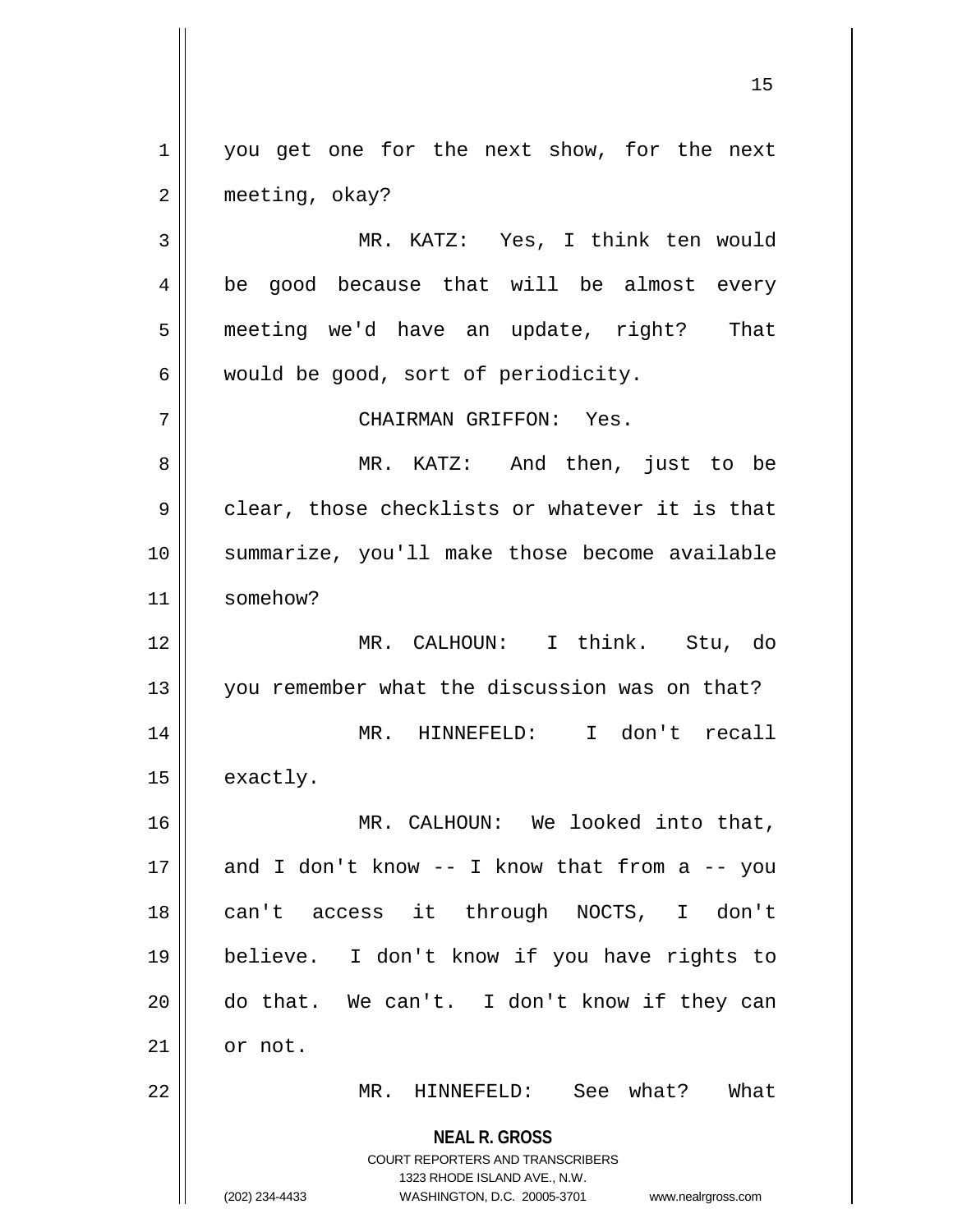**NEAL R. GROSS** COURT REPORTERS AND TRANSCRIBERS 1323 RHODE ISLAND AVE., N.W. (202) 234-4433 WASHINGTON, D.C. 20005-3701 www.nealrgross.com 16 1 || I'm looking at? 2 || MR. CALHOUN: Yes. 3 MR. HINNEFELD: They don't have  $4 \parallel$  it. 5 CHAIRMAN GRIFFON: I think that's 6  $\parallel$  what  $-$ 7 | MR. KATZ: I mean, anything can be 8 || made available if it's okay with OGC. 9 MR. CALHOUN: Right. If it's okay 10 with them. We'll check on that. 11 || MR. KATZ: You'll pursue that? 12 MR. CALHOUN: Yes. 13 || MR. KATZ: Okay. 14 CHAIRMAN GRIFFON: Alright, I 15 | don't think there's much more to say on that. 16 || How about the second topic, items related to 17 the NIOSH 10-year review? And does that 18 include -- there was a cost assessment thing 19  $\parallel$  sent around, right? Is that one of the  $-$ -20 MR. KATZ: Yes, that's one of  $21$  | them. 22 CHAIRMAN GRIFFON: Yes.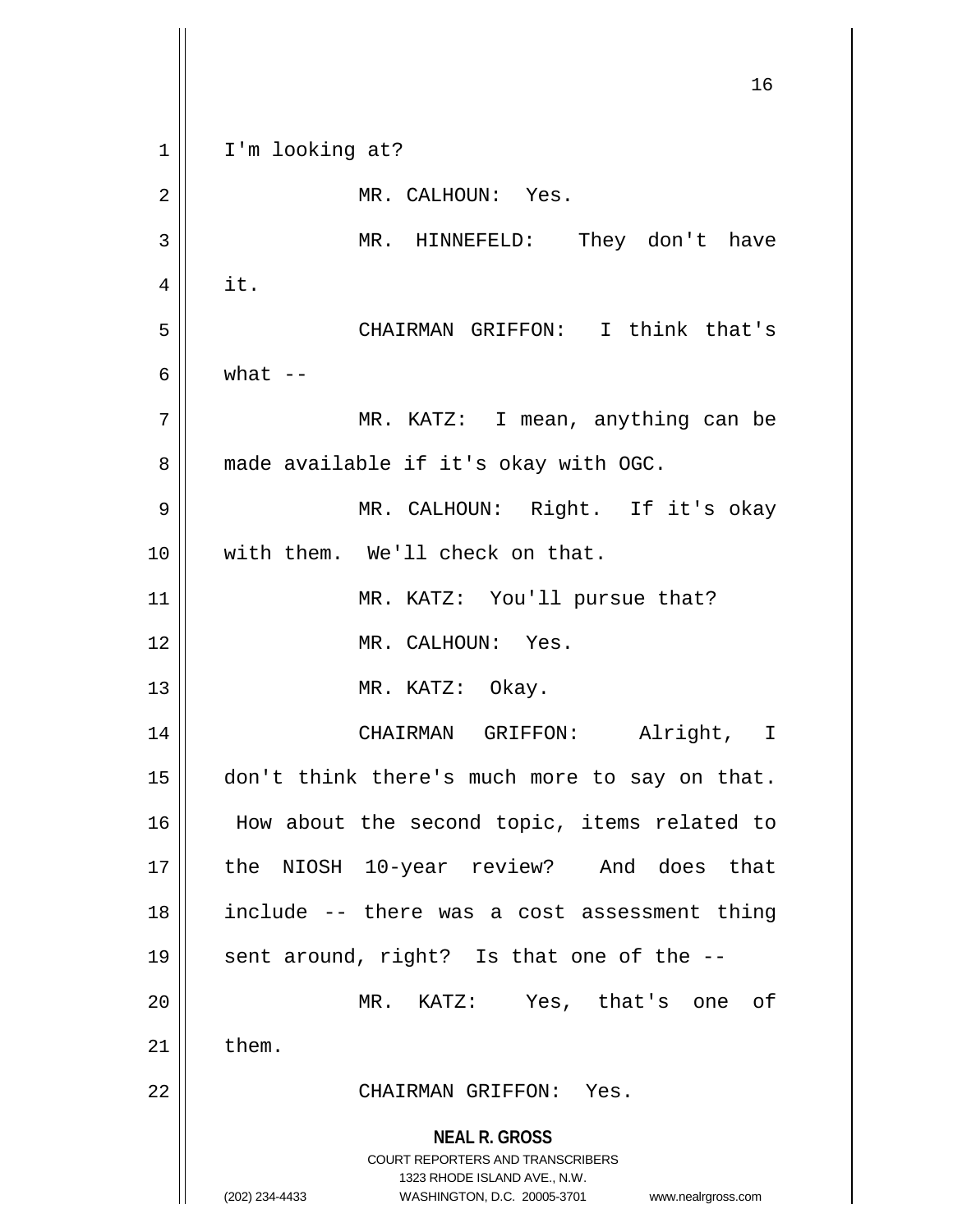| 1  | MR. KATZ: And I've re-circulated               |
|----|------------------------------------------------|
| 2  | that or somehow reminded everybody where we    |
| 3  | got that. We got that from Stu back in the     |
| 4  | spring.                                        |
| 5  | CHAIRMAN GRIFFON: Right.                       |
| 6  | MEMBER RICHARDSON: I'm<br>sorry.               |
| 7  | I'm thinking a little bit about the blind dose |
| 8  | reconstruction still.                          |
| 9  | CHAIRMAN GRIFFON: Okay.                        |
| 10 | MEMBER RICHARDSON: Maybe there's               |
| 11 | no opportunity right now to do more, but if we |
| 12 | could take a little bit of time after seeing   |
| 13 | the report at the next meeting to think about, |
| 14 | you know, how that report is structured and    |
| 15 | we might be able to give some useful<br>how    |
| 16 | feedback for other things that would be, you   |
| 17 | know, that would fit in with all those         |
| 18 | discussions we had leading up to doing these   |
| 19 | blind dose reconstructions about, you know,    |
| 20 | quality assurance/quality control and trying   |
| 21 | to give some feedback to NIOSH about how best  |
| 22 | to use these. Because right now, you know,     |
|    | <b>NEAL R. GROSS</b>                           |

COURT REPORTERS AND TRANSCRIBERS 1323 RHODE ISLAND AVE., N.W.

 $\mathsf{II}$ 

(202) 234-4433 WASHINGTON, D.C. 20005-3701 www.nealrgross.com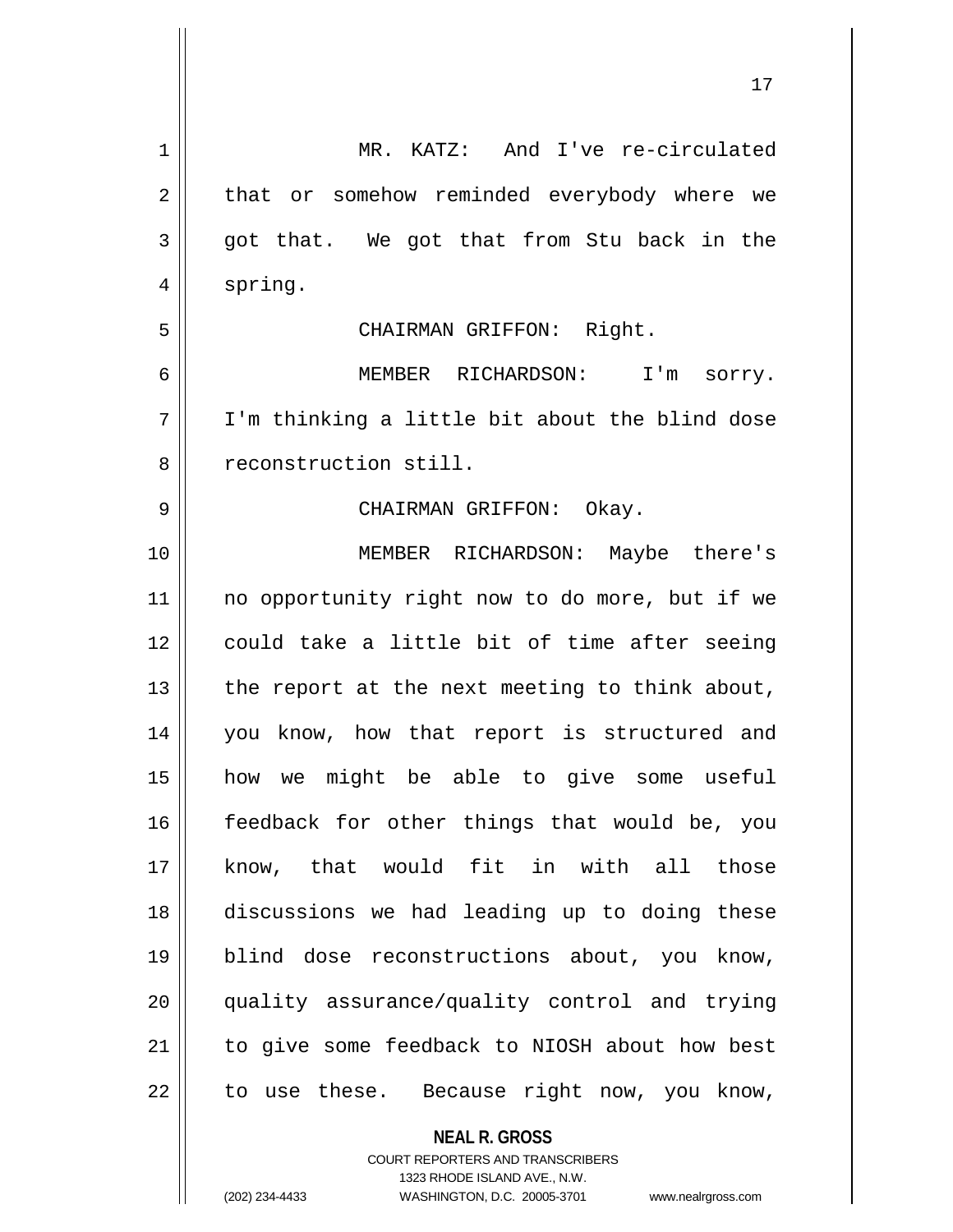$1 \parallel$  one-by-one I think is a very kind of detail-2 | focused, kind of granular approach to looking  $3 \parallel$  at those data, but there might be other ways 4 || of doing exploratory analysis to understand  $5 \parallel$  bigger, kind of the larger topography of the 6 main issues.

 $7 \parallel$  So just to put that out there, 8 because it sounds like it's moving ahead now;  $9 \parallel$  and, yet, we don't want it simply for the 10 || process, we want it for the results. And it's 11 || not quite clear how those results are going to 12 be presented and analyzed and understood yet.

 CHAIRMAN GRIFFON: Okay. Yes, that sounds good, David. I mean, I'll put  $\parallel$  that on here. And I think, yes, you know, we can't really speak to that much until we see at least the first cut. But I'll put it on that the Subcommittee can discuss that first 19 || report and whether we have comments on what it 20 || includes, how it can be used, et cetera.  $21 \parallel$  Okay.

22 MEMBER RICHARDSON: It's great.

**NEAL R. GROSS** COURT REPORTERS AND TRANSCRIBERS 1323 RHODE ISLAND AVE., N.W.

(202) 234-4433 WASHINGTON, D.C. 20005-3701 www.nealrgross.com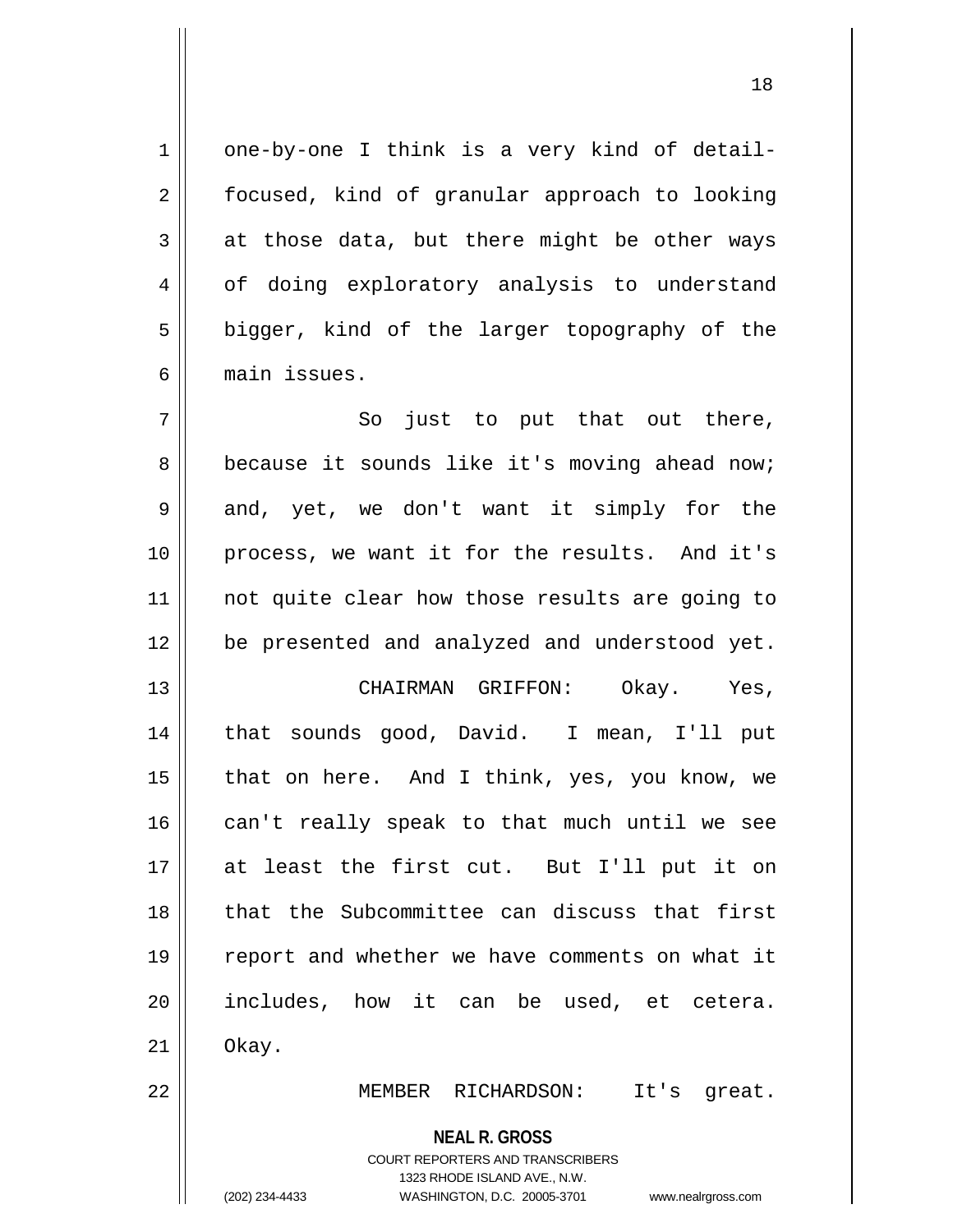**NEAL R. GROSS** COURT REPORTERS AND TRANSCRIBERS 1323 RHODE ISLAND AVE., N.W. (202) 234-4433 WASHINGTON, D.C. 20005-3701 www.nealrgross.com 1 || Again, it's great that NIOSH is doing this. 2 CHAIRMAN GRIFFON: Yes. 3 || MR. STIVER: This is John Stiver. 4 || I just got on the line. 5 MR. KATZ: Oh, welcome John. 6 CHAIRMAN GRIFFON: Why weren't you 7 | here, John? 8 | (Laughter.) 9 MR. STIVER: There's a long story 10 there, involving about a five-hour wait and 11 then a cancellation and -- you don't want to  $12 \parallel$  know. 13 CHAIRMAN GRIFFON: No excuses. 14 MR. STIVER: Yes, I know. I 15  $\parallel$  thought about taking a train or a bus --16 MR. KATZ: Greyhound's always -- 17 CHAIRMAN GRIFFON: Bicycle. Okay. 18 So I think we're on to our next item. The 19 second item is the items related to NIOSH 10- 20 || year review. And if I'm reading this right, 21  $\parallel$  are the four things under that, are they sub-22 bullets?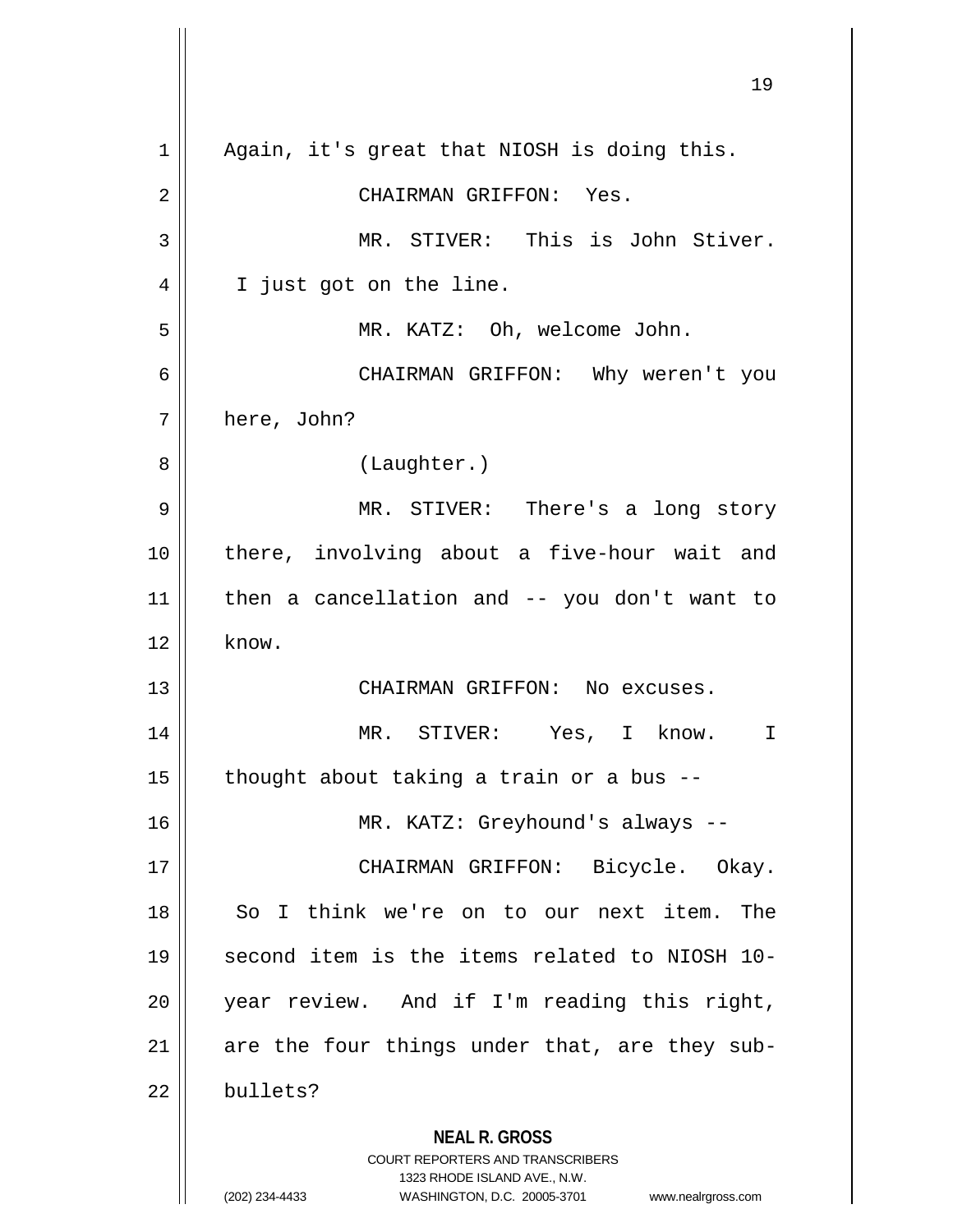| 1              | MR. KATZ: Yes.                                                      |
|----------------|---------------------------------------------------------------------|
| $\overline{2}$ | CHAIRMAN GRIFFON: Okay. It's a                                      |
| 3              | little confusing here. So we've got the four                        |
| 4              | bullets under there, including the ORAU                             |
| 5              | quality management system and the cost                              |
| 6              | assessment, which we've got two separate                            |
| 7              | deliverable products on. Before this meeting,                       |
| 8              | everybody should have got those, right?                             |
| 9              | MR. KATZ: Two?                                                      |
| 10             | CHAIRMAN GRIFFON: Well, we've got                                   |
| 11             | something on the quality management system.                         |
| 12             | MR. KATZ: Oh, yes, all right.                                       |
| 13             | Two separate. Quality is one and cost is                            |
| 14             | another document, right?                                            |
| 15             | CHAIRMAN GRIFFON: Right. So I                                       |
| 16             | guess we can go with the QA management system                       |
| 17             | first. And Scott Siebert has joined us and is                       |
| 18             | going to present something on this.                                 |
| 19             | MR. SIEBERT: I am.<br>I'm<br>Now                                    |
| 20             | waiting for my projector to warm up here real                       |
| 21             | quick. Have I sufficiently impressed people?                        |
| 22             | Can I take my jacket off?                                           |
|                | <b>NEAL R. GROSS</b><br><b>COURT REPORTERS AND TRANSCRIBERS</b>     |
|                | 1323 RHODE ISLAND AVE., N.W.                                        |
|                | (202) 234-4433<br>WASHINGTON, D.C. 20005-3701<br>www.nealrgross.com |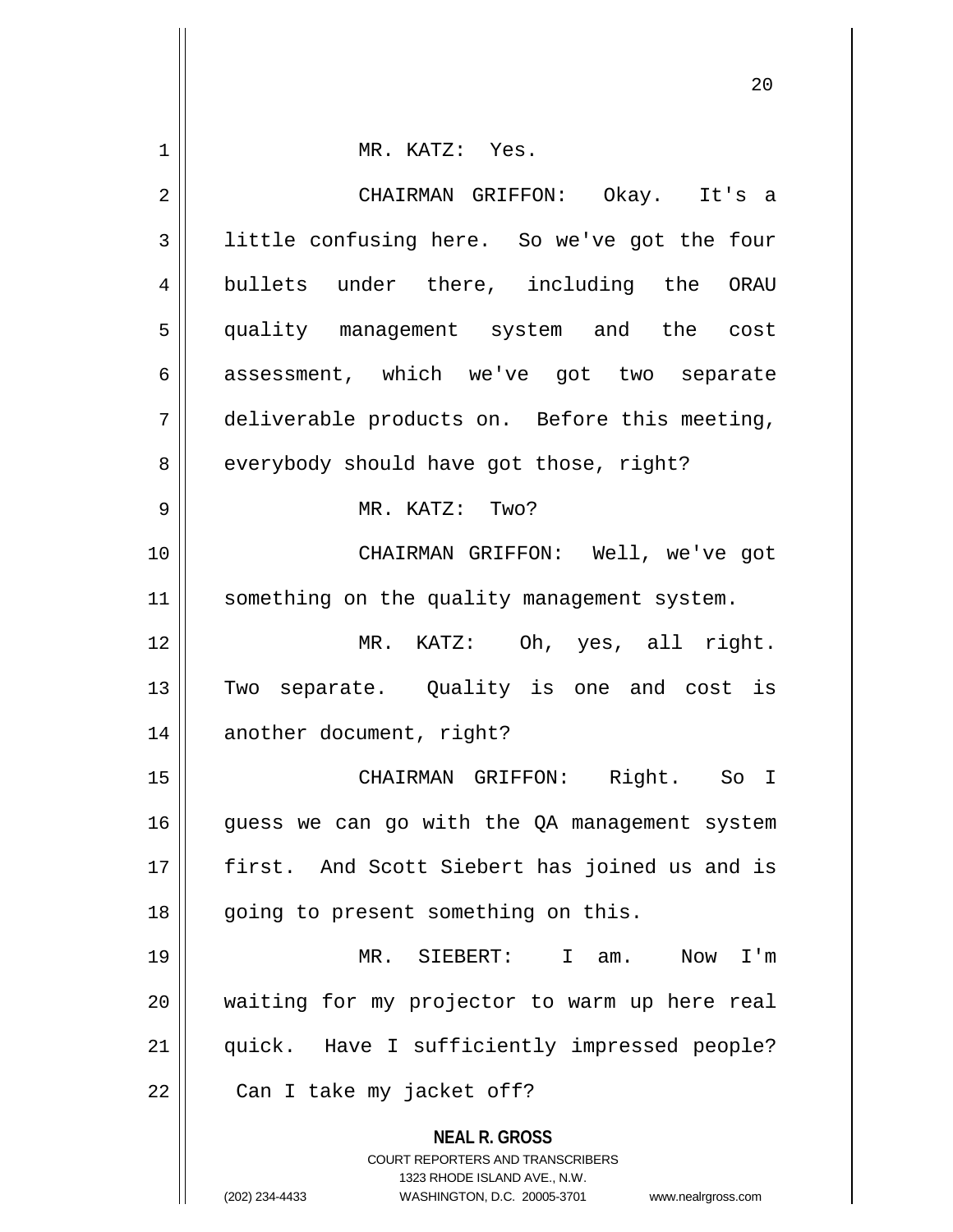|             | 21                                                       |
|-------------|----------------------------------------------------------|
| $\mathbf 1$ | MEMBER MUNN: Yes. Thank you for                          |
| 2           | the show.                                                |
| 3           | MEMBER POSTON: You forgot to turn                        |
| 4           | around.                                                  |
| 5           | (Laughter.)                                              |
| 6           | MR. SIEBERT: Oh, look at that.                           |
| 7           | It's working.                                            |
| 8           | MEMBER MUNN: Excellent.                                  |
| 9           | MR. SIEBERT: Alright. These                              |
| 10          | slides are just based upon the document that             |
| 11          | we sent out about a week or two ago that was             |
| 12          | actually outlining our QMS system. So there              |
| 13          | should be nothing new in here if you've had a            |
| 14          | chance to read over that document.                       |
| 15          | So as said, I am Scott Siebert,                          |
| 16          | still senior health physicist with ORAU team.            |
| 17          | We're going to handle our quality management             |
| 18          | system, QMS. We based our QMS system on the              |
| 19          | ISO 9000 document, which is talking about the            |
| 20          | requirements. I'm going to break down the                |
| 21          | five requirements that are all right here: our           |
| 22          | documentation requirements; our competence,              |
|             | <b>NEAL R. GROSS</b><br>COURT REPORTERS AND TRANSCRIBERS |

1323 RHODE ISLAND AVE., N.W.

 $\begin{array}{c} \hline \end{array}$ 

 $\mathsf{l}$ 

(202) 234-4433 WASHINGTON, D.C. 20005-3701 www.nealrgross.com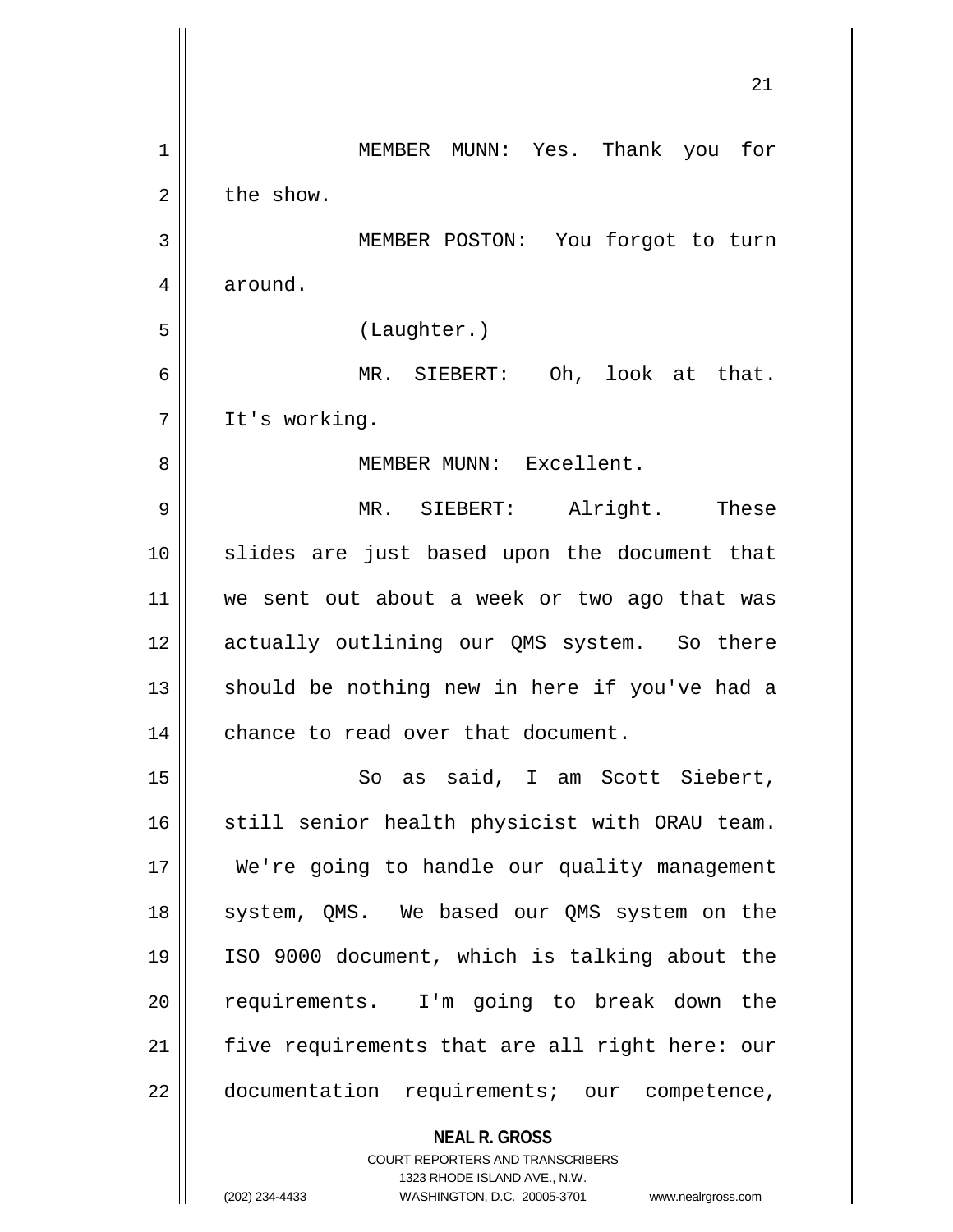1 awareness, and training; product realization; 2 || monitoring and measurement of product;  $3 \parallel$  analysis of data and information; and we're 4 || going to look at each piece of these

6 Okay. So for our documentation 7 | requirements, we do control all our documents. 8 || We have a document control system. 9 || Everything is prepared, reviewed, approved, 10 issued, used, and revised following our 11 || prescripted processes. We have documentation 12 in place that describes that process, and 13 || that's actually tracked through that same 14 || process, which is interesting. So we actually 15 have just hundreds and hundreds of documents 16 || that are through this system, and they all 17 | follow this specific requirement.

18 We also control our records. We 19 show our results from our records from the 20 definition from ISO 9001. Results that were 21 || achieved or evidence of activities performed  $22 \parallel$  and, obviously, legible, readily-identifiable,

**NEAL R. GROSS**

COURT REPORTERS AND TRANSCRIBERS 1323 RHODE ISLAND AVE., N.W. (202) 234-4433 WASHINGTON, D.C. 20005-3701 www.nealrgross.com

5 | separately.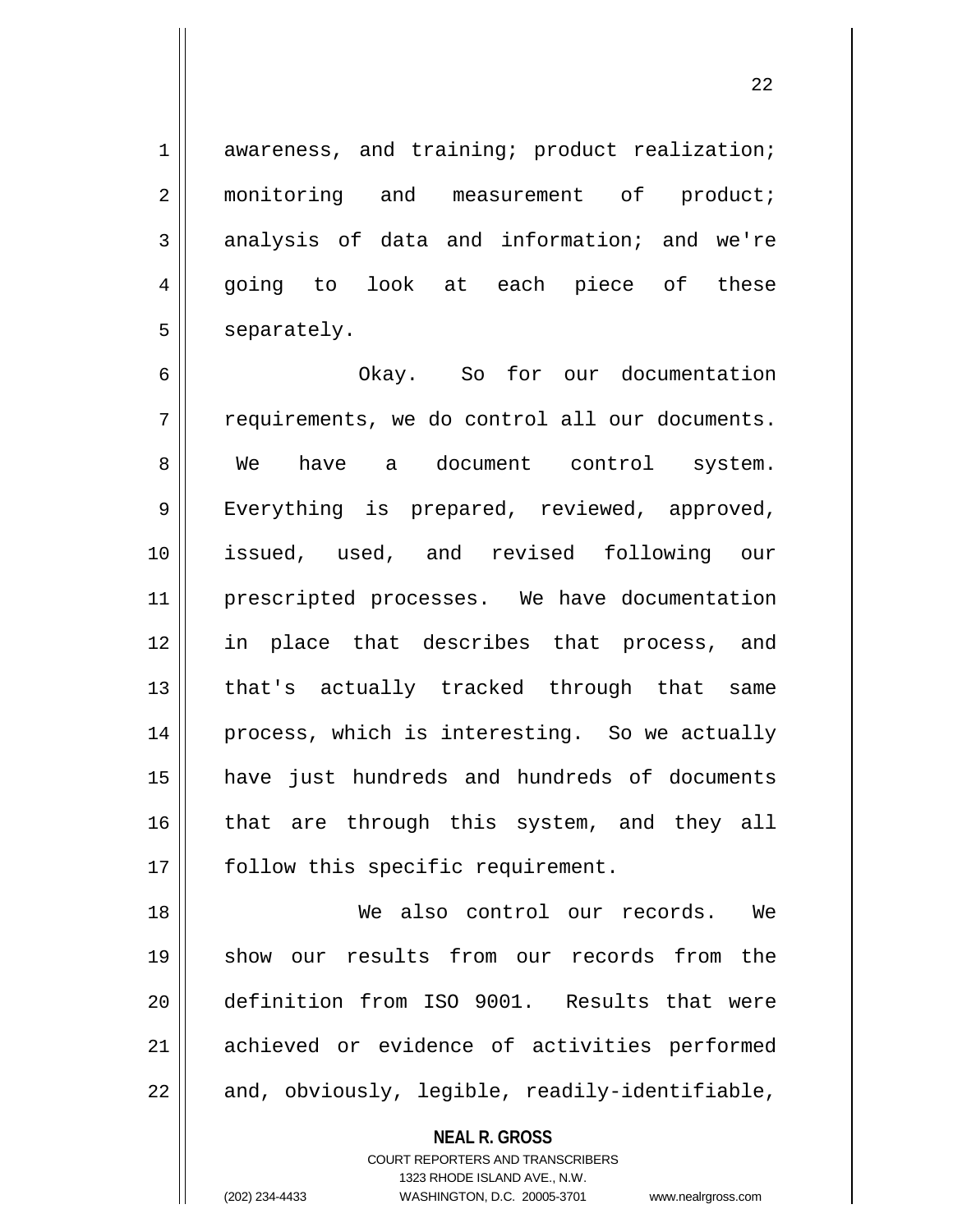1 and retrievable, unlike many of the records  $2 \parallel$  that we get to decipher from other parts of  $3 \parallel$  this project. Everything that we do ends up 4 | being electronic, so it's obviously easily 5 tracked and retrievable or at least at the 6 moment it's retrievable. Now, anybody who's 7 tried to open up a Bernoulli drive recently or 8 anything paper tape, we'll see what happens. 9 Competence, awareness, and 10 training is the next section. And if I go 11 || through here too quick and you guys have any 12 questions, by all means, just jump in. We 13 || have qualified personnel by our contract. 14 It's a minimum of a bachelor's degree in a  $15$  science that is related to dose reconstruction  $16$   $\vert$  -- internal, external health physics, whatever 17 -- or two years of professional experience. 18 When somebody just meets the minimum, we have 19 then what's called a dose reconstructor in 20 || training, and their work is reviewed by a 21 senior qualified health physicist. Our 22 || contract just requires a health physicist, but

> **NEAL R. GROSS** COURT REPORTERS AND TRANSCRIBERS 1323 RHODE ISLAND AVE., N.W.

(202) 234-4433 WASHINGTON, D.C. 20005-3701 www.nealrgross.com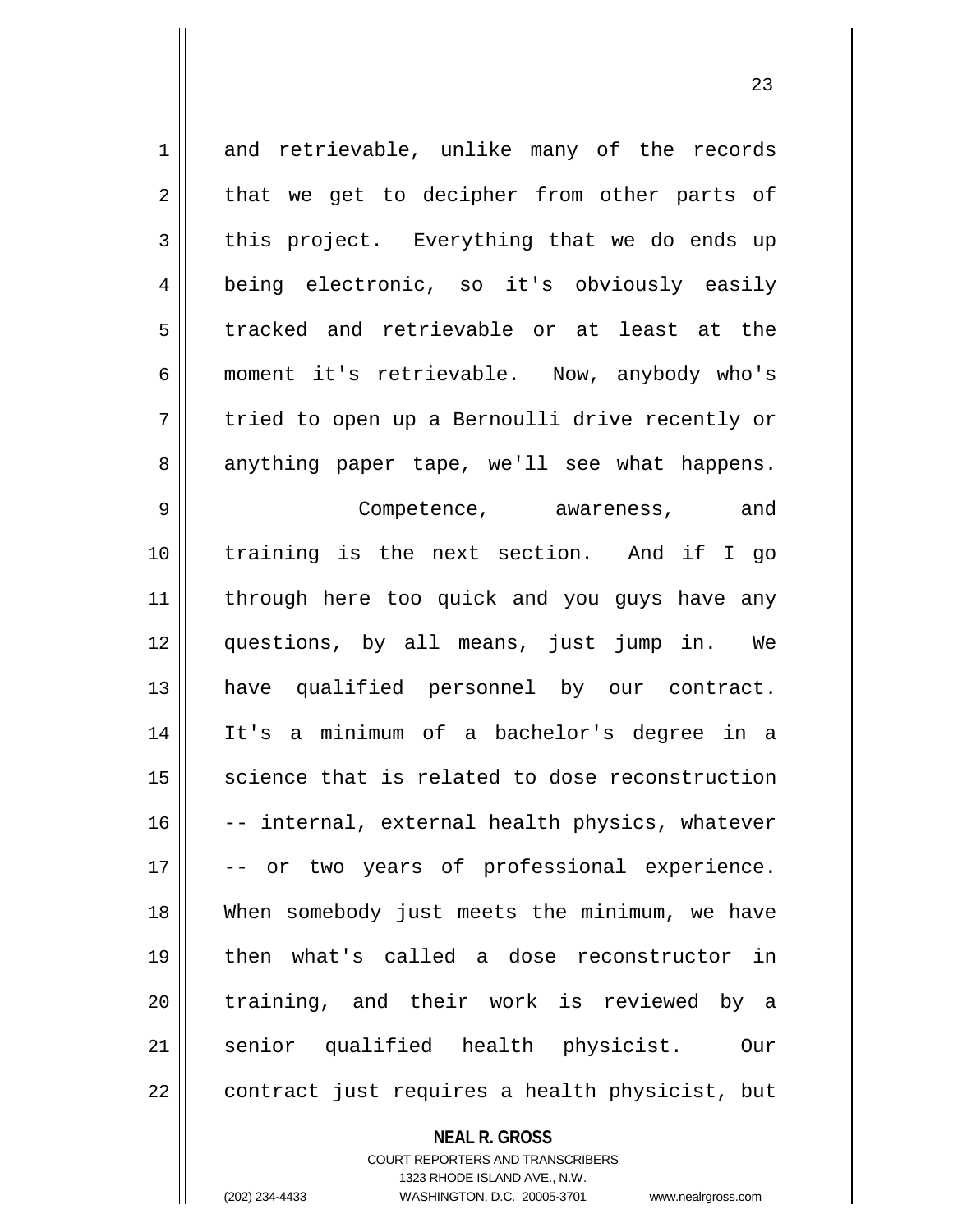1 || we actually make sure it's the senior people.  $2 \parallel$  And this is not, we don't consider the peer  $3 \parallel$  review acceptable to be this level of review. 4 This is then in addition to the peer review 5 || process, so a senior health physicist reviews  $6 \parallel$  their work first and then it goes into peer  $7 \parallel$  review. So it's an additional step.

8 Training. The objective three, 9 || dose reconstruction, manager identifies all of 10 our training in dose reconstruction. It 11 || includes all the NIOSH directives and over 125 12 other documents: OTIBs, TIBs, TBDs, Site 13 || Profiles, various procedures. As they also 14 are updated, the training also has us re-15 || review them and train on the latest version of 16 them and to document all that, as well. It 17 also includes a three- or four-day initial 18 dose reconstructor training. We've squished 19 it into three days before and found that  $20$  || that's really hard to do, so we've done it in 21 | four days generally.

22 || The addition, as things come up, we

**NEAL R. GROSS** COURT REPORTERS AND TRANSCRIBERS 1323 RHODE ISLAND AVE., N.W. (202) 234-4433 WASHINGTON, D.C. 20005-3701 www.nealrgross.com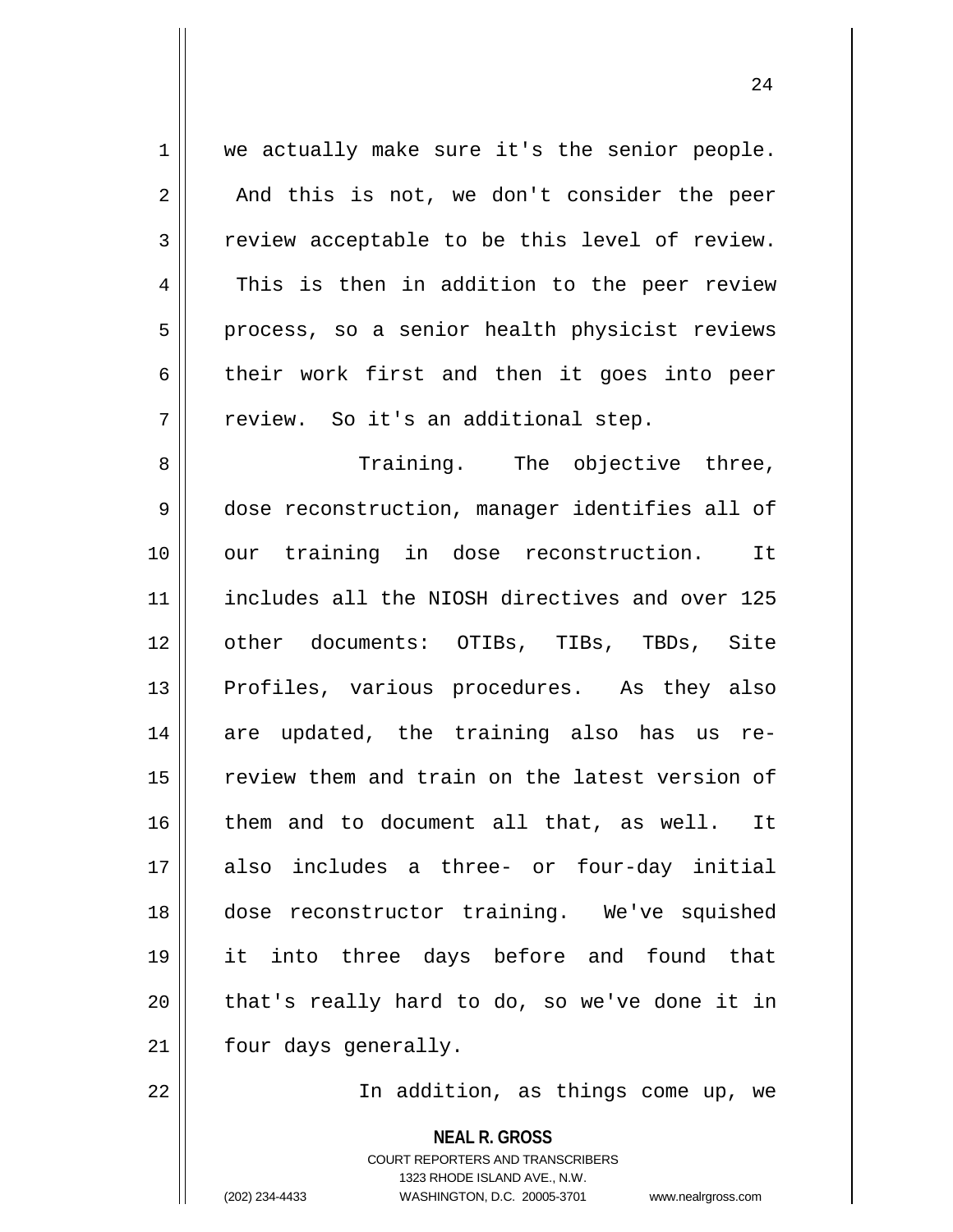| $\mathbf 1$    | have, obviously, periodic staff meetings where |
|----------------|------------------------------------------------|
| 2              | we give out information. And as additional     |
| 3              | issues come up, if it's warranted, we'll have  |
| $\overline{4}$ | additional training sessions. A good example   |
| 5              | is when Super S plutonium, we finally got that |
| 6              | up and running, that's a relatively complex    |
| 7              | issue, so a couple of us went around to all    |
| 8              | the area offices and we had a training session |
| 9              | on Super S plutonium.                          |
| 10             | MEMBER MUNN: Scott, with respect               |
| 11             | to your enumerating the number of documents    |
| 12             | there that you've dealt with, we've had some   |
| 13             | problems in the other Subcommittee with        |
| 14             | respect to how documents are enumerated, what  |
| 15             | the headings, the numerical headings are that  |
| 16             | you put on them. Has ORAU been, have we        |
| 17             | discussed that with ORAU, and are we           |
| 18             | attempting to work out any glitches that we    |
| 19             | have with respect to whether this is an ORAUT  |
| 20             | or an ORAU or an OTIB? You know, we've had     |
| 21             | some problems with the numbering system --     |
| 22             | MR. SIEBERT: Well, normally, I                 |
|                |                                                |

**NEAL R. GROSS** COURT REPORTERS AND TRANSCRIBERS

1323 RHODE ISLAND AVE., N.W.

(202) 234-4433 WASHINGTON, D.C. 20005-3701 www.nealrgross.com

 $\mathsf{I}$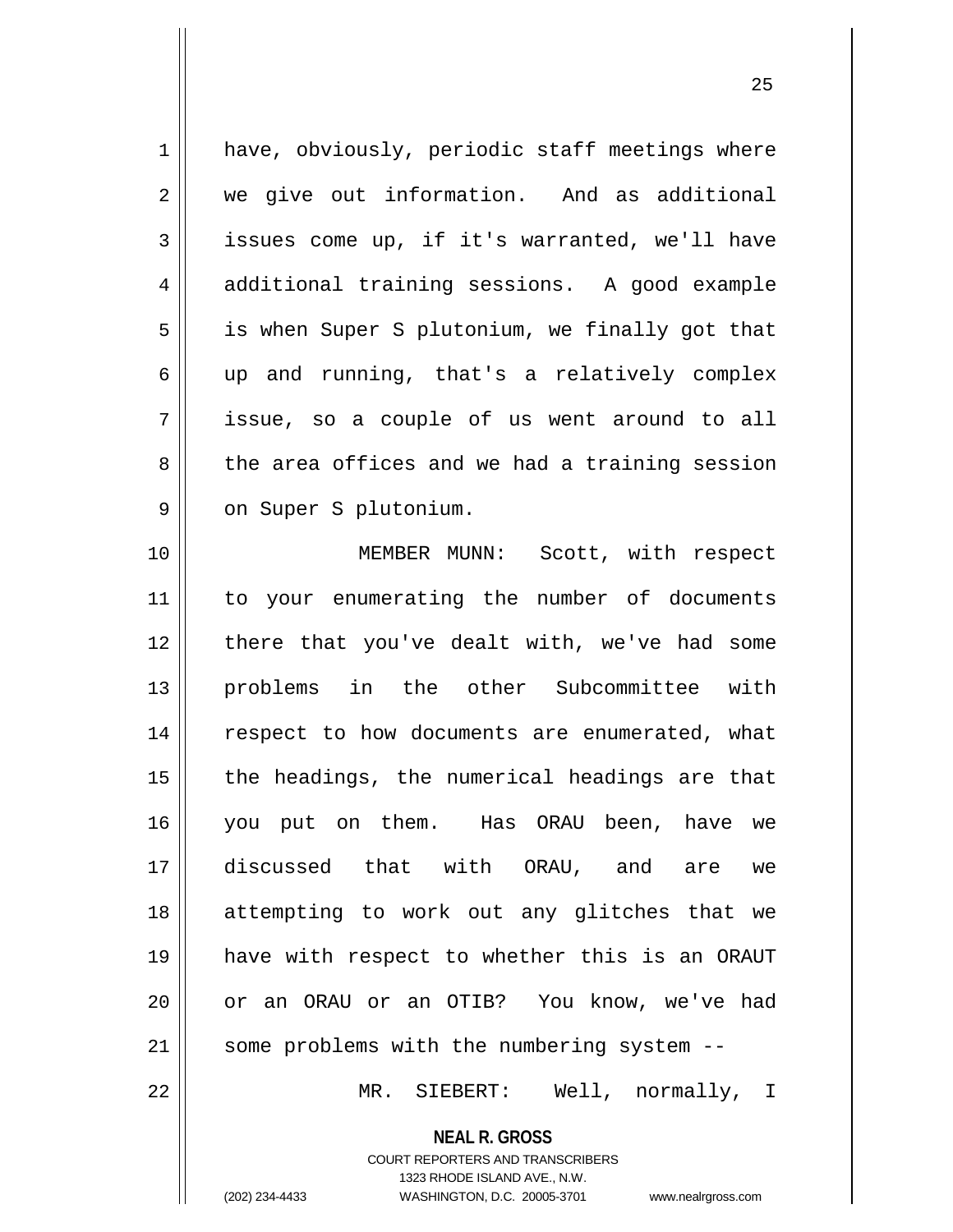**NEAL R. GROSS** 1 || guess the main problem that we've run into  $2 \parallel$  before, I believe, is OTIBs and TIBs. That's  $3 \parallel$  the main one --4 MEMBER MUNN: That's one of it.  $5 \parallel$  And the other is the number of digits that we 6 have in a numerical document. 7 MR. SIEBERT: Oh, whether it's 8 0001 or 001? 9 MEMBER MUNN: Whether it's 00 or  $10 \parallel 000, \text{yes.}$ 11 MR. SIEBERT: We haven't 12 || specifically discussed that issue that I'm 13 || aware of. The differences are the ORAU Team, 14 we use four digits, and DCAS historically 15 || started with three digits. That's where the 16 || inconsistency between the digits came from. 17 || Also, the differences between OTIBs and TIBs, 18 when you had an OCAS TIB and an ORAU TIB, we 19 couldn't call them both OTIBs, we couldn't 20 || call them both TIBs. That's slowly being 21 | changed over as OCAS has been renamed to DCAS. 22 | If you'll notice, they're now becoming DTIBs,

> COURT REPORTERS AND TRANSCRIBERS 1323 RHODE ISLAND AVE., N.W.

(202) 234-4433 WASHINGTON, D.C. 20005-3701 www.nealrgross.com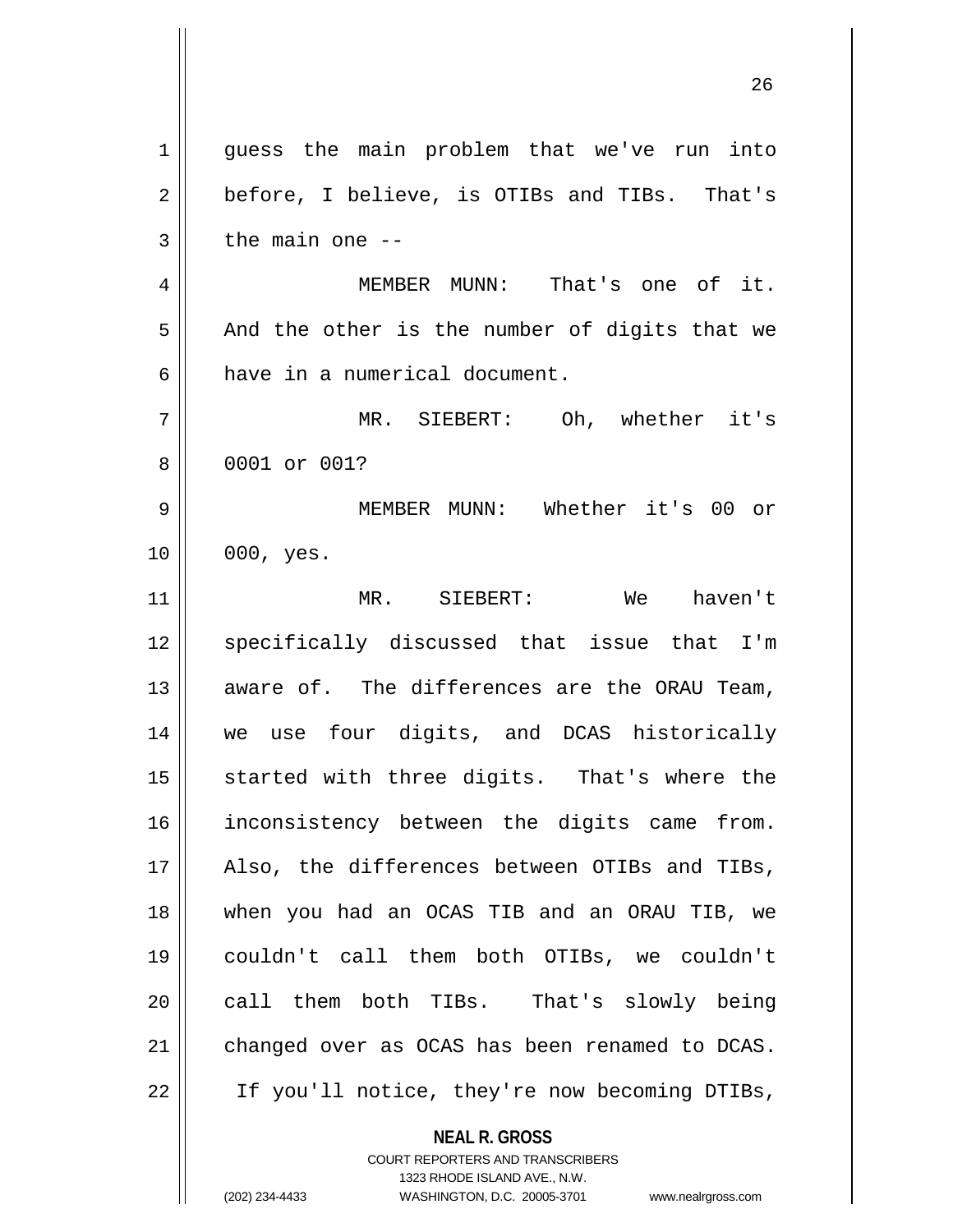1 | because now they're DCAS Technical Information 2 | Bulletins.

3 MR. HINNEFELD: We should fix that 4 || and just go back to TIB.

 MEMBER MUNN: Yes, you know, this  $\parallel$  is why I brought it up because, understanding it's not this Subcommittee's grief but it's  $8 \parallel$  one of the things that are a glitch we're  $9 \parallel$  going to have to work out, and it sounds to me as though ORAU itself doesn't have any problem with it. It's the combination of the --

12 MR. SIEBERT: It's the 13 || inconsistency between us, and we can work on  $14$   $\parallel$  that.

15 MEMBER MUNN: All right. We'll 16 address that in the other Subcommittee. Sorry  $17$  | to insert that, but thank you.

18 MR. SIEBERT: That's fine. 19 || Anything you say is on topic, Wanda. 20 MR. FARVER: Scott, one question.

21 || How are the DR guides controlled?

22 MR. SIEBERT: The DR guides are

**NEAL R. GROSS** COURT REPORTERS AND TRANSCRIBERS

1323 RHODE ISLAND AVE., N.W.

(202) 234-4433 WASHINGTON, D.C. 20005-3701 www.nealrgross.com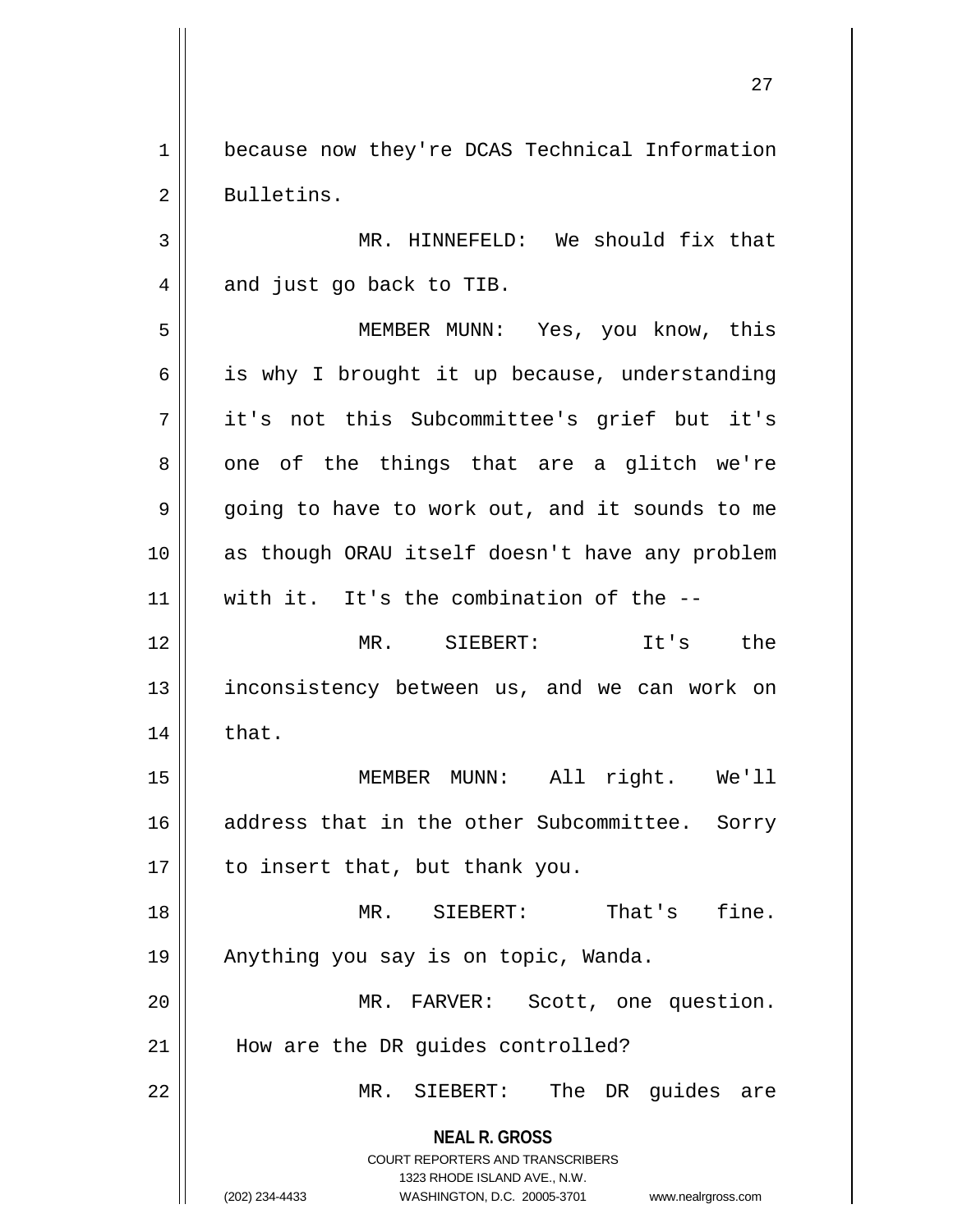1 || not part of our document control system,  $2 \parallel$  because we didn't want them to -- it's a 3 rather inflexible system. As you know, it 4 takes months oftentimes to get a document 5 | through our tracking system because it has all  $6 \parallel$  the various steps. In order to be a little 7 more nimble with things of dose 8 ceconstruction, as we find things out and we 9 determine we have guidance that needs to be 10 issued, we'll use the guidance documents. 11 || They're kept on the server, so there's version 12 control on the server. And the official 13 version is the copy that always goes with the 14 dose reconstruction report that's submitted 15 along with it. So although it's not tracked  $16$  as part of the document control system, a copy 17 || of it always goes with the dose reconstruction 18 that it may modify, even if the guidance 19 document wasn't used for that specific dose 20 || reconstruction. So that version will always 21 be linked with that dose reconstruction for 22 || submittal purposes. And then as, say, the

**NEAL R. GROSS**

COURT REPORTERS AND TRANSCRIBERS 1323 RHODE ISLAND AVE., N.W. (202) 234-4433 WASHINGTON, D.C. 20005-3701 www.nealrgross.com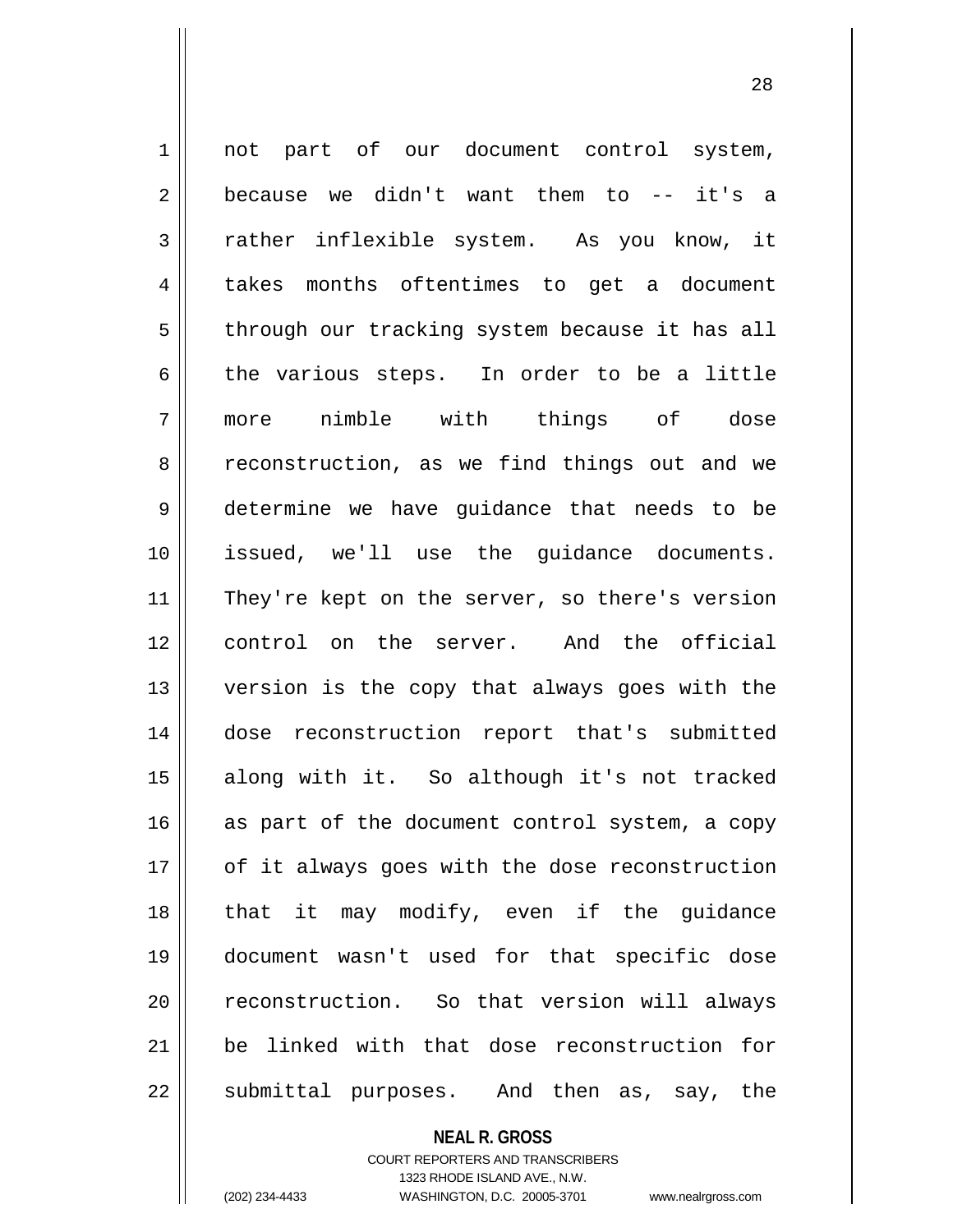**NEAL R. GROSS** COURT REPORTERS AND TRANSCRIBERS 1 || Technical Basis Document, once that gets 2 || updated and includes that information, we'll 3 Temove that information from the quidance 4 document. 5 MR. FARVER: But the dose 6 reconstruction does not reference the DR 7 | quide? 8 MR. SIEBERT: Correct. 9 MR. FARVER: So there's no way of 10 knowing what information was used in the dose 11 reconstruction if there were modifications to 12 || the technical basis quidance? In other words, 13 || you could use a DR guide that has all sorts of 14 || changes in the Technical Basis Document, and 15 || the person reviewing your dose reconstruction 16 would be unaware because -- 17 MR. SIEBERT: Well, they'll 18 || specifically know where it's coming from. 19 That's true because it's not a controlled, a 20 document-controlled process so we can't 21 | reference it. 22 || MR. FARVER: They would look at

1323 RHODE ISLAND AVE., N.W.

(202) 234-4433 WASHINGTON, D.C. 20005-3701 www.nealrgross.com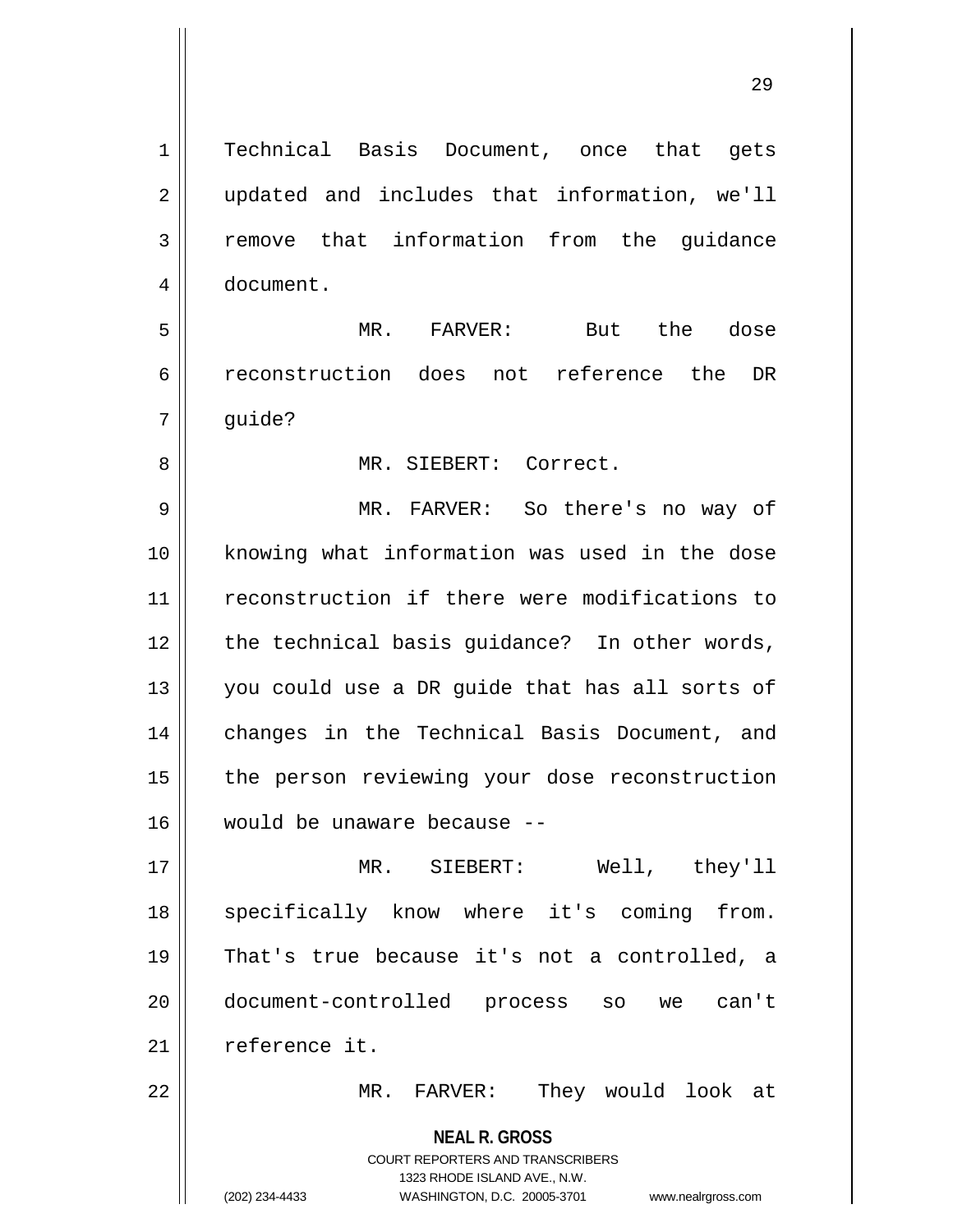| $\mathbf 1$    | the Technical Basis Documents and say this is                                                       |
|----------------|-----------------------------------------------------------------------------------------------------|
| $\overline{2}$ | what should be done according to the Technical                                                      |
| 3              | Basis Document, and the DR would be done                                                            |
| 4              | differently and --                                                                                  |
| 5              | MR. SIEBERT: In which case, then                                                                    |
| 6              | you'd look at the guidance document and say,                                                        |
| 7              | oh, well, that's where that came from.                                                              |
| 8              | MR. FARVER: But they wouldn't                                                                       |
| 9              | know which document to look at because it's                                                         |
| 10             | not referenced in the DR. In other words --                                                         |
| 11             | MR. SIEBERT: It would be the only                                                                   |
| 12             | guidance document that's submitted with the                                                         |
| 13             | dose reconstruction.                                                                                |
| 14             | MR. FARVER: That's true.                                                                            |
| 15             | CHAIRMAN GRIFFON: And that's a                                                                      |
| 16             | recent change, by the way, right? I mean,                                                           |
| 17             | it's in the last three or four years.                                                               |
| 18             | MR. SIEBERT: Well, yes.                                                                             |
| 19             | CHAIRMAN GRIFFON:<br>Okay, yes.                                                                     |
| 20             | Recent. Relative recent, yes.                                                                       |
| 21             | MR. FARVER: Because if you're                                                                       |
| 22             | controlling the versions, and you would have a                                                      |
|                | <b>NEAL R. GROSS</b>                                                                                |
|                | <b>COURT REPORTERS AND TRANSCRIBERS</b>                                                             |
|                | 1323 RHODE ISLAND AVE., N.W.<br>(202) 234-4433<br>WASHINGTON, D.C. 20005-3701<br>www.nealrgross.com |
|                |                                                                                                     |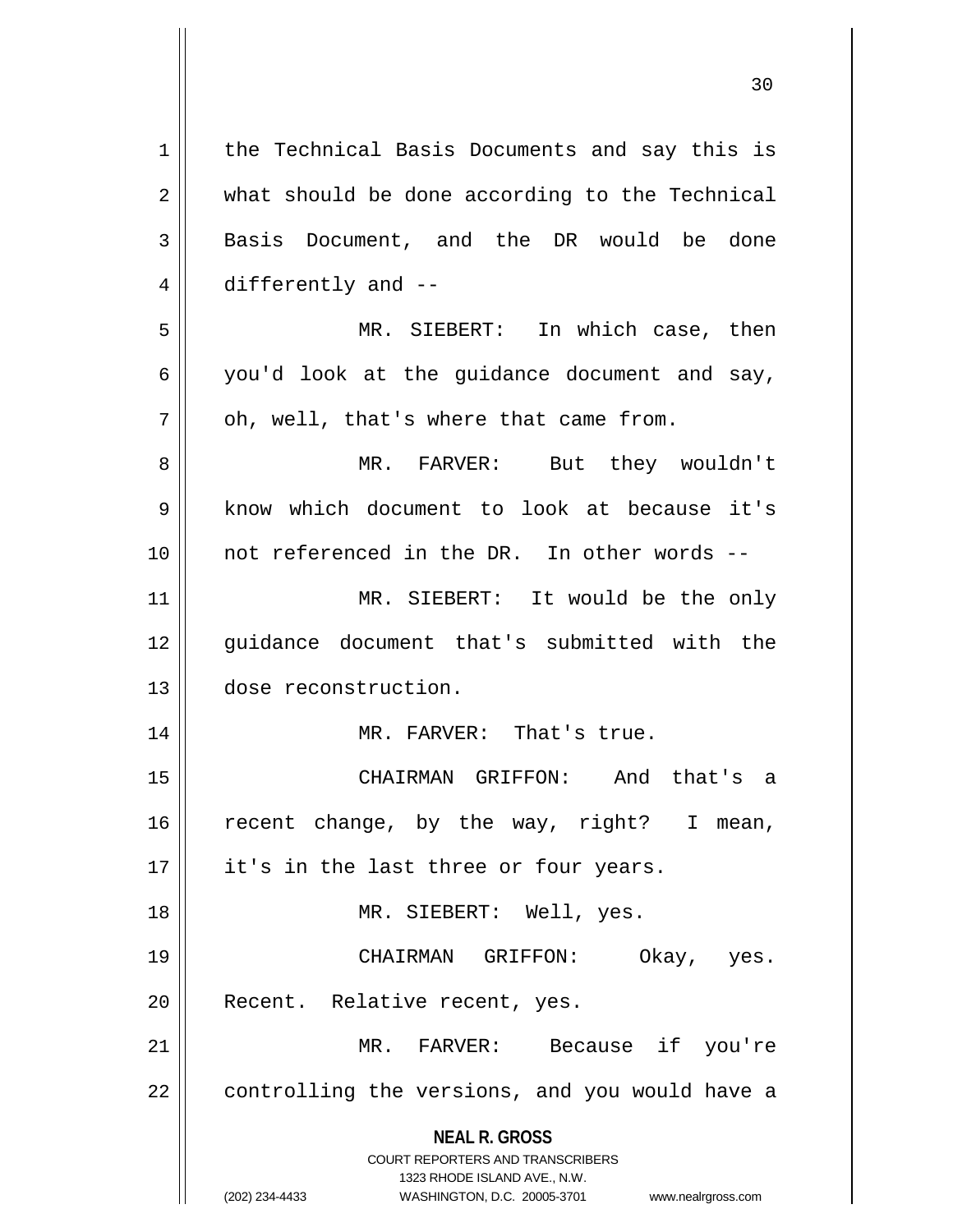**NEAL R. GROSS** COURT REPORTERS AND TRANSCRIBERS 1323 RHODE ISLAND AVE., N.W. (202) 234-4433 WASHINGTON, D.C. 20005-3701 www.nealrgross.com 1 | title, you know, version number, it could be 2 || very easy to go back and look and see what 3 | information was used. 4 MR. SIEBERT: At present, we do  $5 \parallel$  not do that. Anything else? 6 CHAIRMAN GRIFFON: And the 7 decision was just that the system was too 8 || inflexible. It wouldn't allow --9 MR. SIEBERT: To move things 10 quickly through the system -- 11 CHAIRMAN GRIFFON: -- that 12 modification. 13 MR. SIEBERT: Right. To avoid 14 || additional PERs over time. 15 || CHAIRMAN GRIFFON: Right. 16 MR. SIEBERT: Or stopping 17 || production to get something into the document 18 || for, you know, a few months. We'd rather get 19 the answers to the claimants in a timely 20 manner. All right? 21 || eroduct realization. That breaks  $22$  | into data entry, which I know -- and a lot of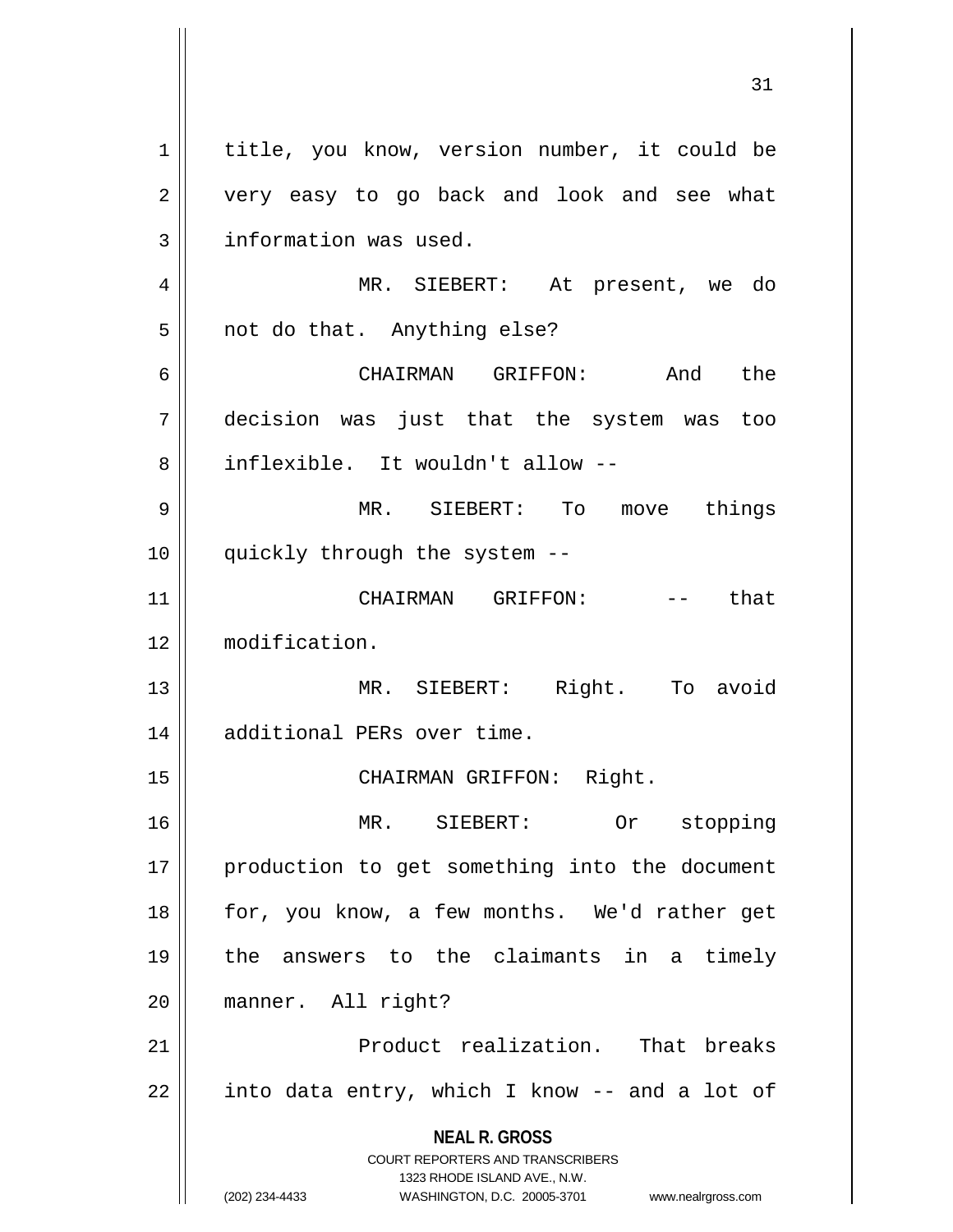1 | this I know is repetitive from what we did 2 | last year. Last year was very much a hands- $3 \parallel$  on, here's what we're doing and here's the 4 || processes. And I believe those of you who  $5 \parallel$  came to this last year saw the data process,  $6 \parallel$  data entry process actually being performed, 7 | which was good.

8 || Our data entry, it's entered and 9 Supplied by the sites. We do internal and 10 external and separate spreadsheets just 11 || because they're so very different. We have 12 different groups in data entry actually doing 13 || those specific data entry functions. And all 14 || the data that we have that's entered is 100 15 percent audited. There was an additional, 16 basically, peer review that does a line-by-17 || line comparison for quality purposes. And 18 || once it passes that, that's when it gets 19 || posted for the dose reconstructors to use. 20 || The Constructions on that, the data 21 || entry portion? Okay.

22 Data and information. This is

**NEAL R. GROSS**

COURT REPORTERS AND TRANSCRIBERS 1323 RHODE ISLAND AVE., N.W. (202) 234-4433 WASHINGTON, D.C. 20005-3701 www.nealrgross.com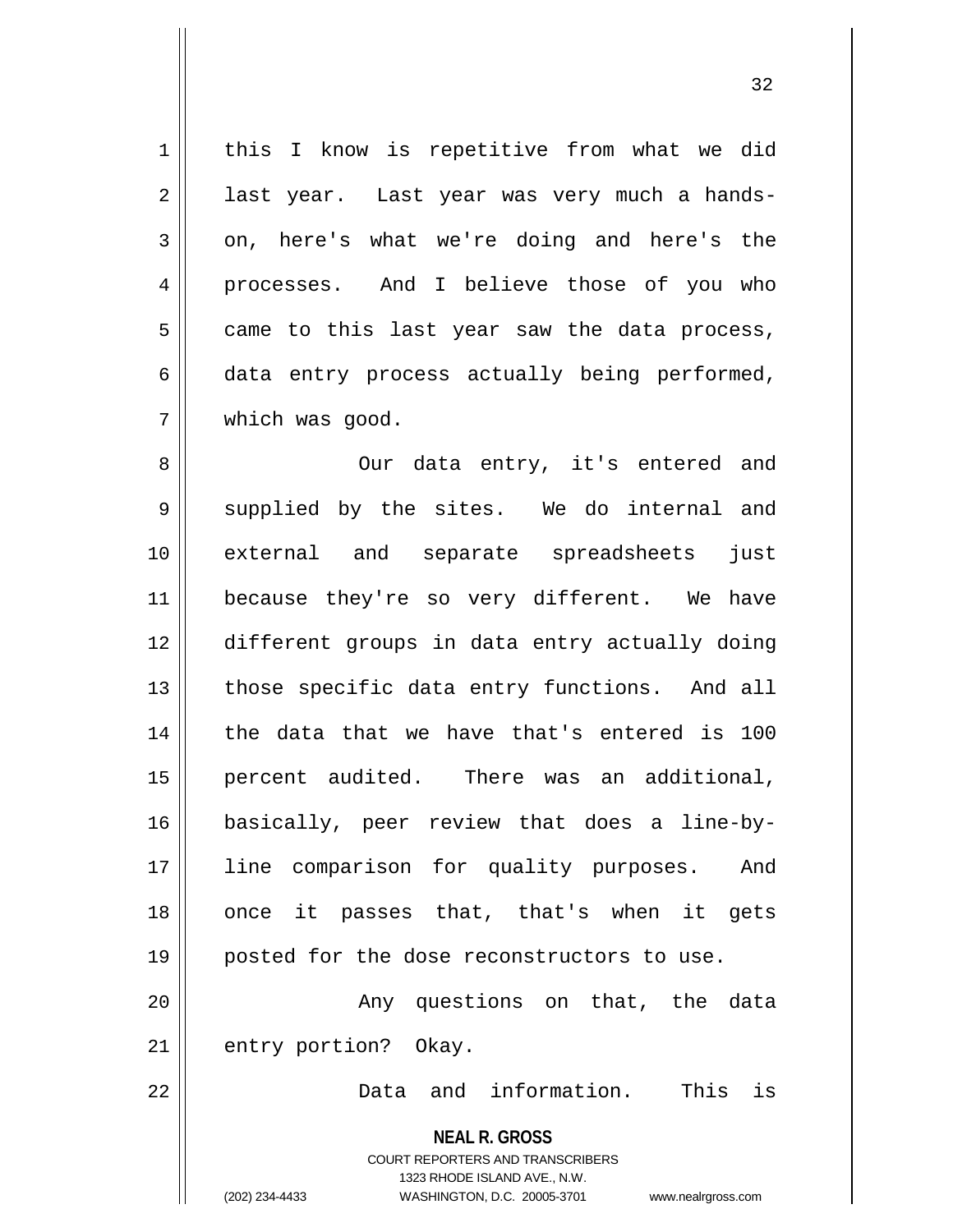**NEAL R. GROSS** COURT REPORTERS AND TRANSCRIBERS 1323 RHODE ISLAND AVE., N.W. 1 everything else. All our known sources of  $2 \parallel$  data, the claimant exposure data, work data, 3 Technical Basis Documents, procedures, 4 telephone interviews, approved and validated  $5 \parallel$  electronic tools, all that information also is  $6 \parallel$  things that we produce in this project under  $7$  | the auspices of the 9001 process. 8 We also have ready access to more 9 experienced dose reconstructors. And we're 10 very collegial on our side of the fence. If 11 somebody doesn't know something, we take it to 12 somebody else and talk to the other dose 13 || reconstructors, especially the senior dose 14 reconstructors, as well as the principal 15 internal, external, medical, and AWE 16 dosimetrists. They are all also available for 17 questions. And if we have something that's a 18 || higher level that we need to, obviously, we 19 work with our DCAS counterparts to get 20 || questions answered as well. 21 CHAIRMAN GRIFFON: Well, I have 22 || some broader questions, but just to go back on

33

(202) 234-4433 WASHINGTON, D.C. 20005-3701 www.nealrgross.com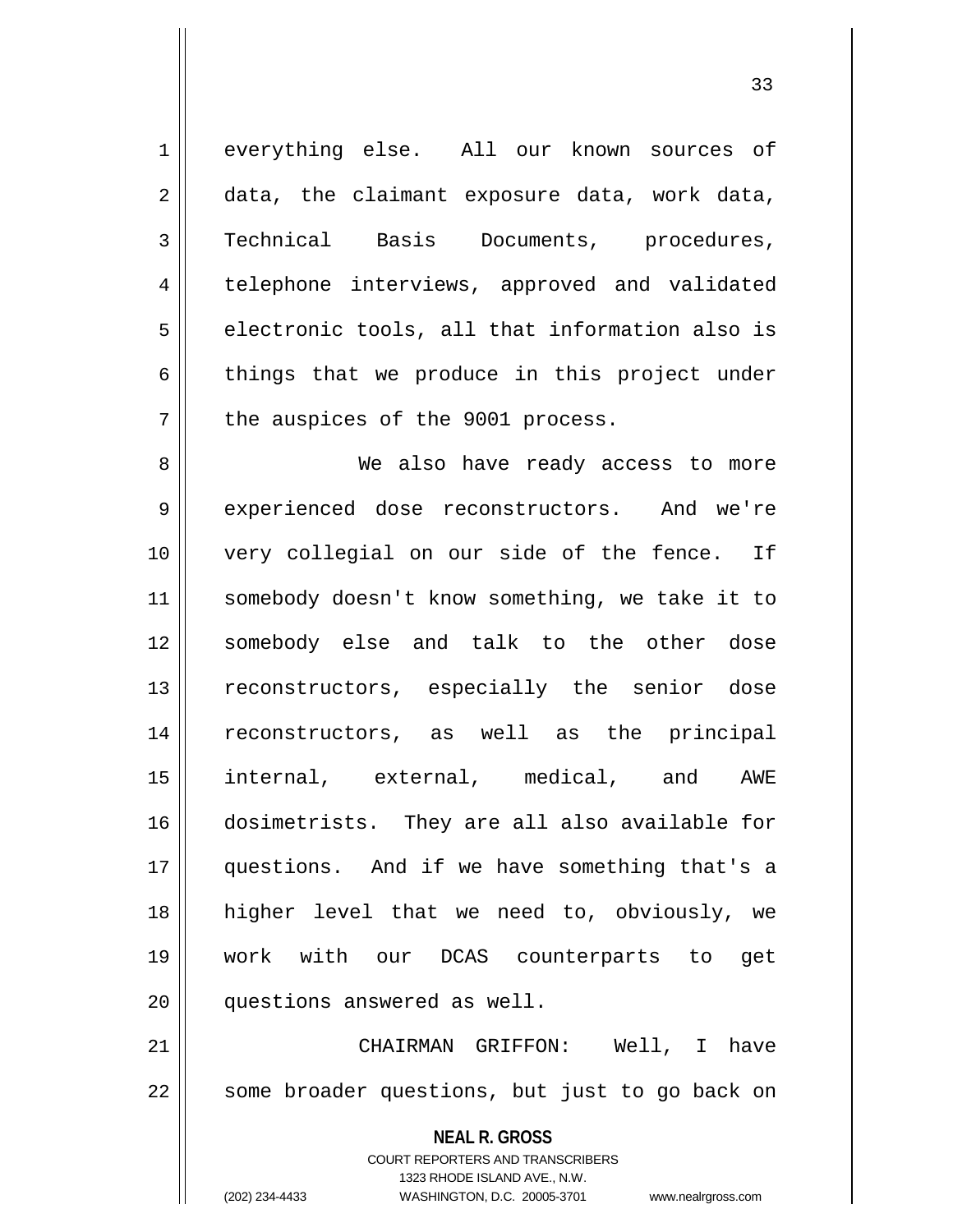1 | the data entry. I'm looking at my little 2 || notes I made. I highlighted this sentence  $3 \parallel$  that says, "Mistakes are corrected as they are 4 found, and no record of the errors is 5 | currently maintained." And I guess when I'm 6 thinking about, you know, ISO 9001, continuous 7 improvement, you know, how do you judge 8 | improvement if you're not tracking errors? 9 MR. SIEBERT: Well, you're right. 10 It's not specifically tracked as such on a 11 || one-by-one basis. But that's where the rest 12 || of the sentence that goes along with it is: 13 peer reviewers are instructed to alert 14 || supervision when they've seen consistent kinds 15 || of errors, and then the supervisor will take 16 care of any issues up to and including, you 17 know, training, re-training the individual, 18 || getting them online with what they're doing if 19 they're making too many mistakes or obviously  $20$  | taking them off the project. 21 CHAIRMAN GRIFFON: Fix the worker. 22 I've got my other hat on now for my other

> **NEAL R. GROSS** COURT REPORTERS AND TRANSCRIBERS 1323 RHODE ISLAND AVE., N.W.

(202) 234-4433 WASHINGTON, D.C. 20005-3701 www.nealrgross.com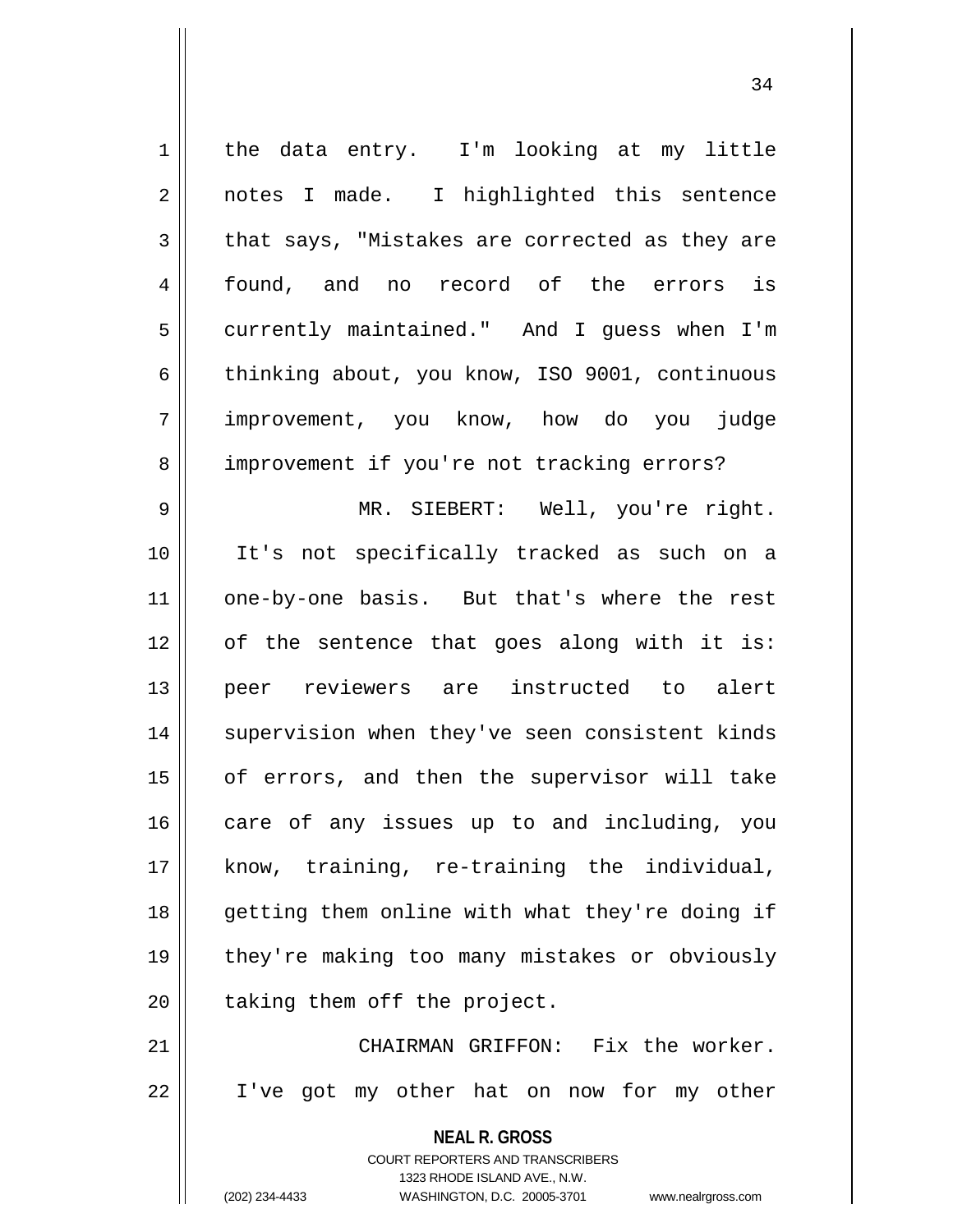1 || job, but that sounds a lot like fix the worker 2 || instead of fixing the system. If you were  $3 \parallel$  tracking this and finding a lot of data entry 4 errors, maybe it would be not necessarily one 5 individual or -- 6 MR. SIEBERT: Correct. 7 CHAIRMAN GRIFFON: -- not a 8 disciplinary matter. It's more of a matter  $9 \parallel$  of, wait a second, we need to rethink how

 MR. SIEBERT: Right. Which, once again, would come under the supervisor. I 13 || guess you're right. I only said a portion of 14 || it. That's a good point. The supervisor, since there is a supervisor over data entry, they're aware of what's going on with all the portions of it and they would be aware if you're seeing consistent error across different data entry folks, as opposed to just 20 | one single one. Good point.

10 || we're entering the data.

21 MEMBER KOTELCHUCK: But would the  $22$  || supervisor, would the supervisor know if an

> **NEAL R. GROSS** COURT REPORTERS AND TRANSCRIBERS 1323 RHODE ISLAND AVE., N.W. (202) 234-4433 WASHINGTON, D.C. 20005-3701 www.nealrgross.com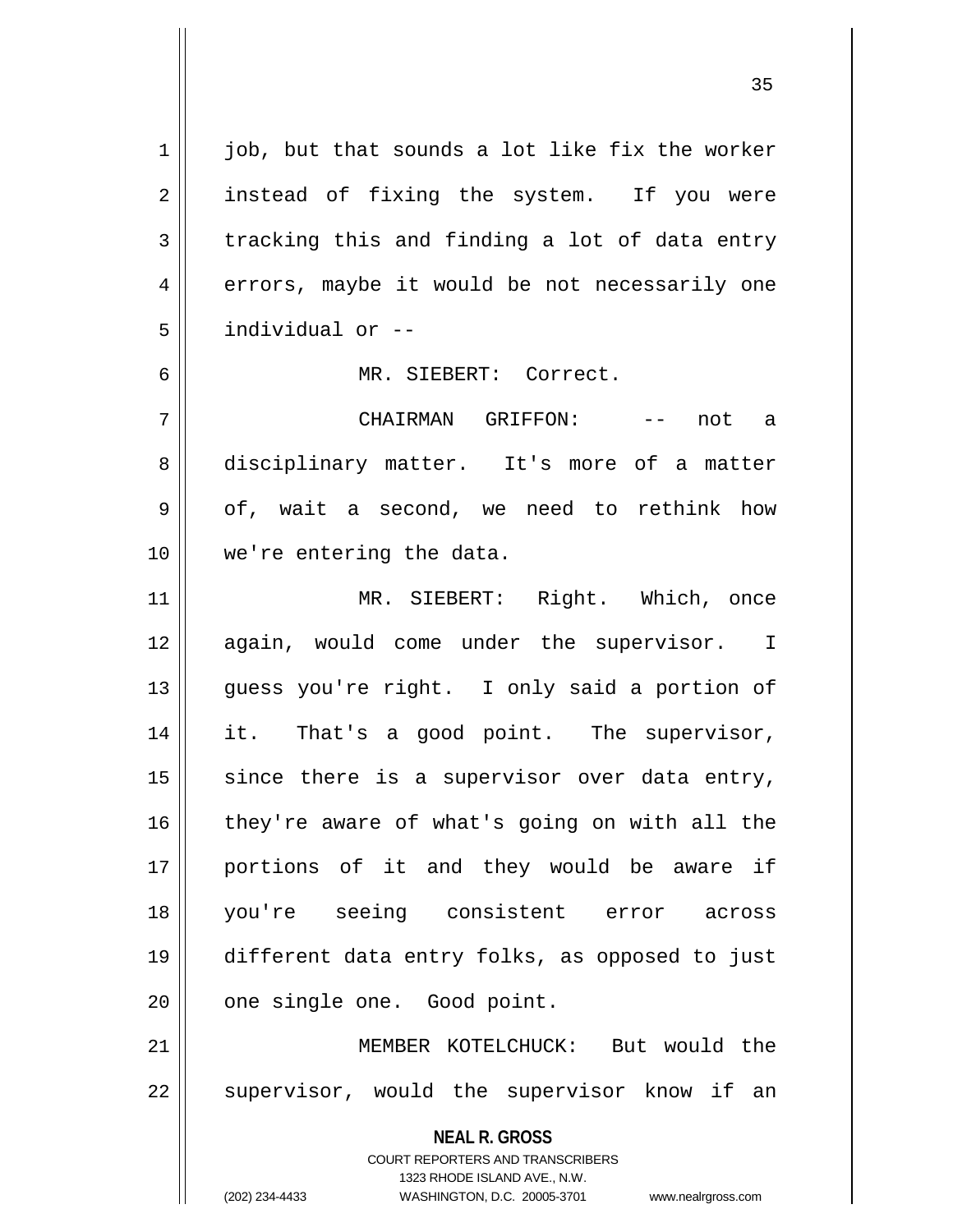**NEAL R. GROSS** COURT REPORTERS AND TRANSCRIBERS 1323 RHODE ISLAND AVE., N.W. (202) 234-4433 WASHINGTON, D.C. 20005-3701 www.nealrgross.com 1 individual had made an error if the individual 2 | did not report it? I'm worried about a person 3 who is a data entry person who knows they're 4 || klutzy and they make mistakes, but they want  $5 \parallel$  to keep their job and they don't want to be  $6 \parallel$  disciplined, so they just don't report. 7 MR. SIEBERT: Well, there's a peer 8 review who's reviewing their information. 9 || It's the peer reviewer who reports them to the 10 supervisor to say, hey, we've got consistent 11 errors. 12 MEMBER KOTELCHUCK: Okay. You 13 || have a peer reviewer. 14 MR. SIEBERT: Yes, there's an 15 | additional level of review. 16 || MEMBER KOTELCHUCK: Okay. 17 MR. SIEBERT: Correct. That would 18 || go to the supervisor, and that's when they'd 19 look for something that's a little more 20 | systemic. 21 || MEMBER KOTELCHUCK: Okay. 22 || MEMBER MUNN: Now, a truly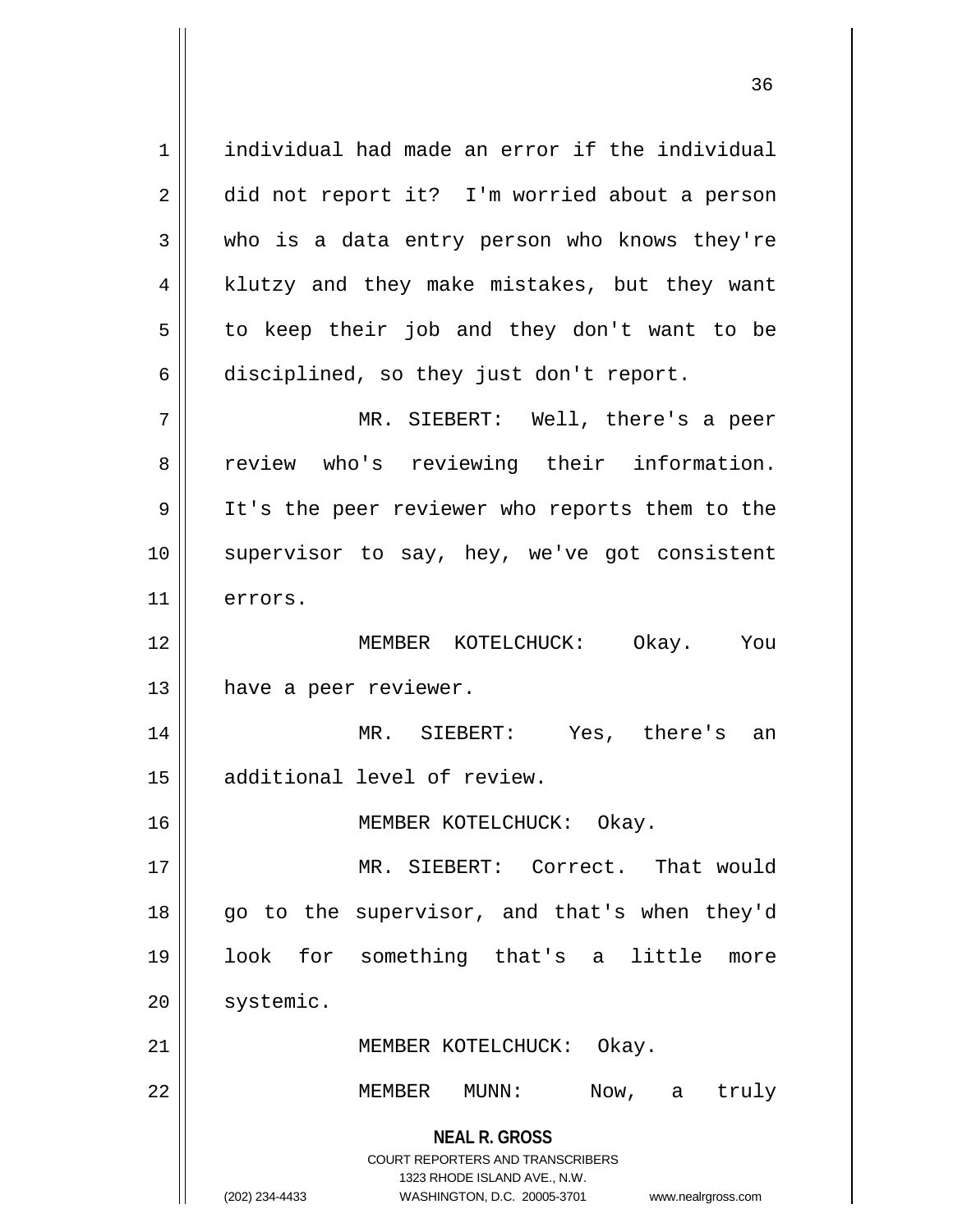1 || systemic error would be fairly obvious over a  $2 \parallel$  relatively short period of time.

3 || MR. SIEBERT: Right.

4 MEMBER MUNN: If you're getting  $5$  the same kind of error over and over again,  $6 \parallel$  certainly the same individual overseeing it  $7 \parallel$  would be well aware that this is a recurrent 8 l event.

 MR. SIEBERT: An example we have run into in the past is we'd be having people 11 || enter, say, whole body count records and a new version of a form pops up into the records  $\parallel$  that we hadn't seen before, and people start -  $\parallel$  - maybe somebody tried to enter that data into  $\parallel$  the old form, as opposed to saying, hey, we've got a problem. We've seen that problem | before, and we've come back to it and say, oh, well, we need to update the template to reflect there's an additional form that we 20 || need to do. So we have done that as such. 21 || MEMBER CLAWSON: But this comes

 $22$   $\vert$  back to what I was talking about a little bit

**NEAL R. GROSS** COURT REPORTERS AND TRANSCRIBERS

1323 RHODE ISLAND AVE., N.W. (202) 234-4433 WASHINGTON, D.C. 20005-3701 www.nealrgross.com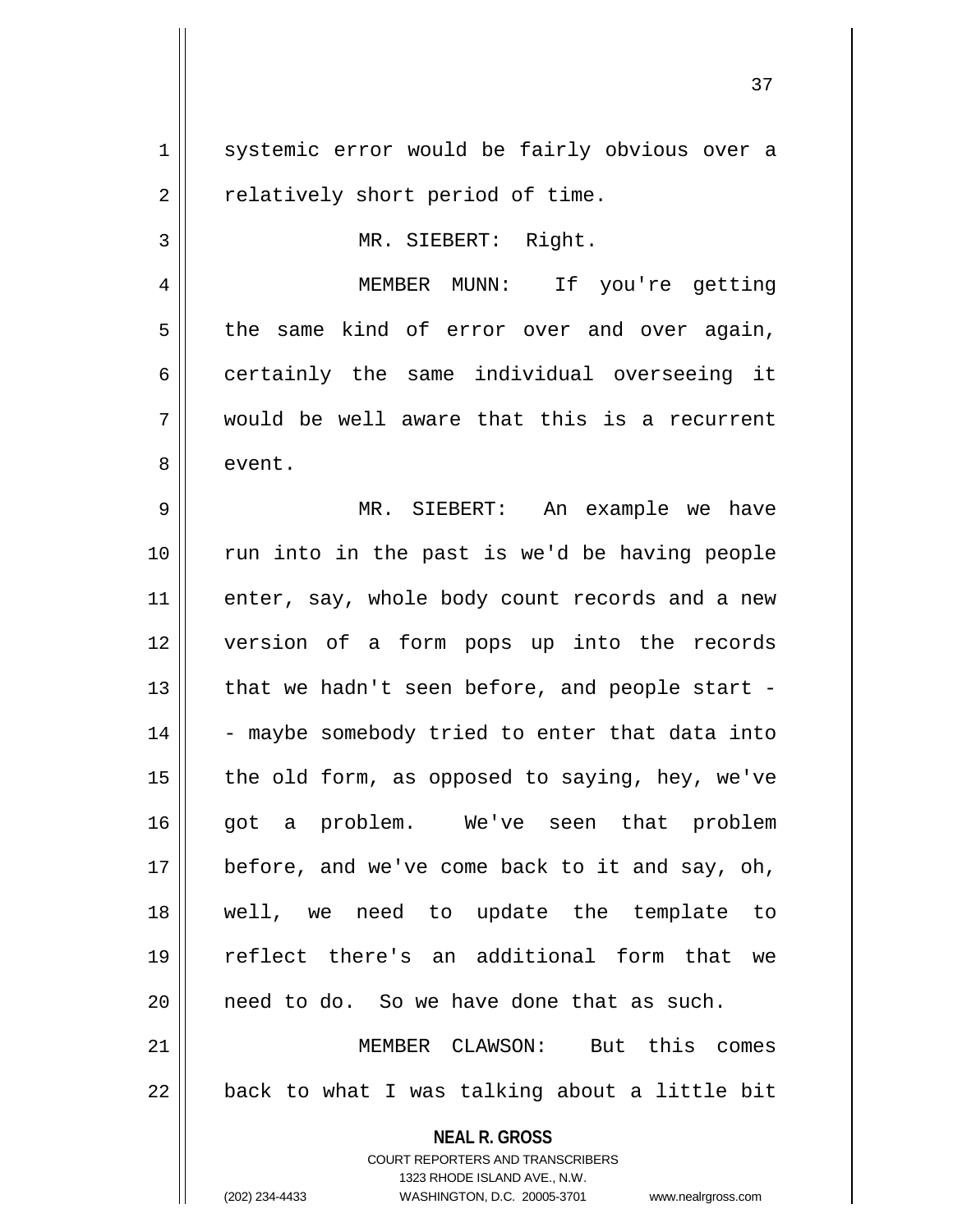1 earlier. We see at the tail-end of our  $2 \parallel$  reviews that we do, problems that arise, and  $3 \parallel$  then when we bring them forth they say, well,  $4 \parallel$  yes, we took care of that earlier, we saw this 5 || in the process and we've done something with 6 | that. But there's no trackable way back. And 7 coming from the QA program, it's important to  $8 \parallel$  be able to see that if you're improving or if 9 you're having more problems. There's got to 10 be somewhat of a tracking system to track any 11 || of these issues that they're having over and 12 || over again. And I'm just wondering -- and I 13 || know your system is cumbersome and so forth, 14 || but to be able to actually see any kind of 15 improvement or unimprovement, you've got to 16 track it somehow. This is one of the things 17 || that I have problems with is when these come 18 || in and I hear, well, yes, we saw that problem, 19 we think that we've got it pretty well taken  $20$  || care of. Myself, I'd like to be able to see 21 how much of a problem it really is and if  $22$  || there's something different that needs to be

**NEAL R. GROSS**

COURT REPORTERS AND TRANSCRIBERS 1323 RHODE ISLAND AVE., N.W. (202) 234-4433 WASHINGTON, D.C. 20005-3701 www.nealrgross.com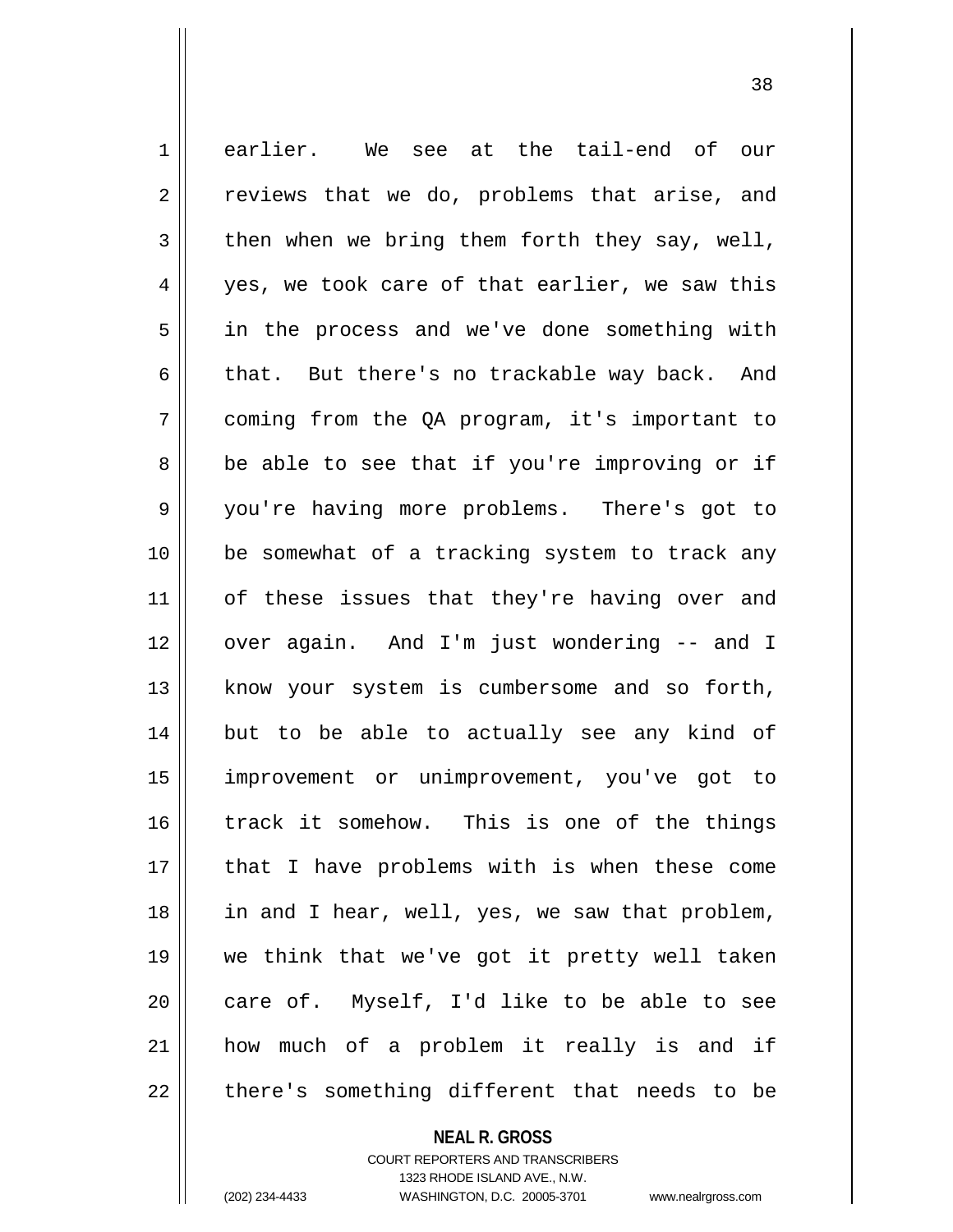1 done or even the process that was done to 2 | correct it. That's kind of what I was hoping 3 || we would see a little bit of because it's hard 4 to be able to measure anything if you don't  $5 \parallel$  have any data.

 MR. SIEBERT: Right. And I see what you're saying. And I've made a couple of 8 || notes for the data entry manager to discuss | that with them and see.

 MEMBER CLAWSON: And I don't think it's just data entry. I think it's in all 12 || processes of your Quality Assurance Program. 13 || There should be some way to be able to look at 14 || all levels of problems that you have had to be able to see, you know, we've improved with 16 this because it would really be better to be || able to come to this group and be able to say, yes, we have seen this from this time period to this time period and we saw that. We implemented this program to correct it, and now it's down to this amount. That's kind of what I was looking at.

> **NEAL R. GROSS** COURT REPORTERS AND TRANSCRIBERS

> > 1323 RHODE ISLAND AVE., N.W.

(202) 234-4433 WASHINGTON, D.C. 20005-3701 www.nealrgross.com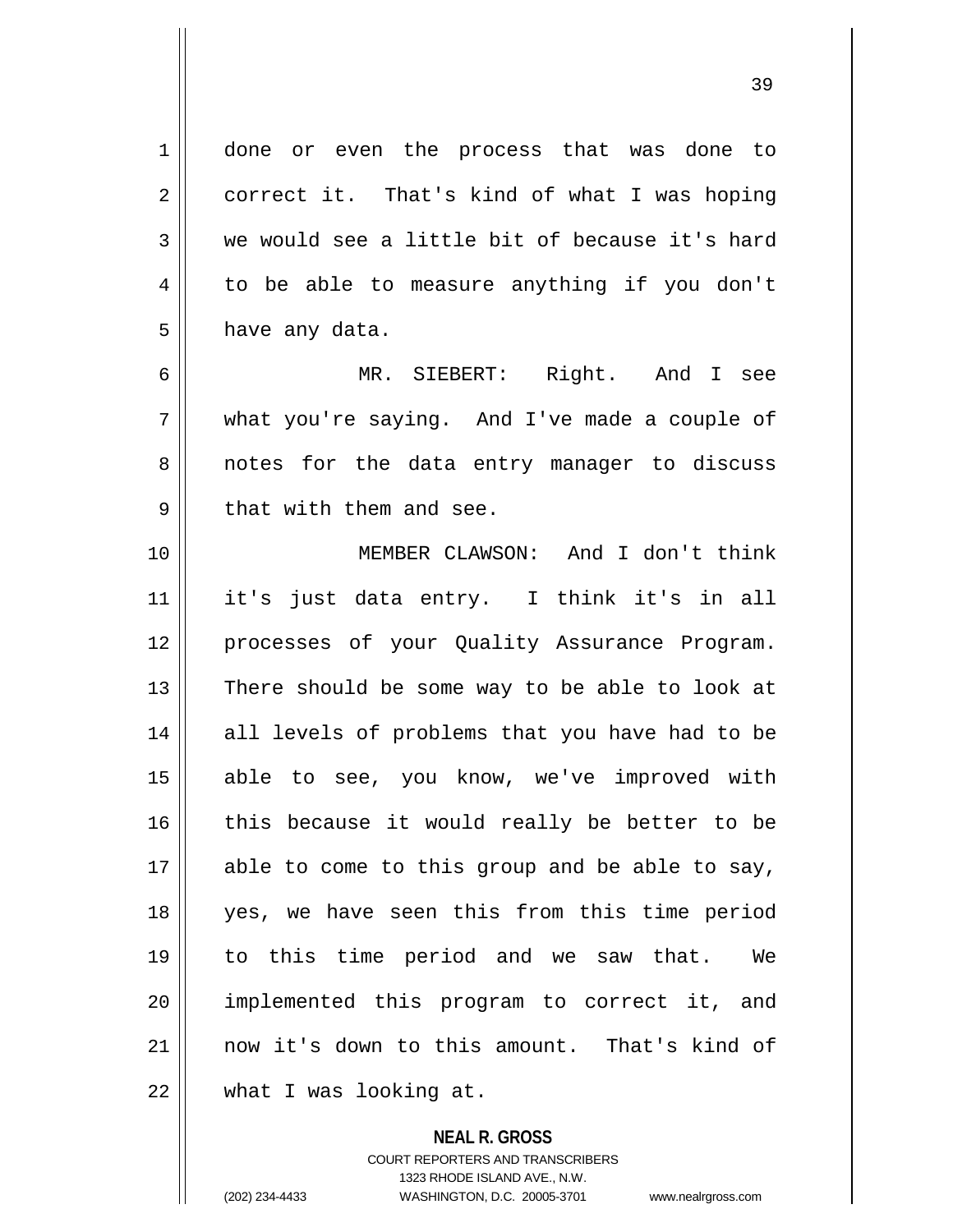| $\mathbf 1$    | MR. SIEBERT: And you'll see some                                        |
|----------------|-------------------------------------------------------------------------|
| 2              | of that further on as we get into peer review,                          |
| 3              | once we get into returns from DCAS, and things                          |
| $\overline{4}$ | like that.                                                              |
| 5              | MEMBER CLAWSON: Okay.                                                   |
| 6              | MR. SIEBERT: So are we really                                           |
| 7              | done with data entry this time?                                         |
| 8              | CHAIRMAN GRIFFON: I think so.                                           |
| 9              | MR. SIEBERT:<br>Alright.                                                |
| 10             | Additionally, the control of dose                                       |
| 11             | reconstruction templates. These are the Word                            |
| 12             | templates that we have that are actually the                            |
| 13             | dose reconstruction reports that all the data                           |
| 14             | is imported from the tools into these reports.                          |
| 15             | And it just provides a consistent quality                               |
| 16             | product. These are all kept on the server.                              |
| 17             | The most recent version of them is on the                               |
| 18             | server. And I'm just looking from a note                                |
| 19             | point of view. Okay, I didn't put it on the                             |
| 20             | screen.                                                                 |
| 21             | If you read over this, I did put                                        |
| 22             | example in here. As I said, we have<br>an                               |
|                | <b>NEAL R. GROSS</b>                                                    |
|                | <b>COURT REPORTERS AND TRANSCRIBERS</b><br>1323 RHODE ISLAND AVE., N.W. |
|                | (202) 234-4433<br>WASHINGTON, D.C. 20005-3701<br>www.nealrgross.com     |

 $\overline{\mathsf{I}}$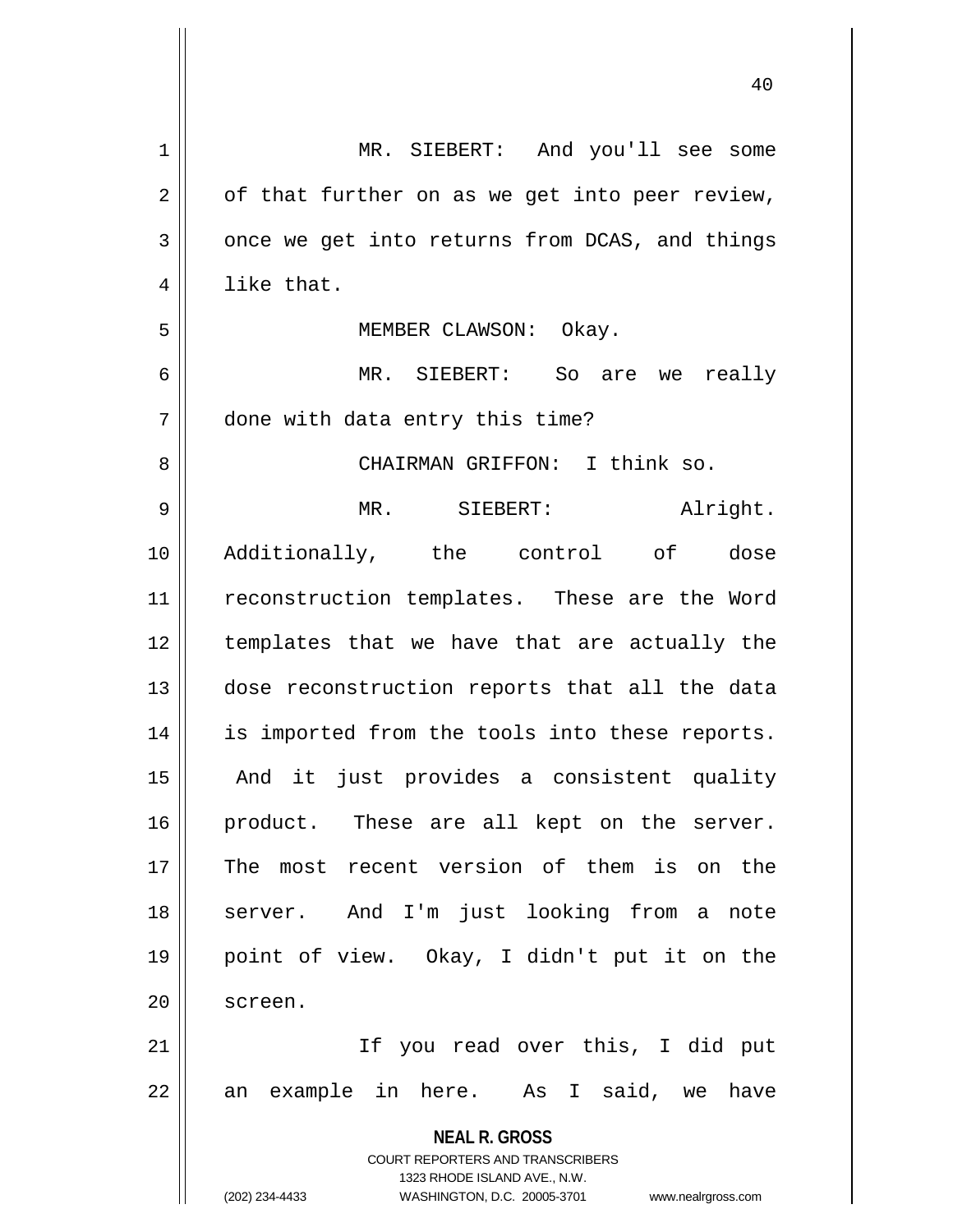1 periodic staff meetings. One of my group 2 || meetings, actually frequently in my group 3 meetings, I will make the statement, "Always  $4 \parallel$  go up to the tools folder and get the latest 5 tool and DR draft template. Always, any 6 claims submitted without data tool or template  $7 \parallel$  will be returned by the peer reviewer," which, 8 you know, we just keep reminding dose 9 ceconstructors to use the latest tool, use the 10 latest template. And now that we're tracking, 11 as you will see in a few minutes, now that 12 we're tracking peer reviewer comments more 13 closely, if that's an issue that we see 14 consistently because people are not using the 15 more recent one, that actually will come up 16 and we'll start to see that.

17 || MR. FARVER: And those templates, you import the individual's data into the template, and the templates will populate the || table that talks about the energy fractions, correct? That all is populated by the macro 22 | or the template?

> **NEAL R. GROSS** COURT REPORTERS AND TRANSCRIBERS 1323 RHODE ISLAND AVE., N.W. (202) 234-4433 WASHINGTON, D.C. 20005-3701 www.nealrgross.com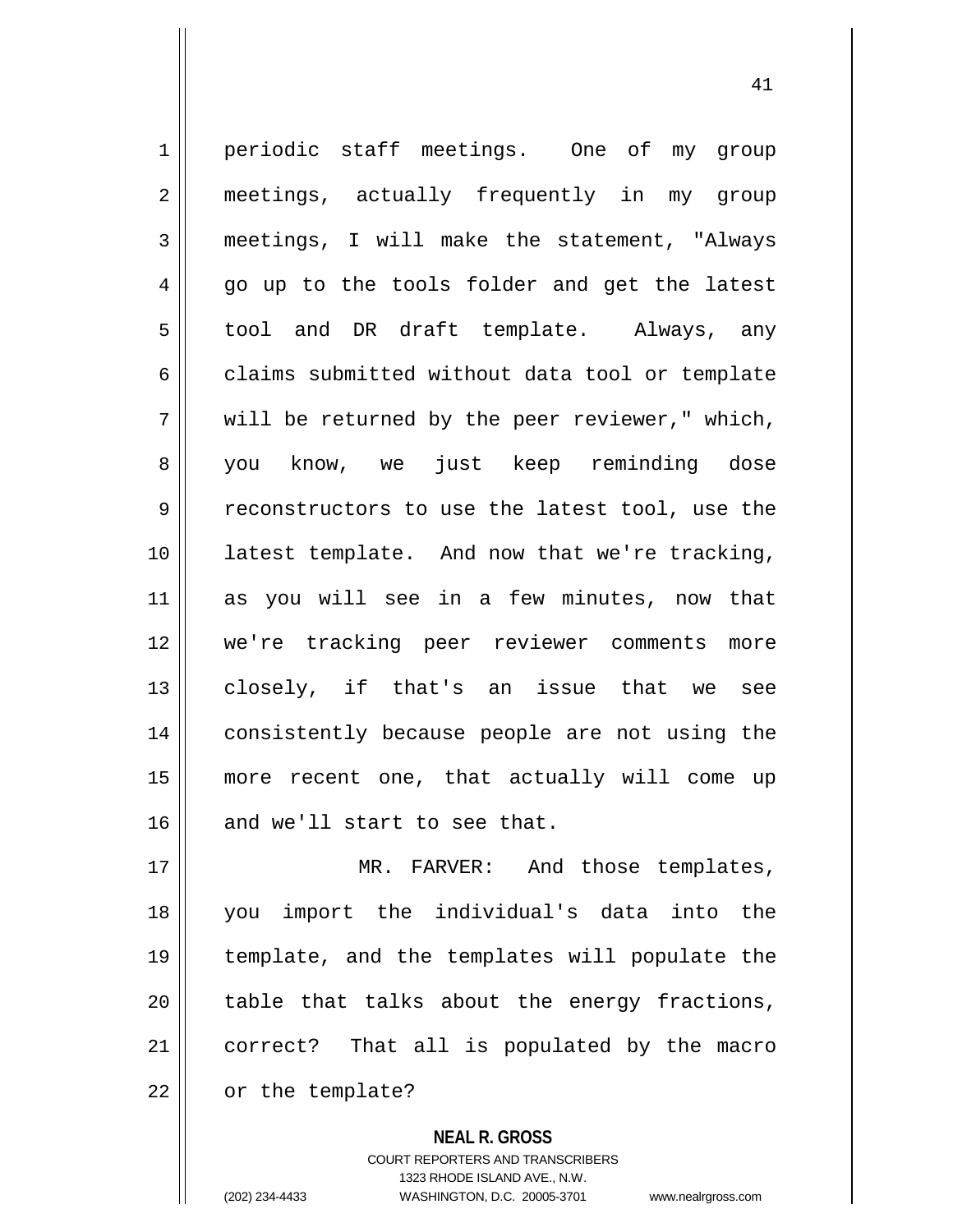| $\mathbf 1$ | MR. SIEBERT: Correct. Right.                   |
|-------------|------------------------------------------------|
| 2           | MR. FARVER: Okay. So the dose                  |
| 3           | reconstructor doesn't have to enter that data? |
| 4           | MR. SIEBERT: Correct. They have                |
| 5           | to verify that it's what they actually use,    |
| 6           | but they don't have to keep going in and       |
| 7           | entering it over and over and over. And        |
| 8           | that's getting to the next one, the same thing |
| 9           | with software tools. It actually hits the      |
| 10          | last point there, but I'll hit them all.       |
| 11          | Well, I'll hit independently and verified and  |
| 12          | validated in a second, but I wanted to point   |
| 13          | out, you're right, it ensures consistency with |
| 14          | our methodologies because the dose             |
| 15          | reconstructors aren't rewriting it every time  |
| 16          | and also efficiency because they're not        |
| 17          | entering the same data over and over and over. |
| 18          | And even early on, when we did do              |
| 19          | those kind of entries, people have a cut-and-  |
| 20          | paste that they would normally use for         |
| 21          | themselves, and they would consistently use    |
| 22          | that. It may differ between dose               |
|             | <b>NEAL R. GROSS</b>                           |

COURT REPORTERS AND TRANSCRIBERS 1323 RHODE ISLAND AVE., N.W. (202) 234-4433 WASHINGTON, D.C. 20005-3701 www.nealrgross.com

 $\mathsf{II}$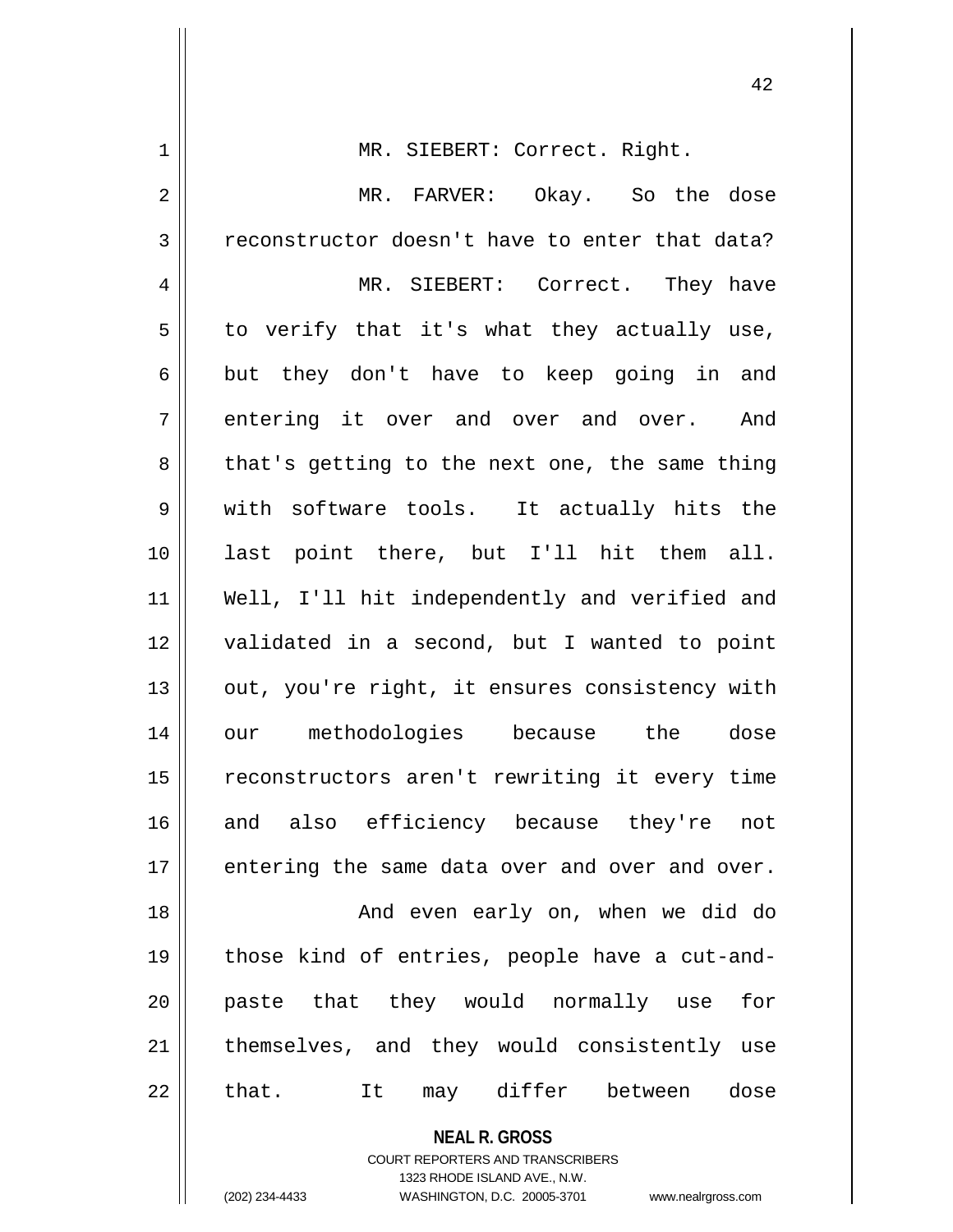**NEAL R. GROSS** COURT REPORTERS AND TRANSCRIBERS 1323 RHODE ISLAND AVE., N.W. 1 | reconstructors, and now I'm talking about, you 2 || know, eight years ago before we had these 3 templates. Now it's all pulled in  $4 \parallel$  automatically. When we have a wording update,  $5 \parallel$  which we don't have that frequently anymore, 6 but when we were first starting out the  $7 \parallel$  templates, if we had wording that was being 8 || misinterpreted by claimants or was really 9 || annoying them, when we wrote it one way and 10 they were taking it another way, that would 11 easily get a consistency that we get that 12 || wording changed across the whole process. 13 || MR. FARVER: But, for example, say 14 || neutron energies. Now, that comes right from  $15$  the tool. 16 MR. SIEBERT: Correct. 17 MR. FARVER: Okay. So whatever 18 was used for the calculation should be the one 19 that populates the table in the DR report? 20 MR. SIEBERT: Right. Which, more 21 || recently, that's what you'll see. When you 22 || guys do older dose reconstruction reviews, you

(202) 234-4433 WASHINGTON, D.C. 20005-3701 www.nealrgross.com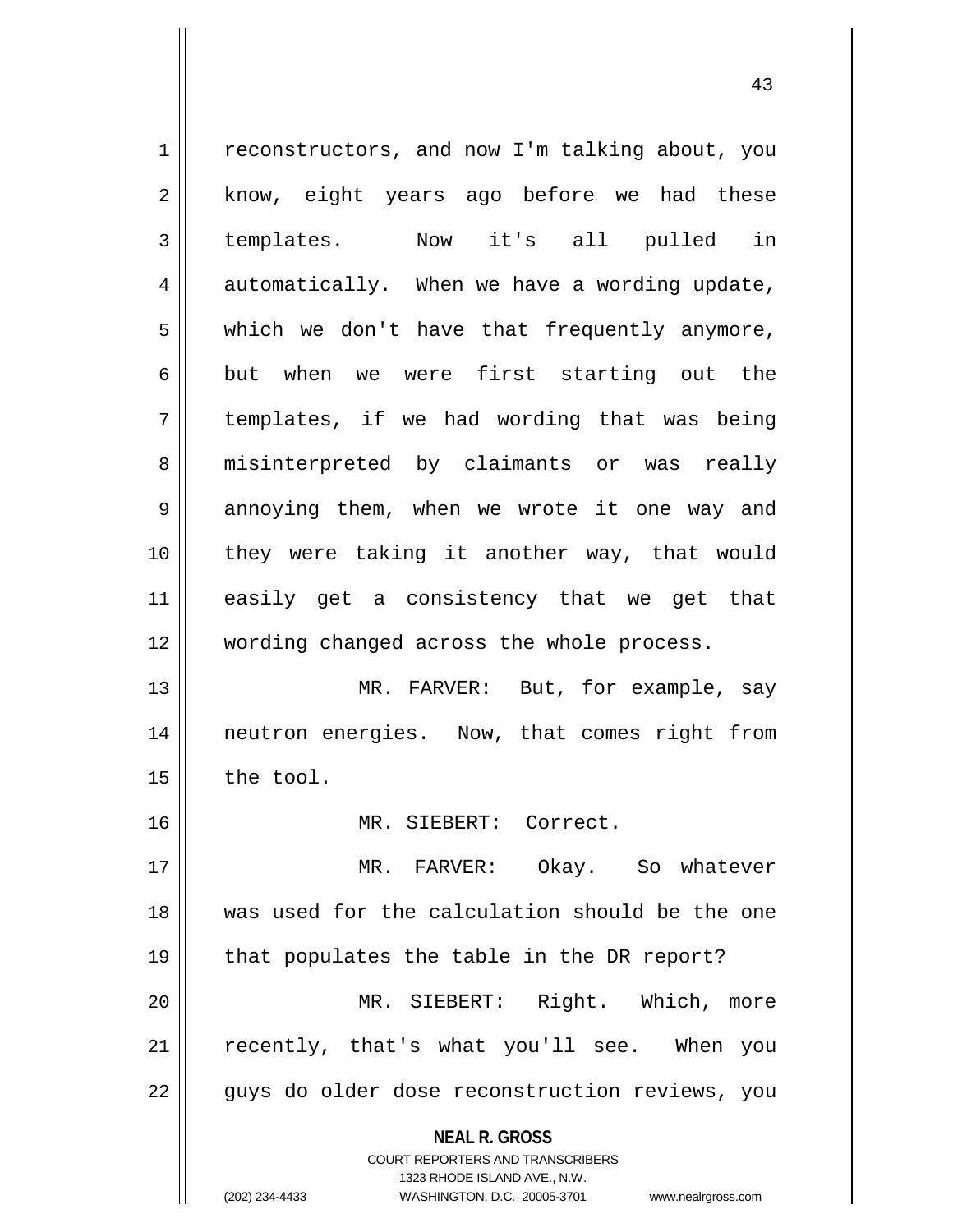| $\mathbf 1$ | know, you've seen inconsistencies.                                                                                                                              |
|-------------|-----------------------------------------------------------------------------------------------------------------------------------------------------------------|
| 2           | MR. FARVER: I mean, what time                                                                                                                                   |
| 3           | frame are we looking at?                                                                                                                                        |
| 4           | MR. SIEBERT: I mean the<br>last                                                                                                                                 |
| 5           | three, four, five years probably --                                                                                                                             |
| 6           | MR. FARVER: Okay.                                                                                                                                               |
| 7           | MR. SIEBERT: -- would be my                                                                                                                                     |
| 8           | guess. And then the additional point that's                                                                                                                     |
| 9           | under software tools, the first one actually,                                                                                                                   |
| 10          | independently verified and validated. We                                                                                                                        |
| 11          | follow our ORAU plan 26 for our verification                                                                                                                    |
| 12          | of our software development, as well as                                                                                                                         |
| 13          | Procedure 94, which is actually our tool                                                                                                                        |
| 14          | verification program that's creating the test                                                                                                                   |
| 15          | plans, doing the tests and validation of all                                                                                                                    |
| 16          | the tools. So those are the two things that                                                                                                                     |
| 17          | if you want to look at the QA/QC and                                                                                                                            |
| 18          | development process for our electronic tools,                                                                                                                   |
| 19          | plan 26 and Procedure 94.                                                                                                                                       |
| 20          | MR. FARVER: Okay. Do<br>you                                                                                                                                     |
| 21          | actually run test cases through?                                                                                                                                |
| 22          | MR. SIEBERT: Yes. That's part of                                                                                                                                |
|             | <b>NEAL R. GROSS</b><br>COURT REPORTERS AND TRANSCRIBERS<br>1323 RHODE ISLAND AVE., N.W.<br>(202) 234-4433<br>WASHINGTON, D.C. 20005-3701<br>www.nealrgross.com |

 $\overline{\phantom{a}}$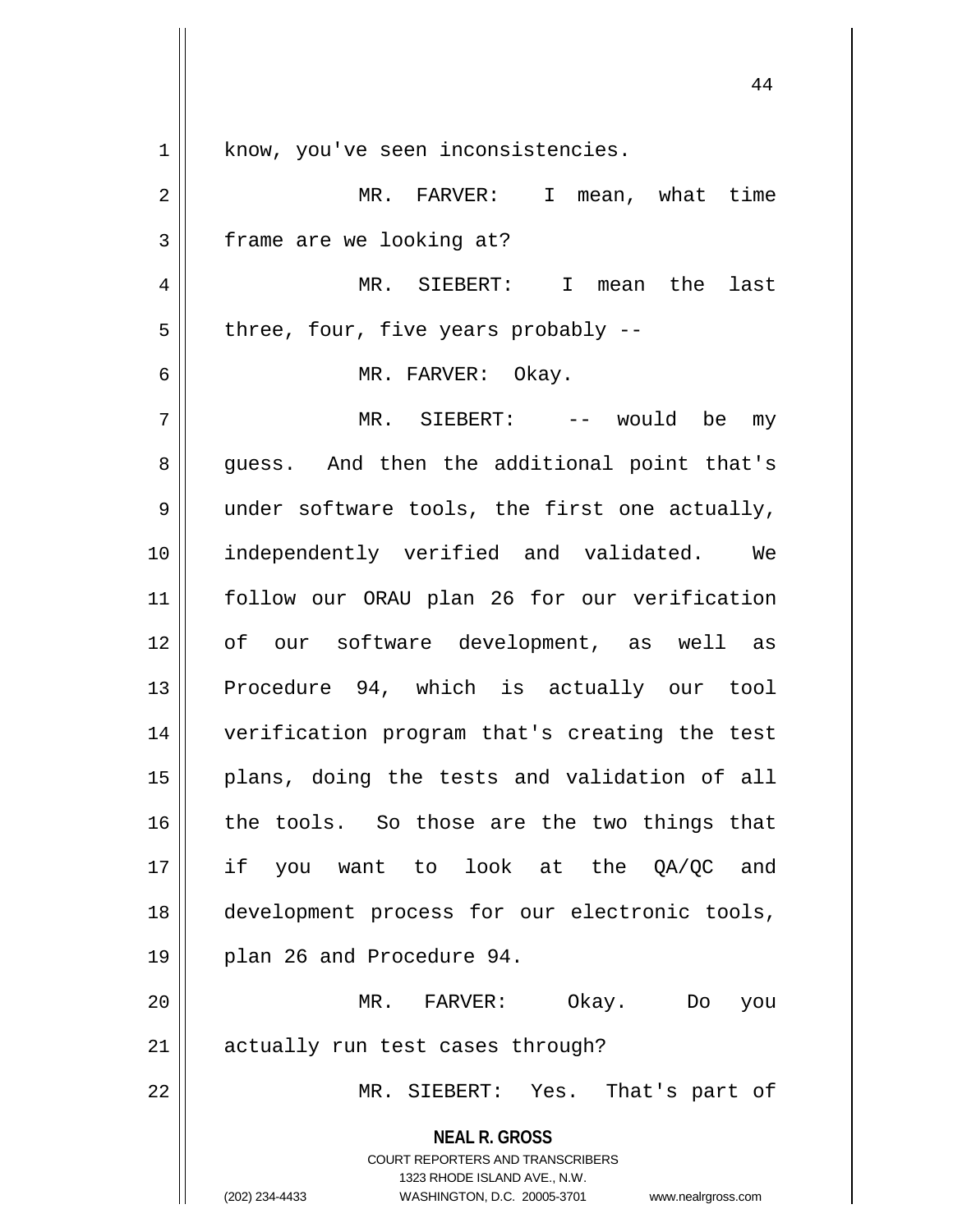**NEAL R. GROSS** COURT REPORTERS AND TRANSCRIBERS 1323 RHODE ISLAND AVE., N.W. (202) 234-4433 WASHINGTON, D.C. 20005-3701 www.nealrgross.com  $1 \parallel - -$ 2 MR. FARVER: And you do hand 3 verifications to make sure those are correct? 4 MR. SIEBERT: Yes, it's all done  $5 \parallel$  through the test plan under 94. 6 MR. FARVER: And is that 7 available? I mean, is it somewhere I can get 8 || to to read, or is that something you would 9 || have to put out? 10 MR. SIEBERT: I can't tell you 11 | that off the top of my head. 12 || MR. FARVER: Okay. 13 MR. SIEBERT: But I'll put a note 14 down. 15 MR. HINNEFELD: So you're 16 interested in the test plan for the 17 || verification of the tool; is that what you're 18 asking? 19 MR. FARVER: Yes, if that's where  $20$  all that information is contained. Especially 21 | how they do the test calculation. 22 || CHAIRMAN GRIFFON: Or you want to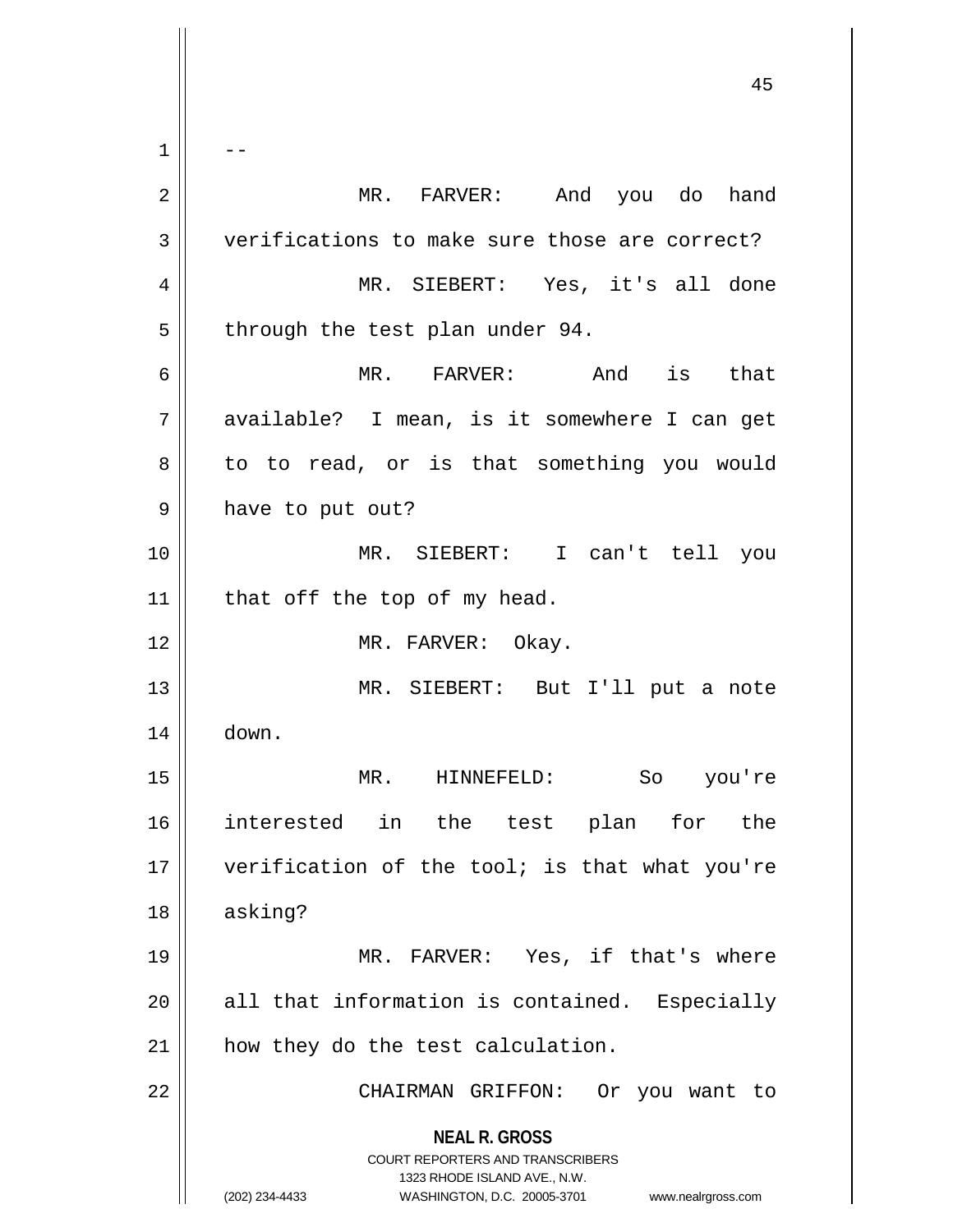| $\mathbf 1$ | see the actual tests that were run, right?               |
|-------------|----------------------------------------------------------|
| 2           | MR. FARVER: Well, I guess we'll                          |
| 3           | start with seeing what their plan is.                    |
| 4           | CHAIRMAN GRIFFON: Okay.                                  |
| 5           | MR. FARVER: And then maybe later                         |
| 6           | on, because this is going to come up in the              |
| 7           | Savannah River issues about what are the tools           |
| 8           | that, some issues with $-$ you know, we might            |
| 9           | want to pull that calculation for that version           |
| 10          | of that tool.                                            |
| 11          | CHAIRMAN GRIFFON: Okay.                                  |
| 12          | MR. SIEBERT: Okay. Yes, I've got                         |
| 13          | a note for that. And now we're to monitoring             |
| 14          | and measurement of the product itself, as                |
| 15          | opposed to the product realization. This is              |
| 16          | once the dose reconstructor has completed the            |
| 17          | dose reconstruction. It's submitted to the               |
| 18          | initial quality control review, and these are            |
| 19          | things that you saw last year, as well, the              |
| 20          | action forms that we used, Form 59 for the               |
|             |                                                          |
| 21          | IQC. It's all out of Procedure 98. They just             |
| 22          | have a checklist that they walk right through            |
|             | <b>NEAL R. GROSS</b><br>COURT REPORTERS AND TRANSCRIBERS |

1323 RHODE ISLAND AVE., N.W.

(202) 234-4433 WASHINGTON, D.C. 20005-3701 www.nealrgross.com

 $\mathop{\textstyle\prod}$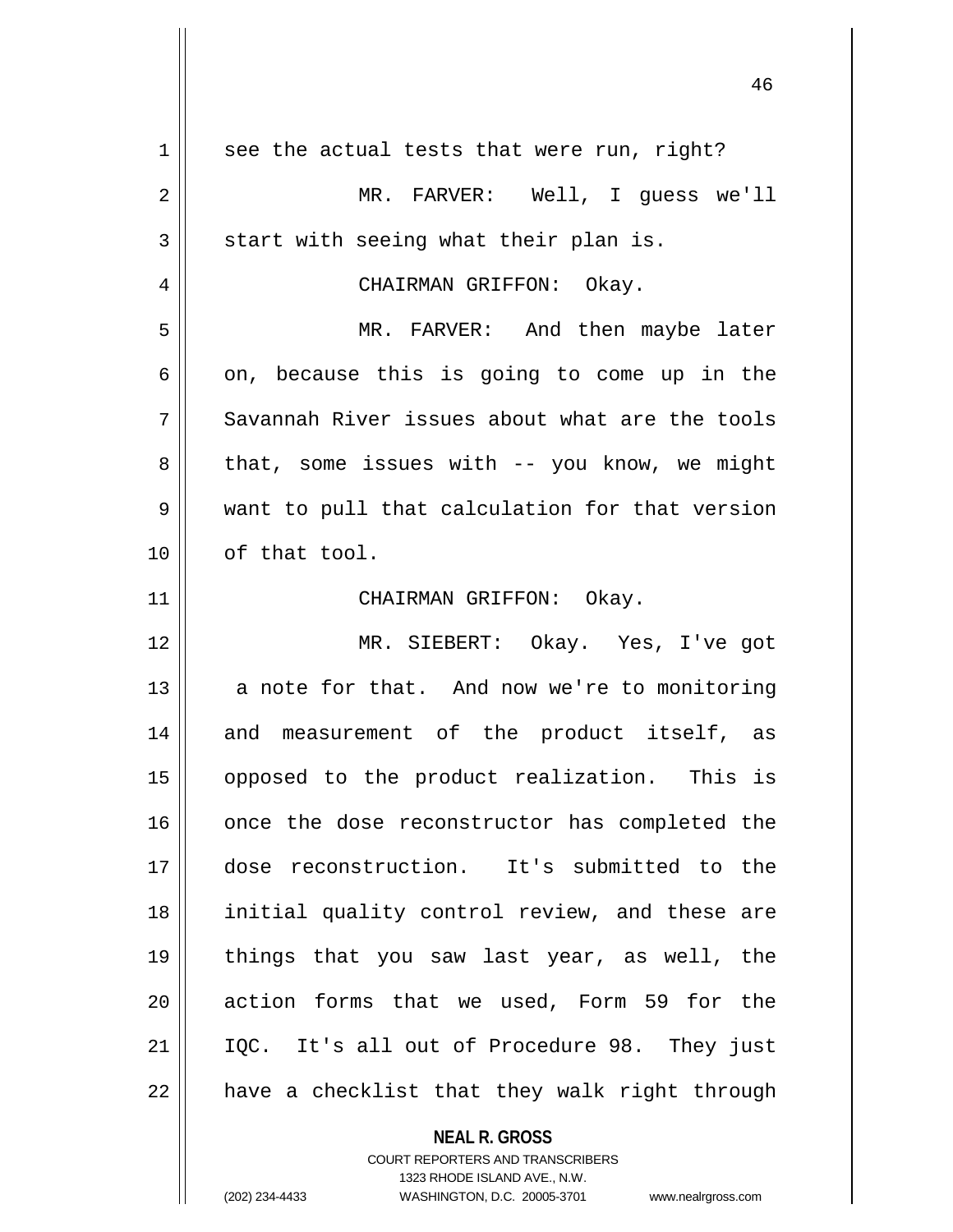1 to the initial OC and do the comparisons out  $2 \parallel$  of that, and that's all kept under our records  $3 \parallel$  program.

4 || Then the peer review includes the 5 peer review feedback form, which this is  $6 \parallel$  something that we put in place about two years  $7$  ago to test it out to see if it would be 8 helpful to have a more consistent feedback  $9 \parallel$  form, which we obviously did find that useful. 10 We started tracking it in a database about a 11 year ago, so we have that information now and 12 we're working with that. And that's been 13 || somewhat helpful for the dose reconstructor 14 managers to see what types of errors are 15 | coming out of peer review.

 We've got the comments grouped into 14 technical issues categories. That's going to be changing. One of the things I'll mention right now is we are updating our 20 || categorization for peer review for DCAS returns and for SC&A comments. We're changing || the categorization so it's more consistent

> **NEAL R. GROSS** COURT REPORTERS AND TRANSCRIBERS 1323 RHODE ISLAND AVE., N.W. (202) 234-4433 WASHINGTON, D.C. 20005-3701 www.nealrgross.com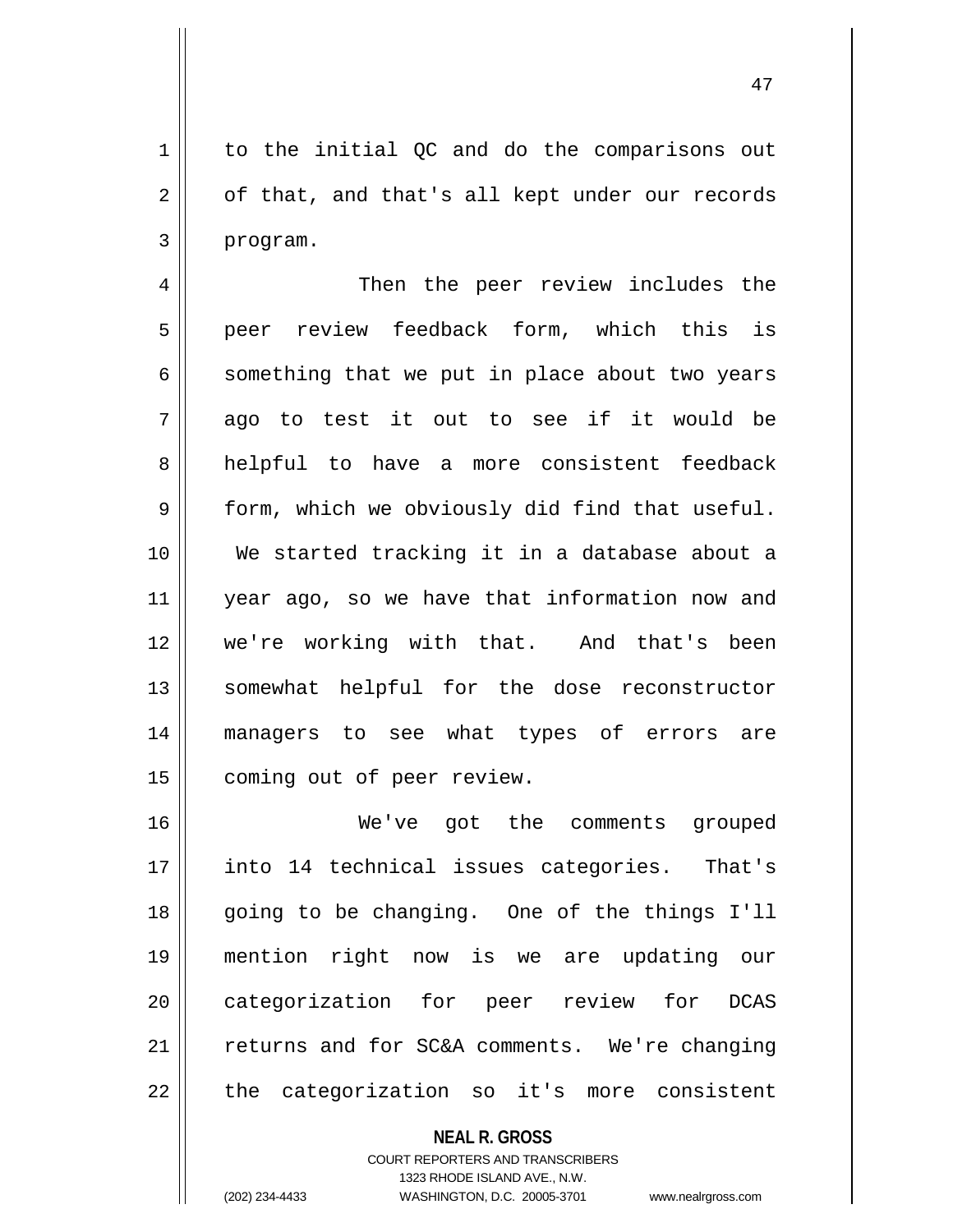**NEAL R. GROSS** 1 across all of them, so we'll be comparing 2 || apples to apples across all three levels of 3 Feview. That's something we're working on 4 || right now and get it in place in the next  $5 \parallel$  couple of months because we found, oftentimes, 6 when you have a scientist create a review 7 || form, there's suddenly 214 categories that you 8 || can categorize, and it's hard to get them 9 || consistent. So we're trying to cull that 10 down. Obviously, we don't have that many, but 11 even with 14 it tends to get a little 12 unwieldy. So we're culling that down and 13 || making it consistent across, so I think that's 14 || going to be very helpful to us. And the dose 15 || reconstruction group managers review these and 16 looked for any consistent issues that we 17 issue. 18 MR. FARVER: And the peer review 19 feedback form, is that part of PROC-59? 20 MR. SIEBERT: No. As it stands 21 || right now, it is a non-proceduralized issue  $22$  || because we started using it just to test it

> COURT REPORTERS AND TRANSCRIBERS 1323 RHODE ISLAND AVE., N.W.

(202) 234-4433 WASHINGTON, D.C. 20005-3701 www.nealrgross.com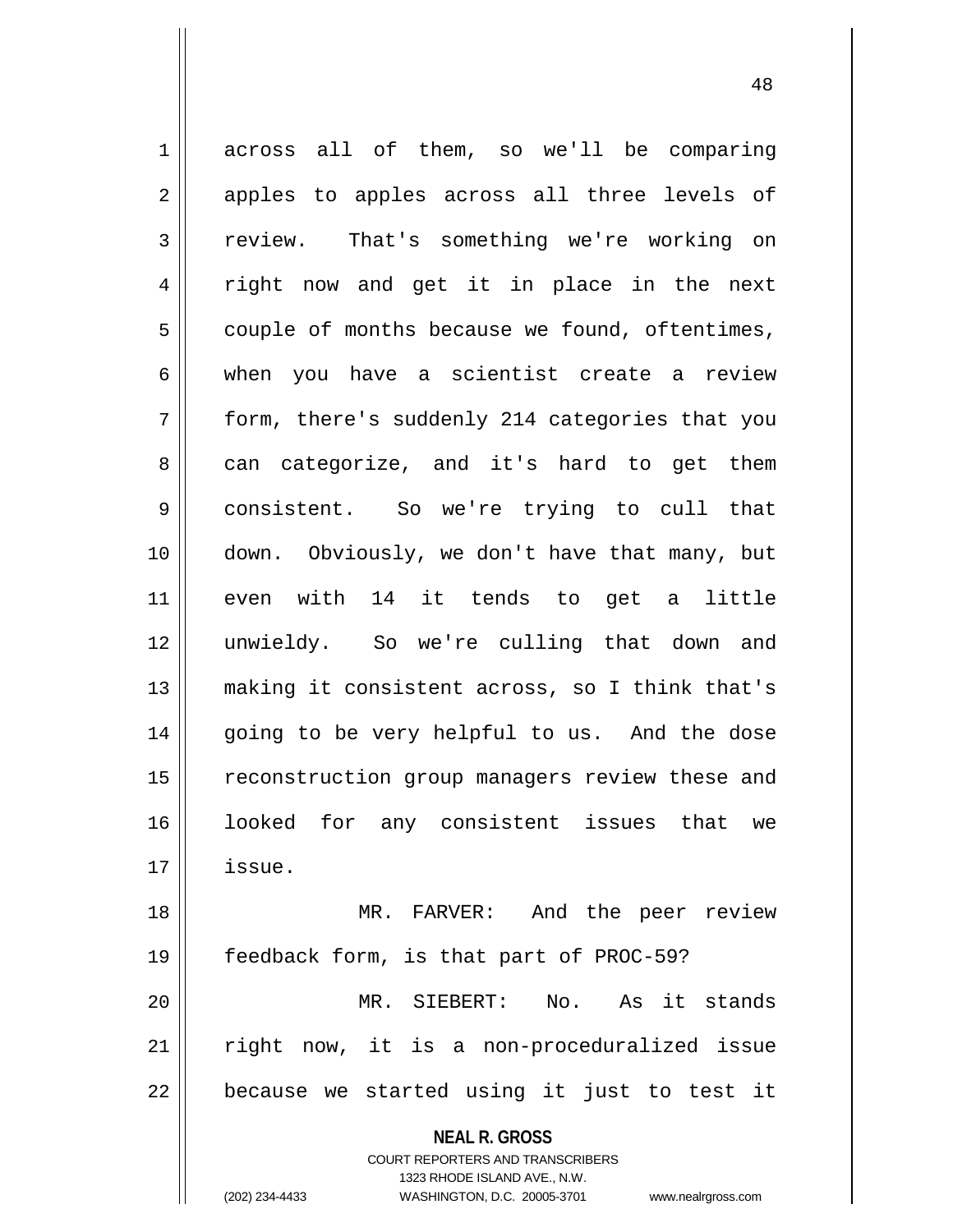**NEAL R. GROSS** COURT REPORTERS AND TRANSCRIBERS 1323 RHODE ISLAND AVE., N.W. (202) 234-4433 WASHINGTON, D.C. 20005-3701 www.nealrgross.com  $1 \parallel$  out, and we're using it as just to test work  $2 \parallel$  product. I have to discuss with Ed what we're 3 planning on doing from a documentation point 4 | of view as to using it. As I said, we're 5 making changes to it consistently at the 6 moment. 7 MR. FARVER: So where does the 8 Attachment A to PROC-59 fit in, the peer 9 || review checklist? 10 MR. SIEBERT: That's a checklist 11 || that's used by the dose reconstructor or the 12 peer reviewer as they're doing their peer 13 review. And then the Form 92 is -- Attachment 14 || A is Form 91. Form 92 is the sign-off saying 15  $\parallel$  that they completed the peer review, as well. 16 MR. FARVER: So that's the peer 17 || review feedback form? 18 MR. SIEBERT: No, that's the -- 19 I'll look for the actual specific name. Peer 20 || review declaration, which is that's the 21 declaration -- 22 MR. FARVER: Okay, I see it.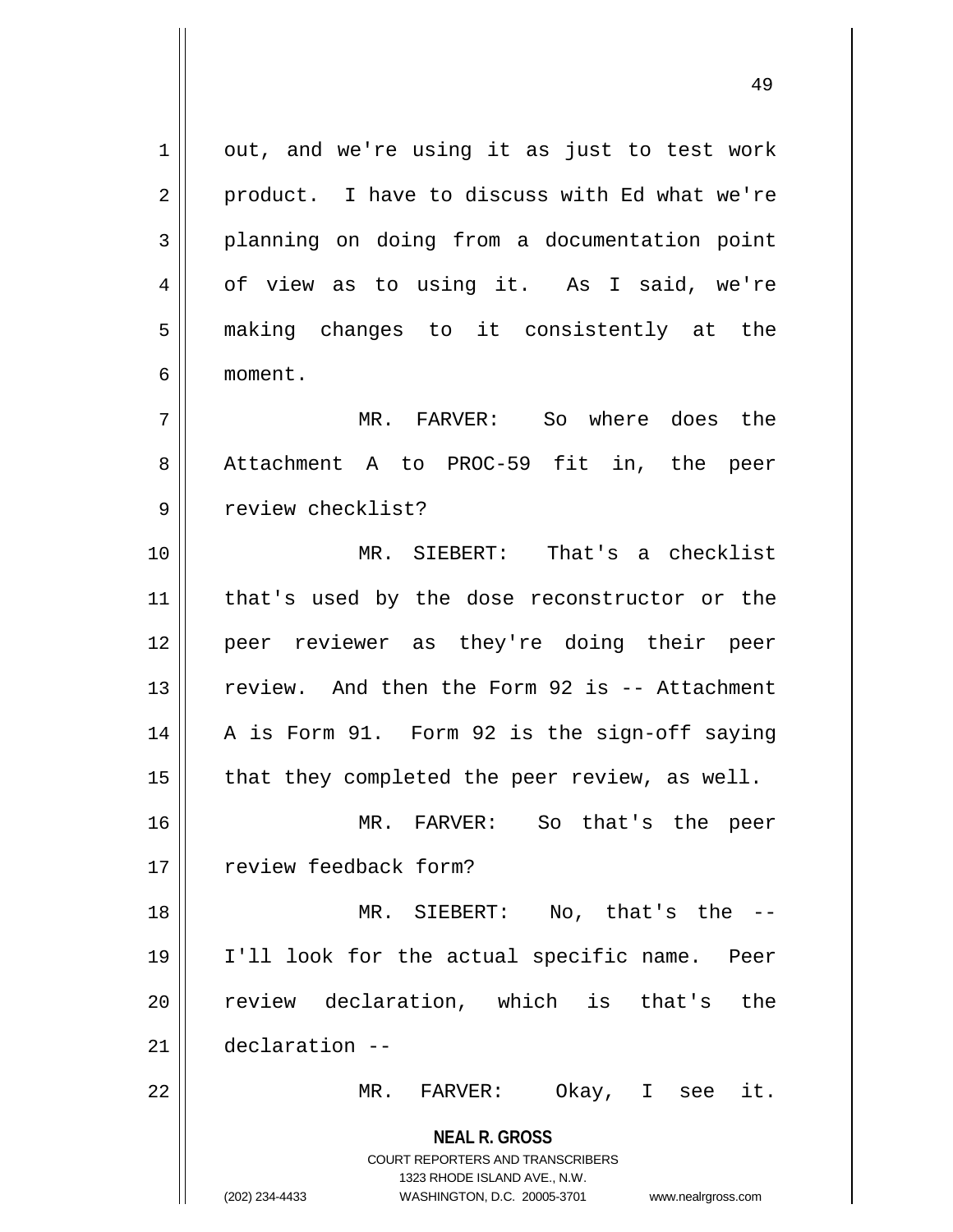**NEAL R. GROSS** COURT REPORTERS AND TRANSCRIBERS 1323 RHODE ISLAND AVE., N.W. (202) 234-4433 WASHINGTON, D.C. 20005-3701 www.nealrgross.com 1 Attachment B. 2 || MR. SIEBERT: Yes. 3 MR. FARVER: Okay. So those two 4 | forms are still being used? 5 MR. SIEBERT: Correct. 6 MR. FARVER: And then there's the 7 | feedback form, which is separate? 8 MR. SIEBERT: Which is to give the 9 feedback information to the dose reconstructor 10 themselves and track what comments the peer 11 | reviewers may have. 12 || MR. FARVER: Okay. 13 || MEMBER MUNN: And this sounds, 14 from your description, like the kind of 15 tracking system that Brad and David were 16 || asking about earlier. 17 MR. SIEBERT: Yes. And that's the 18 || kind of thing we're working toward, to develop 19 || that more consistently. 20 || MEMBER MUNN: Good. Thank you. 21 MR. SIEBERT: Sure. 22 CHAIRMAN GRIFFON: And the peer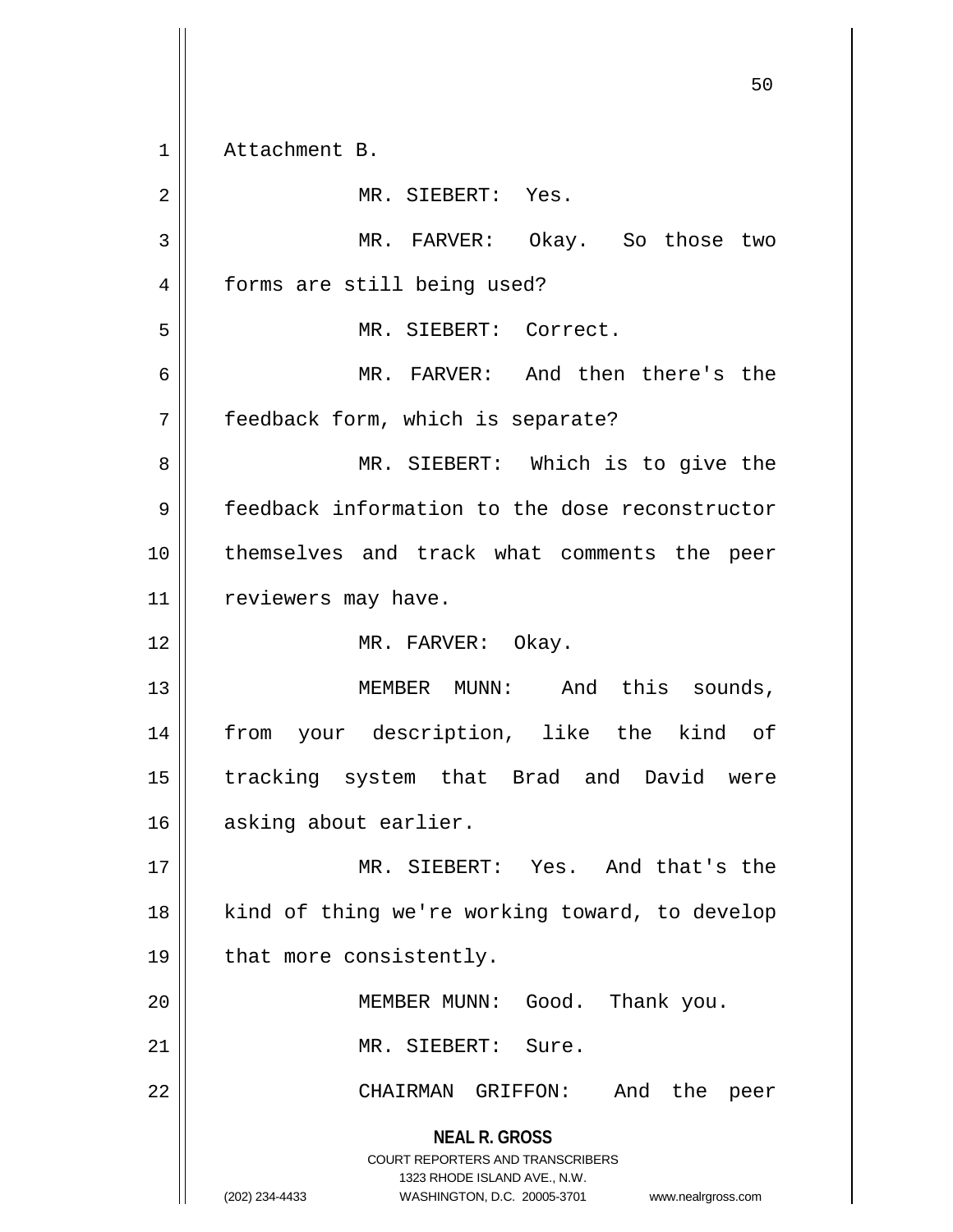**NEAL R. GROSS** COURT REPORTERS AND TRANSCRIBERS 1323 RHODE ISLAND AVE., N.W. 1 || review feedback form, as compared to the --2 || I'm looking at the table where you show your  $3$  | trend in error rates. 4 || MR. SIEBERT: That is not this. 5 CHAIRMAN GRIFFON: So the peer 6 review feedback form is not broken into the 14 7 areas, or is it? 8 MR. SIEBERT: Yes, it is broken 9 || into the 14 areas. What you're thinking of is 10 the DCAS returns -- 11 || CHAIRMAN GRIFFON: Right. 12 MR. SIEBERT: -- that the 13 || technical and other comments that we get back 14 || from DCAS that we've been tracking for a much 15 | longer time period. 16 CHAIRMAN GRIFFON: Right. 17 MR. SIEBERT: And as I said, we're 18 working to get all these categorizations 19 consistent, so then we can compare the 20 different portions and, you would hope, see, 21 || as things move through the system, your error 22 || rate would be reduced. Obviously, zero is

(202) 234-4433 WASHINGTON, D.C. 20005-3701 www.nealrgross.com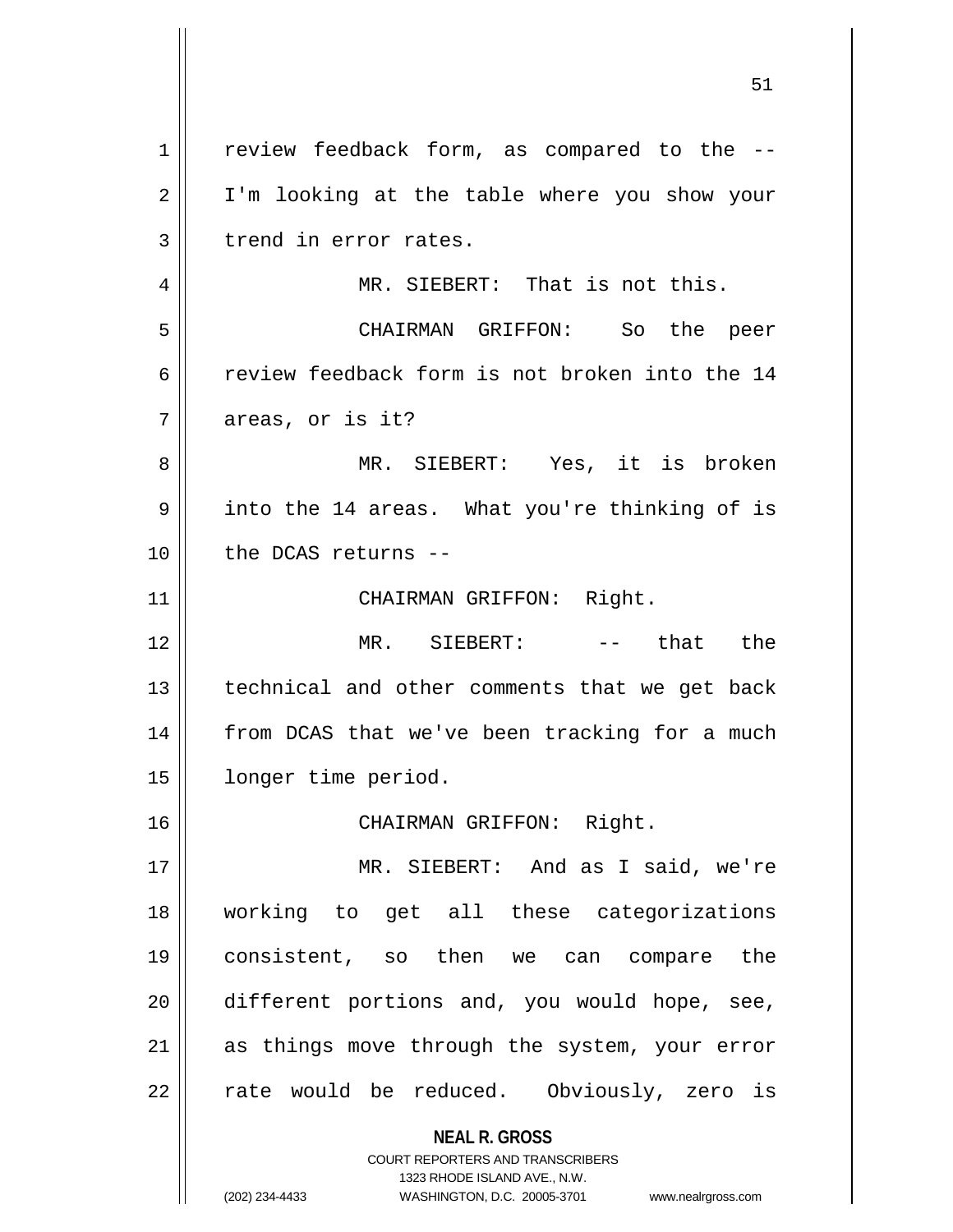1 | your goal, but you would consistently be able  $2 \parallel$  to hopefully catch things at the lower system  $3 \parallel$  that you wouldn't see at the higher levels.  $4 \parallel$  So we're really working on that right now. 5 | We're pretty excited about that.

6 The next step after peer review is 7 technical editing and final QC review. Both 8 of those are also out of Procedure 98, and  $9 \parallel$  there's forms that go along with those, check- $10$  || off forms that are kept as records.

11 || Then, finally, we get to transmit 12 || the draft dose reconstruction report over to 13 || NIOSH, and they get to review the reports and 14 || sign off on it and basically turn it back over  $15$  to us for the close-out interview or, if they 16 || have comments, they will kick that back to us 17 on a Form 35. And that's the information 18 || that's coming out of Procedure 77, how we deal 19 with this information if we get a return from  $20$   $\parallel$  DCAS.

21 CHAIRMAN GRIFFON: Can you go back  $22$  || to that table then, that graph, which is the

> **NEAL R. GROSS** COURT REPORTERS AND TRANSCRIBERS 1323 RHODE ISLAND AVE., N.W. (202) 234-4433 WASHINGTON, D.C. 20005-3701 www.nealrgross.com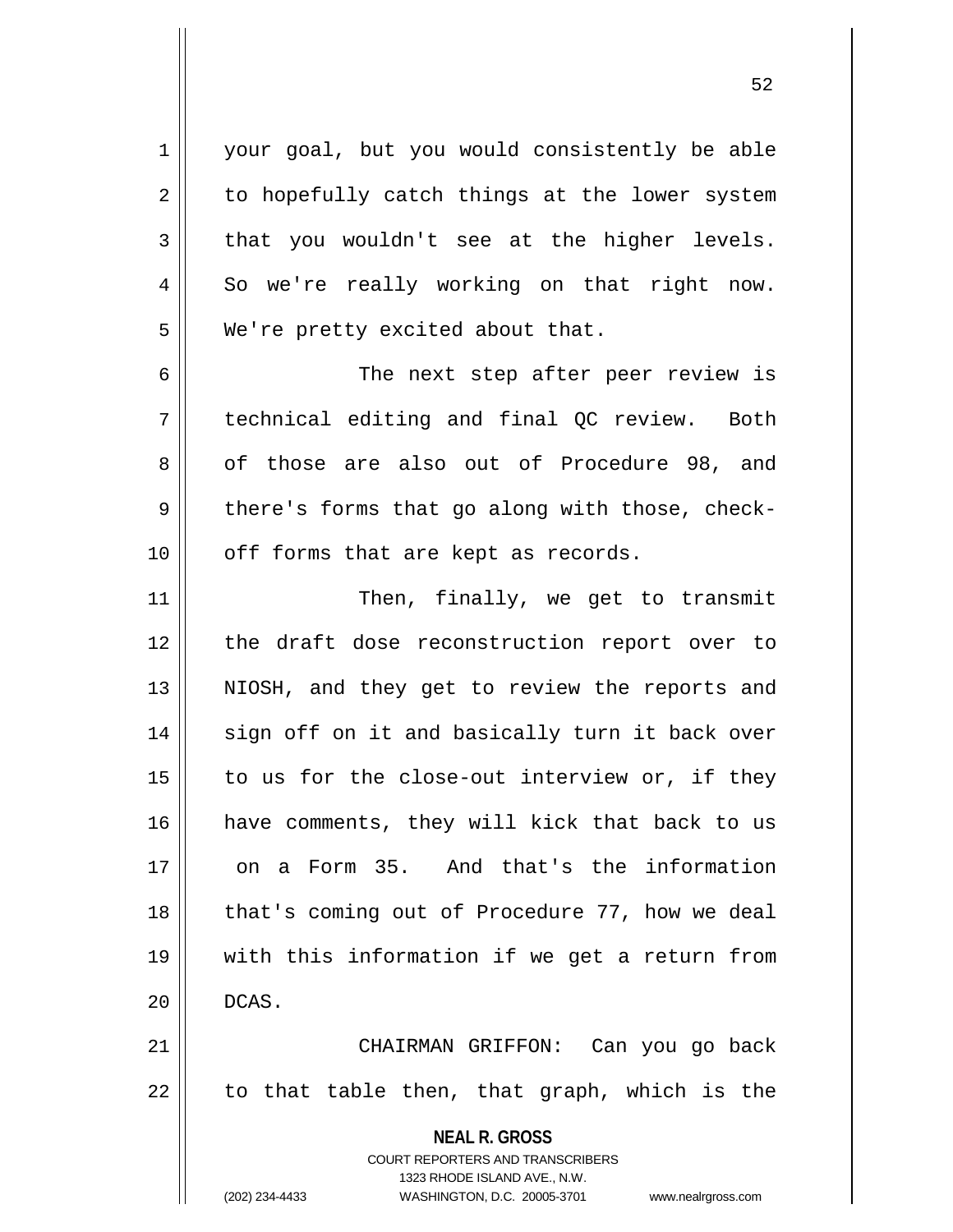1 || DCAS returns, right?

2 || MR. SIEBERT: Yes. 3 CHAIRMAN GRIFFON: Is there, 4 within the data, I mean, I know this is a 5 || summary graph, do you have the breakout for 6 || these? It's different categories, I 7 understand that. 8 MR. SIEBERT: Right. 9 CHAIRMAN GRIFFON: But do you have 10 || category breakouts? For example, if there was 11 || consistent errors in internal dose, you know,

 MR. SIEBERT: Yes, we have these broken out. I didn't bring any of that, but 15 || there's so much, various things. What we found over time and more recently, especially, || as I said, with these other things that we're now tracking, categorization was not always consistent. And when you're not consistent 20 || with your categorization, the data that's coming out of it isn't always as helpful.

12 || internal dose method used or whatever?

22 || So these are the overall error

**NEAL R. GROSS** COURT REPORTERS AND TRANSCRIBERS

1323 RHODE ISLAND AVE., N.W.

(202) 234-4433 WASHINGTON, D.C. 20005-3701 www.nealrgross.com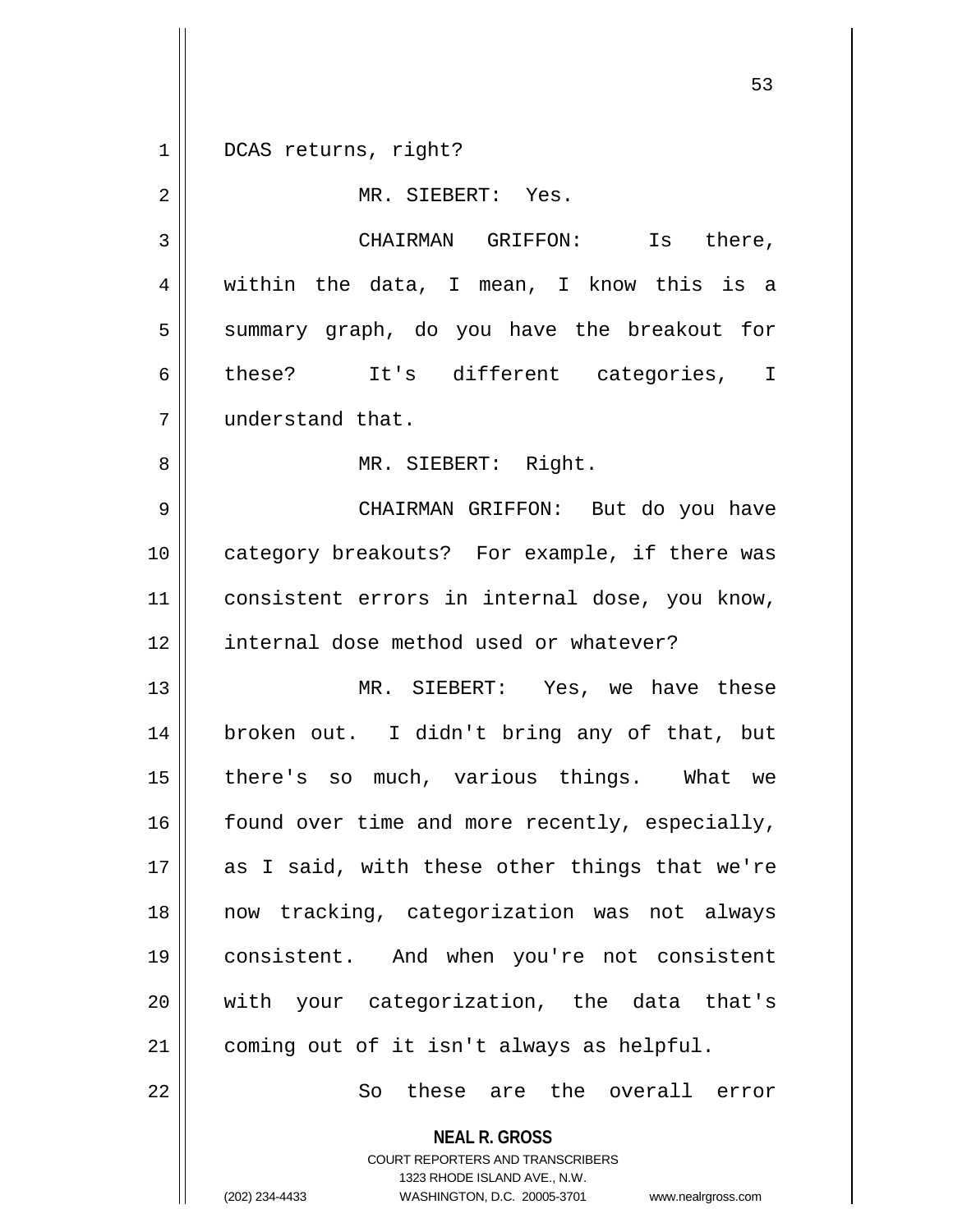$1 \parallel$  rate itself. Once we -- it's been helpful,  $2 \parallel$  but we're finding that it's probably going to 3 be even more helpful once we have those 4 | categories consistent across these three.

5 And an additional step that we're  $6 \parallel$  doing right now is we would have a specific 7 || person who got these returns from DCAS, and 8 they would enter them into our error rate data 9 base, our comment data base, and make a 10 characterization. They weren't always being 11 as consistent as they could be because there 12 was, once again, a lot of different 13 | categorizations. So we're reducing that and,  $14$  as well, there will be two of us who are doing 15 the categorization. Joel Arana and I will be 16 taking care of that so that we have more 17 consistent characterization. And then the 18 data will be a little bit more useful to us 19 || for developing exactly where the issues are. 20 || So evolving process.

21 CHAIRMAN GRIFFON: And within that  $22$  || process, is there a breakout of the type of

> **NEAL R. GROSS** COURT REPORTERS AND TRANSCRIBERS 1323 RHODE ISLAND AVE., N.W. (202) 234-4433 WASHINGTON, D.C. 20005-3701 www.nealrgross.com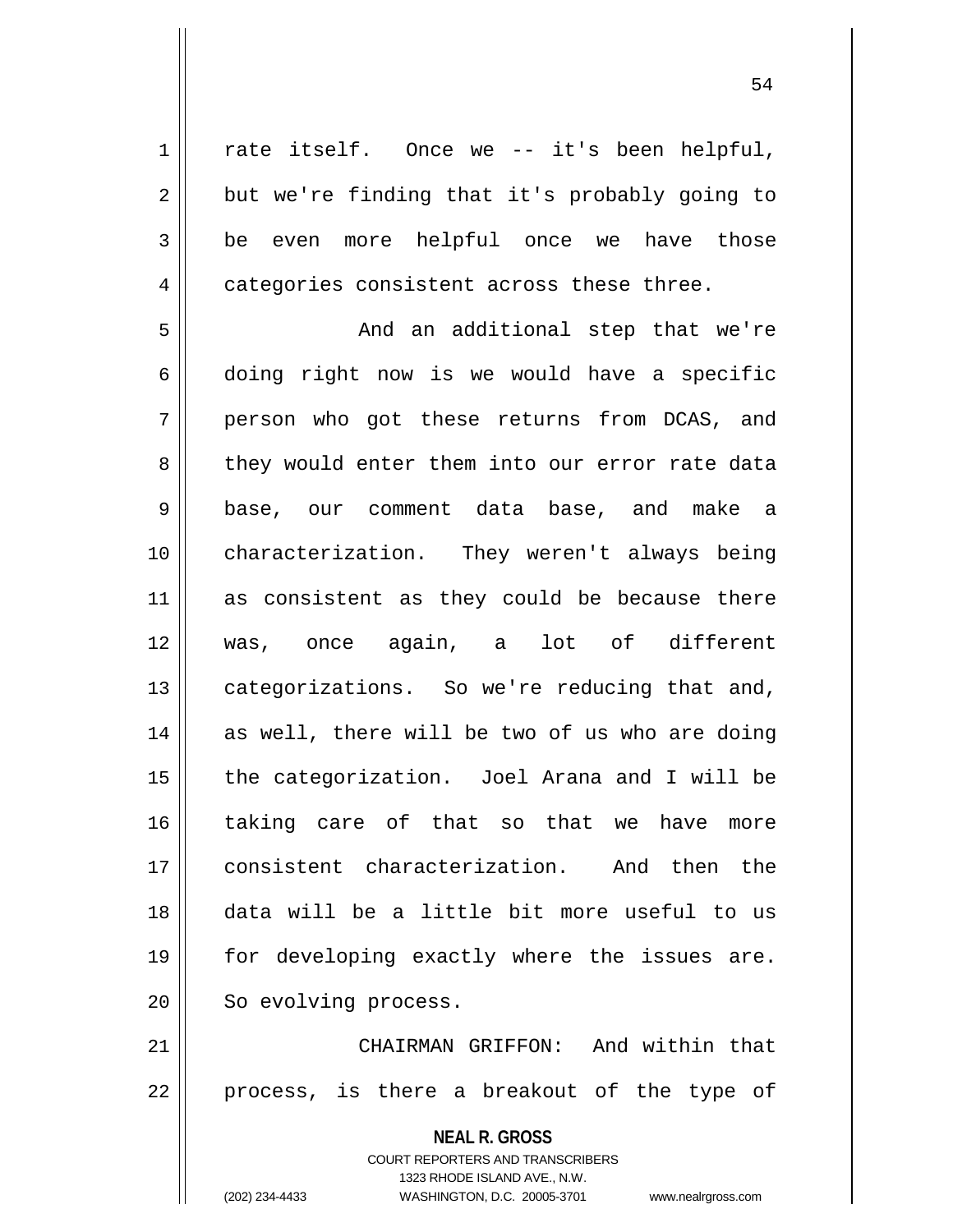**NEAL R. GROSS** COURT REPORTERS AND TRANSCRIBERS 1 claim? Like full internal dose, full external 2 dose? 3 MR. SIEBERT: We don't pull that 4 | information in right now. 5 CHAIRMAN GRIFFON: Because I know 6 that was a discussion  $-$ 7 MR. SIEBERT: We could do -- 8 CHAIRMAN GRIFFON: -- in previous 9 meetings that the level of review may depend 10 || on -- I mean, I think you were looking at 11 that, right? You were saying that, if you 12 have the cases that were likely to require a 13 || full dose reconstruction, then you may want 14 more rigor in your review process, as opposed 15 || to an overestimating case. You might not need  $16$  as much rigor in that review process. 17 MR. HINNEFELD: Typically, it just 18 || seems that if the case comes down over 45 19 percent it gets a pretty careful review in 20 || that process. You want to make sure that 21 you've done the right thing in that process,  $22$  | as opposed to, you know, I would think people

1323 RHODE ISLAND AVE., N.W.

(202) 234-4433 WASHINGTON, D.C. 20005-3701 www.nealrgross.com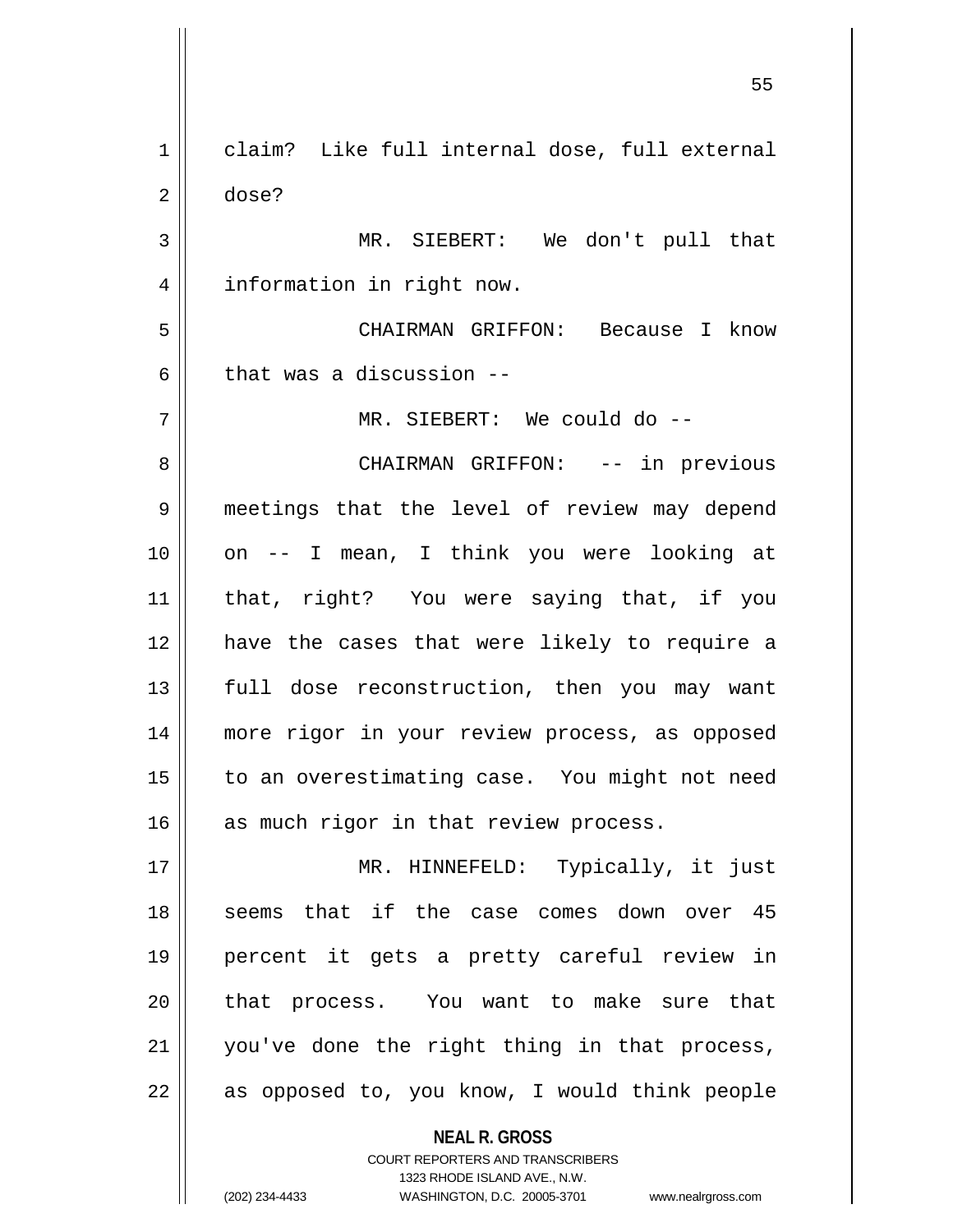1 | would look at that more thoroughly than they 2 || would if it was 10 percent or something for  $3 \parallel$  one that was non-compensable. You look at 4 compensable and make sure they didn't make 5 | some gross mistake. 6 CHAIRMAN GRIFFON: Yes. It seems 7 like it would be human nature, but you're not 8 | really tracking that. 9 MR. HINNEFELD: I don't really 10 | know. Right. 11 | CHAIRMAN GRIFFON: Right. Okay. 12 MR. SIEBERT: Now, as I said, it's 13 || Procedure 77 on our side where we actually 14 deal with the error tracking and reporting. 15 All the comments are categorized into 16 categories, which makes sense, and it's put in 17 || our comment management utility database, and 18 || that's where we pull the technical errors. 19 And, actually, everything goes into that 20 database, not just technical errors. Any  $21$  return that we get from DCAS, it may be a 22 | wording issue, it may be professional judgment

> COURT REPORTERS AND TRANSCRIBERS 1323 RHODE ISLAND AVE., N.W.

**NEAL R. GROSS**

(202) 234-4433 WASHINGTON, D.C. 20005-3701 www.nealrgross.com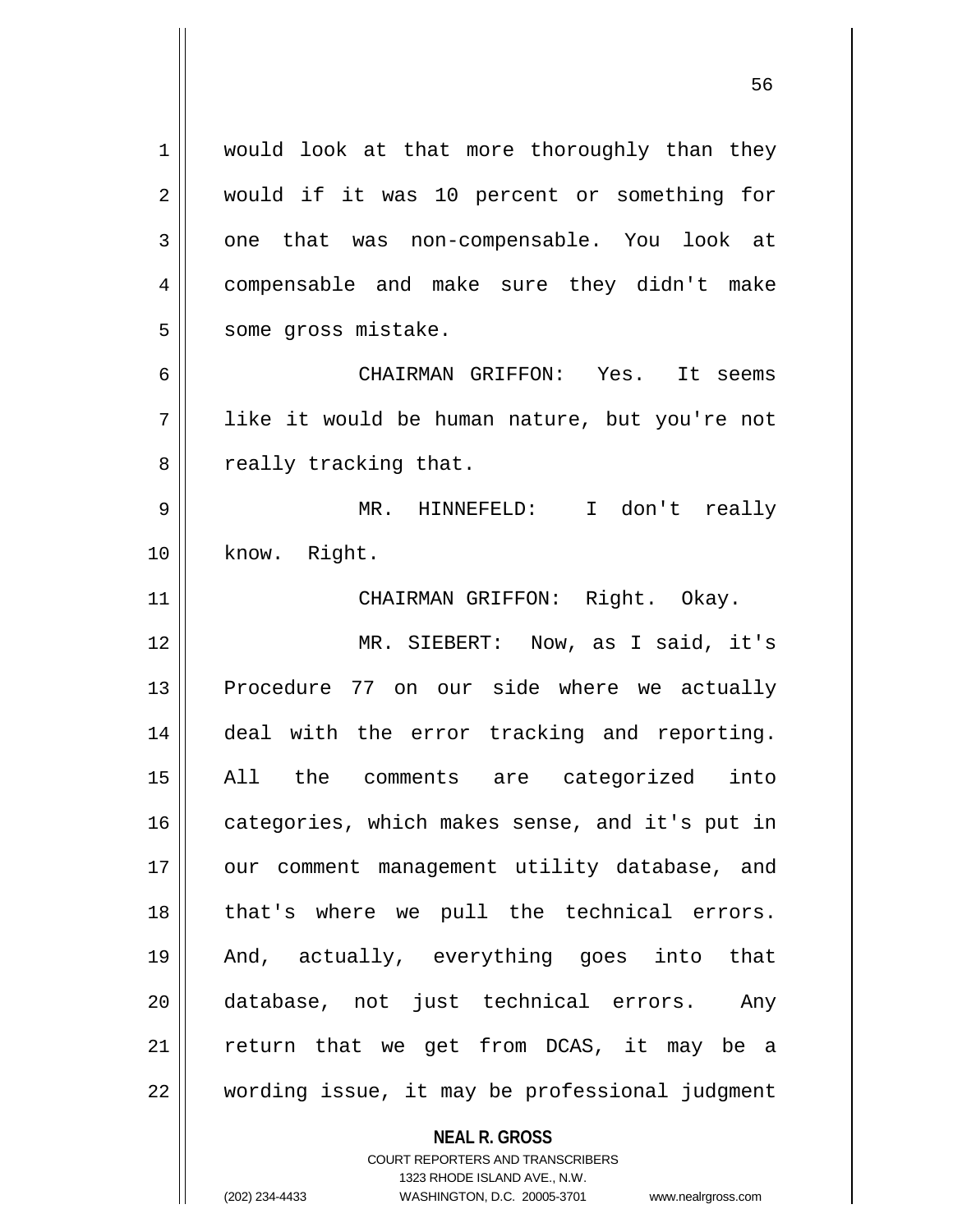1 differences, it may be a miscommunication. 2 || Perhaps our dose reconstruction report wasn't  $3 \parallel$  as clear to explain to the DCAS reviewer what 4 we were doing, and they may want a wording  $5 \parallel$  change, things like that. Those are all 6 colled into our return database, not just the 7 technical errors themselves. We also have 8 || monthly and quarterly tracking and trending  $9 \parallel$  status reports that go to the objective three 10 manager and the group managers, Joel and 11 myself, to review that, which also includes 12 the information all the way down to who the 13 || dose reconstructor and who the peer reviewers 14 were so that we can see if there's some sort 15 || of consistency and if we see a peer reviewer 16 || that's consistently missing things or a dose 17 || reconstructor who has this type of error that 18 || they're making. We're watching that type of 19 information, as well. 20 And then any time you throw a

21 graph on, you expect everybody's eyes to go  $22$  || directly to it. So there it is, the technical

> **NEAL R. GROSS** COURT REPORTERS AND TRANSCRIBERS 1323 RHODE ISLAND AVE., N.W.

(202) 234-4433 WASHINGTON, D.C. 20005-3701 www.nealrgross.com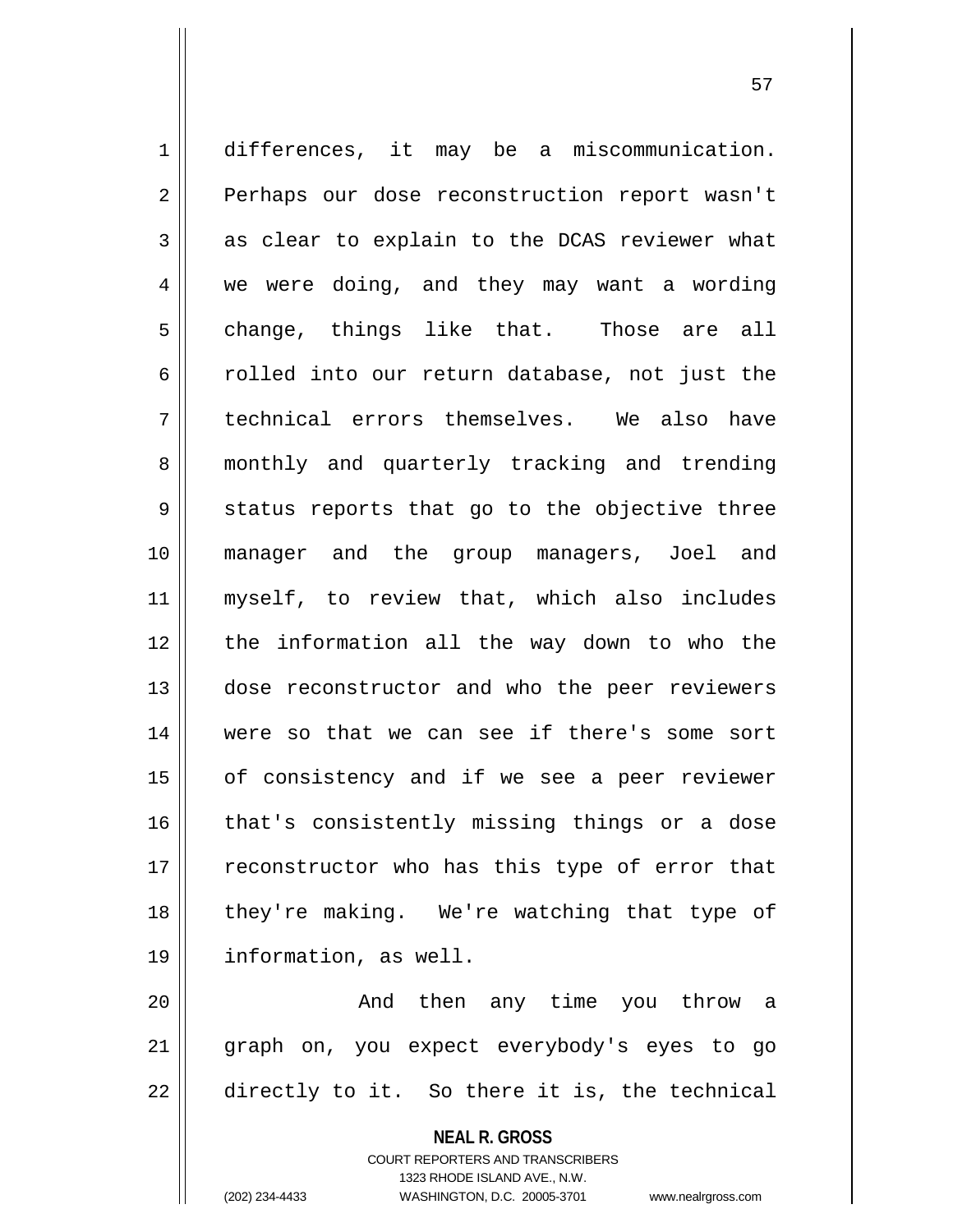1 error rate that we've been tracking since 2 | early 2005. As you can see, it's obviously  $3 \parallel$  trending down. This does include, as I said, 4 all comments back, and this is the Form 35s 5 || from DCAS to ORAU. This includes all 6 | comments, not just technical comments.

7 For example, if we had a wording 8 change because an SEC just came out, and we've 9 turned in some claims to DCAS before the SEC 10 wording came out and now we need to re-work 11 || the wording to be consistent with the SEC, 12 || they will return those to us and we'll make 13 || those wording changes. There's no technical 14 error, but we make a wording change. Those 15  $\parallel$  are all included here, as well. That's why 16 || sometimes you'll see blips upwards. Usually, 17 || it's something like an SEC just came out where 18 we had some sort of issue that changed that we 19 may need to change the reports and then maybe 20 || a chunk of them that come back for us to  $21$  || address that and then get them back out.

22 And, as I believe, we put one in

**NEAL R. GROSS** COURT REPORTERS AND TRANSCRIBERS 1323 RHODE ISLAND AVE., N.W.

(202) 234-4433 WASHINGTON, D.C. 20005-3701 www.nealrgross.com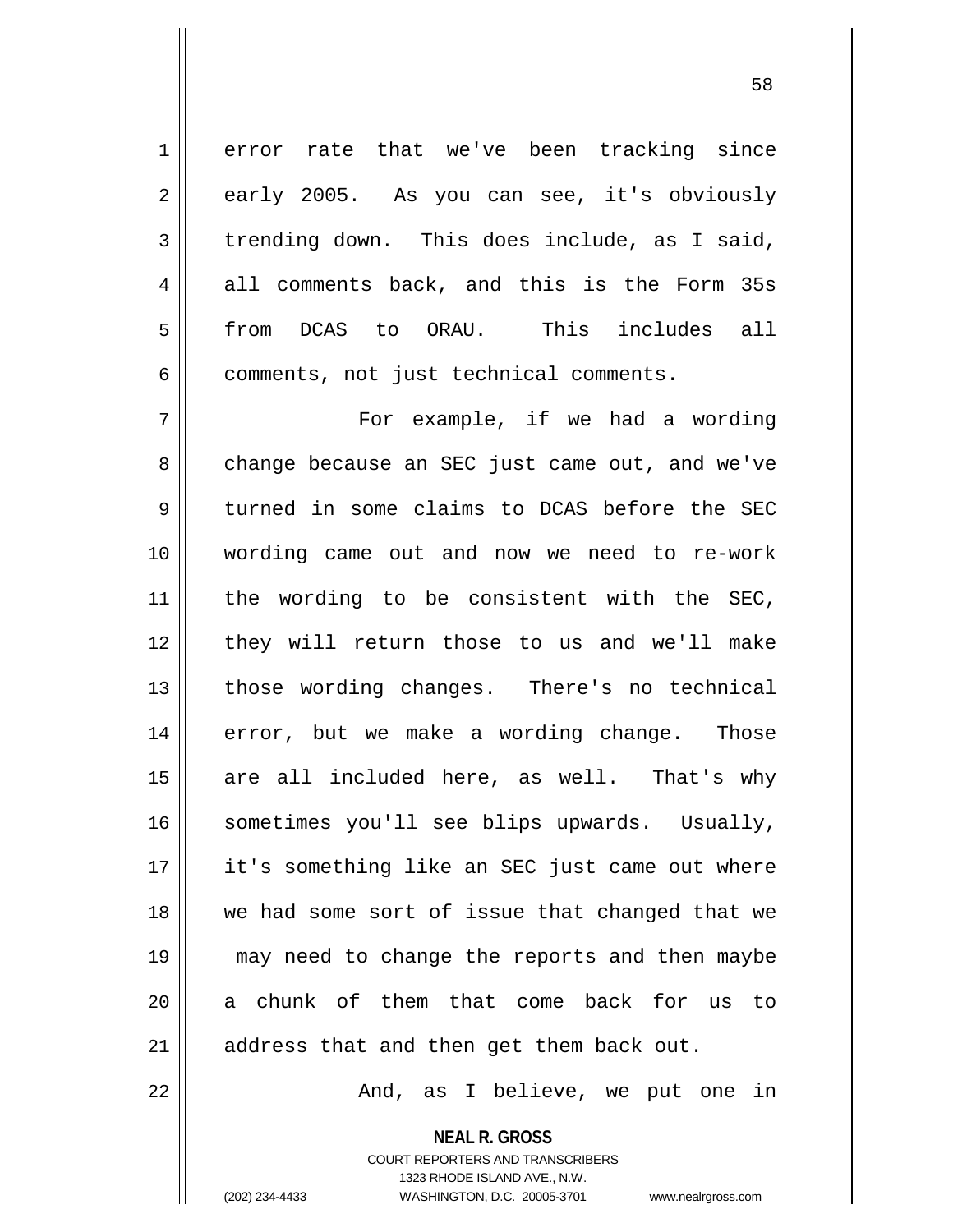**NEAL R. GROSS** COURT REPORTERS AND TRANSCRIBERS 1323 RHODE ISLAND AVE., N.W. (202) 234-4433 WASHINGTON, D.C. 20005-3701 www.nealrgross.com 1 | the slide right before it. The average  $2 \parallel$  technical errors right now, in the six months,  $3 \parallel$  right around one to one and a half-percent. 4 || Now, that would be the technical errors that 5 | DCAS caught something that we needed to change 6  $\parallel$  and fix the error and turn it back in. 7 Overall, as you can see, going 8 down, which is just like you say, Brad, when 9 you're tracking it and you can look at it, 10 || that's very helpful. 11 MEMBER CLAWSON: Okay. It's also 12 || helpful for us to go back and see where we've,  $13 \parallel$  how it's been approved, too. 14 MR. SIEBERT: Right. And that is 15 the end of the slides. As I said, that's 16 pretty much just a short overview of the 17 document that we sent out to you, to all of 18 you. So any additional questions? That was 19 | relatively quick. 20 MEMBER RICHARDSON: I have a 21 question. This is David Richardson. Can you  $22$  hear me?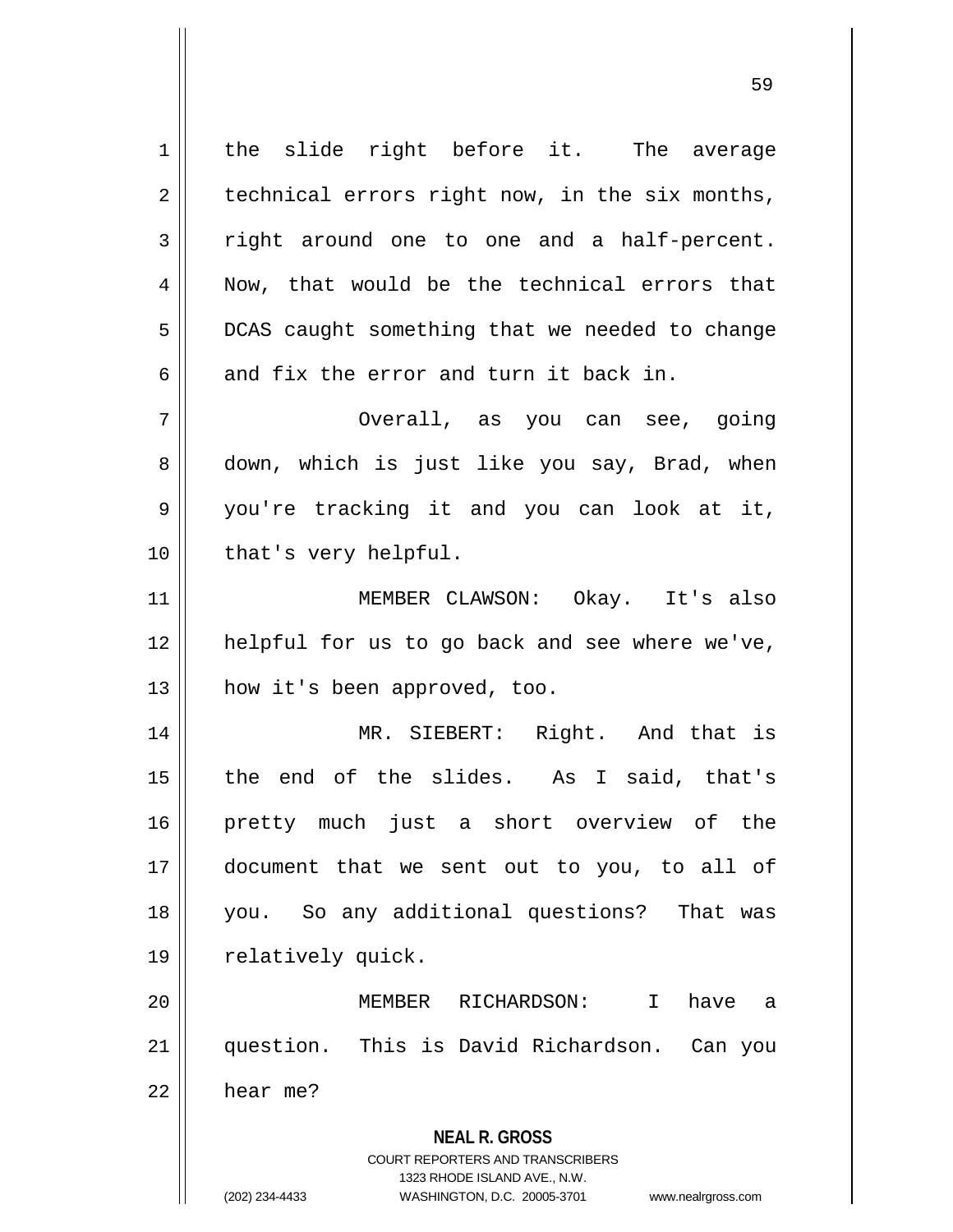|             | 60                                                                                              |
|-------------|-------------------------------------------------------------------------------------------------|
| $\mathbf 1$ | CHAIRMAN GRIFFON: Yes.                                                                          |
| 2           | MEMBER RICHARDSON: One question                                                                 |
| 3           | is so you've got February 12th in the graph --                                                  |
| 4           | February 2012.                                                                                  |
| 5           | MR. SIEBERT: Correct.                                                                           |
| 6           | MEMBER RICHARDSON: And so it made                                                               |
| 7           | me, I guess a starting question is: the                                                         |
| 8           | document is not dated. When was this document                                                   |
| 9           | written?                                                                                        |
| 10          | MR. SIEBERT: Oh, the original                                                                   |
| 11          | document? When did --                                                                           |
| 12          | MEMBER RICHARDSON: The document                                                                 |
| 13          | here that you've provided us.                                                                   |
| 14          | What?<br>weeks<br>MR. SIEBERT:<br>Two                                                           |
| 15          | ago?                                                                                            |
| 16          | MEMBER MUNN: This month.                                                                        |
| 17          | MR. SIEBERT: He's talking about                                                                 |
| 18          | the document that was<br>the<br>sent out,                                                       |
| 19          | explanation as to what this is all based upon.                                                  |
| 20          | MEMBER RICHARDSON:<br>The ORAU<br>Team                                                          |
| 21          | dose reconstruction quality assurance/quality                                                   |
| 22          | control program document.                                                                       |
|             | <b>NEAL R. GROSS</b><br><b>COURT REPORTERS AND TRANSCRIBERS</b><br>1323 RHODE ISLAND AVE., N.W. |
|             | (202) 234-4433<br>WASHINGTON, D.C. 20005-3701<br>www.nealrgross.com                             |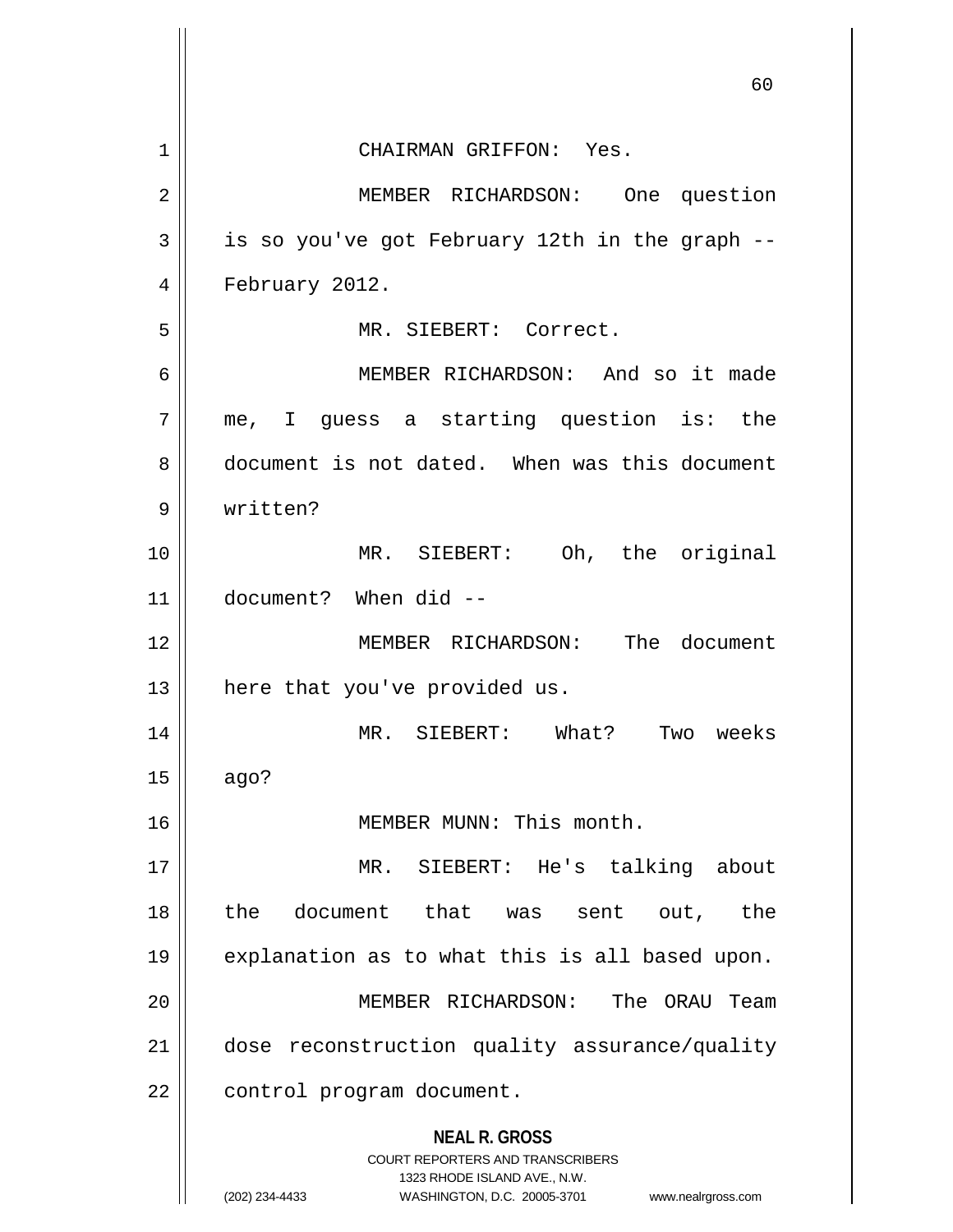|    | 61                                                                  |
|----|---------------------------------------------------------------------|
| 1  | MR. SIEBERT: Correct. What's the                                    |
| 2  | date that that was --                                               |
| 3  | MR. CALHOUN: I'm trying to find                                     |
| 4  | out when MJ sent --                                                 |
| 5  | MR. SIEBERT: Sent over.                                             |
| 6  | MR. CALHOUN: It was between the                                     |
| 7  | last meeting and this one.                                          |
| 8  | MR. SIEBERT: We can approximate                                     |
| 9  | about a month.                                                      |
| 10 | CHAIRMAN GRIFFON: So it was just                                    |
| 11 | between the last two meetings or between --                         |
| 12 | yes.                                                                |
| 13 | MR. SIEBERT: Correct.                                               |
| 14 | So we<br>MEMBER RICHARDSON:<br>had                                  |
| 15 | been, we've been asking for quite a long time                       |
| 16 | now. As you said, I mean, we had a site visit                       |
| 17 | that was over a year ago where we had posed                         |
| 18 | the same sort of questions and asked for the                        |
| 19 | description of the process: what was your in-                       |
| 20 | house documentation for quality assurance?                          |
| 21 | And a lot of it fell under the category of                          |
| 22 | what you're calling monitoring and measurement                      |
|    | <b>NEAL R. GROSS</b><br>COURT REPORTERS AND TRANSCRIBERS            |
|    | 1323 RHODE ISLAND AVE., N.W.                                        |
|    | (202) 234-4433<br>WASHINGTON, D.C. 20005-3701<br>www.nealrgross.com |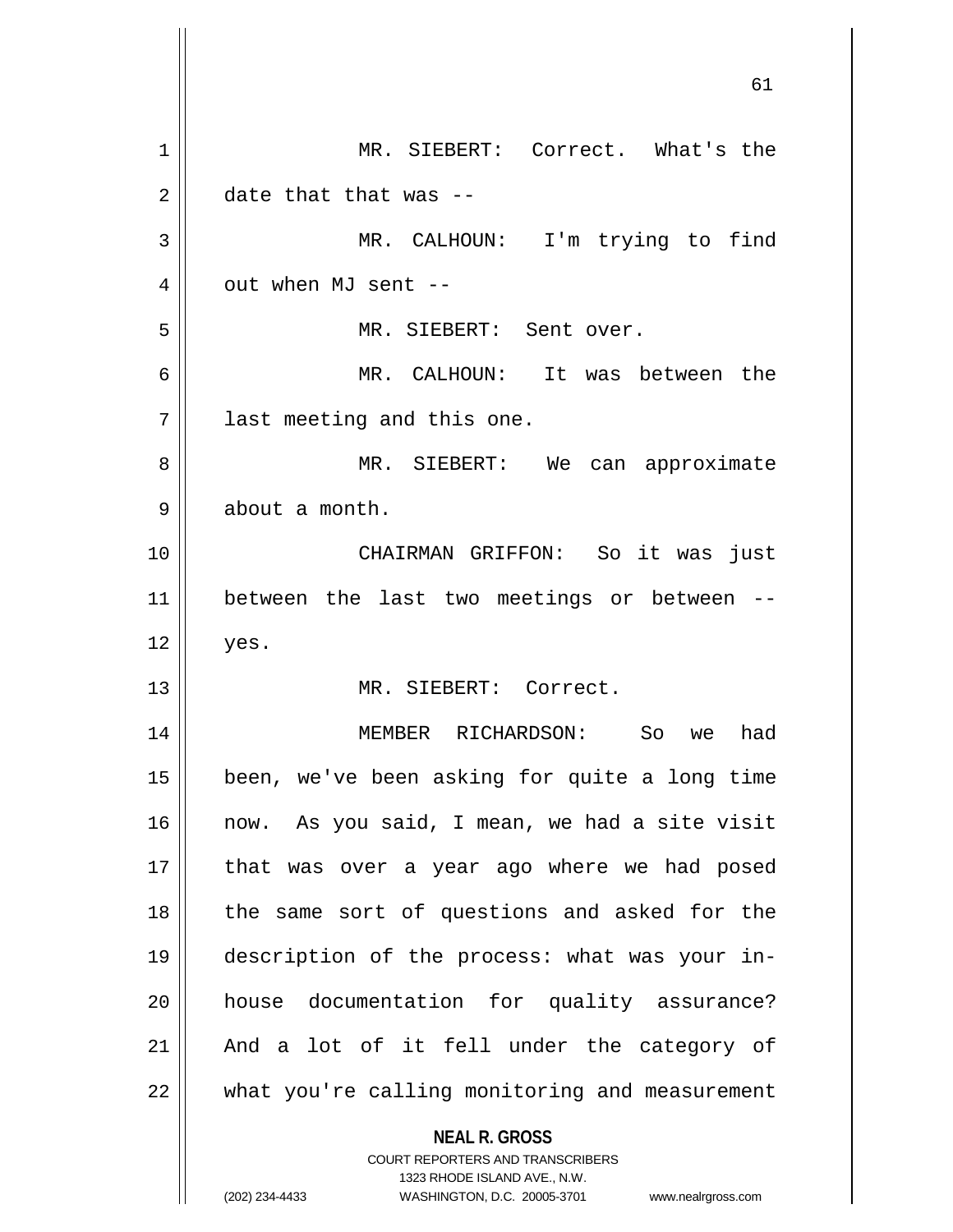1 of the product, and it was motivated by the 2 | independent evaluations that were done through  $3 \parallel$  the Board where we were observing errors that 4 seemed to have passed through whatever 5 | internal quality control was going on with 6 your organization and also, in many cases, 7 | passing through NIOSH's.

 And then when we were looking at it, we were finding things like data entry problems at a rate of -- if we were to take our data, which we weren't doing large numbers, but at a rate that was perhaps in the double digits for percentages. And so we had wanted to understand what was the etiology of 15 || those errors, and we went and visited you and we were given an overview, kind of in broad 17 || strokes, but we had asked for documentation. We received some documentation related to positions for people who had different 20 || responsibilities, managerial positions, but 21 || not a description of an auditing process.

22 We had asked again at the last

**NEAL R. GROSS**

COURT REPORTERS AND TRANSCRIBERS 1323 RHODE ISLAND AVE., N.W. (202) 234-4433 WASHINGTON, D.C. 20005-3701 www.nealrgross.com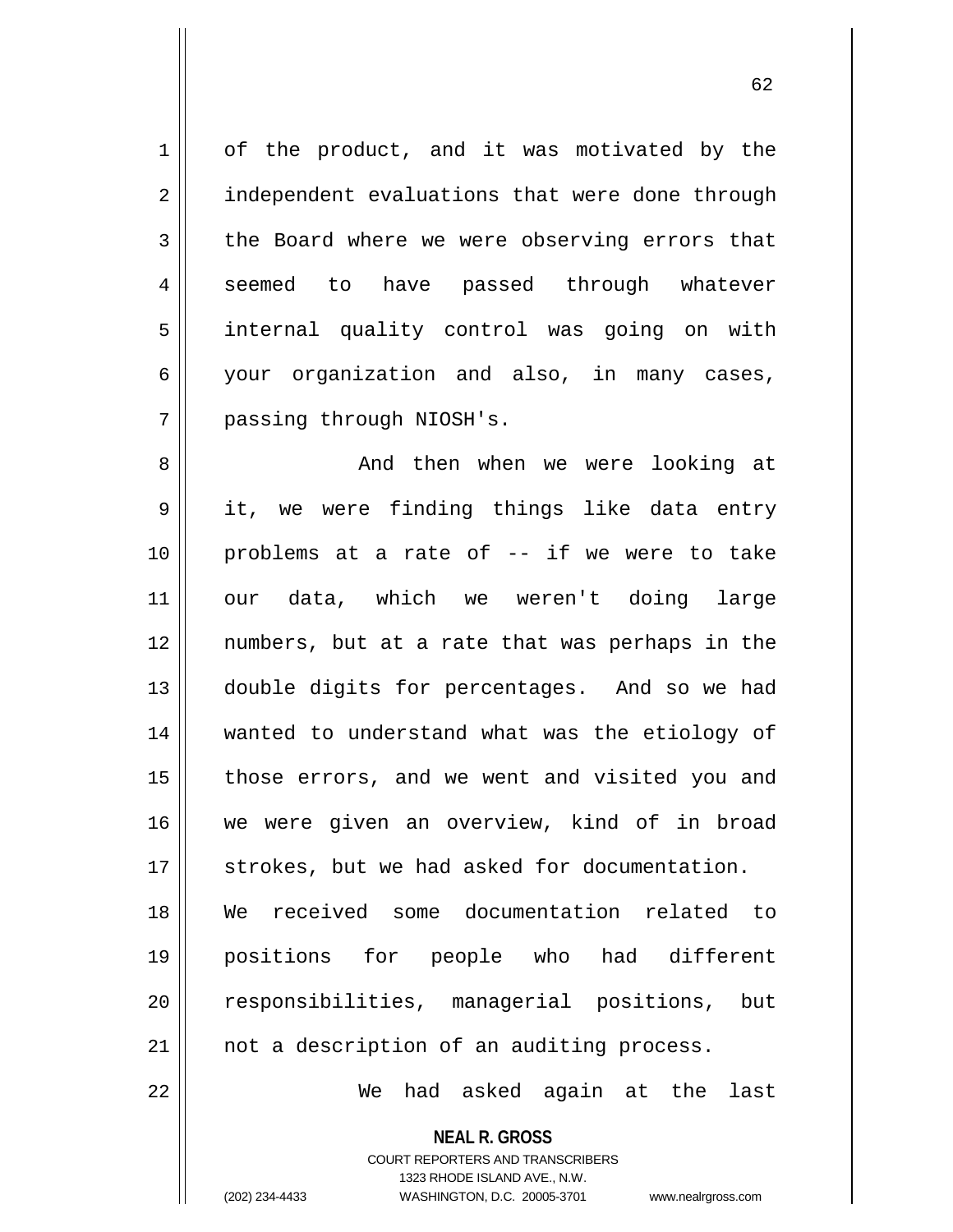1 meeting, and we were told that we would be 2 || provided with a description of what documents 3 you were currently using for the auditing 4 || process. And what we've received, it would 5 || appear to me, is an undated document which  $6 \parallel$  says here's what we can say today, but I 7 wanted to know what was the process in place 8 || that was the etiology for all those errors 9 depthat we saw? What was in place as the Quality 10 Assurance Program? How were you monitoring 11 || and measuring the product?

 So what you've described to me 13 || seems to be you're working towards getting into place something which will allow you to track certain classes of errors. But, as you said, the type of graph that you provided is not interpretable at this point because it conflates a number of things: tracking, transitions in SECs. It's so crude as to be 20 || very un-interpretable, and it certainly doesn't conform to an internal evaluation of 22 || your own quality assurance. It's what NIOSH

**NEAL R. GROSS**

COURT REPORTERS AND TRANSCRIBERS 1323 RHODE ISLAND AVE., N.W. (202) 234-4433 WASHINGTON, D.C. 20005-3701 www.nealrgross.com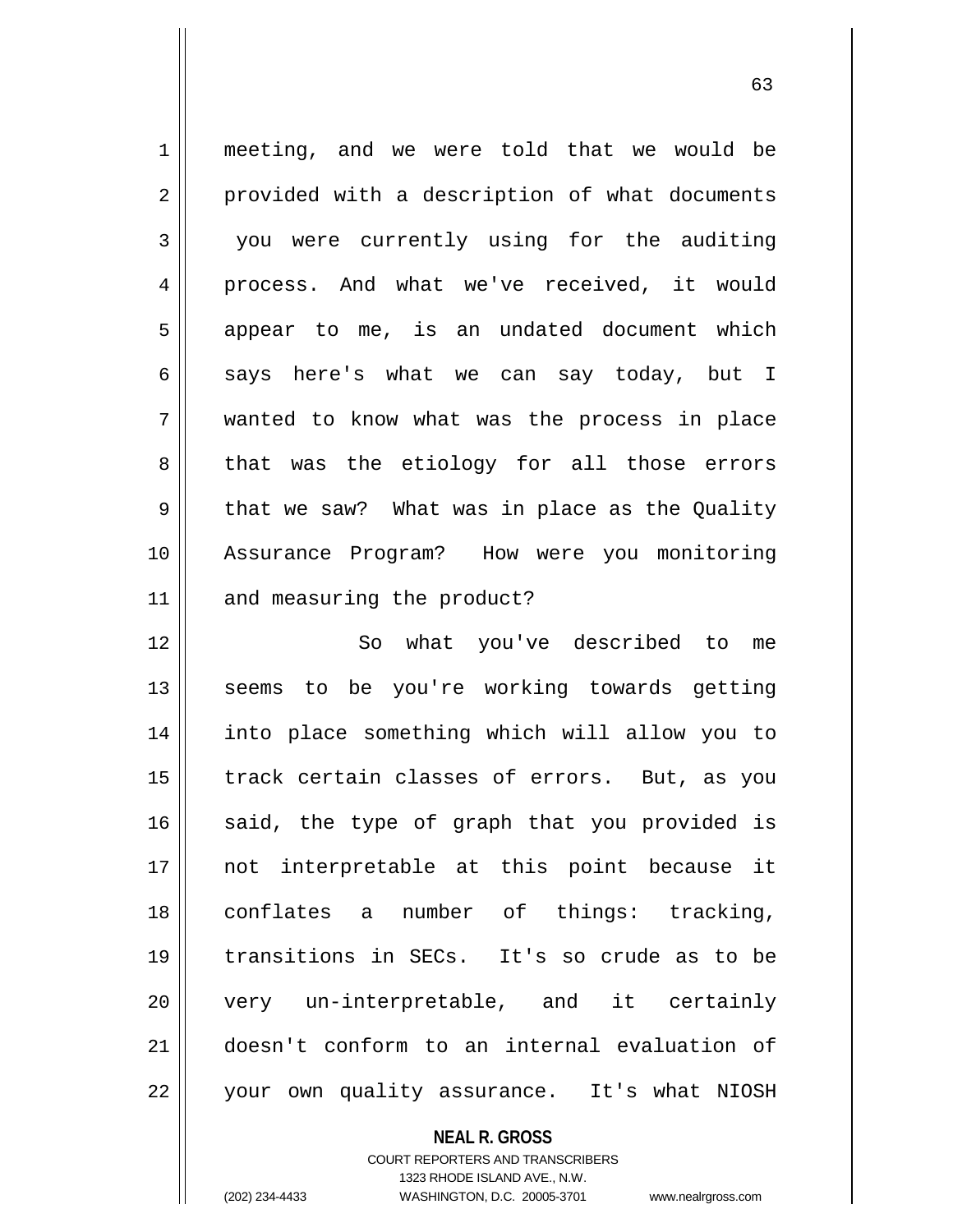1 catches with their limited resources in terms 2 | of errors and returns to you. And when we do  $3 \parallel$  it again independently, we catch other errors. 4 || But it's still not clear to me what's the 5 | process?

6 So if you're saying you're ISO 7 compliant, I would expect there to be some 8 sort of document that says: this is what we  $9 \parallel$  say what we do and then some sort of process 10 for saying we're performing to our level of 11 documentation and we're auditing and tracking 12 || that. And I've gotten kind of a sense of a  $13$  || number of informal things that you are saying, 14 || but I've written in this document there's lots 15 || of those things. What's the process for the 16 supervisor recognizing an error in the broad 17 terms? What's the process for them 18 recognizing the performance of an individual 19 who's doing this work? And we've asked now 20 || for a very long time for what do you have in 21 || place for that, and this was written very 22 || recently. But how is this working? You've

## **NEAL R. GROSS** COURT REPORTERS AND TRANSCRIBERS 1323 RHODE ISLAND AVE., N.W. (202) 234-4433 WASHINGTON, D.C. 20005-3701 www.nealrgross.com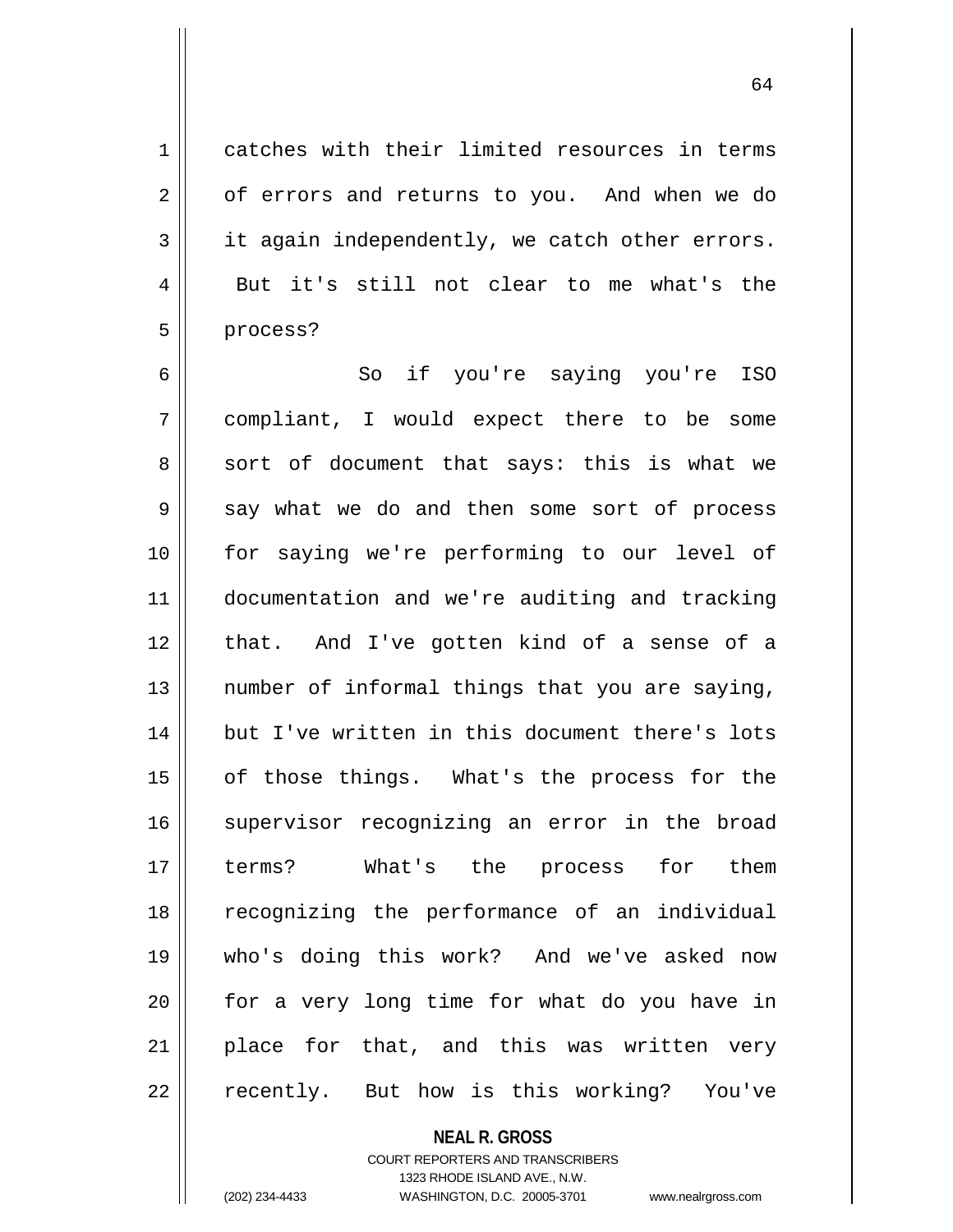$1 \parallel$  been doing this for ten years.

| $\overline{2}$ | David, I think<br>MR. HINNEFELD:                                                                                                                                       |
|----------------|------------------------------------------------------------------------------------------------------------------------------------------------------------------------|
| 3              | maybe, despite your explanation, maybe we                                                                                                                              |
| $\overline{4}$ | don't quite understand what's being asked for.                                                                                                                         |
| 5              | You've said, at one point you said there was                                                                                                                           |
| 6              | a request for -- we find these errors and we                                                                                                                           |
| 7              | want to know the etiology of these errors,                                                                                                                             |
| 8              | meaning why did these errors occur. Now, we                                                                                                                            |
| $\mathsf 9$    | got an assignment on that. We're partway                                                                                                                               |
| 10             | along that. That was the most recent, you                                                                                                                              |
| 11             | know, that table of most recent. I don't know                                                                                                                          |
| 12             | where that is now.                                                                                                                                                     |
| 13             | looked back at like the five<br>We                                                                                                                                     |
| 14             | most recently completed cases that we had                                                                                                                              |
| 15             | SC&A's review on at that time. We identified                                                                                                                           |
| 16             | the errors and made an interpretation of                                                                                                                               |
| 17             | those. I don't know. Have those been brought                                                                                                                           |
| 18             | back to the Subcommittee?                                                                                                                                              |
| 19             | MEMBER RICHARDSON:<br>I'm sorry.<br>Is                                                                                                                                 |
| 20             | this Stu who's answering?                                                                                                                                              |
| 21             | This is Stu.<br>MR. HINNEFELD:<br>I'm                                                                                                                                  |
| 22             | sorry. Yes.                                                                                                                                                            |
|                | <b>NEAL R. GROSS</b><br><b>COURT REPORTERS AND TRANSCRIBERS</b><br>1323 RHODE ISLAND AVE., N.W.<br>(202) 234-4433<br>WASHINGTON, D.C. 20005-3701<br>www.nealrgross.com |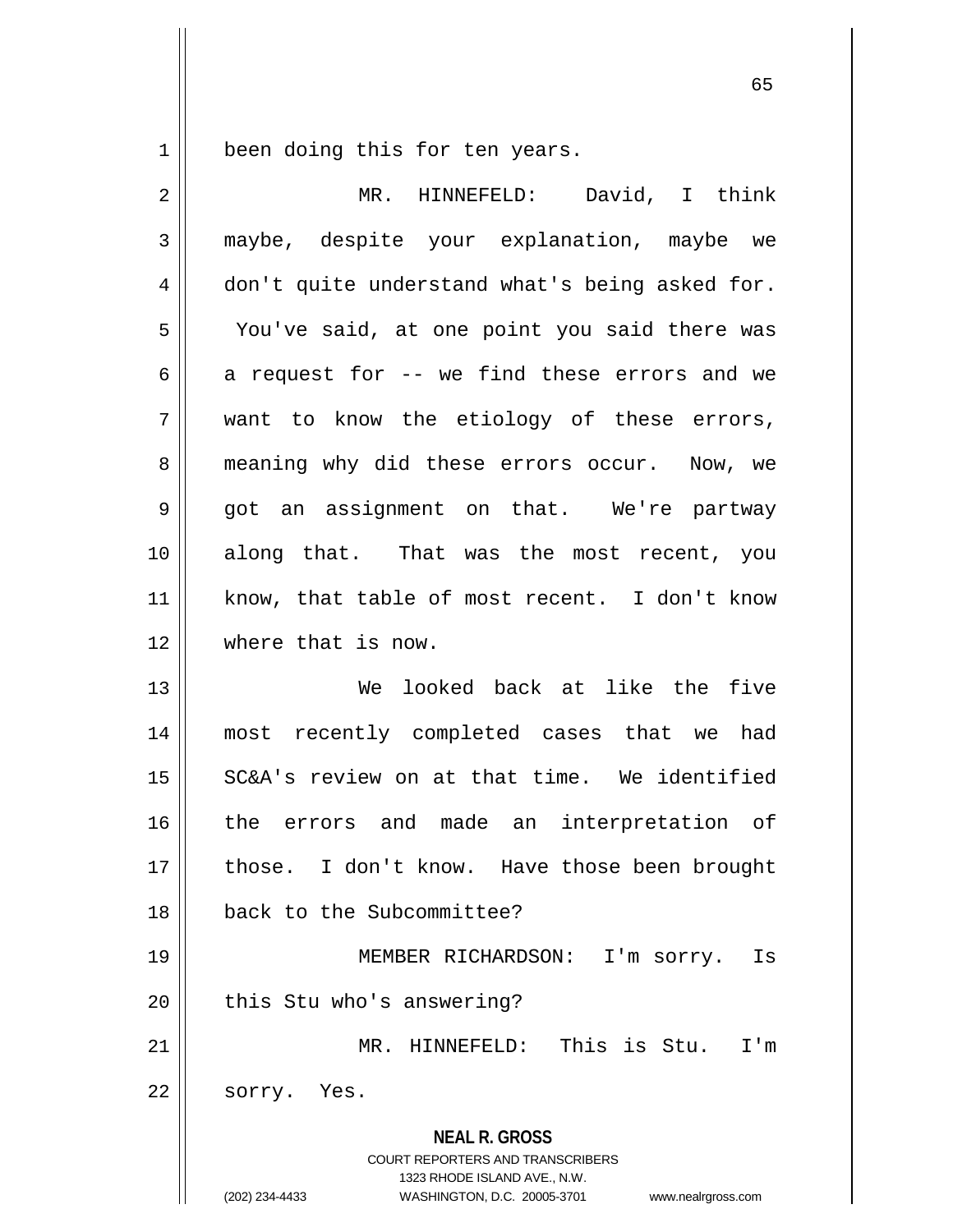| $\mathbf 1$ | MEMBER RICHARDSON: Yes. But I                 |
|-------------|-----------------------------------------------|
| 2           | guess I'm asking, I'm asking something prior  |
| 3           | to that, right? ORAU sent those to you, and   |
| 4           | you recognize them. What's happening          |
| 5           | internally? That's the place that I -- how    |
| 6           | are they recognizing when there's a problem?  |
| 7           | I guess it's as fundamental as that. If you   |
| 8           | were manufacturing -- I keep going back to    |
| $\mathsf 9$ | kind of the, you know, quality assurance in   |
| 10          | manufacturing. If you're manufacturing a      |
| 11          | product and sending it out, how do you make   |
| 12          | sure that the soles are not falling off your  |
| 13          | shoes? And there's, you know, there are       |
| 14          | procedures in place for tracking the quality  |
| 15          | and the performance of a process.             |
| 16          | And, you know, I feel like                    |
| 17          | somewhere, starting on page four of this      |
| 18          | document, there's the monitoring and the      |
| 19          | measurement of a product. Okay. That's the    |
| 20          | heading that I was interested in here. I mean |
| 21          | me, particularly. I mean, I know other people |
| 22          | are interested in kind of tracking of         |
|             |                                               |

**NEAL R. GROSS** COURT REPORTERS AND TRANSCRIBERS 1323 RHODE ISLAND AVE., N.W.

(202) 234-4433 WASHINGTON, D.C. 20005-3701 www.nealrgross.com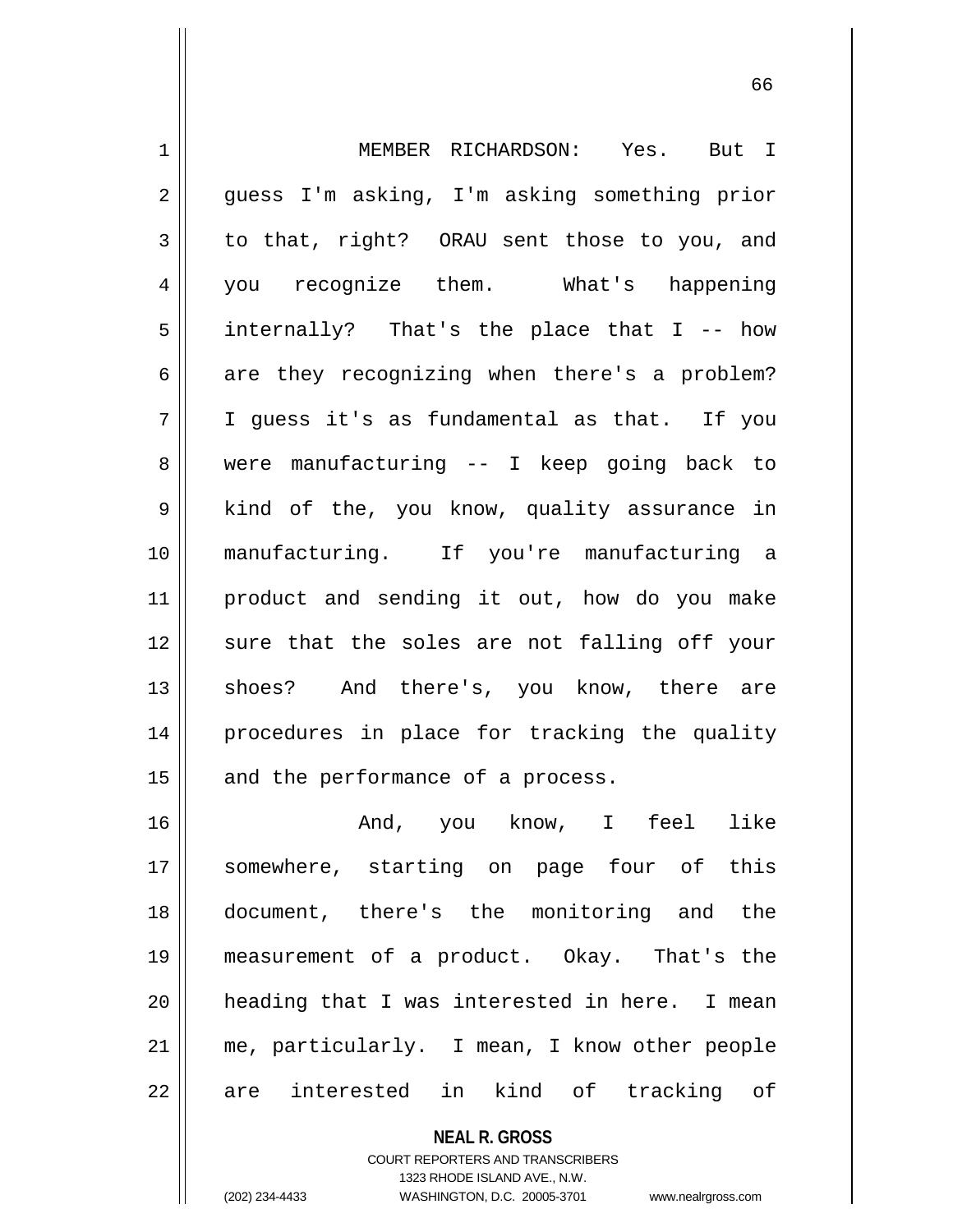**NEAL R. GROSS** COURT REPORTERS AND TRANSCRIBERS 1323 RHODE ISLAND AVE., N.W. 1 documents and other things, but as a basic 2 || question, kind of an empirical question, how 3 do they know, what sort of review is 4 happening? And I see, you know, there are 5 these checklists, but there's not, there 6 doesn't seem to be a process described here 7 for keeping track, for showing us that this 8 year something is better than last year. I 9 mean, there's this technical error rate, but I 10 find that kind of, you know, as you said,  $11$  | there are lots of issues that make that very, 12 very difficult and not very useful for our 13 | purposes. 14 MR. HINNEFELD: So, in other 15 words, besides the peer review feedback where 16 the peer reviewer looks at the product which 17 the dose reconstructor thinks is fine and the 18 peer reviewer makes comments and those 19 comments are then categorized and -- are you  $20$  | interested in what  $-$ 21 MEMBER RICHARDSON: So what I 22 understood was, on this graph, from January

(202) 234-4433 WASHINGTON, D.C. 20005-3701 www.nealrgross.com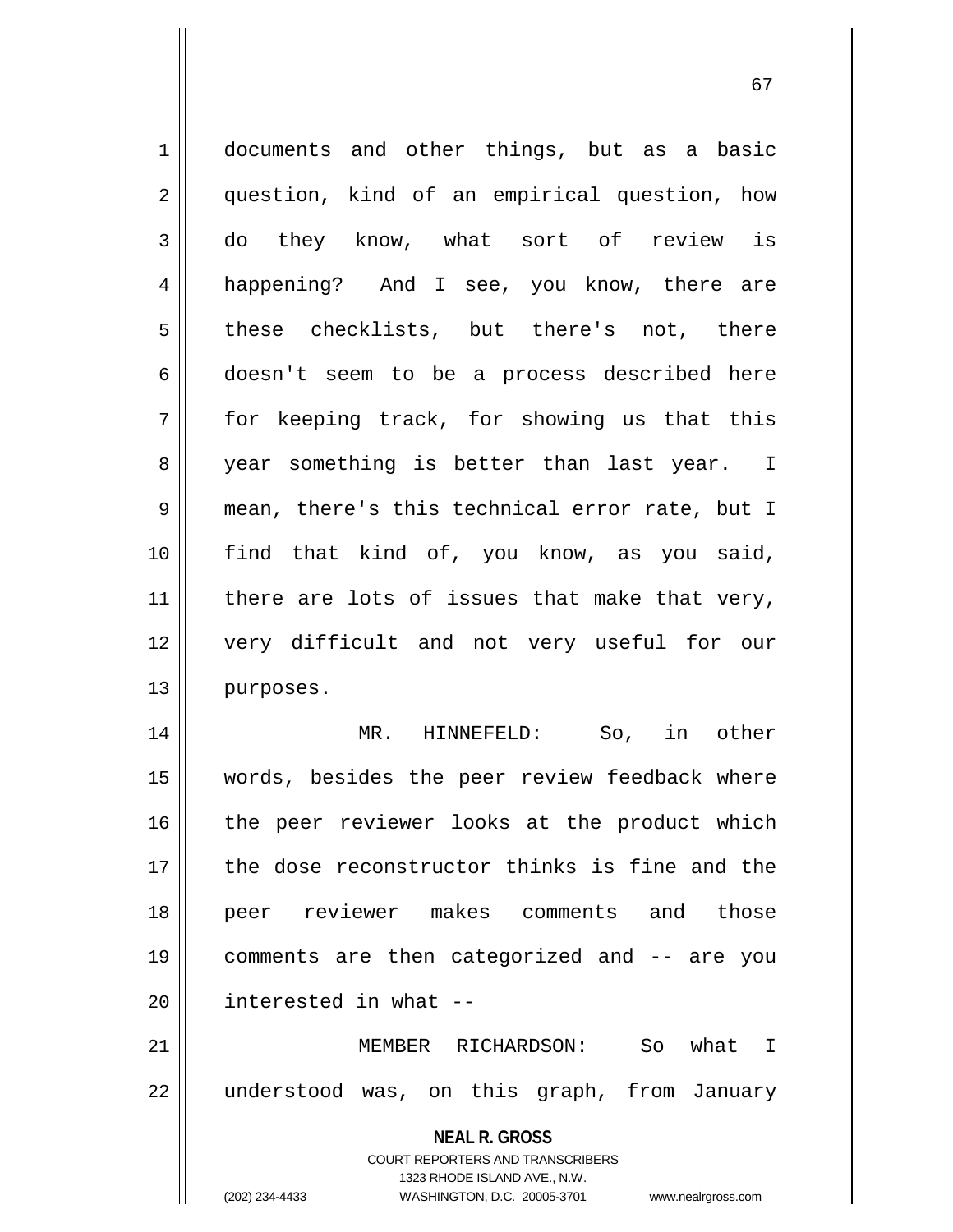1 || '05 until two years prior to today, that was 2 || not instituted. There was something else in 3 place. One year ago those peer reviewer 4 comments began to be logged, but they're not  $5 \parallel$  categorized in a consistent way yet. And so  $6 \parallel$  that's the, what we're saying is we're 7 beginning to be able to have not a blind 8 assessment; but there is, within there, a peer 9 || review, not of a sample but of the products 10 going through and some categories that they'll 11 begin to track. That's the quality program. 12 || Is that what you're pointing to? 13 MR. HINNEFELD: No, I'm trying to

 understand the questions you're asking. That was what I was talking about, but there is, essentially, a product inspection with comments noted and categorized and presumably 18 || something is done with those. There's an analysis of those to look for commonalities and some common cause sort of thing, so things 21 || you can fix or whatever you can fix. But 22 || you're looking for common cause and --

> **NEAL R. GROSS** COURT REPORTERS AND TRANSCRIBERS 1323 RHODE ISLAND AVE., N.W. (202) 234-4433 WASHINGTON, D.C. 20005-3701 www.nealrgross.com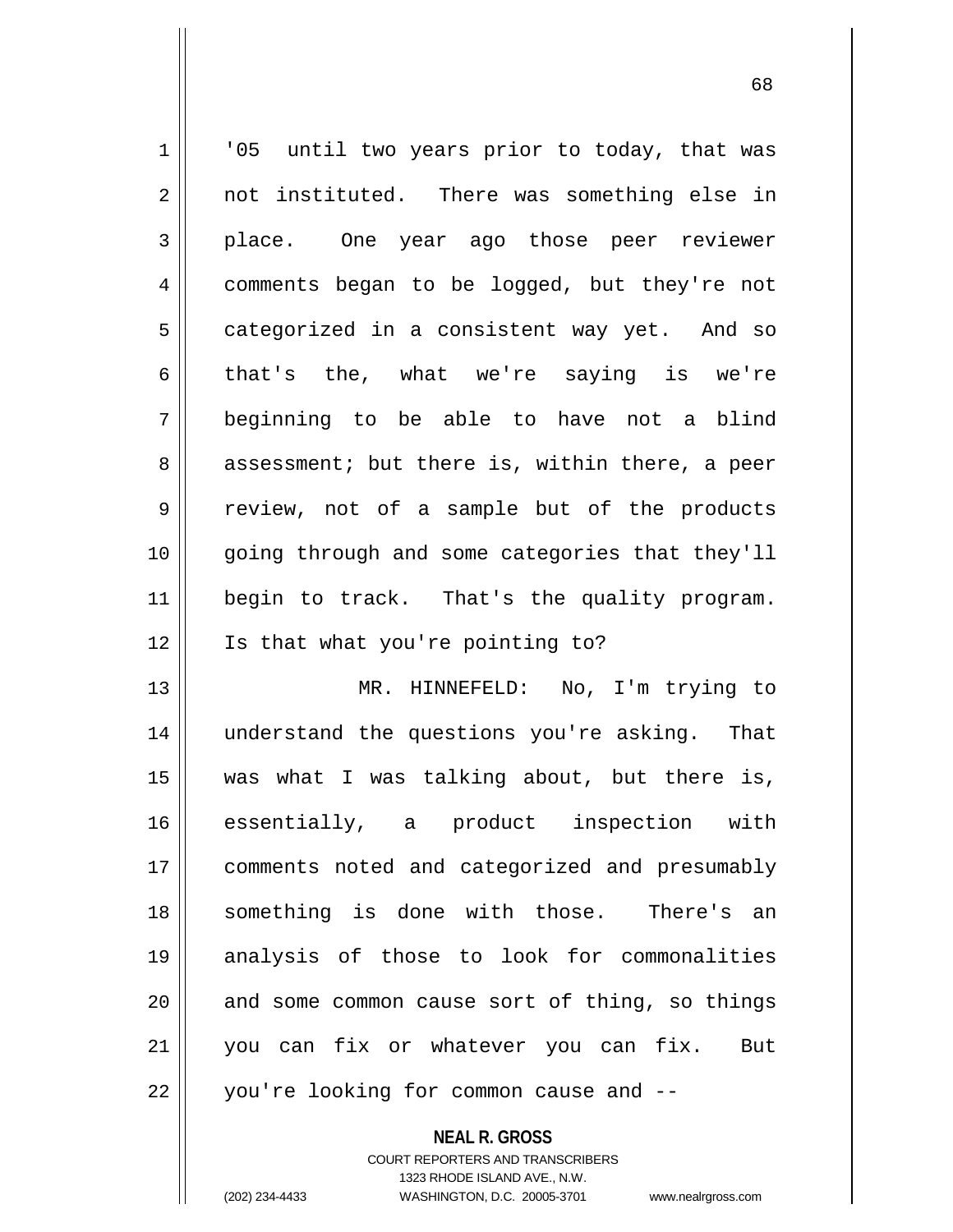| $\mathbf 1$    | MEMBER RICHARDSON: Okay. So when               |
|----------------|------------------------------------------------|
| 2              | we went a year ago and we asked, there was no  |
| 3              | tracking. That's been instituted, but there's  |
| $\overline{4}$ | not yet a procedure in place now for what      |
| 5              | they're going to do with that yet? Because, I  |
| 6              | mean, what we were just presented today is     |
| 7              | saying that this is a new thing, there's not   |
| 8              | agreement yet on how those categories will be  |
| 9              | formed, and there's no kind of data that they  |
| 10             | can show us right now about how that's         |
| 11             | working.                                       |
|                |                                                |
| 12             | I mean the question -- I'm sorry               |
|                | if I'm not being clear about it. But I'm       |
|                | thinking, you know, about the way that I would |
| 13<br>14<br>15 | track or manage people who do data entry and   |
| 16             | other complicated tasks for me.                |
| 17             | MEMBER MUNN: May I try this, even              |
| 18             | though I'm the last person in the world to try |
| 19             | to explain what David means. But I think what  |
| 20             | he means is he would like to know what happens |
| 21             | and when you check it. He would like to know   |

**NEAL R. GROSS** COURT REPORTERS AND TRANSCRIBERS 1323 RHODE ISLAND AVE., N.W.

(202) 234-4433 WASHINGTON, D.C. 20005-3701 www.nealrgross.com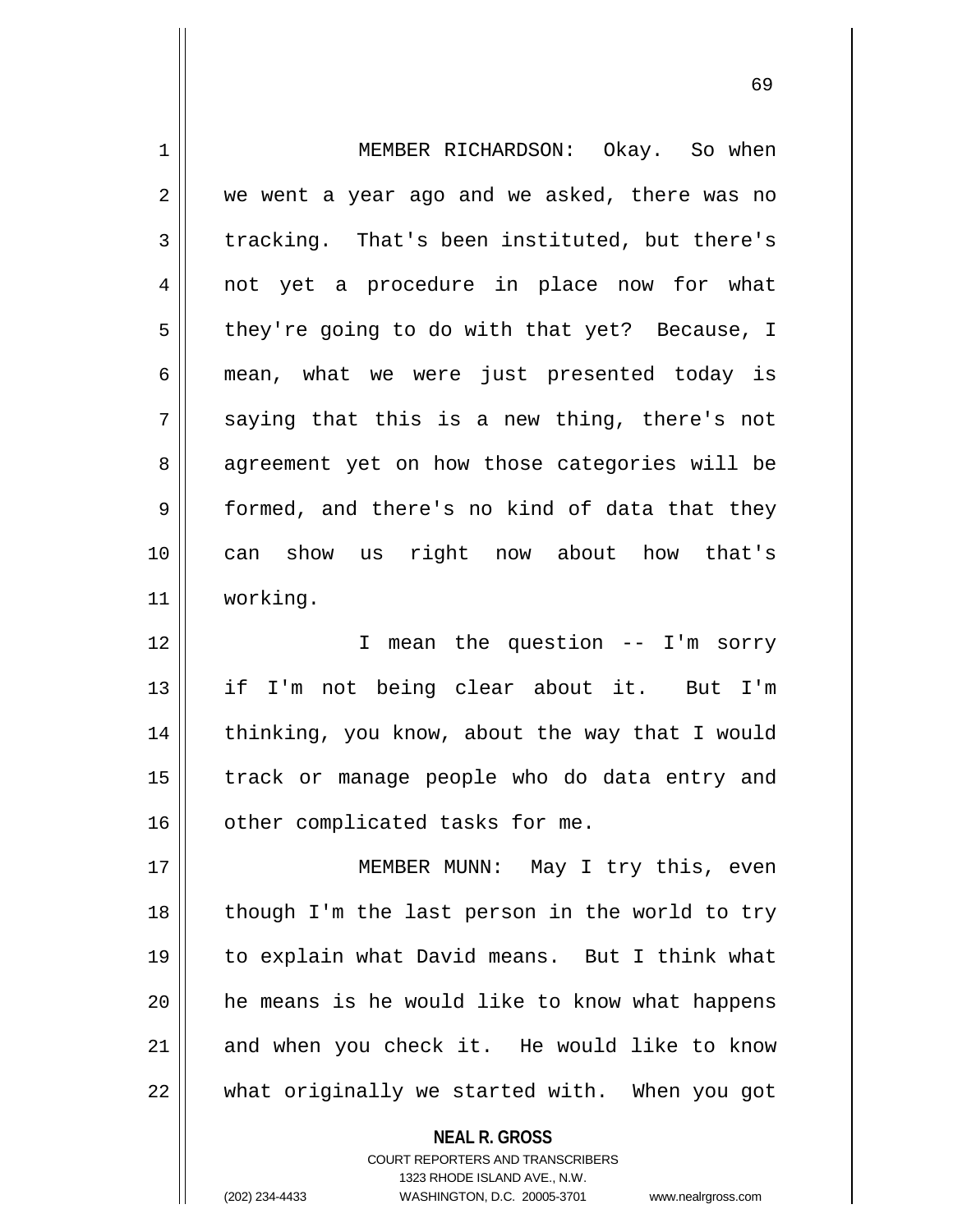1 || a claim and you knew what you were supposed to 2 do with it, who did what and who checked what  $3 \parallel$  and who recorded what? I think he wants to  $4 \parallel$  know what was done, who did it, and how it was 5 checked throughout the entire process, I  $6 \parallel$  think, in the past and what has been done in  $7 \parallel$  the interim to improve that and make it more 8 || precise. Am I close, David? 9 MEMBER RICHARDSON: Right, yes. 10 And there have been a number of comments along 11 the way that were very much the same. 12 Mistakes are corrected as they are found, and 13 || no record is currently maintained. Well, so I 14 would like to know, you know -- I mean, to me,  $15$  | that's surprising in a sense of: how do you

16 | know you're doing better?

17 || MR. HINNEFELD: Well, if I can 18 || offer one thing, as a general sense, I think 19 the key here is to identify where the 20 || recording and analysis will be the most 21 beneficial and to perhaps recognize, well, 22 || absolutely recognize that every process that

> **NEAL R. GROSS** COURT REPORTERS AND TRANSCRIBERS 1323 RHODE ISLAND AVE., N.W. (202) 234-4433 WASHINGTON, D.C. 20005-3701 www.nealrgross.com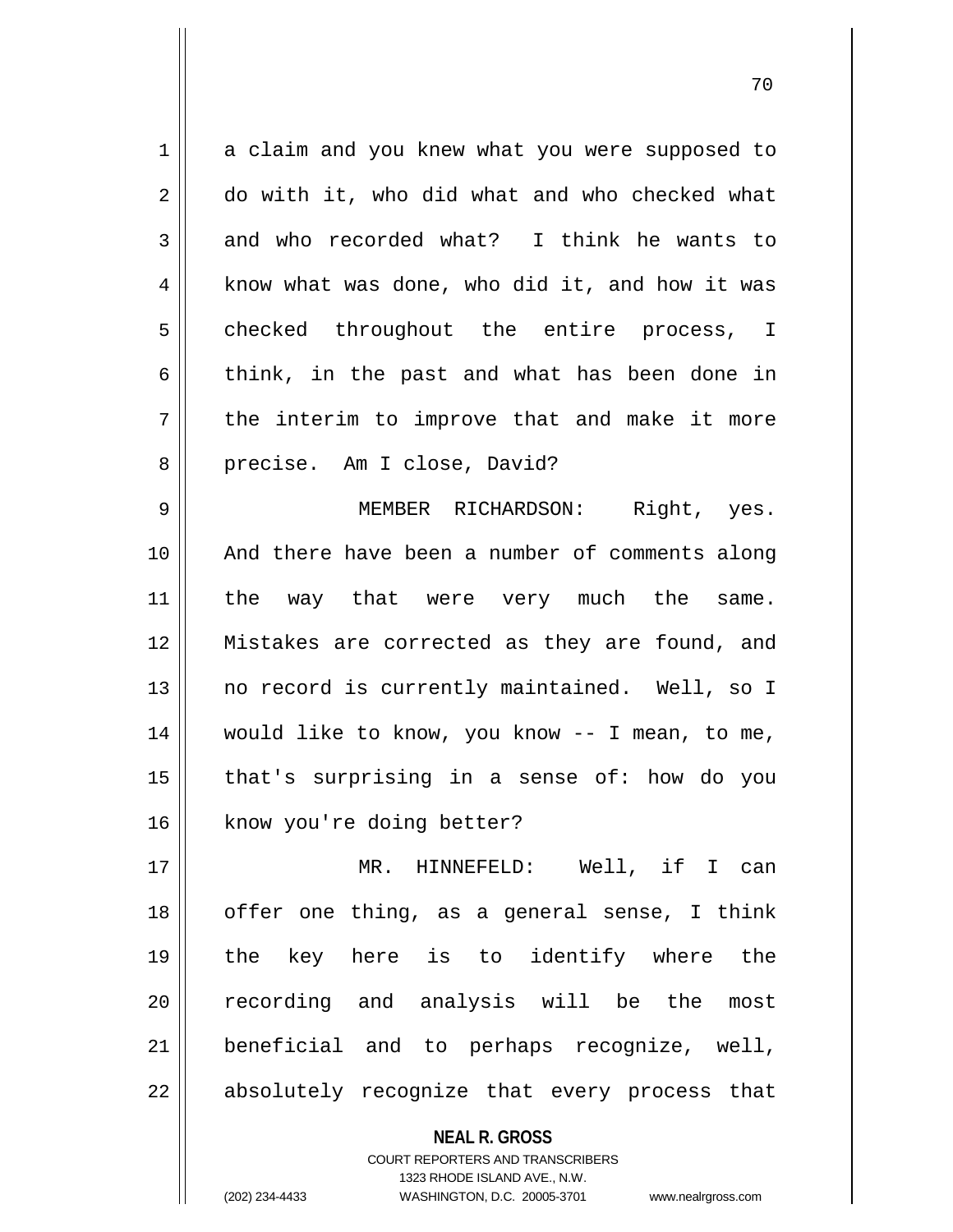| $\mathbf 1$    | you install for recording and analyzing and       |
|----------------|---------------------------------------------------|
| $\overline{2}$ | evaluating is a cost. And so that cost then       |
| $\mathfrak{Z}$ | subtracts from the number of dose                 |
| 4              | reconstructions we can do, the amount of work     |
| 5              | we can spend on SECs and Site Profile reviews.    |
| 6              | But the idea here is to be able to accomplish     |
| 7              | what we need to do, do what is appropriate and    |
| 8              | worthwhile here, and I'm not arguing that we      |
| 9              | shouldn't do it or we shouldn't do more. I        |
| 10             | think what we've done and what you've             |
| 11             | described is largely in response to comments      |
| 12             | from this Subcommittee about it.                  |
| 13             | MEMBER RICHARDSON: But, but, Stu,                 |
| 14             | can I ask you a question? Because you're          |
| 15             | speaking with a "we," which would sound to be     |
| 16             | what "we" can do as being encompassing both       |
| 17             | NIOSH and ORAU.                                   |
| 18             | MR. HINNEFELD: I tend to, sure.                   |
| 19             | MEMBER RICHARDSON:<br>And I<br>was                |
| 20             | working under the model that you were the         |
| 21             | employer and that they were a subcontractor.      |
| 22             | MR. HINNEFELD: Yes, and I have a                  |
|                | <b>NEAL R. GROSS</b>                              |
|                | <b>COURT REPORTERS AND TRANSCRIBERS</b>           |
|                | 1323 RHODE ISLAND AVE., N.W.<br>(202) 234-4433    |
|                | WASHINGTON, D.C. 20005-3701<br>www.nealrgross.com |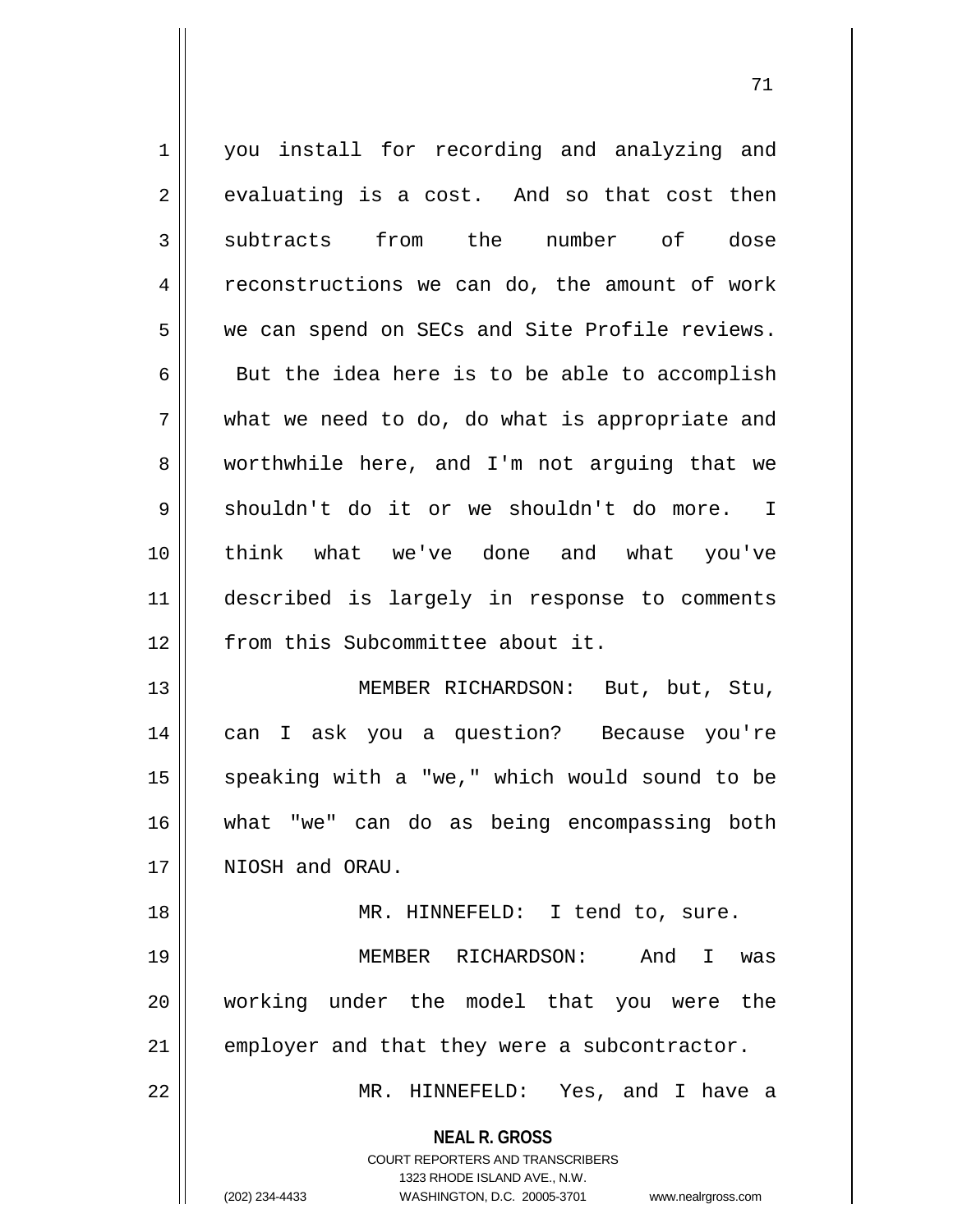**NEAL R. GROSS** COURT REPORTERS AND TRANSCRIBERS 1323 RHODE ISLAND AVE., N.W. 1 | fixed amount of money to give them. And I have  $2 \parallel$  a certain amount of work to accomplish. I 3 have more work to accomplish than I can 4 | accomplish in a timely fashion. 5 MEMBER RICHARDSON: Can I ask you,  $6 \parallel$  do you, do they work on a per-hour basis or do  $7 \parallel$  they have or do you have a contract in which 8 there is some expectation of deliverables? 9 MR. HINNEFELD: Well, they are not 10 paid for deliverables. There is an 11 expectation of deliverables. It's conveyed to 12 them in their award fee for their contract,  $13$  || but they are not paid for deliverables. They  $14$  || are a cost-reimbursable contract. 15 MEMBER RICHARDSON: So right now 16 || the way their contract is written, there's 17 not, they're not expected to take some of the 18 money that you give them and be doing some of 19 || this tracking of mistakes? 20 MR. HINNEFELD: Yes, they are, and  $21$  | they are doing some. Are they doing  $-$ 22 || (Simultaneous speakers.)

(202) 234-4433 WASHINGTON, D.C. 20005-3701 www.nealrgross.com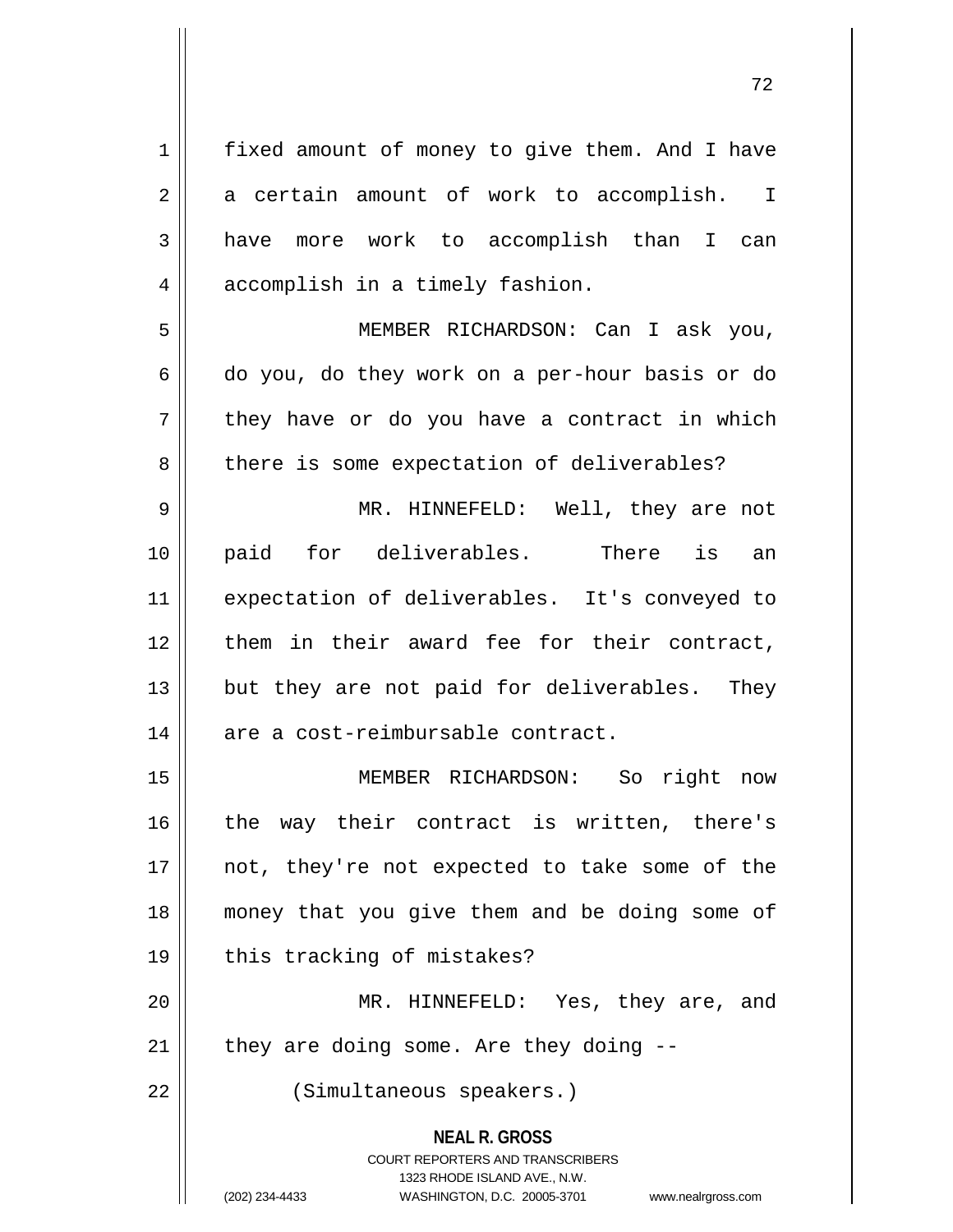1 MEMBER RICHARDSON: -- are 2 || corrected as they are found, and no record is 3 maintained.

4 MR. HINNEFELD: Whether they're 5 | doing as much as they should or not is an open 6 question, and we will accept, you know, we are 7 certainly interested in the Board's advice on  $8 \parallel$  that. The fact of the matter, though, is that  $9 \parallel$  we have worked -- "we," meaning we at ORAU, 10 have worked at improving this process, in, you 11 || know, quite a large part, because of advice of 12 || this Subcommittee. And we're continuing to do  $13$  || that, so Scott is describing an evolutionary 14 || process that doesn't necessarily move as fast  $15$  as any of us would like.

 MEMBER MUNN: And the operative word and what Stu said earlier is probably appropriate. The word "appropriate" really comes into play because one has to meet some medium ground between laboratory statistics 21 and industrial production. You have to hit in || there somewhere. As he pointed out, cost is a

> **NEAL R. GROSS** COURT REPORTERS AND TRANSCRIBERS 1323 RHODE ISLAND AVE., N.W. (202) 234-4433 WASHINGTON, D.C. 20005-3701 www.nealrgross.com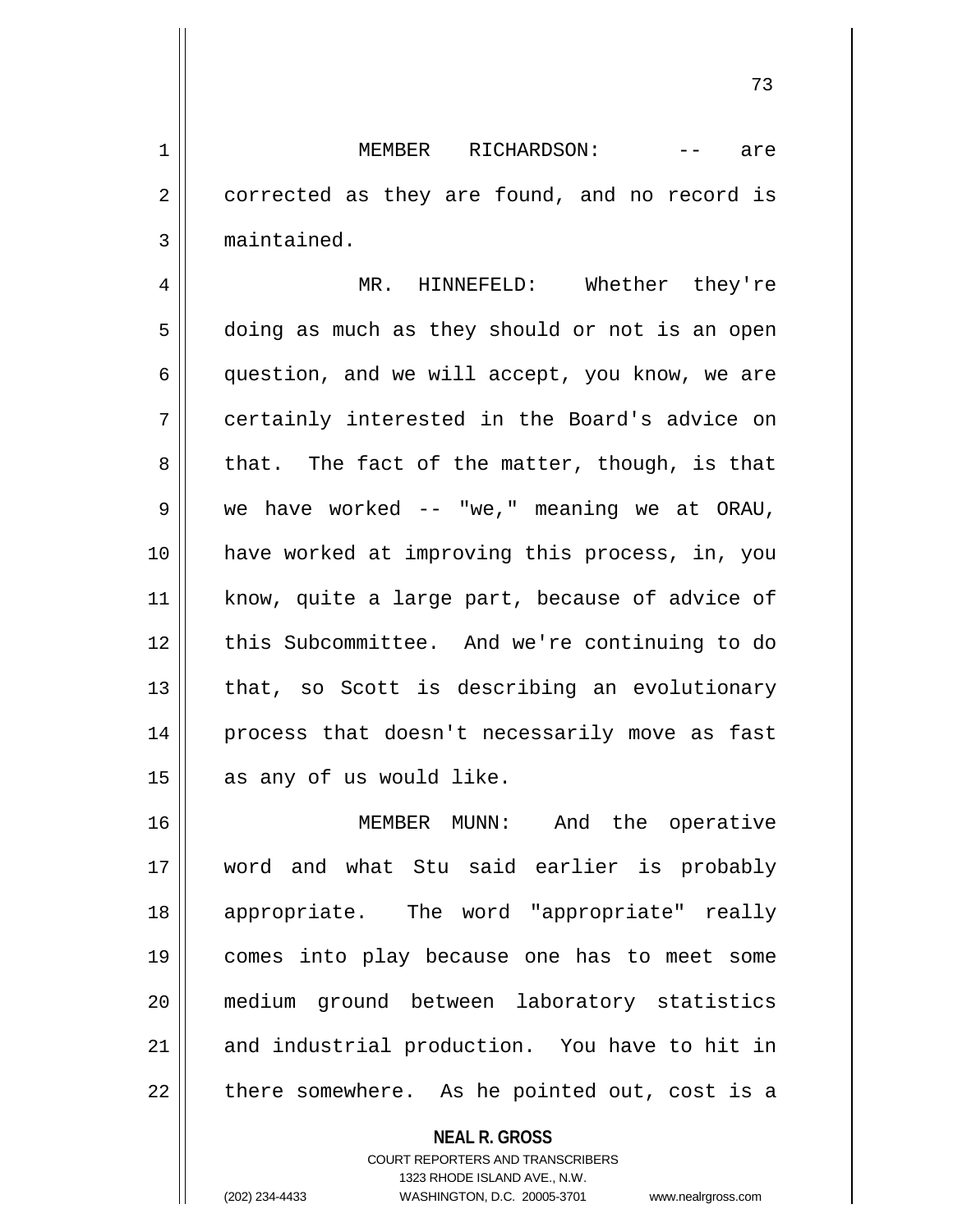**NEAL R. GROSS** 1 || factor, and there's nothing that we can do to  $2 \parallel$  get around that. But by the same token, we're 3 under extreme pressure from all sources to 4 improve not only the rate of completion but  $5 \parallel$  also the quality of what's turned out. So you 6 aave to find an appropriate measure, and I 7 Suspect that every Member of not only the 8 Subcommittee but the individuals who touch 9 || these claims probably have a different 10 assessment of what is appropriate, depending 11 | upon your philosophy regarding outcome. 12 DR. MAURO: This is John. 13 CHAIRMAN GRIFFON: Hold on, John. 14 || DR. MAURO: Okay. 15 MEMBER KOTELCHUCK: If you want to 16 do what Dave Richardson is suggesting, that is 17 to keep a total record of all mistakes that 18 have been found and corrected, is it possible 19 for you to say how much of a fiscal and 20 || resource burden that would be? Implicitly, it 21 must be large, or I assume you would have done  $22$   $\parallel$  it.

> COURT REPORTERS AND TRANSCRIBERS 1323 RHODE ISLAND AVE., N.W. (202) 234-4433 WASHINGTON, D.C. 20005-3701 www.nealrgross.com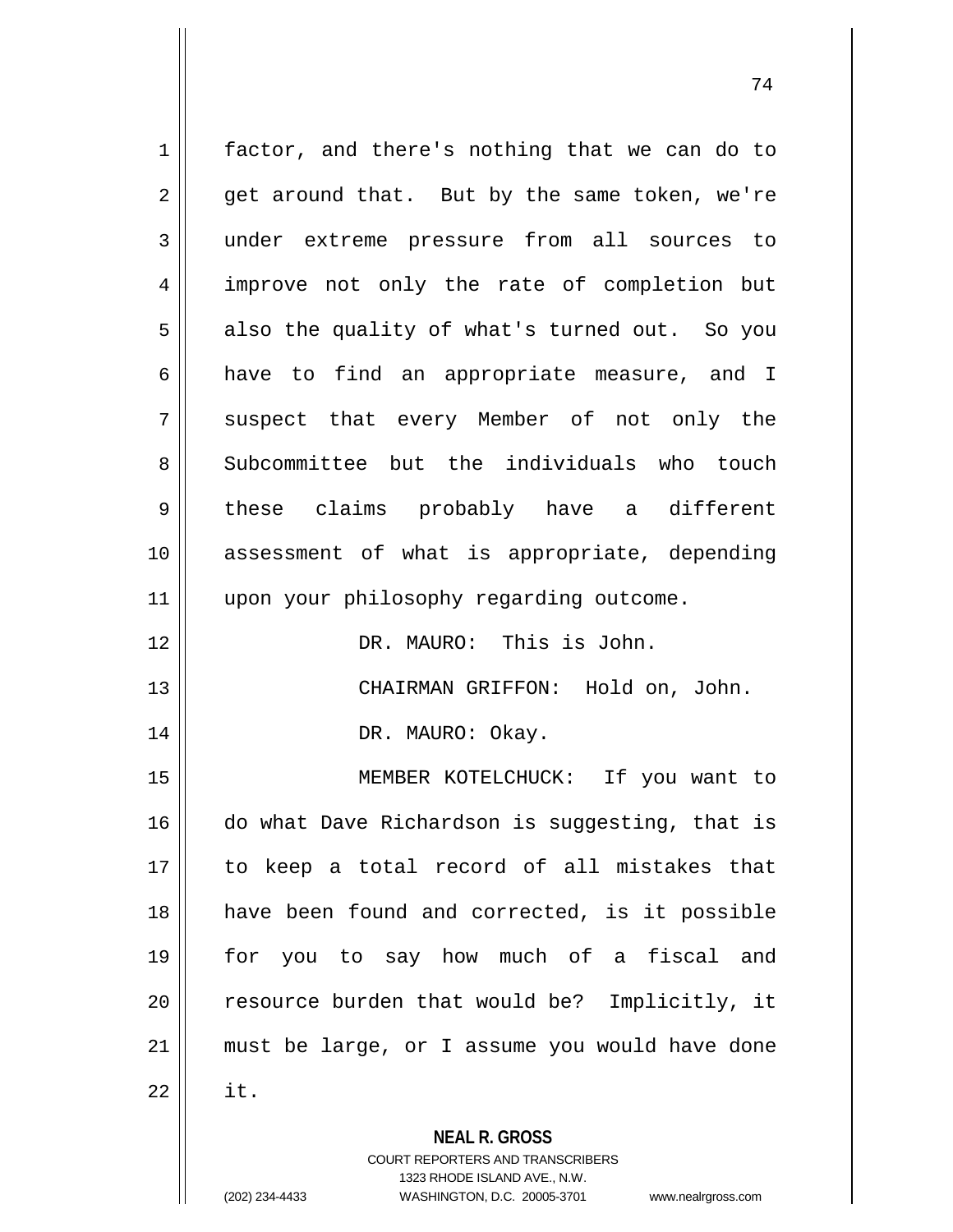1 | MR. SIEBERT: That's not something 2 | I specifically can address. 3 || MEMBER KOTELCHUCK: Okay. 4 MR. SIEBERT: But you're right. 5 || It's not insignificant. 6 MEMBER KOTELCHUCK: Yes. I 7 wondered whatever suggestions have been made 8 || in the past have been made and have been acted 9 upon as best as you could do it, balancing 10 these. Probably you're not able to afford, in 11 different senses of that, doing a total system 12 || change, but I was impressed that in the data 13 || entry you said, well, of course, most folks do 14 || double data entry and then compare them. But 15 || that's resource-intensive. That's enormously 16 resource-intensive. But I wondered if you 17 | could experiment by beginning to do X percent, 18 X being a number less than two digits, to do 19 double data entry and compare. And, 20 || internally, you could keep a very good record 21 || of that, and that would provide something 22 || better than the current system but not

> **NEAL R. GROSS** COURT REPORTERS AND TRANSCRIBERS

1323 RHODE ISLAND AVE., N.W. (202) 234-4433 WASHINGTON, D.C. 20005-3701 www.nealrgross.com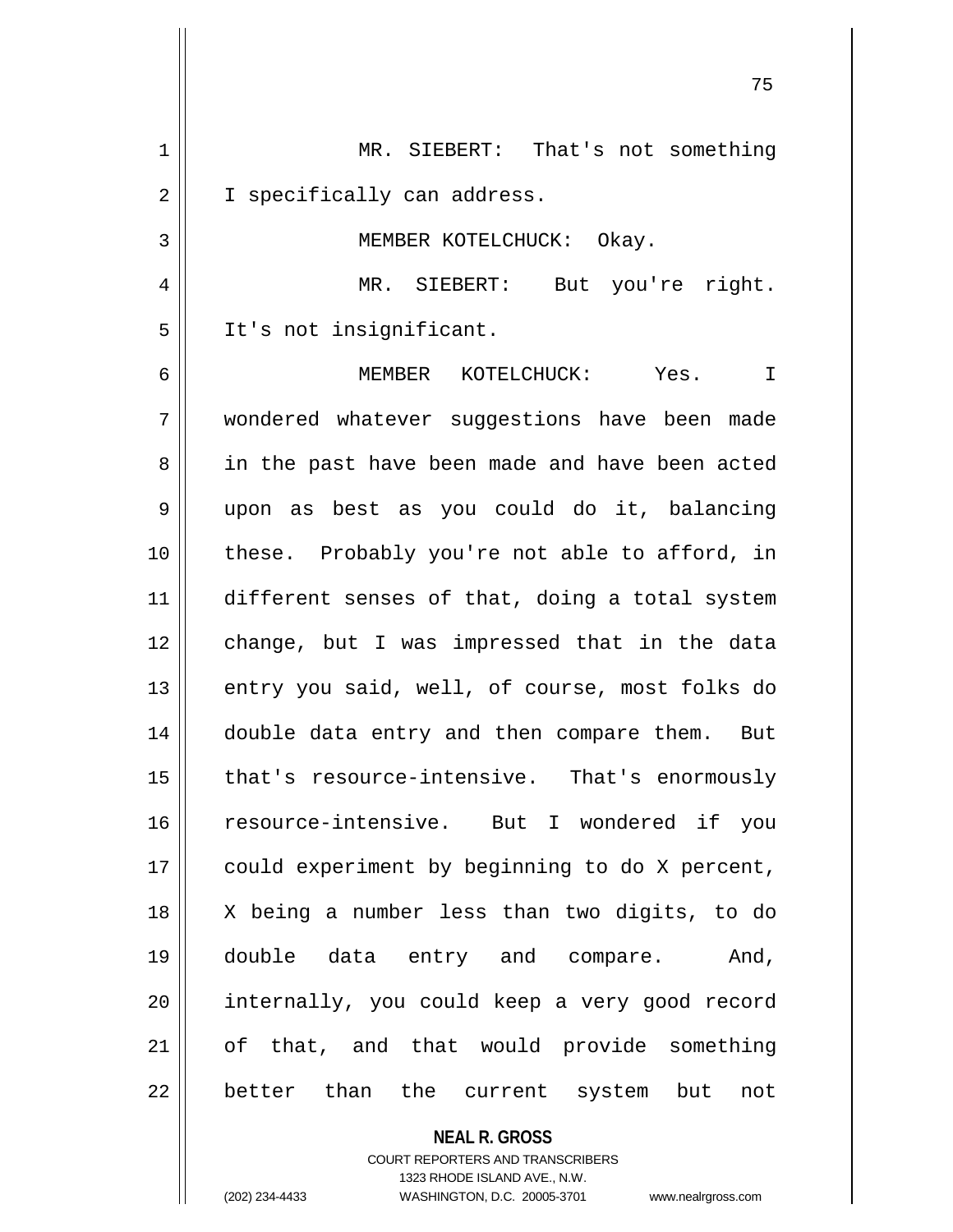1 | changing the entire system at this point and 2 || perhaps could identify things that would help 3 move you in a direction toward keeping more 4 || records. I wondered if that's something that 5 || might be feasible. It's a thought, and I  $6 \parallel$  obviously am new, so I don't know that much 7 about it.

 MR. SIEBERT: No, a fresh perspective is always good. We are always willing and happy to do whatever DCAS asks us  $11 \parallel$  to do.

12 MR. HINNEFELD: Yes, this is Stu. 13 || ORAU will do what we ask them to do. Should 14 I take it as the Board's advice or the  $15$  Subcommittee's advice that we investigate  $-1$ 16 mean, there are some things we could do. I 17 || think, for the purposes of the discussion and 18 || the Subcommittee's interest, it behooves us to 19 work with our contractor management, and Scott 20 is not really the contractor management I need 21 || to work with, to see what can we do to provide 22 || some feedback, you know, to make some

**NEAL R. GROSS**

COURT REPORTERS AND TRANSCRIBERS 1323 RHODE ISLAND AVE., N.W. (202) 234-4433 WASHINGTON, D.C. 20005-3701 www.nealrgross.com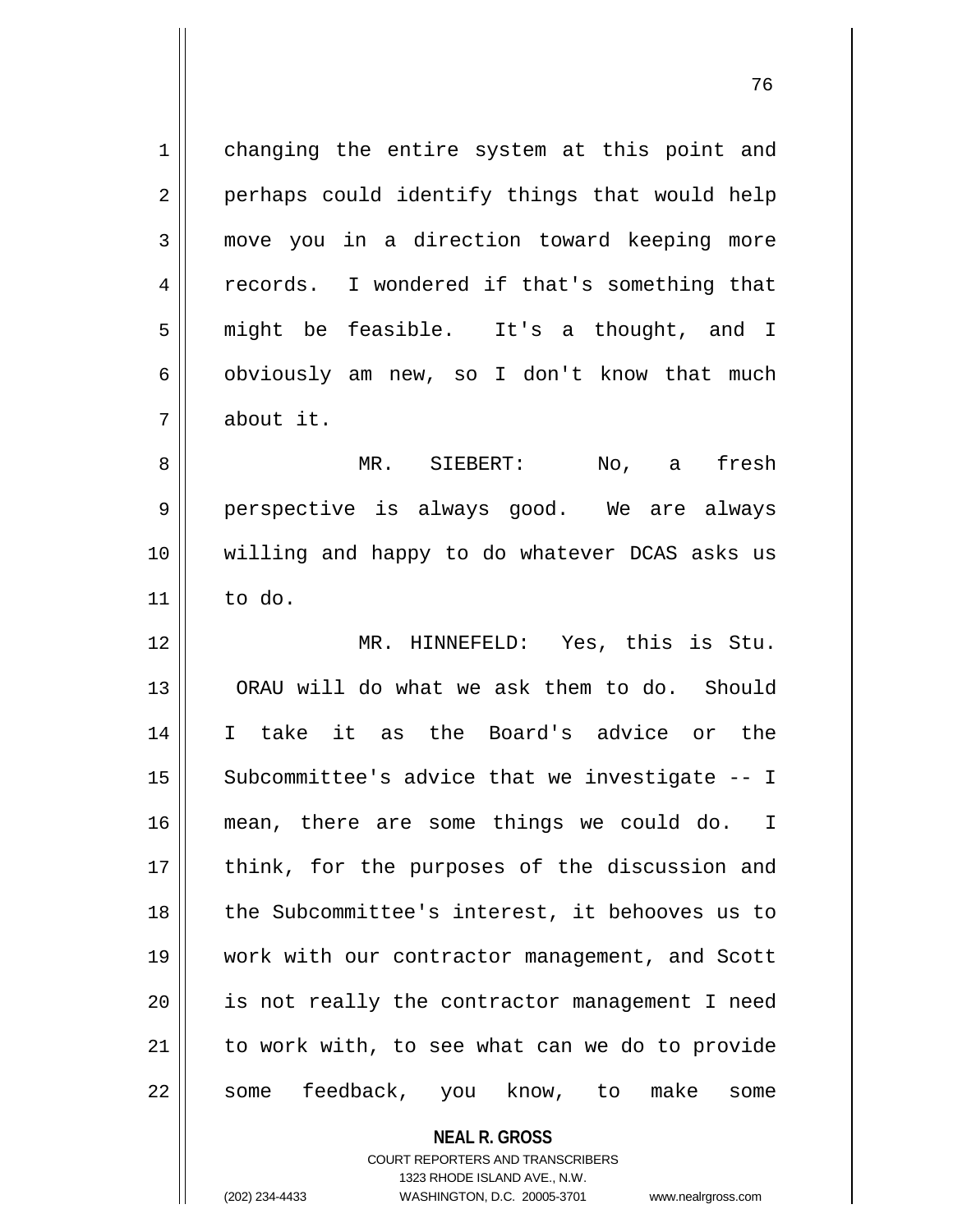77

1 iudgments about what would we be talking about 2 in that context or in some of these other 3 contexts, sort of a broad scale error 4 | tracking.

5 You know, I go back to the old 6 days when people would flow-chart a work  $7 \parallel$  process, and at certain points in the work 8 || process there are things you can do to check  $9 \parallel$  and see if things are done right at that 10 point, maybe at every step of the process but 11 certainly at some of them. And you can do 12 || that and you can say, okay, here are the 13 potential things we could do to measure and 14 || record and keep track of and analyze progress 15 at these steps. You know, that effort in 16 itself is going to take some time and some 17 money for our contractor to do that. So I 18 || suspect that we will not get what I'm thinking 19 of but maybe some other pieces because there 20 || are people who are far more familiar with the 21 process than I, you know, the people who do 22 || it. Scott, who is far more familiar with the

## **NEAL R. GROSS**

COURT REPORTERS AND TRANSCRIBERS 1323 RHODE ISLAND AVE., N.W. (202) 234-4433 WASHINGTON, D.C. 20005-3701 www.nealrgross.com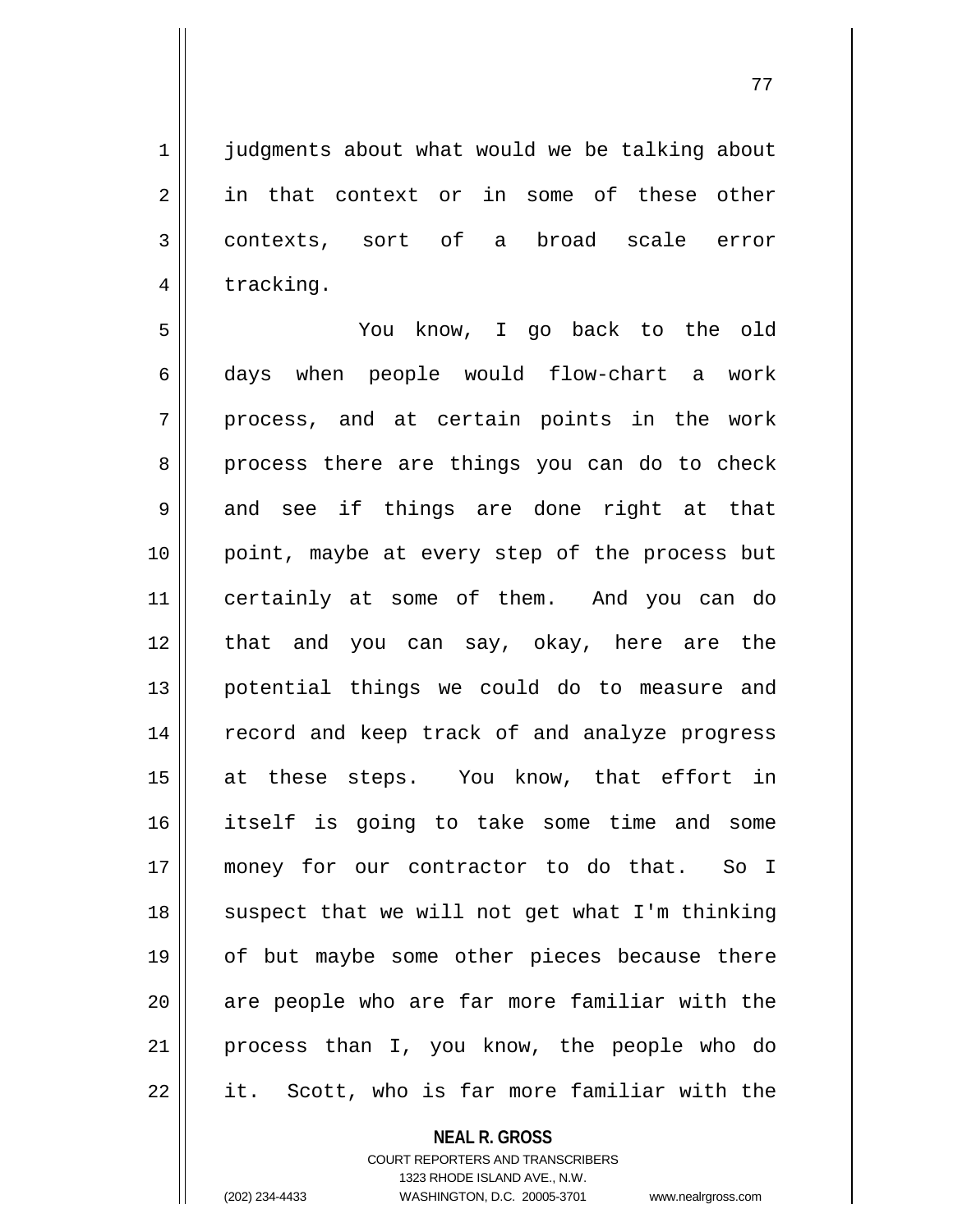**NEAL R. GROSS** COURT REPORTERS AND TRANSCRIBERS 1 || process than I am, could say, well, here's 2 || some places where it might make sense and we  $3 \parallel$  could do something like that, or we could ask  $4 \parallel$  them to do something like that, and say where  $5 \parallel$  are the places where it would make sense to 6 | have a system like this? And, also, what do 7 you see as the work burden for doing these  $8 \parallel$  systems at these places for record, you know, 9 measure, record, feedback, and analyze on a 10 regular basis how things are going? What do 11 you see as the work burden to do that? We can 12 come up with that. We've asked them to do 13 || cost analyses before for other purposes, so I 14 || think they would give us their best shot. All  $15$  || these things, of course, are a little fuzzy 16 because different things, people don't 17 necessarily do things at the same rate you 18 || think they're going to, and the cost here is 19 going to be time, you know, manpower. But we 20 can give it a shot. We'll ask our contractor  $21$   $\parallel$  to  $-$ 22 CHAIRMAN GRIFFON: Wanda. And

1323 RHODE ISLAND AVE., N.W.

(202) 234-4433 WASHINGTON, D.C. 20005-3701 www.nealrgross.com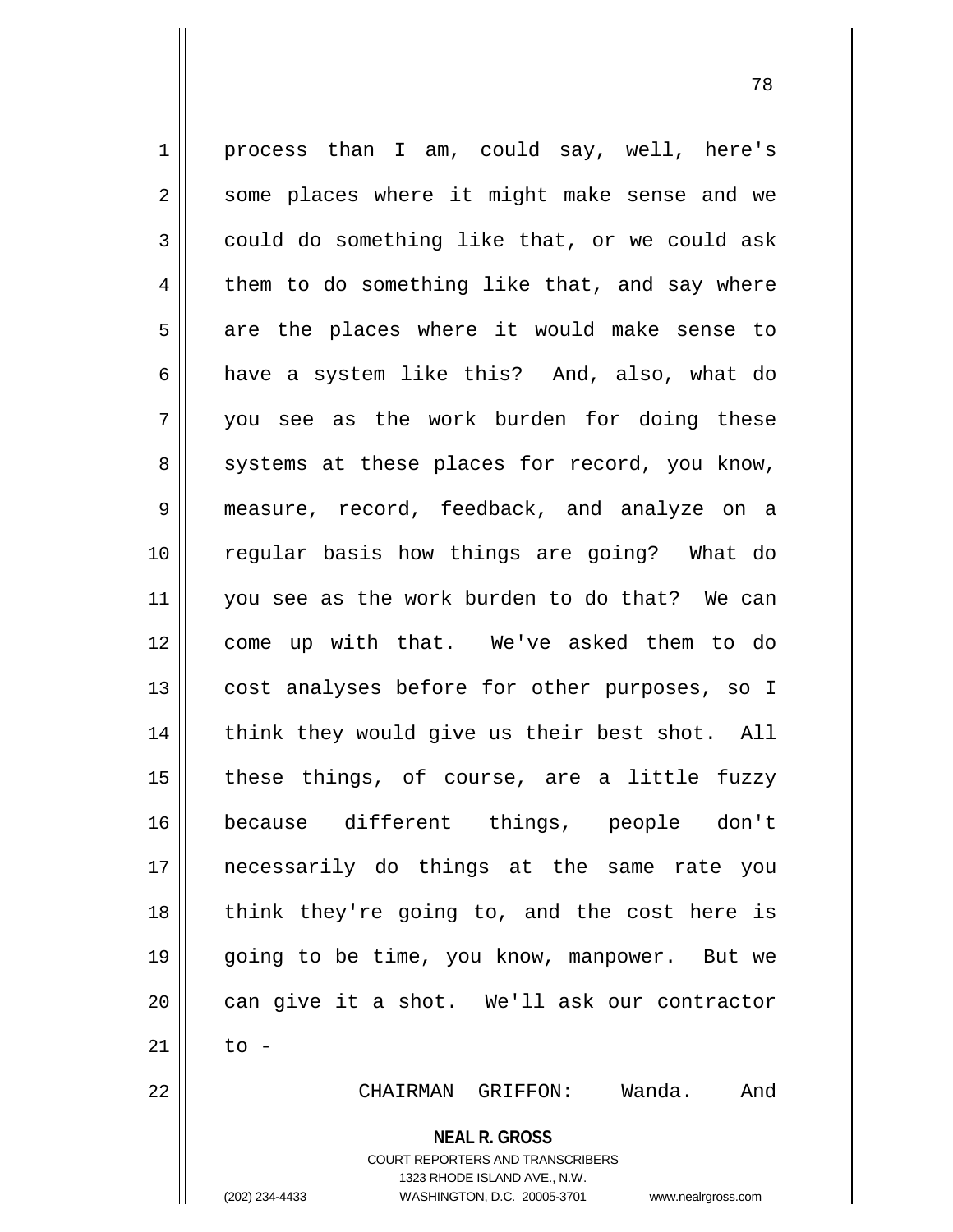$1 \parallel$  then John on the phone, I know you've got a 2 | question.

3 MEMBER MUNN: I have a yes-but 4 || here, and my yes-but is: how low, how complete 5 do you think you're going to get this 6 information? It's never going to be fully 7 complete. And as Scott said, you can always 8 improve, but is that necessary to be our 9 primary goal when we're looking at these as 10 overseers? I can tell you from personal 11 || experience, even though the graph that we're 12 || looking at here is only a snapshot of a part 13 || of the cases that were involved, nevertheless, 14 I can tell you that, from an industrial 15 standpoint, most manufacturers would be 16 extremely happy with the level of technical  $17$  | error rate that's being seen there.

18 Now, I don't know yet, sitting 19 || here, whether this low level of error rate is 20 || being seen across the board with the other 21 || types of claims that we haven't covered by  $22$  || this graph. But if the other error rate is

> **NEAL R. GROSS** COURT REPORTERS AND TRANSCRIBERS 1323 RHODE ISLAND AVE., N.W. (202) 234-4433 WASHINGTON, D.C. 20005-3701 www.nealrgross.com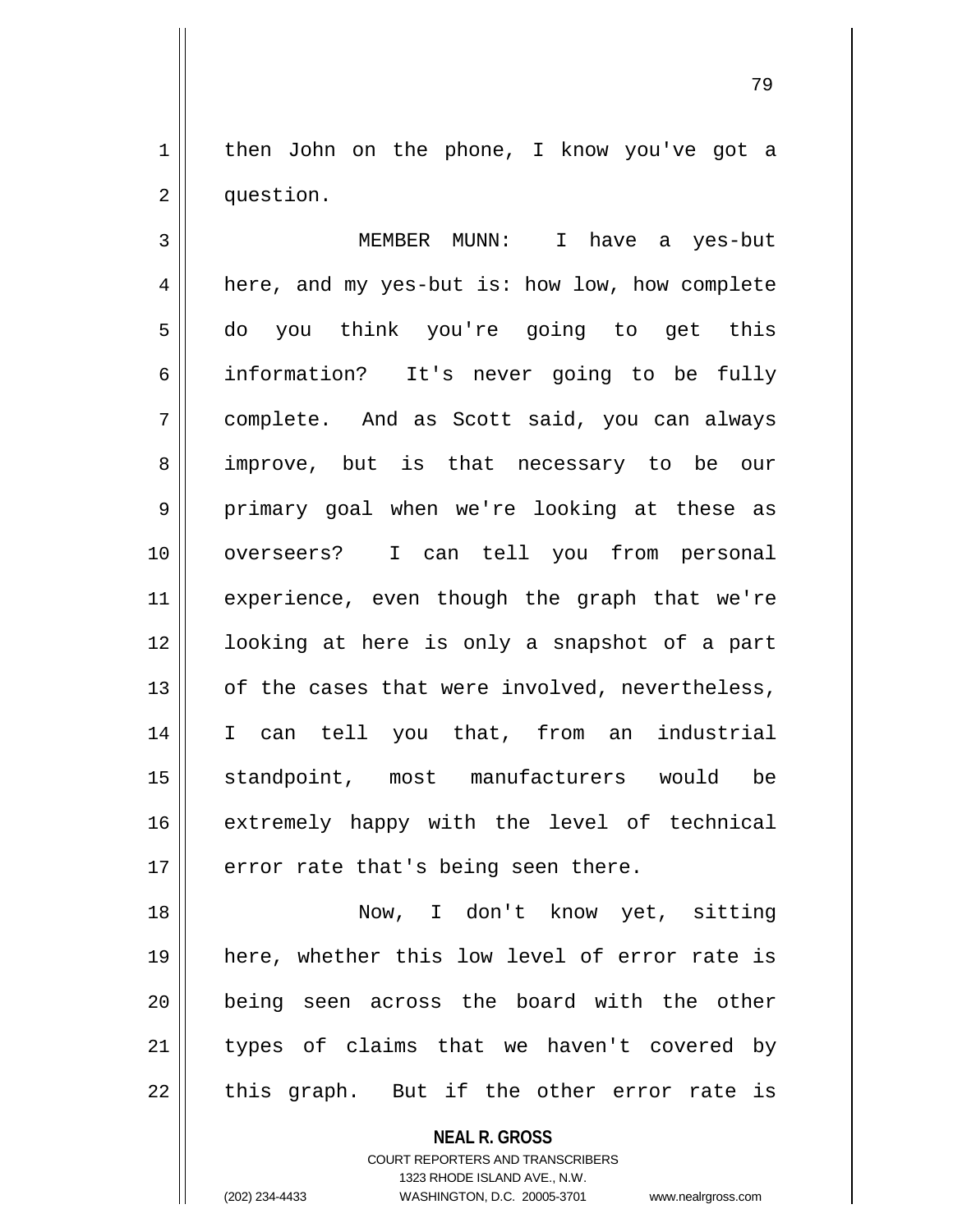| 2           | becomes a real question of not just fiscal but |
|-------------|------------------------------------------------|
|             |                                                |
| 3           | also a people power issue and whether the      |
| 4           | effort, the time that is necessary -- it's all |
| 5           | about time -- whether the time that is         |
| 6           | necessary to reduce the error rate below the   |
| 7           | one to one and a half percent, if that is, in  |
| 8           | fact, the error rate that we're seeing. Is     |
| $\mathsf 9$ | that really where we want to devote our time   |
| 10          | and our interest?                              |
| 11          | You know, it's desirable if we can             |
| 12          | achieve 100 percent but not necessarily        |
| 13          | reasonable to do so. And we, I think, need to  |
| 14          | be concerned not only with what we're, by      |
| 15          | extension, asking ORAU to do but what we're    |
| 16          | also asking the folks at DCAS to even look at  |
| 17          | to pursue.                                     |
| 18          | So the question that I would lay               |
| 19          | before us is are we not at a point where it    |
| 20          | would be judicious of us to suggest that we,   |
| 21          | at our next meeting, have an opportunity to    |
| 22          | see what data ORAU has available with respect  |
|             | <b>NEAL R. GROSS</b>                           |

COURT REPORTERS AND TRANSCRIBERS 1323 RHODE ISLAND AVE., N.W.

 $\prod$ 

(202) 234-4433 WASHINGTON, D.C. 20005-3701 www.nealrgross.com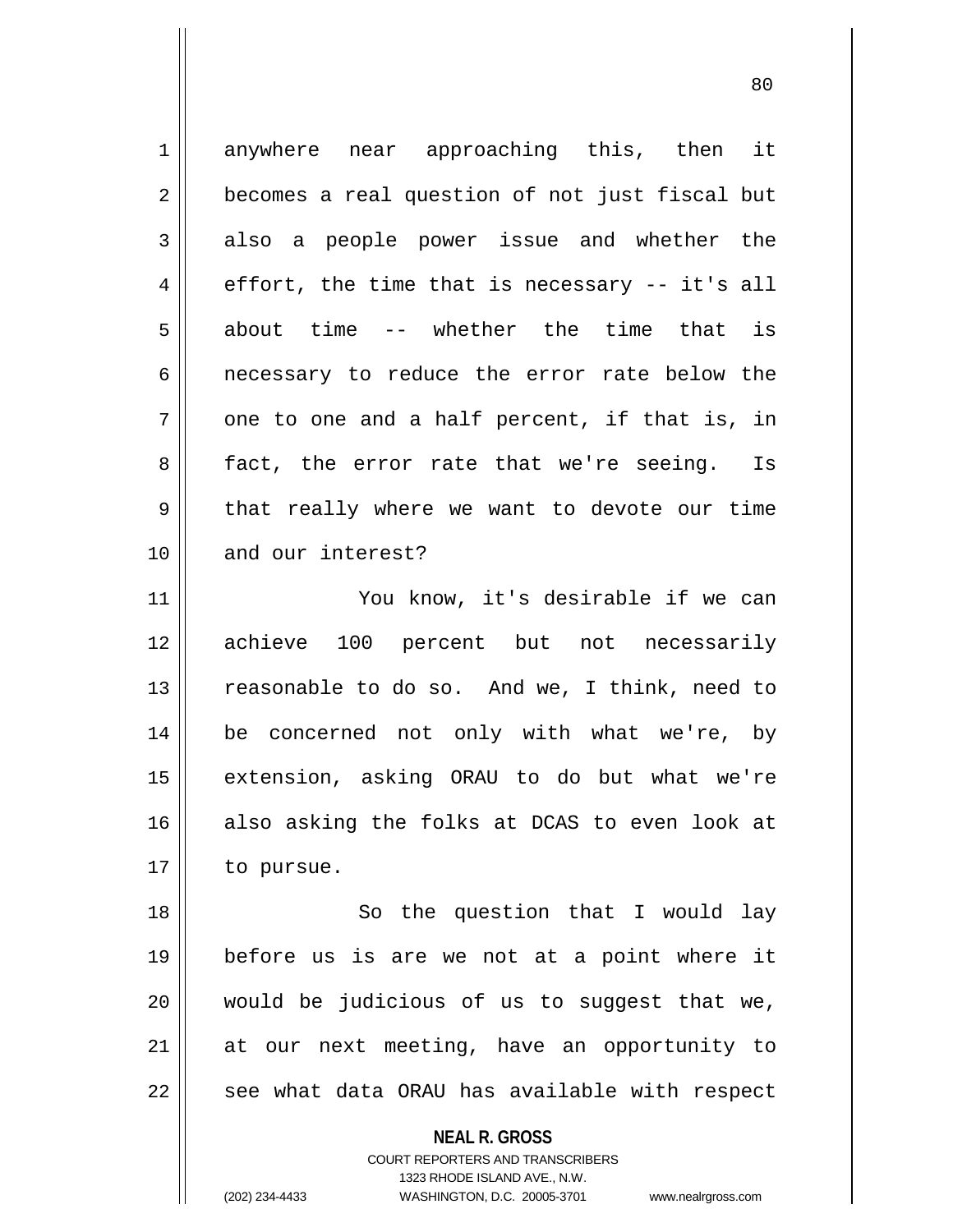**NEAL R. GROSS** COURT REPORTERS AND TRANSCRIBERS 1323 RHODE ISLAND AVE., N.W. (202) 234-4433 WASHINGTON, D.C. 20005-3701 www.nealrgross.com  $1 \parallel$  to the error rate on the other types of claims  $2 \parallel$  that we have not seen here? They're just  $3 \parallel$  setting up now to do that with their new  $4 \parallel$  system of parsing 14 --5 MR. SIEBERT: Wanda, can I ask you  $6 \parallel$  a question? 7 MEMBER MUNN: Yes. 8 MR. SIEBERT: When you say the 9 | other types of claims, are you talking about  $10$  | the other levels of the process --11 || MEMBER MUNN: Yes. 12 || MR. SIEBERT: -- the peer review  $13 \parallel$  and  $-$ 14 MEMBER MUNN: Yes, I am. 15 || MR. SIEBERT: Okay. 16 MEMBER MUNN: Yes, sir, I am. 17 MR. SIEBERT: I just wanted to 18 make sure I understood. 19 MEMBER MUNN: If we see that error 20 || rate, that low error rate, and the drop in  $21$  error rate  $-$  of course, we're not asking to 22 || go back and look at the drop, are we? But if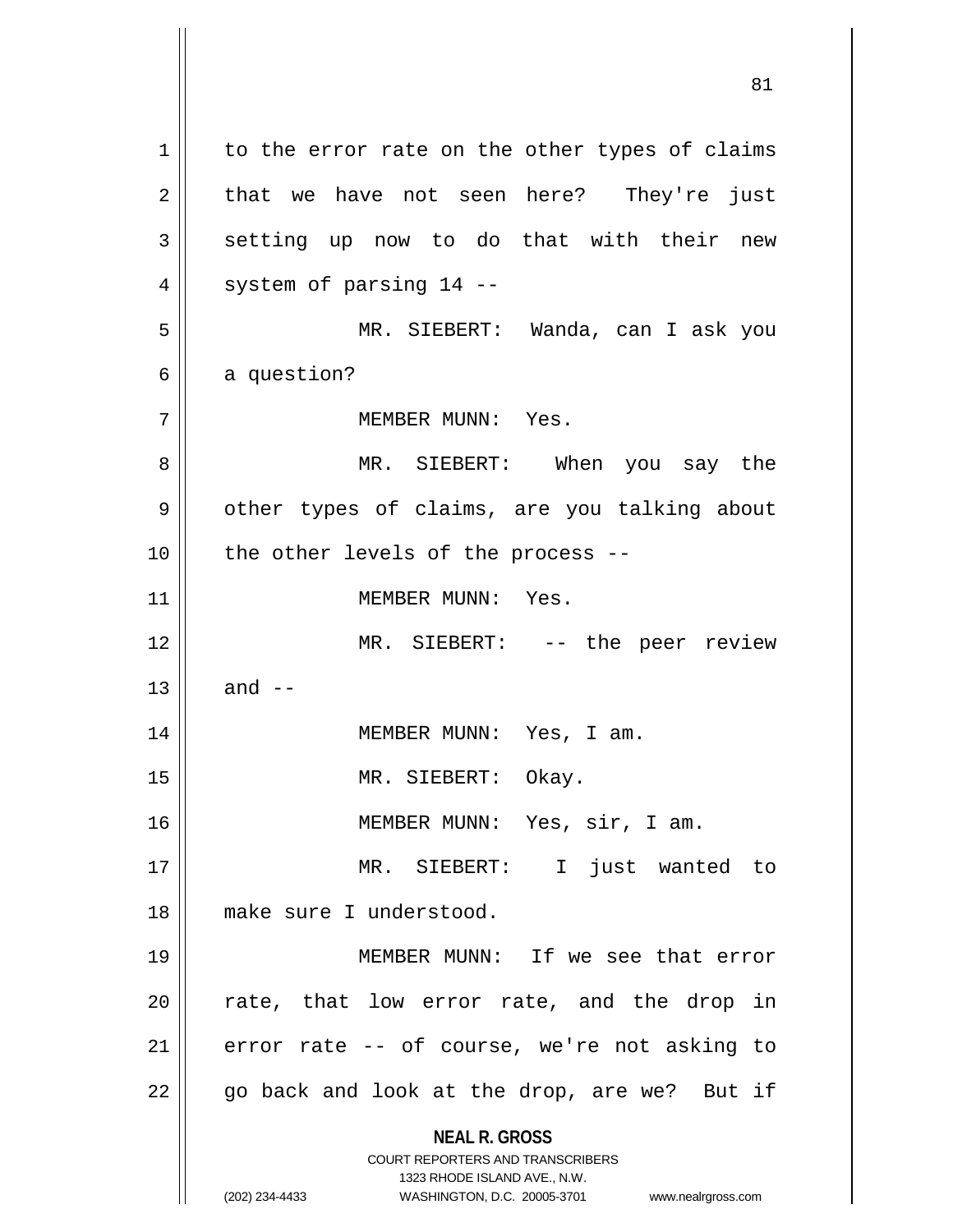1 || we're seeing this error rate consistent across  $2 \parallel$  the types of claims that they're going to be  $3 \parallel$  looking at, do we not want to wait to see what  $4 \parallel$  that -- if that's a similar low rate before we  $5 \parallel$  ask folks to go out and start --

6 MEMBER RICHARDSON: So, Wanda, I 7 || appreciate these comments because the way that 8 || you're thinking about this is, objectively, we 9 are presented with data and we can feel 10 reassured because there's been a logical 11 collection of information, a clear 12 presentation of it, and that gives us the 13 || basis for feeling like the resources have been 14 || put into the right places with regards to 15 quality control and quality assurance. And 16 || that was, that's the whole background of this  $17 \parallel \quad$  was --18 || MEMBER MUNN: Are we going --

 MEMBER RICHARDSON: -- how was || that information being collected, and we went | there and we asked for it, and now we've been 22 || presented with a chart which shows us

**NEAL R. GROSS**

COURT REPORTERS AND TRANSCRIBERS 1323 RHODE ISLAND AVE., N.W. (202) 234-4433 WASHINGTON, D.C. 20005-3701 www.nealrgross.com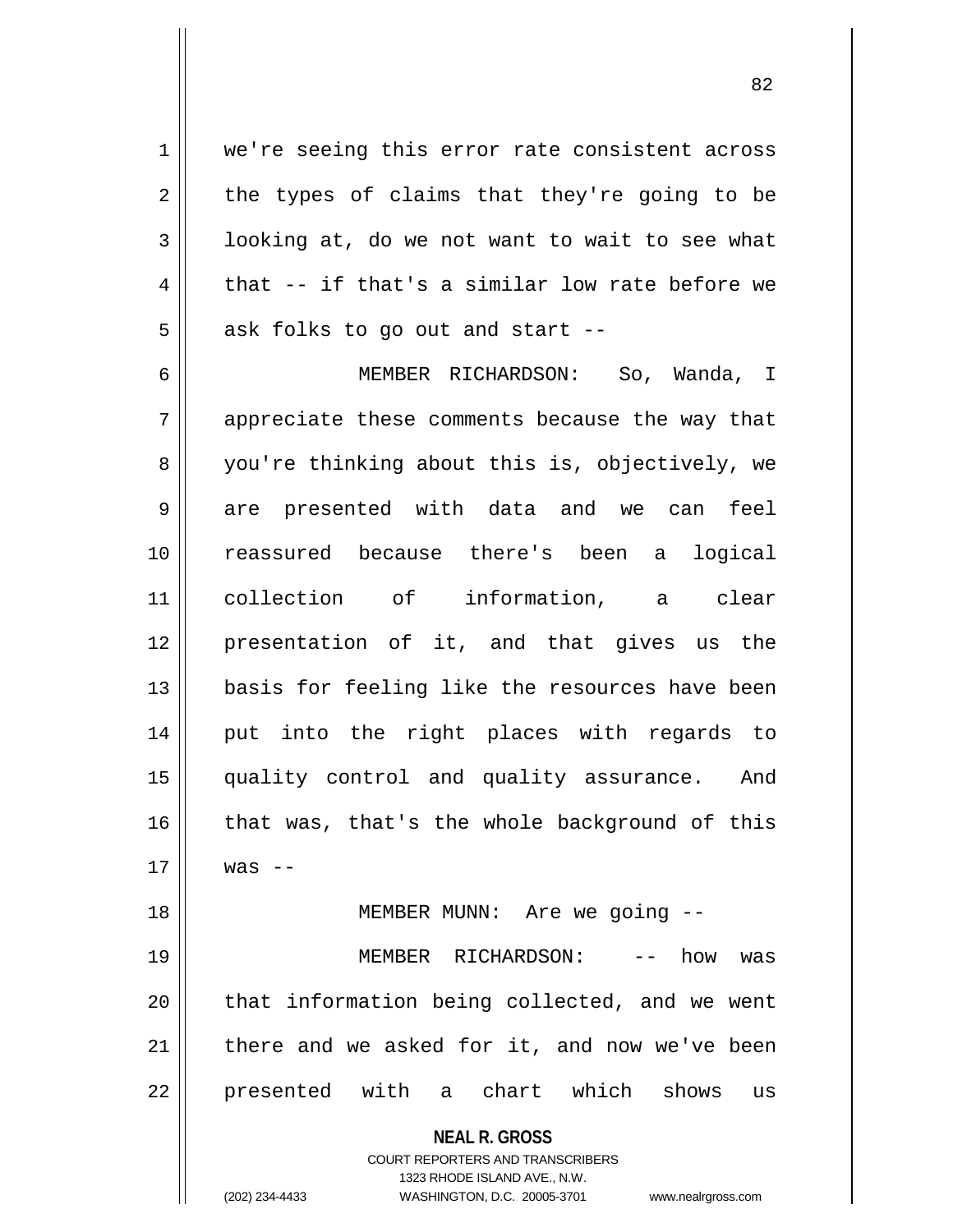1 | something. And I guess my only question is:  $2 \parallel$  are they collecting the information that we  $3 \parallel$  need to feel like we understand the kind of 4 | level of errors? Because, when we walked into  $5 \parallel$  that meeting a year ago, I said right now the  $6 \parallel$  only basis I have for understanding the error  $7 \parallel$  rate is that we had done, the DR Subcommittee 8 a had gone through, what, a hundred, two hundred 9 dose reconstructions and found errors on the 10 range of, I don't know, seven percent, ten 11 || percent, where there were kind of data entry 12 problems. At least that was my impression at  $13$  | the time, and I said if my impression based on 14 || that small sample is correct, then the error 15 || rate is relatively high. It's not one 16 || percent. So right now I'm trying to reconcile 17 two conflicting pieces of information in my 18 head, one that comes from a historical 19 evaluation and another one which comes from a  $20$  | histogram with a smoothed line fitted over it. 21 But, you know, the more  $22$  || fundamental question is: it can't just be up

> **NEAL R. GROSS** COURT REPORTERS AND TRANSCRIBERS 1323 RHODE ISLAND AVE., N.W.

(202) 234-4433 WASHINGTON, D.C. 20005-3701 www.nealrgross.com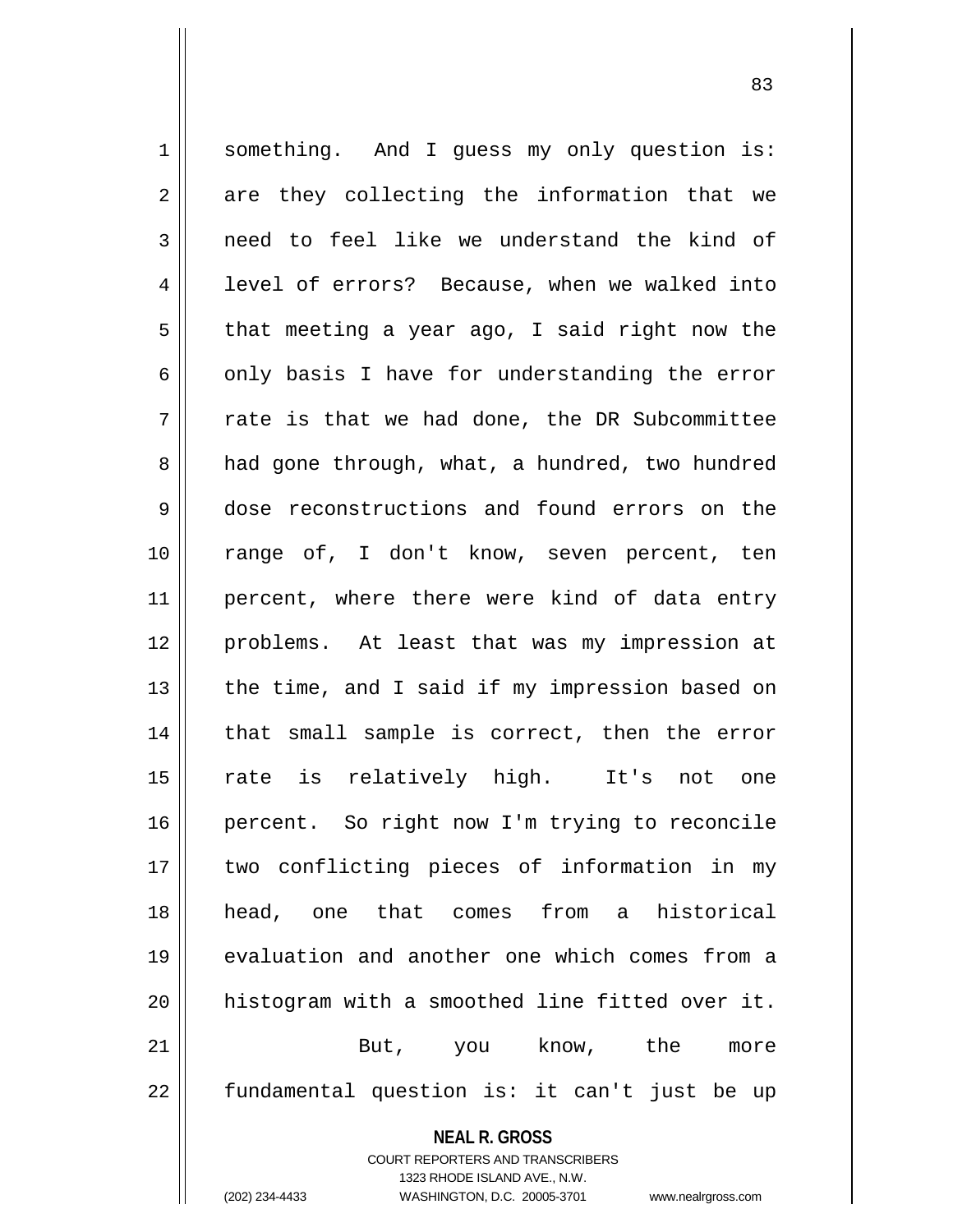| $\mathbf 1$    | to this small Subcommittee to be doing this       |
|----------------|---------------------------------------------------|
| 2              | audit process on all those different steps        |
| 3              | that happen within ORAU. I was imagining,         |
| $\overline{4}$ | expecting that they had a procedure in place      |
| 5              | for the collection and ongoing monitoring of      |
| 6              | that information that they looked at in-house,    |
| 7              | as well. And this memo is describing, I           |
| 8              | think, that, in some detail. It's not kind of     |
| 9              | the way I would do it, I guess.                   |
| 10             | Perhaps NIOSH is satisfied with                   |
| 11             | how that's being done. It's surprising to me,     |
| 12             | from a managerial perspective, that there's       |
| 13             | not more kind of ongoing surveillance or          |
| 14             | auditing of different places where problems       |
| 15             | may arise and when they impose an                 |
| 16             | intervention, like a new spreadsheet, tracking    |
| 17             | errors to see whether that's propagated some      |
| 18             | sort of unexpected problem.                       |
| 19             | But, yes, I agree with you. If                    |
| 20             | this histogram, if we take it at face value       |
| 21             | and we believe the smooth line is one percent     |
| 22             | and it's not the bars over the prior three        |
|                | <b>NEAL R. GROSS</b>                              |
|                | <b>COURT REPORTERS AND TRANSCRIBERS</b>           |
|                | 1323 RHODE ISLAND AVE., N.W.<br>(202) 234-4433    |
|                | WASHINGTON, D.C. 20005-3701<br>www.nealrgross.com |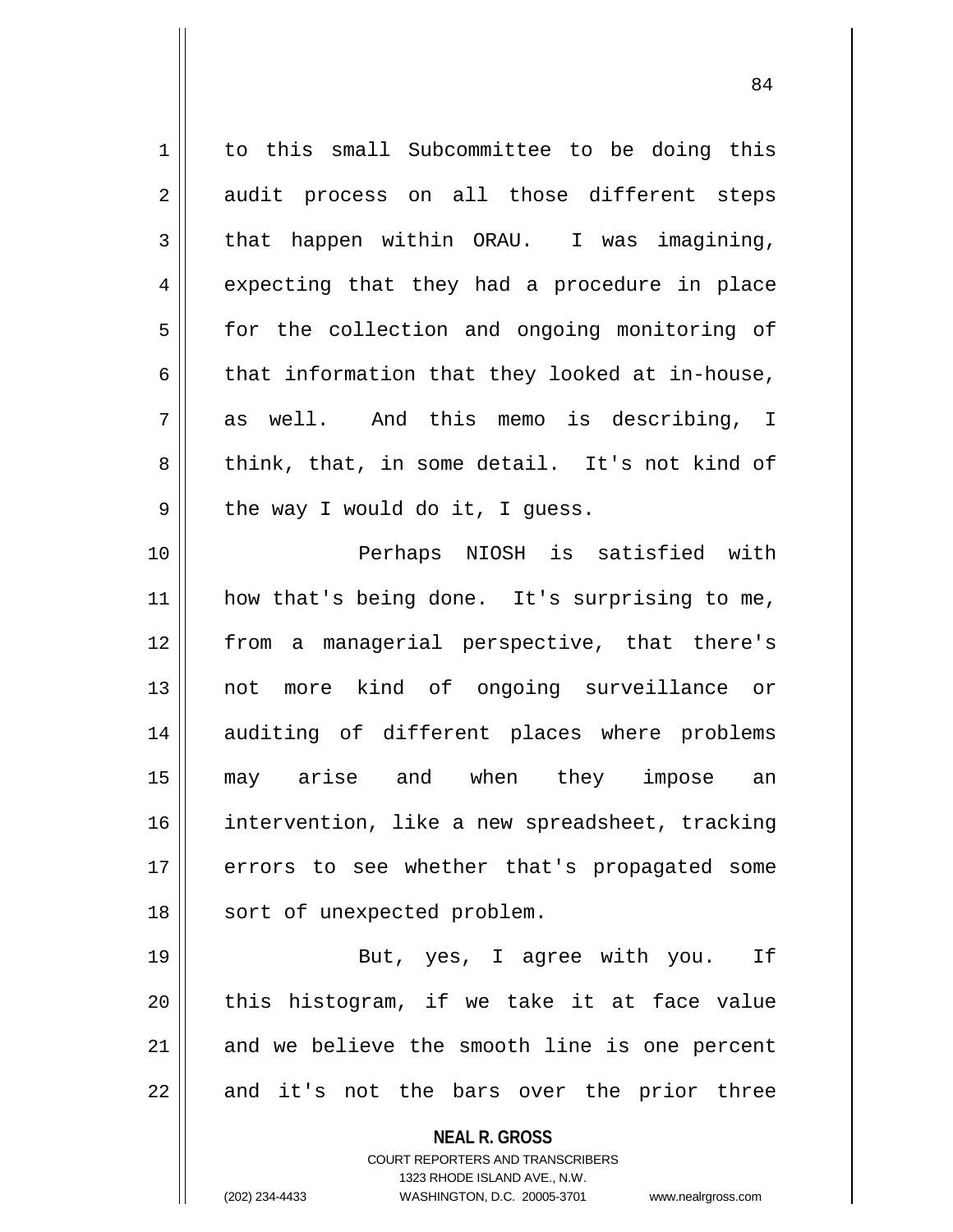1 || months, which have an error of more like four  $2 \parallel$  percent, and we think that one out of 20 dose 3 reconstructions, it's acceptable that they 4 have technical errors and we don't think that  $5 \parallel$  any further effort should be put, then that's  $6 \parallel$  all good news. 7 MR. SIEBERT: But just a

8 || clarification that these are not technical  $9 \parallel$  errors. These are all the returns from DCAS 10 to us, no matter the type of return it was.

11 MEMBER RICHARDSON: I'm just  $12$  | repeating the title of the graph.

13 || MR. SIEBERT: Okay.

14 MEMBER RICHARDSON: And I agree 15 || there's lots of problems with the histogram, 16 || which make it very difficult to interpret. I 17 guess it was a hypothetical. If we believed 18 || that these bars represented the true error 19 rate in the process, then maybe we would just 20 want to not discuss this any further. But I'm 21 | skeptical of that.

22 MEMBER MUNN: Yes, I guess the

**NEAL R. GROSS** COURT REPORTERS AND TRANSCRIBERS 1323 RHODE ISLAND AVE., N.W.

(202) 234-4433 WASHINGTON, D.C. 20005-3701 www.nealrgross.com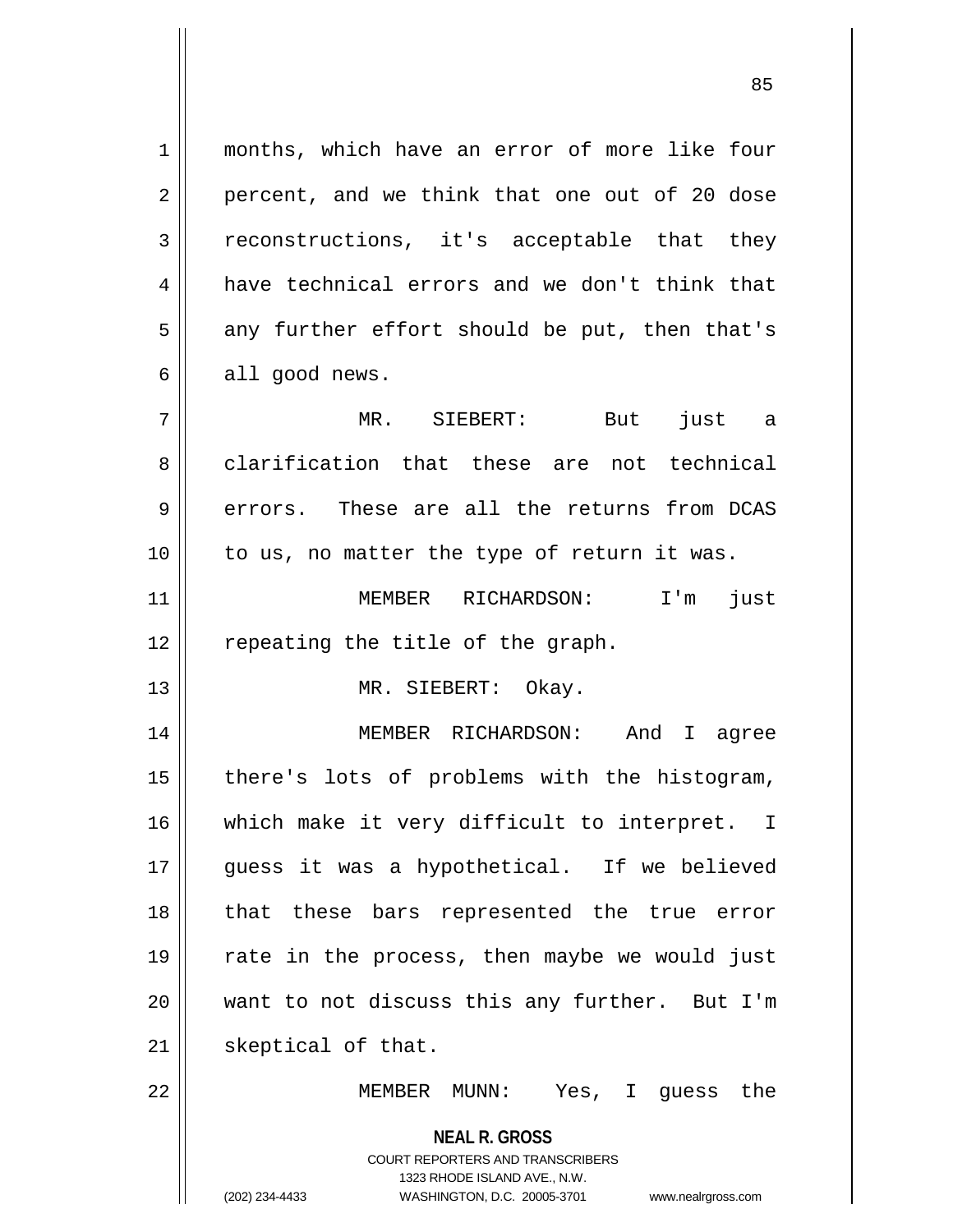1 question that raises in my mind is the 2 question of how can we present this 3 information so that it is more meaningful to 4 || us, David. That's the question that raises  $5 \parallel$  for me, and the only one really.

6 MEMBER RICHARDSON: Yes. Well,  $7 \parallel$  the first thing, I mean, for me, the first  $8 \parallel$  thing was, we asked the question: is there 9 documentation on the QA/QC process and the 10 auditing? And I was under the impression that 11 there was an auditing process in place and 12 that the documents that we would get would 13 || have historical dates assigned to them, that 14 here was the auditing process which was in 15 || place and maybe, you know, with appendices 16 || that showed how auditing processes had 17 || changed. What we have is a, you know, is a de 18 novo memo describing here's the various ways 19 in which we are looking at quality. But it's  $20$  || still not, to me, doesn't fall within what I 21 would expect as a procedure which was put in 22 || place for managing a very, very large,

#### **NEAL R. GROSS**

COURT REPORTERS AND TRANSCRIBERS 1323 RHODE ISLAND AVE., N.W. (202) 234-4433 WASHINGTON, D.C. 20005-3701 www.nealrgross.com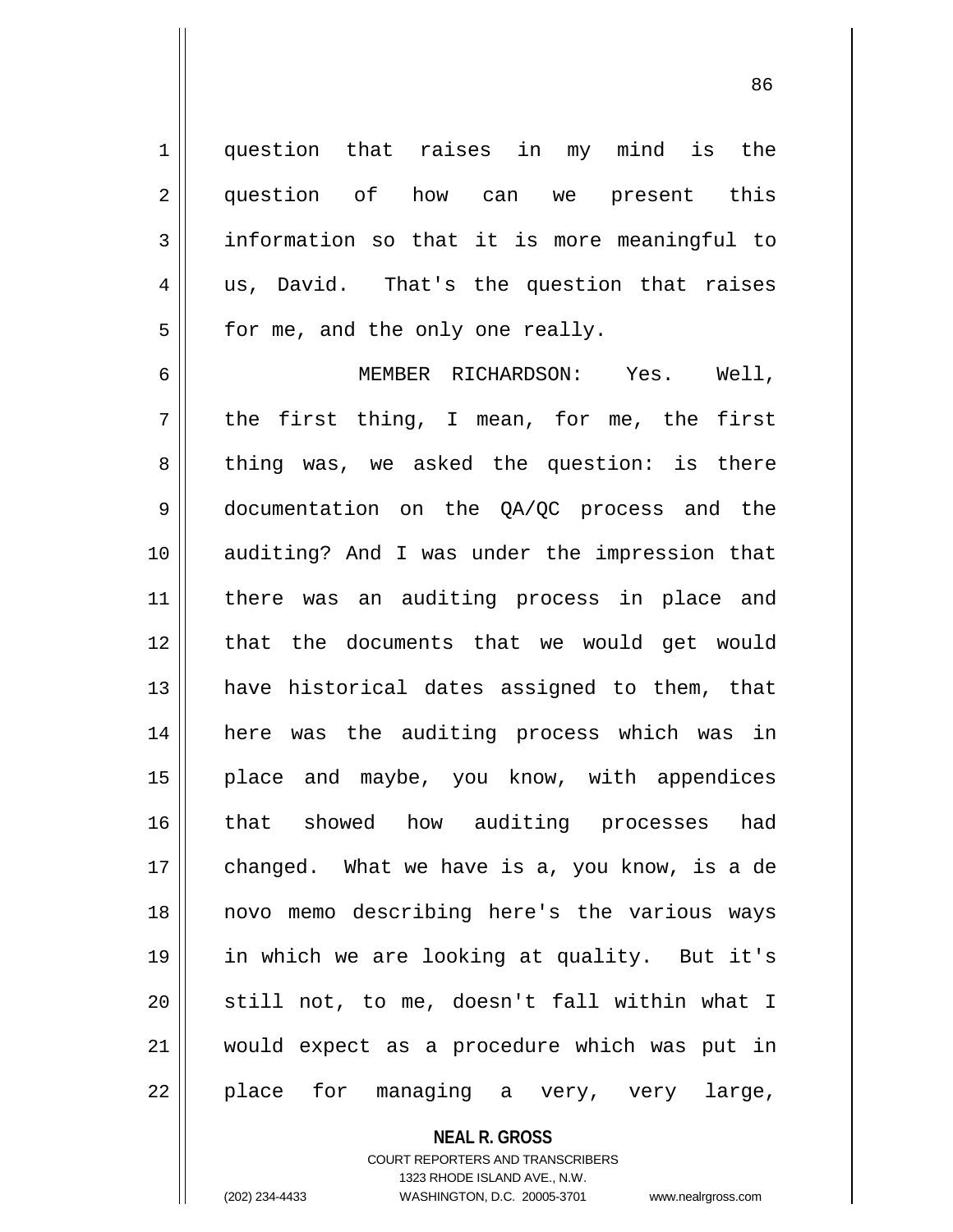1 | complicated, you know, effort, where there's 2 || lots of places where errors could occur and  $3 \parallel$  this is how we're tracking and monitoring them 4 | because we're, you know, involved in something 5 | important and expensive.

6 MEMBER MUNN: Yes. I'm back to  $7 \parallel$  what I think your original question was: what, 8 specifically, steps did you do in your  $9 \parallel$  process, where was it checked, and what's the 10 result?

11 || MEMBER RICHARDSON: Yes.

12 CHAIRMAN GRIFFON: John Mauro?

13 DR. MAURO: Yes.

14 CHAIRMAN GRIFFON: You had a 15 question or comment.

 DR. MAURO: I do have a comment, and it's a complement, I would say, to what was being discussed. The discussion we're having right now is sort of a ISO 9000/9001 20 || process to build bureaucracy layers of checks and scorecard, as if we're in a manufacturing  $22 \parallel$  process. I'm going to say, certainly, there's

> **NEAL R. GROSS** COURT REPORTERS AND TRANSCRIBERS

> > 1323 RHODE ISLAND AVE., N.W.

(202) 234-4433 WASHINGTON, D.C. 20005-3701 www.nealrgross.com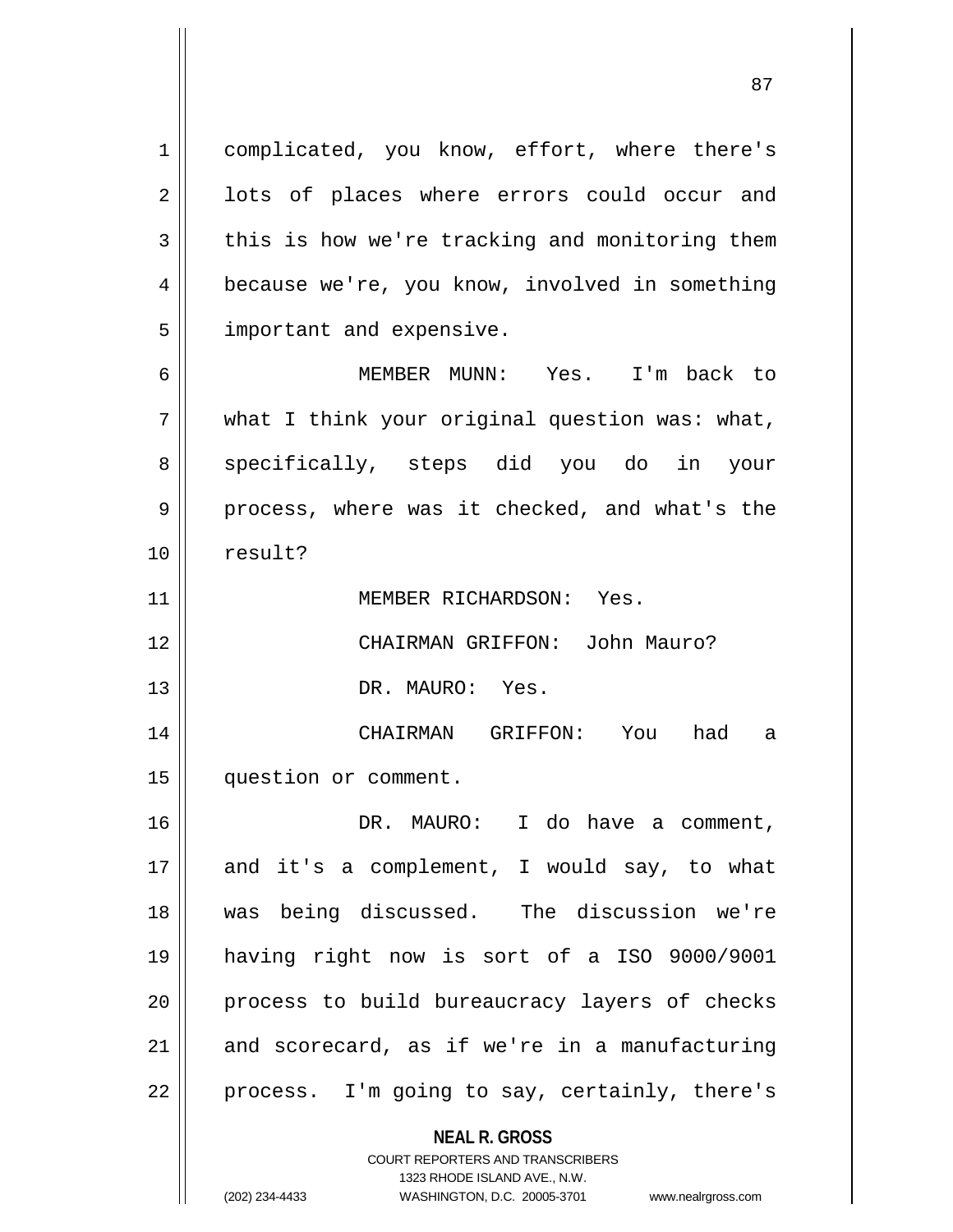1 || great value to doing that and applying that  $2 \parallel$  way of checks and what is it that you will  $3 \parallel$  check and track and what metrics will be kept  $4 \parallel$  to see trends. There's value to that. But I 5 think we've got a root cause situation 6 || regarding errors where, in fact, such a  $7$  || process may exacerbate that.

8 We have just reviewed a case. I  $9 \parallel$  have the number. It's a Hanford case. I have 10 || the author. And it is, by far, the best 11 documented DR case that -- well, I'd look at 12 all them but many of them. What I'm getting 13 at is every step in the process was the 14 || rationale was disclosed by the author, the 15 || starting point. When I think of getting to 16 || the root cause, it starts with the person  $17$   $\parallel$  responsible for the DR. If that person takes 18 personal responsibility and ownership, not a 19 filing a procedure but certainly looking at  $20$  || the procedure and then making judgments, the 21 || degree to which what aspect of the procedure, 22 || because that person is always given

## **NEAL R. GROSS**

### COURT REPORTERS AND TRANSCRIBERS 1323 RHODE ISLAND AVE., N.W. (202) 234-4433 WASHINGTON, D.C. 20005-3701 www.nealrgross.com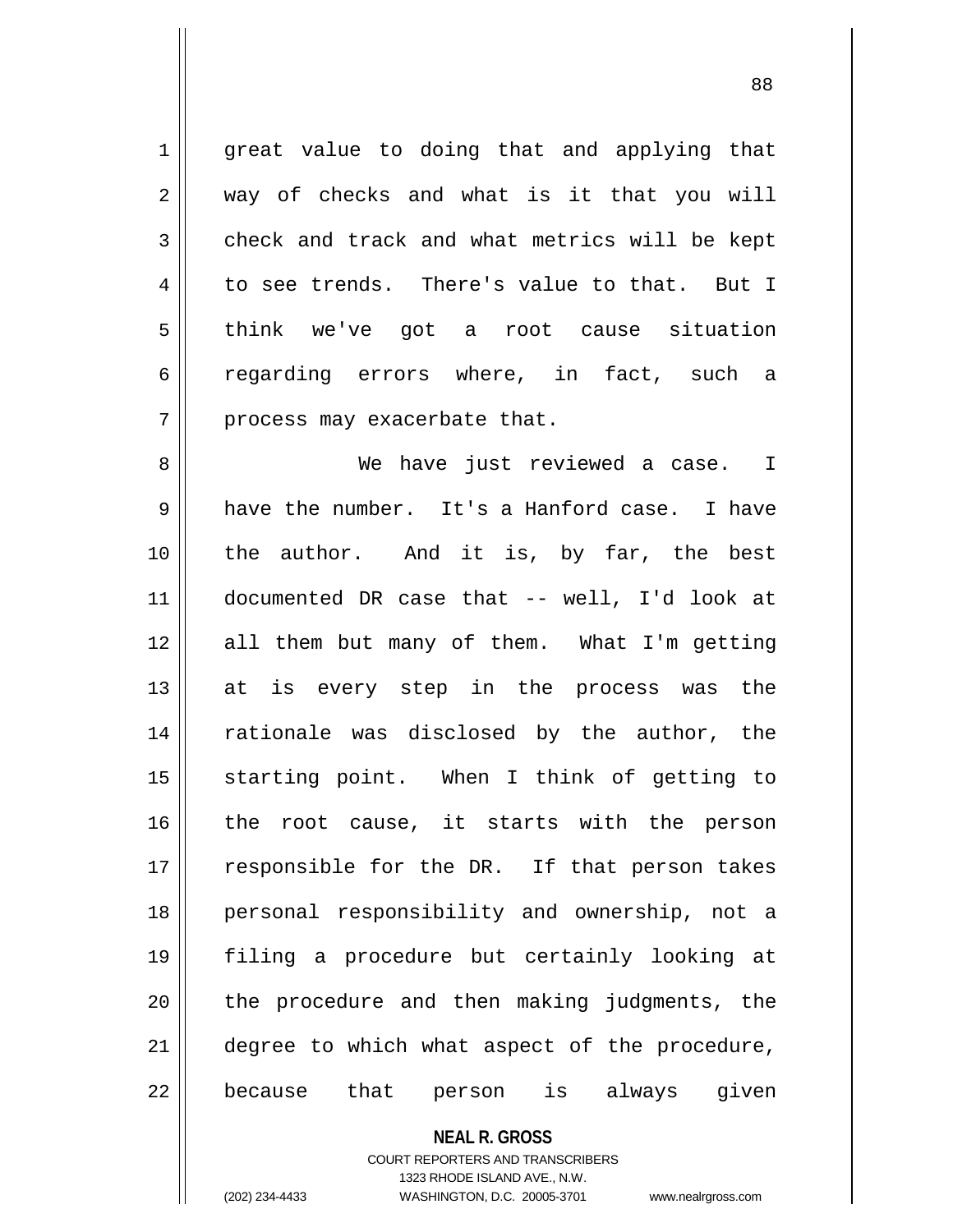discretion, and that person must always be 2 given discretion, just the way in which you would not want to take away discretion away 4 from a surgeon. That person should always have discretion, and the procedures, the Site Profiles, et cetera, should never be so prescriptive that you take away that 8 discretion from the dose reconstructor.

 The only thing I would recommend is that every dose reconstruction that's done by your folks be done and documented the way | this young lady  $-$  I'm not going to name names on the phone. I certainly will be glad to | tell you the name and the number of the case. If you were to take a look at that and see exactly how that person documented every decision that was made in marching through || this complex process, along with the rationale for picking what she picked, I think that would go a long way to improving quality and 21 || not only improving quality, because it would  $22 \parallel$  be a self-assessment of the person. The

**NEAL R. GROSS**

COURT REPORTERS AND TRANSCRIBERS 1323 RHODE ISLAND AVE., N.W. (202) 234-4433 WASHINGTON, D.C. 20005-3701 www.nealrgross.com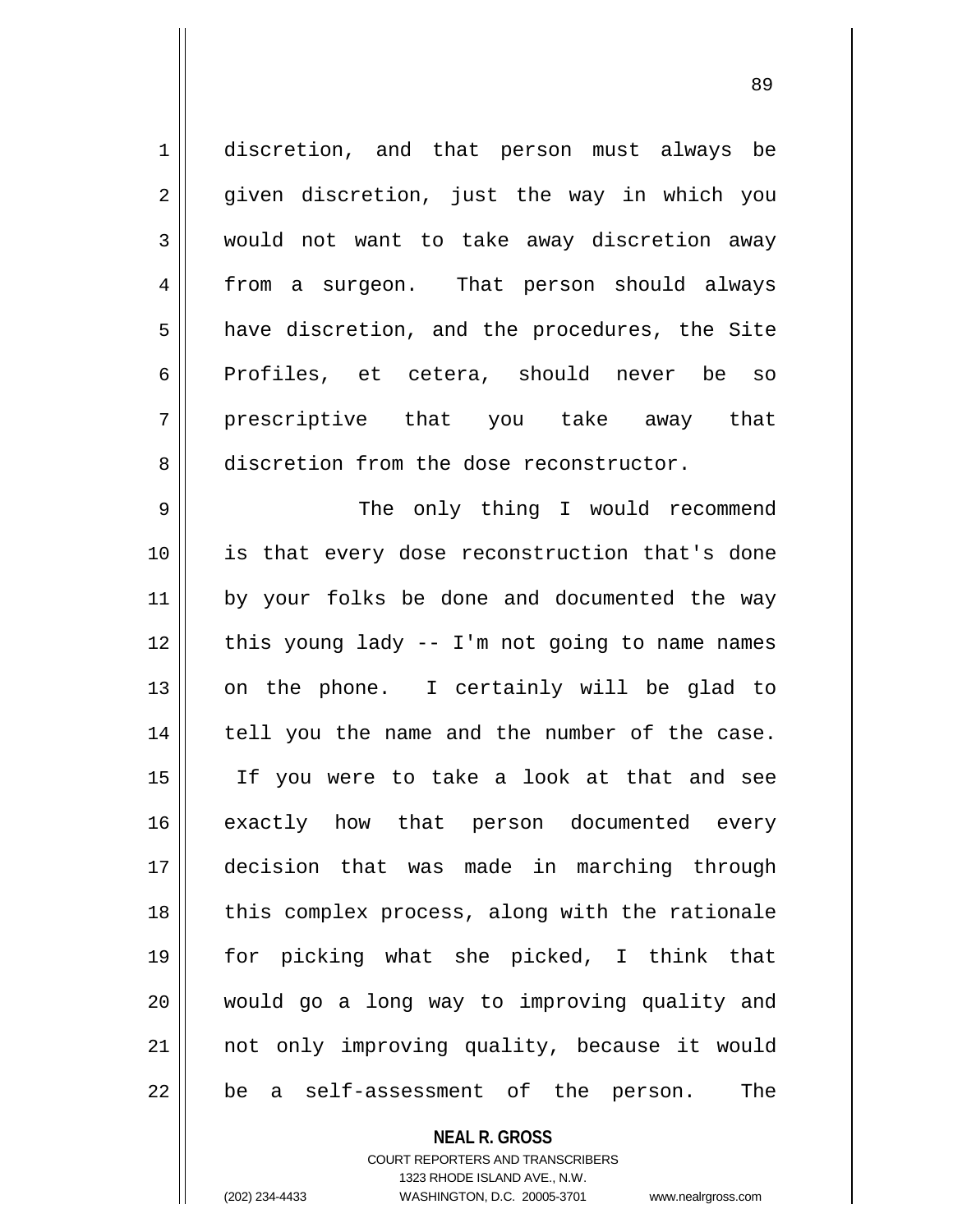1 | person will always be asking himself, I'm 2 || picking this number and here's why. When you 3 do that, you catch your own errors. And when 4 you do that, you may decide not to follow the  $5 \parallel$  protocol and you have a reason for it.

 What's going to happen then is you're going to get a better dose 8 || reconstruction that will have fewer errors, 9 || you know, quality errors. Not only that, you're going to allow that person to continue having discretion. And then when the QA audits begin, it's all going to be there in  $\parallel$  front of the auditor. And by the way, and the  $\parallel$  reason I'm saying this, we're the last step in | that process when we get the DR to review. I 16 can tell you this: this one stood out because it gave us everything we needed to quickly determine whether prudent decisions were made 19 || and whether or not this was a quality product, and we were able to do it quickly and there was no ambiguity because everything was | explained.

# **NEAL R. GROSS**

COURT REPORTERS AND TRANSCRIBERS 1323 RHODE ISLAND AVE., N.W. (202) 234-4433 WASHINGTON, D.C. 20005-3701 www.nealrgross.com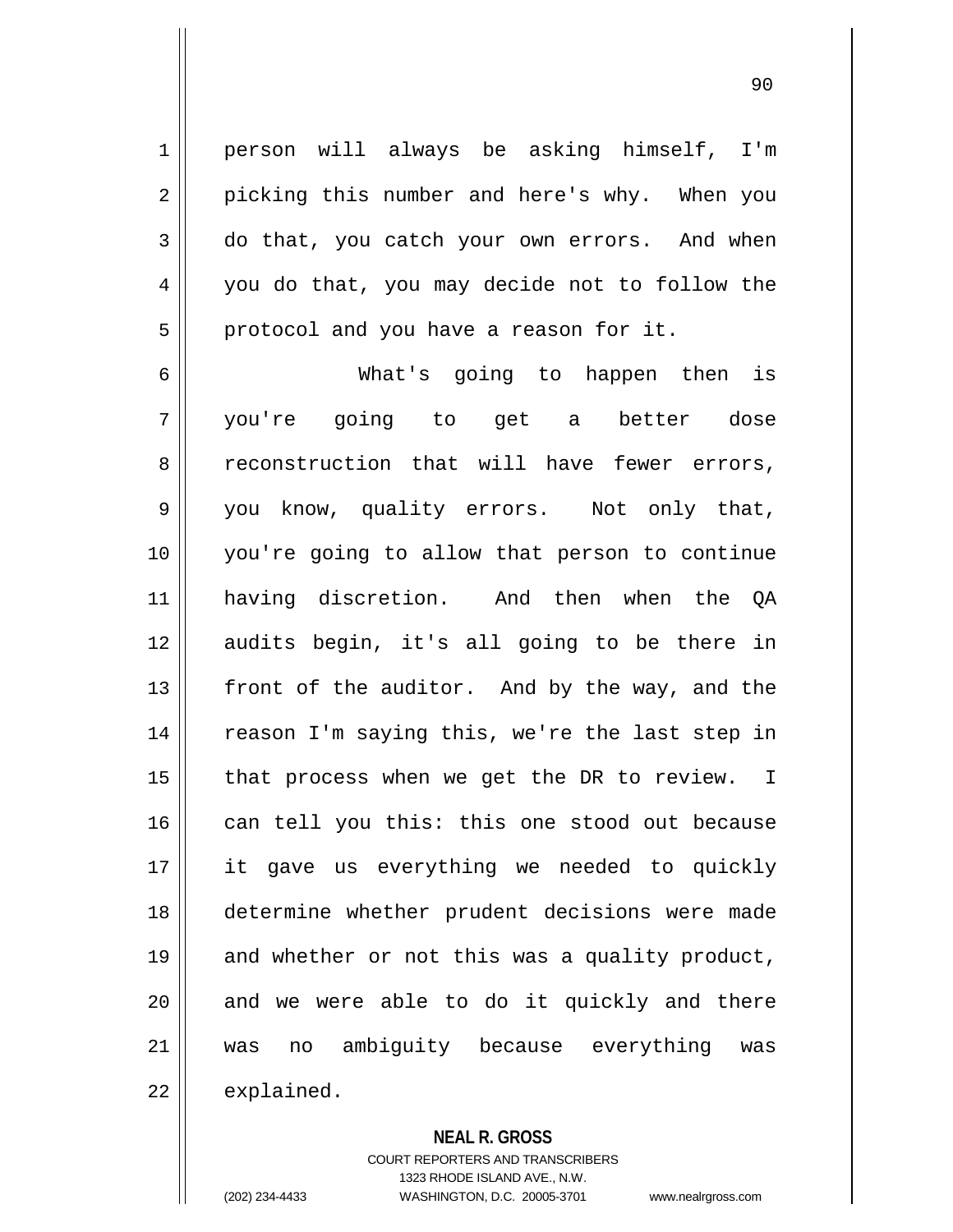| $\mathbf 1$ | I say that certainly build your                |
|-------------|------------------------------------------------|
| 2           | process for metrics, for tracking quality,     |
| 3           | like an ISO 9000 would. But I would say, more  |
| 4           | importantly, if you could ask everyone to      |
| 5           | prepare the DR analysis in accordance with     |
| 6           | this one particular case that I have in front  |
| 7           | of me, it will go a long way to solving        |
| 8           | quality problems.                              |
| 9           | CHAIRMAN GRIFFON: And, John, just              |
| 10          | to weigh into this conversation, if I can take |
| 11          | a step with yours, the personal responsibility |
| 12          | angle, if I'm doing a dose reconstruction and  |
| 13          | I document, you know, you don't follow the     |
| 14          | protocol, as you described it. But as long as  |
| 15          | you document it, it's okay. So if that         |
| 16          | happens on 1,000 cases out of 5,000, as long   |
| 17          | as I'm documenting it it's okay. And we're     |
| 18          | not tracking it, so nobody ever switches the   |
| 19          | protocol. You just have everybody going        |
| 20          | around the protocol. Is that what you see      |
| 21          | happening here?                                |
| 22          | DR. MAURO: No, I'm saying that --              |

**NEAL R. GROSS** COURT REPORTERS AND TRANSCRIBERS

1323 RHODE ISLAND AVE., N.W.

(202) 234-4433 WASHINGTON, D.C. 20005-3701 www.nealrgross.com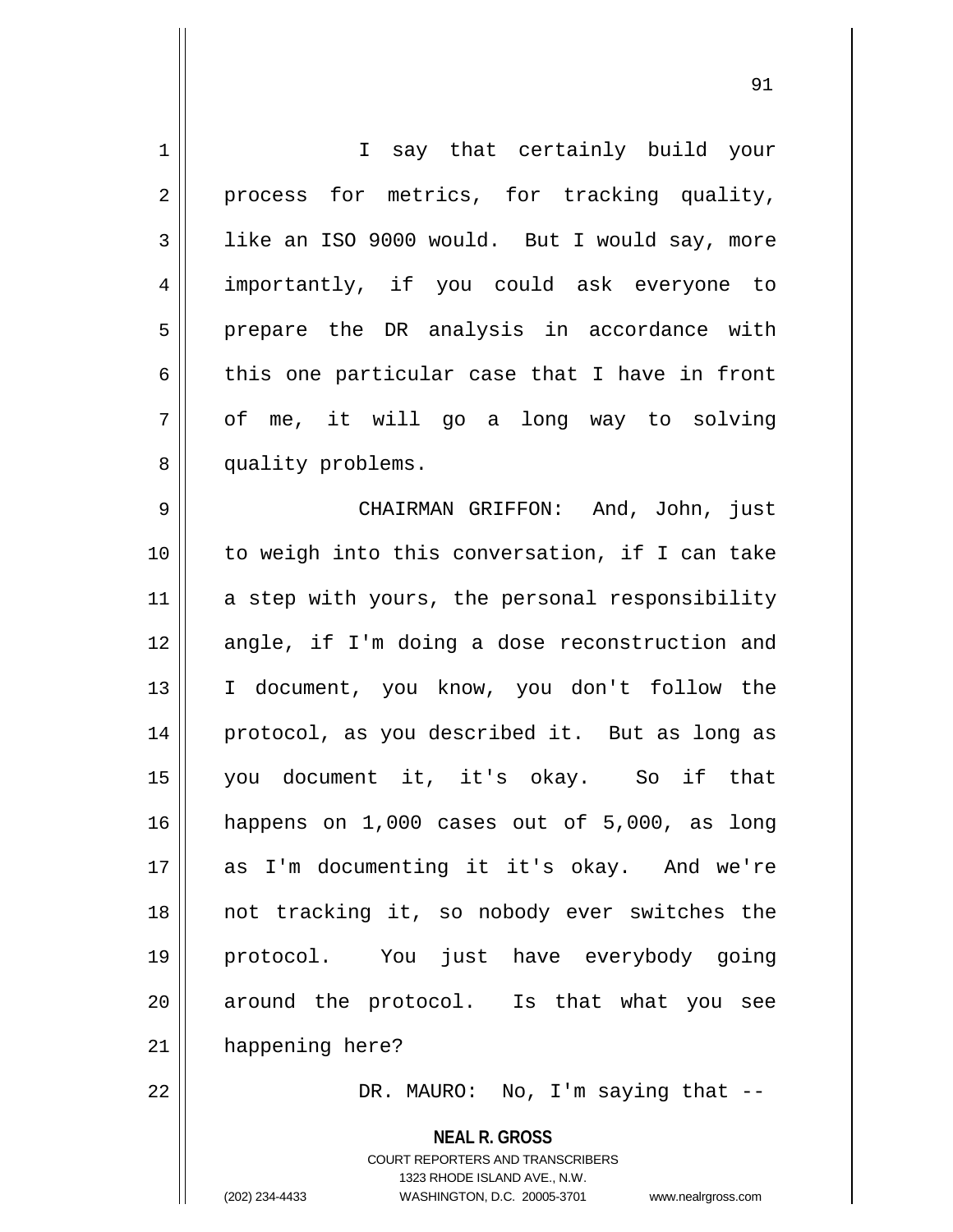1 CHAIRMAN GRIFFON: Is that the 2 | best way forward? I don't know.

3 DR. MAURO: I'm saying that I  $4 \parallel$  don't want to be -- I think the protocol is a 5 || starting point for ensuring consistency and 6 quality. But, meanwhile, we're not talking 7 about people on an assembly line. We're 8 talking about people with Ph.D.s who have been 9 asked to look at some very difficult 10 questions, each one are unique, and a degree 11 to which -- just like the American Medical 12 Association puts out protocols. But in the  $13$  || end, these professionals, I think they follow  $14$  || the protocol, they should follow the protocol, 15 || unless they feel otherwise. And, by the way, 16 the protocol is not all that prescriptive 17 either, not always. I mean, room has to be 18 || given for discretion. And within the protocol 19 itself, there is discretion, choose this 20 versus this under these circumstances and 21 || these circumstances. So there's always 22 judgments on the part of the DR performer as

**NEAL R. GROSS**

COURT REPORTERS AND TRANSCRIBERS 1323 RHODE ISLAND AVE., N.W. (202) 234-4433 WASHINGTON, D.C. 20005-3701 www.nealrgross.com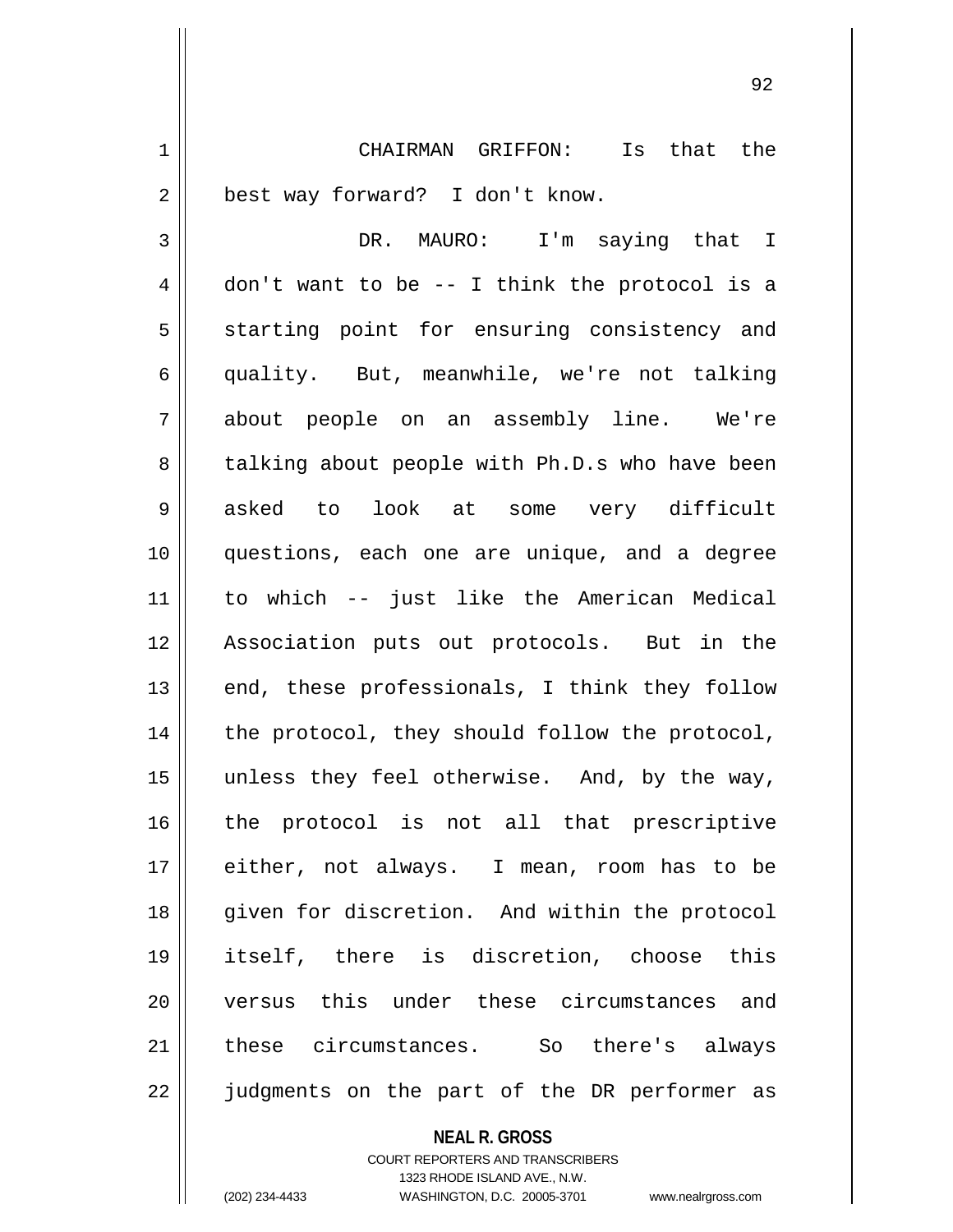1 to what are the circumstances that apply to  $2 \parallel$  this situation so, as a result of that, I'm 3 picking this and I'm not picking that. And  $4 \parallel$  that  $-$ 5 CHAIRMAN GRIFFON: Oh, yes. We

6  $\parallel$  may be talking past each other a little bit, I 7 mean, if it's a flexible protocol, then you 8 wouldn't really be documenting something that 9 || you're violating the protocol. Right, right. 10 You're following your personal judgment.

11 || DR. MAURO: Right, yes. But I'm 12 || saying that you're in within your protocol and you make a choice and you justify it. So | that's why I say what I had to say is really a 15 | complement. I'm saying that there are aspects to quality that we're not talking about right now. We're talking about ways, after the || fact, to catch mistakes, track them. I guess all I'm really adding is, certainly, that || needs to be done, but I think it's  $-$  the reason I bring it up is only because we ran  $\parallel$  across this one case that was a knockout. And

## **NEAL R. GROSS**

COURT REPORTERS AND TRANSCRIBERS 1323 RHODE ISLAND AVE., N.W. (202) 234-4433 WASHINGTON, D.C. 20005-3701 www.nealrgross.com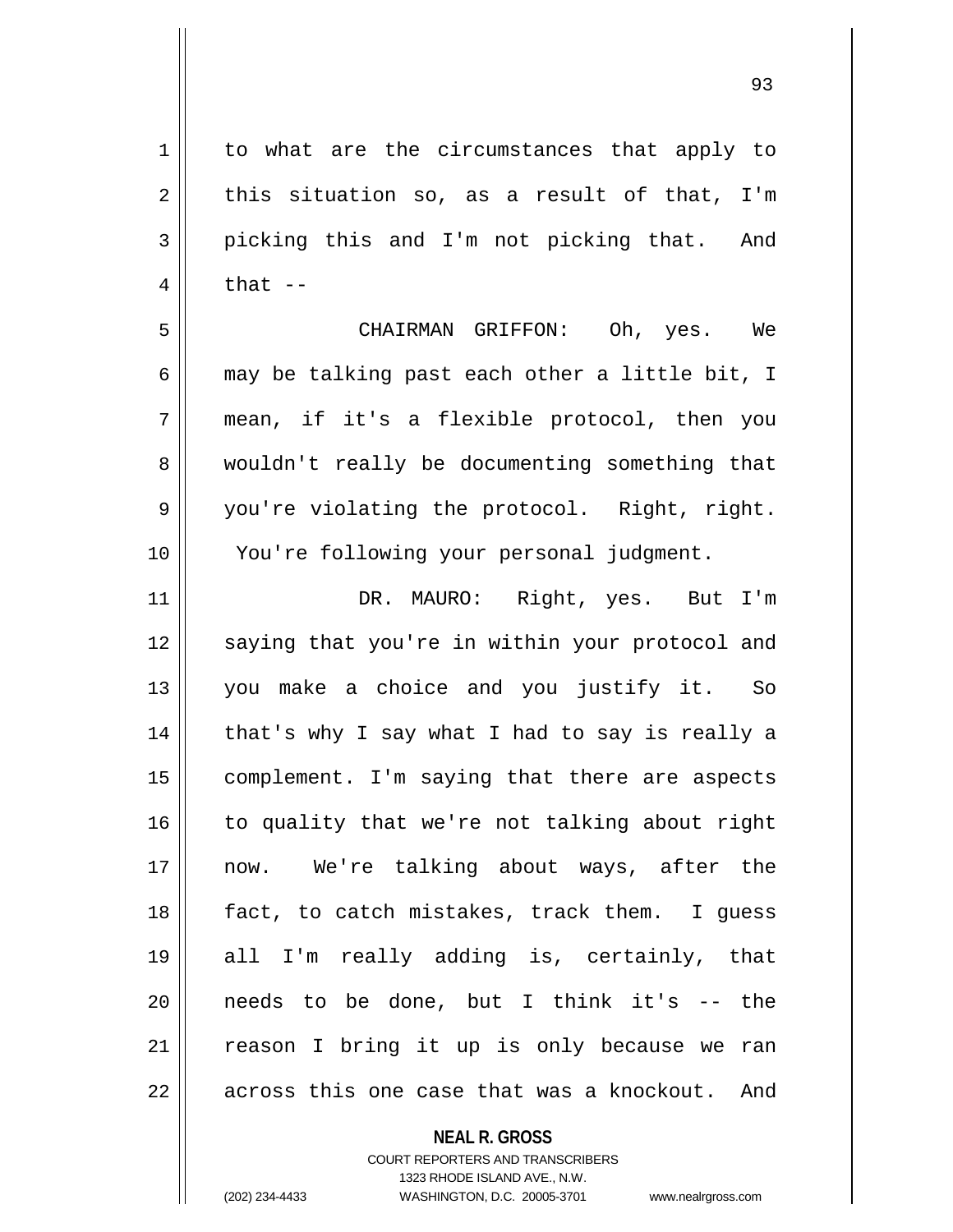1 | it's sort of like, oh, my goodness, we've been  $2 \parallel$  waiting for this for eight years.

3 MEMBER RICHARDSON: Yes. Well, I 4 appreciate that, but, you know, you started 5 || off by saying are there clearly-defined 6 metrics and are they, you know, and are those 7 metrics that are going to define certain 8 aspects of quality being tracked and are they 9 || trackable? And I agree. At some point, 10 there's going to be a lot of nuance to this, 11 but, you know, Dave's question was if there's 12 not, for example, line double entry of the raw 13 information, is there a possibility of some 14 || random entry of a sub-sample? And that's how 15 I've been thinking about it, also. And what  $16$  | the one piece of information that we had that 17 || sort of looked like that were these dose 18 reconstructions, but they're not a random 19 sample. They're over-sampled on a number of 20 different attributes, but they were suggesting  $21$  | that there was some problem of data entry as 22 | being a fundamental issue.

**NEAL R. GROSS**

COURT REPORTERS AND TRANSCRIBERS 1323 RHODE ISLAND AVE., N.W. (202) 234-4433 WASHINGTON, D.C. 20005-3701 www.nealrgross.com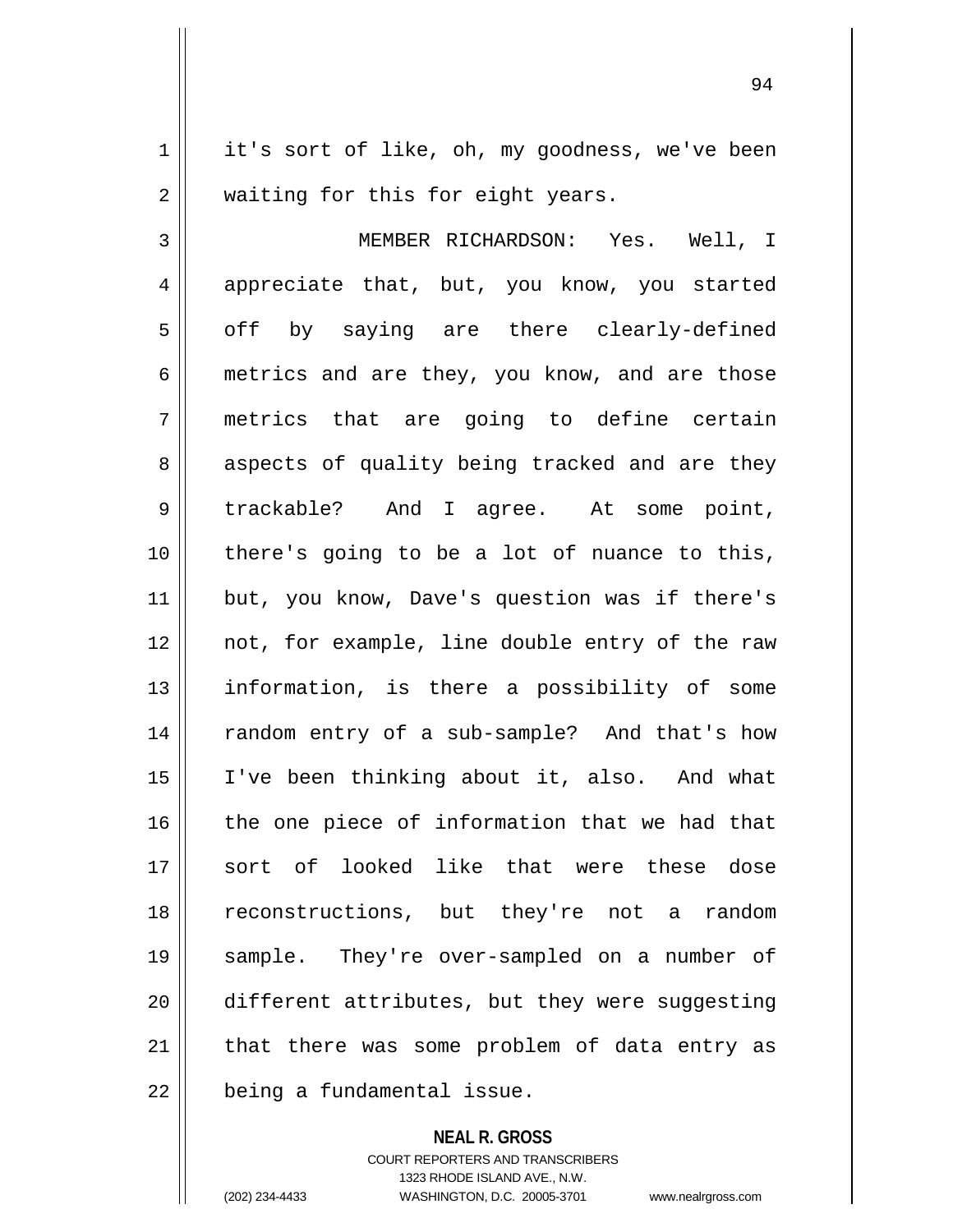| 1  | Now, NIOSH has recently instituted                                      |
|----|-------------------------------------------------------------------------|
| 2  | a very small blind dose reconstruction, but                             |
| 3  | that's going to be -- you'll have to remind                             |
| 4  | me. Is it one percent? Two percent?                                     |
| 5  | MEMBER MUNN: I thought we said                                          |
| 6  | two originally but --                                                   |
| 7  | MR. HINNEFELD: Just a couple a                                          |
| 8  | week.                                                                   |
| 9  | CHAIRMAN GRIFFON: Yes, a couple a                                       |
| 10 | week.                                                                   |
| 11 | MEMBER RICHARDSON: A couple of                                          |
| 12 | week.<br>So, again, we have external                                    |
| 13 | organizations which are doing, you know,                                |
| 14 | samples. One of them is quasi-random and one                            |
| 15 | of them not random at all but on the order of,                          |
| 16 | you know, looking at one percent samples or                             |
| 17 | very, very small samples. So that's the one                             |
| 18 | kind of set of data points that we have, and I                          |
| 19 | was wondering if there are internal metrics                             |
|    |                                                                         |
| 20 | for quality and whether those are being                                 |
| 21 | tracked and how they're being derived. And                              |
| 22 | that's, you know, I mean, these are $-$ -                               |
|    | <b>NEAL R. GROSS</b>                                                    |
|    | <b>COURT REPORTERS AND TRANSCRIBERS</b><br>1323 RHODE ISLAND AVE., N.W. |
|    | (202) 234-4433<br>WASHINGTON, D.C. 20005-3701 www.nealrgross.com        |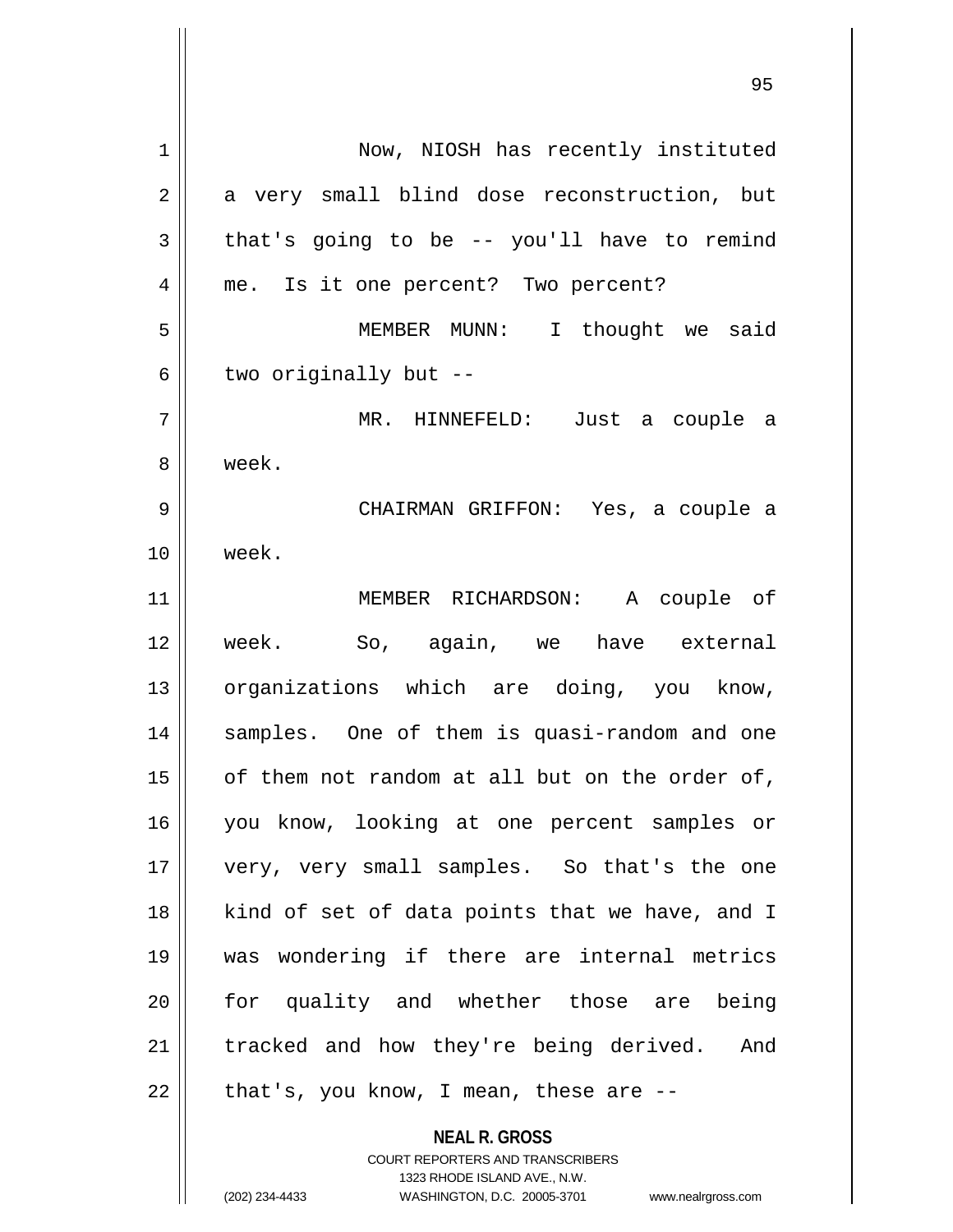|             | 96                                                                  |
|-------------|---------------------------------------------------------------------|
| $\mathbf 1$ | CHAIRMAN GRIFFON: Yes. And I                                        |
| 2           | guess that --                                                       |
| 3           | MEMBER RICHARDSON: I mean, I'm                                      |
| 4           | just struggling with what are the metrics for                       |
| 5           | quality.                                                            |
| 6           | CHAIRMAN GRIFFON: And I think --                                    |
| 7           | let me just one second. I think Scott alluded                       |
| 8           | to, I mean, you talked about this DR tracking                       |
| 9           | database, tracking and reporting. So you have                       |
| 10          | an internal under PROC-77, right?                                   |
| 11          | MR. SIEBERT: Right.                                                 |
| 12          | CHAIRMAN GRIFFON: Error tracking.                                   |
| 13          | And there may be this question of the                               |
| 14          | categorization being different at different                         |
| 15          | levels. I mean, I don't know if you've been                         |
| 16          | doing this all along, but maybe now you're                          |
| 17          | doing more of the analysis. Okay, this comes                        |
| 18          | from there, but the sub-level of this is what                       |
| 19          | I'm interested in because I agree this doesn't                      |
| 20          | tell me much. But if you got some more                              |
| 21          | granularity and found out that -- I mean, I                         |
| 22          | think there's several levels in this. I mean,                       |
|             | <b>NEAL R. GROSS</b><br>COURT REPORTERS AND TRANSCRIBERS            |
|             | 1323 RHODE ISLAND AVE., N.W.                                        |
|             | (202) 234-4433<br>WASHINGTON, D.C. 20005-3701<br>www.nealrgross.com |

 $\mathsf{l}$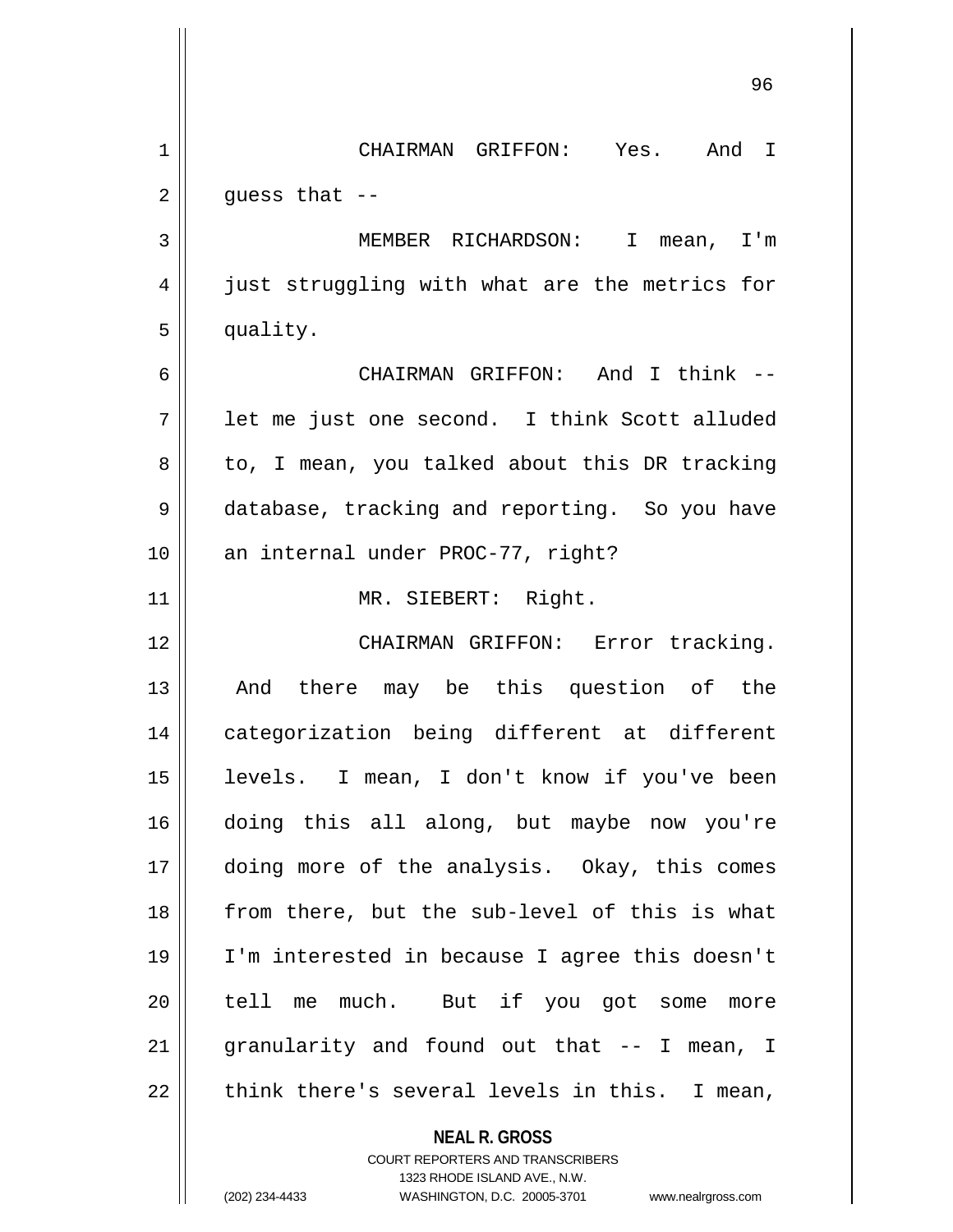$1 \parallel$  one is are you weighting the errors, you know, 2 are there significant errors versus minor  $3 \parallel$  errors? I think that might be important. Are 4 you finding a large degree of errors are 5 falling in one category, in one of your 6 categories? I think that's the kind of stuff  $7 \parallel$  that might come out of this that then you --8 || because I think one thing that I'm not sure is 9 | happening. I mean, I think you're making some 10 efforts, but a lot of it is sort of just the 11 feeling of where you think, well, we can 12 improve by doing this. I don't know that 13 you're necessarily using these metrics to 14 || guide your feedback loop to say, geez, well, 15 || we can't track everything, as Wanda would say,  $16$   $\parallel$  right? 17 MEMBER MUNN: We can't. 18 CHAIRMAN GRIFFON: However, we're 19 finding that we're getting a lot of errors in  $20$  | this one category, and maybe we need to pay 21 || attention to that in the original DR process  $22$  || and in our review process. Maybe we need to

> **NEAL R. GROSS** COURT REPORTERS AND TRANSCRIBERS

> > 1323 RHODE ISLAND AVE., N.W.

(202) 234-4433 WASHINGTON, D.C. 20005-3701 www.nealrgross.com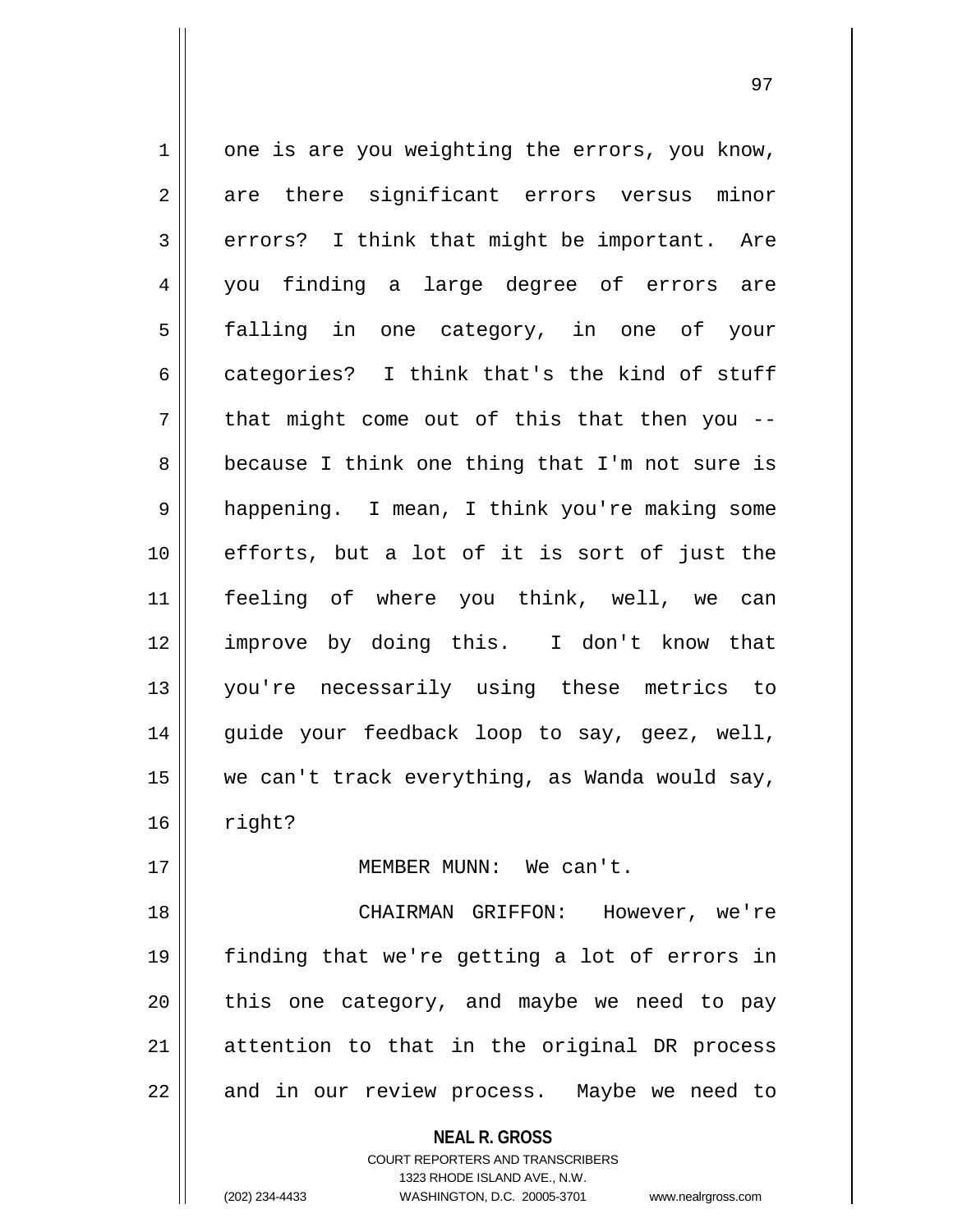98

1 | tighten up something there. So then you're  $2 \parallel$  being cost-effective in the way you're using 3 your money, but you're finding it from the 4 data.

5 And with this general trend, I 6 don't think you really know where to, you 7 || know, how do we get there, how do we improve? 8 || I think you've made some changes that you 9 knew, just from maybe staff feedback or 10 whatever, that if we had, you know, template 11 workbooks all the time and made sure people 12 were using the one from the server all the 13 || time, it's intuitively obvious that you're 14 || going to narrow down some of those mistakes. 15 But I don't think -- have you used this 16 | performance, these metrics in any way to guide 17 || some of those decisions? I don't think you've 18 || gotten there yet, not necessarily.

19 MR. SIEBERT: Probably not to that 20 || qranularity at the moment.

21 CHAIRMAN GRIFFON: I mean, that's 22 || where I'm saying it might be useful to see

> **NEAL R. GROSS** COURT REPORTERS AND TRANSCRIBERS

> > 1323 RHODE ISLAND AVE., N.W.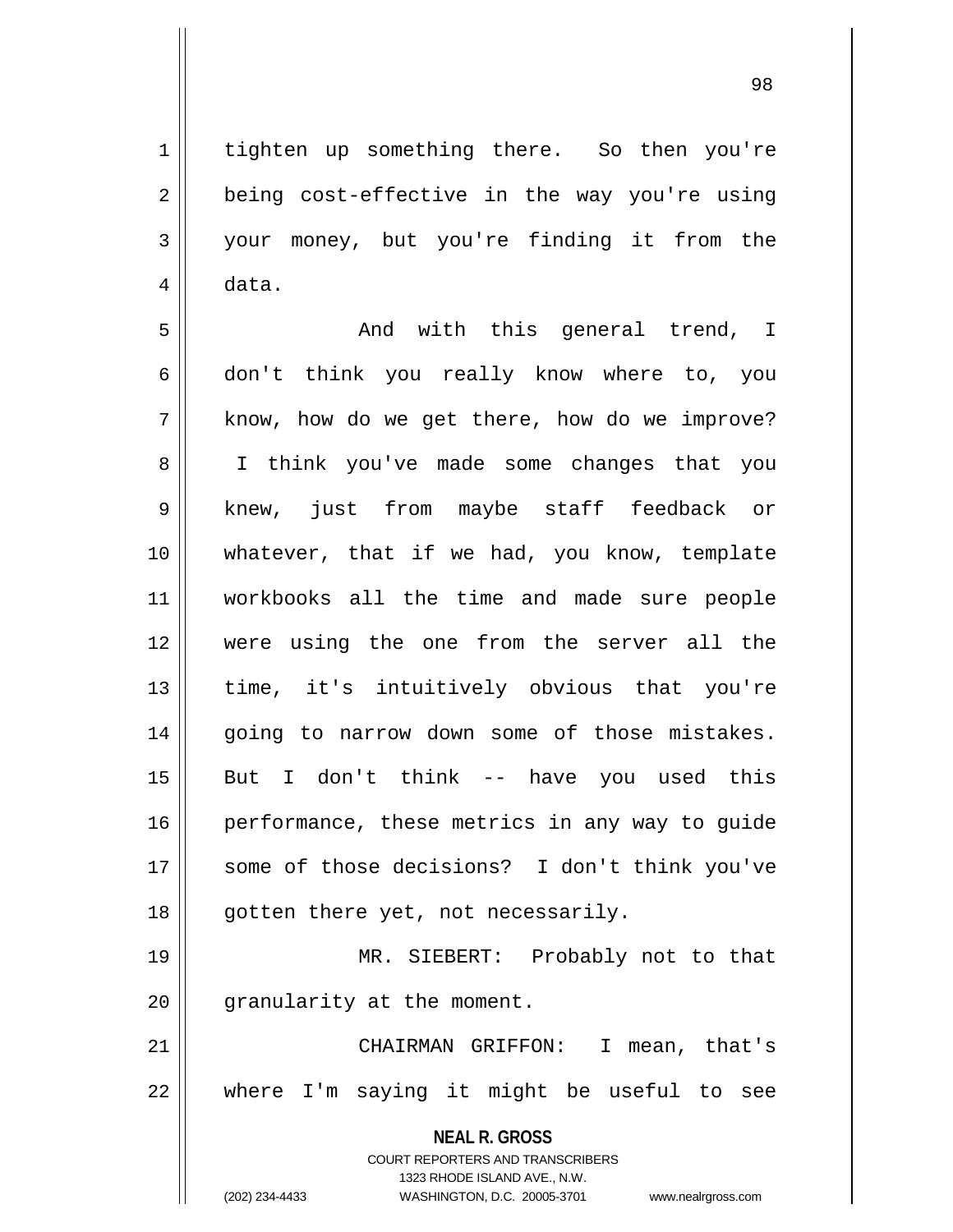$1 \parallel$  that sub-level, what comes out of the database  $2 \parallel$  on those categories. That might be helpful in  $3 \parallel$  quiding you guys internally but also in giving  $4 \parallel$  us a sense of what you're really looking at.  $5 \parallel$  David, I cut you off --

6 MEMBER KOTELCHUCK: No, you didn't  $7 \parallel$  cut me off. What I had an impression was that 8 || this suggestion about the double key entry was  $9 \parallel$  that some of that is being done by NIOSH now, 10 right? You're getting feedback, and then 11 you're having trouble because they have 12 different categories than you have, right? 13 || The categories don't overlap. And it seemed 14 to me if you were to do that double key 15 internally, some of it, particularly on that 16 entry, that that would relieve them of a 17 burden, on one hand; and on the other hand, 18 you wouldn't have any problems with internal 19 categorization because you have your 20 categories, for better or worse, whether  $21$  | they're identical or not. And I do think it  $22 \parallel$  could lead you to seeing where, as Stu said,

> **NEAL R. GROSS** COURT REPORTERS AND TRANSCRIBERS 1323 RHODE ISLAND AVE., N.W. (202) 234-4433 WASHINGTON, D.C. 20005-3701 www.nealrgross.com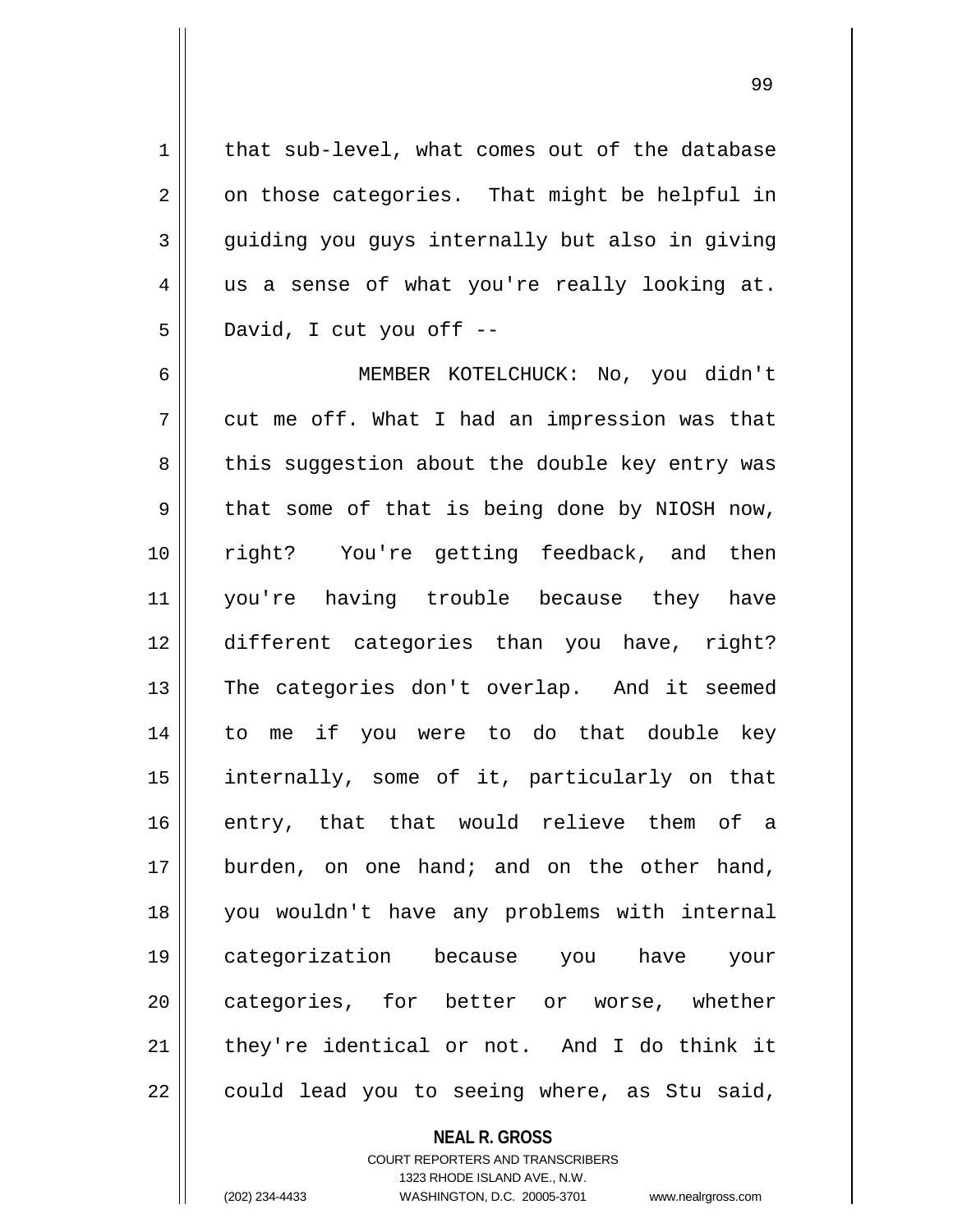1 | to lead you to suggest where you might put 2 | some things in place.

 $3 \parallel$  So I do think it might be helpful 4 as a way to move forward or to think about  $5 \parallel$  what you might be able to do in that respect. 6 || That would help you move forward without 7 doing double key entry for everything, which 8 you can't do.

9 MR. SIEBERT: And I believe that's 10 what Stu was saying.

11 MEMBER KOTELCHUCK: Yes. But I'm 12 || saying that this will help relieve, eventually 13 || help relieve NIOSH. NIOSH people are probably 14 checking your data entry, right? I assume.  $15$  | That's not your --

 MR. CALHOUN: We don't double key. We don't double key or key in anything from 18 || raw. When our DRs -- or our health physicists review a DR, all of the documents are || available to us and we can look and see what, for example, what dose was reported by the 22 Savannah River Site and what was used in the

> **NEAL R. GROSS** COURT REPORTERS AND TRANSCRIBERS 1323 RHODE ISLAND AVE., N.W. (202) 234-4433 WASHINGTON, D.C. 20005-3701 www.nealrgross.com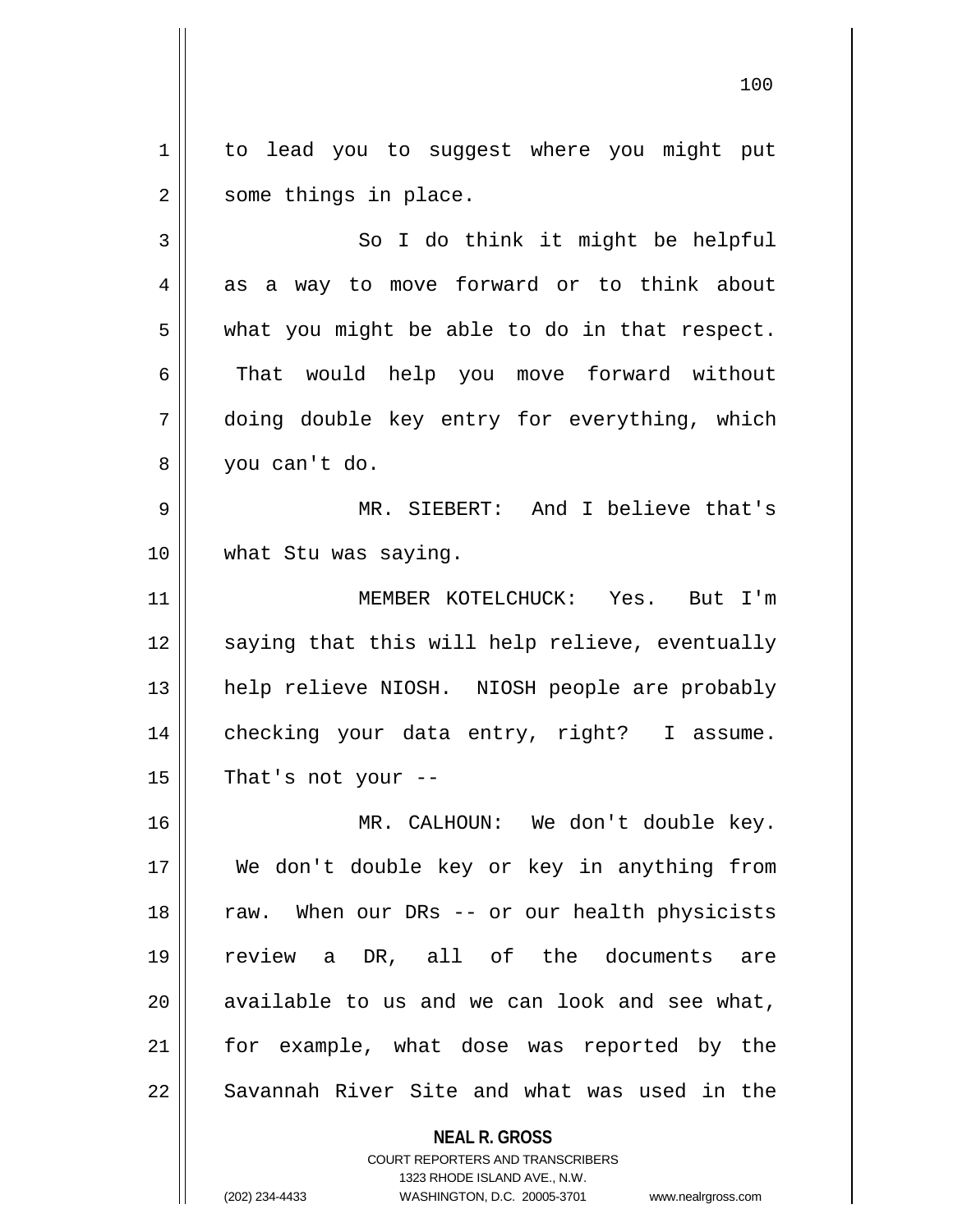1 dose reconstruction.

2 MEMBER KOTELCHUCK: Yes.

3 | CHAIRMAN GRIFFON: On your blind 4 || reviews are you re-keying data? No. Even  $5 \parallel$  then you're not. I mean, this, to me, is a  $\vert$  good example because, okay, double entry data, maybe that's a good idea. And I brought up  $8 \parallel$  earlier the error tracking. I know we've had, 9 and David is probably right, seven, ten percent QA/QC errors through our first hundred 11 || or two hundred cases. I don't know that we've had ten percent data entry errors. I mean, I  $\parallel$  think it was all kind of  $0A/OC$  -- MR. FARVER: I only remember maybe a couple. CHAIRMAN GRIFFON: At any rate, if || there was just a couple, so here we're talking about maybe doing some double key entry and seeing if that improves things. I'm saying I wish we had a baseline. And then if you were tracking these errors all along, you can come  $22 \parallel$  back to this committee and say, here's our

> **NEAL R. GROSS** COURT REPORTERS AND TRANSCRIBERS 1323 RHODE ISLAND AVE., N.W.

(202) 234-4433 WASHINGTON, D.C. 20005-3701 www.nealrgross.com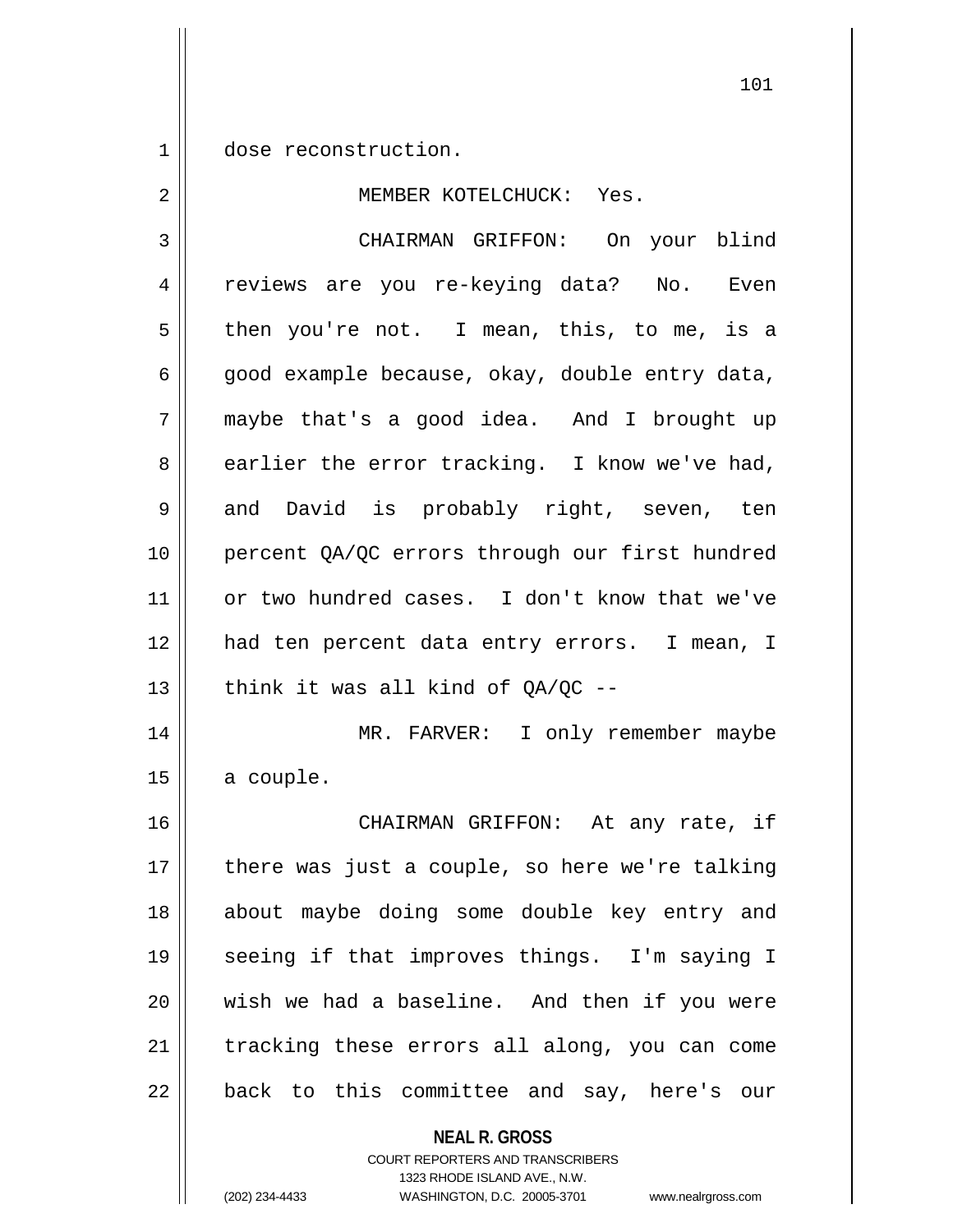1 data and we've shown, you know, 0.1 percent,  $2 \parallel$  because we do 100 percent auditing of our data  $3 \parallel$  entry, and we're finding very few errors in  $4 \parallel$  that process. But you don't really have those 5 | numbers, so now you're kind of guessing, well, 6 maybe we should do some -- and I don't know  $7 \parallel$  that there's an objective basis to do that. I 8 || mean, I wish I knew. I wish I could say. I 9 don't think we've found -- we've had a couple 10 || of the data entry errors. 11 MR. FARVER: And I think even 12 maybe one or so of those have been kind of 13 trying to interpret numbers from hands-on 14 | records. 15 CHAIRMAN GRIFFON: Right. And

16 || some even surprised us that it went through 17 the multiple peer reviews without being 18 || caught. That was more of that process. But, 19 you know, to go to a double key entry, I think 20 I would want to know what's our track record 21 with this? We're doing 100 percent audit on  $22 \parallel$  all the keying in, and if you had a program

> **NEAL R. GROSS** COURT REPORTERS AND TRANSCRIBERS

> > 1323 RHODE ISLAND AVE., N.W.

(202) 234-4433 WASHINGTON, D.C. 20005-3701 www.nealrgross.com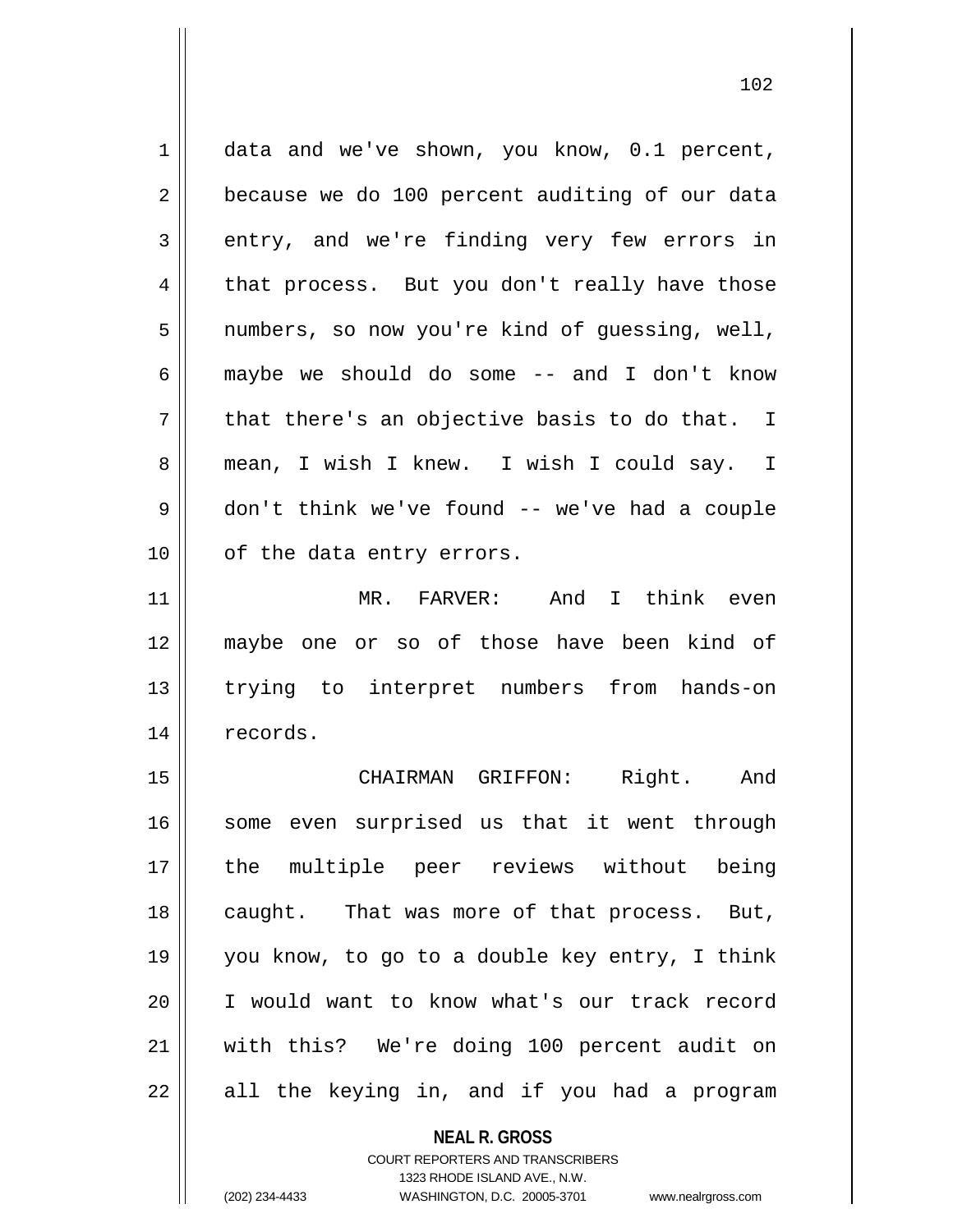1 | that showed, geez, we're catching very few  $2 \parallel$  errors, it's in the less than one percent, you 3 | know. Then there's no need to do a double- $4 \parallel$  key. 5 MR. FARVER: Exactly. 6 CHAIRMAN GRIFFON: Right. But I  $7 \parallel$  quess that gets back to the -- and then going 8 back to those other 14 categories the same 9 way, you know. There's no need to try to 10 improve something if the error rates are so 11 || low in these areas. Something may flush out 12 as being worth more investment. That's my 13 || point, I guess. 14 MR. FARVER: One of the errors we 15 do see, and I'm not even going to say how  $16$  | often but I'm sure you remember this, is where 17 a dose per year is omitted, okay? And we've 18 || talked about this in the past, and sometimes 19 it's when they combine the IREP files with the 20 internal and external. It's been a cut-and- $21$  | paste error in the past. But, anyway, there  $22$  | comes a time when a certain year is omitted.

> COURT REPORTERS AND TRANSCRIBERS 1323 RHODE ISLAND AVE., N.W.

**NEAL R. GROSS**

(202) 234-4433 WASHINGTON, D.C. 20005-3701 www.nealrgross.com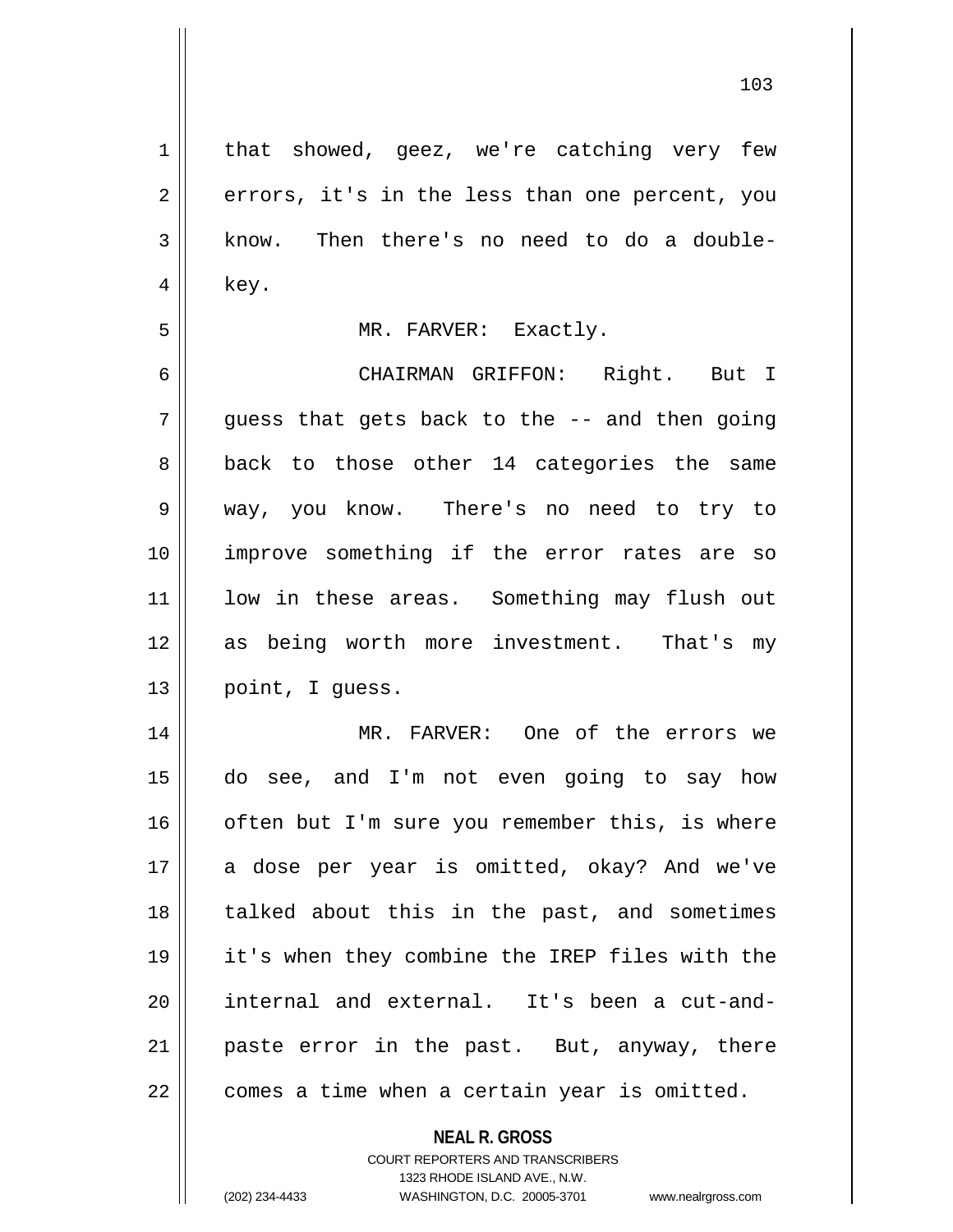| 1  | Now, I think they already have a                                                                                                                                |
|----|-----------------------------------------------------------------------------------------------------------------------------------------------------------------|
| 2  | mechanism in place that should catch that, and                                                                                                                  |
| 3  | it's been in place in their procedure since                                                                                                                     |
| 4  | 2005. It's the peer review checklist. I'm                                                                                                                       |
| 5  | looking at the first item, and it says proton                                                                                                                   |
| 6  | dose. IREP value matches DR report. Now, if                                                                                                                     |
| 7  | you would check that, you would say there's a                                                                                                                   |
| 8  | difference, and then you would go on and find                                                                                                                   |
| 9  | the difference. So I don't know why we keep                                                                                                                     |
| 10 | finding that error or that type of error.                                                                                                                       |
| 11 | CHAIRMAN GRIFFON:<br>And then,                                                                                                                                  |
| 12 | internally, I would think if that was being                                                                                                                     |
| 13 | tracked and it kept coming up on internally                                                                                                                     |
| 14 | with ORAU, the supervisors would come back and                                                                                                                  |
| 15 | say: why is this continuing to happen?                                                                                                                          |
| 16 | MR. FARVER: I mean, if that's                                                                                                                                   |
| 17 | done on one of the cases we reviewed, then we                                                                                                                   |
| 18 | wouldn't find an error.                                                                                                                                         |
| 19 | CHAIRMAN GRIFFON: Right.                                                                                                                                        |
| 20 | don't<br>MR. FARVER:<br>So I                                                                                                                                    |
| 21 | understand. And there's a whole checklist. I                                                                                                                    |
| 22 | think it's about 12 pages long, making sure                                                                                                                     |
|    | <b>NEAL R. GROSS</b><br>COURT REPORTERS AND TRANSCRIBERS<br>1323 RHODE ISLAND AVE., N.W.<br>(202) 234-4433<br>WASHINGTON, D.C. 20005-3701<br>www.nealrgross.com |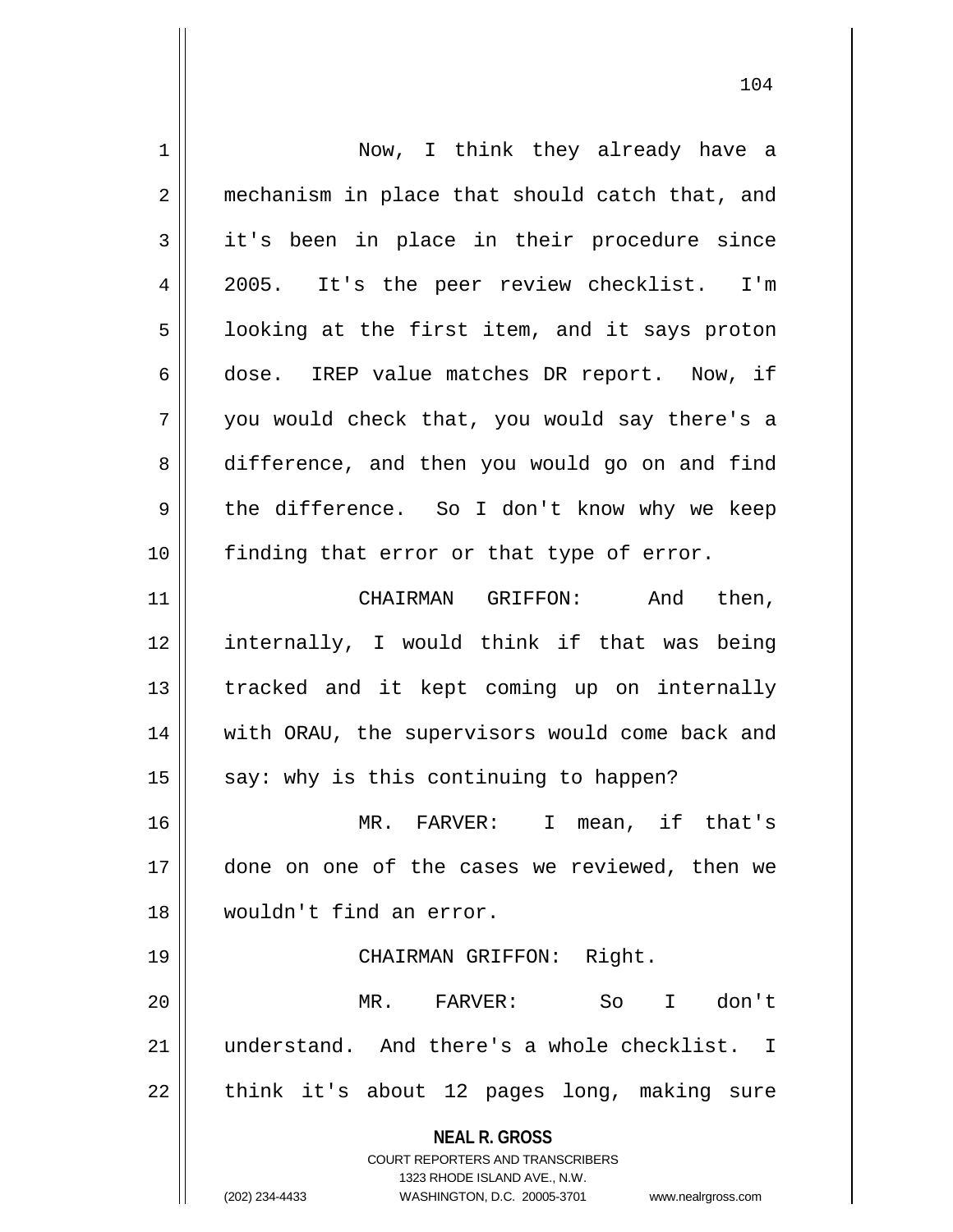**NEAL R. GROSS** COURT REPORTERS AND TRANSCRIBERS 1323 RHODE ISLAND AVE., N.W. (202) 234-4433 WASHINGTON, D.C. 20005-3701 www.nealrgross.com  $1 \parallel$  they've got -- were all bioassay samples 2 | considered and do you have the right energies  $3 \parallel$  to write those correction factors? 4 || CHAIRMAN GRIFFON: Right, right. 5 MR. FARVER: And someone is  $6 \parallel$  supposed to go through and check all this. So  $7 \parallel$  I'm not sure why we're finding these things. 8 MR. KATZ: Is the checklist a 9 database? Is there a database for the 10 checklist? 11 MR. SIEBERT: No. The checklist 12 is not a signed and tracked document. It's a 13 || user guide to help the peer reviewers. 14 MR. KATZ: Okay. So they don't  $15$  | enter what errors --16 CHAIRMAN GRIFFON: They don't do 17 it online like -- 18 MR. KATZ: Right. They don't do 19 it -- I mean, it would be nice because they'd  $20$  | have all the data right there for all that. 21 MR. FARVER: But still, I mean, if  $22$  we find a case that has an omitted dose, we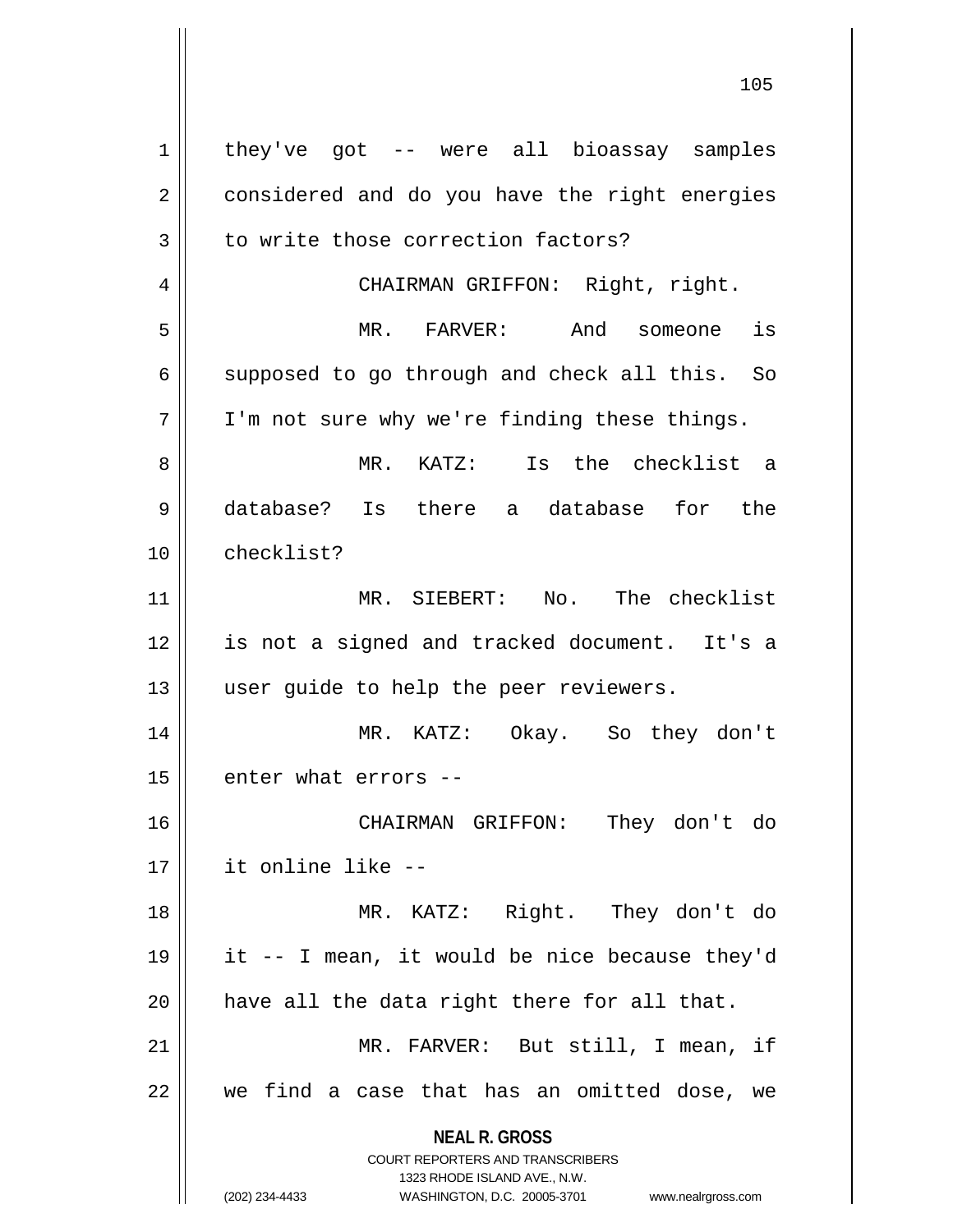| $1\,$          | should be able to go back to this peer review                                                                                                                          |
|----------------|------------------------------------------------------------------------------------------------------------------------------------------------------------------------|
| $\overline{2}$ | checklist and see if someone actually did what                                                                                                                         |
| 3              | they said they did.                                                                                                                                                    |
| 4              | CHAIRMAN GRIFFON: Right.                                                                                                                                               |
| 5              | MEMBER RICHARDSON: Yes. So I'd                                                                                                                                         |
| 6              | consider an omitted dose part of this key                                                                                                                              |
| 7              | punch error. Are you not?                                                                                                                                              |
| 8              | MR. FARVER: No, this is on the                                                                                                                                         |
| 9              | part of the dose reconstructor and not the key                                                                                                                         |
| 10             | puncher. The dose reconstructor is just going                                                                                                                          |
| 11             | to load a file containing the dosimetry                                                                                                                                |
| 12             | information that's already been key-punched                                                                                                                            |
| 13             | and load that into a workbook.                                                                                                                                         |
| 14             | MEMBER RICHARDSON: I see. Looking                                                                                                                                      |
| 15             | back through, you know, the reason I think                                                                                                                             |
| 16             | it's, in my view, justifiable that we're                                                                                                                               |
| 17             | having this long of a discussion about it is                                                                                                                           |
| 18             | this was one of the things that we were tasked                                                                                                                         |
| 19             | with doing out of the 10-year review.                                                                                                                                  |
| 20             | Oh,<br>CHAIRMAN<br>GRIFFON:<br>yes,                                                                                                                                    |
| 21             | definitely.                                                                                                                                                            |
| 22             | MEMBER RICHARDSON: And there was                                                                                                                                       |
|                | <b>NEAL R. GROSS</b><br><b>COURT REPORTERS AND TRANSCRIBERS</b><br>1323 RHODE ISLAND AVE., N.W.<br>WASHINGTON, D.C. 20005-3701<br>(202) 234-4433<br>www.nealrgross.com |

 $\mathsf{I}$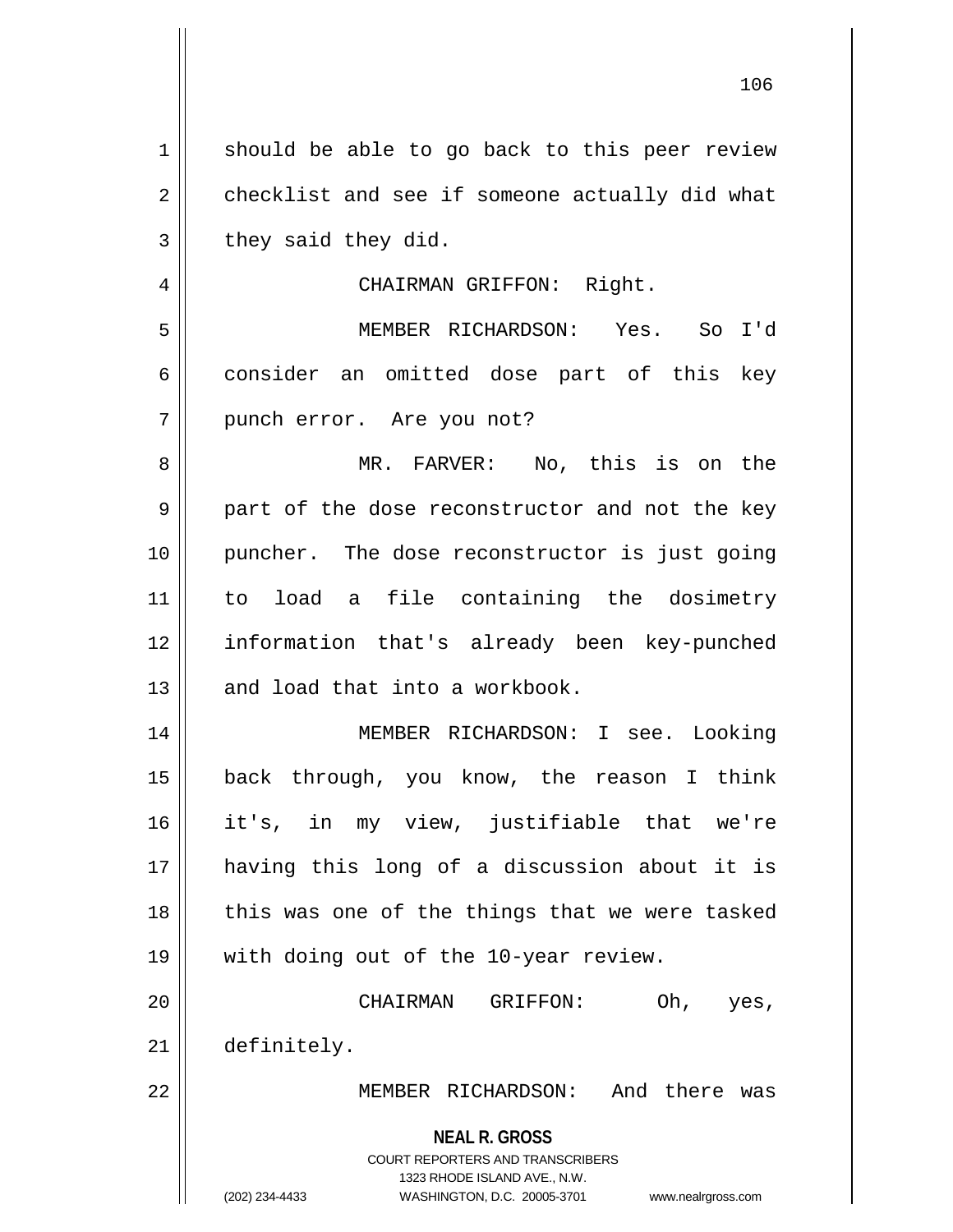**NEAL R. GROSS** 1 discussion about looking at the more recent 2 dose reconstructions. At the time, it was  $3 \parallel$  from the 12th set. We took the five most 4 || recent cases. We looked at them for errors,  $5 \parallel$  and there was still QA/QC errors in those.  $6 \parallel$  And the question was what's in place as a 7 program to catch those types of errors 8 || because, as we're going through these, many of  $9 \parallel$  the early findings were generated from QA/QC 10 issues. So, I mean, we can go back and talk 11 about them, but they're not trivial. I mean, 12 they're still, as you said, I don't think 13 || there's a benchmark for understanding what the 14 || level is and whether it's falling over time or  $15$  || not. 16 CHAIRMAN GRIFFON: Yes. And maybe  $17$  | there is, at least in 2005. I'm not sure. 18 Let me make a chair decision here. 19 Can we take a 15-minute break and then come 20 back and follow up on this, like what are our 21 next steps? So this is a working break.  $22$  While we're taking the break, think of where

> COURT REPORTERS AND TRANSCRIBERS 1323 RHODE ISLAND AVE., N.W.

(202) 234-4433 WASHINGTON, D.C. 20005-3701 www.nealrgross.com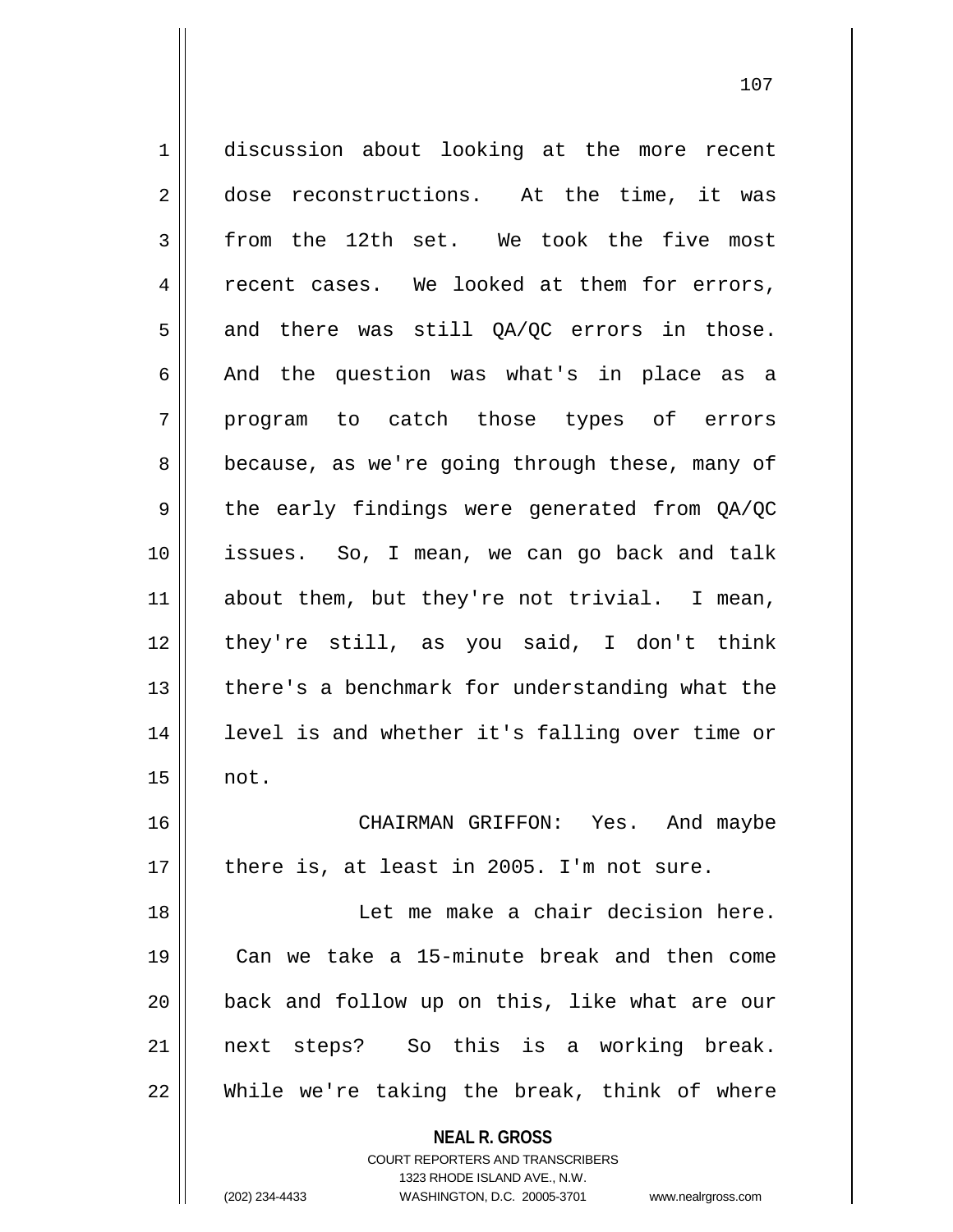**NEAL R. GROSS** COURT REPORTERS AND TRANSCRIBERS 1323 RHODE ISLAND AVE., N.W. (202) 234-4433 WASHINGTON, D.C. 20005-3701 www.nealrgross.com 1 || we can go on this item and clear your head and 2 || maybe visit the little boys' or girls' room, 3 | okay? 15 minutes. Thanks. 4 (Whereupon, the above-entitled  $5 \parallel$  matter went off the record at 10:22 a.m. and 6 | resumed at  $10:39$  a.m.) 7 MR. KATZ: Folks on the phone, 8 we're re-assembled. 9 CHAIRMAN GRIFFON: All right. 10 Who's got the answer? 11 || MEMBER MUNN: We were in mid-12 | thought. 13 || CHAIRMAN GRIFFON: In mid-thought. 14 MR. KATZ: Let me check. Do we have 15 Dave? David, are you back with us? David 16 | Richardson, are you back on the line? 17 CHAIRMAN GRIFFON: We're not 18 || muted, are we? 19 MR. KATZ: No. 20 MEMBER MUNN: Maybe it was Dave's  $21$  | thought that we left. 22 MR. KATZ: John Stiver, you're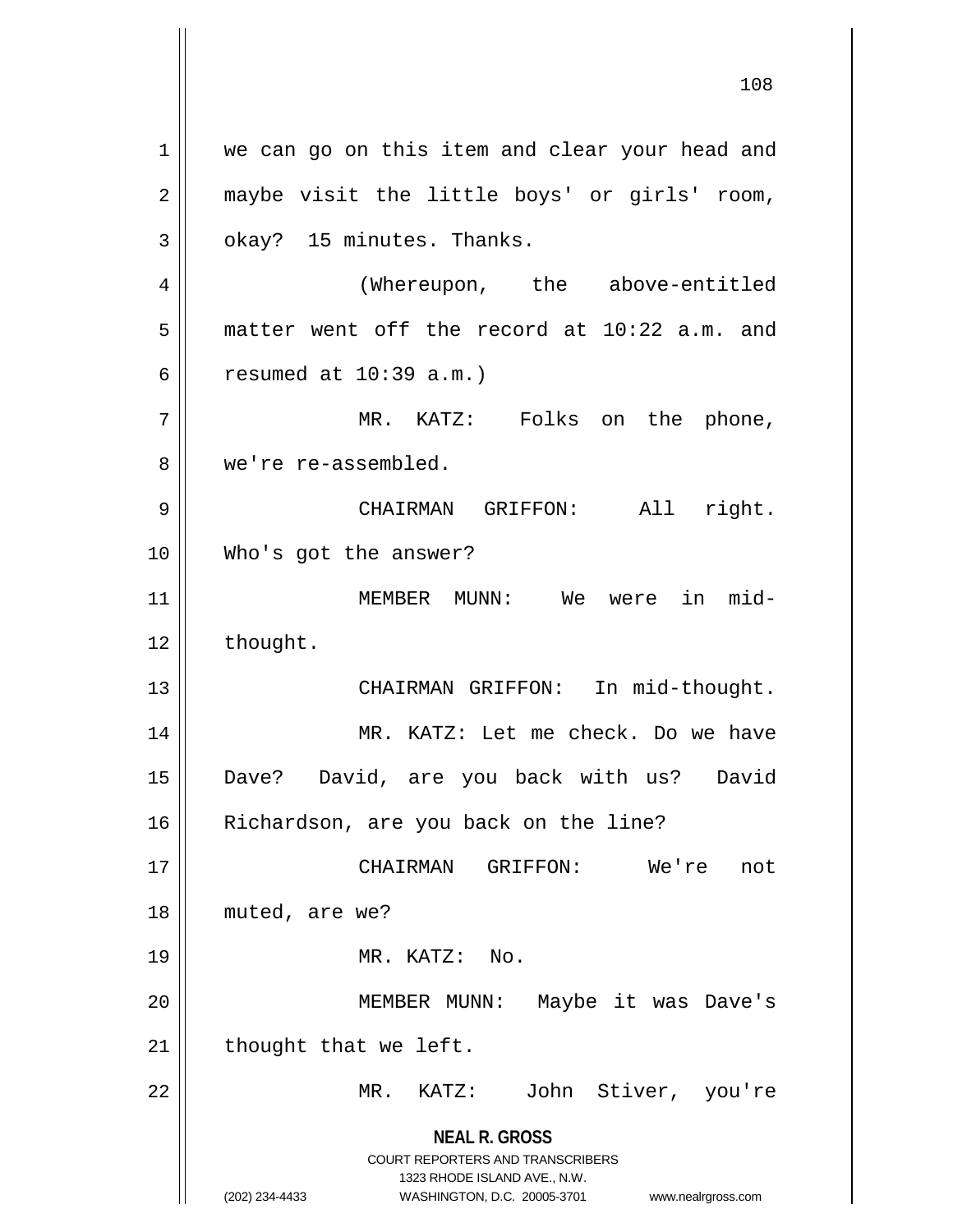109  $1 ||$  there, right? 2 || MR. STIVER: I'm here. MR. KATZ: Okay. I just wanted to make certain. MR. STIVER: I was on mute. MR. KATZ: Okay. Is that you, David? Have you rejoined us? CHAIRMAN GRIFFON: It could have 9 || been John going back on -- MR. KATZ: John going on mute, | yes. Well, anyway -- CHAIRMAN GRIFFON: Yes, well, we 13 || can start. I'm sure David will join us soon. Yes, I guess I was just trying to think of, you know, next steps, where we can go with 16 || this on the Subcommittee level. And a couple 17 | of questions or thoughts I had was, one was, I 18 || think, and I think this came up earlier, maybe from a comment David made, but the question of what's been in place over time. I think it might be useful to have that laid out. And maybe it's a very short document, but it would

> **NEAL R. GROSS** COURT REPORTERS AND TRANSCRIBERS 1323 RHODE ISLAND AVE., N.W.

(202) 234-4433 WASHINGTON, D.C. 20005-3701 www.nealrgross.com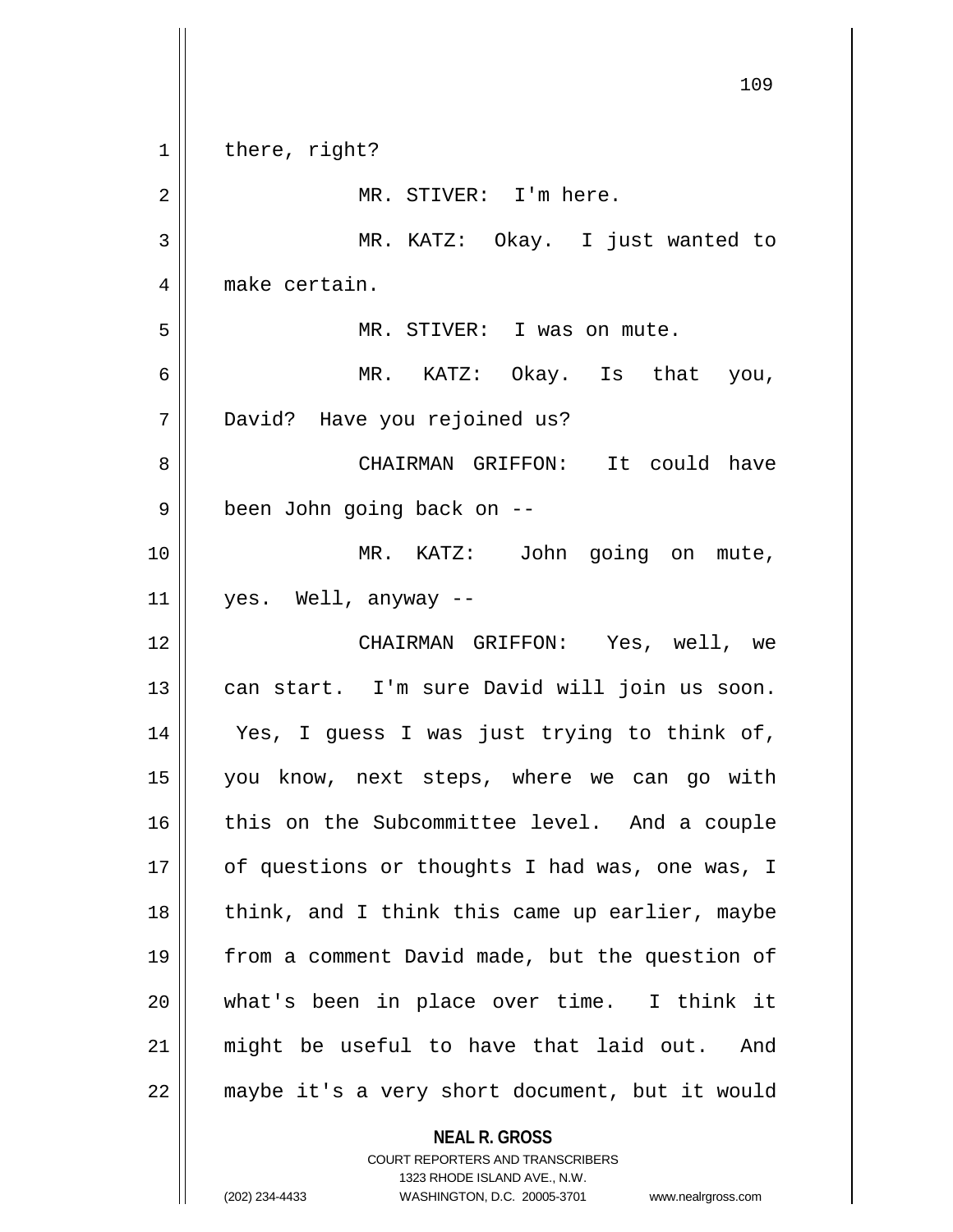1 || be useful for me to see what's been in place  $2 \parallel$  over time.

3 It seems like, you know, based on  $4 \parallel$  Scott's presentation, a lot has changed and a  $5 \parallel$  lot of it is from feedback from the Board, 6 || from this Subcommittee, whatever. I'm not  $7 \parallel$  saying that that's a bad thing, but it would  $8 \parallel$  be useful to see how that's changed over time  $9 \parallel$  and when.

 I'm still a little confused, and it's more me not understanding all the different layers than, you know, that it's not  $\parallel$  in place. But I'm still a little confused by 14 || what has been started two years ago with these 15 | feedback that you talked about the peer review feedback form -- I'm forgetting all the names  $17 \parallel$  -- as opposed to the, it looks like this graph goes back to '05, so you're collecting some || sort of data from '05 --MR. SIEBERT: '05. That's the

21 Form 35s for all comments coming back from 22 || DCAS. But not inside our house, that were

> **NEAL R. GROSS** COURT REPORTERS AND TRANSCRIBERS

1323 RHODE ISLAND AVE., N.W. (202) 234-4433 WASHINGTON, D.C. 20005-3701 www.nealrgross.com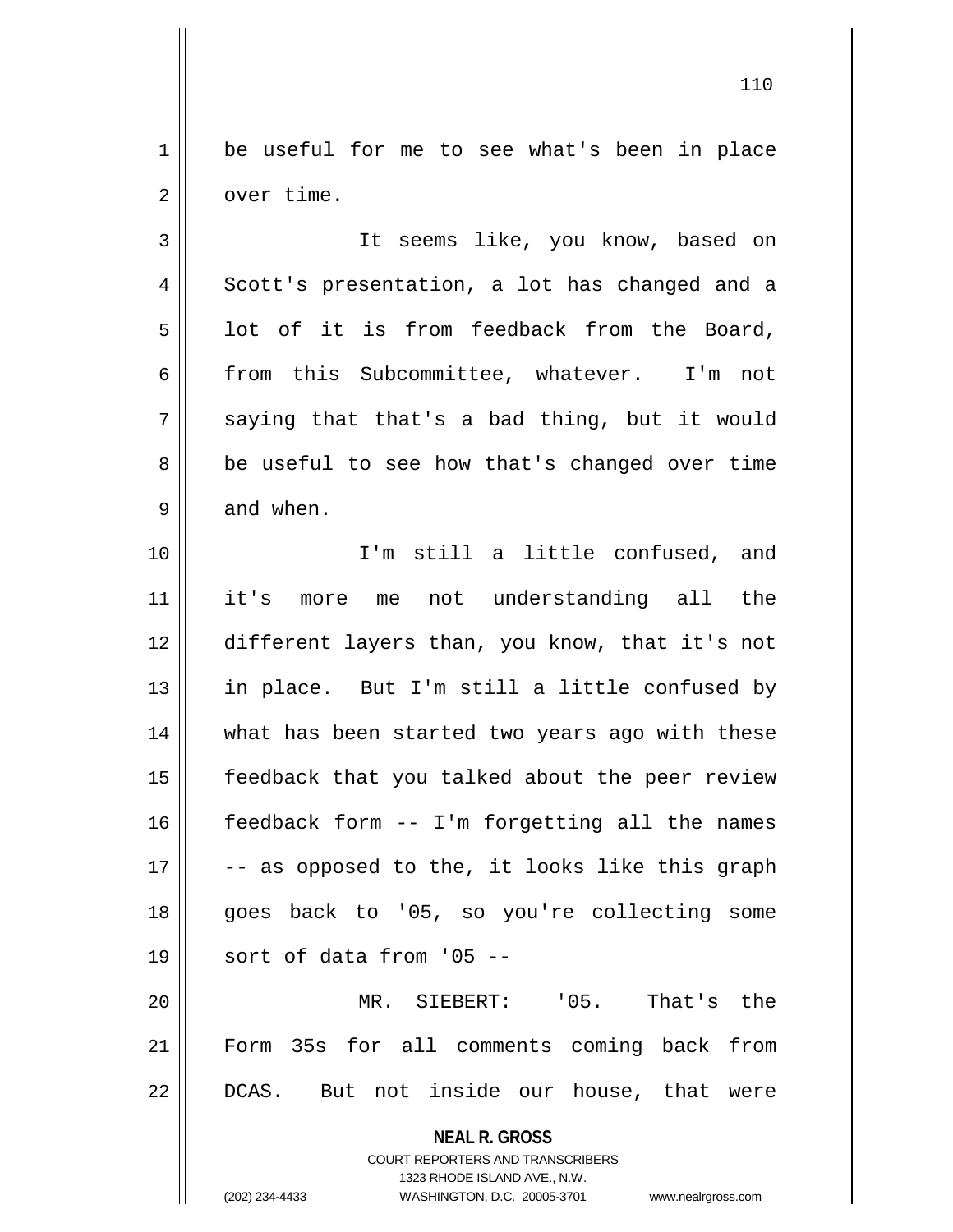$1 \parallel$  coming to our house from --

| $\overline{2}$ | CHAIRMAN GRIFFON: Okay. And                                                                                                                                            |
|----------------|------------------------------------------------------------------------------------------------------------------------------------------------------------------------|
| 3              | then, internally, the database that you were                                                                                                                           |
| 4              | talking about that you and one other                                                                                                                                   |
| 5              | individual have to go through the categories,                                                                                                                          |
| 6              | what does that have in it?                                                                                                                                             |
| 7              | MR. SIEBERT: That's the peer                                                                                                                                           |
| 8              | review. Well, first of all, it's the                                                                                                                                   |
| 9              | categorization of the comments that come back                                                                                                                          |
| 10             | from DCAS. That's one portion of it, so, yes,                                                                                                                          |
| 11             | that graph. And then another portion of it is                                                                                                                          |
| 12             | bringing together the peer review feedback                                                                                                                             |
| 13             | forms, which is internal to us --                                                                                                                                      |
| 14             | CHAIRMAN GRIFFON: That's internal                                                                                                                                      |
| 15             | to ORAU. And where does that data start?                                                                                                                               |
| 16             | MR. SIEBERT: We started tracking                                                                                                                                       |
| 17             | in the database one year ago.                                                                                                                                          |
| 18             | CHAIRMAN<br>GRIFFON:<br>One<br>year.                                                                                                                                   |
| 19             | Okay.                                                                                                                                                                  |
| 20             | SIEBERT:<br>started off<br>MR.<br>We                                                                                                                                   |
| 21             | testing out using the feedback forms two years                                                                                                                         |
| 22             | once we kind of beat that into<br>And<br>ago.                                                                                                                          |
|                | <b>NEAL R. GROSS</b><br><b>COURT REPORTERS AND TRANSCRIBERS</b><br>1323 RHODE ISLAND AVE., N.W.<br>(202) 234-4433<br>WASHINGTON, D.C. 20005-3701<br>www.nealrgross.com |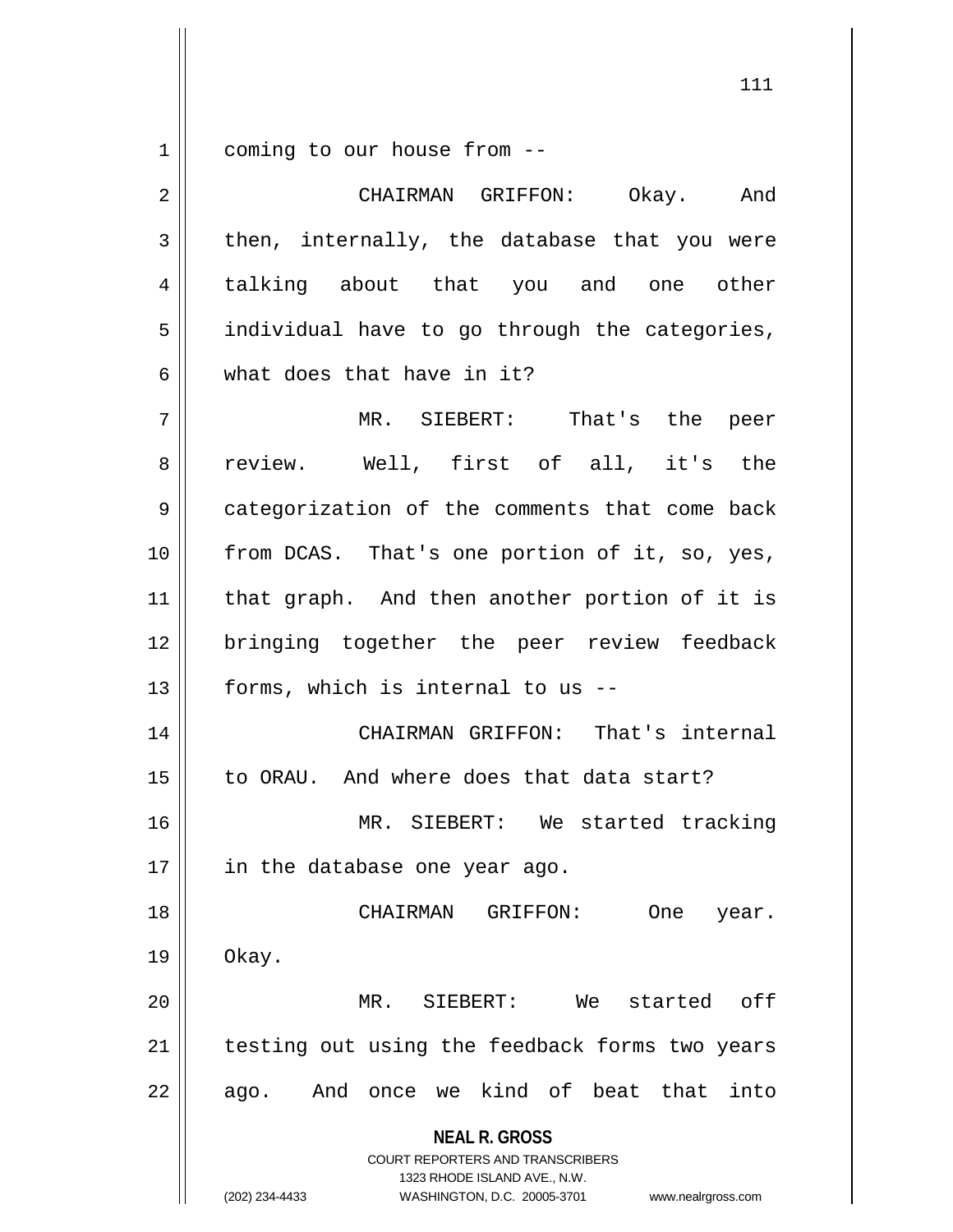**NEAL R. GROSS** COURT REPORTERS AND TRANSCRIBERS 1323 RHODE ISLAND AVE., N.W. 1 || submission, something that worked, we started  $2 \parallel$  tracking it about a year ago. CHAIRMAN GRIFFON: And those internal forms are documented in what || procedure or  $-$  MR. SIEBERT: That process isn't 7 || proceduralized at the moment. CHAIRMAN GRIFFON: It's not proceduralized. Okay. Alright. So I guess | that's what I'd be -- and then prior to that, what was in place internally within ORAU prior 12 to 2010? MR. HINNEFELD: So we're interested in hearing a description -- CHAIRMAN GRIFFON: Yes, just a description. MR. HINNEFELD: -- for future that | this is what has been in place -- CHAIRMAN GRIFFON: Right. MR. HINNEFELD: -- from this | point, and at this point this was instituted -

<sup>(202) 234-4433</sup> WASHINGTON, D.C. 20005-3701 www.nealrgross.com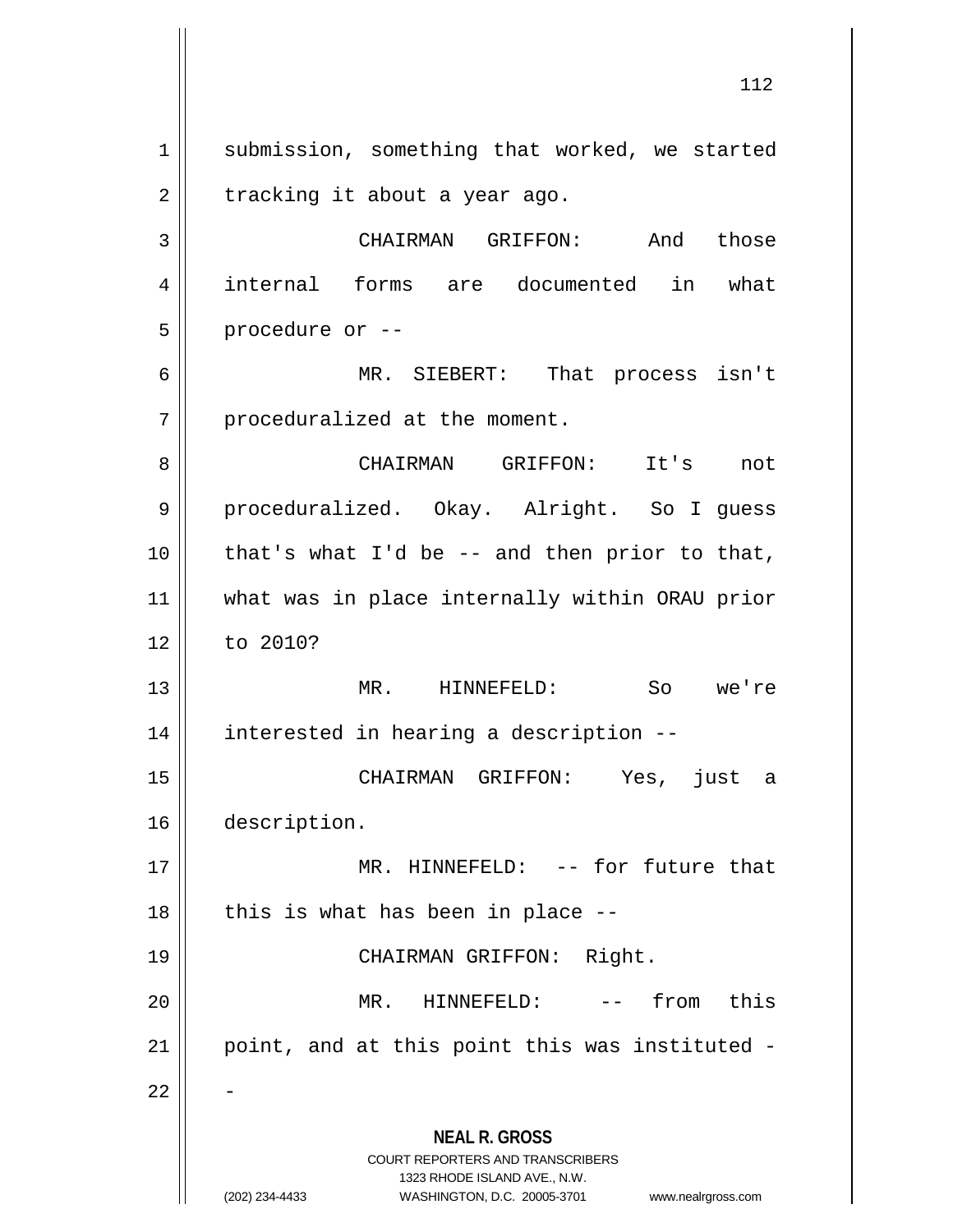**NEAL R. GROSS** COURT REPORTERS AND TRANSCRIBERS 1323 RHODE ISLAND AVE., N.W. 1 CHAIRMAN GRIFFON: And here's what 2 we did in -- yes, yes, yes, just like some 3 benchmarks. And I think internally and from 4 || NIOSH and DCAS side. I think that would be  $5 \parallel$  useful just for us to get a sense. 6 MR. SIEBERT: So that be as simple  $7 \parallel$  as each of the processes that are explained in 8 this overall when each of them came online and 9 if there's been changes over time to each of  $10 \parallel$  them? 11 || **MEMBER KOTELCHUCK:** No, I think, I 12 thought the simplest would be to take our 13 technical error rate, and can you categorize 14 in some fashion, I mean according to -- 15 || CHAIRMAN GRIFFON: Yes. 16 MEMBER KOTELCHUCK: -- but 17 categorize in some fashion what they are. 18 Well, you're saying according to these five, 19 || according to these five categories? 20 MR. SIEBERT: I think, mostly, 21 what we've been discussing is the monitoring 22 | and measurement.

(202) 234-4433 WASHINGTON, D.C. 20005-3701 www.nealrgross.com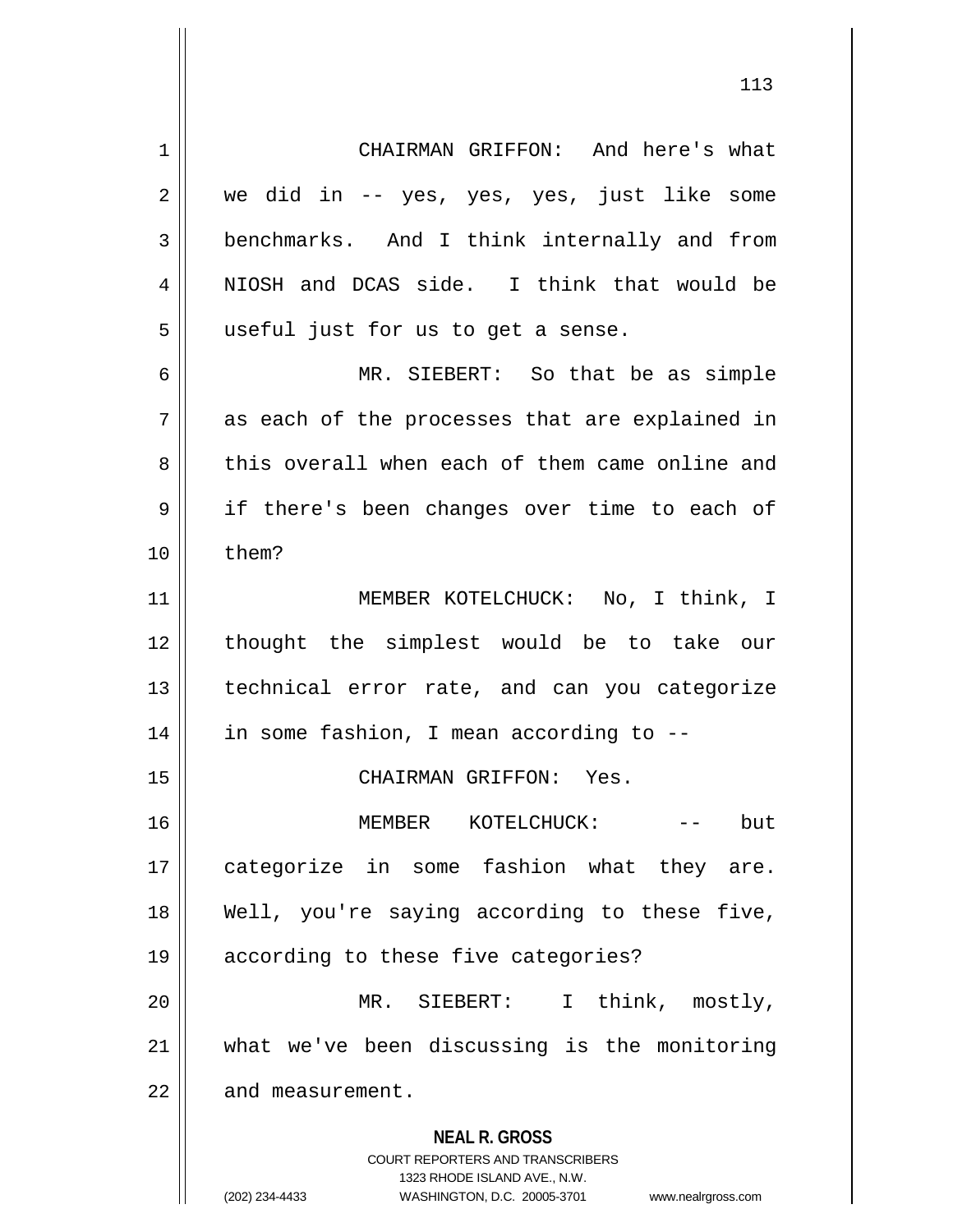| 1  | MEMBER KOTELCHUCK: Right.                                |
|----|----------------------------------------------------------|
| 2  | MR. SIEBERT: And if you read                             |
| 3  | through that section, there are various things           |
| 4  | in place: Procedure 98, Form 59, various forms           |
| 5  | that we've done for QA, and then the peer                |
| 6  | review feedback and so on and so forth. It               |
| 7  | seemed to me that you were kind of looking for           |
| 8  | when did each of these come into being.                  |
| 9  | CHAIRMAN GRIFFON: Come into                              |
| 10 | being, and when were you tracking them, too?             |
| 11 | MEMBER KOTELCHUCK: But how many,                         |
| 12 | I mean there were a certain number of errors             |
| 13 | in November '05, and the question is what                |
| 14 | categories did they fall into?                           |
| 15 | CHAIRMAN GRIFFON: Well, Dave,                            |
| 16 | you're getting to my second question, which              |
| 17 | the second question is: can we see this                  |
| 18 | database that you have with all this stuff?              |
| 19 | Because I'd be interested in the sub-category.           |
| 20 | Or, at the very least, can you break out the             |
| 21 | sub-categories for us and can we look at                 |
| 22 | what's happened from both the DCAS return                |
|    | <b>NEAL R. GROSS</b><br>COURT REPORTERS AND TRANSCRIBERS |

1323 RHODE ISLAND AVE., N.W.

 $\overline{\phantom{a}}$  $\prod_{i=1}^{n}$ 

(202) 234-4433 WASHINGTON, D.C. 20005-3701 www.nealrgross.com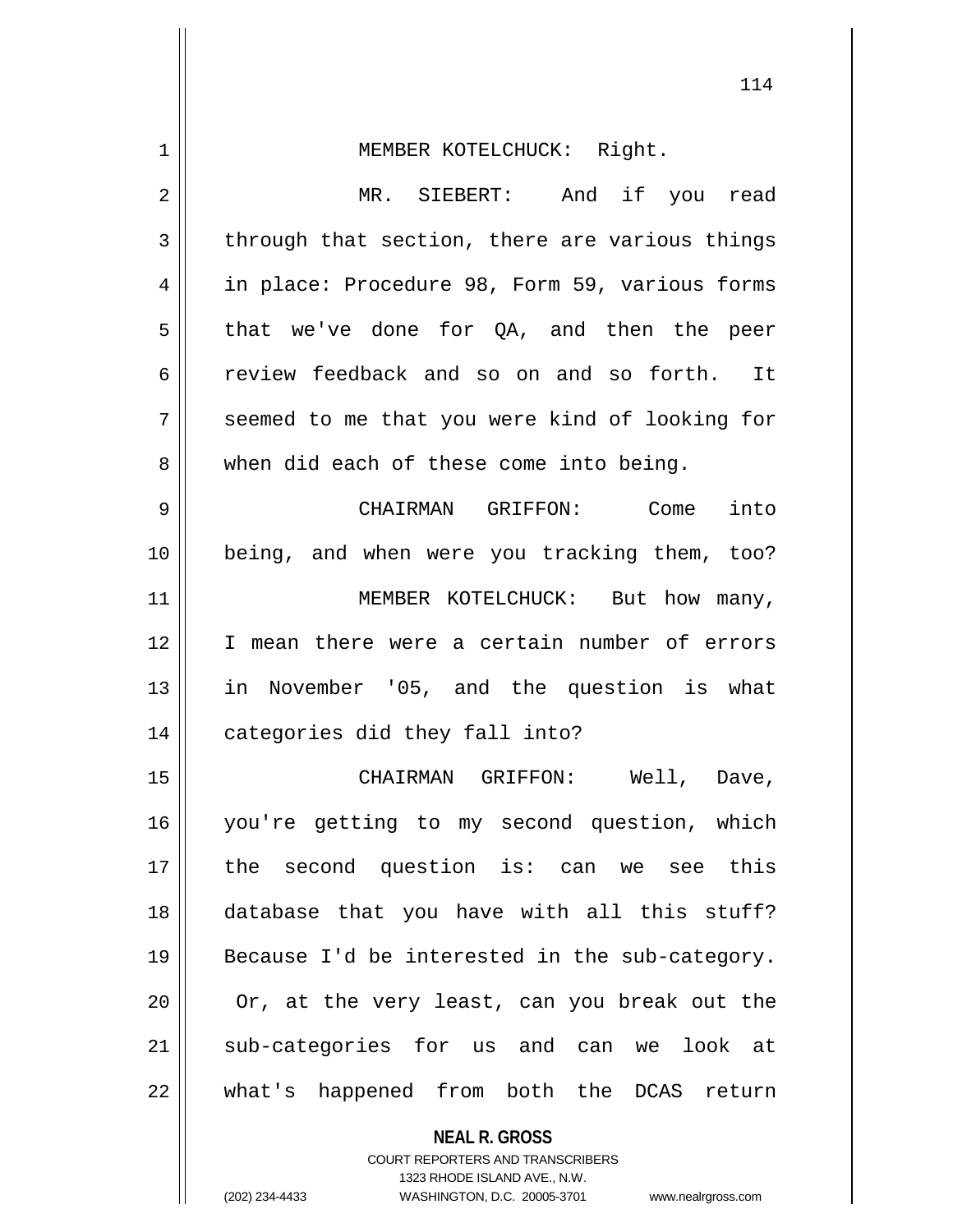1 | information you have and even your one year of 2 data from internally, you know, by sub-3 category? Is it telling us anything? It 4 would be nice for us to see just how the 5 | categories, you know, how that breakdown  $6 \parallel$  looks, as opposed to just the overall error  $7 \parallel$  rate.

 So I have two questions I was 9 || looking at. One, just from a procedures standpoint, what's evolved over time? And in each one of those categories, I think it's important to note like some of these peer 13 || review forms may have been in place from the very beginning, but it might be important to note like I don't know how many revisions you've done on the peer review forms over || time, and then when, if ever, did those things 18 Start to be tracked? You know what I mean? 19 || Not tracked. MR. KATZ: It's not tracked today.

 $21$  | That's what he explained earlier.

22 CHAIRMAN GRIFFON: Those

**NEAL R. GROSS** COURT REPORTERS AND TRANSCRIBERS

1323 RHODE ISLAND AVE., N.W.

(202) 234-4433 WASHINGTON, D.C. 20005-3701 www.nealrgross.com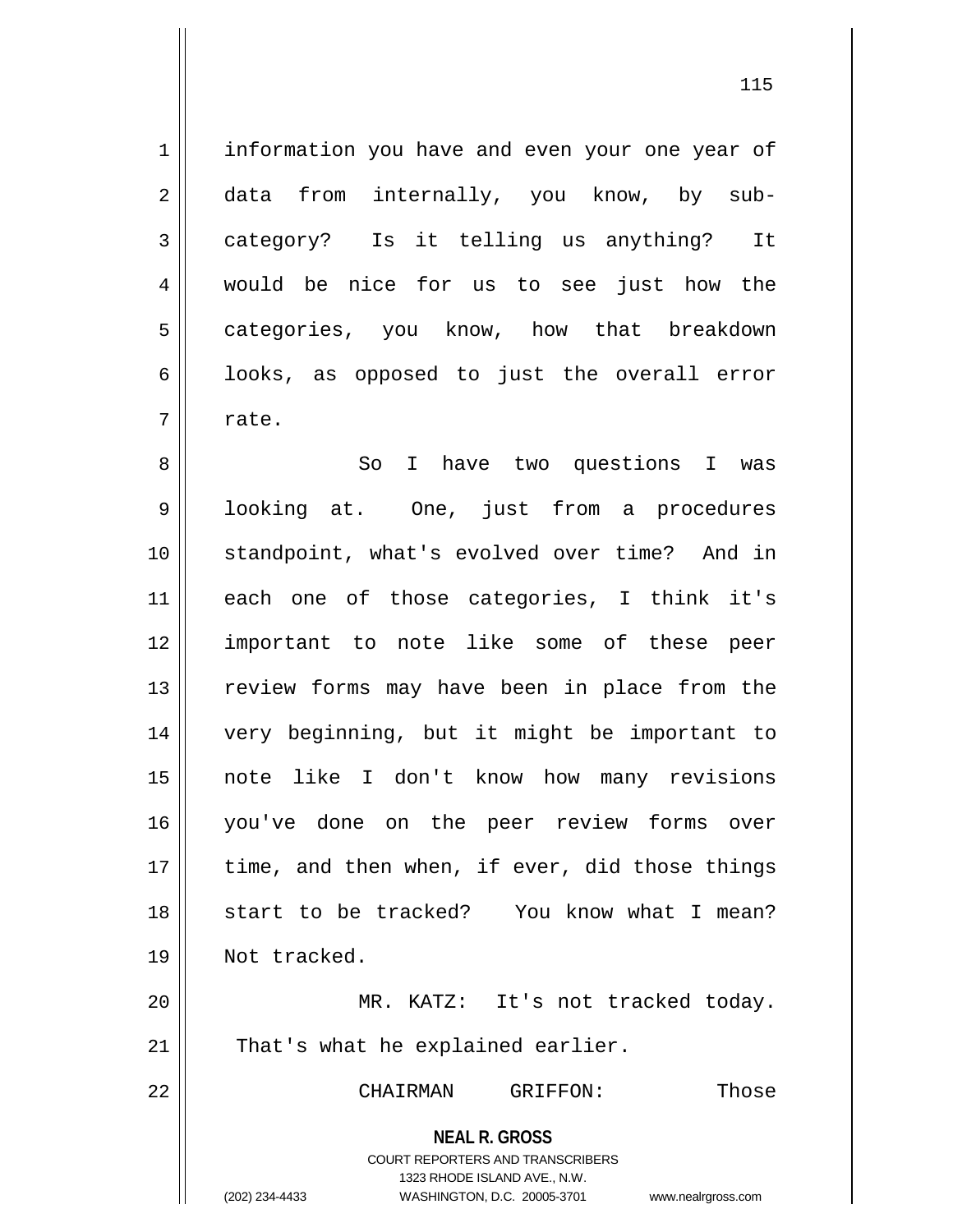**NEAL R. GROSS** COURT REPORTERS AND TRANSCRIBERS 1323 RHODE ISLAND AVE., N.W. (202) 234-4433 WASHINGTON, D.C. 20005-3701 www.nealrgross.com 1 individual lines -- 2 || MR. KATZ: Right. The form, none  $3 \parallel$  of that is tracked. 4 CHAIRMAN GRIFFON: So how do you  $5 \parallel$  get these categories -- these are just based  $6 \parallel$  on your peer review comments that come back. 7 You categorize those based on your 14 or so 8 | categories, right? 9 MR. SIEBERT: We're talking about 10 || two different things here. 11 || CHAIRMAN GRIFFON: Yes. 12 MR. SIEBERT: What Ted is talking 13 about is the peer review checklist, which is 14 Form 91. That is not a tracked document. 15 It's for guidance for the dose reconstructors 16 || for simplification that goes along with the 17 || peer review procedure. 18 CHAIRMAN GRIFFON: Okay. 19 MR. SIEBERT: What you're talking 20 || about is the peer review feedback forms, which 21 we started using a couple of years ago,  $22$  || started tracking a year ago, and that's what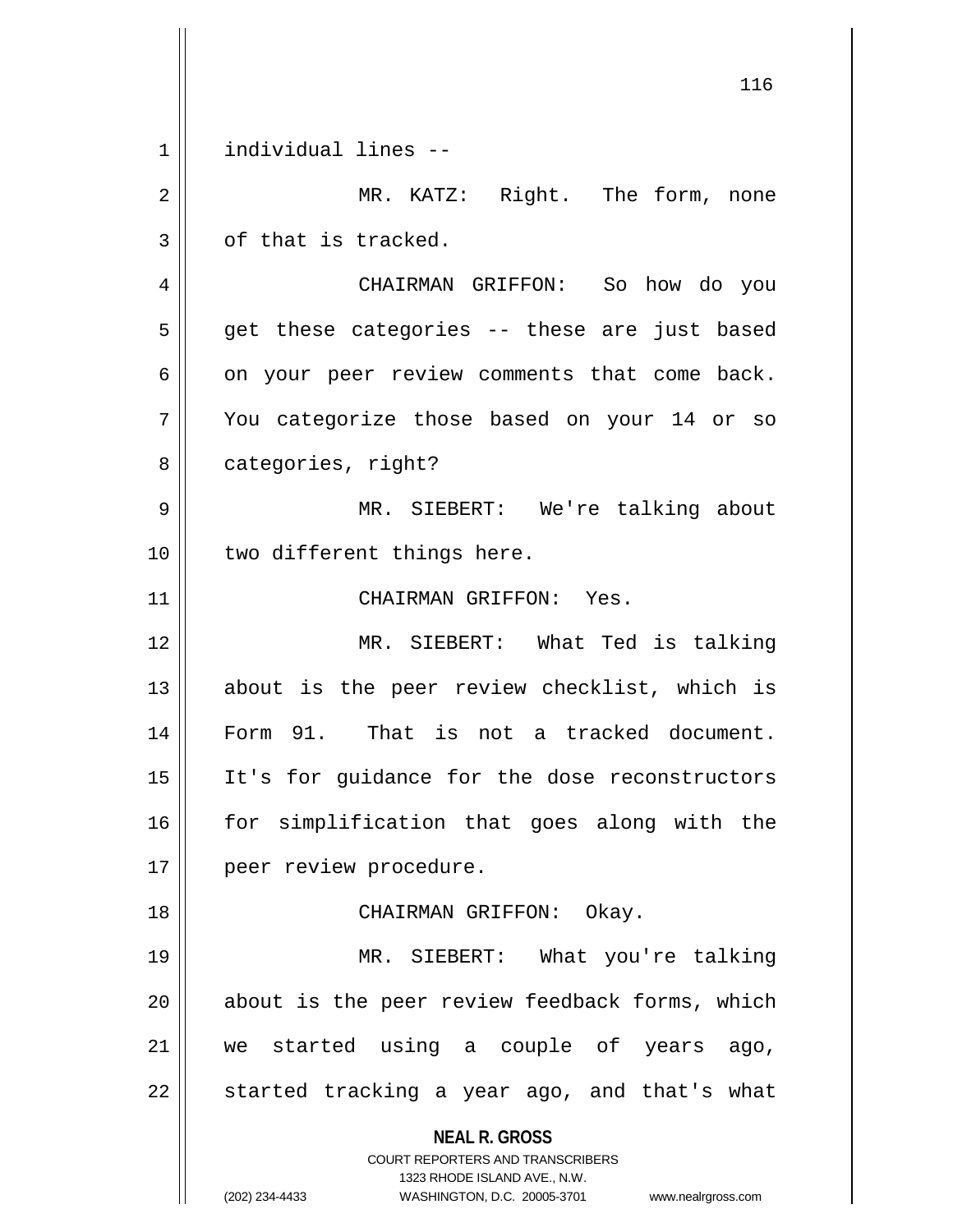1 you're looking for?

| $\overline{2}$ | CHAIRMAN GRIFFON: Well, yes, I                                                                                                                                         |
|----------------|------------------------------------------------------------------------------------------------------------------------------------------------------------------------|
| 3              | was asking just about all those things, when                                                                                                                           |
| 4              | they were in place, whether they're tracked,                                                                                                                           |
| 5              | not tracked, whatever. I think just to sort                                                                                                                            |
| 6              | it out for, I mean, for those of us who have                                                                                                                           |
| 7              | been in the program for a while, especially                                                                                                                            |
| 8              | those that are just coming onto the Board.                                                                                                                             |
| 9              | MR. SIEBERT: Right.                                                                                                                                                    |
| 10             | CHAIRMAN GRIFFON: Right, right.                                                                                                                                        |
| 11             | I think that would be just a useful overview.                                                                                                                          |
| 12             | And then the second question is more the                                                                                                                               |
| 13             | specifics in the database that you have.                                                                                                                               |
| 14             | MR. SIEBERT: What we're seeing.                                                                                                                                        |
| 15             | CHAIRMAN GRIFFON: Yes, what the                                                                                                                                        |
| 16             | breakout is. Not just the overall error rate,                                                                                                                          |
| 17             | but on the sub-level, yes. I think that would                                                                                                                          |
| 18             | be useful for me for next steps. I don't know                                                                                                                          |
| 19             | if -- David, are you on the phone? He didn't                                                                                                                           |
| 20             | get back on yet.                                                                                                                                                       |
| 21             | the<br>MEMBER RICHARDSON:<br>I'm<br>on.                                                                                                                                |
| 22             | phone. I was on mute.                                                                                                                                                  |
|                | <b>NEAL R. GROSS</b><br><b>COURT REPORTERS AND TRANSCRIBERS</b><br>1323 RHODE ISLAND AVE., N.W.<br>(202) 234-4433<br>WASHINGTON, D.C. 20005-3701<br>www.nealrgross.com |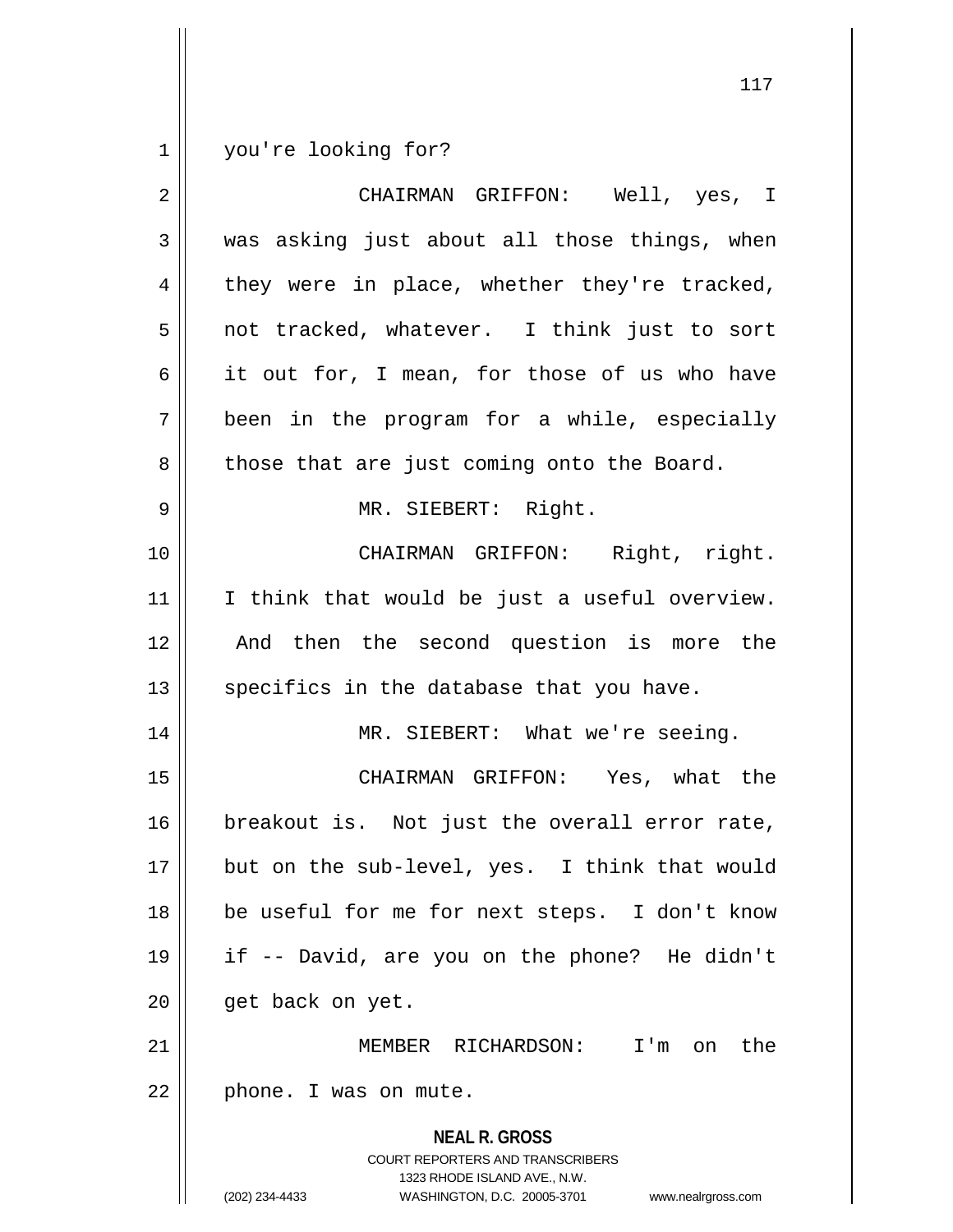| 1  | CHAIRMAN GRIFFON: Oh, I'm sorry.                                                                    |
|----|-----------------------------------------------------------------------------------------------------|
| 2  | Do you have any -- I mean, I think, have you                                                        |
| 3  | been on for a few minutes? I don't know how                                                         |
| 4  | $long - -$                                                                                          |
| 5  | MEMBER RICHARDSON: Yes, I've been                                                                   |
| 6  | on since the start.                                                                                 |
| 7  | CHAIRMAN GRIFFON: Okay. So I                                                                        |
| 8  | don't know if you had anything to add to sort                                                       |
| 9  | of steps forward.                                                                                   |
| 10 | MEMBER RICHARDSON: No, I think                                                                      |
| 11 | that makes sense for us to clarify what's                                                           |
| 12 | happened. And then I think we, you know,                                                            |
| 13 | aside from that, I think all we can do is move                                                      |
| 14 | forward and report on understanding -- you                                                          |
| 15 | know, at some point, we need to summarize some                                                      |
| 16 | sort of conclusions about what we think the                                                         |
| 17 | state of the situation is with regards to the                                                       |
| 18 | QA/QC issues that were raised in the 10-year                                                        |
| 19 | report. Is that, are we supposed to be                                                              |
| 20 | following up on that, or would that be --                                                           |
| 21 | CHAIRMAN GRIFFON: Yes, yes. Yes,                                                                    |
| 22 | I don't know exactly what we -- I'm trying to                                                       |
|    | <b>NEAL R. GROSS</b>                                                                                |
|    | <b>COURT REPORTERS AND TRANSCRIBERS</b>                                                             |
|    | 1323 RHODE ISLAND AVE., N.W.<br>(202) 234-4433<br>WASHINGTON, D.C. 20005-3701<br>www.nealrgross.com |
|    |                                                                                                     |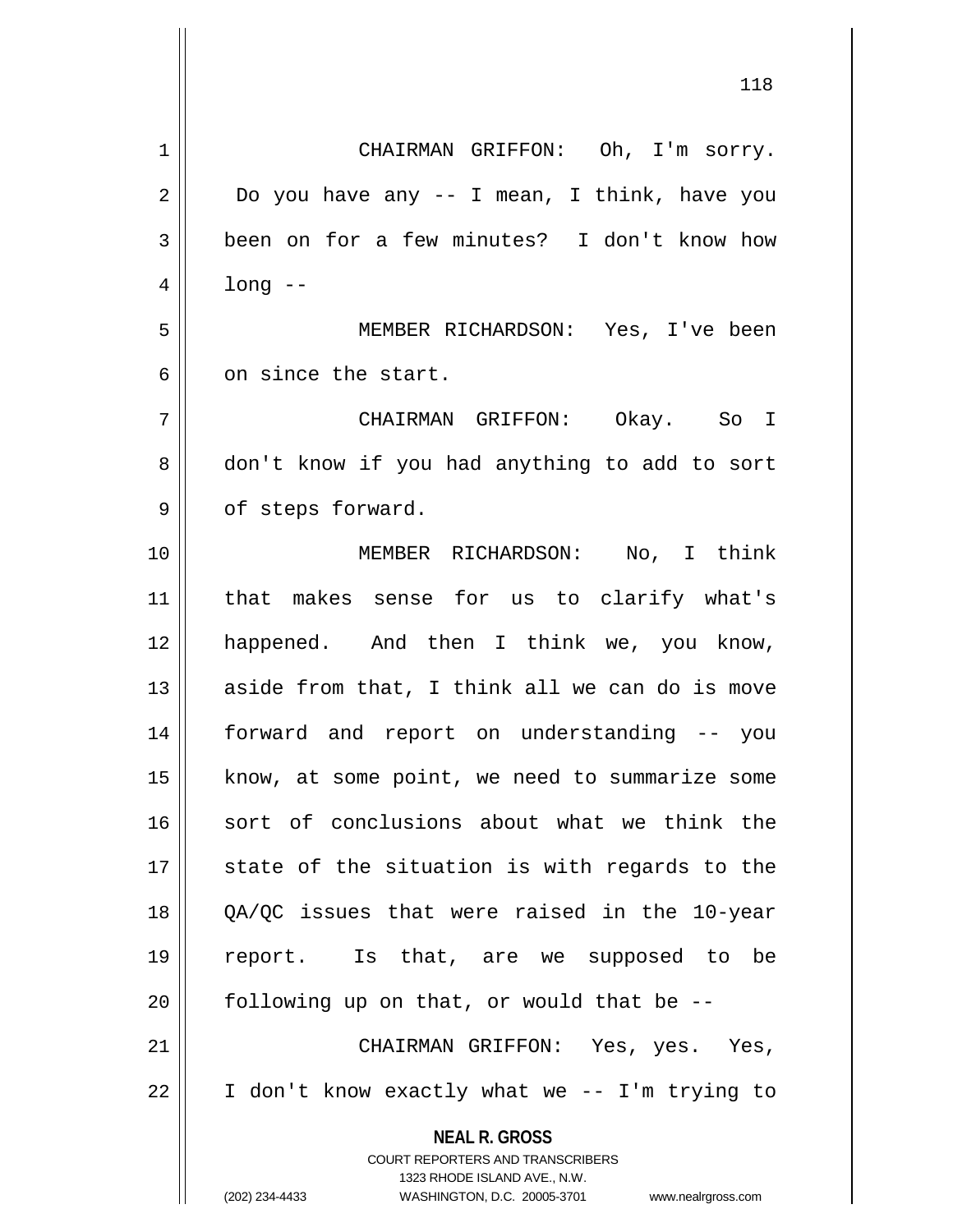1 | think what we found in that report or in the 2 || 10-year report what specifically they 3 || recommended that we look at.

4 | MR. HINNEFELD: The recommendation  $5 \parallel$  -- this is Stu Hinnefeld. The recommendation,  $6 \parallel$  essentially, was to continue to work with the 7 Subcommittee on reviewing QA/QC issues 8 associated with dose reconstruction. So 9 || there's no specific charge to the 10 Subcommittee, and the Subcommittee is left to 11 its own devices and ingenuity on where to go 12 with it.

13 MR. KATZ: I think what David is 14 just raising is occasionally you need to 15 || report back to the full Board on your progress 16 0n this element.

17 CHAIRMAN GRIFFON: Right, right. 18 || Okay. So I have two actions, unless others 19 have things to add. One is just to clarify 20 the OA/OC procedures in place over time, 21 || right, as we just discussed, Scott. And 22 || indicate whether these elements were tracked

> **NEAL R. GROSS** COURT REPORTERS AND TRANSCRIBERS

1323 RHODE ISLAND AVE., N.W. (202) 234-4433 WASHINGTON, D.C. 20005-3701 www.nealrgross.com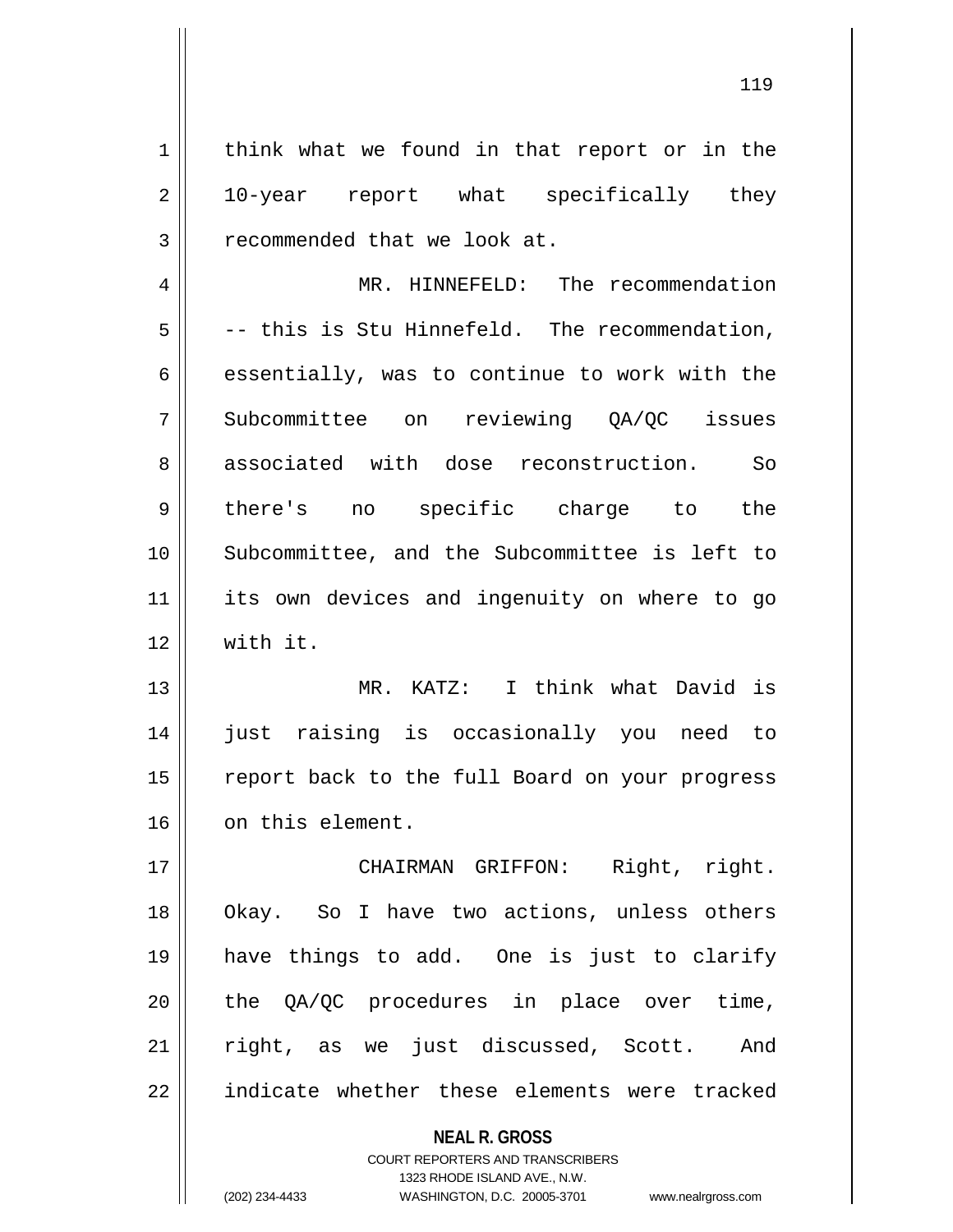1 or not tracked in some sort of data base 2 | process. And then, you know, I think that's  $3 \parallel$  sort of the overall picture.

4 And then the second item I have 5 was, looking at your graph on the technical  $6 \parallel$  error rate, the sort of granularity out of  $7 \parallel$  that, the subcategories, can you provide some 8 information? Either access to that database  $9 \parallel$  that we can sort of look at it or at least, 10 you know, report back on, you know, maybe by 11 || subcategory, what your findings were as far as 12 the error rates from the DCAS return side and 13 || also from your year worth of data that you 14 || have internally. Is that a massive undertaking  $15$  | or -- there's some hesitation there.

 MR. HINNEFELD: I don't know. I would not think so. I think access to database might be a little problematic. But a report by category, I don't know what the issue might be there. I think Scott is 21 || reluctant to commit his organization.

22 CHAIRMAN GRIFFON: Yes, okay.

**NEAL R. GROSS** COURT REPORTERS AND TRANSCRIBERS 1323 RHODE ISLAND AVE., N.W. (202) 234-4433 WASHINGTON, D.C. 20005-3701 www.nealrgross.com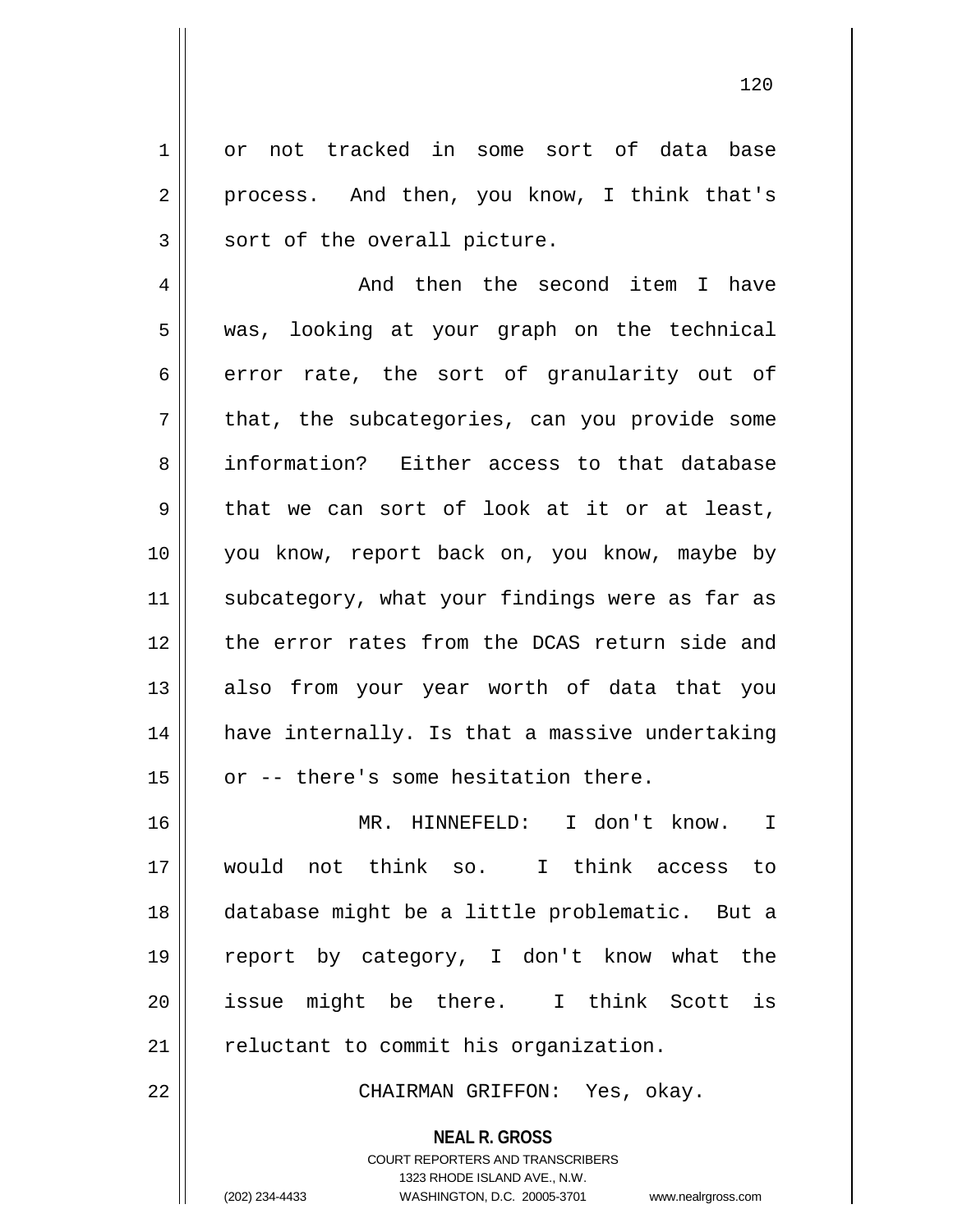1 || MR. HINNEFELD: But we'll see what 2 || we can work out on that. We talked about a  $3 \parallel$  couple of other things, too, or at least we  $4 \parallel$  talked about one other thing I know of, which 5 was some sort of test for double key entry. 6 In other words, could we take a random 7 Sampling? And I'm trying to understand how 8 this is going to work. As I understand how  $9 \parallel$  this would work, is we would take a sampling 10 || of cases after we had gone through our process 11 | of data entry and inspection or whatever we do 12 now, you know, where we go back over it and a 13 data entry person says, okay, I am gone. You 14 || take then a random sampling of those. You 15 would have another key entry person then do  $16$  | the key entry and to determine -- and then, 17 once you've done that, if there are 18 differences, you've got to decide which one 19 was entered incorrectly. And if, in fact, the 20 || current process ends up with errors, then you 21 would have to make some consideration about: 22 || is it sufficient? You know, is what we're

**NEAL R. GROSS**

COURT REPORTERS AND TRANSCRIBERS 1323 RHODE ISLAND AVE., N.W. (202) 234-4433 WASHINGTON, D.C. 20005-3701 www.nealrgross.com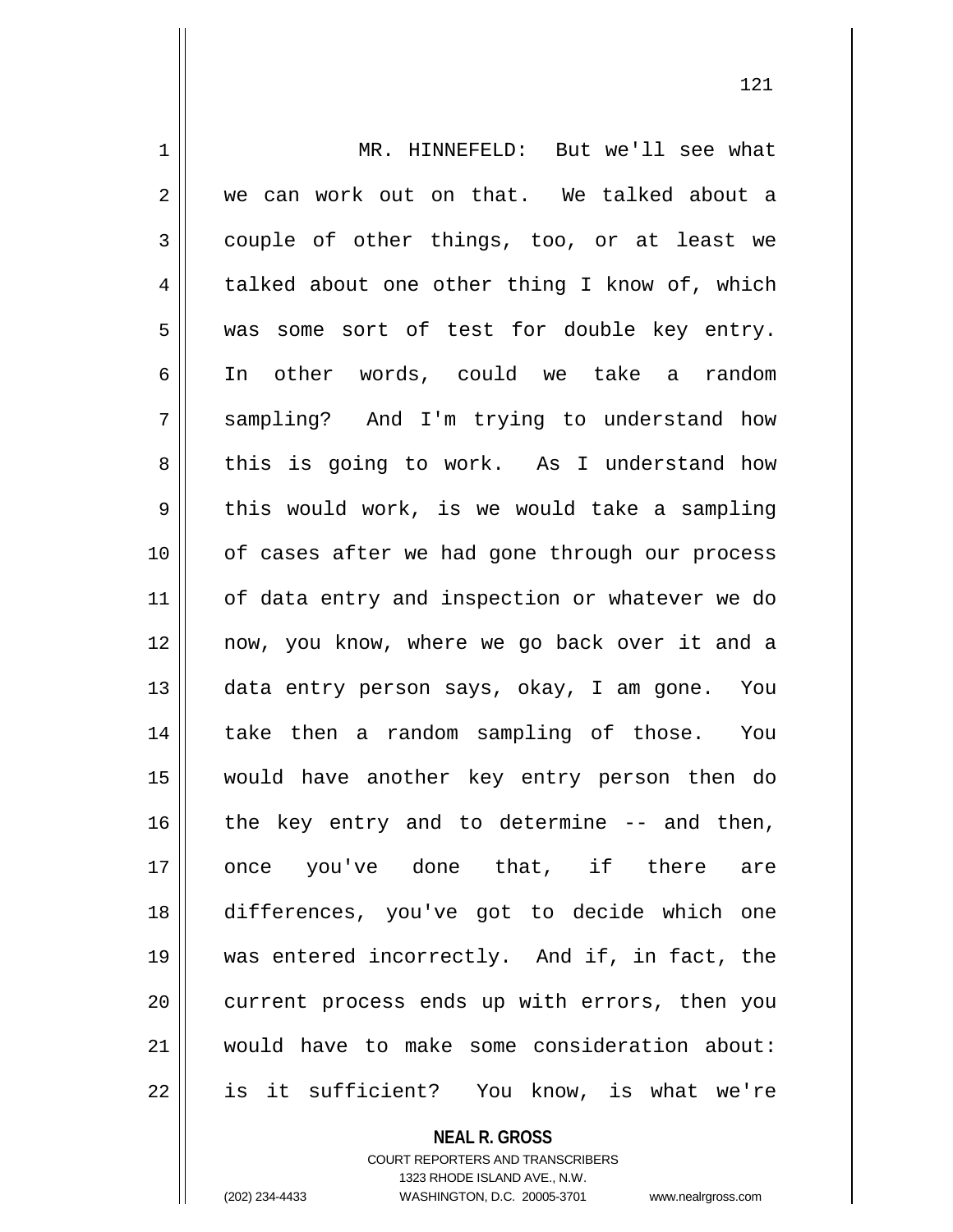**NEAL R. GROSS** 1 | doing sufficient? Is the error rate -- this 2 | inspection isn't really working well. 3 That is a thing that could be 4 designed and done. I don't know that it could  $5 \parallel$  be done real quickly, but it's something that  $6 \parallel$  could be designed and done. Go ahead. 7 MEMBER KOTELCHUCK: No, I'm sorry. 8 || I'm interrupting you. 9 MR. HINNEFELD: I was going to 10 || move on to something else. 11 || MEMBER KOTELCHUCK: Okay. Well, 12 || then I was actually thinking that if we got  $13$  || the report back basically clarifying the data 14 || that has already been presented, and the graph 15 || that's already been presented, then, having  $16$  seen that, I would be ready to think about, 17 well, how might you do double keying? But I 18 don't, my feeling is it doesn't need to be 19 done now. In fact, if we're asking for a 20 further report, a little more detail, a little 21 more detail on what we have, then we can help  $22$  || think through. And I suggest that we propose

> COURT REPORTERS AND TRANSCRIBERS 1323 RHODE ISLAND AVE., N.W.

(202) 234-4433 WASHINGTON, D.C. 20005-3701 www.nealrgross.com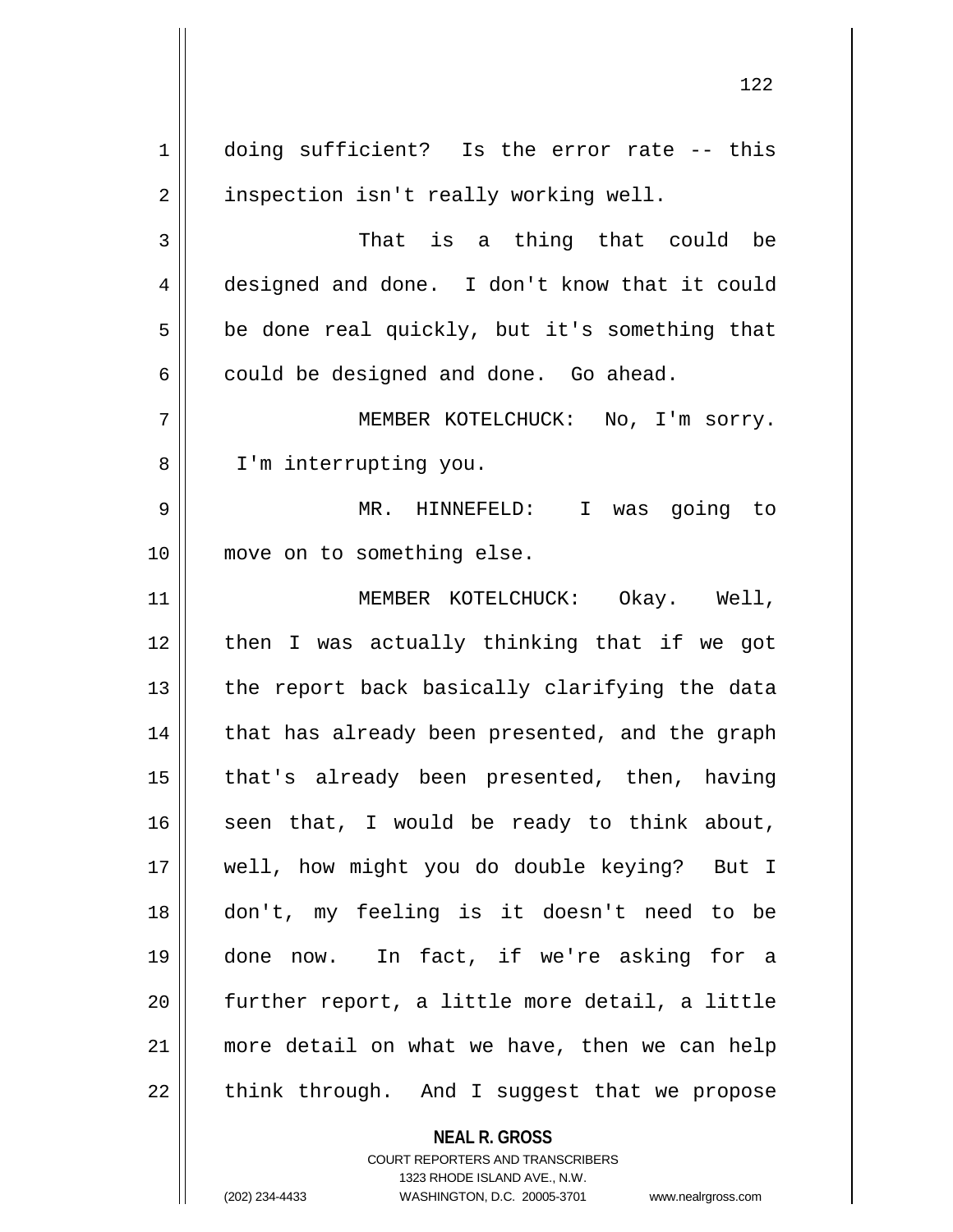|    | 123                                            |
|----|------------------------------------------------|
| 1  | a second time with a little more concreteness. |
| 2  | MR. HINNEFELD: So nothing on that              |
| 3  |                                                |
| 4  | CHAIRMAN GRIFFON: I was going to               |
| 5  | say -- that's why I didn't bring it up. I was  |
| 6  | going to say hold off on that, but I wanted to |
| 7  | hear from others.                              |
| 8  | MEMBER KOTELCHUCK: I agree, I                  |
| 9  | agree.                                         |
| 10 | CHAIRMAN GRIFFON: But I think                  |
| 11 | let's see this first and -- yes.               |
| 12 | MR. HINNEFELD: Okay. And then                  |
| 13 | similarly then on what I was talking about,    |
| 14 | you know, where you would flowchart the work   |
| 15 | process, decide on places where inspection,    |
| 16 | you know, inspecting product, interim product, |
| 17 | reporting results, and then analysis,          |
| 18 | something like that is premature, as well,     |
| 19 | other than maybe some preliminary thinking     |
| 20 | about the question. You know, I think we       |
| 21 | should go off and think about the question     |
| 22 | anyway.                                        |
|    | <b>NEAL R. GROSS</b>                           |

COURT REPORTERS AND TRANSCRIBERS 1323 RHODE ISLAND AVE., N.W. (202) 234-4433 WASHINGTON, D.C. 20005-3701 www.nealrgross.com

 $\mathbf{I}$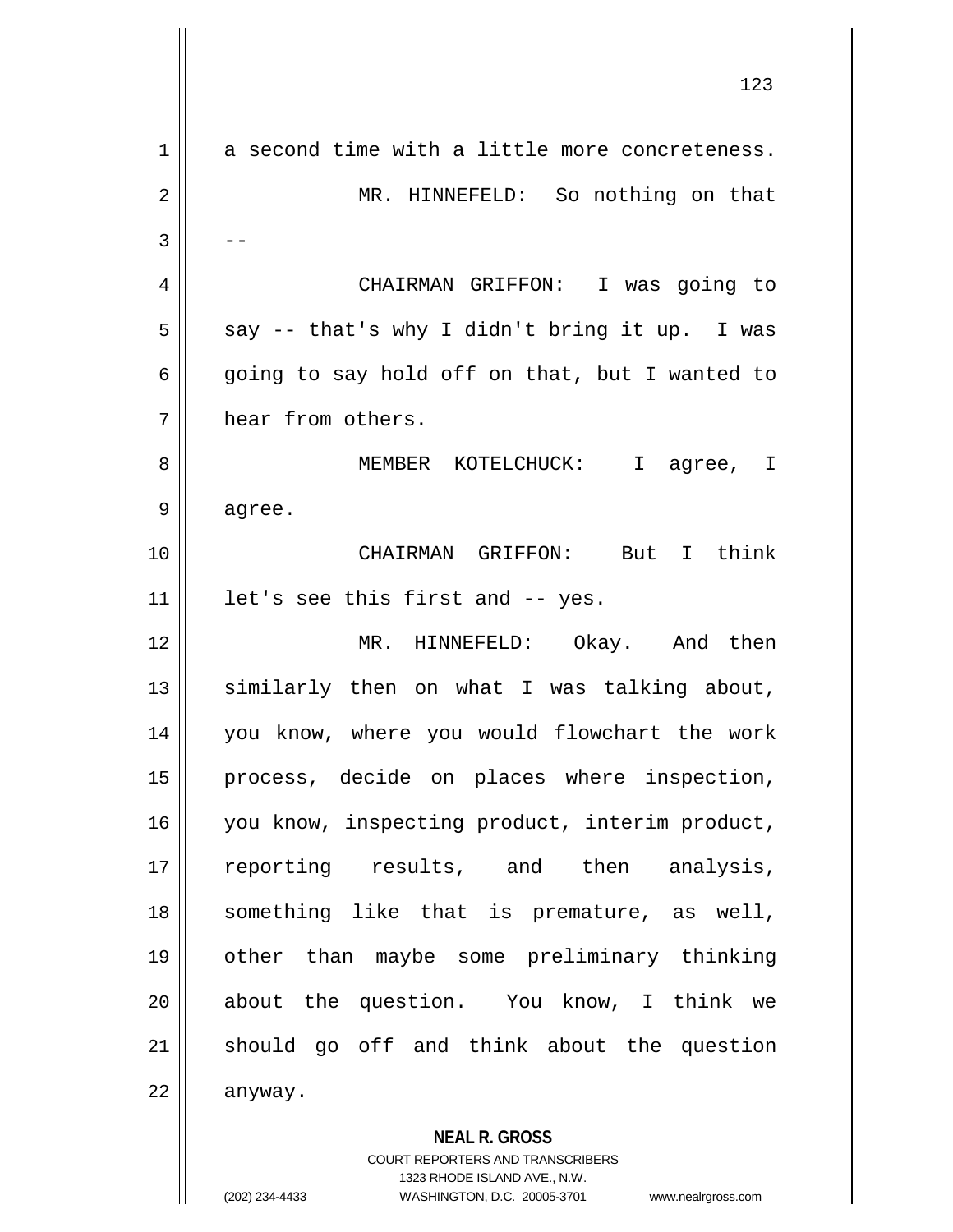**NEAL R. GROSS** COURT REPORTERS AND TRANSCRIBERS 1323 RHODE ISLAND AVE., N.W. (202) 234-4433 WASHINGTON, D.C. 20005-3701 www.nealrgross.com 1 CHAIRMAN GRIFFON: We should think  $2 \parallel$  about it, yes. 3 MR. HINNEFELD: But you're not 4 || really expecting any kind of product now on  $5$  | that coming out of here today? 6 CHAIRMAN GRIFFON: No, I wasn't.  $7 \parallel$  No, no. 8 MR. HINNEFELD: Okay. All right. 9 CHAIRMAN GRIFFON: I think that's  $10$   $\vert$  -- Doug, do you have anything to add on that? 11 MR. FARVER: No, no, I'm just 12 || going to keep these things in mind as we go 13 through. We're going to talk about the 14 findings. When we come across a QA concern or 15 || something, just be thinking about where in the 16 process, you know, should that have been 17 caught or should it not have been caught or 18 || how can you fix it? 19 || CHAIRMAN GRIFFON: Right. 20 MEMBER KOTELCHUCK: The one other  $21$  | thing on the proposal that you made a moment  $22 \parallel$  ago, I wanted to ask Scott, if you're not now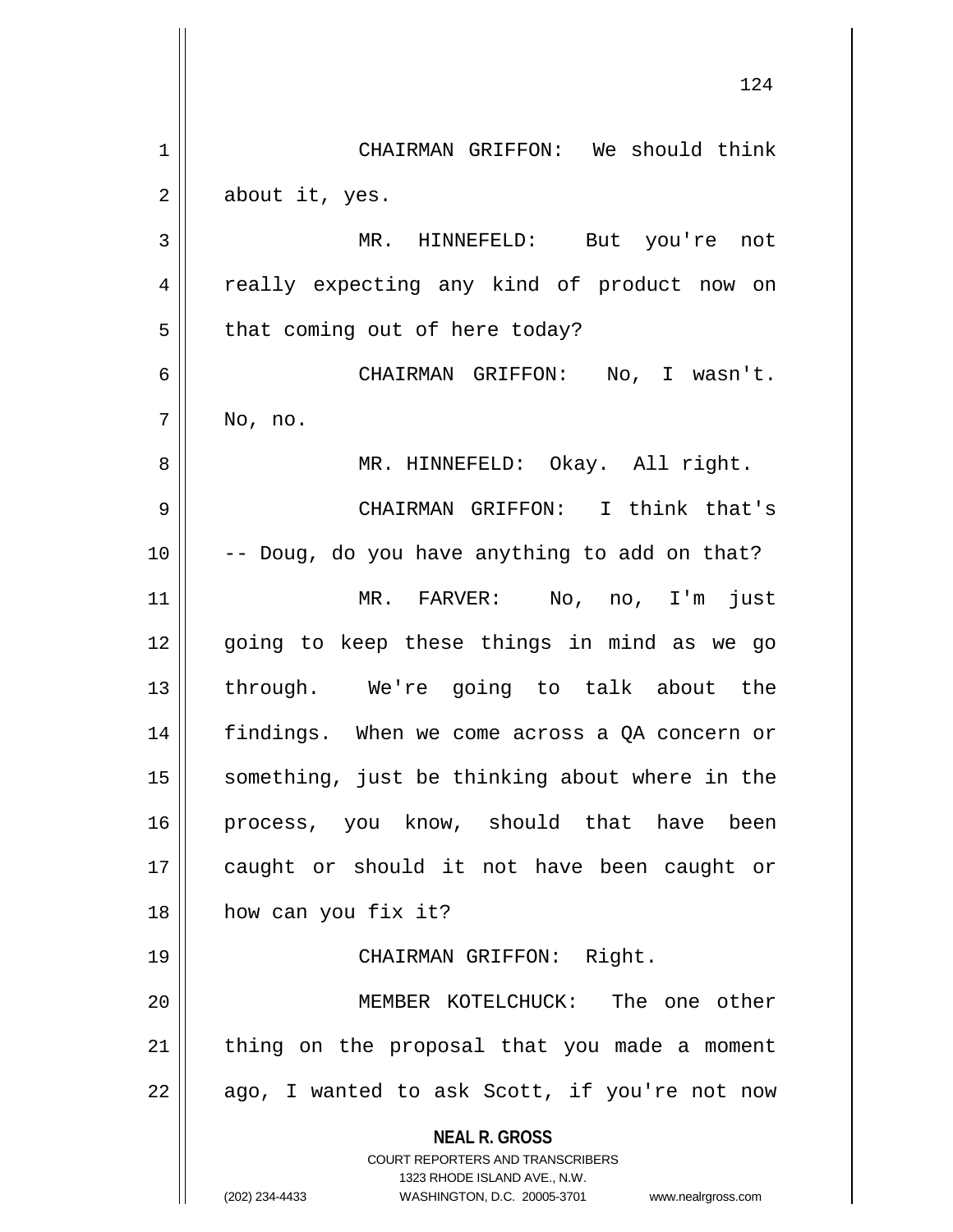**NEAL R. GROSS** COURT REPORTERS AND TRANSCRIBERS 1323 RHODE ISLAND AVE., N.W. 1 | tracking your own, the peer review document  $2 \parallel$  that you, I don't know if I'm using the right  $3 \parallel$  term, but the one that you instituted a year  $4 \parallel$  ago, you're not now tracking it --5 CHAIRMAN GRIFFON: You just  $6 \parallel$  started tracking it, right? 7 MEMBER KOTELCHUCK: I'm sorry. 8 || You are tracking it, but you have not 9 || categorized anything yet in that? 10 MR. SIEBERT: We had initial 11 categorizations, and what we're doing is we're 12 updating the categories to be more useful at 13 | the moment. 14 MEMBER KOTELCHUCK: Okay. The 15 question is, Is what we're asking reasonably 16 doable? What we're asking about the DRR 17 technical error rate sounds like it is 18 || eminently doable because you basically have  $19 \parallel$  the elements for this graph. 20 The other one for your peer  $21$  review, the one you're doing, the peer review  $22$  || document, is that something that you think

(202) 234-4433 WASHINGTON, D.C. 20005-3701 www.nealrgross.com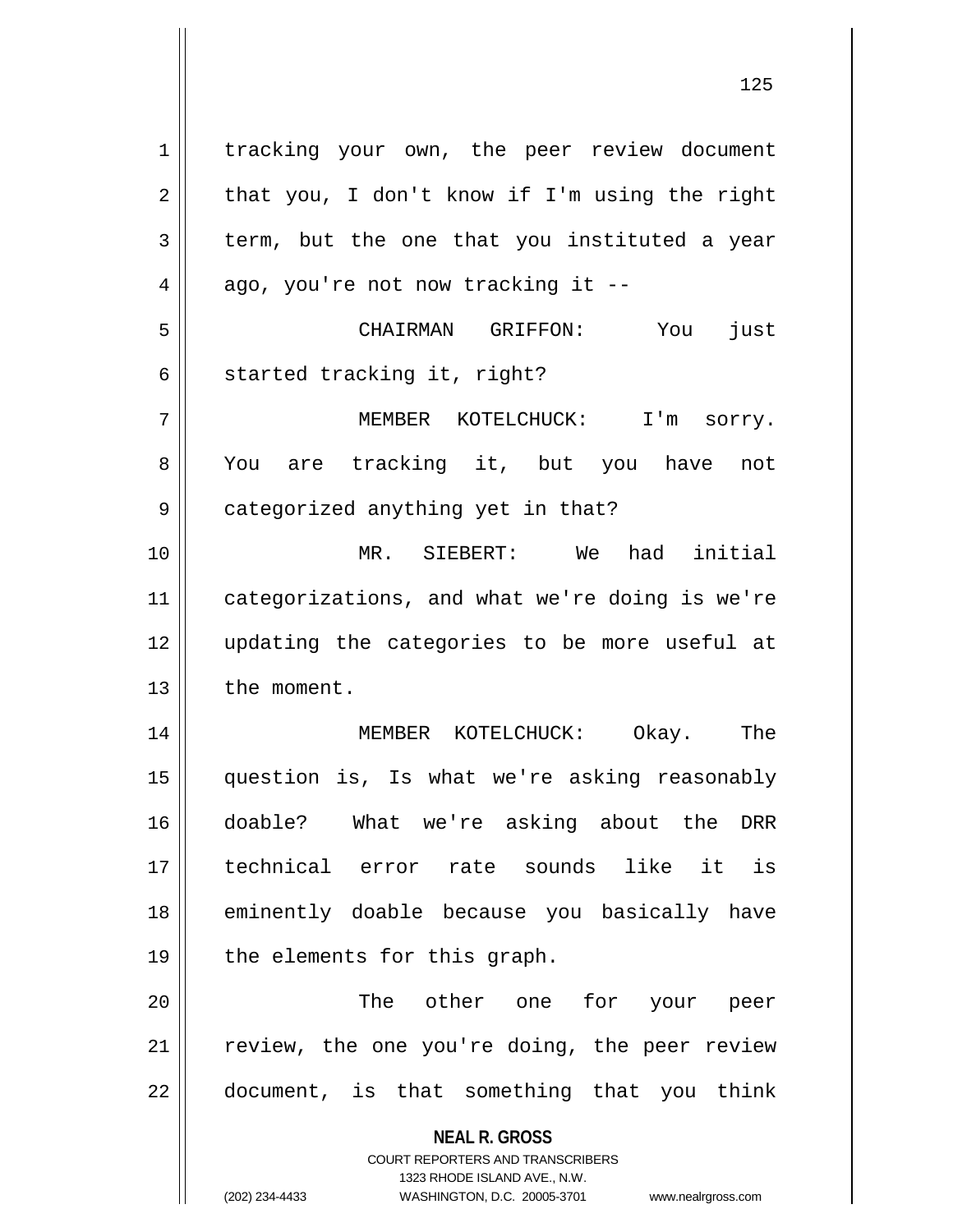**NEAL R. GROSS** COURT REPORTERS AND TRANSCRIBERS 1323 RHODE ISLAND AVE., N.W. (202) 234-4433 WASHINGTON, D.C. 20005-3701 www.nealrgross.com 1 | reasonably could be done now, or if you 2 | haven't actually decided on the categorization  $3 \parallel$  so maybe you want to hold off? 4 || MR. SIEBERT: I think it might be  $5$  || premature to put that out. But --6 MEMBER KOTELCHUCK: Okay. I just 7 wanted to -- 8 MR. SIEBERT: Because I think we 9 || are still working through that to make sure 10 it's more useful to us and obviously to you  $11$  || guys, as well. 12 CHAIRMAN GRIFFON: And are you 13 working on the, I mean the categories for 14 DCAS returns, are you trying to -- 15 MR. SIEBERT: Our plan is to make  $16$  all those categories the same. 17 CHAIRMAN GRIFFON: Right, right, 18 right. Okay. 19 MR. SIEBERT: So that we will be 20 || then consistent, and we can say, in peer 21 || review, in the number of report typo errors  $22$  || that we saw, we saw this many in the peer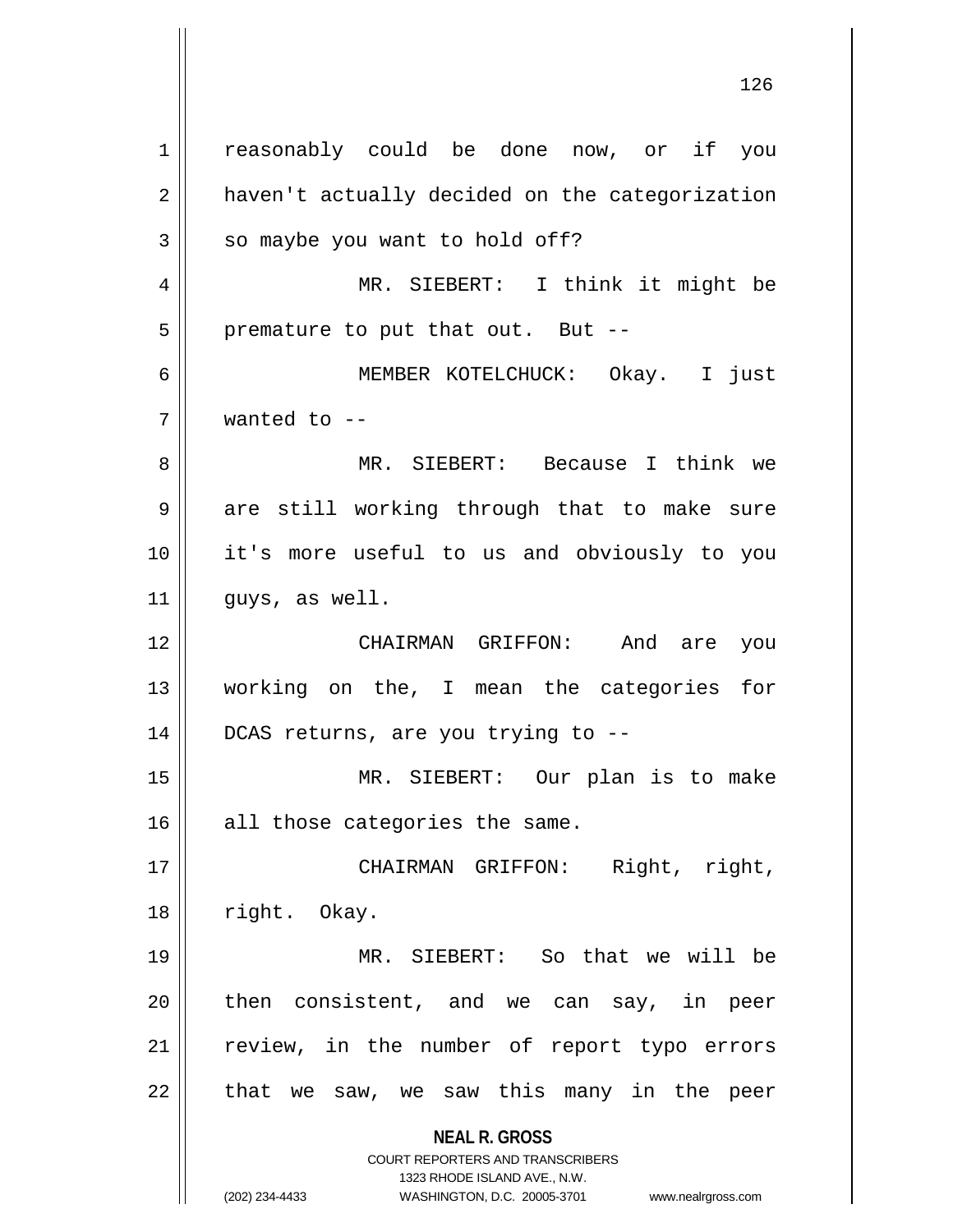1 | review feedback, we saw this many from the 2 DCAS returns, and we saw this many from the 3 SC&A reviews. So we're trying to line those  $4 \parallel$  three up as much as we can so that we can do  $5 \parallel$  those comparisons at the different levels. 6 MR. CALHOUN: I got a question.  $7 \parallel$  This is Grady. Just the graph, I thought that 8 | those were just gross numbers. I mean --9 MR. SIEBERT: Those are very  $10$  || gross. Yes, those are the  $-$ -11 MR. CALHOUN: Okay. So in terms 12 of going back and looking, for 2005, for  $13$  || example, to categorize the numbers, that's not 14 || something that database are readily available,  $15 \parallel$  is it? 16 MR. SIEBERT: I don't believe all 17 || of it probably is. I'd have to go back and  $18$  |  $100k$  at how far back I have --19 MR. CALHOUN: I think those 20 numbers are based on the fact that we get in 21 || something as simple as DOL had the cancer. 22 || We'll send them back a form that says revise

> **NEAL R. GROSS** COURT REPORTERS AND TRANSCRIBERS

> > 1323 RHODE ISLAND AVE., N.W.

(202) 234-4433 WASHINGTON, D.C. 20005-3701 www.nealrgross.com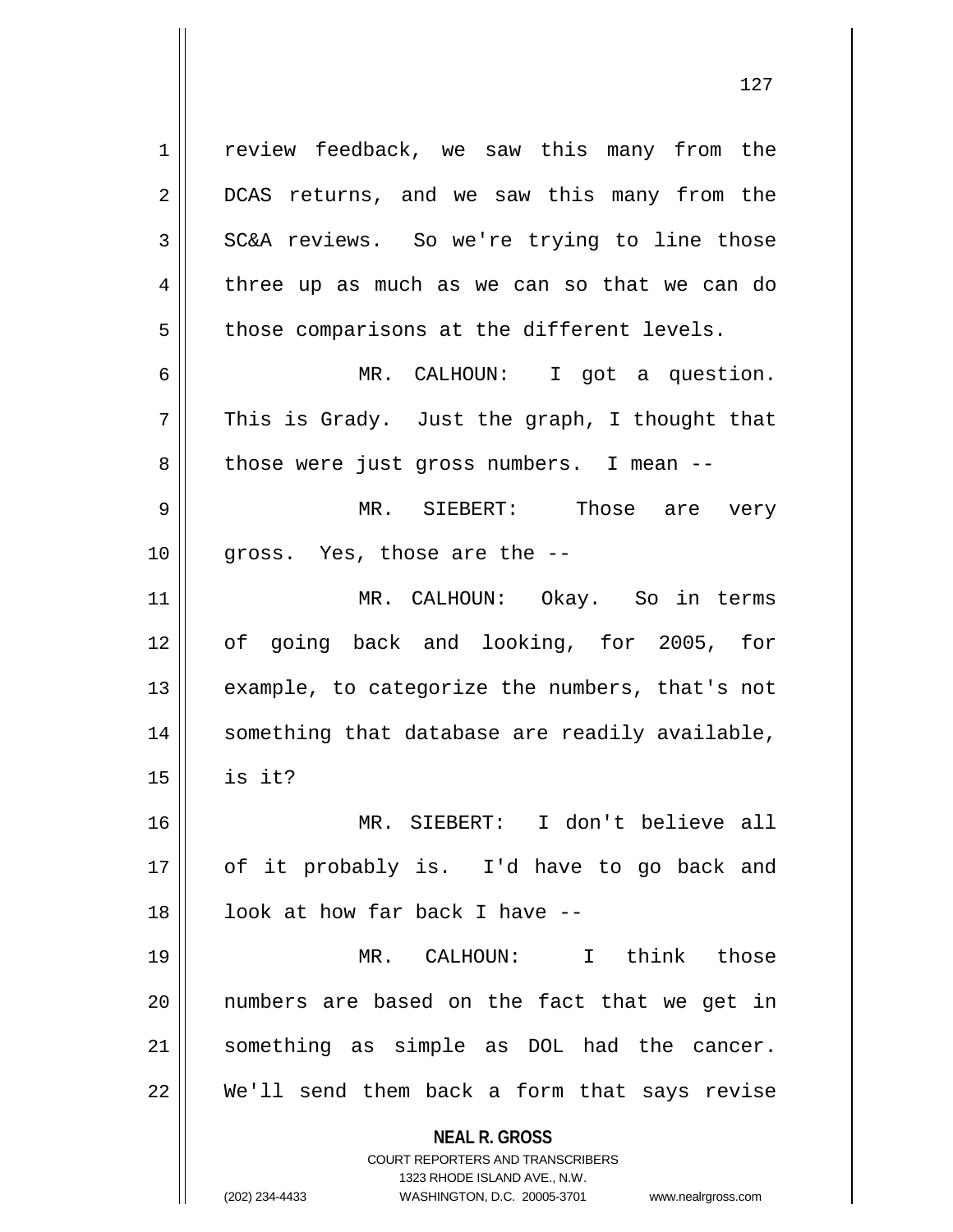**NEAL R. GROSS** COURT REPORTERS AND TRANSCRIBERS 1323 RHODE ISLAND AVE., N.W. (202) 234-4433 WASHINGTON, D.C. 20005-3701 www.nealrgross.com 1 || the dose reconstruction because DOL has  $2 \parallel$  cancer. It could also be that I don't agree  $3$  | with their internal dose calculations. But I 4 didn't think those were categorized. They 5 | certainly aren't from our standpoint when we  $6 \parallel$  send them to you. 7 MR. SIEBERT: We've been  $8 \parallel$  categorizing them  $-$ -9 MR. CALHOUN: I know you do for  $10$   $\parallel$  DCAS  $-$ 11 MR. SIEBERT: Yes, I'd have to  $12$  |  $100k$  at how long the comment --13 MR. CALHOUN: So I'm just thinking 14 || that may not be something that you can go sort  $15$  || and --16 MR. SIEBERT: Right. It may be 17 more time-intensive. 18 || MR. CALHOUN: Right. 19 CHAIRMAN GRIFFON: Maybe just, at  $20$  || the very least, an update on that, if it's not  $21$   $\vert$  -- right, right. Make some movement on that. 22 MR. HINNEFELD: I think if there's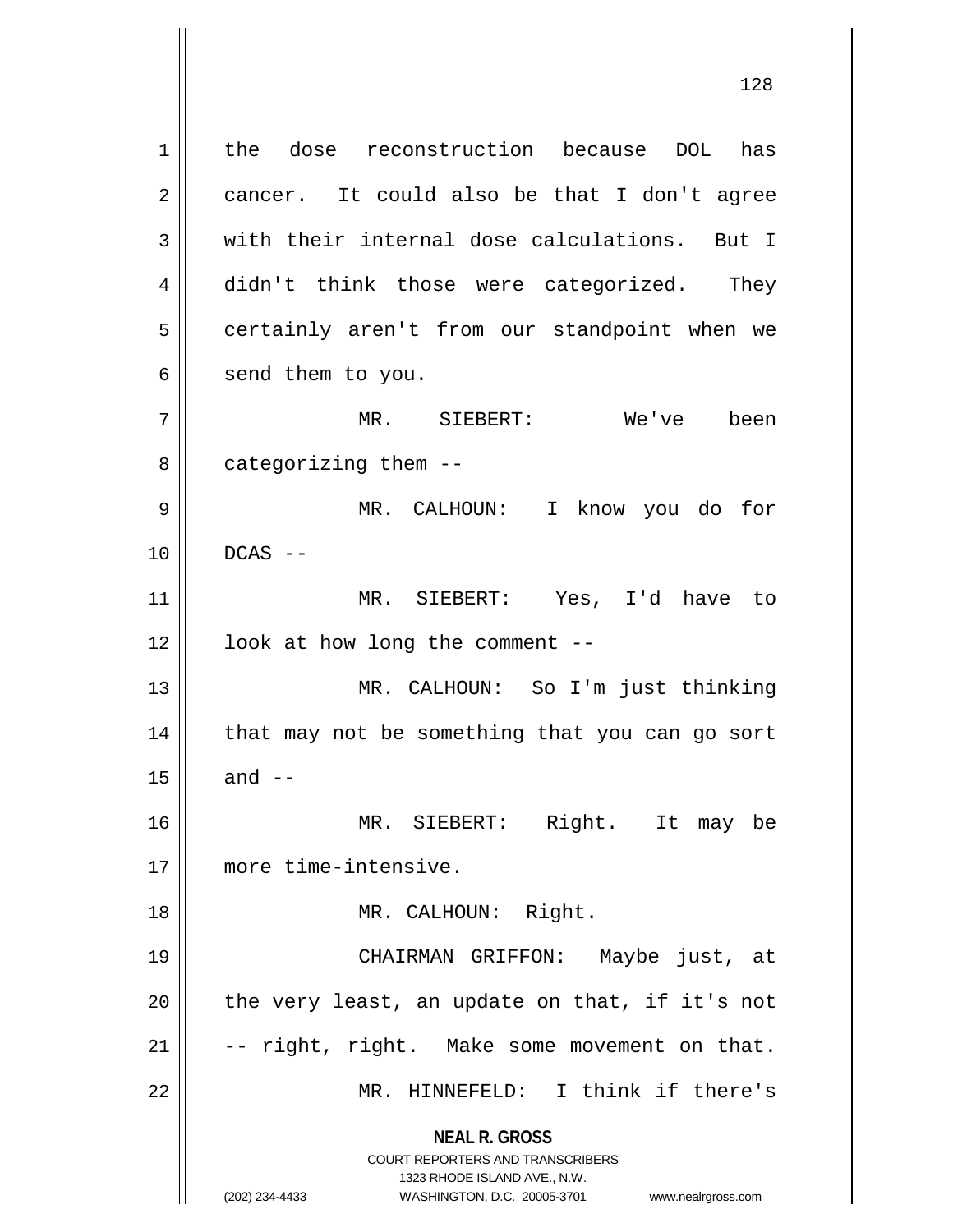**NEAL R. GROSS** COURT REPORTERS AND TRANSCRIBERS 1 Some period of time since 2005 when those 2 categories are entered in the database or 3 whatever is entered in terms of categories or  $4 \parallel$  database, I think we just come out with that.  $5 \parallel$  And there may be certain categories that are  $6 \parallel$  sort of un-interpretable because they include  $7 \parallel$  a number of different kinds of returns. 8 CHAIRMAN GRIFFON: Right. Yes, so 9 those two items. Do the best on that second 10 one. Okay. Anything else on that? We're 11 through agenda item number two. Ted's only  $12$  || qot 15 on the list for us. 13 MR. KATZ: We'll be saving them for 14 | tomorrow. 15 CHAIRMAN GRIFFON: Why don't I just  $16$  || qet back to the agenda? 17 So we have, oh, the cost and 18 benefits of possible changes in dose 19 || reconstruction efficiency processes. So this 20 || came out of the 10-year review, also. And the 21 notion was, just to summarize, one of the  $22$  | things was that, you know, should you sort of

> 1323 RHODE ISLAND AVE., N.W. (202) 234-4433 WASHINGTON, D.C. 20005-3701 www.nealrgross.com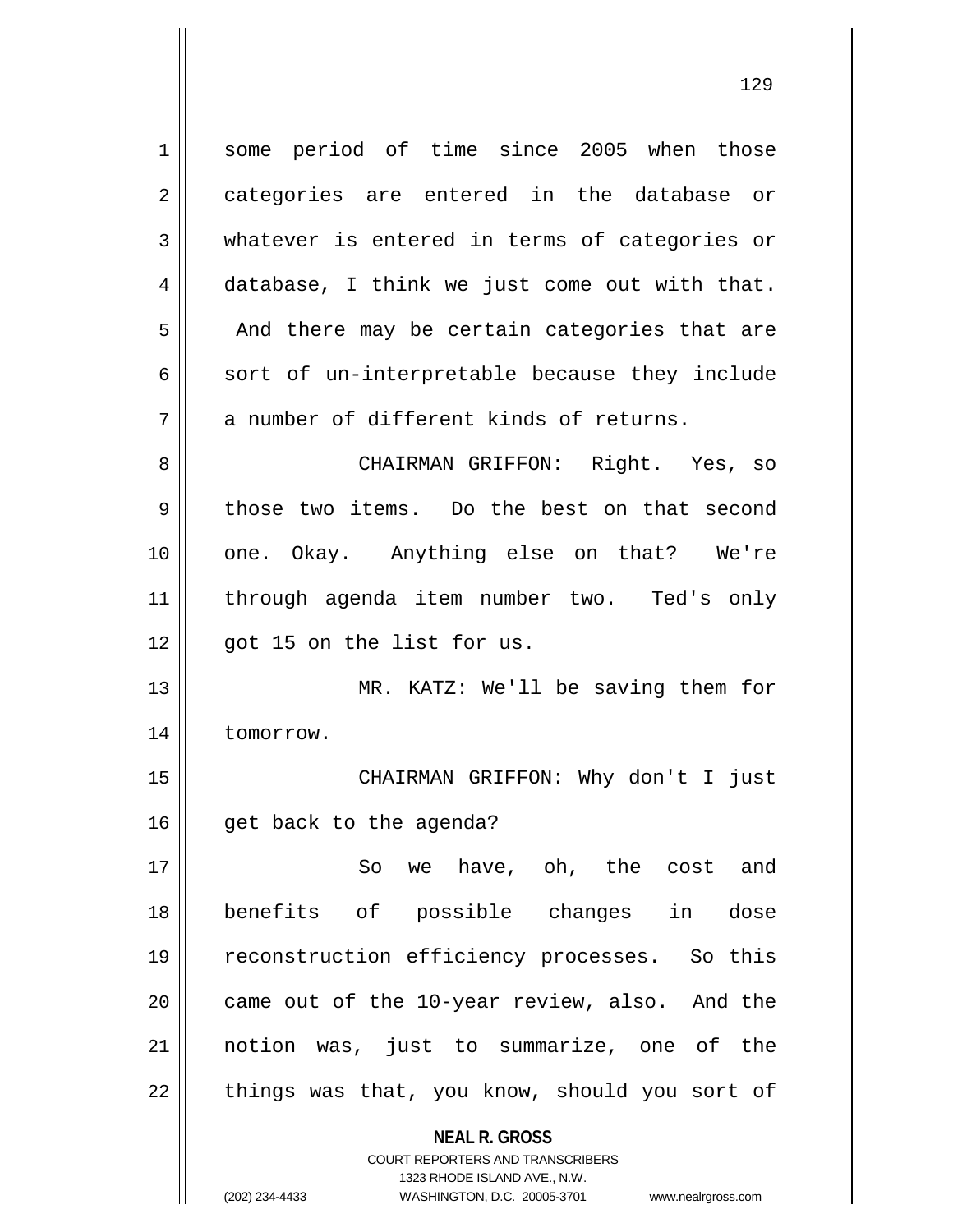1 do a best estimate for all cases or are we  $2 \parallel$  really gaining that much cost savings in doing  $3 \parallel$  some of these efficiency methods, so that was, 4 | I think, the fundamental question. 5 And we got a response, a verbal 6  $\parallel$  response. I think maybe I pushed for this a 7 little bit, but, you know, we want sort of in  $8 \parallel$  writing, but it was the justification that it 9 really, that it wasn't cost-effective to do 10 best estimates across the board. NIOSH gave 11 us this document, and I'll let whoever is  $12$  | qoing to summarize that  $-$ 13 MR. CALHOUN: I think, basically, 14 what the findings of this were are that doing 15 || a full-blown dose reconstruction is not cost-16 beneficial for us. There are some things we 17 || can look at doing, and none of them are free. 18 All of them will cost us additional resources 19 || and money. And some of the things that we are 20 || looking at doing that may not have a huge  $21$  || impact are not overestimating, for example, X- $22 \parallel$  rays, using the actual X-ray records rather

> **NEAL R. GROSS** COURT REPORTERS AND TRANSCRIBERS

> > 1323 RHODE ISLAND AVE., N.W.

(202) 234-4433 WASHINGTON, D.C. 20005-3701 www.nealrgross.com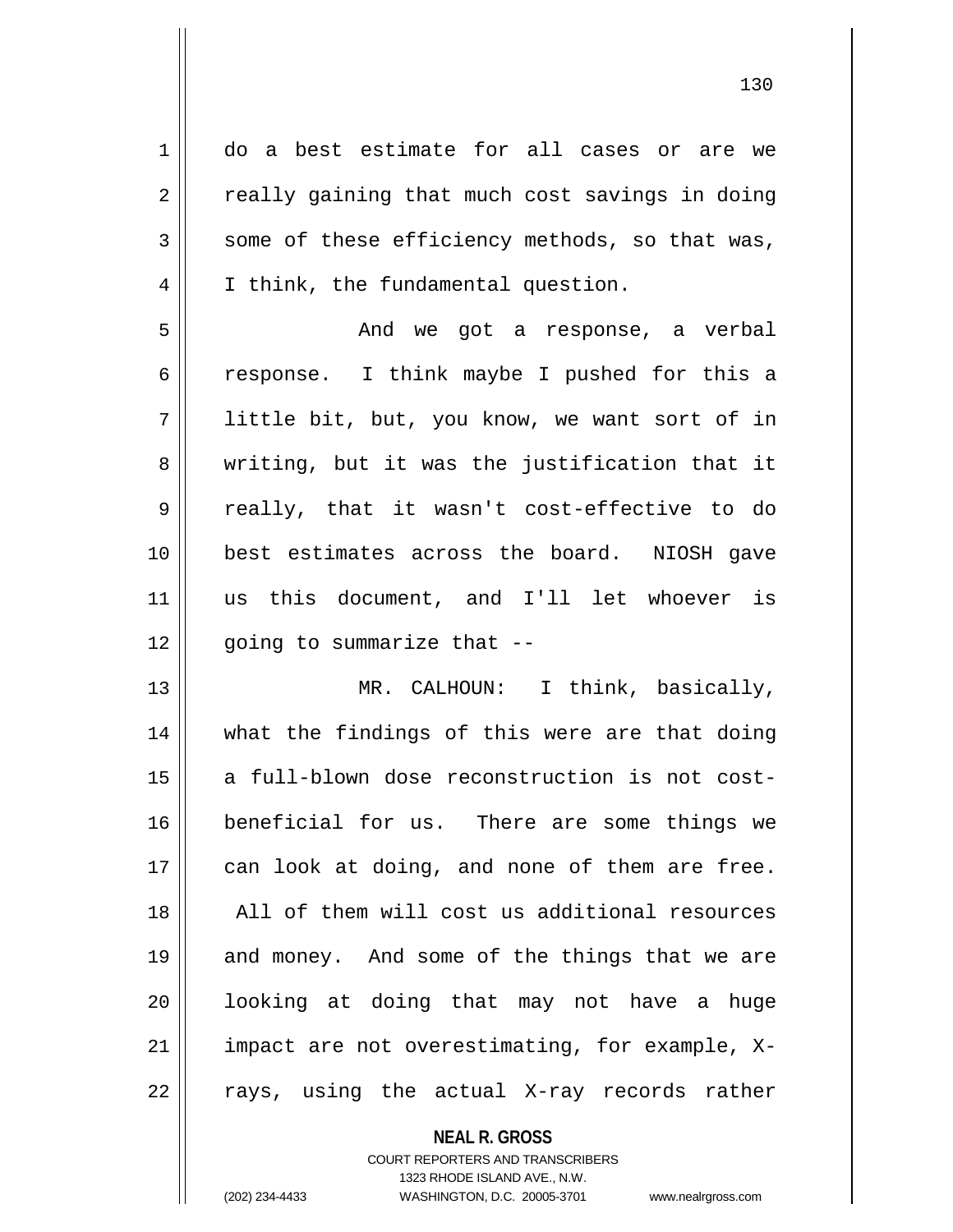1 | than using default numbers. That will lower  $2 \parallel$  the dose in most cases.

3 And another one was missed dose, 4 using the actual number of zeros recorded 5 || rather than the maximizing periodicity of  $6 \parallel$  badge exchange. Those are the two that would  $7$   $\parallel$  be most cost-beneficial for us.

 Obviously, we wouldn't look at 9 | doing a best estimate for an underestimate, you know, because that's silly. Once we get the case to 50 percent compensability, I don't 12 || think anybody thinks we should waste anymore  $\parallel$  time in trying to add more dose to that.

14 || So that was the basic findings of 15 || what ORAU put together.

16 MEMBER MUNN: That sounded logical  $17 \parallel$  to me.

 CHAIRMAN GRIFFON: And I guess there's -- this may be in your response 20 || somewhere. I'm trying to catch up with this document. I mean, part of the way this came || about was the sort of questions of claimants

> **NEAL R. GROSS** COURT REPORTERS AND TRANSCRIBERS

> > 1323 RHODE ISLAND AVE., N.W.

(202) 234-4433 WASHINGTON, D.C. 20005-3701 www.nealrgross.com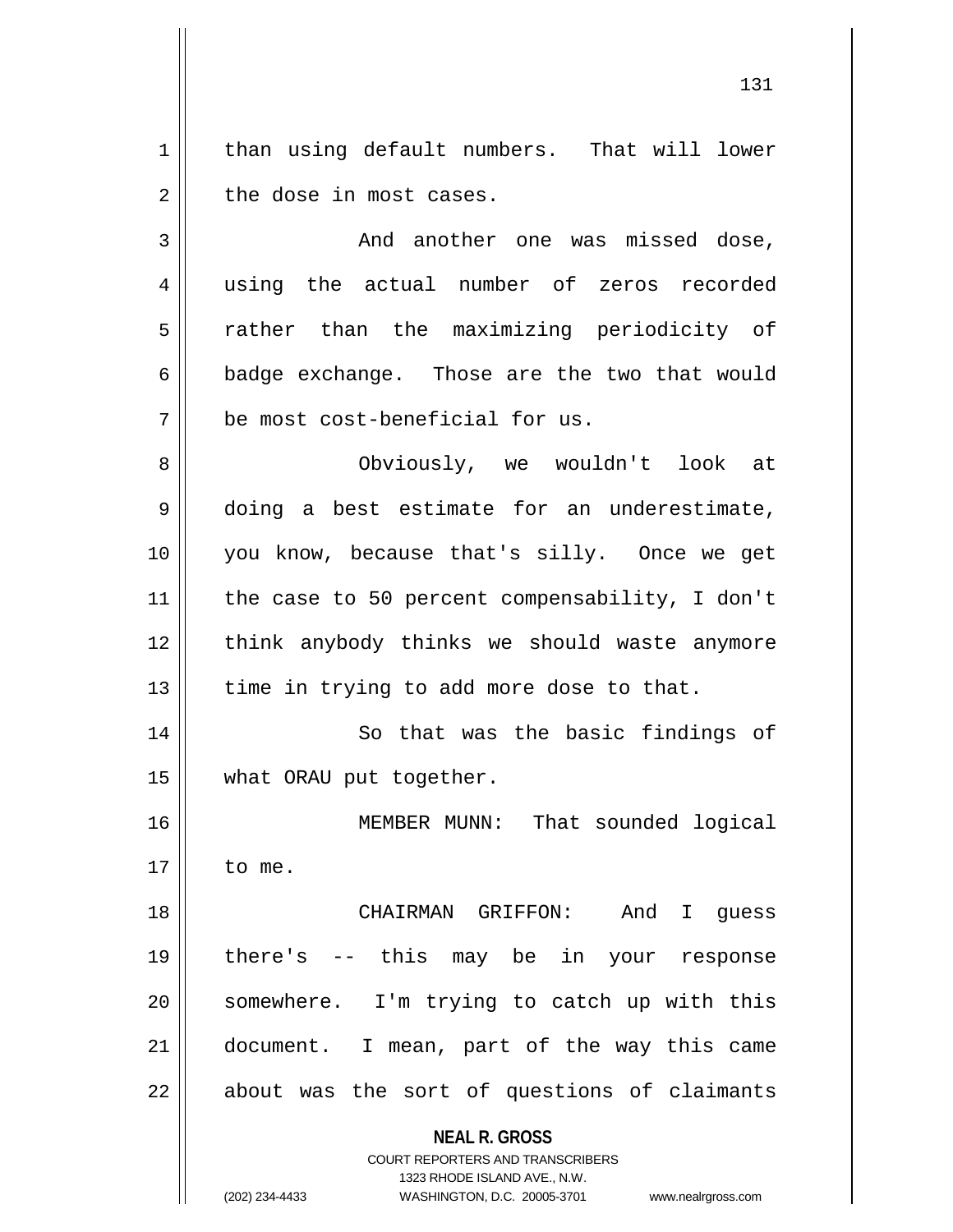1 coming to public meetings or probably calling  $2 \parallel$  you and saying, why did my PoC go down when I 3 | qot another cancer?

4 | So, I mean, we also kicked around 5 || some things like, you know, did it make sense 6 for certain cancers, like skin cancers where 7 you're likely to have multiple cancer 8 || situations, just to bite the bullet and do 9 || best estimate right from the beginning? I 10 don't know.

11 || MR. CALHOUN: That was in there,  $12 \parallel$  too. Yes, yes.

13 CHAIRMAN GRIFFON: I'm sure you 14 | addressed that.

15 MR. CALHOUN: That's the bottom, 16 || it's the bottom of page three and the very 17 || last thing there.

18 || CHAIRMAN GRIFFON: Alright.

 MR. CALHOUN: That was a 20 || significant cost increase there, because 60 percent of the claims have one or more skin | cancers, 44 percent of those.

**NEAL R. GROSS**

COURT REPORTERS AND TRANSCRIBERS 1323 RHODE ISLAND AVE., N.W. (202) 234-4433 WASHINGTON, D.C. 20005-3701 www.nealrgross.com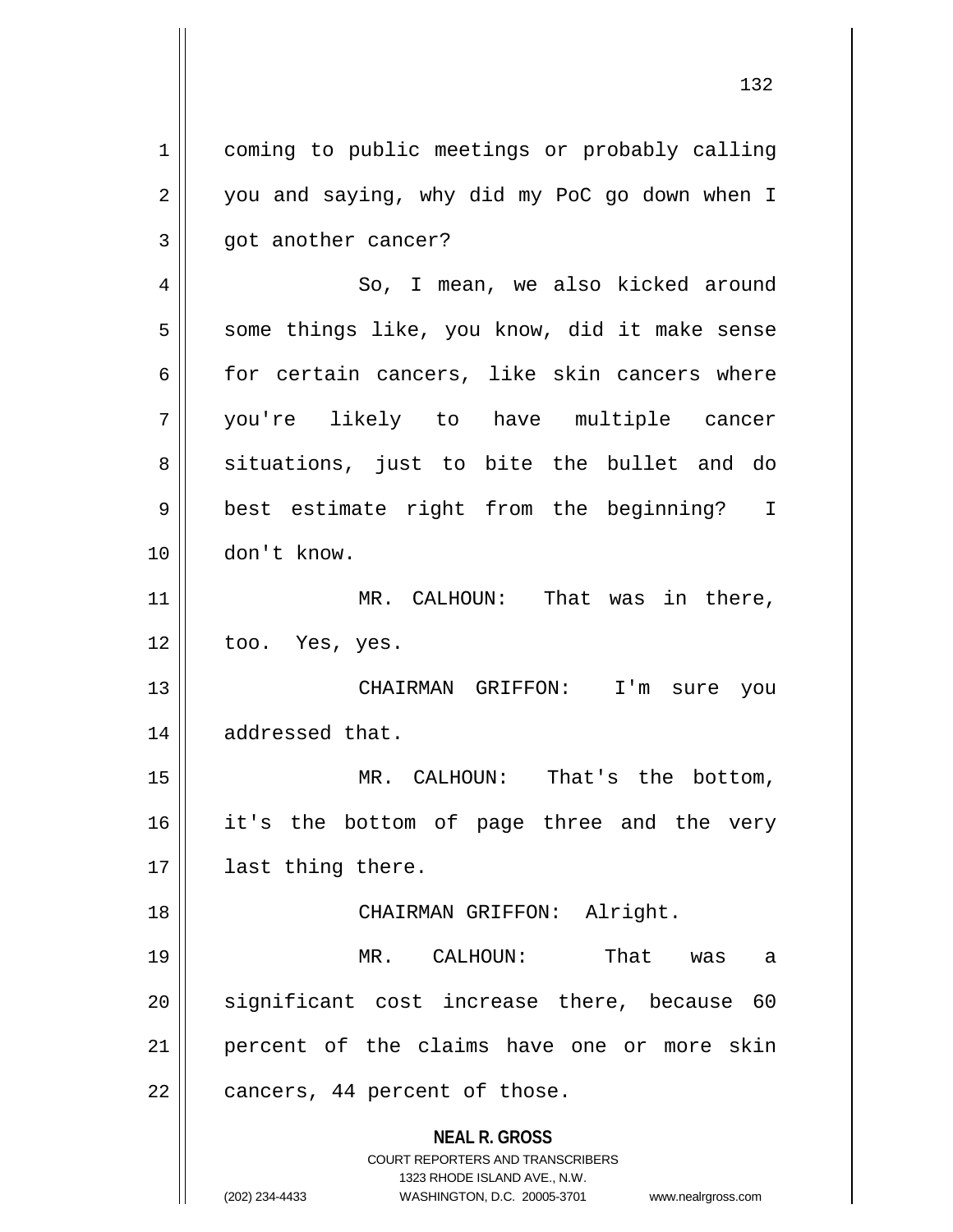1 | MEMBER MUNN: That's a surprising 2 || statistic to me.

3 CHAIRMAN GRIFFON: Yes. I mean,  $4 \parallel$  do others have  $-$  David, do you have any 5 | comments on this while I'm trying to read? 6 You know, one question to me is this is sort  $7 \parallel$  of like the intangible cost to the program, 8 you know. I think one thing we're concerned 9 || with is that you maintain credibility. And if 10 || certain people, petitioners or representatives 11 || of petitioners, start to view that this is, 12 you know, a black box and they're playing 13 || games with the numbers, then how do you weigh  $14$  || the cost of that? I think that's a very, a 15 very big concern to us and I'm sure to you, 16 you know.

 MR. HINNEFELD: It's a legitimate issue, and it's something that I was really interested in this analysis when we asked 20 || about it because I face those questions all 21 || the time. And in public comment we hear it at || times, and we hear it more often than public

> **NEAL R. GROSS** COURT REPORTERS AND TRANSCRIBERS 1323 RHODE ISLAND AVE., N.W. (202) 234-4433 WASHINGTON, D.C. 20005-3701 www.nealrgross.com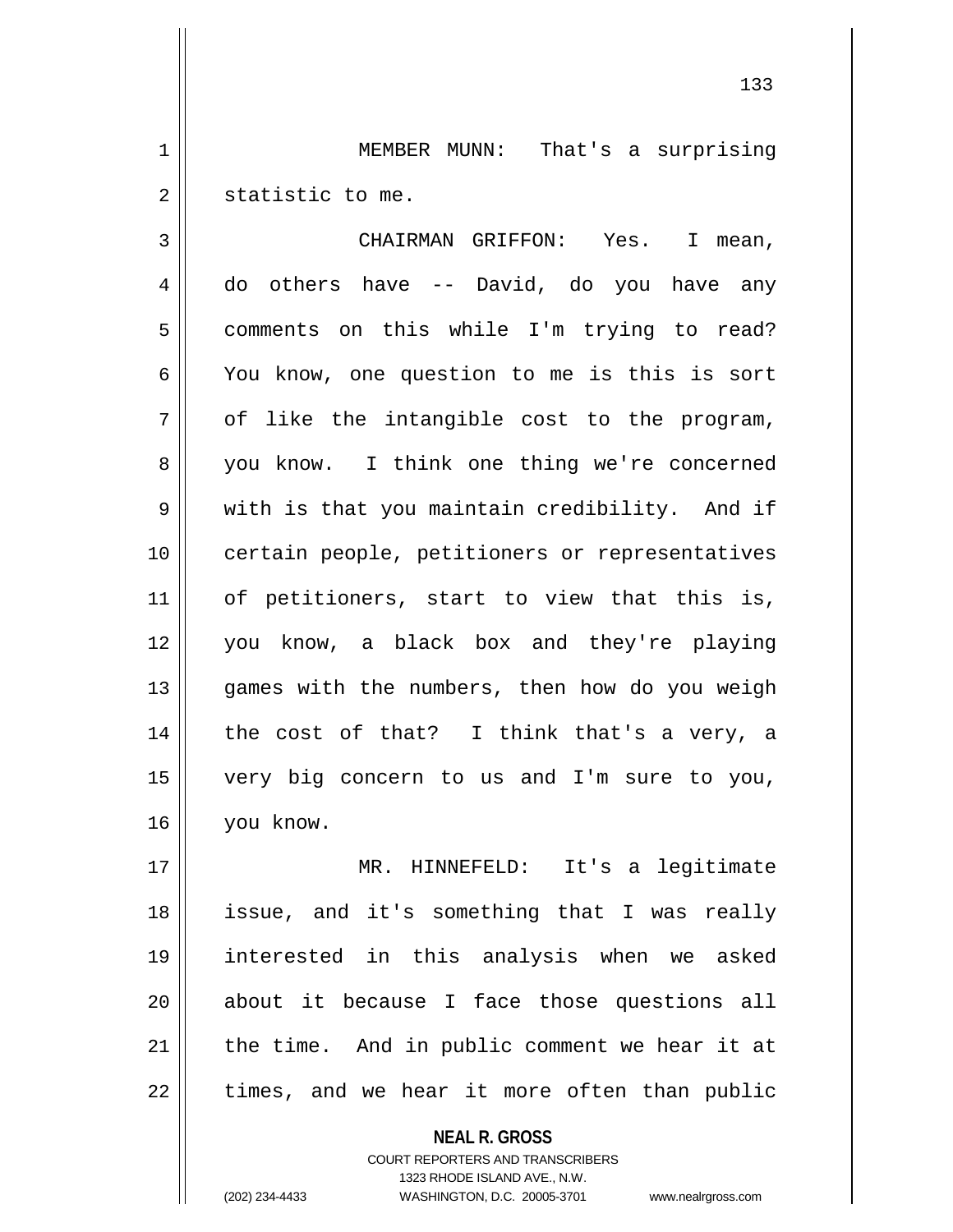**NEAL R. GROSS** COURT REPORTERS AND TRANSCRIBERS 1323 RHODE ISLAND AVE., N.W. 1 || comment. But, you know, again, it came down, 2 when you see the cost analysis and what it 3 would cost to do away with overestimates, we 4 try to explain in an overestimating dose 5 || reconstruction, I mean it starts right off  $6 \parallel$  after the legalese, it starts right off saying 7 || that this was an overestimating dose 8 reconstruction and, if the facts of the case  $9 \parallel$  change, the numbers could very well go down. 10 It starts right off with that. 11 CHAIRMAN GRIFFON: And I think we 12 || made those comments and you guys listened. 13 MR. CALHOUN: Yes, we changed 14 | that. We did. 15 CHAIRMAN GRIFFON: You changed the 16 language in the reports. So that was a good -  $17$ 18 MR. HINNEFELD: When we rework a 19 dose reconstruction, we explain what's been 20 || reworked and what has changed and why has it 21 || changed, an overestimate before that was 22 | removed from this one. That's all explained

(202) 234-4433 WASHINGTON, D.C. 20005-3701 www.nealrgross.com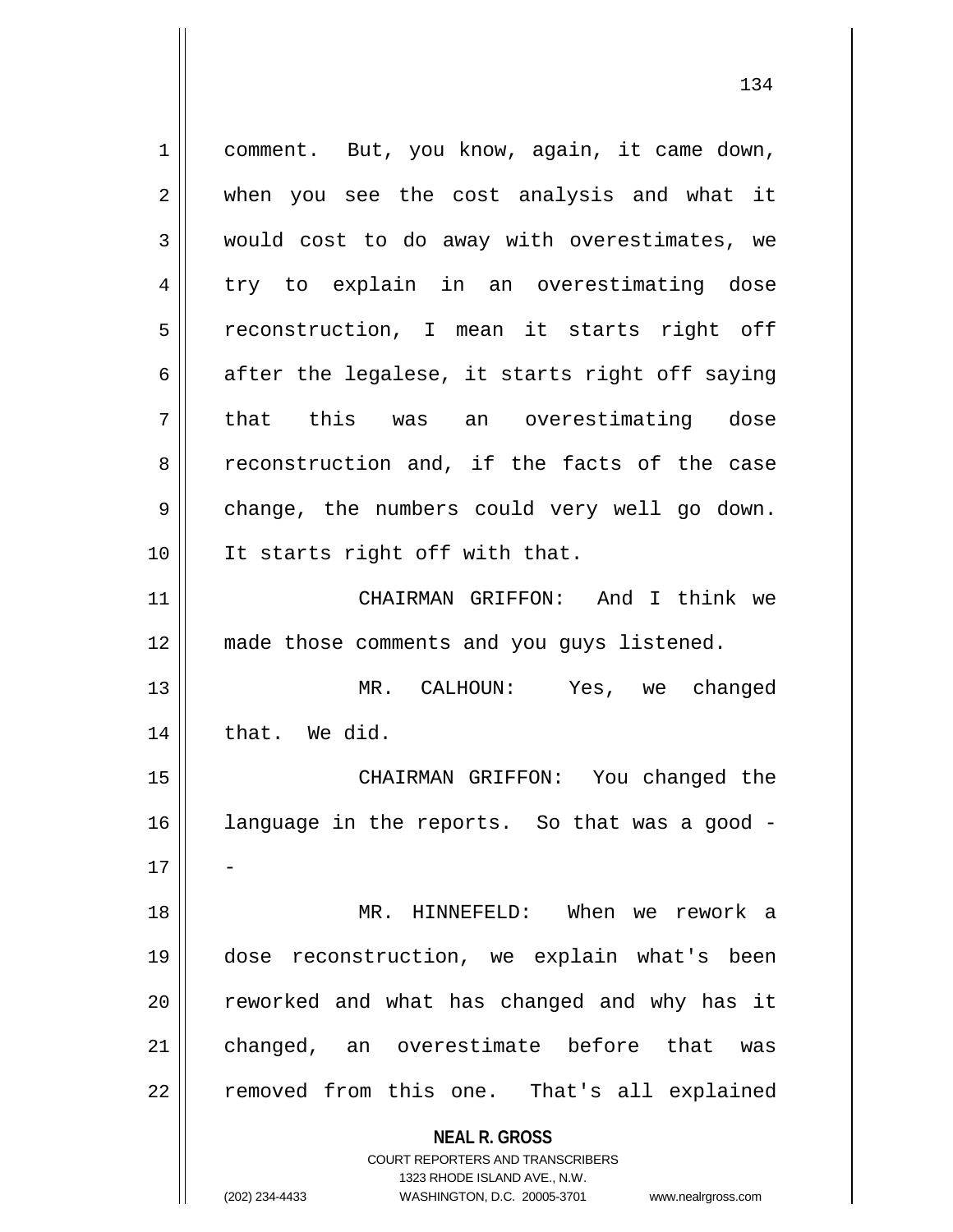**NEAL R. GROSS** COURT REPORTERS AND TRANSCRIBERS 1323 RHODE ISLAND AVE., N.W. 1 || in a dose reconstruction. We try to explain 2 || it as much as we can, you know, as a 3 replacement for the fact that it just seems 4 too expensive to do best estimates all the  $5 \parallel$  time. I mean, we, just in the past year or  $6 \parallel$  two, we have gotten on top of our backlog of 7 dose reconstruction, and we now are doing them 8 || pretty much as they come in. 9 But you all know that we have 10 multiple SEC discussions that are extending on 11 and on and Site Profile reviews which are 12 languishing because all of our time is being 13 || spent on dose reconstruction and SEC. So it's 14 not a matter of we don't want to do this. 15 It's a matter of balancing the things we need 16 | to accomplish. 17 CHAIRMAN GRIFFON: No, I 18 || appreciate NIOSH. I mean, the main reason I 19 pushed for this was that it was brought up in 20  $\parallel$  the 10-year review. And I thought rather than  $21$  || just have some  $-$ 22 MR. HINNEFELD: Instead of my gut

<sup>(202) 234-4433</sup> WASHINGTON, D.C. 20005-3701 www.nealrgross.com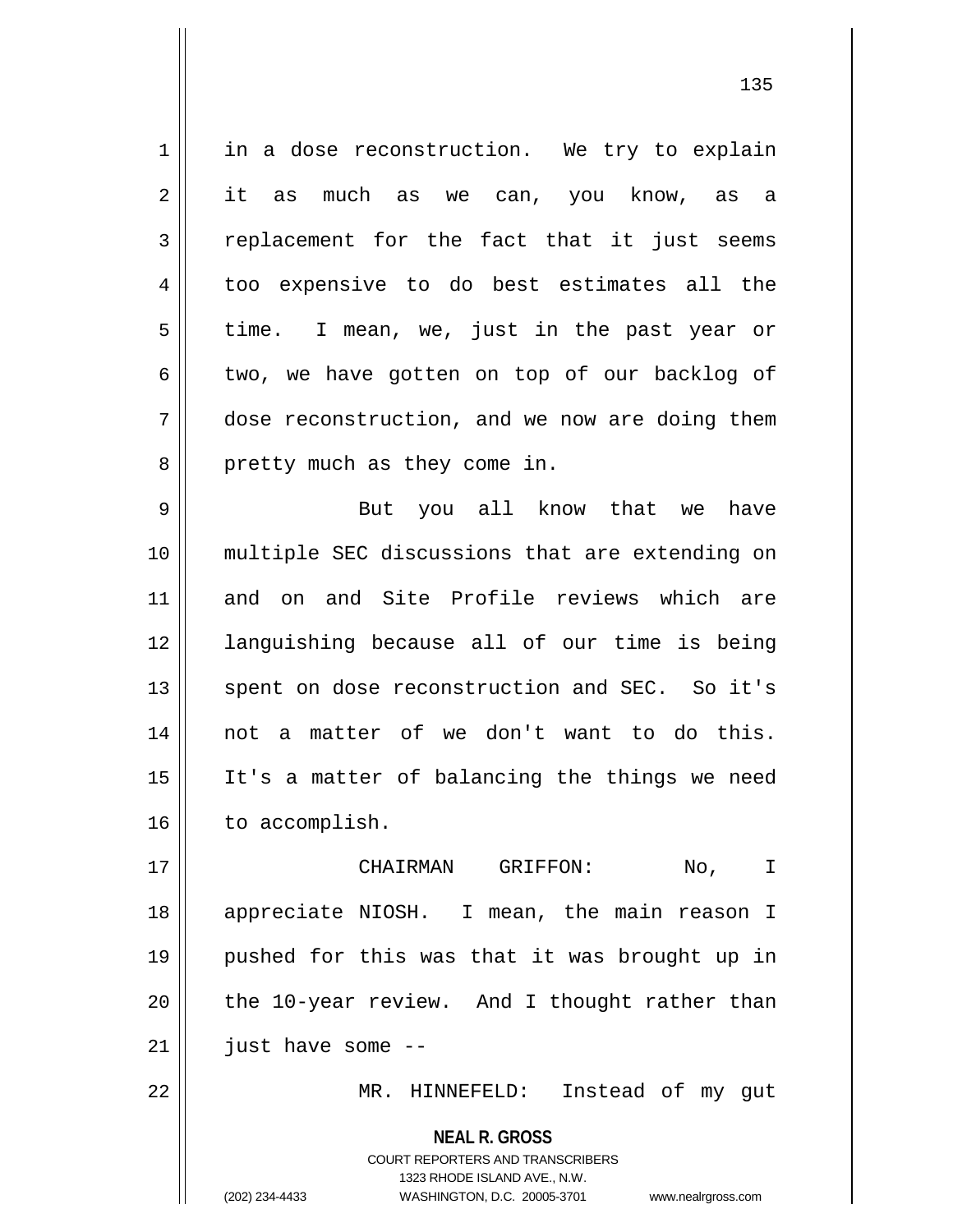feel.

| $\overline{2}$ | CHAIRMAN GRIFFON: Yes, discussion                                                                                                                                      |
|----------------|------------------------------------------------------------------------------------------------------------------------------------------------------------------------|
| 3              | on the record. I thought, this way, you have                                                                                                                           |
| 4              | some documentation and, you know, I mean, I'm                                                                                                                          |
| 5              | pretty persuaded. I'm very persuaded that,                                                                                                                             |
| 6              | you know, we really can't go to the all best                                                                                                                           |
| 7              | estimate cases.                                                                                                                                                        |
| 8              | MR. HINNEFELD: To the extent that                                                                                                                                      |
| 9              | we can accomplish some of the things that                                                                                                                              |
| 10             | Grady mentioned, the partial things we might                                                                                                                           |
| 11             | be able to do, I think we shouldn't forget                                                                                                                             |
| 12             | about those, keep our eye on those and report                                                                                                                          |
| 13             | back to the Subcommittee when we accomplished                                                                                                                          |
| 14             | things along that line.                                                                                                                                                |
| 15             | CHAIRMAN GRIFFON: Yes.                                                                                                                                                 |
| 16             | MR. HINNEFELD: But in terms of a                                                                                                                                       |
| 17             | broad-scale change, we just don't seem to have                                                                                                                         |
| 18             | time to do that.                                                                                                                                                       |
| 19             | MEMBER KOTELCHUCK: With the                                                                                                                                            |
| 20             | limited knowledge of attending the Santa Fe                                                                                                                            |
| 21             | meeting and seeing correspondence that we're                                                                                                                           |
| 22             | getting from claimants and knowing how much                                                                                                                            |
|                | <b>NEAL R. GROSS</b><br><b>COURT REPORTERS AND TRANSCRIBERS</b><br>1323 RHODE ISLAND AVE., N.W.<br>WASHINGTON, D.C. 20005-3701<br>(202) 234-4433<br>www.nealrgross.com |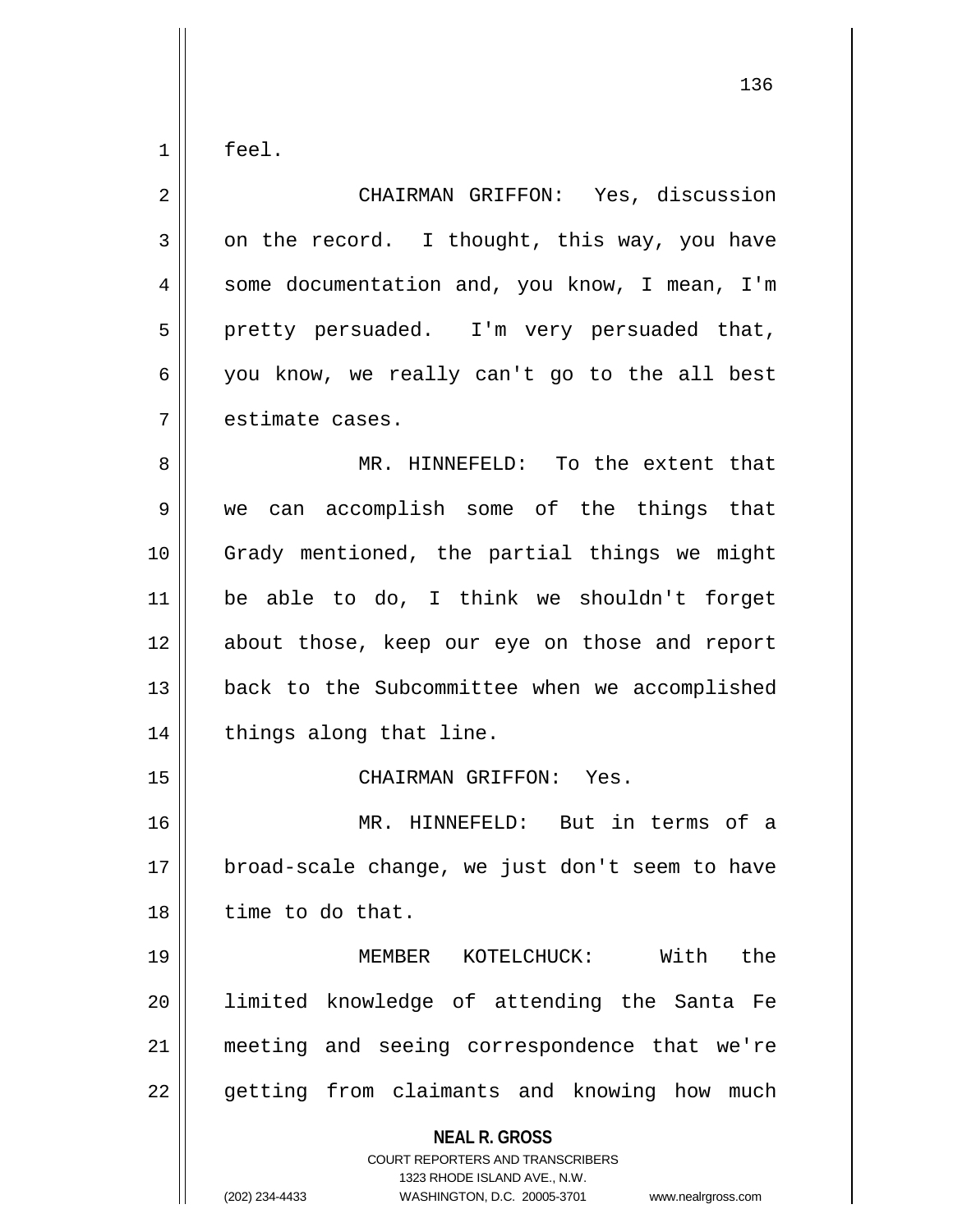1 people know about radiation, I've been 2 || teaching both to graduate students, not  $3 \parallel$  speaking to general public, I really don't 4 || believe that, no matter how much this is 5 || explained, that people who are claimants or  $6 \parallel$  other people of the general public will 7 understand this. And I feel very bad about  $8 \parallel$  that, because I just feel like there's so much 9 technical background to that, both in the 10 || science and statistics, that it does seem like 11 || a loss in terms of convincing a more general 12 public or claimants that this is fair, but I 13 do think it is fair and we do our best and you 14 do your best. But I shrug my shoulders 15 because I feel that this is -- it's difficult. 16 It's difficult, and I don't know what to do 17 about it because I realize we can't do all 18 best estimates. 19 CHAIRMAN GRIFFON: And, I mean, I 20 || think NIOSH has definitely improved on the

21 | communicating the claimants' sides.

22 MR. HINNEFELD: That's the thing

**NEAL R. GROSS** COURT REPORTERS AND TRANSCRIBERS

1323 RHODE ISLAND AVE., N.W.

(202) 234-4433 WASHINGTON, D.C. 20005-3701 www.nealrgross.com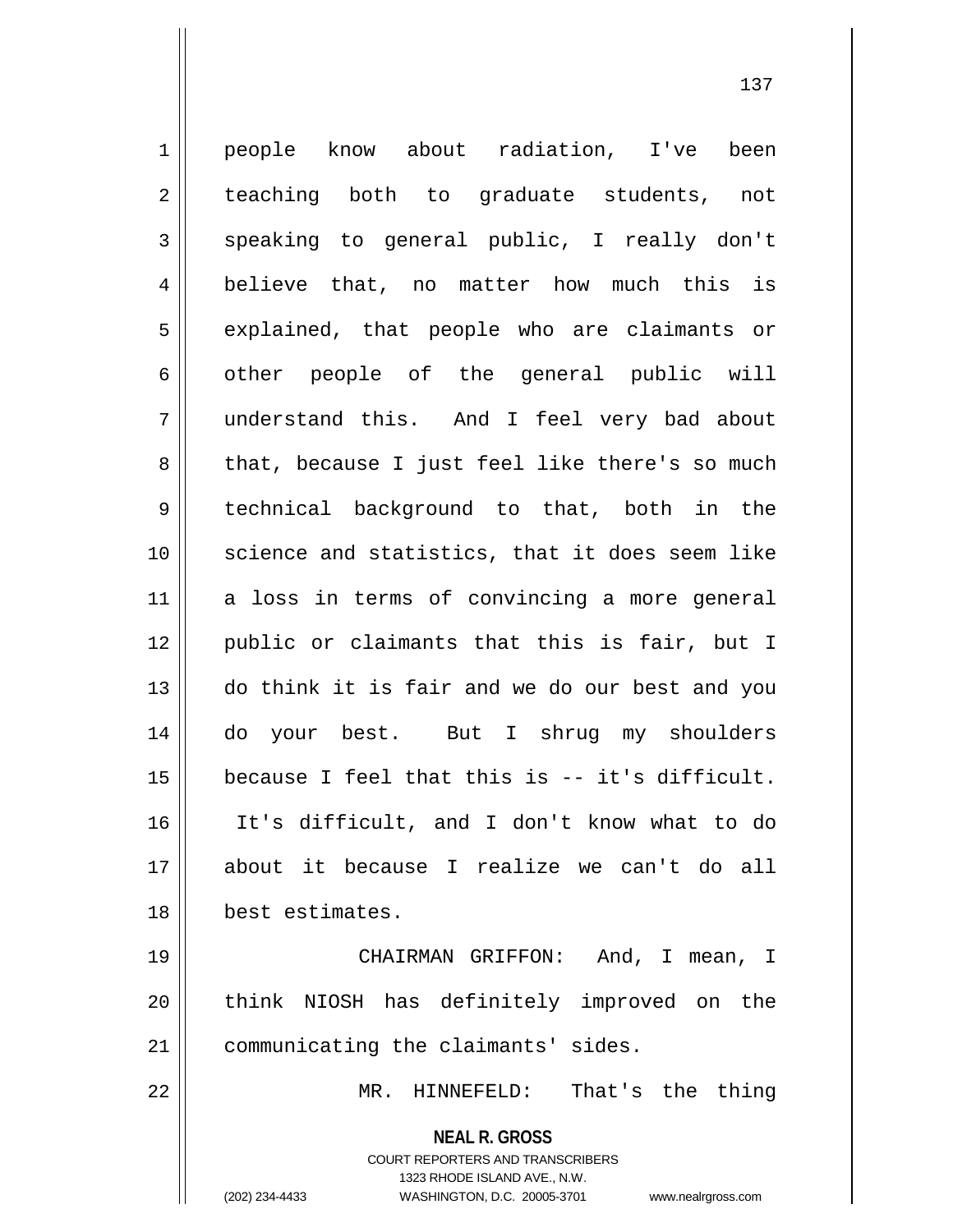$1 \parallel$  we're really trying to do.

| 2  | CHAIRMAN GRIFFON: And that's what              |
|----|------------------------------------------------|
| 3  | we've asked for as a Board. And I think the    |
| 4  | other thing that we can say as a Board is      |
| 5  | that, you know, we've continued to look at     |
| 6  | this over the years and, basically, you know,  |
| 7  | we can also explain that this is, you know,    |
| 8  | keep putting it out there that this is how     |
| 9  | they're doing it and it's scientifically       |
| 10 | valid. It's not that they're playing games     |
| 11 | with the numbers. I think that's important to  |
| 12 | hear from an independent Board saying it,      |
| 13 | also.                                          |
| 14 | MEMBER KOTELCHUCK: Just thinking               |
| 15 | if there were some written communication. I    |
| 16 | mean, it is clearly written to the claimants,  |
| 17 | right? And it's explained, and I hear that.    |
| 18 | But if there were, perhaps, a written document |
| 19 | for the public, if you will, so that claimants |
| 20 | would be able to put their hands on this early |
| 21 | on in the process and hopefully take it back   |
| 22 | to technical and professional people that they |
|    | <b>NEAL R. GROSS</b>                           |

COURT REPORTERS AND TRANSCRIBERS 1323 RHODE ISLAND AVE., N.W.

(202) 234-4433 WASHINGTON, D.C. 20005-3701 www.nealrgross.com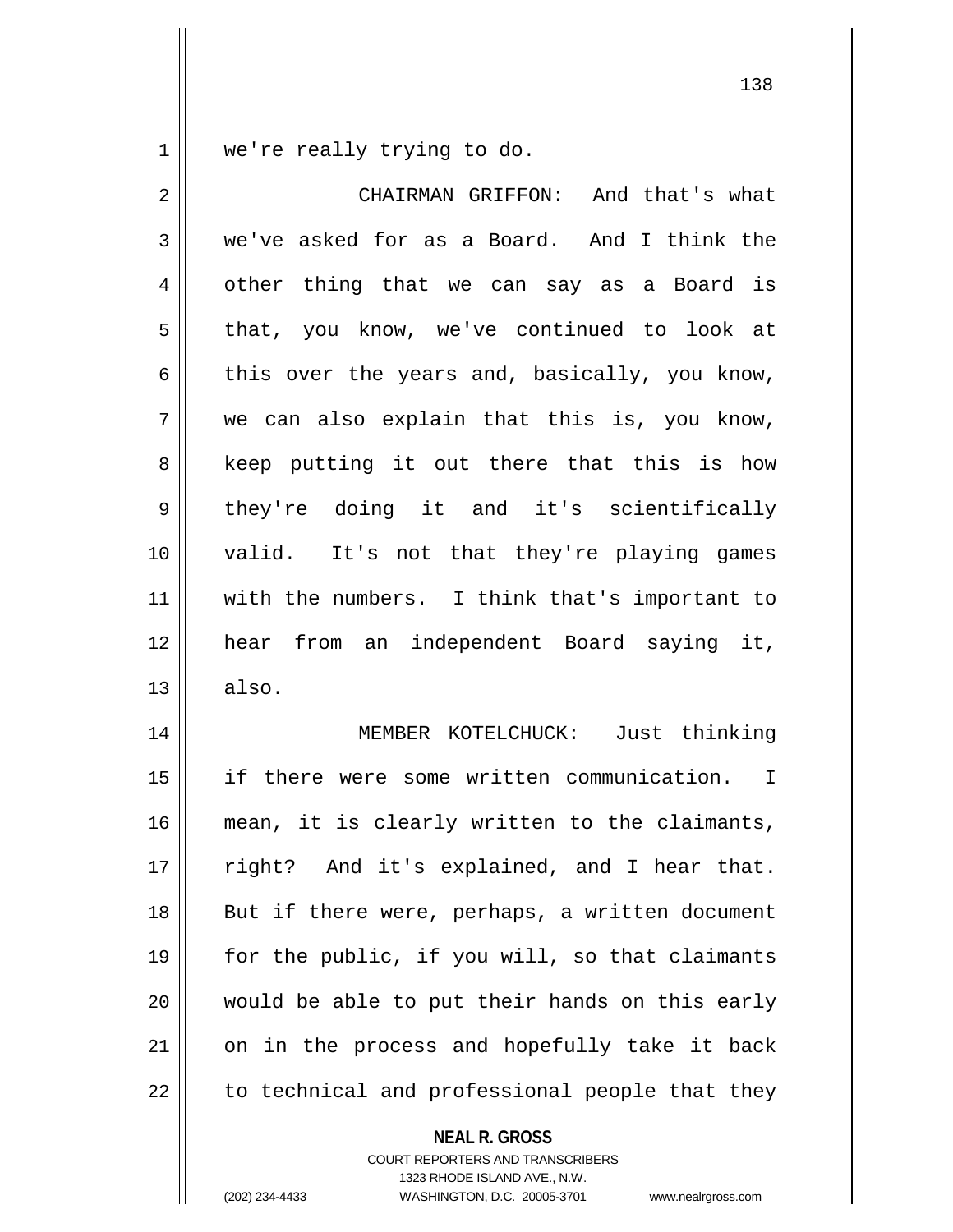1 || know or that they've heard of. Suppose the  $2 \parallel$  claimants from a union, there is a health and  $3 \parallel$  safety officer somewhere at some level in that 4 union, maybe at the national level, who has  $5 \parallel$  the background to understand that this is a 6  $\parallel$  fair process and explain, if you will, or go  $7 \parallel$  to the local public health school and talk to 8 Somebody who is knowledgeable in the science 9 || and statistics. I don't know if there is 10 || something like that out there, but if there 11 isn't it might be useful, beyond the 12 individual explanation in each case, which is  $13 \parallel$  done. 14 CHAIRMAN GRIFFON: I mean, you 15 | have done your outreach meetings. 16 MR. HINNEFELD: Well, I was 17 thinking of one thing. We send, when a 18 || claimant's case is first referred to this, we 19 send them a pretty significant package of 20 information about what to expect, but I don't 21 know that it's addressed in there. I'd have  $22$  | to go check.

> COURT REPORTERS AND TRANSCRIBERS 1323 RHODE ISLAND AVE., N.W. (202) 234-4433 WASHINGTON, D.C. 20005-3701 www.nealrgross.com

**NEAL R. GROSS**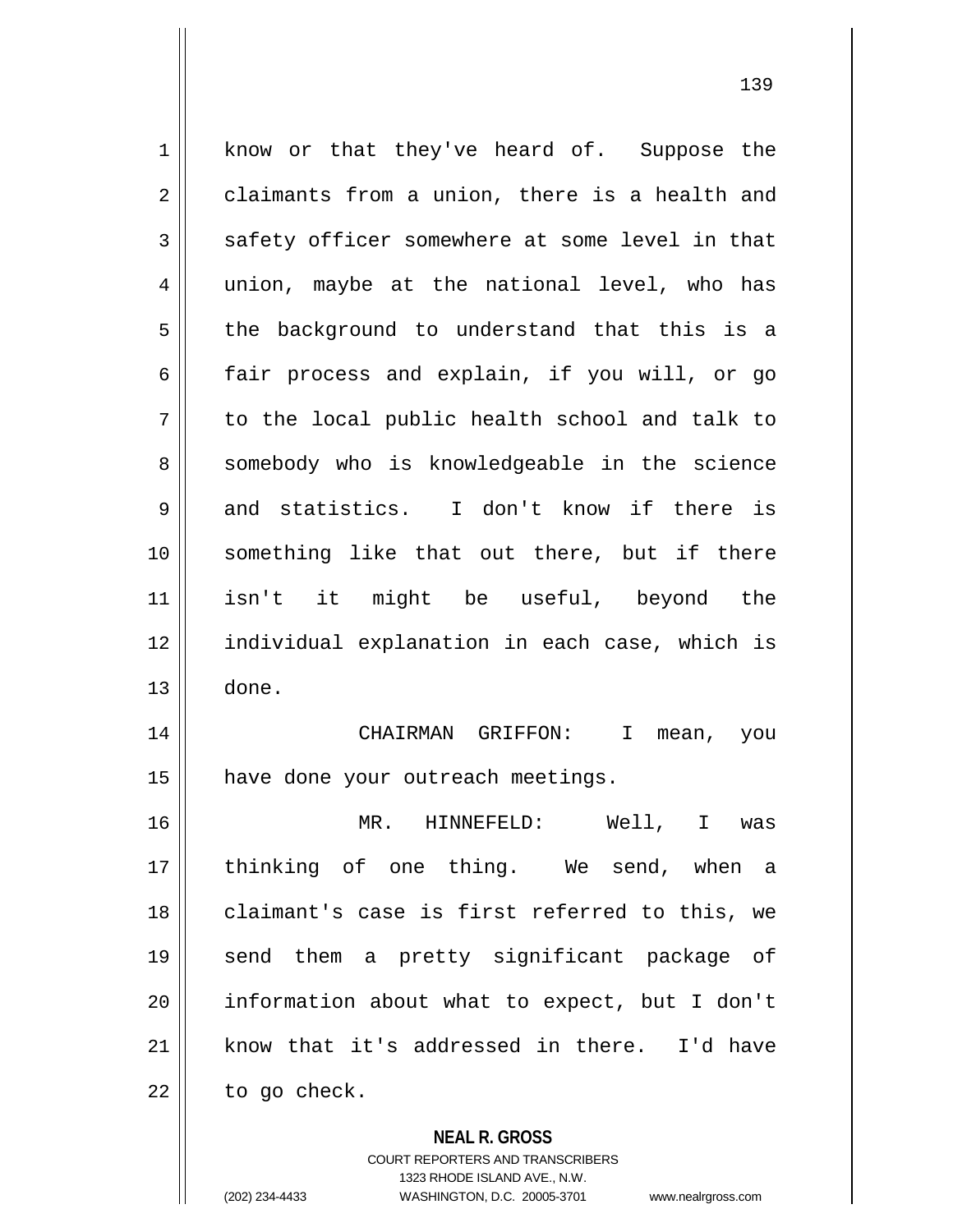| $\mathbf 1$    | So that's one thing. And then the              |
|----------------|------------------------------------------------|
| 2              | other logical place, I don't know if people    |
| $\mathfrak{Z}$ | check our website or look at it, but there's   |
| 4              | an FAQ section on our website. We can put it   |
| 5              | there. We have written informational documents |
| 6              | on our website, like you can pull one up on    |
| 7              | dose reconstruction and pull one up on SECs    |
| 8              | and things like that. I don't know if -- the   |
| $\mathsf 9$    | dose reconstruction gets into overestimating   |
| 10             | it. What are the ramifications, which is       |
| 11             | really what we're talking about.<br>The        |
| 12             | ramifications of using an overestimating       |
| 13             | approach is that we have this illogical, we    |
| 14             | can have this illogical result later on when a |
| 15             | person gets a second cancer and their PoC goes |
| 16             | down. So that's a ramification of using an     |
| 17             | overestimate the first time. So I don't know   |
| 18             | that we've written anything specifically.      |
| 19             | MEMBER<br>KOTELCHUCK:<br>$\mathbf{I}$<br>was   |
| 20             | thinking, by writing something specific about  |
| 21             | that issue, it's one issue in which people     |
| 22             | will feel that we're being unfair when we're   |
|                | <b>NEAL R. GROSS</b>                           |

COURT REPORTERS AND TRANSCRIBERS 1323 RHODE ISLAND AVE., N.W.

 $\mathsf{II}$ 

(202) 234-4433 WASHINGTON, D.C. 20005-3701 www.nealrgross.com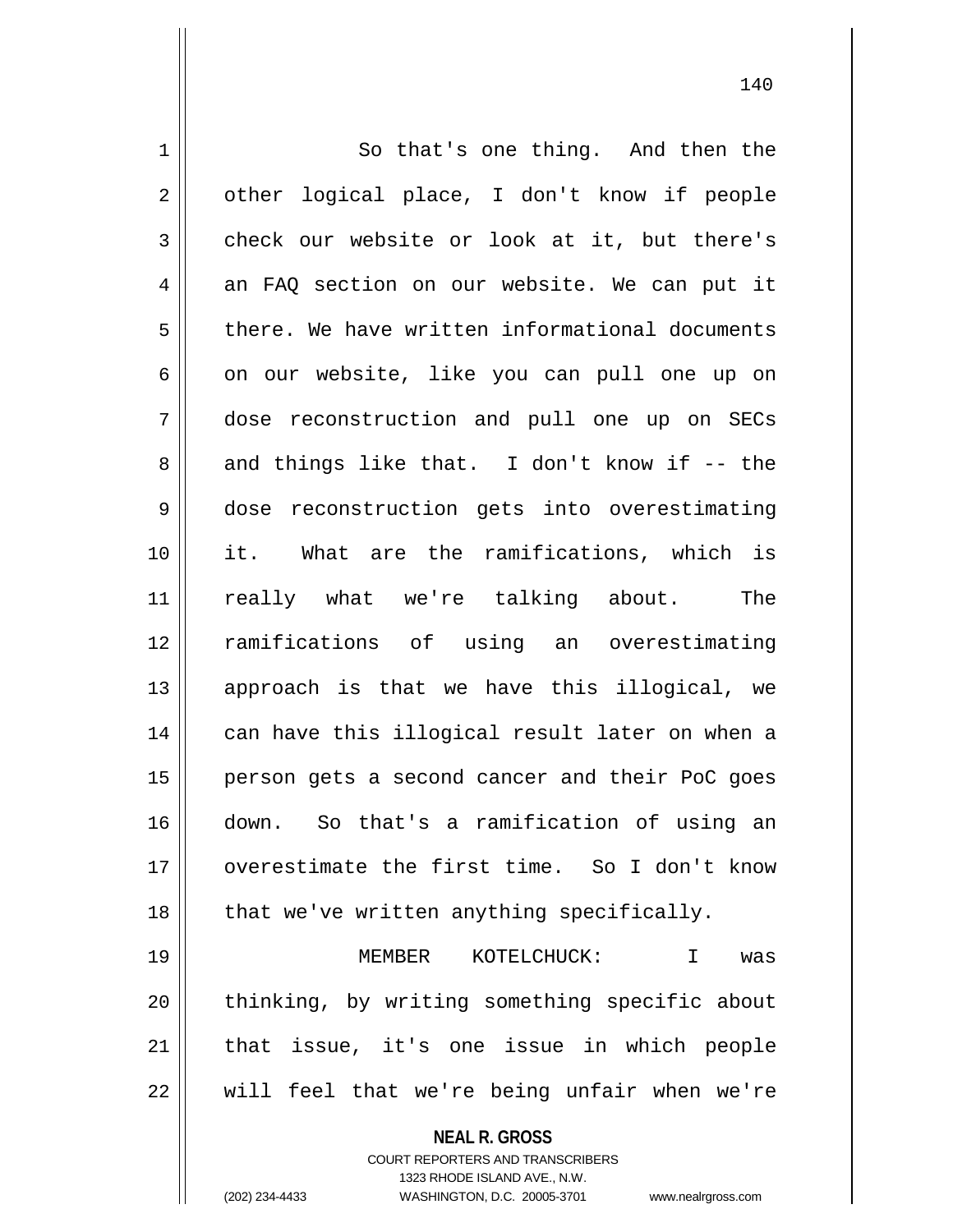1 || not or when we're being fair and that putting  $2 \parallel$  out something -- if it's in FAQs, there are a 3 million questions to ask. And packets, people 4 don't, of course, not just that they don't 5 || always read packets, but they don't read the 6 | packet when they first submit, which is when  $7$  | they get the packet.

8 || Once the process moves along, then 9 || they begin to get into it and think about 10 detailed questions. It might be something 11 that will bring a specific document, a 12 || specific piece of material for outreach might 13 || bring extra attention to this. It's certainly 14 || the one area that I've seen so far that 15 claimants think we're being unfair when I  $16$  || feel, professionally, we are being fair.

17 It's a thought. Again, I don't 18 want to mandate it, but maybe we can adapt 19 || what we've done.

20 CHAIRMAN GRIFFON: Yes.

21 MR. SIEBERT: And just to go back 22 || for Stu, I just wanted to let you know I did

> **NEAL R. GROSS** COURT REPORTERS AND TRANSCRIBERS 1323 RHODE ISLAND AVE., N.W.

(202) 234-4433 WASHINGTON, D.C. 20005-3701 www.nealrgross.com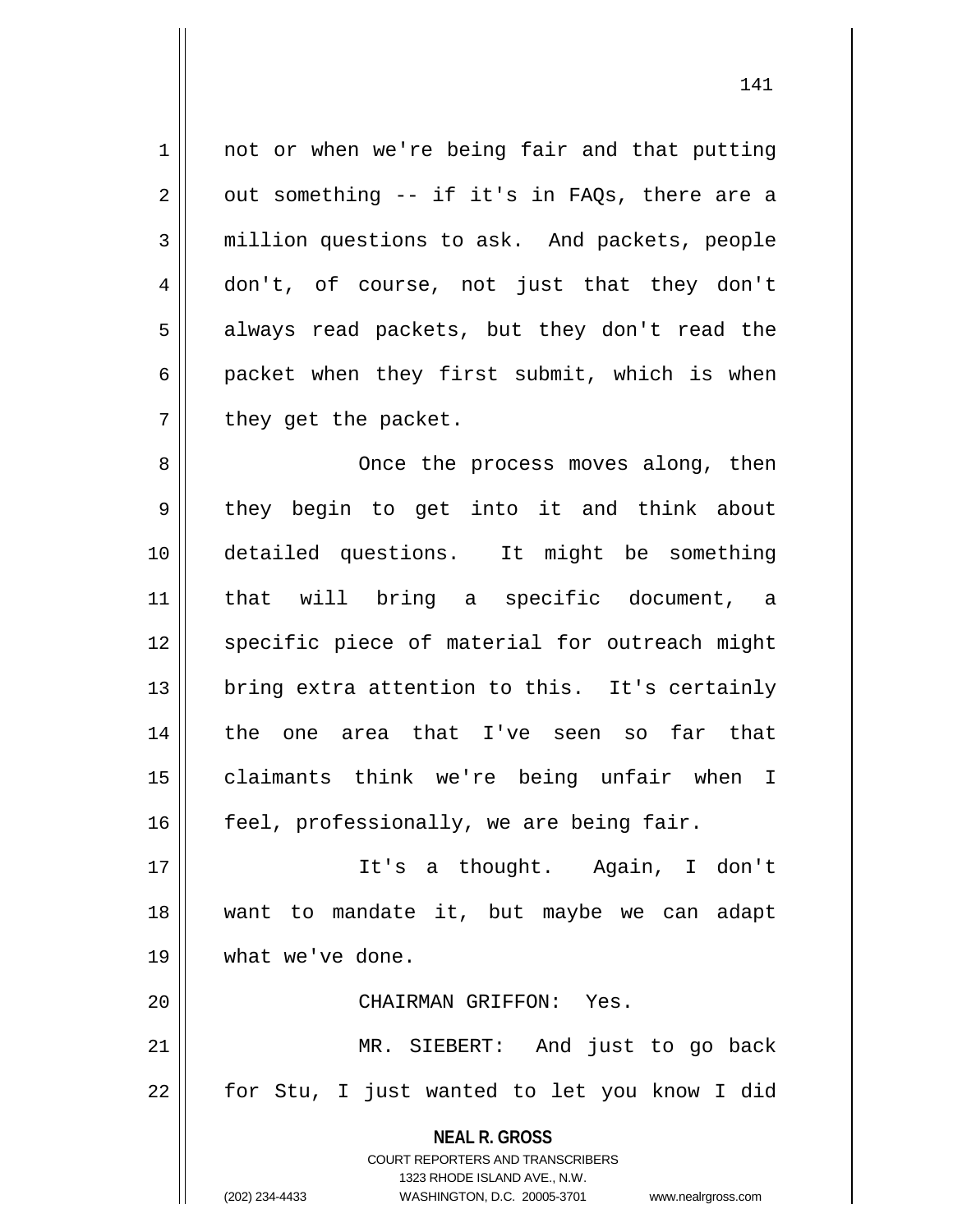**NEAL R. GROSS** COURT REPORTERS AND TRANSCRIBERS 1323 RHODE ISLAND AVE., N.W. (202) 234-4433 WASHINGTON, D.C. 20005-3701 www.nealrgross.com 1 || pull up the FAO, and it's one of the most 2 || significant questions that is on the NIOSH website FAQ. Why did my previous claim have a 4 higher dose than my present one with the rework and additional cancer? So it is an -- I hear what you're saying. I just wanted to,  $7 \parallel$  for Stu's sake, to qualify that it is there 8 || and I'm looking at it. MR. HINNEFELD: Which heading is it under? Dose reconstruction? MR. SIEBERT: Dose reconstruction. And then if you scroll down, it's the only question that's, like, a paragraph long. MEMBER MUNN: Anybody who's looking for it can find it. MR. FARVER: It would be helpful to have something like that in a brochure form to have available at Board meetings when the public is there? MEMBER KOTELCHUCK: Yes, that's  $\parallel$  kind of what I'm --CHAIRMAN GRIFFON: That's sort of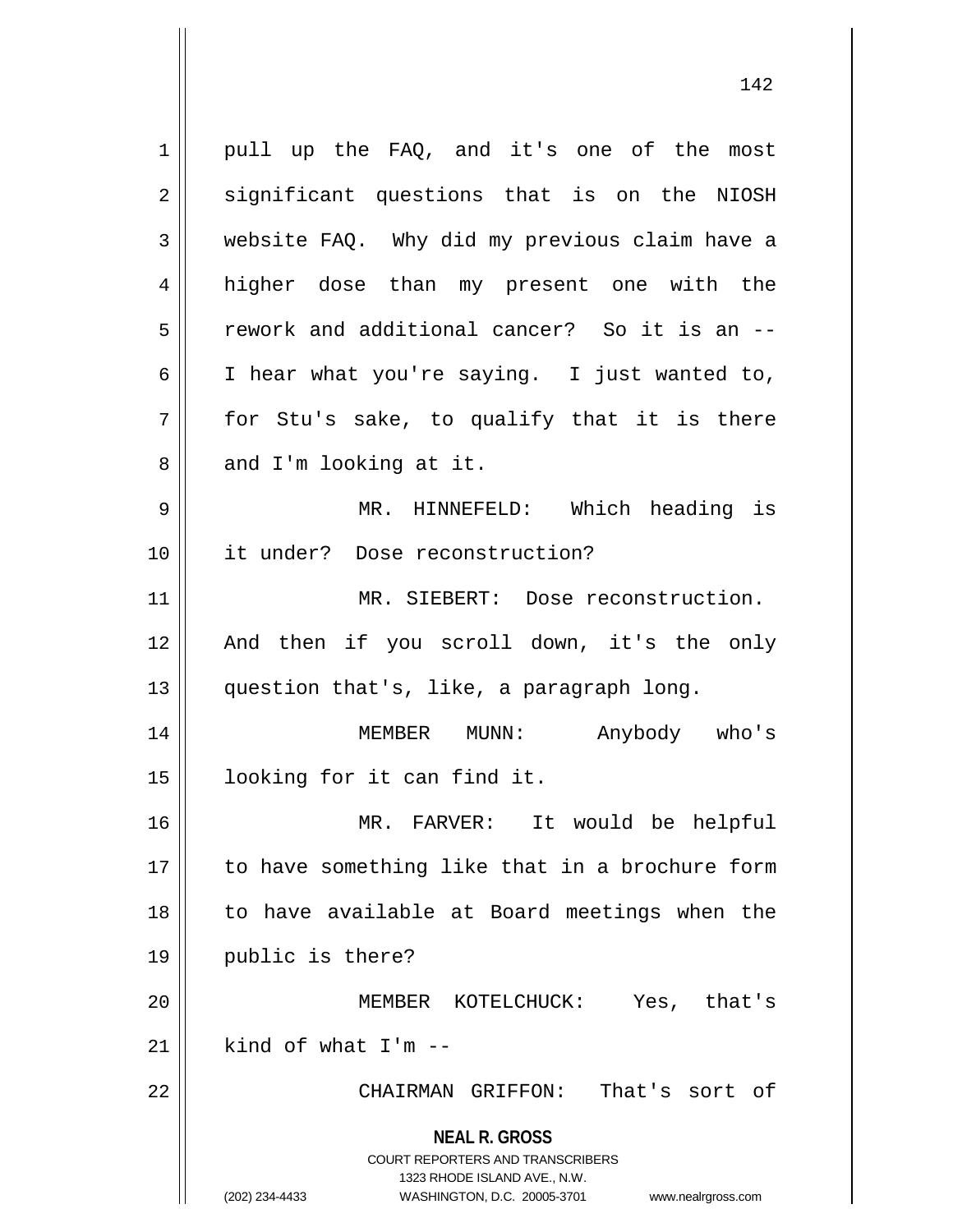**NEAL R. GROSS** COURT REPORTERS AND TRANSCRIBERS 1323 RHODE ISLAND AVE., N.W. (202) 234-4433 WASHINGTON, D.C. 20005-3701 www.nealrgross.com 143  $1 \parallel$  what he --2 MR. FARVER: Because the 3 | information already exists. 4 MEMBER MUNN: It exists in many 5 places. 6 MEMBER KOTELCHUCK: It does, it 7 does. I don't doubt it. 8 || MEMBER MUNN: And putting it in 9 || their packet, it's always questionable how 10 much of a packet people are supposed to -- 11 || CHAIRMAN GRIFFON: Yes. 12 MEMBER MUNN: -- when you get a 13 || stack of material. Perhaps other human beings  $14$  are less fragile than I. I have a tendency to  $15$ 16 MEMBER KOTELCHUCK: Maybe this is 17 || something to bring to the outreach committee. 18 || This is an outreach issue, isn't it? 19 || MEMBER MUNN: Outreach, yes, very 20 familiar with it. 21 CHAIRMAN GRIFFON: I guess this is  $22$  another one that, you know, when we think,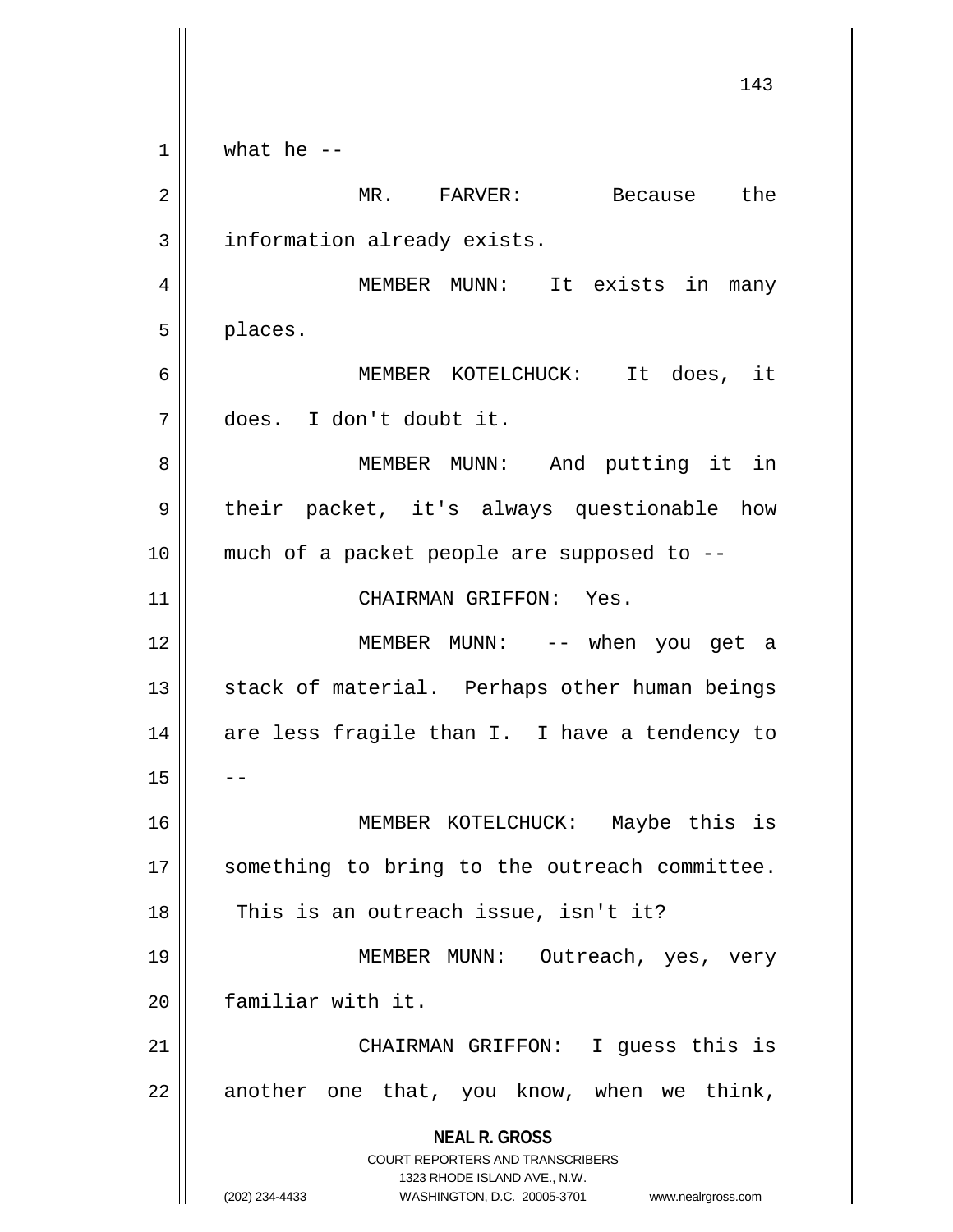**NEAL R. GROSS** COURT REPORTERS AND TRANSCRIBERS 1323 RHODE ISLAND AVE., N.W. (202) 234-4433 WASHINGTON, D.C. 20005-3701 www.nealrgross.com 1 || from our last discussion, on metrics, you  $2 \parallel$  know, is this something that NIOSH is getting 3 as many questions now or questions/concerns as 4 || you were early, before you changed the 5 | language? You know, is it still -- I mean, we 6 || hear that the people that come to the Board 7 meetings, of course, they're energized. 8 They're angry or, you know, they take the time 9 to do that. But from your volume of calls or  $10 \parallel$  whatever  $-$ 11 MR. CALHOUN: Just based on my 12 || experience, I can't say that it's gone down  $13$  | any. And I go to a lot of the meetings. 14 MR. SIEBERT: From a meeting point 15 of view, I believe that's true. From a 16 | claimant communication --17 CHAIRMAN GRIFFON: That's what I'm 18 || asking about. 19 MR. SIEBERT: -- point of view, on 20 || closeout interviews. I've asked Pat Kraps, our 21 || claimant interviewer manager, before and it 22 || did drop significantly once we started putting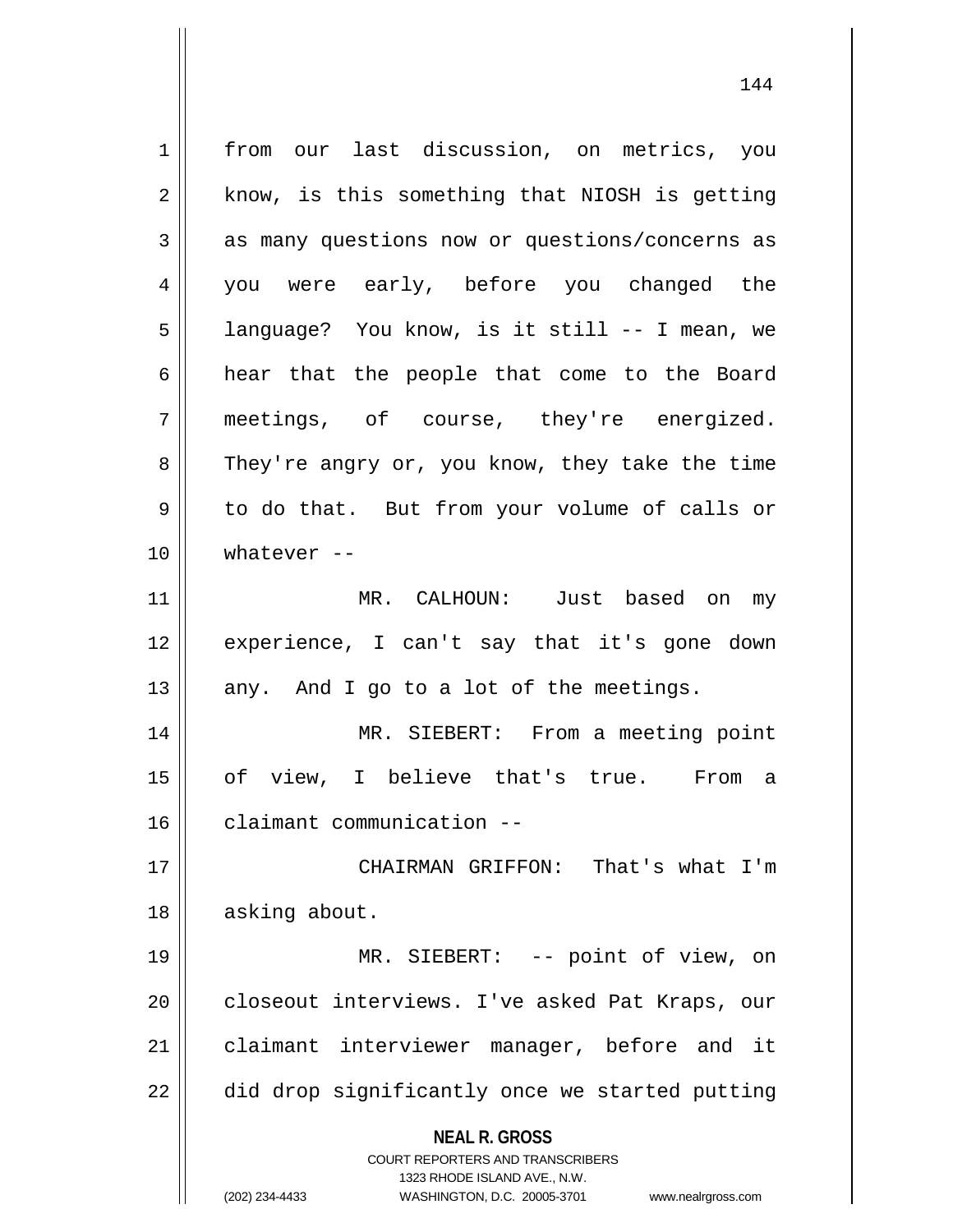1 | that information in. And we actually rarely 2 || get that question anymore in closeout 3 | interviews.

4 CHAIRMAN GRIFFON: That's a good 5 || sign. That's my point is maybe you're  $6 \parallel$  offering fixes that are already fixed, so it  $7 \parallel$  would be good to know if there was a trend,  $8 \parallel$  and if it's only happening a few times --

9 || MR. CALHOUN: Well, that's one thing to remember. I didn't even think about the close-out interviews, but every time a dose reconstruction is completed we speak with the claimants and talk to them about it. Do 14 || you have any concerns with how this was done? So I forgot all about that. That's important. CHAIRMAN GRIFFON: That's 17 || good. That's good to know.

18 MEMBER KOTELCHUCK: Much of what 19 I'm reporting is thinking of the Board meeting  $20$  | the last spring, but you've been to many.

21 CHAIRMAN GRIFFON: And we're going  $22$  | to always get those at the Board meeting but--

> **NEAL R. GROSS** COURT REPORTERS AND TRANSCRIBERS

> > 1323 RHODE ISLAND AVE., N.W.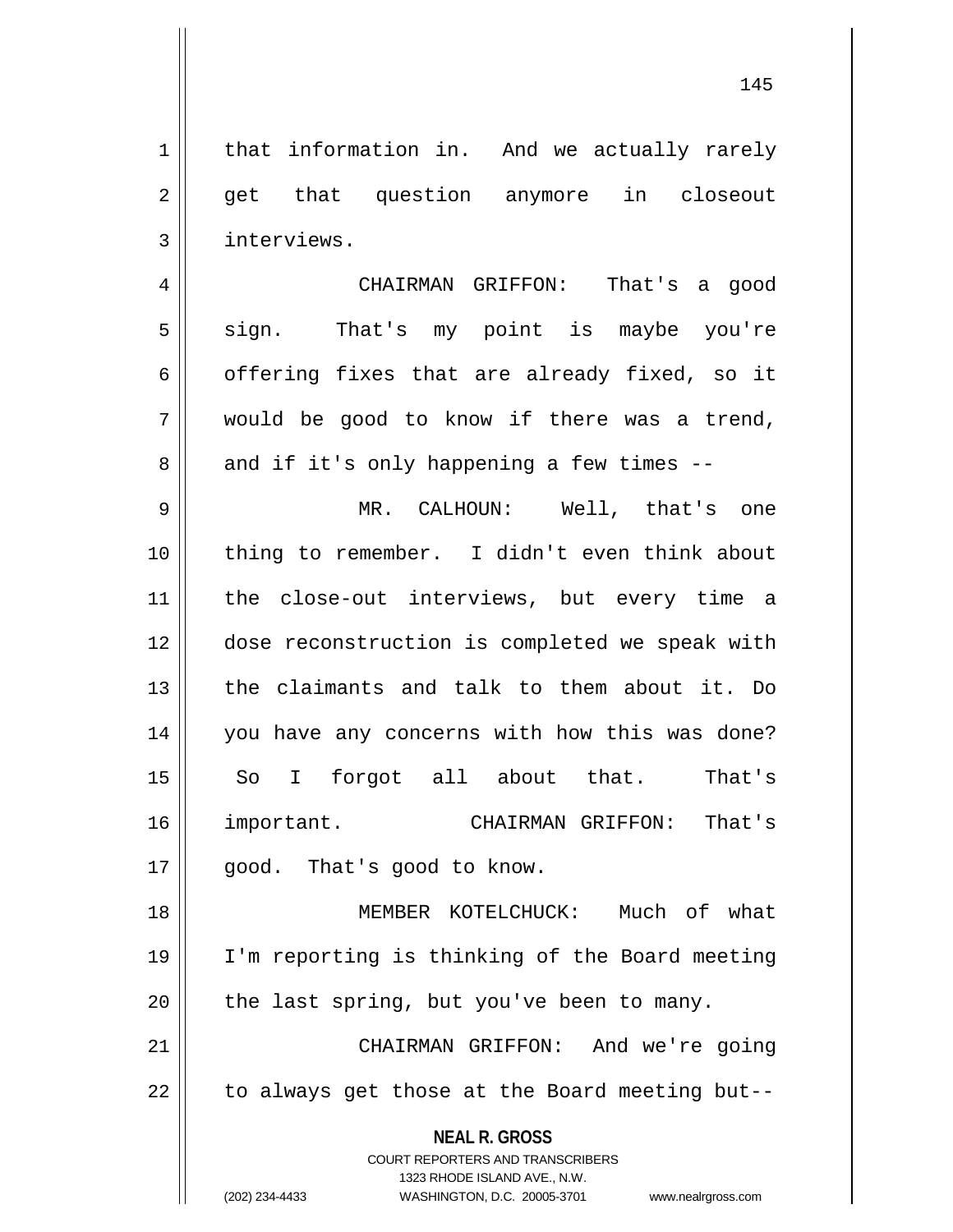**NEAL R. GROSS** COURT REPORTERS AND TRANSCRIBERS 1323 RHODE ISLAND AVE., N.W. (202) 234-4433 WASHINGTON, D.C. 20005-3701 www.nealrgross.com 146 1 || MEMBER MUNN: But very much fewer, 2 | very much fewer. 3 CHAIRMAN GRIFFON: It's hard for 4 || us to sort of look at trends from our public 5 meetings. 6 MEMBER MUNN: They've clearly gone 7 down. 8 CHAIRMAN GRIFFON: But from the  $9 \parallel$  phone calls, they're going down, that's a good 10 || thing. 11 || MEMBER MUNN: Yes. 12 MEMBER KOTELCHUCK: Okay, good. 13 CHAIRMAN GRIFFON: Alright. So I 14 || think, otherwise, you know, are there any 15 || other comments on the cost analysis itself? I 16 think people think we're kind of in the 17 position that the Subcommittee is accepting 18 that you can't do best estimates across the 19 || board. That's what I'm hearing. 20 | MEMBER MUNN: Absolutely. 21 MEMBER RICHARDSON: Can I ask one 22 question?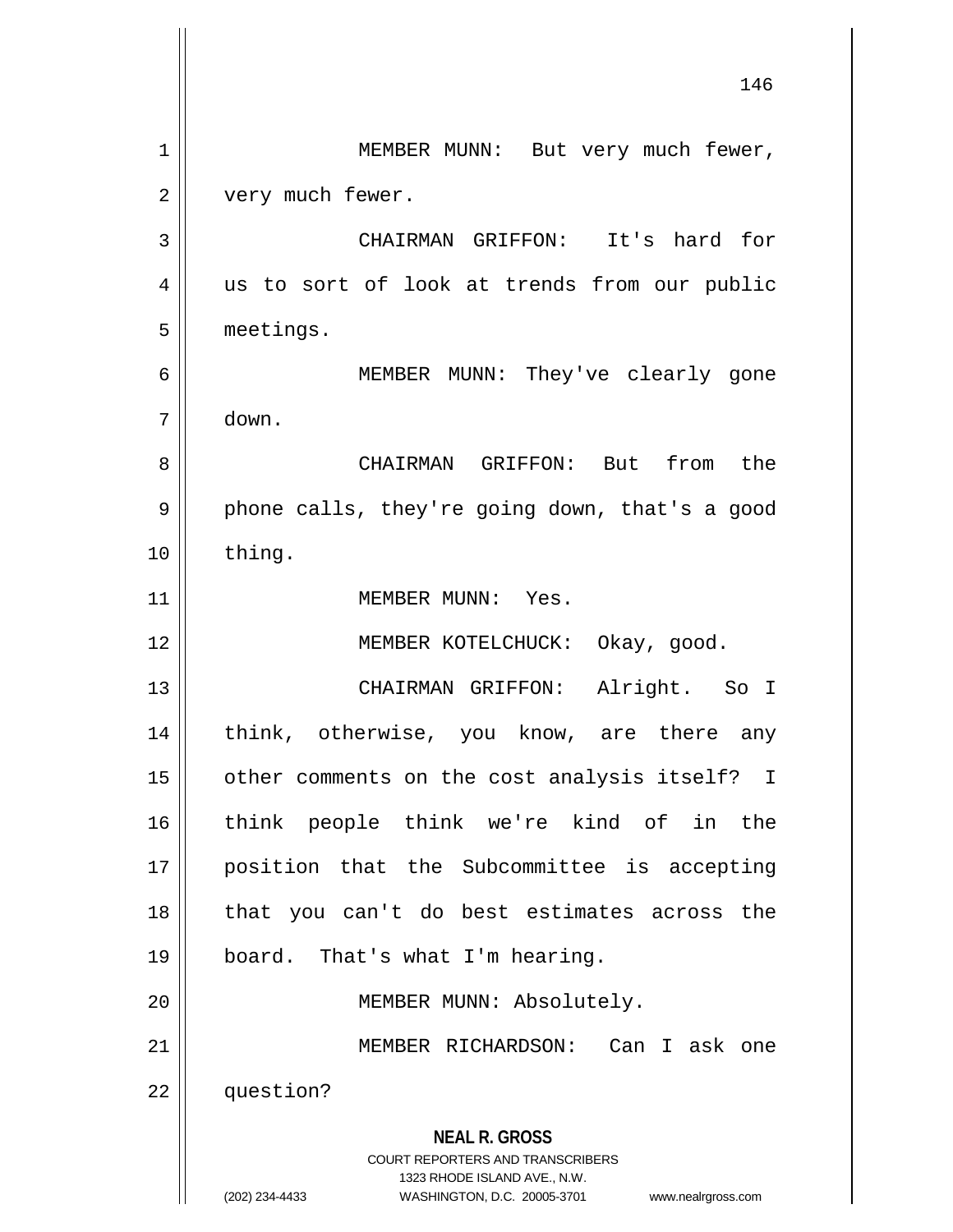CHAIRMAN GRIFFON: Sure. MEMBER RICHARDSON: Stu had  $3 \parallel$  suggested, and I definitely agree with that. 4 || But, nonetheless, coming out of the 10-year  $5 \parallel$  review, rather than the suggestion being to do  $6 \parallel$  them across the board, there was a suggestion for ways of stepping towards doing fewer of  $8 \parallel$  them, with perhaps the idea that the goal is - $9 \parallel$  - you know, you would still have that as an objective. If possible, you would like to avoid the situation of complicating communication with the claimants. And there was some thought about ways of perhaps doing 14 || this, using the overestimating approach less. Is that still kind of just being thought about, or are there steps being taken for 17 || implementing that for certain types of claims? MR. CALHOUN: This is Grady. We actually are getting ready to implement that for X-rays and missed dose. We just, I'm in the process of finding out now what the actual || impacts are. Right now, there will be an

> **NEAL R. GROSS** COURT REPORTERS AND TRANSCRIBERS 1323 RHODE ISLAND AVE., N.W. (202) 234-4433 WASHINGTON, D.C. 20005-3701 www.nealrgross.com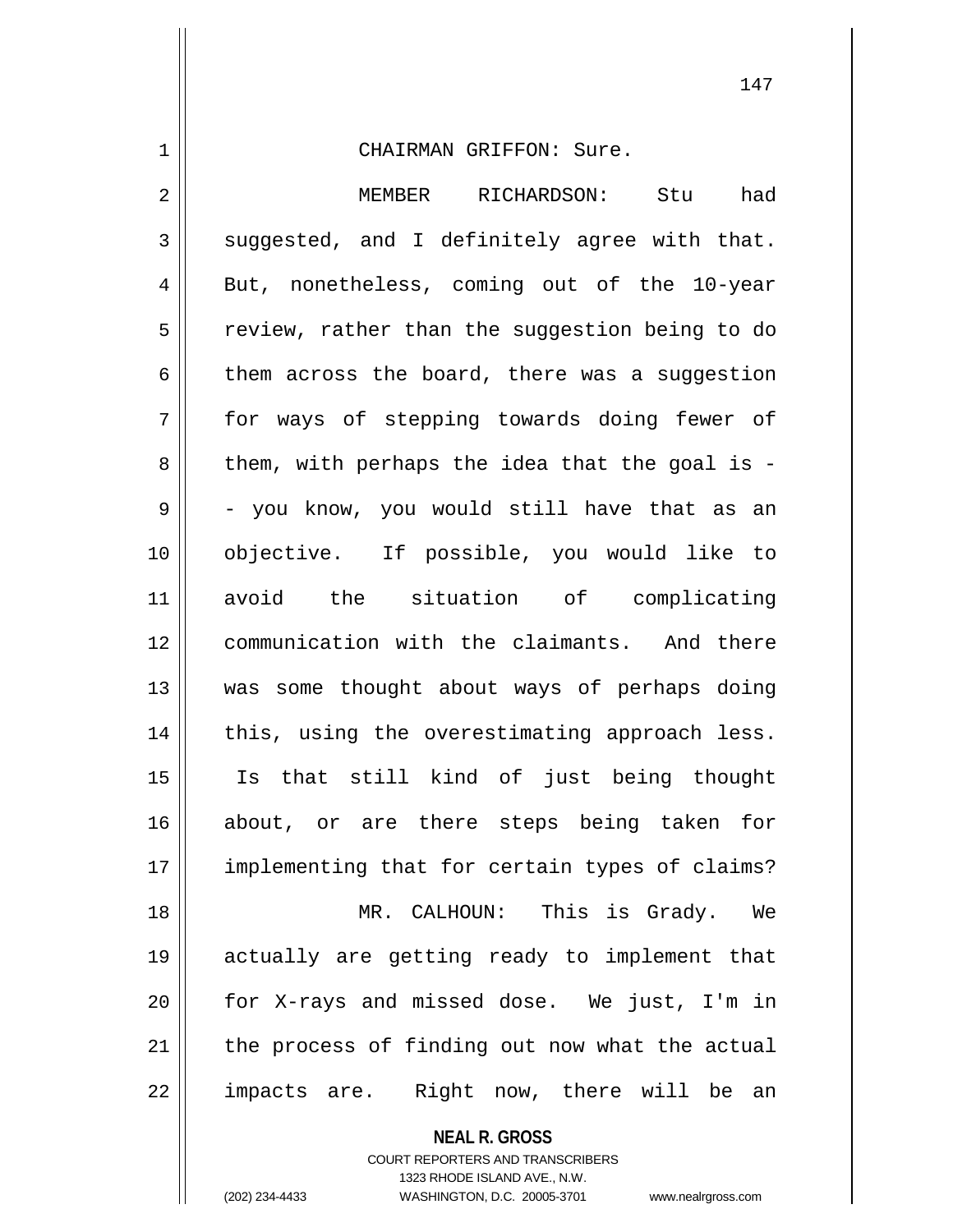| $\mathbf 1$ | impact, but I need to know, other than just a                                                                                                                   |
|-------------|-----------------------------------------------------------------------------------------------------------------------------------------------------------------|
| 2           | percent, what kind of real impacts I might see                                                                                                                  |
| 3           | on SECs, TBDs, everything in dose                                                                                                                               |
| 4           | reconstruction. But these two seemed the most                                                                                                                   |
| 5           | doable, the least impactful. So we'll                                                                                                                           |
| 6           | definitely have something for you by the next                                                                                                                   |
| 7           | meeting, and I'm hoping we can implement at                                                                                                                     |
| 8           | least one of those before that, at least start                                                                                                                  |
| 9           | down that road.                                                                                                                                                 |
| 10          | MEMBER RICHARDSON: Okay, great.                                                                                                                                 |
|             |                                                                                                                                                                 |
| 11          | Yes, I mean, I guess I like the thought that                                                                                                                    |
| 12          | even trying to whittle away that.                                                                                                                               |
| 13          | CHAIRMAN GRIFFON: Yes. No, good                                                                                                                                 |
| 14          | point. Good one. Good point, David. And I                                                                                                                       |
| 15          | guess we'll just continue, you know, you can                                                                                                                    |
| 16          | just give us updates on progress on that                                                                                                                        |
| 17          | front. Overall, I think this document is                                                                                                                        |
| 18          | responsive, and the committee agrees with it.                                                                                                                   |
| 19          | MR. KATZ: So they could report                                                                                                                                  |
| 20          | out to the Board on this item?                                                                                                                                  |
| 21          | CHAIRMAN GRIFFON: Yes. Okay.                                                                                                                                    |
| 22          | Next item. Geez, we're moving at lightning                                                                                                                      |
|             | <b>NEAL R. GROSS</b><br>COURT REPORTERS AND TRANSCRIBERS<br>1323 RHODE ISLAND AVE., N.W.<br>(202) 234-4433<br>WASHINGTON, D.C. 20005-3701<br>www.nealrgross.com |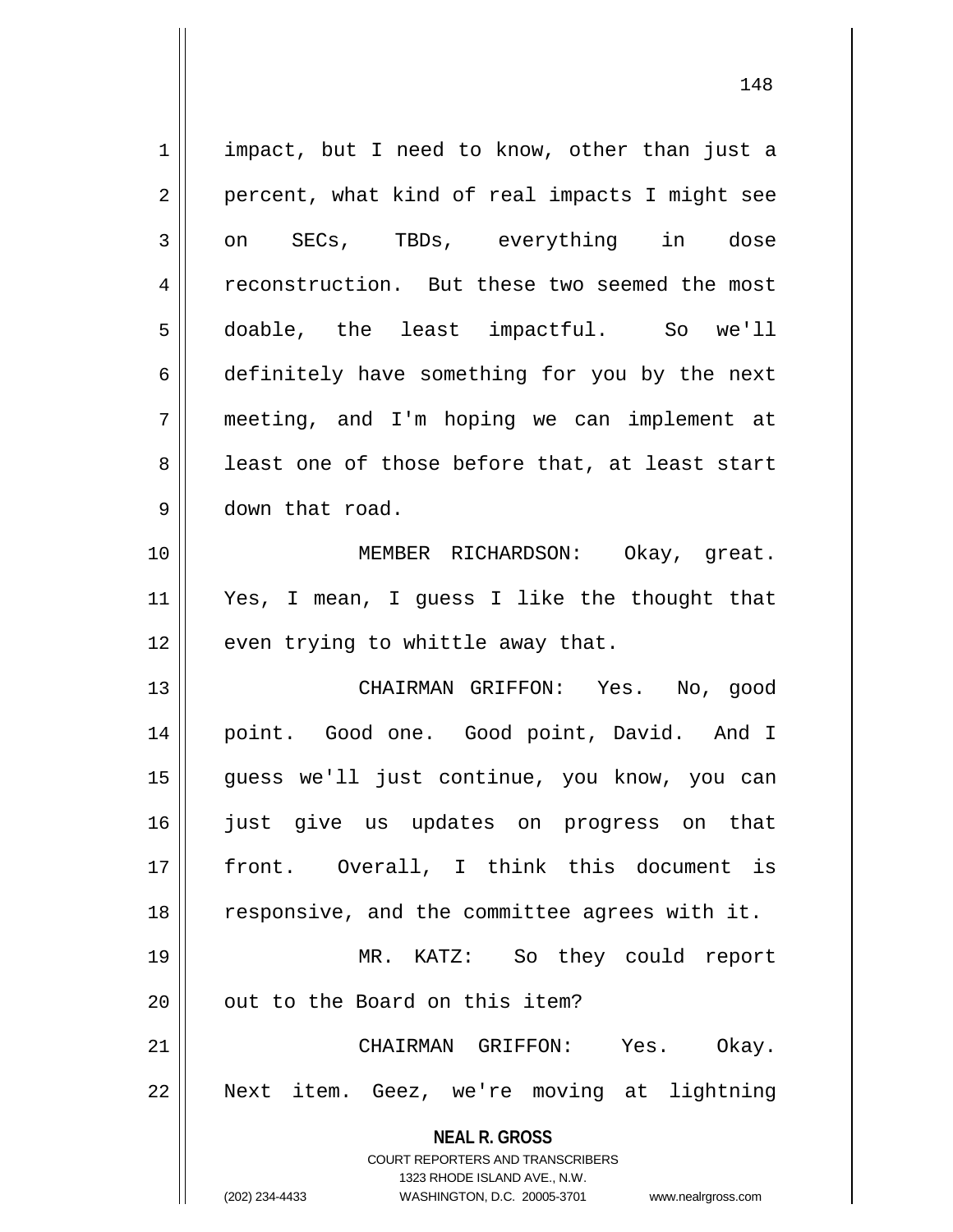| $\mathbf{1}$ | speed today. Oh, yes, DCAS report on plans     |
|--------------|------------------------------------------------|
| 2            | for evaluating claimant-favorability. We're    |
| 3            | still on the 10-year --                        |
| 4            | MR. CALHOUN: Well, basically,                  |
| 5            | what Jim told me is it's kind of ongoing, so   |
| 6            | that's part of his 10-year review. That's      |
| 7            | what he reported to me.                        |
| 8            | MR. HINNEFELD: Yes, this is Stu.               |
| 9            | The recommendation out of, this came out of    |
| 10           | the quality of science section of the 10-year  |
| 11           | review, and it was saying, well, look, you     |
| 12           | make all these statements about how you're     |
| 13           | claimant-favorable and stuff, but you just     |
| 14           | kind of say it's claimant-favorable. Have you  |
| 15           | ever tried to really quantify in some method,  |
| 16           | you know, how favorable are you talking about? |
| 17           | Jim's view, his plan on this, and              |
| 18           | I didn't have a better plan, was to pick up    |
| 19           | the Health Physics journal that we published a |
| 20           | few years ago. It was a special journal in     |
| 21           | Health Physics about our program, a special    |
| 22           | And there were a series of articles<br>issue.  |

**NEAL R. GROSS** COURT REPORTERS AND TRANSCRIBERS 1323 RHODE ISLAND AVE., N.W. (202) 234-4433 WASHINGTON, D.C. 20005-3701 www.nealrgross.com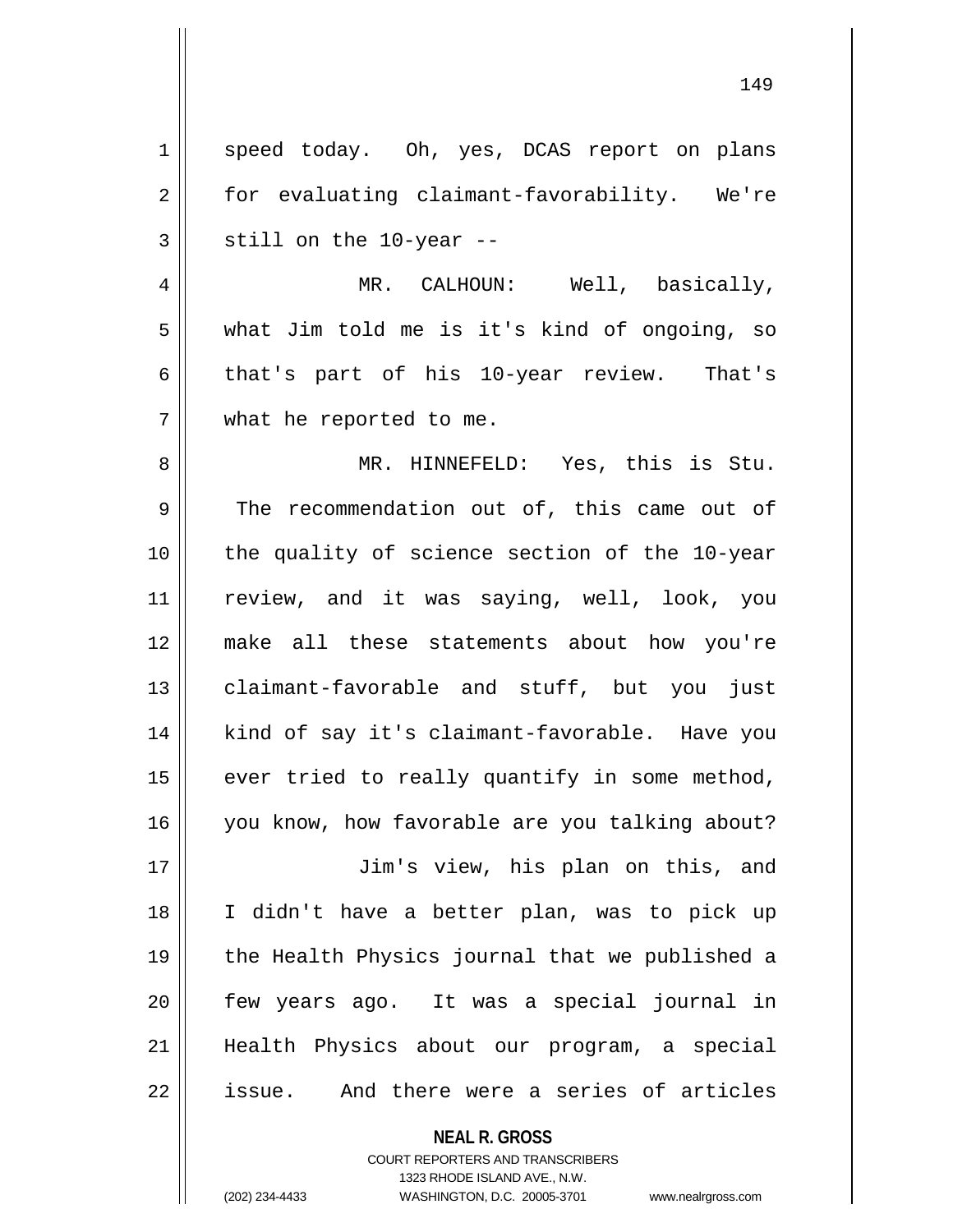$1 \parallel$  in there that describe aspects, the claimant-2 | favorability aspect of dose reconstruction and  $3 \parallel$  essentially use that as a framework to start, 4 you know, looking at, without a favorable 5 || approach, you know, what would you do if you 6 were doing a central estimate or some other 7 central estimate or what are the other 8 || possibilities that you would choose besides  $9 \parallel$  this approach? 10 So I think that's where he intends 11 || to go. Now, having a plan and a structure is 12 a long way from being done. So this may not 13 be something we'll have done in the near 14 | future, but that is what he's arrived at. 15 || Tf there are other suggestions, 16 because I know Jim was casting about a little 17 || bit before, you know, doing this. If there 18 || are other suggestions, we'd certainly 19 || entertain those, or, perhaps, a better time is 20 when you've seen something out of that. It

21 || might be a better time to have suggestions. 22 || That's where we came from on our response to

> **NEAL R. GROSS** COURT REPORTERS AND TRANSCRIBERS 1323 RHODE ISLAND AVE., N.W.

(202) 234-4433 WASHINGTON, D.C. 20005-3701 www.nealrgross.com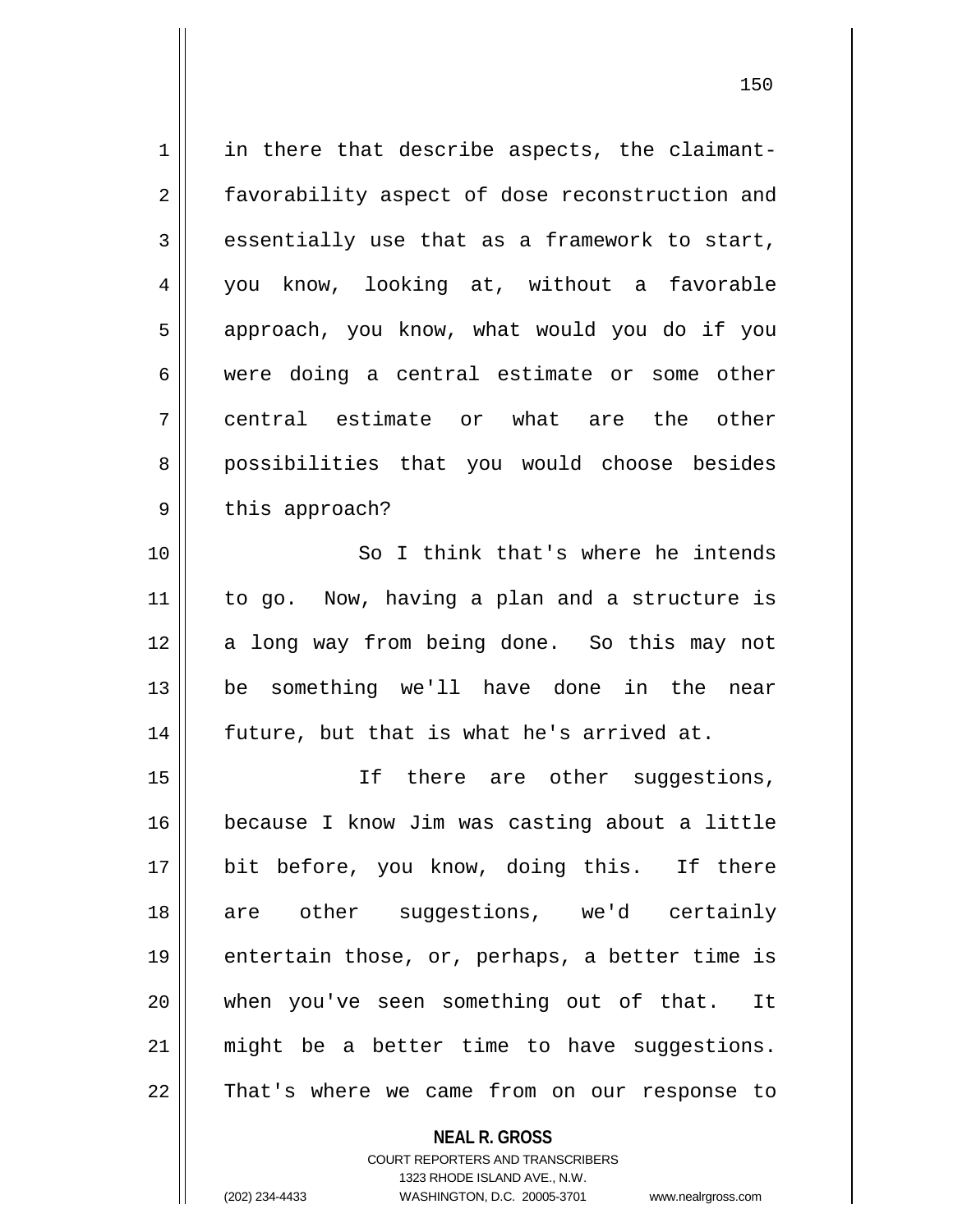1 || that recommendation.

2 || CHAIRMAN GRIFFON: I think that's 3 where we were at the last meeting was, you 4 || know, we'd like to see something and then 5 maybe react to it. But I don't know. Are  $6$  | there comments right now or  $-$ -7 MEMBER MUNN: No, it's one of  $8 \parallel$  these things that I find incredibly difficult, 9 || almost impossible to actually quantify. I 10 don't know how you could quantify it, other 11 than taking a claim that has been completed 12 and doing it in a more meticulous, more 13 || careful way than was done to show that if 14 || other guidelines other than those used in this 15 || particular program were used, that this person 16 would not have received favorable numbers. I 17 don't know any other way to do that, and that 18 doesn't seem feasible at all. So it seems to 19 me that Jim's plan is as good as any. It can 20 || at least address the question. 21 CHAIRMAN GRIFFON: Yes. 22 MEMBER MUNN: Addressing the

> **NEAL R. GROSS** COURT REPORTERS AND TRANSCRIBERS 1323 RHODE ISLAND AVE., N.W.

(202) 234-4433 WASHINGTON, D.C. 20005-3701 www.nealrgross.com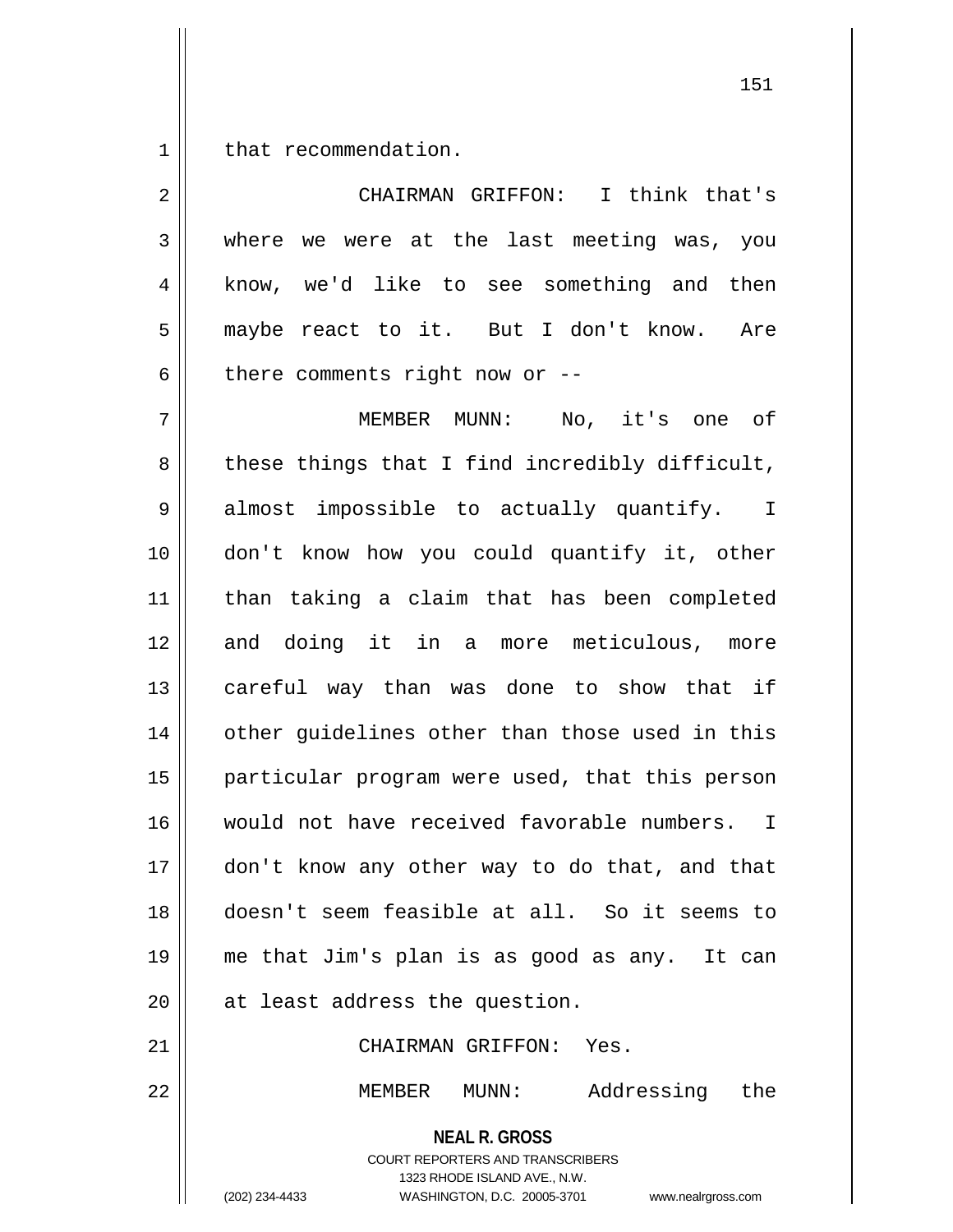| 1  | question in a very thorough manner would be                         |
|----|---------------------------------------------------------------------|
| 2  | almost impossible to quantify. I don't know                         |
| 3  | how you'd do that, since the whole idea is one                      |
| 4  | of personal judgment anyway.                                        |
| 5  | MR. HINNEFELD: Yes, if you're                                       |
| 6  | going to quantify the degree of favorability,                       |
| 7  | then you have to have some sort of standard of                      |
| 8  | what is correct.                                                    |
| 9  | MEMBER MUNN: Yes, right.                                            |
| 10 | MR. HINNEFELD: You know, not                                        |
| 11 | favorable but just correct, you know. So then                       |
| 12 | you'd have to have some standard to go by and,                      |
| 13 | as far as I know, there isn't one.                                  |
| 14 | MEMBER MUNN: No, the only thing                                     |
| 15 |                                                                     |
|    | you can say is, is this going to give you a                         |
| 16 | larger number in the outcome? And that really                       |
| 17 | is about the only standard we have.                                 |
| 18 | CHAIRMAN GRIFFON:<br>So I guess                                     |
| 19 | David, do you have anything on that front?                          |
| 20 | MEMBER RICHARDSON:<br>$\mathbf{I}$<br>assume,                       |
| 21 | based on that, that the focus is on the dose                        |
| 22 | reconstruction aspects of favorability and not                      |
|    | <b>NEAL R. GROSS</b>                                                |
|    | COURT REPORTERS AND TRANSCRIBERS                                    |
|    | 1323 RHODE ISLAND AVE., N.W.                                        |
|    | (202) 234-4433<br>WASHINGTON, D.C. 20005-3701<br>www.nealrgross.com |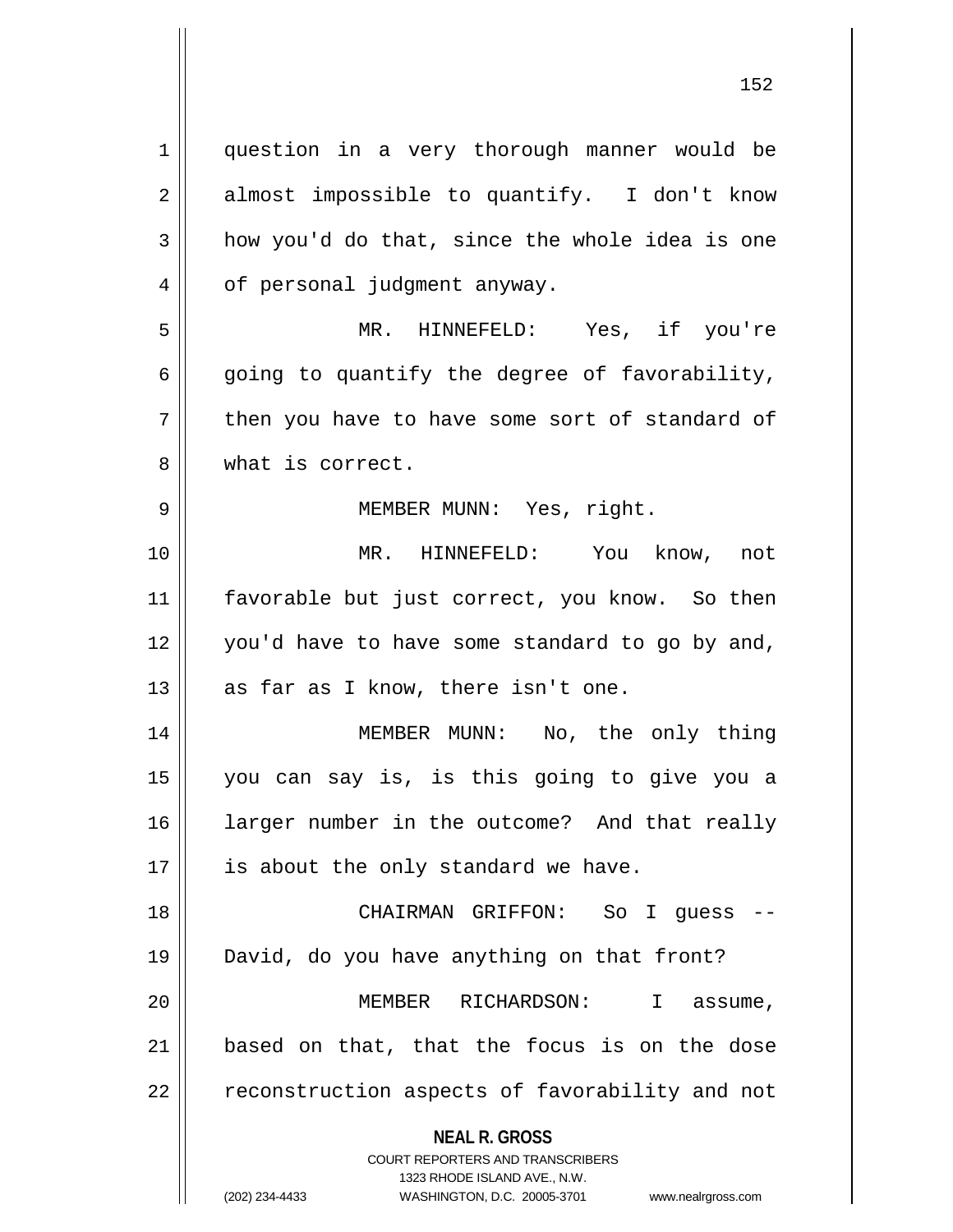|    | 153                                                                                             |
|----|-------------------------------------------------------------------------------------------------|
| 1  | the risk model issues of favorability.                                                          |
| 2  | MR. HINNEFELD: This is Stu, and                                                                 |
| 3  | that was our thought, yes.                                                                      |
| 4  | MEMBER RICHARDSON: That might be                                                                |
| 5  | made clear.                                                                                     |
| 6  | MR. HINNEFELD: Okay. I'll have                                                                  |
| 7  | to go back to look at the quality of science                                                    |
| 8  | to see what it says. Sure, yes, we can --                                                       |
| 9  | CHAIRMAN GRIFFON: Or did this                                                                   |
| 10 | question go to two different Subcommittees?                                                     |
| 11 | MR. HINNEFELD: No, it only came                                                                 |
| 12 | here.                                                                                           |
| 13 | CHAIRMAN GRIFFON:<br>Oh, it only                                                                |
| 14 | came here.                                                                                      |
| 15 | MR. HINNEFELD: It only came here.                                                               |
| 16 | interpreted it for the<br>And<br>dose<br>so we                                                  |
| 17 | reconstruction favorability.                                                                    |
| 18 | CHAIRMAN GRIFFON: Yes.                                                                          |
| 19 | And I know the<br>MR. HINNEFELD:                                                                |
| 20 | Science Working Group is, I think, taking up                                                    |
| 21 | the risk model part of it, I believe.                                                           |
| 22 | CHAIRMAN GRIFFON: Well, that's                                                                  |
|    | <b>NEAL R. GROSS</b><br><b>COURT REPORTERS AND TRANSCRIBERS</b><br>1323 RHODE ISLAND AVE., N.W. |
|    | (202) 234-4433<br>WASHINGTON, D.C. 20005-3701<br>www.nealrgross.com                             |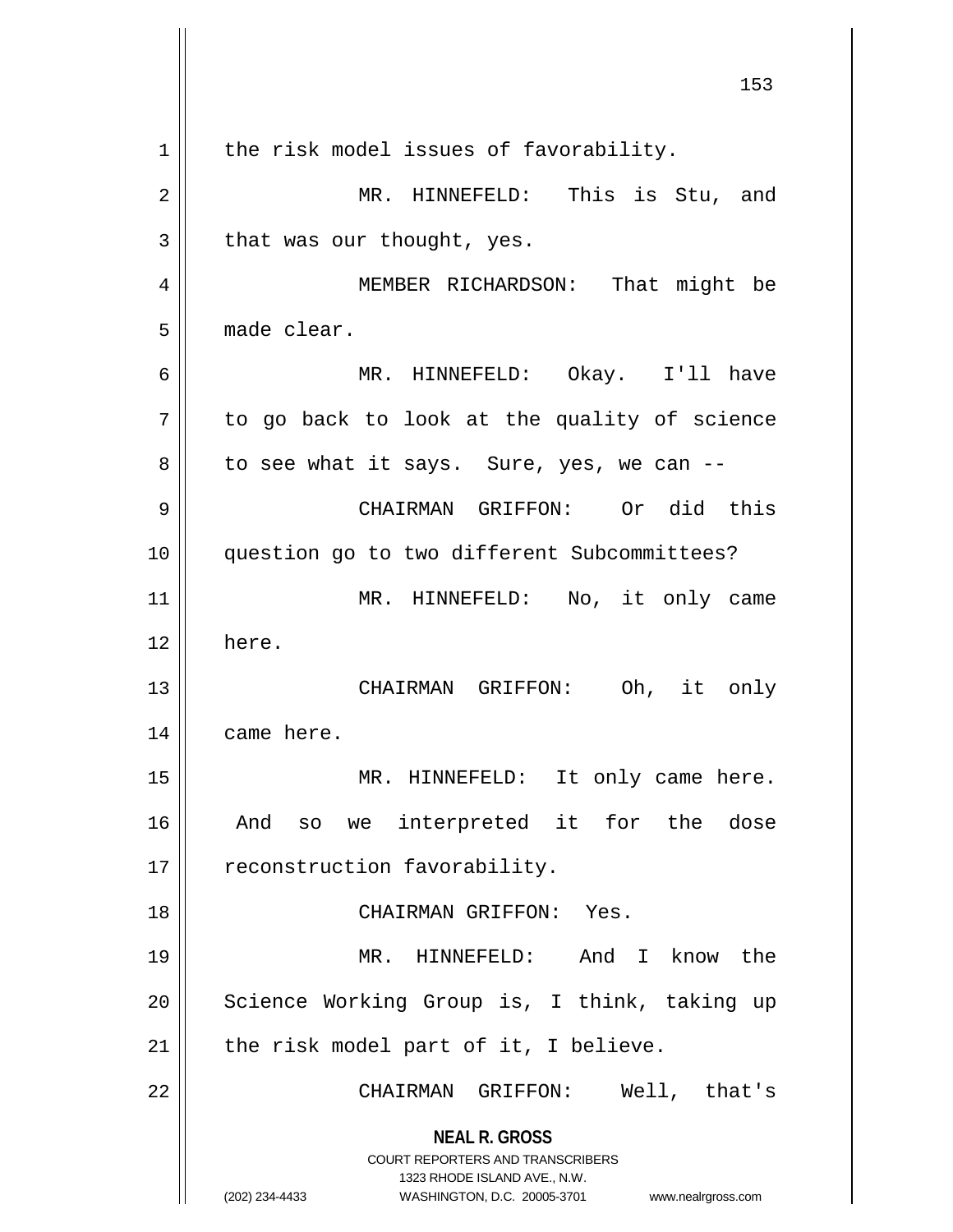| 1  | why I asked if the question was also posed to                                                       |
|----|-----------------------------------------------------------------------------------------------------|
| 2  | that group. Anyway, okay --                                                                         |
| 3  | MR. HINNEFELD: I think they took                                                                    |
| 4  | that up. That was what they were doing anyway.                                                      |
| 5  | CHAIRMAN GRIFFON: All right, yes.                                                                   |
| 6  | MR. FARVER: I think there's some                                                                    |
| 7  | general methods that are less claimant-                                                             |
| 8  | favorable than others, such as Monte Carlo                                                          |
| 9  | calculations. I think those tend to be less                                                         |
| 10 | claimant-favorable.                                                                                 |
| 11 | MEMBER MUNN: But they are more                                                                      |
| 12 | science-based.                                                                                      |
| 13 | MR. FARVER: I'm just saying they                                                                    |
| 14 | are less claimant-favorable than if you just                                                        |
| 15 | go with the dose conversion factors that are                                                        |
| 16 | used sometimes where you just go straight                                                           |
| 17 | calculation. I'm not saying one is right or                                                         |
| 18 | wrong. I'm just saying that is an example of                                                        |
| 19 | a method that is less claimant-favorable.                                                           |
| 20 | MEMBER RICHARDSON: Why is that?                                                                     |
| 21 | MR. FARVER: Why is that? It has                                                                     |
| 22 | do with the distribution of the dose<br>to                                                          |
|    |                                                                                                     |
|    | <b>NEAL R. GROSS</b><br><b>COURT REPORTERS AND TRANSCRIBERS</b>                                     |
|    | 1323 RHODE ISLAND AVE., N.W.<br>(202) 234-4433<br>WASHINGTON, D.C. 20005-3701<br>www.nealrgross.com |
|    |                                                                                                     |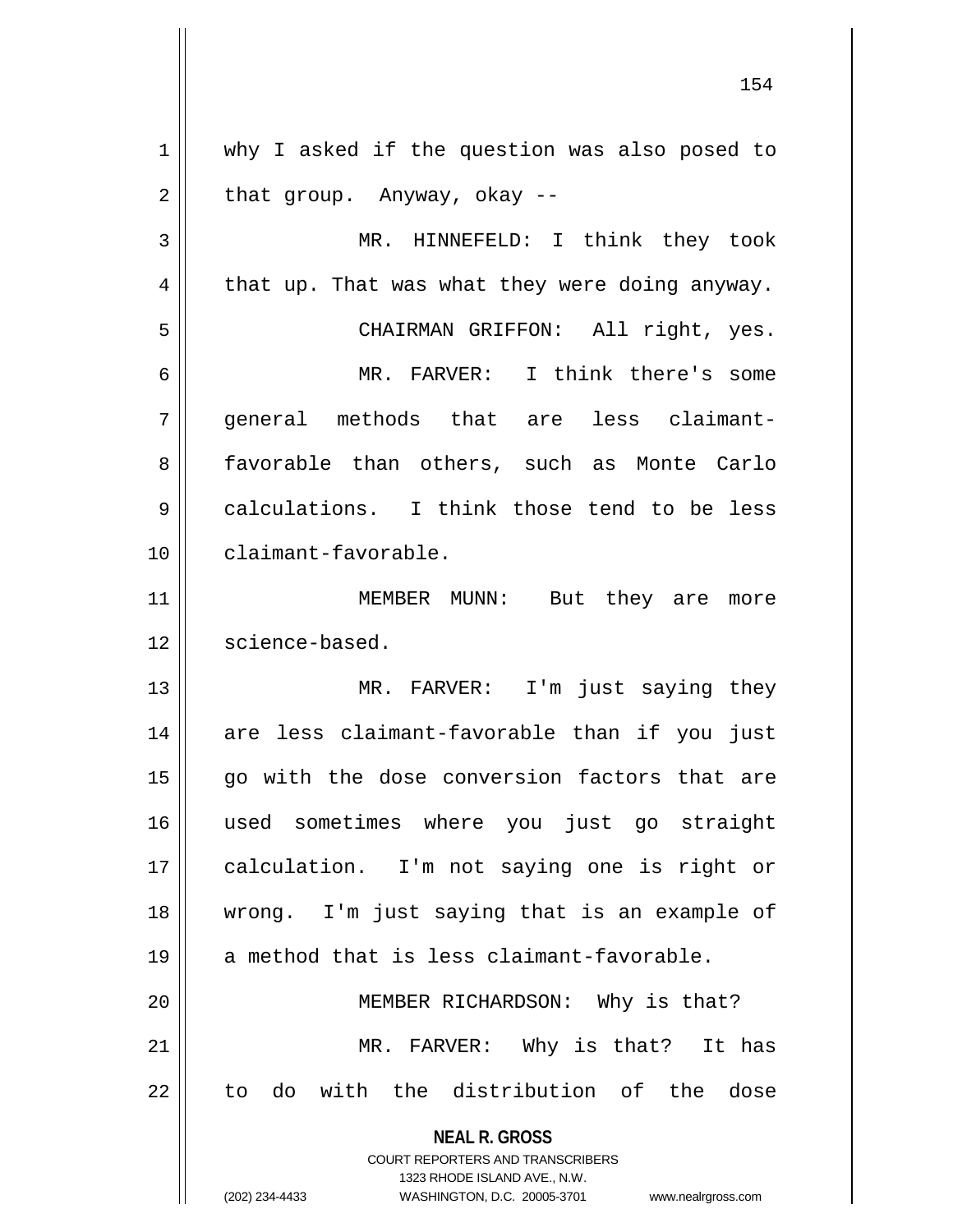1 conversion factors. They use a triangular 2 distribution, and when you do the Monte Carlo  $3 \parallel$  calculation it will pick, it usually winds up 4 | with a lower number than your mean number. 5 MR. SIEBERT: Well, this is Scott. 6 In that case, what you're talking about dose  $7 \parallel$  -- DCF, it's not which is claimant-favorable. 8 || It's which is claimant-favorable and which is 9 || overestimating because you can pick the top 10 || end of the range and just apply that as a 11 || constant, and that's overestimated because we 12 || know the range is in this distribution. 13 MR. FARVER: I understand. But -- 14 MR. SIEBERT: Whereas, the best 15 estimate that we can use may still be 16 claimant-favorable. Sometimes, I think we 17 misuse the word "claimant-favorable," along 18 with "overestimating." Claimant-favorable, in 19 our program, is if we have two pieces of 20 information that are as likely, we will pick 21 ll the one that is more favorable to the 22 || claimant, such as solubility type. If we

> **NEAL R. GROSS** COURT REPORTERS AND TRANSCRIBERS

1323 RHODE ISLAND AVE., N.W. (202) 234-4433 WASHINGTON, D.C. 20005-3701 www.nealrgross.com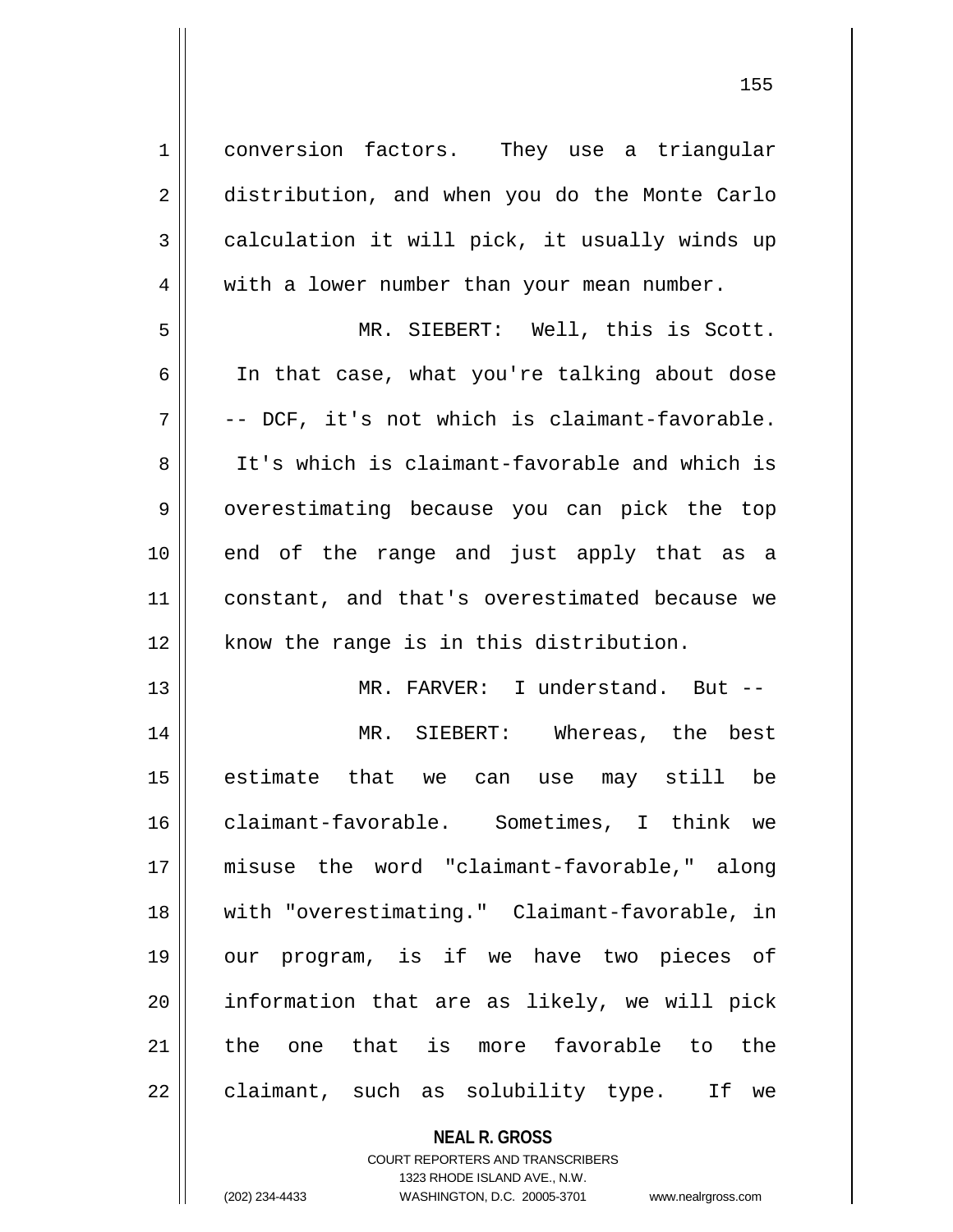1 don't know if it's Type M or Type S plutonium, 2 whichever gives the larger dose to the organ  $3 \parallel$  of interest we will select. Now, if we have 4 the specific information as to the material 5 $\parallel$  that was used, we will use the actual  $6 \parallel$  solubility for the material used, which would 7 not be a claimant-favorable assumption. 8 MR. FARVER: Well, I guess I'm 9 just going back to where I'm reviewing the 10 dose reconstruction. I remember seeing the 11 || ones that were, that did not have the Monte 12 || Carlo calculation. They used the mean value 13 || of the dose conversion factor, and it was a 14 very straightforward calculation. Didn't use 15 || the maximum, used the mean value. It was not 16 called an overestimate because it was the mean 17 || value taken out of IG-001. 18 Then there were the ones that used

19 || the Monte Carlo calculations, and those tend 20 || to be less than the mean value for the dose 21 conversion factor. I mean, do you agree with  $22$  || that? I mean, they would tend to be on the

> **NEAL R. GROSS** COURT REPORTERS AND TRANSCRIBERS 1323 RHODE ISLAND AVE., N.W. (202) 234-4433 WASHINGTON, D.C. 20005-3701 www.nealrgross.com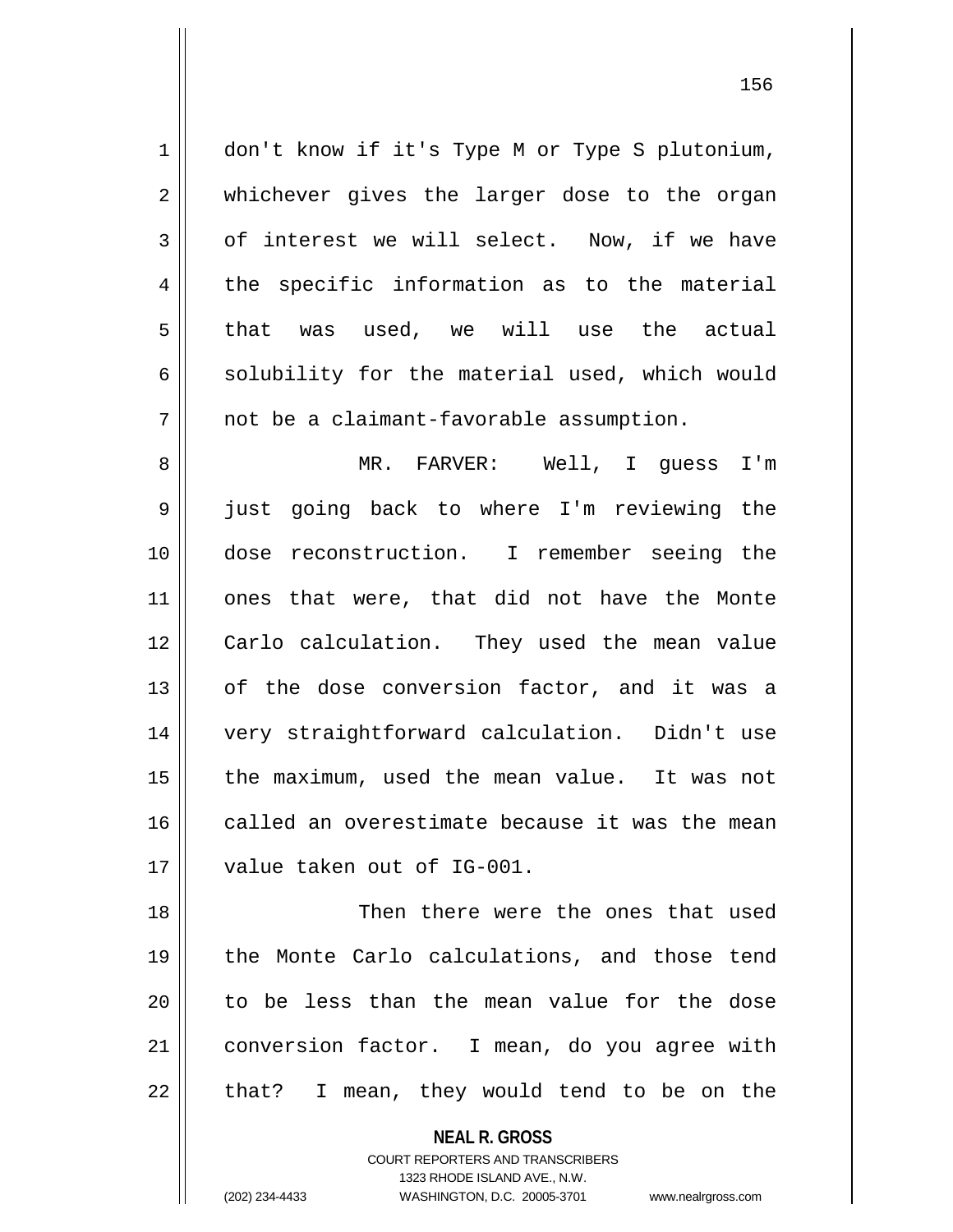1 | lower end in many cases.

| $\sqrt{2}$     | MR. SIEBERT: I would agree. The                |
|----------------|------------------------------------------------|
| $\mathfrak{Z}$ | issue is, though, if you use the mean, it's an |
| 4              | overestimate.                                  |
| 5              | MR. FARVER: Okay. But from what                |
| 6              | I've seen on the dose reconstructions, an      |
| 7              | overestimate would be the mean is 0.8, but     |
| 8              | we're going to overestimate it and call the    |
| 9              | dose conversion factor of one.                 |
| 10             | MR. SIEBERT: That is an                        |
| 11             | overestimate. However, using 0.8 would also    |
| 12             | be an overestimate --                          |
| 13             | MR. FARVER: Over the years in                  |
| 14             | the dose reconstruction, if you're using the   |
| 15             | mean value, it's not normally classified as an |
| 16             | overestimate in the write-ups. The one would   |
| $17\,$         | be. You would say this is an overestimate.     |
| 18             | And so I'm not talking about correctness. I'm  |
| 19             | just saying this is the way it can be looked   |
| 20             | at by people. You're saying one is claimant-   |
| 21             | favorable, one is an overestimate, and then    |
| 22             | one is less than the other. I'm not saying     |

**NEAL R. GROSS**

COURT REPORTERS AND TRANSCRIBERS 1323 RHODE ISLAND AVE., N.W. (202) 234-4433 WASHINGTON, D.C. 20005-3701 www.nealrgross.com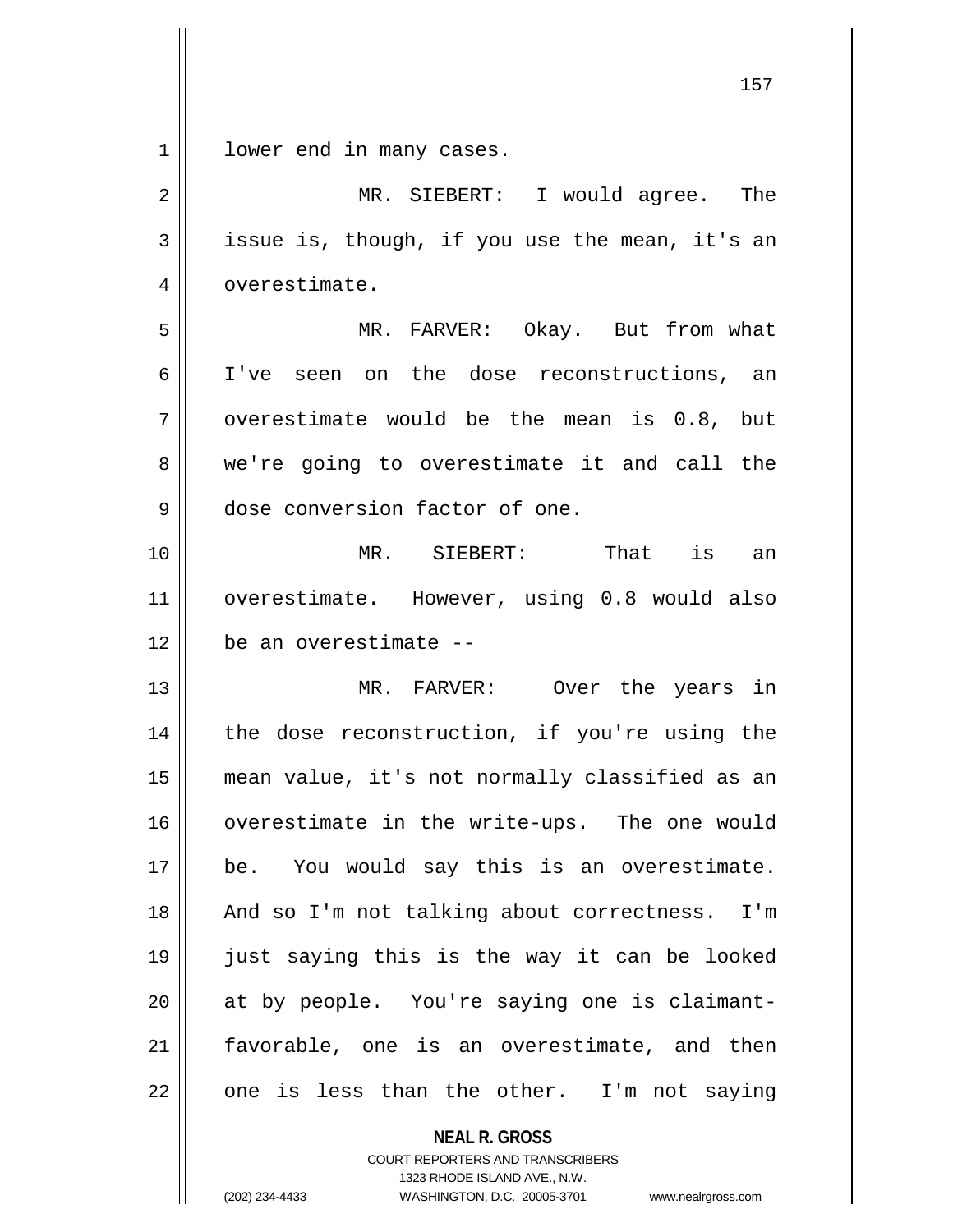$1 \parallel$  one is more right than the other. I'm saying  $2 \parallel$  that is an example of, right there is there 3 different methods that give you three 4 different results.

 MEMBER RICHARDSON: Yes, so this 6 || is interesting because it frames the problem much more narrowly that I was originally 8 || interpreting it, and I think some of our discussion was turning around of you would have to know the truth and then claimant- favorability means any Probability of Causation value or distributions of values which is greater than the true. But, here, the other argument was that claimant- favorability only pertains to situations in 16 || which there are two well-specified options, the choice between them is unknown, and the 18 || claimant-favorable method is going to be to select the one which is going to lead to a 20 | higher Probability of Causation.

21 || So then if that's your task, kind  $22$   $\parallel$  of specified within dose reconstruction within

> **NEAL R. GROSS** COURT REPORTERS AND TRANSCRIBERS 1323 RHODE ISLAND AVE., N.W.

(202) 234-4433 WASHINGTON, D.C. 20005-3701 www.nealrgross.com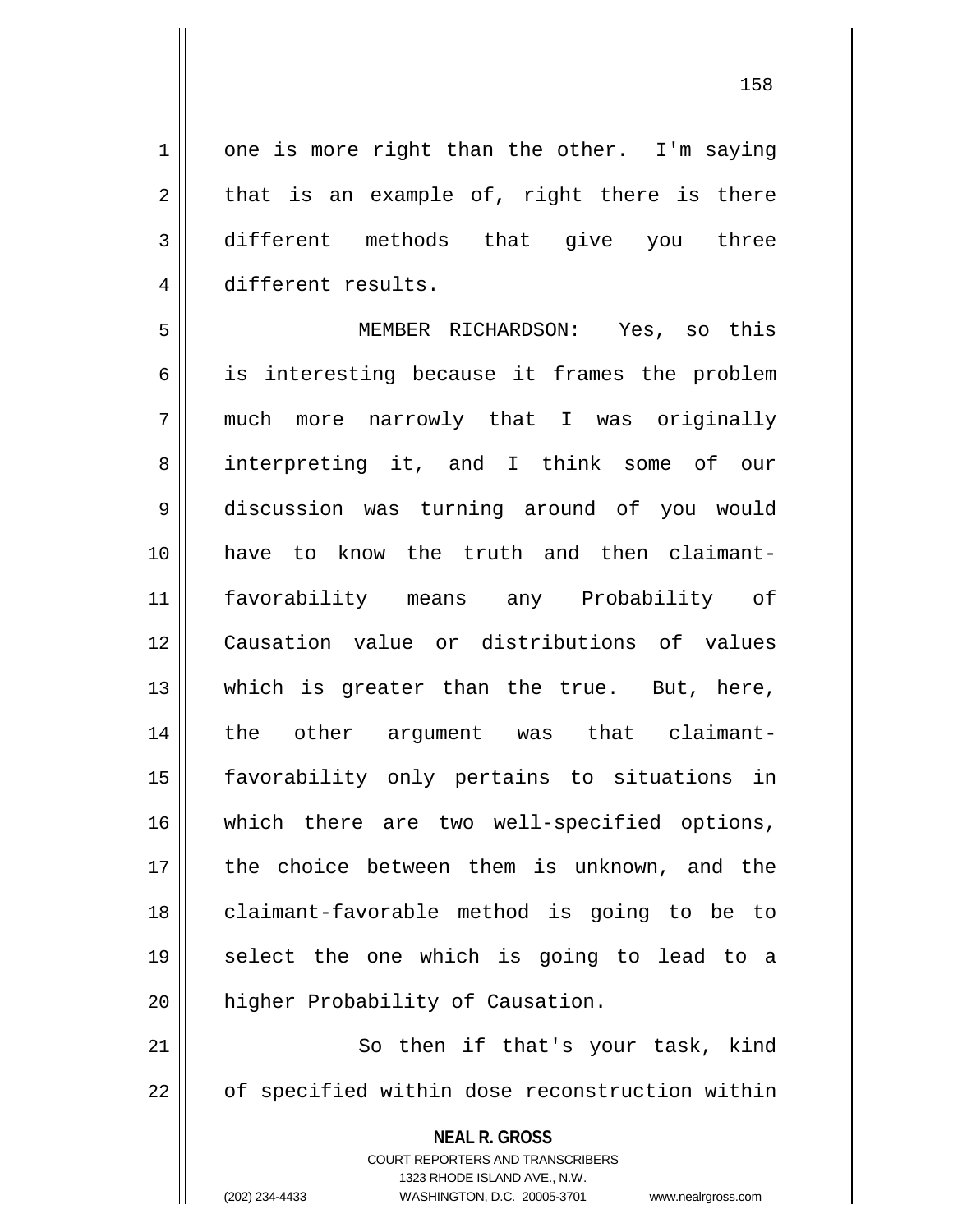1 | those places where you have decision points to 2 be made and there's two well-specified  $3 \parallel$  options, that's probably a narrower list than  $4 \parallel$  the journal issue of, well, we used the upper 5 || 99th percent bound, all those different things 6 which one might view as claimant-favorable in 7 || some general sense but which are not these 8 || situations that you're making a distinction 9 between overestimating or something else. 10 Claimant-favorability, you're saying, is one 11 || sort of decision-making advice. 12 || MR. KATZ: Right. But, David, I

13 || think the point of the review was this, I 14 || think, Scott's distinction, because the point 15 || of the review was how claimant-favorable, in a 16 sense how much of an overestimate is being 17 accorded in general for these dose 18 || reconstructions, and we just talked about why 19 it's hard to quantify that or impossible to  $20$  || quantify that. It wasn't really -- the 21 question from the review was not this more 22 || narrow distinction of when they make these

> **NEAL R. GROSS** COURT REPORTERS AND TRANSCRIBERS 1323 RHODE ISLAND AVE., N.W. (202) 234-4433 WASHINGTON, D.C. 20005-3701 www.nealrgross.com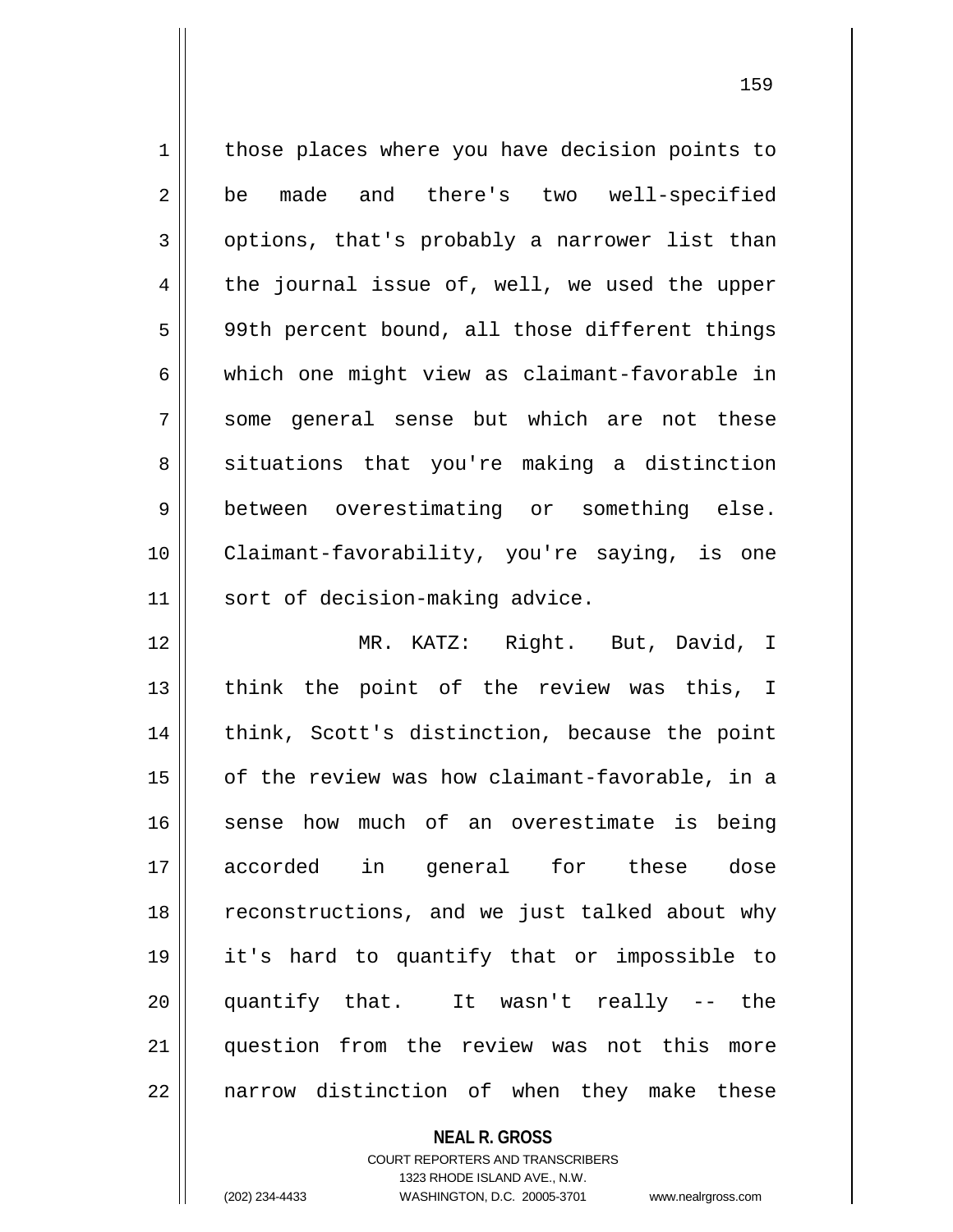$2 \parallel$  review was intending to try to get at how much  $3 \parallel$  sort of generosity is there in the dose 4 accorded to cases compared to what it would  $5 \parallel$  have been if it had been estimated in the most  $6 \parallel$  scientifically precise way it could have been. 7 MEMBER RICHARDSON: So there 8 Doug's point is a good one, because I assume 9 what the argument was saying is that the Monte 10 Carlo approach is the more scientifically 11 valid one. It's the default choice, but it's 12 not more claimant-favorable than choosing the 13 mean of the distribution. And if I'm 14 understanding that, that's because the 15 distribution is not symmetrical. 16 MR. HINNEFELD: That's correct. 17 MR. KATZ: Sure. And that sort of

1 choices between two alternatives. I think the

18 || points up what you're going to have. I think 19 different sites you have different tools, so 20 || on one site you're using Monte Carlo because 21 you have the tool, et cetera, set up to do  $22$  || that. And another site maybe you're using the

> **NEAL R. GROSS** COURT REPORTERS AND TRANSCRIBERS 1323 RHODE ISLAND AVE., N.W. (202) 234-4433 WASHINGTON, D.C. 20005-3701 www.nealrgross.com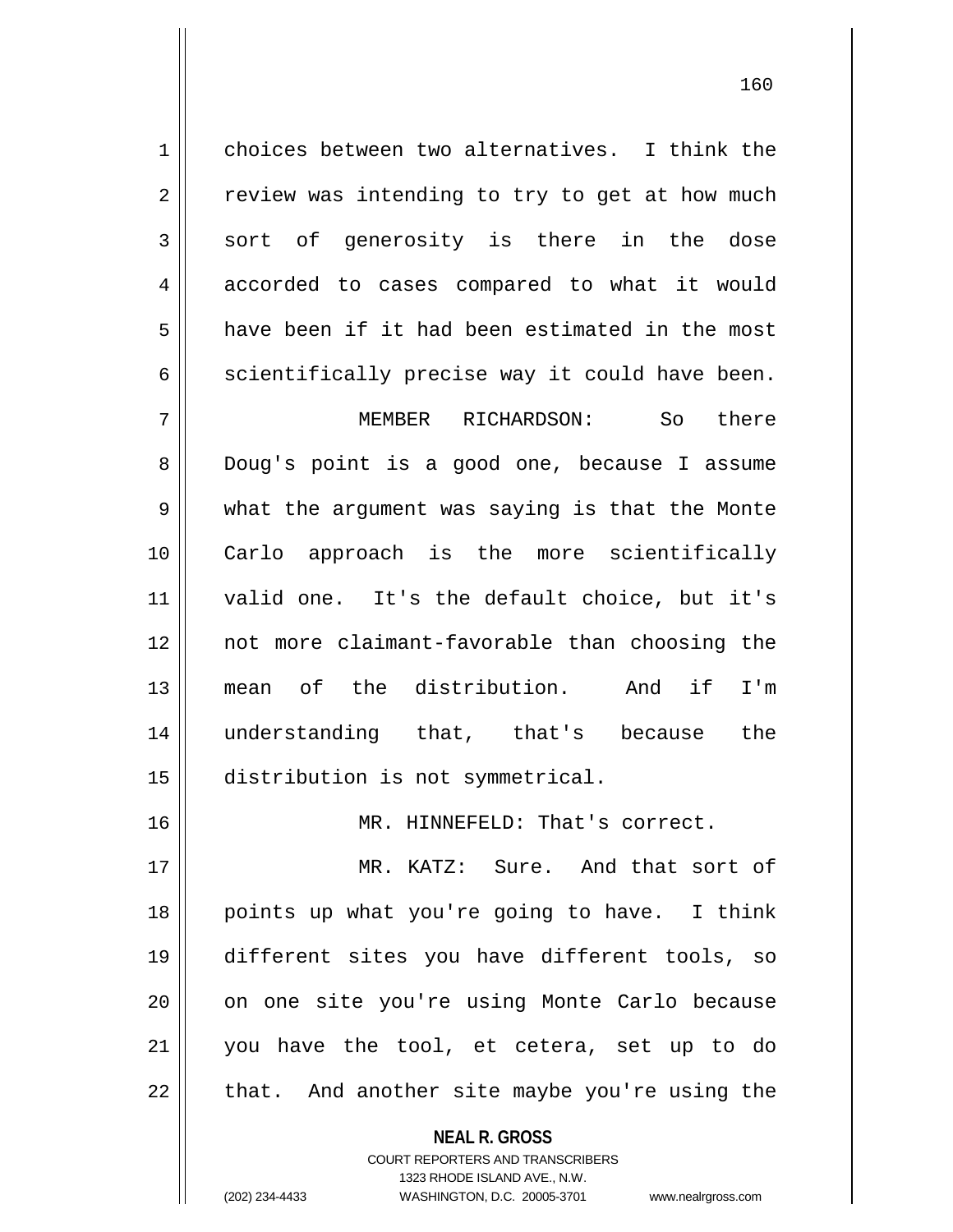**NEAL R. GROSS** COURT REPORTERS AND TRANSCRIBERS 1323 RHODE ISLAND AVE., N.W. (202) 234-4433 WASHINGTON, D.C. 20005-3701 www.nealrgross.com  $1 \parallel$  mean because that's sort of the level of data,  $2 \parallel$  et cetera, you have and the work you have to 3 Support dose reconstruction. So you're going  $4 \parallel$  to get a different answer to the question of: 5 how claimant-favorable is the dose 6 construction? What degree of overestimate 7 is every precise dose reconstruction? You'll 8 || have a different answer to that question at 9 || different sites. 10 MR. FARVER: I don't think it's 11 site-specific, is it? 12 MR. HINNEFELD: Well, I think Ted 13 was talking in general. 14 MR. KATZ: Yes, I'm talking in 15 general. To answer that general question, the 16 answer is different depending on which site  $17$   $\parallel$  this dose reconstruction was done for. 18 MR. HINNEFELD: I think the 19 specific case of external dose conversion  $20$  | factors, though, those are published in IG-001  $21$  | and they are the same everywhere. 22 CHAIRMAN GRIFFON: Yes, I mean, I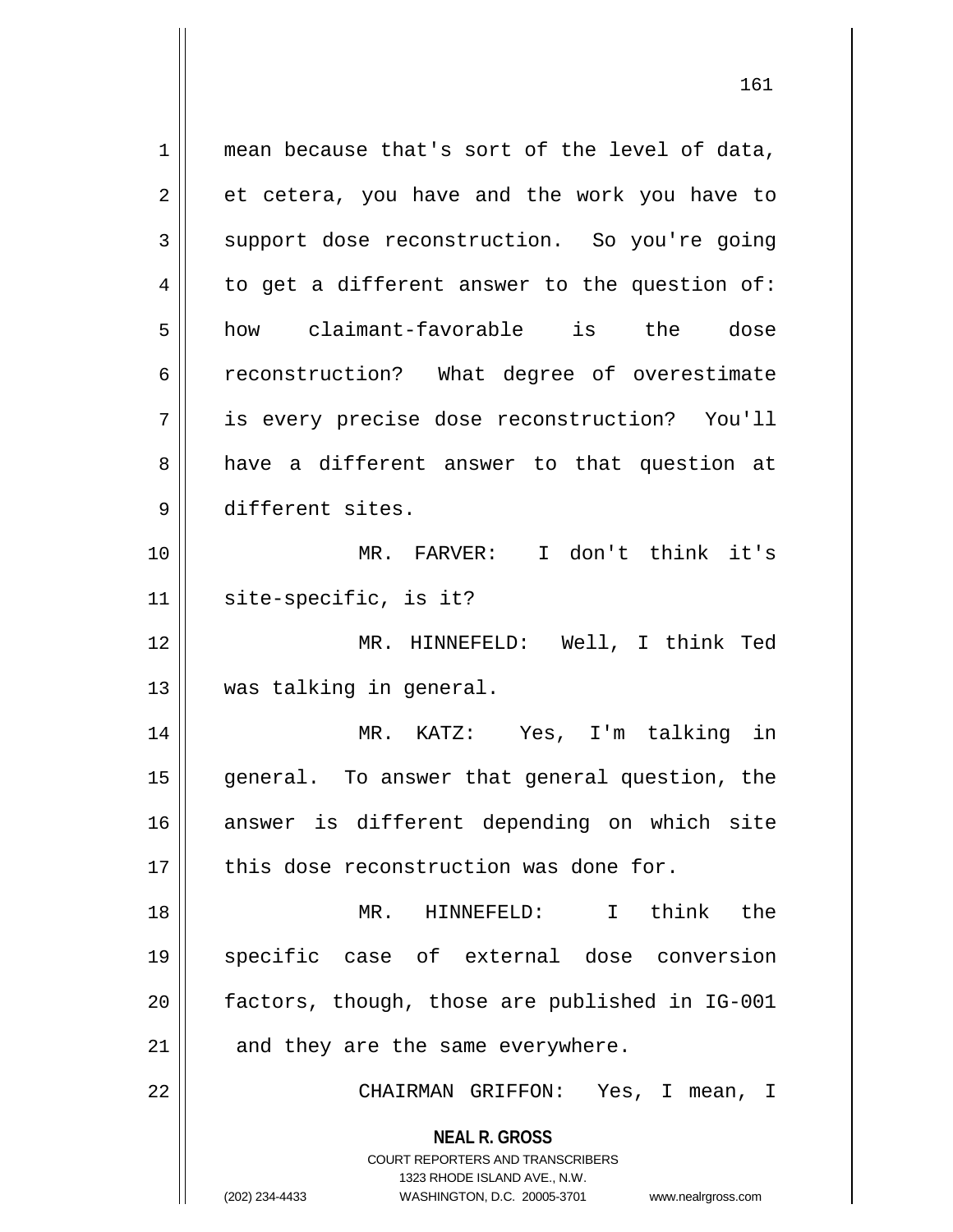**NEAL R. GROSS** COURT REPORTERS AND TRANSCRIBERS 1323 RHODE ISLAND AVE., N.W. 1 || was also trying to think of the, you know, 2 || just in terms of if you get down to the method 3 or the choice, you know, there's some other 4 more qualitative ones, which is like placing 5 | the worker which comes up again and again and  $6 \parallel$  that question of the degree of favorability. 7 I mean, we've had many cases where we dispute 8 why it wasn't neutron-dose-assigned and it 9 gets down a lot of times into the CATI 10 interview versus their site records and were 11 || they really in a building or whatever. So I 12 || quess that's also part of how much, you know,  $13$  | favorability did you give in that situation  $-$ 14 MR. FARVER: There's many 15 decisions along the way. 16 CHAIRMAN GRIFFON: Right, many 17 decisions along the way. 18 MR. FARVER: It could go either 19 way. 20 CHAIRMAN GRIFFON: Right. I guess 21 we could, I'm not sure how to give input. You 22 || know, Jim is working on this. I'm not sure we

(202) 234-4433 WASHINGTON, D.C. 20005-3701 www.nealrgross.com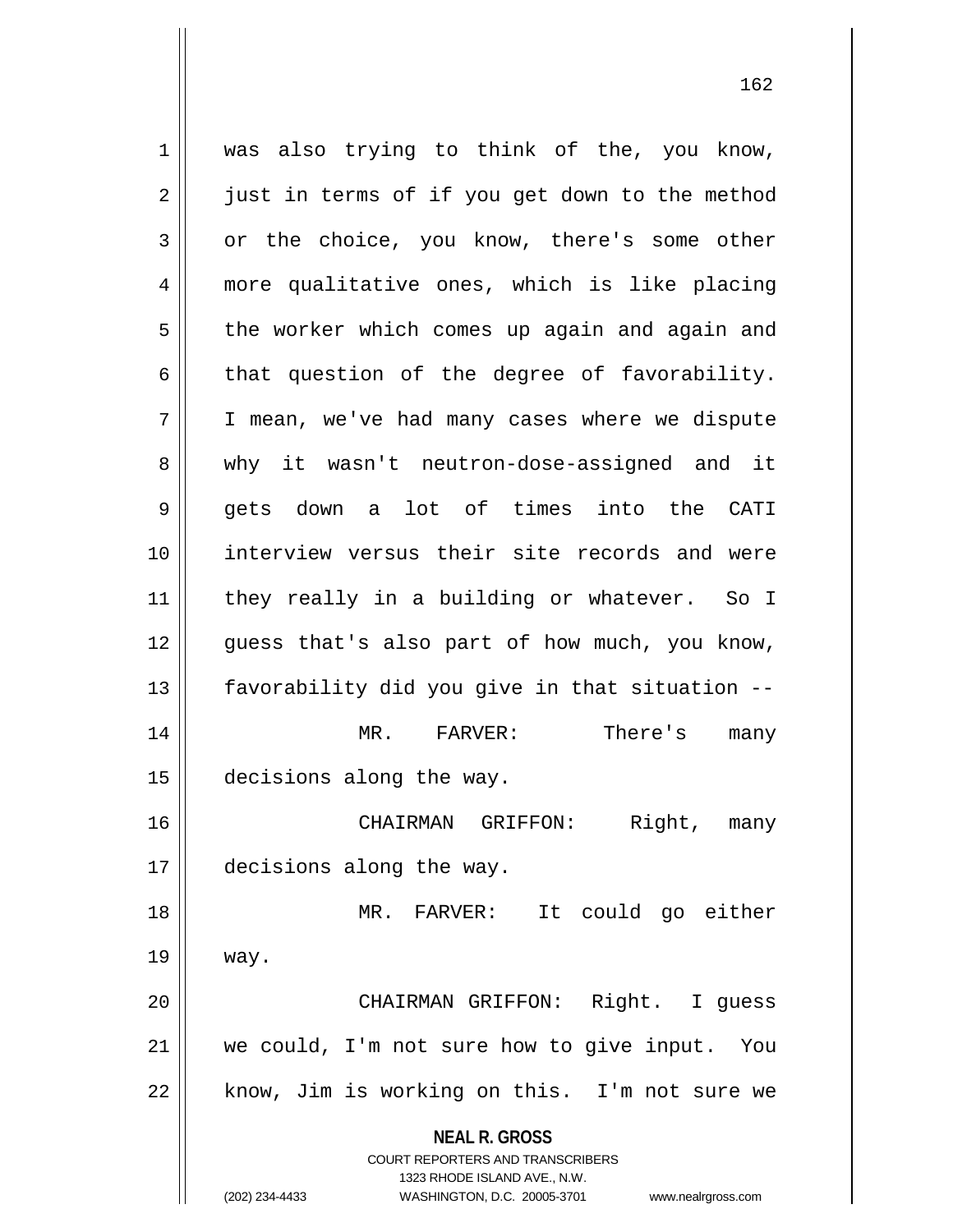**NEAL R. GROSS**  $1 \parallel$  can really, you know -- but I would argue that 2 || some of these, you know, I think it's 3 important to look at the degree of 4 favorability of the methods, not just the 5 | final outcome. I think you were arguing 6 different than that, though. But I think it 7 is important. Some of these methods are used 8 || in a lot of different places, so if you look 9 || at them and you say, overall, it looks like 10 almost all our methods -- I know the one 11 example Scott gave is a good one because we 12 always, well, I wouldn't say always, but we 13 || always see the solubility based on, if you're 14 not sure, you select the one that is most 15 favorable, and we've seen that again and  $16$  again. So I think that's a good example where  $17$  || they are trying to do that. Then there's this 18 || one, which is a question mark maybe. So I 19 think there's -- some of those things maybe 20 can be considered. 21 || MR. KATZ: I wasn't arguing --22 CHAIRMAN GRIFFON: Oh, okay.

> COURT REPORTERS AND TRANSCRIBERS 1323 RHODE ISLAND AVE., N.W. (202) 234-4433 WASHINGTON, D.C. 20005-3701 www.nealrgross.com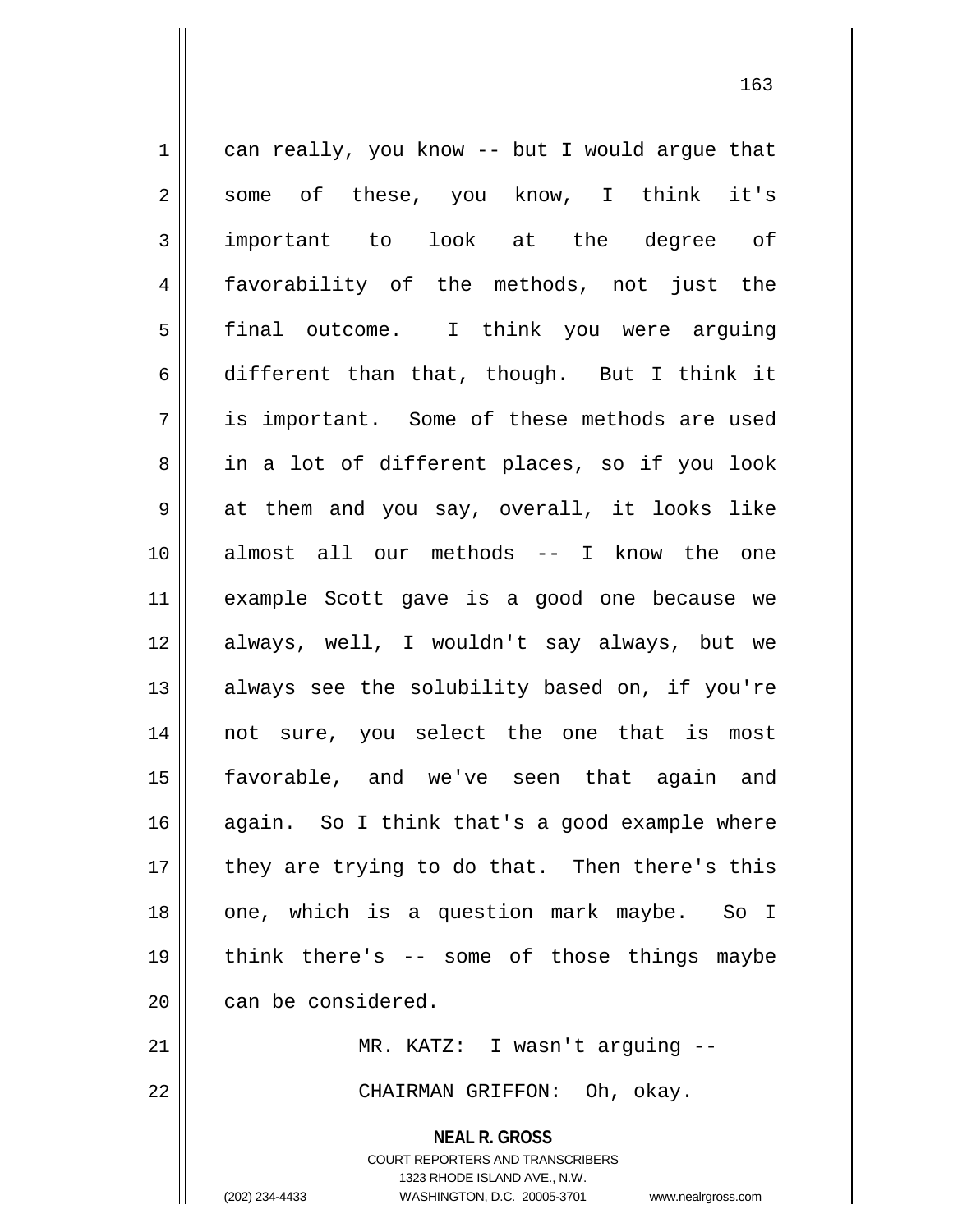| $\mathbf 1$ | MR. KATZ: My just broader point                                         |
|-------------|-------------------------------------------------------------------------|
| 2           | was just that it's all about how much does it                           |
| 3           | push the dose above what would be the perfect                           |
| 4           | answer if you could get to a perfect --                                 |
| 5           | CHAIRMAN GRIFFON: Oh, okay.                                             |
| 6           | MR. KATZ: That's all I was                                              |
| 7           | saying. So I think looking at different                                 |
| 8           | methods is fine.                                                        |
| 9           | CHAIRMAN GRIFFON: Okay. Because                                         |
| 10          | I was thinking we can't just throw up our                               |
| 11          | hands and say, well, we can never know the                              |
| 12          | truth, so we can't answer this question.                                |
| 13          | MR. KATZ: But it sounds like Jim                                        |
| 14          | Neton's approach is to go at it at the most                             |
| 15          | broad level with some major tools that are                              |
| 16          | applied across the board that were addressed                            |
|             |                                                                         |
| 17          | in the HP journal. That sort of sets a very                             |
| 18          | large format evaluation for it. And then you                            |
| 19          | may dig into, you know, more details, more                              |
| 20          | particular tools, et cetera, as you go.                                 |
| 21          | CHAIRMAN GRIFFON: Okay.                                                 |
| 22          | MEMBER KOTELCHUCK:<br>Is the<br><b>DCAS</b>                             |
|             | <b>NEAL R. GROSS</b>                                                    |
|             | <b>COURT REPORTERS AND TRANSCRIBERS</b><br>1323 RHODE ISLAND AVE., N.W. |
|             | WASHINGTON, D.C. 20005-3701<br>(202) 234-4433<br>www.nealrgross.com     |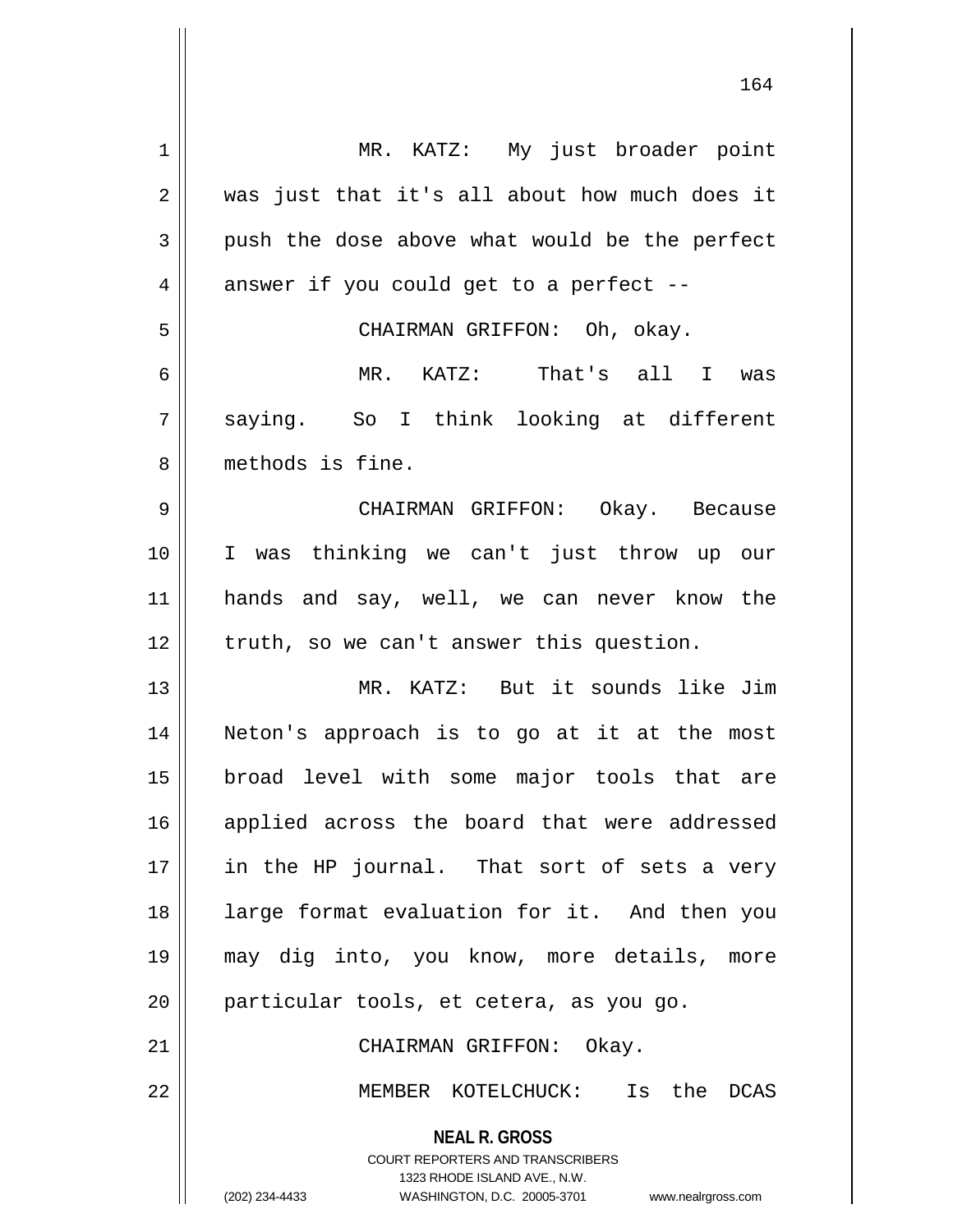**NEAL R. GROSS** COURT REPORTERS AND TRANSCRIBERS 1323 RHODE ISLAND AVE., N.W. 165 1 | plan on the website, or can we get a hold of 2 | it? As a new committee Member, can I see it? 3 MR. KATZ: He hasn't developed it  $4 \parallel$  yet. 5 MR. HINNEFELD: He's not written 6 it in detail yet. 7 MEMBER KOTELCHUCK: Whatever he 8 || has. 9 MR. HINNEFELD: He has an action 10 plan somewhere, but I don't know how specific  $11$  | it is. 12 MEMBER KOTELCHUCK: I just, you  $13$  | know, can't participate in the discussion  $-$ 14 MR. HINNEFELD: Soon, on our 15 website, will be, in addition to the reports, 16 || which are there now, the five area reports and 17 || then there is a summary of what were called 18 || the priority recommendation, those are there 19 now. In addition to that, it will have what 20 we've identified as our action plan and then a 21 || status update, and then there will be 22 || subsequent status updates. Now, sometimes, a

(202) 234-4433 WASHINGTON, D.C. 20005-3701 www.nealrgross.com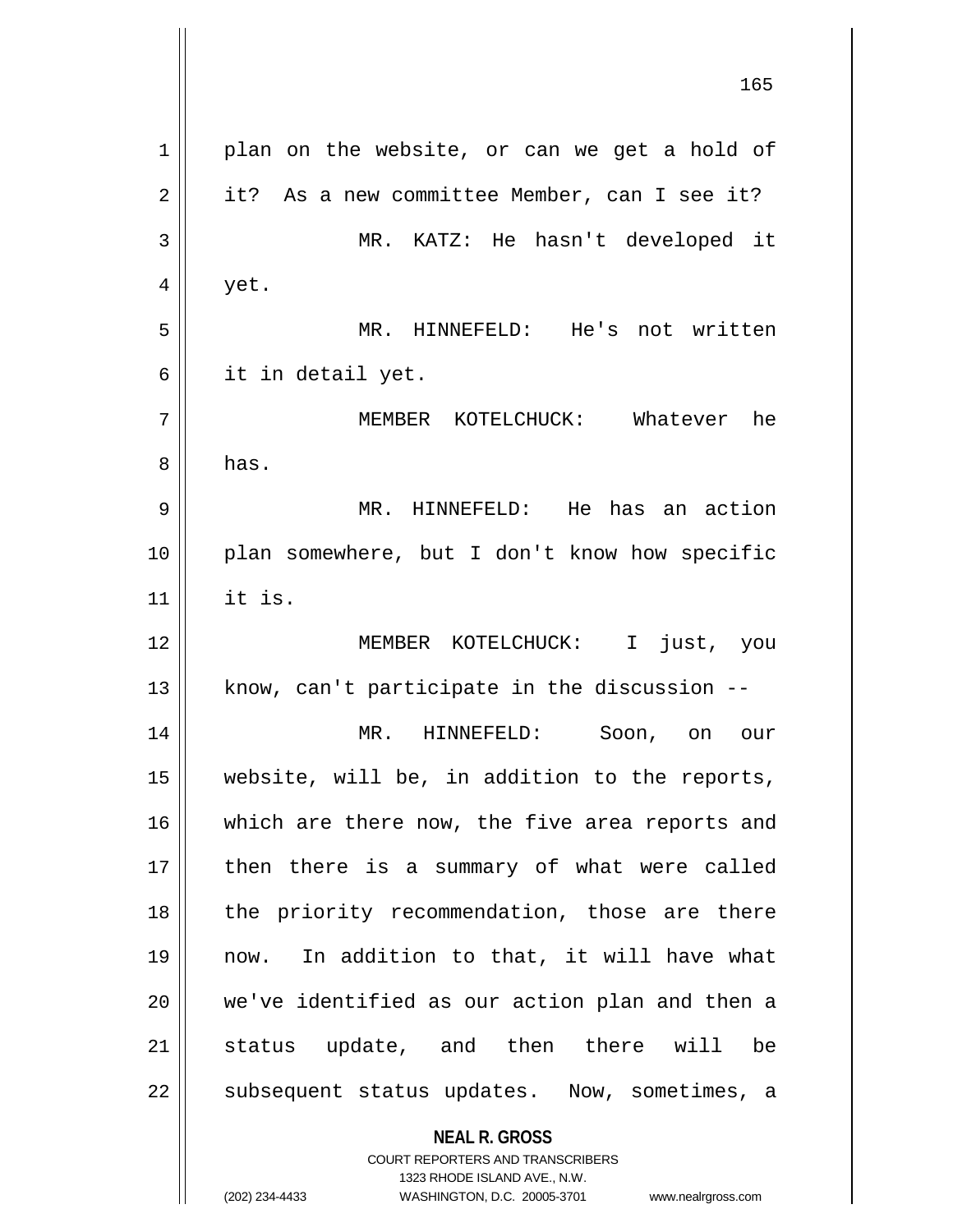**NEAL R. GROSS** COURT REPORTERS AND TRANSCRIBERS 1323 RHODE ISLAND AVE., N.W. (202) 234-4433 WASHINGTON, D.C. 20005-3701 www.nealrgross.com  $1$  status update will say, well, you know, what 2 || we originally described as our approach as  $3 \parallel$  evolved a little bit, so the actions that are 4 written in our initial action plan should not  $5 \parallel$  be considered, you know, carved in granite. 6 There could very well be some adjustment as  $7 \parallel$  things go on, and we sort of recognize what's 8 doable and also what's going to be valuable.  $9 \parallel$  But, yes, that will be there soon. I can't 10 tell you when, but we are working on that  $11$  page. 12 MEMBER KOTELCHUCK: Okay. I'll 13 || keep my eyes open for it. 14 CHAIRMAN GRIFFON: Along those  $15$  || lines, is it fair to ask -- I think we sort of 16 asked this last time and it's just not ready 17 || yet. But when it's ready, can you bring Jim's 18 || plan, NIOSH's plan how on you're going to set 19 this to the Subcommittee? And then maybe we 20 | can have a more concrete discussion. 21 MR. HINNEFELD: Yes, we'll bring  $22 \parallel$  Jim, too.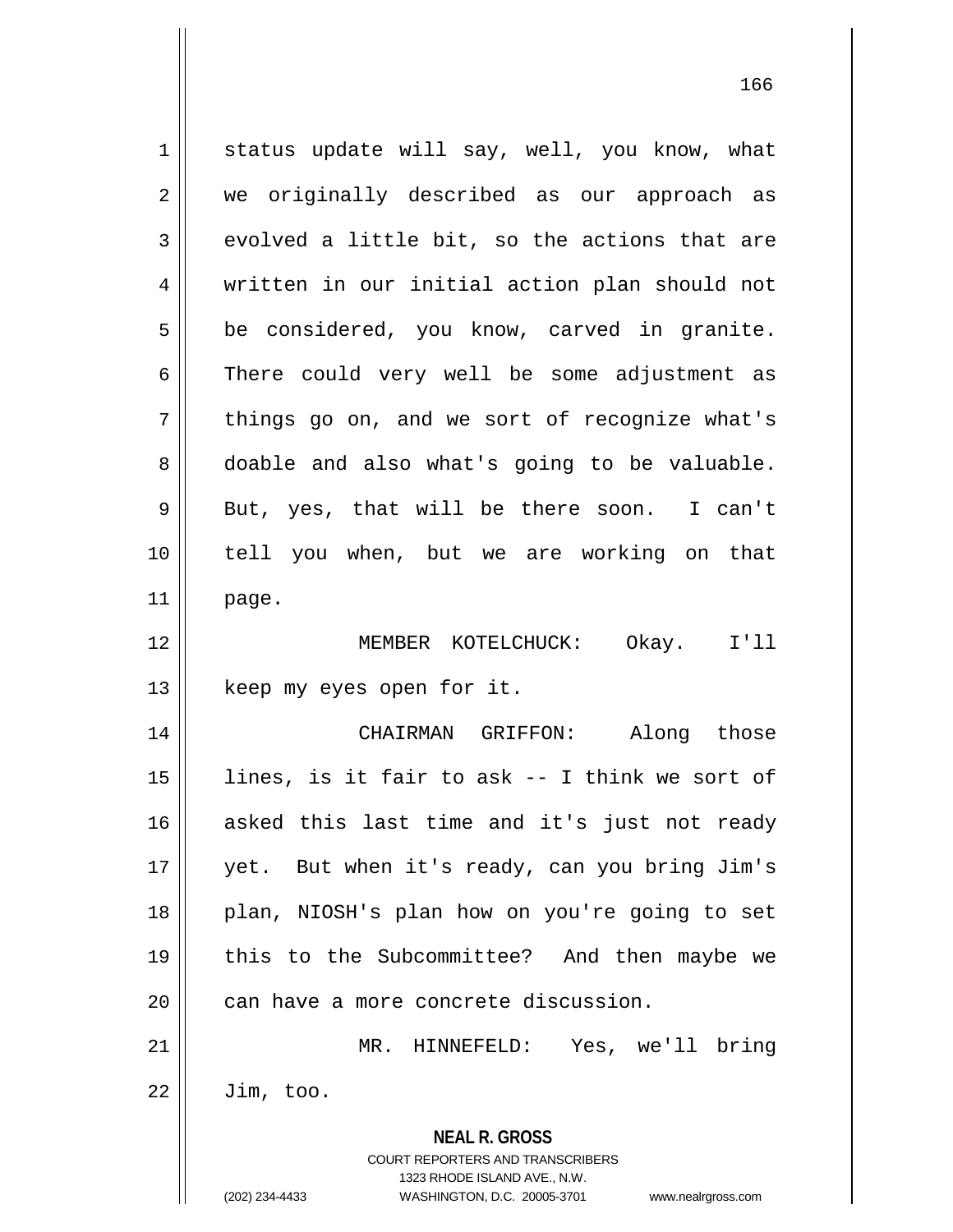**NEAL R. GROSS** COURT REPORTERS AND TRANSCRIBERS 1323 RHODE ISLAND AVE., N.W. (202) 234-4433 WASHINGTON, D.C. 20005-3701 www.nealrgross.com 1 | CHAIRMAN GRIFFON: Bring Jim and  $2 \parallel$  the plan. 3 || MR. FARVER: Is there some element 4 you would like SC&A to look at and evaluate? 5 We could have a report for you for the next  $6$  || meeting on the element  $-$ 7 CHAIRMAN GRIFFON: I think it's  $8 \parallel$  better to wait until we see what they've got  $9 \parallel$  and then maybe have your reaction. 10 MR. FARVER: I just didn't know 11 || when they'd have something available. 12 || CHAIRMAN GRIFFON: Right. 13 || MR. FARVER: Okay. 14 CHAIRMAN GRIFFON: You want to keep 15  $\parallel$  the ball moving. I appreciate that. I think 16 || it's better for us to wait. 17 || MR. FARVER: Okay. 18 MR. KATZ: Do we have an extra HP 19 journal that we could send David one? 20 CHAIRMAN GRIFFON: Yes, what issue  $21$  | is that in? 22 MR. SIEBERT: It's a special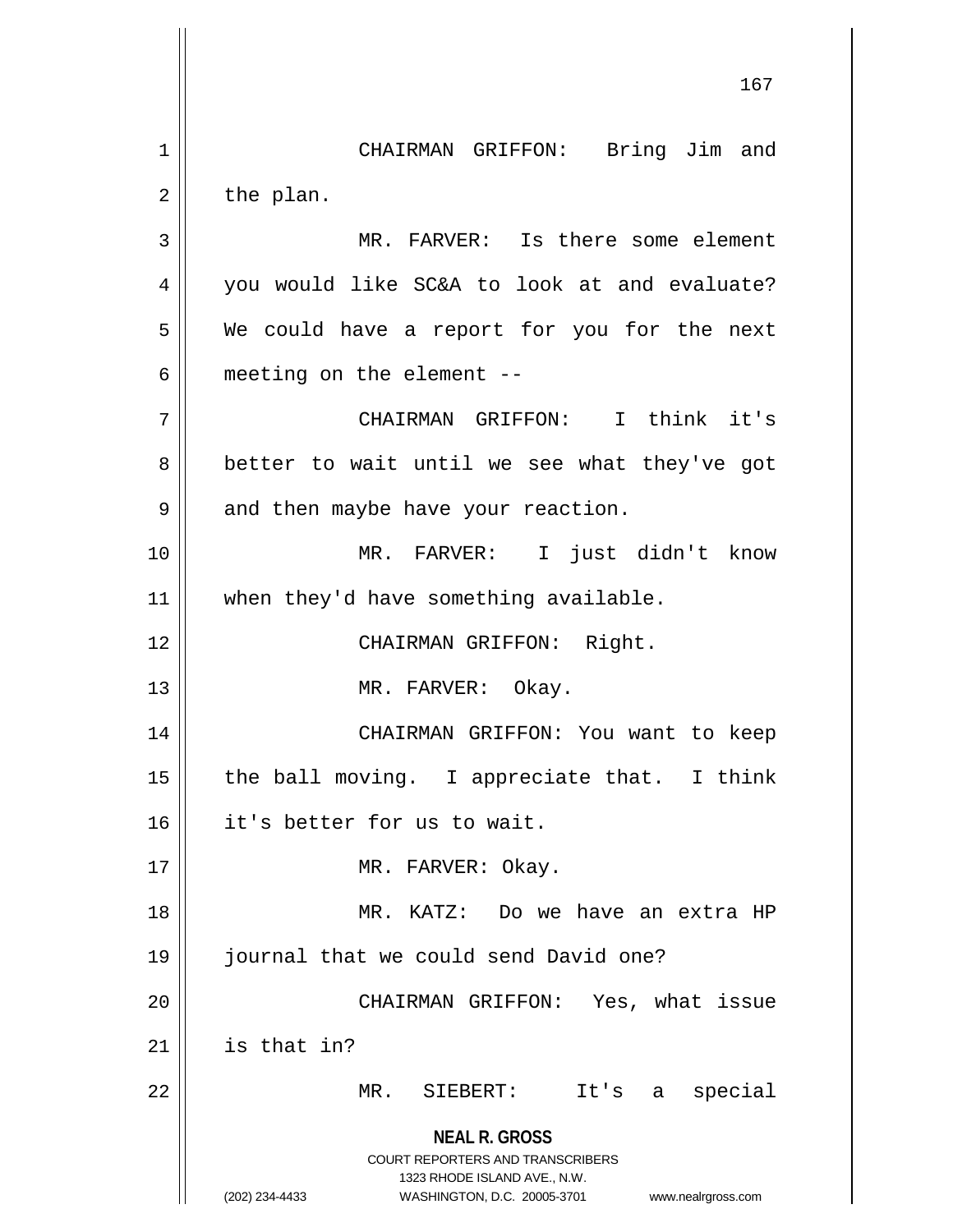**NEAL R. GROSS** COURT REPORTERS AND TRANSCRIBERS 1323 RHODE ISLAND AVE., N.W. (202) 234-4433 WASHINGTON, D.C. 20005-3701 www.nealrgross.com 168 1 Summer 2008. 2 || MR. KATZ: We'll get you a copy of  $3 \parallel$  that, and then you can see where we're coming  $4 \parallel$  from, maybe. 5 MEMBER KOTELCHUCK: That would be  $6 \parallel$  great. I appreciate it. 7 MR. HINNEFELD: I think we got a 8 | stack. Anybody else want one? 9 MEMBER KOTELCHUCK: I'll be over 10 || there later today. 11 || MR. HINNEFELD: Well, I may be in 12 || a different building. See if Chris can find  $13$  | one and put it on my desk, and you can swing  $14$  | by my office. 15 MEMBER KOTELCHUCK: I'd appreciate  $16$   $\parallel$  it. 17 MR. SIEBERT: Can we get 18 || autographed copies since DCAS people will be 19 in the building? 20 || MEMBER CLAWSON: Oh, come on. 21 || MR. HINNEFELD: That's right, Chris  $22$  | is on vacation. Not sure if you'll be able to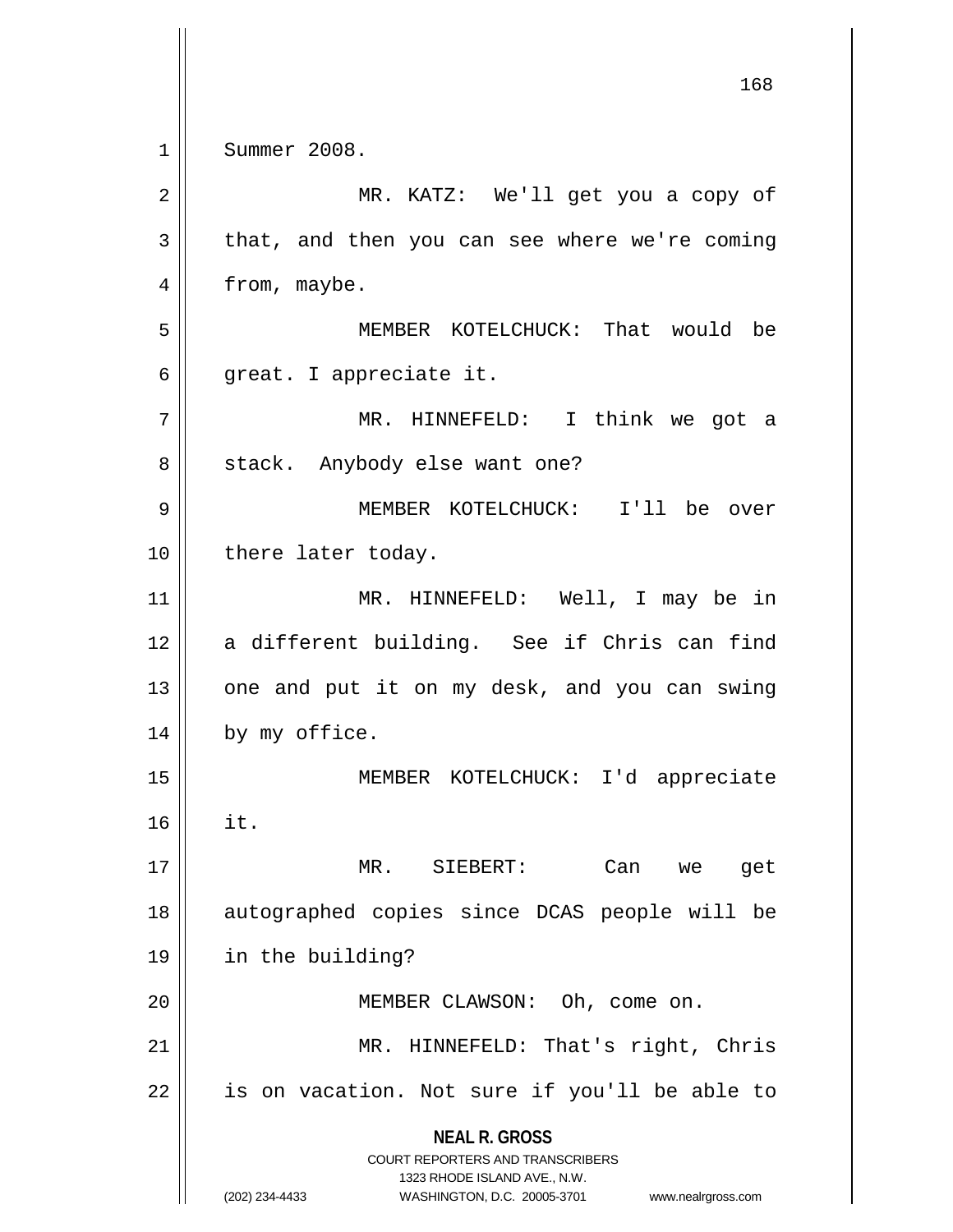1 get one today, but we'll see. I'll let you  $2 \parallel$  know.

3 || MEMBER KOTELCHUCK: Fine, fine.

4 | CHAIRMAN GRIFFON: Alright. Next  $5 \parallel$  item. And I will remind, as I was starting to 6 do it myself, that we should each talk one at  $7 \parallel$  a time, for the sake of our transcript. Next 8 item, the last item I think before lunch, 9 || probably, is DCAS goals/priorities for timely 10 || completion of dose reconstruction.

11 || MR. CALHOUN: Okay, I got this. 12 This is Grady. Over time, we have gotten 13 better and better -- basically, we, as you 14 || know, at the beginning of the program we were 15 somewhat overwhelmed with the number of dose 16 || reconstructions we had to get completed. And 17 || some of them languished for years, and that 18 was not good. We didn't like it, the 19 claimants didn't like it, nobody liked it. 20 || Over time, what we have done is we have 21 incentivized our contractor to do better and  $22$  | better as far as the completion of both dose

## **NEAL R. GROSS** COURT REPORTERS AND TRANSCRIBERS 1323 RHODE ISLAND AVE., N.W. (202) 234-4433 WASHINGTON, D.C. 20005-3701 www.nealrgross.com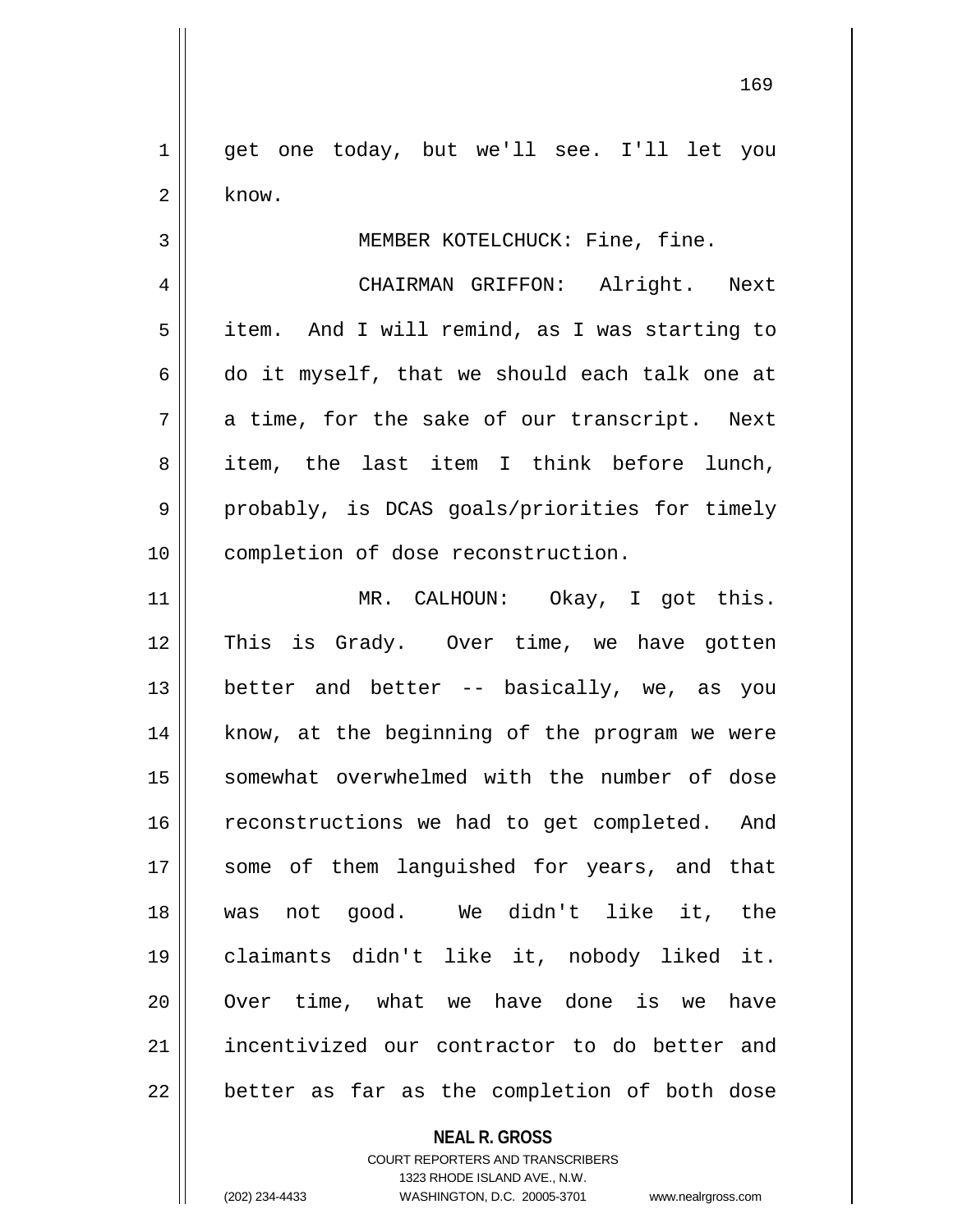1 | reconstructions that are initially received  $2 \parallel$  from the Department of Labor, as well as those  $3 \parallel$  that are rework dose reconstructions.

4 || So over time, for a while back, 5 I'll say two or three years ago, we had a goal  $6 \parallel$  of a year that we wanted them to get them done 7 in. And that has steadily gone down. A 8 couple CPAF periods ago, and that's cost plus  $9 \parallel$  award fee, our goal or their goal was to --10 when I say incentivize them, you give them 11 money to do it. And so, basically, the goal 12 was we wanted them to complete 90 percent or 13 more of the dose reconstructions within nine 14 || months of them being received by us.

15 MR. HINNEFELD: And I would just 16 mention a CPAF period is six months long.

17 MR. CALHOUN: It's six months, 18 yes. So we can adjust that or we can change 19 || their goals and our goals every six months. 20 We also have gotten to the point where we are 21 || really not the hold up, but we are really 22 || relying heavily on the timely receipt of

> **NEAL R. GROSS** COURT REPORTERS AND TRANSCRIBERS 1323 RHODE ISLAND AVE., N.W.

(202) 234-4433 WASHINGTON, D.C. 20005-3701 www.nealrgross.com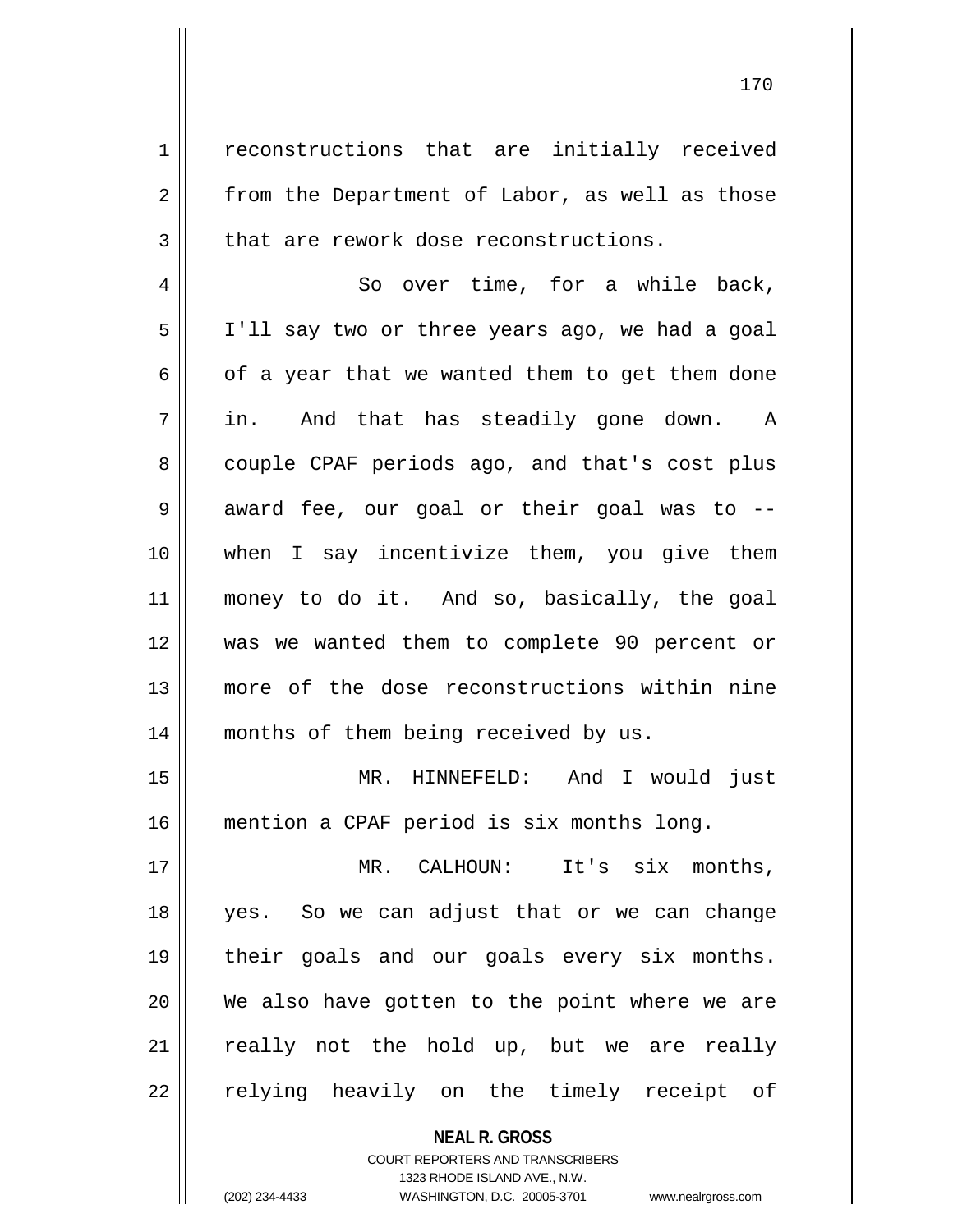1 | information from the Department of Energy  $2 \parallel$  because I believe they have 90 days to give us  $3 \parallel$  information that they receive that we need for 4 as far as dose reconstruction, dosimetry  $5 \parallel$  records, X-ray records, whatnot.

6 || So we came up a little while ago  $7 \parallel$  with a hybrid, and it said we want 90 percent 8 | of the dose reconstructions completed within 9 || nine months of receipt here at OCAS and we 10 want them to provide 50 percent of the dose 11 || reconstructions within six months of the date 12 || that we received that last piece of 13 information. So what happened was, we're 14 || starting to get dependent on when the last 15 || piece of information is received, and then we  $16$  | can start dose reconstruction.

17 || So the overall goal of nine months 18 has gone away, and the current goal is that 19 they complete 90 percent or more of the dose  $20$   $\parallel$  reconstructions within six months of the date 21 || that the last piece of information was 22 || received. And they are meeting that goal. So

> **NEAL R. GROSS** COURT REPORTERS AND TRANSCRIBERS 1323 RHODE ISLAND AVE., N.W. (202) 234-4433 WASHINGTON, D.C. 20005-3701 www.nealrgross.com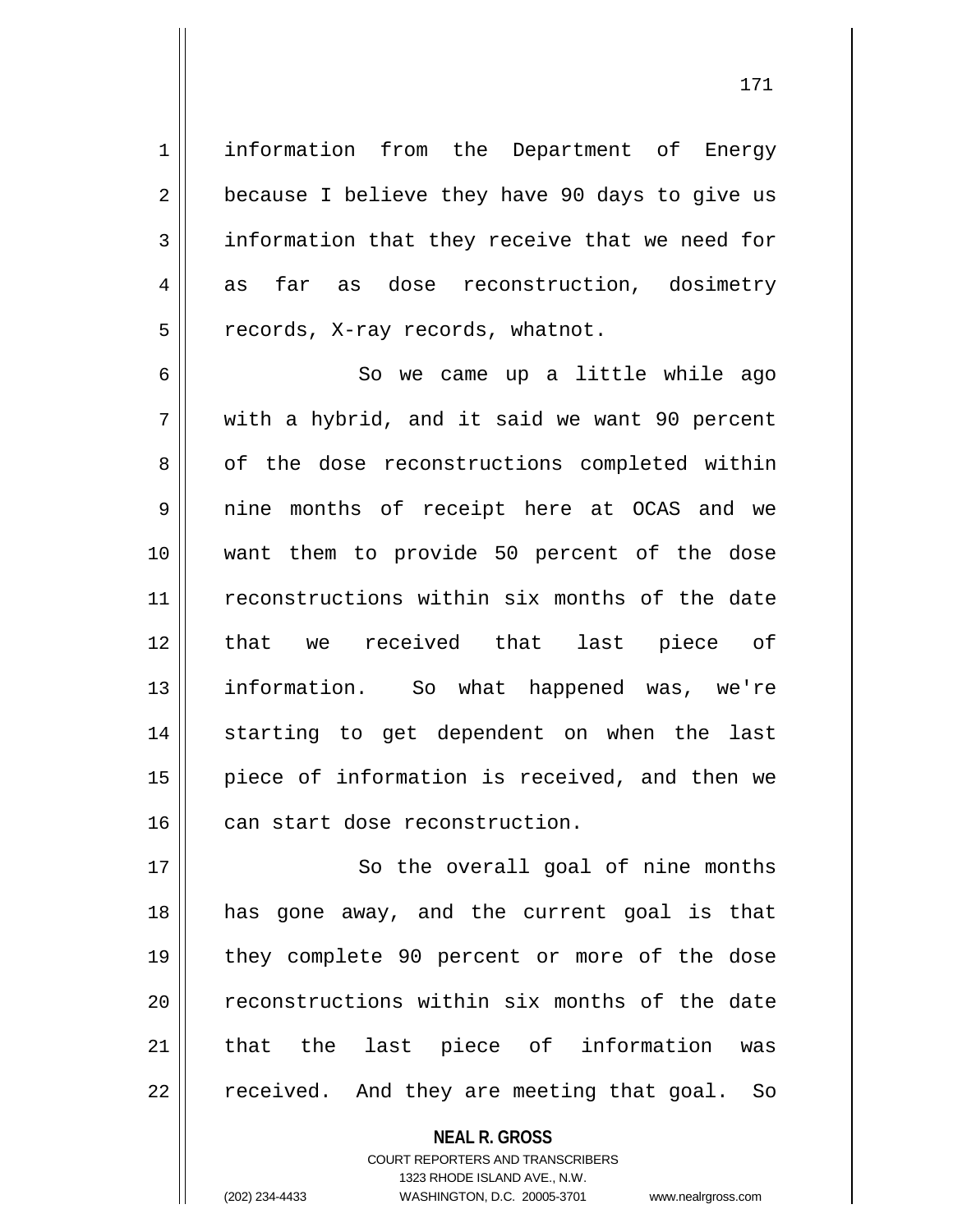1 || right now we are completing more than 90  $2 \parallel$  percent of all the dose reconstructions we get 3 within six months of that last piece of 4 information that we received from the 5 | Department of Energy.

 Also, as far as reworks go, 7 || reworks typically do not require, typically do 8 || not require additional dosimetry information. Most of our reworks are a result of additional cancers being identified, okay? So we also have a goal that we complete 90 percent of our rework cases in 60 days or 13 || less. And the last several CPAF periods, ORAU has been meeting that goal.

 Now, if we have to request additional information, sure, the dates are 17 || going to go out and that will be noted when we do our evaluation. But right now the goal is 90 percent of them within six months or less 20 || of receiving that last piece of information 21 and 90 percent of rework cases within 60 || calendar days or less of getting that back

> **NEAL R. GROSS** COURT REPORTERS AND TRANSCRIBERS 1323 RHODE ISLAND AVE., N.W. (202) 234-4433 WASHINGTON, D.C. 20005-3701 www.nealrgross.com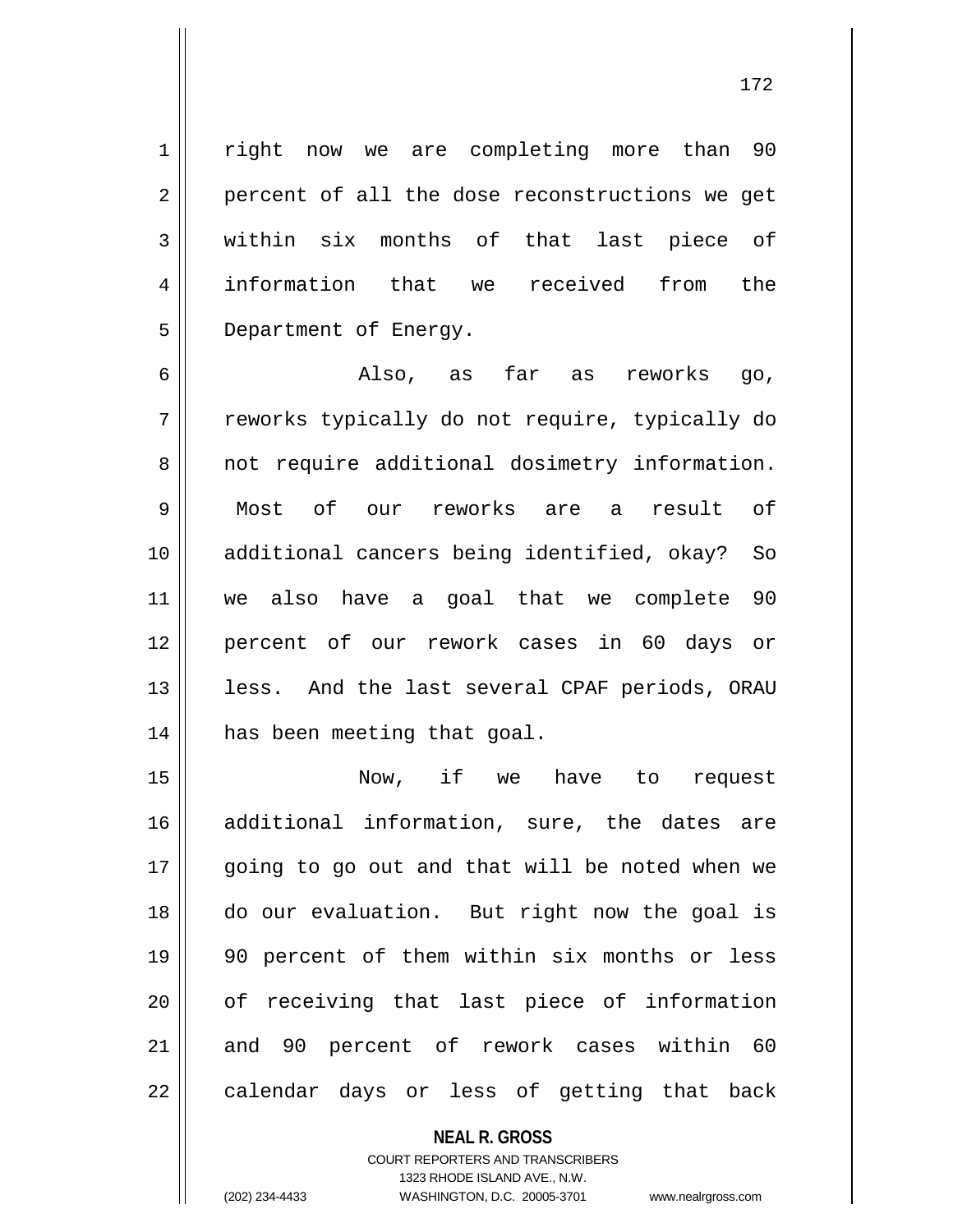1 | from Department of Labor.

| 2              | So that's where we're at. I'm not                                                                                                                                      |
|----------------|------------------------------------------------------------------------------------------------------------------------------------------------------------------------|
| $\mathfrak{Z}$ | sure that we're going to be able to get a                                                                                                                              |
| 4              | whole lot better than that because, you know,                                                                                                                          |
| 5              | right now that's pretty fast.                                                                                                                                          |
| 6              | CHAIRMAN GRIFFON: I'm curious,                                                                                                                                         |
| 7              | you know, from my other life, we're often                                                                                                                              |
| 8              | looking at these contracts and the incentives                                                                                                                          |
| $\mathsf 9$    | they have and almost always it's on production                                                                                                                         |
| 10             | and safety. So in that light, have you                                                                                                                                 |
| 11             | considered incentivizing based on error rates?                                                                                                                         |
| 12             | In other words --                                                                                                                                                      |
| 13             | MR. CALHOUN: We have that in                                                                                                                                           |
| 14             | there, too. We have that in there, too, and                                                                                                                            |
| 15             | that's always been in there. I don't have                                                                                                                              |
| 16             | that one right in front of me. I think it's                                                                                                                            |
| 17             | 90 or 95 percent have to be provided to us                                                                                                                             |
| 18             | with no errors, no comments.                                                                                                                                           |
| 19             | CHAIRMAN GRIFFON: Yes, yes, yes,                                                                                                                                       |
| 20             | okay.                                                                                                                                                                  |
| 21             | MR. CALHOUN: I can find that, but                                                                                                                                      |
| 22             | I don't have that off the top of my head.                                                                                                                              |
|                | <b>NEAL R. GROSS</b><br><b>COURT REPORTERS AND TRANSCRIBERS</b><br>1323 RHODE ISLAND AVE., N.W.<br>(202) 234-4433<br>WASHINGTON, D.C. 20005-3701<br>www.nealrgross.com |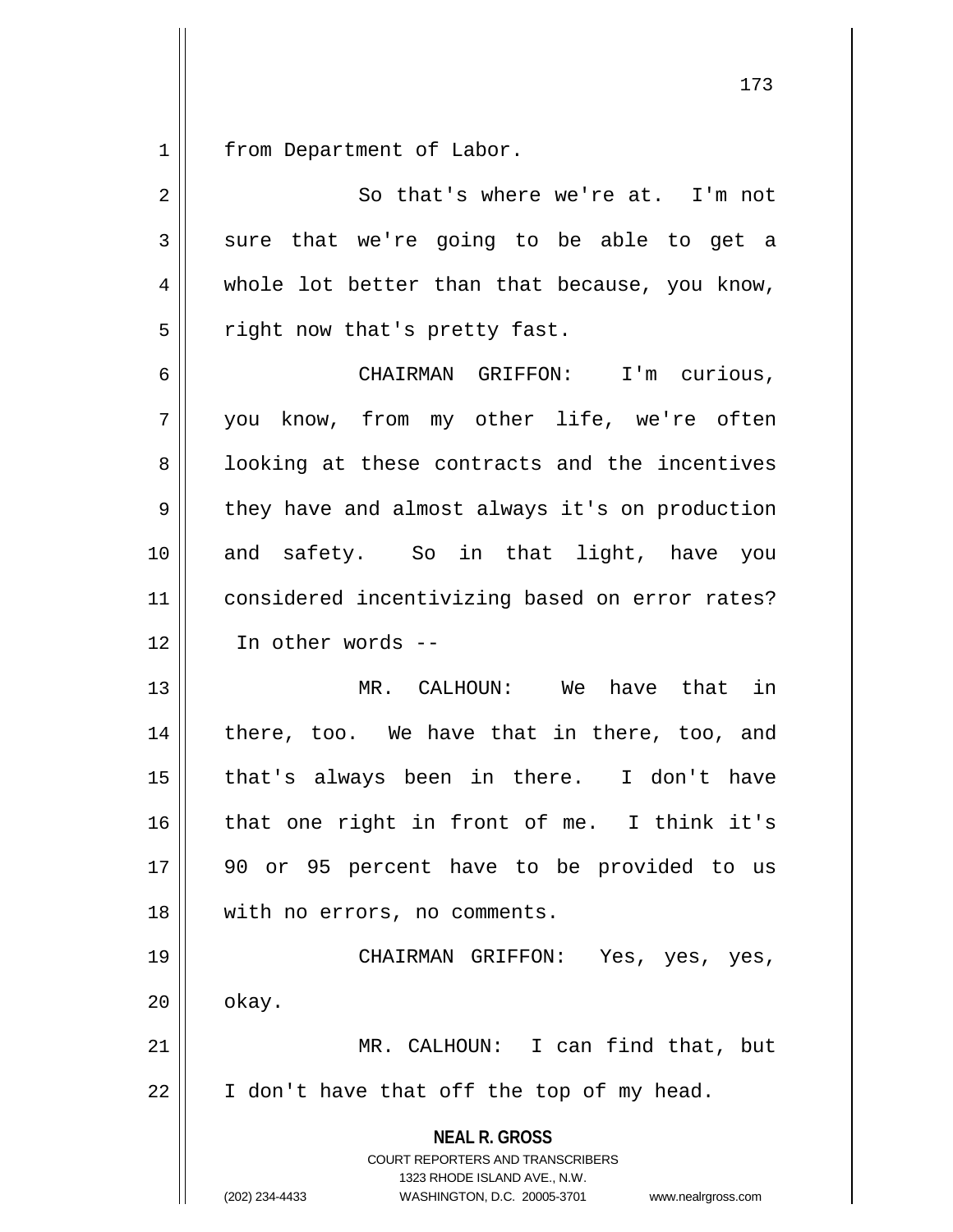**NEAL R. GROSS** COURT REPORTERS AND TRANSCRIBERS 1323 RHODE ISLAND AVE., N.W. (202) 234-4433 WASHINGTON, D.C. 20005-3701 www.nealrgross.com 174 1 CHAIRMAN GRIFFON: That's good.  $2 \parallel$  Yes. 3 MR. CALHOUN: That's always been 4 || in there, too, yes. 5 || CHAIRMAN GRIFFON: Alright. 6 MEMBER KOTELCHUCK: You mean the 7 DRR reports? 8 MR. CALHOUN: Yes, dose 9 || reconstruction reports. 10 MEMBER KOTELCHUCK: Because you 11 were above five percent in the beginning of  $12$  | this graph that ORAU sent. 13 || MR. CALHOUN: Right, right. But 14 what you've got to see, these are technical  $15$  errors, and that's all errors. 16 MR. HINNEFELD: That's all 17 comments. 18 || MR. CALHOUN: That's right. And so 19 what happens is, there may be a little, yes, 20 there may be a little back and forth. 21 Sometimes there is, if this is a technical  $22$  error or not. And, certainly, when Labor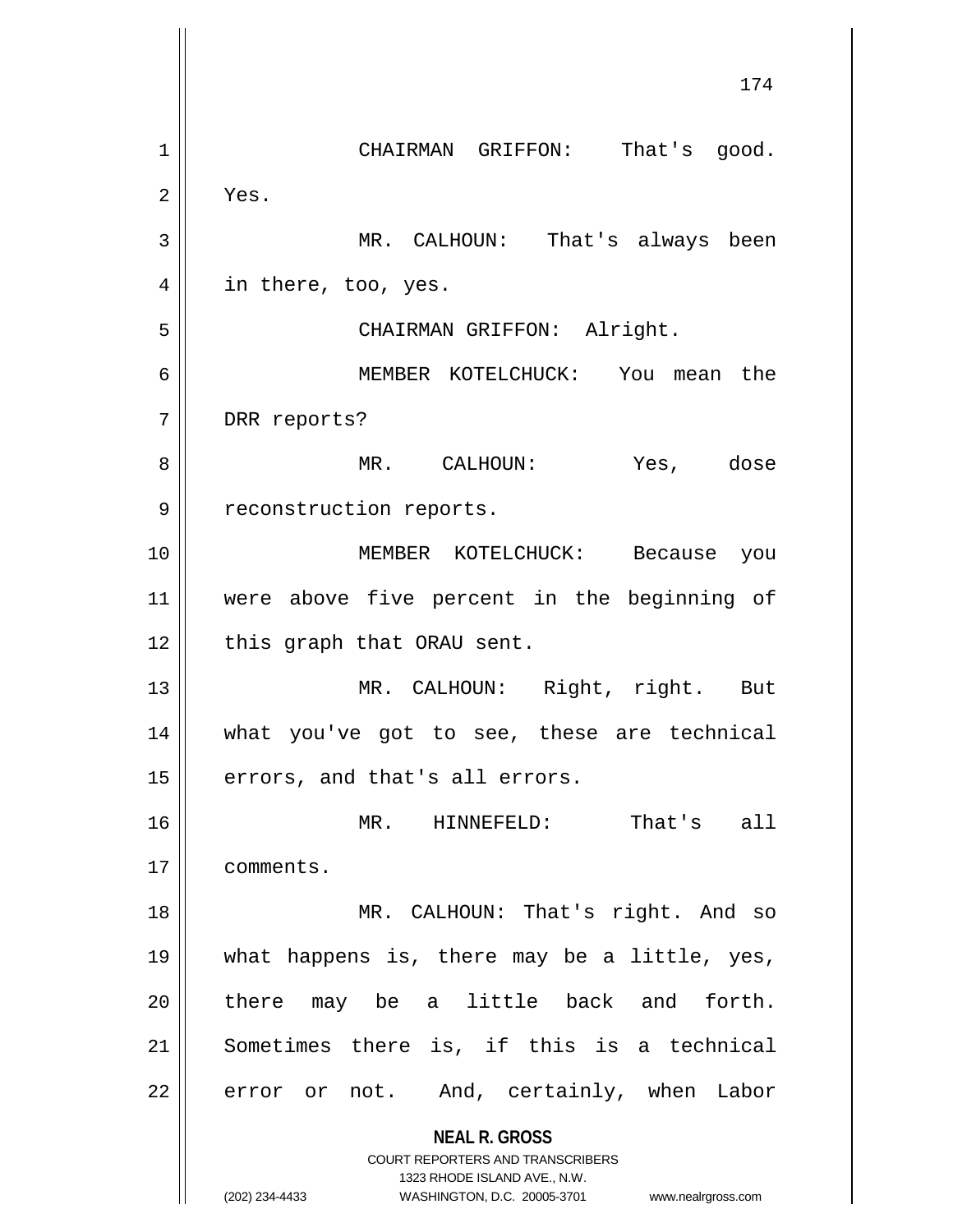**NEAL R. GROSS** COURT REPORTERS AND TRANSCRIBERS 1323 RHODE ISLAND AVE., N.W. (202) 234-4433 WASHINGTON, D.C. 20005-3701 www.nealrgross.com 1 sends us an additional cancer, we can't count  $2 \parallel$  that against the contractor. 3 MEMBER KOTELCHUCK: Okay. Thanks 4 | for the clarification. 5 CHAIRMAN GRIFFON: Okay. That's 6 | interesting. 7 MR. FARVER: But I didn't think 8 you were tracking technical errors, I thought 9 || you were just tracking total errors, or are 10 you tracking both? 11 || MR. CALHOUN: That was that graph. 12 || Every six months, ORAU will put together the  $13$  errors that we believe are errors, technical  $14$  || errors, and, to get their award fee, they have 15 | to be below X percent. 16 MR. FARVER: Okay. So you're  $17$  | tracking the errors you find. 18 MR. CALHOUN: We send them to  $19 \parallel$  them. 20 MR. FARVER: But don't you keep  $21$  | track of what you send them? 22 MR. CALHOUN: No, I don't have a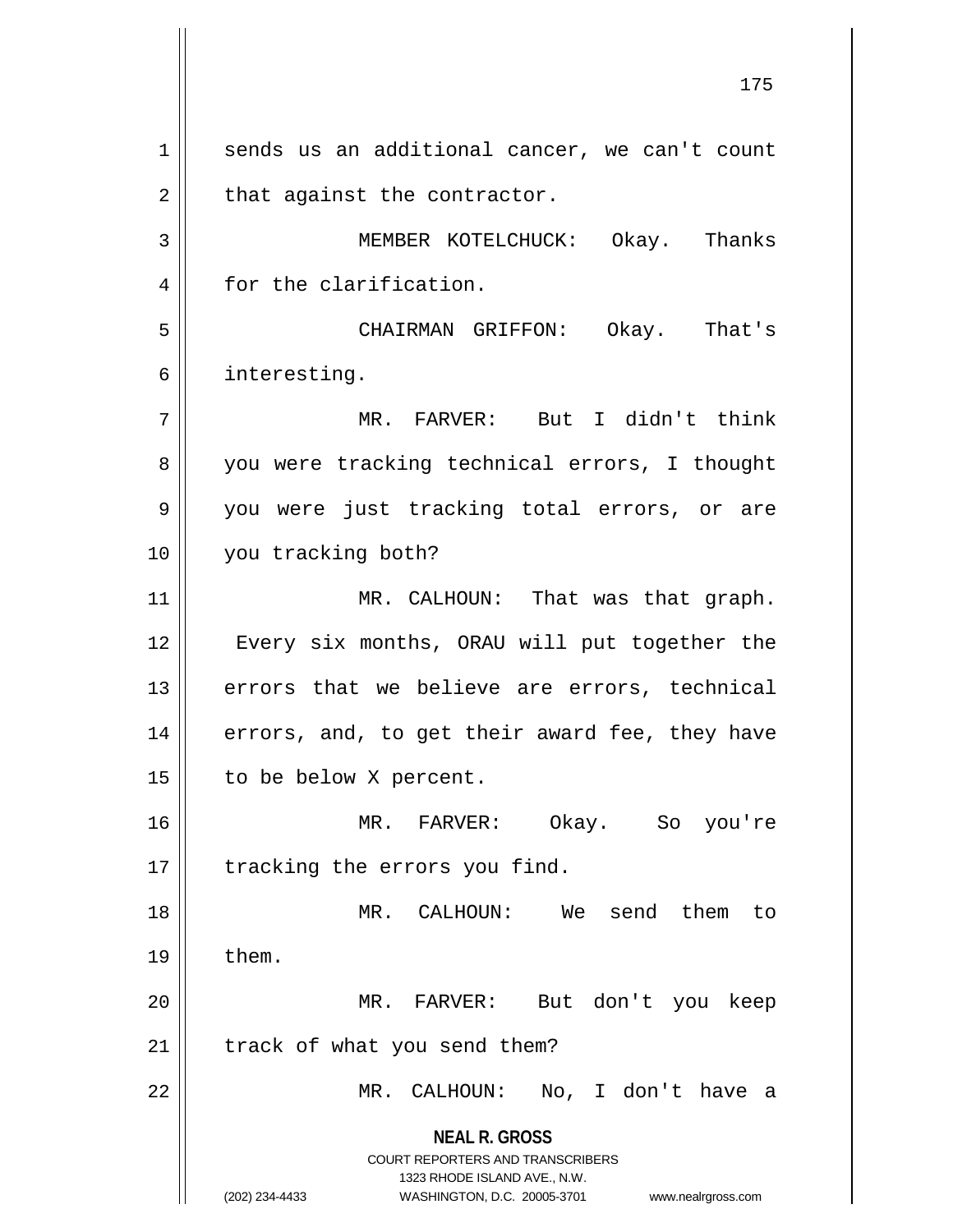**NEAL R. GROSS** COURT REPORTERS AND TRANSCRIBERS 1323 RHODE ISLAND AVE., N.W. (202) 234-4433 WASHINGTON, D.C. 20005-3701 www.nealrgross.com 1 database. I've got a document for every one  $2 \parallel$  that's been issued. I don't database it. 3 CHAIRMAN GRIFFON: Yes, right. 4 || Going back to our former discussion, I was  $5 \parallel$  thinking the same thing. Are we, I mean, have  $6 \parallel$  they successfully met that award benchmark  $7 \parallel$  each time? 8 MR. CALHOUN: Yes, yes. 9 CHAIRMAN GRIFFON: So far, they've 10 been under -- 11 || MR. CALHOUN: Yes. 12 CHAIRMAN GRIFFON: They've got the 13 || award every year, every six months? 14 MR. CALHOUN: Well, no, I won't 15 || say every year, every time. I'll say within  $16$  | the last few years, for sure. 17 || CHAIRMAN GRIFFON: Okay. 18 MR. CALHOUN: Yes, I can't say off 19  $\parallel$  the top of my head for ten years. 20 CHAIRMAN GRIFFON: Okay, okay. 21 || MR. CALHOUN: Yes, we beat them up  $22$  | pretty hard in the beginning.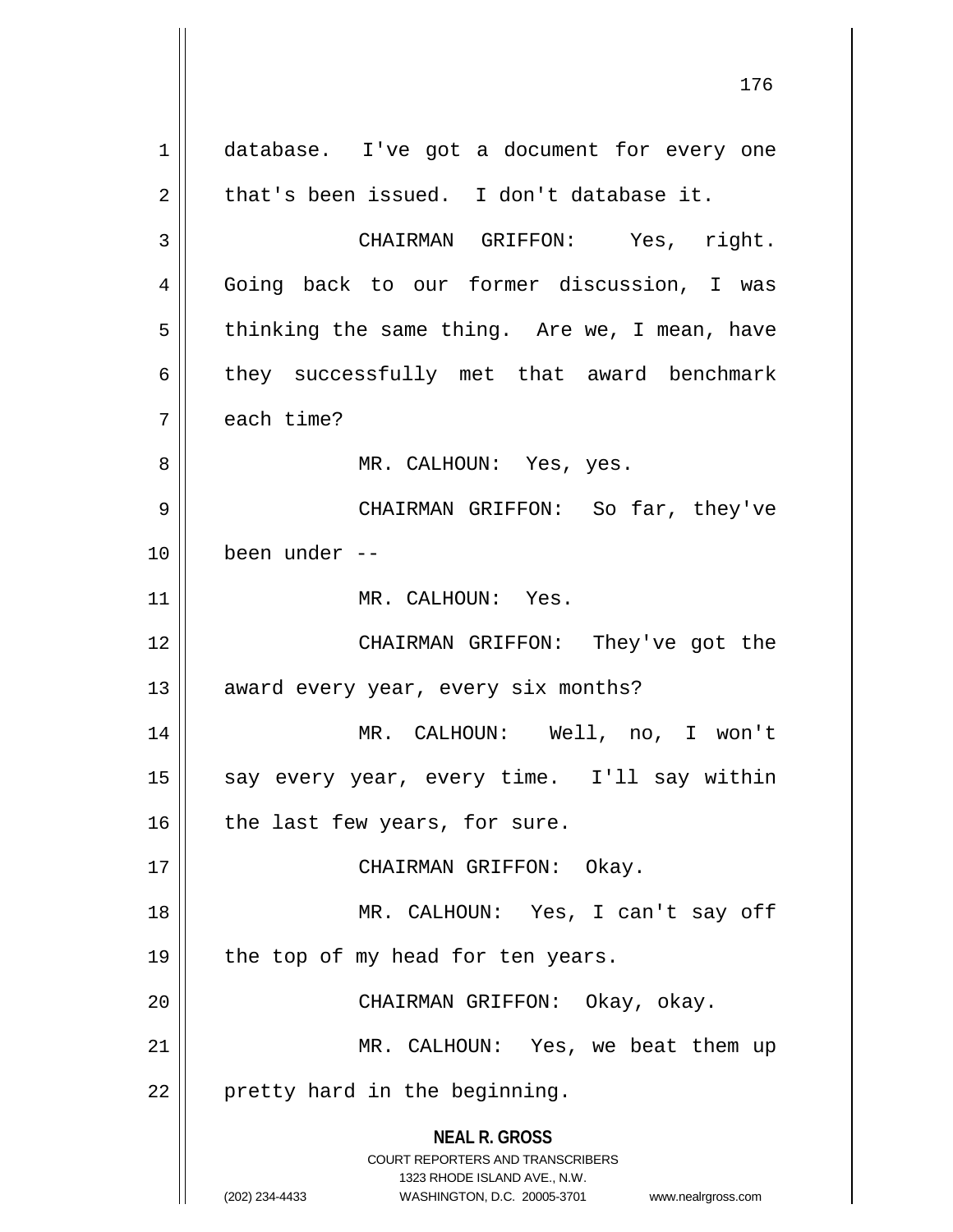**NEAL R. GROSS** COURT REPORTERS AND TRANSCRIBERS 1323 RHODE ISLAND AVE., N.W. (202) 234-4433 WASHINGTON, D.C. 20005-3701 www.nealrgross.com 177 1 CHAIRMAN GRIFFON: Okay, alright.  $2 \parallel$  Any comments on that? 3 MEMBER KOTELCHUCK: No, that's the 4 way it is with any contracts, right? You say 5 | you got a grant, I'm going to do this. At the  $6 \parallel$  end of the year, you've done 85 percent of  $7 \parallel$  this. What do you do, right? What does the 8 granting agency do? The answer is they put  $9 \parallel$  pressure and say, well --10 MR. CALHOUN: And if you meet the 11 goal, we're going to make it a little harder 12 next time. 13 CHAIRMAN GRIFFON: Well, that's 14 || the continuous improvement angle. 15 MR. CALHOUN: Right now it's 95 16 percent. 17 || MR. SIEBERT: Which is exactly 18 what has happened with the timeliness issue. 19 It has slowly moved downward. 20 MR. KATZ: The figure is 95 21 || percent? Is that what you just said? 22 MR. CALHOUN: Yes.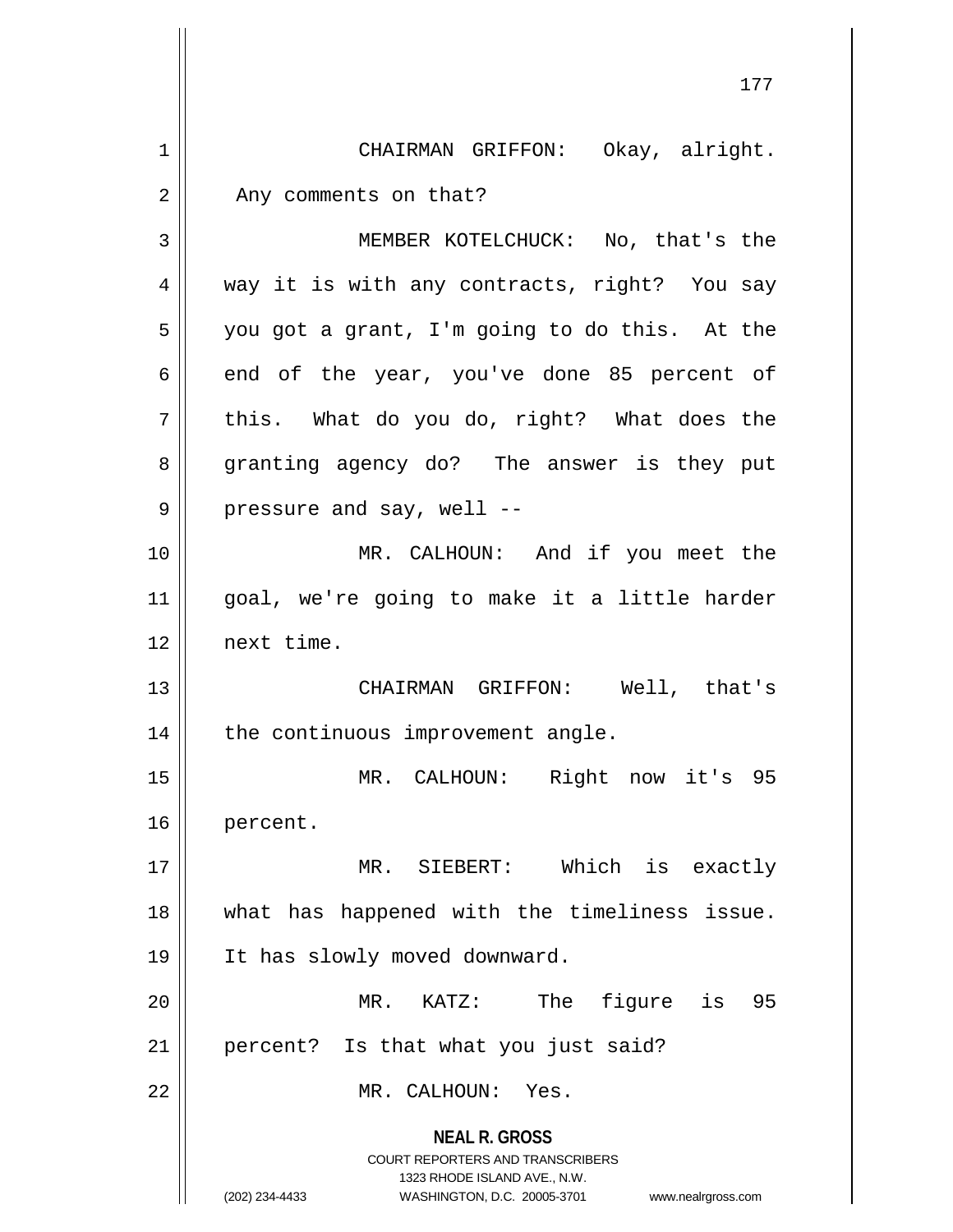**NEAL R. GROSS** COURT REPORTERS AND TRANSCRIBERS 1323 RHODE ISLAND AVE., N.W. (202) 234-4433 WASHINGTON, D.C. 20005-3701 www.nealrgross.com 178 1 CHAIRMAN GRIFFON: For error  $2 \parallel$  rates. 3 || MR. KATZ: For errors? 4 MR. CALHOUN: Without a technical 5 | comment, yes. 6 CHAIRMAN GRIFFON: Any input? I 7 || mean, it seems like a reasonable path forward. 8 | David, any comments on this? 9 MR. CALHOUN: Dave, if you're 10 || commenting, we can't hear you. 11 || MEMBER RICHARDSON: No, no. 12 CHAIRMAN GRIFFON: The only other -  $13 \parallel$  - you may have this in there, also, but you 14 || said 90 percent within nine months. Is there 15 || something like 100 percent within two years,  $16$  | or is there any  $-$ 17 MR. HINNEFELD: You mean for 100 18 percent? 19 CHAIRMAN GRIFFON: Yes. 20 MR. HINNEFELD: We've actually 21 kind of avoided 100 percent because you've got  $22$  |  $\circ$  one oddball or some weird one.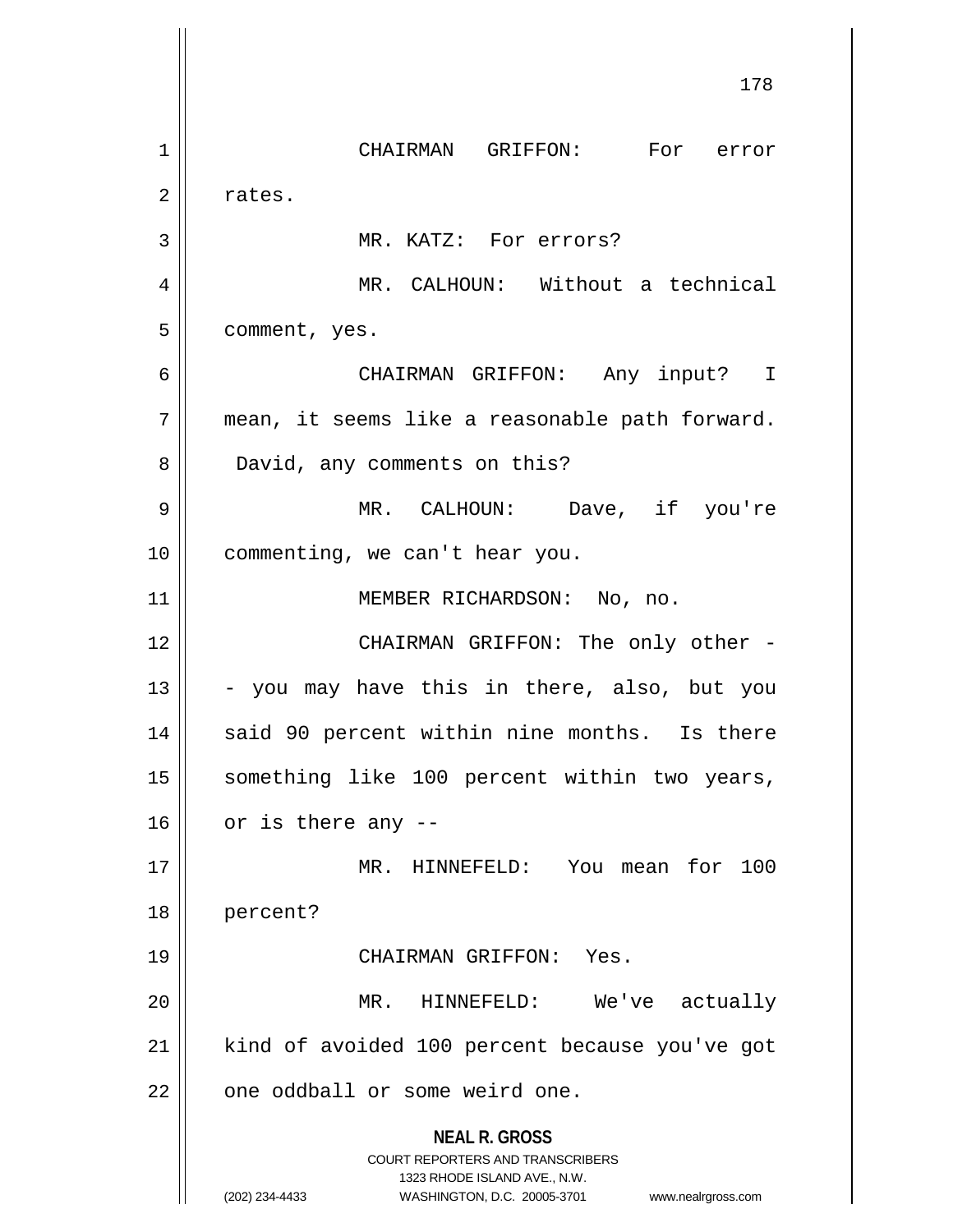**NEAL R. GROSS** COURT REPORTERS AND TRANSCRIBERS 1323 RHODE ISLAND AVE., N.W. (202) 234-4433 WASHINGTON, D.C. 20005-3701 www.nealrgross.com 1 CHAIRMAN GRIFFON: Is there  $2 \parallel$  anything like 95 -- I know that sometimes --3 MR. CALHOUN: No, we go below  $4 \parallel$  that. We go below that. To get the most 5 || reward, it's 90 percent or more within six 6 || months of the last piece of information being 7 || received. If they get less than 90 percent in 8 || six months, then they get a lesser amount of  $9 \parallel$  fee. 10 CHAIRMAN GRIFFON: Right, right, 11 || right. Do you graduate it the other way,  $12 \parallel$  through 95 --13 || MR. CALHOUN: We have not. Ninety 14 is the high right now. And we just went -- 15 CHAIRMAN GRIFFON: I was just 16 curious. 17 MR. CALHOUN: That's okay. And 18 we're moving towards it, and we just got to 19 the point where we went from nine months to  $20$  | six months. 21 CHAIRMAN GRIFFON: Because if you  $22 \parallel$  look at your other report, too, I'm looking at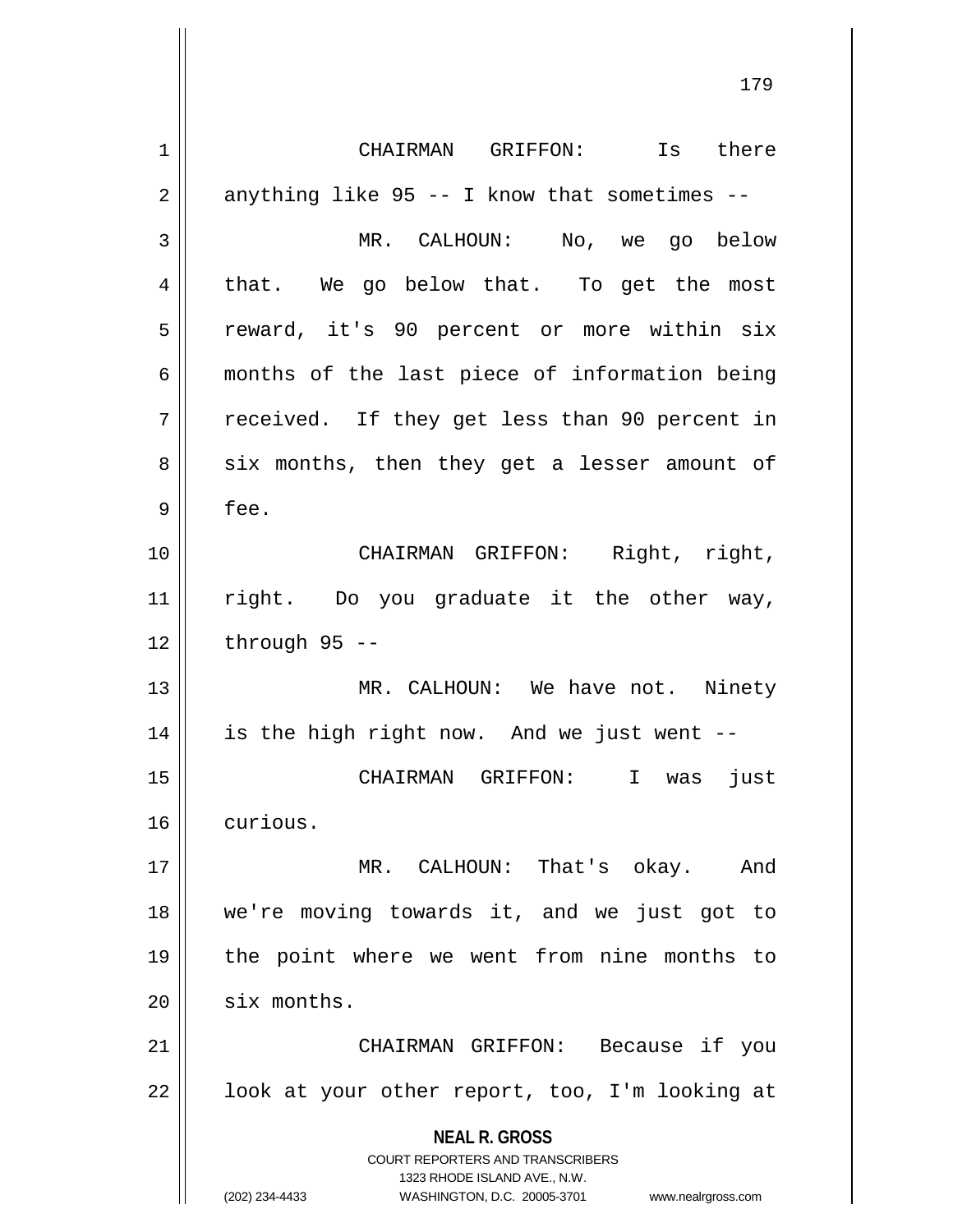**NEAL R. GROSS** COURT REPORTERS AND TRANSCRIBERS 1323 RHODE ISLAND AVE., N.W. (202) 234-4433 WASHINGTON, D.C. 20005-3701 www.nealrgross.com  $1 \parallel$  the cost, and if you look at these numbers, I 2 || mean, 2010, it looks like 90 percent are the 3 efficiency cases, you know. So to really 4 || creep down there and get these harder cases. 5 I mean, I remember in the first five years  $6 \parallel$  those are the ones that kind of hung on. And 7 I can see your point. You don't want to go  $8 \parallel$  maybe to 100 percent but --9 MEMBER MUNN: You won't get to 100  $10$  || percent, so it is  $-$ 11 || CHAIRMAN GRIFFON: Right. That's 12 || what I'm saying. 13 || MEMBER MUNN: -- it's 14 counterproductive to establish unreasonable 15 goals for any organization or individual when 16 || you know you can't meet it. 17 || CHAIRMAN GRIFFON: I hear a lot of 18 people say zero -- 19 (Simultaneous speakers.) 20 MR. CALHOUN: You've got to say  $21$   $\parallel$  that. 22 CHAIRMAN GRIFFON: Yes, so you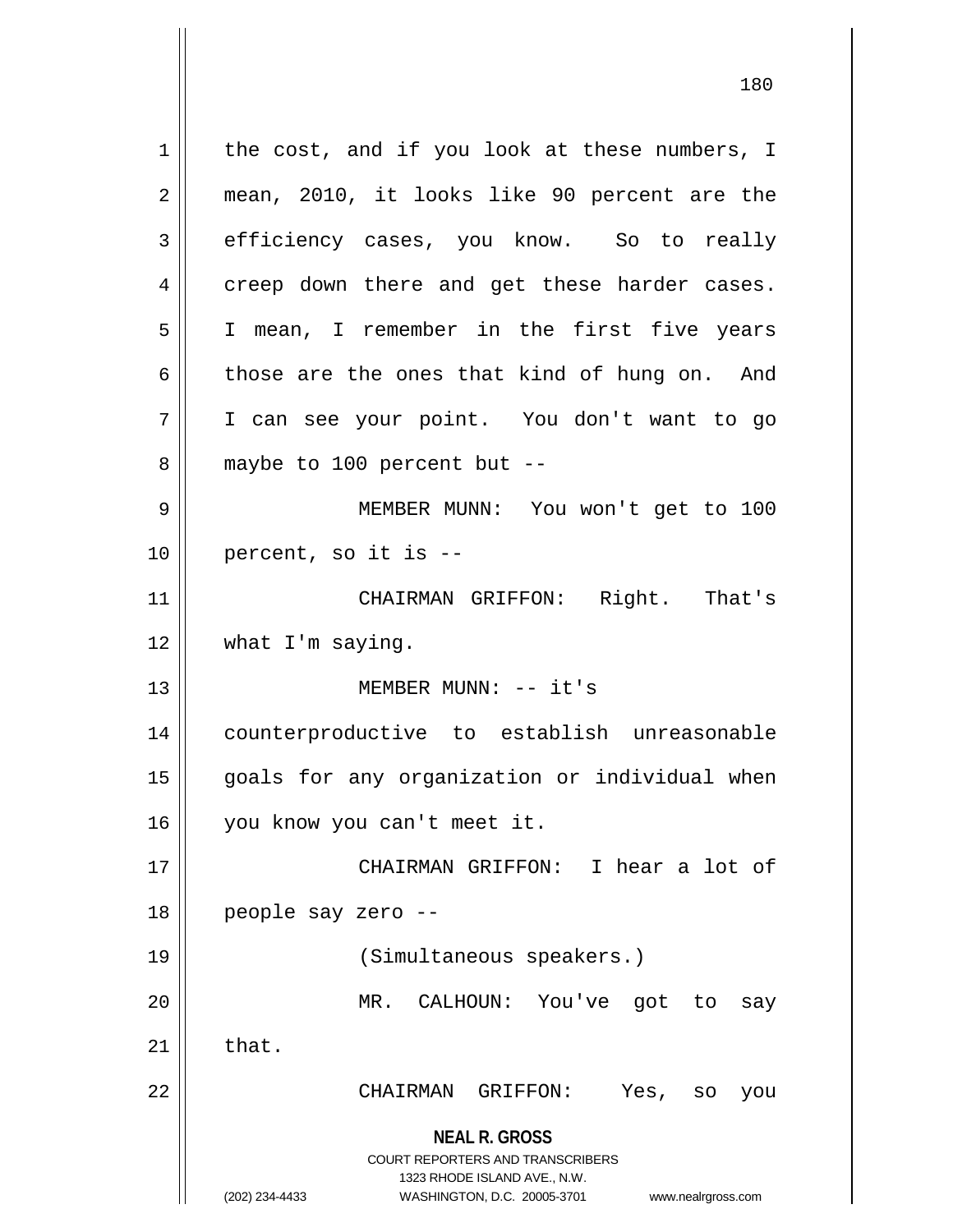**NEAL R. GROSS** COURT REPORTERS AND TRANSCRIBERS 1323 RHODE ISLAND AVE., N.W. (202) 234-4433 WASHINGTON, D.C. 20005-3701 www.nealrgross.com 181 1 || graduate your award, you know. 2 || MR. CALHOUN: Right, right. 3 CHAIRMAN GRIFFON: I don't know 4  $\parallel$  what the  $-$ 5 MR. CALHOUN: And we do. And we  $6 \parallel$  do. 7 CHAIRMAN GRIFFON: Anyway, my 8 || point being that 90 percent, you know, maybe  $9 \parallel$  since the more difficult cases tend to be the 10 best estimate cases, you know, you're not even 11 || getting at those in this equation necessarily, 12 || you know. That's a crude, crude analysis. 13 || MR. CALHOUN: I hear you. 14 CHAIRMAN GRIFFON: Yes. 15 || MR. CALHOUN: And that's something 16  $\parallel$  that we could look at, but I'm real happy with  $17$   $\parallel$  six months. 18 CHAIRMAN GRIFFON: Oh, yes. 19 Overall, I like the way you've done it, and I  $20$  || like that you got the error part in there,  $21 \parallel$  too. 22 MR. CALHOUN: I can tell you, just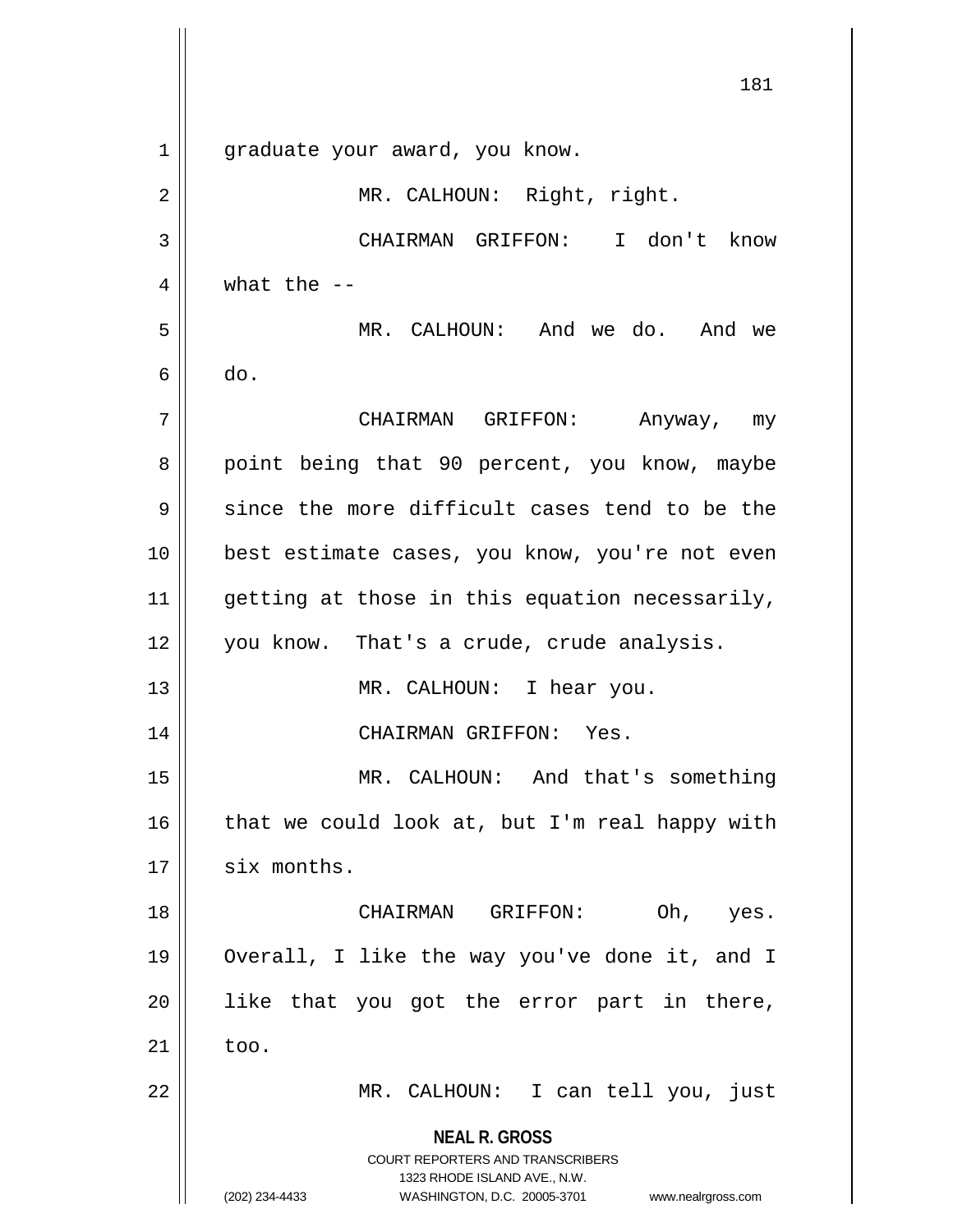**NEAL R. GROSS** COURT REPORTERS AND TRANSCRIBERS 1323 RHODE ISLAND AVE., N.W. 1 | from a meeting standpoint, I couldn't really  $2 \parallel$  say much as far as "my dose went down." I can  $3 \parallel$  tell you for sure that I got a lot less 4 comments of: "why did you have my dose 5 || reconstruction for three years?" That's gone 6 way down. 7 CHAIRMAN GRIFFON: Absolutely.  $8 \parallel$  That's good. 9 MR. HINNEFELD: Yes. And the 10 phone contact to our PHAs is dramatically 11 lower, dramatically lower than it was a few 12 years ago. 13 || CHAIRMAN GRIFFON: Good. 14 MR. HINNEFELD: Because most 15 people were calling about status of their 16 case, and we just don't have their case 17 | anymore. 18 CHAIRMAN GRIFFON: These are good 19 indicators to be tracking. Good, good. 20 Alright. Well, I think I'm satisfied with  $21$  | that. I think we can report back on that one,  $22$  || as well, to the full Board. Alright. Is there

(202) 234-4433 WASHINGTON, D.C. 20005-3701 www.nealrgross.com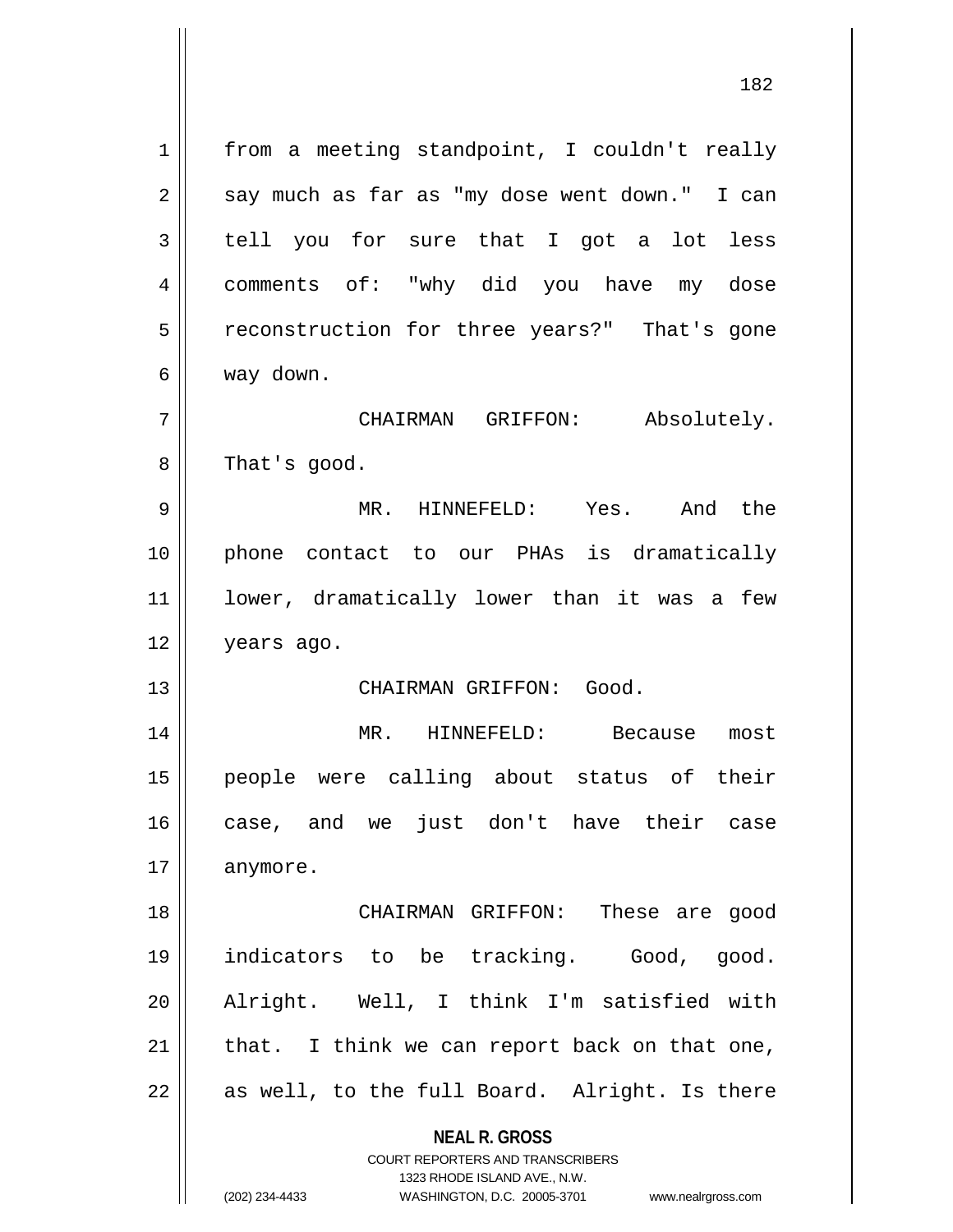**NEAL R. GROSS** COURT REPORTERS AND TRANSCRIBERS 1323 RHODE ISLAND AVE., N.W. (202) 234-4433 WASHINGTON, D.C. 20005-3701 www.nealrgross.com 183 1 anything else on that topic? 2 || MEMBER MUNN: You promised --3 CHAIRMAN GRIFFON: Yes, Wanda wants  $4 \parallel$  a chocolate break. 5 MEMBER MUNN: You're right. 6 (Laughter.) 7 CHAIRMAN GRIFFON: Yes. I don't 8 || think we should open up the next item with ten 9 minutes before 12. 10 MR. KATZ: We want to be on time 11 || getting back. 12 CHAIRMAN GRIFFON: Yes, let's take 13 || lunch until one, but let's try to be back at 14 | one because we've got Jim and Paul joining us. 15 MR. FARVER: And we're going to go 16 back to the next item after 1:00? 17 CHAIRMAN GRIFFON: Yes, the 1:00 18 || item. Right. Which is the --19 MR. KATZ: Looking at revisiting 20 || the whole dose reconstruction review process. 21 We're not doing the Savannah River until  $22 \parallel$  after.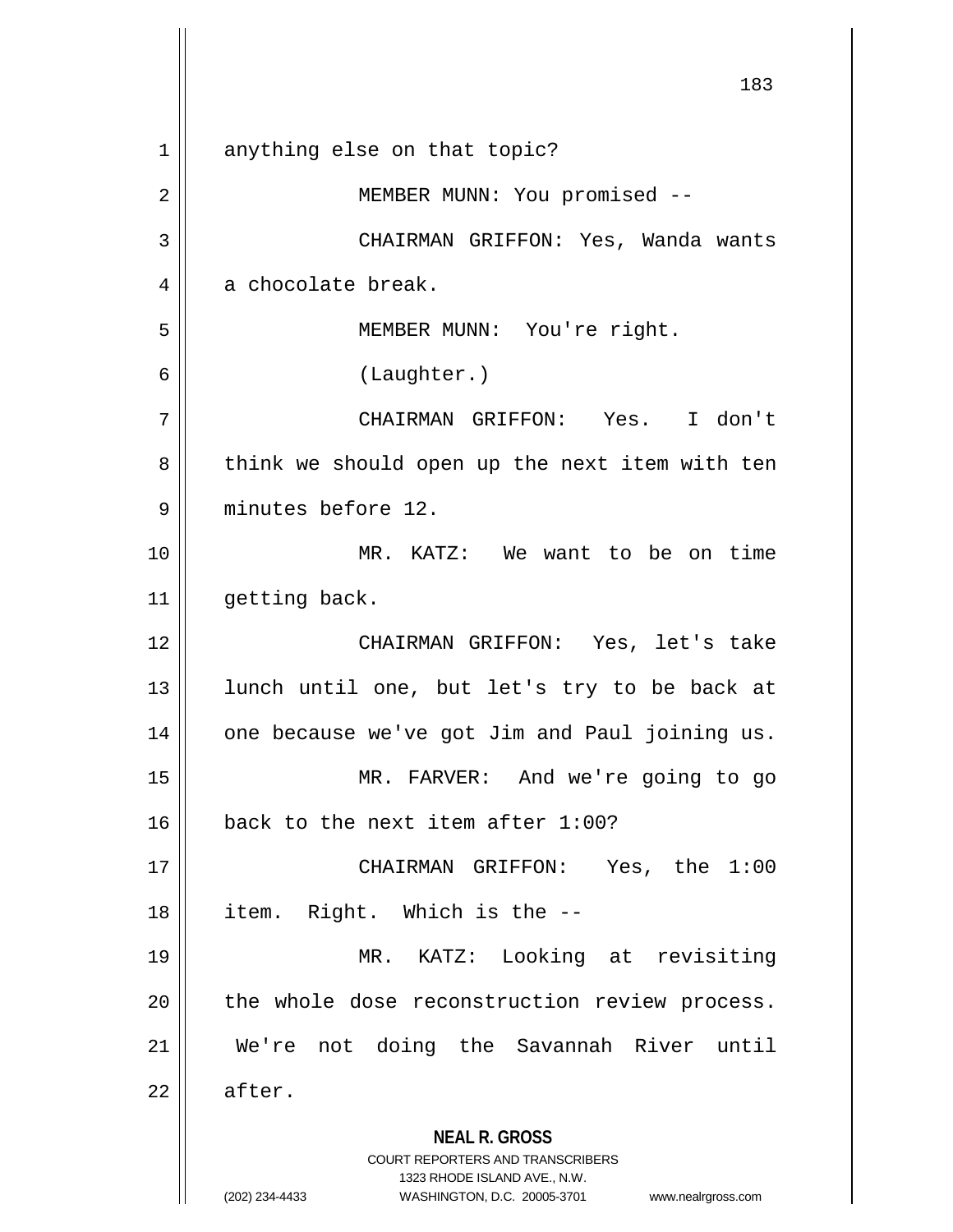**NEAL R. GROSS** COURT REPORTERS AND TRANSCRIBERS 1323 RHODE ISLAND AVE., N.W. 1 CHAIRMAN GRIFFON: Okay. Let's 2 | break until 1 p.m. 3 (Whereupon, the above-entitled 4 matter went off the record at 11:52 a.m. and  $5 \parallel$  resumed at 1:01 p.m.) 6 MR. KATZ: We're reconvening after 7 lunch break. This is the Advisory Board on 8 Radiation and Worker Health, Subcommittee on 9 Dose Reconstruction Review. Recheck on the 10 line and see which Board Members we have. We 11 Should have Dr. Richardson returning, and 12 || we're also expecting Drs. Melius and Ziemer. 13 || Do we have any Board Members on the line? 14 MEMBER MELIUS: Yes, it's Jim 15 Melius. I'm on the line. 16 MR. KATZ: Oh, great. Welcome. 17 How about Dr. Ziemer and Dr. Richardson? 18 || MEMBER MUNN: Well, good 19 || afternoon, Jim. Jim made it anyway. 20 MEMBER MELIUS: Yes, hi. 21 CHAIRMAN GRIFFON: We're happy to  $22$   $\parallel$  report that we worked up a dose reconstruction

(202) 234-4433 WASHINGTON, D.C. 20005-3701 www.nealrgross.com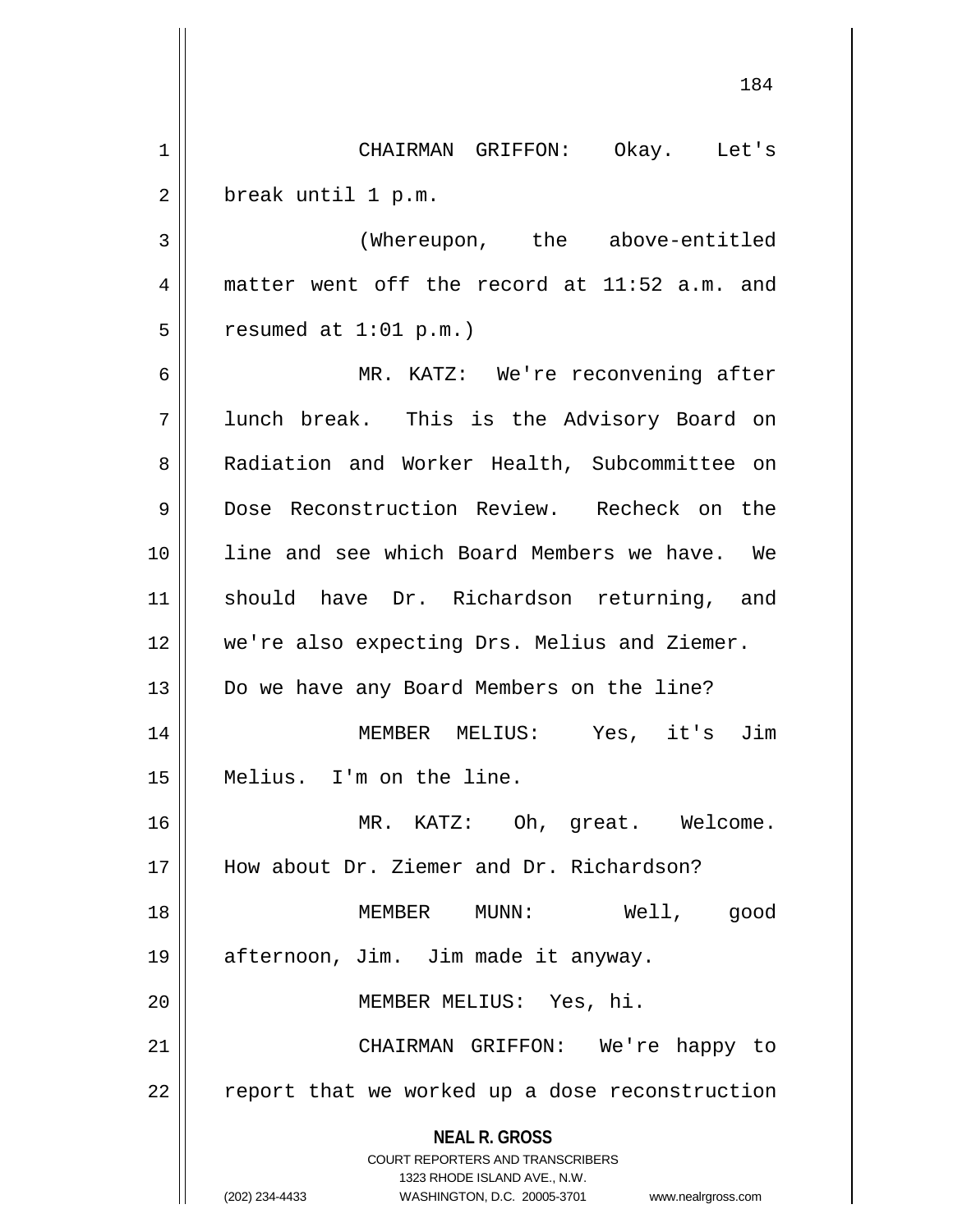**NEAL R. GROSS** COURT REPORTERS AND TRANSCRIBERS 185 1 || review process. 2 MEMBER MUNN: It's all done now. 3 || MEMBER MELIUS: Good. How about 4 | the rest of your work? 5 CHAIRMAN GRIFFON: Did you forward  $6 \parallel$  this to Jim, by the way? 7 MR. KATZ: I did. 8 CHAIRMAN GRIFFON: Okay, great. 9 MR. KATZ: Jim, did you receive, I 10 forwarded, I hope I did, I forwarded to you 11 || and Paul, as well as the Members, a document 12 || that Mark had sent to me. It was a piece of 13  $\parallel$  the contract with SC&A, the original contract. 14 || MEMBER MELIUS: Yes. 15 MR. KATZ: Okay. You got it. 16 Great. 17 || MEMBER MELIUS: I got it, yes. 18 MR. KATZ: Good. 19 CHAIRMAN GRIFFON: It should look 20 familiar with the basic review, advanced  $21$  | review, et cetera. 22 MEMBER MELIUS: Yes. No, that's

1323 RHODE ISLAND AVE., N.W.

(202) 234-4433 WASHINGTON, D.C. 20005-3701 www.nealrgross.com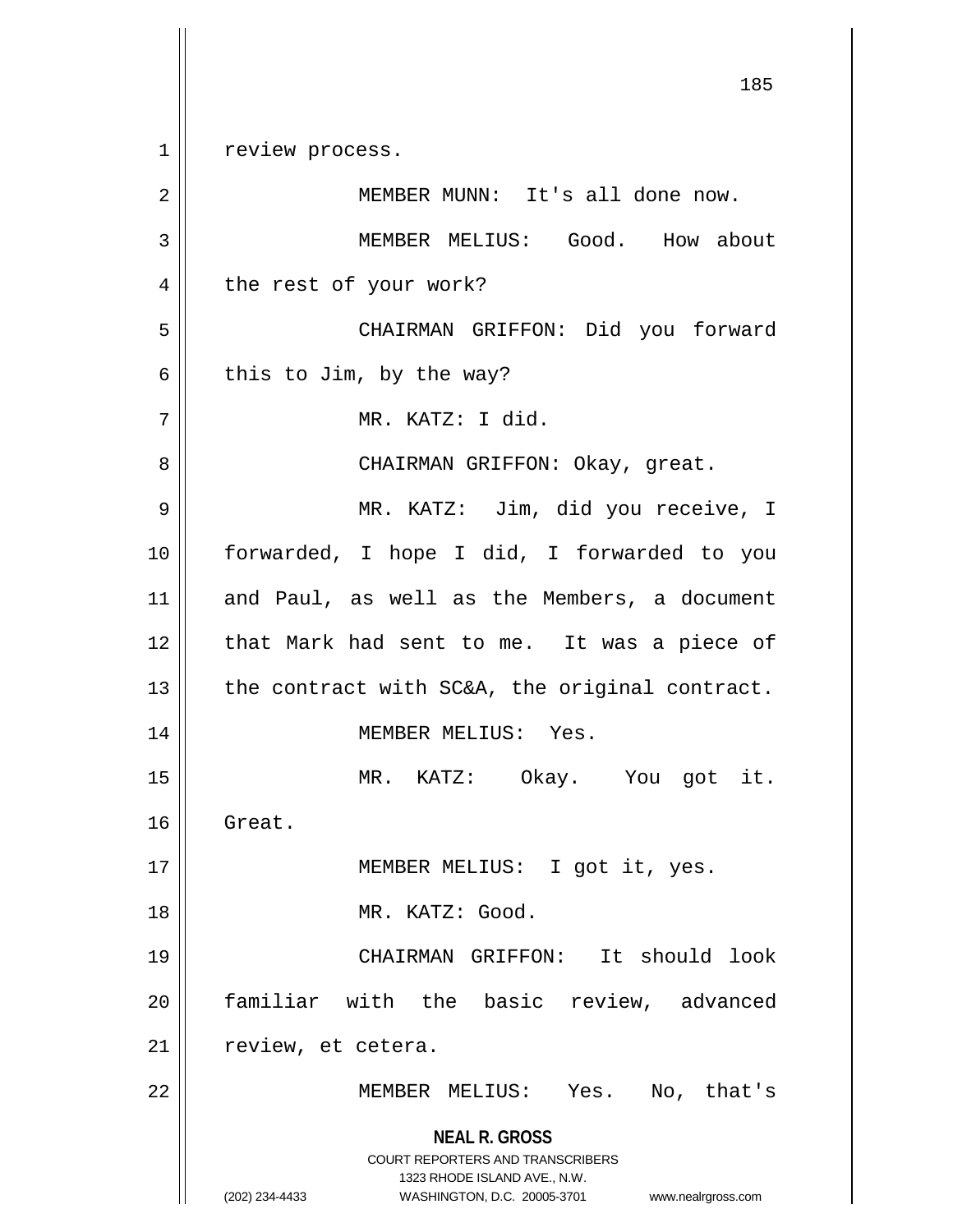| $\mathbf 1$    | from a long time ago. I'm not sure I could                                                                                                                             |
|----------------|------------------------------------------------------------------------------------------------------------------------------------------------------------------------|
| $\overline{2}$ | have rewritten it myself without looking but                                                                                                                           |
| $\mathfrak{Z}$ |                                                                                                                                                                        |
| $\overline{4}$ | CHAIRMAN GRIFFON: Yes, I know.                                                                                                                                         |
| 5              | MEMBER MUNN: Oh, you remember it,                                                                                                                                      |
| 6              | Jim.                                                                                                                                                                   |
| 7              | MR. KATZ: So, Paul, have you                                                                                                                                           |
| 8              | joined us? Or David on the line? Jim, have                                                                                                                             |
| 9              | you spoken recently to Paul about this?                                                                                                                                |
| 10             | MEMBER MELIUS: No. I emailed                                                                                                                                           |
| 11             | him, and then I can't recall if I heard back                                                                                                                           |
| 12             | or not. So if I did, I would have erased the                                                                                                                           |
| 13             | email but $--$                                                                                                                                                         |
| 14             | CHAIRMAN GRIFFON: Well, let's                                                                                                                                          |
| 15             | wait two more minutes at least for David.                                                                                                                              |
| 16             | MEMBER KOTELCHUCK: By the way,                                                                                                                                         |
| 17             | there are two Davids here, so David R. or K.                                                                                                                           |
| 18             | would be helpful. Whenever you say David, I--                                                                                                                          |
| 19             | MEMBER MUNN: He jumps.                                                                                                                                                 |
| 20             | MEMBER KOTELCHUCK: I wouldn't say                                                                                                                                      |
| 21             | I jump, but I lean forward.                                                                                                                                            |
| 22             | MEMBER MUNN: I like jump better.                                                                                                                                       |
|                | <b>NEAL R. GROSS</b><br><b>COURT REPORTERS AND TRANSCRIBERS</b><br>1323 RHODE ISLAND AVE., N.W.<br>(202) 234-4433<br>WASHINGTON, D.C. 20005-3701<br>www.nealrgross.com |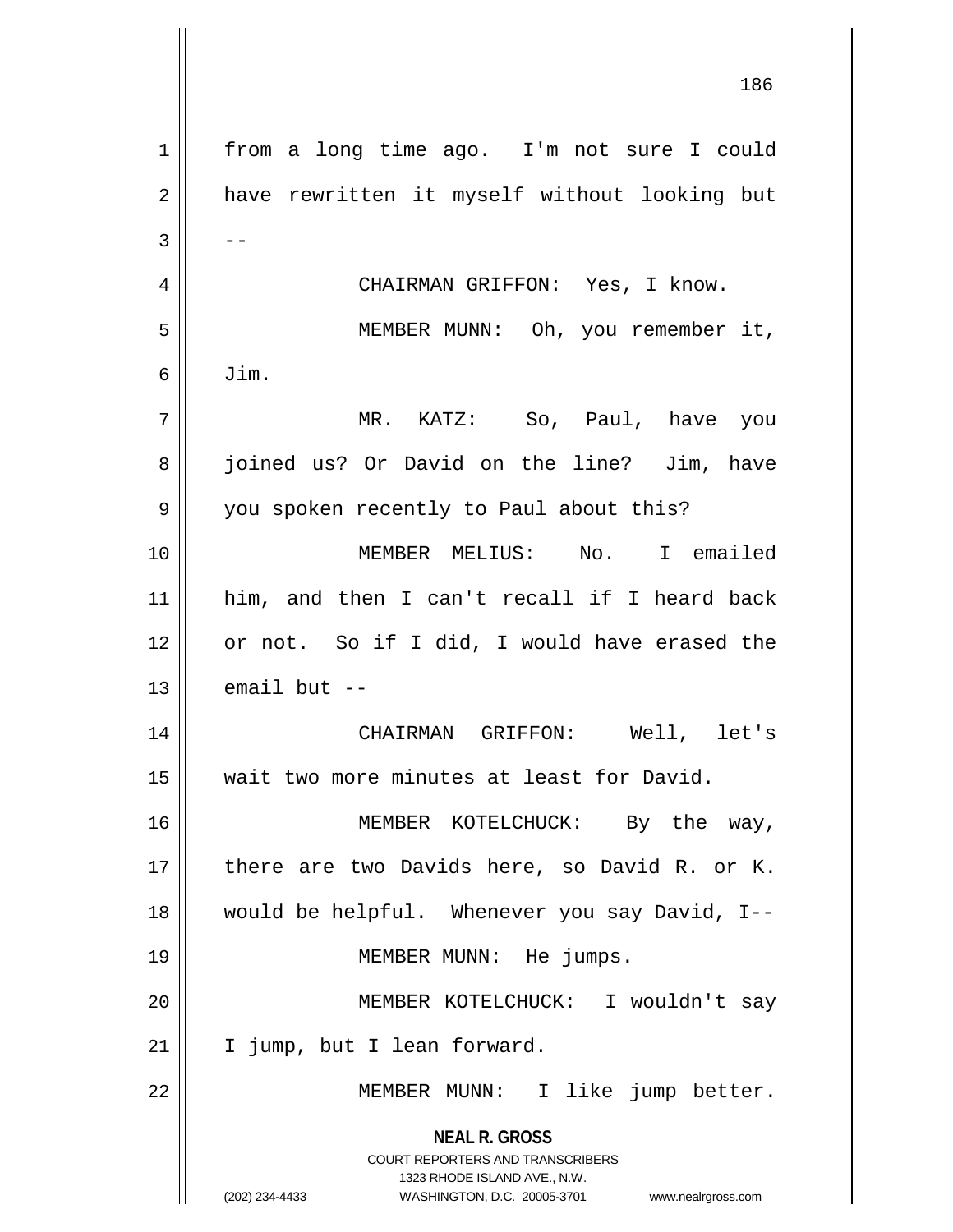**NEAL R. GROSS** COURT REPORTERS AND TRANSCRIBERS 1323 RHODE ISLAND AVE., N.W. (202) 234-4433 WASHINGTON, D.C. 20005-3701 www.nealrgross.com 187 1 || MEMBER POSTON: So it's David R. 2 || and David Eileen. 3 CHAIRMAN GRIFFON: Yes. 4 || MEMBER RICHARDSON: This is David 5 | Richardson. Hi. I was going to blame those  $6 \parallel$  long French lunches for the delay, but I guess 7 we can't. 8 CHAIRMAN GRIFFON: Okay. 9 MEMBER RICHARDSON: By the way, 10 that would have been a legitimate excuse. 11 | Just an extra hour, right? 12 MEMBER MUNN: Well, no, it's  $13$  || August. He isn't supposed to be here at all. 14 MEMBER RICHARDSON: That's true,  $15$  | yes. 16 CHAIRMAN GRIFFON: Okay. So we're 17 || going to, we saved this item for Jim and Paul. 18 || I don't know if Paul is on the line? Anyway, 19 I think we'll start, and, hopefully, Paul can 20 join us. We saved this item. This has been 21 something we've talked about for a few 22 meetings that we need to maybe reassess the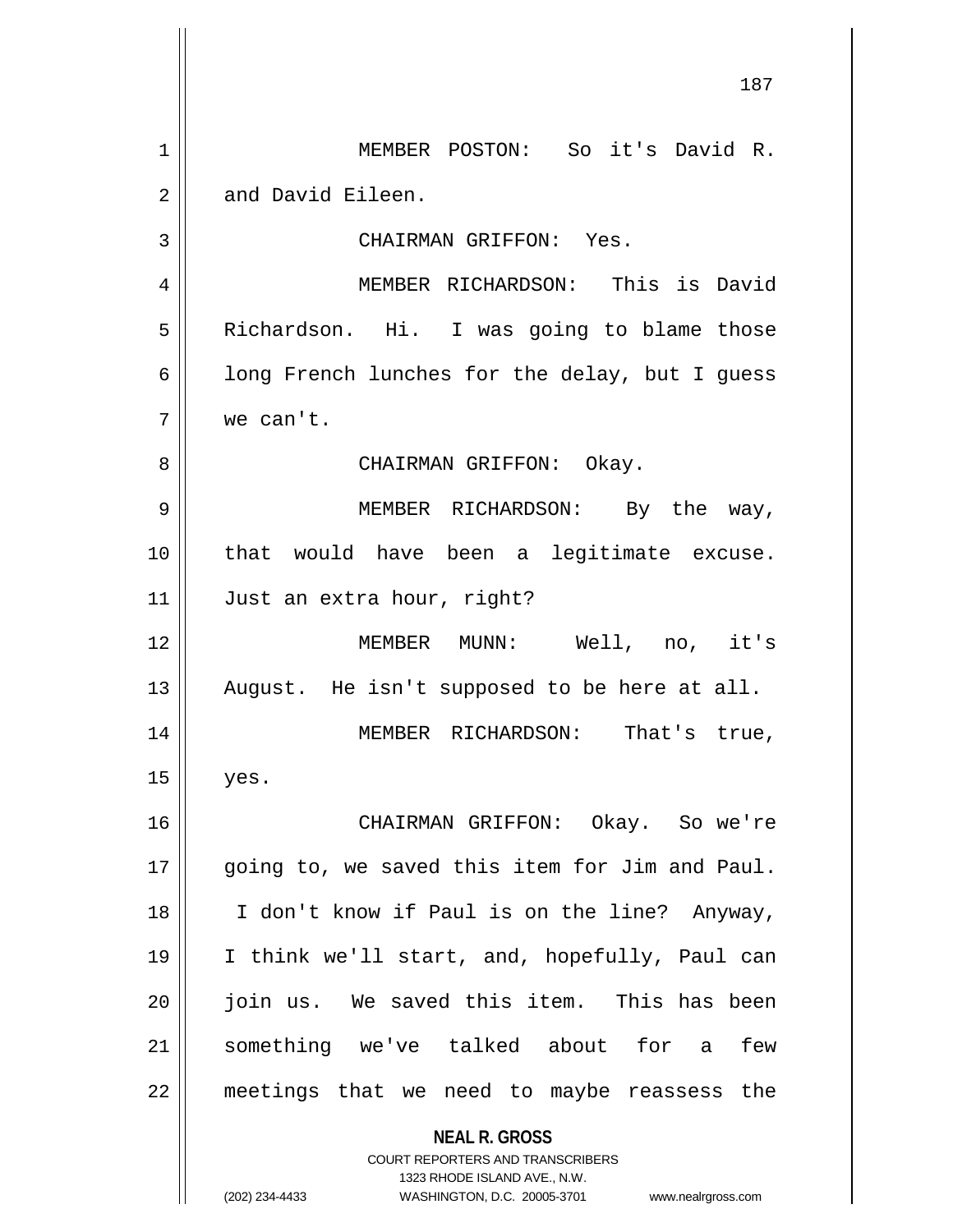1 || methodology that we're using for doing our 2 | reviews, doing our work on this Subcommittee.  $3 \parallel$  Also, I think we've raised this before, as 4 || well, the selection process, whether we, you  $5 \parallel$  know -- so I think maybe both those issues.

6 And just to help trigger the conversation, I meant to send this earlier but  $8 \parallel$  this morning we got the document that sort of 9 Outlines where we started with the method anyway. And it lays out the construct of the basic review, advanced review, blind reviews. And I guess I'll open it up. Jim, do you have, you know, some things you wanted to weigh in on? Maybe we can hear from SC&A, 15 || too, on what they think, how it's worked, how it hasn't, you know, why it hasn't worked? 17 || MEMBER MELIUS: I guess the two things I have is -- one is a question. So where exactly do we stand with the blind 20 | reviews? CHAIRMAN GRIFFON: That's a good

22 | question. We've done three or two?

**NEAL R. GROSS** COURT REPORTERS AND TRANSCRIBERS 1323 RHODE ISLAND AVE., N.W. (202) 234-4433 WASHINGTON, D.C. 20005-3701 www.nealrgross.com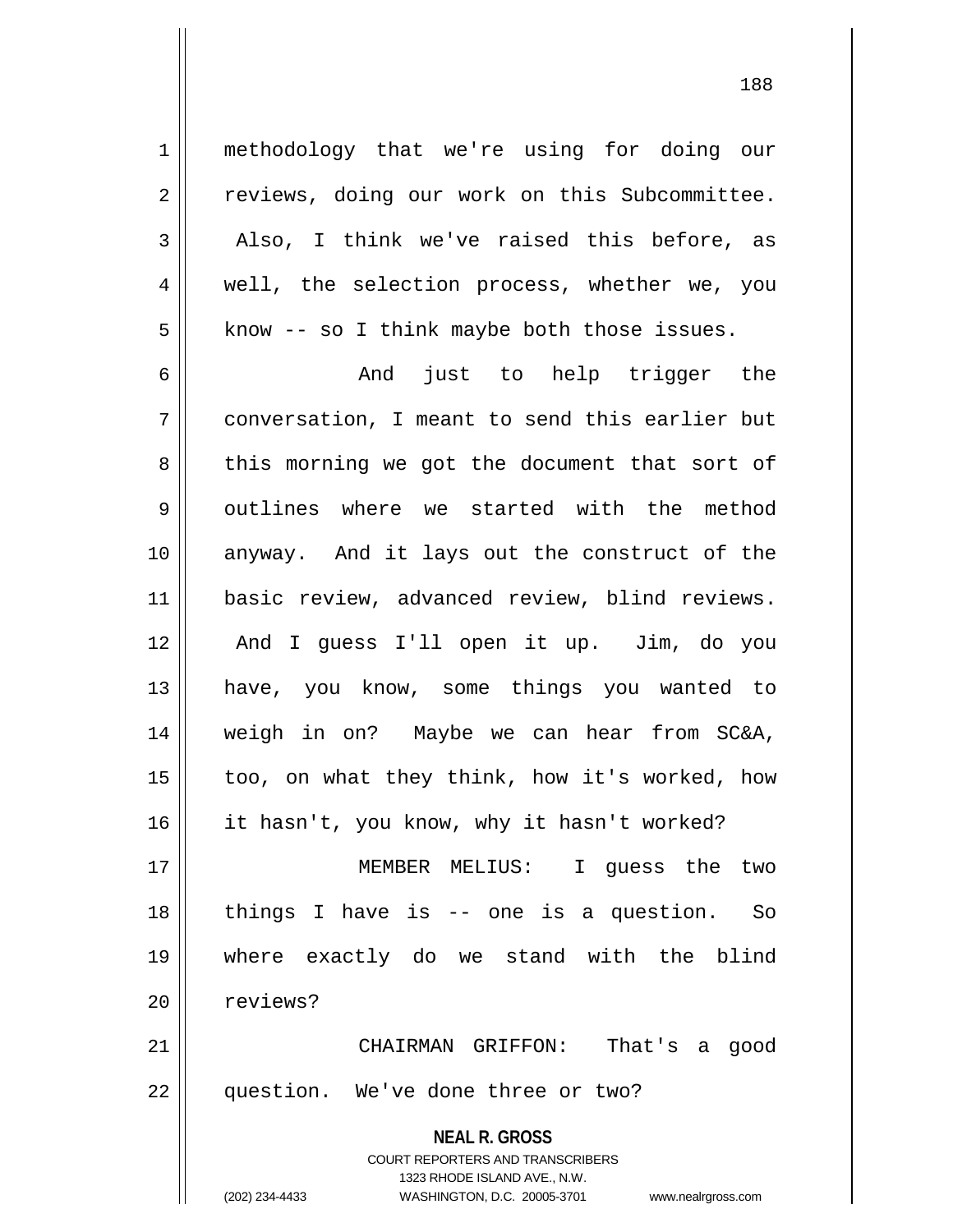|    | 189                                                                                                                                                                    |
|----|------------------------------------------------------------------------------------------------------------------------------------------------------------------------|
|    |                                                                                                                                                                        |
| 1  | MR. FARVER: Two.                                                                                                                                                       |
| 2  | CHAIRMAN GRIFFON: Two. We've                                                                                                                                           |
| 3  | done two. We promised to bring it on the                                                                                                                               |
| 4  | agenda today. I'm not sure if it is on the                                                                                                                             |
| 5  | agenda today, but we did say we would bring                                                                                                                            |
| 6  | it.                                                                                                                                                                    |
| 7  | MR. FARVER: You mean to discuss                                                                                                                                        |
| 8  | those reviews?                                                                                                                                                         |
| 9  | CHAIRMAN GRIFFON: Yes.                                                                                                                                                 |
| 10 | MR. FARVER: Okay, yes. Now, they                                                                                                                                       |
| 11 | were submitted to the Subcommittee what? Two                                                                                                                           |
| 12 | years ago?                                                                                                                                                             |
| 13 | CHAIRMAN GRIFFON: Yes, yes.                                                                                                                                            |
| 14 | MR. FARVER: A long time ago.                                                                                                                                           |
| 15 | CHAIRMAN GRIFFON: And we took an                                                                                                                                       |
| 16 | initial look at them. I can't --                                                                                                                                       |
| 17 | MR. FARVER: Yes, and I don't                                                                                                                                           |
| 18 | remember what was said or --                                                                                                                                           |
| 19 | MEMBER MELIUS: Okay.                                                                                                                                                   |
| 20 | MR. FARVER: I<br>mean, that's                                                                                                                                          |
| 21 | because of the time lapse.                                                                                                                                             |
| 22 | Right, right,<br>CHAIRMAN GRIFFON:                                                                                                                                     |
|    | <b>NEAL R. GROSS</b><br><b>COURT REPORTERS AND TRANSCRIBERS</b><br>1323 RHODE ISLAND AVE., N.W.<br>(202) 234-4433<br>WASHINGTON, D.C. 20005-3701<br>www.nealrgross.com |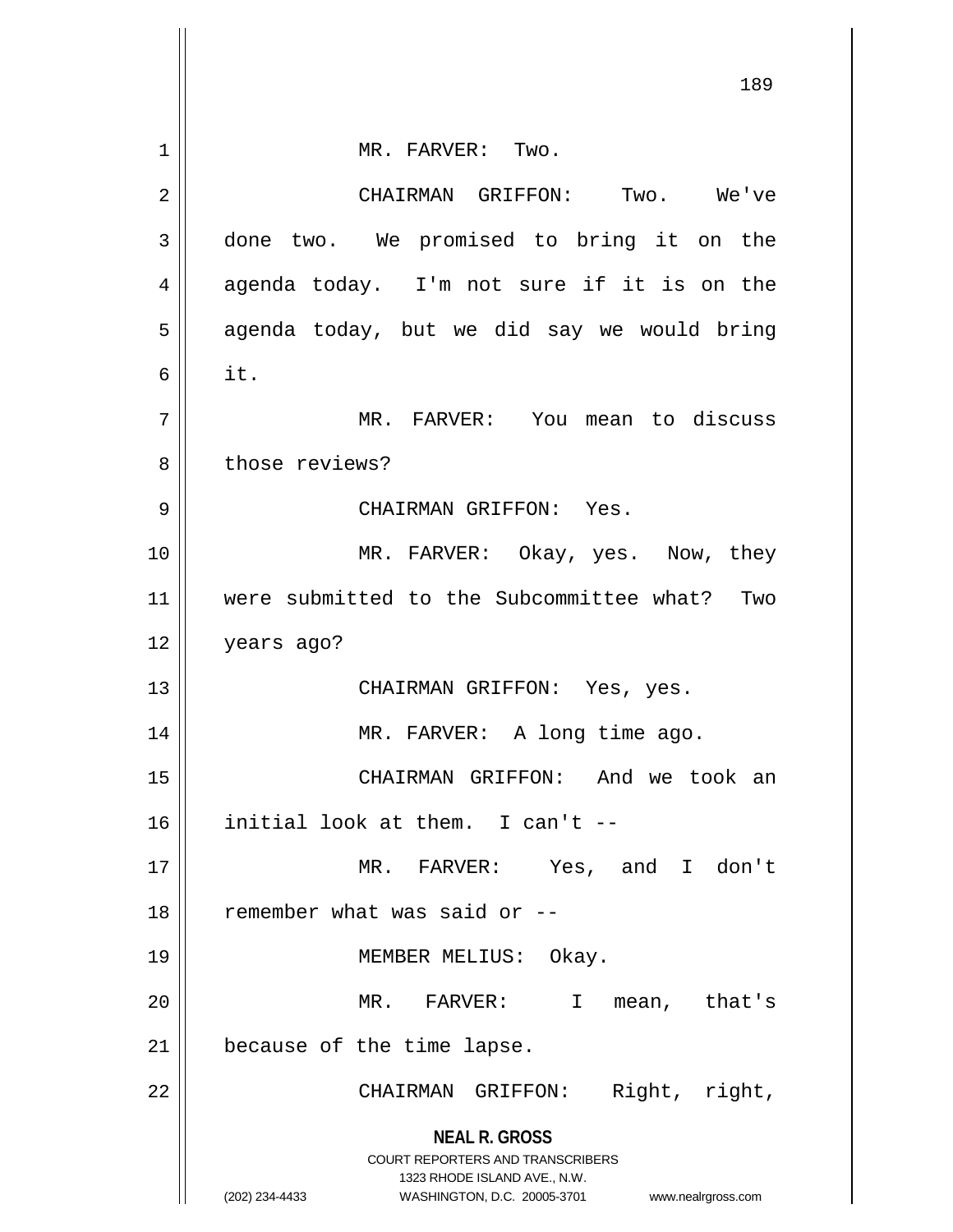**NEAL R. GROSS** COURT REPORTERS AND TRANSCRIBERS 1323 RHODE ISLAND AVE., N.W. 1 || right, right. But we might -- yes. That  $2 \parallel$  might be one thing that we need to re-look at  $3 \parallel$  because we've done so few of them and  $-$ 4 MR. FARVER: Yes. Like I said, 5 we've done two. 6 CHAIRMAN GRIFFON: Yes. 7 MR. FARVER: And you might want to 8 || look and see if you like the process, if you 9 want to change it and maybe try some more 10 blind reviews. 11 MEMBER MELIUS: I guess my 12 perspective on it is I think there's a number 13 || of things we're trying to achieve. One is can 14 || we make the process more efficient and more 15 || timely in terms of doing the reviews. On the 16 || other hand, at least for me and I think for 17 other Board Members that participate, the 18 basic dose reconstruction reviews are often 19 very frustrating because we're often reviewing 20  $\parallel$  -- the way they go about it, they really don't  $21$  | take into account whether or not a particular 22 || dose reconstruction method is under review or

(202) 234-4433 WASHINGTON, D.C. 20005-3701 www.nealrgross.com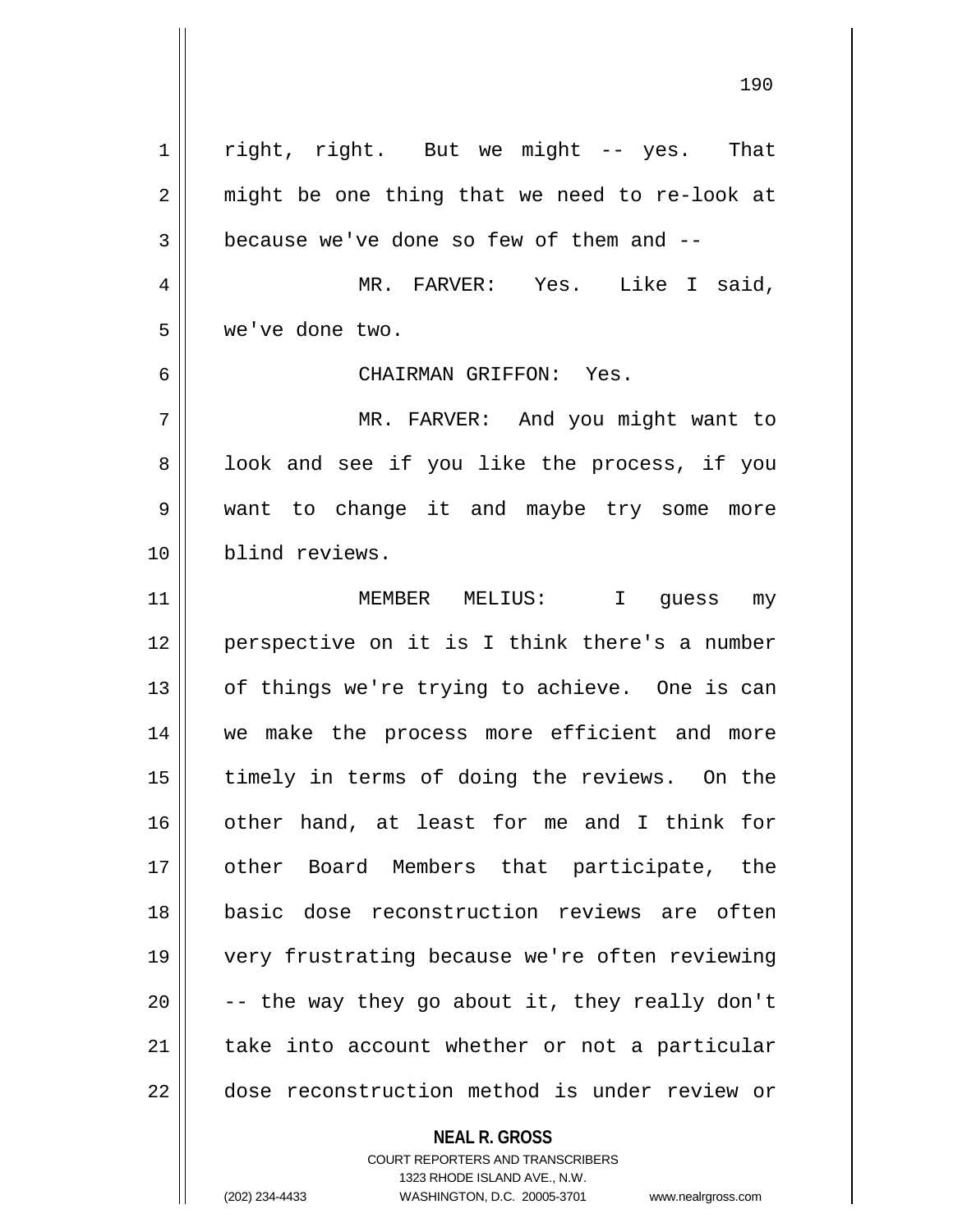1 under revision or has been found to be, you 2 | know, not adequate, you know. An SEC has been 3 awarded based on that particular exposure or 4 inability to reconstruct that particular 5 | exposure. And I think that, while they're 6 || technically correct, they can give a 7 misleading perception of the overall dose 8 | reconstruction process, and I think that what 9 || Congress was asking us to weigh in on was not 10 just was NIOSH following the right -- you 11 || know, their own methods appropriately, but 12 were the overall methods appropriate and  $13$  scientifically sound? And I think, in fact, 14 when we originally set up this process was why 15 we included both what we called the advanced 16 | but also the blind reviews.

 We set up this process at a time while NIOSH was still in the process of establishing how they were going to approach dose reconstructions in this program and around that time sort of made a change. The 22 || Site Profiles became much more living

> **NEAL R. GROSS** COURT REPORTERS AND TRANSCRIBERS 1323 RHODE ISLAND AVE., N.W. (202) 234-4433 WASHINGTON, D.C. 20005-3701 www.nealrgross.com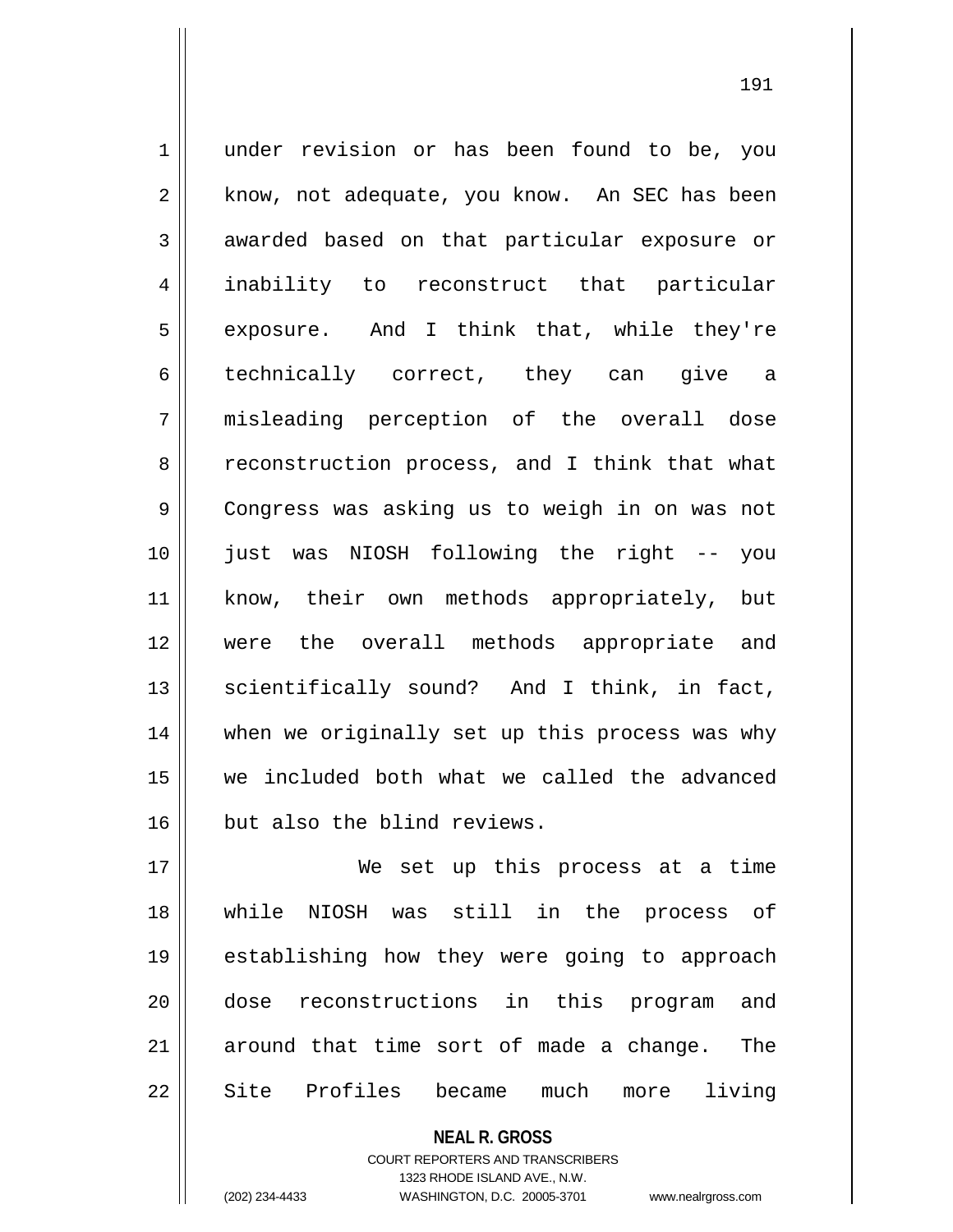**NEAL R. GROSS** COURT REPORTERS AND TRANSCRIBERS 1323 RHODE ISLAND AVE., N.W. (202) 234-4433 WASHINGTON, D.C. 20005-3701 www.nealrgross.com 1 documents, rather than, you know, sort of  $2 \parallel$  documents that were going to guide, you know,  $3 \parallel$  where those particular, the initial versions 4 were going to guide the program for a  $5 \parallel$  significant period of time. Now, I think that 6 was a good decision on NIOSH's part, but it 7 || sort of makes it much harder for the dose 8 Teconstruction reviews to be done and to at 9 || least have complete validity in terms of an 10 || evaluation of the overall program. 11 || So I guess some of this discussion 12 || started recently when we were looking at sort  $13 \parallel$  of, How do we improve the efficiency of the 14 dose reconstruction review? But I think, at  $15$  | the same time, we need to step back and think 16 is there an overall approach that would be 17 || better and, you know, provide a more -- I keep 18 hesitating. I don't dare use "scientifically  $19 \parallel$  robust", because --20 MEMBER MUNN: Please don't. 21 MEMBER MELIUS: -- even at this 22 || distance on the phone from Wanda, I'll get in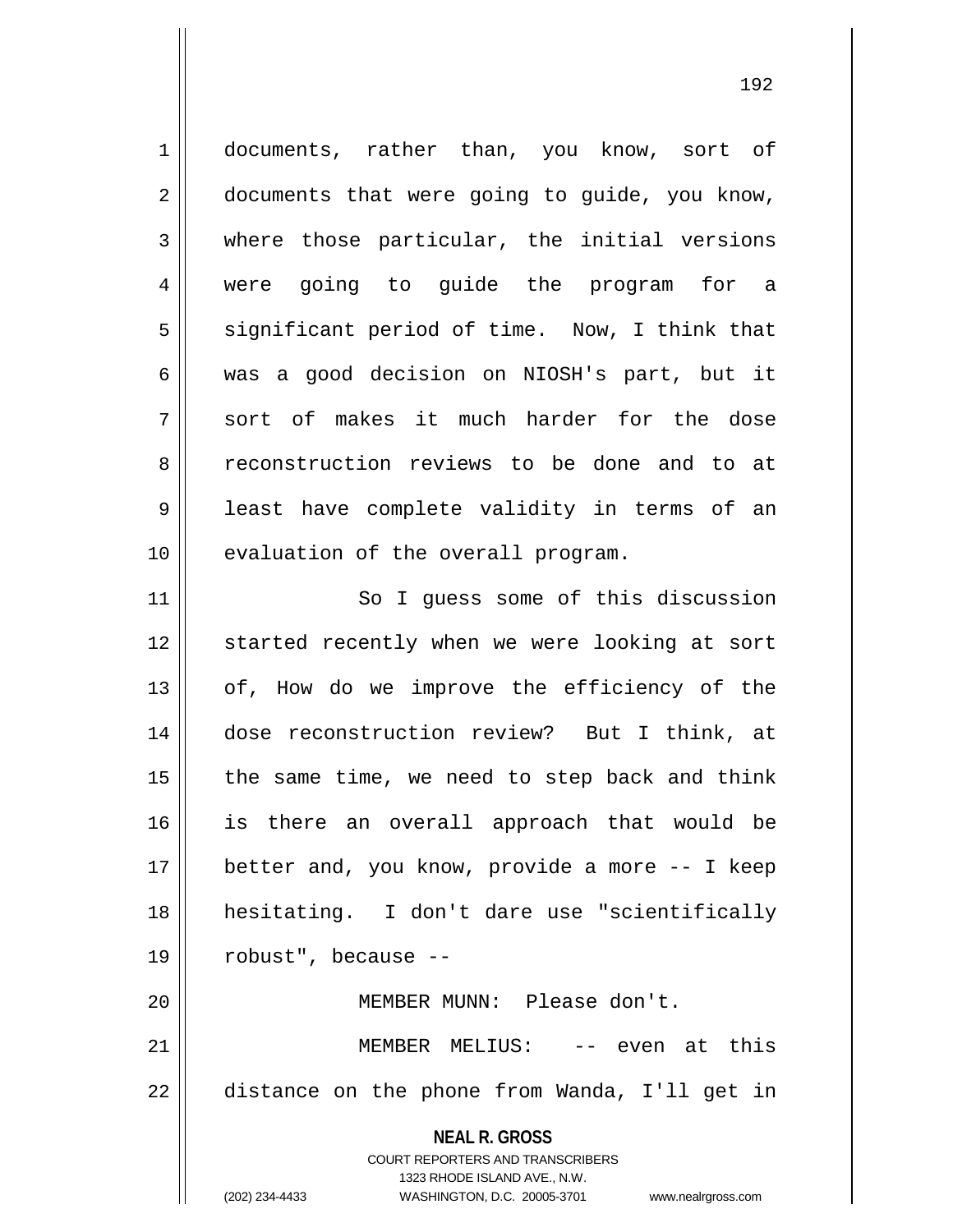193

1 | trouble.

2 MEMBER MUNN: You know you'll get 3 | feedback.

4 MEMBER MELIUS: Yes. But I think 5 we need to look again at the process and is  $6 \parallel$  there a better way of accomplishing it, given  $7 \parallel$  the needs of the program? On the other hand, 8 || I think that we've gone through a lot of SECs.  $9 \parallel$  There's been a lot of Site Profiles that have 10 been updated. We've done a lot of the 11 procedure reviews that have, I think, led to 12 some, are leading to some changes in the 13 || program. So in some way, you know, maybe 14 || going forward, the dose reconstruction, sort 15 || of the background methodology that NIOSH is 16 using may be much more stable than it has been 17 || over the last, you know, several years. But 18 at the same time, I still think we need to 19 figure out is there a way of doing it better? 20 || Again, I think I said this at the 21 Board meetings, this is a really a critical 22 || function for the Board to be doing, and I

**NEAL R. GROSS**

COURT REPORTERS AND TRANSCRIBERS 1323 RHODE ISLAND AVE., N.W. (202) 234-4433 WASHINGTON, D.C. 20005-3701 www.nealrgross.com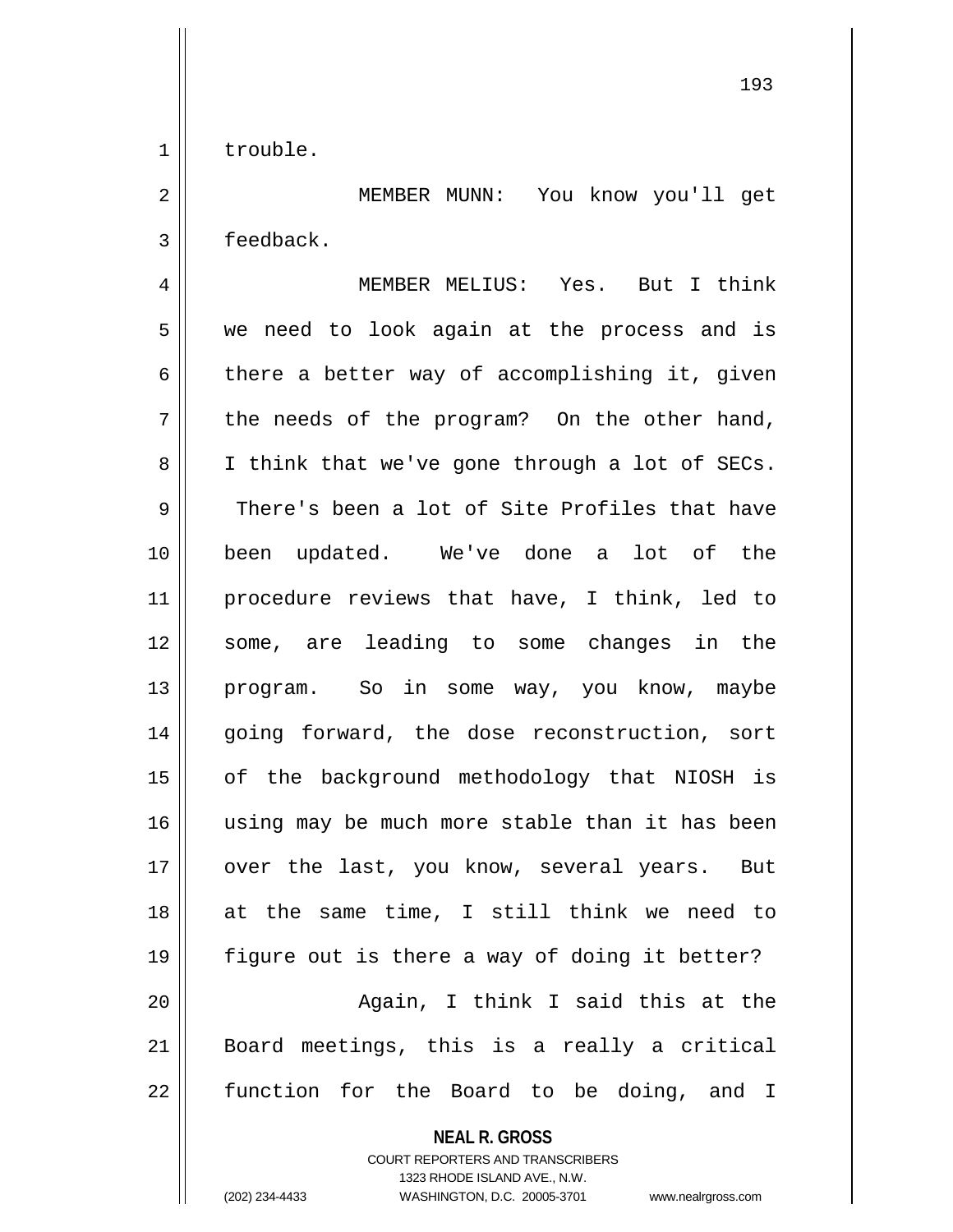194

**NEAL R. GROSS** COURT REPORTERS AND TRANSCRIBERS  $1 \parallel$  think we need to be sure that we're providing  $2 \parallel$  adequate resources to it. And I think that if  $3 \parallel$  a change means additional resources going to  $4 \parallel$  this activity, then I think we need to, you  $5 \parallel$  know, do that. 6 MEMBER MUNN: So let me make sure 7 I understand. You're addressing our process 8 here in the Subcommittee overall? You're not 9 || just addressing what Doug had to say about our 10 blind reviews, right? 11 || **MEMBER MELIUS: Correct, yes.** 12 MEMBER MUNN: Okay, fine. Because 13 || I was thinking in terms of blind reviews when 14 you started talking. 15 || MEMBER MELIUS: No, I apologize. 16 I should have clarified. I think one 17 possibility is increasing the number of blind 18 || reviews, but what I was trying to get at is, 19 well, what have we found in the blind reviews? 20 || Are they worth doing? Because those are a 21 || significant amount of resources go into those. 22 || They may provide a better, more comprehensive

1323 RHODE ISLAND AVE., N.W.

(202) 234-4433 WASHINGTON, D.C. 20005-3701 www.nealrgross.com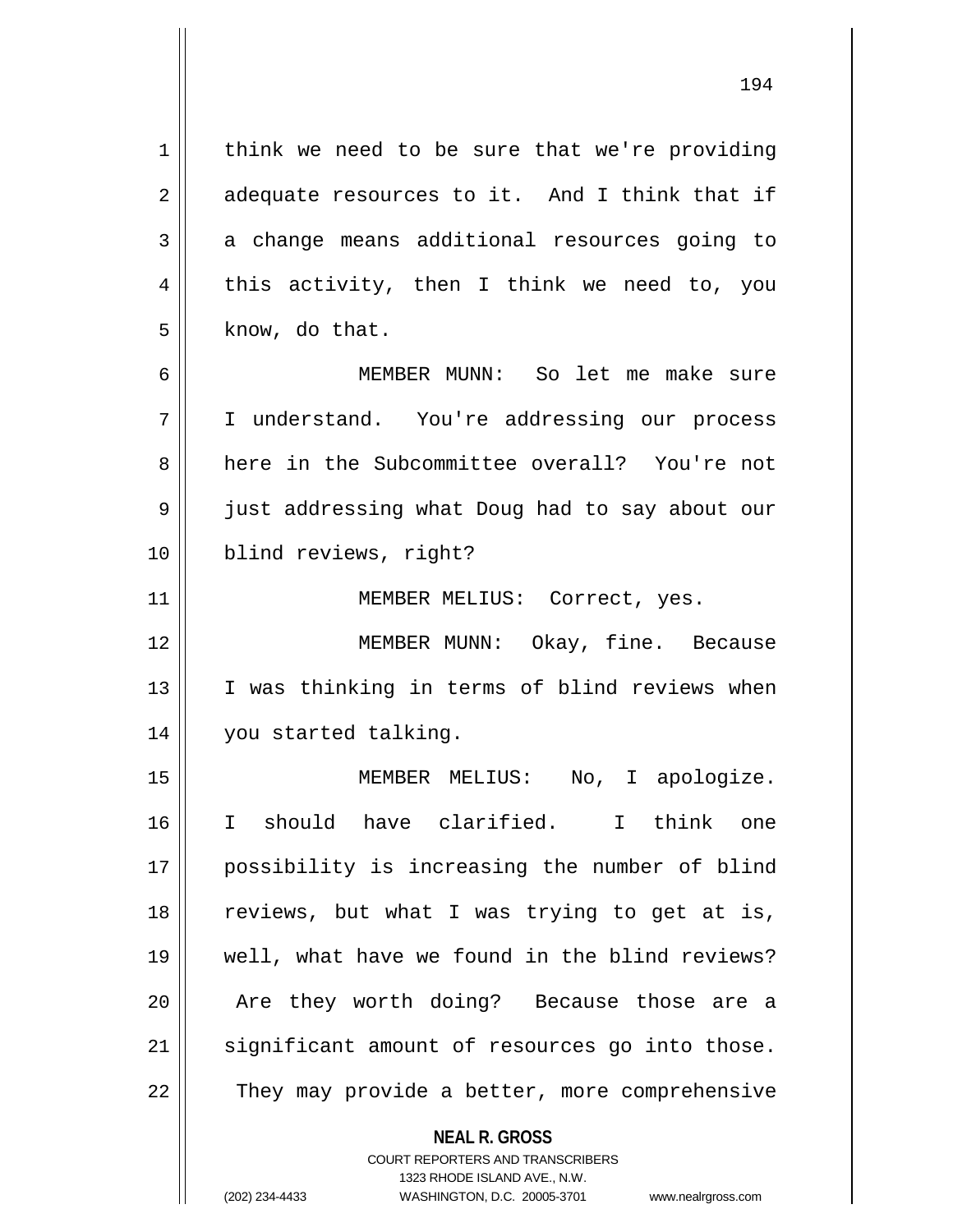1 || review of an individual dose reconstruction,  $2 \parallel$  but they are very, you know, can be very labor 3 intense. Obviously, we can't do as many of  $4 \parallel$  those as we could do of the current reviews.

5 || MEMBER MUNN: No, but those 6 | impinge on our conversations that we had here  $7$  | earlier this morning.

8 MEMBER MELIUS: Okay.

 MEMBER MUNN: We were discussing at considerable length how do you know that you've improved if you don't have really 12 || reliable data from previous activities, and | those two blind reviews we have will give us at least a small baseline to start. But that's beside the point. The point is 16 || improving our process here.

 MEMBER MELIUS: Yes. Well, and I think that's also important. Maybe I didn't 19 || say it, but what you were just saying, Wanda, 20 || is that, you know, we want to be improving the process and we want to be conducting our | reviews in a way that we, you know, help NIOSH

> **NEAL R. GROSS** COURT REPORTERS AND TRANSCRIBERS 1323 RHODE ISLAND AVE., N.W. (202) 234-4433 WASHINGTON, D.C. 20005-3701 www.nealrgross.com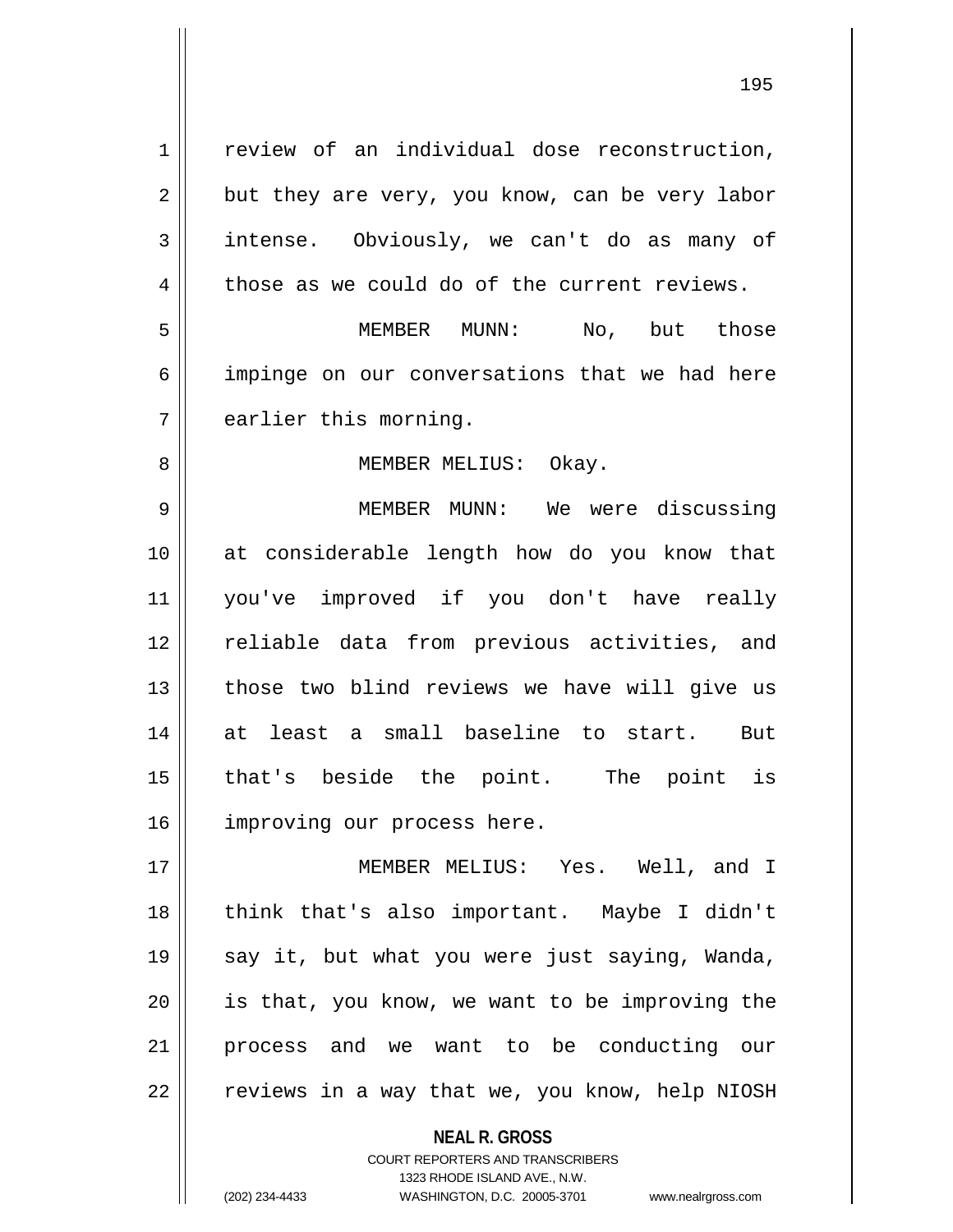1 improve the process. We're not just doing an 2 | outside scorecard and, you know, reporting to 3 Congress what that scorecard says but rather  $4 \parallel$  that do it in a way that can contribute to 5 | helping NIOSH to improve the program.

 CHAIRMAN GRIFFON: I think, I  $7 \parallel$  mean, looking back at the original language, 8 you know, which I should point out is probably version nine or so that we went through on 10 || this language, but, I mean, one thing that it says and that I'm reading here is that the contractor shall evaluate and recommend whether or not assumptions, individual case assumptions, and assumptions applicable to multiple cases made for dose reconstruction 16 || are appropriate and defensible for purposes of | this program.

18 || I'm not sure that a lot of our --19 here's the dilemma I see is that a lot of the 20 || reviews we do right now, in my opinion, end up 21 being the basic review. Occasionally, we will 22 || get the more in-depth review where we're

> **NEAL R. GROSS** COURT REPORTERS AND TRANSCRIBERS

> > 1323 RHODE ISLAND AVE., N.W.

(202) 234-4433 WASHINGTON, D.C. 20005-3701 www.nealrgross.com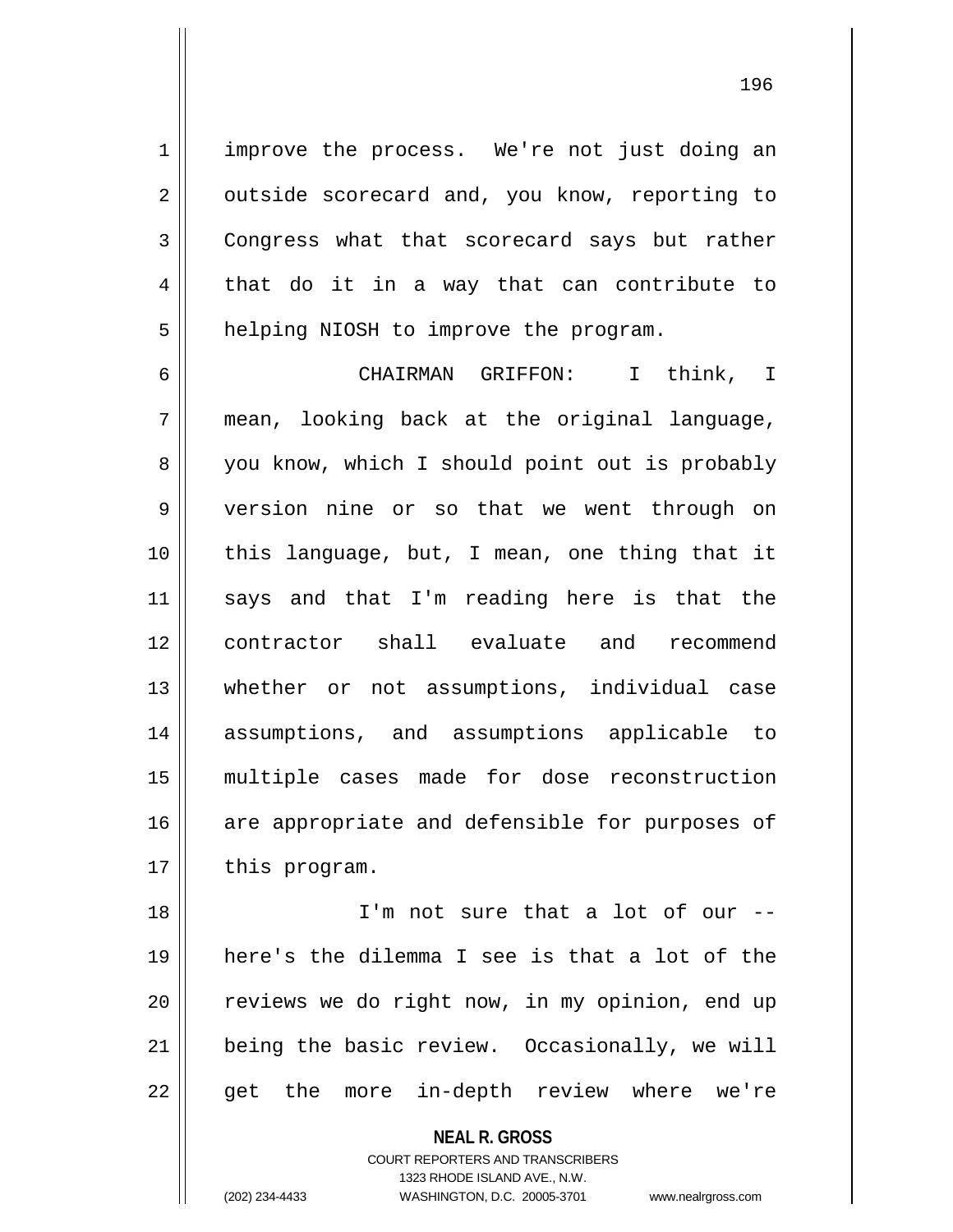1 drilling down to the assumptions. But even if  $2 \parallel$  we have a finding around the assumptions, it  $3 \parallel$  ends up going back to a Site Profile committee 4 || often. We don't really resolve it. So we 5 have this thing. It's broader than the DR  $6 \parallel$  Subcommittee, I think, because we end up with 7 || these open Site Profile documents that are 8 sort of waiting to be revised until those 9 | individual Work Groups, you know, resolve all 10 the findings. And we have these drilled down 11 || findings from our committee that says, well, 12 we want the Site Profile Work Group to address 13 || this, so we're, you know, we're spinning our 14 wheels a bit on that capacity. Where we've 15 || tended to focus is on the basic reviews, and 16 we're identifying a lot of the more quality 17 | control type of findings. 18 || Anyway, that's just an observation 19 | from my standpoint. 20 MEMBER MELIUS: I don't recall the 21 | details or exactly how we came about this, but  $22$  || at one point we sort of did away with the

**NEAL R. GROSS**

COURT REPORTERS AND TRANSCRIBERS 1323 RHODE ISLAND AVE., N.W. (202) 234-4433 WASHINGTON, D.C. 20005-3701 www.nealrgross.com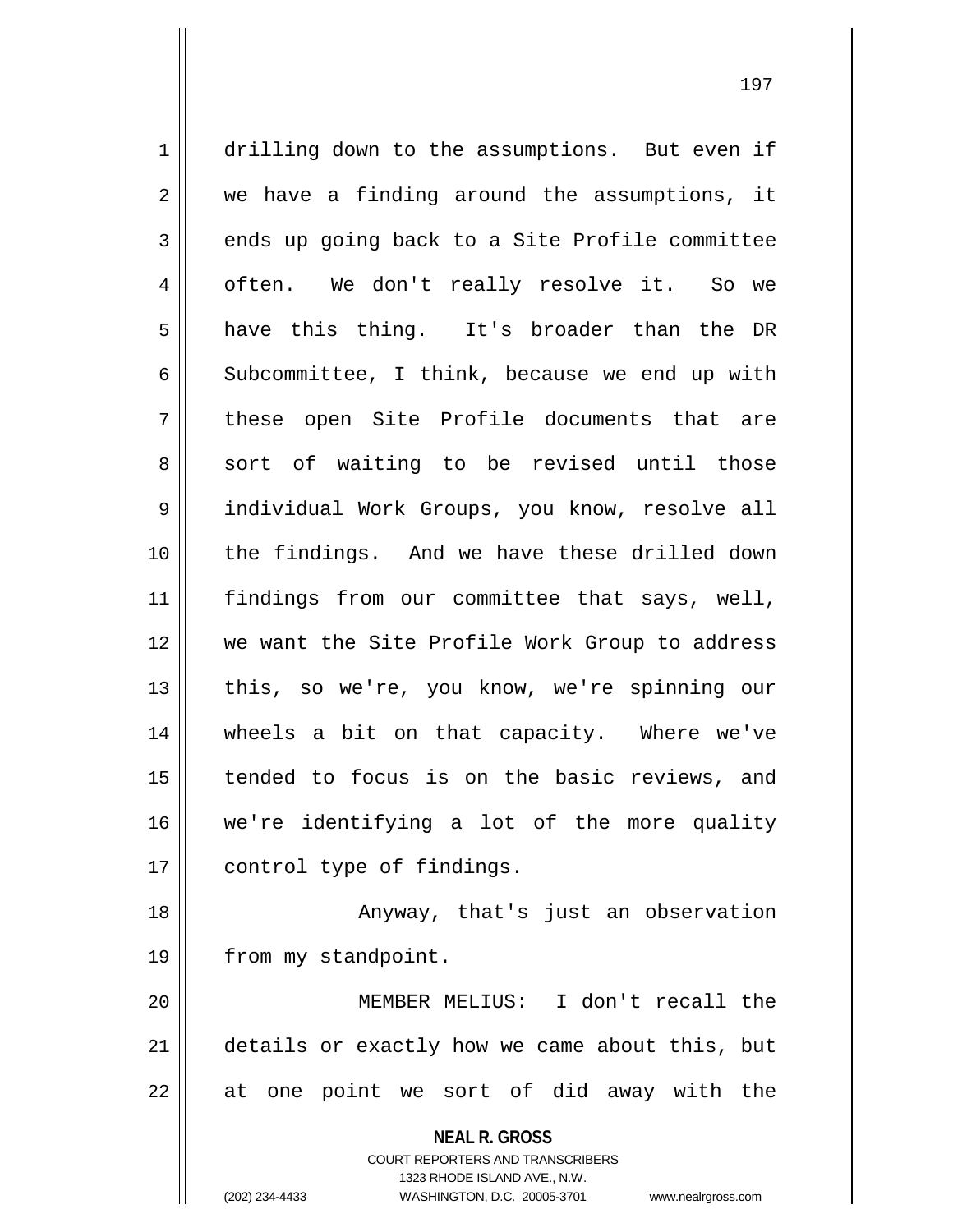1 | basic and the advanced --

 CHAIRMAN GRIFFON: Yes. 3 | MEMBER MELIUS: -- and we combined  $4 \parallel$  the two, and I think we were well intentioned. There were some good reasons for doing it, 6 but I think some of it was there was so much activity going on with the Site Profiles and 8 changes and so forth that it made some of the 9 advanced reviews difficult. But I don't think we ever went back and looked at that. And maybe that's another approach that would be helpful because we're aware of some of the 13 || issues of just, you know, limitations of just doing the basic reviews. And we really want to get, you know, the reviews going and be able to report back to NIOSH and to the 17 || Secretary what was, you know, yes, that they were doing an appropriate job of conducting these in terms of sort of basic quality, I 20 || quess you would call it, of the program. But | I think that, I think, as we go by, what was || contained -- the intent of both the advanced

> **NEAL R. GROSS** COURT REPORTERS AND TRANSCRIBERS 1323 RHODE ISLAND AVE., N.W. (202) 234-4433 WASHINGTON, D.C. 20005-3701 www.nealrgross.com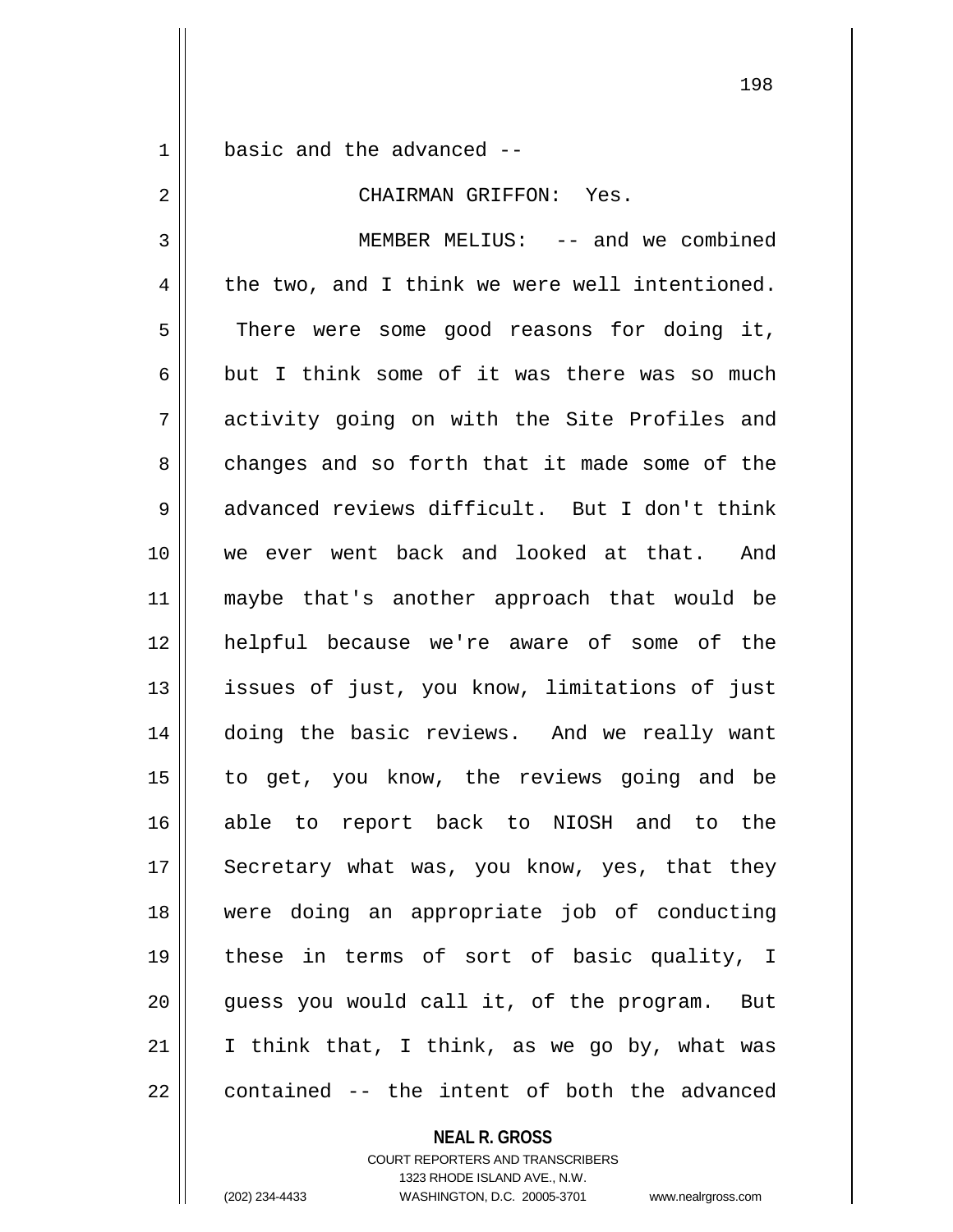1 and the blind reviews are, you know, sort of  $2 \parallel$  got lost in the effort to do all the basic 3 | reviews.

4 CHAIRMAN GRIFFON: Yes, I'm  $5 \parallel$  looking at, like, some of the bullets, Jim,  $6 \parallel$  and, you know, in the advanced review. You 7 || know, you start talking about looking at the 8 Technical Basis Documents and looking at the 9 approach for unmonitored dose. Well, the 10 technical basis ends up being -- so one thing 11 we're finding here is that we have certain 12 findings and then we're actually referring 13 them to the Site Profile committees that are 14 working on that. And then, because of all of 15 || our focus on the Work Groups, the other Work 16 Groups of looking at SEC issues, we're not 17 getting to these, you know, so we're not 18 || getting any resolution there. Right.

 And the other thing on the unmonitored worker, that's coworker models for | the same thing. It's outstanding finding on | the Los Alamos Work Groups, so we just sort of

## **NEAL R. GROSS**

COURT REPORTERS AND TRANSCRIBERS 1323 RHODE ISLAND AVE., N.W. (202) 234-4433 WASHINGTON, D.C. 20005-3701 www.nealrgross.com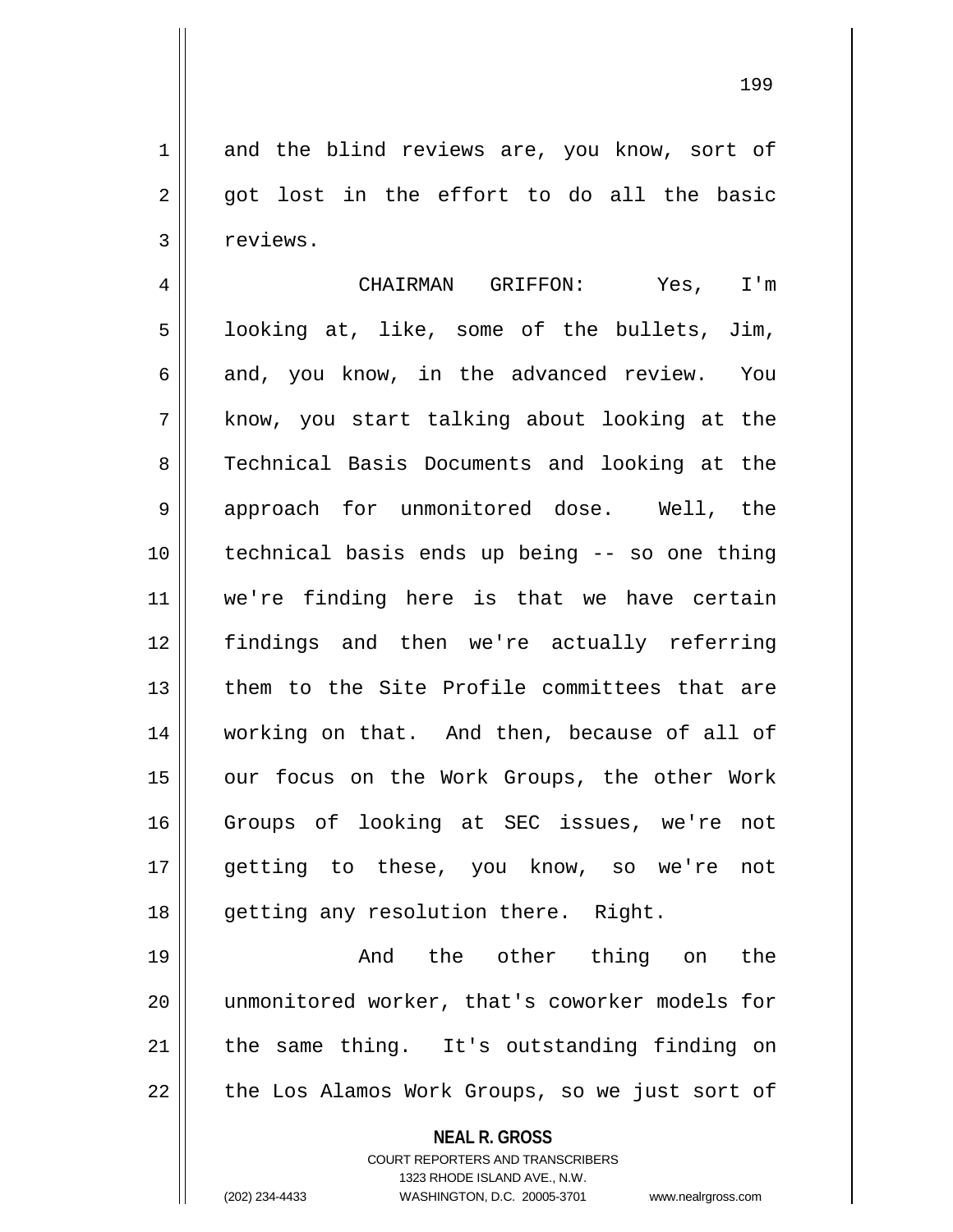**NEAL R. GROSS** COURT REPORTERS AND TRANSCRIBERS 1323 RHODE ISLAND AVE., N.W. (202) 234-4433 WASHINGTON, D.C. 20005-3701 www.nealrgross.com 1 | defer it to the Los Alamos Work Group. 2 || MR. KATZ: I'm just wondering,  $3 \parallel$  because, I mean, I haven't been here for the 4 || long haul, but in recent years I can't 5 | remember referring anything even to a Work 6 Group. 7 CHAIRMAN GRIFFON: Well, but then  $8 \parallel$  that goes back to my --9 MR. KATZ: To the Subcommittee. 10 CHAIRMAN GRIFFON: Yes, then that 11 || goes back to my other thing, which is a lot of 12 them tend to be more basic reviews. So either 13 we're not doing this drill-down -- 14 MR. FARVER: Well, the basic 15 reviews are what we've been doing for DOE 16 || sites. 17 CHAIRMAN GRIFFON: Oh, I thought  $18$  || those were advanced -- those are --19 MR. FARVER: No, I'll call those 20 basic reviews. 21 CHAIRMAN GRIFFON: Okay. 22 MR. FARVER: Now, advanced reviews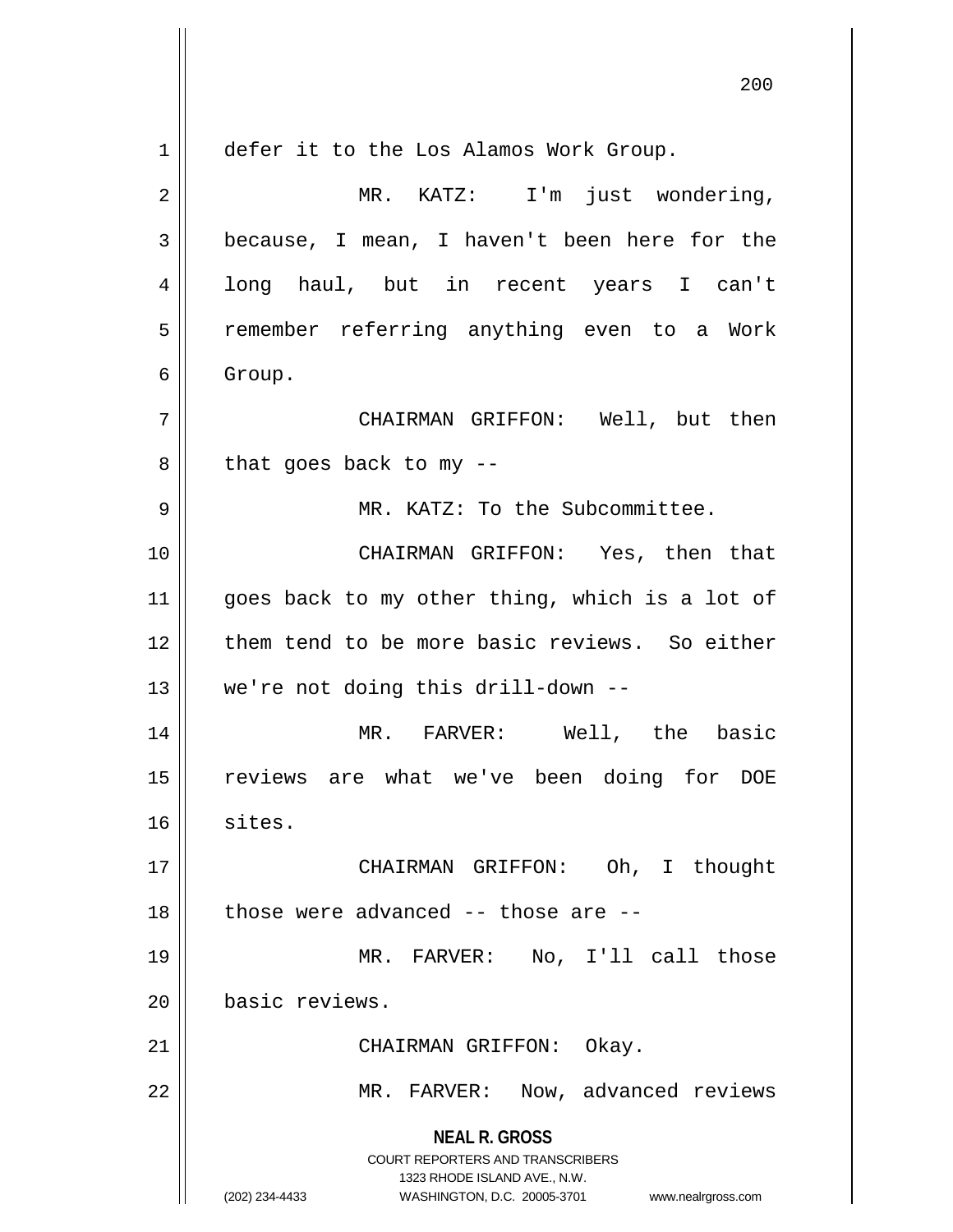**NEAL R. GROSS** COURT REPORTERS AND TRANSCRIBERS 1323 RHODE ISLAND AVE., N.W. 1 || where we actually go in and look at the 2 || Technical Basis Documents and say do we like  $3 \parallel$  the Technical Basis Document, that's more of 4 what we do for AWEs. 5 CHAIRMAN GRIFFON: Yes, AWEs. 6 | Sorry. Right. 7 MR. FARVER: And that's simply 8 || because we may look at an AWE site because  $9 \parallel$  that might be the only case we look at for  $10$   $\parallel$  that site. 11 || CHAIRMAN GRIFFON: Right. I  $12 \parallel$  agree. That's how --13 MR. FARVER: And that's how it's 14 been set up. 15 CHAIRMAN GRIFFON: And that's how 16 it's evolved kind of is the -- 17 MR. FARVER: Well, the basic 18 || review, we are going to, say, Savannah River. 19 Over the course, we're going to look at a 20 hundred cases. I don't need to do a hundred 21 profile reviews or review it every time I do a 22 dose review. So what we've done is we went

(202) 234-4433 WASHINGTON, D.C. 20005-3701 www.nealrgross.com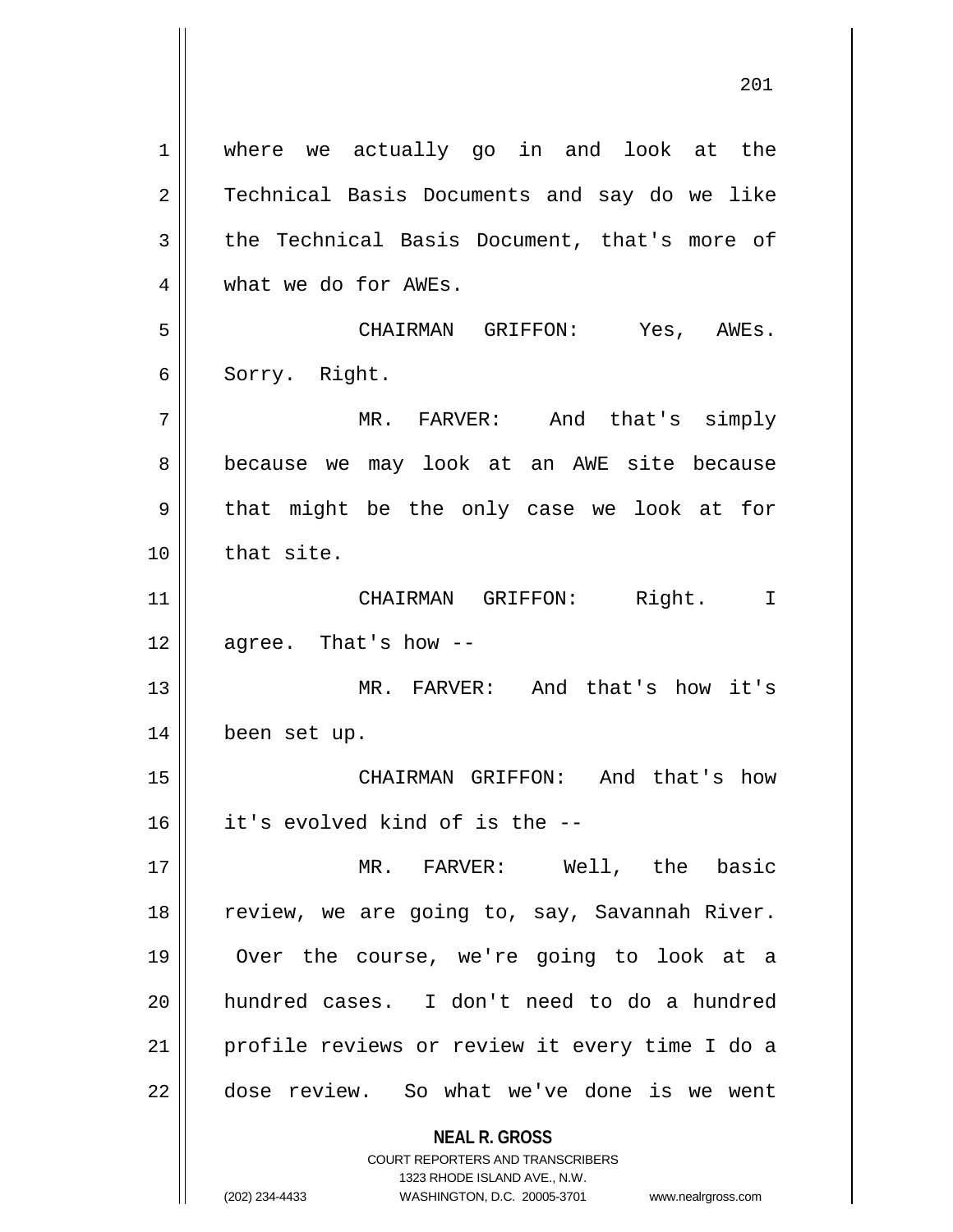**NEAL R. GROSS** 1 and reviewed the Site Profile and identified  $2 \parallel$  issues in the Site Profile. That way, we 3 don't have to do it for every dose 4 || reconstruction review. And the lapse has  $5 \parallel$  been, the findings that we identify with the 6 Site Profile are just kind of hanging out  $7 \parallel$  there. 8 CHAIRMAN GRIFFON: Yes, that's 9 || kind of what I just said. Yes. 10 MR. FARVER: And what would be 11 useful is, and I'll use Savannah River as an 12 example, it was last revised in 2005, I 13 believe, the Technical Basis, okay? Since  $14$  | then, they're doing many things differently, 15 according to their DR guide. So there's 16 || changes that are going on. Well, that's 17 || probably a bad example because that one hasn't 18 been revised. 19 || Chay. Let's pick another one, 20 like INEL. Now, that's been revised. What we 21 did with INEL is, a couple of years after we 22 did our first Site Profile review, we went

> COURT REPORTERS AND TRANSCRIBERS 1323 RHODE ISLAND AVE., N.W.

(202) 234-4433 WASHINGTON, D.C. 20005-3701 www.nealrgross.com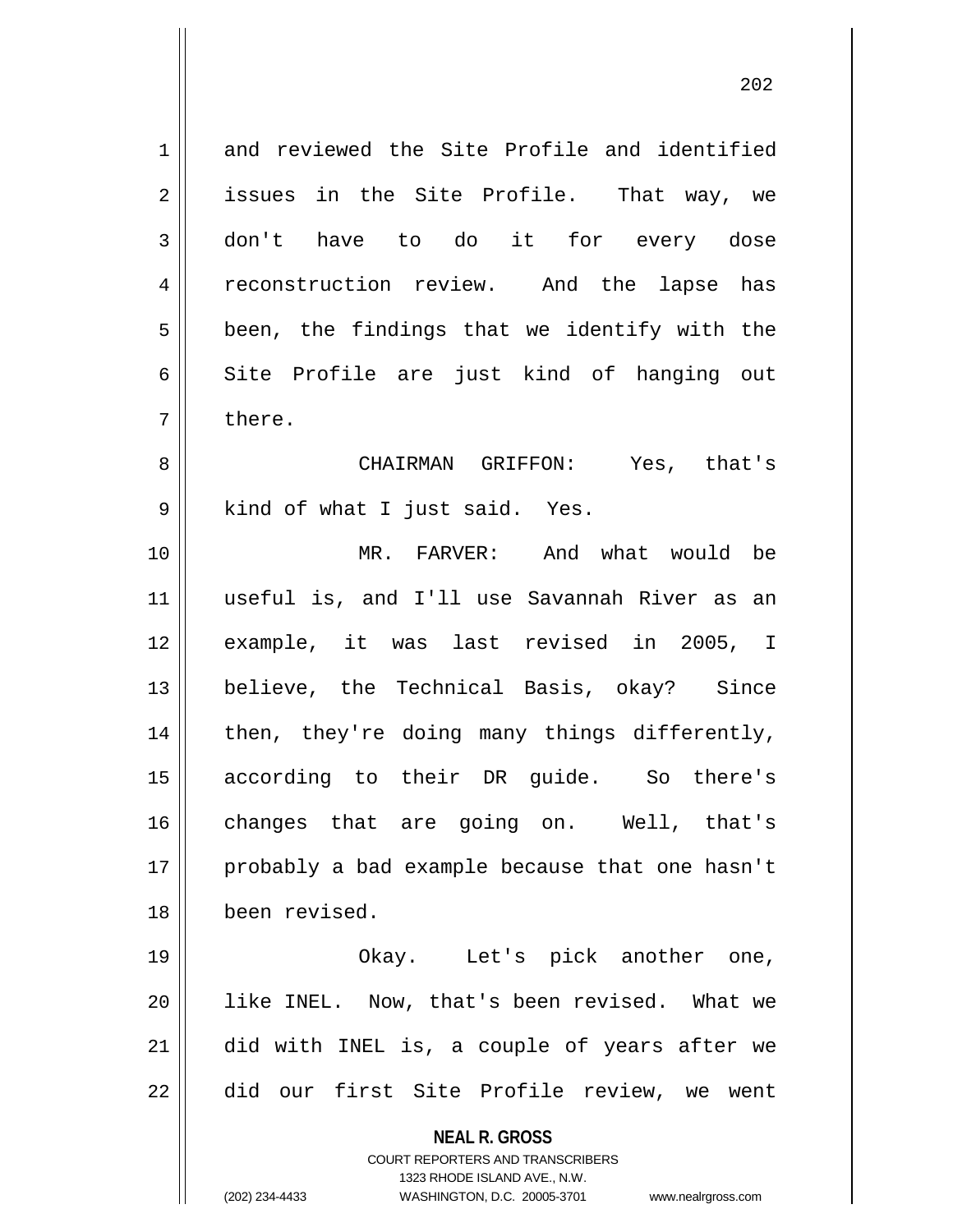1 | back and looked at it with the changes made 2 and wrote a revised Site Profile review that 3 identified, okay, these issues have been 4 closed, these issues are still open. And what  $5 \parallel$  might be helpful is if we go back and look at 6 the Site Profiles that have been revised since  $7 \parallel$  we reviewed them and do an update and say, 8 || okay, these are the issues identified in the 9 || original profile review, these are the changes 10 they made, and that will take care and they'll 11 close out these items and these items still 12 || remain open. But we have never done an 13 || update, and there's been, you know, in some 14 cases, five years lapsing between the time we 15 did the Site Profile and a couple of revisions 16 || later we have a new Site Profile. 17 CHAIRMAN GRIFFON: Wanda and I -- 18 MEMBER MUNN: I can see where this

19 is going. It doesn't have to be a rocket  $20$  scientist to figure out that this is going 21 || back to, well, why isn't NIOSH updating those 22 || TBDs? And we all know why NIOSH isn't

> **NEAL R. GROSS** COURT REPORTERS AND TRANSCRIBERS 1323 RHODE ISLAND AVE., N.W. (202) 234-4433 WASHINGTON, D.C. 20005-3701 www.nealrgross.com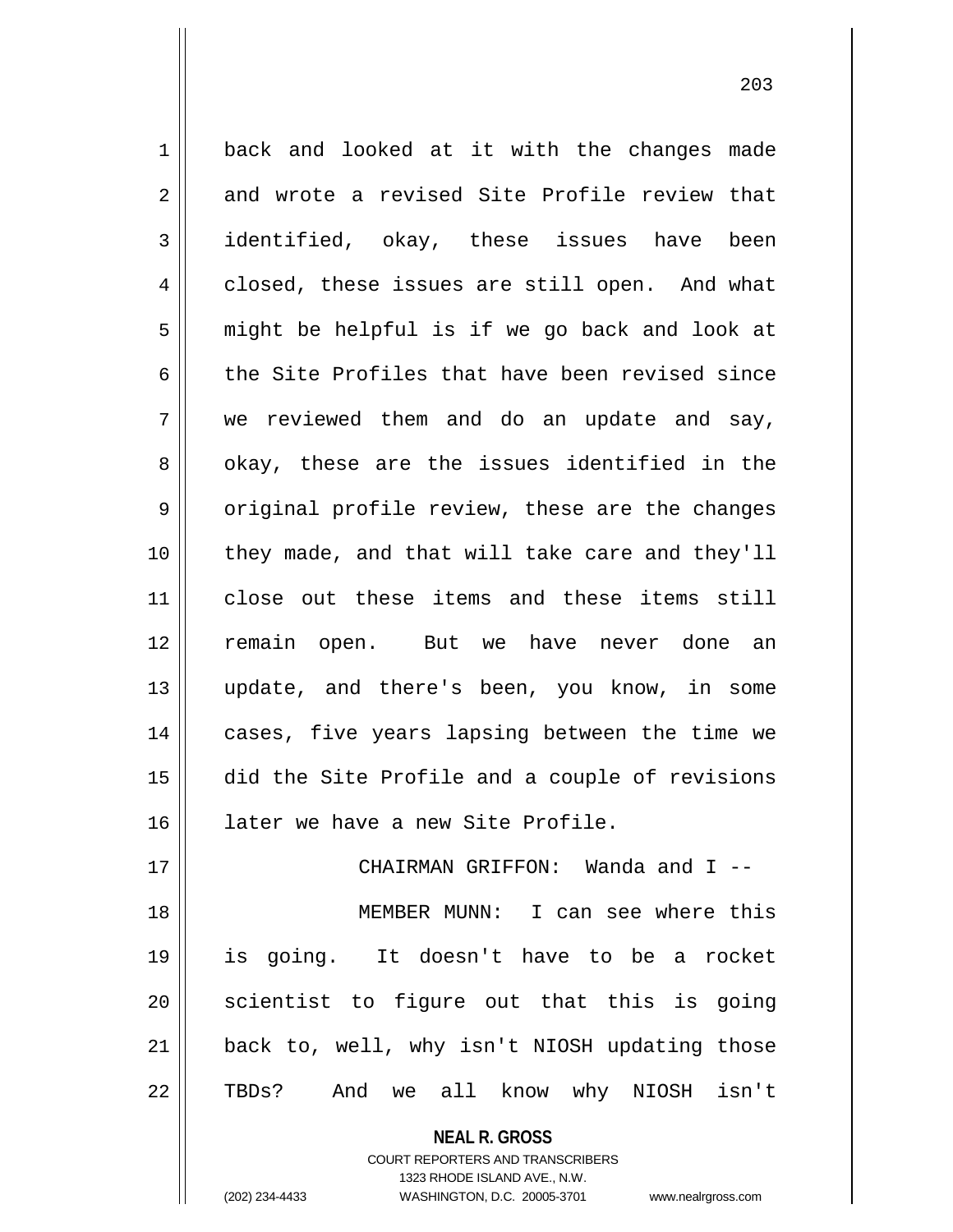1 || updating those TBDs. We have a choice here,  $2 \parallel$  and we have to help make it in this 3 Subcommittee on behalf of the Board because 4 there is not enough time to spread around for  $5$  | everybody to do everything that we want done.  $6 \parallel$  So if we want some of the TBDs to get 7 updated, we have to be willing to accept what 8 that means in terms of schedule for the other  $9 \parallel$  things that we have on the cooker. 10 || So if we're going to do that, I 11 would strongly suggest that we begin to 12 discuss what sites we would like to focus on  $13$  so that we can see the Site Profile updated to 14 || the point we feel that we can now use cases 15 || that are being done under that Site Profile. 16 If that's where we're going, I just want to 17 point out that this is what we're talking 18 about here.

 MR. FARVER: I started off with a 20 || bad example, I mean, because I know there are other issues at Savannah River and that was a  $\parallel$  bad example. But there are Site Profiles that

> **NEAL R. GROSS** COURT REPORTERS AND TRANSCRIBERS 1323 RHODE ISLAND AVE., N.W.

(202) 234-4433 WASHINGTON, D.C. 20005-3701 www.nealrgross.com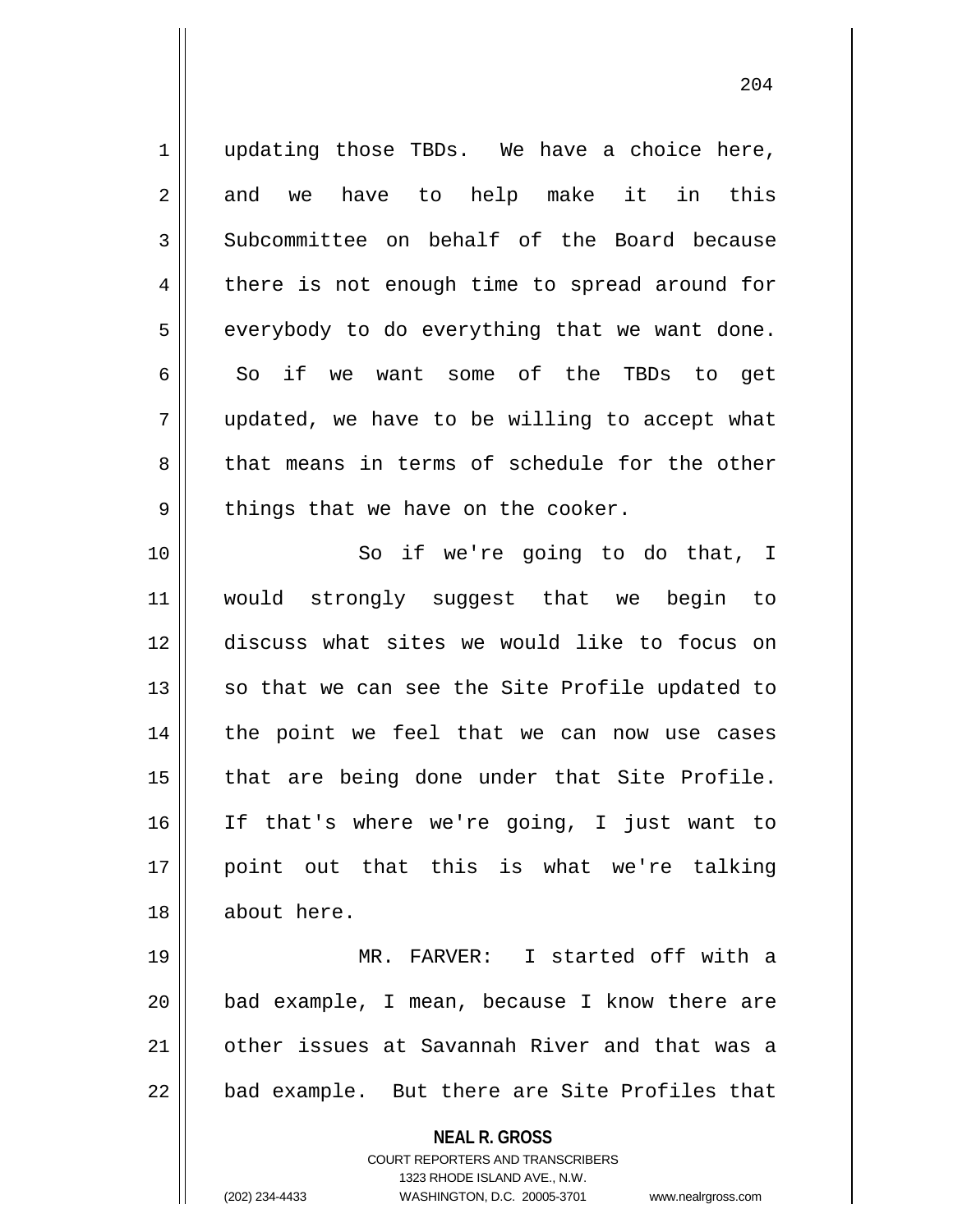**NEAL R. GROSS** COURT REPORTERS AND TRANSCRIBERS 1323 RHODE ISLAND AVE., N.W. (202) 234-4433 WASHINGTON, D.C. 20005-3701 www.nealrgross.com 1 || we reviewed, we'll say five years ago, that  $2 \parallel$  now have gone through re-revisions and, like, 3 we're issuing them in 2010 revised. But we 4 haven't looked at them since the time we 5 || initially looked at them to see, you know,  $6 \parallel$  were our recommendations, any changes made. 7 || MEMBER MUNN: Well, solely 8 || individually I would like to say, if we're 9 || going to have you look at some more, I would 10 like to have you look at something that's 11 current. 12 MR. FARVER: Oh, yes, yes, yes. 13 MEMBER MUNN: I would not like to 14 have you look at some interim revision and  $15$  still have outstanding issues that are going 16  $\parallel$  to affect our --17 || MR. FARVER: No, no --18 MEMBER MUNN: -- decision here 19 || with respect to cases. 20 MR. FARVER: No, I agree. I mean, 21 || ones that have been revised and are out there  $22$  || currently that have a considerable lapse since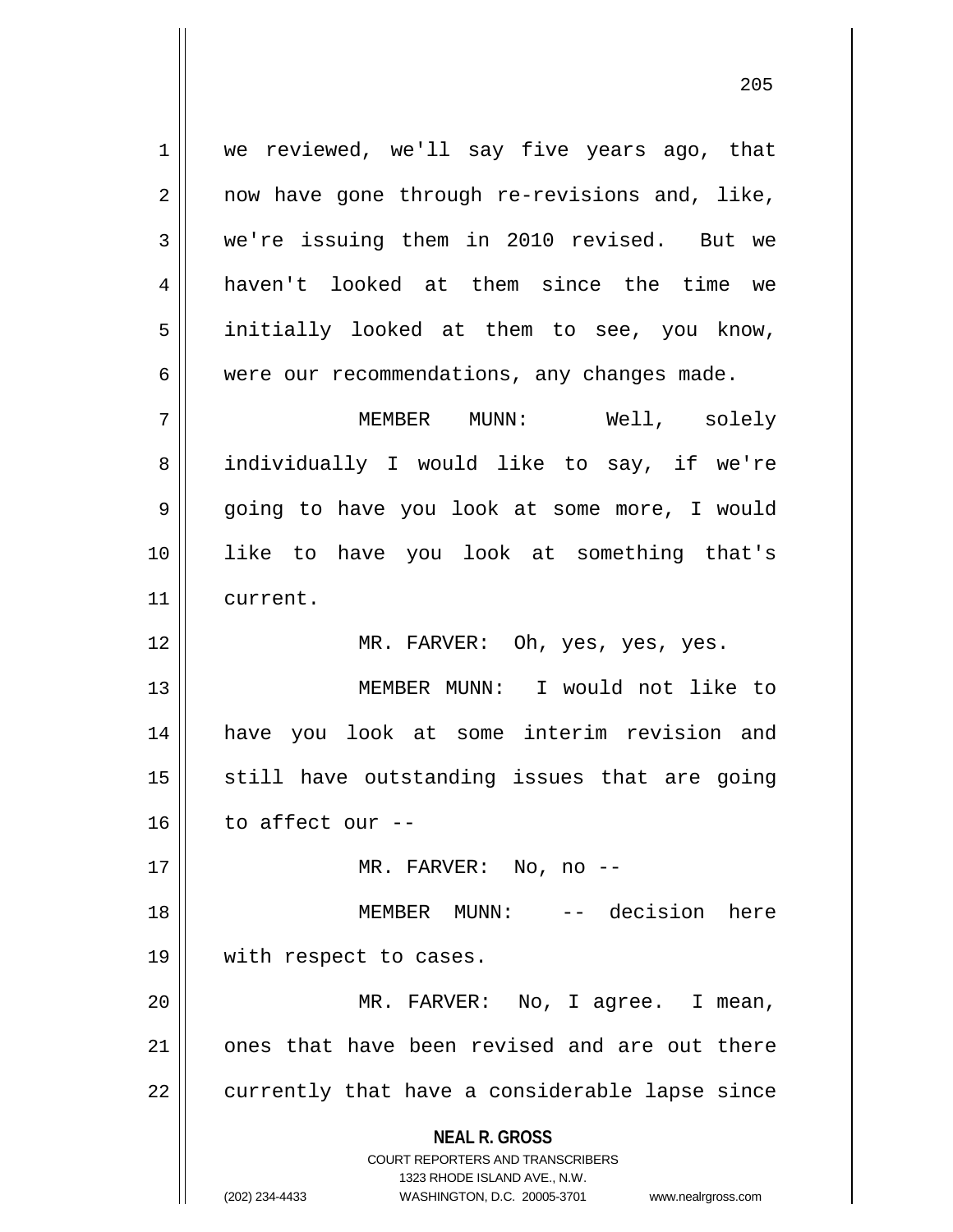$1 \parallel$  our original review so that we just can get 2 || updated on what changes were made because, you  $3 \parallel$  know, we have this section in our reports, you 4 || know, Section 1.3, where we identify Site 5 | Profile issues. But some of those are pretty  $6 \parallel$  old, and some of those probably have been 7 fixed.

8 CHAIRMAN GRIFFON: Have been 9 || resolved. Right, right.

 MR. FARVER: But I didn't realize there was that big a lapse until I started looking and seeing when our review was and what's the current revision of the document 14 || out there today. And there's some cases, it's, you know, seven years. So that would be helpful if we could go back and look at those and say these things have been changed, and we 18 || don't have to address them anymore.

 MEMBER MUNN: And this is our brand new set of priorities we would like to | bring to the Board for how we're going to look | at these.

## **NEAL R. GROSS**

COURT REPORTERS AND TRANSCRIBERS 1323 RHODE ISLAND AVE., N.W. (202) 234-4433 WASHINGTON, D.C. 20005-3701 www.nealrgross.com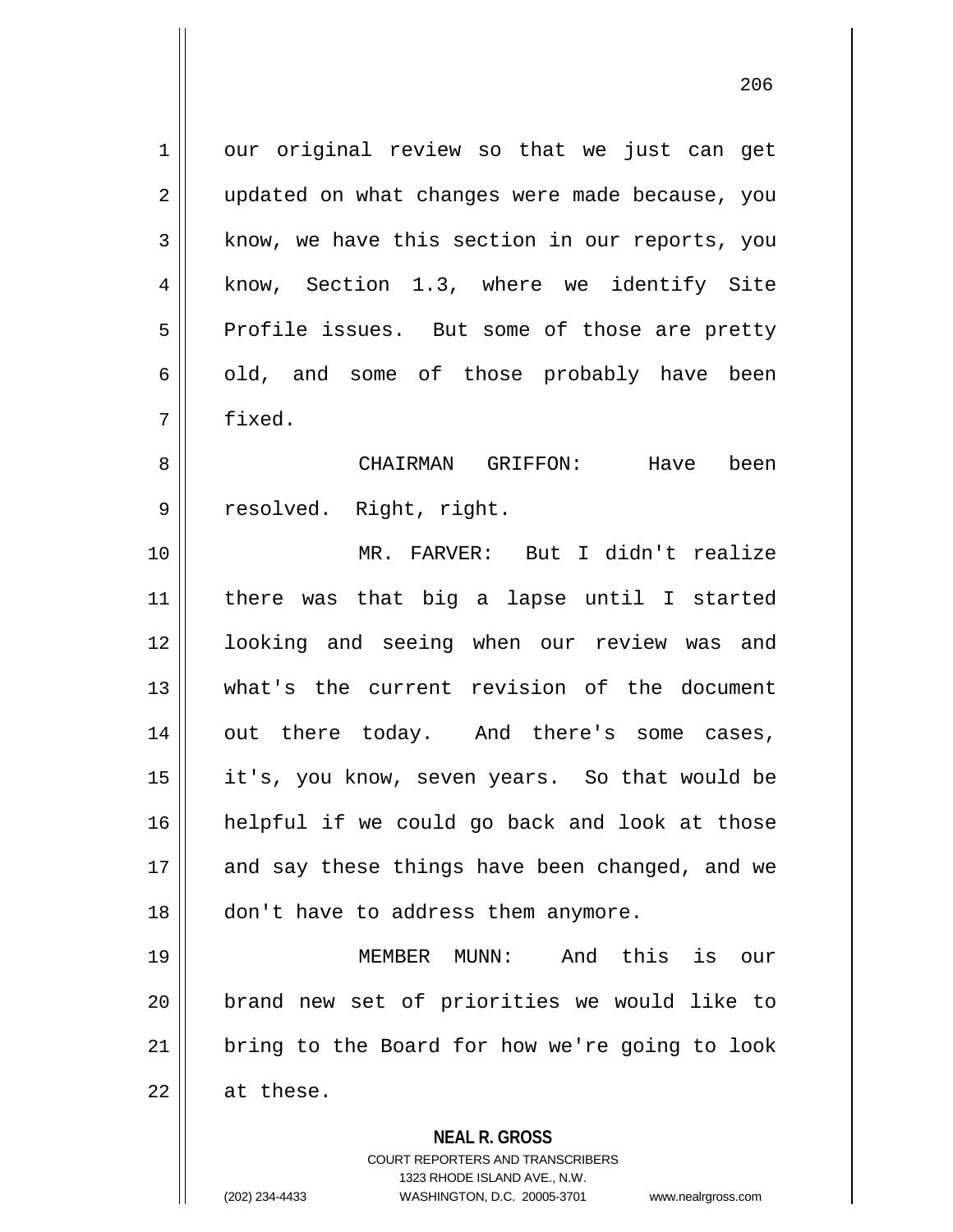**NEAL R. GROSS** COURT REPORTERS AND TRANSCRIBERS 1323 RHODE ISLAND AVE., N.W. (202) 234-4433 WASHINGTON, D.C. 20005-3701 www.nealrgross.com 1 CHAIRMAN GRIFFON: Yes. I mean, 2 || it's complicated. Those are the issues; I  $3 \parallel$  agree. I mean, I'm thinking also that, you 4 || know, that number one priority probably is for  $5 \parallel$  us, we're auditing as the program goes on, so 6 number one is to, I guess, continually 7 || improve. On the other hand, you know, just 8 || because everything's, you know, you can look 9 maybe at Idaho now and say, oh, the Site 10 Profile looks great and they resolved all our 11 issues from six years ago, so you have no 12 findings. Just say that's the case, right? 13 What happens to all the cases that were 14 processed in that interim under the old Site 15 || Profile? I mean, we still may need to examine  $16$  | those. They may not have been --17 MR. FARVER: That would be like a 18 || separate issue. That's still looking back at 19 || the dose reconstruction. 20 || CHAIRMAN GRIFFON: Right, okay. 21 MR. FARVER: Instead of looking at  $22$  | the Site Profile changes.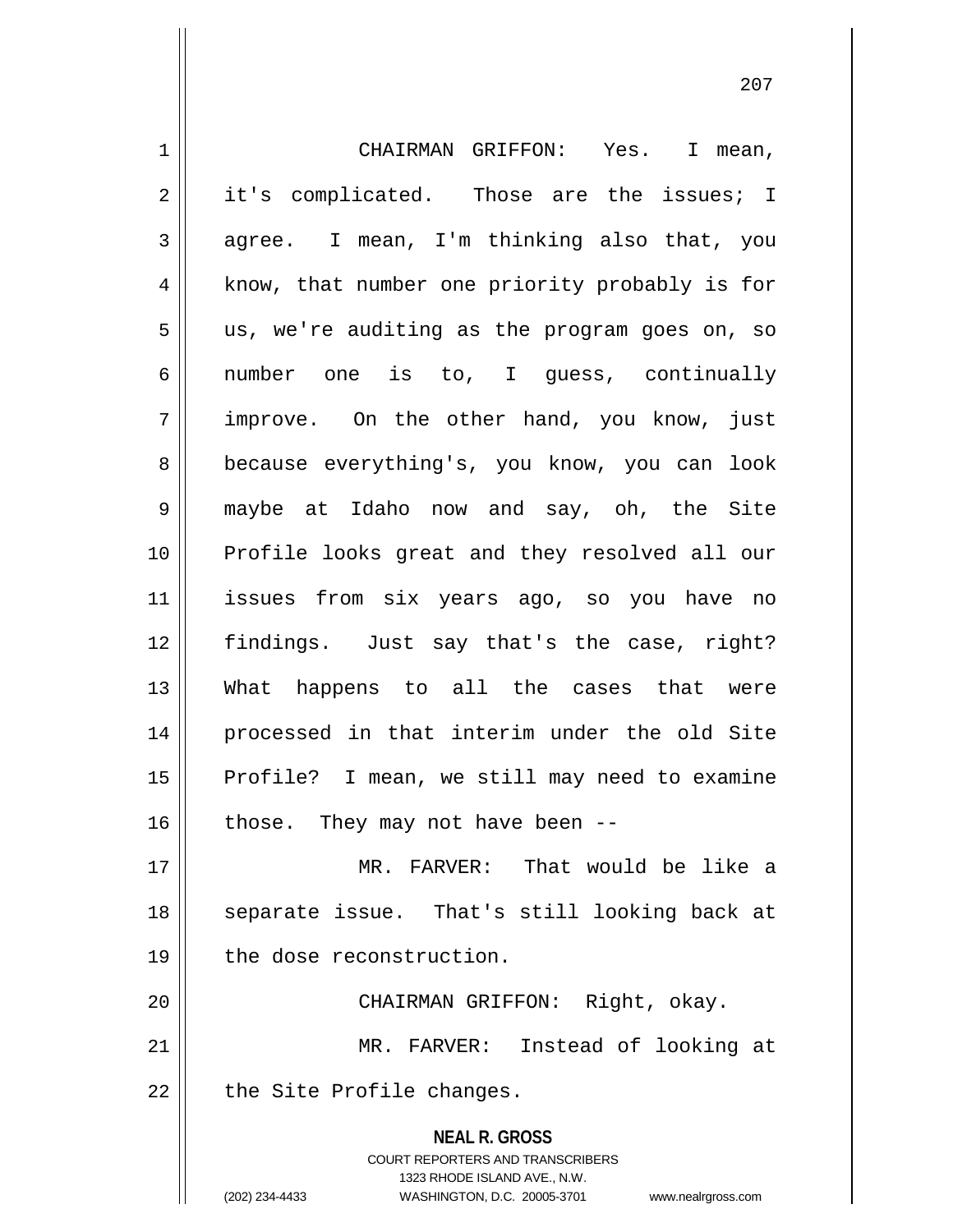|    | 208                                                                 |
|----|---------------------------------------------------------------------|
| 1  | CHAIRMAN GRIFFON: Right.                                            |
| 2  | MR. FARVER: I try to keep them                                      |
| 3  | separate.                                                           |
| 4  | MEMBER MUNN: And we can't because                                   |
| 5  | it all muddies together.                                            |
| 6  | MR. FARVER: I know, it does.                                        |
| 7  | It's muddy.                                                         |
| 8  | MR. KATZ: It's complicated, too,                                    |
| 9  | because in those cases, where you've made                           |
| 10 | changes, you have a PER, and you have a PER                         |
| 11 | review process --                                                   |
| 12 | CHAIRMAN GRIFFON: That's what I                                     |
| 13 | was going to say, yes.                                              |
| 14 | MR. KATZ: -- but that's the next                                    |
| 15 | step on those --                                                    |
| 16 | it<br>CHAIRMAN GRIFFON: If<br>was<br>a                              |
| 17 | change that NIOSH deemed wasn't<br>$--$ a PER                       |
| 18 | wasn't necessary for and, yet, we find, you                         |
| 19 | know, the Committee could find something                            |
| 20 | differently, you know --                                            |
| 21 | MEMBER MELIUS: I don't think we                                     |
| 22 | a process that identifies a situation<br>have                       |
|    | <b>NEAL R. GROSS</b><br><b>COURT REPORTERS AND TRANSCRIBERS</b>     |
|    | 1323 RHODE ISLAND AVE., N.W.                                        |
|    | (202) 234-4433<br>WASHINGTON, D.C. 20005-3701<br>www.nealrgross.com |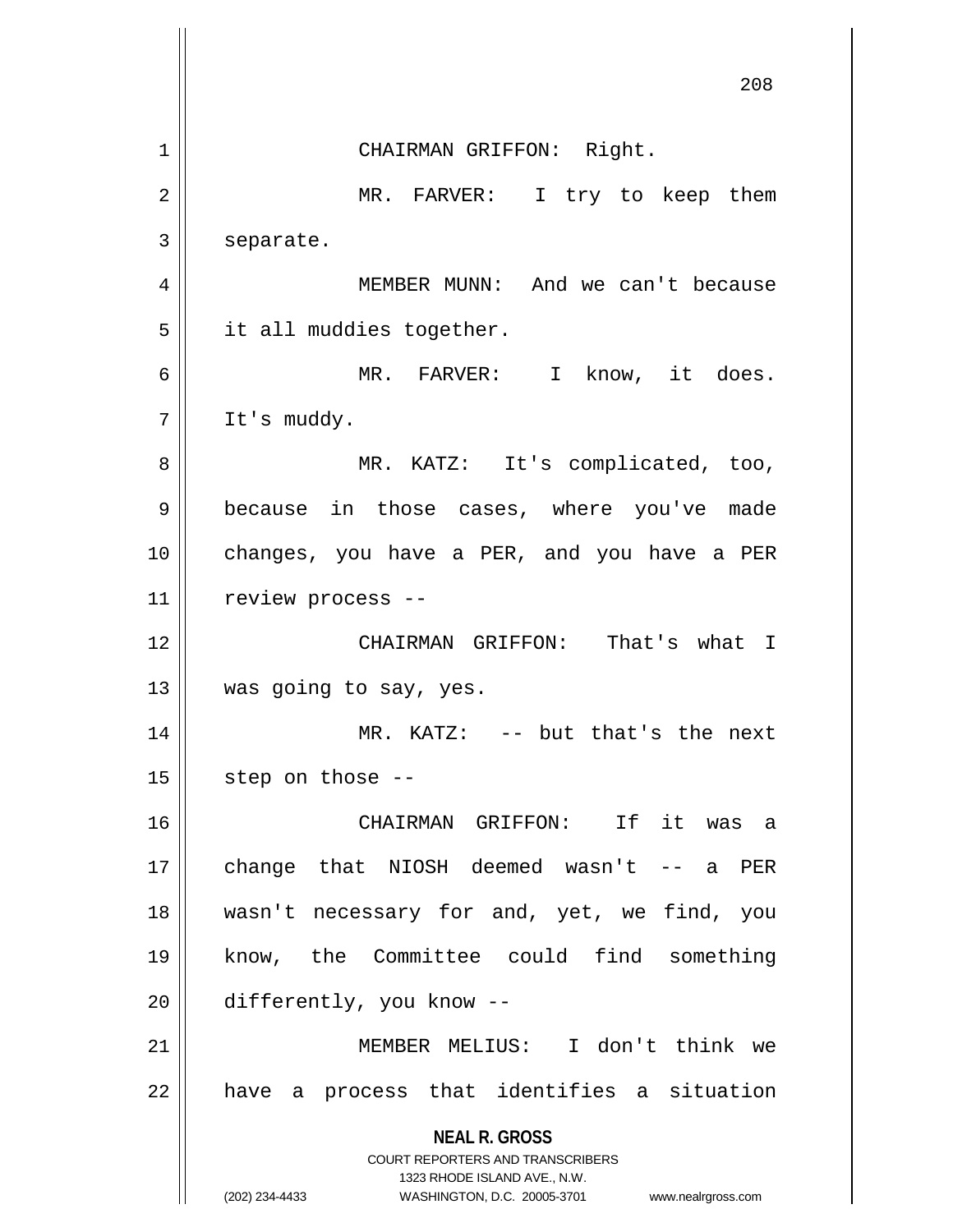1 | where NIOSH inappropriately, you know, decides  $2 \parallel$  that they're not going to do a PER change.  $3 \parallel$  But if they decide it's not, they shouldn't do 4 || it, that we would only review them when they 5 decide to do them.

209

6 CHAIRMAN GRIFFON: Yes.

7 MEMBER MELIUS: And, again, I'm 8 || not sure there are instances where they've 9 been wrong, but I think we're essentially 10 operating, I think we're operating our dose 11 reconstruction review process on the 12 || assumption that we rely on basic reviews, and  $13$  so implicitly assume that all other parts of  $14$  | the program are working fine: the Site Profile 15 || reviews, the SEC reviews, that everything  $16$  else, all the changes that take place in those 17 documents, necessary changes and procedures 18 and so forth are taking place in, that we 19 don't have to worry about the quality of any 20 || of those when we're doing our dose 21 | reconstructions.

22 CHAIRMAN GRIFFON: I mean, I'm not

**NEAL R. GROSS**

COURT REPORTERS AND TRANSCRIBERS 1323 RHODE ISLAND AVE., N.W. (202) 234-4433 WASHINGTON, D.C. 20005-3701 www.nealrgross.com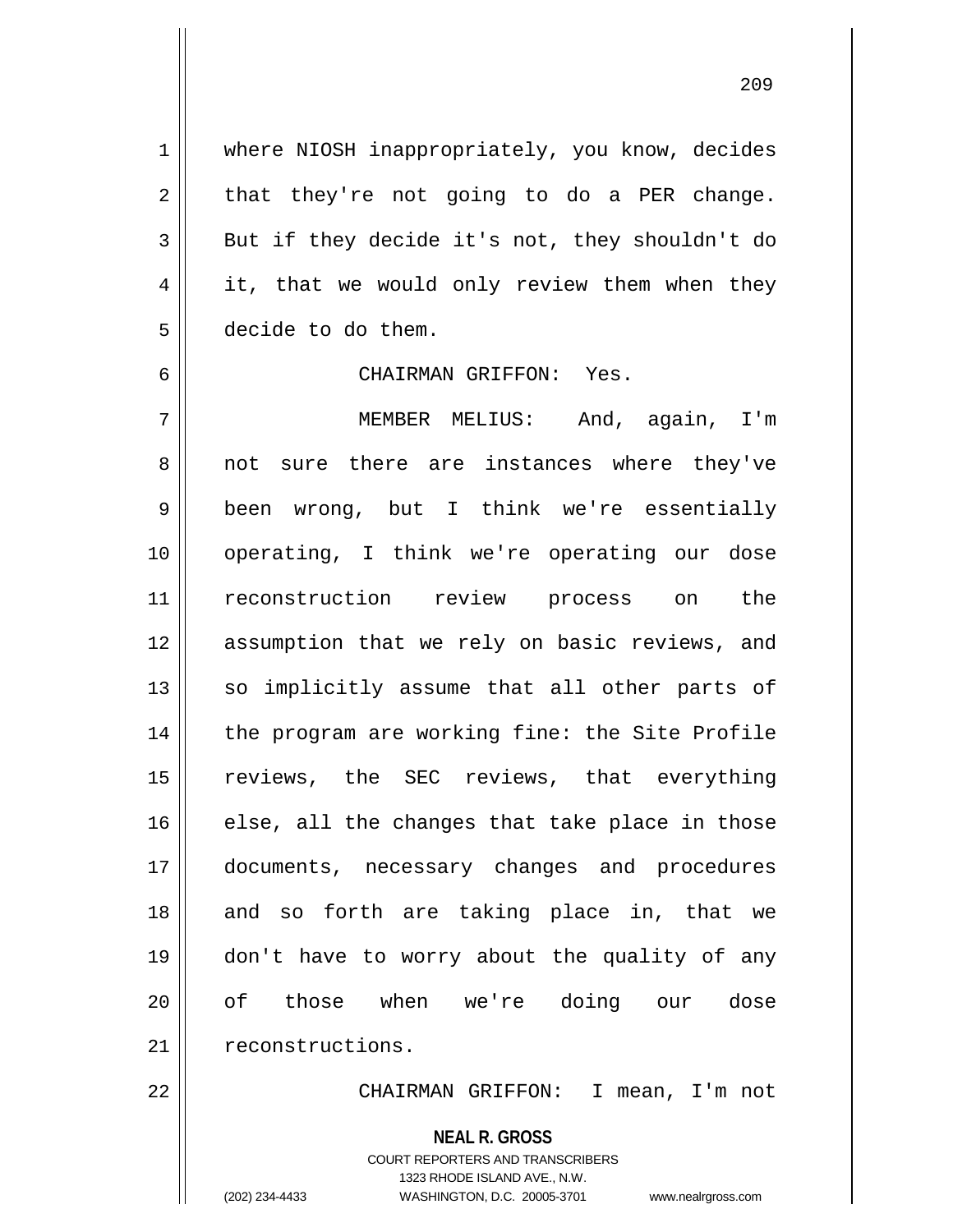**NEAL R. GROSS** COURT REPORTERS AND TRANSCRIBERS 1323 RHODE ISLAND AVE., N.W. (202) 234-4433 WASHINGTON, D.C. 20005-3701 www.nealrgross.com  $1 \parallel$  sure that's been our assumption in the past,  $2 \parallel$  but if you use the basic review model, that 3 would be. 4 MEMBER MELIUS: Yes. I mean,  $5 \parallel$  that, operationally, is where we --6 CHAIRMAN GRIFFON: That's kind of 7 where we are, except for the AWE, which are  $8 \parallel$  the mini-Site Profiles, as I call them. 9 MR. FARVER: As I said, how we've 10 been operating on reviewing the DOE dose 11 || reconstructions, we would review the documents 12 that are referenced in the dose 13 || reconstruction, that's for version number, and 14 || see if they followed those documents. 15 || CHAIRMAN GRIFFON: Yes. 16 MEMBER MELIUS: We really don't 17 || even have a way of, an ongoing process to link 18 up and identify those or follow up on what's 19 happened. 20 CHAIRMAN GRIFFON: But, see my  $21$  concern, Jim, is on the flip side, that we're  $22$  || not answering the fundamental question that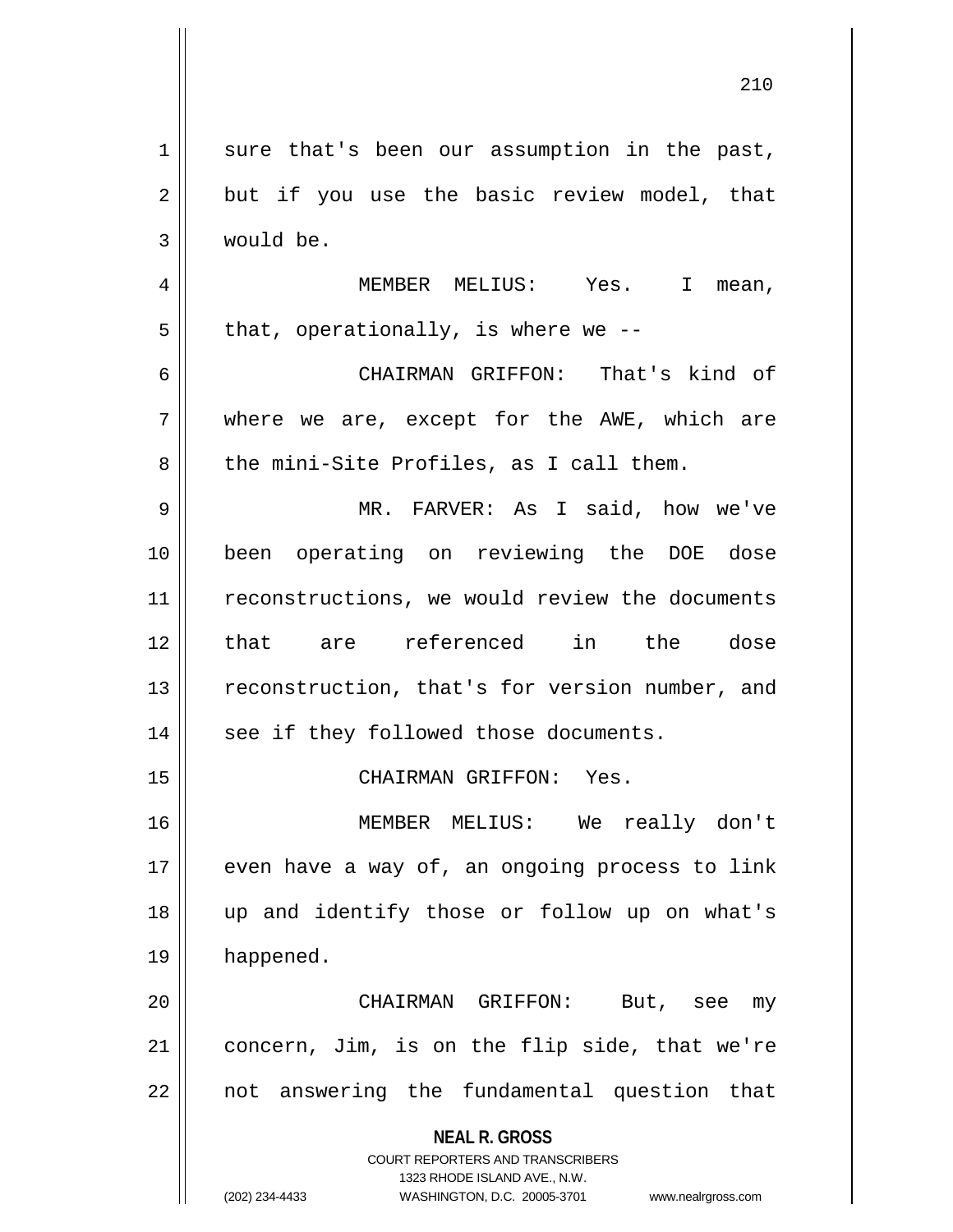**NEAL R. GROSS** COURT REPORTERS AND TRANSCRIBERS 1323 RHODE ISLAND AVE., N.W. (202) 234-4433 WASHINGTON, D.C. 20005-3701 www.nealrgross.com 1 || you laid out at the beginning. 2 MEMBER MELIUS: Yes. 3 CHAIRMAN GRIFFON: Which is, you 4 || know, are these scientifically -- we're not  $5 \parallel$  looking at that side of it, the science side  $6 \parallel$  of it as much. We're looking at the quality  $7 \parallel$  side of it, I think, more, the basic reviews. 8 MR. FARVER: With the basic 9 | reviews. 10 CHAIRMAN GRIFFON: Yes. And we're 11 counting on the fact that the Site Profile 12 || groups, Work Groups, et cetera, are picking up 13  $\parallel$  the scientific quality side of it. 14 MEMBER MELIUS: Correct. Yes,  $15$  | that was what I was trying  $-$ 16 CHAIRMAN GRIFFON: I mean, and I'm 17 not criticizing any of them. We're all on 18 || these Work Groups, you know, and we've all 19 || been focusing on SECs. 20 MEMBER MELIUS: Right. 21 CHAIRMAN GRIFFON: So it's a 22 | prioritization.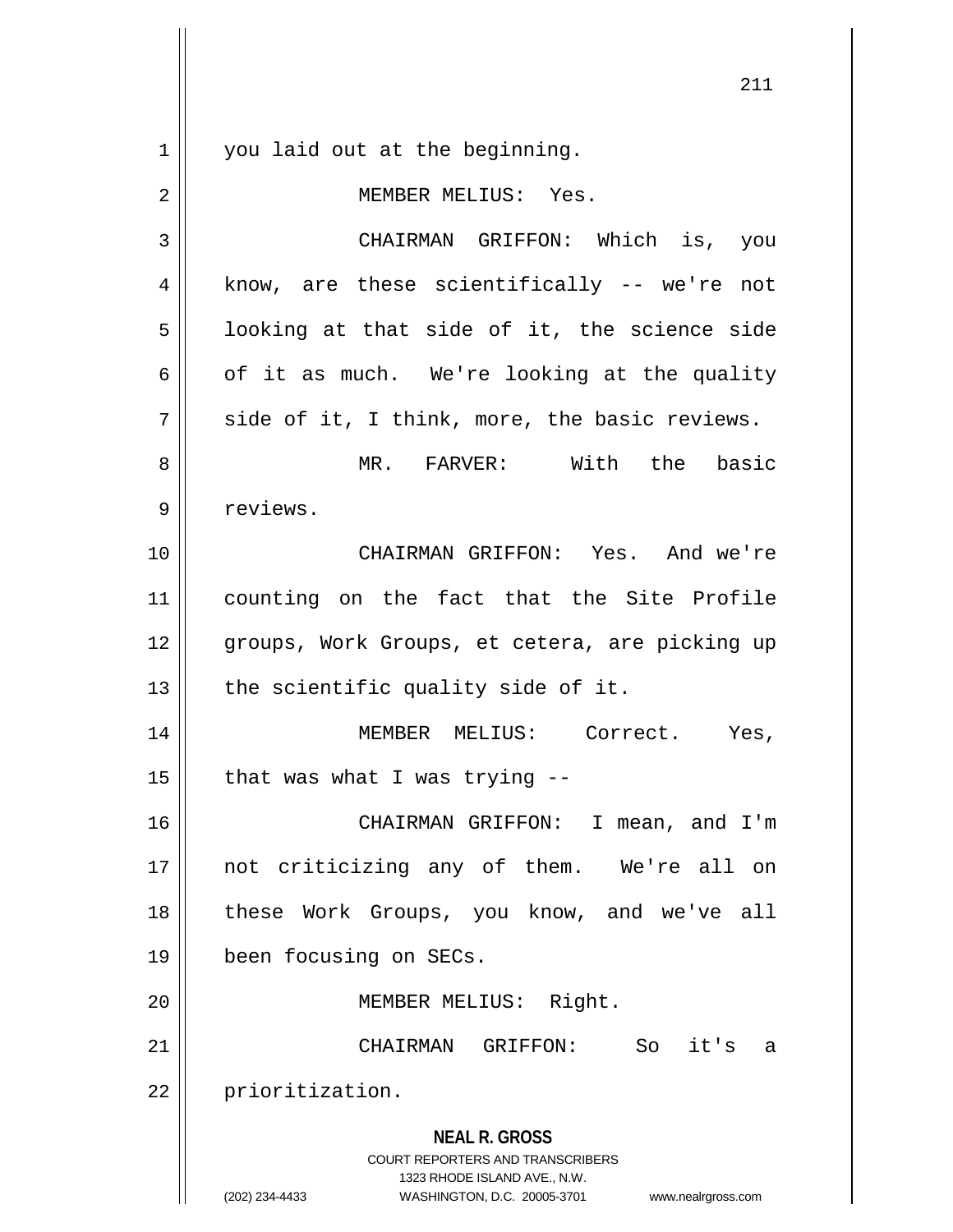1 || MEMBER MELIUS: Yes. 2 CHAIRMAN GRIFFON: So, I mean,  $3 \parallel$  from that standpoint, do you see any need to - $4 \parallel -I$  mean, if we assume that works correctly, 5 I'm not sure there is much need to change the 6 focus, if this Subcommittee remains focused 7 mainly on basic reviews, looking at quality 8 control issues, along with these AWE sites 9 || where there are no Site Profiles really. 10 There's, you know, there's sort of very small 11 || sites. We do more in-depth reviews on those. 12 You know, do we need to alter anything, I 13 || guess is the question.

 MEMBER MELIUS: Well, my question | then would be are we doing what we're charged in the legislation to do? And I don't think we are. We're certainly not communicating 18 || that in our letters to the Secretary or what's implicit and what we're doing. So -- 20 || CHAIRMAN GRIFFON: No, I hear what

21 | you're saying.

22 MEMBER MELIUS: Yes, I think that

**NEAL R. GROSS**

COURT REPORTERS AND TRANSCRIBERS 1323 RHODE ISLAND AVE., N.W. (202) 234-4433 WASHINGTON, D.C. 20005-3701 www.nealrgross.com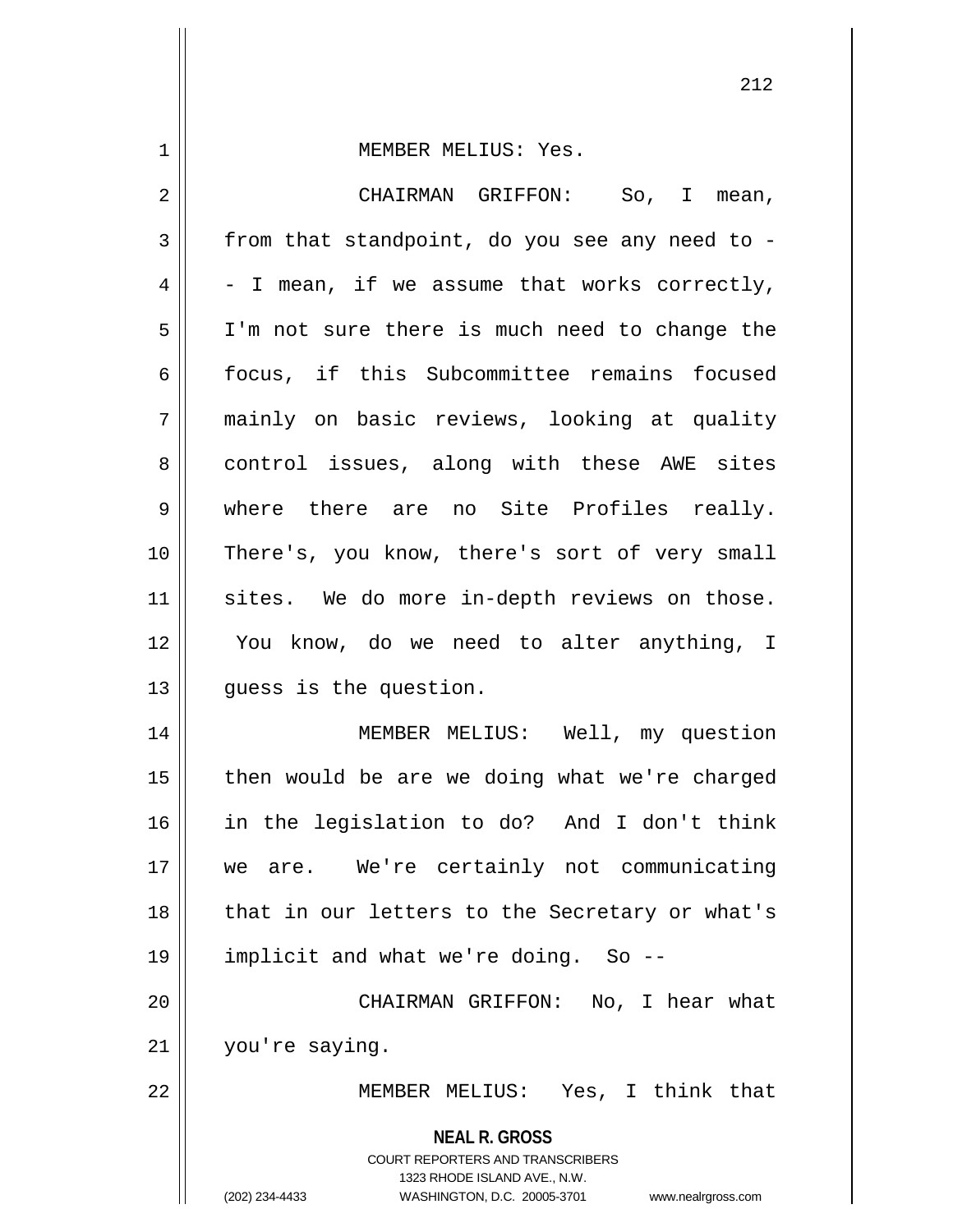2 CHAIRMAN GRIFFON: I don't know if 3 we have to fold back in the Site Profile 4 | information. Yes, yes.

 $1 \parallel - -$ 

5 MEMBER MELIUS: And I'm not saying 6 || we do away with basic reviews. I mean, 7 whatever. I mean, I don't think it would 8 || necessarily require, you know, drastic 9 changes. But I think we need to evaluate how 10 || good a job are we doing and is there a better 11 || approach. Part of that evaluation, you know, 12 I think would come from the blind reviews. 13 Obviously, we don't have anywhere near enough 14 || to, you know, evaluate the overall program 15 || from those. But I think, over time, they 16 || could, we could build up, you know, I think 17 some good information from them. So do we 18 consider increasing the number of blind 19 reviews? Because we certainly have not done  $20$  || anywhere near what we originally intended to  $21$   $\parallel$  do. 22 CHAIRMAN GRIFFON: Yes. No, I

**NEAL R. GROSS**

COURT REPORTERS AND TRANSCRIBERS

1323 RHODE ISLAND AVE., N.W. (202) 234-4433 WASHINGTON, D.C. 20005-3701 www.nealrgross.com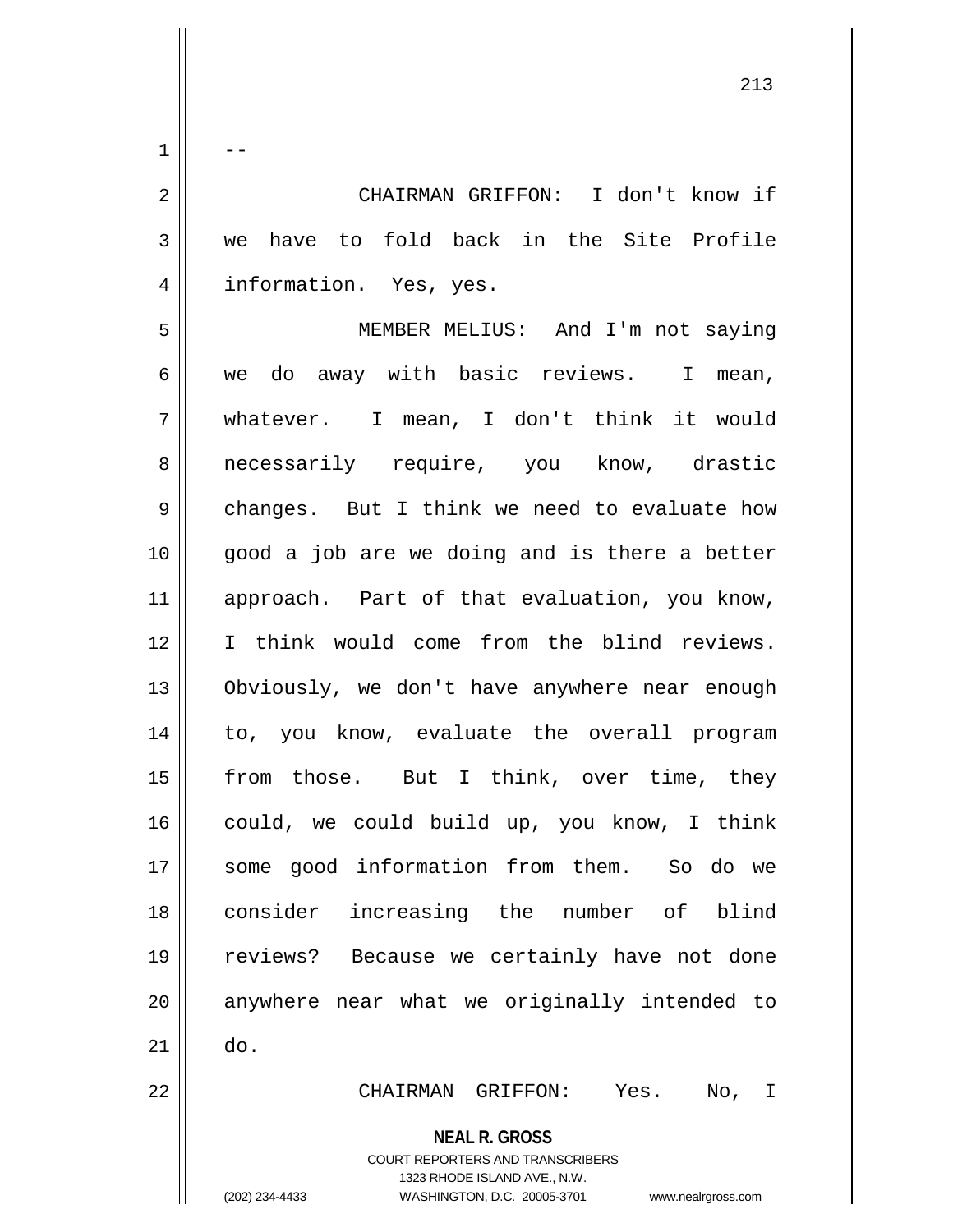1 agree.

**NEAL R. GROSS** COURT REPORTERS AND TRANSCRIBERS 1323 RHODE ISLAND AVE., N.W. 2 MEMBER MELIUS: So that's one.  $3 \parallel$  And then, secondly, is there some --4 CHAIRMAN GRIFFON: The concern -- 5 MEMBER MELIUS: -- a little bit 6 about this at the last meeting. I'm not sure 7 if it was during the meeting or offline or 8 || whatever. Is there some tasking that you 9 could do to or the Board can do to SC&A to 10 have them sort of follow up on some of the 11 past dose reconstruction reviews? Maybe it's 12 focused on a few sites just to see what's 13 | happened there? 14 CHAIRMAN GRIFFON: You mean -- 15 MEMBER MELIUS: Yes, what ranges 16 have taken place in the Site Profiles, all the 17 || other technical documents related, that would 18 || raise it, you know, do those changes raise 19 questions about, essentially, how good was our 20 | original evaluation? 21 How many of those findings, you 22 || know, how many of those dose reconstructions

(202) 234-4433 WASHINGTON, D.C. 20005-3701 www.nealrgross.com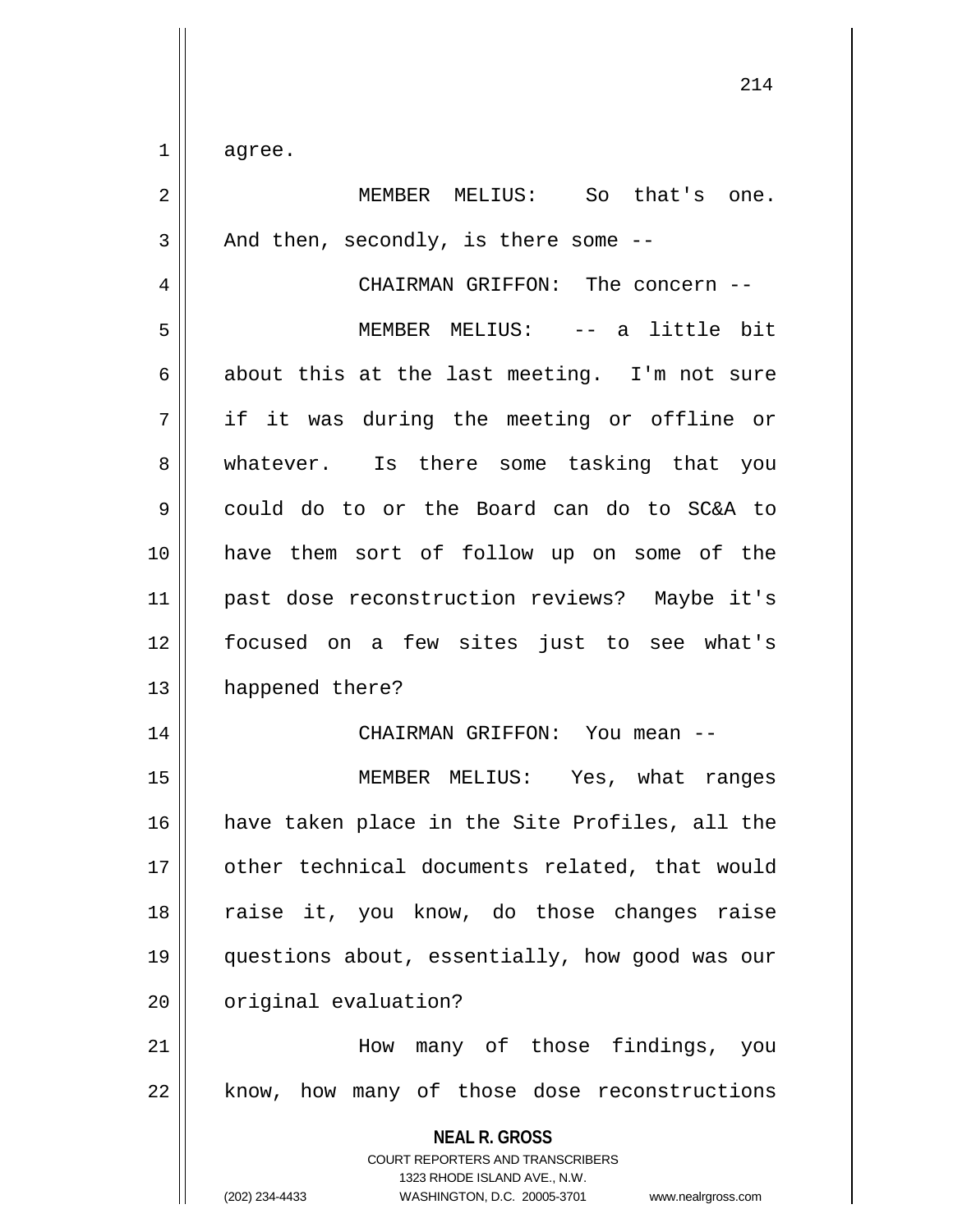**NEAL R. GROSS** COURT REPORTERS AND TRANSCRIBERS 1323 RHODE ISLAND AVE., N.W. 1 did we find that the dose reconstruction  $2 \parallel$  couldn't be done with sufficient accuracy, 3 where that exposure was a major part of a 4 person's site exposure? Where have the, you  $5 \parallel$  know, what changes have taken place in the 6 message -- I mean, I think NIOSH has to be 7 concerned, also, what about the changes from 8 the 10-year review, the issues that were 9 || raised there? 10 CHAIRMAN GRIFFON: Yes, I'm trying 11  $\parallel$  to --12 MEMBER MELIUS: And so doing that  $13$ 14 CHAIRMAN GRIFFON: -- follow you a  $15$  || little bit on that one element --16 || MEMBER MELIUS: -- on a sample, 17 and I don't know whether it's on a site or 18 whatever particular site would be, I think, 19 could be potentially helpful. And, again, I'm 20 mindful of what Wanda was saying that, yes, 21 we've got limited resources and we're not, we 22 || don't want to be having the dose

(202) 234-4433 WASHINGTON, D.C. 20005-3701 www.nealrgross.com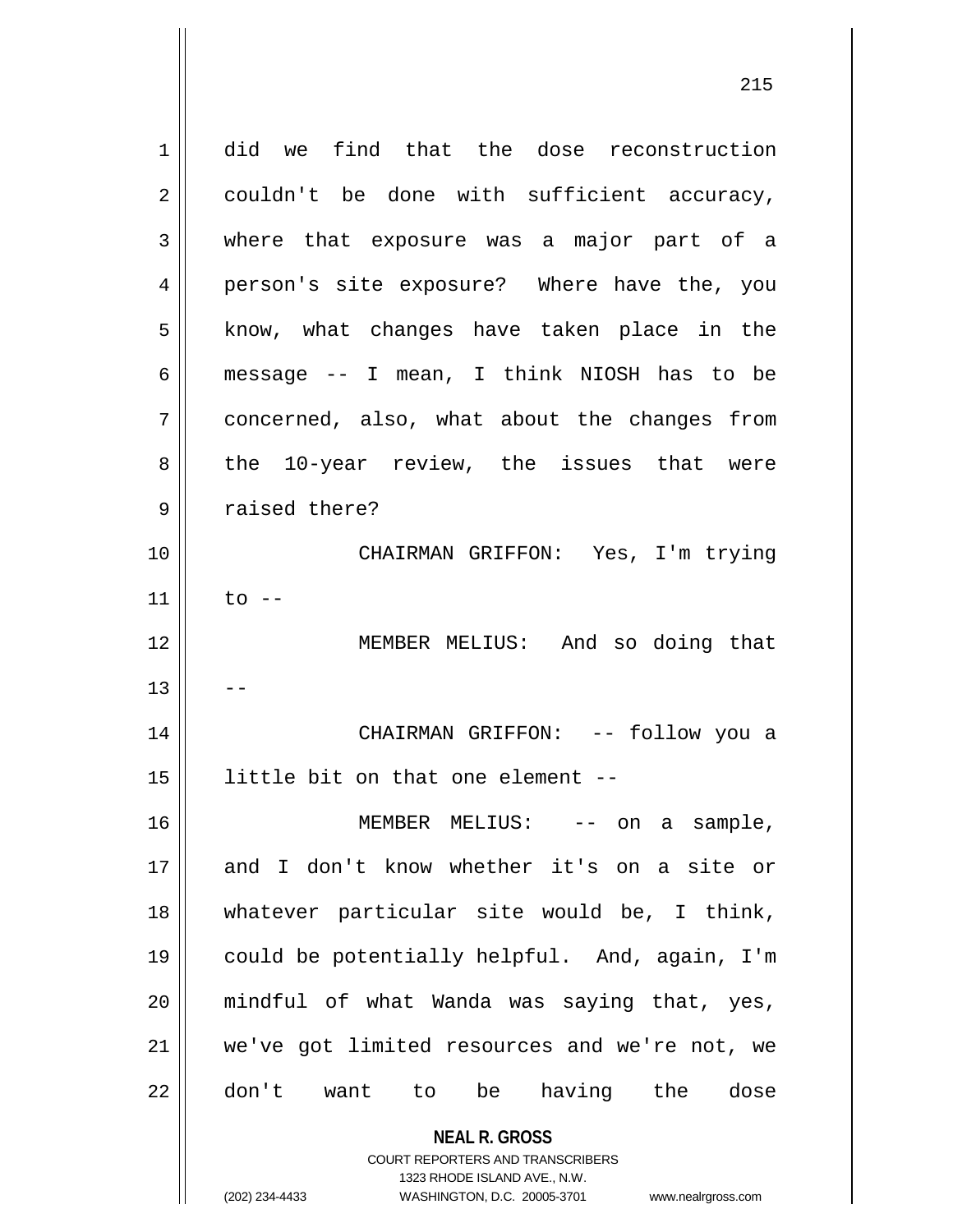1 | reconstruction reviews being repetitious of 2 doing what we're already doing under Site 3 Profile reviews or procedure reviews or SEC 4 | reviews.

5 CHAIRMAN GRIFFON: Right. Well,  $6 \parallel$  let me just, you said a lot there and I want  $7 \parallel$  to maybe try to understand some of it. On the 8 | blind reviews, my one concern, I mean, I think 9 | it might be useful to do more of those. My 10 one concern would be that if I fast-forward 11 this a bit, I can see this situation where the 12 || resolution out of the blind reviews, I mean, 13 || if you're getting into a Savannah River blind 14 || review case, then if you start to drill down  $15$  || on that you're going to be addressing similar 16 questions that were raised in the Site 17 Profile, I'm guessing anyway, similar 18 questions that have already been raised in the 19 Site Profile matrix for Savannah River. 20 Possibly. Maybe not completely overlapping,  $21$  but I would bet some of them would overlap  $22 \parallel$  with the issues of the -- do you get what I'm

## **NEAL R. GROSS**

## COURT REPORTERS AND TRANSCRIBERS 1323 RHODE ISLAND AVE., N.W. (202) 234-4433 WASHINGTON, D.C. 20005-3701 www.nealrgross.com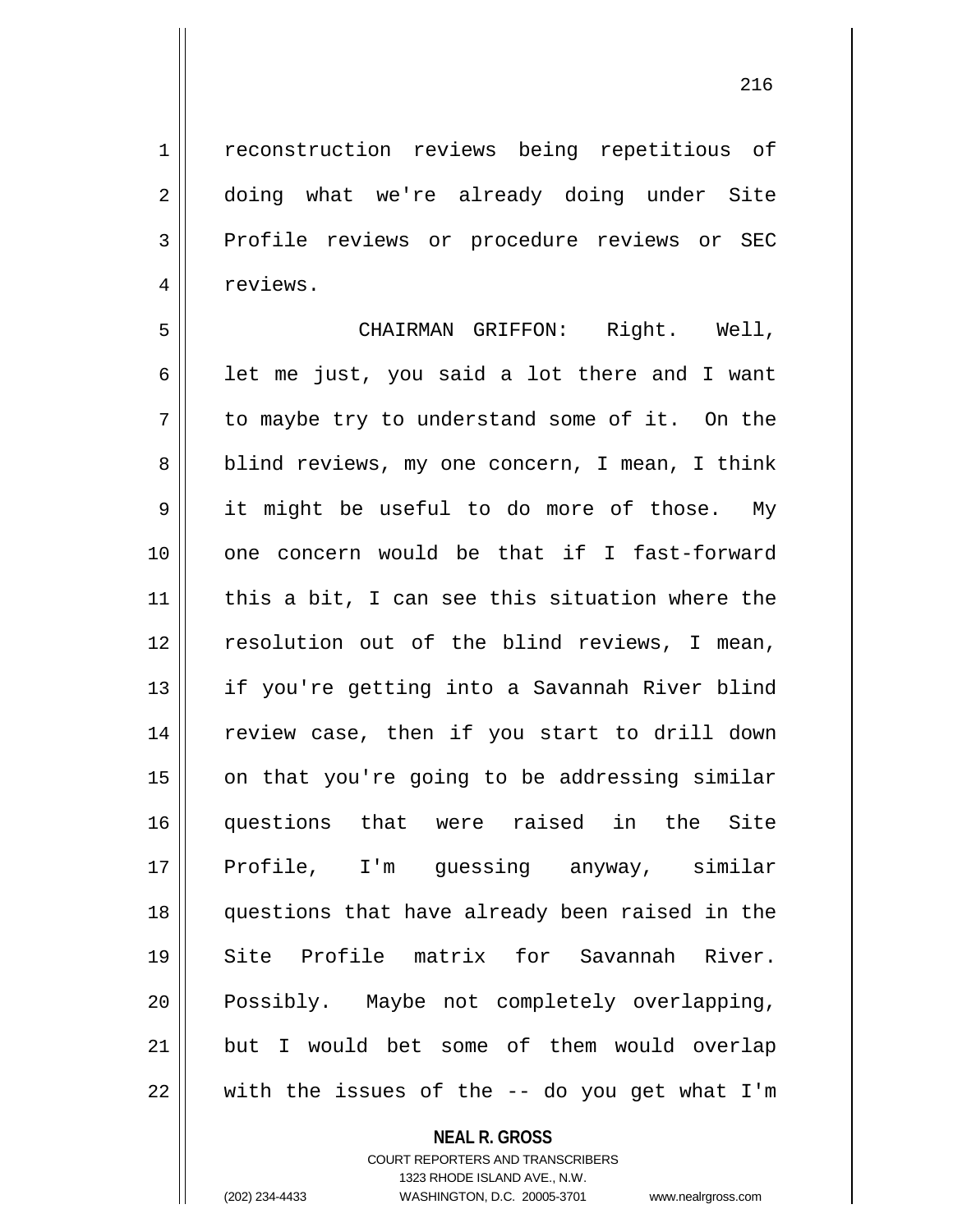$1 \parallel$  saying, Jim?

2 || MEMBER MELIUS: Absolutely. And I  $3 \parallel$  quess I was thinking two things. One is just 4 doing the blind reviews would be almost not as  $5 \parallel$  sort of a basic way of looking at dose 6 reconstruction but as a way of evaluating 7 where we are now. You know, if you told me  $8 \parallel$  that the two blind reviews you did, you know, 9 required or will require so much resources  $10$  | that you weren't able to do what we originally 11 intended with the blind reviews because it 12 would have been repetitious of what had 13 already been done by, you know, SEC 14 || evaluations, whatever, Site Profile reviews 15  $\parallel$  and so forth, then I think that, you know, one 16 || says something about what approach should we 17 use for the blind reviews but also says 18 something about sort of the state of the 19 program. 20 || It actually would indicate maybe, 21 || you know, maybe this combined approach of, you

22 | know, Site Profile reviews, procedure reviews,

**NEAL R. GROSS**

COURT REPORTERS AND TRANSCRIBERS 1323 RHODE ISLAND AVE., N.W. (202) 234-4433 WASHINGTON, D.C. 20005-3701 www.nealrgross.com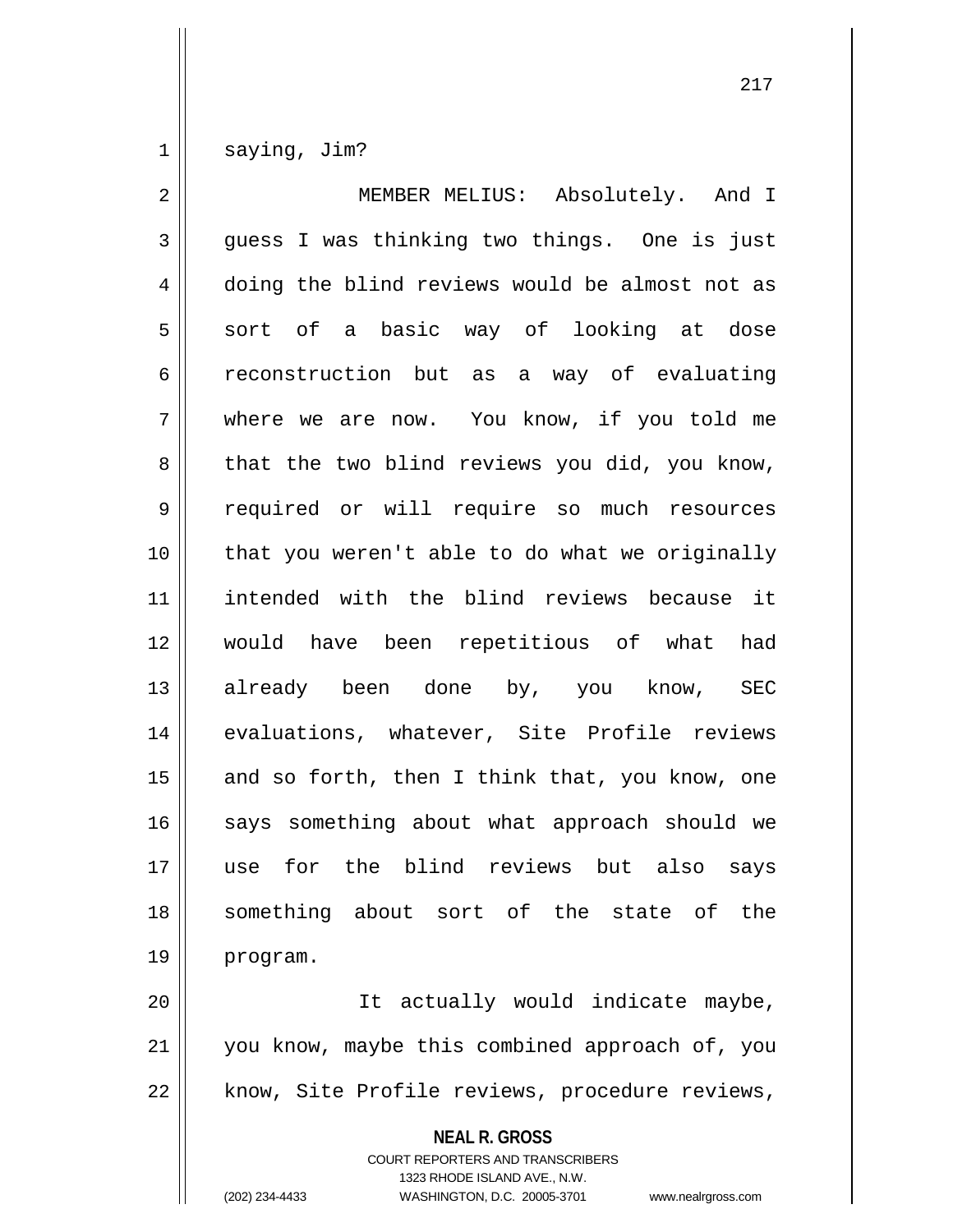| et cetera, and basic reviews was working so    |
|------------------------------------------------|
| you weren't finding anything new or different. |
| CHAIRMAN GRIFFON: Yes.                         |
| MEMBER MELIUS: You see what I'm                |
| saying?                                        |
| CHAIRMAN GRIFFON: Right. Right.                |
| So then it would justify $-$ -                 |
| MEMBER MELIUS: The nice thing                  |
| about the blind reviews is that it does sort   |
| of validate the overall program of sort of,    |
| you know, scientific and technical reviews --  |
| CHAIRMAN GRIFFON: Well, it might               |
| sort of -- I can see your point. Let me try    |
| to paraphrase, I think, what you said. Like    |
| if we do a blind review of a Savannah River    |
| case and we end up having a few quality        |
| findings and a few findings that were already  |
| on the Savannah River Site Profile matrix,     |
| then, basically, we've said, okay, we end up   |
| covering these in the one Work Group or in     |
| this Committee; and, therefore, this Committee |
| can stay focused on the basic reviews and the  |
|                                                |

**NEAL R. GROSS**

COURT REPORTERS AND TRANSCRIBERS 1323 RHODE ISLAND AVE., N.W. (202) 234-4433 WASHINGTON, D.C. 20005-3701 www.nealrgross.com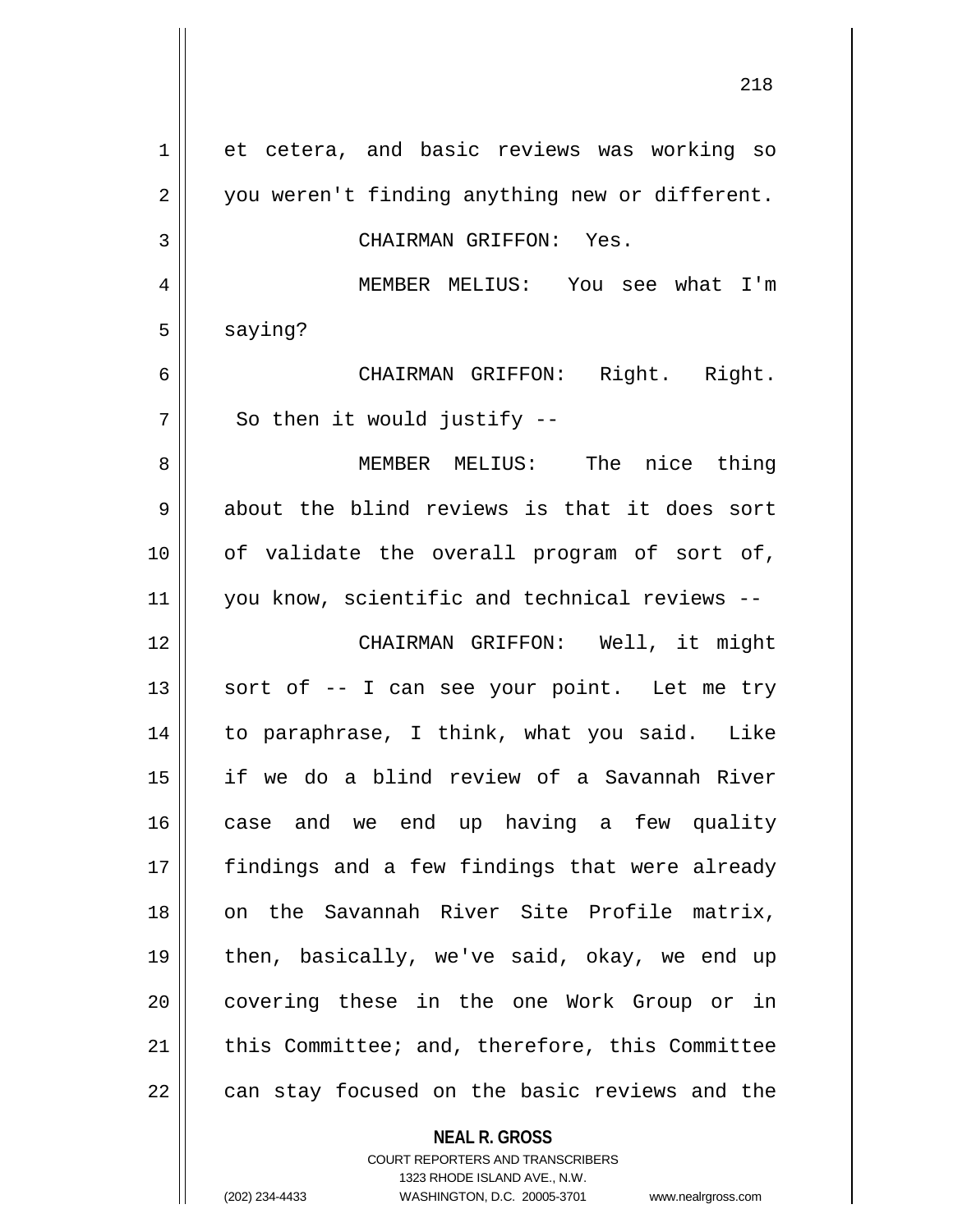**NEAL R. GROSS** COURT REPORTERS AND TRANSCRIBERS 1323 RHODE ISLAND AVE., N.W. (202) 234-4433 WASHINGTON, D.C. 20005-3701 www.nealrgross.com 1 || Work Groups doing the Site Profile reviews can  $2 \parallel$  stay focused on that. Is that what you're --3 || MEMBER MELIUS: Yes. 4 CHAIRMAN GRIFFON: Yes, okay. 5 MEMBER MELIUS: Now, maybe it  $6 \parallel$  picks up a couple of things that weren't on  $7 \parallel$  the target --8 CHAIRMAN GRIFFON: Right. And if 9 it picks up a lot, then that tells us 10 || something about what we've missed in the past. 11 MEMBER MELIUS: Yes. Now, 12 | obviously --13 CHAIRMAN GRIFFON: Yes. 14 || MEMBER MELIUS: -- how important 15 those were and all that has to be taken into  $16$  account. They may be important for some cases,  $17 \parallel$  not others, et cetera. So it's a  $-$ 18 CHAIRMAN GRIFFON: Okay. No, I  $19$   $\parallel$  think it  $-$ 20 MEMBER MELIUS: It's almost an 21 || evaluation tool rather than a basic part of 22 | our dose reconstruction reviews.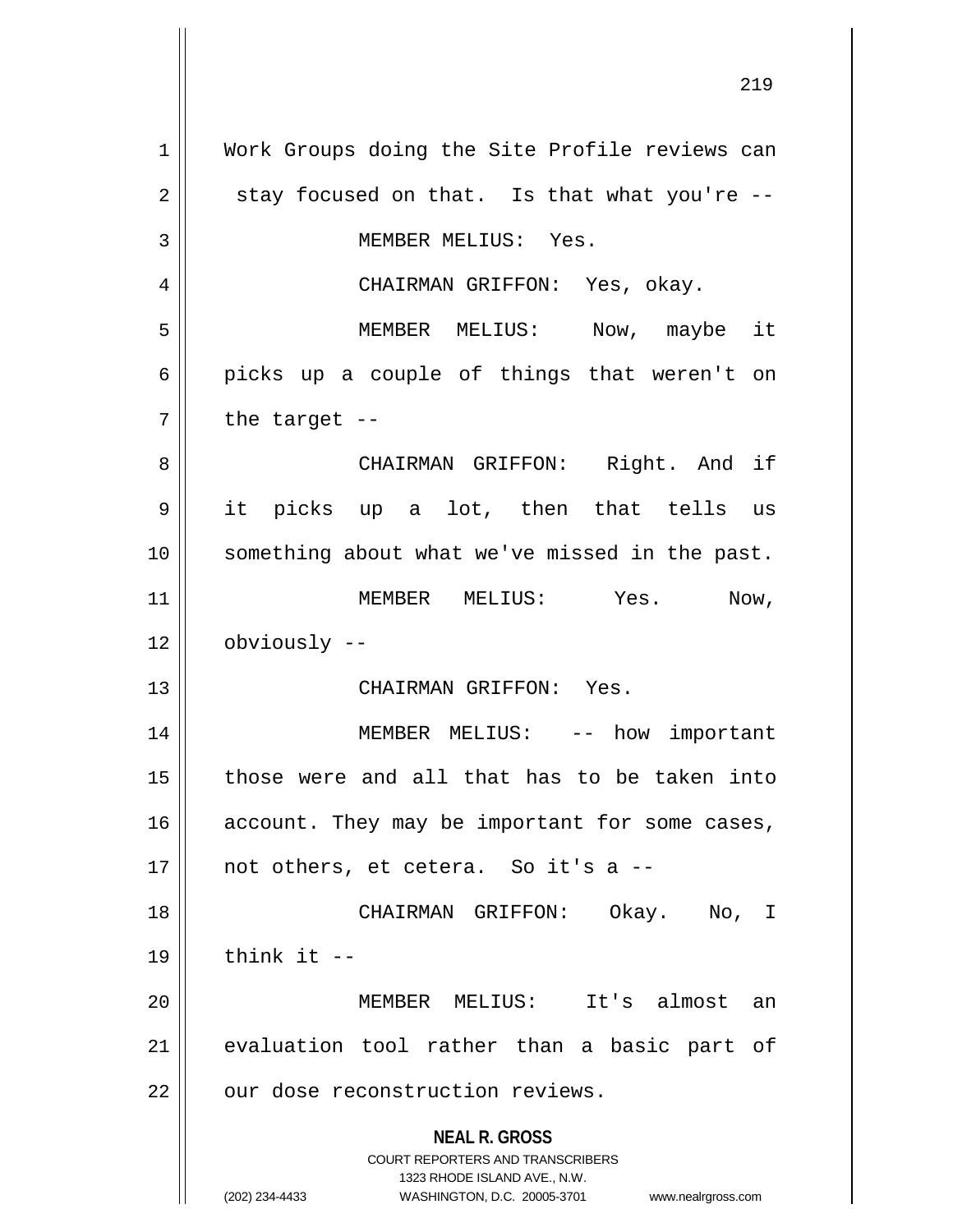**NEAL R. GROSS** COURT REPORTERS AND TRANSCRIBERS 1323 RHODE ISLAND AVE., N.W. (202) 234-4433 WASHINGTON, D.C. 20005-3701 www.nealrgross.com 1 || CHAIRMAN GRIFFON: I think we can 2 certainly consider that, consider doing more 3 blind reviews. To your second point that you 4 were making about asking -- I was a little 5 | confused. You were asking SC&A to go back and  $6 \parallel$  follow up on the DRs to see, I think you were  $7 \parallel$  saying to see, since we had these findings and 8 || resolved these findings, what changes have 9 been made? Is that what you were saying? I 10 wasn't sure -- 11 MEMBER MELIUS: Yes, what 12 happened, how good were the basic reviews at 13 || picking up what turned out to be problems with  $14$  a site. 15 CHAIRMAN GRIFFON: Oh, so if NIOSH 16 || made changes that we never, that never hit our  $17 \parallel$  radar --18 MEMBER MELIUS: Yes. 19 CHAIRMAN GRIFFON: -- then we 20 didn't pick up those problems. Is that what 21 you're saying? 22 MEMBER MELIUS: Yes. Or, like, in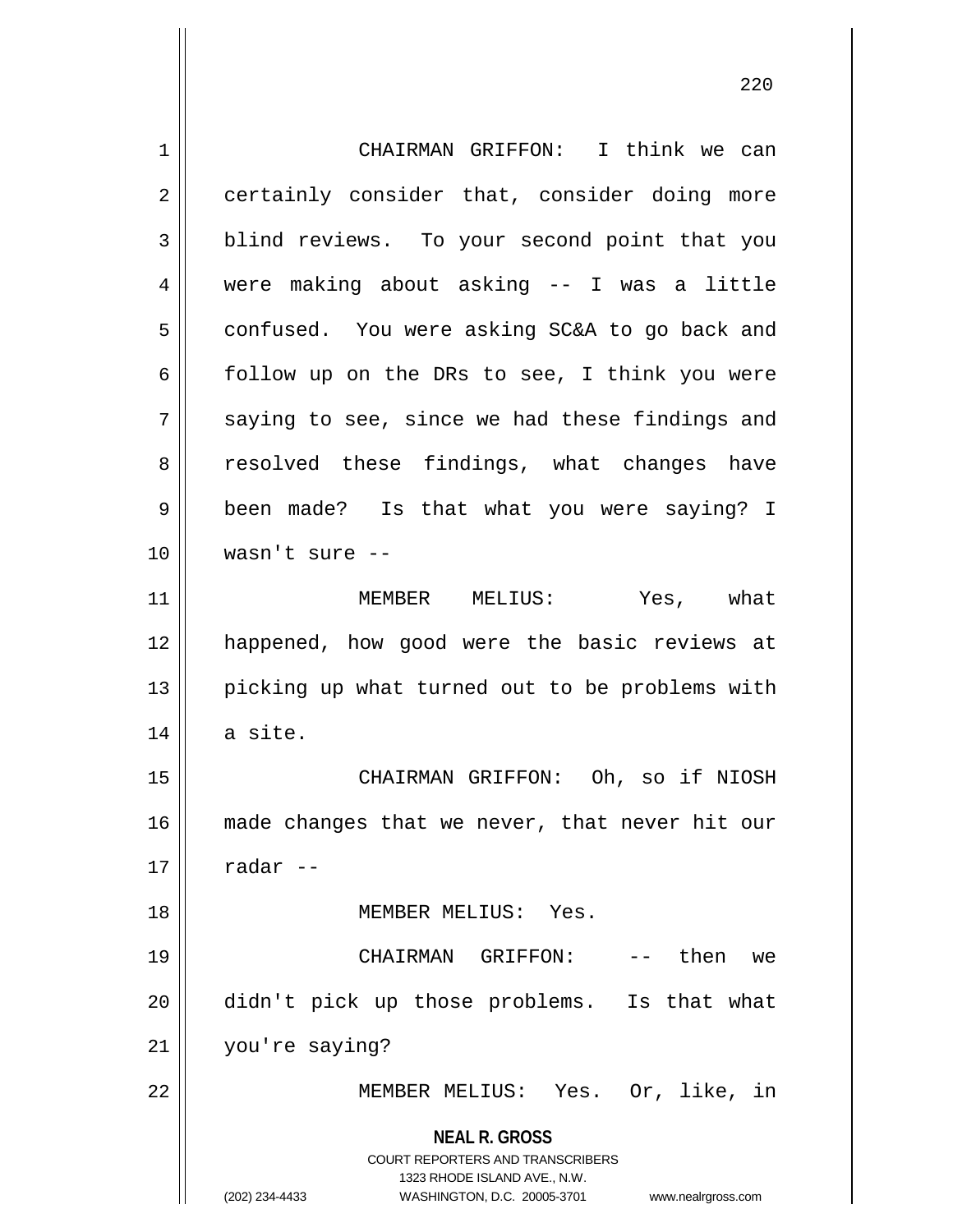**NEAL R. GROSS** COURT REPORTERS AND TRANSCRIBERS 1323 RHODE ISLAND AVE., N.W. (202) 234-4433 WASHINGTON, D.C. 20005-3701 www.nealrgross.com 1 some cases they're under active review. I 2 || mean, it's a dynamic here that may be hard to  $3 \parallel$  capture, but you go back and look at, I mean, 4 | how many findings became SECs? How many times 5 | in a dose reconstruction was an important part 6 || of the dose deemed to be technically 7 acceptable, say, the dose reconstruction 8 || methods? And it turns out it was, you know, 9 || sort of technically acceptable but 10 || scientifically unacceptable. 11 CHAIRMAN GRIFFON: Oh, okay. It  $12$  | ended up being the basis for an SEC --13 MEMBER MELIUS: For an SEC. 14 CHAIRMAN GRIFFON: -- later on. I  $15$  | see. I see what you mean. 16 MEMBER MELIUS: Yes, and we're  $17$  | reporting out that  $-$ 18 CHAIRMAN GRIFFON: That the case 19 was okay. 20 MEMBER MELIUS: That the case was  $21$   $\parallel$  okay. 22 CHAIRMAN GRIFFON: Okay. That's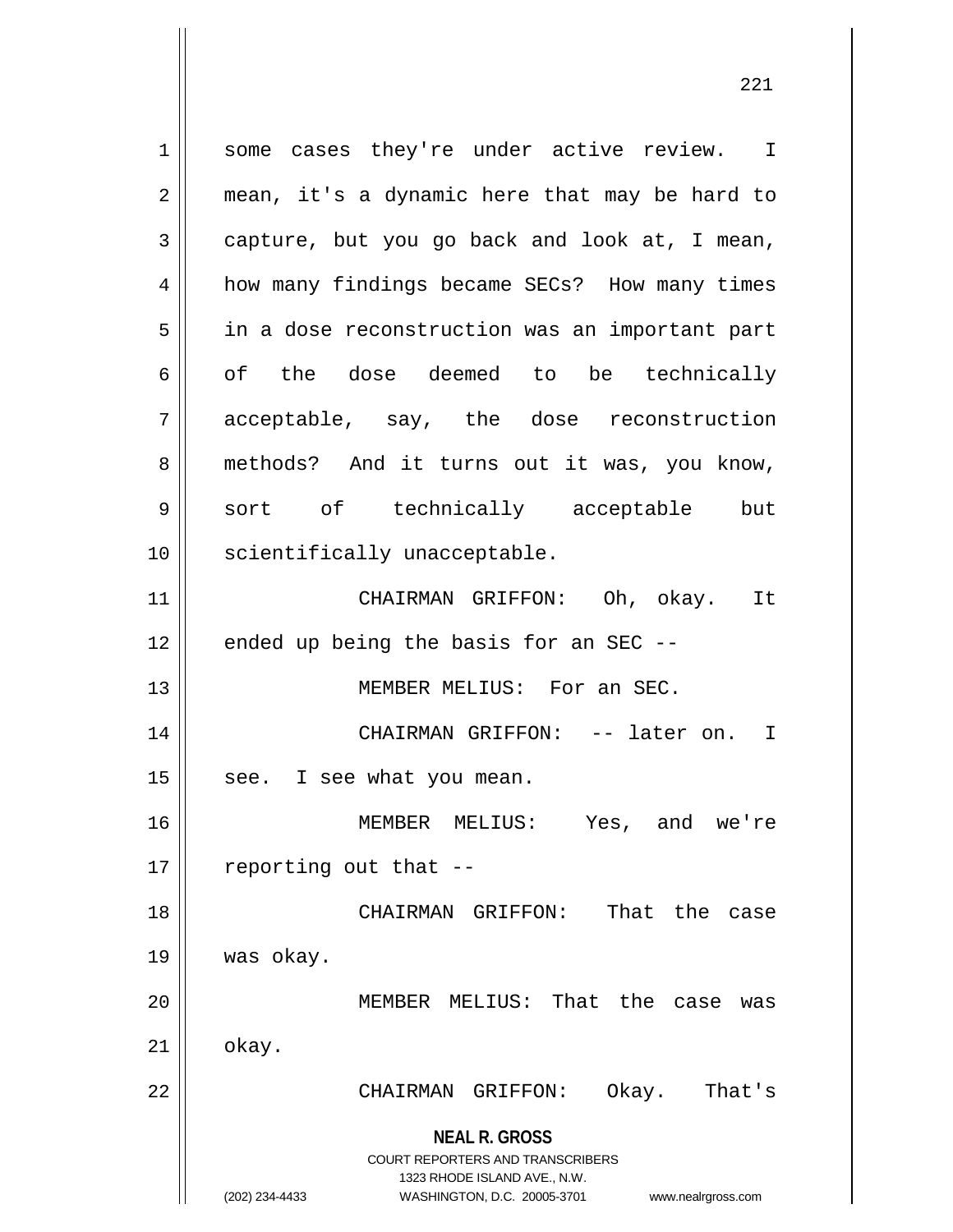**NEAL R. GROSS** COURT REPORTERS AND TRANSCRIBERS 1323 RHODE ISLAND AVE., N.W. (202) 234-4433 WASHINGTON, D.C. 20005-3701 www.nealrgross.com better, more clear the way you said it that  $2 \parallel$  time. 3 | MEMBER MELIUS: Yes. Now, again, 4 | I'm not faulting, you know -- CHAIRMAN GRIFFON: Oh, no. MEMBER MELIUS: -- what you're doing, but it is something we need to 8 l consider. CHAIRMAN GRIFFON: It's a good way for us to measure. I mean, we've been talking about NIOSH instituting different quality metrics. I mean, this is a good thing for our 13 | Subcommittee to do, too. 14 || MEMBER MELIUS: Yes. CHAIRMAN GRIFFON: To see where we're at, kind of. MEMBER MELIUS: Yes. CHAIRMAN GRIFFON: I have no problem relaying this to David Richardson. MEMBER MELIUS: I thought, in the discussion at some point, I can't remember where we -- either John Mauro or John Stiver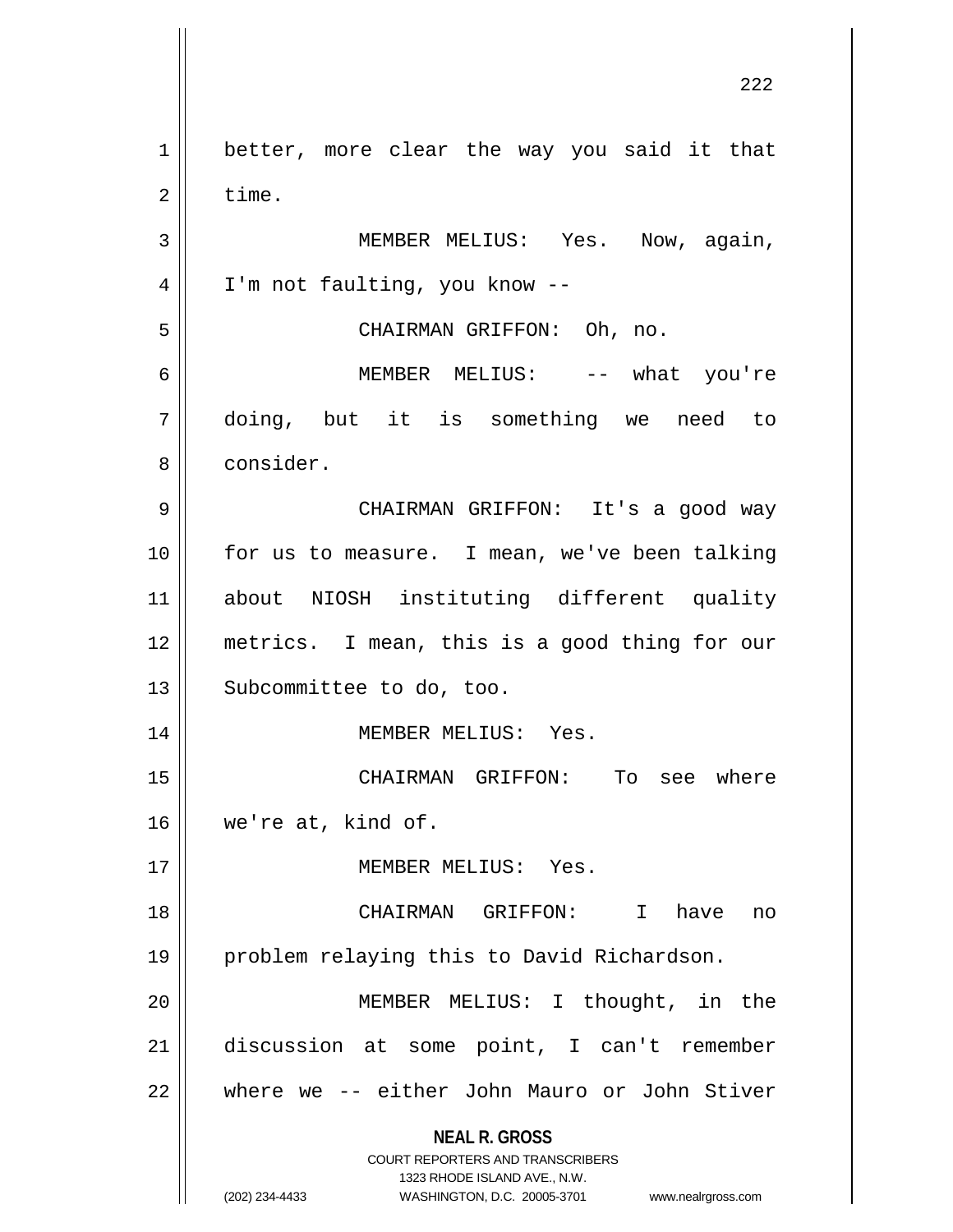**NEAL R. GROSS** COURT REPORTERS AND TRANSCRIBERS 1323 RHODE ISLAND AVE., N.W. (202) 234-4433 WASHINGTON, D.C. 20005-3701 www.nealrgross.com 1 || was suggesting something like that. 2 CHAIRMAN GRIFFON: Oh, no. Now,  $3 \parallel$  you just took -- no, I'm just kidding. 4 || MEMBER MUNN: All the fun out --5 CHAIRMAN GRIFFON: Here we were  $6 \parallel$  giving you credit for a good idea. No. 7 MEMBER MELIUS: No, no, no. It 8 probably just turned into a bad idea. 9 MR. STIVER: Hey, now. 10 (Laughter.) 11 || MEMBER MELIUS: Oh, they are on  $12$  | there. Well, that's nice about a phone call. 13 CHAIRMAN GRIFFON: I think 14 definitely those two points could be useful 15 | for our group to consider. And the one, well, 16 both would involve tasking SC&A, additional 17 tasking of SC&A, but, I mean, anybody else on 18 || the Subcommittee want to weigh in? I felt 19 like I was kind of talking to Jim there for a 20 while. 21 MEMBER MUNN: Well, you were. 22 You're supposed to.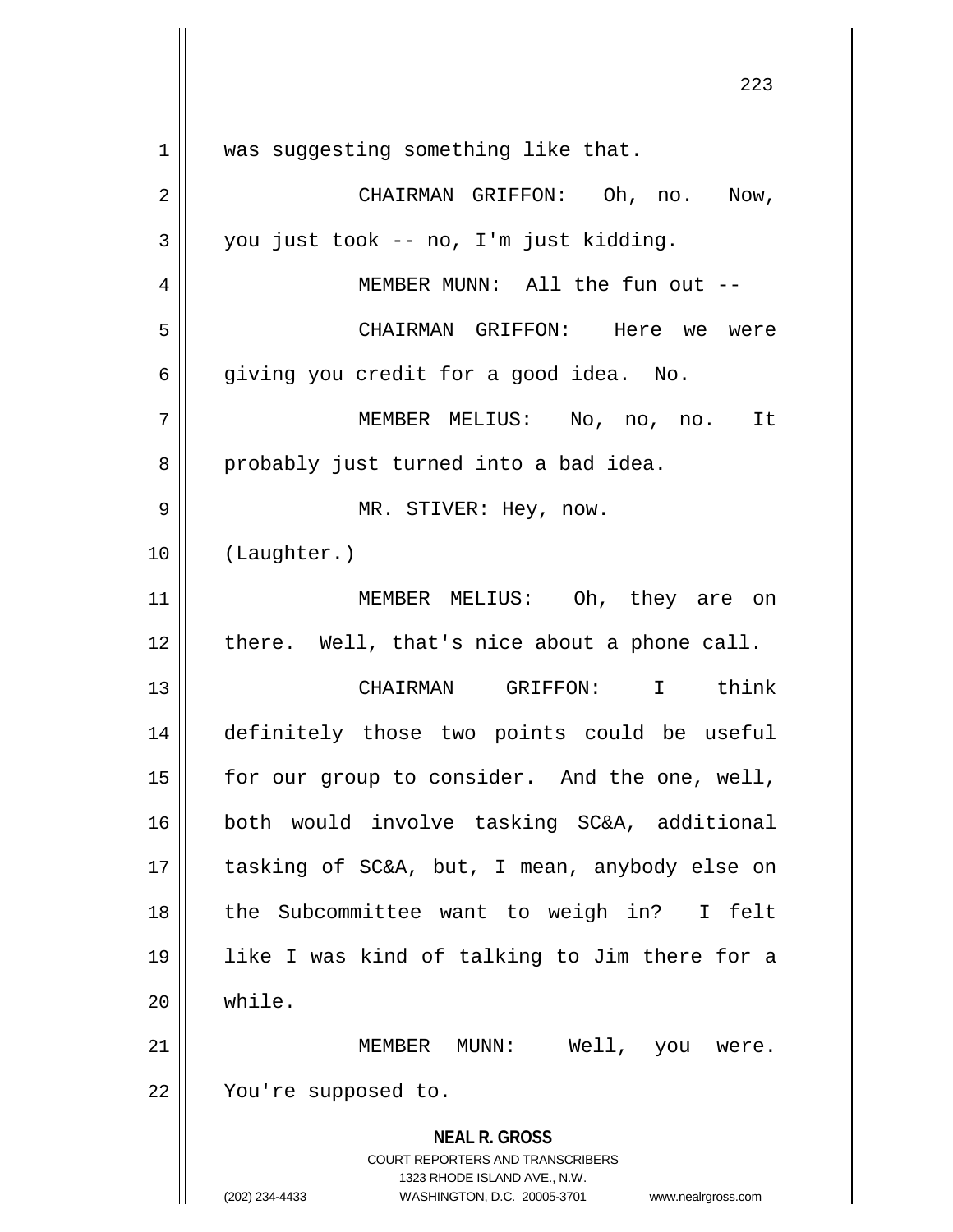**NEAL R. GROSS** COURT REPORTERS AND TRANSCRIBERS CHAIRMAN GRIFFON: But, Wanda,  $2 \parallel$  please, we want to hear from Wanda. Come on. 3 || MEMBER MUNN: No, that's quite 4 alright. The discussion is quite robust  $5 \parallel$  enough. CHAIRMAN GRIFFON: She wishes you were here, Jim. MEMBER MELIUS: I'm sure I'll hear 9 || about this in Denver. MEMBER CLAWSON: I was trying to follow along there because it seems like what you're saying is we kind of divide up the findings because, as a Subcommittee for the dose reconstruction reviewing this, if it's a quality assurance issue, then it would still fall under the Subcommittee. But if it's a 17 || Site Profile issue, then it would go to the Work Group that's over that Site Profile? Is  $\parallel$  that, basically, what I was hearing or -- CHAIRMAN GRIFFON: Well, yes, I | think he was saying let's stop for  $-$  not stop || but do these blind reviews and possibly just

1323 RHODE ISLAND AVE., N.W.

(202) 234-4433 WASHINGTON, D.C. 20005-3701 www.nealrgross.com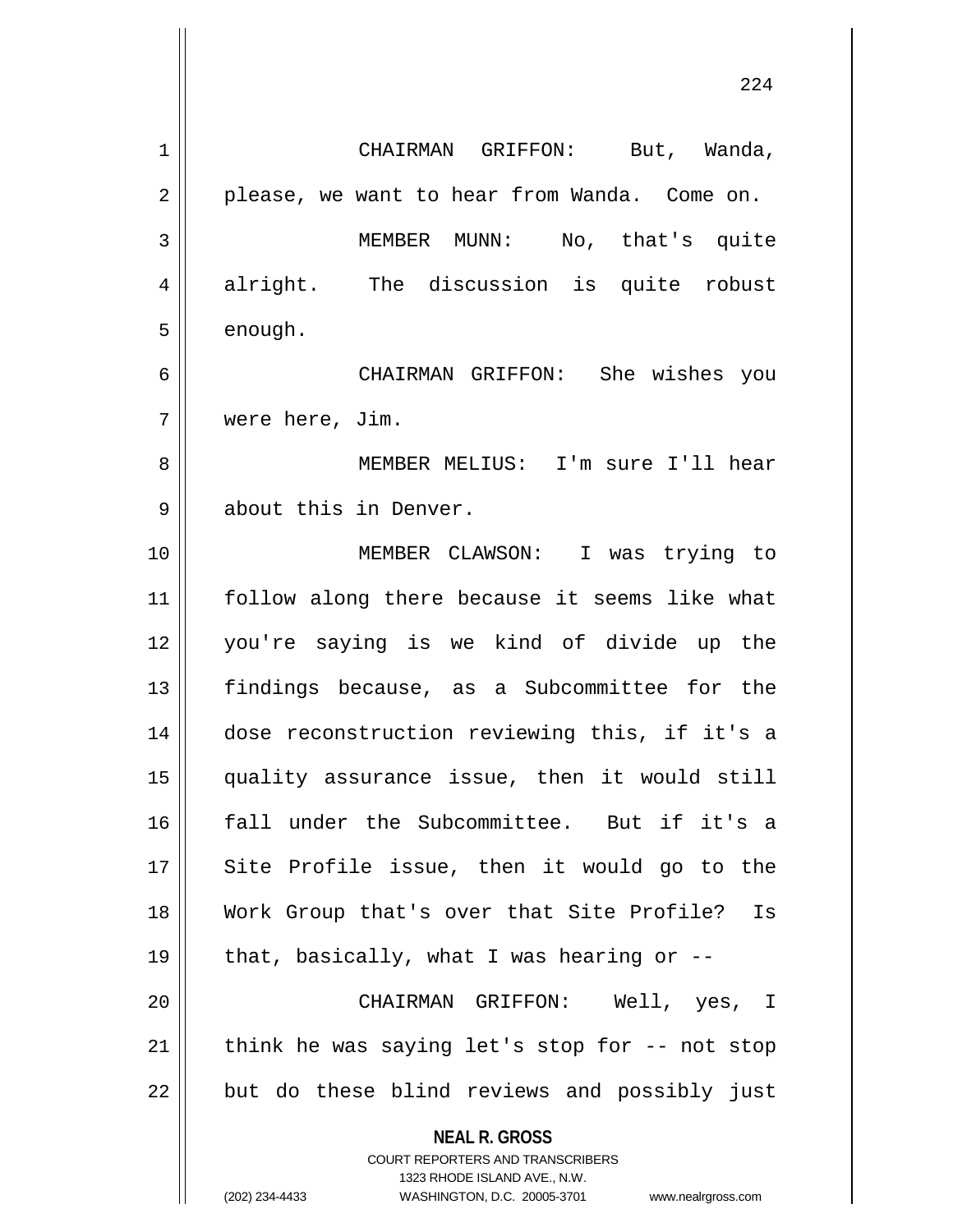| $\mathbf 1$ | look back to see. I mean, if we do the blind                                  |
|-------------|-------------------------------------------------------------------------------|
| 2           | reviews and it turns out that, you know, most                                 |
| 3           | of the scientific issues, as I would call them                                |
| 4           | the more drill-down issues are being captured                                 |
| 5           | in the Site Profile Work Groups, then,                                        |
| 6           | overall, as a Board, we've got it covered. We                                 |
| 7           | don't have to, you know, we don't have to                                     |
| 8           | expand our scope on this Subcommittee. We can                                 |
| 9           | stick with the basic reviews for the DOE. I'm                                 |
| 10          | talking the DOE side now, the basic reviews.                                  |
| 11          | MEMBER MELIUS: Yes, I think we're                                             |
| 12          | assuming that these are all working                                           |
| 13          | appropriately.                                                                |
| 14          | CHAIRMAN GRIFFON:<br>In our current                                           |
| 15          | scheme.                                                                       |
| 16          | MEMBER MELIUS:<br>Yes, current                                                |
| 17          | approach. And I'm not saying they're not, and                                 |
| 18          | I think they're working, generally, well.                                     |
| 19          | But, I think we, our charge isn't, you know,                                  |
| 20          | what really is the overall quality of the dose                                |
| 21          | reconstructions. And I think we need to have                                  |
| 22          | a better way ourselves of evaluating whether                                  |
|             |                                                                               |
|             | <b>NEAL R. GROSS</b>                                                          |
|             | <b>COURT REPORTERS AND TRANSCRIBERS</b>                                       |
|             | 1323 RHODE ISLAND AVE., N.W.<br>(202) 234-4433<br>WASHINGTON, D.C. 20005-3701 |
|             | www.nealrgross.com                                                            |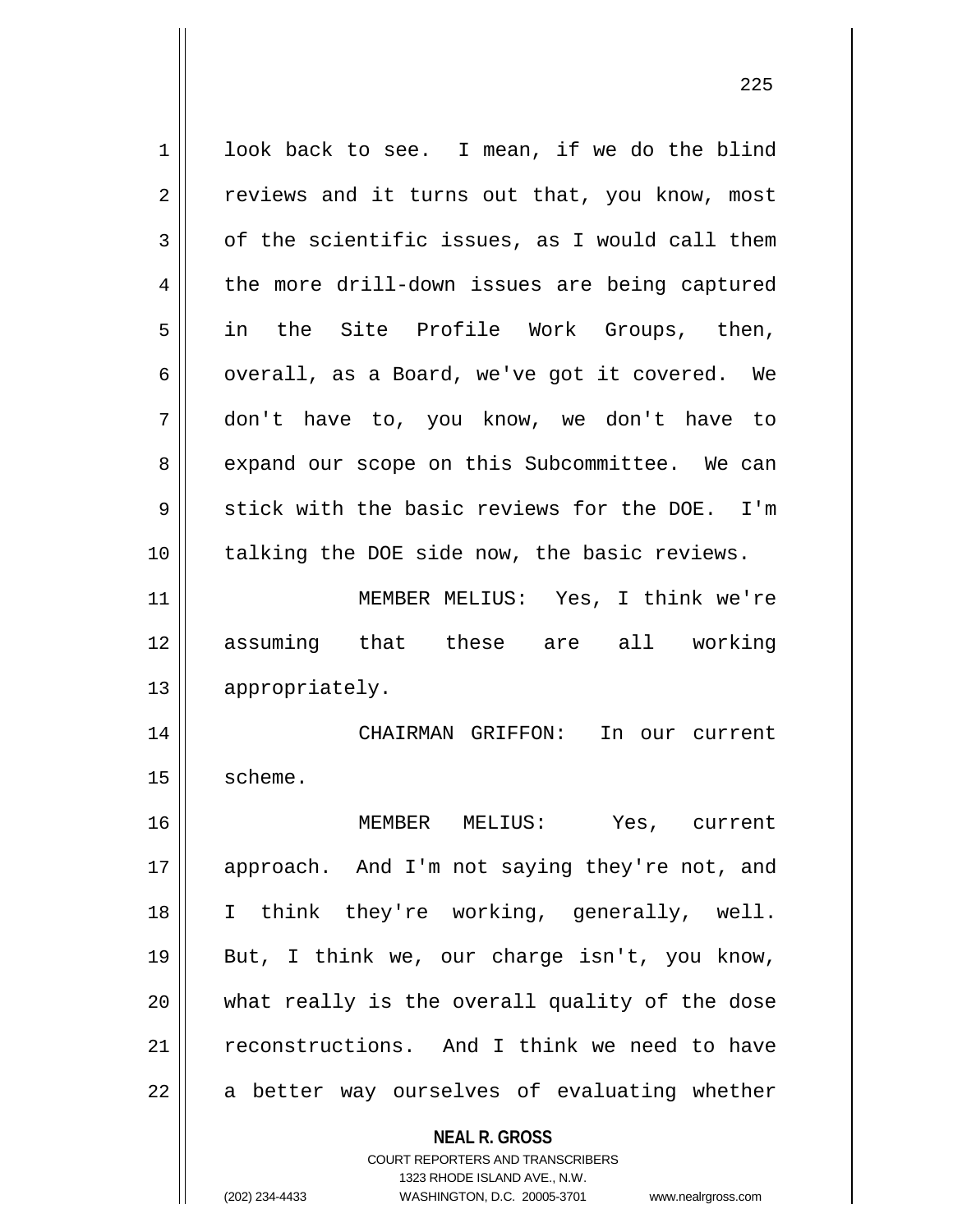**NEAL R. GROSS** COURT REPORTERS AND TRANSCRIBERS 1 || this overall approach is doing, you know, a 2 || good job of doing that because we're supposed 3 to report back to the Secretary and to 4 Congress on how well it's doing overall, not 5 | how well are the basic, you know, dose reviews  $6 \parallel$  going. 7 CHAIRMAN GRIFFON: I agree with 8 you, Jim. 9 MEMBER MELIUS: Yes. And I think 10 it's been long enough that we need to sort of 11 step back and evaluate are we doing an 12 adequate job? 13 CHAIRMAN GRIFFON: And the second 14 || point, Brad, I think that Jim was making, and  $15$  | the second time he explained it to me it made  $16$  a lot more sense, was to look at, sort of in 17 || aggregate, the DR reviews that we've completed  $18$  || and have SC&A -- I mean, I'll add some to your 19 idea, Jim -- to break it out by site and to  $20$  || look back and see what's happened at each one 21 of those sites, be it a PER review or an SEC 22 or modifications in the way dose

1323 RHODE ISLAND AVE., N.W.

(202) 234-4433 WASHINGTON, D.C. 20005-3701 www.nealrgross.com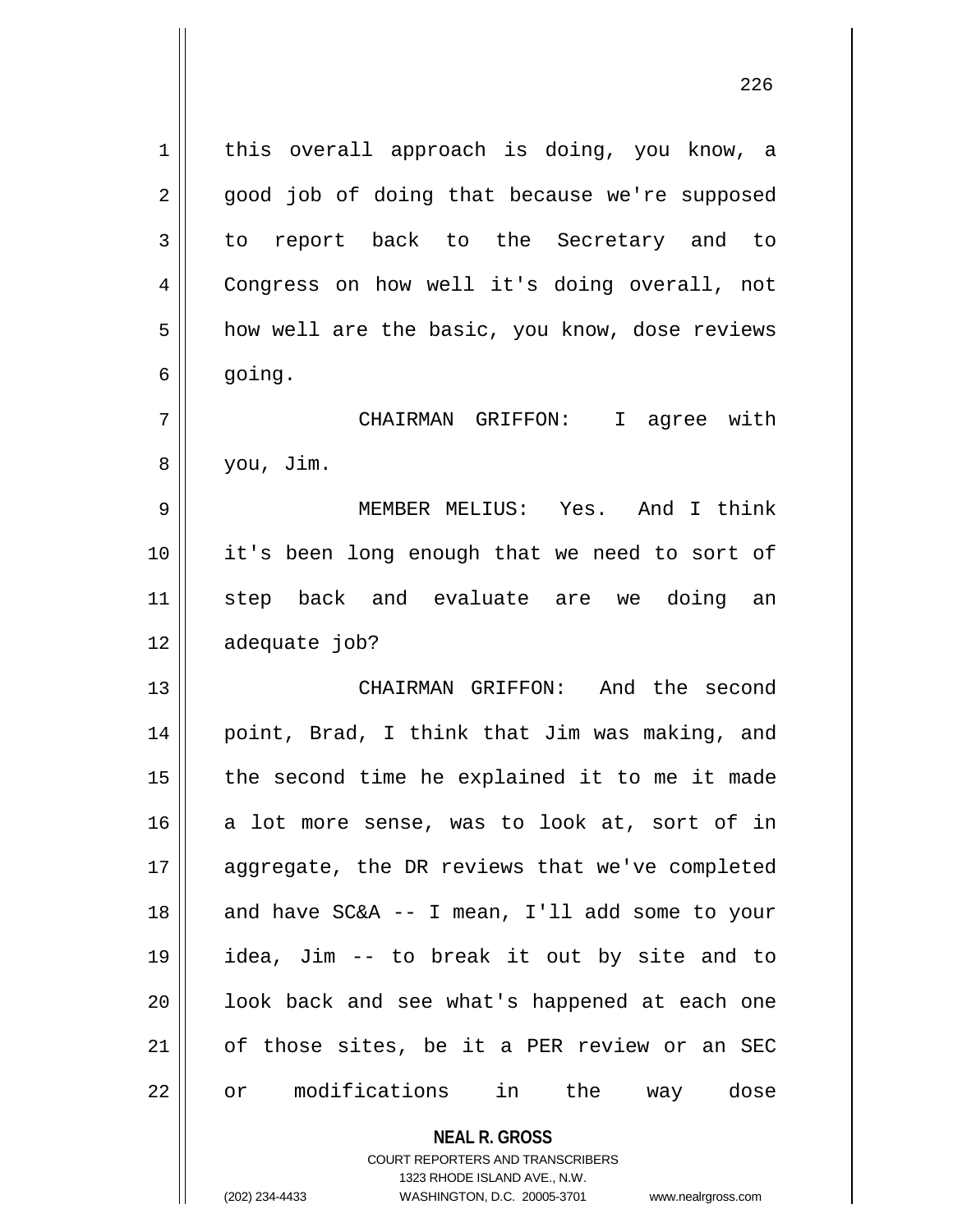**NEAL R. GROSS** COURT REPORTERS AND TRANSCRIBERS 1 | reconstructions are done. And I would say we 2 can probably pick off, you know, at least 3 focus on the bigger, we have a lot of 4 Hanford's, Savannah River, you know, the 5 | bigger sites. And then just do this sort of 6  $\parallel$  follow up to see if, in fact, you know, if we 7 did our reviews and said that, you know, it 8 || was an adequate dose reconstruction and then 9 | later it ends up being added to an SEC for not 10 able to reconstruct the dose with sufficient 11 accuracy, it's getting at that scientific 12 question that we might have missed in our 13 basic review. So is that -- 14 || MEMBER MELIUS: Yes. 15 || CHAIRMAN GRIFFON: Yes, yes. 16 MR. FARVER: But we're going to 17 || miss those in our basic review? 18 CHAIRMAN GRIFFON: Right, right, 19 right. So we're just saying it would be a  $20$  || good, it would be good for us to point that  $21$  | out and then make sure it's at least captured 22 in the Site Profile committees that are

1323 RHODE ISLAND AVE., N.W. (202) 234-4433 WASHINGTON, D.C. 20005-3701 www.nealrgross.com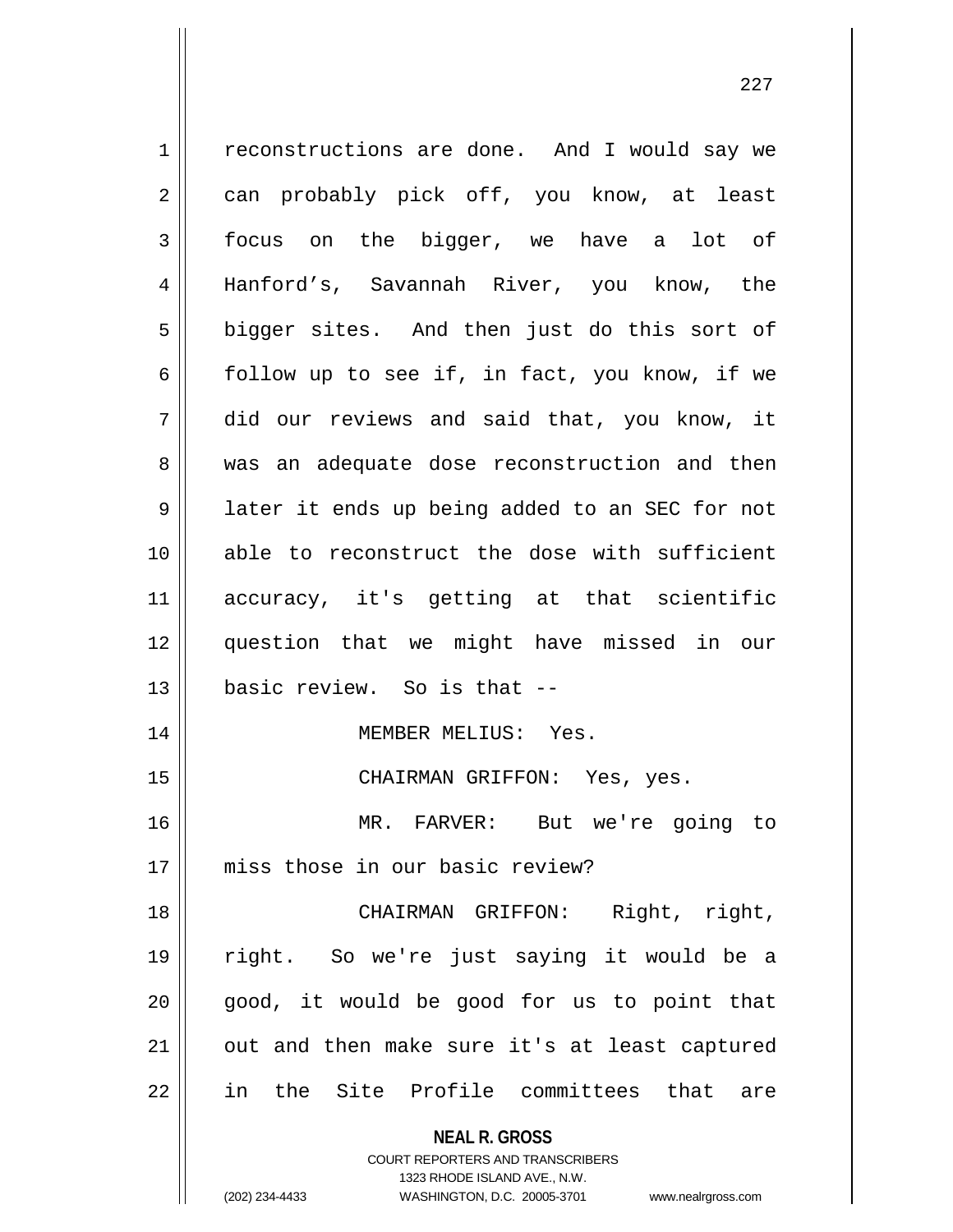**NEAL R. GROSS** COURT REPORTERS AND TRANSCRIBERS 1323 RHODE ISLAND AVE., N.W. (202) 234-4433 WASHINGTON, D.C. 20005-3701 www.nealrgross.com 1 established or wherever. But we also don't 2 || want to give the wrong impression that, I  $3 \parallel$  guess looking at the numbers, right, Jim, that 4 || all these were adequate? 5 MEMBER MELIUS: Yes, and I think  $6 \parallel$  we're not accurately reporting back on what  $7$   $\parallel$  the overall --8 CHAIRMAN GRIFFON: Charge. 9 MEMBER MELIUS: -- charge that we 10 have. 11 CHAIRMAN GRIFFON: That's a little 12 ll trickier. 13 MEMBER MELIUS: Yes. And, again, 14 I don't think it's, you know -- 15 Ms. BEHLING: Mark, this is Kathy 16 || Behling. Can I make a comment? 17 || CHAIRMAN GRIFFON: Certainly, 18 || Kathy. Good to hear from you. 19 Ms. BEHLING: Okay. Just a few 20 || things to consider and to maybe give some 21  $\parallel$  guidance to SC&A. First of all, the one thing  $22$  || I would ask, because of the process that is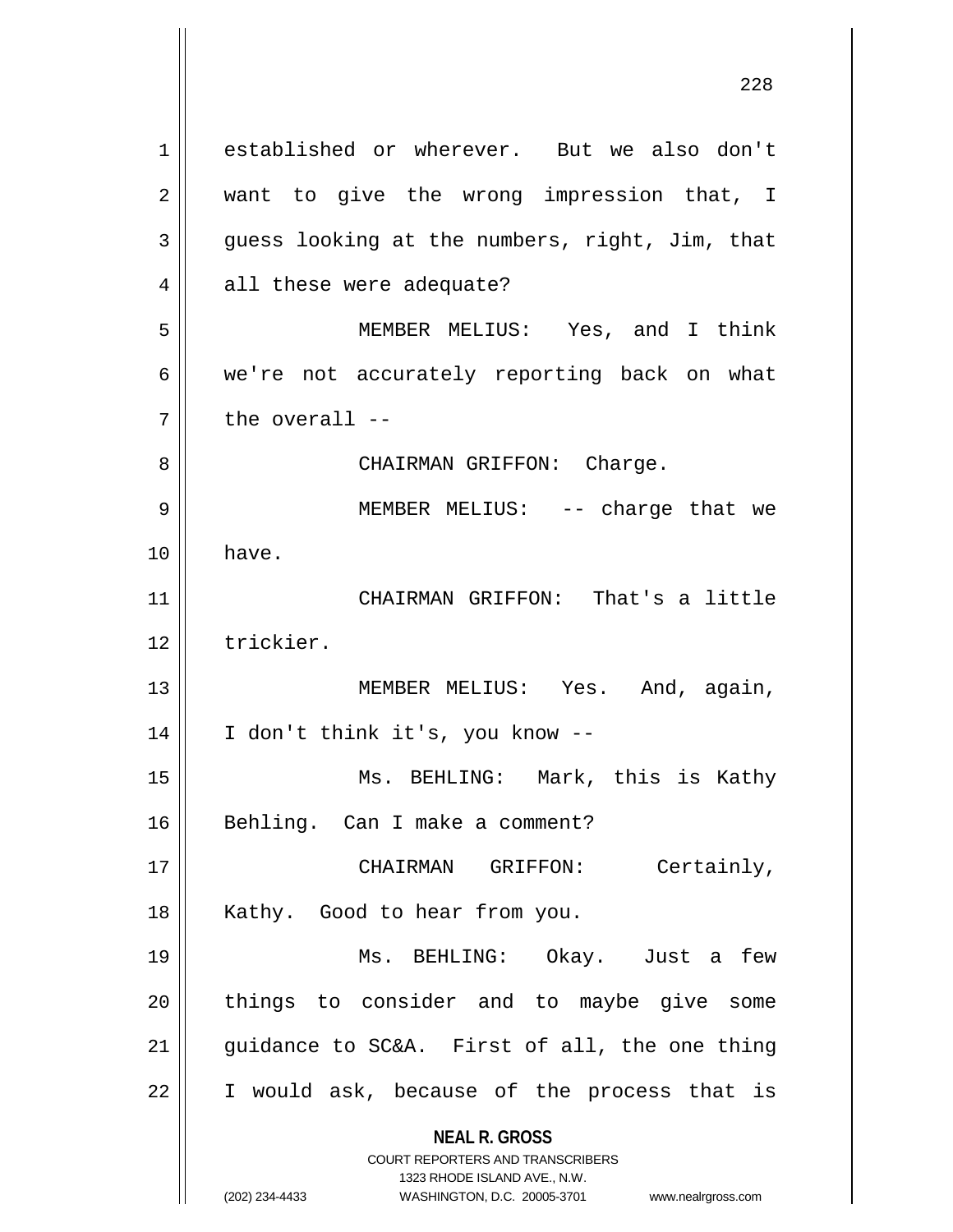$1$  currently in place, we have to assess is there  $2 \parallel$  anything that's falling through the cracks?  $3 \parallel$  And at least based on where we are today and 4 as we've been discussing, the dose 5 || reconstruction process has been identifying  $6 \parallel$  that if there are SEC or Site Profile issues  $7 \parallel$  out there that are not going to be addressed 8 in the dose reconstruction report but they  $9 \parallel$  are, hopefully, being handled by the Work 10 || Group and the TBD review group. 11 || So I guess I don't, at this point, 12 || see anything that's really falling through the 13 || cracks based on the overall process we're 14 working on right now. But if we are going to 15 look more closely or have SC&A do more of the 16 blinds, I'm questioning how that's going to 17 || really maybe identify some of the things that 18 || Dr. Melius is pointing out because, currently, 19 what we have done with the blind reviews is 20 we're using, we've actually did it using two 21 | different approaches, but our primary approach 22 is to use the same procedures, the same

> COURT REPORTERS AND TRANSCRIBERS 1323 RHODE ISLAND AVE., N.W.

**NEAL R. GROSS**

(202) 234-4433 WASHINGTON, D.C. 20005-3701 www.nealrgross.com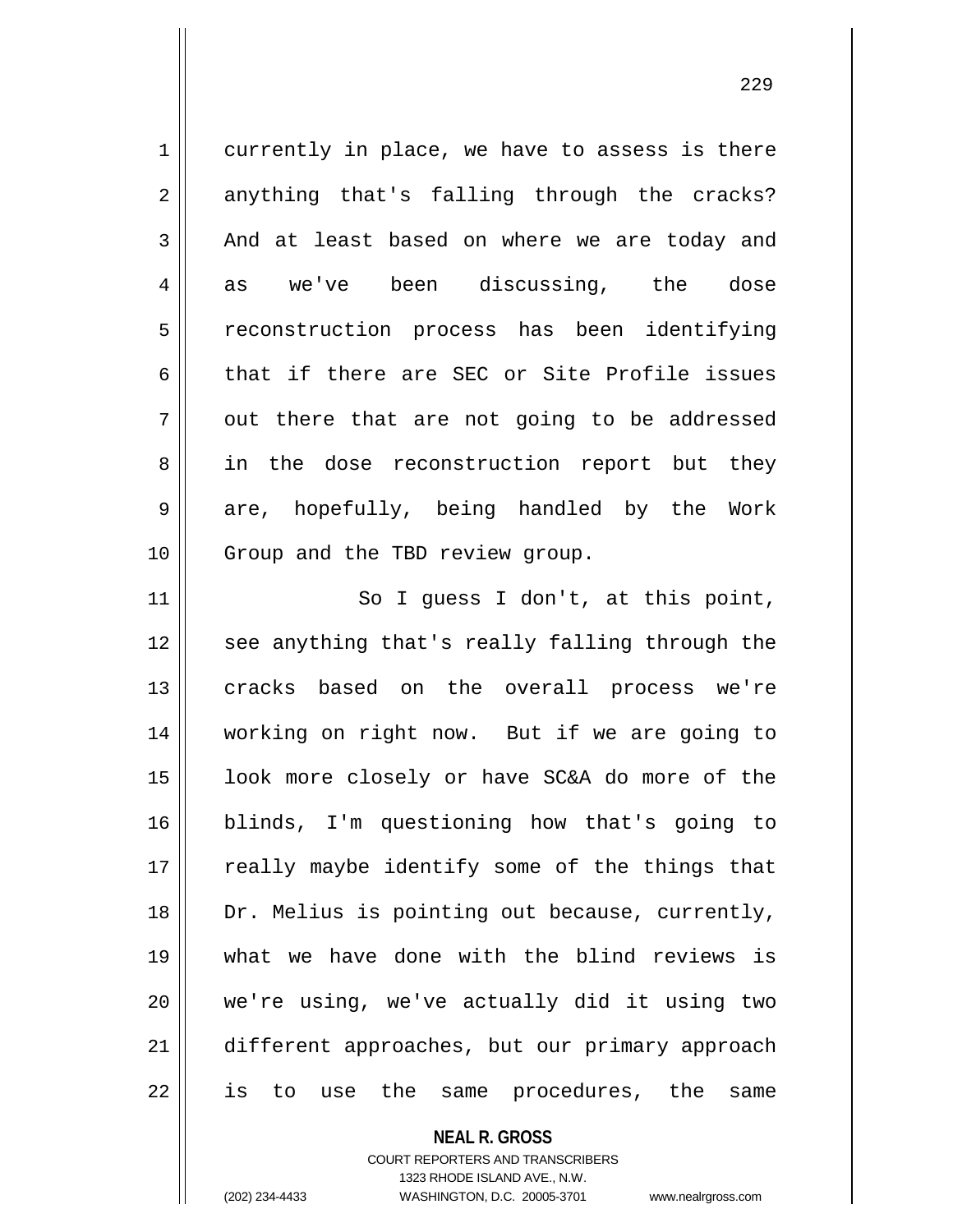1 || quidance documents, as NIOSH is using and  $2 \parallel$  reconstruct just as they would, using their 3 procedures and technical documents. We also 4 decided to put a second approach in there, 5 which is a more what John Mauro would call a 6 | health physics practical approach to a dose  $7 \parallel$  reconstruction, and we've made a comparison. 8 So I'm just wondering if the 9 || process that we're using for the blinds that 10 we've established to date is still going to be

11 appropriate to capture what Dr. Melius is

12 | suggesting.

 CHAIRMAN GRIFFON: Yes, and I 14 || think -- good point, Kathy. I mean, I remember John describing the two different approaches in his back of the envelope 17 || approach versus the, you know, which is based on basic fundamental health physics principles, right? Yes. And, you know, it 20 || seems like the first one you described where you're using all the same procedures and | everything is more of a quality control blind

> **NEAL R. GROSS** COURT REPORTERS AND TRANSCRIBERS 1323 RHODE ISLAND AVE., N.W. (202) 234-4433 WASHINGTON, D.C. 20005-3701 www.nealrgross.com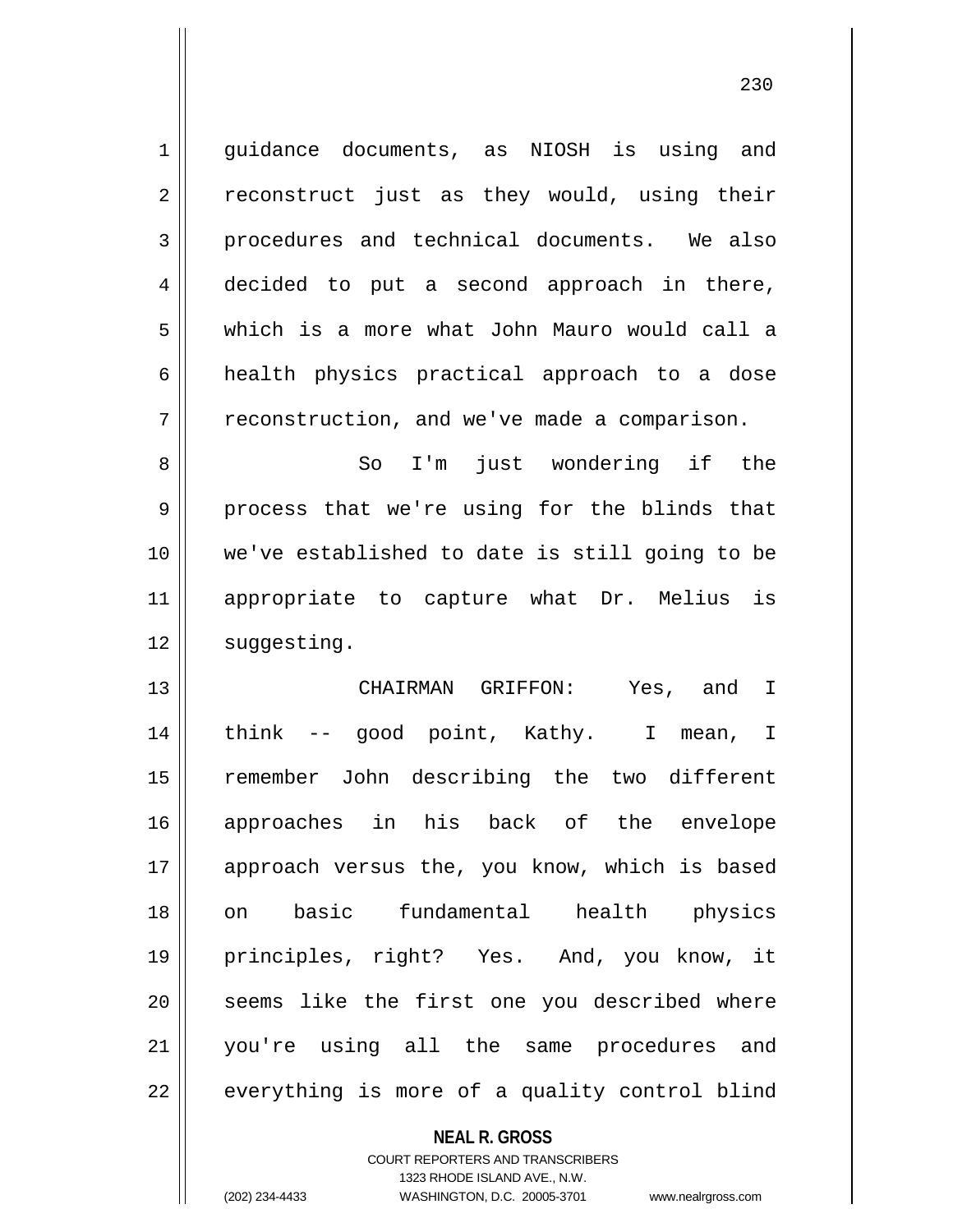$1 \parallel$  review than -- you know, it doesn't get at the 2 | other issues.

3 MR. FARVER: Something that might 4 || be useful, and Kathy has worked on a couple of  $5 \parallel$  these, is where we go back and look at cases 6 that we evaluated once and then has been 7 || through the resolution process and NIOSH had 8 || made changes, and it's been updated. And we 9 || go back and look at updated dose 10 reconstruction and then report on what the 11 || changes were. Now, that might be useful 12 because a lot of times we'll see that, yes,  $13$  || they added in those dose and took away this 14 dose or the total dose went down or went up 15 || but just never really clear exactly where it 16 came from. That's one of the things we'd  $17$  evaluate and say, okay, side by side, this is 18 what the original was, this is what the 19 changes were, and then we describe exactly 20 || what those changes were.

21 CHAIRMAN GRIFFON: And whether the 22 || changes were scientifically defensible? Is

> **NEAL R. GROSS** COURT REPORTERS AND TRANSCRIBERS

> > 1323 RHODE ISLAND AVE., N.W.

(202) 234-4433 WASHINGTON, D.C. 20005-3701 www.nealrgross.com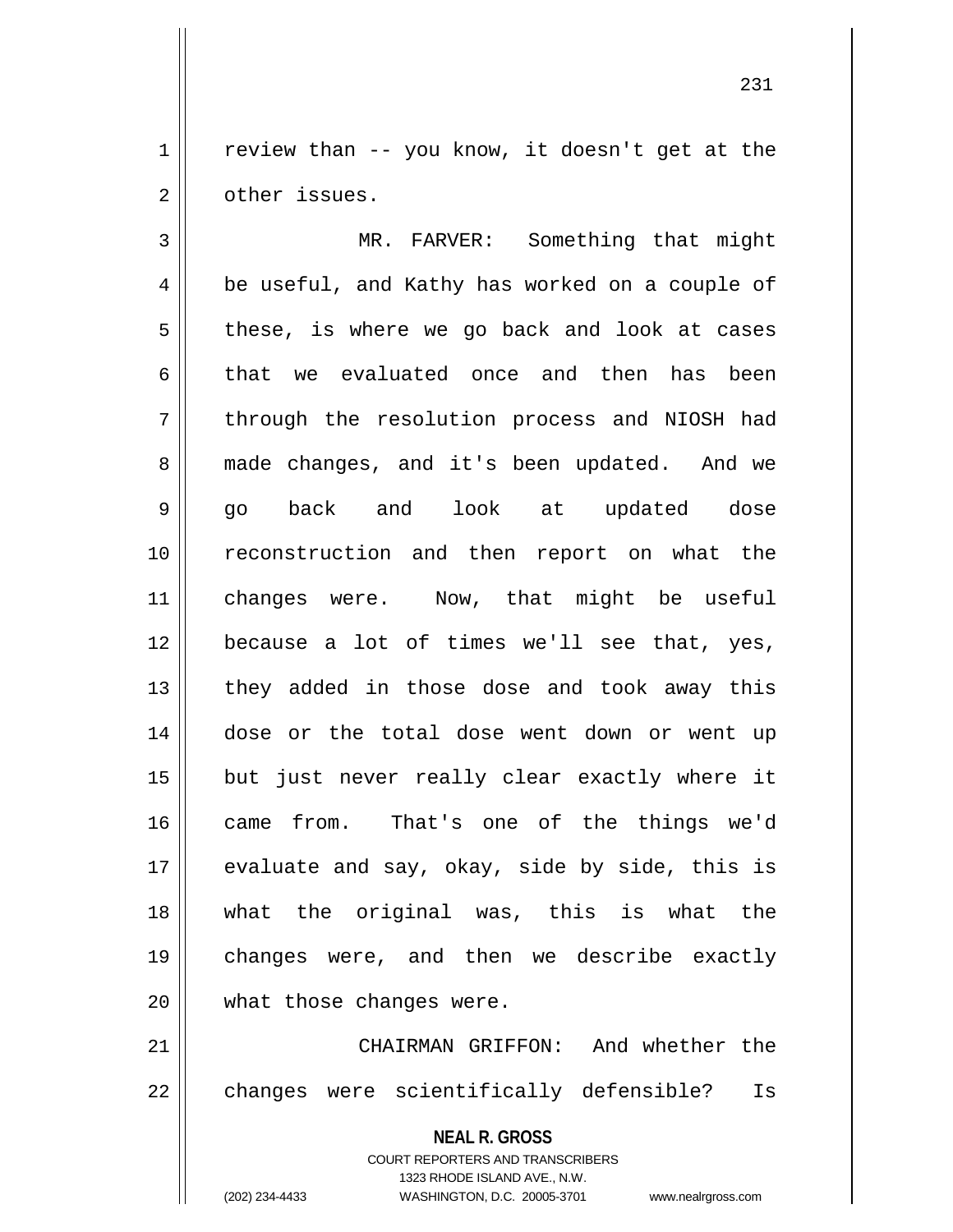$1 \parallel$  that --

| $\overline{2}$ | MR. FARVER: It goes back -- if                                                                                                                                         |
|----------------|------------------------------------------------------------------------------------------------------------------------------------------------------------------------|
| 3              | they were changed, why were they changed? In                                                                                                                           |
| $\overline{4}$ | other words, was it a technical basis change?                                                                                                                          |
| 5              | You know, what led to that? Was it a change                                                                                                                            |
| 6              | in the neutron/photon ratio numbers or                                                                                                                                 |
| 7              | something like that?                                                                                                                                                   |
| 8              | CHAIRMAN GRIFFON: But it doesn't                                                                                                                                       |
| 9              | get into the underlying assumptions                                                                                                                                    |
| 10             | necessarily, like was that change --                                                                                                                                   |
| 11             | MR. FARVER: If you -- that's                                                                                                                                           |
| 12             | correct. Because that would be --                                                                                                                                      |
| 13             | CHAIRMAN GRIFFON: Under the Site                                                                                                                                       |
| 14             | Profile.                                                                                                                                                               |
| 15             | MR. FARVER: -- a Site Profile                                                                                                                                          |
| 16             | issue.                                                                                                                                                                 |
| 17             | CHAIRMAN GRIFFON: Right, yes.                                                                                                                                          |
| 18             | Ms. BEHLING: That's a good point                                                                                                                                       |
| 19             | that Doug makes, and I have looked at some of                                                                                                                          |
| 20             | the re-works. I've actually, I think from the                                                                                                                          |
| 21             | eighth set I went back and provided two                                                                                                                                |
| 22             | reports on two different tabs, and we actually                                                                                                                         |
|                | <b>NEAL R. GROSS</b><br><b>COURT REPORTERS AND TRANSCRIBERS</b><br>1323 RHODE ISLAND AVE., N.W.<br>WASHINGTON, D.C. 20005-3701<br>(202) 234-4433<br>www.nealrgross.com |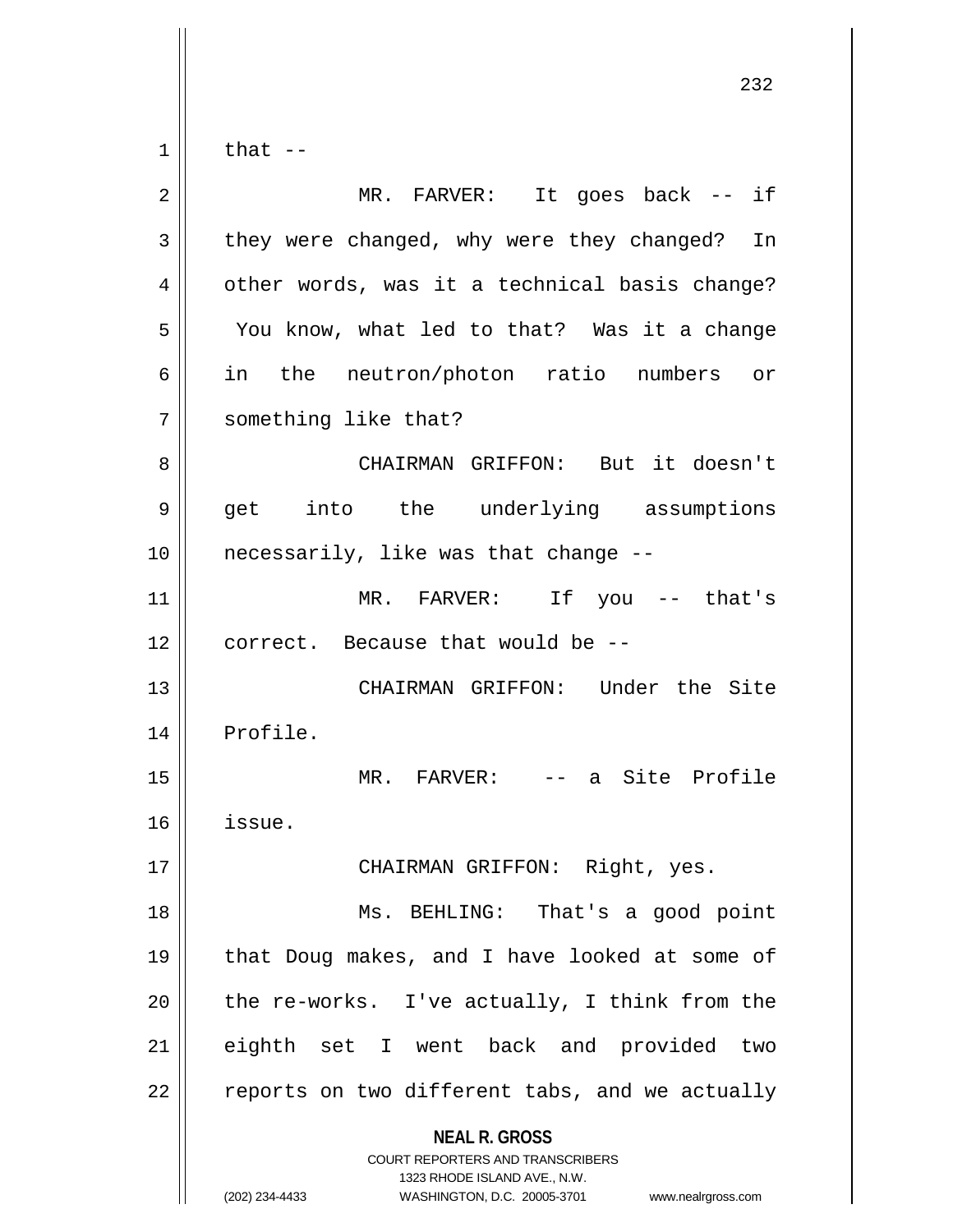1 | looked at the re-work and determined if all of 2 | our findings were taken into consideration 3 during that re-work. And I know that has been  $4 \parallel$  an issue that we've questioned.

5 Once we have these dose 6 ceconstruction reviews, what happens to those 7 findings? Are they put into the case file so 8 that if there is a re-work those are taken 9 || into consideration during that re-work? And 10 so I do think that that is, would also be an 11 || interesting and maybe enlightening task for us  $12 \parallel$  to do.

 And the other question that I would ask of NIOSH, and especially since I'm close to this, we just have been following up 16 on PER issues, and one of the questions I guess I would ask is: when does NIOSH, for these TBD changes, decide that they're going to put out a PER? And I'm asking that, I || quess, in light of changes that have happened 21 || for, say, example the Hanford Technical Basis 22 | Document, and there have been some significant

## **NEAL R. GROSS**

COURT REPORTERS AND TRANSCRIBERS 1323 RHODE ISLAND AVE., N.W. (202) 234-4433 WASHINGTON, D.C. 20005-3701 www.nealrgross.com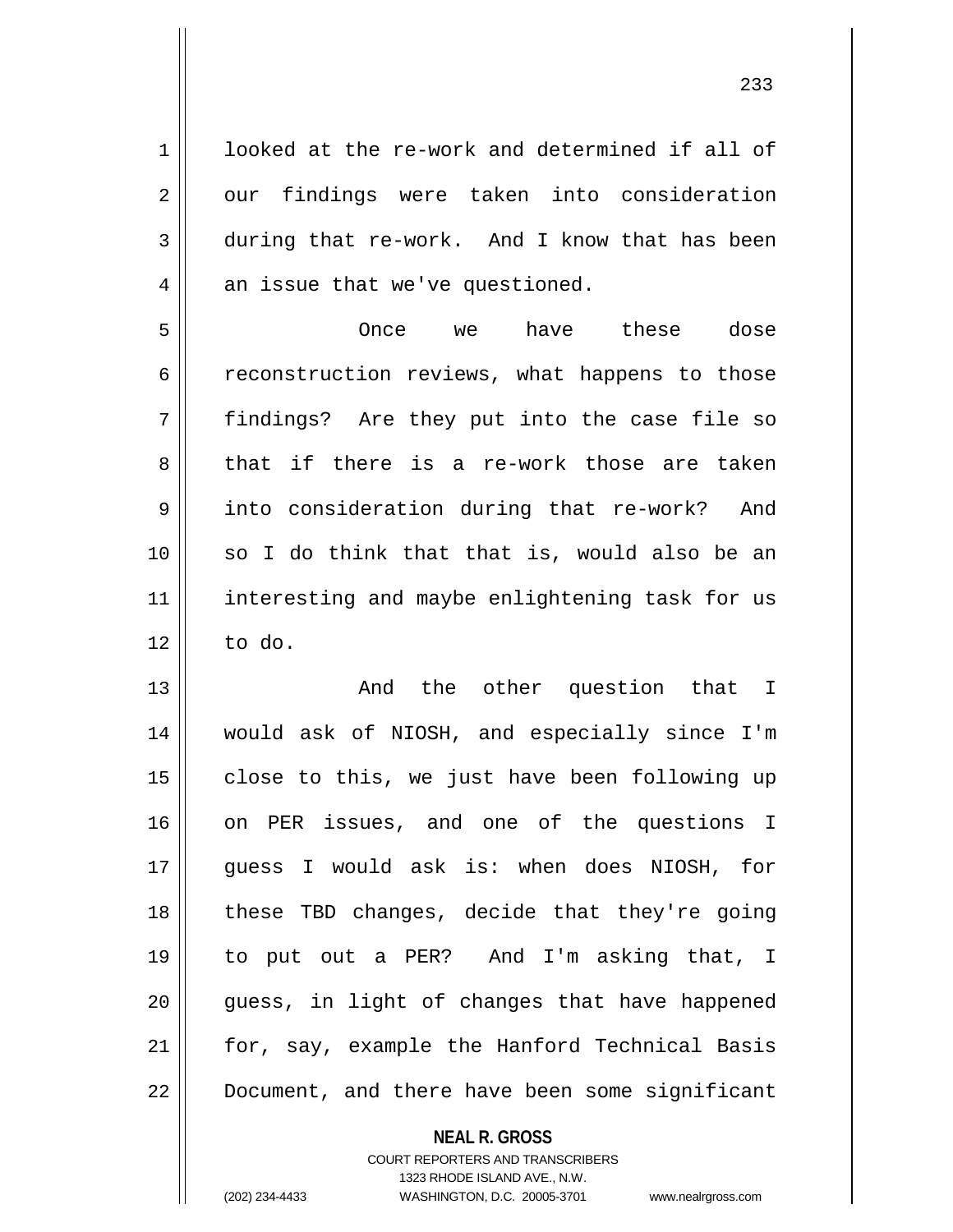1 changes in that Technical Basis Document, 2 | neutron to photon ratio issues. At what point 3 does NIOSH say now we're going to issue a PER,  $4 \parallel \quad$  or, in the case of Hanford, are you waiting 5 | because of SEC issues? I guess I'm not clear  $6 \parallel$  on that.

7 || MR. HINNEFELD: Well, this is Stu. 8 And I don't know that I can speak 9 || specifically here, but I think this would 10 apply to Hanford. As nearly as I can recall, 11 since Hanford has been reviewed, there have 12 been technical issues on the table that have 13 not been resolved and are still in resolution. 14 I believe that's still the case today that 15 || there's an SEC that will alter, you know, dose 16 || reconstruction approach, and I believe there 17 || still may be some remaining findings that go 18 past 83.

19 || And so our intent is to do the PER 20 || once. And so while we may have made some 21 || changes in neutron to photon already that 22 would perhaps warrant PER, knowing that we

**NEAL R. GROSS**

COURT REPORTERS AND TRANSCRIBERS 1323 RHODE ISLAND AVE., N.W. (202) 234-4433 WASHINGTON, D.C. 20005-3701 www.nealrgross.com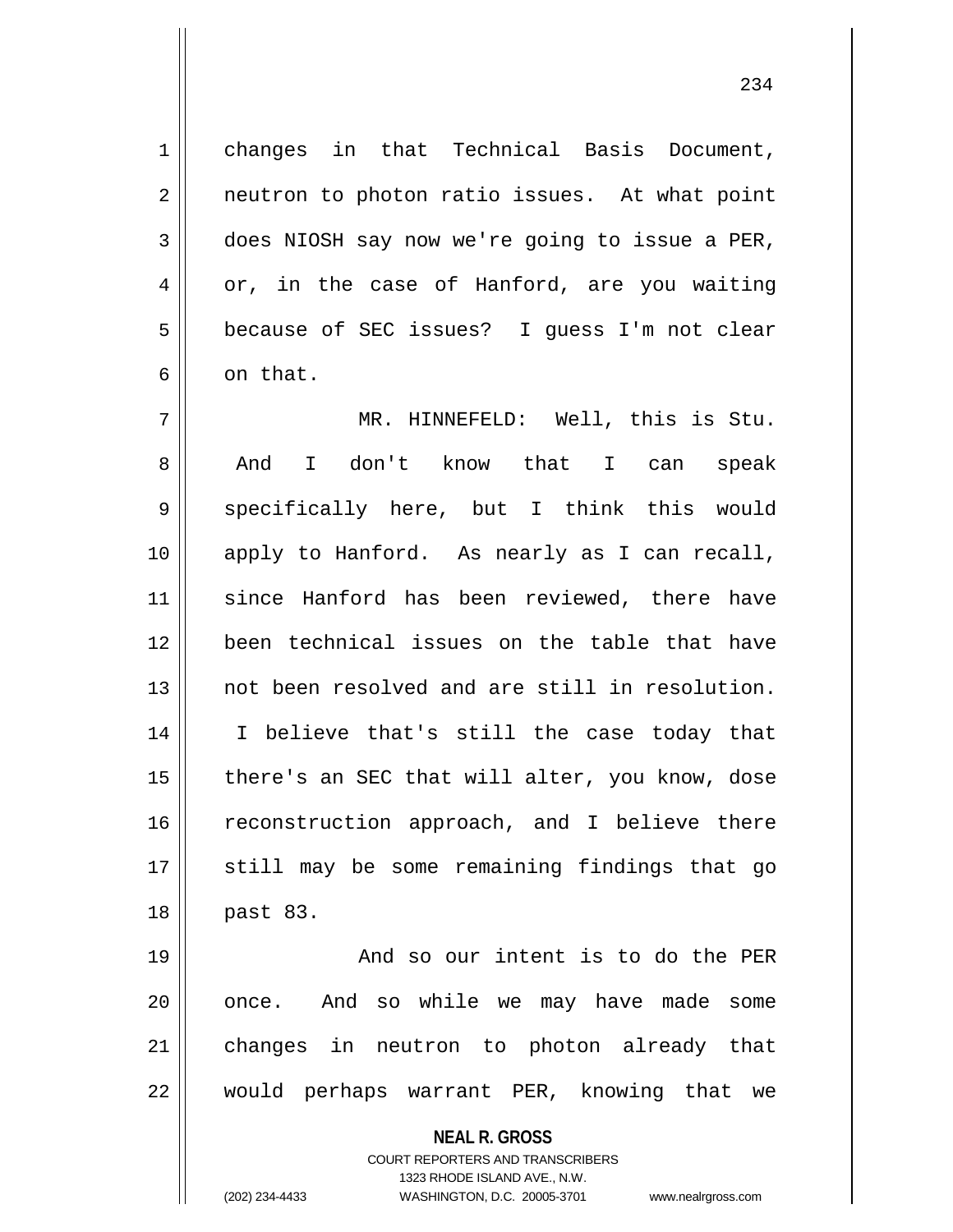| $\mathbf 1$ | have these other findings on the board and we  |
|-------------|------------------------------------------------|
| 2           | will be making, in all likelihood, additional  |
| 3           | changes, which would then prompt an additional |
| 4           | PER if we did one now, we generally hold on to |
| 5           | that.                                          |
| 6           | So our idea is to do a PER once.               |
| 7           | And there may be some interim changes on the   |
| 8           | way to a final change that don't get one.      |
| $\mathsf 9$ | Ms. BEHLING: I understand, and                 |
| 10          | that makes sense. Thank you for that           |
| 11          | clarification.                                 |
| 12          | MR. KATZ: Can I raise a question               |
| 13          | about that? Jim, this relates to your sort of  |
| 14          | second plank, the first being the blind dose   |
| 15          | reconstruction, the second plank being how     |
| 16          | dose reconstruction reviews relate to quality  |
| 17          | of science or whatever versus what the Site    |
| 18          | Profile review has generated. It seems to me   |
| 19          | what we might need for the Board, I would      |
| 20          | think, Jim, you're concerned with the Board    |
| 21          | sort of accurately accounting for that         |
| 22          | question of how the science was and is         |

**NEAL R. GROSS** COURT REPORTERS AND TRANSCRIBERS

1323 RHODE ISLAND AVE., N.W.

 $\mathbf{I}$ 

(202) 234-4433 WASHINGTON, D.C. 20005-3701 www.nealrgross.com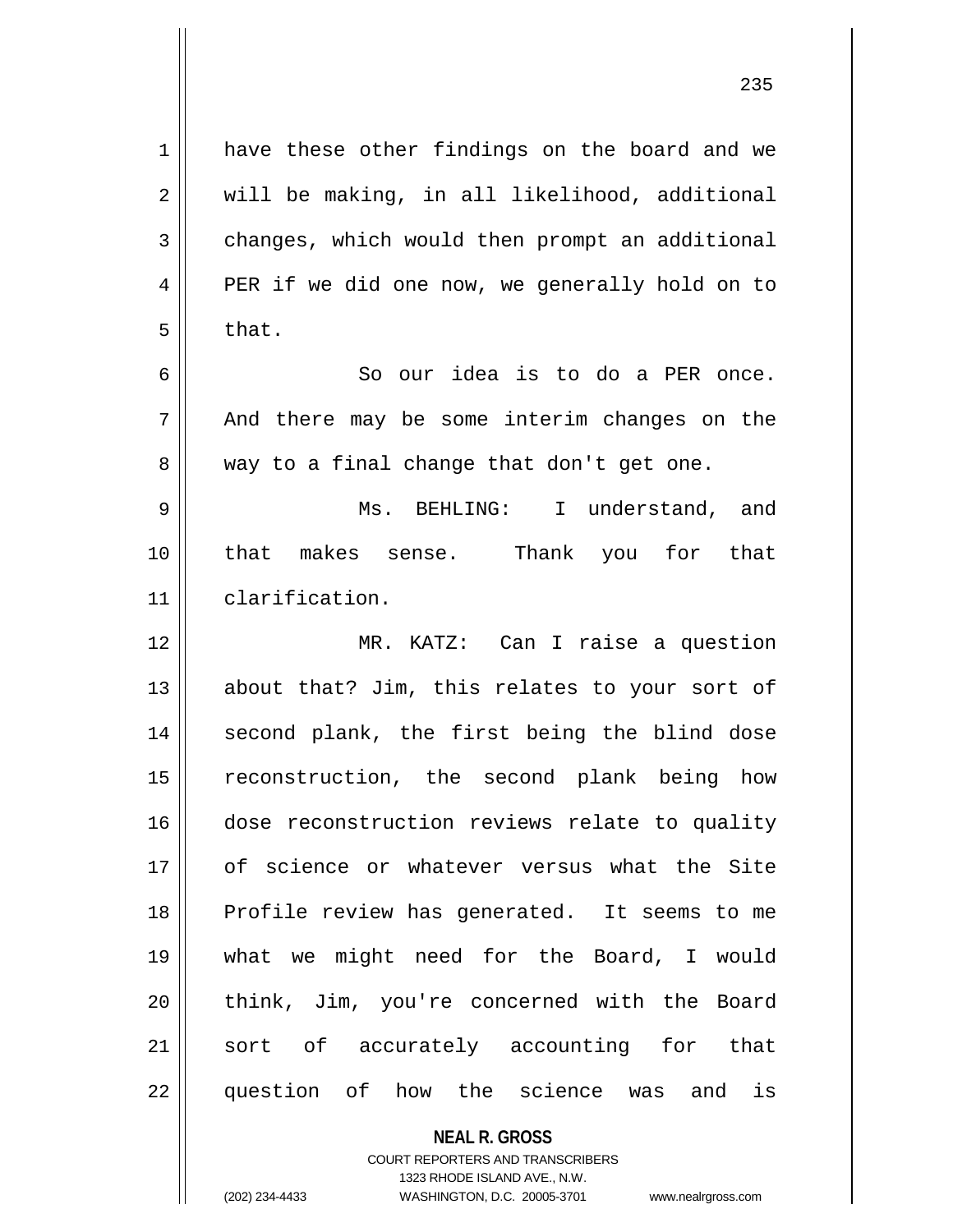1 developing, I mean, it seems like then what we 2 || really need is for the Work Group responsible  $3 \parallel$  for a Site Profile review to be feeding in an  $4 \parallel$  account, in effect, related to when we have 5 || reports for the Secretary but an account for  $6 \parallel$  that particular site of that site resolution 7 || process and what quality of science matters 8 were addressed.

9 || I mean, in the end, they're always 10 || remedied one way or the other, but that's sort 11 || of the other part of the story. And if the 12 blind reviews don't indicate that that system 13 is completely broken, then, you know, 14 || reporting on that story is sort of the other  $15$  | piece, as to how good the science was.

 MEMBER MELIUS: Yes. I mean, I || think what I'm trying to get at is there some way of one sort of making sure that all this, that we're connecting these different, you know, scientific and technical review functions in a way that assures that we're 22 || reporting on it correctly but, more

> **NEAL R. GROSS** COURT REPORTERS AND TRANSCRIBERS 1323 RHODE ISLAND AVE., N.W.

(202) 234-4433 WASHINGTON, D.C. 20005-3701 www.nealrgross.com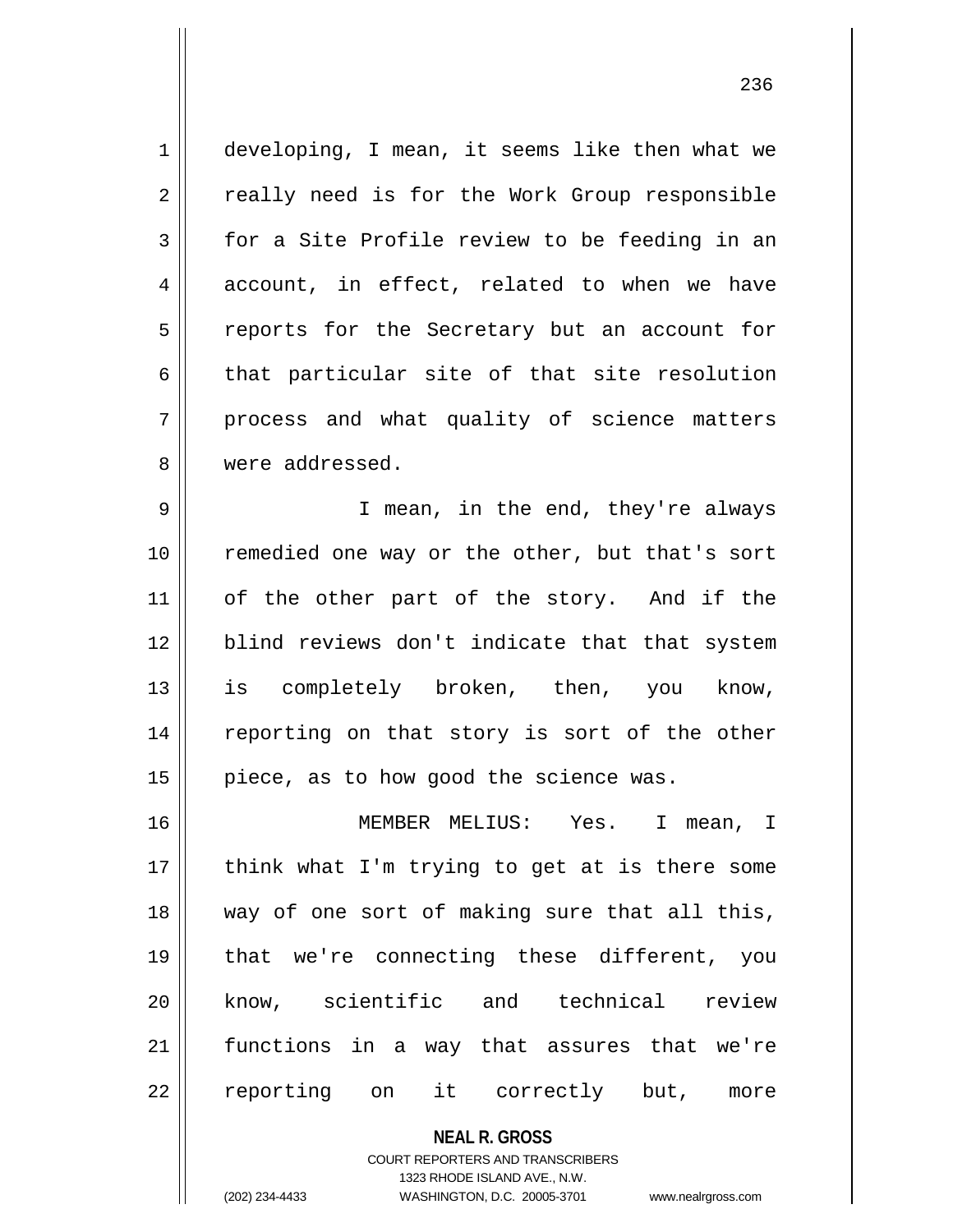1 | importantly, that we're giving the appropriate 2 | feedback to NIOSH on what they should be doing  $3 \parallel$  and so forth. I think we've broken it up so 4 || much that we really have no way of keeping  $5 \parallel$  track of all that's going on, and I think we 6 have all these different sort of review 7 || processes that don't communicate with each 8 || other very well.

9 MR. KATZ: Yes. But, in a 10 qualitative sense at least, I think we all 11 || probably have a pretty good sense that there's  $12$  a lot of change that gets done to TBDs as a 13 || result of the SEC process of the Board's and 14 || the Site Profile review. SEC process being 15 much more energetic just because those are 16 always a priority, to address the SECs. But 17 || we have a general sense that there's a lot of 18 || PERs, and a lot of TBD revisions are generated 19 || out of those processes.

20 MEMBER MELIUS: Yes. And I think 21 we start out under the assumption that the 22 || dose reconstruction review process by the

**NEAL R. GROSS**

COURT REPORTERS AND TRANSCRIBERS 1323 RHODE ISLAND AVE., N.W. (202) 234-4433 WASHINGTON, D.C. 20005-3701 www.nealrgross.com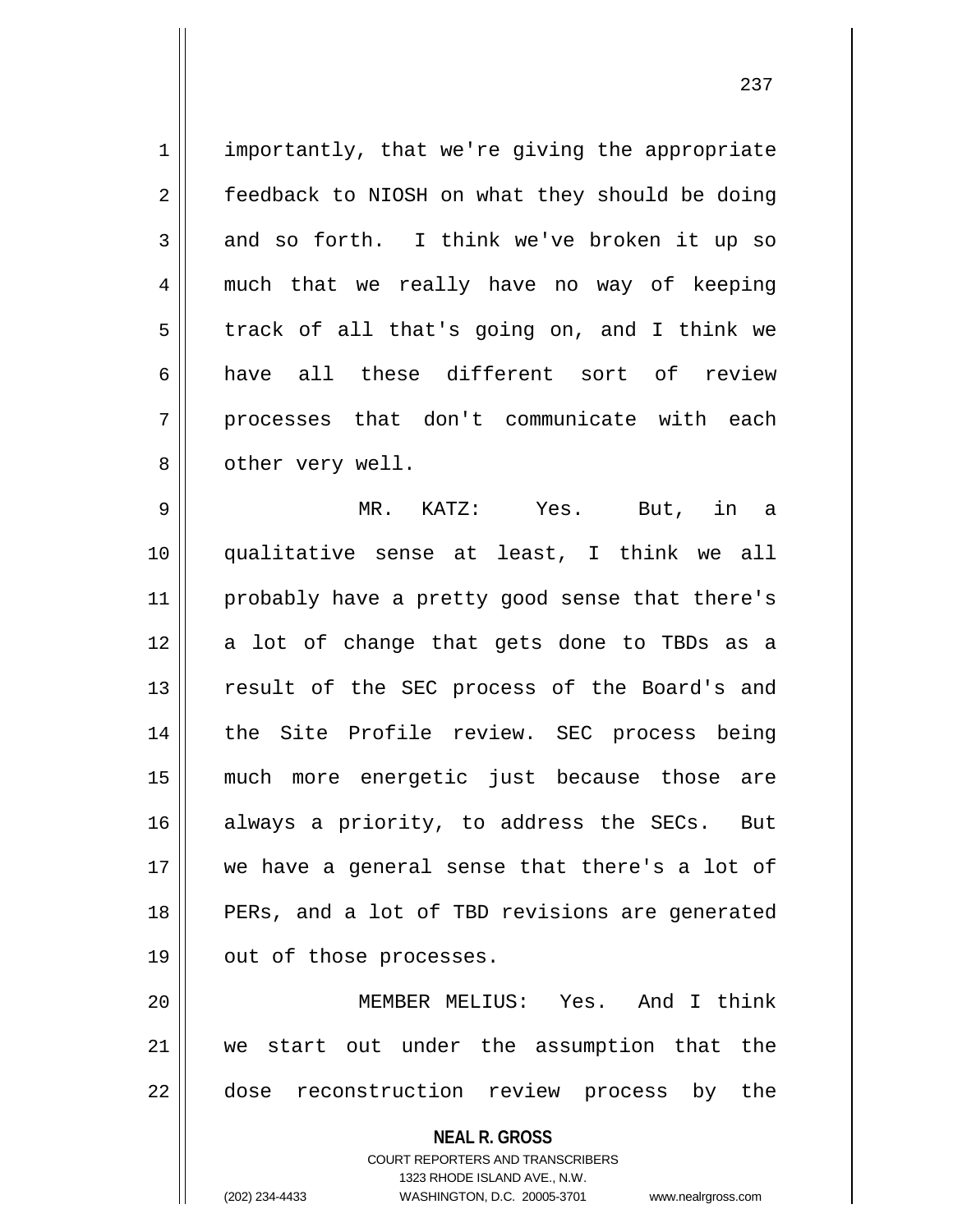1 | Board would be the way that those would all  $2 \parallel$  be, you know, would reflect all of that, and, 3 currently, it doesn't. You know, in fact, it 4 doesn't reflect most of the changes that take  $5 \parallel$  place. The changes that have been engendered  $6 \parallel$  by the dose reconstruction review are, I want  $7 \parallel$  to say minor, but they're certainly less than 8 what's happened from Site Profile and SEC 9 || reviews. Now, I think that's expected in a 10 program as technically and scientifically 11 complicated as this, so it's not something 12 where NIOSH has failed or the Board has 13 failed. But I think we need to, if we think 14 we've made all these improvements, we need to 15 have some way of evaluating that and that we 16 make sure we're not missing important issues 17 || and that we're reporting on it correctly. And 18 we got to be able to do that with, you know, 19 without having to start all over again and, 20 || secondly, without a huge amount of resources 21 || going into that.

22 || MEMBER MUNN: Well, we can

**NEAL R. GROSS** COURT REPORTERS AND TRANSCRIBERS

1323 RHODE ISLAND AVE., N.W.

(202) 234-4433 WASHINGTON, D.C. 20005-3701 www.nealrgross.com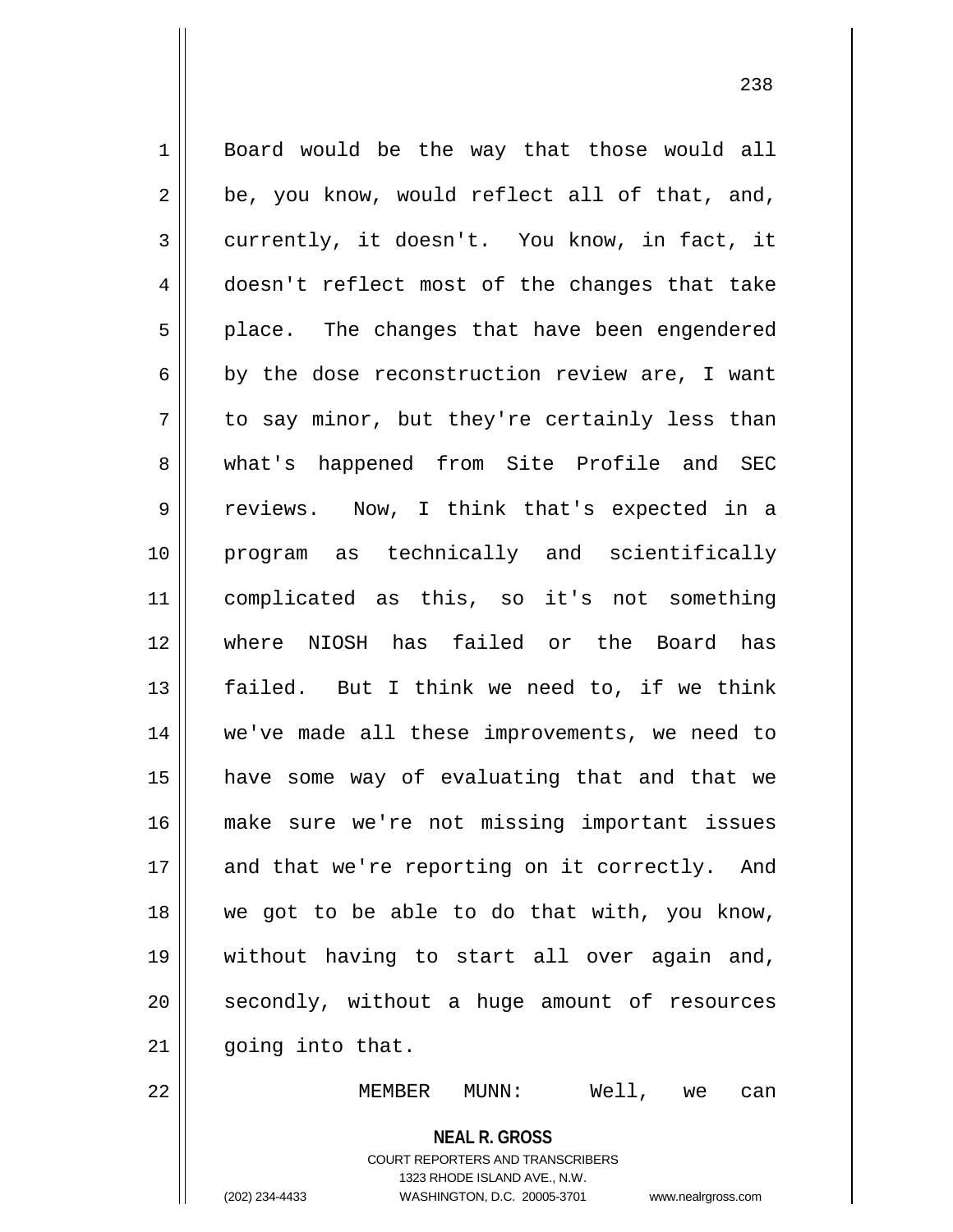1 certainly do that by identifying what we're  $2 \parallel$  going to use as a sampling process to sort of  $3 \parallel$  keep score, which is probably as good a forum 4 as any for the decision-making on what we 5 || might use for a sampling process. I 6 | personally would suggest that we use no more  $7 \parallel$  than five sites, and that may even be too 8 || large, depending upon which sites you're going  $9 \parallel$  to choose. If you choose the big five, then 10 you're cutting off another five years of 11 activity and you don't want to do that. So 12 || probably two of the large sites and two of the 13 || smaller sites would be, in my mind, a 14 || reasonable place to start to look at these 15 things. It's just a question of choosing 16 which ones where the most activity might have 17 taken place so that you could say that these 18 || are not the most active site groupings that we 19 have, at least. They are among the most  $20$  active site groupings. That way, you can, in 21 || some small degree, bound the other activities  $22$  || by the Board that have been very active.

> **NEAL R. GROSS** COURT REPORTERS AND TRANSCRIBERS

1323 RHODE ISLAND AVE., N.W. (202) 234-4433 WASHINGTON, D.C. 20005-3701 www.nealrgross.com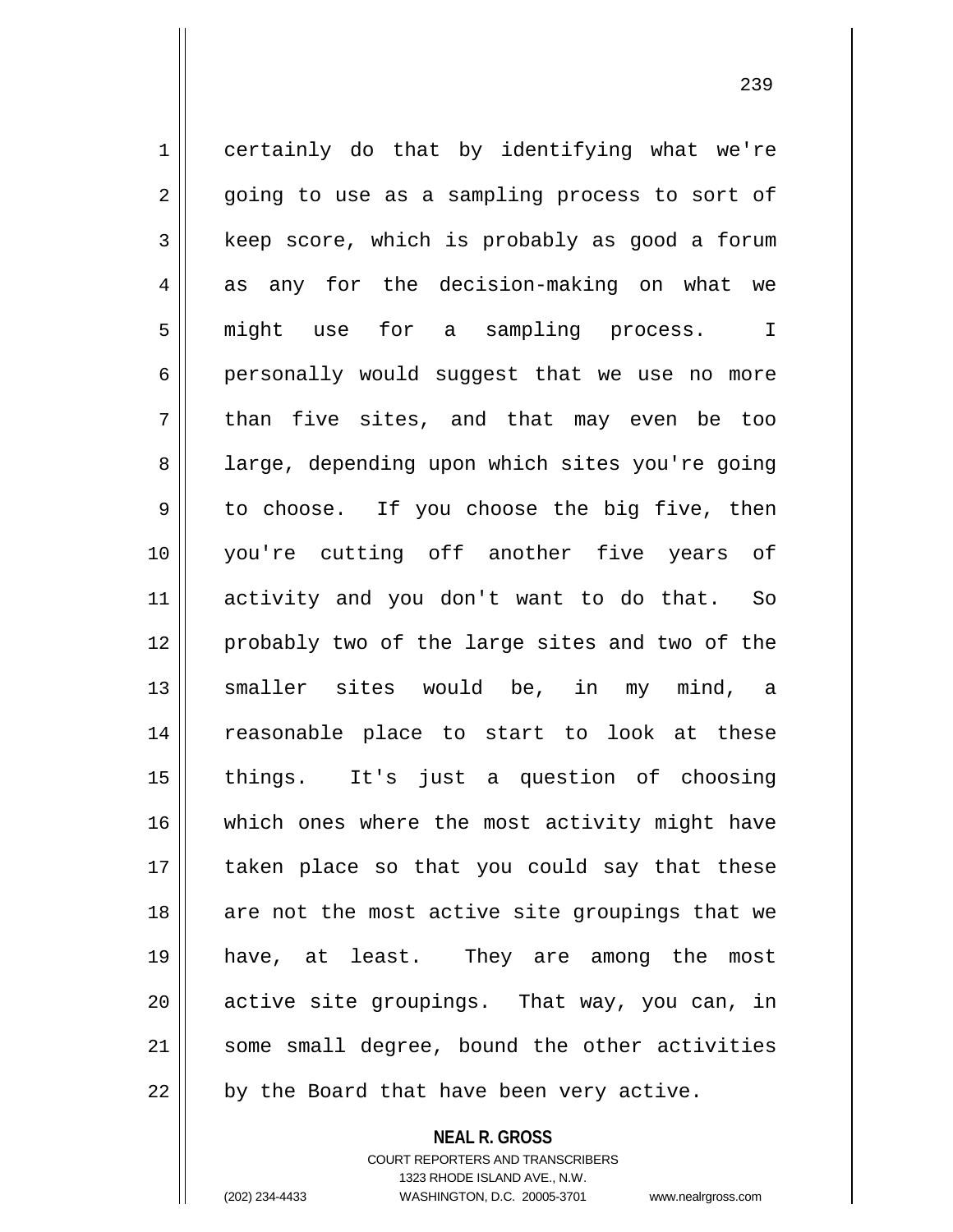| $\mathbf{1}$   | CHAIRMAN GRIFFON: I guess I                                                                                                                                            |
|----------------|------------------------------------------------------------------------------------------------------------------------------------------------------------------------|
| $\overline{2}$ | missed that completely. I'm not sure why                                                                                                                               |
| 3              | we're sampling five sites.                                                                                                                                             |
| $\overline{4}$ | MEMBER MUNN: We had spoken                                                                                                                                             |
| 5              | earlier, and we didn't decide to do this, but                                                                                                                          |
| 6              | we talked about the possibility, you know, if                                                                                                                          |
| 7              | you take a look at these things and if we look                                                                                                                         |
| 8              | at one of the sites, we look at some of the                                                                                                                            |
| 9              | cases, look at some of the sites, and we                                                                                                                               |
| 10             | identify where --                                                                                                                                                      |
| 11             | CHAIRMAN GRIFFON: Right.                                                                                                                                               |
| 12             | MEMBER MUNN: -- the findings have                                                                                                                                      |
| 13             | been identified, and have these findings                                                                                                                               |
| 14             | resulted in changes in the Site Profile,                                                                                                                               |
| 15             | changes in the procedures, where did the                                                                                                                               |
| 16             | changes occur? If you do it by site, then you                                                                                                                          |
| 17             | have a handle on how you're doing it. As a                                                                                                                             |
| 18             | matter of fact, I don't know how you would do                                                                                                                          |
| 19             | it if you didn't do it by site. How would you                                                                                                                          |
| 20             | develop any kind of statistic at all if you                                                                                                                            |
| 21             | didn't do it by site?                                                                                                                                                  |
| 22             | CHAIRMAN GRIFFON: Right. No, I                                                                                                                                         |
|                | <b>NEAL R. GROSS</b><br><b>COURT REPORTERS AND TRANSCRIBERS</b><br>1323 RHODE ISLAND AVE., N.W.<br>(202) 234-4433<br>WASHINGTON, D.C. 20005-3701<br>www.nealrgross.com |

<sup>(202) 234-4433</sup> WASHINGTON, D.C. 20005-3701 www.nealrgross.com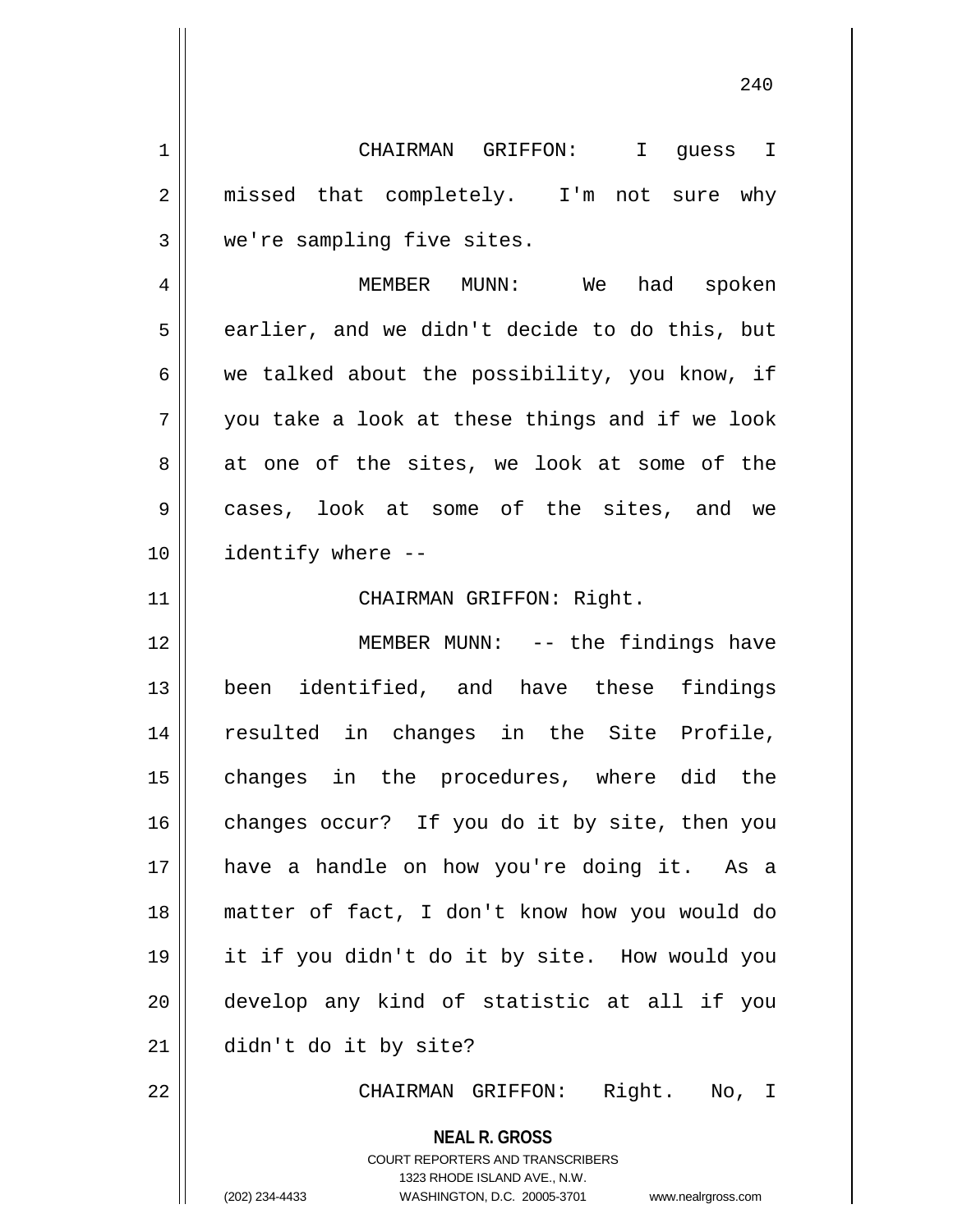1 || thought you were suggesting to limit it to  $2 \parallel$  just a few sites, to look at it that way. I  $3 \parallel$  didn't know Doug was suggesting that.

4 MEMBER MUNN: Yes. I'm saying  $5 \parallel$  that if we're going to report in the 10-year 6 ceview that our process has worked in this  $7 \parallel$  regard or in this regard or whatever regard we 8 want to choose, whatever way we want to look  $9 \parallel$  at it, if we've chosen to look at it in terms 10 of we've taken a look at what changes our 11 || program has instituted in each of these cases 12 and we consider those to be emblematic of the  $13$  || entire program because they are either typical 14 || sites or larger sites. I'm just looking at how 15 we're going to get to making some judgment.

16 If you are going to make some 17 || statements for the Secretary and for the world 18 to see, in terms of our view of what we've 19 done in the program, then we have to have 20 || something to point to. We have to have some 21  $\parallel$  kind of data that we have to put together. We 22 || have agreed that we do not currently have a

> **NEAL R. GROSS** COURT REPORTERS AND TRANSCRIBERS 1323 RHODE ISLAND AVE., N.W. (202) 234-4433 WASHINGTON, D.C. 20005-3701 www.nealrgross.com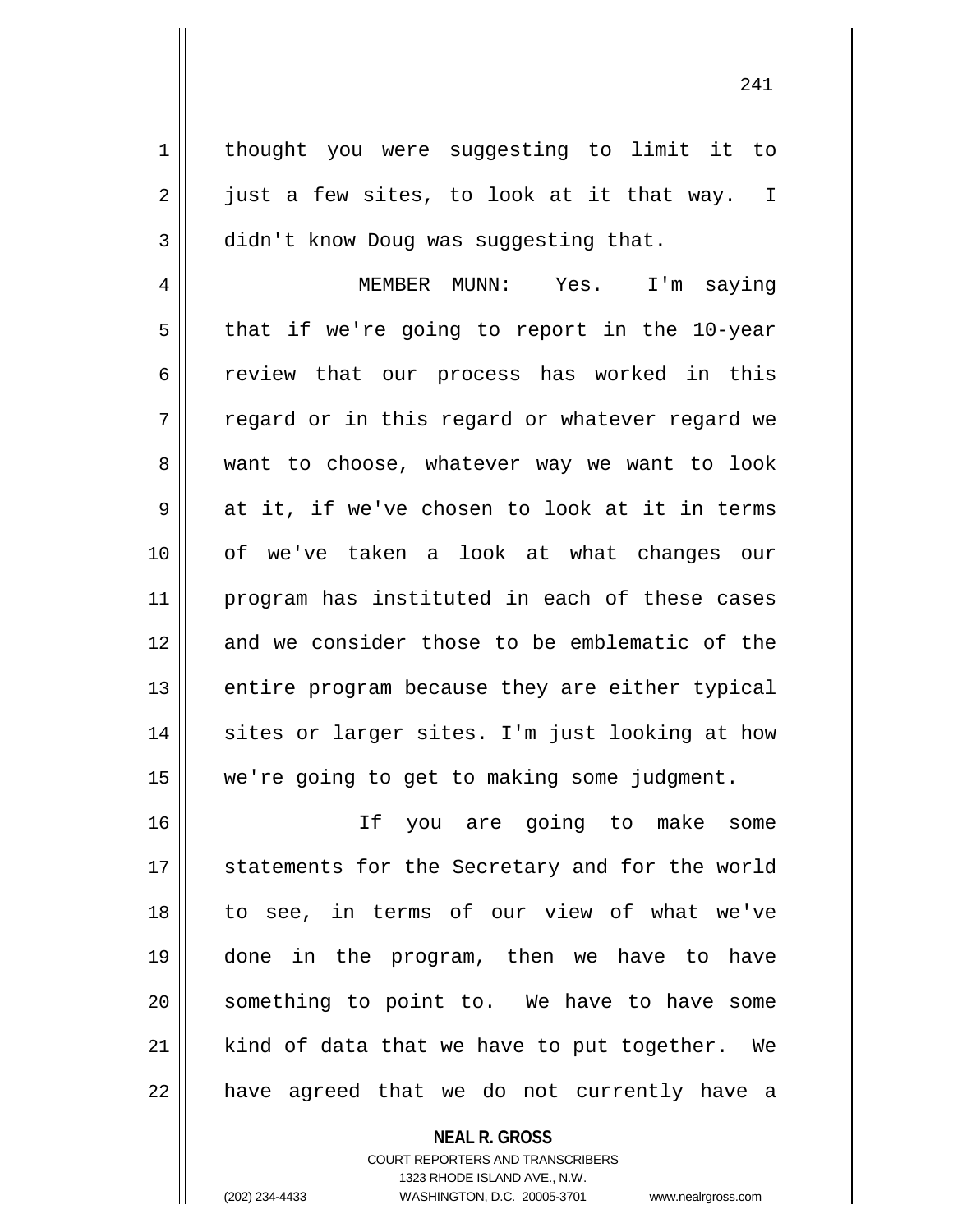1 || mode for tracking the data. If we're going to  $2 \parallel$  build such a look, if we're going to have SC&A  $3 \parallel$  go out and take such a look, we need to tell  $4 \parallel$  them what to look at. That's, essentially, 5 | what I'm saying. 6 MEMBER MELIUS: Yes. But what I 7 would say, I mean, I understand what you're 8 | getting at, Wanda --9 MEMBER MUNN: I'm glad you do. 10 MEMBER MELIUS: -- but I would 11 step back or sort of a different road. I'd 12 || rather design or modify what we're doing so 13  $\parallel$  that in the future, as we go forward, we can 14 || sort of, our reporting can better reflect the 15 technical and scientific, our evaluation of 16 the technical and scientific qualities of 17 || program. I think where at least I was talking 18 || and Mark, I thought, was talking about sort of 19 the sampling of different sites was let's at  $20$  || least take a look at a few sites, maybe even 21 || one to start with, where there's been 22 || significant Site Profile SEC review whatever

**NEAL R. GROSS**

COURT REPORTERS AND TRANSCRIBERS 1323 RHODE ISLAND AVE., N.W. (202) 234-4433 WASHINGTON, D.C. 20005-3701 www.nealrgross.com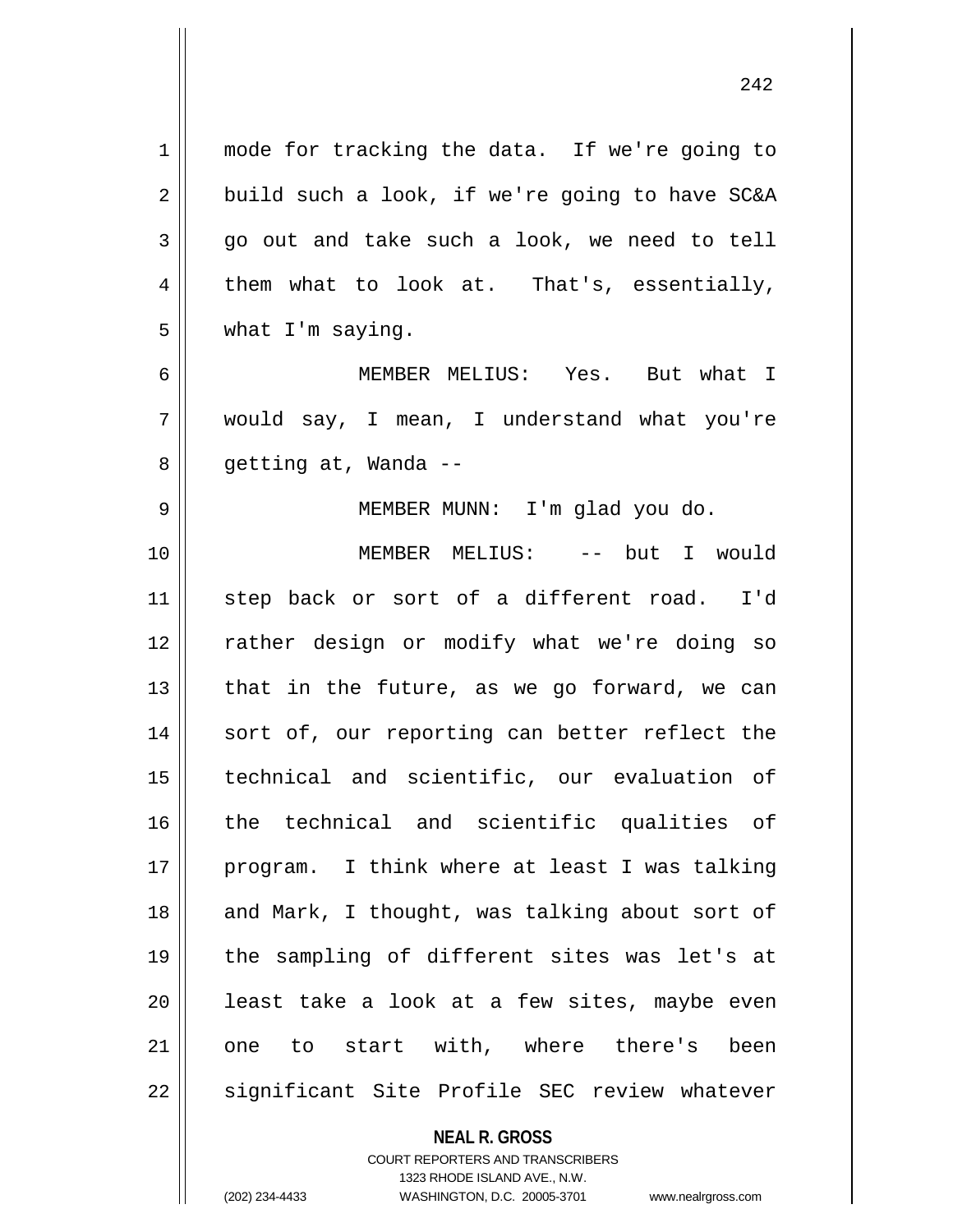**NEAL R. GROSS** COURT REPORTERS AND TRANSCRIBERS 1323 RHODE ISLAND AVE., N.W. (202) 234-4433 WASHINGTON, D.C. 20005-3701 www.nealrgross.com 1 and a significant number of dose 2 | reconstruction, individual dose reconstruction 3 reviews, and sort of look back at that 4 universe of dose reconstruction reviews and  $5 \parallel$  then see how that interacts with what's 6 happened with the Site Profile procedure, et  $7$  | cetera, reviews that have taken place. 8 CHAIRMAN GRIFFON: I was sort of 9 proposing maybe your second idea, not your 10 blind reviews but take your second idea, Jim,  $11$  and try it at one or two sites  $-$ 12 MEMBER MELIUS: Yes. 13 CHAIRMAN GRIFFON: -- and see what  $14 \parallel$  we're -- yes, yes. 15 MEMBER MELIUS: See what's - 16 CHAIRMAN GRIFFON: Not necessarily  $17 \parallel$  to  $-$ 18 MEMBER MELIUS: Maybe it's not 19 || going to be worthwhile. I don't know. 20 CHAIRMAN GRIFFON: Yes. And I 21 wasn't necessarily proposing that that could  $22$  | be extrapolated then to the whole complex.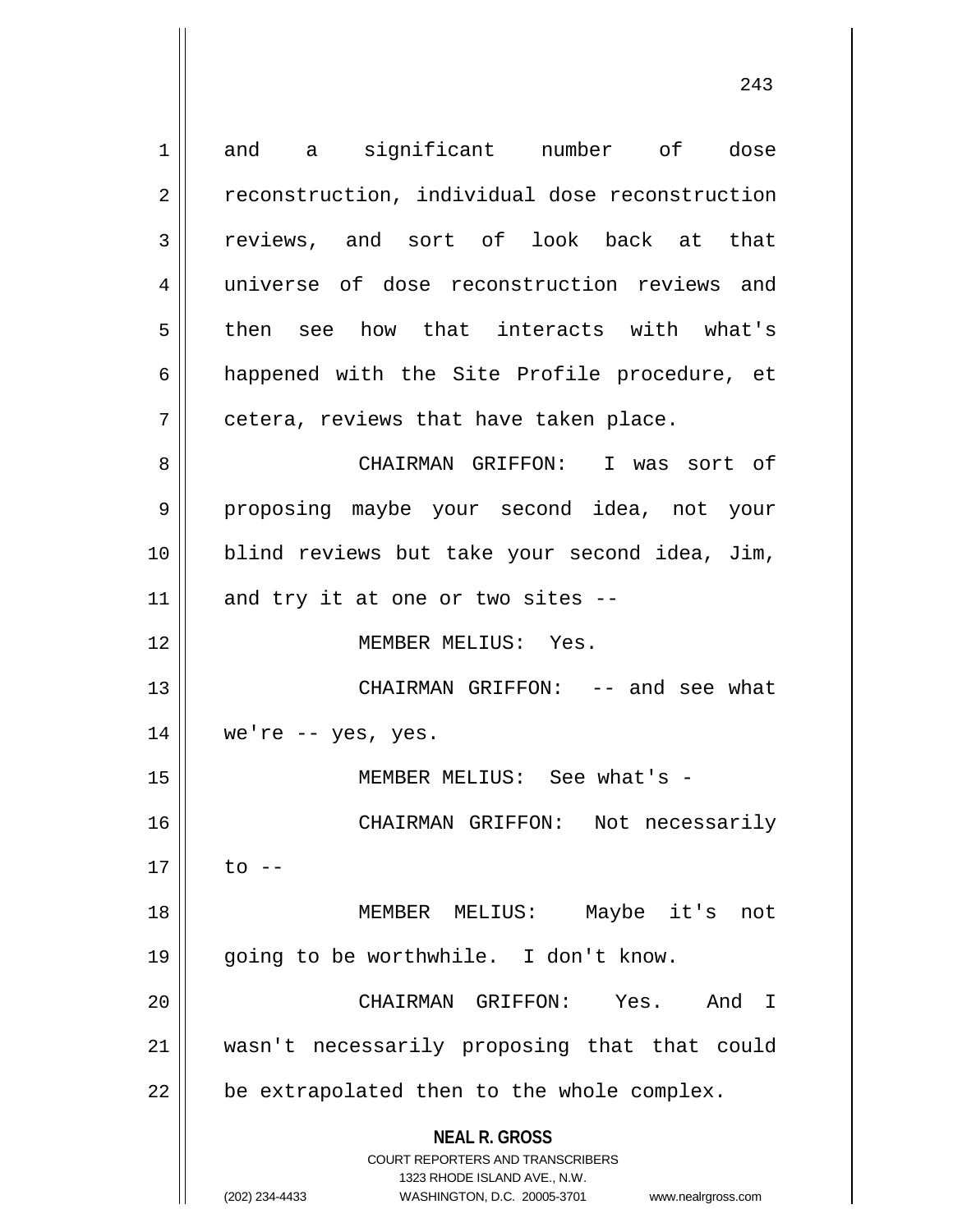| $\mathbf 1$    | no, but it<br>MEMBER MELIUS: No,               |
|----------------|------------------------------------------------|
| $\overline{2}$ | might tell us how we could improve the         |
| 3              | process. And I think some of the improvement   |
| 4              | of the process is maybe a way of trying to     |
| 5              | link back to provide some better linkage       |
| 6              | between or communication between what's        |
| 7              | happening with the Site Profile and the        |
| 8              | individual dose reconstruction reviews, the    |
| $\mathsf 9$    | procedure reviews, et cetera. Because we need  |
| 10             | some way of bringing that together. Is that    |
| 11             | the Site Profile Committee, is that the Dose   |
| 12             | Reconstruction? I don't know. Or is it some    |
| 13             | other Super Committee, Super Subcommittee or   |
| 14             | something? I don't know. But I think we need   |
| 15             | to develop something and start looking at it.  |
| 16             | MR. KATZ: So I was just saying                 |
| 17             | what I thought Doug was saying earlier is the  |
| 18             | one thing that comes to mind when you do that, |
| 19             | say you do it for Savannah River Site, is that |
| 20             | all the dose reconstruction reviews that were  |
| 21             | done were basic dose reconstruction reviews,   |
| 22             | right? And so they will have implicitly        |

**NEAL R. GROSS** COURT REPORTERS AND TRANSCRIBERS

1323 RHODE ISLAND AVE., N.W.

(202) 234-4433 WASHINGTON, D.C. 20005-3701 www.nealrgross.com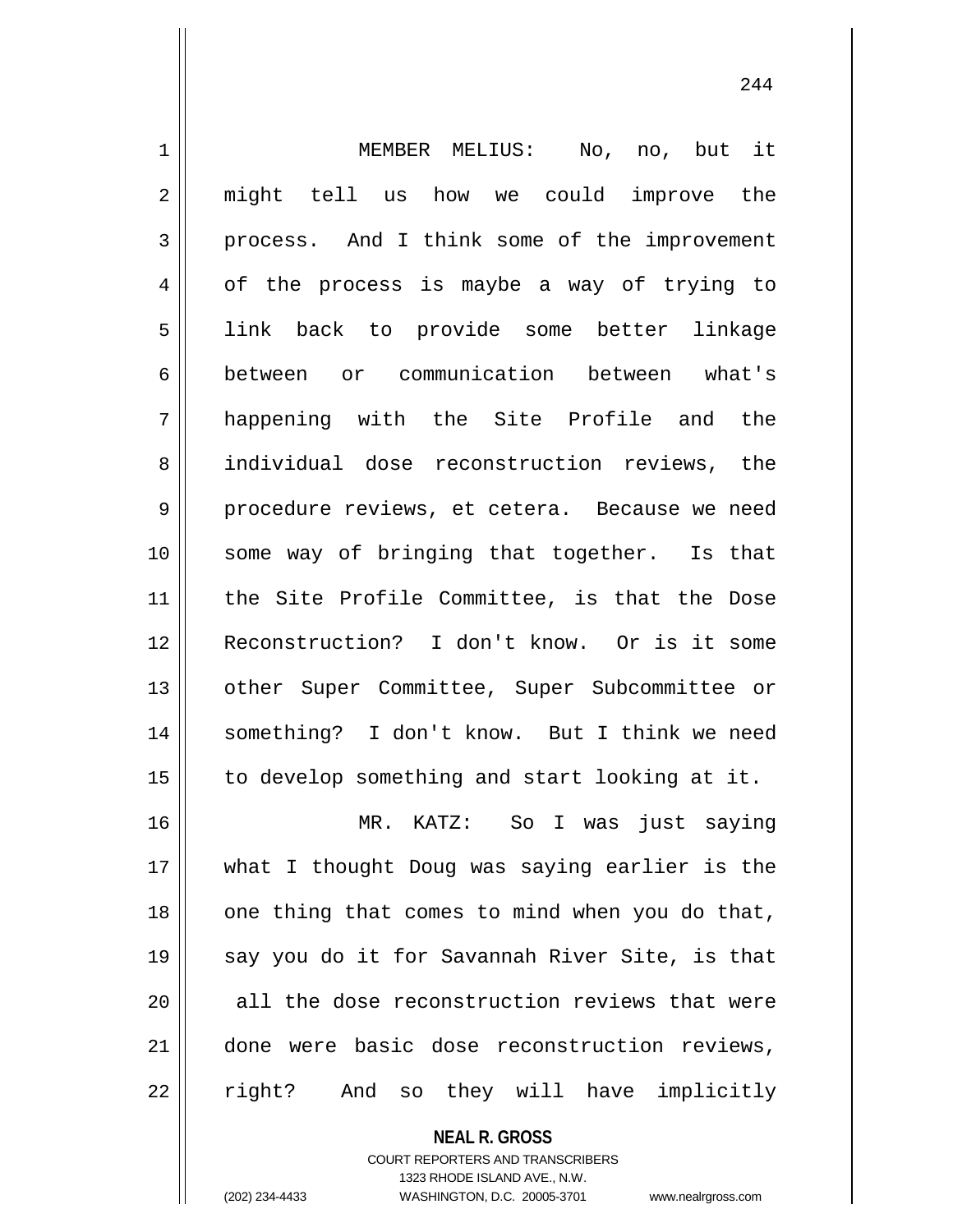| 1  | assumed that the methods were okay and tested,           |
|----|----------------------------------------------------------|
| 2  | so they're not going to pick up the same kind            |
| 3  | of issues that Site Profiles would have --               |
| 4  | CHAIRMAN GRIFFON: Yes.                                   |
| 5  | MEMBER MELIUS: Are the                                   |
| 6  | conclusions of those, if there were huge                 |
| 7  | changes in the Site Profiles and SEC, et                 |
| 8  | cetera, then they're giving a false                      |
| 9  | impression.                                              |
| 10 | CHAIRMAN GRIFFON: Yes, that's --                         |
| 11 | MR. KATZ: I understand that.                             |
| 12 | CHAIRMAN GRIFFON: -- in terms of                         |
| 13 | the way we $-$                                           |
| 14 | (Simultaneous speakers.)                                 |
| 15 | MEMBER MELIUS: There's a dynamic                         |
| 16 | to this that, again, it's a good dynamic.                |
| 17 | NIOSH, with some help from us, is trying to              |
| 18 | improve the process. So, yes, the changes are            |
| 19 | good, but we need to think of a better, an               |
| 20 | evaluation needs to reflect all that goes on             |
| 21 | in the program, not just the basic dose                  |
| 22 | reviews.                                                 |
|    | <b>NEAL R. GROSS</b><br>COURT REPORTERS AND TRANSCRIBERS |

1323 RHODE ISLAND AVE., N.W.

(202) 234-4433 WASHINGTON, D.C. 20005-3701 www.nealrgross.com

 $\mathop{\text{||}}$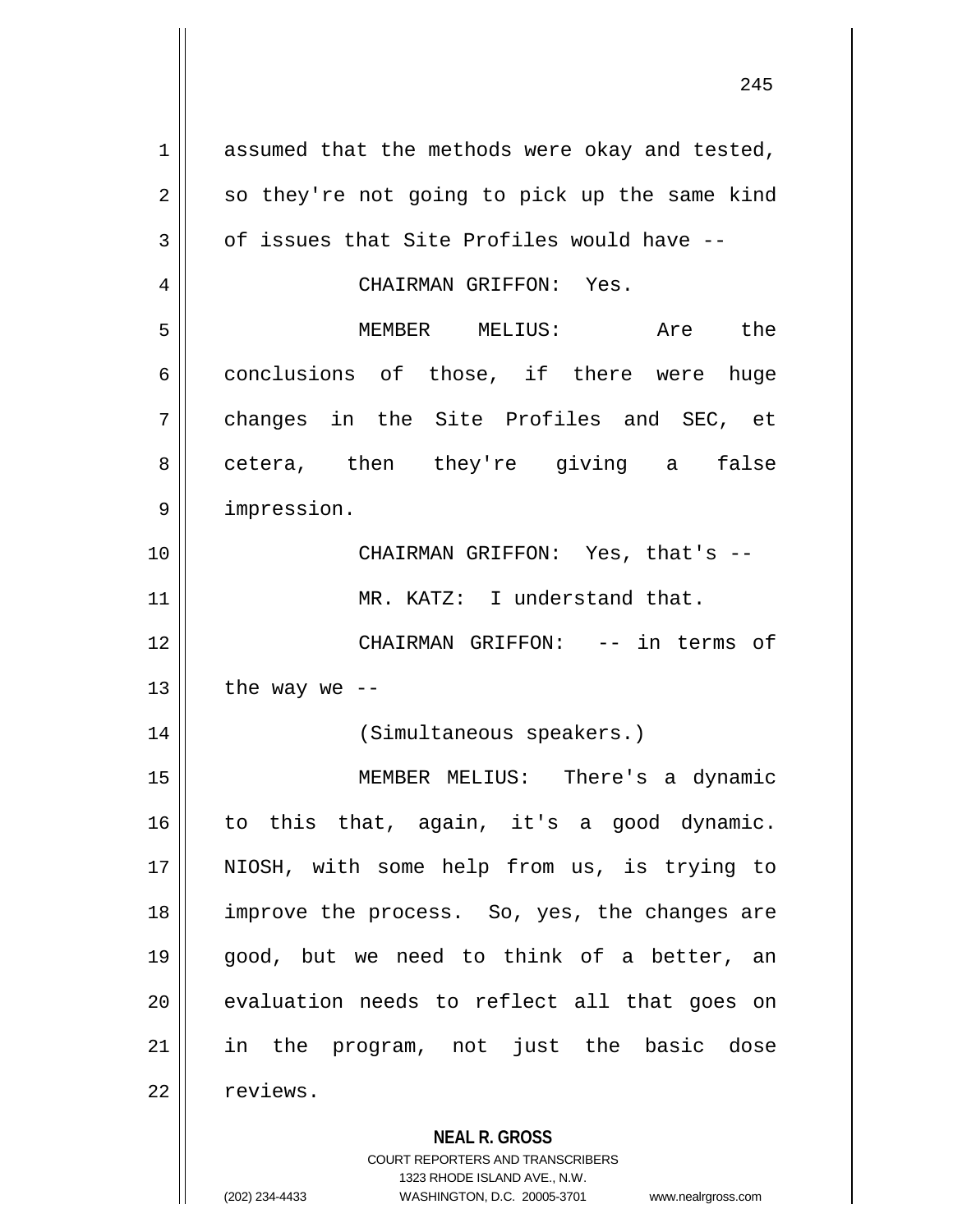1 | CHAIRMAN GRIFFON: Right. I think 2 both those notions, the blind reviews and this 3 | look-back, or whatever a better term there 4 || might be, are useful ideas. I think Kathy  $5 \parallel$  raises some things we might have to think 6 through on the blind reviews. I think the 7 first step might be to resurrect the couple 8 cases that we have done and then have a 9 discussion around here of what, you know, if 10 we're going to select more, what's the model 11 we should use, you know, what's the best 12 model. 13 MR. FARVER: Part of what I'm

14 seeing is, when we do a DR review, we're 15 looking at something that was done maybe a 16 year ago. We're looking at a particular time 17 || frame and giving you a snapshot of what was 18 done. And I think what's being asked for is, 19 || okay, I want to know how things have evolved: 20 || how have changes been made, what changes have 21 been made, how would that have affected this  $22 \parallel$  case if you looked at that happened a year

> **NEAL R. GROSS** COURT REPORTERS AND TRANSCRIBERS 1323 RHODE ISLAND AVE., N.W. (202) 234-4433 WASHINGTON, D.C. 20005-3701 www.nealrgross.com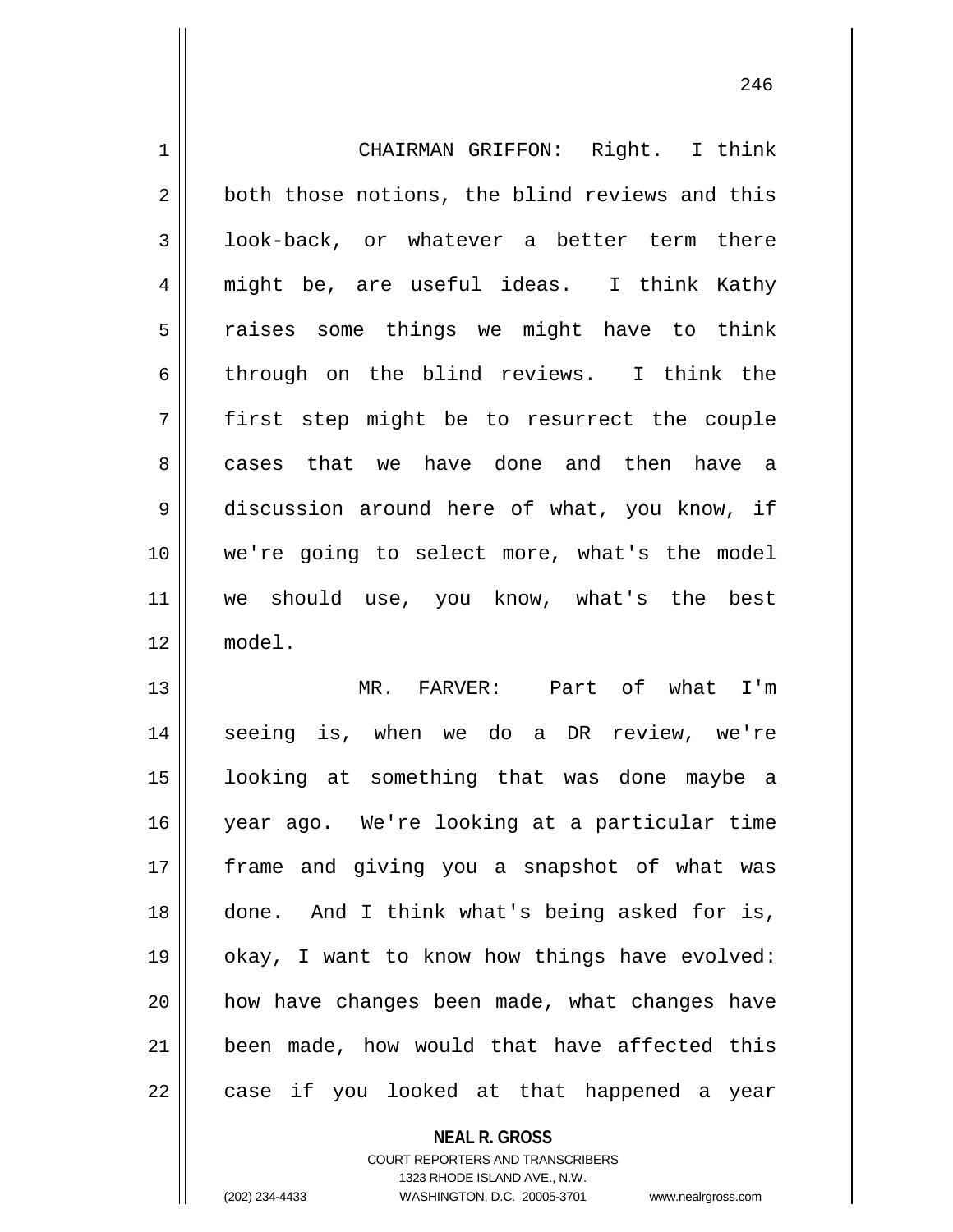1 ago? And even if there's TBD changes and even 2 if there's SEC issues that have resulted in  $3 \parallel$  changes, there may not be a PER issue because 4 || they're waiting for additional changes. So 5 | it's a moving target, and, you know, all we 6 can do is provide you a look at it at a 7 certain time frame. I don't see how we can 8 || incorporate all the changes that could be made 9 || when they haven't been made. 10 CHAIRMAN GRIFFON: Right. But I 11 || think, you know, the look-back idea is to also 12 || qet at the question from our Board standpoint 13 || of what we're reporting on in the overall 14 || scientific validity of the cases. We don't 15 want to have amongst those, say we end up with 16 500 cases and say 100 of those eventually  $17$  ended up in an SEC, I would say we eliminate 18 || those from our statistics, you know. We look 19 at the -- so I think that's what Jim is  $20$  || qetting at when he's saying the look-back.  $21$  | It's mainly to see what happened later.

22 || MR. FARVER: Okay.

**NEAL R. GROSS**

COURT REPORTERS AND TRANSCRIBERS 1323 RHODE ISLAND AVE., N.W. (202) 234-4433 WASHINGTON, D.C. 20005-3701 www.nealrgross.com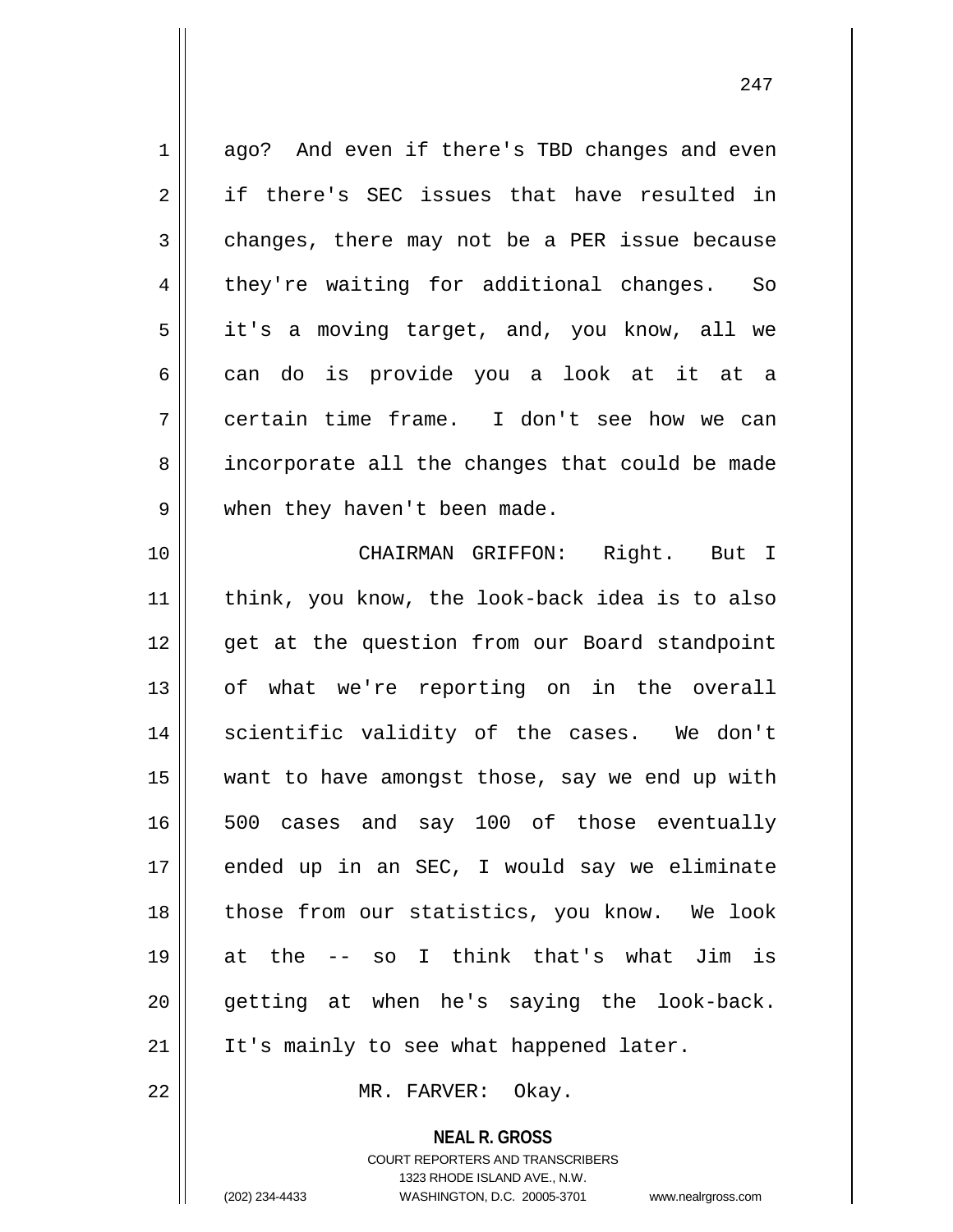| 1  | CHAIRMAN GRIFFON: And then if                                                                                                                                          |
|----|------------------------------------------------------------------------------------------------------------------------------------------------------------------------|
| 2  | those issues were captured, you know, are they                                                                                                                         |
| 3  | still on the table in the Site Profile review                                                                                                                          |
| 4  | or did they get folded into an SEC? I                                                                                                                                  |
| 5  | understand there's going to be some gray area                                                                                                                          |
| 6  | in the middle sometimes, you know. That's why                                                                                                                          |
| 7  | I was saying maybe we try one site and ask                                                                                                                             |
| 8  | SC&A to do this, and then we can, you know,                                                                                                                            |
| 9  | the devil is in the details, I guess. We can                                                                                                                           |
| 10 | see, you know --                                                                                                                                                       |
| 11 | MR. FARVER: So we look back at                                                                                                                                         |
| 12 | past cases that we've already looked at or                                                                                                                             |
| 13 | look back at new dose reconstructions?                                                                                                                                 |
| 14 | CHAIRMAN GRIFFON: Look back at,                                                                                                                                        |
| 15 | you know, like a group of, say, Hanford cases                                                                                                                          |
| 16 |                                                                                                                                                                        |
| 17 | That we've already<br>MR. FARVER:                                                                                                                                      |
| 18 | looked at once?                                                                                                                                                        |
| 19 | CHAIRMAN GRIFFON: Yes. And then                                                                                                                                        |
| 20 | say, okay, you know, just by the basics of the                                                                                                                         |
| 21 | cases, you can identify whether they would now                                                                                                                         |
| 22 | be in, or they got added to an<br>SEC or                                                                                                                               |
|    | <b>NEAL R. GROSS</b><br><b>COURT REPORTERS AND TRANSCRIBERS</b><br>1323 RHODE ISLAND AVE., N.W.<br>(202) 234-4433<br>WASHINGTON, D.C. 20005-3701<br>www.nealrgross.com |
|    |                                                                                                                                                                        |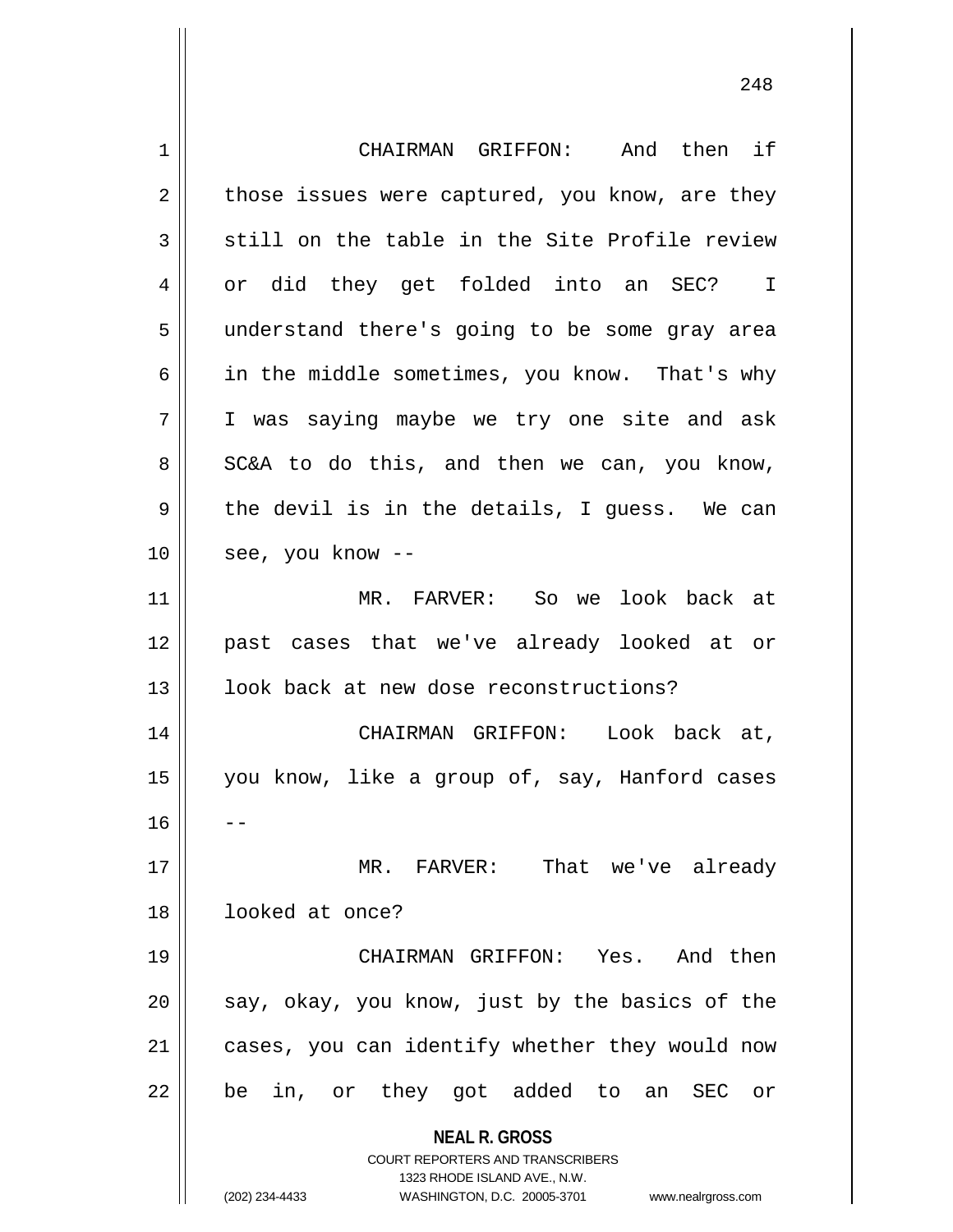|             | 249                                                                 |
|-------------|---------------------------------------------------------------------|
| $\mathbf 1$ | something like that or, you know --                                 |
| 2           | MR. FARVER: You could determine                                     |
| 3           | if they would be added to an SEC?                                   |
| 4           | CHAIRMAN GRIFFON: Right.                                            |
| 5           | MR. FARVER: But they may have                                       |
| 6           | used different assumptions under a previous                         |
| 7           | TBD.                                                                |
| 8           | CHAIRMAN GRIFFON: Right.                                            |
| 9           | MEMBER MELIUS: That may be, but                                     |
| 10          | we need to be able to note that somehow.                            |
| 11          | CHAIRMAN GRIFFON: Yes.                                              |
| 12          | MR. FARVER: You may not know --                                     |
| 13          | MEMBER MELIUS: We may not know a                                    |
| 14          | lot, but we know it's something more now and                        |
| 15          | it wasn't -- and the approach we were using                         |
| 16          | for the basic reviews is missing that, and we                       |
| 17          | need to see how significant that is.                                |
| 18          | MR. FARVER: I'm just trying to --                                   |
| 19          | CHAIRMAN GRIFFON:<br>Make sure<br>$- -$                             |
| 20          | yes, I know. Make sure, as Kathy said, it                           |
| 21          | doesn't fall through the cracks completely.                         |
| 22          | If it's captured in other facets of<br>the                          |
|             | <b>NEAL R. GROSS</b><br>COURT REPORTERS AND TRANSCRIBERS            |
|             | 1323 RHODE ISLAND AVE., N.W.                                        |
|             | (202) 234-4433<br>WASHINGTON, D.C. 20005-3701<br>www.nealrgross.com |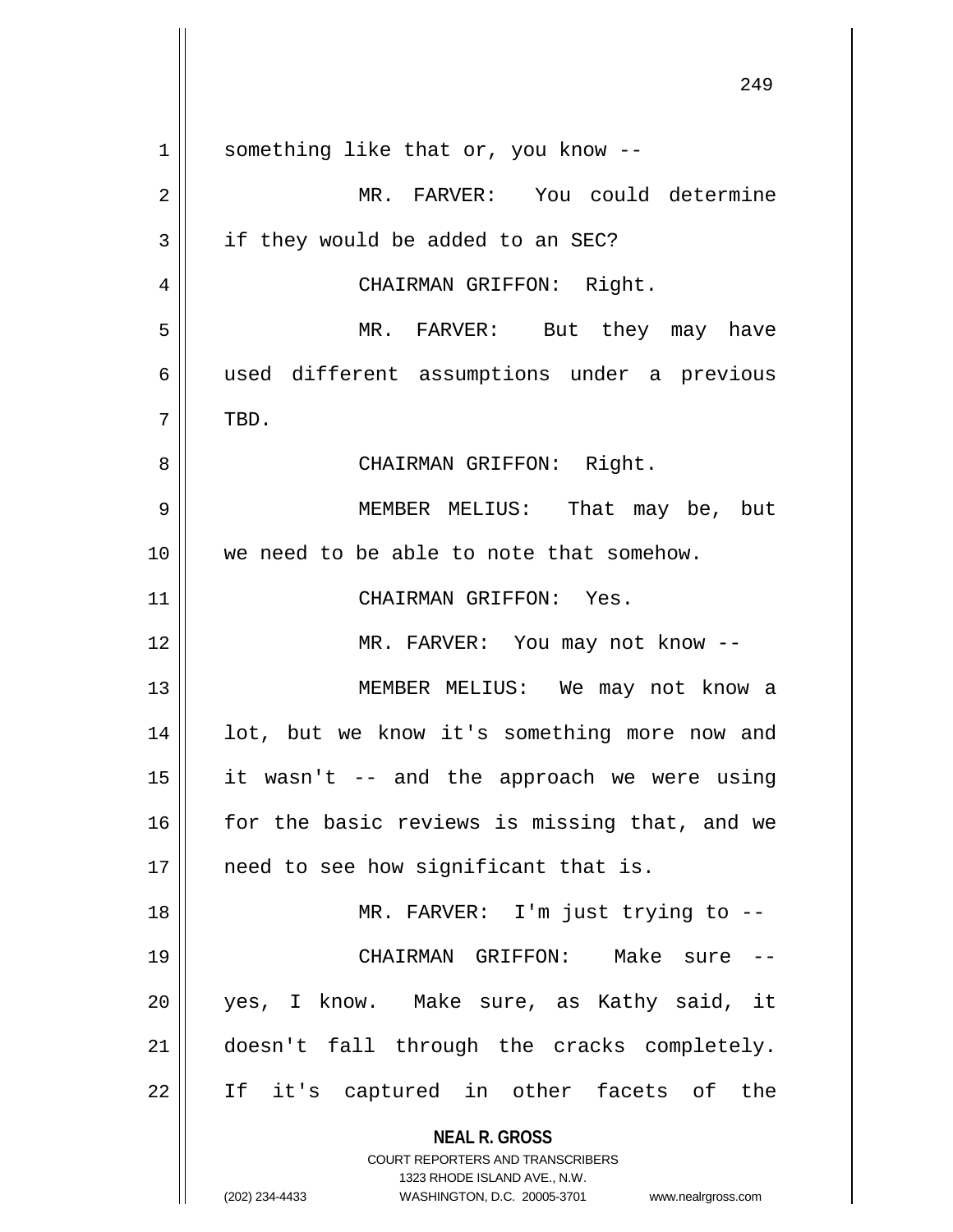1 program, it's not a problem. I mean, it's not 2 like --

3 MEMBER MELIUS: Well, it is when 4 || we're not reporting on it.

5 CHAIRMAN GRIFFON: Right, right,  $6 \parallel$  right. Yes. That's right. That's right.  $7 \parallel$  But I meant it wasn't a problem in terms of, I 8 || feel like, you know, I don't think everybody 9 || accepts that what you guys have been doing are 10 basic reviews that are looking mainly at the 11 quality. It's not like we're going to go back 12 || and say, well, SC&A missed the boat completely 13 || on these reviews. You know, that's not the 14 || thrust of this. But we want to make sure that 15 we're not misleading in our reporting out on  $16$  | the overall --

 MR. FARVER: So, I mean, I can understand. We go back and look at cases and we could tell you what changed from one point | to what changed to another point if there have been changes. But if it was, let's say, a Hanford case that was previously done under a

> **NEAL R. GROSS** COURT REPORTERS AND TRANSCRIBERS 1323 RHODE ISLAND AVE., N.W. (202) 234-4433 WASHINGTON, D.C. 20005-3701 www.nealrgross.com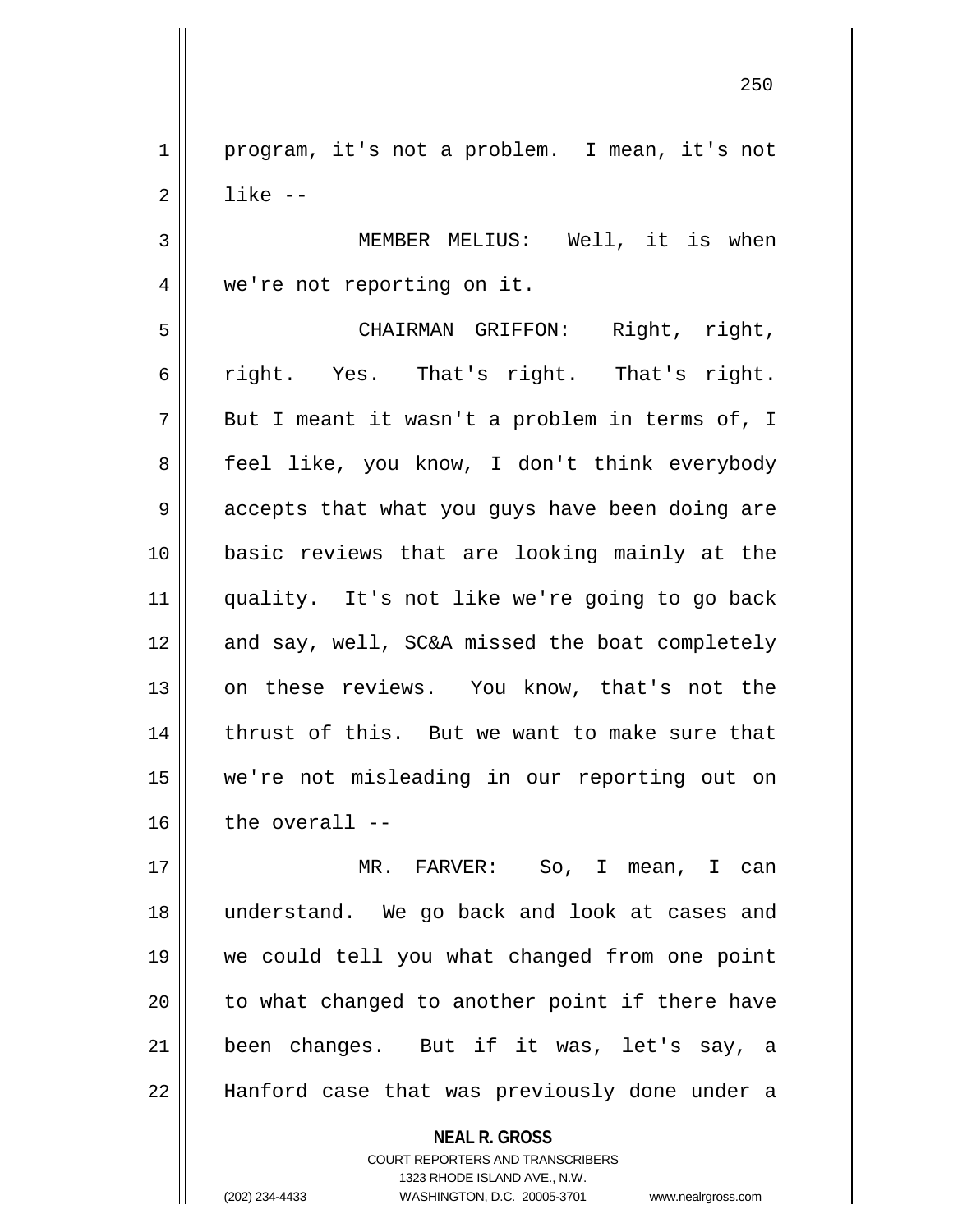1 || TBD that's two revisions behind, and now  $2 \parallel$  there's a new TBD out that would impact this 3 case and may even have a PER issued at some 4 point, we're not going to necessarily know 5 what's going to affect that case because  $6 \parallel$  nothing has changed yet.

7 CHAIRMAN GRIFFON: Oh, it hasn't 8 || had a PER issued yet.

9 MR. FARVER: Right.

10 CHAIRMAN GRIFFON: So I think  $11$  | those are the ones you'd put, you know, a gray 12 area or whatever. You characterize them that 13 || way because you're not sure. And I would 14 || argue that a lot of those, you know, you're 15 || going to have to use some judgment. But, you 16 || know, if they're between 45 and 49 percent and 17 || they had significant changes and no PER has 18 been issued yet but seems like there might be,  $19$  || then you say this is in limbo state.

20 MR. FARVER: So we would be 21 looking at older cases, well, two years old, 22 well, anyway, an older case and comparing it

> **NEAL R. GROSS** COURT REPORTERS AND TRANSCRIBERS

> > 1323 RHODE ISLAND AVE., N.W.

(202) 234-4433 WASHINGTON, D.C. 20005-3701 www.nealrgross.com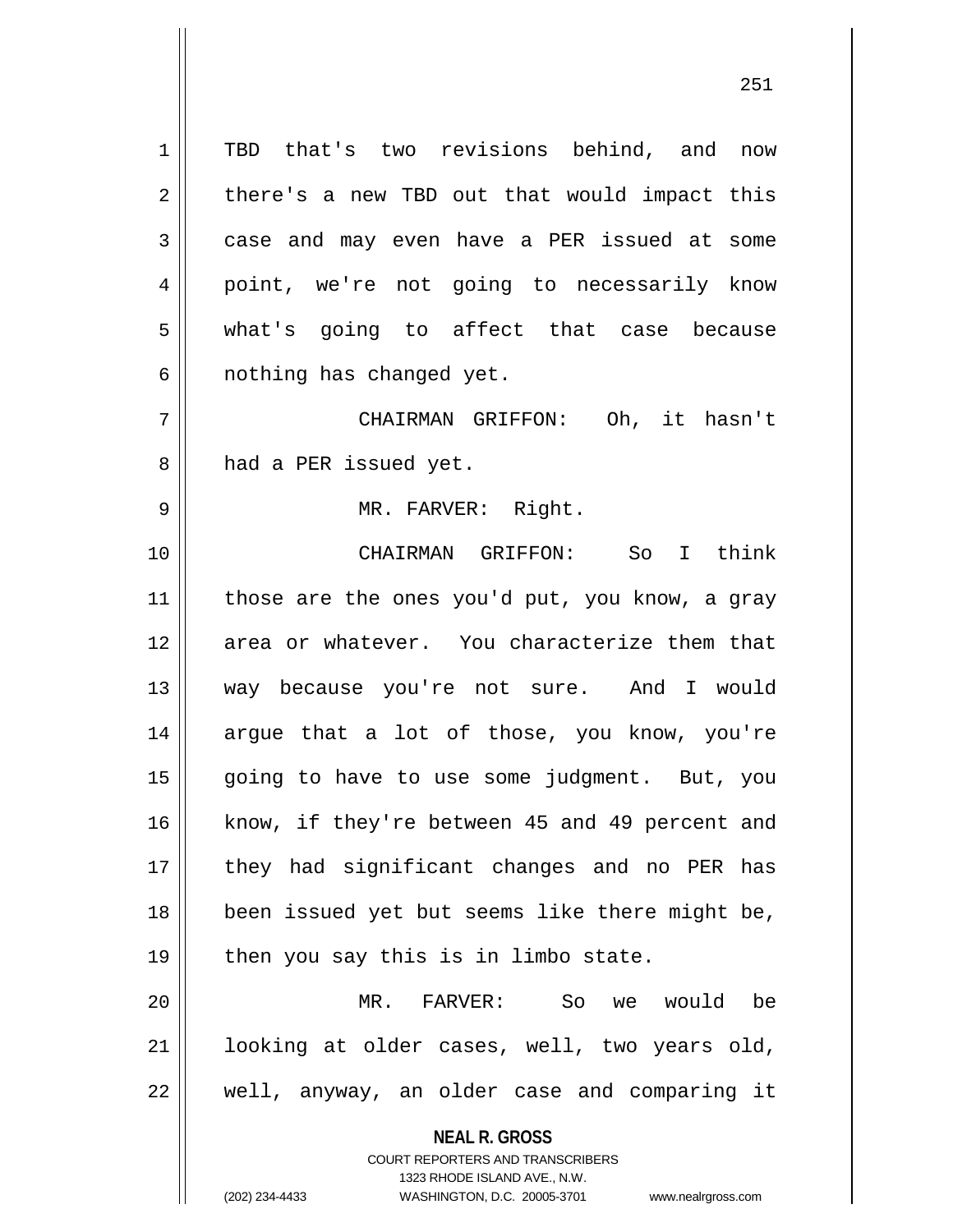**NEAL R. GROSS** COURT REPORTERS AND TRANSCRIBERS 1323 RHODE ISLAND AVE., N.W. (202) 234-4433 WASHINGTON, D.C. 20005-3701 www.nealrgross.com 1 | to current documentation? 2 CHAIRMAN GRIFFON: Yes, yes. And 3 maybe we don't start with a Hanford. Maybe 4 | there's too many cases. 5 | MR. FARVER: Whatever. 6 CHAIRMAN GRIFFON: But, you know, 7 I'm not sure -- 8 MR. FARVER: It could change 9 | because we've been comparing it to whatever 10 they used and referenced in their dose 11 | reconstruction. 12 CHAIRMAN GRIFFON: Oh, yes, I  $13$  | know, I know. 14 MR. FARVER: So now we may be 15 comparing it to a complete set of different 16 documents. I'm just trying to figure out -- 17 || MR. KATZ: You are comparing, I 18 think you are comparing like the current 19 documentation, the TBD -- 20 CHAIRMAN GRIFFON: Well, you're  $21$  | not doing a new review or anything. 22 MR. KATZ: -- documentation would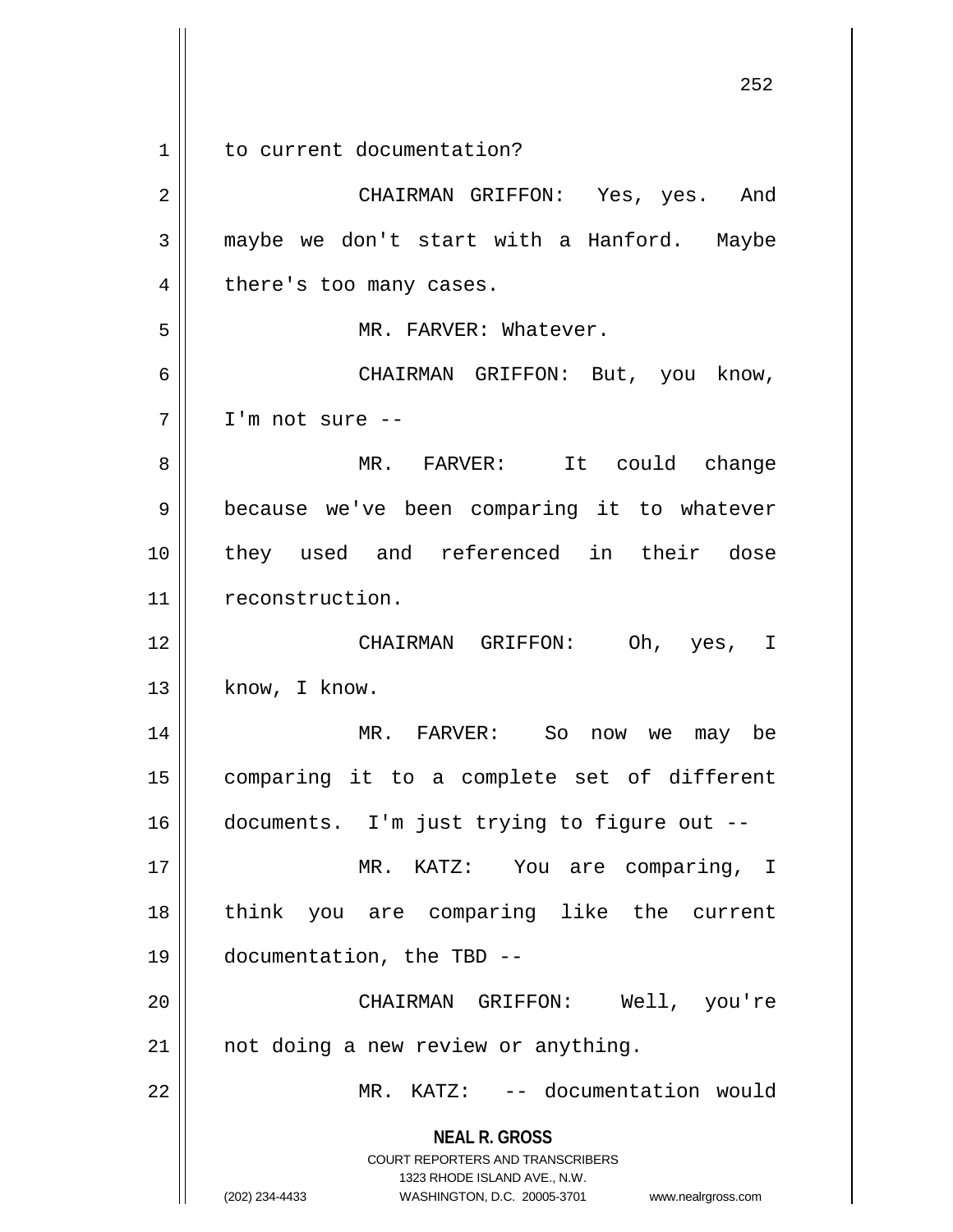**NEAL R. GROSS** COURT REPORTERS AND TRANSCRIBERS 1323 RHODE ISLAND AVE., N.W. (202) 234-4433 WASHINGTON, D.C. 20005-3701 www.nealrgross.com 1 encompass SEC changes and so on --2 || CHAIRMAN GRIFFON: Right. 3 MR. KATZ: -- if that's already 4 || been incorporated. But you'd try to choose  $5 \parallel$  those, right? 6 CHAIRMAN GRIFFON: Yes. 7 MR. FARVER: I'm just saying, 8 well, we'd be looking at new technical basis, 9 probably. There's new procedure revisions, 10 new OTIB revisions. So we've got a whole, 11 like I said, a whole set of different 12 documents we'd be looking at. 13 MEMBER MUNN: And how would you 14 || not have to do it again? 15 || MR. FARVER: You would. 16 MEMBER MUNN: You would have to do 17 it again. 18 CHAIRMAN GRIFFON: Why would you 19 have to review the case again? 20 MEMBER MUNN: Because you wouldn't 21 || know how severely those changes would have  $22$   $\parallel$  affected this calculation.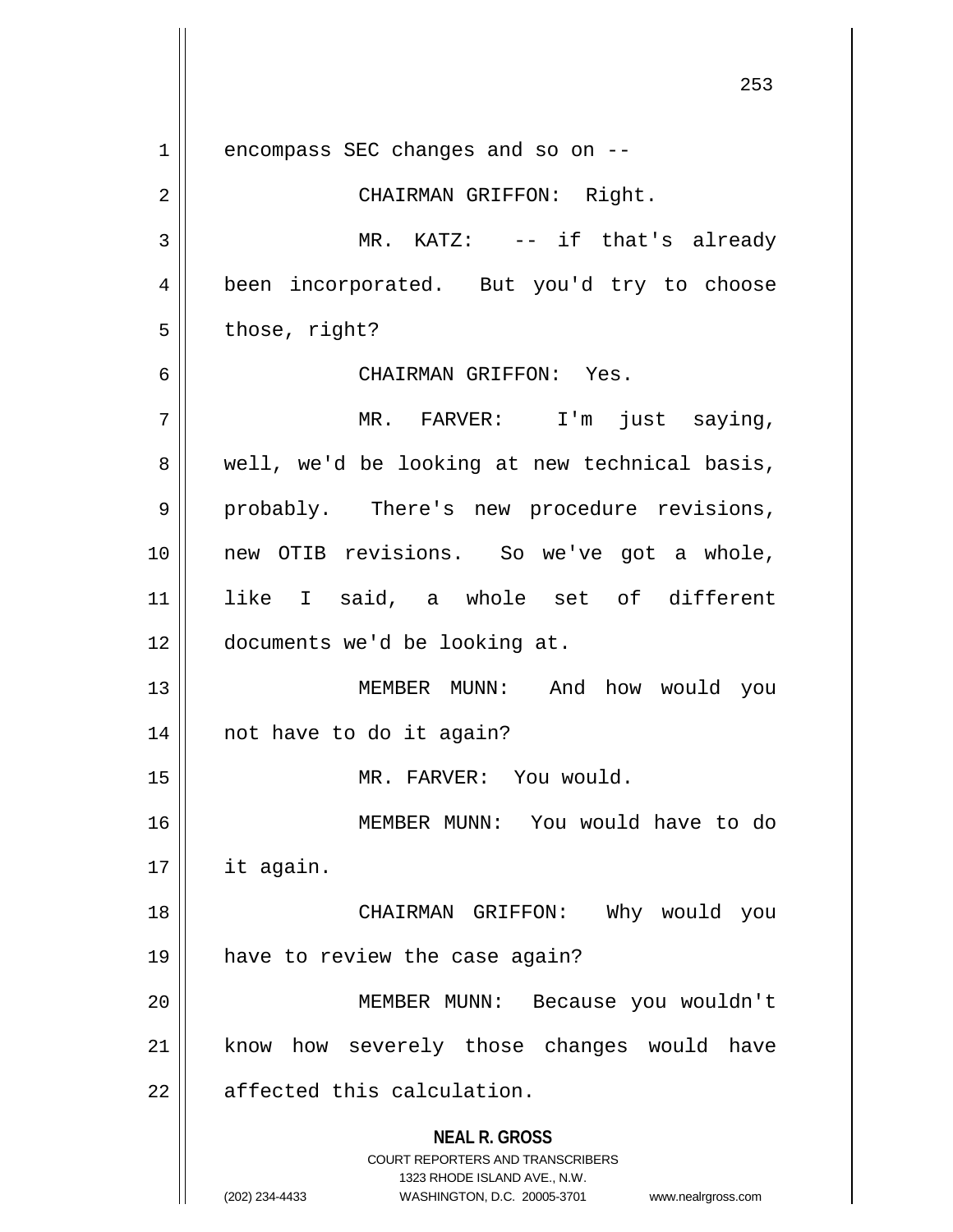**NEAL R. GROSS** COURT REPORTERS AND TRANSCRIBERS 1323 RHODE ISLAND AVE., N.W. (202) 234-4433 WASHINGTON, D.C. 20005-3701 www.nealrgross.com 1 || MR. FARVER: Right. You'd have to 2 || go back and look at each document and compare 3 | it to each calculation. 4 MR. KATZ: But that's only if you  $5$  | want to do quantitative analysis of the case.  $6 \parallel$  If you just want to address, qualitatively, 7 whether there were science matters that 8 changed that impacted that case, then you 9 wouldn't have to do that. You would just have  $10$  || to identify --11 CHAIRMAN GRIFFON: I think the 12 || first step is to put them in a bin sort of, 13 || yes. Don't do the quantitative. 14 MR. KATZ: And you're just 15 identifying cases for which the science 16 | changed from the last cases. 17 MR. FARVER: So any kind of 18 document has been rev'd, there was probably a 19 scientific change, which means it probably  $20$  | affected that case. 21 || MEMBER MUNN: Maybe, maybe not.  $22$  || It may not have entered into the case at all.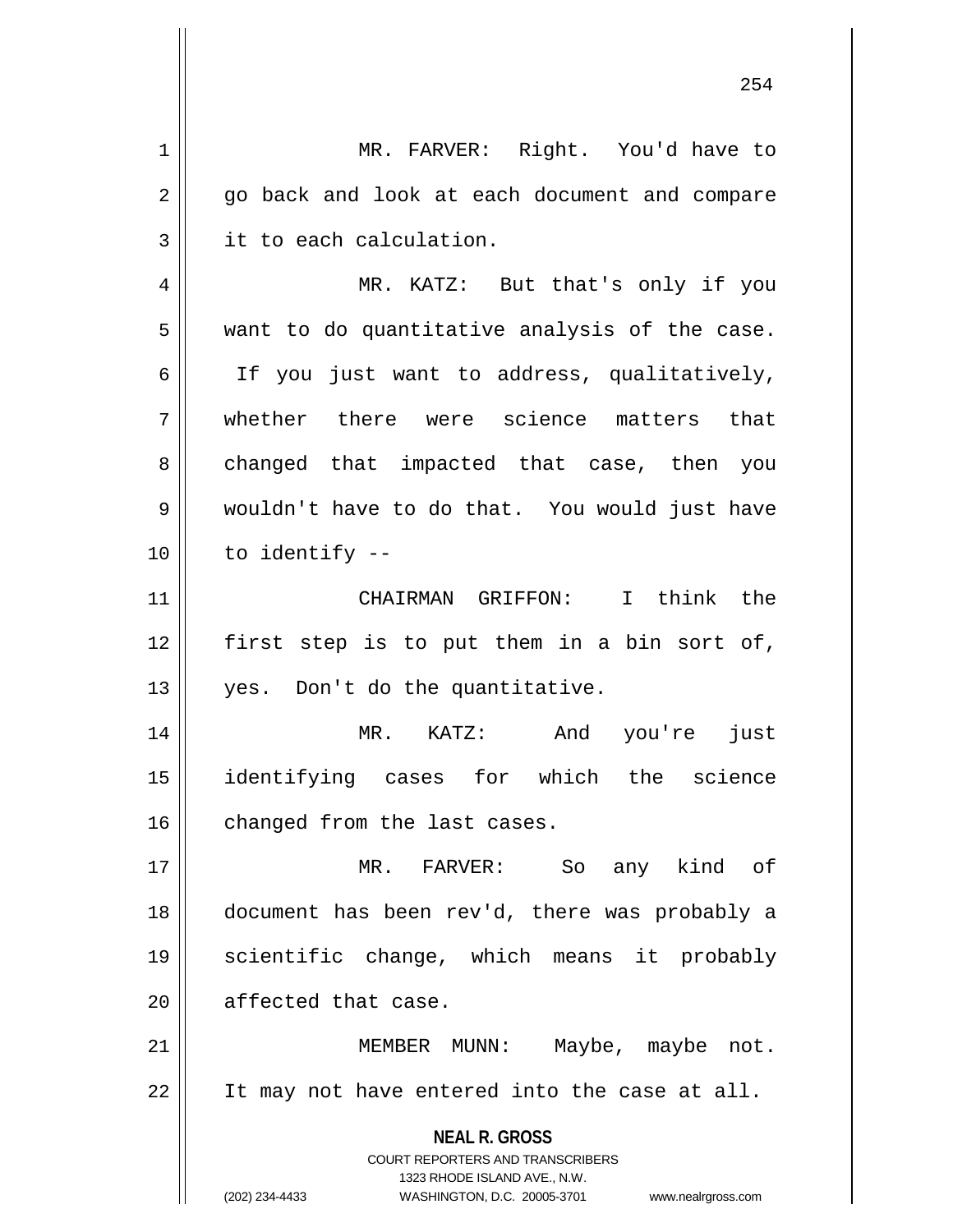1 || MR. FARVER: It may not. But if  $2 \parallel$  there was a scientific change to it, and that,  $3 \parallel$  say, OTIB is referenced in the dose 4 || reconstruction, then it's likely that change  $5$  || affected that dose reconstruction. 6 MEMBER MUNN: An awful lot of  $7 \parallel$  those changes are just a change in building 8 || usage, for example, which I suppose you could 9 || identify it by stretching it by saying that's 10 a technical change if people were in that 11 building. But a wording change and the size  $12$  | of the area involved, you know, it's  $-$ 13 MR. FARVER: It would depend on 14 || why it was changed. 15 || MEMBER MUNN: Yes, exactly. 16 MR. FARVER: Okay. 17 CHAIRMAN GRIFFON: Well, yes. I 18 || mean, I think that's why we would definitely 19 pick like one site first and try this. But I  $20$  || think the idea is to try to bin these things  $21$  and say, okay, it appears we've got ten cases  $22$  || that were between 45 and 50 percentile and had

> **NEAL R. GROSS** COURT REPORTERS AND TRANSCRIBERS

> > 1323 RHODE ISLAND AVE., N.W.

(202) 234-4433 WASHINGTON, D.C. 20005-3701 www.nealrgross.com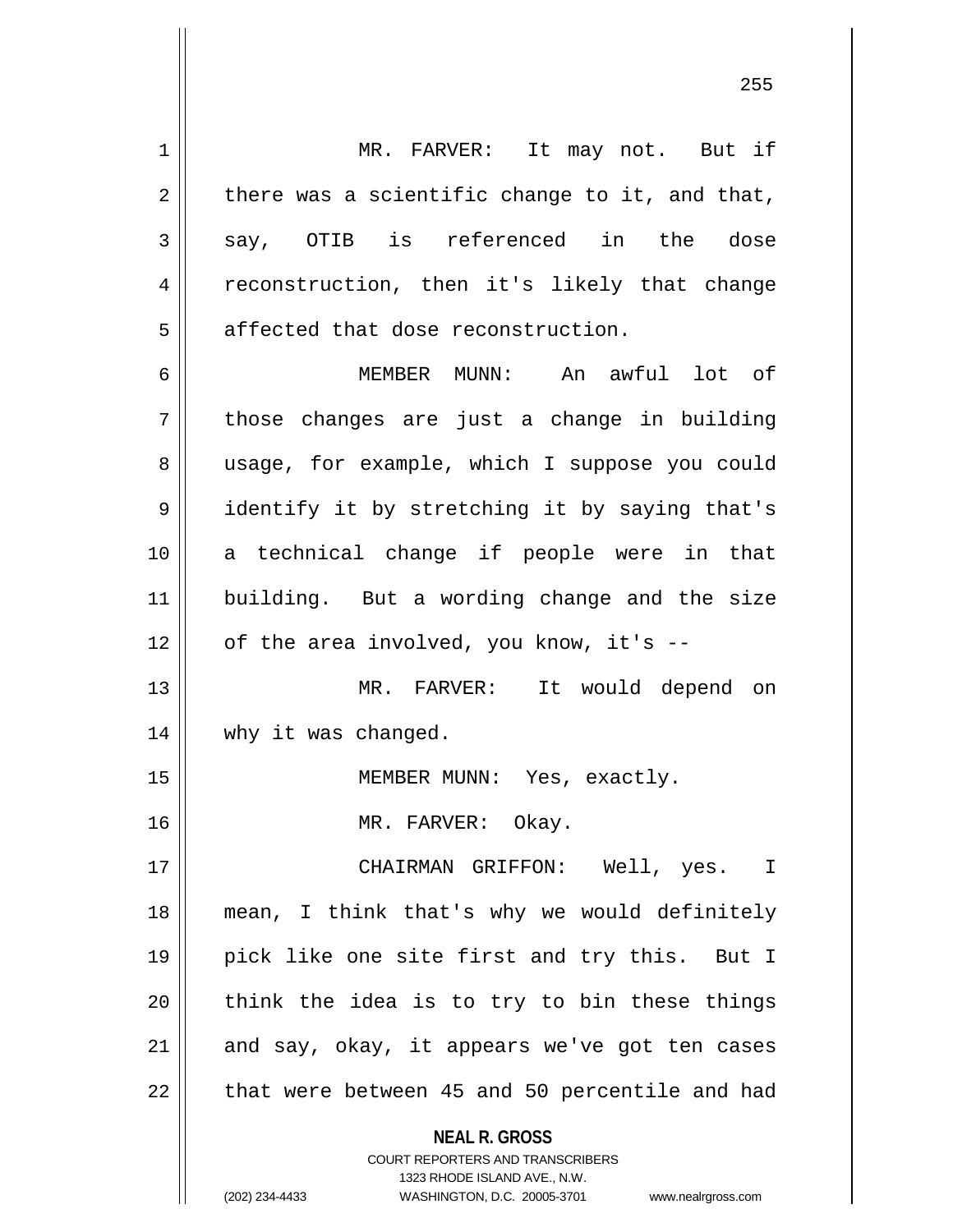1 a significant technical change since the time 2 | we reviewed it and no apparent PER. You know,  $3 \parallel$  we've got ten cases that had a PER, you know,  $4 \parallel$  a PER for this issue and were re-run that were  $5 \parallel$  between 45 and 50. You know, we have 20 cases  $6$  || that clearly fit into the SEC definition that 7 came later after we reviewed them. So you get  $8 \parallel$  a sense of what's happened with all, you know, 9 40 cases from Hanford since we've reviewed 10 them in the first hundred or so. I think  $11$  | that's what Jim is trying to get at. I think 12 you stop short of the quantitative, you know,  $13$  and you can come back to us and say, to really 14 give you an answer on this it would take a lot  $15$   $\vert$  -- I mean, maybe that's what you're going to 16 || conclude, to really give an answer on this 17 would take a lot of work and maybe spinning 18 || our wheels here. 19 MEMBER MUNN: Is this really what 20 we want to find out, or is what we want to 21 find out whether the program overall is

22 working and the appropriate changes that need

**NEAL R. GROSS**

COURT REPORTERS AND TRANSCRIBERS 1323 RHODE ISLAND AVE., N.W. (202) 234-4433 WASHINGTON, D.C. 20005-3701 www.nealrgross.com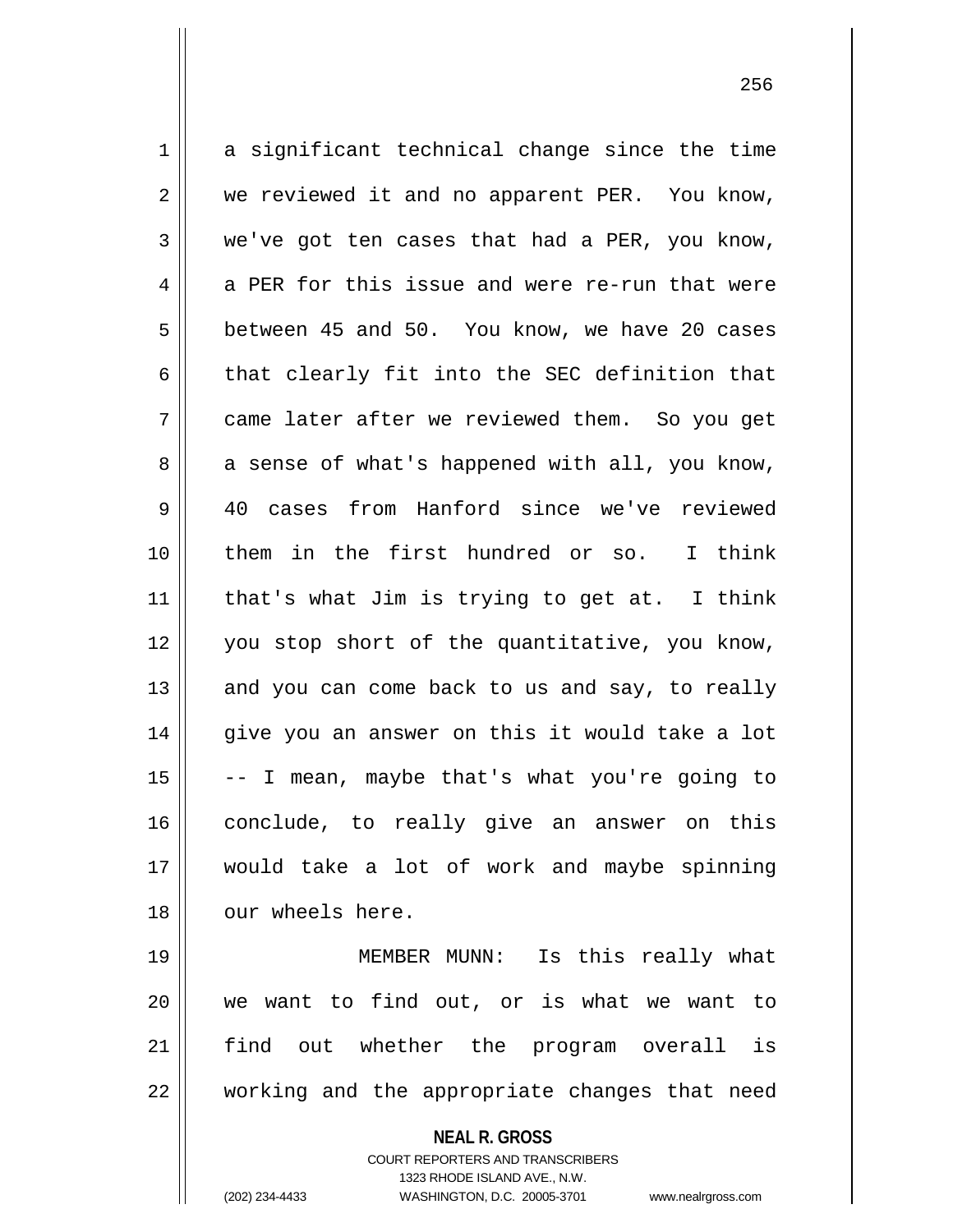| 1  | to be made are being made in the program? Is   |
|----|------------------------------------------------|
| 2  | that what we're trying to determine?           |
| 3  | CHAIRMAN GRIFFON: I guess this is              |
| 4  | to test our own process, you know. Jim is      |
| 5  | challenging to say, if we're only looking at   |
| 6  | QA issues, somewhere it has to be picking up   |
| 7  | the scientific validity of the dose            |
| 8  | reconstruction process. That's our charter.    |
| 9  | MEMBER MUNN: I understand that.                |
| 10 | But do you understand what I'm saying when I   |
| 11 | say is the answer that this process we're      |
| 12 | talking about the answer that we really -- are |
| 13 | we asking the right question? Is that the      |
| 14 | question we want answered?                     |
| 15 | MEMBER MELIUS: Well, Wanda, I                  |
| 16 | think the idea is to look at what information  |
| 17 | we have, what we've done, in a way that can    |
| 18 | help us decide what the best approach is and   |
| 19 | the most efficient approach for doing this.    |
| 20 | And I think it can be done fairly readily      |
| 21 | through, you know, through this looking back   |
| 22 | at our past basic reviews and sort of          |
|    |                                                |

**NEAL R. GROSS** COURT REPORTERS AND TRANSCRIBERS 1323 RHODE ISLAND AVE., N.W.

(202) 234-4433 WASHINGTON, D.C. 20005-3701 www.nealrgross.com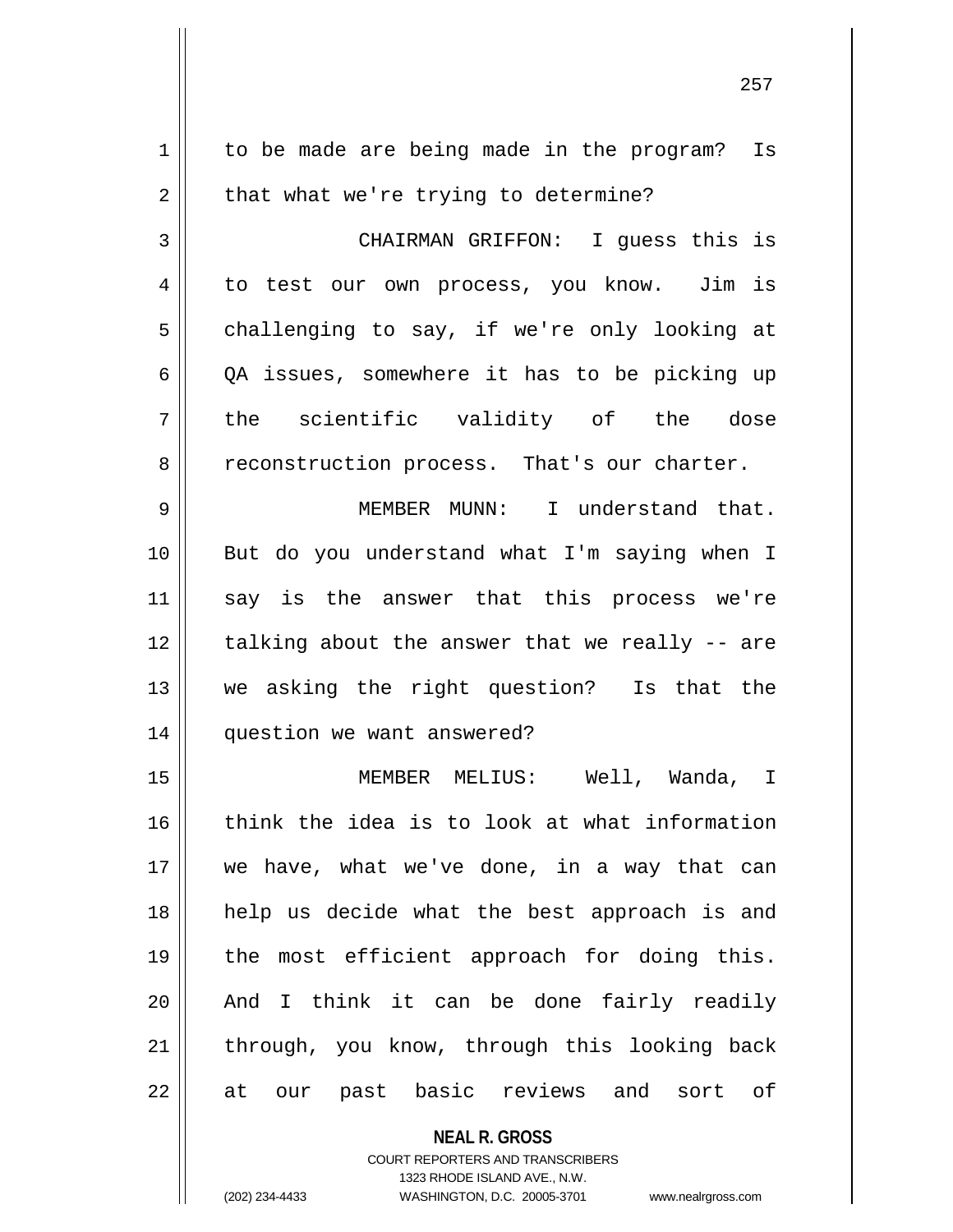1 || providing an update of what's happened since  $2 \parallel$  then. I think we're going to have to do it on  $3 \parallel$  a trial basis and see if it works, maybe fine- $4 \parallel$  tune it, and see if some, the idea is to 5 || advise in an ongoing way some better way of 6 contractering the overall reviews that go on in 7 terms of how we're evaluating the program as  $8 \parallel$  charged in the legislation.

 MR. FARVER: I'll make a suggestion. Now, later on, we're going to look at the Savannah River findings, and I 12 think there's about 56 of those that we looked 13 || at. Because we're taking this by site and 14 || resolving our old findings, how about if for | the next set, and I don't know what site it 16 || is, it might be Rocky Flats, we go and, along with those review of the findings, we look at what technical issues have changed since we looked at the Site Profile and things and write a report on that. Plus, we could even include SEC impacts and include that all in | the report. And this way, we'll get several

**NEAL R. GROSS**

COURT REPORTERS AND TRANSCRIBERS 1323 RHODE ISLAND AVE., N.W. (202) 234-4433 WASHINGTON, D.C. 20005-3701 www.nealrgross.com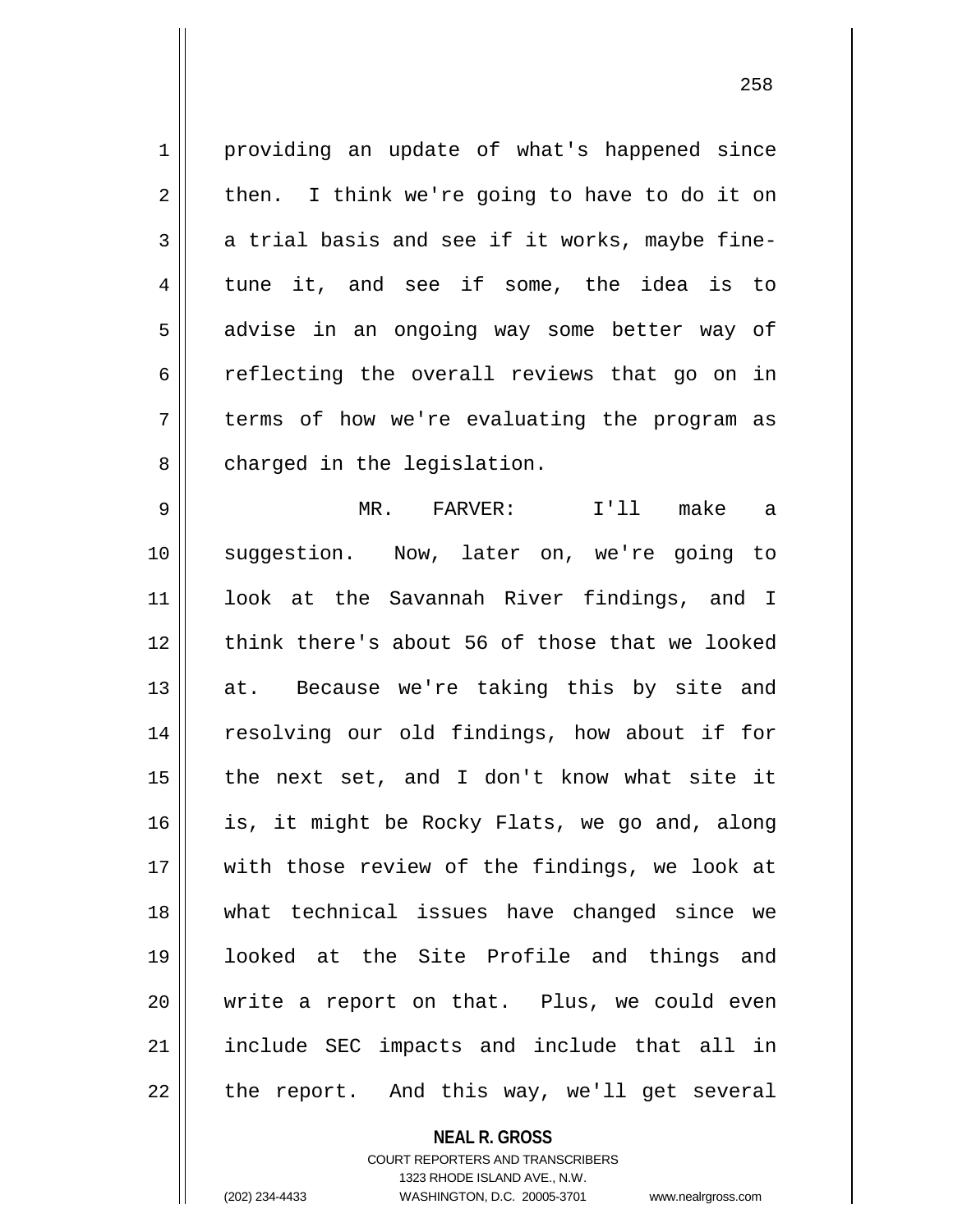$1 \parallel$  sites as we move along.

| $\overline{2}$ | CHAIRMAN GRIFFON: Well, I would                                                                                                                                     |
|----------------|---------------------------------------------------------------------------------------------------------------------------------------------------------------------|
| 3              | just say let's do that for -- it's a good idea                                                                                                                      |
| 4              | to see how it goes and see, yes. I think                                                                                                                            |
| 5              | that's what Jim was basically asking for and                                                                                                                        |
| 6              | leaving it up to us to think about what site                                                                                                                        |
| 7              | or how to test it, yes.                                                                                                                                             |
| 8              | MR. FARVER: If we don't like                                                                                                                                        |
| 9              | Rocky Flats, we can pick another one.                                                                                                                               |
| 10             | MR. KATZ: Well, I guess I would                                                                                                                                     |
| 11             | just suggest you might want to pick, to start                                                                                                                       |
| 12             | with, to try to figure out if this method                                                                                                                           |
| 13             | works and how it works and how it might need                                                                                                                        |
| 14             | to be refined, if it does, I mean, you might                                                                                                                        |
| 15             | want to choose a site with not an overwhelming                                                                                                                      |
| 16             | number of cases. It makes the work manageable                                                                                                                       |
| 17             | for the pilot effort.                                                                                                                                               |
| 18             | CHAIRMAN GRIFFON: Well, he was                                                                                                                                      |
| 19             | saying pick a subset of the -- if you were                                                                                                                          |
| 20             | only going to do the Rocky Flats or the next                                                                                                                        |
| 21             | one to come up --                                                                                                                                                   |
| 22             | MR. KATZ: No, no, whatever, any                                                                                                                                     |
|                | <b>NEAL R. GROSS</b><br><b>COURT REPORTERS AND TRANSCRIBERS</b><br>1323 RHODE ISLAND AVE., N.W.<br>(202) 234-4433<br>WASHINGTON, D.C. 20005-3701 www.nealrgross.com |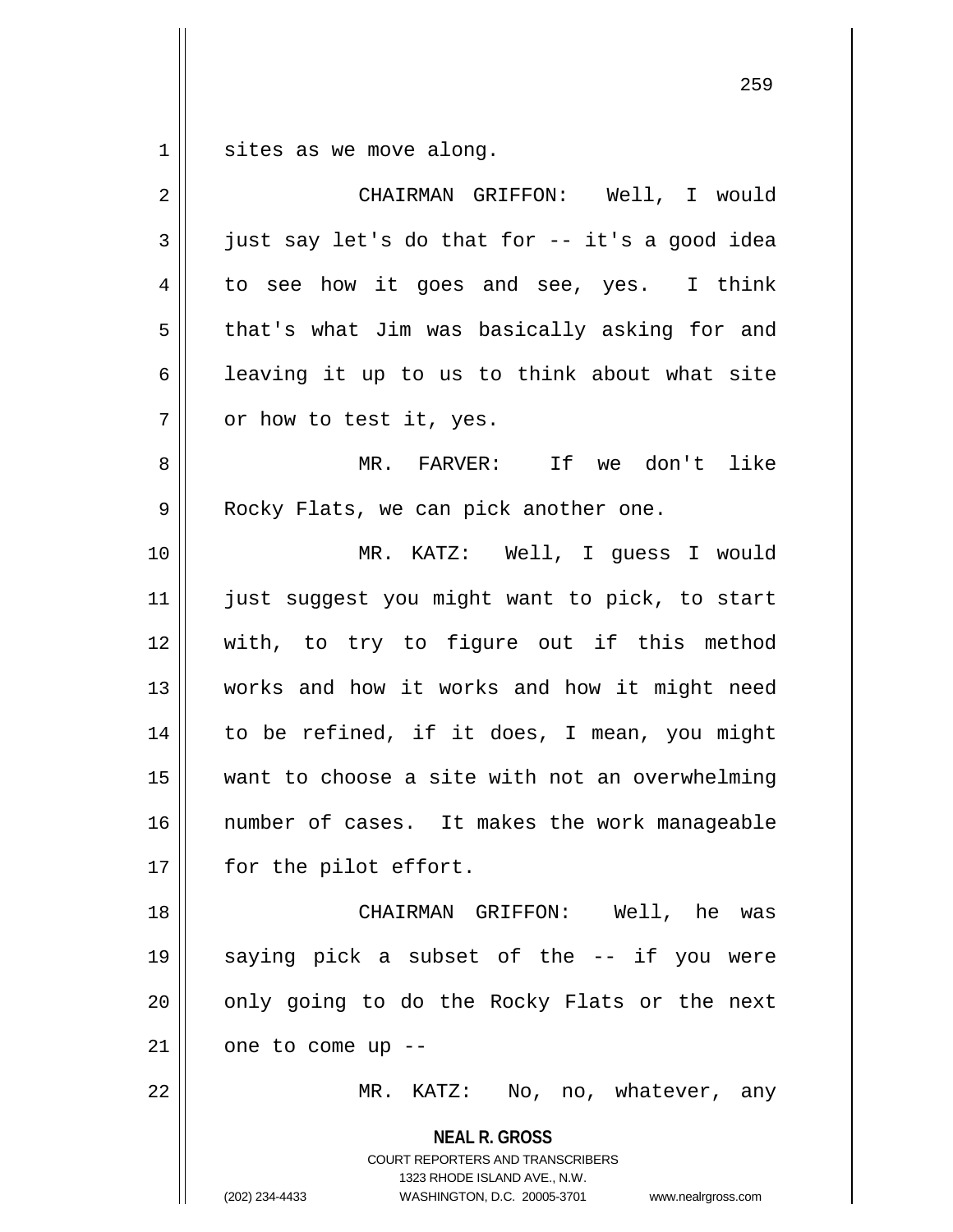**NEAL R. GROSS** COURT REPORTERS AND TRANSCRIBERS  $1 \parallel$  site. I'm just saying just choose one with a 2 manageable number of cases so that you make  $3 \parallel$  this pilot effort --4 CHAIRMAN GRIFFON: Yes, don't need  $5 \parallel$  one with a hundred cases. I agree. 6 MR. FARVER: Well, it would be  $7 \parallel$  less than 57 findings or 56 findings because 8 || it would be the next group down. And if it's  $9 \parallel$  a certain site that we'd rather not do, then 10 we can pick a different one. I'm just trying 11 to find -- I don't know what the next site 12 was. But somewhere along the lines of -- 13 CHAIRMAN GRIFFON: Yes. 14 || MR. FARVER: -- the findings that 15 were in the 10th to 13th set that we're going 16 | to resolve anyway. Let's just go ahead. 17 MR. HINNEFELD: This is Stu. And 18 just as a maybe related comment, I don't know 19 if it matters to this discussion whether the 20 || findings that have been previously identified, 21 you know, the extent of resolution that has  $22$  || been attained because at Rocky Flats, today,

1323 RHODE ISLAND AVE., N.W.

(202) 234-4433 WASHINGTON, D.C. 20005-3701 www.nealrgross.com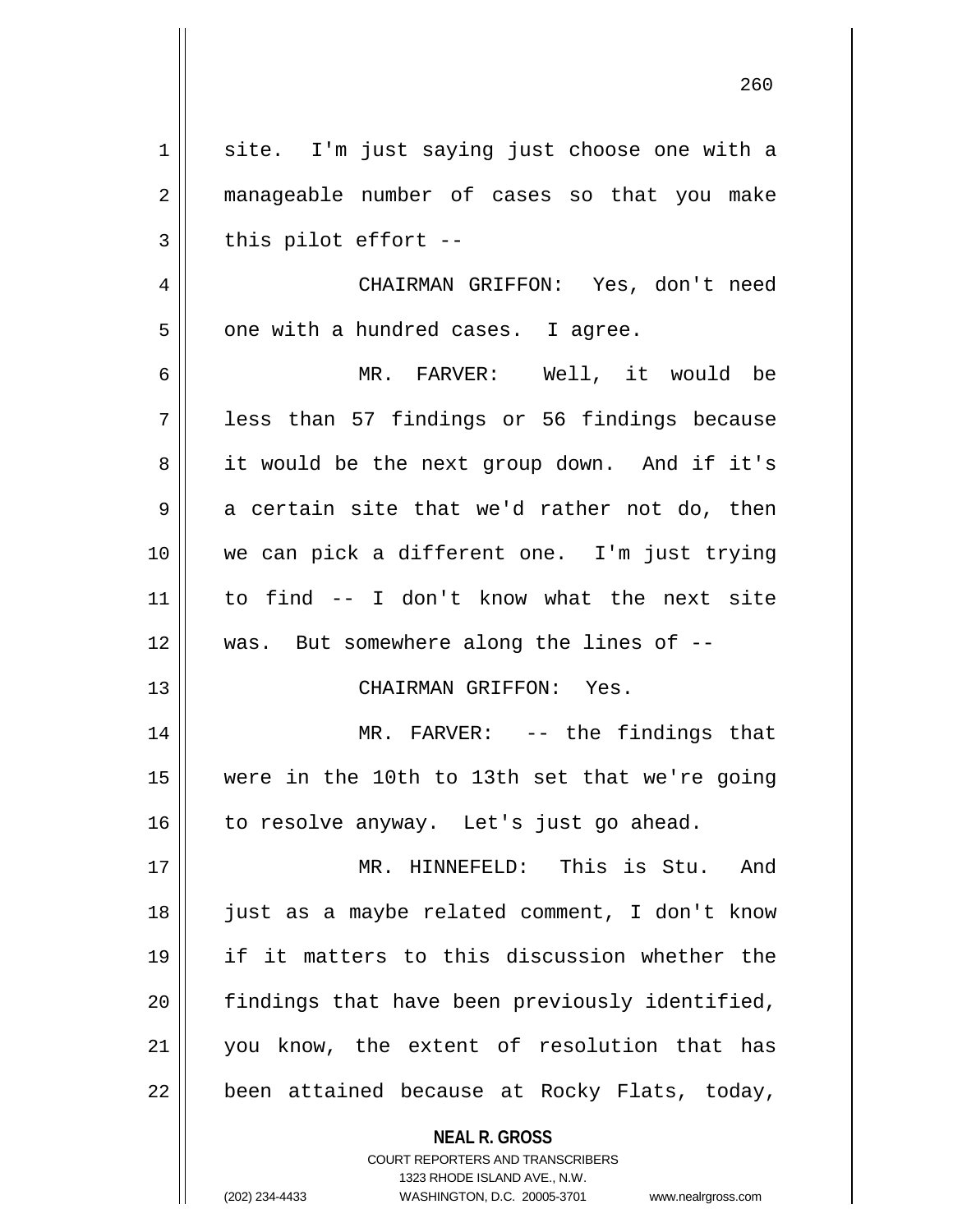1 | the findings that were raised during the 2 discussion have been largely resolved in the 3 documentation and revisions to documentation 4 | have been provided. So that is going to be a 5 | relatively unusual situation. For Savannah 6  $\parallel$  River, for Hanford, for the gaseous diffusion  $7 \parallel$  plants, for most other big sites, there are 8 || outstanding issues in, you know, that are out  $9 \parallel$  there in the process of resolution, and the 10 ultimate revisions of technical documents, 11 either Site Profile or OTIBs, has not been 12 accomplished because the resolutions have not 13 | been accomplished. 14 || But at Rocky Flats, up until the 15 most recent Evaluation Report which is just 16 || getting going, there were a number of findings 17 and issues, and there was a large degree of 18 resolution and a lot of technical document 19 changes because of that. And those are in 20 || place, so I don't know if that matters or not. 21 || It's just something that sets Rocky Flats

 $22$  | apart from most other sites.

## **NEAL R. GROSS**

COURT REPORTERS AND TRANSCRIBERS 1323 RHODE ISLAND AVE., N.W. (202) 234-4433 WASHINGTON, D.C. 20005-3701 www.nealrgross.com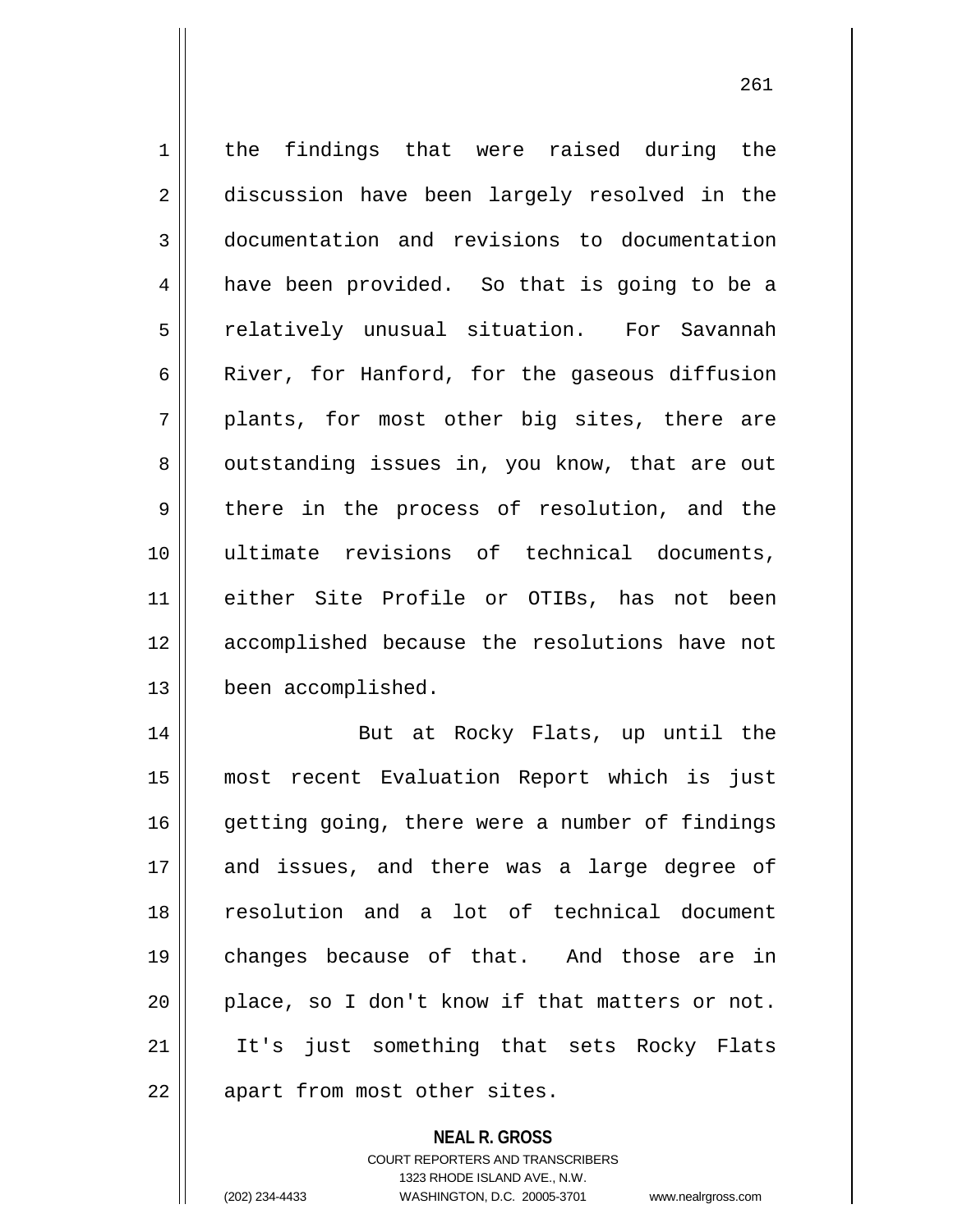**NEAL R. GROSS** COURT REPORTERS AND TRANSCRIBERS 1323 RHODE ISLAND AVE., N.W. 262 1 || CHAIRMAN GRIFFON: Because of the 2 | Work Group Chair? Is that --3 MR. HINNEFELD: I believe that's 4 || probably it. 5 (Laughter.) 6 CHAIRMAN GRIFFON: I wouldn't have  $7 \parallel$  quessed that, to be honest with you. 8 MEMBER MELIUS: On that note, I  $9 \parallel$  got to run to another meeting. Thank you all. 10 CHAIRMAN GRIFFON: Thanks for your 11 || input, Paul. How about Paul's turn now? 12 Thanks, Jim. 13 MEMBER MELIUS: And continue your 14 | robust review activities. 15 || MEMBER MUNN: Thank you. Have fun. 16 CHAIRMAN GRIFFON: We will, we 17 will. Okay. Now, that we have that on the 18 table. Well, I don't know that we have to 19 decide. I think one action which I was  $20$  || supposed to do for this meeting is to put the 21 || blind reviews back on the table, the ones that  $22$  | you already submitted to the  $-$ - so let's just

(202) 234-4433 WASHINGTON, D.C. 20005-3701 www.nealrgross.com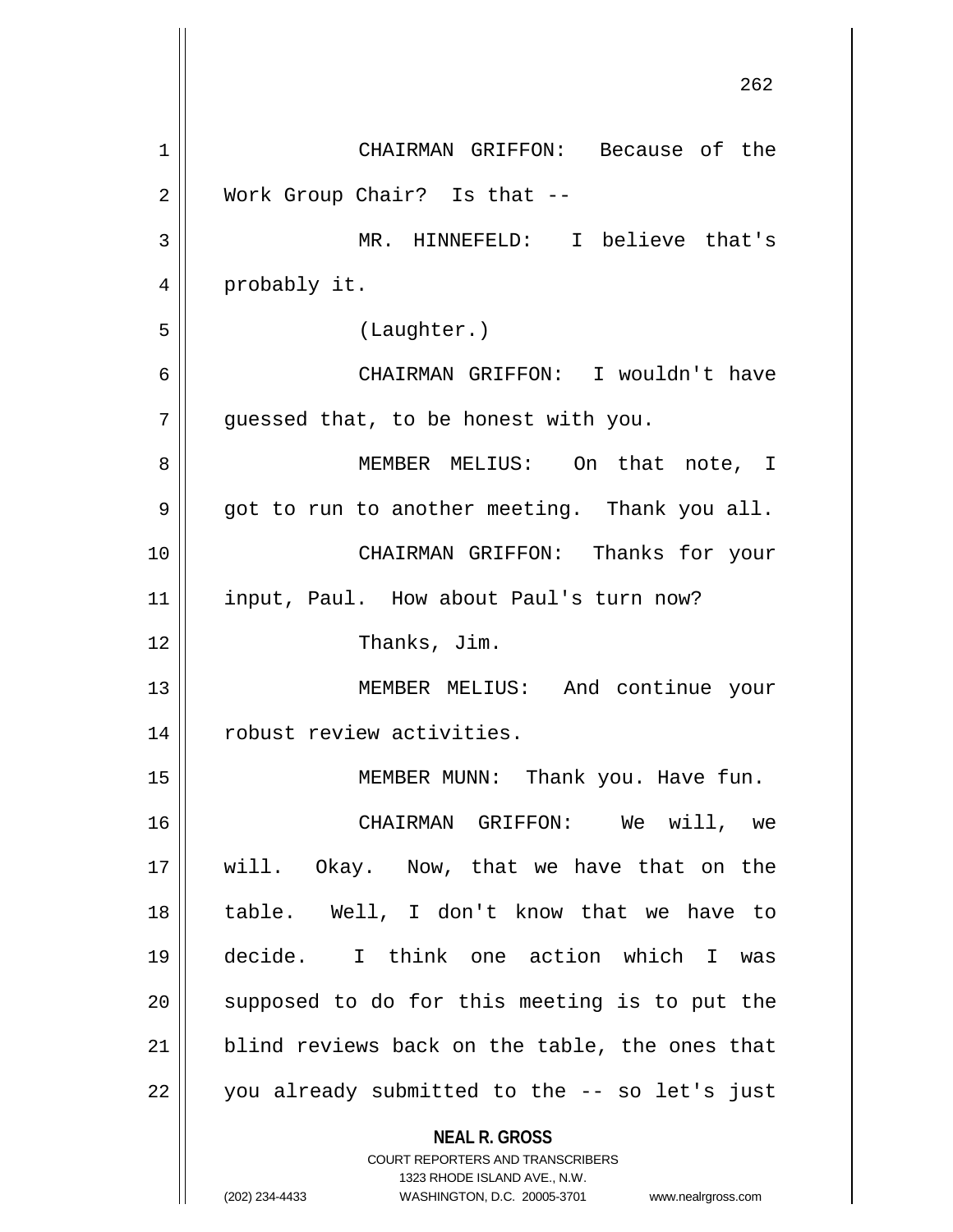**NEAL R. GROSS** COURT REPORTERS AND TRANSCRIBERS  $1 \parallel$  put them on as an agenda item and bring it up 2 || for discussion again because I think we do  $3 \parallel$  have to sort out the issues that Kathy was  $4 \parallel$  raising, which is, if we have the expectation  $5 \parallel$  that Jim had of using those blind reviews to  $6 \parallel$  sort of test our own process, then the one 7 method versus the other might be important to 8 decide on. 9 MR. FARVER: And do you also want 10 to look at our reports on the cases we looked 11 || at a second time, the ones that Kathy wrote up 12 | reports on? 13 CHAIRMAN GRIFFON: Yes, those sort 14 of re-works. Were they, we tasked you with  $15 \parallel$  that, right? 16 MR. FARVER: Yes. 17 CHAIRMAN GRIFFON: Yes. I mean, 18 are they in our regular matrices? Is that 19 || just sort of the ongoing work? 20 MR. FARVER: Yes. There were 21 || several findings for each of the cases. We  $22$  | reviewed it. There were lots of changes made,

1323 RHODE ISLAND AVE., N.W.

(202) 234-4433 WASHINGTON, D.C. 20005-3701 www.nealrgross.com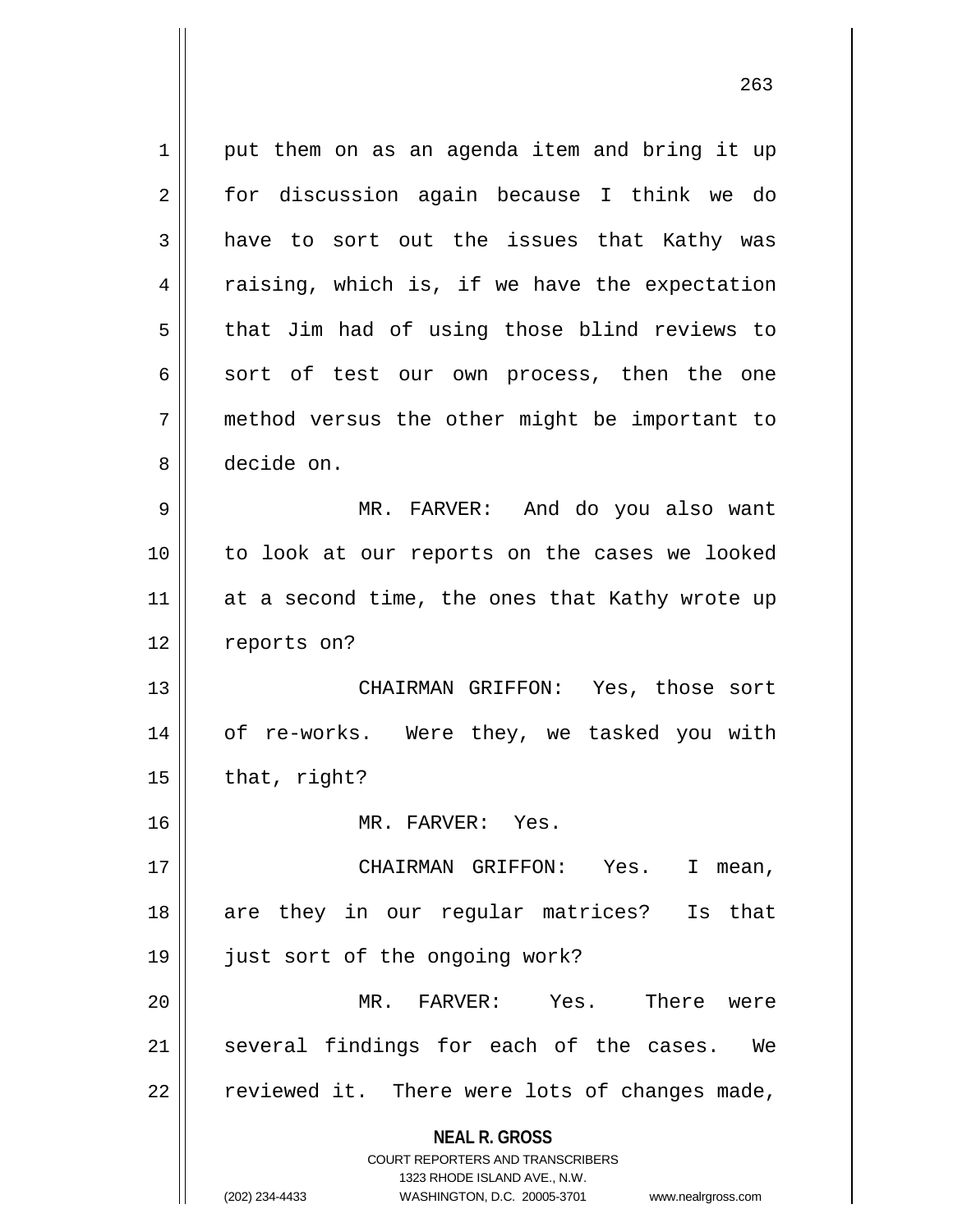**NEAL R. GROSS** COURT REPORTERS AND TRANSCRIBERS 1323 RHODE ISLAND AVE., N.W. (202) 234-4433 WASHINGTON, D.C. 20005-3701 www.nealrgross.com 1 and it wasn't always clear what changed. So 2 || you tasked us to go look at the new redone 3 dose reconstruction and compare it to the 4 | original and report back on what was changed. 5 CHAIRMAN GRIFFON: Yes. 6 MR. HINNEFELD: This is Stu. When 7 was that, roughly when was that report 8 | submitted by Kathy? 9 Ms. BEHLING: It was submitted -- 10 excuse me, this is Kathy. I think March 26th,  $11 \parallel 2012.$ 12 MR. HINNEFELD: Okay. Thank you. 13 Ms. BEHLING: You're welcome. 14 CHAIRMAN GRIFFON: Yes. I mean, I 15 don't know about prioritization. The blind  $16$  reviews definitely on the agenda, the reworks, 17 I'm just not sure because I don't want to 18 || shift, we keep shifting priorities on NIOSH, 19 too. You know, we're selecting the Savannah 20 || River cases to front-load, you know. 21 MR. FARVER: Well, I mean, there 22 || really wasn't anything for them to do. We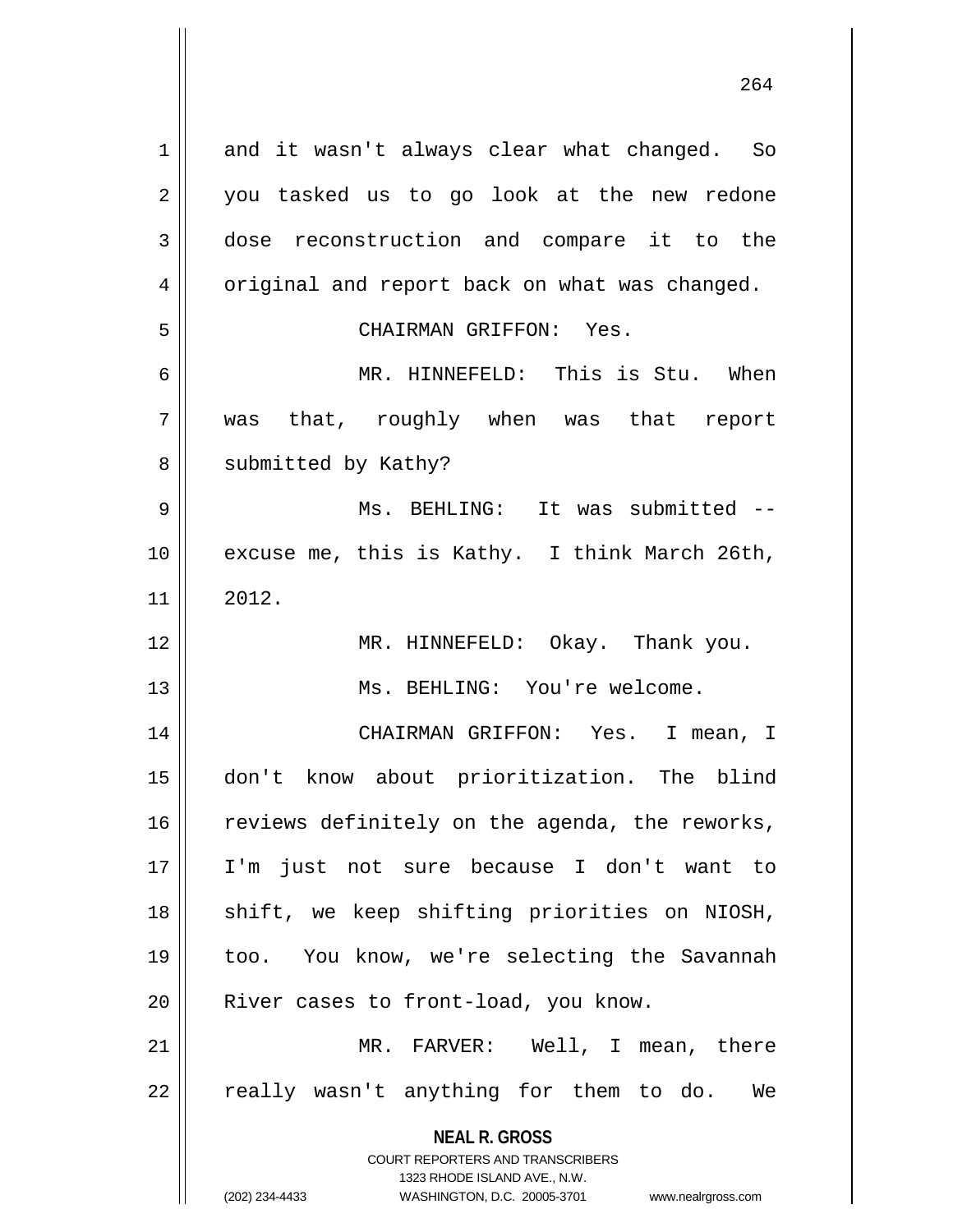**NEAL R. GROSS** COURT REPORTERS AND TRANSCRIBERS 1323 RHODE ISLAND AVE., N.W. (202) 234-4433 WASHINGTON, D.C. 20005-3701 www.nealrgross.com  $1 \parallel$  just looked through the report, because all we  $2 \parallel$  did was look at the two and say, okay, this is  $3 \parallel$  what  $-$ 4 CHAIRMAN GRIFFON: Yes. Well,  $5 \parallel$  they'd have to be at least ready to discuss --6 MR. FARVER: Sure. 7 CHAIRMAN GRIFFON: -- your 8 | findings, right? 9 || MR. FARVER: Sure. And it was 10 || just two cases. 11 CHAIRMAN GRIFFON: Oh, it was just  $12 \parallel$  two. Okay. 13 MR. FARVER: Yes. 14 CHAIRMAN GRIFFON: So maybe we can 15 || prioritize those. Let's save that for when we  $16$  get to the  $-$  they're in the 8th and 9th 17 matrix sets, I assume? 18 MR. FARVER: Yes. 19 CHAIRMAN GRIFFON: Yes. So maybe 20 we'll bring up the numbers and prioritize  $21$  those for discussion next time. 22 MR. FARVER: Sure.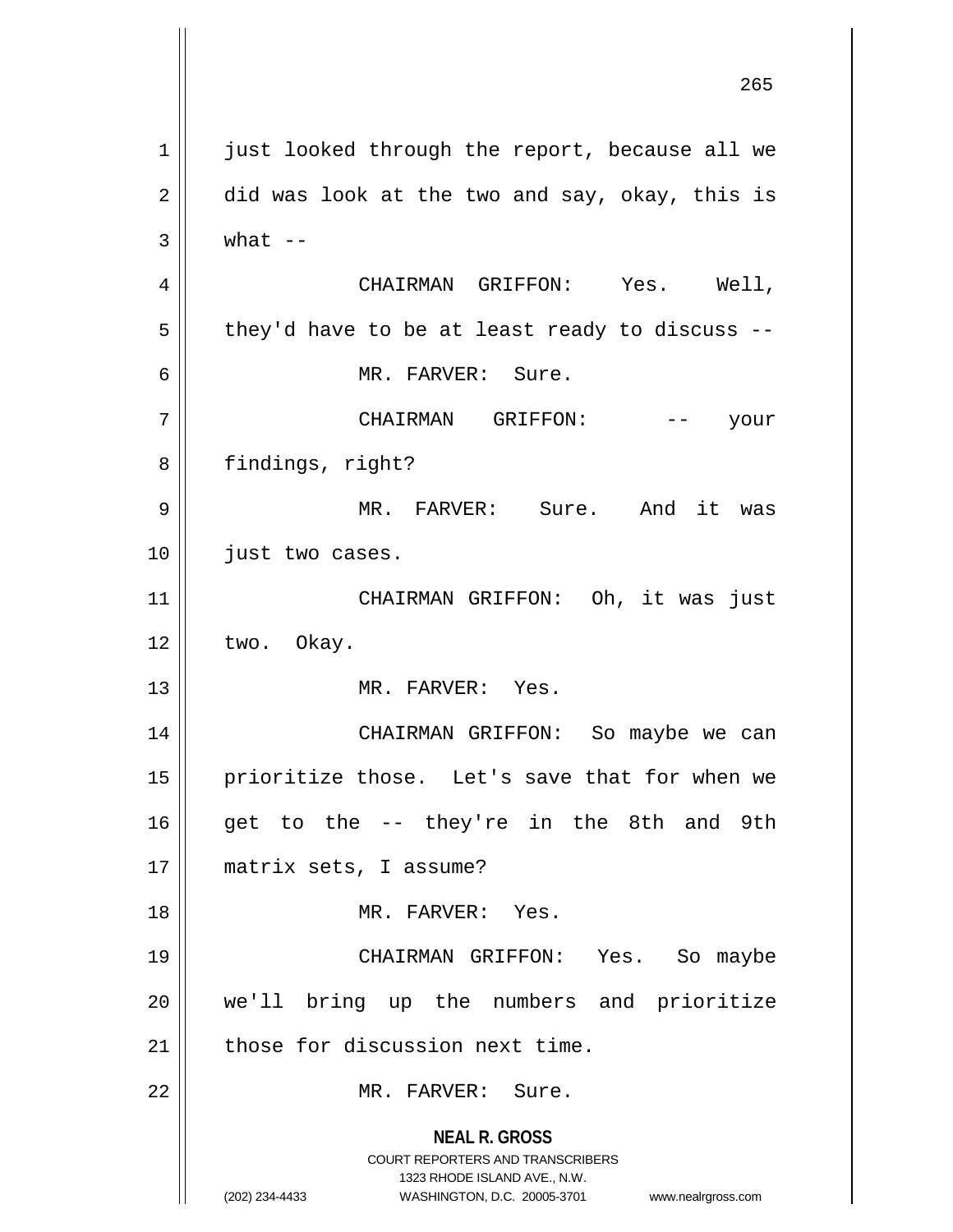1 | CHAIRMAN GRIFFON: All right.

2 MR. KATZ: So those are reworked  $3 \parallel$  cases?

## 4 MR. FARVER: Yes.

5 CHAIRMAN GRIFFON: So then the 6 blind reviews will be in the discussion and  $7 \parallel$  then possibly the reworks on the agenda next  $8 \parallel$  time, and this notion about the DR look-backs, 9 as I'll refer to them, maybe we should wait 10 until we talk about Savannah River and maybe 11 || what's coming next. But I like the idea that, 12 Doug, both you and Ted said, that if we're 13 || going to do it, it's like a trial thing, and 14 || we should select a, maybe not even a site but  $15$  a subset of your cases from a site, you know, 16 || that are currently under review, maybe. Maybe 17 || that's the best model. And I think that would 18 be, you know, a way to go forward in this and 19 sort of test what hidden things are going to 20 || come up. Alright. So we'll save that for the  $21$  | agenda in a few minutes.

22 || Think our next item is going to

**NEAL R. GROSS** COURT REPORTERS AND TRANSCRIBERS 1323 RHODE ISLAND AVE., N.W. (202) 234-4433 WASHINGTON, D.C. 20005-3701 www.nealrgross.com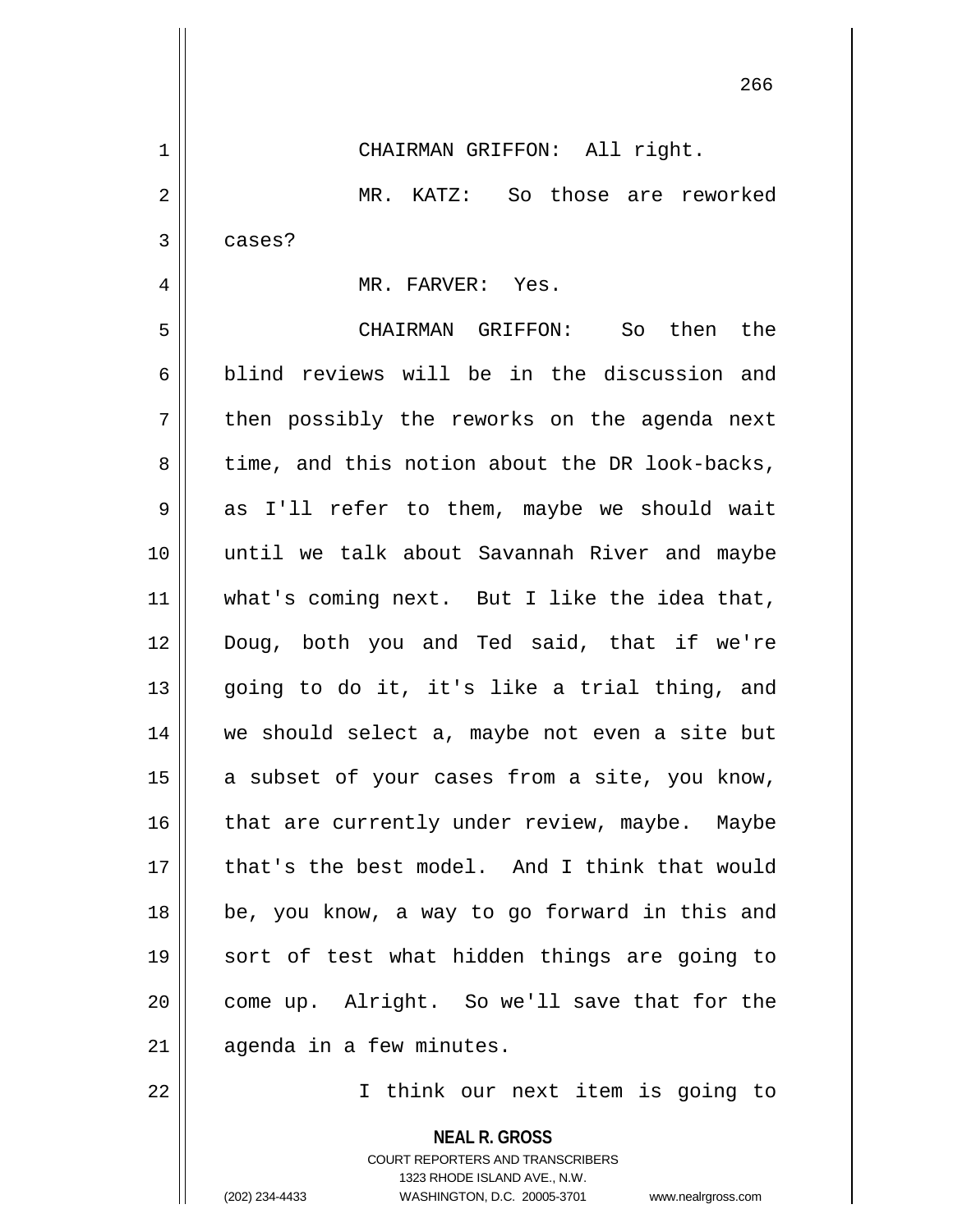**NEAL R. GROSS** COURT REPORTERS AND TRANSCRIBERS 1323 RHODE ISLAND AVE., N.W. (202) 234-4433 WASHINGTON, D.C. 20005-3701 www.nealrgross.com 1 | be selecting cases, right? We wanted to move  $2 \parallel$  that up. 3 MR. KATZ: Yes, that's critical to 4 || get done today. 5 CHAIRMAN GRIFFON: And can we -- 6 | Dave, when do you have to leave? 7 MEMBER KOTELCHUCK: Yes, I'm going  $8 \parallel$  to leave at a quarter of three, unfortunately. 9 CHAIRMAN GRIFFON: Okay. 10 MR. KATZ: It's 2:25 right now. 11 CHAIRMAN GRIFFON: I want to get  $12$  | the  $-$ 13 MEMBER KOTELCHUCK: I could talk 14 with you later just to get a report on the 15 || last part of the meeting. 16 CHAIRMAN GRIFFON: Yes, yes, sure. 17 || I was just going to say, can we take a quick 18 break and then, hopefully, Dave -- the case 19 || selection process doesn't usually take us that 20 || long. You'll be here for a few minutes to  $21 \parallel$  look --22 MEMBER KOTELCHUCK: Yes, although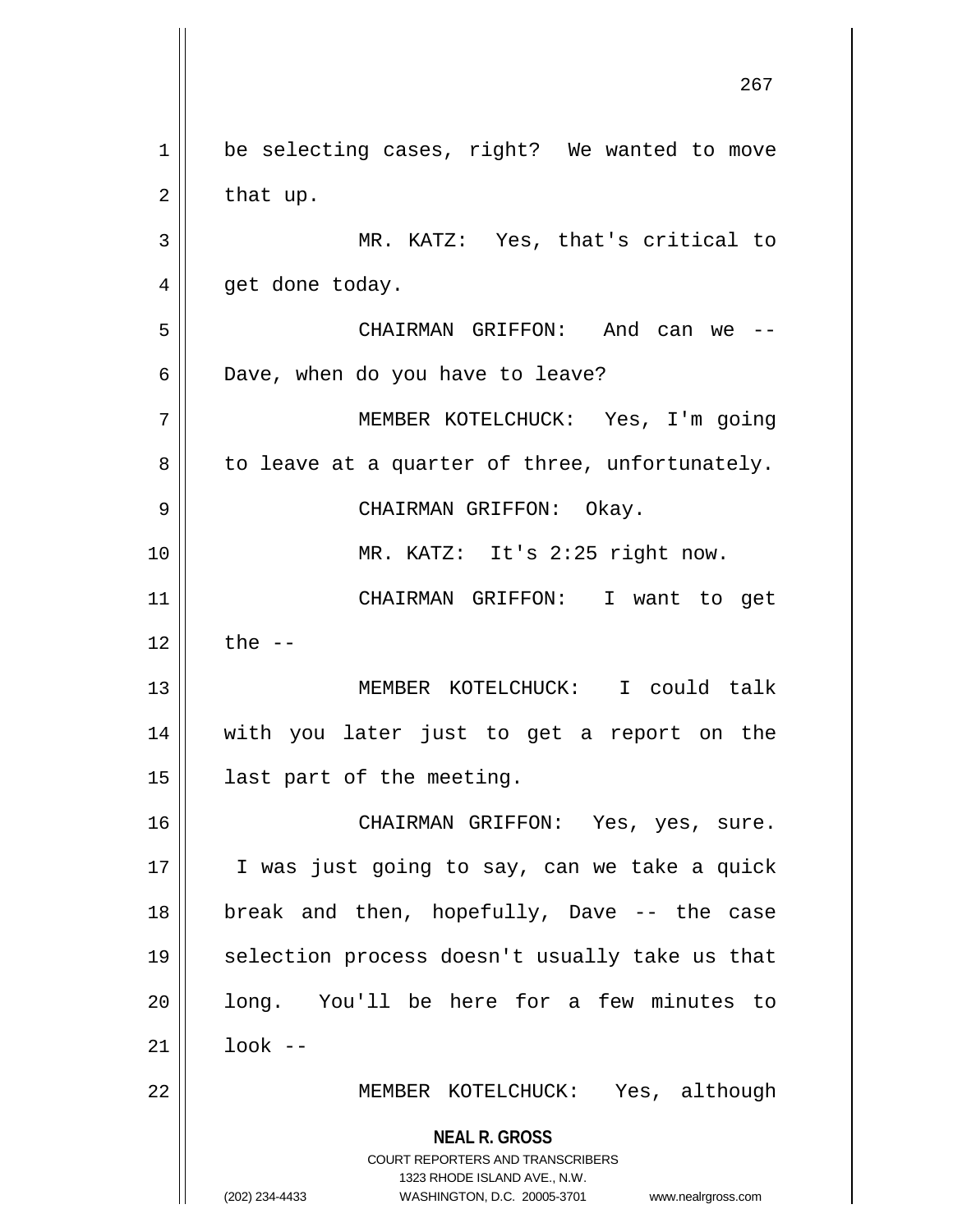**NEAL R. GROSS** COURT REPORTERS AND TRANSCRIBERS 1323 RHODE ISLAND AVE., N.W. (202) 234-4433 WASHINGTON, D.C. 20005-3701 www.nealrgross.com 1 || let me ask you this: if there's any 2 | consideration about me, why not go ahead until  $3 \parallel 2:45$  and then you take your break? 4 CHAIRMAN GRIFFON: Okay. All 5 || right. We can do that. 6 MEMBER MUNN: Fine with me, if you 7 can do it. 8 CHAIRMAN GRIFFON: Yes. Let's do  $9 \parallel$  that then. Let's pull up -- I just didn't 10 || have the document in front of me. 11 || MEMBER KOTELCHUCK: Sure. Thanks. 12 || **MEMBER MUNN:** So 10 through 13, is 13 | that what we're doing? 14 CHAIRMAN GRIFFON: No, we're  $15$  | looking at  $-$ 16 MR. FARVER: Case selection, I 17 believe. 18 CHAIRMAN GRIFFON: -- case 19 selection, yes. Can you -- what is that 20 document called? 21 || MEMBER MUNN: This document might 22 | contain information from --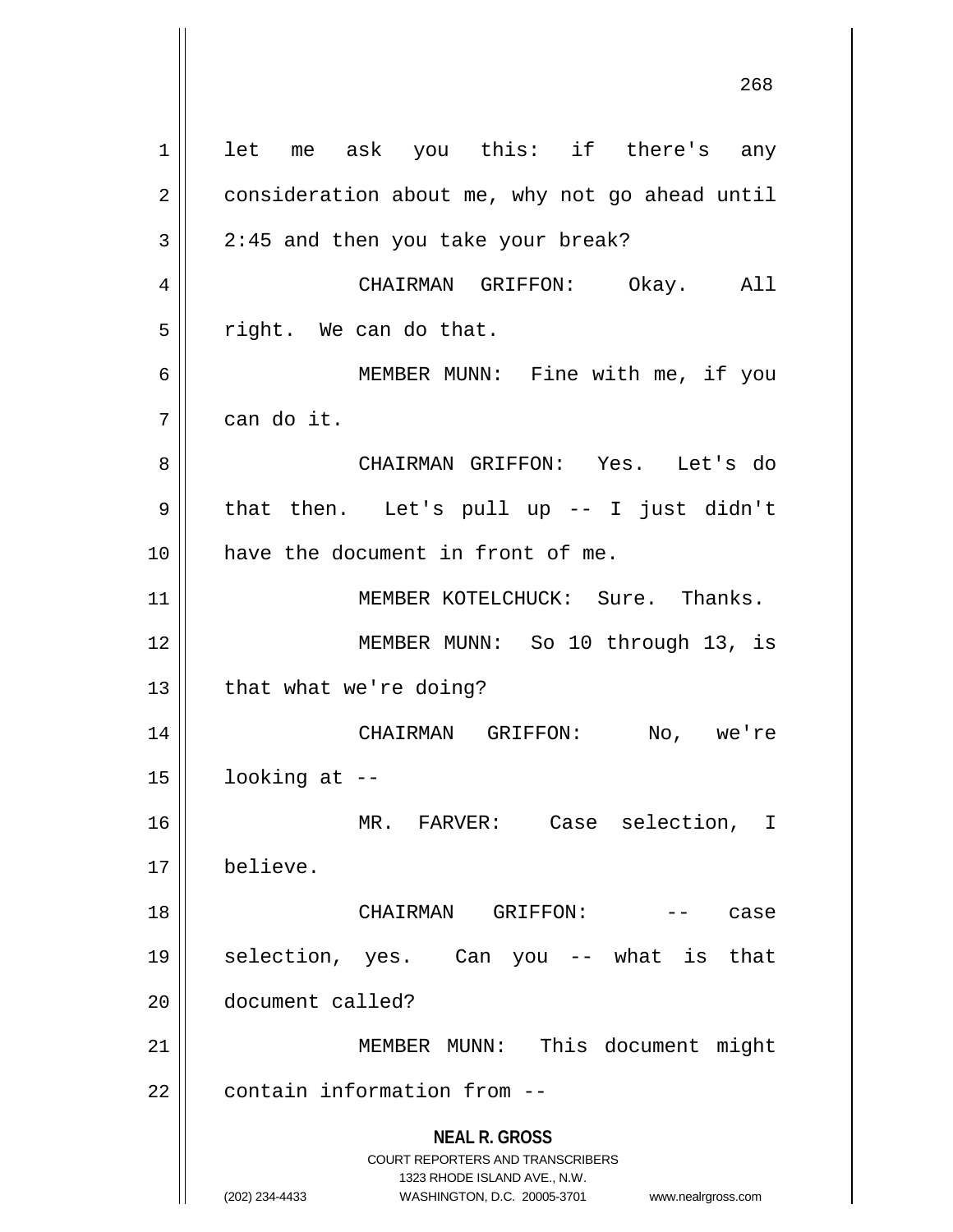**NEAL R. GROSS** COURT REPORTERS AND TRANSCRIBERS 1323 RHODE ISLAND AVE., N.W. (202) 234-4433 WASHINGTON, D.C. 20005-3701 www.nealrgross.com 269 1 || MR. KATZ: No, he's looking for  $2 \parallel$  the file name. 3 | MEMBER MUNN: Yes, I know. 4 | CHAIRMAN GRIFFON: The file name, 5 yes. She was joking. Well, let me ask it  $6$  | another way. Who sent it out? 7 | MEMBER MUNN: Doug. 8 | CHAIRMAN GRIFFON: It came out 9 from Doug? 10 MR. FARVER: No, this is case 11 || selection for --12 MR. HINNEFELD: Case selection.  $13$  | This is our 16th set. 14 CHAIRMAN GRIFFON: So did it come  $15$  out  $-$ 16 MR. KATZ: Stu sent it. 17 || CHAIRMAN GRIFFON: Stu sent it? 18 MR. KATZ: I think Stu sent it 19 || originally, and I think I re-sent it. 20 MR. CALHOUN: Isn't it called DR  $21 \parallel$  sub --22 MR. KATZ: It's got a long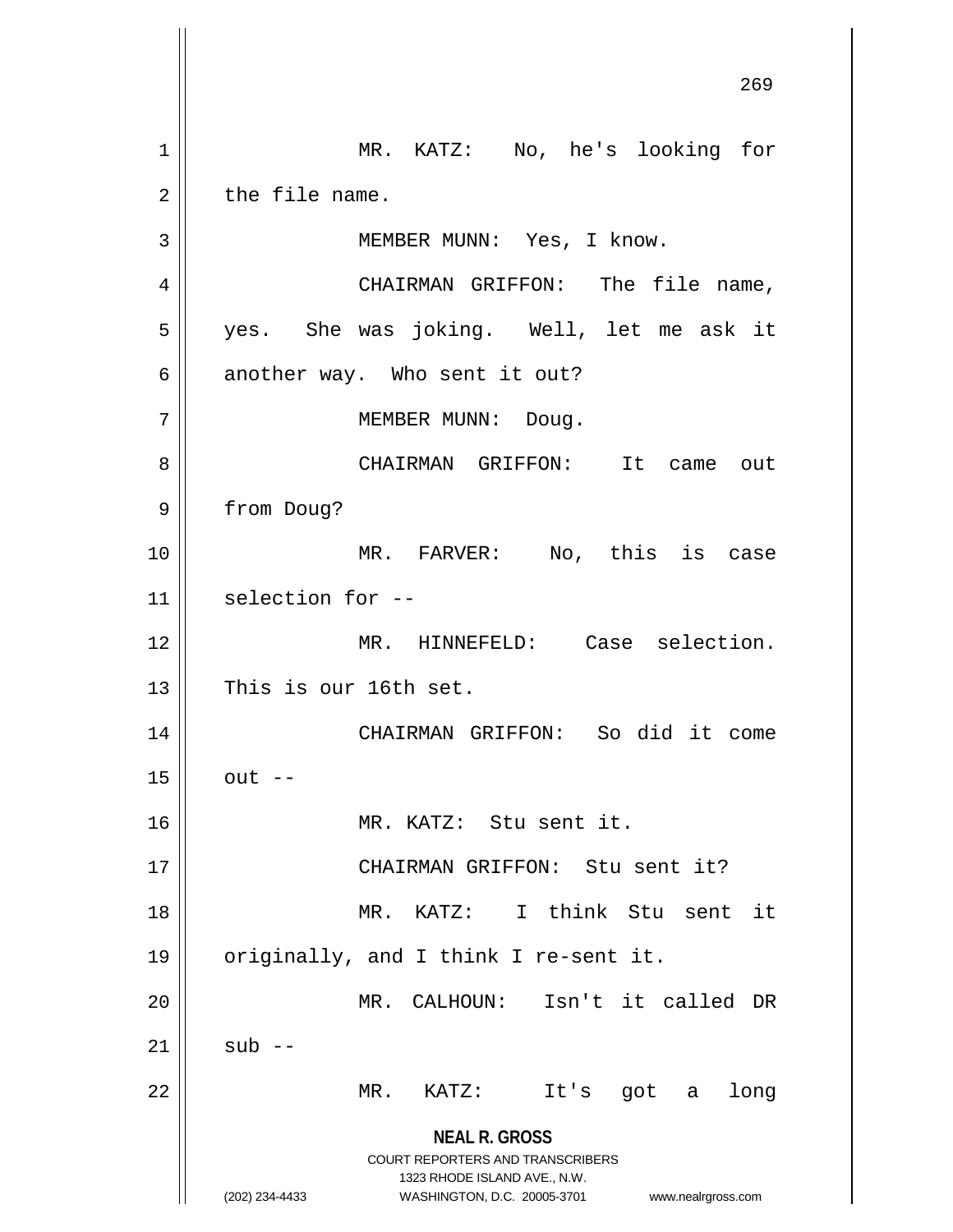**NEAL R. GROSS** COURT REPORTERS AND TRANSCRIBERS 1323 RHODE ISLAND AVE., N.W. (202) 234-4433 WASHINGTON, D.C. 20005-3701 www.nealrgross.com 270 1 complicated name. 2 MR. CALHOUN: Yes. Mine says copy  $3 \parallel$  of, but my guess is it says DR Subcommittee 4 || review, underscore, 16th set --5 | MR. KATZ: Yes, yes. 6 MEMBER CLAWSON: -- space, most  $7 \parallel$  recent --8 || MR. KATZ: All that, yes. 9 MR. FARVER: When did you send  $10$  | that, Ted? 11 || MR. KATZ: Oh, I don't have a --12 I'm not open to my CDC account, so I can't  $13$  | tell you. 14 || MR. FARVER: Two weeks --15 MR. KATZ: Well, I resent it 16 || recently, but it was sent at least two weeks 17 || ago by Stu, two to three weeks ago by Stu. 18 || Yes, I sent them to your CSB address. 19 CHAIRMAN GRIFFON: Yes. I can't  $20$  || find it. Do you have it handy right now out,  $21$   $\parallel$  Ted? 22 MR. KATZ: I'd need a --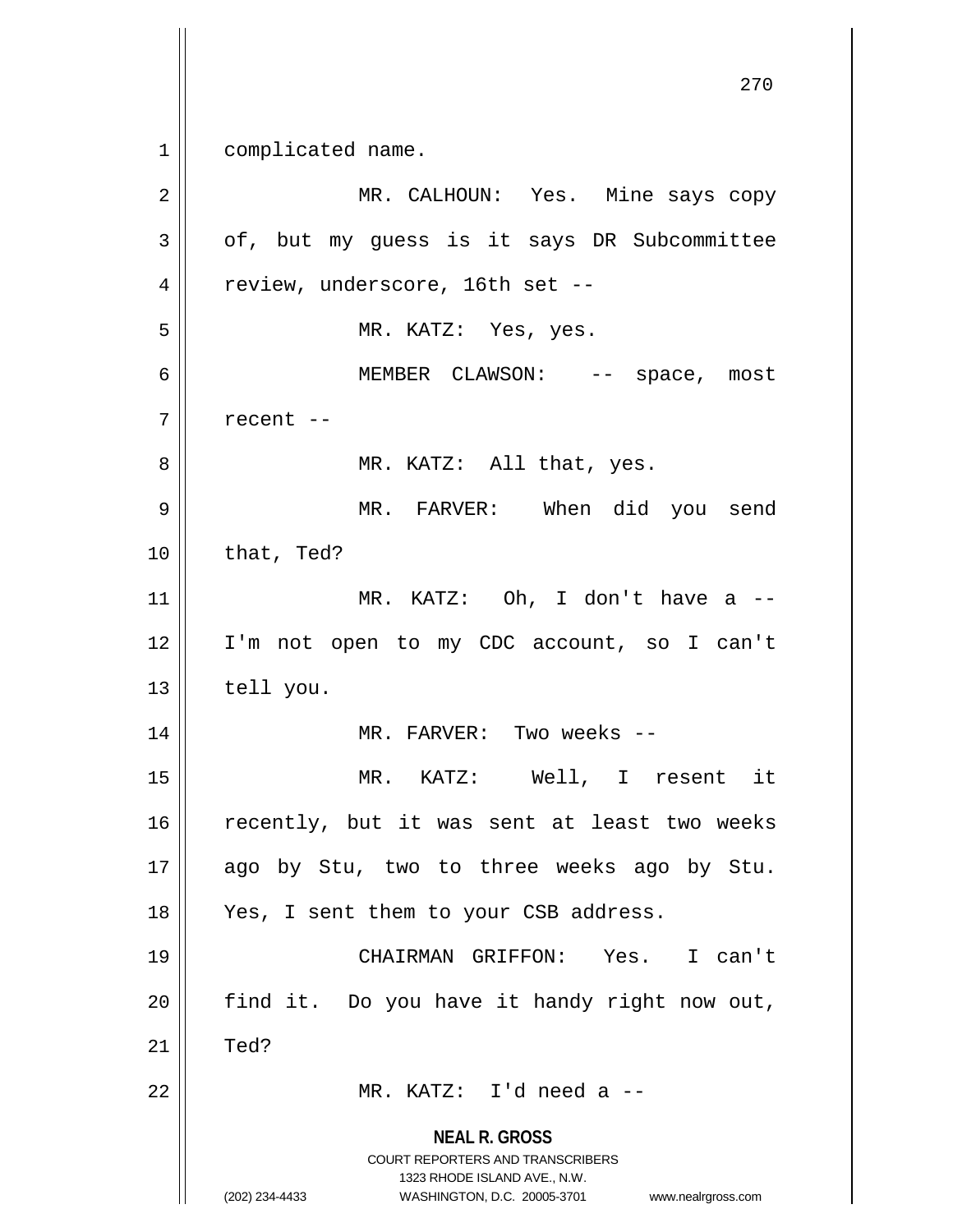**NEAL R. GROSS** COURT REPORTERS AND TRANSCRIBERS 1323 RHODE ISLAND AVE., N.W. (202) 234-4433 WASHINGTON, D.C. 20005-3701 www.nealrgross.com 271 1 CHAIRMAN GRIFFON: Ten-year 2 | review. 3 | MEMBER MUNN: I've got mine out,  $4 \parallel$  but I'm not --5 CHAIRMAN GRIFFON: Yes, that's  $6 \parallel$  going back to  $-$ 7 | MR. KATZ: Hold on a second. 8 CHAIRMAN GRIFFON: You think it 9 was a couple of weeks ago? 10 MR. KATZ: Stu sent it originally 11 maybe even three weeks ago, and then I  $12$  | forwarded it to you the next --13 || CHAIRMAN GRIFFON: Oh, here it is, 14 || here it is. I've got it. It's way back,  $15 \parallel 7/23$ . 16 MR. KATZ: Okay. That's about 17 || three weeks ago. 18 CHAIRMAN GRIFFON: Yes, yes, okay. 19 All right. Okay. So can you give us an 20 | overview, Stu? 21 || MR. KATZ: No, that I can't. I  $22$  | can only send it to your CDC address.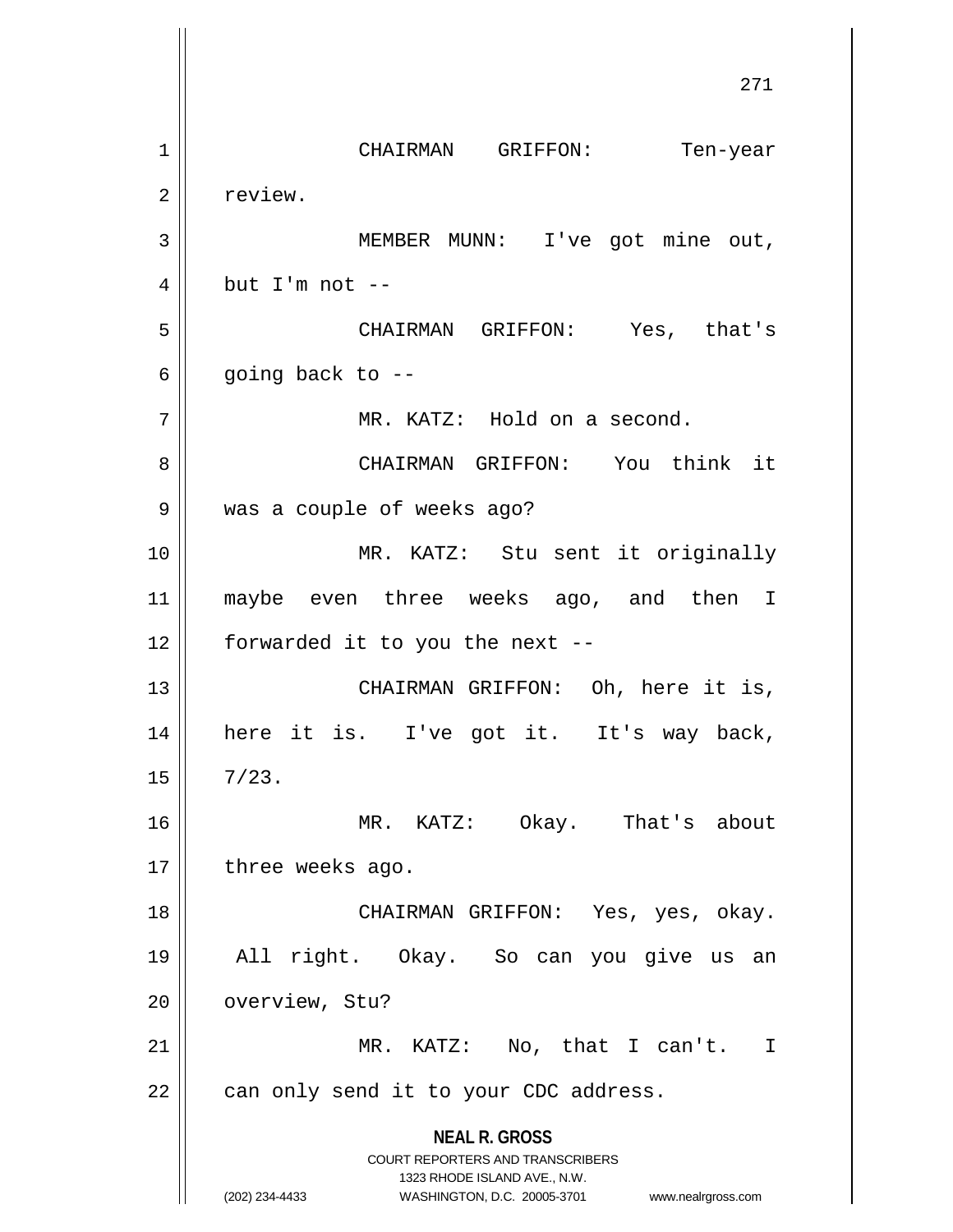**NEAL R. GROSS** COURT REPORTERS AND TRANSCRIBERS 1323 RHODE ISLAND AVE., N.W. 272 1 MEMBER KOTELCHUCK: It's not 2 | familiar to me. 3 MR. KATZ: Although I actually  $4 \parallel$  thought I had Zaida -- Zaida sent to you in a 5 | package. I thought I had Zaida send it to you  $6 \parallel$  in a package, too. 7 CHAIRMAN GRIFFON: Okay. So, 8 anyway, Stu, can you just give us an overview 9 || on this? How many cases are in this? 10 MR. HINNEFELD: There are 70. 11 CHAIRMAN GRIFFON: Seventy? 12 MEMBER MUNN: Who sent it out on  $13$  the 17th? 14 MR. HINNEFELD: There are 70 cases 15 || on the list. They represent, I believe, the 16 || most recently completed cases that have been 17 adjudicated by the Department of Labor. At 18 || least on the date we initiated this process, 19 which goes back a couple of months probably, 20 we took the hundred or so or two hundred, 21 however many it was, most recently completed 22 || cases that we had sent to DOL up to some

(202) 234-4433 WASHINGTON, D.C. 20005-3701 www.nealrgross.com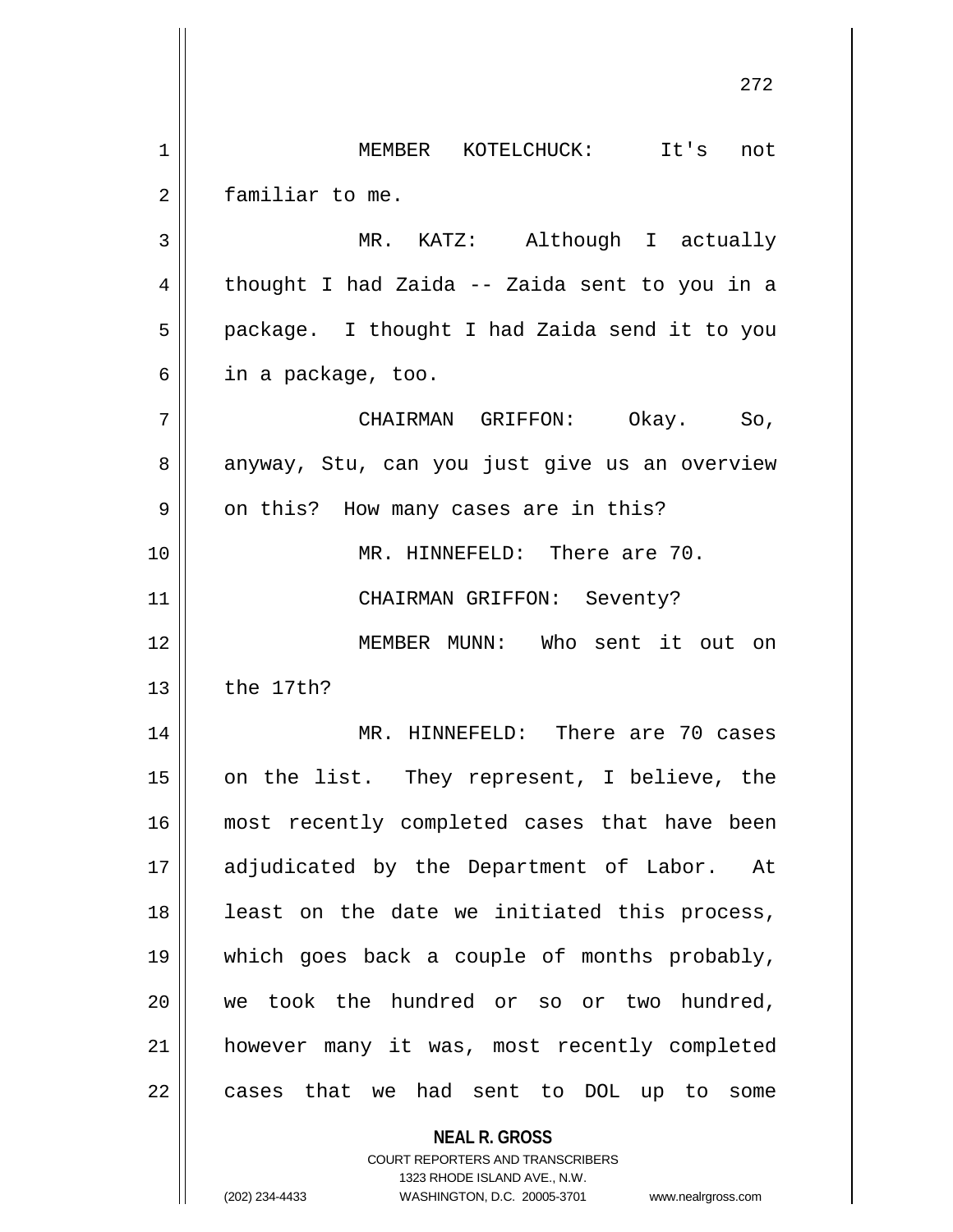1 point, we didn't send the ones we sent 2 yesterday because we knew those weren't  $3 \parallel$  adjudicated, and asked them: which of these 4 | have been finally adjudicated? They answered  $5$  || us.

6 We took the 70 most recent. We 7 || then sent them to Oak Ridge or ORAU team for 8 the addition of the final four or five data 9 fields that have to do with job title, work 10 location. All of those things all allow even 11 yet more specific information, so the more 12 data you put in here the more privacy-13 protected it becomes. The original list 14 didn't have, you know, none of these lists 15 have the same identification, no names, no 16 || Social Security numbers, no NIOSH tracking 17 || numbers, in order to try to keep them somewhat 18 || anonymous. But they're still, we've still 19 been advised by OGC that they should be 20 | treated as Privacy-Act-protected. 21 || So that is what we've attempted to

22 || do is find the most recent ones possible and

**NEAL R. GROSS** COURT REPORTERS AND TRANSCRIBERS

1323 RHODE ISLAND AVE., N.W.

(202) 234-4433 WASHINGTON, D.C. 20005-3701 www.nealrgross.com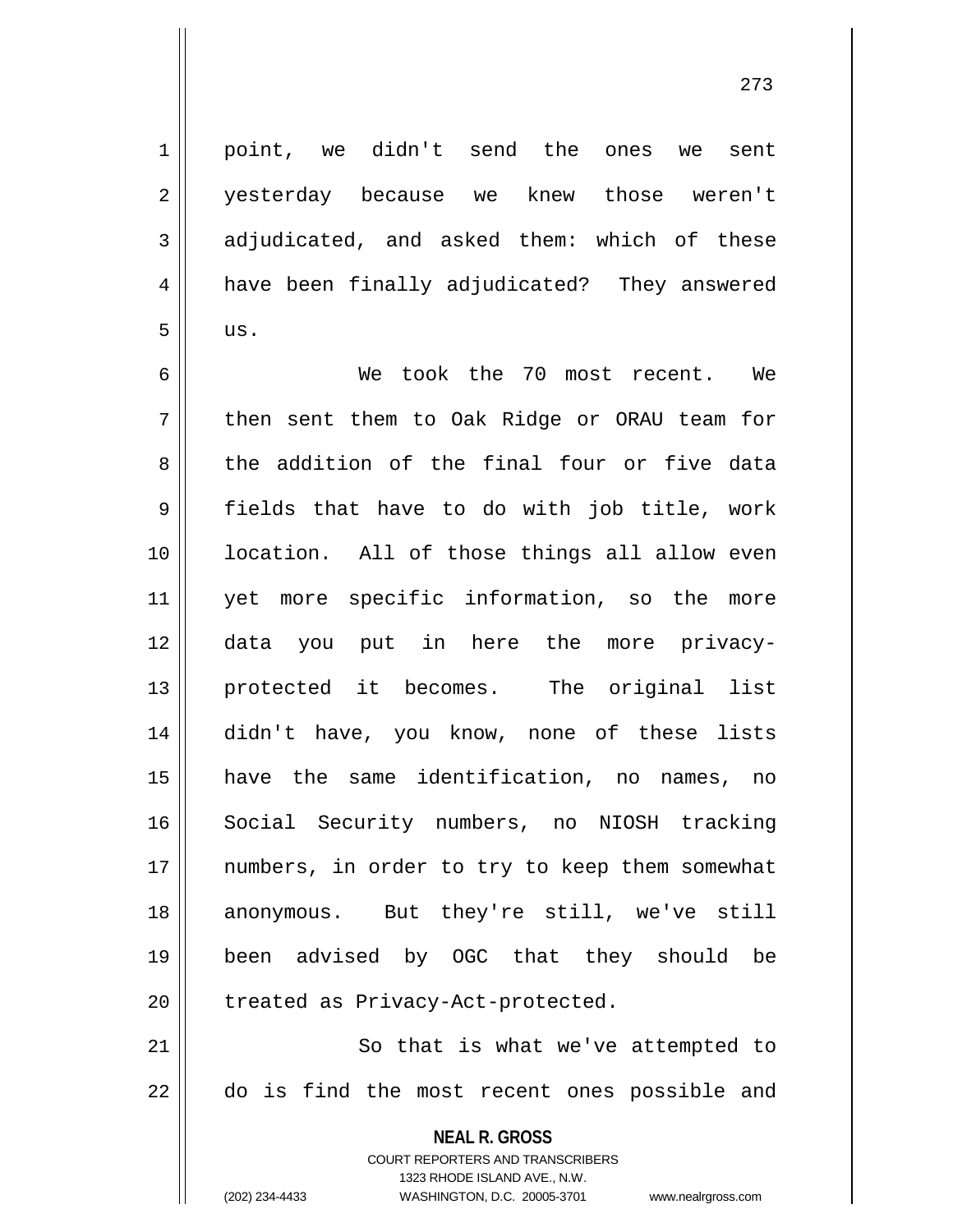| $\mathbf 1$    | fill out the data that's there, it's got the                        |
|----------------|---------------------------------------------------------------------|
| $\overline{2}$ | normal selection data, the site, cancer                             |
| 3              | location, PoC, number of years worked, things                       |
| 4              | like that.                                                          |
| 5              | CHAIRMAN GRIFFON: And it looks                                      |
| 6              | like they're sorted by the date approved                            |
| 7              | almost. They go back to September 2011, yes.                        |
| 8              | MR. HINNEFELD: Yes. It could be                                     |
| 9              | that we sort them by that. Yes, that could                          |
| 10             | be. I don't know if -- there's a selection                          |
|                |                                                                     |
| 11             | number on there, which is an artificial                             |
| 12             | number. If those are not in order, then that                        |
| 13             | means we sort them --                                               |
| 14             | CHAIRMAN GRIFFON: Oh, yes, they                                     |
| 15             | are not in order.                                                   |
| 16             | If those are<br>MR. HINNEFELD:<br>not                               |
| 17             | in order, that means we sort them by date                           |
| 18             | selected.                                                           |
| 19             | MEMBER MUNN: By date --                                             |
| 20             | MR. HINNEFELD: By date approved.                                    |
| 21             | Date approved is<br>MEMBER MUNN:                                    |
| 22             | what it is.                                                         |
|                |                                                                     |
|                | <b>NEAL R. GROSS</b><br>COURT REPORTERS AND TRANSCRIBERS            |
|                | 1323 RHODE ISLAND AVE., N.W.                                        |
|                | (202) 234-4433<br>WASHINGTON, D.C. 20005-3701<br>www.nealrgross.com |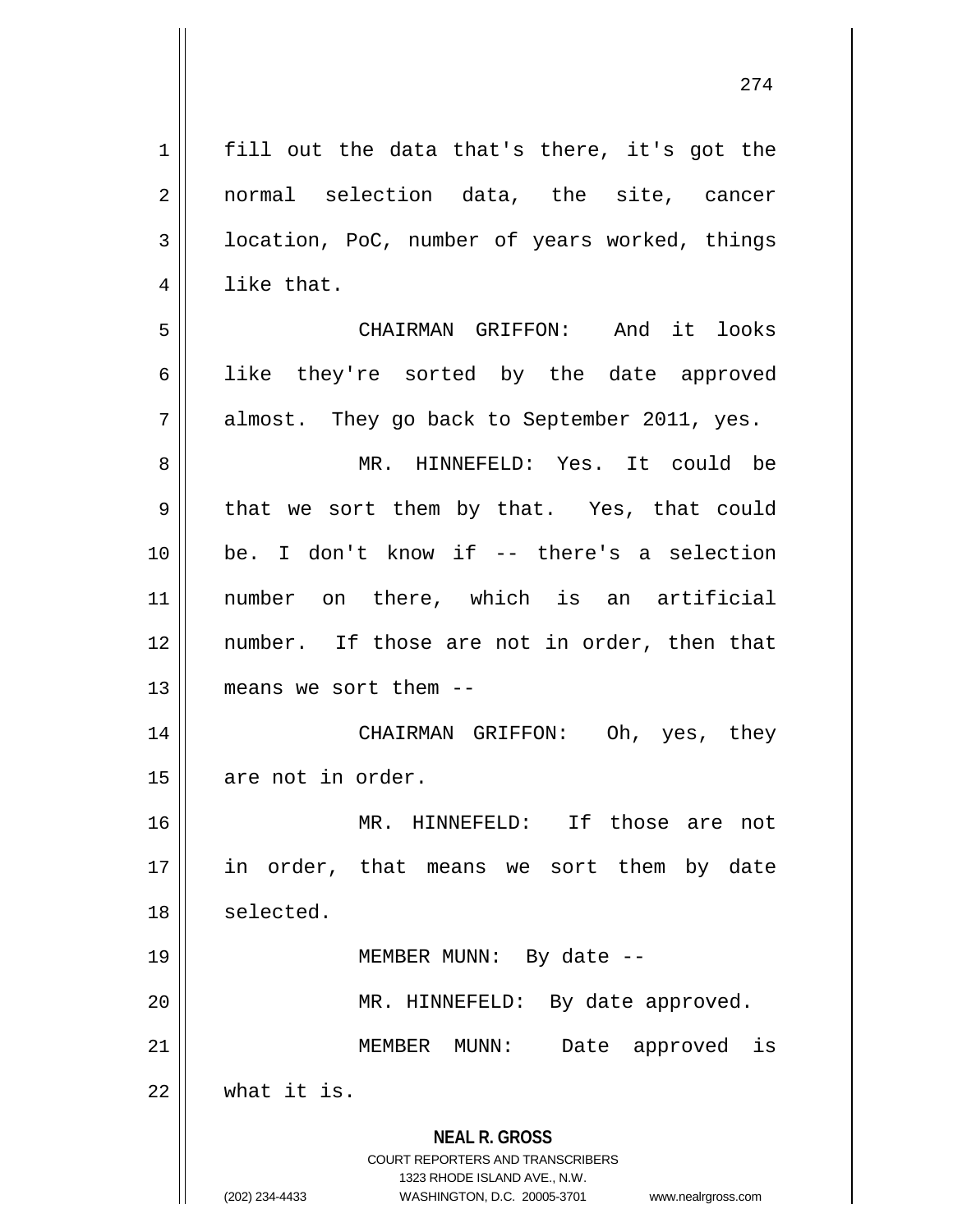| $\mathbf 1$ | Then that's the<br>MR. HINNEFELD:                                   |
|-------------|---------------------------------------------------------------------|
| 2           | date that the draft or the date that we                             |
| 3           | approved the dose reconstruction.                                   |
| 4           | MEMBER MUNN: Yes, right.                                            |
| 5           | MR. HINNEFELD: It has nothing to                                    |
| 6           | do with the date of the adjudication.                               |
| 7           | MEMBER MUNN: Because they start                                     |
| 8           | with the most recent and go back to 9/22/2011.                      |
| 9           | CHAIRMAN GRIFFON:<br>Our goal,                                      |
| 10          | again, is to pre-select for the Board, and                          |
| 11          | then the Board does the tasking. Right,                             |
| 12          | right.                                                              |
| 13          | MEMBER MUNN: And what criteria do                                   |
| 14          | we choose to use for the 16th set?                                  |
| 15          | I think<br>CHAIRMAN GRIFFON:<br>we                                  |
| 16          | probably use the same criteria we've been                           |
| 17          | using all along, yes, yes. But, again -- yes.                       |
| 18          | MR. FARVER: I'll bring this up at                                   |
| 19          | -- sometimes, during our one-on-one dose                            |
| 20          | reconstruction conversations with the Board                         |
| 21          | Members, there's been some concerns between                         |
| 22          | the time we get the case to look at and                             |
|             |                                                                     |
|             | <b>NEAL R. GROSS</b>                                                |
|             | COURT REPORTERS AND TRANSCRIBERS<br>1323 RHODE ISLAND AVE., N.W.    |
|             | (202) 234-4433<br>WASHINGTON, D.C. 20005-3701<br>www.nealrgross.com |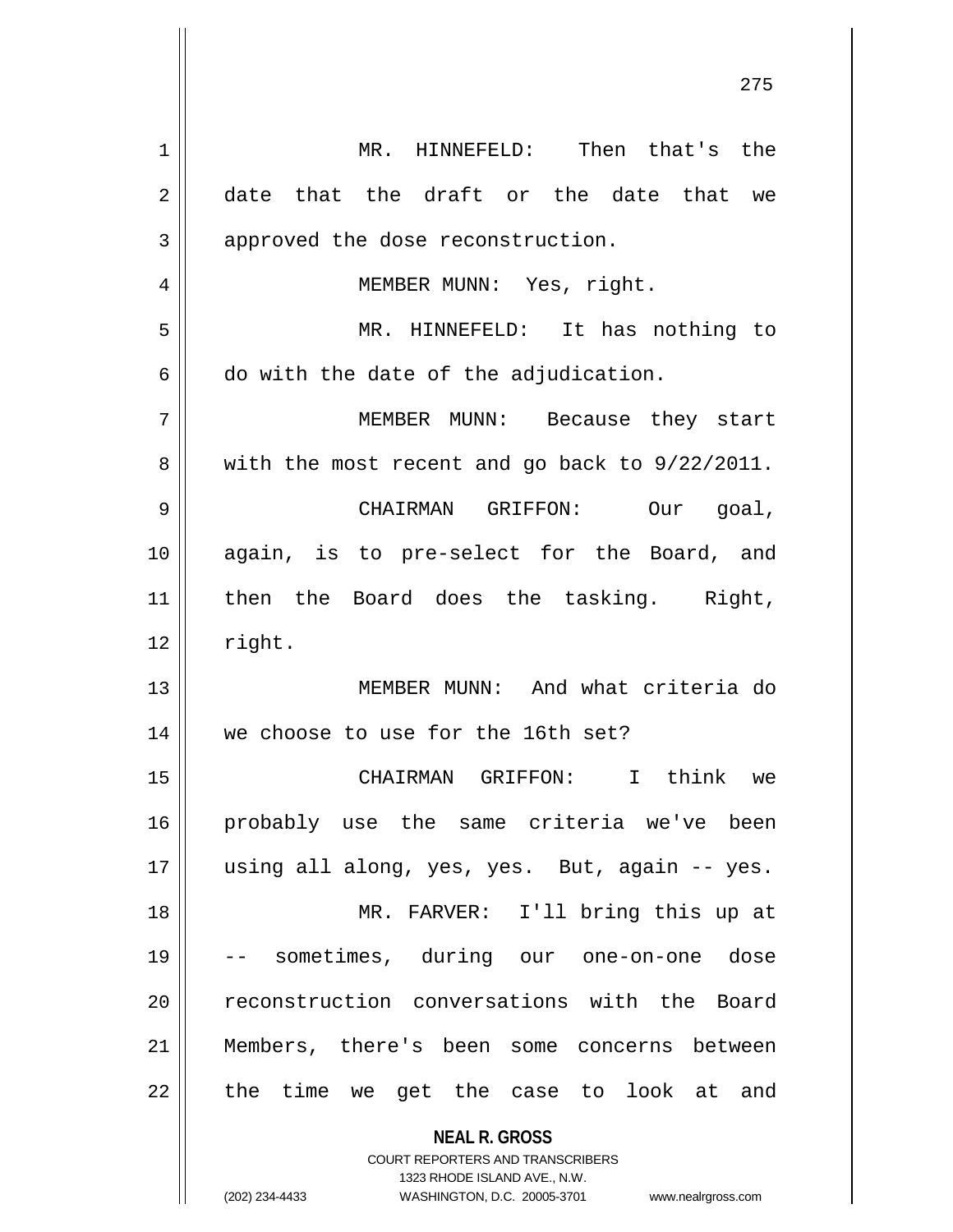**NEAL R. GROSS** COURT REPORTERS AND TRANSCRIBERS 1323 RHODE ISLAND AVE., N.W. (202) 234-4433 WASHINGTON, D.C. 20005-3701 www.nealrgross.com 1 || sometimes there's an SEC issued in the interim 2 and sometimes there's questions, well, should 3 we even have looked at this? So I don't know 4 if you may want to take that into  $5$  consideration when selecting the sites. If 6 you know that there's SEC issues out there  $7 \parallel$  that could have a large impact, maybe we don't 8 We want to look at that site in this set. 9 || MEMBER MUNN: That covers a lot of 10 | folks, Doug. 11 MR. FARVER: I'm just bringing it  $12 \parallel \text{up.}$ 13 || MEMBER MUNN: Just saying. 14 MR. KATZ: It's always been sort 15 of a mixed -- we've never applied a bright 16 line like that -- 17 || MR. FARVER: We have not. 18 MR. KATZ: -- for good reason, 19 because you still do dose reconstruction per  $20$   $\parallel$  site. 21 || MR. FARVER: I was just bringing  $22$  | the concern up.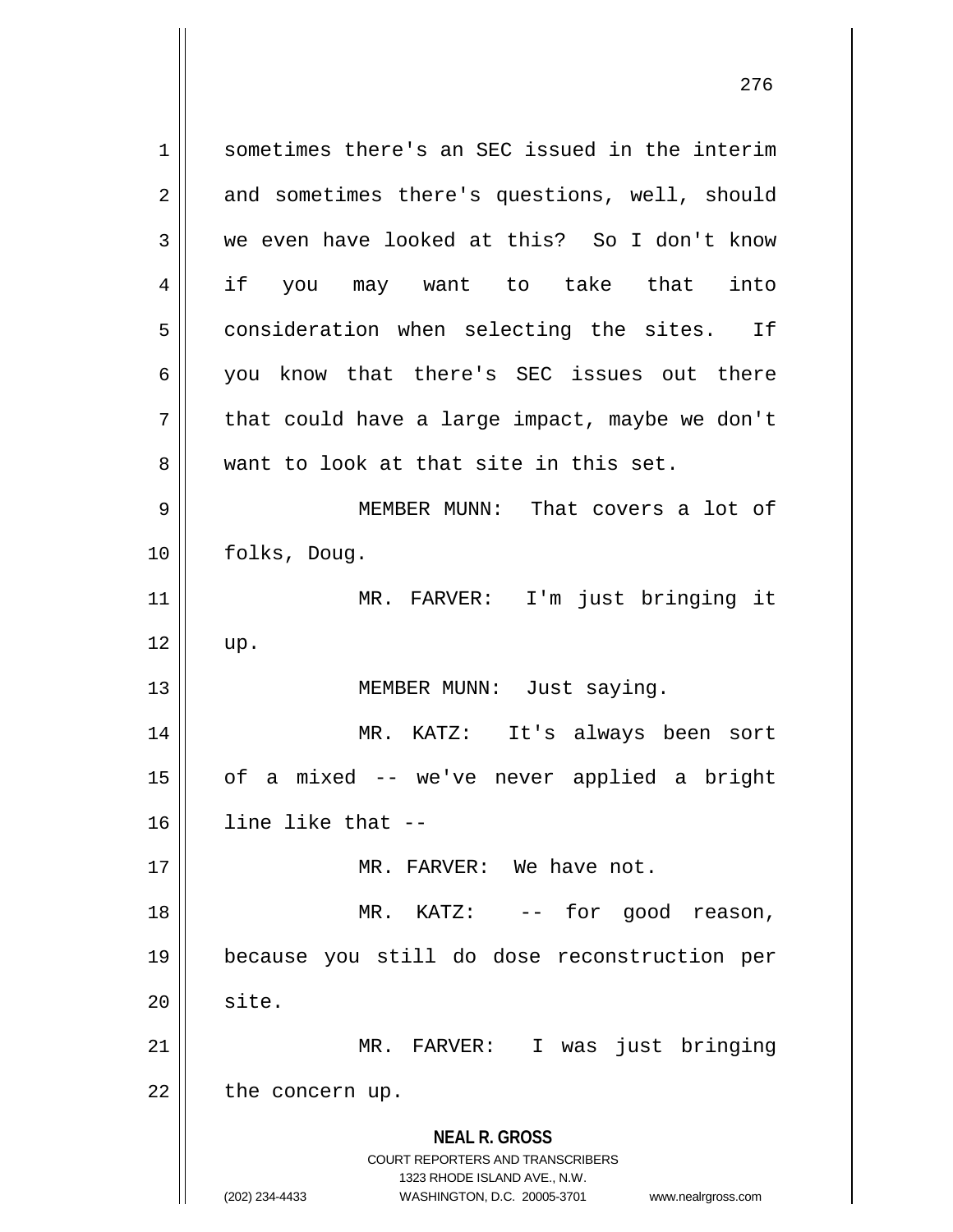**NEAL R. GROSS** COURT REPORTERS AND TRANSCRIBERS 1323 RHODE ISLAND AVE., N.W. (202) 234-4433 WASHINGTON, D.C. 20005-3701 www.nealrgross.com 277 1 || MR. KATZ: Right. 2 CHAIRMAN GRIFFON: Alright. So  $3 \parallel$  these are -- yes, go ahead. 4 || MEMBER CLAWSON: Just to make sure  $5 \parallel$  that I'm on the right one, the first one is 6 2012-06? 7 MEMBER MUNN: 636, yes. 8 MEMBER CLAWSON: Okay. I just 9 wanted to make -- 10 MEMBER MUNN: 636 is the first  $11$  one. 12 CHAIRMAN GRIFFON: Yes, I'll just 13 || refer to the last three numbers because they 14 | sorted them by date of approval. 15 MR. HINNEFELD: Yes. And the 16  $\parallel$  selection ID, the 2012-06, just means that we 17 || pulled this case in June of 2012, we pulled 18 || this whole population. The last three digits 19 || are actually the identifying number. 20 MEMBER CLAWSON: And I just 21 noticed a lot of this and didn't want to give  $22$  | away any other stuff.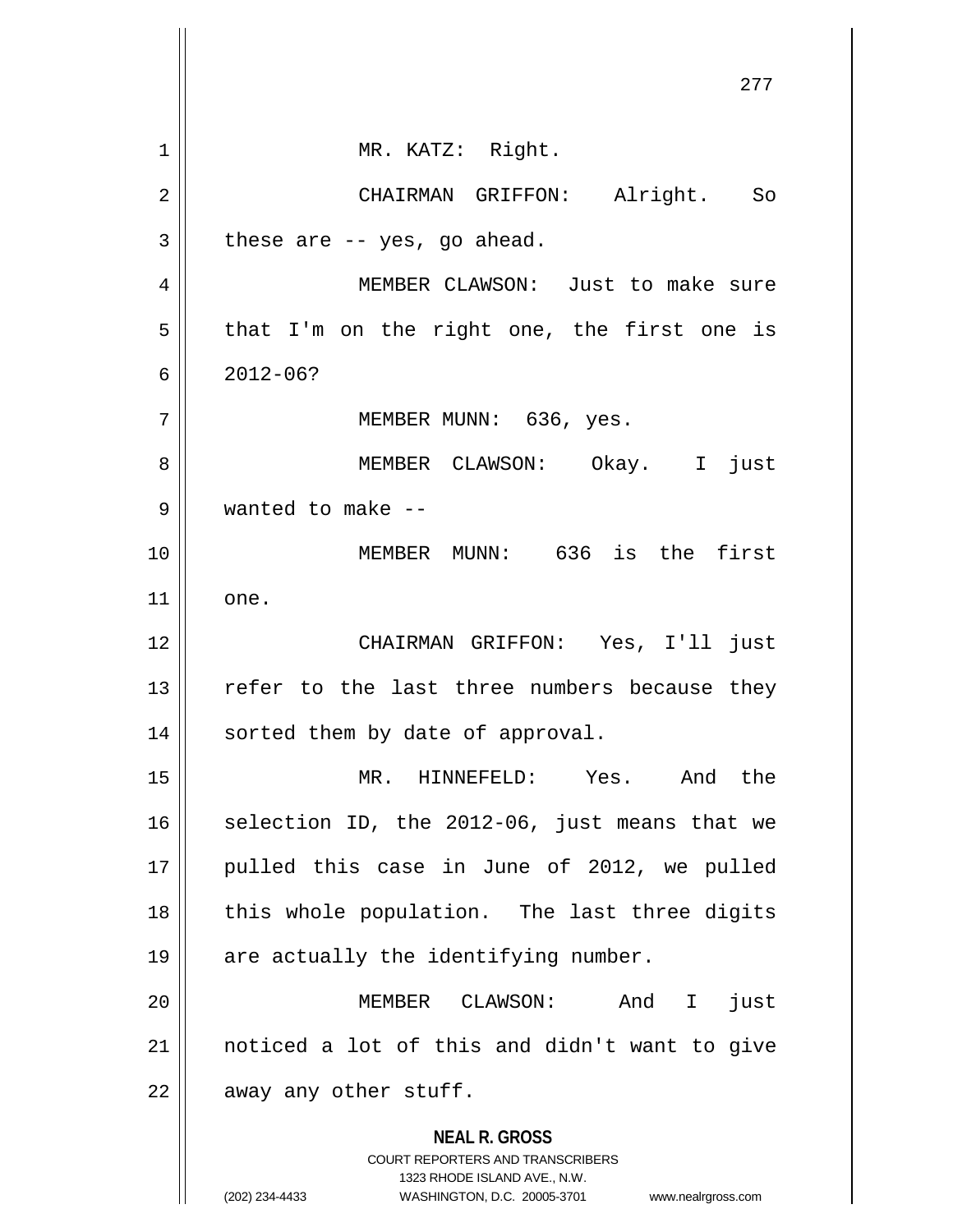**NEAL R. GROSS** COURT REPORTERS AND TRANSCRIBERS 1323 RHODE ISLAND AVE., N.W. (202) 234-4433 WASHINGTON, D.C. 20005-3701 www.nealrgross.com 1 MR. HINNEFELD: Yes, there's 2 || nothing Privacy-Act-protected about the  $3 \parallel$  selection ID. That's completely artificial. 4 || It was assigned through this process. Nothing 5 | protected about selection ID. 6 CHAIRMAN GRIFFON: Okay. So going 7 down these -- 8 MR. KATZ: Your goal is to select 9 a number, I think. So you have 70 cases, and 10 your goal is to recommend a set of about 25, I  $11$  | think, is the normal set size. 12 MR. FARVER: And we've had all 13  $\vert$  sorts of, everything from 20 up to 40. 14 MR. KATZ: That was one unusual 15 || case where we doubled the set, but I think the 16 normal set size has been about 25, right? 17 MEMBER MUNN: I think that's 18 close. 19 MR. FARVER: Yes, 20 to 40. A lot  $20$  | of it depends on what assigned sets you have 21 || to pick from. I know, like, sort of times 22 we've had smaller sets, and we've picked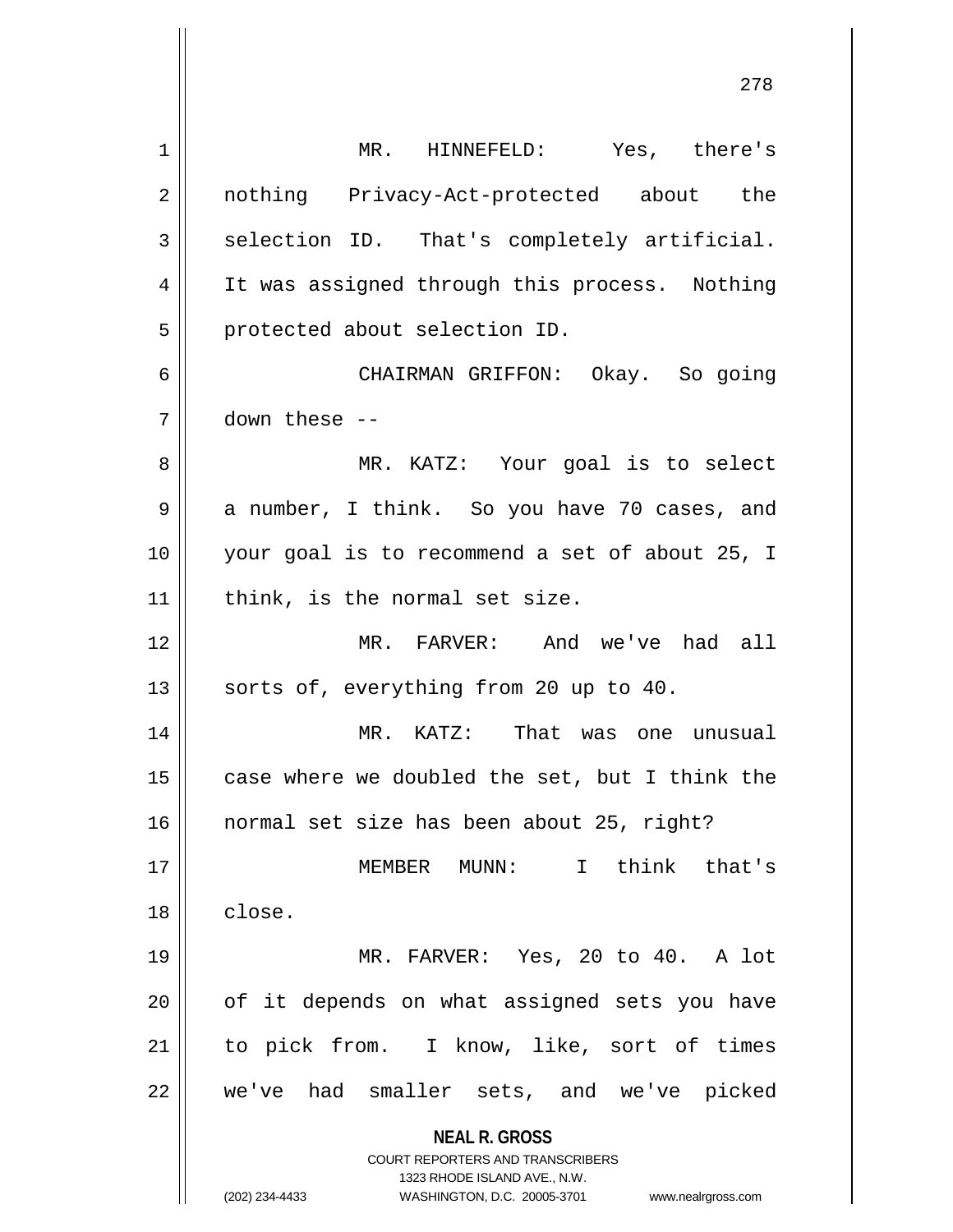1 | smaller numbers.

| 2  | MR. HINNEFELD: I forgot that                                                                                                                                    |
|----|-----------------------------------------------------------------------------------------------------------------------------------------------------------------|
| 3  | there's also a PoC selection in here. These                                                                                                                     |
| 4  | are like 40 to 52 percent.                                                                                                                                      |
| 5  | MEMBER MUNN: That's what we see.                                                                                                                                |
| 6  | CHAIRMAN GRIFFON: Ted, do you want                                                                                                                              |
| 7  | to keep the scorecard on these?                                                                                                                                 |
| 8  | MR. KATZ: Sure. Yes.                                                                                                                                            |
| 9  | CHAIRMAN GRIFFON: Okay. I mean,                                                                                                                                 |
| 10 | the first one I see, 192.                                                                                                                                       |
| 11 | MEMBER MUNN: Yes, that's a                                                                                                                                      |
| 12 | familiar one in all respects.                                                                                                                                   |
| 13 | MR. KATZ: What site is it?                                                                                                                                      |
| 14 | MEMBER MUNN: Seed materials                                                                                                                                     |
| 15 | production.                                                                                                                                                     |
| 16 | CHAIRMAN GRIFFON: Yes. Although                                                                                                                                 |
| 17 | very low years worked, but yes.                                                                                                                                 |
| 18 | MEMBER<br>MUNN: Just<br>in<br>case<br>you                                                                                                                       |
| 19 | didn't know that.                                                                                                                                               |
| 20 | CHAIRMAN GRIFFON: Yes.                                                                                                                                          |
| 21 | MEMBER MUNN: I saw 453.                                                                                                                                         |
| 22 | You going<br>CHAIRMAN GRIFFON:<br>on                                                                                                                            |
|    | <b>NEAL R. GROSS</b><br>COURT REPORTERS AND TRANSCRIBERS<br>1323 RHODE ISLAND AVE., N.W.<br>(202) 234-4433<br>WASHINGTON, D.C. 20005-3701<br>www.nealrgross.com |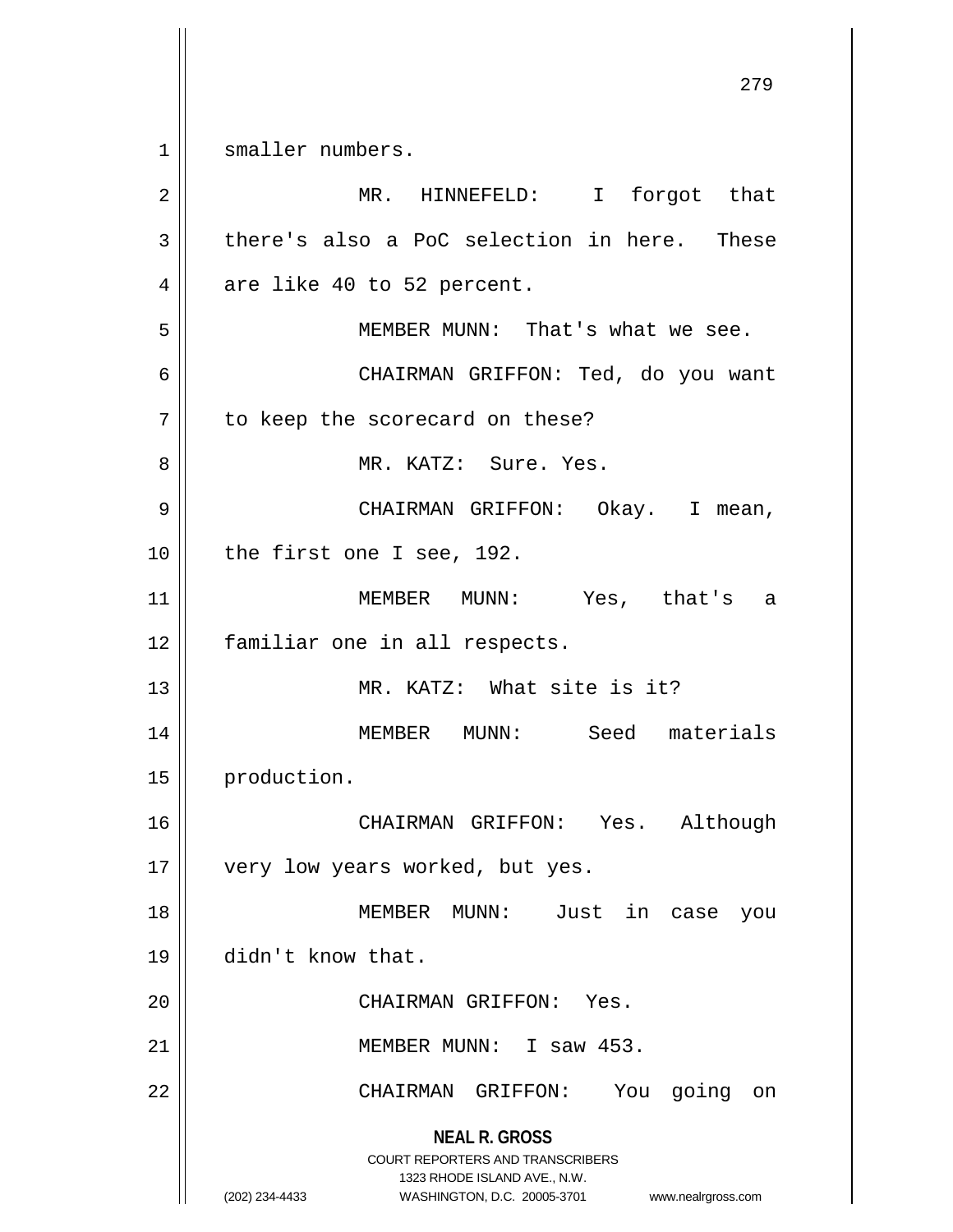$1 \parallel$  down then?

| $\overline{2}$ | MR. KATZ: You might want to, I                                                                                                                                                                                                                                                                                                                                                                                                   |
|----------------|----------------------------------------------------------------------------------------------------------------------------------------------------------------------------------------------------------------------------------------------------------------------------------------------------------------------------------------------------------------------------------------------------------------------------------|
| 3              | mean, I think something that the Board                                                                                                                                                                                                                                                                                                                                                                                           |
| 4              | sometimes asks you is why did you choose the                                                                                                                                                                                                                                                                                                                                                                                     |
| 5              | one you chose, so you may want to make a                                                                                                                                                                                                                                                                                                                                                                                         |
| 6              | record of why it is you're specifying the ones                                                                                                                                                                                                                                                                                                                                                                                   |
| 7              | you do.                                                                                                                                                                                                                                                                                                                                                                                                                          |
| 8              | MEMBER MUNN: There are --                                                                                                                                                                                                                                                                                                                                                                                                        |
| 9              | (Simultaneous speakers.)                                                                                                                                                                                                                                                                                                                                                                                                         |
| 10             | $MR$ . $KATZ$ :<br>starting with<br>$\frac{1}{2} \frac{1}{2} \frac{1}{2} \frac{1}{2} \frac{1}{2} \frac{1}{2} \frac{1}{2} \frac{1}{2} \frac{1}{2} \frac{1}{2} \frac{1}{2} \frac{1}{2} \frac{1}{2} \frac{1}{2} \frac{1}{2} \frac{1}{2} \frac{1}{2} \frac{1}{2} \frac{1}{2} \frac{1}{2} \frac{1}{2} \frac{1}{2} \frac{1}{2} \frac{1}{2} \frac{1}{2} \frac{1}{2} \frac{1}{2} \frac{1}{2} \frac{1}{2} \frac{1}{2} \frac{1}{2} \frac{$ |
| 11             | Fernald.                                                                                                                                                                                                                                                                                                                                                                                                                         |
| 12             | MEMBER MUNN: -- more recent. One                                                                                                                                                                                                                                                                                                                                                                                                 |
| 13             | of them is the site location.                                                                                                                                                                                                                                                                                                                                                                                                    |
| 14             | CHAIRMAN GRIFFON: Right.                                                                                                                                                                                                                                                                                                                                                                                                         |
| 15             | MEMBER MUNN: One of them is the                                                                                                                                                                                                                                                                                                                                                                                                  |
| 16             | type of cancer. One of them is the PoC.                                                                                                                                                                                                                                                                                                                                                                                          |
| 17             | CHAIRMAN GRIFFON: Yes, I think we                                                                                                                                                                                                                                                                                                                                                                                                |
| 18             | can -- yes.                                                                                                                                                                                                                                                                                                                                                                                                                      |
| 19             | MEMBER MUNN: And one of them is                                                                                                                                                                                                                                                                                                                                                                                                  |
| 20             | the work decade, the number of years worked.                                                                                                                                                                                                                                                                                                                                                                                     |
| 21             | CHAIRMAN GRIFFON: Yes. Actually,                                                                                                                                                                                                                                                                                                                                                                                                 |
| 22             | before 453, 673, which is a Hanford<br>lung                                                                                                                                                                                                                                                                                                                                                                                      |
|                | <b>NEAL R. GROSS</b><br><b>COURT REPORTERS AND TRANSCRIBERS</b><br>1323 RHODE ISLAND AVE., N.W.<br>(202) 234-4433<br>WASHINGTON, D.C. 20005-3701<br>www.nealrgross.com                                                                                                                                                                                                                                                           |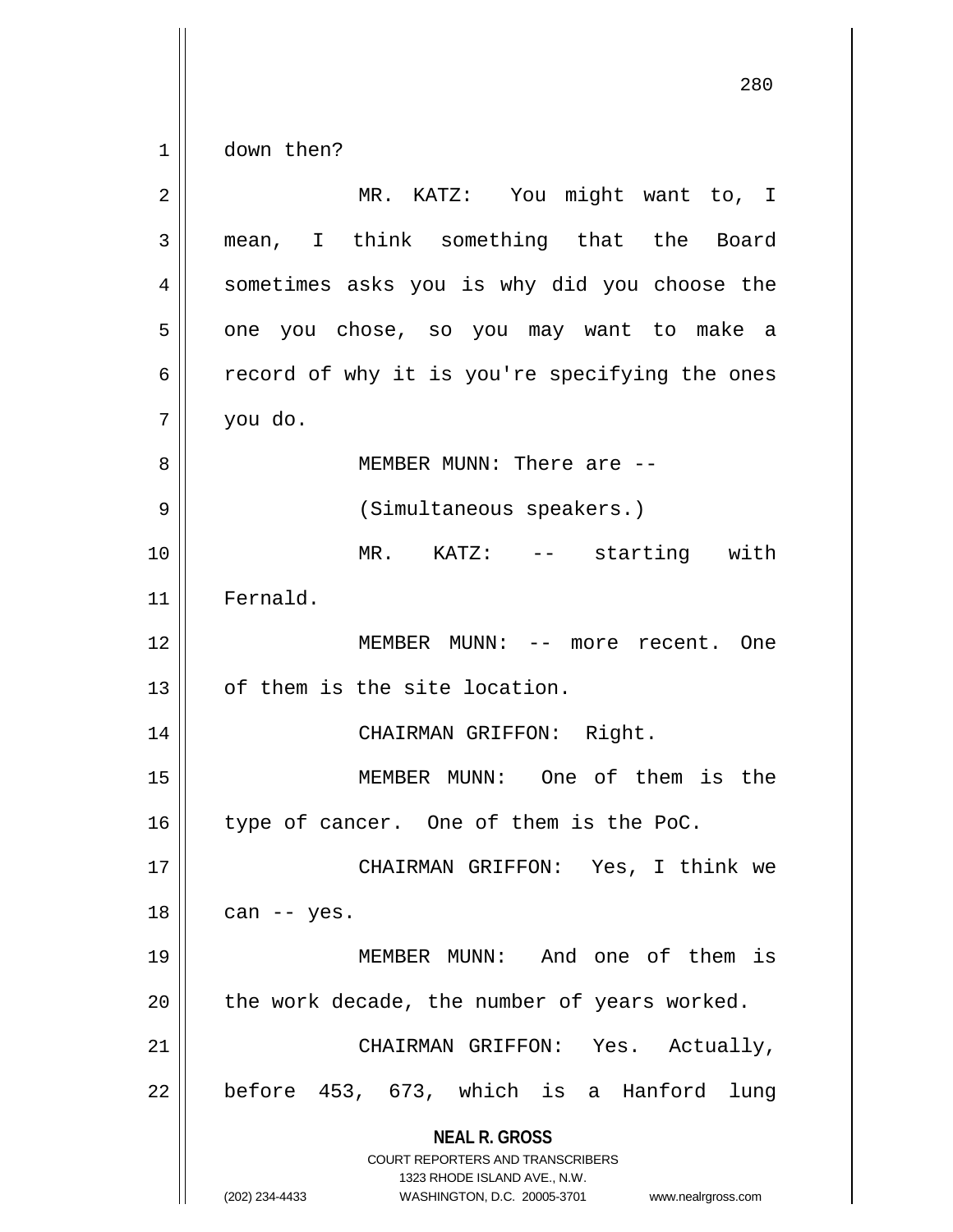**NEAL R. GROSS** COURT REPORTERS AND TRANSCRIBERS 1323 RHODE ISLAND AVE., N.W. (202) 234-4433 WASHINGTON, D.C. 20005-3701 www.nealrgross.com 281 1 cancer. 2 MEMBER MUNN: Well, I can't speak  $3 \parallel$  to that. 4 CHAIRMAN GRIFFON: I know that's  $5 \parallel$  not something that we haven't done before, but 6 it's 45 years of work, fireman, carpenter, you 7 || know. Yes. The next one, also, I think is 8 || interesting. 9 MEMBER CLAWSON: What number was  $10$  | that, Mark? 11 || CHAIRMAN GRIFFON: 673. 12 MR. KATZ: So I have 192, 673. 13 CHAIRMAN GRIFFON: Well, the next  $14 \parallel$  one is -- of course, it's skin. 15 MEMBER MUNN: You don't want to do 16 675? 17 || CHAIRMAN GRIFFON: I don't know. 18 It could be just a multiple, but, you know -- 19 MEMBER MUNN: There's a bunch of  $20$  | those. 21 CHAIRMAN GRIFFON: Yes. I think 22 | I'm down to your 453 then.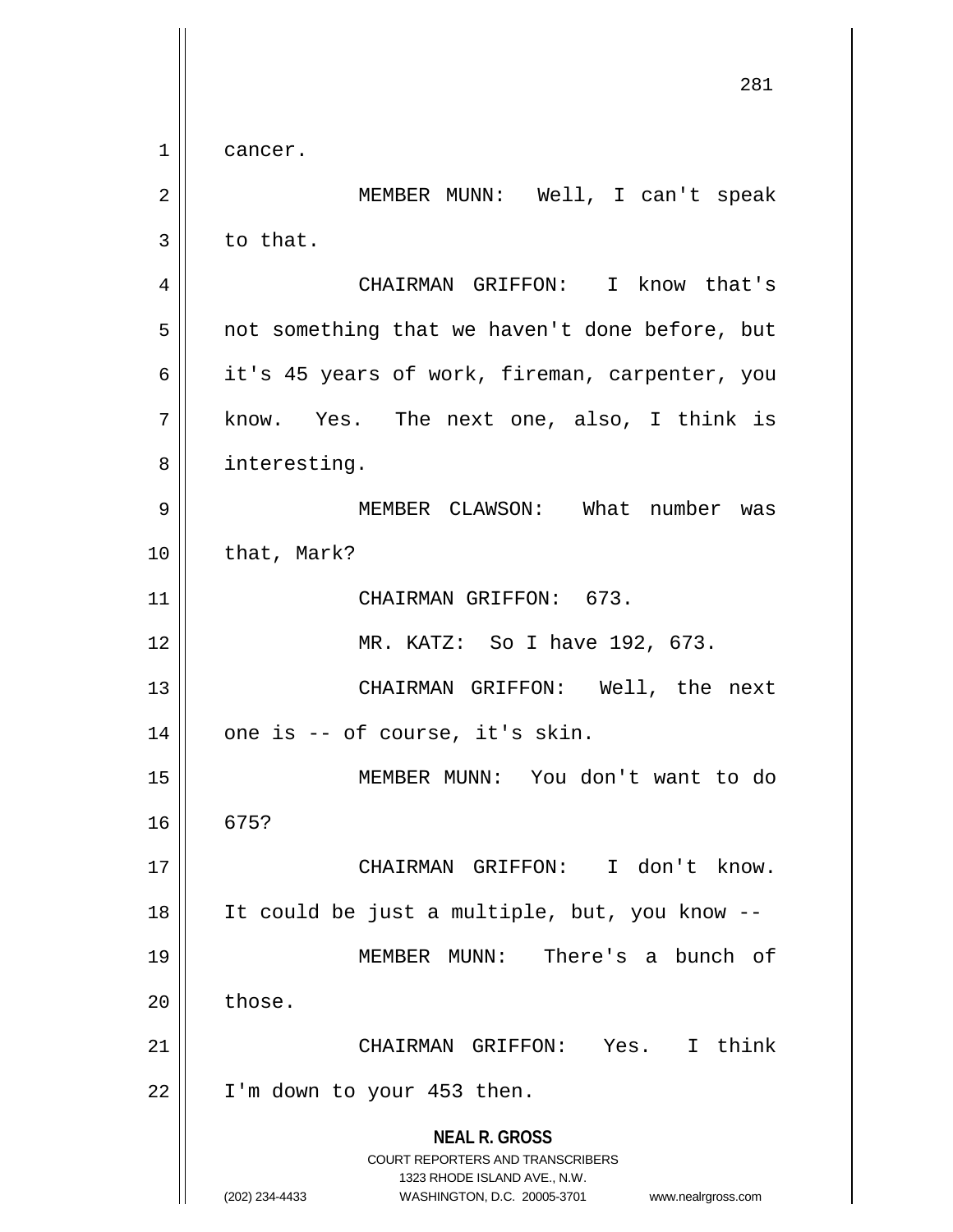**NEAL R. GROSS** COURT REPORTERS AND TRANSCRIBERS 1323 RHODE ISLAND AVE., N.W. (202) 234-4433 WASHINGTON, D.C. 20005-3701 www.nealrgross.com 282 1 || MR. KATZ: What site again? 2 CHAIRMAN GRIFFON: It's gaseous 3 | diffusion? It doesn't say. 4 MEMBER MUNN: K-25 -- 5 CHAIRMAN GRIFFON: Oh, okay, I cut 6 it off when I shrunk this all down. Let's  $7 \parallel$  see. 8 MEMBER MUNN: How about -- 9 CHAIRMAN GRIFFON: We've got 680. 10 MEMBER MUNN: 680 is not bad. 11 CHAIRMAN GRIFFON: 680 is Rocky  $12 \parallel$  Flats. 13 MEMBER MUNN: Let's do that one. 14 || And then I marked 618. 15 || MR. FARVER: 618. 16 MR. KATZ: What's that site? 17 || MEMBER MUNN: On multiples. 18 || MR. FARVER: Multiple sites. 19 MEMBER MUNN: No, it says Fermi. 20 | MR. KATZ: Fermi. 21 || CHAIRMAN GRIFFON: 618, yes. 22 MR. KATZ: And for folks who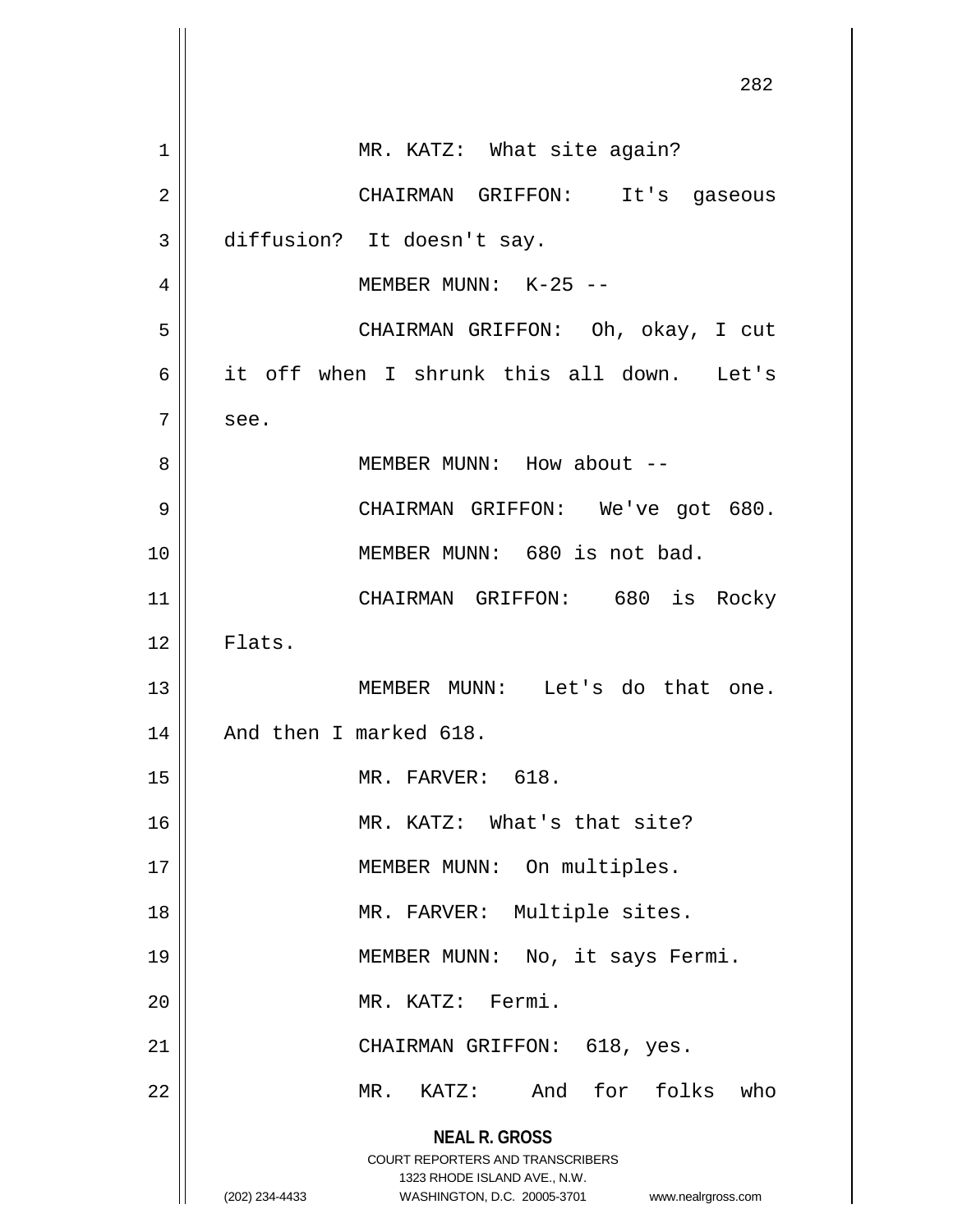**NEAL R. GROSS** COURT REPORTERS AND TRANSCRIBERS 1323 RHODE ISLAND AVE., N.W. (202) 234-4433 WASHINGTON, D.C. 20005-3701 www.nealrgross.com 1 || aren't, Board Members who aren't speaking up, 2 || if you have one in between these that you  $3 \parallel$  think, speak up, by all means. 4 || MEMBER MUNN: I'd say 647. 5 || MR. KATZ: And that's what type? 6 CHAIRMAN GRIFFON: Yes, I'm just  $7 \parallel$  looking at  $-$ 8 || MEMBER MUNN: Oak Ridge. 9 CHAIRMAN GRIFFON: 666. What's 10 || this site here? 11 || MEMBER CLAWSON: Wang Chung? 12 || CHAIRMAN GRIFFON: Wah Chang. 13 MEMBER CLAWSON: Wang Chung 14 | tonight, that's all I remembered. 15 MR. KATZ: Is that affirmative? 16 CHAIRMAN GRIFFON: Have we ever 17 done that? I don't think -- 18 MR. FARVER: I don't think we -- 19 || MEMBER MUNN: We actually have. 20 || CHAIRMAN GRIFFON: Oh, we did? 21 MEMBER MUNN: We've done one. I 22 | only remember one.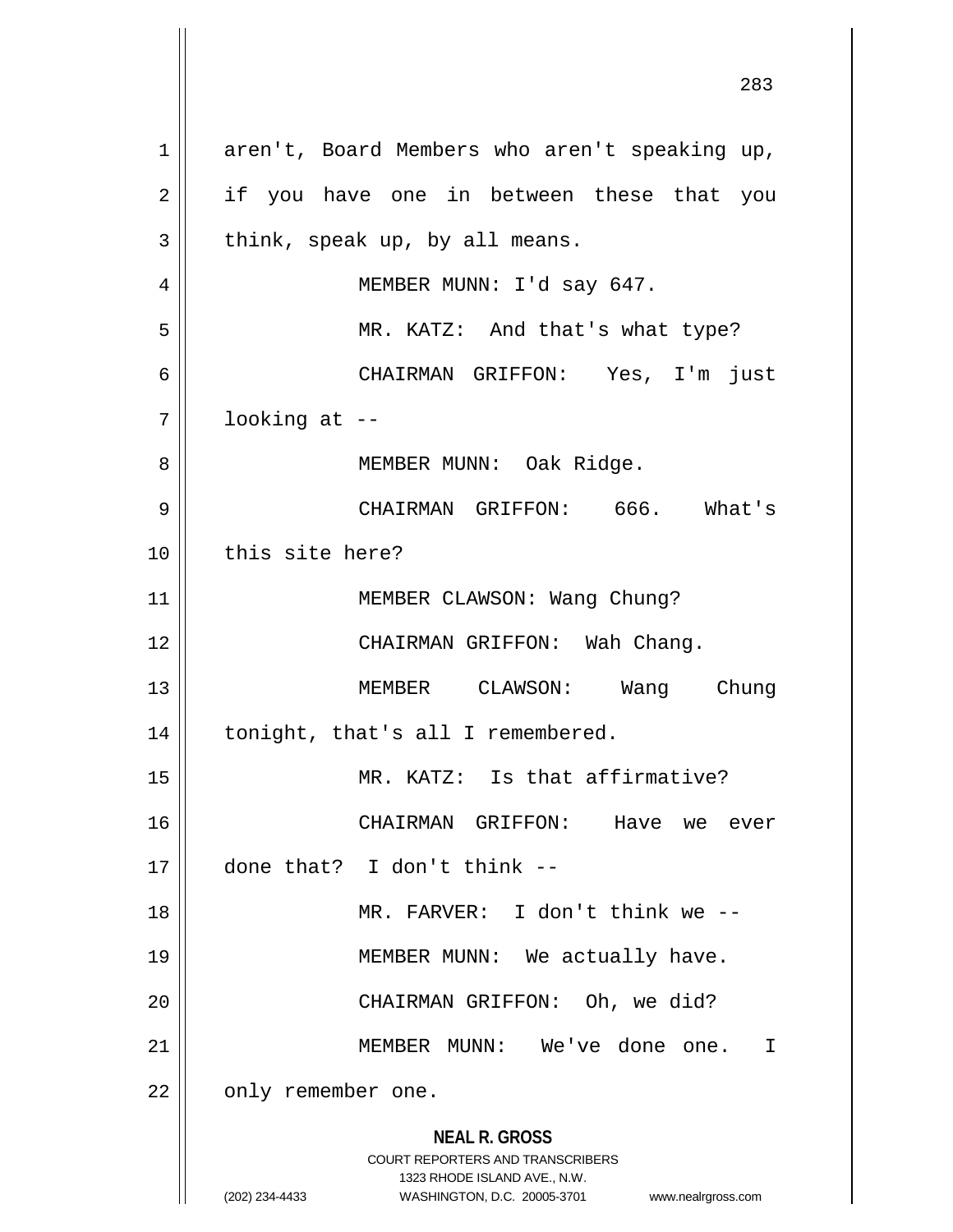**NEAL R. GROSS** COURT REPORTERS AND TRANSCRIBERS 1323 RHODE ISLAND AVE., N.W. (202) 234-4433 WASHINGTON, D.C. 20005-3701 www.nealrgross.com 284 1 CHAIRMAN GRIFFON: I don't 2 | remember. Kathy, do you know if we selected  $3 \parallel$  this site? Kathy is good at this. 4 DR. BEHLING: I'm sorry. I didn't  $5$  | hear the site again. 6 MR. KATZ: Wah Chang. 7 CHAIRMAN GRIFFON: Wah Chang. Wah  $8$  || Chang. W-A-H C-H-A-N-G. 9 MEMBER MUNN: It means the Great 10 Leap Forward, in case you don't know. 11 CHAIRMAN GRIFFON: I don't 12 remember. 13 || DR. BEHLING: I don't see that. 14 CHAIRMAN GRIFFON: I think we 15 || added that one. Kathy says she doesn't see it 16 | on her list. 17 || MR. KATZ: Okay. 18 MEMBER MUNN: Alright. It's on 19 now, the devil's number. 20 CHAIRMAN GRIFFON: Where is that  $21$  site anyway? 22 || MEMBER MUNN: It's in Albany,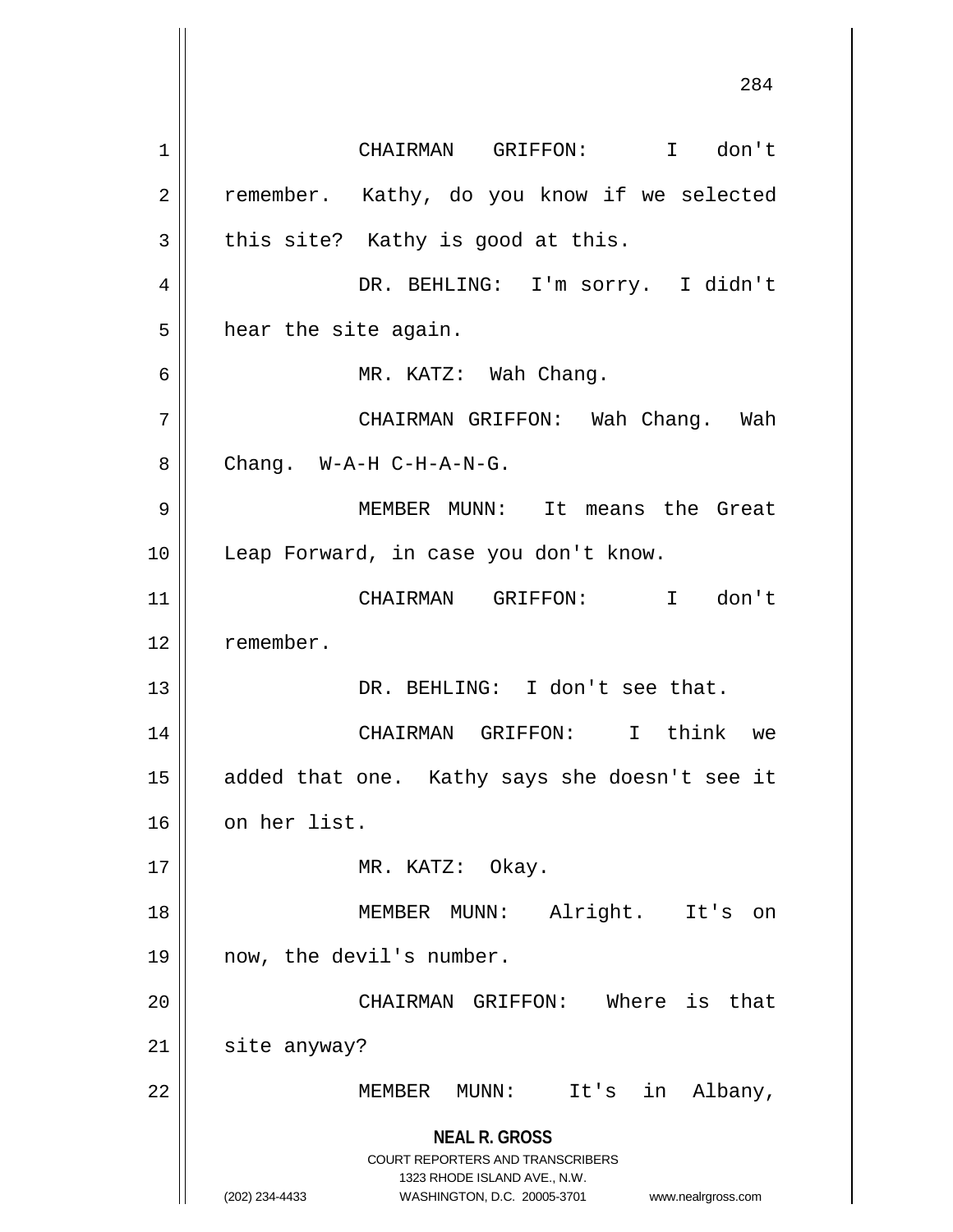**NEAL R. GROSS** COURT REPORTERS AND TRANSCRIBERS 1323 RHODE ISLAND AVE., N.W. (202) 234-4433 WASHINGTON, D.C. 20005-3701 www.nealrgross.com 285 1 | Oregon. Right on I-5. 2 CHAIRMAN GRIFFON: Okay. Never  $3 \parallel$  heard of it. 4 MEMBER MUNN: What about 647? The 5 | next one? 6 CHAIRMAN GRIFFON: Are they 7 || respiratory? Yes. 8 MR. KATZ: 647. That's what? 9 CHAIRMAN GRIFFON: It looks okay 10 to me. 11 || MEMBER MUNN: Oak Ridge. 12 CHAIRMAN GRIFFON: Oak Ridge, yes. 13 MR. FARVER: And then there's 644. 14 CHAIRMAN GRIFFON: Yes, what about  $15$  | 227? 16 || MR. KATZ: Wait. Are we saying  $17 \parallel 644 \text{ or } -$ 18 CHAIRMAN GRIFFON: No, that was  $19 \parallel$  ahead of mine. 20 || MR. FARVER: 644, the Hanford, 21 | Rocky Flats, Savannah River. 22 || CHAIRMAN GRIFFON: Yes, that one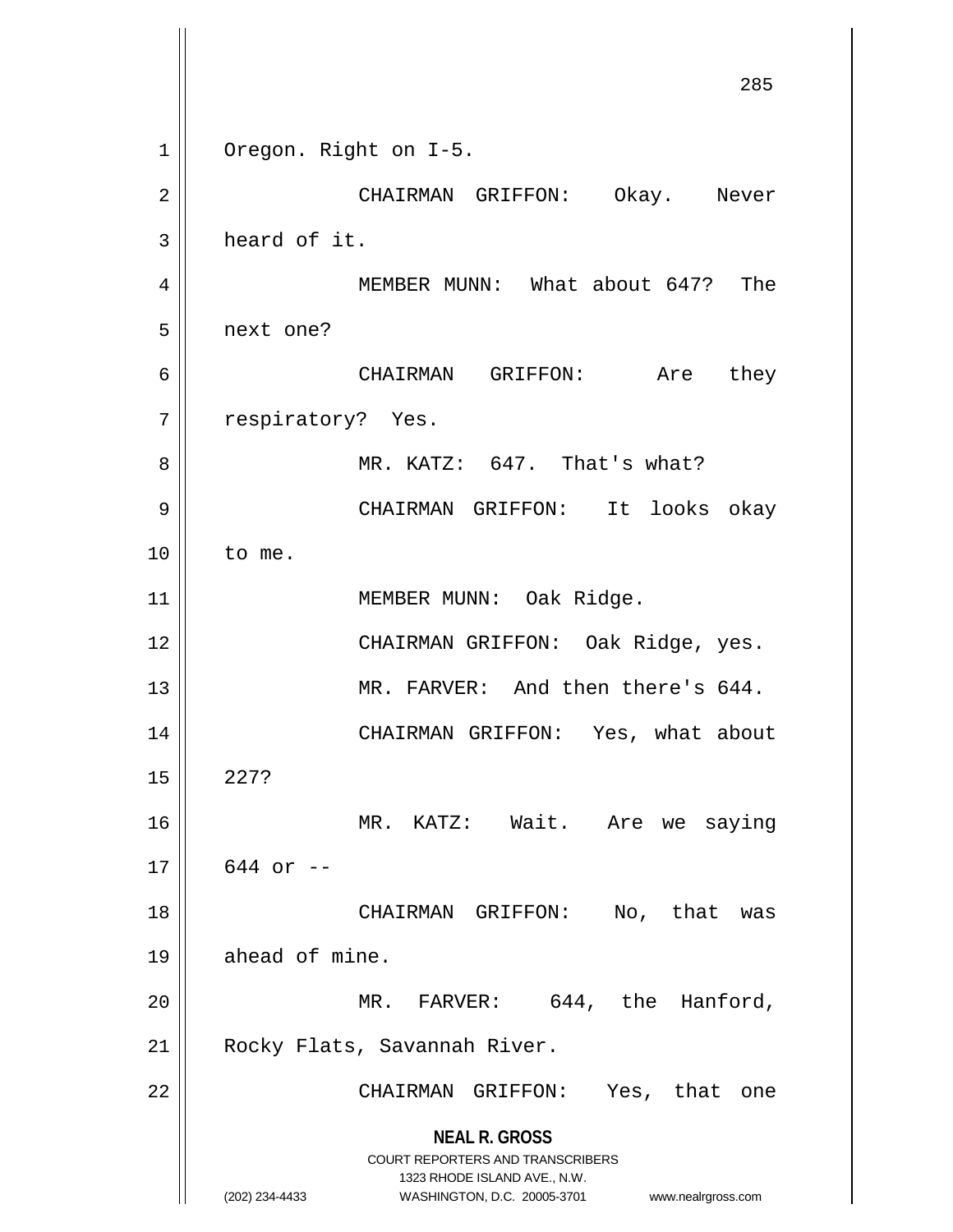|    | 286                                                                                                                                                                    |
|----|------------------------------------------------------------------------------------------------------------------------------------------------------------------------|
| 1  | is good, $644.$                                                                                                                                                        |
| 2  | MR. KATZ: So 644 is on.                                                                                                                                                |
| 3  | CHAIRMAN GRIFFON: Just to<br>go                                                                                                                                        |
| 4  | back, $647$ I was saying $-$ no, it's 227.                                                                                                                             |
| 5  | MEMBER MUNN: Got it.                                                                                                                                                   |
| 6  | CHAIRMAN GRIFFON: And it's Oak                                                                                                                                         |
| 7  | Ridge, gaseous diffusion, but it's also Y-12                                                                                                                           |
| 8  | also. Alright.                                                                                                                                                         |
| 9  | MEMBER MUNN: Alright. 214.                                                                                                                                             |
| 10 | CHAIRMAN GRIFFON: 214. Have we                                                                                                                                         |
| 11 | done this DeSoto complex, before we get to 214                                                                                                                         |
| 12 | one?                                                                                                                                                                   |
| 13 | MEMBER MUNN: No, I'm not familiar                                                                                                                                      |
| 14 | with that if we have.                                                                                                                                                  |
| 15 | MR. HINNEFELD: DeSoto is one of                                                                                                                                        |
| 16 | the Santa Susana. It's an associate facility                                                                                                                           |
| 17 | of Santa Susana.                                                                                                                                                       |
| 18 | CHAIRMAN GRIFFON: Oh, okay, okay.                                                                                                                                      |
| 19 | Alright, alright. Then we'll skip that. And                                                                                                                            |
| 20 | I'm looking for 214 now. Yes, okay, 214.                                                                                                                               |
| 21 | MR. KATZ: What's that?                                                                                                                                                 |
| 22 | CHAIRMAN GRIFFON: Fernald.                                                                                                                                             |
|    | <b>NEAL R. GROSS</b><br><b>COURT REPORTERS AND TRANSCRIBERS</b><br>1323 RHODE ISLAND AVE., N.W.<br>(202) 234-4433<br>WASHINGTON, D.C. 20005-3701<br>www.nealrgross.com |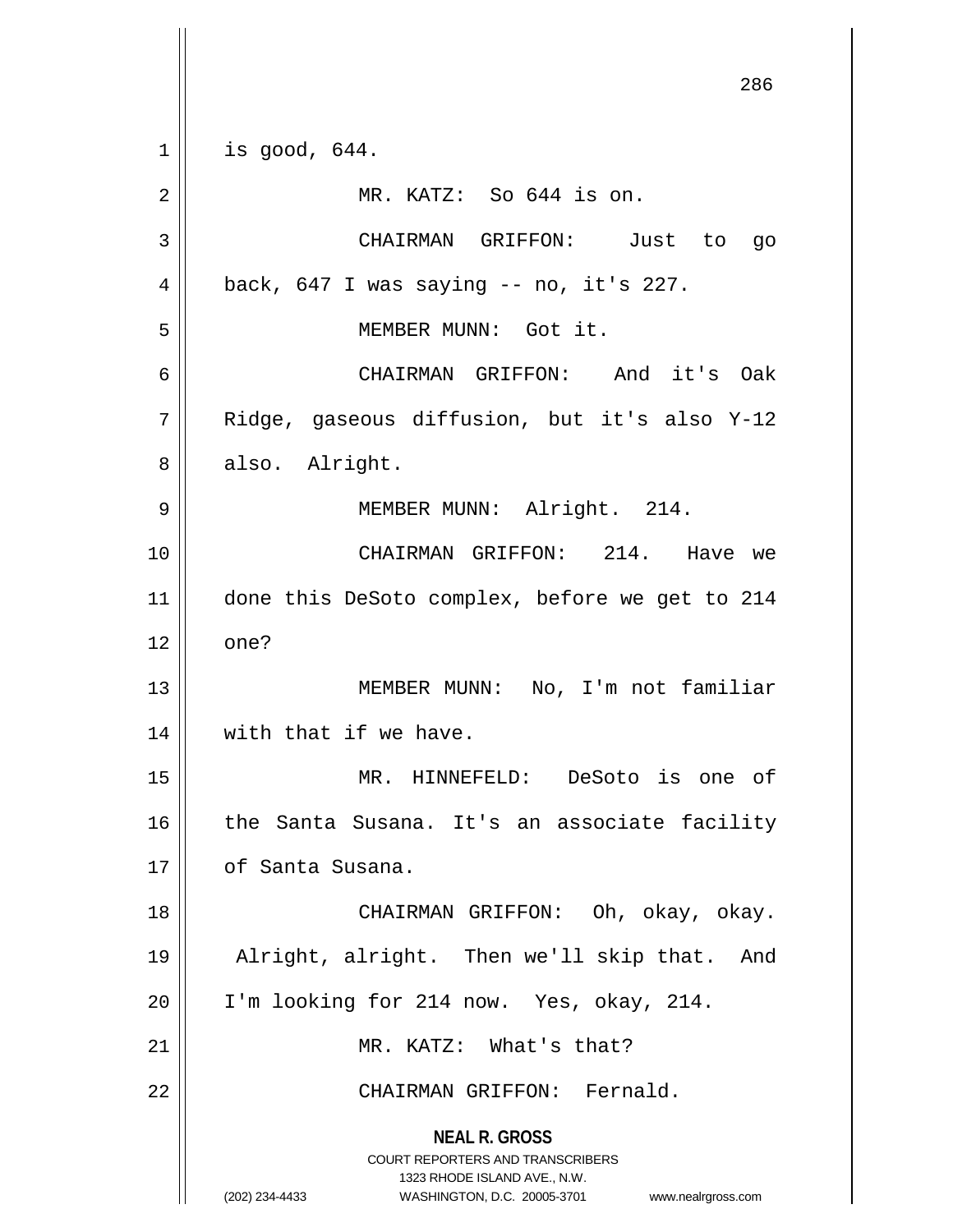|    | 287                                                                                                 |
|----|-----------------------------------------------------------------------------------------------------|
| 1  | MEMBER CLAWSON: Feed material.                                                                      |
| 2  | CHAIRMAN GRIFFON: And the years,                                                                    |
| 3  | yes. It's the 80s.                                                                                  |
| 4  | MEMBER MUNN: Right.                                                                                 |
| 5  | CHAIRMAN GRIFFON: Alright.                                                                          |
| 6  | MEMBER MUNN: The next one I see                                                                     |
| 7  | is 604, site and time frame.                                                                        |
| 8  | MR. KATZ: What site? Sorry.                                                                         |
| 9  | MEMBER MUNN: Albuquerque.                                                                           |
| 10 | CHAIRMAN GRIFFON: Yes.                                                                              |
| 11 | MR. FARVER: Did you say 604,                                                                        |
| 12 | Wanda?                                                                                              |
| 13 | MEMBER MUNN: Yes, I did.                                                                            |
| 14 | MR. HINNEFELD:<br>And<br>it also<br>has                                                             |
| 15 | Los Alamos, Nevada Test Site, Sandia.                                                               |
| 16 | CHAIRMAN GRIFFON: Yes.<br>Alright.                                                                  |
| 17 | Wah Chang again, huh?                                                                               |
| 18 | MEMBER MUNN: Not the same.                                                                          |
| 19 | CHAIRMAN GRIFFON:<br>They must have                                                                 |
| 20 | done all the cases from this site all at once                                                       |
| 21 | because there's three or four of<br>them.                                                           |
| 22 | Alright.                                                                                            |
|    | <b>NEAL R. GROSS</b><br>COURT REPORTERS AND TRANSCRIBERS                                            |
|    | 1323 RHODE ISLAND AVE., N.W.<br>(202) 234-4433<br>WASHINGTON, D.C. 20005-3701<br>www.nealrgross.com |
|    |                                                                                                     |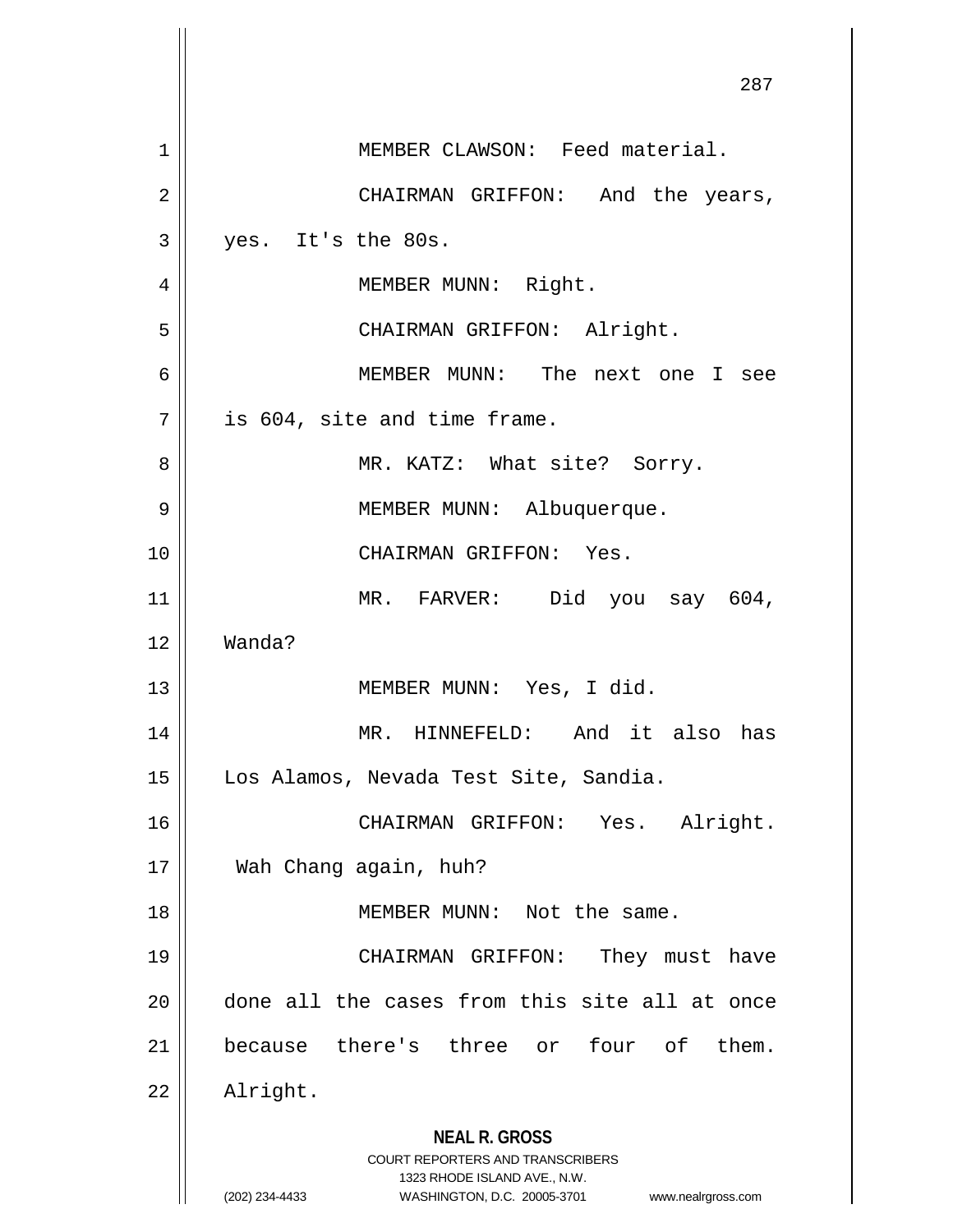**NEAL R. GROSS** COURT REPORTERS AND TRANSCRIBERS 1323 RHODE ISLAND AVE., N.W. (202) 234-4433 WASHINGTON, D.C. 20005-3701 www.nealrgross.com 288 1 || MEMBER MUNN: Probably just 2 | working the site. 3 CHAIRMAN GRIFFON: Yes. I mean, 4 we're really going to do a mini Site Profile  $5$  | review on that anyway so --6 MR. KATZ: Let's go to you and 7 Dave. 8 MR. HINNEFELD: It's going to take 9 || me a while to get started here. 10 MEMBER CLAWSON: Can I suggest 11  $\parallel$  one, but I'm conflicted, or --12 || MR. KATZ: No, you can't. 13 || MEMBER CLAWSON: No, I can't? 14 || MR. KATZ: You cannot. 15 || MEMBER CLAWSON: Okay. Can Mark? 16 CHAIRMAN GRIFFON: I'll look for 17 it, Brad. 18 || MEMBER MUNN: 628? 19 CHAIRMAN GRIFFON: Yes, 628 I  $20$  | think is a good one. 21 | MR. KATZ: What site? 22 CHAIRMAN GRIFFON: It's Idaho.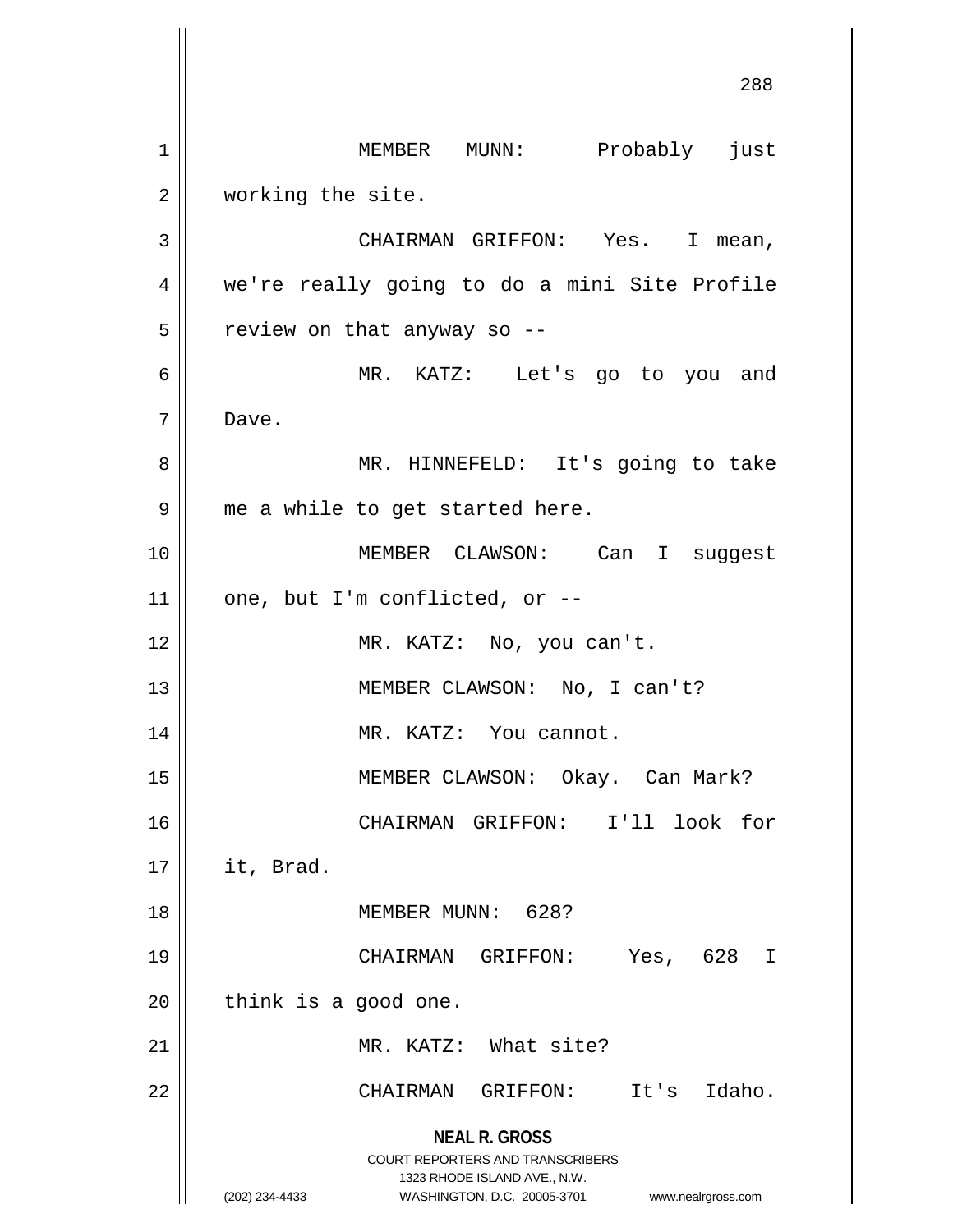**NEAL R. GROSS** COURT REPORTERS AND TRANSCRIBERS 1323 RHODE ISLAND AVE., N.W. (202) 234-4433 WASHINGTON, D.C. 20005-3701 www.nealrgross.com 289 1 || We're almost to the end, I think, here. How 2 about 653? 3 MEMBER MUNN: 5-3? Oh, yes,  $4 \parallel$  that's interesting. 5 MR. KATZ: What site? 6 CHAIRMAN GRIFFON: Fernald. 7 || MEMBER MUNN: Fernald and Mound. 8 CHAIRMAN GRIFFON: And Mound, yes. 9 MEMBER MUNN: If we want to do a 10 Mound site, it can be 698. 11 CHAIRMAN GRIFFON: 648 is 12 || Bethlehem Steel? 13 || MEMBER MUNN: High PoC. 14 CHAIRMAN GRIFFON: Yes, it's skin  $15$  cancer, so this is sort of looking at the non- $16$  listed  $-$ 17 || MEMBER MUNN: Long-term 18 | employment. 19 MEMBER CLAWSON: I like 621. 20 CHAIRMAN GRIFFON: It would be a  $21$  | look at the partial review, right? Yes, okay. 22 MR. KATZ: Bethlehem Steel?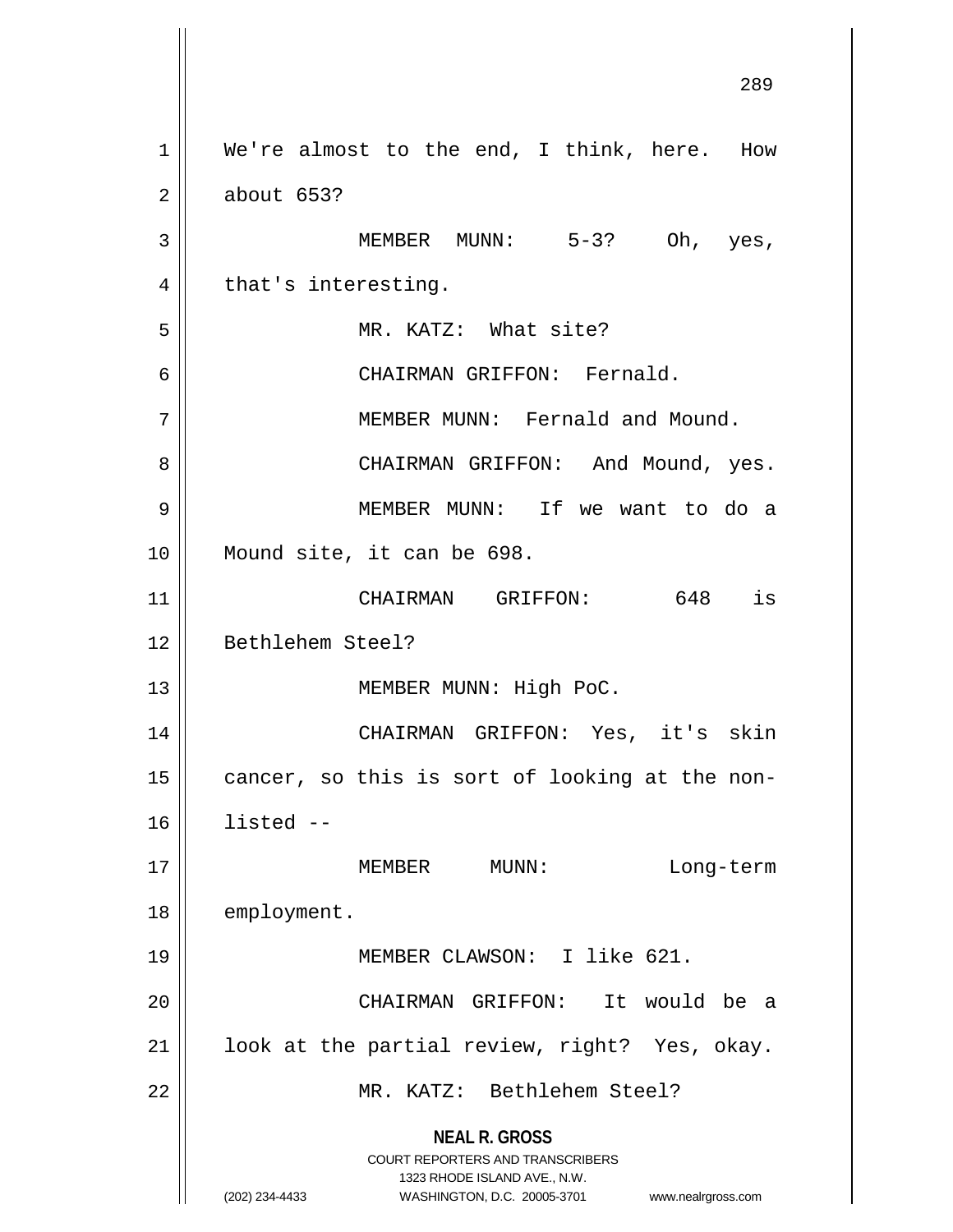**NEAL R. GROSS** COURT REPORTERS AND TRANSCRIBERS 1323 RHODE ISLAND AVE., N.W. (202) 234-4433 WASHINGTON, D.C. 20005-3701 www.nealrgross.com 290 1 CHAIRMAN GRIFFON: Yes, 648. I'm  $2 \parallel$  sorry, Brad. What were you saying? 3 || MEMBER CLAWSON: 621, just above. 4 CHAIRMAN GRIFFON: Yes, Fernald  $5 \parallel$  again, right? 6 MEMBER CLAWSON: Yes. 7 MEMBER MUNN: Didn't we just do 8 || one of those? 9 CHAIRMAN GRIFFON: Yes. This one 10 is in the `90s. We don't have many in that 11 decade. Let's say 621 for now. The other  $12$  | thing to remember is that we're going to bring 13 || these back to the full Board so they can cut 14 | some off or add some on. 15 MR. KATZ: Yes. You may want to 16  $\parallel$  check with Kathy, I think, who keeps a record  $17$  | on how many cases we've done --18 CHAIRMAN GRIFFON: By site, yes. 19 MR. KATZ: -- and how we are in  $20$  || terms of  $-$ 21 CHAIRMAN GRIFFON: Yes. We've 22 || never been close. I've checked in on that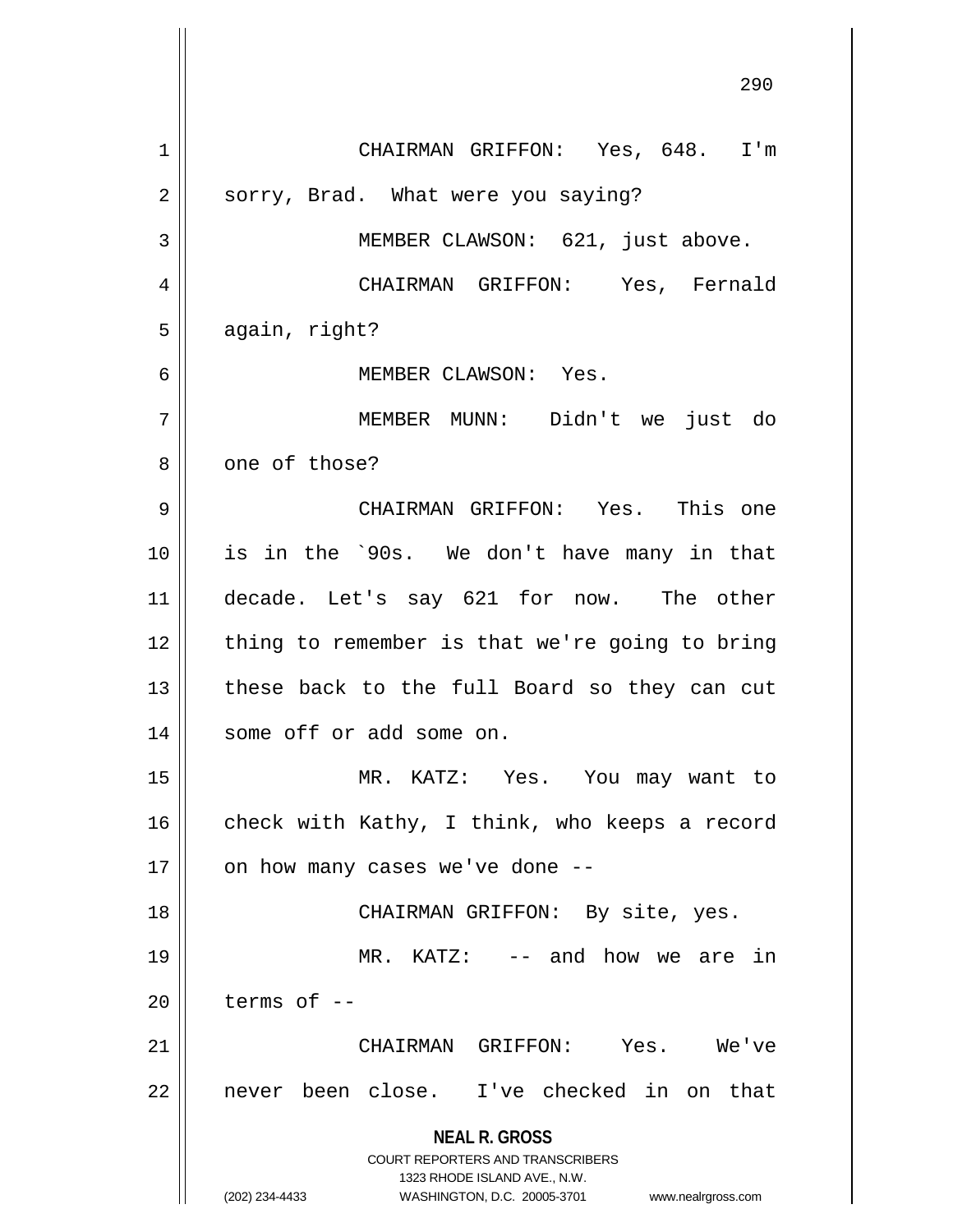**NEAL R. GROSS** COURT REPORTERS AND TRANSCRIBERS 1323 RHODE ISLAND AVE., N.W. (202) 234-4433 WASHINGTON, D.C. 20005-3701 www.nealrgross.com 1 || occasionally, but we've never been close.  $2 \parallel$  Yes. MEMBER MUNN: She's provided us  $4 \parallel$  even  $-$  CHAIRMAN GRIFFON: Even on ones I  $\parallel$  thought we were close, like Savannah River, we weren't, yes, yes. 8 || MEMBER CLAWSON: What about 199? CHAIRMAN GRIFFON: Yes. Again, this would be a non-listed cancer situation. Mallinckrodt. So 199, you got that one? MR. KATZ: Got 199. CHAIRMAN GRIFFON: I hear a lot of -- I'm not sure who's -- okay. And I'm winding down toward the end here. Look at 16 || 640. Anybody interested in that one? MEMBER CLAWSON: That one -- I 18 | can't comment. CHAIRMAN GRIFFON: Yes. That one you can't comment on. 640, yes or no, anybody? MEMBER MUNN: Covered.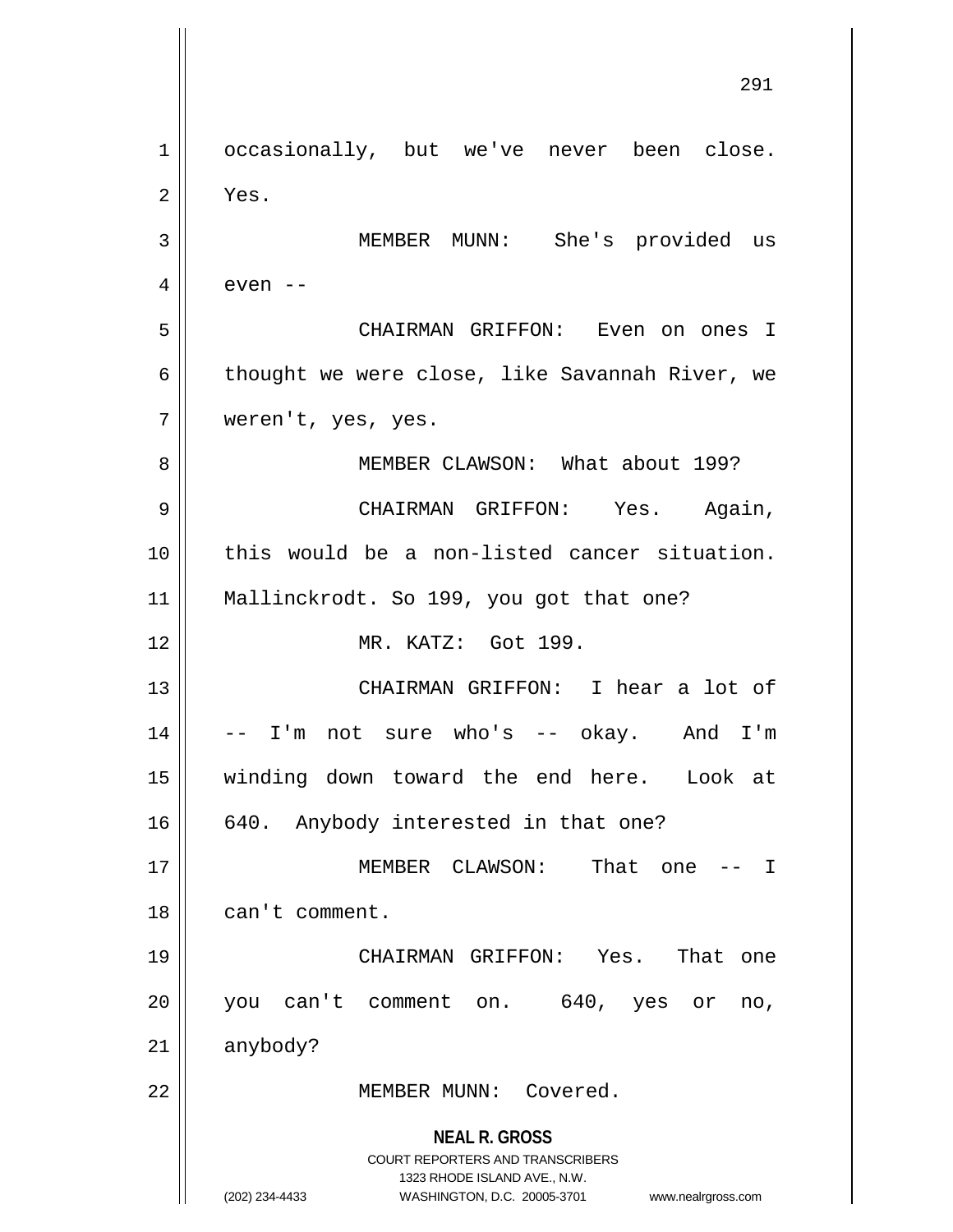**NEAL R. GROSS** COURT REPORTERS AND TRANSCRIBERS 1323 RHODE ISLAND AVE., N.W. (202) 234-4433 WASHINGTON, D.C. 20005-3701 www.nealrgross.com 1 | CHAIRMAN GRIFFON: That's covered 2 || you think? Alright. I'm not particularly  $3 \parallel$  wedded to it. The thyroid cancer kind of  $-$ 4  $\parallel$  anyway --5 MR. KATZ: We need about double  $6$  || the number we have. 7 || MEMBER MUNN: If you want a really 8 l low PoC. 9 MR. KATZ: Just to let you know 10 || where you are. 11 CHAIRMAN GRIFFON: Yes. Well, 12 we've got about six left to go through, so 13 || we're not going to get there. 14 MEMBER MUNN: So we're going to do 15 649? 16 CHAIRMAN GRIFFON: Yes, 649. 17 || MR. KATZ: 649, which is what  $18 \parallel$  site? 19 CHAIRMAN GRIFFON: And 584, I  $20$  || think that's okay, the Pacific Northwest one.  $21$  | I mean, 552 and 646, both Savannah Rivers,  $22$  || but, you know, we have a lot of those.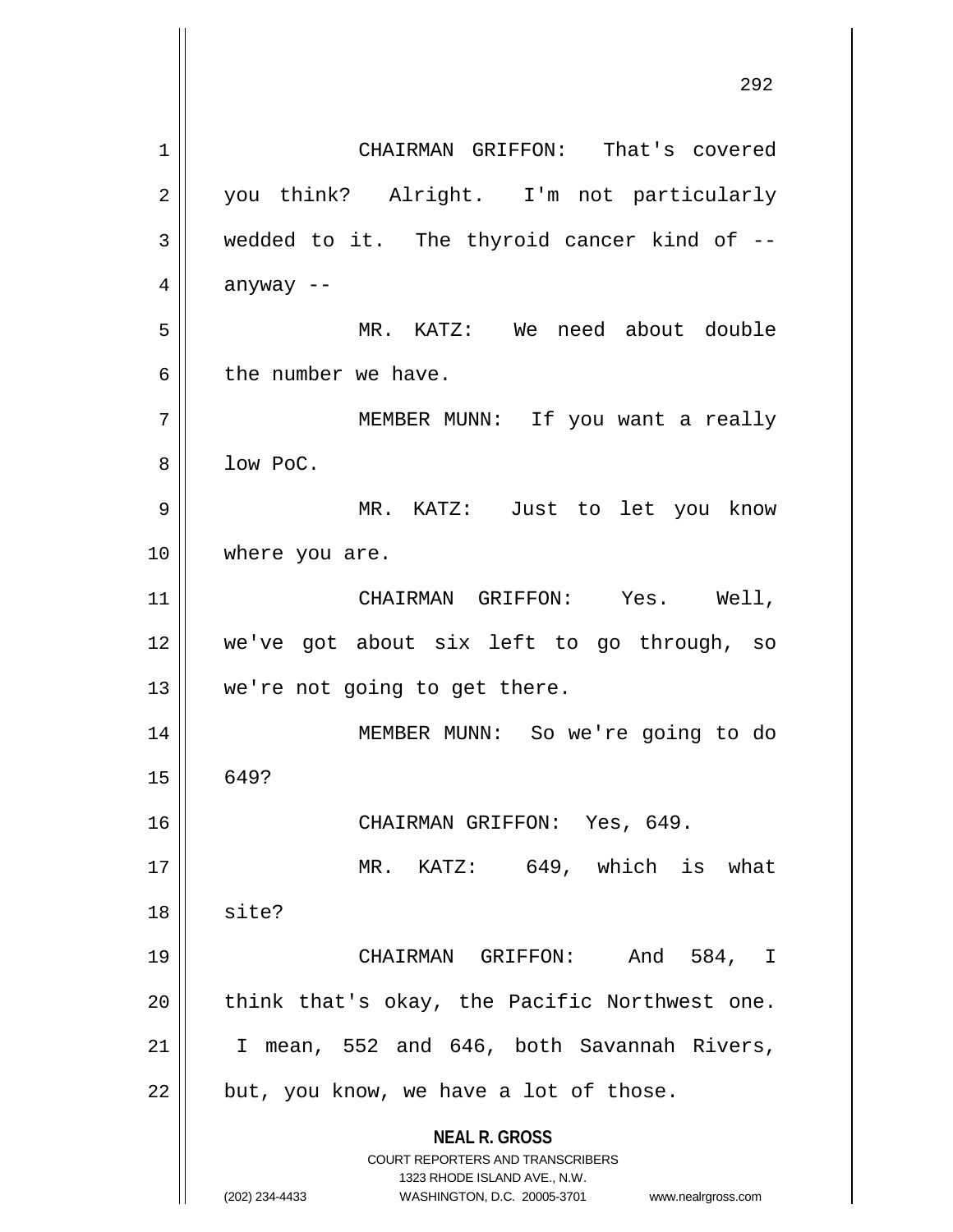**NEAL R. GROSS** COURT REPORTERS AND TRANSCRIBERS 1323 RHODE ISLAND AVE., N.W. (202) 234-4433 WASHINGTON, D.C. 20005-3701 www.nealrgross.com 293 1 | MEMBER MUNN: 552 probably, higher  $2 \parallel$  PoC. 3 CHAIRMAN GRIFFON: Yes, they're 4 || both in the 50s. 5 || MEMBER MUNN: Yes. 6 CHAIRMAN GRIFFON: Okay. Just -- 7 || MR. KATZ: 5-5-2? 8 CHAIRMAN GRIFFON: Just 552? 9 MEMBER MUNN: Yes. 10 || CHAIRMAN GRIFFON: Alright. 11 || MEMBER MUNN: How about 627, site, 12 | long term. 13 CHAIRMAN GRIFFON: Is that the 14 last one? 15 || MEMBER MUNN: Yes. 16 CHAIRMAN GRIFFON: Yes. 17 || MR. KATZ: What site? 18 CHAIRMAN GRIFFON: BWXT. 19 MR. KATZ: BWXT. And how many do  $20$  || we have, Ted? That's everything, that's all 21 | of them. 22 || MEMBER MUNN: Twenty.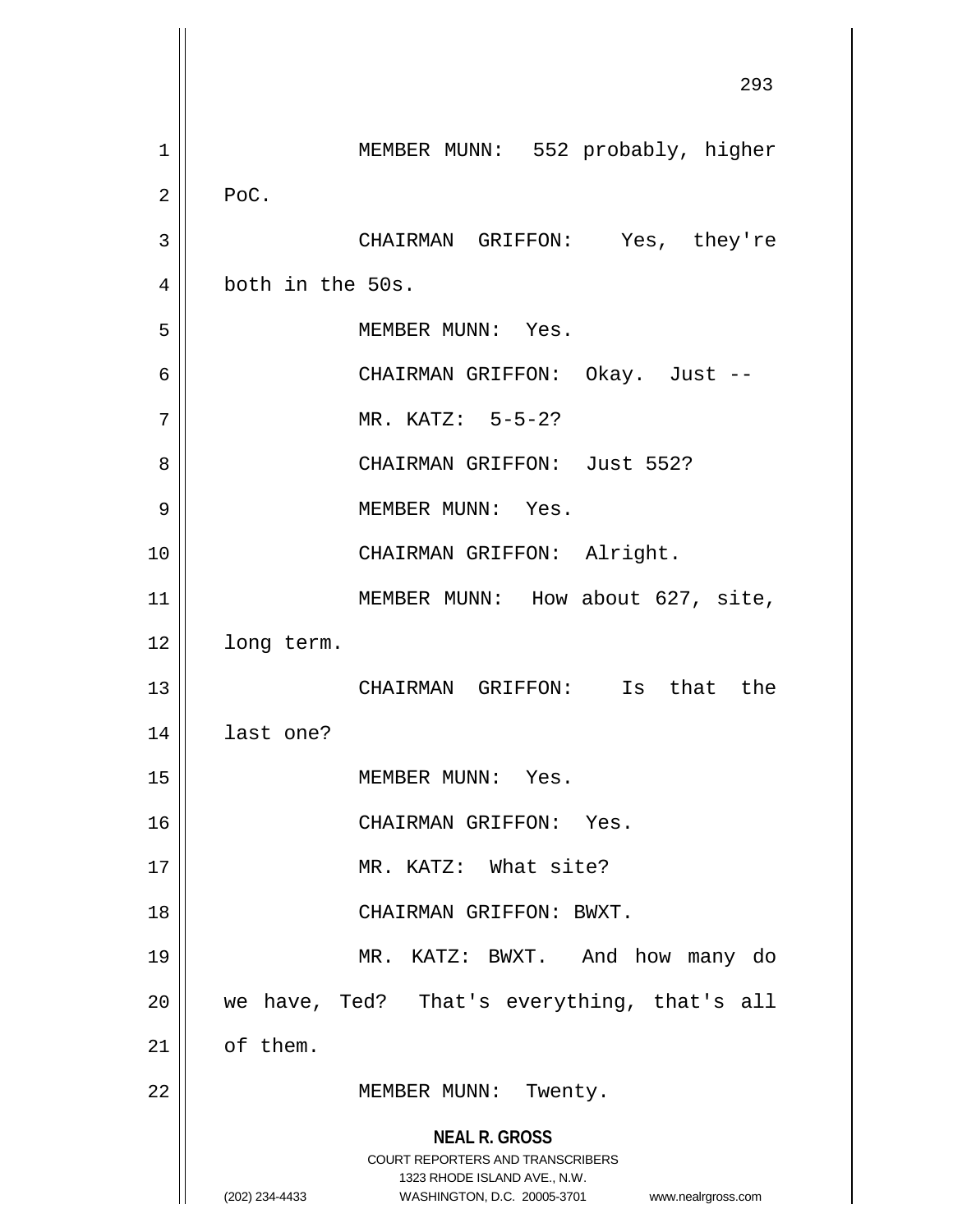**NEAL R. GROSS** COURT REPORTERS AND TRANSCRIBERS 1323 RHODE ISLAND AVE., N.W. (202) 234-4433 WASHINGTON, D.C. 20005-3701 www.nealrgross.com 294 1 || MR. CALHOUN: That's what I got, I  $2 \parallel$  got 20. 3 MR. KATZ: Yes, there's 20. 4 CHAIRMAN GRIFFON: Okay. 5 MR. KATZ: So that's what you got? 6 CHAIRMAN GRIFFON: Yes. Well, I 7 don't know that we skipped many borderline 8 || ones. Maybe two or three but --9 MR. CALHOUN: Can I ask what you 10 were looking for? I have no clue what your 11 criteria was. 12 || CHAIRMAN GRIFFON: That's good. 13 MEMBER CLAWSON: That, if we told 14 you, we'd have to shoot you. 15 MR. CALHOUN: Oh, okay. That's all 16 | right. No problem. 17 MEMBER CLAWSON: Basically, the 18 || ones we're interested in or that certain parts 19 of the site, the years, it's kind of just,  $20$  | there's no science to it whatsoever. 21 || MR. CALHOUN: That's what I like. 22 || (Laughter.)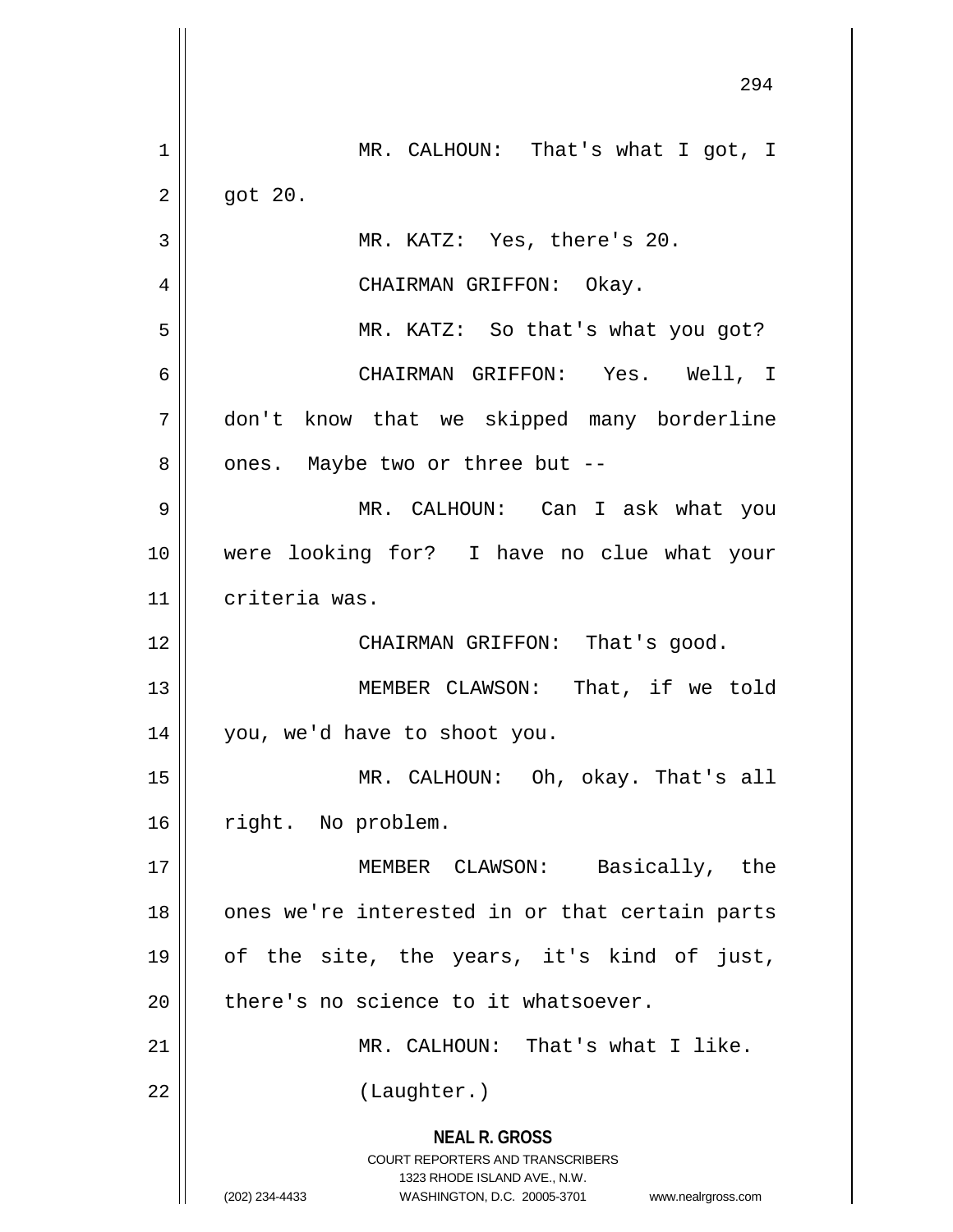**NEAL R. GROSS** COURT REPORTERS AND TRANSCRIBERS 1323 RHODE ISLAND AVE., N.W. (202) 234-4433 WASHINGTON, D.C. 20005-3701 www.nealrgross.com 1 CHAIRMAN GRIFFON: It's a random  $2 \parallel$  process. No, I mean, part of the ones we went  $3 \parallel$  by are a lot of the skin cancer ones. I think 4 they're not as interesting, you know. The  $5 \parallel$  only reason the PoC is so high probably is  $6 \parallel$  that it's multiple skins, and we've seen those  $7 \parallel$  a lot. And tried to look at the, you know, 8 these are all supposed to have a component of 9 || best estimate in them, but sometimes only part 10 || of it is the best estimate. 11 || MEMBER MUNN: Yes. 12 CHAIRMAN GRIFFON: Yes. 13 MR. KATZ: So, Mark, do you want 14 me to run through the numbers for you? 15 CHAIRMAN GRIFFON: I've got them 16 highlighted. I mean, you can -- 17 || MR. KATZ: No, no. 18 CHAIRMAN GRIFFON: Alright. So 19 we'll, if that's okay, this will be the 20 || Subcommittee proposal to the Board at the 21 upcoming meeting, and, hopefully, we'll get it  $22$  || tasked out from there. Okay, alright. Now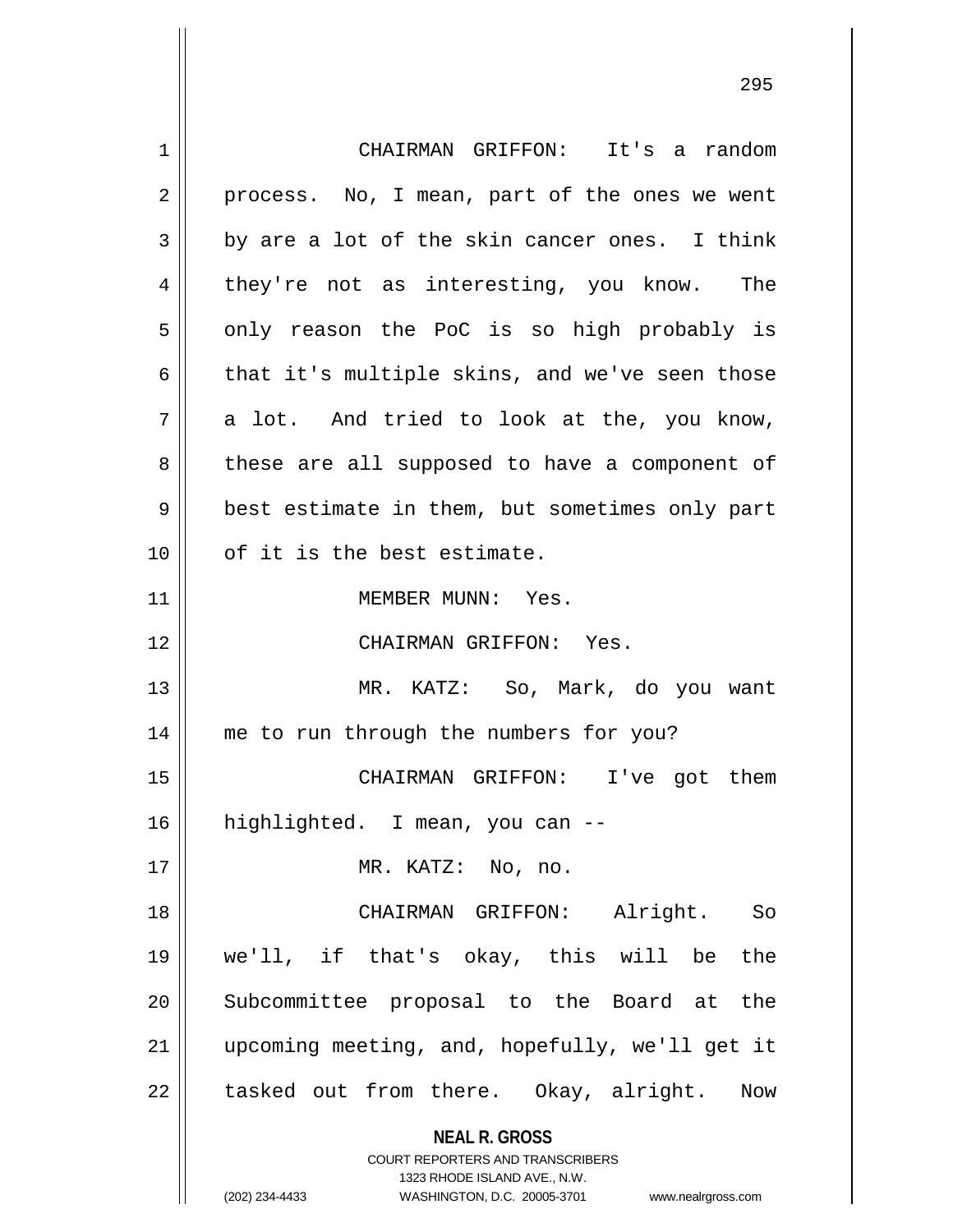**NEAL R. GROSS** COURT REPORTERS AND TRANSCRIBERS 1323 RHODE ISLAND AVE., N.W. (202) 234-4433 WASHINGTON, D.C. 20005-3701 www.nealrgross.com 296 1 can we take our break? 2 MEMBER MUNN: Yes, now. 3 CHAIRMAN GRIFFON: Let's take ten 4 || minutes or so, and then we'll start looking at  $5 \parallel$  the individual reviews. I think we're going  $6 \parallel$  to start with the Savannah River group. Take  $7 \parallel$  ten. 8 | (Whereupon, the above-entitled 9 matter went off the record at 2:51 p.m. and 10 resumed at 3:07 p.m.) 11 MR. KATZ: And we're back. Do we 12 | have you, David? Dr. Richardson? 13 MEMBER MUNN: We're now to one 14 David here. 15 || MR. KATZ: Yes. 16 MEMBER POSTON: When I worked for 17 || the Assistant Secretary, I had the honor of 18 || speaking to the DMSB many times. Can't 19 remember -- 20 CHAIRMAN GRIFFON: Yes, the nature  $21$  | of the job. 22 MR. KATZ: David Richardson, are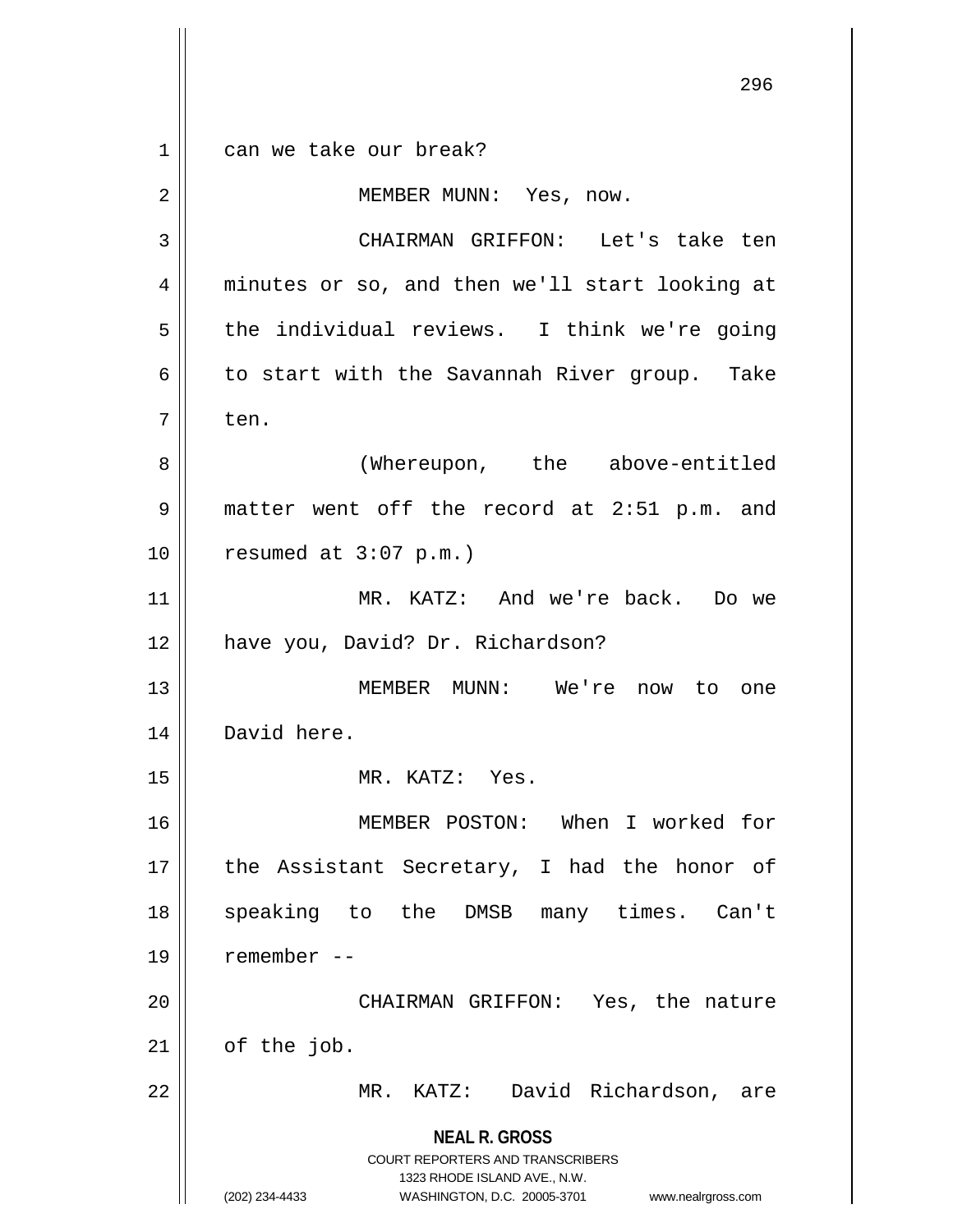| 1  | you back on the line with us? Maybe not.                                                            |
|----|-----------------------------------------------------------------------------------------------------|
| 2  | CHAIRMAN GRIFFON: Help me with --                                                                   |
| 3  | the next item on the agenda is the SRS cases                                                        |
| 4  | that you identified from the --                                                                     |
| 5  | MR. FARVER: Yes. I sent this out                                                                    |
|    |                                                                                                     |
| 6  | to everyone about the middle of last week.                                                          |
| 7  | CHAIRMAN GRIFFON: And what is the                                                                   |
| 8  | name of it?                                                                                         |
| 9  | MR. FARVER: It should be                                                                            |
| 10 | something like SRS issues, resolutions.                                                             |
| 11 | CHAIRMAN GRIFFON: SC&A responses,                                                                   |
| 12 | 10th through 13th, SRS findings. Okay.                                                              |
| 13 | MEMBER CLAWSON: Mark, if you want                                                                   |
| 14 | a paper one --                                                                                      |
| 15 | CHAIRMAN GRIFFON: No, I got it, I                                                                   |
| 16 | got it.                                                                                             |
| 17 | MR. FARVER: When you're ready,                                                                      |
| 18 | let me know.                                                                                        |
| 19 | CHAIRMAN GRIFFON: Okay. So now                                                                      |
| 20 | here is the one thing I'm concerned about in                                                        |
| 21 | starting this process is that how I dovetail                                                        |
| 22 | these back into the original matrix or how we                                                       |
|    | <b>NEAL R. GROSS</b>                                                                                |
|    | <b>COURT REPORTERS AND TRANSCRIBERS</b>                                                             |
|    | 1323 RHODE ISLAND AVE., N.W.<br>(202) 234-4433<br>WASHINGTON, D.C. 20005-3701<br>www.nealrgross.com |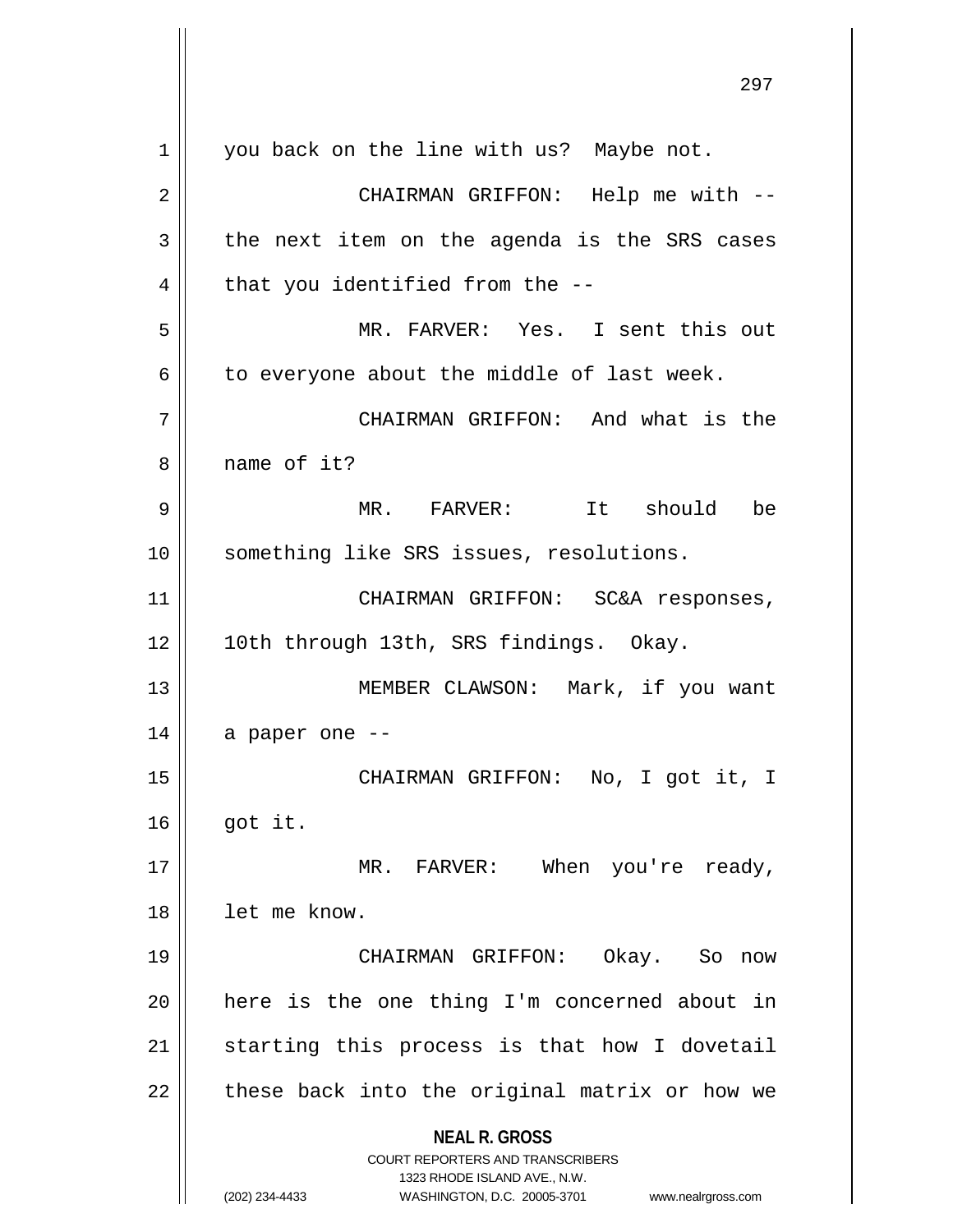1 | track these or keep control of all these 2 | matrices, yes. 3 || MR. FARVER: We don't know, yes. 4 CHAIRMAN GRIFFON: Okay.

5 || MEMBER MUNN: We don't know now.

6 CHAIRMAN GRIFFON: Good answer. 7 Because I don't see the number that would 8 correspond to the numbers in the regular 9 | matrices, 10 through 13.

10 MR. FARVER: Any number should 11 | still be the same.

12 MEMBER MUNN: 226.1?

13 MR. FARVER: Yes, finding numbers 14 are still the same. I changed some of the 15 | columns.

 CHAIRMAN GRIFFON: Wait. Okay. Oh, okay, I'm sorry. I was looking at the introduction piece. I was looking at your first couple of pages. Yes, so here's the matrix. Okay.

21 MR. FARVER: Yes. And the reason  $22$  | I did that was because I thought it provided

**NEAL R. GROSS**

COURT REPORTERS AND TRANSCRIBERS 1323 RHODE ISLAND AVE., N.W. (202) 234-4433 WASHINGTON, D.C. 20005-3701 www.nealrgross.com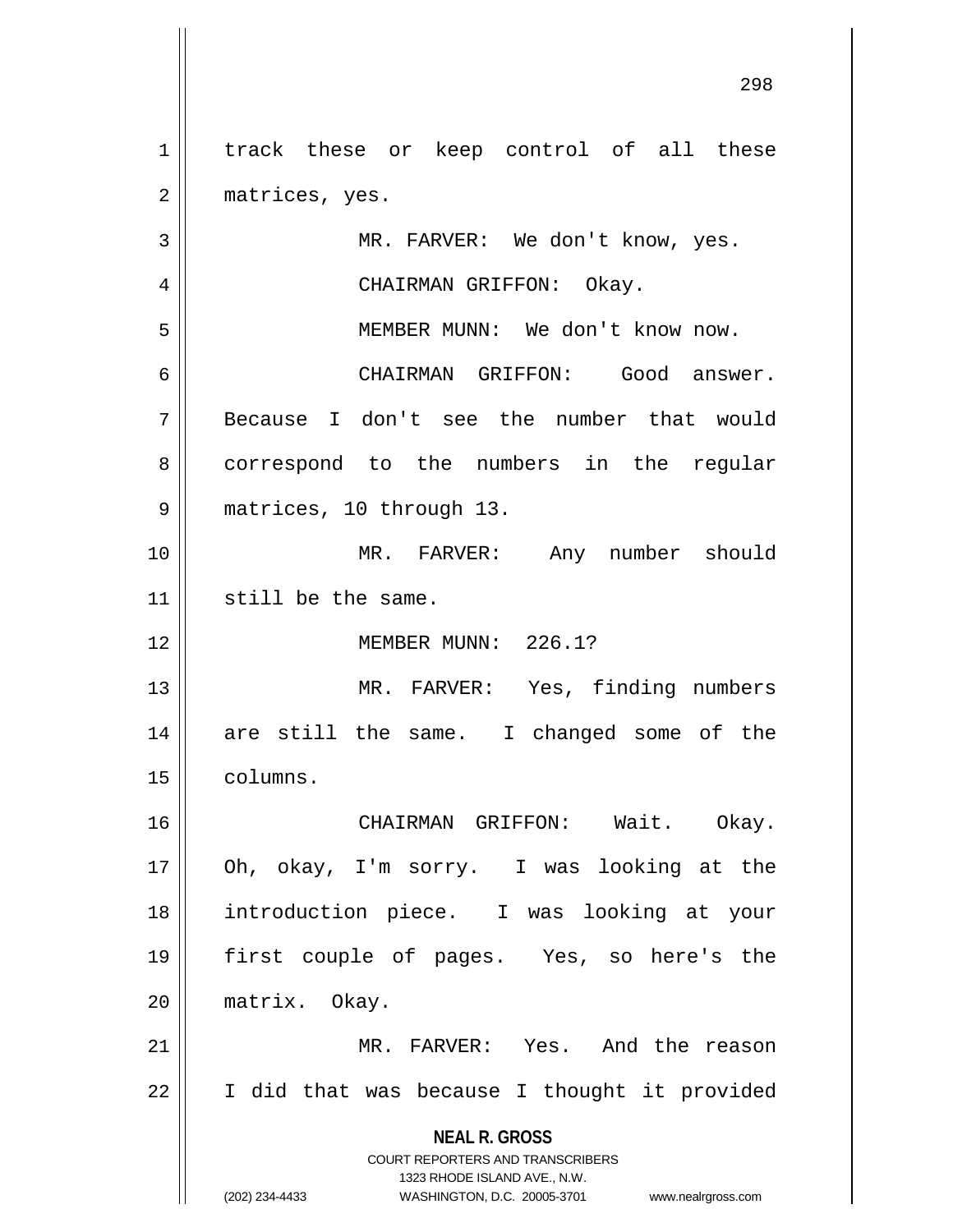**NEAL R. GROSS** COURT REPORTERS AND TRANSCRIBERS 1323 RHODE ISLAND AVE., N.W. (202) 234-4433 WASHINGTON, D.C. 20005-3701 www.nealrgross.com 1 more useful information than some of the other  $2 \parallel$  columns, but we can go through it --3 CHAIRMAN GRIFFON: Yes, okay. 4 MR. FARVER: -- if the format is 5 || not okay. And there were 56 findings from 17 6  $\parallel$  Savannah River cases in the 10th through 13th 7 Sets. We wrote up our findings. NIOSH has 8 || responded to them. And then we have, we came 9 || up with a response to their response, 10 basically, how we evaluated their response. 11 || And then we kind of suggested action. That 12 was the basis of this. 13 And then there's another column 14 for NIOSH to either say, yes, that's okay, or, 15  $\parallel$  no, that's not okay but we like this idea. So 16 there will be a case for another response. 17 Thought process was, with one or two 18 iterations we could resolve almost all these 19 findings. 20 || CHAIRMAN GRIFFON: Right. 21 MR. FARVER: Okay. And as it  $22 \parallel$  stands now, just after a once through, there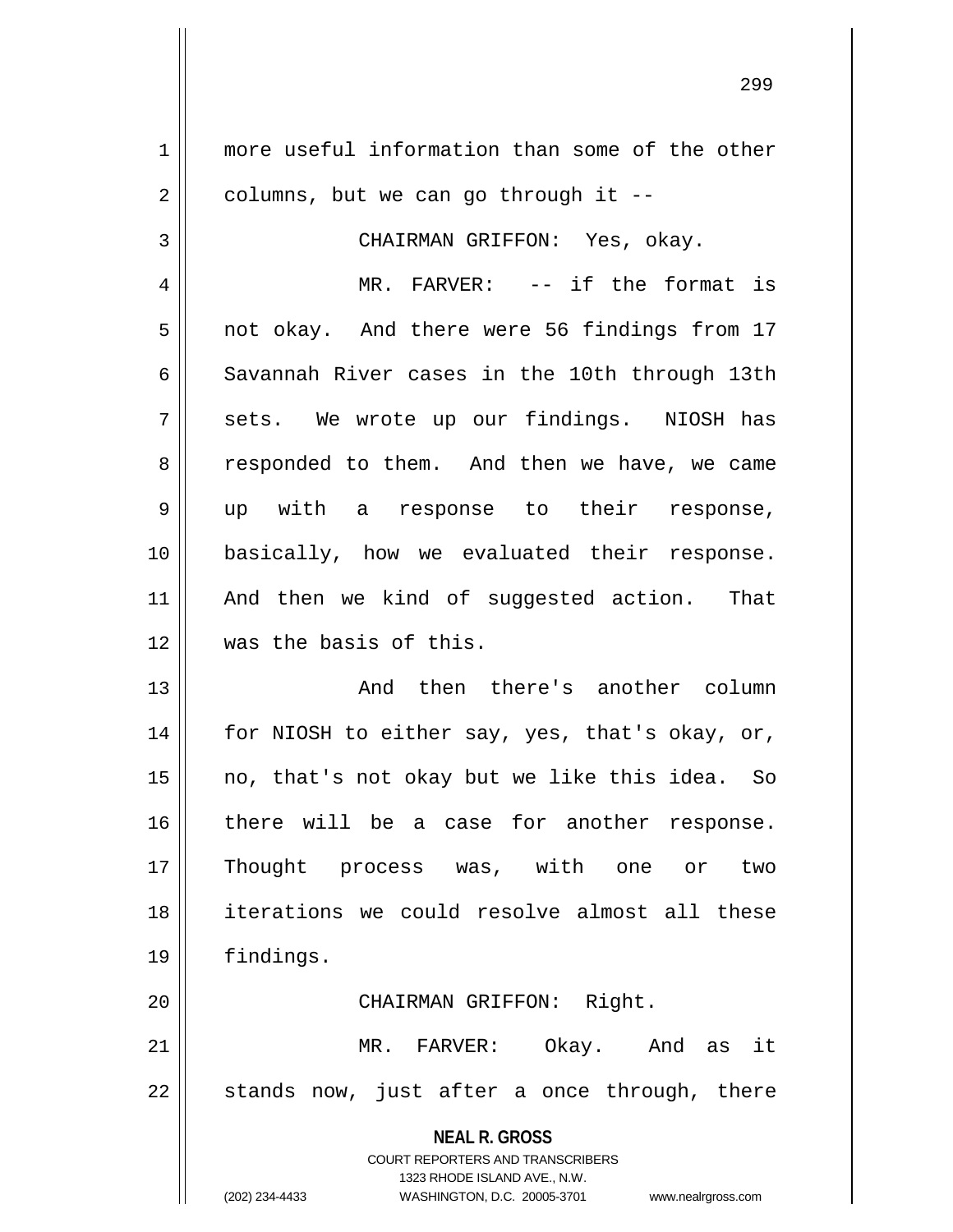**NEAL R. GROSS** COURT REPORTERS AND TRANSCRIBERS 1323 RHODE ISLAND AVE., N.W. (202) 234-4433 WASHINGTON, D.C. 20005-3701 www.nealrgross.com 1 || were, out of 56 findings, we recommended 2 | closing 29 findings, have proposed actions for  $3 \parallel$  18 findings. That leaves 8 findings for the 4 || Board, and, actually, the one that I had down 5 | for subject matter discussion we've already 6 closed. That was closed when we talked about  $7$  | the Category A findings. 8 CHAIRMAN GRIFFON: Alright. When 9 you say you've closed, we've closed, you're 10 || recommending that the -- when you say closed  $11$  | here, that means --12 MR. FARVER: That's our 13 | recommendation. 14 CHAIRMAN GRIFFON: Okay, alright. 15 || So the Work Group has not closed it? 16 MR. FARVER: They have not.  $17$  | That's why it's just a suggested action. 18 CHAIRMAN GRIFFON: Okay. 19 MR. FARVER: Also in that matrix  $20$  || is the category that we identified when we 21 || went through the 10 through 13 sets. So as we  $22$  || took a closer look, there was some of these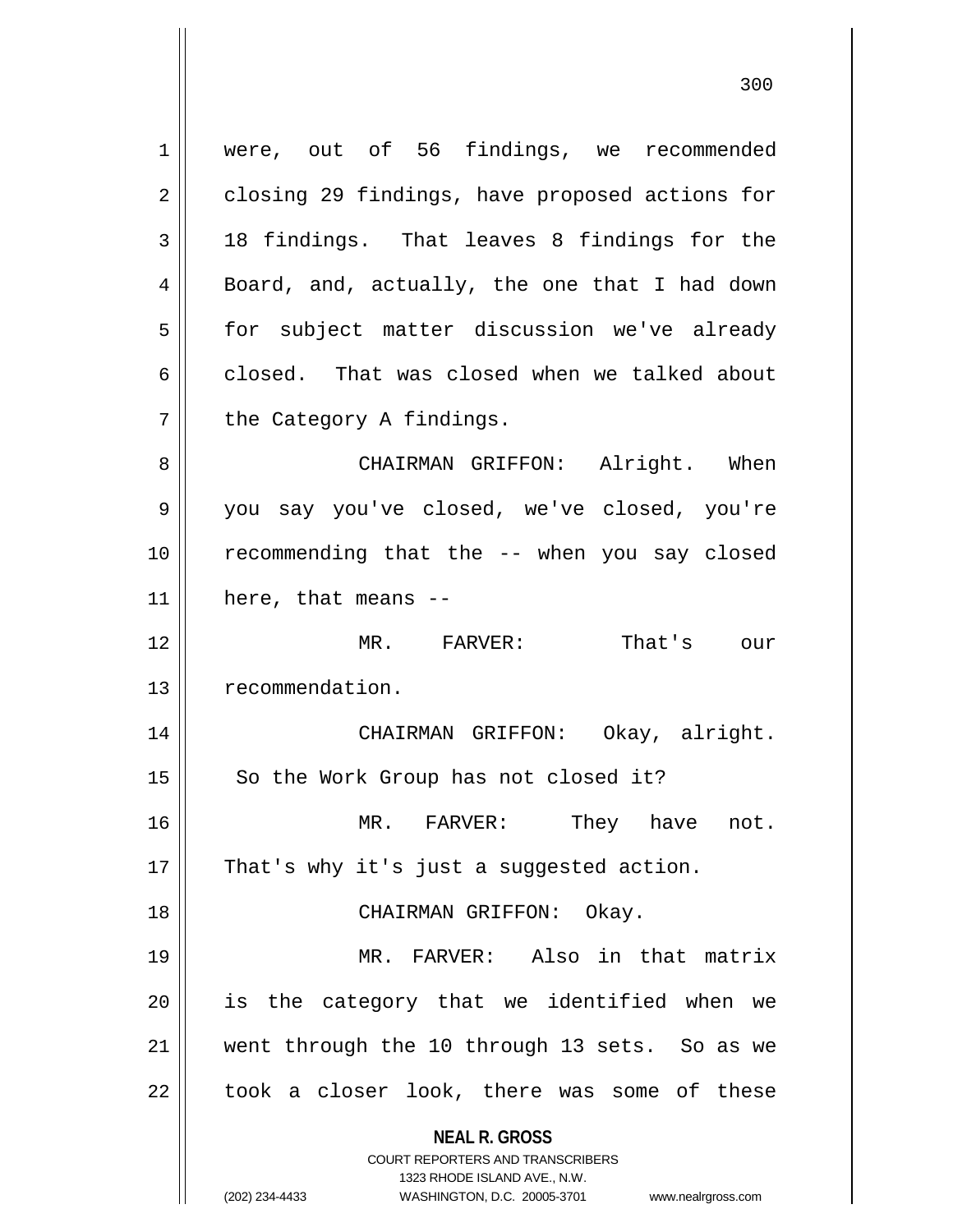1 | findings that we re-categorized, and those are  $2 \parallel$  listed at the bottom of page three, too. A  $3 \parallel$  few, not too many.

4 || So that's the gist of it. And 5 | even in our recommendations, you'll see a lot  $6 \parallel$  of times it's update the TBD, you know.  $7 \parallel$  They're doing a lot of, making a lot of 8 || assumptions that were not contained in the 9 || TBD, and this is a case where it hasn't been 10 revised since 2005 for one reason or another. 11 || But the changes they're making, it's not that 12 we disagree with the changes, it's they're not 13 documented well and, if you look at the TBD, 14 they are not what the TBD says. They are 15 somewhat different. They come from a 16 different document. So that's the gist of a 17 || lot of suggested actions.

18 MEMBER MUNN: They come from a 19 different document.

20 MR. FARVER: In other words, they 21 || might pull out a phrase out of IG-001.

22 || MEMBER MUNN: Oh, okay.

**NEAL R. GROSS** COURT REPORTERS AND TRANSCRIBERS

1323 RHODE ISLAND AVE., N.W.

(202) 234-4433 WASHINGTON, D.C. 20005-3701 www.nealrgross.com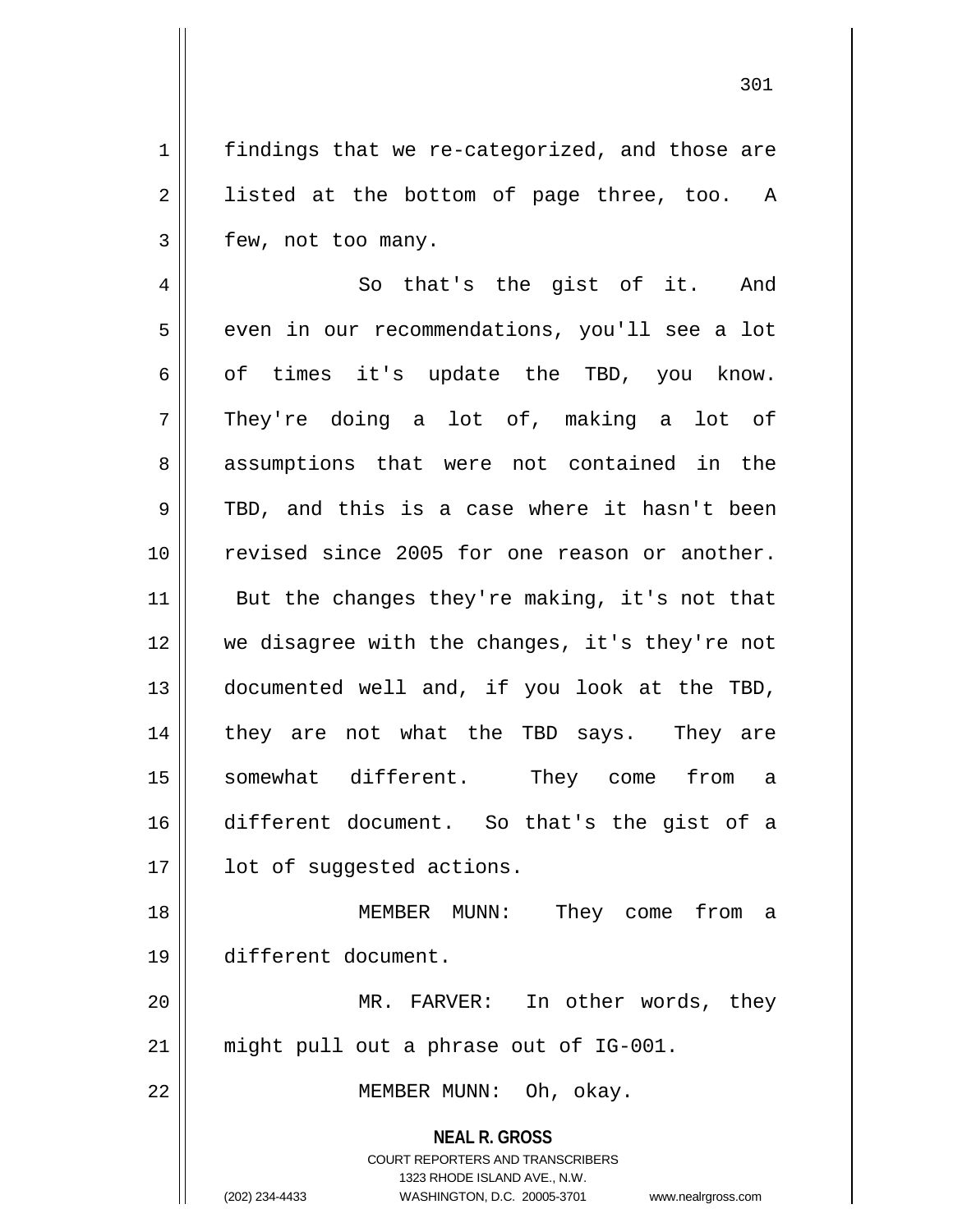|    | 302                                                                 |
|----|---------------------------------------------------------------------|
| 1  | MR. FARVER: And this comes into -                                   |
| 2  |                                                                     |
| 3  | MEMBER MUNN: Something other than                                   |
| 4  | the technical $-$                                                   |
| 5  | MR. FARVER: Technical basis. So                                     |
| 6  | the technical basis will give you one number,                       |
| 7  | and IG-001 will give you a different number.                        |
| 8  | MEMBER MUNN: A different number.                                    |
| 9  | Probably not too different but different                            |
| 10 | enough to be different.                                             |
| 11 | MR. FARVER: It's different enough                                   |
| 12 | that when you're reviewing it you can't tell                        |
| 13 | where it came from.                                                 |
| 14 | MEMBER MUNN:<br>Okay.                                               |
| 15 | MR. FARVER: That's okay, but                                        |
| 16 | somewhere it needs to get all combined.<br>Now,                     |
| 17 | how would you like to proceed? First off, I                         |
| 18 | mean, is this format okay? Because this is                          |
| 19 | what I propose using for the closing out of                         |
| 20 | these backlog of findings because it's                              |
| 21 | something that's very easy to look at and it                        |
| 22 | kind of sums up the actions, responses. And                         |
|    | <b>NEAL R. GROSS</b>                                                |
|    | COURT REPORTERS AND TRANSCRIBERS<br>1323 RHODE ISLAND AVE., N.W.    |
|    | (202) 234-4433<br>WASHINGTON, D.C. 20005-3701<br>www.nealrgross.com |

 $\overline{\phantom{a}}$  $\mathbf{\mathcal{L}}$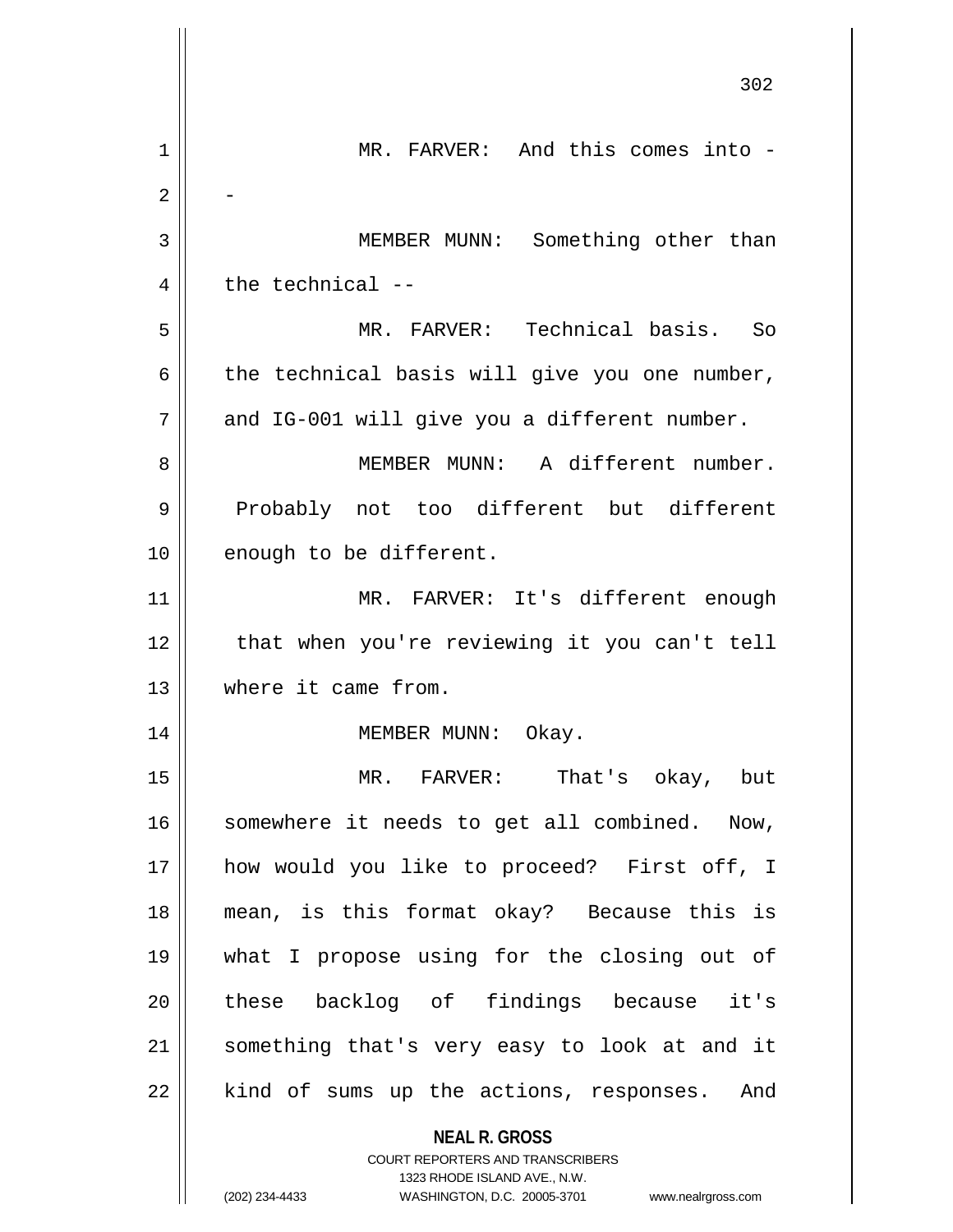**NEAL R. GROSS** COURT REPORTERS AND TRANSCRIBERS 1323 RHODE ISLAND AVE., N.W. (202) 234-4433 WASHINGTON, D.C. 20005-3701 www.nealrgross.com 1 || how it merges into your matrix I'm not sure  $2 \parallel$  yet. 3 CHAIRMAN GRIFFON: Yes. 4 MEMBER MUNN: Well, and that's my  $5 \parallel$  only complaint. 6 CHAIRMAN GRIFFON: Back to the 7 database. 8 MEMBER MUNN: It would be nice to 9 have it in the same format, but it's hard to 10 || try to switch back and forth from the matrix 11 | that we started with to this matrix. 12 MR. FARVER: Well, that was 13 difficult, too, because it was, those matrices 14 were broken down by set, 11th, 12th, 13th, and  $15$  so forth, and now we're combining things. 16 MEMBER MUNN: You're doing 10 to  $17 \parallel 13$ . 18 MR. FARVER: So you'd be jumping 19 || around from matrix to matrix anyway. 20 MEMBER MUNN: It's probably the  $21$  | only legitimate way to do it. 22 || CHAIRMAN GRIFFON: And the only,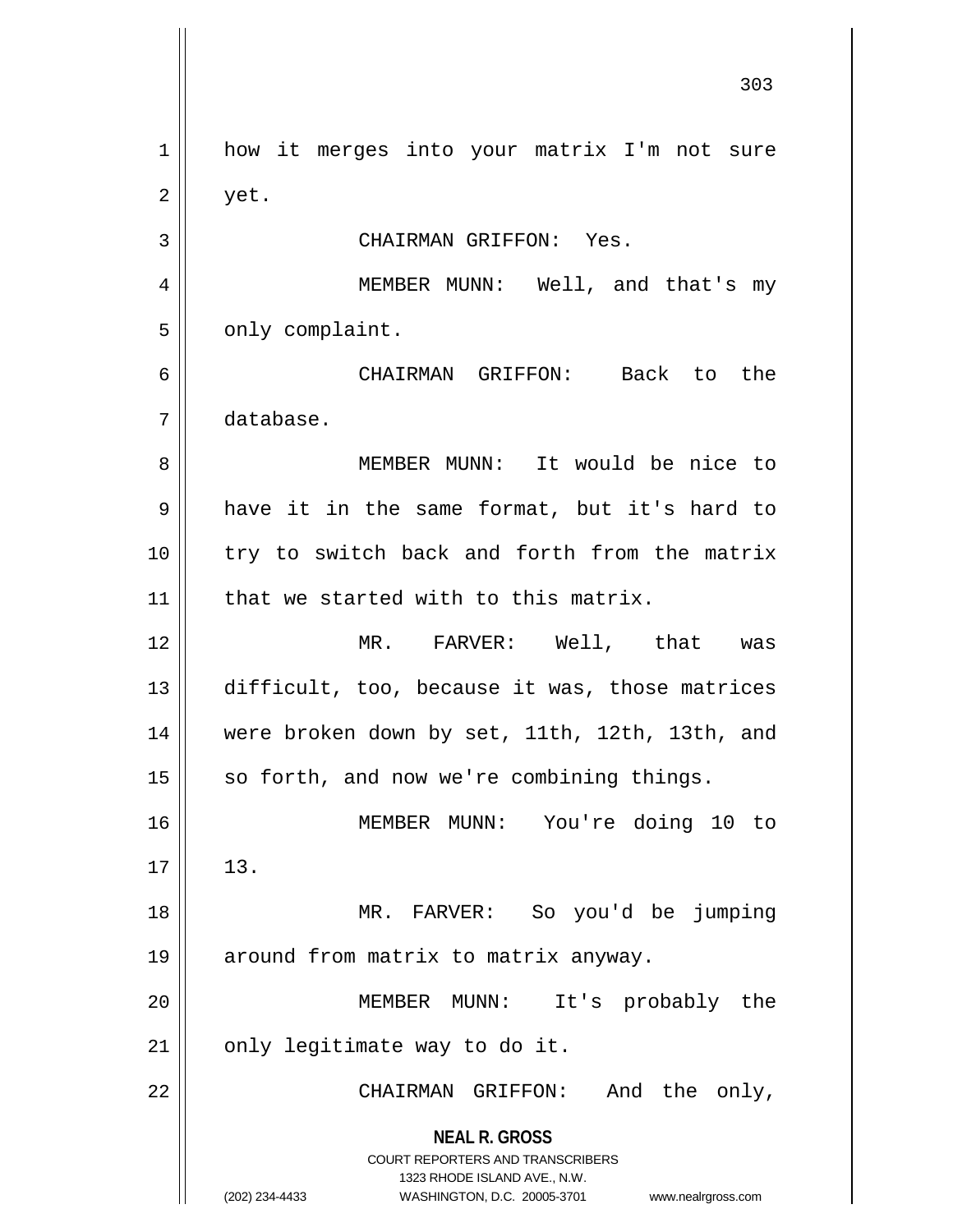**NEAL R. GROSS** COURT REPORTERS AND TRANSCRIBERS 1323 RHODE ISLAND AVE., N.W. (202) 234-4433 WASHINGTON, D.C. 20005-3701 www.nealrgross.com  $1 \parallel$  the category differences are what? I mean,  $2 \parallel$  the one thing I noticed is you took out the -- $3 \parallel$  there used to be two rankings. 4 || MR. FARVER: I did, because it 5 | wasn't always filled in --6 CHAIRMAN GRIFFON: It's not 7 || apropos to what you're doing here, yes. It 8 was usually, I mean, we didn't fill it in  $9 \parallel$  until the end of the hundred cases really. 10 MR. FARVER: Correct. 11 || CHAIRMAN GRIFFON: Right. 12 MR. FARVER: Which is why I tried 13 to whittle it down to columns that were 14 useful. 15 CHAIRMAN GRIFFON: Otherwise, I 16 don't see a problem with the columns 17 | necessarily. 18 Ms. BEHLING: This is Kathy 19 Behling. Just one suggestion I would make on  $20$  | this matrix, could we have at the very end of  $21$  | the matrix the list of categories again, what 22 || A represents and B represents?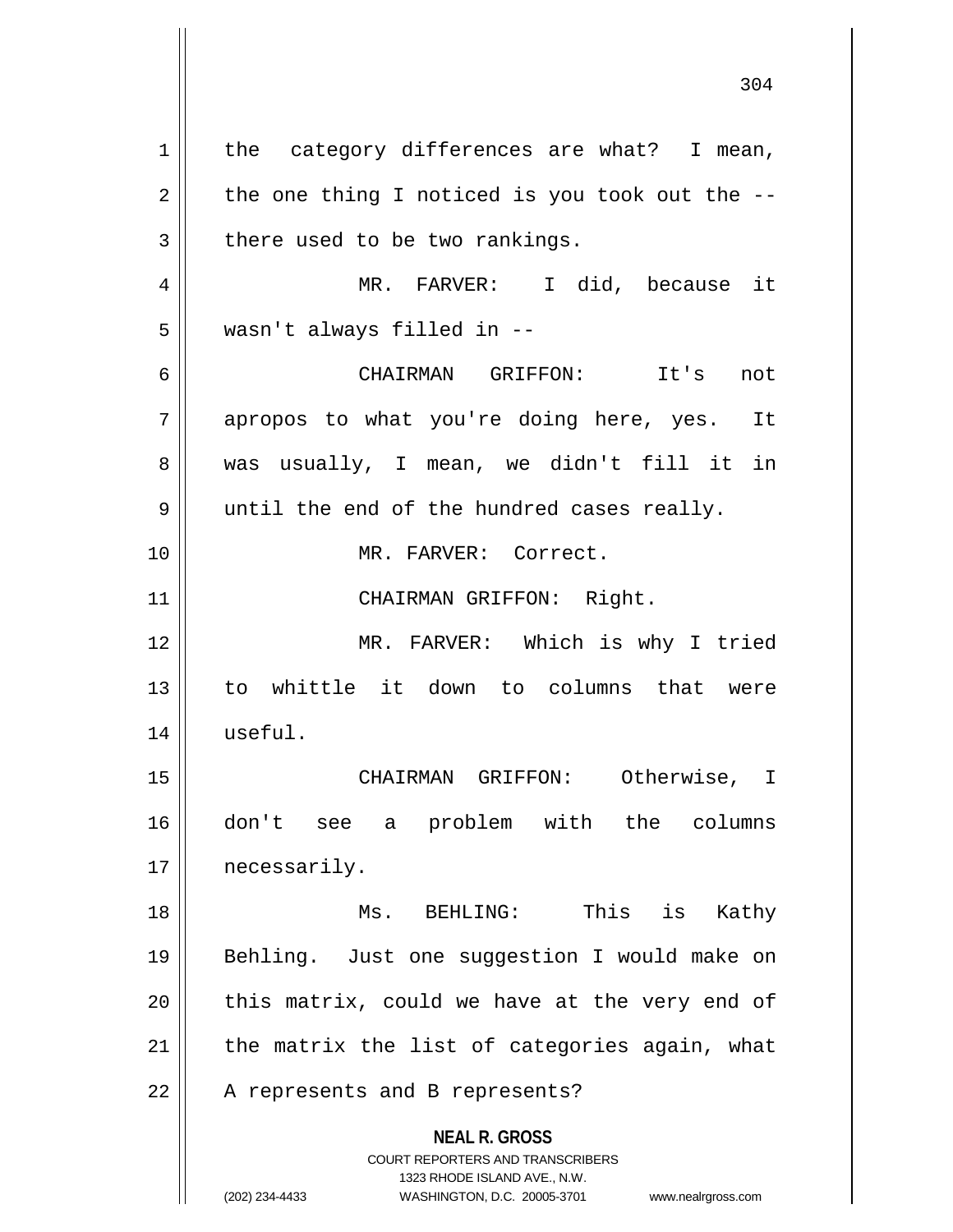**NEAL R. GROSS** COURT REPORTERS AND TRANSCRIBERS 1323 RHODE ISLAND AVE., N.W. (202) 234-4433 WASHINGTON, D.C. 20005-3701 www.nealrgross.com 1 || MR. FARVER: Okay. That's up in  $2 \parallel$  table one, Kathy. 3 || Ms. BEHLING: Okay. Sorry. 4 MR. FARVER: That's okay. But, 5 | you know, I could put it as something. 6 MEMBER MUNN: Yes, it's good. 7 It's just every time we change anything, 8 || somebody like me is going to complain just 9 | because you changed it. That's all right. 10 MR. FARVER: I'll expect that from 11 you. 12 MEMBER MUNN: It's in my job 13 description. Wanda will complain. 14 || MR. FARVER: Okay. 15 CHAIRMAN GRIFFON: All right. So  $16$  | why don't we, I think the format is okay. 17 || MR. FARVER: And, in general, for 18 observations, I didn't put any action down 19 because, normally, they don't have to respond 20 | to observations. 21 CHAIRMAN GRIFFON: That was one 22 question I was going to ask is why are we,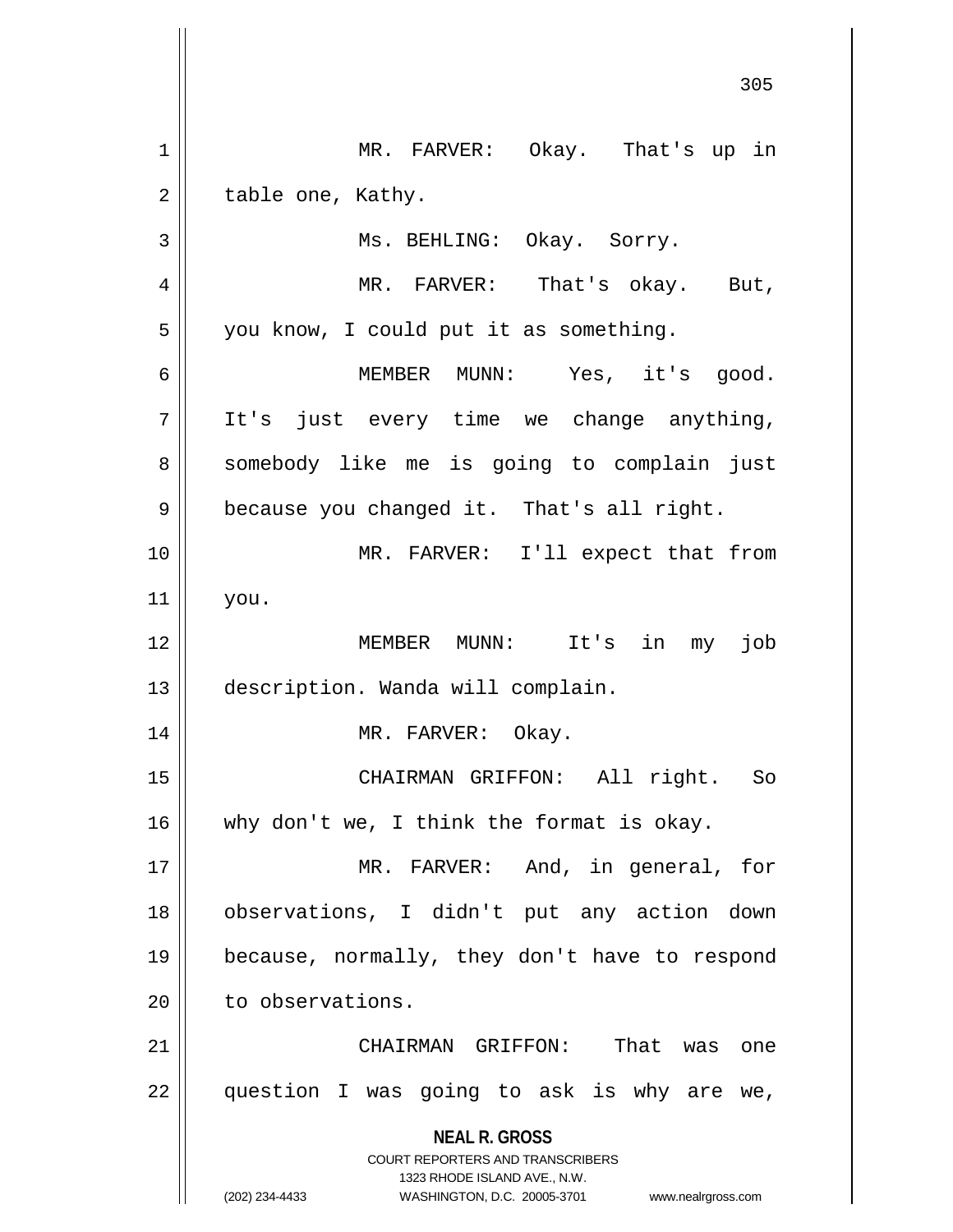**NEAL R. GROSS** COURT REPORTERS AND TRANSCRIBERS 1323 RHODE ISLAND AVE., N.W. (202) 234-4433 WASHINGTON, D.C. 20005-3701 www.nealrgross.com 1 should we even track the observations, or  $2 \parallel$  should they just be in your report? 3 || MR. FARVER: Yes. 4 CHAIRMAN GRIFFON: If we're not  $5 \parallel$  going to take any action on them, why bother? 6 MR. FARVER: We haven't in the  $7$  | past. 8 CHAIRMAN GRIFFON: Right, right. 9 MR. FARVER: So that's why I did 10 || not put an action in there for those. 11 || CHAIRMAN GRIFFON: Alright. 12 MR. SIEBERT: So what you're  $13$  saying, as a person who does a lot of these  $14$  | responses, is we don't need to --15 CHAIRMAN GRIFFON: Well, I mean, 16 || by calling them observations, I think SC&A is 17 suggesting that they don't require a 18 | resolution. 19 MR. FARVER: Right. They're not  $20$  || to the level of a finding. And this is  $21$  another thing we go over when we talk with the 22 || Board Members: is this an observation to you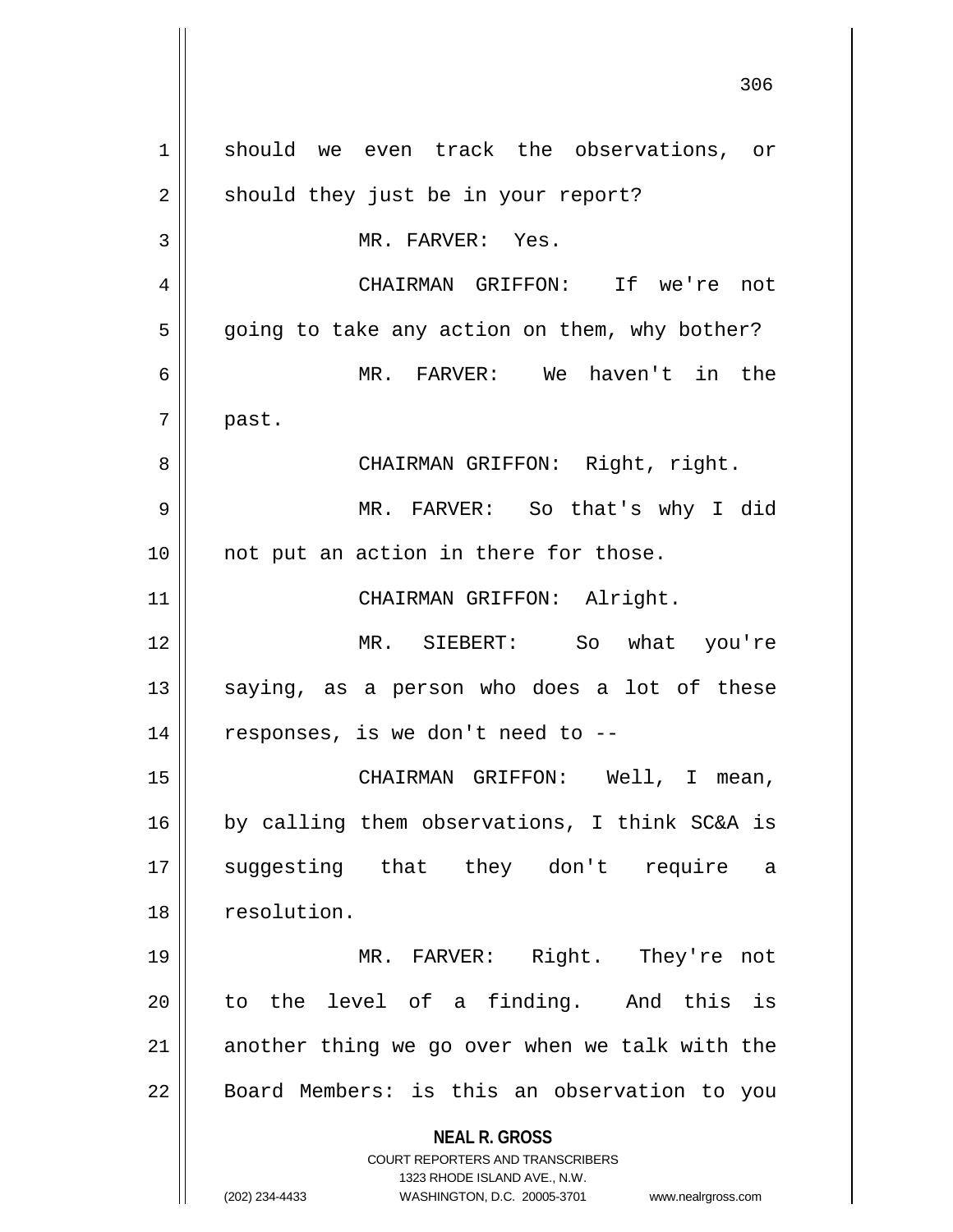| 1  | or is this a finding, what's your opinion?                          |
|----|---------------------------------------------------------------------|
| 2  | CHAIRMAN GRIFFON: Right.                                            |
| 3  | MR. FARVER: And make changes                                        |
| 4  | accordingly.                                                        |
| 5  | CHAIRMAN GRIFFON: So I would say,                                   |
| 6  | if you end up at a place where you're calling                       |
| 7  | it a finding, include it in the matrix.                             |
| 8  | Otherwise, just leave it in your base report.                       |
| 9  | MR. FARVER: Okay.                                                   |
| 10 | CHAIRMAN GRIFFON: I would say                                       |
| 11 | because --                                                          |
| 12 | MR. SIEBERT: So they don't go                                       |
| 13 | into the matrix anymore?                                            |
| 14 | CHAIRMAN GRIFFON: Right.                                            |
| 15 | MR. SIEBERT:<br>Okay.                                               |
| 16 | That doesn't<br>CHAIRMAN GRIFFON:                                   |
| 17 | mean NIOSH can't read --                                            |
| 18 | MR. SIEBERT: We will --                                             |
| 19 | (Simultaneous speakers.)                                            |
| 20 | MR. SIEBERT: -- and consider, I'm                                   |
| 21 | sure.                                                               |
| 22 | MR. FARVER: And that's all it is.                                   |
|    |                                                                     |
|    | <b>NEAL R. GROSS</b><br><b>COURT REPORTERS AND TRANSCRIBERS</b>     |
|    | 1323 RHODE ISLAND AVE., N.W.                                        |
|    | WASHINGTON, D.C. 20005-3701<br>(202) 234-4433<br>www.nealrgross.com |

Ш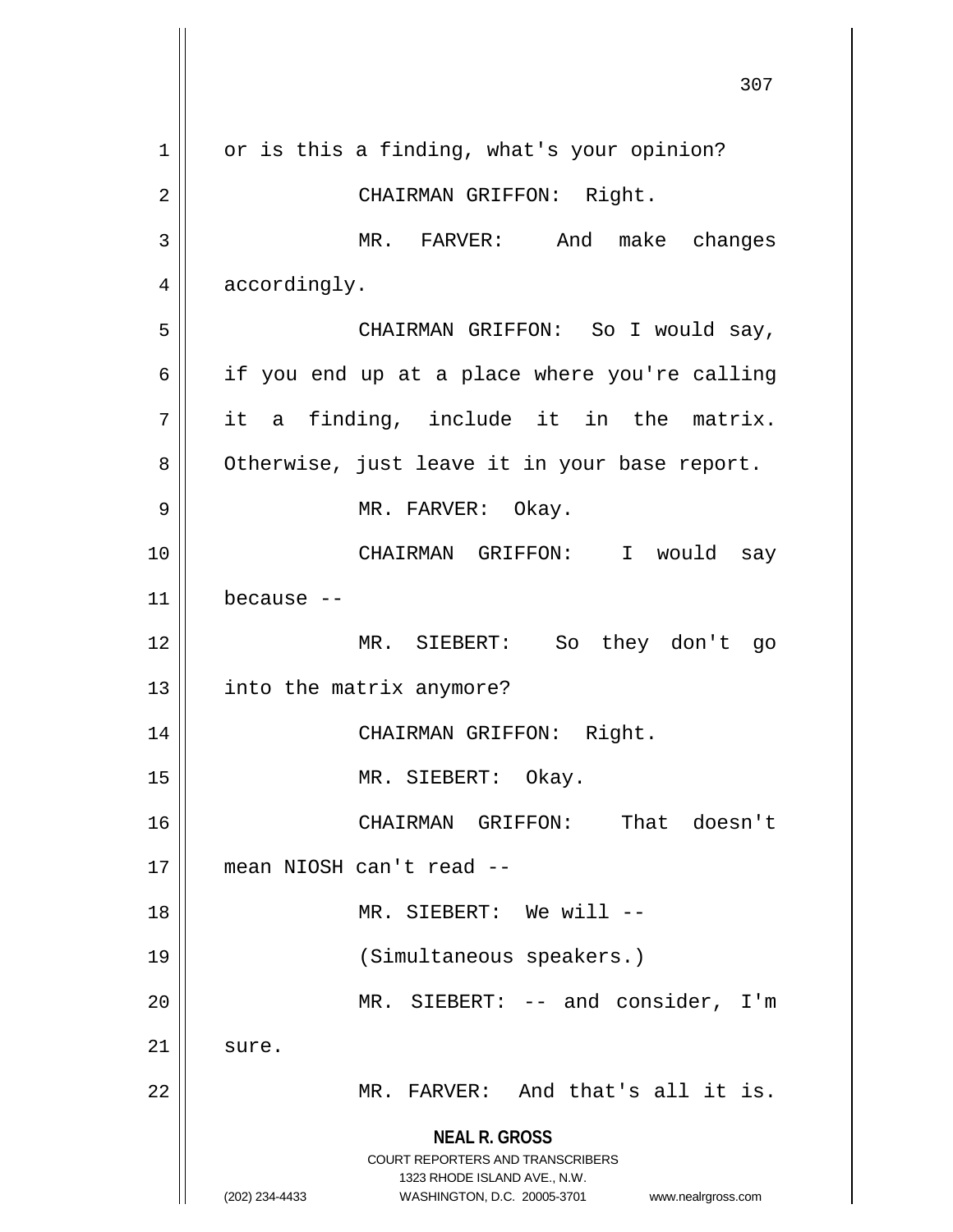**NEAL R. GROSS** COURT REPORTERS AND TRANSCRIBERS 1323 RHODE ISLAND AVE., N.W. (202) 234-4433 WASHINGTON, D.C. 20005-3701 www.nealrgross.com  $1 \parallel$  It's really a note to them that we came across 2 || something that might be of interest to you. 3 CHAIRMAN GRIFFON: Yes. I think  $4 \parallel$  we have enough to sort through. We don't need  $5 \parallel$  to, you know, clutter our matrices up. 6 || MEMBER MUNN: I'm pretty sure. 7 MR. FARVER: Okay. 8 CHAIRMAN GRIFFON: Alright. So  $9 \parallel$  then I guess we can start --10 MR. FARVER: Okay. We'll see. 11 || The first finding is 255.1, failure to account 12 || for internal dose from fission products. This 13 || goes back to one of these previously 14 identified findings about, oh, fission 15 products, whole body counts, urine, and it's 16 || one we resolved back in eight, I believe, for 17 Savannah River. It has to do with OTIB --18 MR. SIEBERT: It's using the 19 chooser tool for picking the most claimant-20 favorable radionuclide for a whole body count 21 | in that method. 22 MR. FARVER: Yes. And it's also,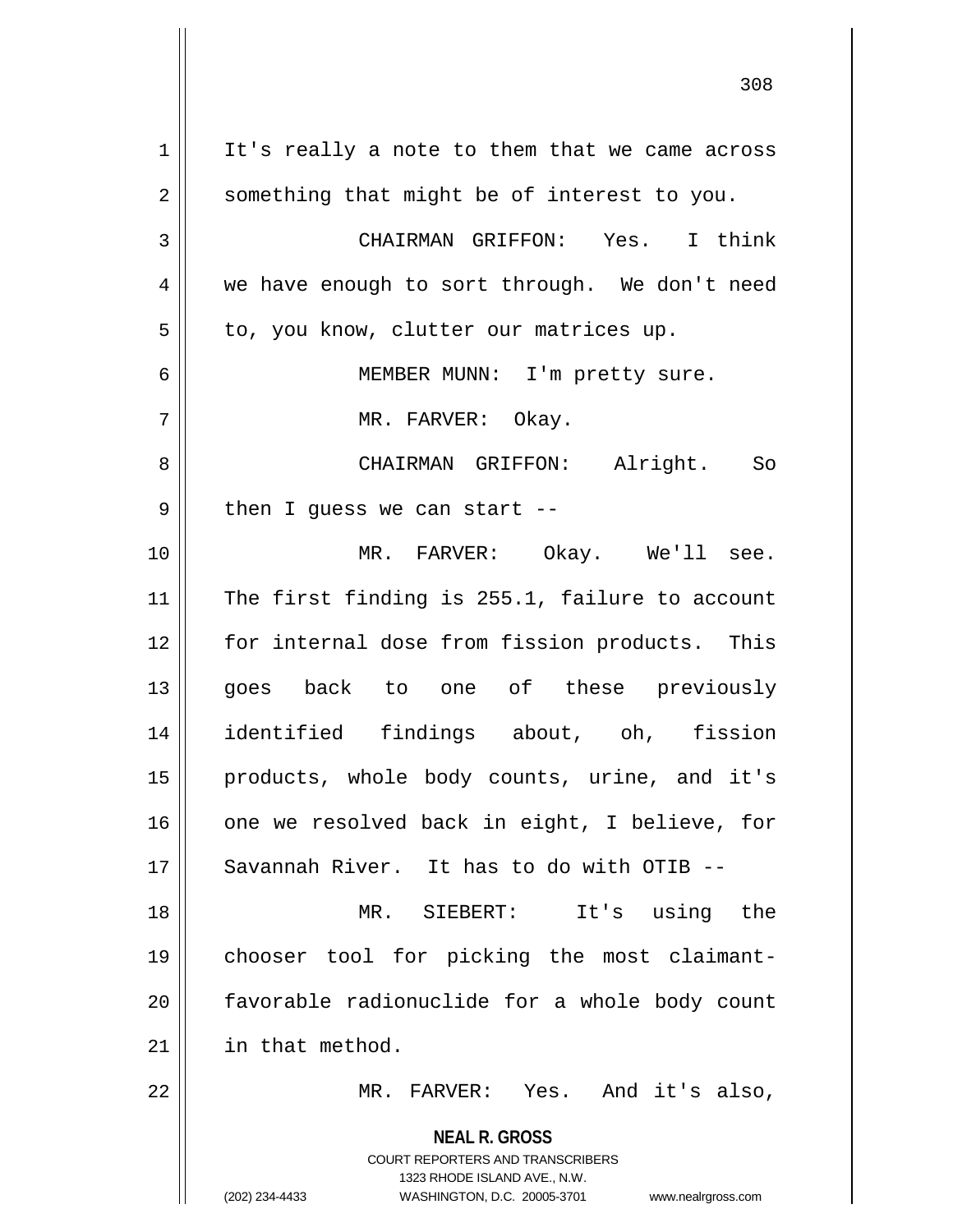**NEAL R. GROSS** COURT REPORTERS AND TRANSCRIBERS 1 || it also applies to urine data or something  $2 \parallel$  that it was still consistent. And I think  $3 \parallel$  that's how the finding, the previous one, was. 4 CHAIRMAN GRIFFON: Okay. I don't  $5 \parallel$  see a -- NIOSH suggested action. 6 MR. FARVER: So what we came up  $7 \parallel$  with  $-$ 8 CHAIRMAN GRIFFON: Shouldn't that 9 | last column be "Board suggested action?" 10 MR. FARVER: Well -- 11 CHAIRMAN GRIFFON: Or 12 || "Subcommittee suggested action?" 13 || MR. FARVER: Let's say we go down 14 farther and we have an SC&A action or 15 || suggested action that says: "provide SC&A with 16 || the neutron dose calculations." You know, 17 | that's our suggested action? 18 || CHAIRMAN GRIFFON: Right. 19 MR. FARVER: And NIOSH would agree 20 or disagree, and then they would say, 21 "calculations provided to SC&A on such a such 22 date." And then we have all these actions

1323 RHODE ISLAND AVE., N.W.

(202) 234-4433 WASHINGTON, D.C. 20005-3701 www.nealrgross.com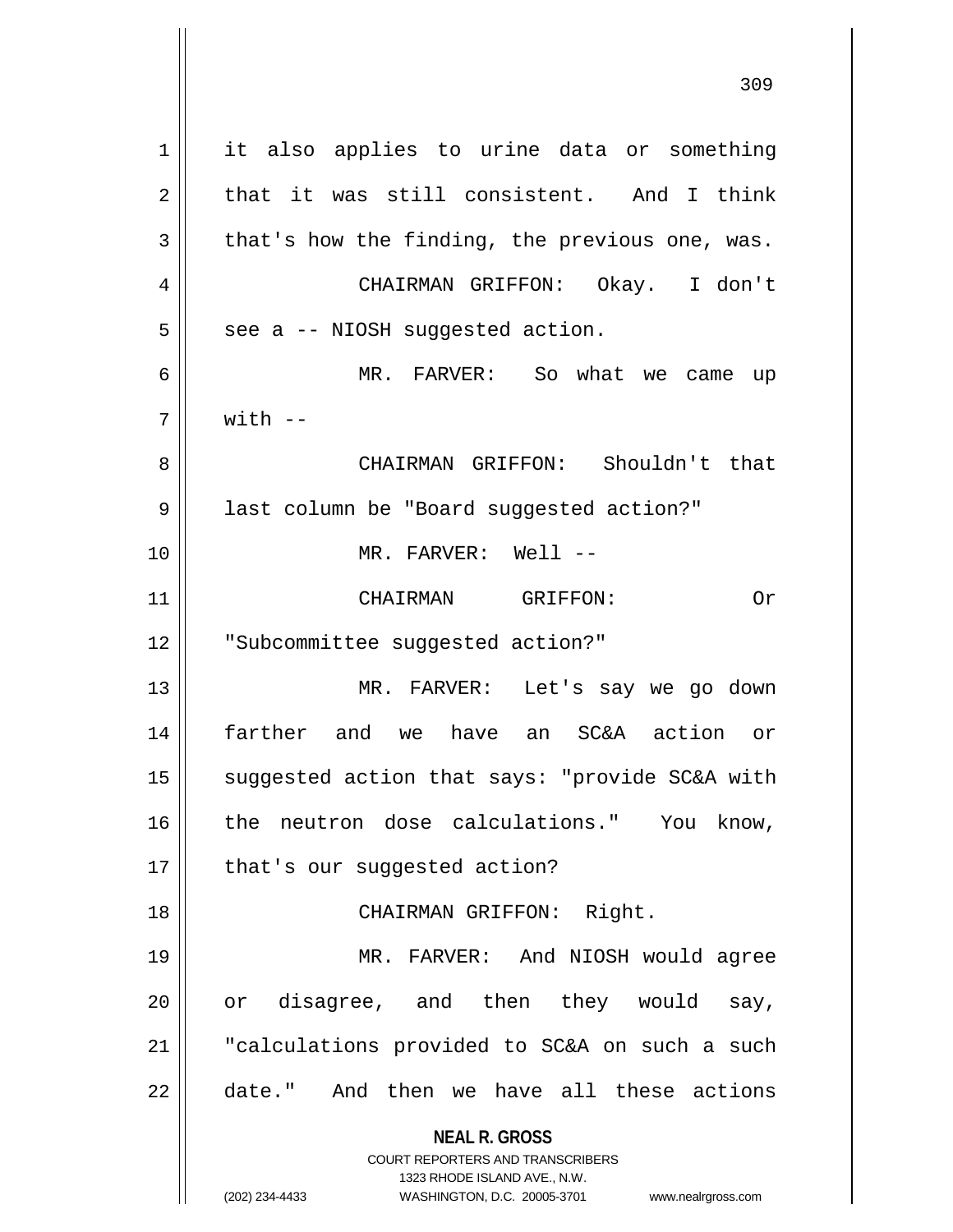**NEAL R. GROSS** COURT REPORTERS AND TRANSCRIBERS 1323 RHODE ISLAND AVE., N.W. 1 | tracked, and that gives us the information to  $2 \parallel$  close out that after we review the file. So,  $3 \parallel$  like I say, I dreamed all this up --4 CHAIRMAN GRIFFON: And I think this  $5 \parallel$  was actually in the other matrix is when we 6 switched the header, because that last column 7 || should be, you know, "Subcommittee action" or 8 || "suggested Subcommittee action" because 9 || sometimes I put in there "SC&A will review", 10 blah blah blah -- 11 || MR. FARVER: Yes. 12 CHAIRMAN GRIFFON: -- so it can go 13  $\parallel$  either way. It's an action for --14 MR. FARVER: It can. 15 CHAIRMAN GRIFFON: -- either one, 16 yes. That's all I'm saying. So in there, I 17 was just going to say, you know, the 18 || Subcommittee or --19 MR. FARVER: Okay. 20 CHAIRMAN GRIFFON: -- you know, to 21 summarize like I usually do, NIOSH can, you  $22$  | know, revise  $-$ 

(202) 234-4433 WASHINGTON, D.C. 20005-3701 www.nealrgross.com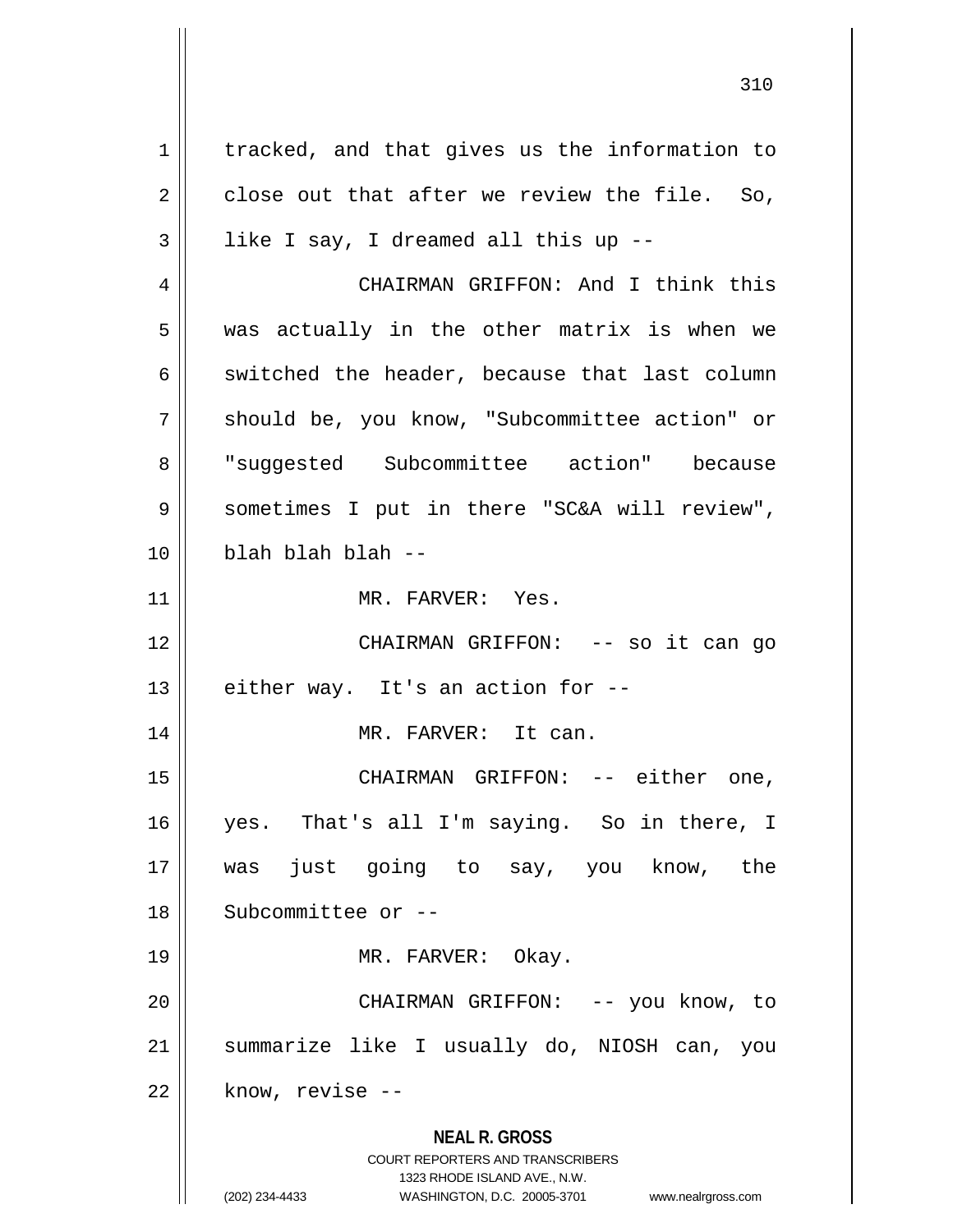| 1  | MR. FARVER: My thinking when I                                                                                                                               |
|----|--------------------------------------------------------------------------------------------------------------------------------------------------------------|
| 2  | put the NIOSH suggested action was let's say                                                                                                                 |
| 3  | we come up with our response that, I don't                                                                                                                   |
| 4  | know, we come up with something. They don't                                                                                                                  |
| 5  | quite agree with it, but they're going to say,                                                                                                               |
| 6  | "We don't agree with it but how about this?"                                                                                                                 |
| 7  | So they would suggest something for us to                                                                                                                    |
| 8  | consider.                                                                                                                                                    |
| 9  | CHAIRMAN GRIFFON: Yes.                                                                                                                                       |
| 10 | MR. FARVER: That was my thinking                                                                                                                             |
| 11 | about having them have input on that one, not                                                                                                                |
| 12 | so much the Subcommittee closing something.                                                                                                                  |
| 13 | MR. KATZ: We still need a final                                                                                                                              |
| 14 | column --                                                                                                                                                    |
| 15 | CHAIRMAN GRIFFON: Yes, I think                                                                                                                               |
| 16 | there should be a column of closure, yes.                                                                                                                    |
| 17 | MR. FARVER: Okay.                                                                                                                                            |
| 18 | MR. SIEBERT: And I was going to                                                                                                                              |
| 19 | say, what we've done in the past is<br>for                                                                                                                   |
| 20 | additional NIOSH responses or the like, we                                                                                                                   |
| 21 | just put another heading, another entry under                                                                                                                |
| 22 | the NIOSH response dated --                                                                                                                                  |
|    | <b>NEAL R. GROSS</b><br>COURT REPORTERS AND TRANSCRIBERS<br>1323 RHODE ISLAND AVE., N.W.<br>(202) 234-4433<br>WASHINGTON, D.C. 20005-3701 www.nealrgross.com |

 $\mathsf{I}$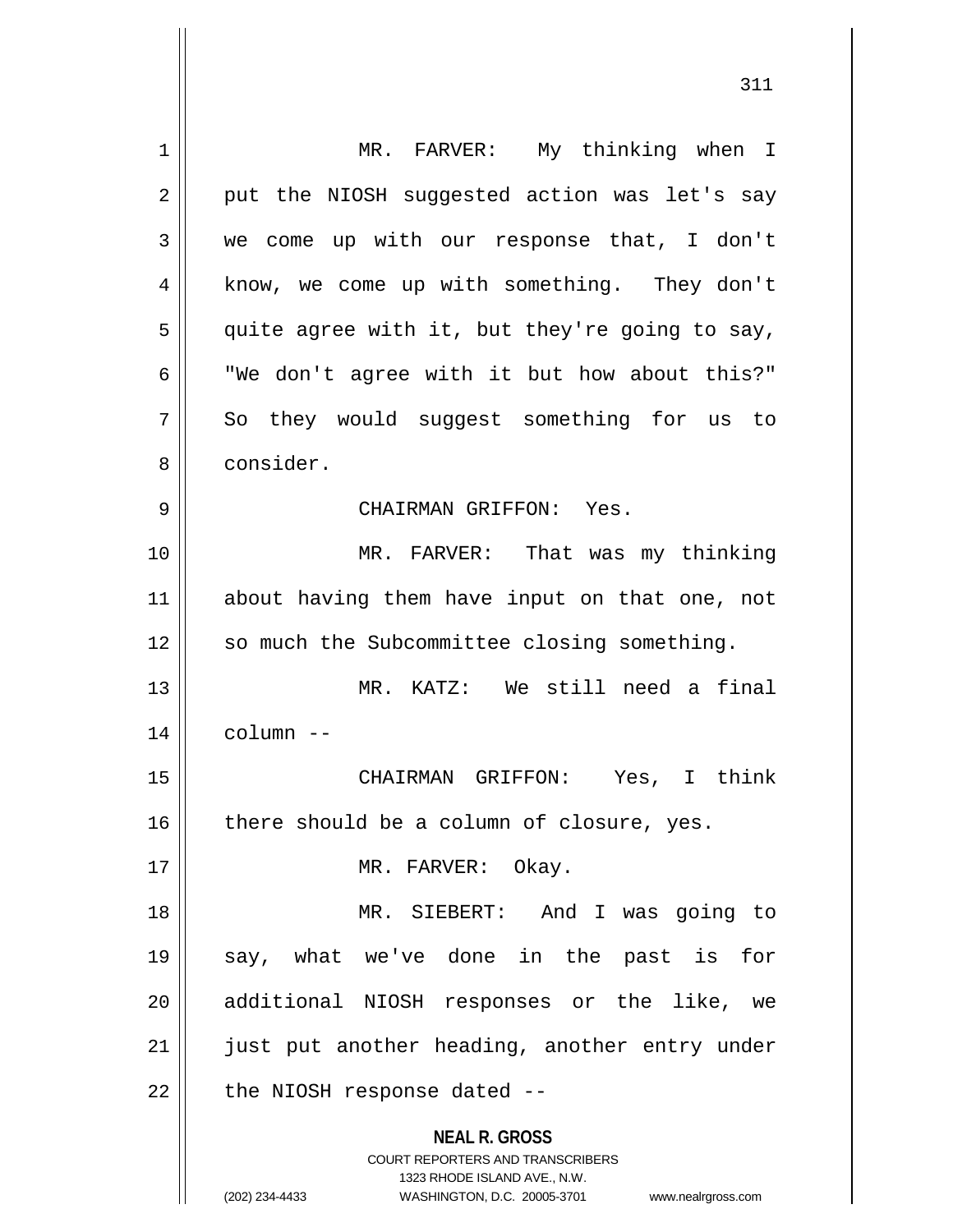**NEAL R. GROSS** COURT REPORTERS AND TRANSCRIBERS 1323 RHODE ISLAND AVE., N.W. (202) 234-4433 WASHINGTON, D.C. 20005-3701 www.nealrgross.com CHAIRMAN GRIFFON: Dated. Yes,  $2 \parallel$  that works. MR. SIEBERT: I mean, just track 4 || it that way, yes. I don't think we need an | extra column as such. MR. FARVER: And the only reason I didn't consider that too much was that if  $8 \parallel$  somehow we can get this into a database, then  $9 \parallel$  that's tough to add to a field after the field has been in there. But we'll have to work | that part out. CHAIRMAN GRIFFON: I mean, I would 13 || just say "suggested action," we can leave it there for now, but "suggested action," I  $\parallel$  think. MR. FARVER: At the very end? CHAIRMAN GRIFFON: Well, instead 18 || of "NIOSH suggested action," just "suggested action." MR. KATZ: Why isn't it just "Subcommittee decision" or whatever? Because you're the ones, you decide whether it's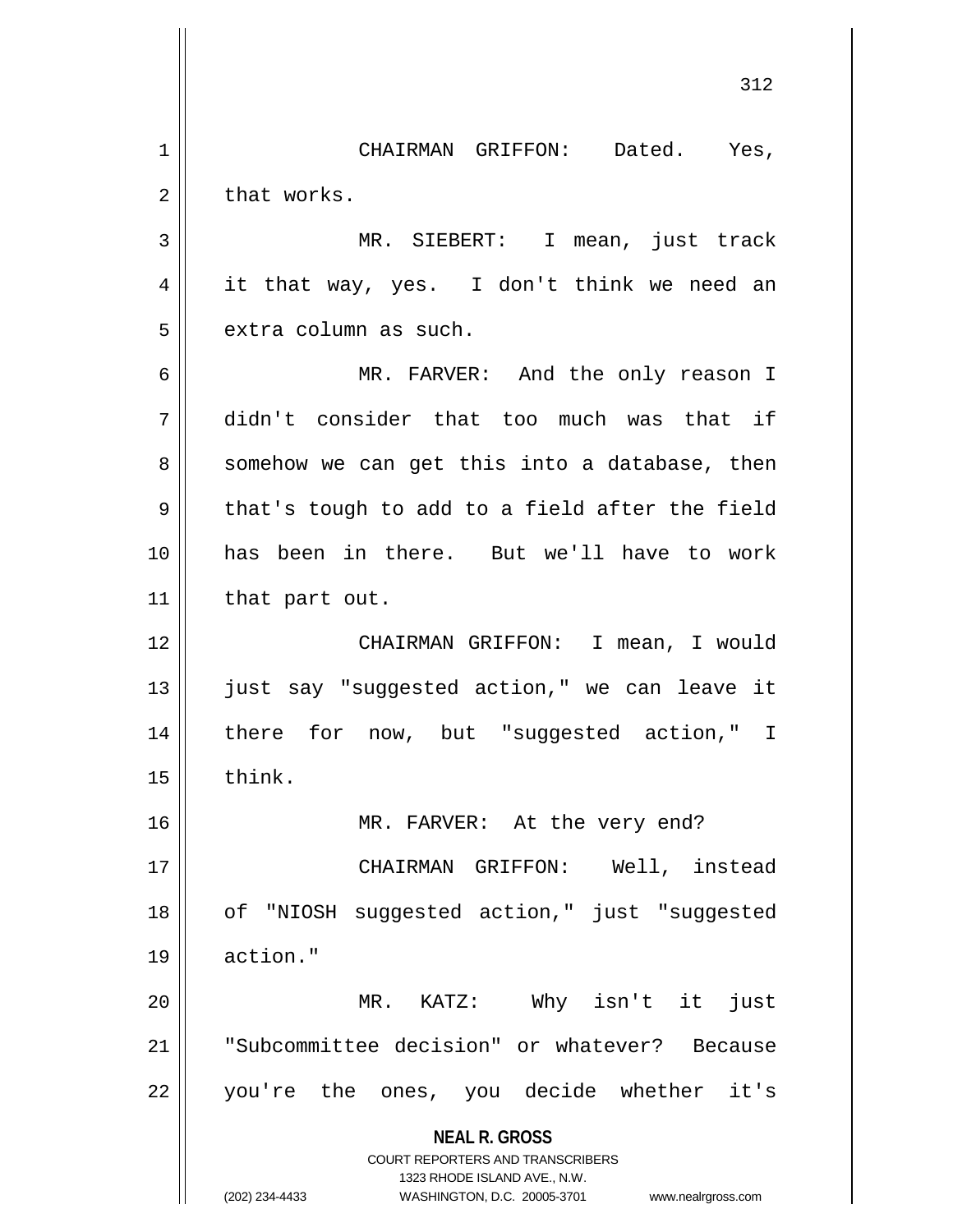**NEAL R. GROSS** COURT REPORTERS AND TRANSCRIBERS 1323 RHODE ISLAND AVE., N.W. 1 || closed or whether it's in abeyance, whatever.  $2 \parallel$  So just "status whatever," or just "status" 3 because you close them or you don't close  $4 \mid$  them. 5 CHAIRMAN GRIFFON: But what we've  $6 \parallel$  always put there in the past is, you know, 7 "closed, no further action," or "closed, NIOSH 8 will revise TBD blah blah blah", and then  $9 \parallel$  there's a holder that we do to make sure they 10 || -- you know. Remember how we always do that? 11 MR. KATZ: So just "Board action" 12 || anyway. "Subcommittee action." 13 CHAIRMAN GRIFFON: That's what I 14 just said, didn't I? 15 MR. KATZ: I don't know what you  $16$  said. 17 CHAIRMAN GRIFFON: Yes, instead of 18 "NIOSH action," "Subcommittee action." 19 || MEMBER MUNN: Well, in the past, 20 || we've used "program action." In the past, we 21 used "program action." Either way, it's fine. 22 I'm just saying.

(202) 234-4433 WASHINGTON, D.C. 20005-3701 www.nealrgross.com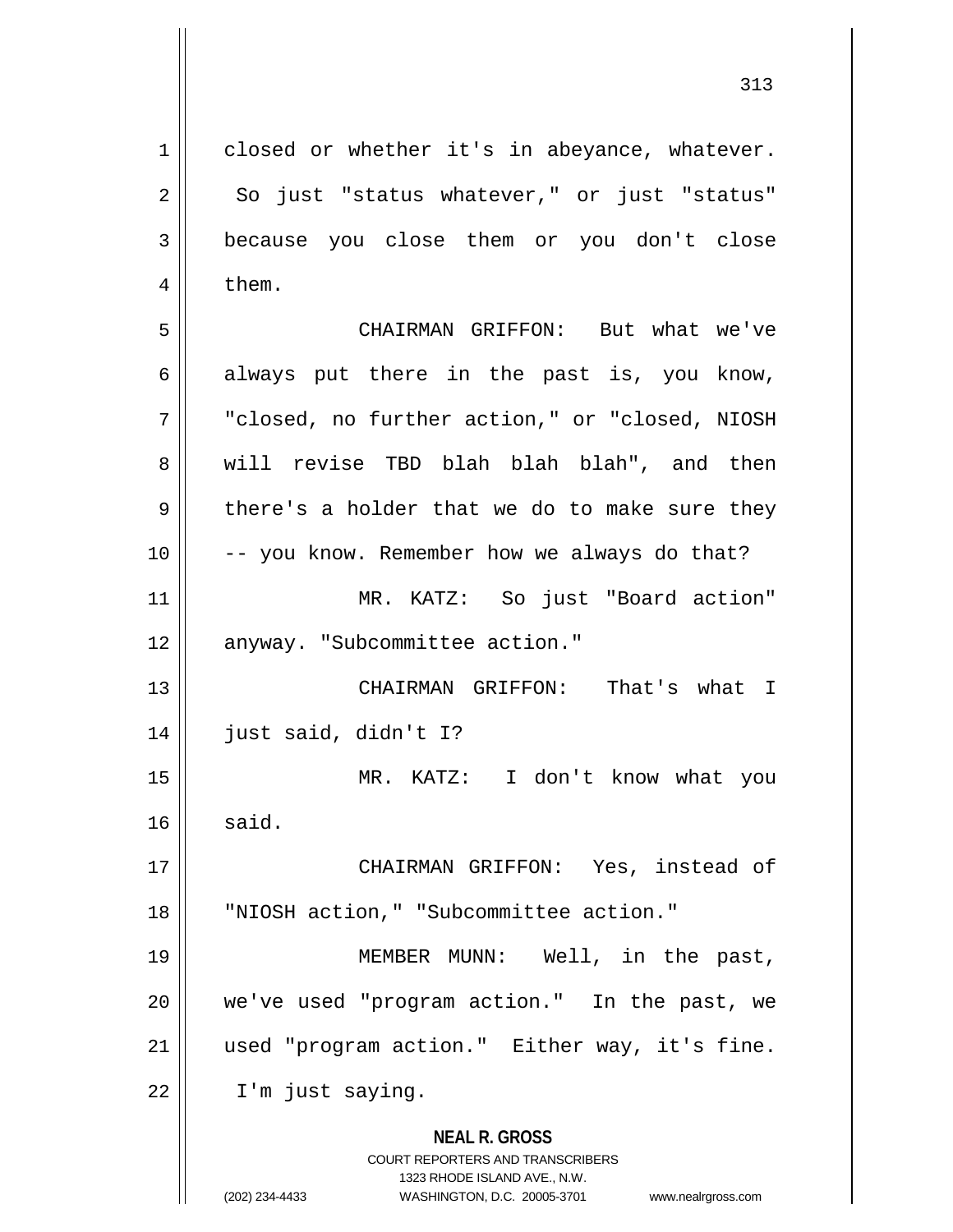**NEAL R. GROSS** COURT REPORTERS AND TRANSCRIBERS 1323 RHODE ISLAND AVE., N.W. (202) 234-4433 WASHINGTON, D.C. 20005-3701 www.nealrgross.com 1 || CHAIRMAN GRIFFON: Or just 2 | "suggested action." Yes, whatever. I don't  $3 \parallel$  think it's just NIOSH. That's all I was 4 | saying. 5 || MEMBER MUNN: No. 6 CHAIRMAN GRIFFON: Okay. 7 MEMBER MUNN: We had a Board 8 | action column and a program action column. 9 CHAIRMAN GRIFFON: Okay. So for 10 this one anyway, we're going to say "closed, 11 || no further action," right? NIOSH used the --12 I'm trying to get the term -- the radionuclide 13 || chooser TBD. SC&A accepts this approach. No 14 | further action. 15 MR. FARVER: What? For your 16 wording? 17 CHAIRMAN GRIFFON: Yes. NIOSH 18 used the radionuclide chooser TBD. Is there a 19 number for that? 20 MR. SIEBERT: Well, the TBD 21 || itself, the Savannah River TBD, has a portion  $22 \parallel$  -- tool is what you were thinking, right?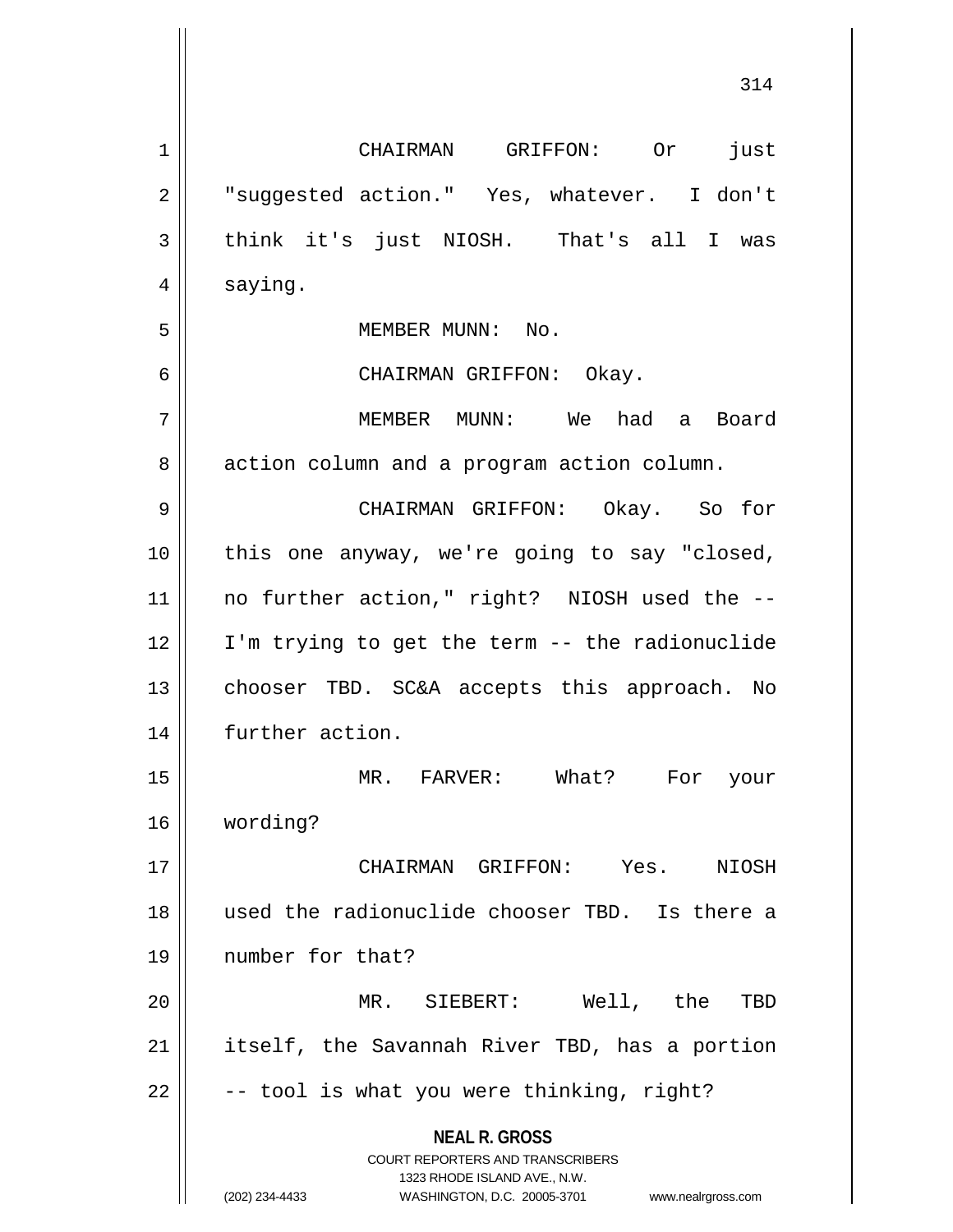| $\mathbf 1$ | CHAIRMAN GRIFFON: Tool, yes.                                            |
|-------------|-------------------------------------------------------------------------|
| 2           | MR. SIEBERT: It has just a                                              |
| 3           | portion that describes that you can use the                             |
| 4           | most claimant-favorable radionuclide from the                           |
| 5           | whole body count, and then there's a chooser                            |
| 6           | tool to do so.                                                          |
| 7           | MR. FARVER: I could go back and                                         |
| 8           | look up what finding it was back in Section 8.                          |
| 9           | CHAIRMAN GRIFFON: That's okay. I                                        |
| 10          | just want to be sort of specific. NIOSH uses                            |
| 11          | the radionuclide chooser tool referenced in                             |
| 12          | SRS TBD. SC&A agrees with this, no further                              |
| 13          | action. Right?                                                          |
| 14          | MR. FARVER: Yes.                                                        |
| 15          | CHAIRMAN GRIFFON: Okay.                                                 |
| 16          | MR. FARVER: Two observations.                                           |
| 17          | I'm down to 256.1, incomplete accounting of                             |
| 18          | neutron dose. A single neutron dosimetry                                |
| 19          | result of zero in 1995. It should have been                             |
| 20          | caught, which would have allowed them to apply                          |
| 21          | missed neutron dose, but it was not. So this                            |
| 22          | falls under a QA issue, but I don't know that                           |
|             | <b>NEAL R. GROSS</b>                                                    |
|             | <b>COURT REPORTERS AND TRANSCRIBERS</b><br>1323 RHODE ISLAND AVE., N.W. |
|             | (202) 234-4433<br>WASHINGTON, D.C. 20005-3701<br>www.nealrgross.com     |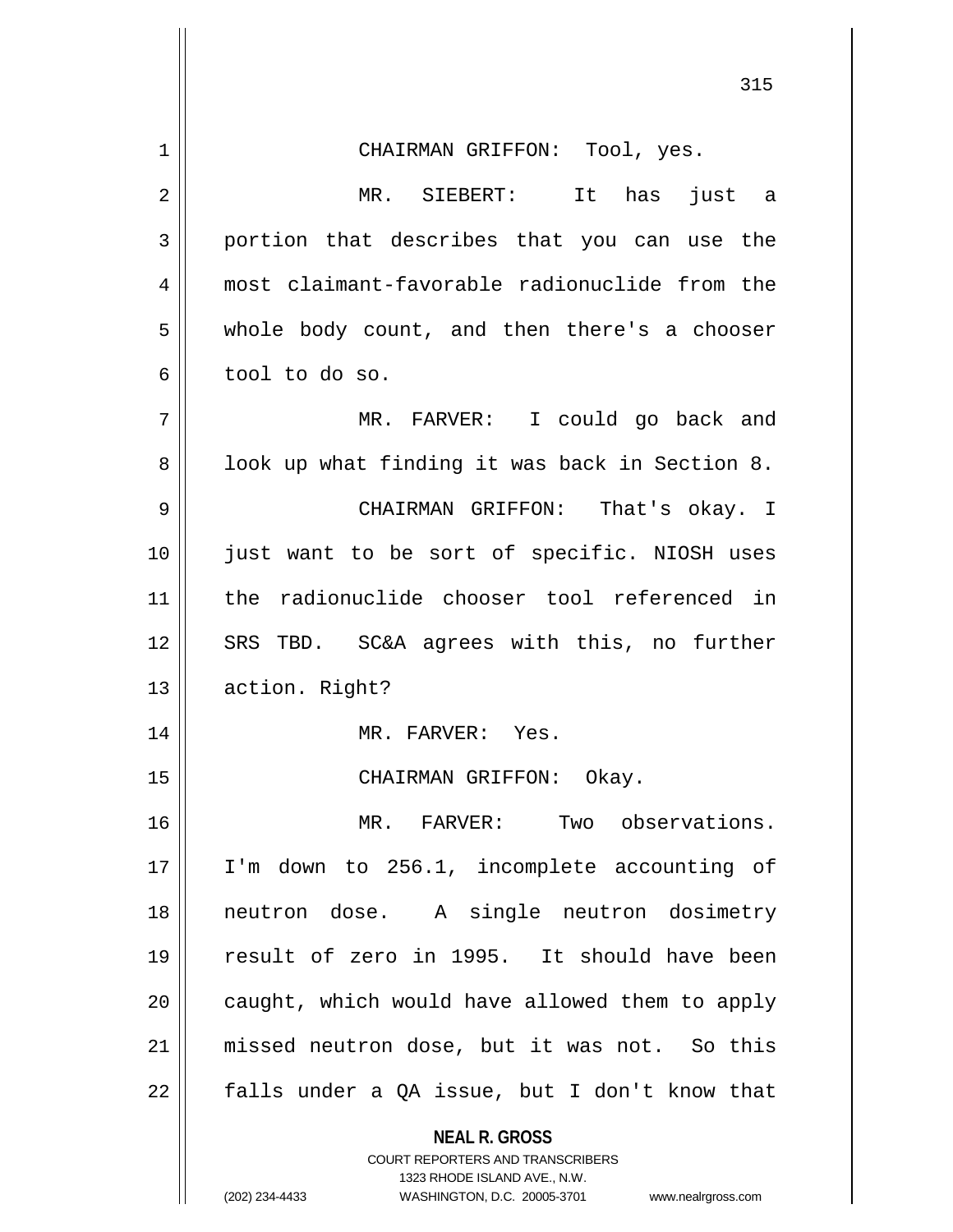1 | there's any action we can take, so we would  $2 \parallel$  suggest closing it. Now, if you want to get  $3 \parallel$  into more of, well, how did you miss it, is it  $4 \parallel$  a data entry error or is it some other type of  $5$  || error, that's different.

6 CHAIRMAN GRIFFON: No, I think  $7 \parallel$  it's closed, yes.

8 MR. FARVER: Okay.

9 CHAIRMAN GRIFFON: NIOSH 10 || acknowledged it, yes. Okay.

 MR. FARVER: We've moved down to 12 page three, and the next one is 257.1, failed 13 || to assign occupational medical doses. This is where medical doses, at the time the DR was performed, they did not have the medical records. After the DR was performed, the medical records arrived, but changes were not made. In other words, there was no action taken that I know of when those records arrived to start the change process. And as | the timing works out --

22 CHAIRMAN GRIFFON: I'm sorry. I'm

**NEAL R. GROSS**

COURT REPORTERS AND TRANSCRIBERS 1323 RHODE ISLAND AVE., N.W. (202) 234-4433 WASHINGTON, D.C. 20005-3701 www.nealrgross.com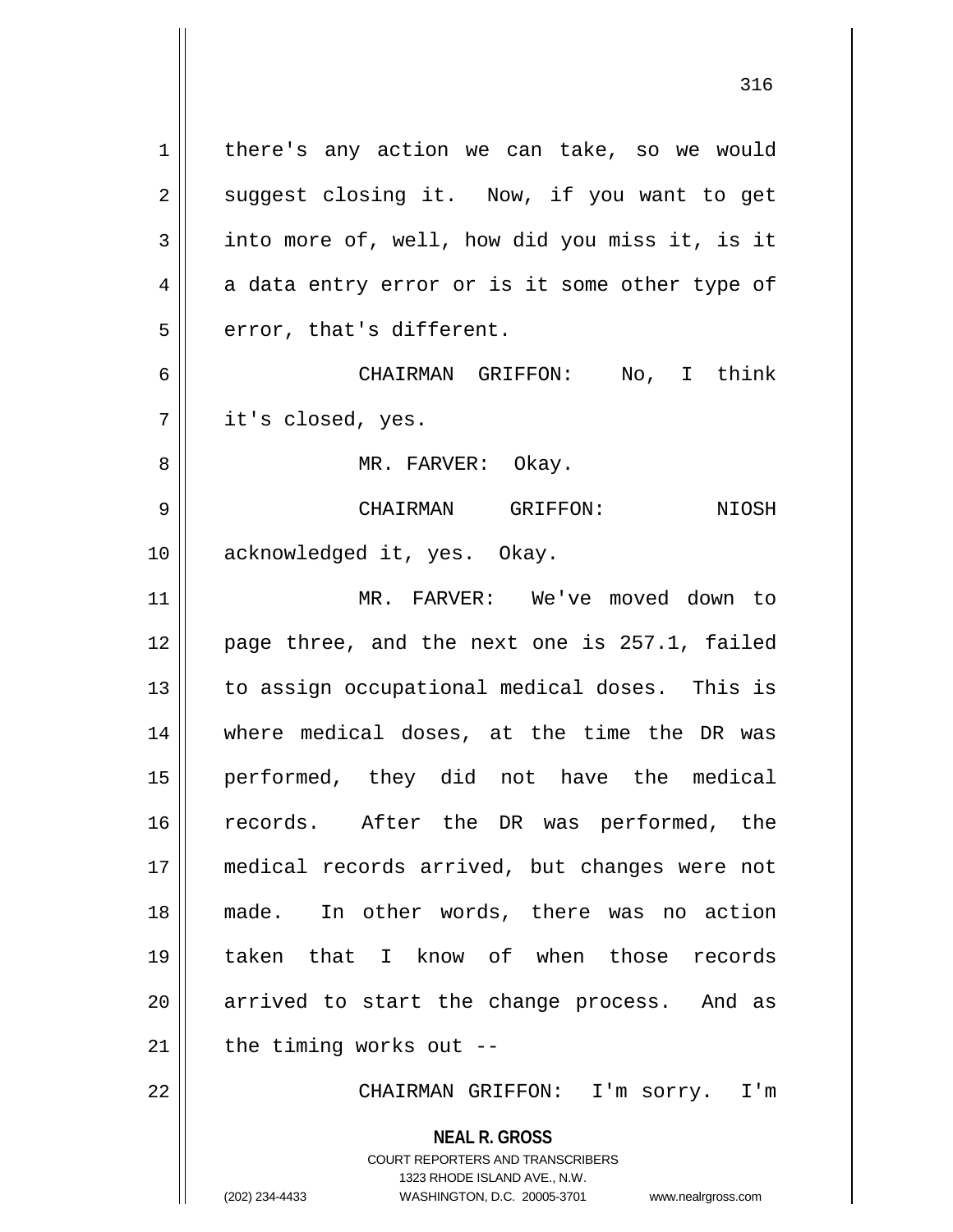**NEAL R. GROSS** COURT REPORTERS AND TRANSCRIBERS 1 || just looking back. I was catching up. 2 || MR. FARVER: Sure. Okay. 3 | CHAIRMAN GRIFFON: 256, 4 | observation number four. And I know, you 5 || know, we're making this administrative  $6 \parallel$  decision, not to look at --7 MR. FARVER: Okay. 8 CHAIRMAN GRIFFON: -- actions on  $9 \parallel$  observations, but how is a -- this observation  $10$  | reflects a previous -- this is what caught my 11 eye, this observation reflects a previous 12 finding that has been resolved. It's 13 || observations about a CATI report, right? How 14 || could that have been previously resolved? 15 MR. SIEBERT: I believe this is, 16 yes, this is the more generalized issue of 17 things were stated in the CATI. The SEC 18 review stated that it could have been 19 explained more clearly in the dose 20 || reconstruction, so I believe that what Doug  $21$  | was mentioning was that overall process --22 MR. FARVER: That overall process.

1323 RHODE ISLAND AVE., N.W.

(202) 234-4433 WASHINGTON, D.C. 20005-3701 www.nealrgross.com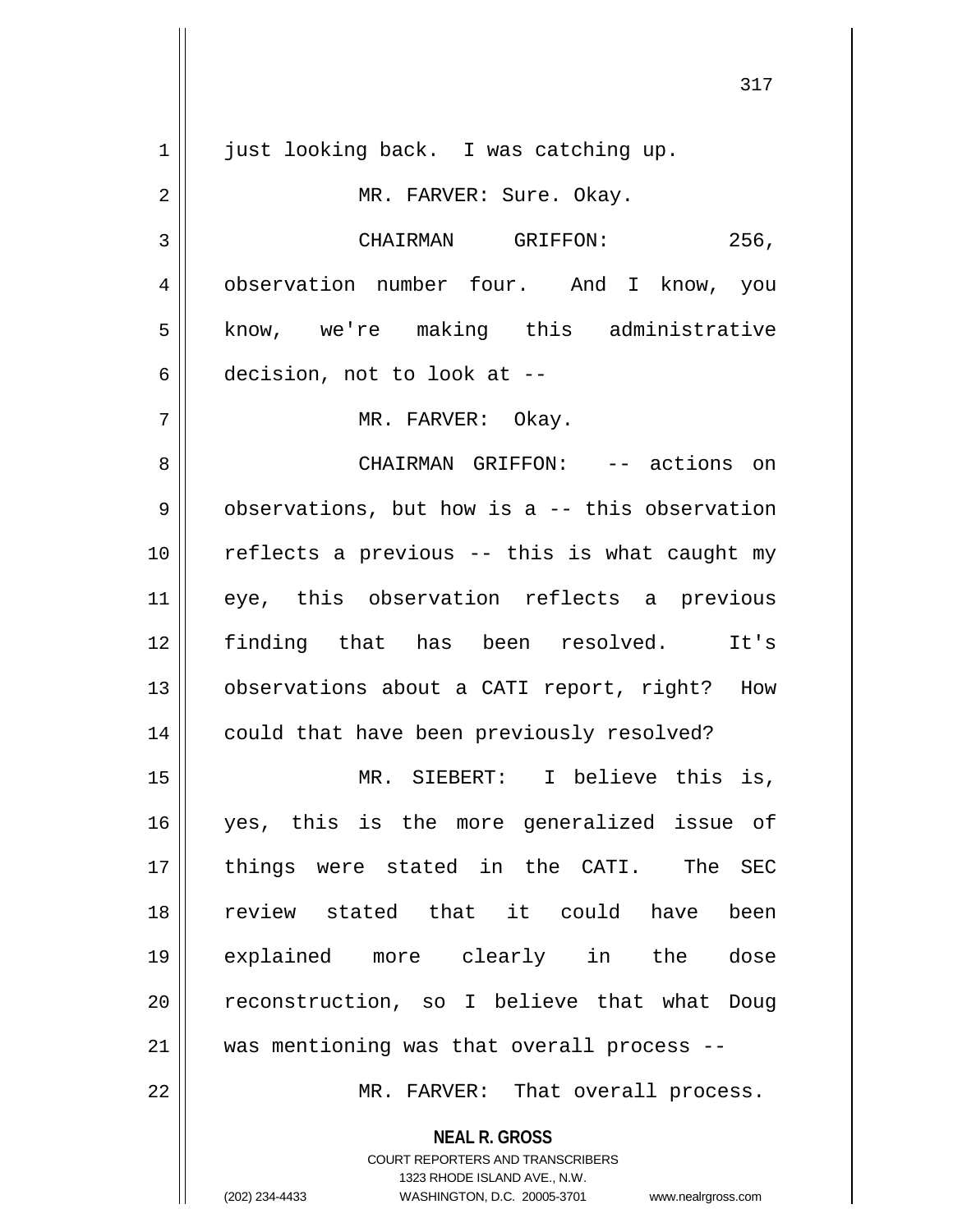**NEAL R. GROSS** COURT REPORTERS AND TRANSCRIBERS 1323 RHODE ISLAND AVE., N.W. (202) 234-4433 WASHINGTON, D.C. 20005-3701 www.nealrgross.com 1 MR. SIEBERT: -- has been 2 | discussed in the Subcommittee. 3 CHAIRMAN GRIFFON: All right, got  $4 \parallel$  it. 5 MR. FARVER: Which is probably why 6 **i** it was made an observation and not a finding. 7 CHAIRMAN GRIFFON: Okay. That's 8 fine. Okay, sorry. Yes, I agree with that.  $9 \parallel$  Then you were saying  $-$ 10 MR. FARVER: This is down to 11 257.1, the medical records arrived after the 12 dose reconstruction had been performed but 13 before DOL issued their final decision letter. 14 So what do you do? I mean, that's what it 15 | comes down to. 16 CHAIRMAN GRIFFON: Right. 17 MR. FARVER: And there's no 18 indication in the records that the medical 19 || records were considered. Now, they have been 20 || considered since then. But the concern is, 21 || once you get records after you've completed a 22 | dose reconstruction, what's the process?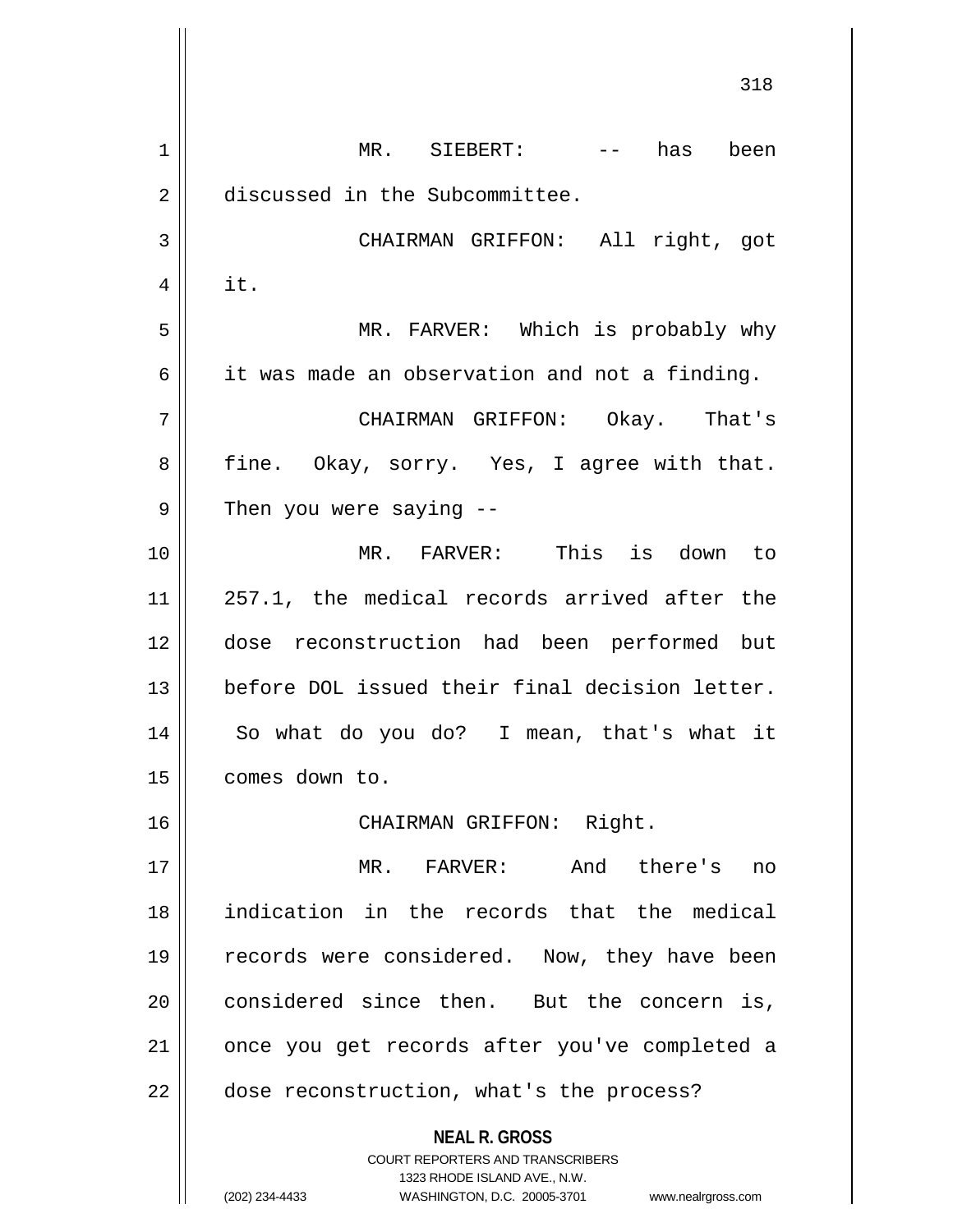**NEAL R. GROSS** COURT REPORTERS AND TRANSCRIBERS 1323 RHODE ISLAND AVE., N.W. (202) 234-4433 WASHINGTON, D.C. 20005-3701 www.nealrgross.com 319 1 || MR. CALHOUN: Well, now it's that 2 | PAD process. 3 MR. FARVER: Let's say you have a  $4 \parallel$  short time frame like this where the medical 5 || records come in February; DOL is about to 6 issue a letter. Do you, like, get on the  $7 \parallel$  phone and say, "hey, we just got records in --8 || " 9 MR. CALHOUN: I don't know that we 10 have a process in place that would catch it 11 | that quick. 12 MR. FARVER: Well, I mean, if you 13 || catch it. I mean, if you say records arrived, 14 | okay, I've got records, what do I do? 15 MR. CALHOUN: If we got records 16 before the case was sent to Labor, I can't say 17 for sure we would do it. I would hope that we 18 would pull the case back, because we can do  $19 \parallel$  that with the push of a button. 20 MR. SIEBERT: Grady, this one, the 21 medical X-rays came in two months after we  $22$  | submitted it to Labor.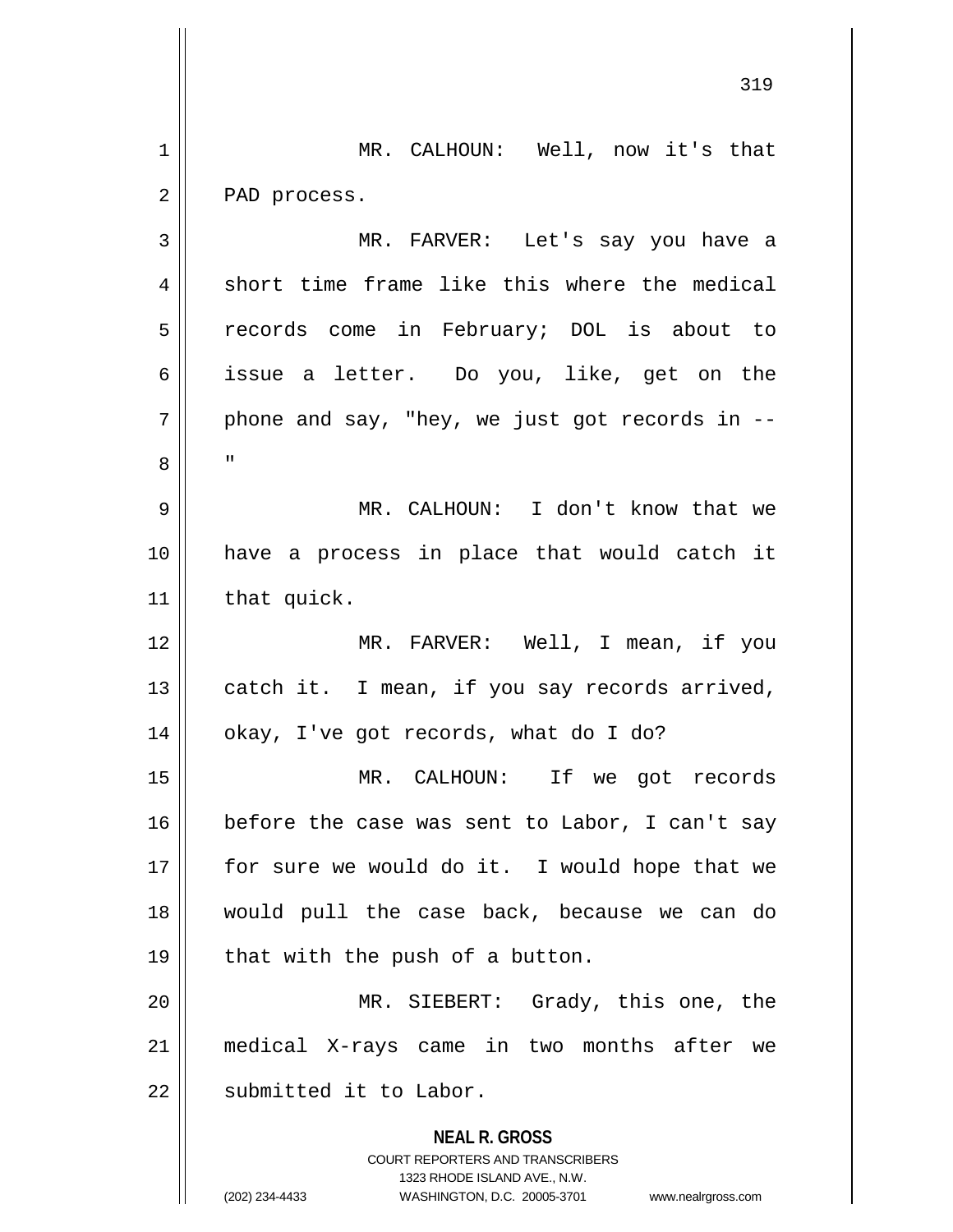**NEAL R. GROSS** COURT REPORTERS AND TRANSCRIBERS 1323 RHODE ISLAND AVE., N.W. (202) 234-4433 WASHINGTON, D.C. 20005-3701 www.nealrgross.com 1 || MR. FARVER: It came in after 2 | Labor. 3 MR. CALHOUN: Okay. Yes, well, 4 || right now what we've got is every time, every  $5 \parallel$  time we get additional information after the 6 case has gone final, we review the case. And 7 I wrote down some stats that we've gotten. We 8 || just started doing this three or four months  $9 \parallel$  ago. We've reviewed 1,070 cases where we've 10 had additional information that has come in. 11 Eight of those cases are likely to flip to 12 || comp, and as soon as we get the information 13 || that those cases could flip to comp, we 14 || request a rework from Labor. 15 || MR. FARVER: I understand. I mean,  $16$  this probably isn't going to flip anything. 17 It was just a matter of, in general, what is 18 || the process. I know this was a short window -19 20 MR. CALHOUN: Right. We did not 21 | have a process until recently. 22 MR. FARVER: Okay. I mean, is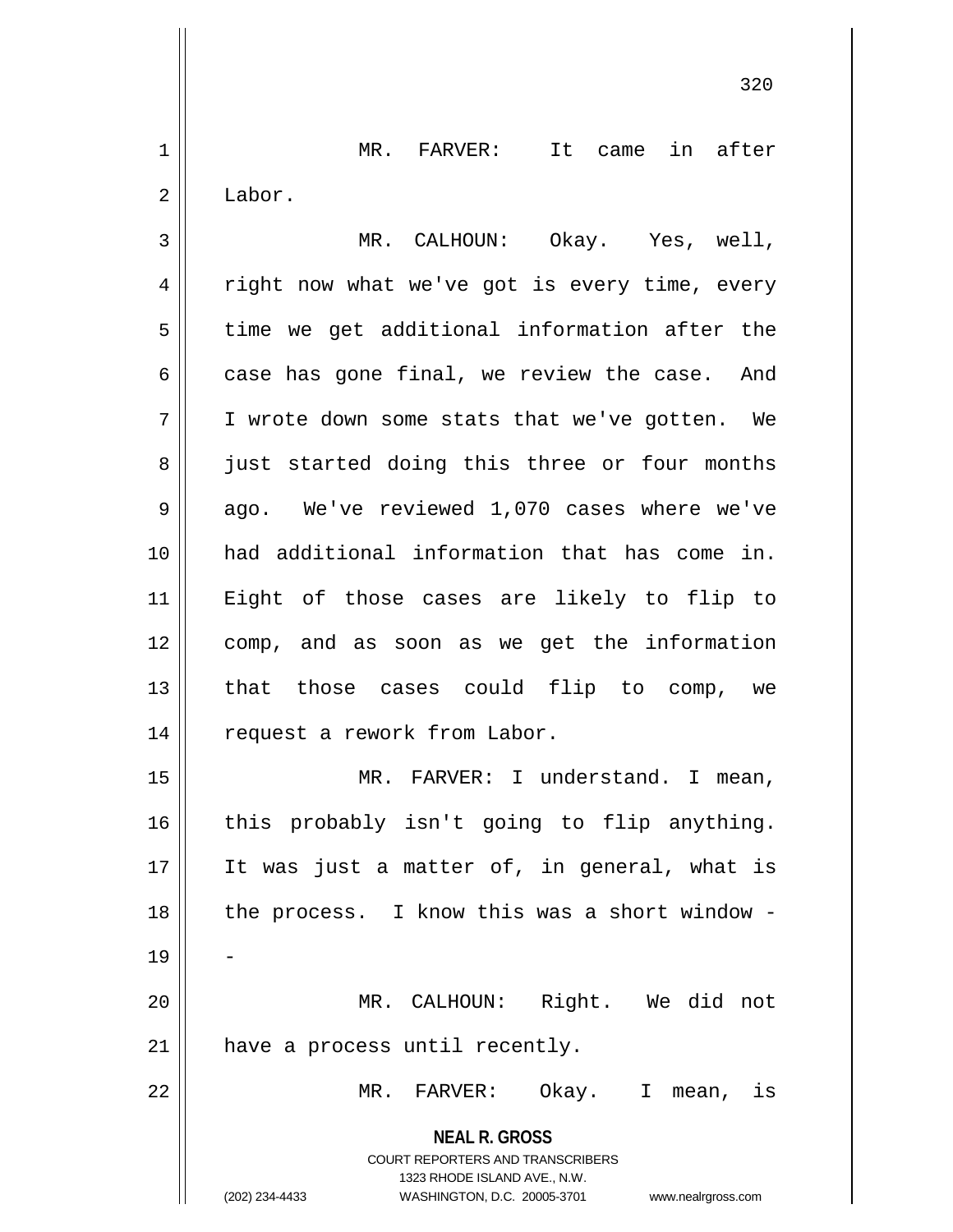$1 \parallel$  there a mechanism just to pick up the call and  $2 \parallel$  say, Labor, we've got records in, we know  $3 \parallel$  you're about to issue a final decision letter,  $4 \parallel$  and you may want to hold off until we can look  $5$  at this case again?

 MR. CALHOUN: If it was between  $7 \parallel$  there, we would. I don't think that -- right 8 || now, our process is, as they come in we're 9 | looking through them, and we've got a big backlog. So I'm not going to tell you we've got something right now that we can do it because I'm not sure it would happen that way. MR. FARVER: But it's not like as it comes in it would trigger something. It

 $15$  | comes in and goes into review --

 MR. CALHOUN: Right. And I'll || tell you what, I think I just need  $-$  I don't 18 || know when the trigger happens, if there's a periodic review of the document or if, as soon || as it's uploaded, there's a flag. I just don't know right now.

22 | MR. FARVER: Okay.

**NEAL R. GROSS** COURT REPORTERS AND TRANSCRIBERS 1323 RHODE ISLAND AVE., N.W. (202) 234-4433 WASHINGTON, D.C. 20005-3701 www.nealrgross.com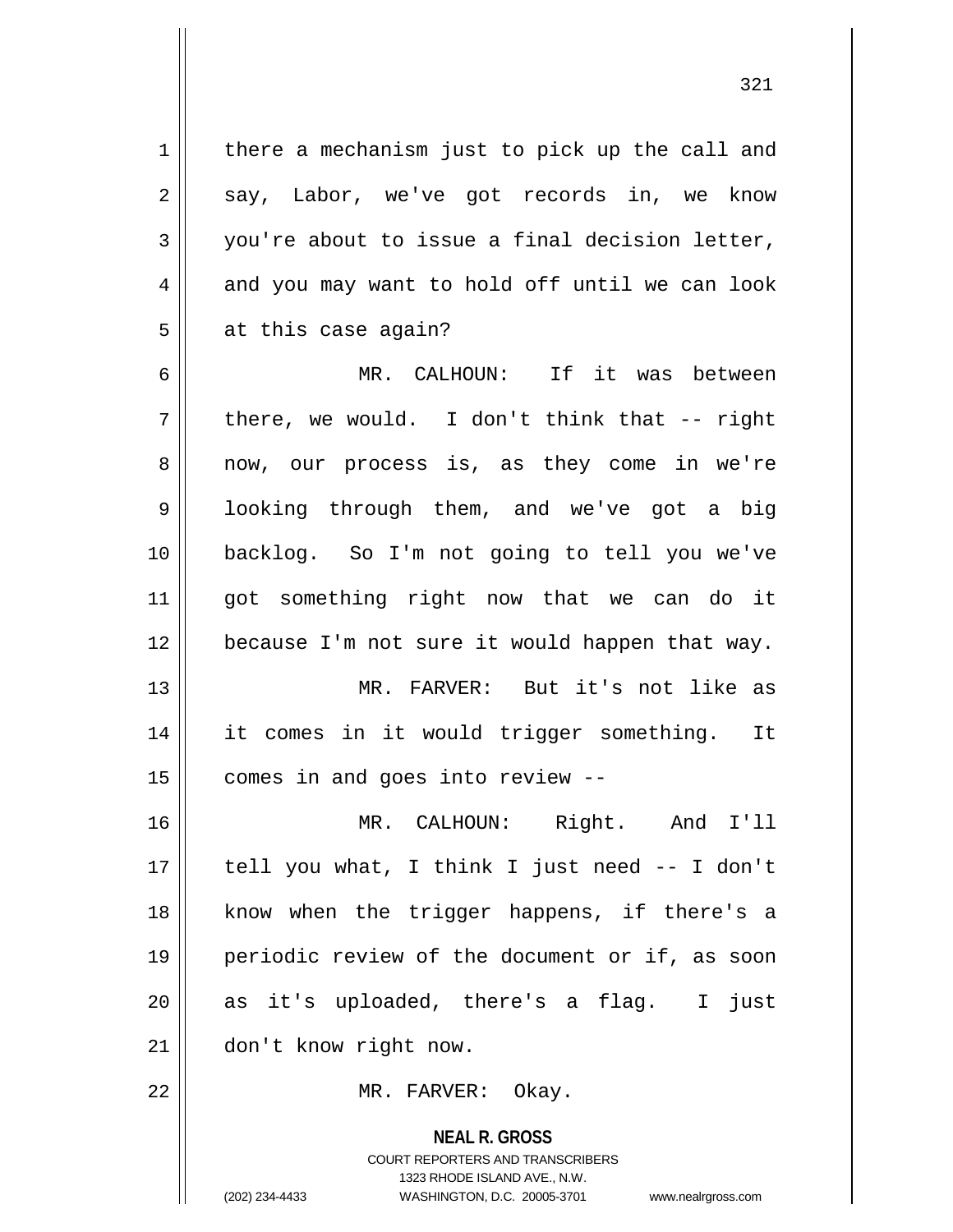|    | 322                                           |
|----|-----------------------------------------------|
| 1  | MR. CALHOUN: Do you know, Scott?              |
| 2  | MR. SIEBERT: At the moment, it's              |
| 3  | more of a batch process,                      |
| 4  | MR. CALHOUN: Yes, that's what I               |
| 5  | thought.                                      |
| 6  | MR. SIEBERT: The overall batch was            |
| 7  | about 1500. And as soon as we're getting that |
| 8  | batch worked out, which is in the next few    |
| 9  | months, then we'll start the next -- look at  |
| 10 | the next batch like that. So it's more of a   |
| 11 | chunk as we get to -- but then again, each    |
| 12 | time period it's going to get shorter because |
| 13 | now we have a process in place for doing it   |
| 14 | and catching up with it, as opposed to the    |
| 15 | backlog.                                      |
| 16 | MR. FARVER: And the reason I made             |
| 17 | this a Subcommittee issue, because I wasn't   |
| 18 | sure that was something that I'm going to     |
| 19 | resolve talking to them. I mean, we could     |
| 20 | discuss each other's thoughts, but it's more  |
| 21 | or less how the Subcommittee wants to handle  |
| 22 | that, do nothing or close this or wants more  |
|    | <b>NEAL R. GROSS</b>                          |

COURT REPORTERS AND TRANSCRIBERS 1323 RHODE ISLAND AVE., N.W.

 $\mathsf{II}$ 

(202) 234-4433 WASHINGTON, D.C. 20005-3701 www.nealrgross.com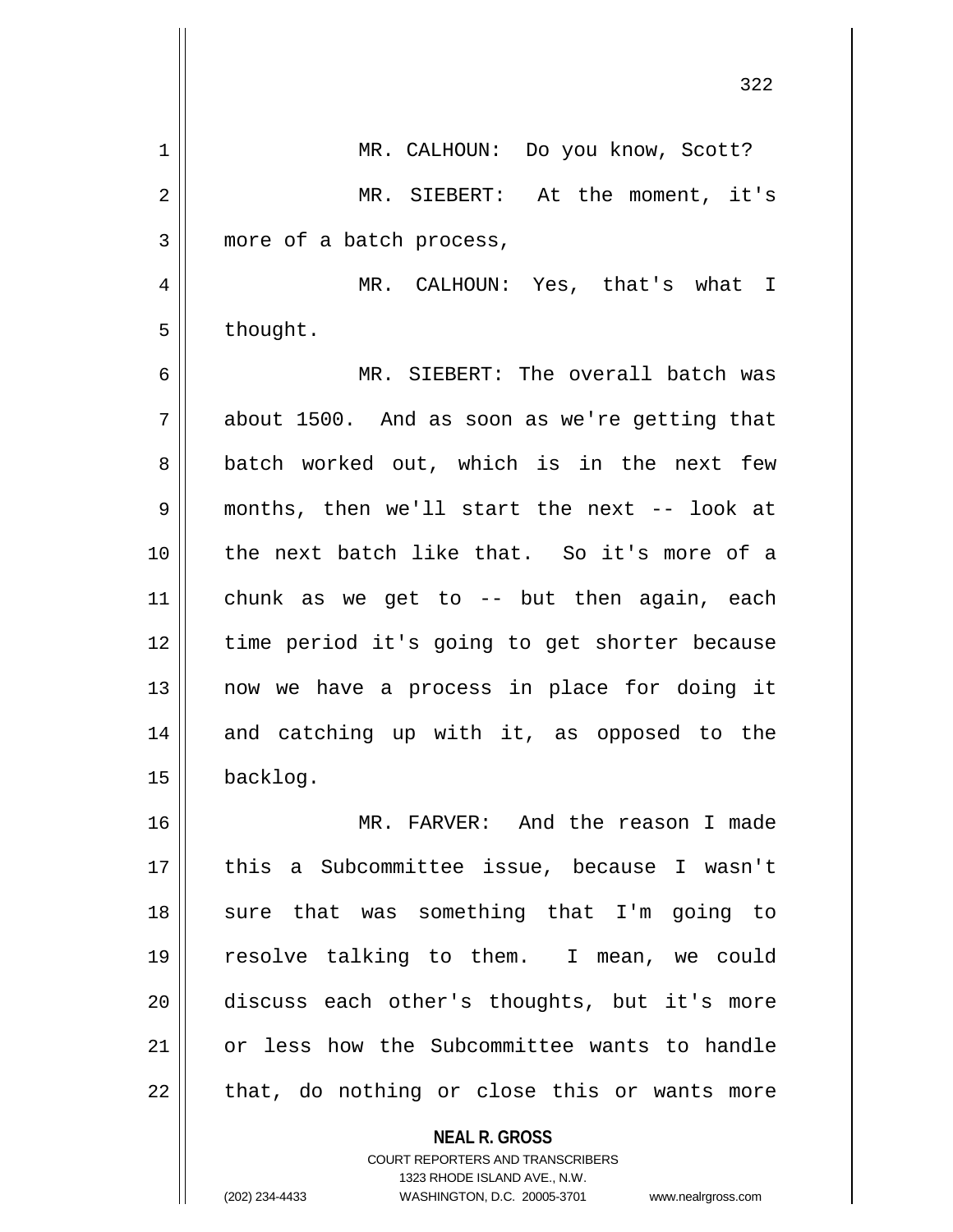1 | information. So in those cases, I just put 2 | down "Subcommittee issue."

**NEAL R. GROSS** MEMBER MUNN: It's not clear that 4 || once someone picks up that record and identifies the case file, it's not clear that  $6 \parallel$  there's an automatic ding telling you this one has already gone or this one is on the deck 8 || ready to go. Does that exist? MR. CALHOUN: No. MEMBER MUNN: That warning flag? 11 || MR. CALHOUN: No. MEMBER MUNN: And is there a way  $\parallel$  that we could get it to exist, without really 14 || and truly driving everybody nuts? MR. CALHOUN: I think we should look at it. It seems like there should be 17 || something there. What happens is, this whole process is document-driven, and, once you upload a document into the NOCTS file for case || number 1234, it seems like there could be  $-$ -21 || MEMBER MUNN: There ought to be. MR. CALHOUN: -- something that

> COURT REPORTERS AND TRANSCRIBERS 1323 RHODE ISLAND AVE., N.W.

(202) 234-4433 WASHINGTON, D.C. 20005-3701 www.nealrgross.com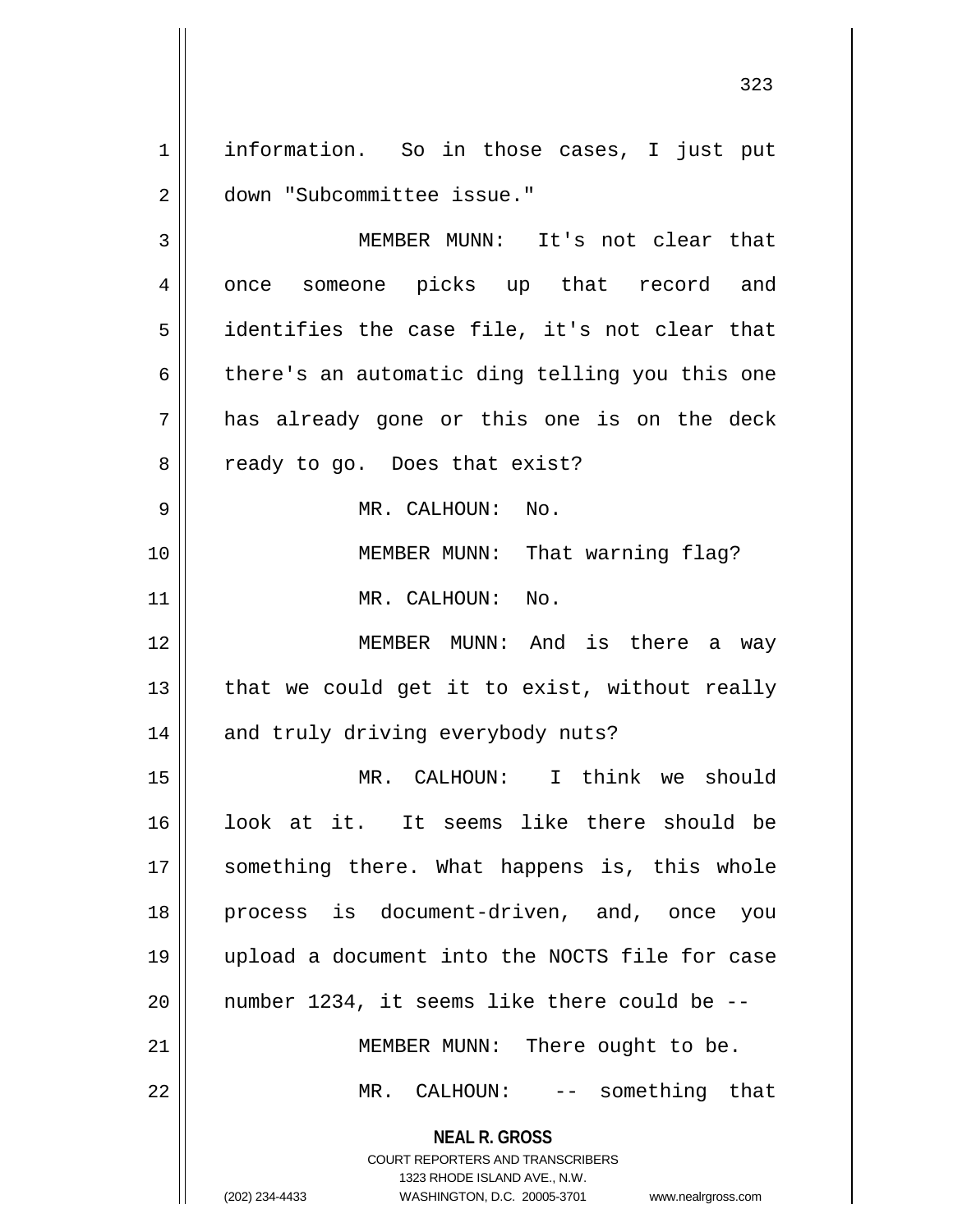**NEAL R. GROSS** COURT REPORTERS AND TRANSCRIBERS 1323 RHODE ISLAND AVE., N.W. (202) 234-4433 WASHINGTON, D.C. 20005-3701 www.nealrgross.com  $1 \parallel$  says, hey. So we can look at that and see if  $2 \parallel$  we can make that more of a real-time thing. 3 MEMBER MUNN: We just need 4 || something to notify the person who is  $5$  inputting into the system the fact that this 6 || information has arrived. There just needs to  $7 \parallel$  be a ding. 8 MR. CALHOUN: Right. I agree. 9 || I'll check into that. It seems like one of  $10$  || our crack staff could do something like that, 11 but I'll check. 12 || MR. KATZ: Are we closing --13 MR. FARVER: I think there would  $14$  | be an action on the NIOSH part of it. 15 CHAIRMAN GRIFFON: Yes, NIOSH is 16 going to check into having an automated 17 notification. Is that sort of how to describe 18 it? Yes. 19 MR. CALHOUN: Make it closer to  $20$  | real time. 21 || CHAIRMAN GRIFFON: Okay. And 22 || we'll just keep it open, pending, you know,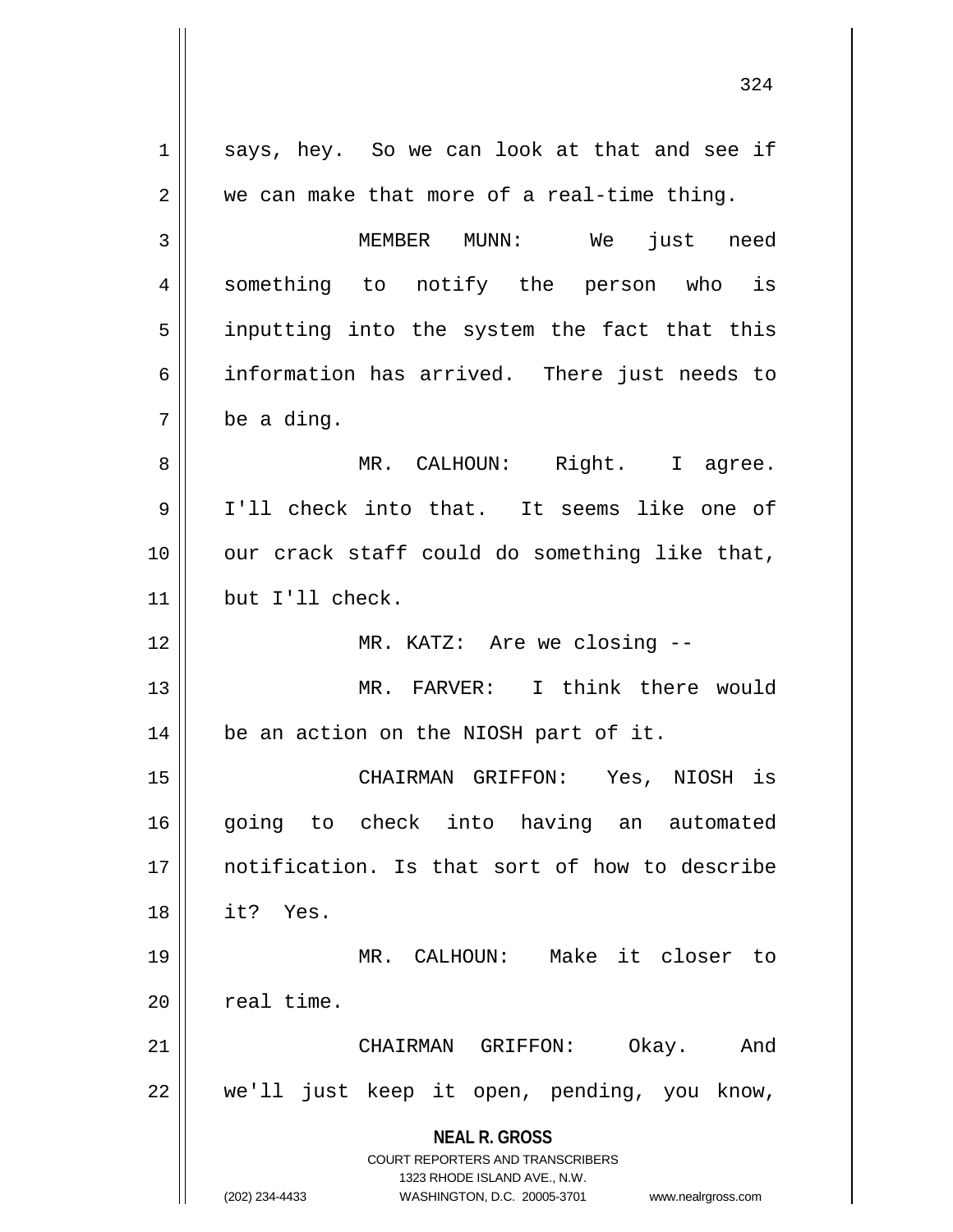**NEAL R. GROSS** COURT REPORTERS AND TRANSCRIBERS 1323 RHODE ISLAND AVE., N.W. (202) 234-4433 WASHINGTON, D.C. 20005-3701 www.nealrgross.com 1 || what you find out on that. And I think if you  $2 \parallel$  find out, yes, we can do it, it's going to 3 take our computer guys a little while to 4 | figure it out, and then we can close it. 5 || MR. FARVER: Okay. 6 CHAIRMAN GRIFFON: Okay. 7 MR. FARVER: 257, observation one, 8 just for your information. This was 9 identified in the Site Profile review, so it 10 was not made a finding. It was just, you 11 know, reiterating an observation. So that 12 just gives you an example of what's a Site 13 | Profile issue. 14 || 276.1, inappropriate assignment of 15 || 73 to 76 neutron energy years and doses. 16 CHAIRMAN GRIFFON: Wait, wait, 17 wait. Let's just go back to that. I'm glad 18 you pointed that out, observation one, given 19 the discussion with Knolls. Do we know if  $20$  || this is captured in the current Site Profile 21 matrix? 22 MR. FARVER: Well, that hasn't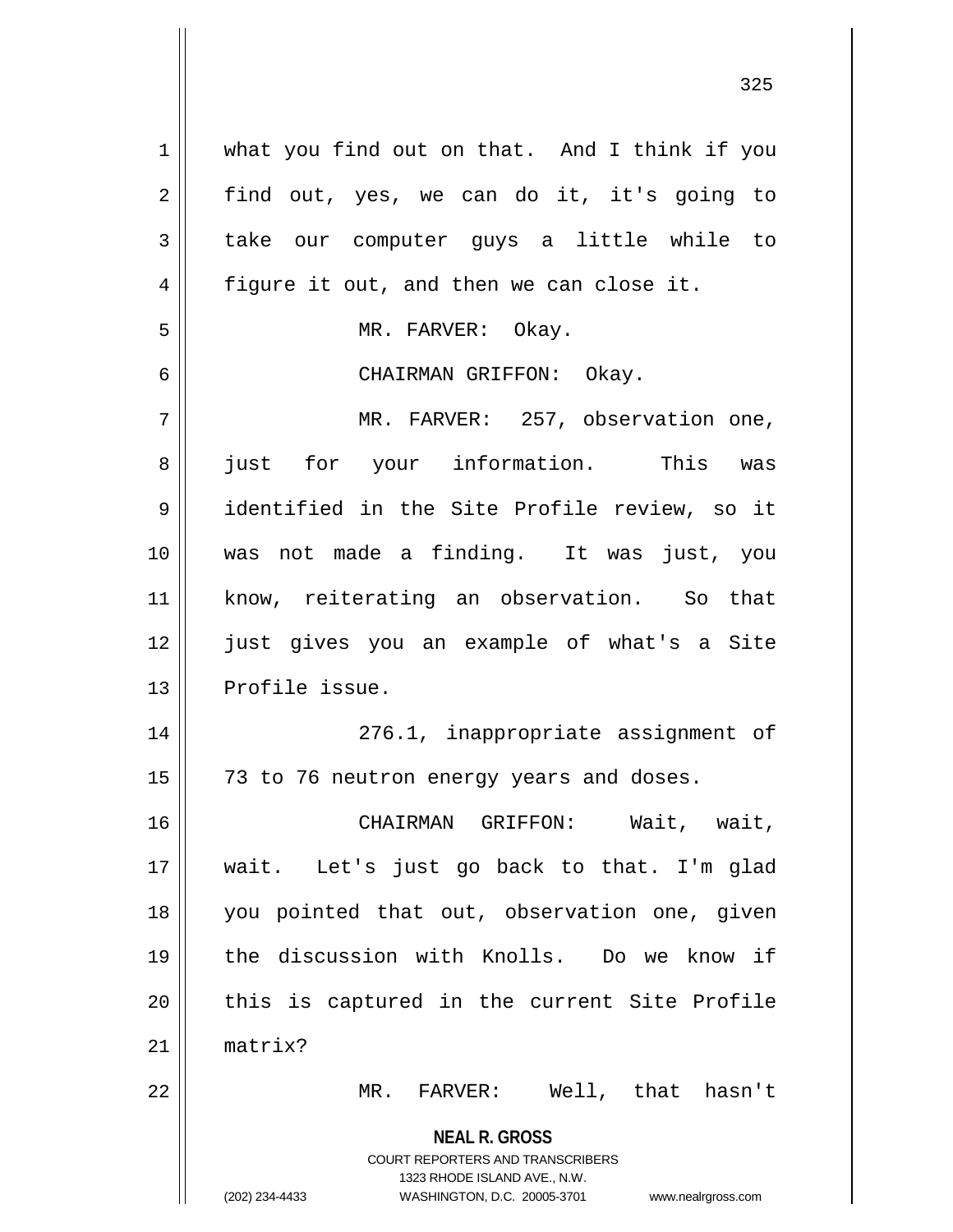**NEAL R. GROSS** COURT REPORTERS AND TRANSCRIBERS 1323 RHODE ISLAND AVE., N.W. (202) 234-4433 WASHINGTON, D.C. 20005-3701 www.nealrgross.com 1 | been revised. Well, it's in the Site Profile  $2 \parallel$  review --3 CHAIRMAN GRIFFON: Yes. 4 MR. FARVER: -- from our last  $5 \parallel$  review, which was many years ago. 6 CHAIRMAN GRIFFON: So it was 7 looked at as a finding -- 8 MR. FARVER: Yes. 9 CHAIRMAN GRIFFON: Okay. 10 MR. FARVER: This is one of those 11 | outstanding issues. 12 CHAIRMAN GRIFFON: Yes. And you 13 || said it was. Yes, I'm sorry. I didn't see  $14$  | that. Captured in the SC&A -- MR. 15 FARVER: So when you look at this, would this 16 impact cases? 17 CHAIRMAN GRIFFON: Yes. Okay. 18 MR. FARVER: If we could just get 19 || that Work Group to get going. 20 || CHAIRMAN GRIFFON: Yes. 21 || MR. KATZ: Which Work Group? 22 MR. FARVER: Savannah River.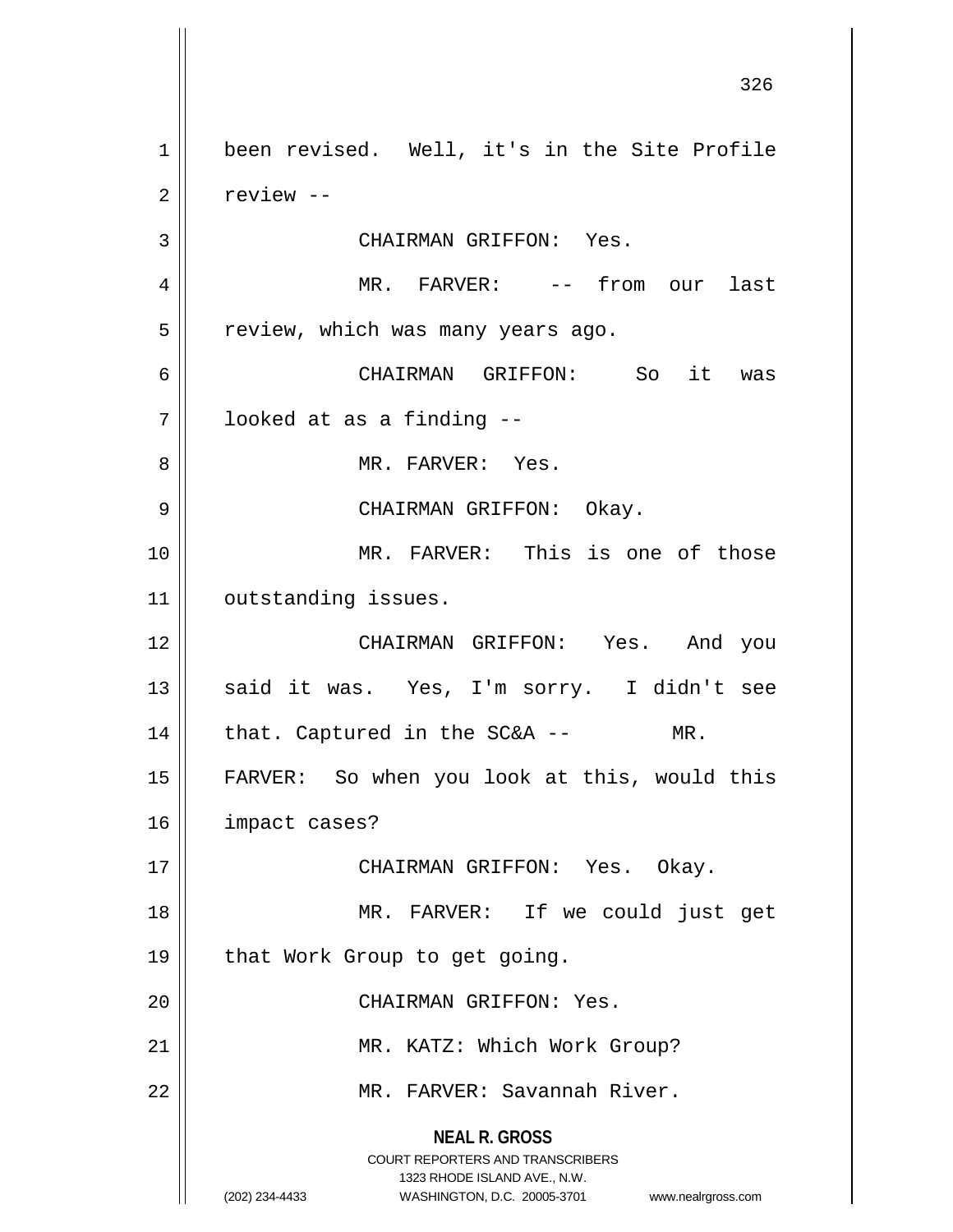**NEAL R. GROSS** COURT REPORTERS AND TRANSCRIBERS 1 MR. KATZ: Yes, that's the 2 | Chairman. 3 CHAIRMAN GRIFFON: It has a good 4 || record at Rocky Flats, though. Okay. Go on  $5$  || to the next one. 6 MR. FARVER: We have 276.1, 7 || inappropriate assignment of neutron energy, 8 year, and dose. Okay. The doses, the neutron 9 energies reported in the dose reconstruction 10 report are not the same ones that are in the 11 || IREP table. And this confuses me because, 12 based on what Scott presented to us, the 13 || tables in the dose reconstruction report are 14 || generated by the tools. That's nothing the 15 dose reconstructor would do. It's already 16 || generated, so I don't know why they would be 17 different. I also don't know why it would not 18 get caught in a peer review. You know, you 19 || should be looking and see if the energies are 20 | the correct energies. 21 Also, just as another note, the  $22$  files that we had to look at did not have the

1323 RHODE ISLAND AVE., N.W.

(202) 234-4433 WASHINGTON, D.C. 20005-3701 www.nealrgross.com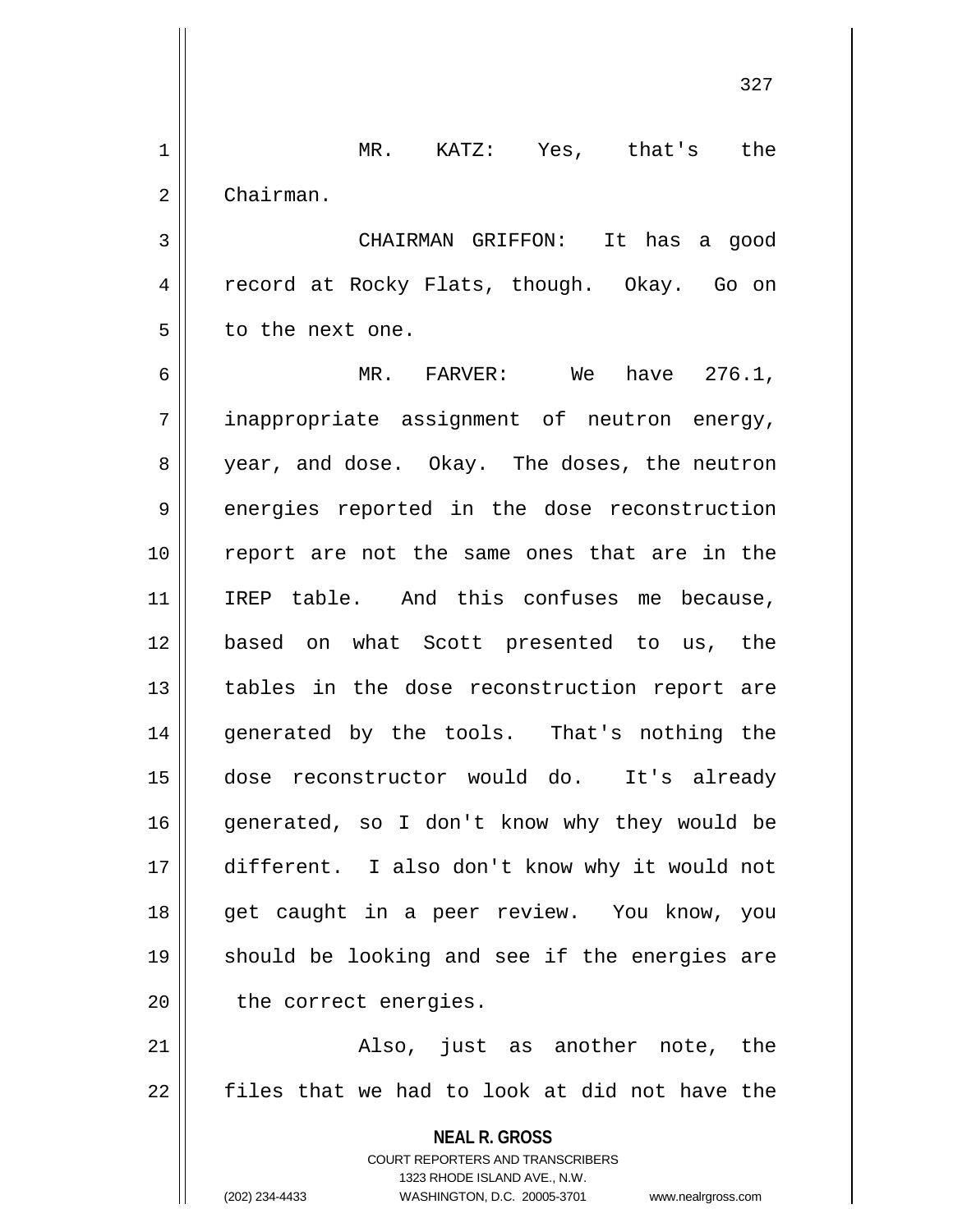1 | neutron dose calculations.

| $\overline{2}$ | MR. SIEBERT: I have a question                                                                                                                                         |
|----------------|------------------------------------------------------------------------------------------------------------------------------------------------------------------------|
| 3              | about that. They're in the tools that are in                                                                                                                           |
| 4              | the claim.                                                                                                                                                             |
| 5              | MR. FARVER: The numbers in the                                                                                                                                         |
| 6              | IREP table, the final IREP table, those                                                                                                                                |
| 7              | numbers are not in any of the tools that are                                                                                                                           |
| 8              | contained, I could not find them in any of the                                                                                                                         |
| 9              | workbooks that are contained in the files that                                                                                                                         |
| 10             | we had. In other words, there might be                                                                                                                                 |
| 11             | several iterations, but whatever the final one                                                                                                                         |
| 12             | was, it wasn't there.                                                                                                                                                  |
| 13             | MR. SIEBERT: Could it be -- are                                                                                                                                        |
| 14             | you saying that a tool didn't spit out exactly                                                                                                                         |
| 15             | what the IREP sheet had, or the IREP sheet $-$ -                                                                                                                       |
| 16             | any single one of those lines you could not                                                                                                                            |
| 17             | find in the tool?                                                                                                                                                      |
| 18             | MR. FARVER: The first part.                                                                                                                                            |
| 19             | MR. SIEBERT: Okay. There's<br>a                                                                                                                                        |
| 20             | reason for that.                                                                                                                                                       |
| 21             | MR. FARVER: Okay.                                                                                                                                                      |
| 22             | MR. SIEBERT: If you look in this                                                                                                                                       |
|                | <b>NEAL R. GROSS</b><br><b>COURT REPORTERS AND TRANSCRIBERS</b><br>1323 RHODE ISLAND AVE., N.W.<br>(202) 234-4433<br>WASHINGTON, D.C. 20005-3701<br>www.nealrgross.com |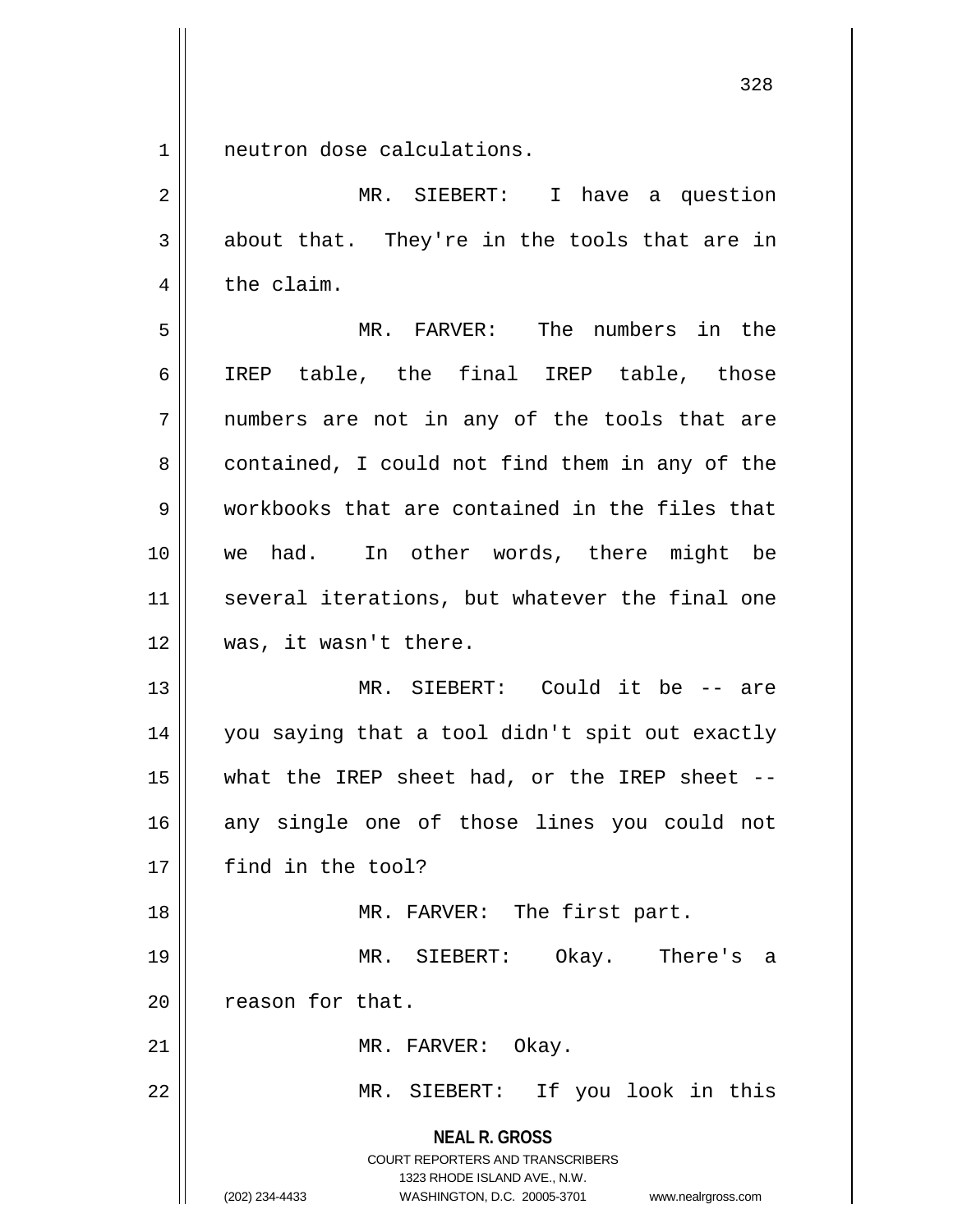| $\mathbf 1$ | case, there are two tools, there are two                                                 |
|-------------|------------------------------------------------------------------------------------------|
| 2           | external tools. The reason for that is this                                              |
| 3           | is a breast cancer, and that is back in the                                              |
| 4           | time frame when we were just beginning to                                                |
| 5           | implement the OTIB-17 shallow dose                                                       |
| 6           | methodologies. The complex-wide tool that was                                            |
| 7           | used for this, for the best estimate portion                                             |
| 8           | of it, did not have OTIB-17 incorporated in it                                           |
| $\mathsf 9$ | yet. So for the shallow portions of it, the                                              |
| 10          | normal Savannah River tool had to be run to                                              |
| 11          | create those portions of the calculation.                                                |
| 12          | So at that time, unfortunately,                                                          |
| 13          | it's just one tool wouldn't do it all, so we                                             |
| 14          | had to take two tools. And if you look, and                                              |
| 15          | you may want to do this because the neutron                                              |
| 16          | calculations are in there, everything that's                                             |
| 17          | in the final IREP sheet should be from one of                                            |
| 18          | those two tools.                                                                         |
| 19          | I agree. And that's<br>MR. FARVER:                                                       |
| 20          | why I said I could not find the neutron                                                  |
| 21          | numbers that were in the final IREP sheet in                                             |
| 22          | any of the workbooks that were provided.                                                 |
|             | <b>NEAL R. GROSS</b><br>COURT REPORTERS AND TRANSCRIBERS<br>1323 RHODE ISLAND AVE., N.W. |

1323 RHODE ISLAND AVE., N.W.

 $\prod_{i=1}^{n}$ 

(202) 234-4433 WASHINGTON, D.C. 20005-3701 www.nealrgross.com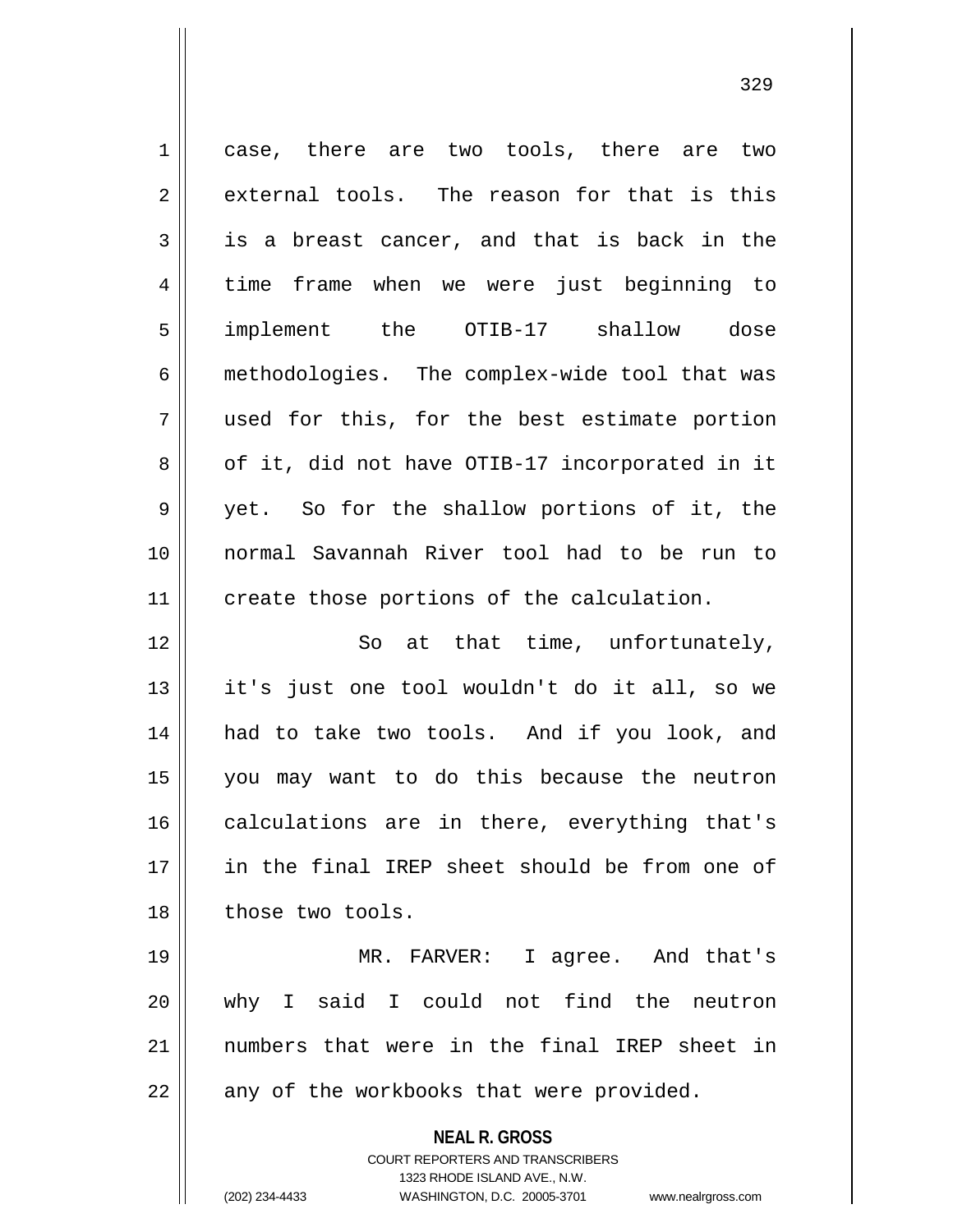| 1  | MR. SIEBERT: Okay. That wasn't                                      |
|----|---------------------------------------------------------------------|
| 2  | the question I initially asked, but okay.                           |
| 3  | MR. FARVER: I'm familiar with the                                   |
| 4  | shallow dose problem because we've come across                      |
| 5  | that before, where the shallow doses are done                       |
| 6  | with one tool and other doses are done with                         |
| 7  | another. That's okay. It's when we look                             |
| 8  | through all of them we still can't find them.                       |
| 9  | MR. SIEBERT: I will look at those                                   |
| 10 | and see what the issue is.                                          |
| 11 | CHAIRMAN GRIFFON: So you have a                                     |
| 12 | SC&A suggested action here.                                         |
| 13 | MR. FARVER: Yes, just so we can                                     |
| 14 | look at the calculations, if you just provide                       |
| 15 | that workbook. It may have been that it was                         |
| 16 | in a different workbook, and that workbook                          |
| 17 | just wasn't part of the files that were sent                        |
| 18 | to us or were put out there on the drive.                           |
| 19 | MEMBER MUNN: Sounds like the most                                   |
| 20 | likely reason.                                                      |
| 21 | MR. FARVER:<br>That has<br>happened                                 |
| 22 | before.                                                             |
|    |                                                                     |
|    | <b>NEAL R. GROSS</b>                                                |
|    | <b>COURT REPORTERS AND TRANSCRIBERS</b>                             |
|    | 1323 RHODE ISLAND AVE., N.W.                                        |
|    | (202) 234-4433<br>WASHINGTON, D.C. 20005-3701<br>www.nealrgross.com |

 $\overline{\phantom{a}}$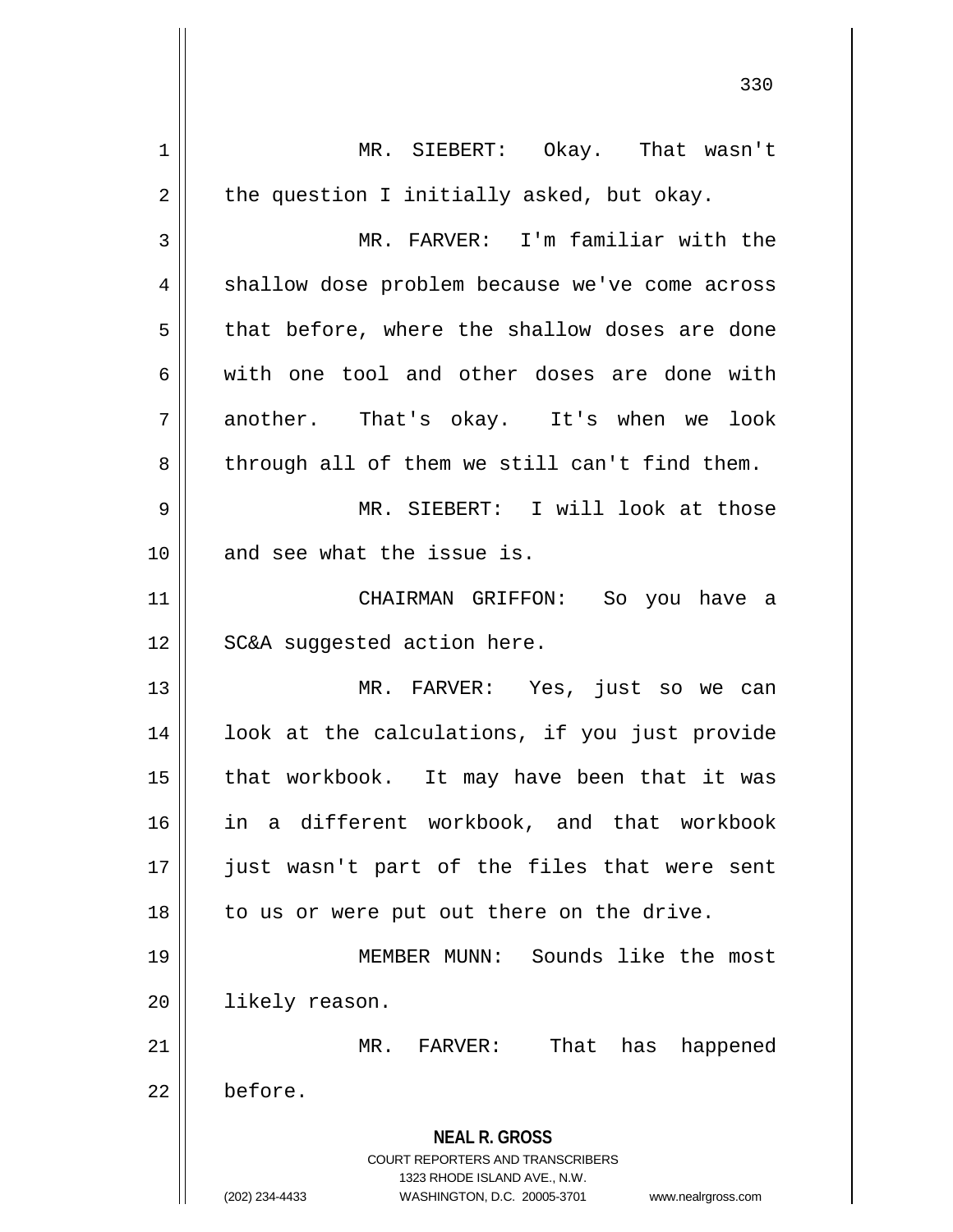**NEAL R. GROSS** COURT REPORTERS AND TRANSCRIBERS 1323 RHODE ISLAND AVE., N.W. (202) 234-4433 WASHINGTON, D.C. 20005-3701 www.nealrgross.com 1 MR. SIEBERT: See, the neutron 2 || would not be done separately. It's done in 3 those specific workbooks. So the two 4 workbooks that are in there should reflect the 5 neutron calculations that are in there. So 6 I'll take a look -- 7 MR. FARVER: Okay. 8 MR. SIEBERT: -- and do a 9 | comparison. 10 || MR. FARVER: And then, of course, 11 || the other one is, well, how did that table get 12 one heading when the IREP table had a 13 different heading? 14 || CHAIRMAN GRIFFON: Oh, the energy 15 | ranges? 16 || MR. FARVER: Energy levels. 17 CHAIRMAN GRIFFON: Yes. 18 MR. FARVER: Neutrons. 19 || MR. SIEBERT: And that may have to 20 do with the fact that separate tools were used  $21$  and iterative form to create the report, and  $22$  || then the latest version may not have made it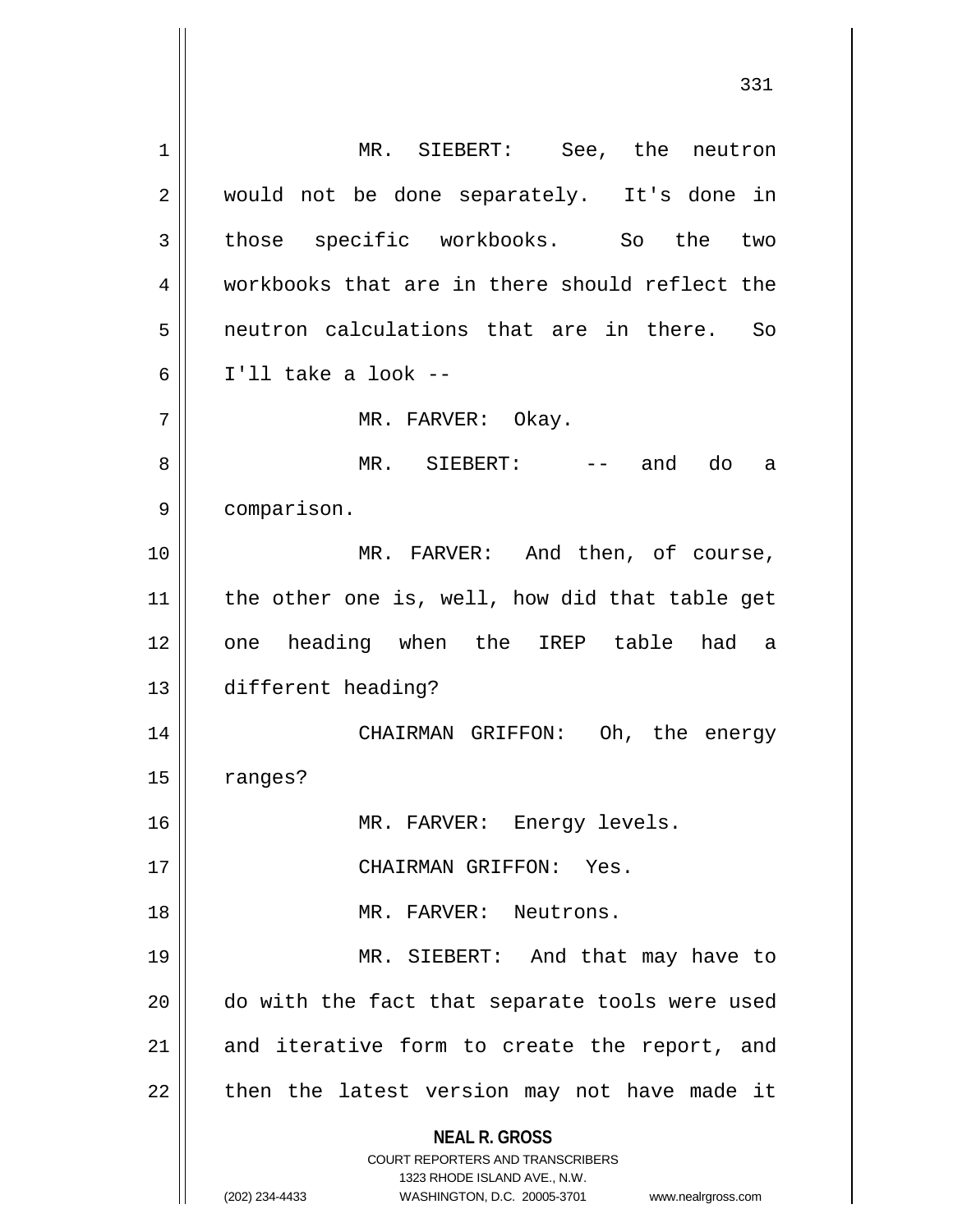**NEAL R. GROSS** COURT REPORTERS AND TRANSCRIBERS 1323 RHODE ISLAND AVE., N.W. 1 || into the table for the headings. I'm not  $2 \parallel$  going to say that that's the issue, but I  $3 \parallel$  could see that that would be the issue as to 4 where that could have come from. 5 MEMBER MUNN: Yes. You'll have to 6 look at it. 7 CHAIRMAN GRIFFON: Okay. Yes, 8 || NIOSH will review that. Next? 9 MR. FARVER: 276.2 is the same 10 thing, only it's for missed neutron dose, I 11 believe. I believe it's supposed to be for 12 missed neutron dose. 13 CHAIRMAN GRIFFON: So NIOSH will 14 || look at that as well. 15 MR. SIEBERT: Same thing, yes. 16 || CHAIRMAN GRIFFON: Okay. 17 MR. FARVER: 276.3 is the 18 incorrect assignment of '57 and '85 X-ray 19 doses. The doses for '57 and 1985 were 20 || incorrectly assigned. Based on the actual 21 || records, only one PA chest X-ray examination 22 || should have been assigned in '57 and no chest

(202) 234-4433 WASHINGTON, D.C. 20005-3701 www.nealrgross.com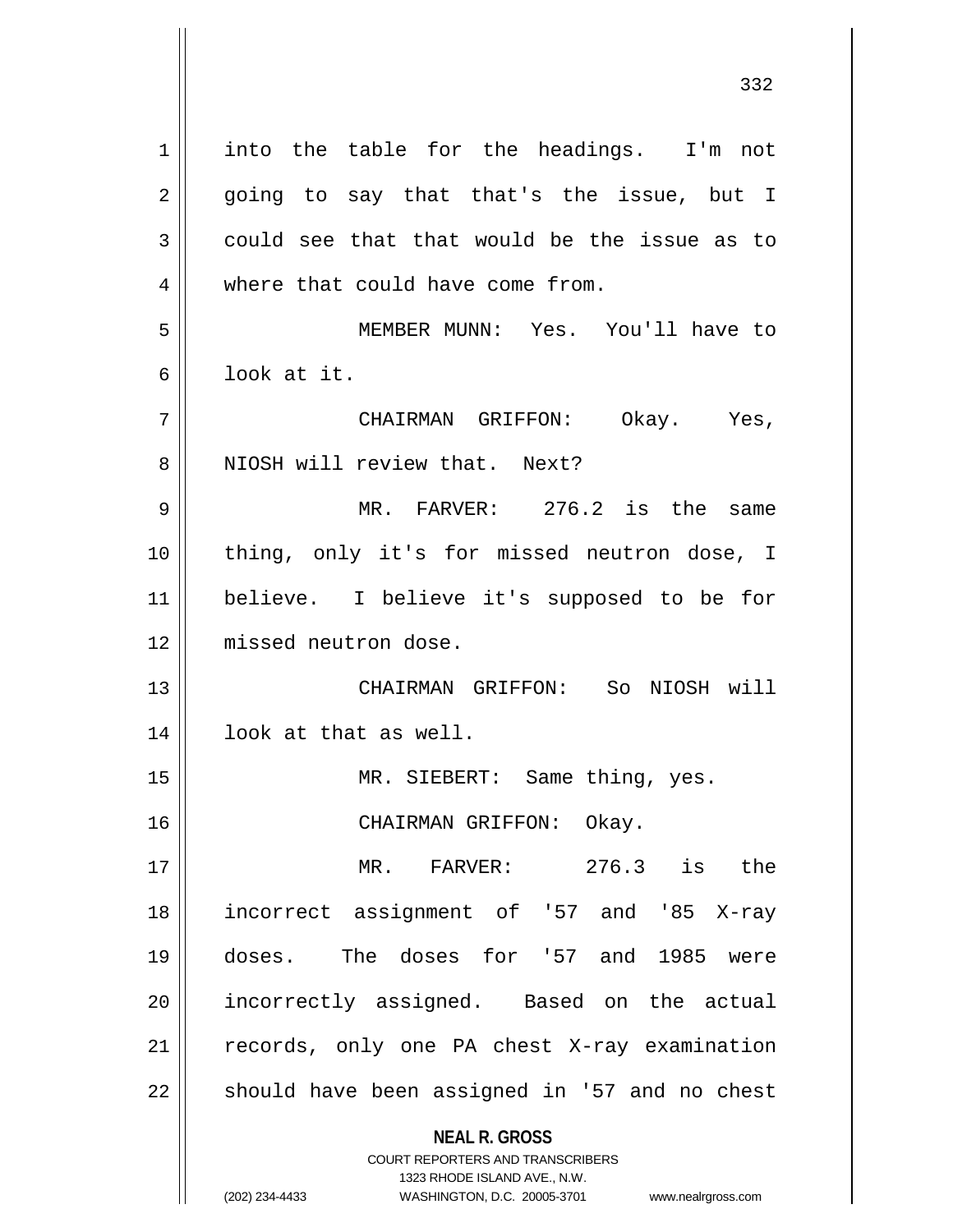**NEAL R. GROSS** 1 X-ray should have been assigned in '85. 2 || That's another QA concern, you know, what's  $3 \parallel$  going on, but we can't -- suggested action is 4 we close it. 5 CHAIRMAN GRIFFON: Yes, no further 6 |  $\alpha$  action. QA item, no further action. Okay. 7 MR. FARVER: 276.4, incomplete 8 assignment of fission product doses. Okay. 9 || This is more of a minor one. It has to do 10 with the start dates, and is this the CADW  $11 \parallel$  one? 12 CHAIRMAN GRIFFON: Yes, one of the 13 | pieces of it. 14 || MR. FARVER: One of the pieces. 15 || In other words, the dose reconstruction review 16 || comes up with a date for intakes of, let's  $17$  || say, from a mid-month to a mid-month or mid-18 year to mid-year, but the CADW program 19 operates from beginning of year numbers, not 20 || specific dates. Dose-wise, it's not 21 || significant. It is more just the fact that  $22$   $\parallel$  the dates were different between the files and

> COURT REPORTERS AND TRANSCRIBERS 1323 RHODE ISLAND AVE., N.W.

(202) 234-4433 WASHINGTON, D.C. 20005-3701 www.nealrgross.com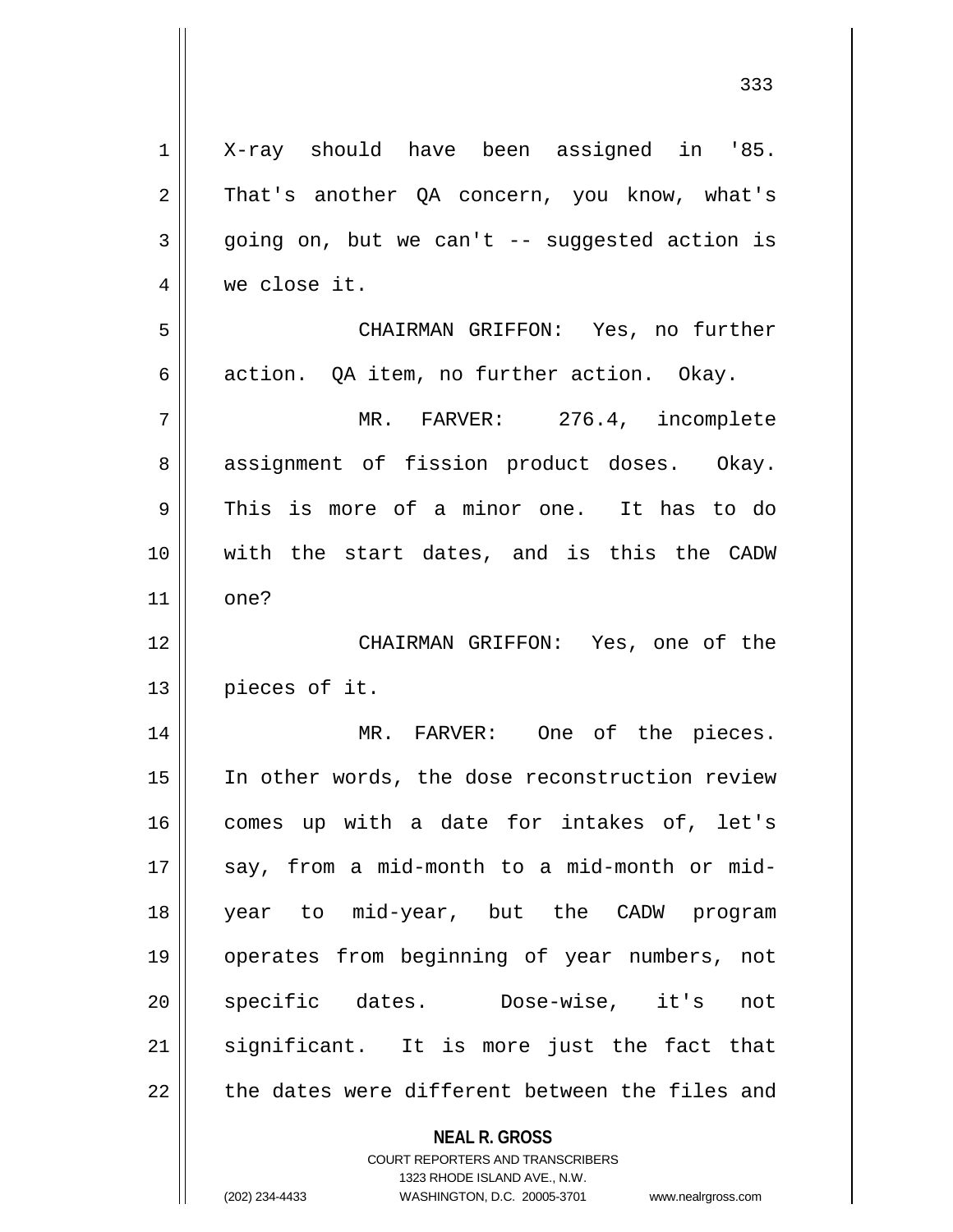1 | the DR review.  $2 \parallel$  So, now that we understand that, 3 | it's really no action. 4 CHAIRMAN GRIFFON: And it's  $5 \parallel$  identified as a quality assurance item, right? 6 MR. FARVER: Well, yes, they feel  $7$  || they should have caught that. 8 CHAIRMAN GRIFFON: Yes, yes, but 9 || no further action. 10 MR. FARVER: No. And then just a 11 couple observations. I don't know if you want 12 | to go through them or not. Probably not. 13 || And then on the top of page eight, 14 we have 277.1. And this is: the shallow 15 photon dose conversion factor in the dose 16 report is not consistent with IG-001. Okay. 17 || And, in effect, it is consistent with IG-001, 18 but it is not part of the dose conversion 19 factors listed in Appendix A, and it is part  $20$  | of Table  $4.1.A$ , which talks about special dose 21 | conversion factors for plutonium for 20 keV 22 | photons.

> **NEAL R. GROSS** COURT REPORTERS AND TRANSCRIBERS 1323 RHODE ISLAND AVE., N.W. (202) 234-4433 WASHINGTON, D.C. 20005-3701 www.nealrgross.com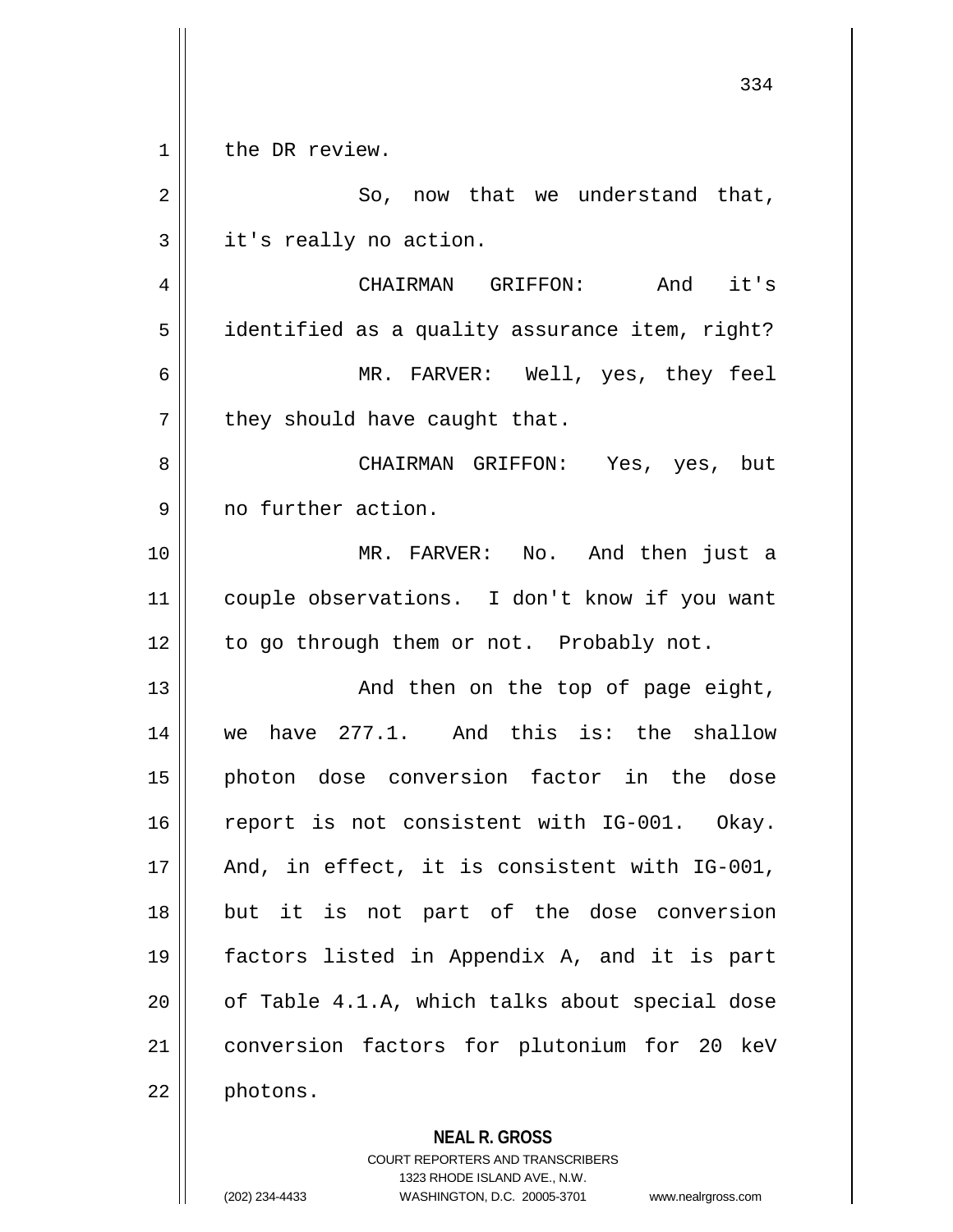| Okay. So now we have a Technical               |
|------------------------------------------------|
| Basis Document that says less than 30 keV. We  |
| go to look up the dose conversion factor in    |
| IG-001 in Appendix A, and we find the less     |
| than 30 keV dose conversion factor, but it's   |
| not the one in the dose reconstruction. Okay?  |
| So, I mean, that's our process. And that's     |
| because they took it from Table 4.1.A, which I |
| don't even have a problem with that. But       |
| somehow there needs to be a connection between |
| the technical basis and, you know, that table  |
| 4.1.A. So put something in the technical       |
| basis that says, "for these plutonium          |
| facilities you can use the 20 keV values found |
| in Table 4.1.A."                               |
| MR. SIEBERT: Well, I'm just                    |
| thinking the guidance already exists in OCAS   |
| IG-001. And, I mean, you can put the, just     |
| refer to the exact same guidance again in a    |
| TBD, but, in effect, what we need to do is     |
| then any site that used plutonium we need to   |
| specifically call that out in those TBDs when  |
|                                                |

**NEAL R. GROSS** COURT REPORTERS AND TRANSCRIBERS

1323 RHODE ISLAND AVE., N.W.

(202) 234-4433 WASHINGTON, D.C. 20005-3701 www.nealrgross.com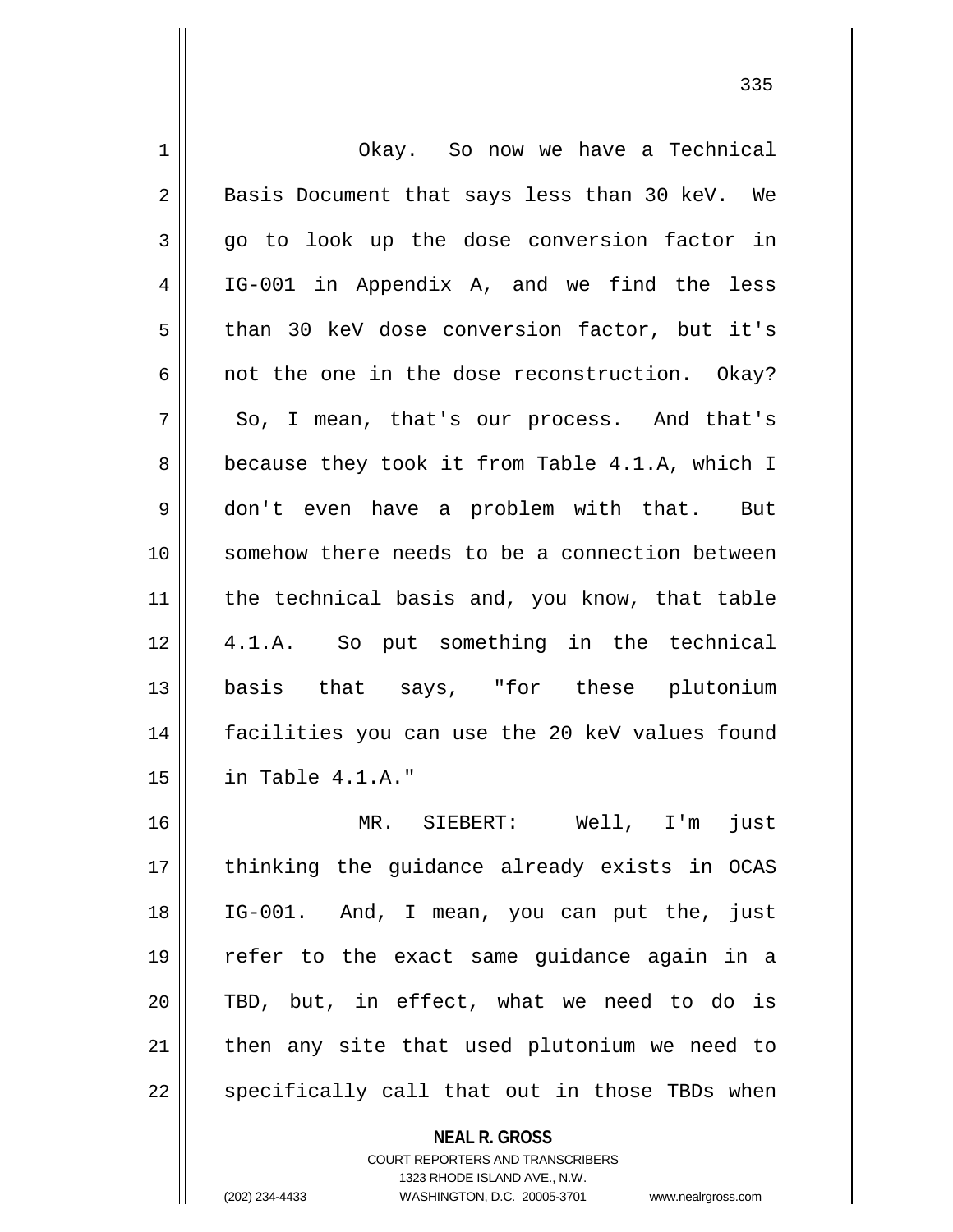1 | the guidance is already in OCAS IG-001.

**NEAL R. GROSS** COURT REPORTERS AND TRANSCRIBERS 1323 RHODE ISLAND AVE., N.W. (202) 234-4433 WASHINGTON, D.C. 20005-3701 www.nealrgross.com 2 | MR. FARVER: Well, the confusion  $3 \parallel$  is, because you are -- and I don't remember  $4 \parallel$  the table that's in the TBD, I think it's two  $5 \parallel$  tables where it lists the energy, different  $6 \parallel$  energies for the different facilities, 7 different photon energies. It doesn't say 20 8 || keV. It says less than 30 keV. Now, even 9 || though 20 is less than 30, I'm saying it's 10 confusing because you're expecting a less than 11 a 30 keV dose conversion factor. But that's 12 not what you use; you use a 20 keV. I'm not 13 || saying it's correct or incorrect. I'm just 14 || saying there needs to be a connection between  $15$  | those two somewhere that says it's okay to do  $16 \parallel$  that. 17 MR. CALHOUN: Well, yes, we'll 18 have to look at that one. What I'm thinking 19 is we're binning them because of the IREP 20 || inputs. Are we not? 21 MR. SIEBERT: Correct. 22 MR. CALHOUN: That's why we bin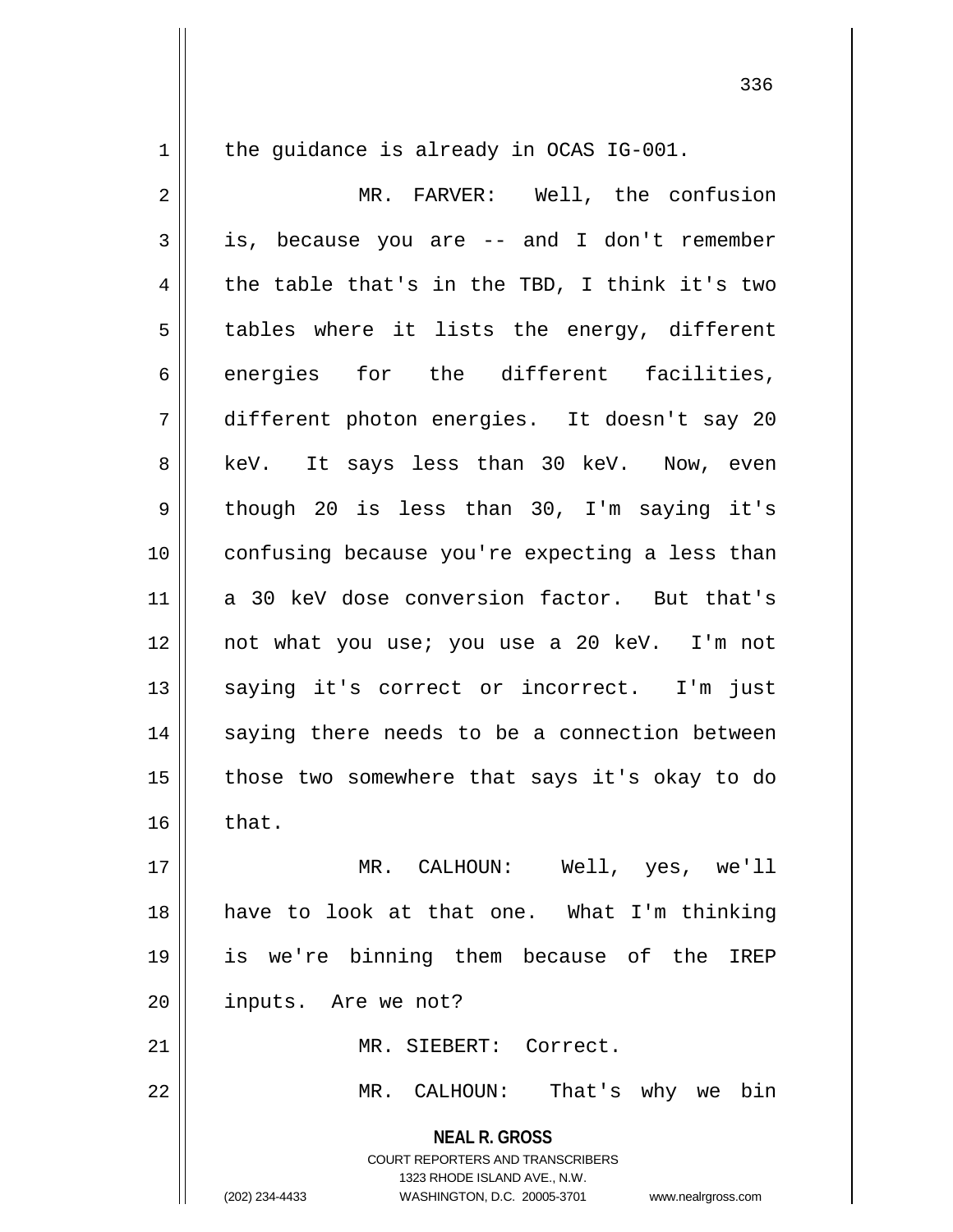**NEAL R. GROSS** COURT REPORTERS AND TRANSCRIBERS 1323 RHODE ISLAND AVE., N.W. (202) 234-4433 WASHINGTON, D.C. 20005-3701 www.nealrgross.com 1 | them, because there's no 20 keV option. It's  $2 \parallel$  less than 30, the option. 3 || MR. SIEBERT: Right. We use that 4 in the less than 30 bin for plutonium 5 | facilities. 6 MR. CALHOUN: Yes. So I'd have to  $7 \parallel$  see if there's actually, I mean, is there a 25 8 || keV or a 30 keV DCF that we're worried about 9 | confusing that with? 10 MR. FARVER: There are, Appendix 11 |  $\,$  A, you have a --12 MR. CALHOUN: Of IG-001. 13 || MR. FARVER: Of IG-001. You have  $14$  | the less than 30 keV dose conversion factor. 15 || MR. CALHOUN: Correct. 16 MR. FARVER: Correct. Okay. 17 Those are not the same values as in Table  $18 \parallel 4.1.A.$ 19 MR. CALHOUN: In the TBD? 20 MR. SIEBERT: No, that's also  $21$   $\parallel$  still in IG-001. 22 MR. FARVER: In IG-001.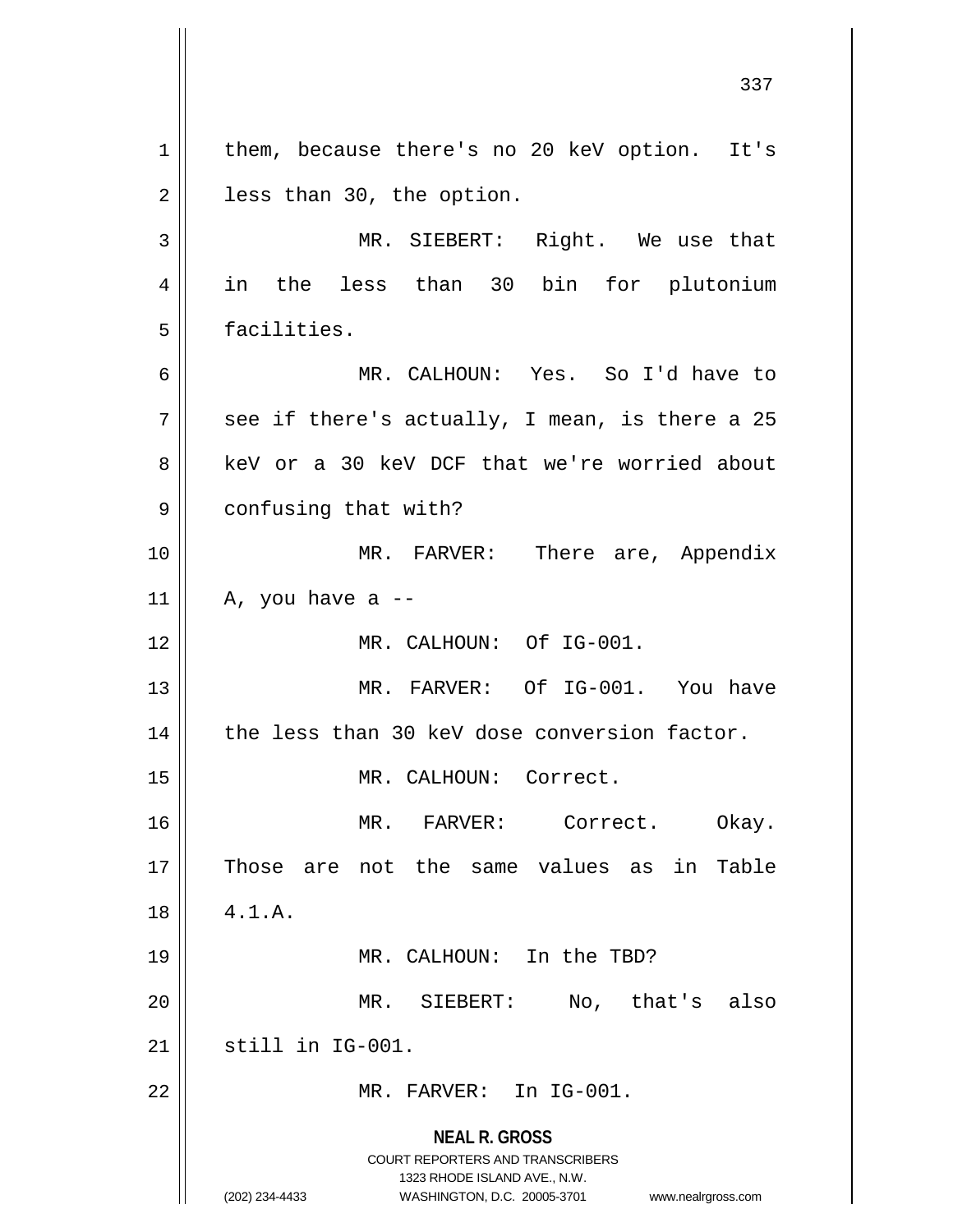|                | 338                                                                     |
|----------------|-------------------------------------------------------------------------|
| 1              | MR. SIEBERT: It's all in IG-001.                                        |
| $\overline{2}$ | MR. CALHOUN: Okay.                                                      |
| 3              | CHAIRMAN GRIFFON: What's in that                                        |
| 4              | table?                                                                  |
| 5              | MR. FARVER: That's the 20 keV.                                          |
| 6              | CHAIRMAN GRIFFON: Right. Okay.                                          |
| 7              | That's what I thought.                                                  |
| 8              | MR. FARVER: And then you go to                                          |
| 9              | your Technical Basis Document, which mentions                           |
| 10             | nothing about 20 keV. It just says less than                            |
| 11             | 30 keV.                                                                 |
| 12             | CHAIRMAN GRIFFON: Right.                                                |
| 13             | MEMBER MUNN: And if your eye is                                         |
| 14             | looking for 20 --                                                       |
| 15             | MR. CALHOUN: I'll have to look.                                         |
| 16             | I'm not going to just say we're going to                                |
| 17             | change the TBD to say less than 20. I'd                                 |
| 18             | rather remove the less than 20 or 20 from                               |
| 19             | someplace else and keep everything less than                            |
| 20             | 30.                                                                     |
| 21             | MR. FARVER: You don't even have                                         |
| 22             | to say you're going to use less than 20. What                           |
|                | <b>NEAL R. GROSS</b>                                                    |
|                | <b>COURT REPORTERS AND TRANSCRIBERS</b><br>1323 RHODE ISLAND AVE., N.W. |
|                | (202) 234-4433<br>WASHINGTON, D.C. 20005-3701<br>www.nealrgross.com     |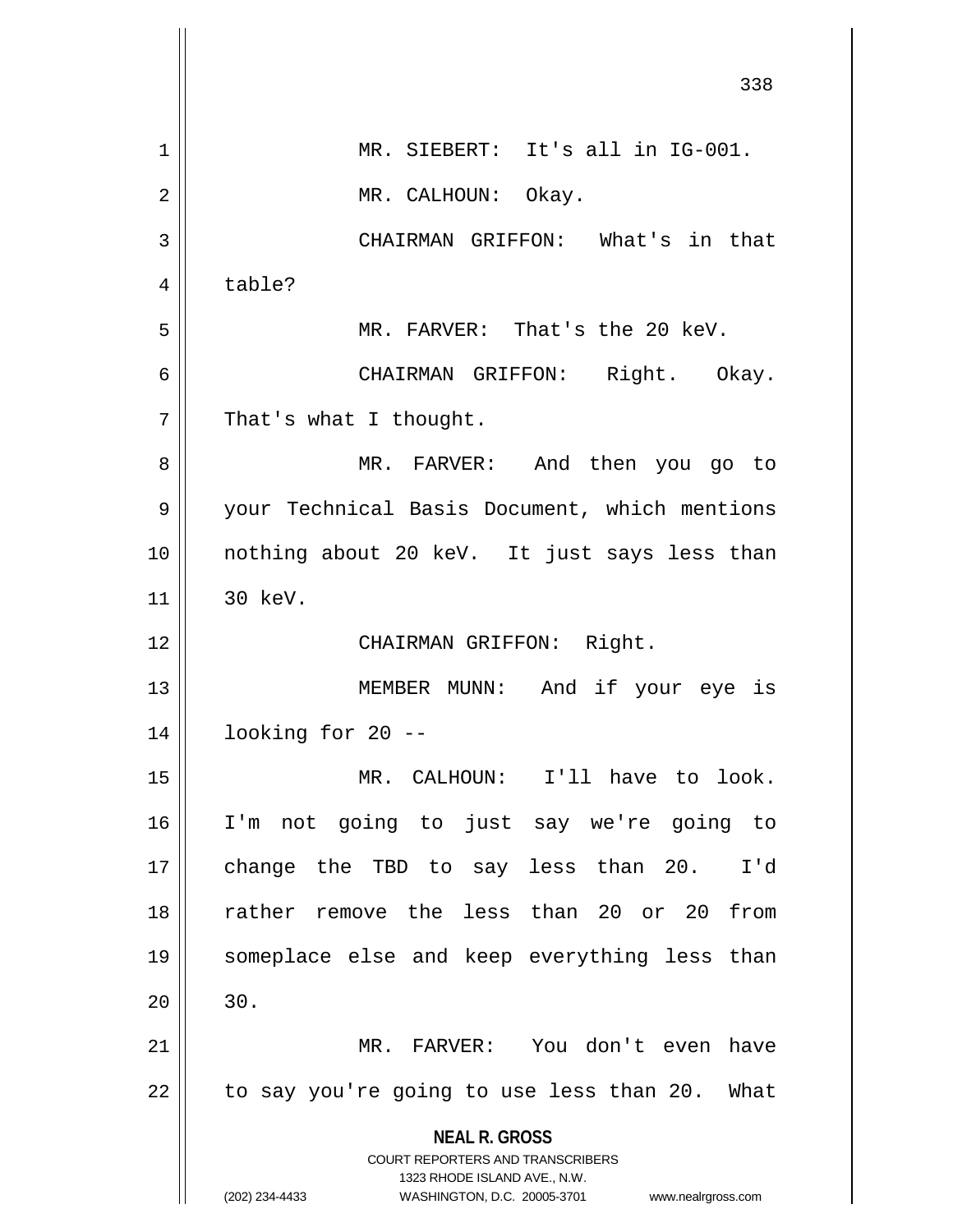**NEAL R. GROSS** COURT REPORTERS AND TRANSCRIBERS 1323 RHODE ISLAND AVE., N.W. (202) 234-4433 WASHINGTON, D.C. 20005-3701 www.nealrgross.com  $1 \parallel$  you could --2 || MR. CALHOUN: Or less than 30. 3 MR. FARVER: Or less than 30. You 4 || could say something in the TBD like a little 5 | asterisk at the bottom saying, "for plutonium 6  $\parallel$  facilities, it's appropriate to use the values 7 in Table 1.A from IG-001." 8 MR. CALHOUN: Okay. Let me look at  $9 \parallel$  that. 10 MR. FARVER: Just make the link. 11 || MR. CALHOUN: Alright. 12 CHAIRMAN GRIFFON: Alright. So  $13$  || NIOSH is going to check that. 14 MR. CALHOUN: Yes, we're going to  $15$  | check on that. 16 MR. FARVER: And it also causes 17 || confusion when you try to look at the table in 18 || the dose reconstruction report, because now 19 it's going to list less than 30. But even  $20$  || that is understandable if you make the link in 21 || the Technical Basis Document. 22 MR. SIEBERT: Which also then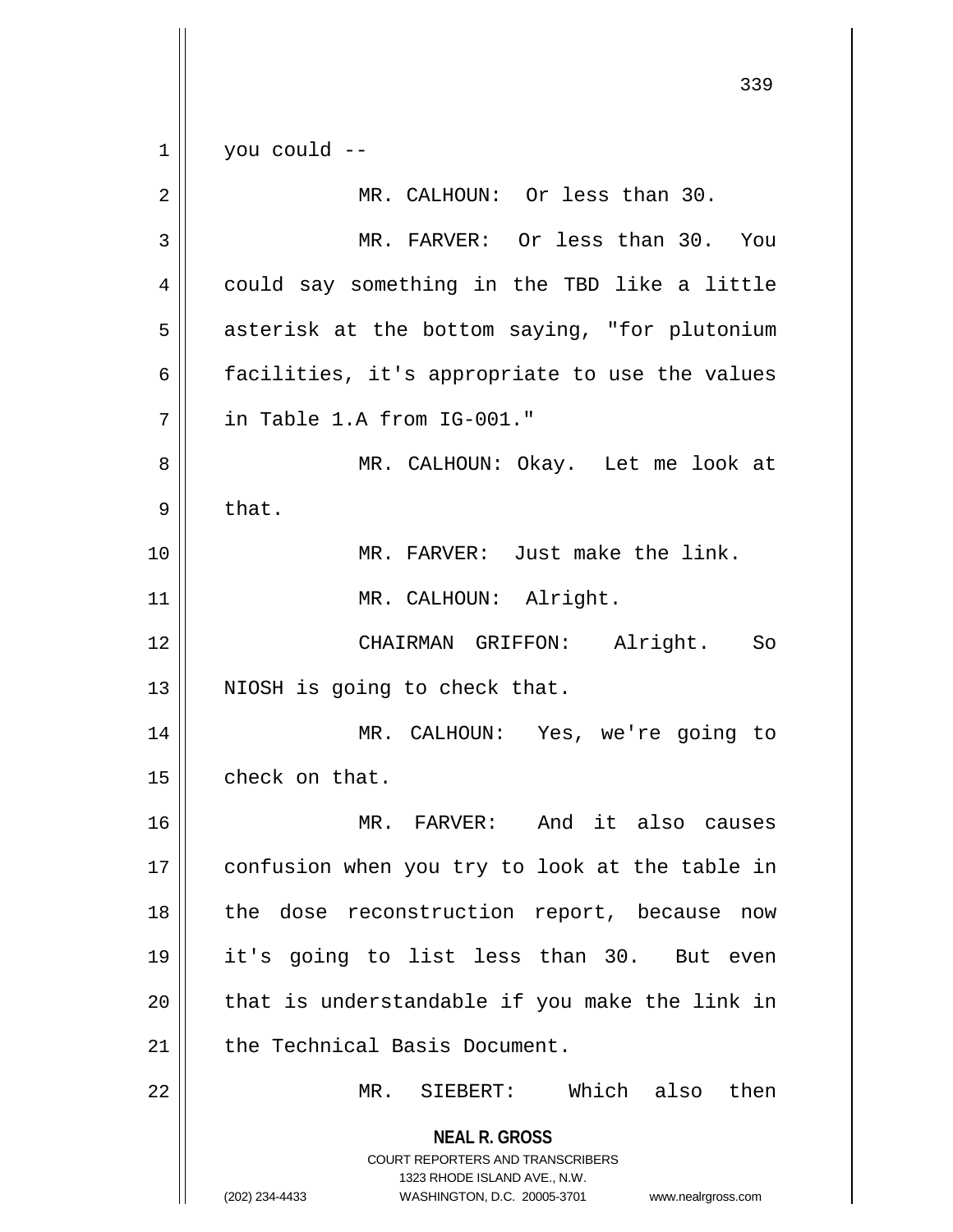|             | 340                                                                 |
|-------------|---------------------------------------------------------------------|
| $\mathbf 1$ | would link to the only bin you have in IREP.                        |
| 2           | MR. FARVER: Yes, that's okay.                                       |
| 3           | CHAIRMAN GRIFFON: Right.                                            |
| 4           | MR. FARVER: You can keep your                                       |
| 5           | bins.                                                               |
| 6           | CHAIRMAN GRIFFON: Okay.                                             |
| 7           | MR. FARVER: 277.2, the DR failed                                    |
| 8           | to assign missed or unmonitored dose in '72.                        |
| 9           | Okay.                                                               |
| 10          | CHAIRMAN GRIFFON: You gave this                                     |
| 11          | one to us, huh?                                                     |
| 12          | MR. FARVER: Yes, I threw this one                                   |
| 13          | back at you. The unmonitored dose for 72                            |
| 14          | could have been assigned. Single year                               |
| $15$        | additional dose would have no impact. It's a                        |
| 16          | little bit more complicated than that.<br>The                       |
| 17          | employee worked at Savannah River from '55                          |
| 18          | through '92. There was no dose assigned for                         |
| 19          | measured, missed, or unmonitored for '72. I                         |
| 20          | don't know why none was assigned or why he                          |
| 21          | wasn't monitored or what, but, I mean, he was                       |
| 22          | continually employed from '55 to '92. From                          |
|             | <b>NEAL R. GROSS</b><br><b>COURT REPORTERS AND TRANSCRIBERS</b>     |
|             | 1323 RHODE ISLAND AVE., N.W.                                        |
|             | (202) 234-4433<br>WASHINGTON, D.C. 20005-3701<br>www.nealrgross.com |

 $\mathsf{I}$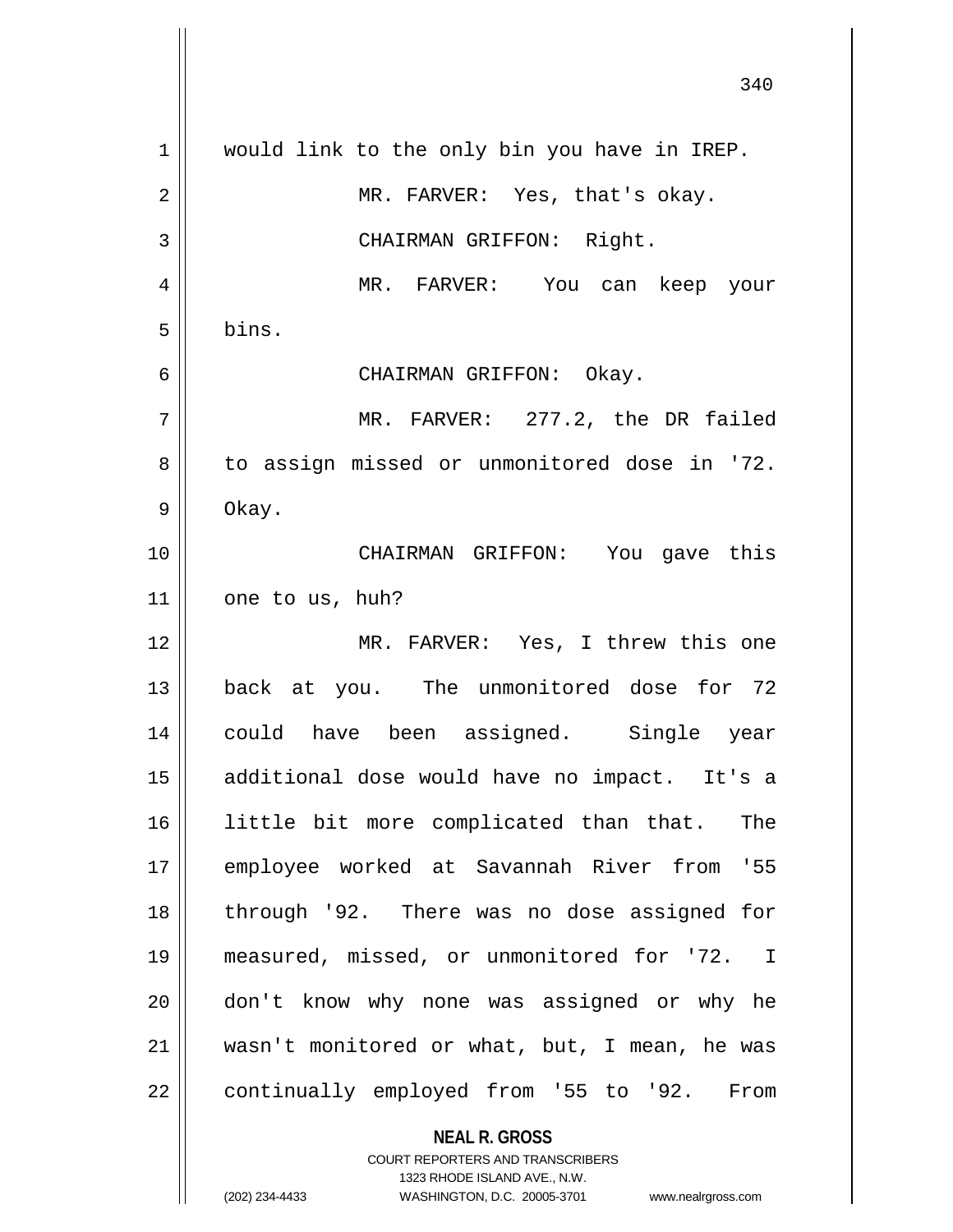1 | the magnitude of the doses recorded for the 2 || other years the employee was badged, we  $3 \parallel$  thought it might be appropriate to either 4 || assign a coworker dose or an average adjacent 5 || year dose instead of nothing. That's the gist 6 | of it. It was just kind of odd, the one year 7 | standing out. 8 CHAIRMAN GRIFFON: Yes. And I'm 9 not sure I understand NIOSH's responses that 10 || you could have. It doesn't say --11 MR. SIEBERT: When you look at the 12 record, yes, well, when you look at the 13 record, it's a professional judgment decision 14 || at this point. When you look at the records, 15 individual in '69 has 155 millirem, '70 has 16 10, which, realistically, that's below the 17 limit of detection, so they didn't have 18 anything. In '71, there's 75. '72, there's 19 no entries whatsoever. '73, there's zero. So 20 when the dose reconstructor looked at that at  $21$  | the time, they made a professional judgment

341

(202) 234-4433 WASHINGTON, D.C. 20005-3701 www.nealrgross.com

COURT REPORTERS AND TRANSCRIBERS 1323 RHODE ISLAND AVE., N.W.

**NEAL R. GROSS**

 $22 \parallel$  that, in '72, perhaps he was not being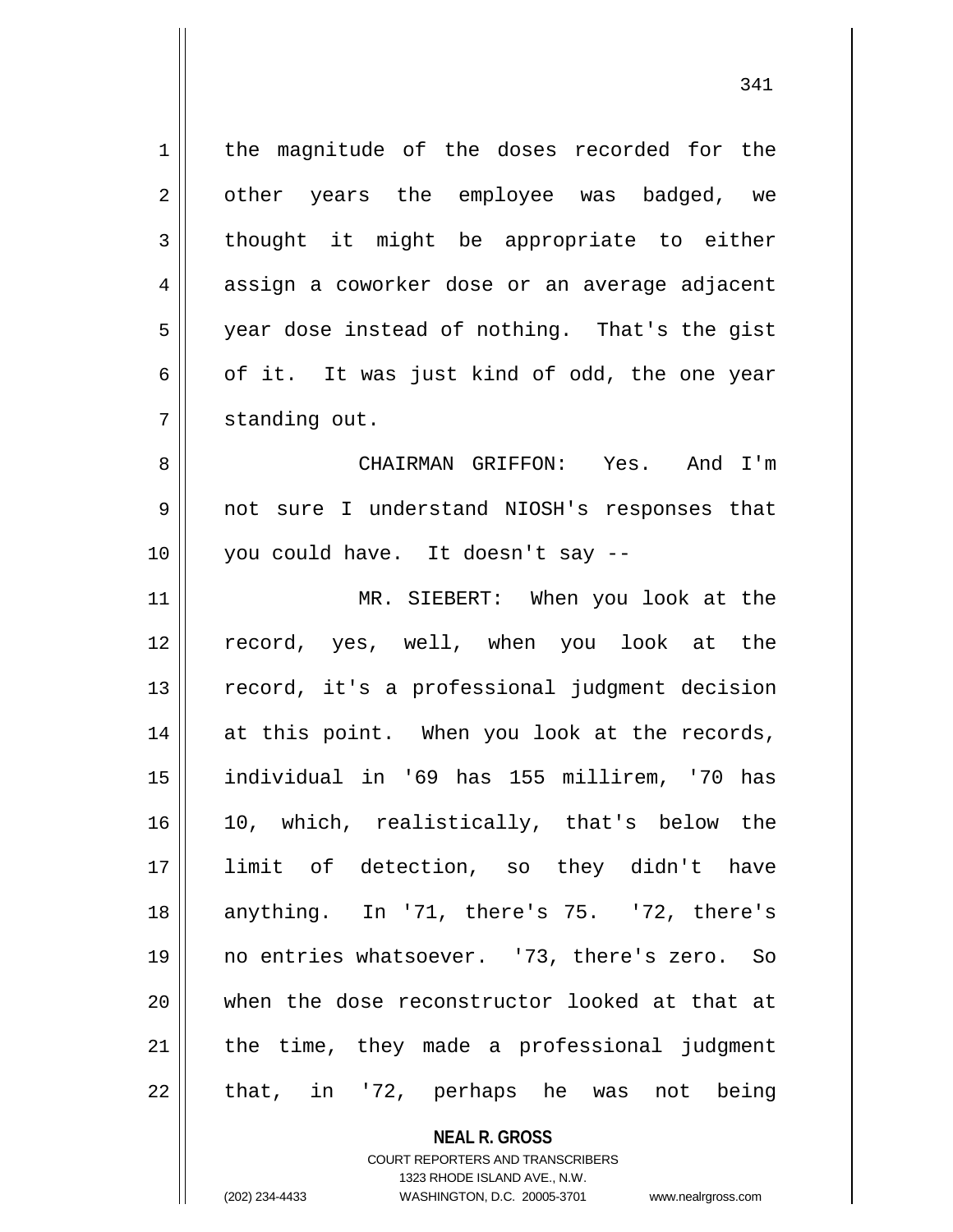1 || monitored and did not assign any unmonitored 2 | dose during that time frame.

3 When I look at it personally, I  $4 \parallel$  agree that, you know, it is reasonable to 5 || actually fill that gap with actual exposure 6  $\parallel$  from one of the years on either side of it. I  $7$   $\parallel$  think it's reasonable.

8 || MEMBER MUNN: One of them is zero.

9 MR. SIEBERT: But I wouldn't say 10 there's specifically anything driving the dose 11 || reconstructor to assign something.

12 CHAIRMAN GRIFFON: What happened 13 after '73? Was it all zero?

 MR. SIEBERT: '74, there's no --  $\parallel$  once again, it's like '72, there's no entries. 16 || But when you look at the TIB-7 for Savannah River, it's written for 1973 through 1988, we know that they didn't list all the cycle data, so we make the assumption that there's no information available during that time frame, and we fill it with zero.

22 CHAIRMAN GRIFFON: Okay.

**NEAL R. GROSS** COURT REPORTERS AND TRANSCRIBERS 1323 RHODE ISLAND AVE., N.W. (202) 234-4433 WASHINGTON, D.C. 20005-3701 www.nealrgross.com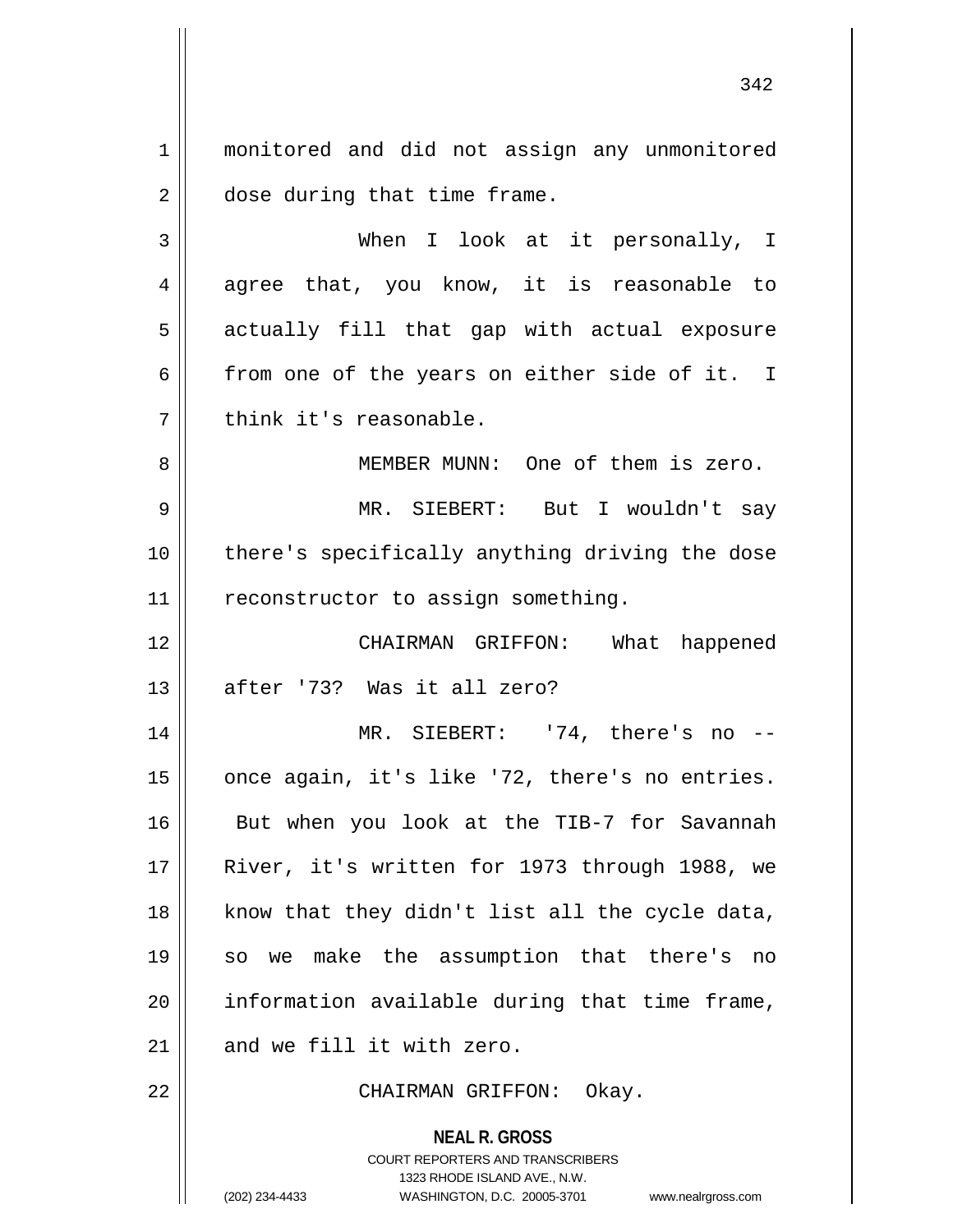**NEAL R. GROSS** COURT REPORTERS AND TRANSCRIBERS 1323 RHODE ISLAND AVE., N.W. (202) 234-4433 WASHINGTON, D.C. 20005-3701 www.nealrgross.com 1 || MR. SIEBERT: Just '72 is outside  $2 \parallel$  that time frame. 3 || CHAIRMAN GRIFFON: Got it. I'm 4 || not sure what action is warranted, you know. 5 MR. FARVER: Well, you know, I 6 don't know. 7 CHAIRMAN GRIFFON: Yes, I know, I 8 know. 9 || MR. FARVER: I mean, it is 10 professional judgment. It also goes back to, 11 you know, claimant-favorability. What do you 12 do when you don't know? I don't know. 13 || CHAIRMAN GRIFFON: Right. Right.  $14$  | So it's a fairly minor thing, but it --15 MR. FARVER: Yes. It is. 16 MEMBER MUNN: The only thing we 17 could possibly do as a Subcommittee would be 18 to suggest to NIOSH that they include some 19 kind of instruction as to how to proceed in 20 cases like that, and I'm not at all sure  $21$  | that's appropriate for us to do. 22 CHAIRMAN GRIFFON: Do you have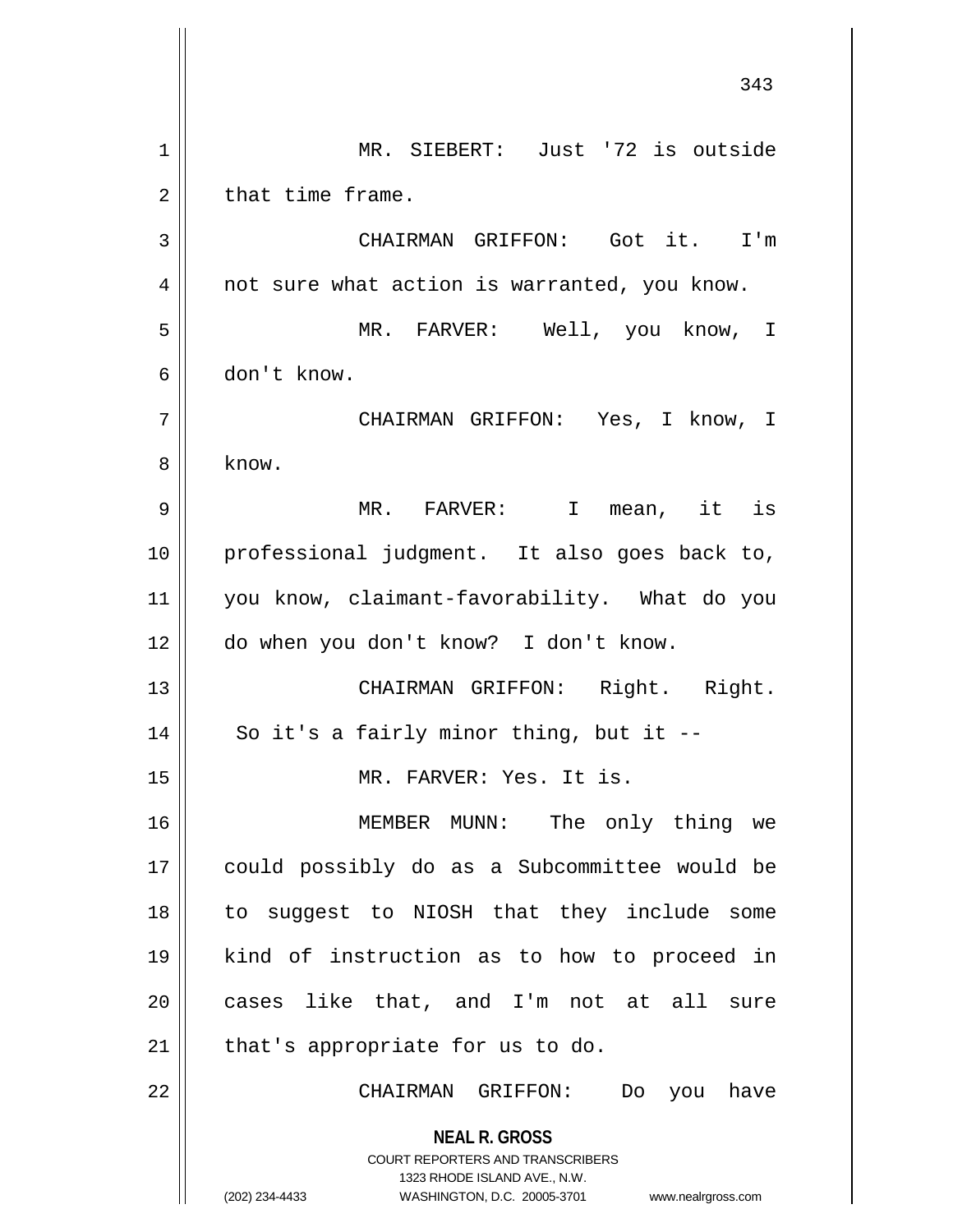**NEAL R. GROSS** COURT REPORTERS AND TRANSCRIBERS 1323 RHODE ISLAND AVE., N.W. (202) 234-4433 WASHINGTON, D.C. 20005-3701 www.nealrgross.com 1 | instruction, though, generally speaking? 2 || MR. SIEBERT: Well, if there's --3 (Simultaneous speakers.) 4 || MEMBER MUNN: If it's used --5 CHAIRMAN GRIFFON: -- on either  $6 \mid$  side. 7 MR. SIEBERT: I mean, at that 8 point, yes, it's professional judgment for a 9 || single year. 10 CHAIRMAN GRIFFON: Right, right. 11 MEMBER MUNN: It's so easy in 12 || these cases for, when you have no knowledge at 13 || all of where these people actually were 14 working on the site, to assume that they may 15 have been -- anything that you do is an 16 | assumption. Anything. 17 CHAIRMAN GRIFFON: Yes, I don't 18 || think there's much that we can do as far as an 19 action. 20 MEMBER MUNN: We can accept the 21 || professional judgment or not. 22 || CHAIRMAN GRIFFON: Right. Yes.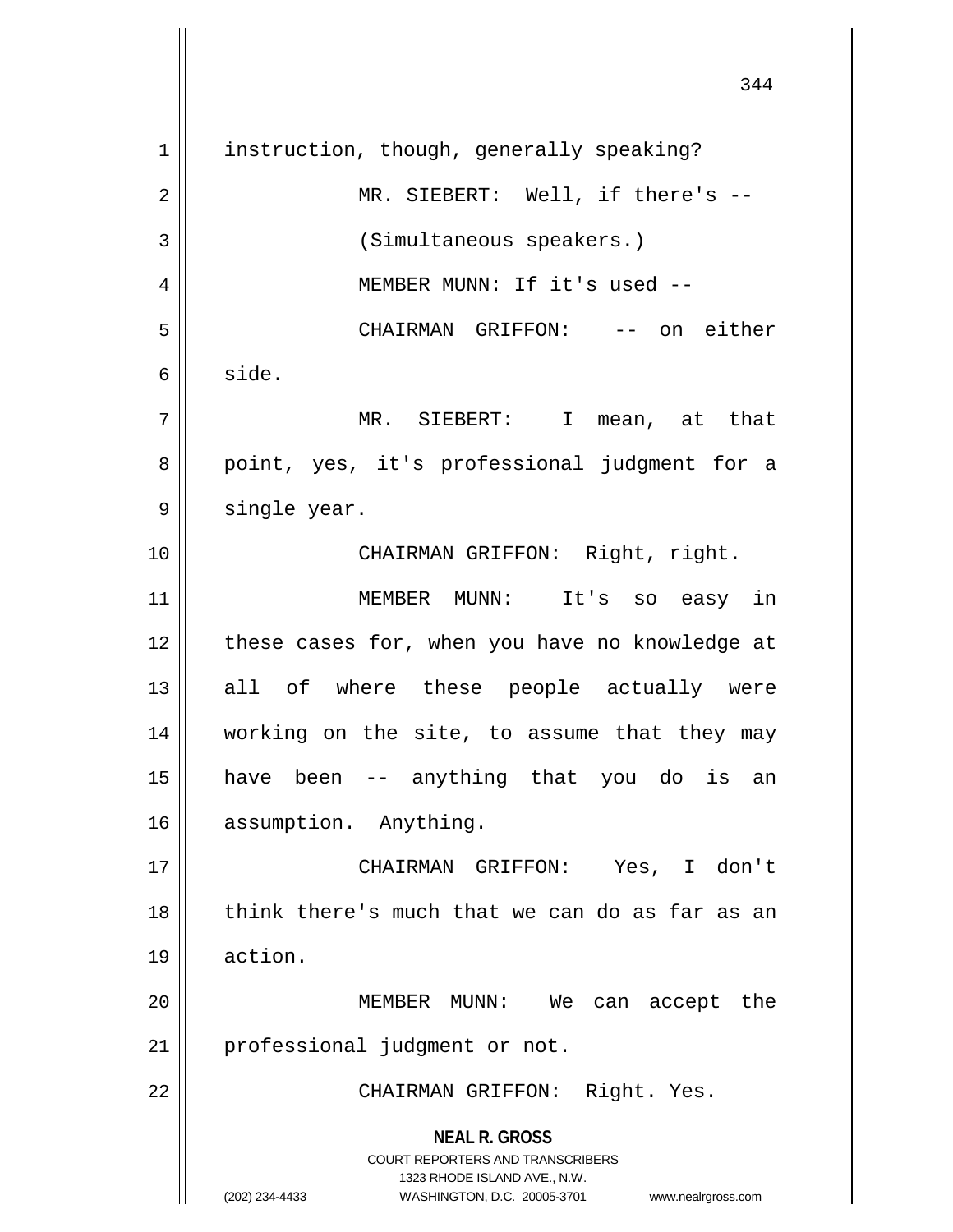| $\mathbf 1$    | MEMBER MUNN: It seems appropriate                                                                                                                                      |
|----------------|------------------------------------------------------------------------------------------------------------------------------------------------------------------------|
| $\overline{2}$ | to me to accept the professional judgment of                                                                                                                           |
| 3              | the reconstructor in this case. It's a single                                                                                                                          |
| 4              | case. Since his exposure was not enormous in                                                                                                                           |
| 5              | either case, unless there was an extreme event                                                                                                                         |
| 6              | of some sort, which should have been caught in                                                                                                                         |
| 7              | advance during that year, then the probability                                                                                                                         |
| 8              | would be very high that his exposure would                                                                                                                             |
| 9              | have been low in any case, and probably not                                                                                                                            |
| 10             | significant in terms of dose reconstruction.                                                                                                                           |
| 11             | That would appear to be the $-$ -                                                                                                                                      |
| 12             | CHAIRMAN GRIFFON: Yes, I'm                                                                                                                                             |
| 13             | looking at SC&A's last line there. "Just                                                                                                                               |
| 14             | because the additional dose does not affect                                                                                                                            |
| 15             | the compensability decision does not excuse a                                                                                                                          |
| 16             | missing dose." I mean, it is a judgment                                                                                                                                |
| 17             | thing; I agree.                                                                                                                                                        |
| 18             | MEMBER MUNN: The predominance of                                                                                                                                       |
| 19             | the evidence would say that that exposure is                                                                                                                           |
| 20             | unlikely to have been significant<br>in<br>the                                                                                                                         |
| 21             | calculation.                                                                                                                                                           |
| 22             | CHAIRMAN GRIFFON: But that's not                                                                                                                                       |
|                | <b>NEAL R. GROSS</b><br><b>COURT REPORTERS AND TRANSCRIBERS</b><br>1323 RHODE ISLAND AVE., N.W.<br>(202) 234-4433<br>WASHINGTON, D.C. 20005-3701<br>www.nealrgross.com |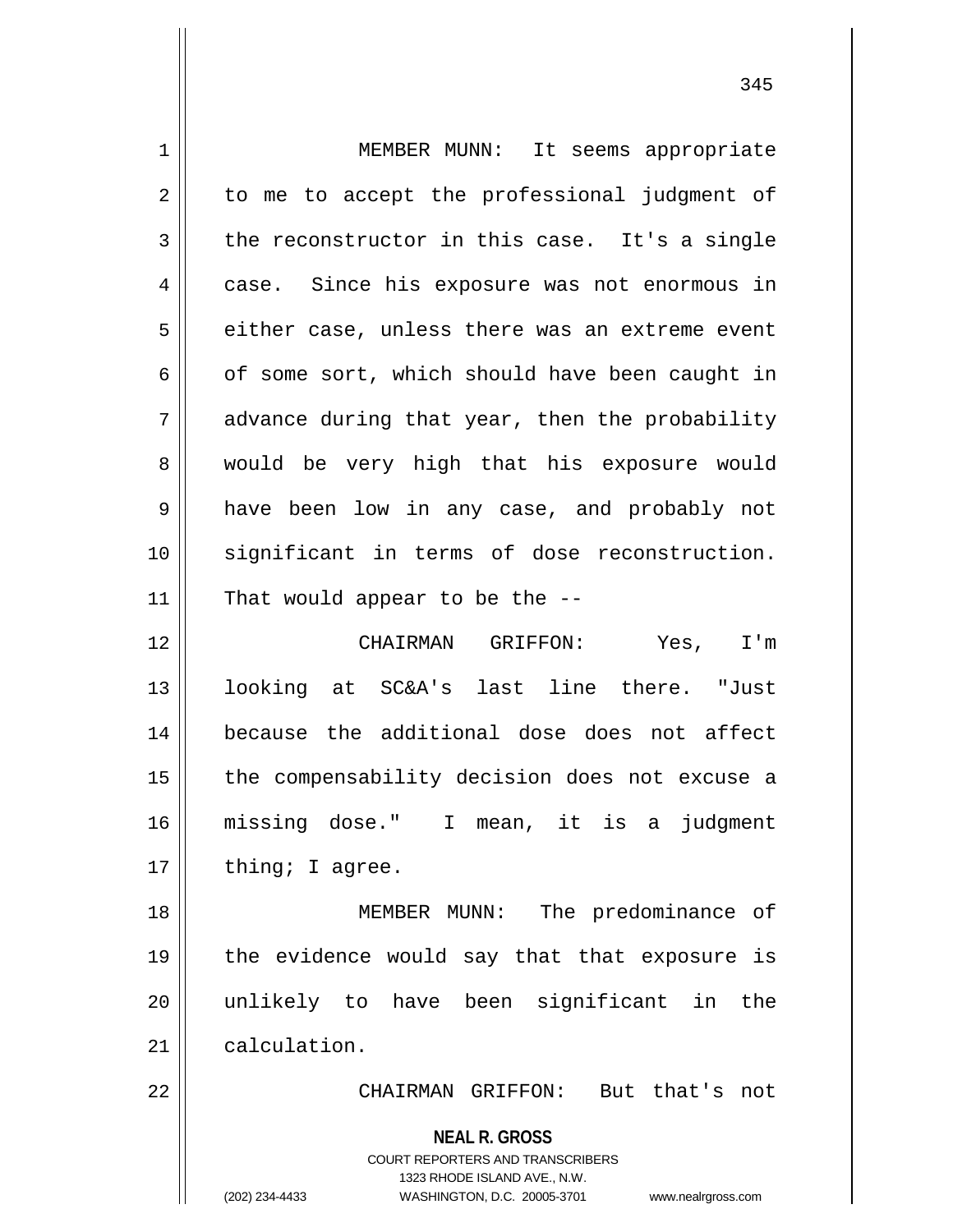**NEAL R. GROSS** COURT REPORTERS AND TRANSCRIBERS 1323 RHODE ISLAND AVE., N.W. (202) 234-4433 WASHINGTON, D.C. 20005-3701 www.nealrgross.com 1 || the point, right? 2 MEMBER MUNN: No. What to do -- 3 CHAIRMAN GRIFFON: Either way, I  $4 \parallel$  think it's either -- you know, it's not a big  $5 \parallel$  issue, but it's a question of -- it's not  $6 \parallel$  going to impact the overall decision, but --7 MEMBER RICHARDSON: Do you know  $8 \parallel$  that they --9 CHAIRMAN GRIFFON: David. 10 MEMBER RICHARDSON: Yes. Do you 11 || know that they recognized that there wasn't a 12 || value there? I mean, did they justify their 13 decision to have an assumed value of zero? 14 MR. FARVER: There was nothing 15 describing it in the dose reconstruction that  $16$  | I'm aware of. 17 MR. SIEBERT: But ambient dose was 18 | assigned for that year. 19 || MR. FARVER: Okay. 20 MEMBER RICHARDSON: But the 21 | occupational dose wasn't? 22 MR. FARVER: Correct.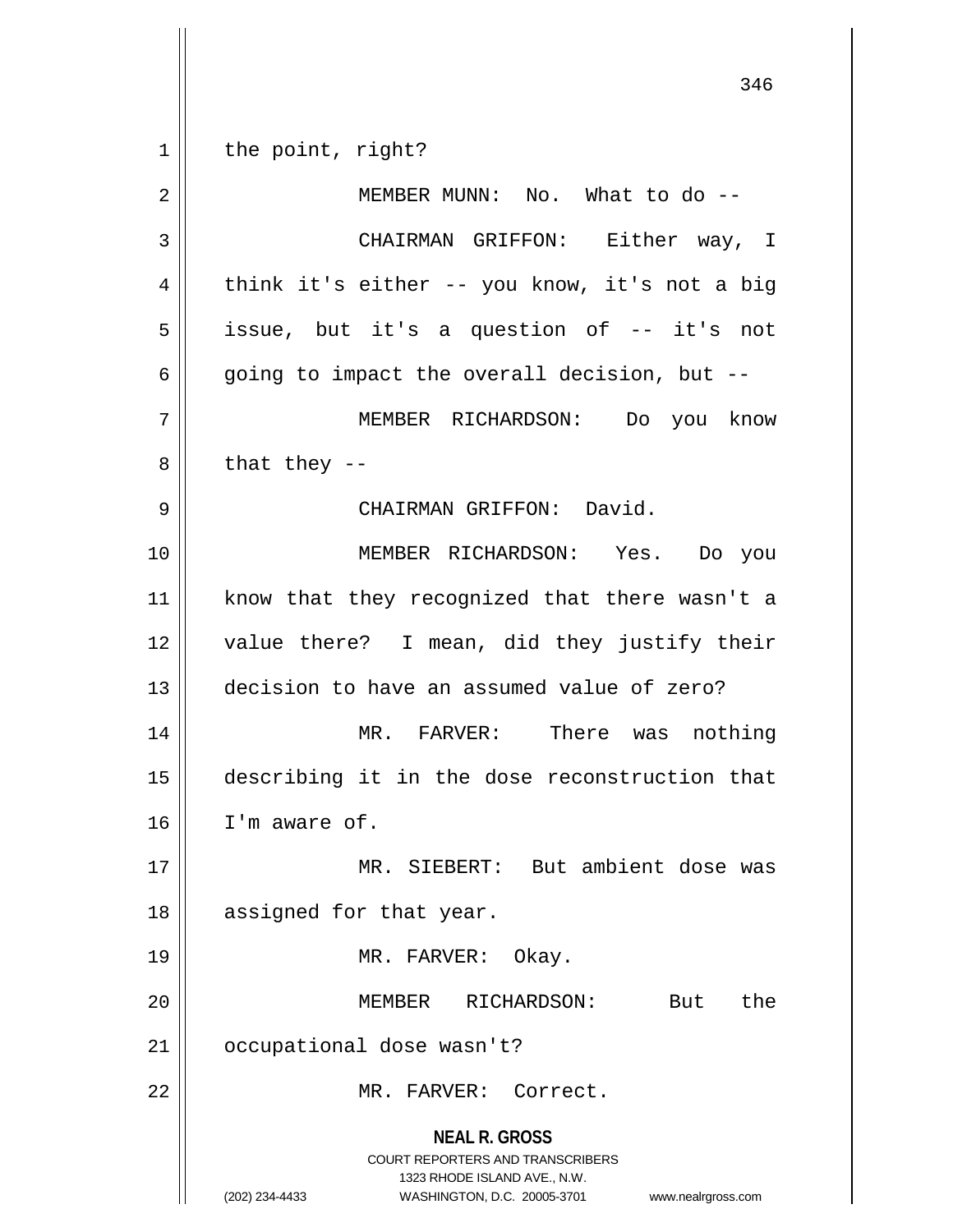**NEAL R. GROSS** COURT REPORTERS AND TRANSCRIBERS 1323 RHODE ISLAND AVE., N.W. (202) 234-4433 WASHINGTON, D.C. 20005-3701 www.nealrgross.com 1 || MEMBER MUNN: Correct. They got 2 | ambient. 3 MEMBER RICHARDSON: I mean, it 4 || seems like if you were, if there were no 5 dosimetry records at all for the person, they  $6$  would have justified how they were handling 7 it, right? I mean, they would have had a 8 | coworker model or something. 9 || MR. SIEBERT: You mean if there 10 were no records for the individual at all? 11 || MEMBER RICHARDSON: Yes. 12 MR. SIEBERT: Correct. 13 MEMBER RICHARDSON: And if there 14 || were no records for a period of five years, 15 would there have been something done to 16 describe how you were going to handle --17 MR. FARVER: You probably would 18 put something in there about if there's a 19 five-year lapse of something, you would either 20  $\parallel$  do unmonitored or coworker. You may --21 MR. SIEBERT: Right. It may be a  $22$  || general statement, such as, time frames when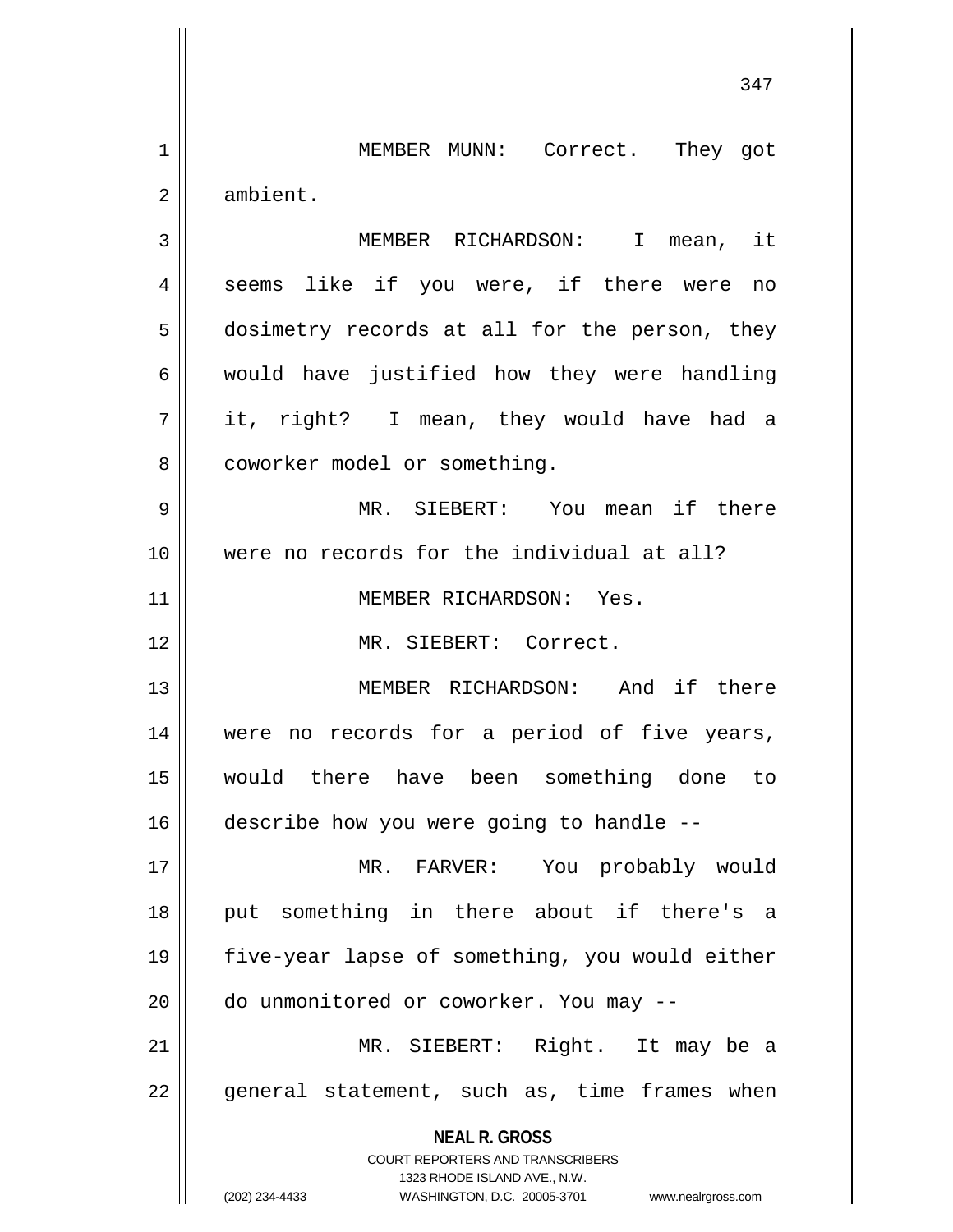**NEAL R. GROSS** COURT REPORTERS AND TRANSCRIBERS 1323 RHODE ISLAND AVE., N.W. (202) 234-4433 WASHINGTON, D.C. 20005-3701 www.nealrgross.com 1 the individual was monitored was based on 2 || badging. Other time frames, it was based on 3 coworker or ambient, whichever was 4 || appropriate. 5 MR. FARVER: Right. This just  $6 \parallel$  happened to be one year. 7 CHAIRMAN GRIFFON: Yes. 8 MEMBER MUNN: I'm in favor of 9 || accepting the dose reconstructor's judgment. 10 MEMBER RICHARDSON: And by 11 unmonitored, you mean that there is not -- how 12 do you know that they're unmonitored? Is it  $13$  all quarters in that year in a logbook, or is  $14$  || it -- what was the source data that would --15 || from '72 onwards there's computerized annual 16 dosimetry records. 17 MR. FARVER: This is where they 18 | just had the annual dose? 19 MR. SIEBERT: There's logbook  $20$  || entries up to a certain point where we do have 21 || cycle data. There's a time frame where we 22 | have annual summaries alone.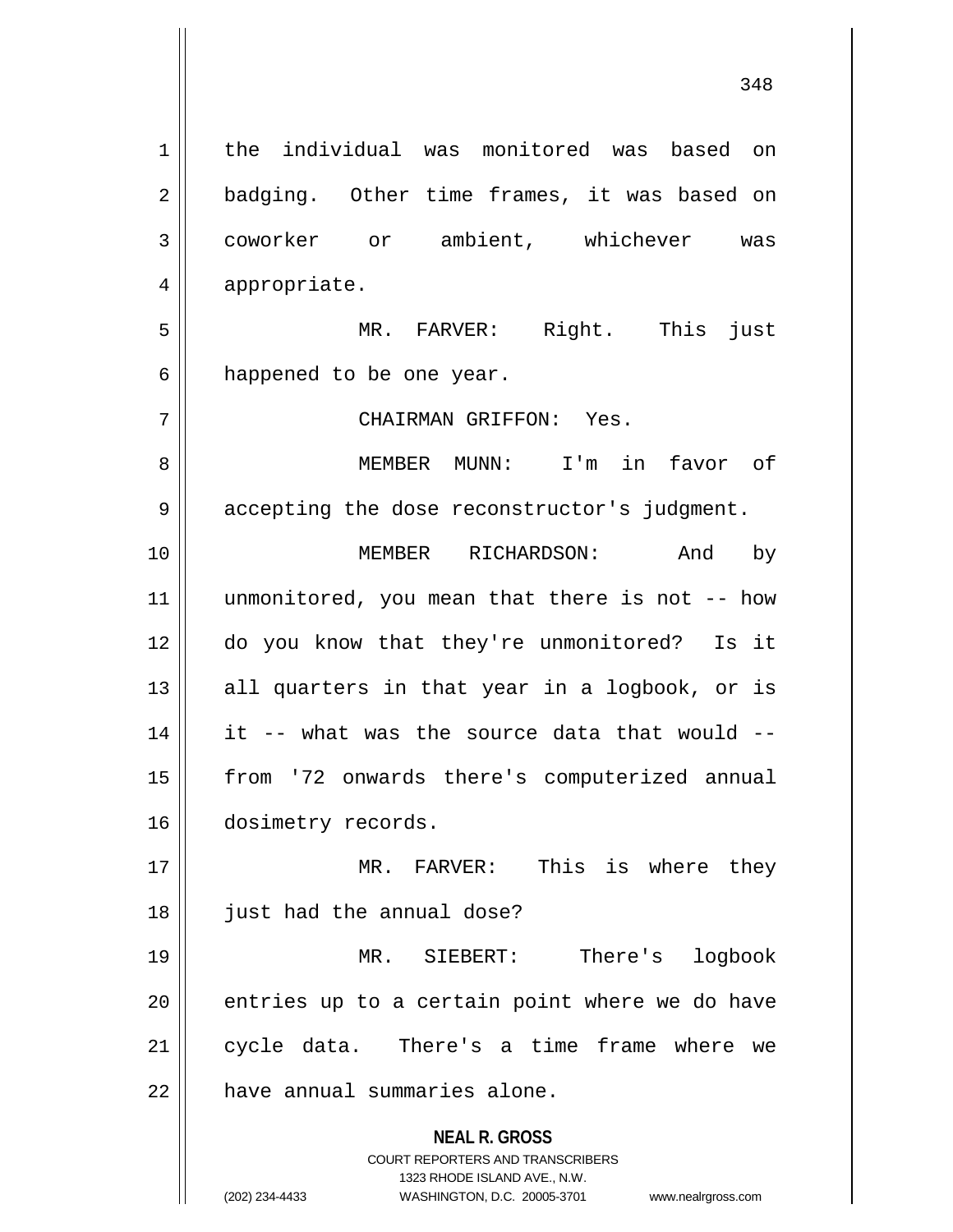|    | 349                                            |
|----|------------------------------------------------|
| 1  | MR. FARVER: I'm trying to think                |
| 2  | of '72.                                        |
| 3  | MR. SIEBERT: '72, I believe, is                |
| 4  | the end of the annual summary time frame.      |
| 5  | MR. CALHOUN: I'm trying to look                |
| 6  | through the records right now, and I'm not     |
| 7  | quick enough.                                  |
| 8  | MEMBER RICHARDSON: Because in                  |
| 9  | different years they did different things for  |
| 10 | indicating, you know, that there were -- they  |
| 11 | used a missing value, I guess, as an           |
| 12 | indication of below detection. I'm wondering   |
| 13 | if that's what was recorded, or if by missing  |
| 14 | you mean that they didn't appear in the files. |
| 15 | MR. SIEBERT: From '73 through                  |
| 16 | '88, your first definition is the one that is  |
| 17 | true, and we have a TIB on that that they did  |
| 18 | not record zeros when there were zeros. They   |
| 19 | may have been recorded as a blank, which means |
| 20 | -- and since we do not have that information   |
| 21 | per TIB-7, we use, for '73 through '88, we     |
| 22 | fill those time frames with dosimeters, zero   |
|    | <b>NEAL R. GROSS</b>                           |

COURT REPORTERS AND TRANSCRIBERS 1323 RHODE ISLAND AVE., N.W.

 $\prod$ 

(202) 234-4433 WASHINGTON, D.C. 20005-3701 www.nealrgross.com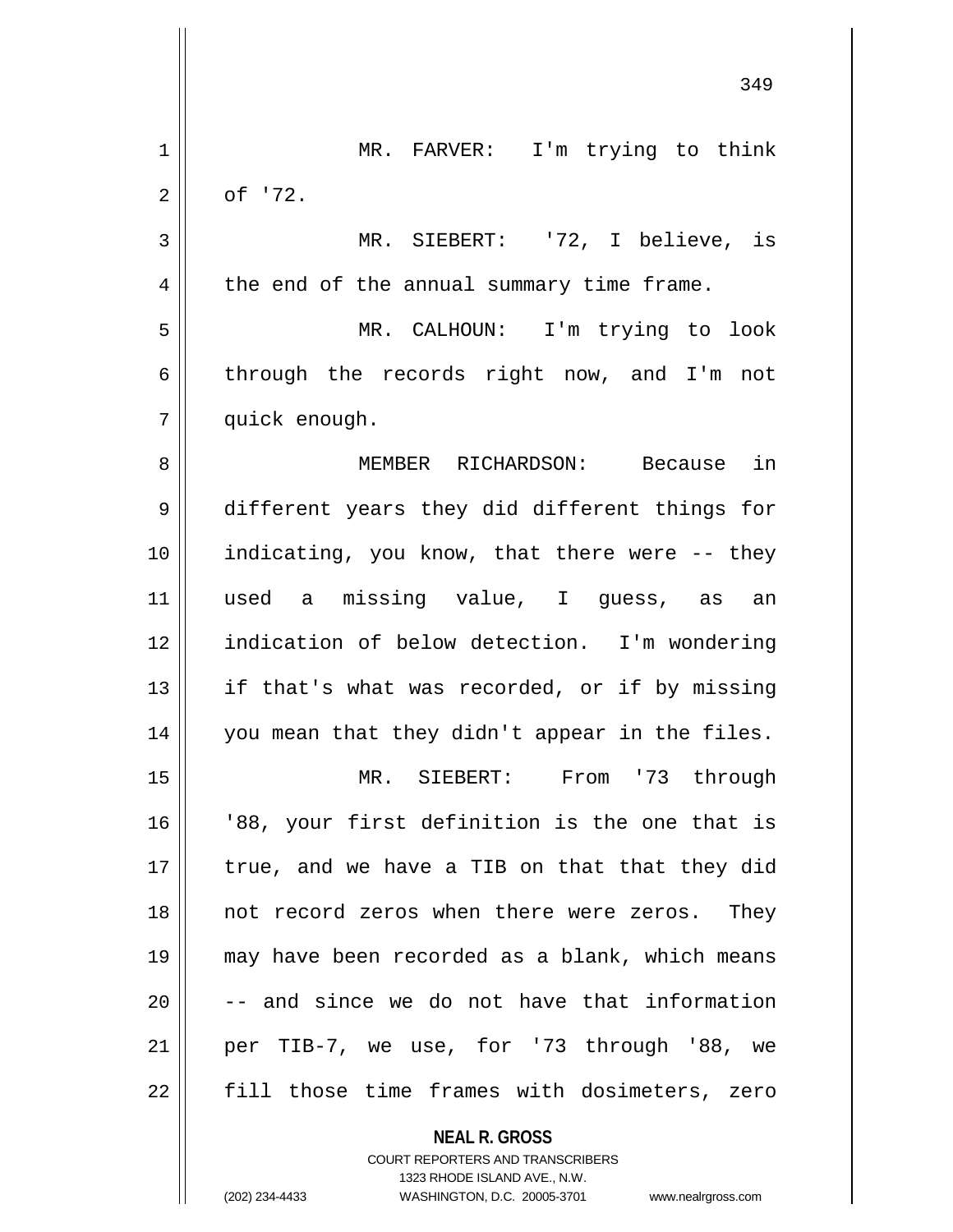**NEAL R. GROSS** COURT REPORTERS AND TRANSCRIBERS 1323 RHODE ISLAND AVE., N.W. (202) 234-4433 WASHINGTON, D.C. 20005-3701 www.nealrgross.com 1 dosimeters, such as if we have an annual value  $2 \parallel$  for a year, we will place that value on a 3 certain number of dosimeters based on what the 4 administrative control level was during that 5 time frame and assume the rest of them are 6 || zeros, even though we don't have, they're  $7 \parallel$  filled in with blanks, we call those zeros.  $8 \parallel$  Prior to '73, that's not the case. 9 MR. CALHOUN: Right. Prior to 10 '73, it looks like we got annual summaries. 11 And in this case, '72 was one of the only 12 || years that actually showed nothing. It was a 13 || blank, based on just a quick review of what's 14 | actually here. 15 MR. SIEBERT: Correct. There's no  $16$  annual summary dose at all. 17 MR. CALHOUN: Just a blank, right. 18 CHAIRMAN GRIFFON: Is that 19  $\parallel$  something we have to do --20 (Simultaneous speakers.) 21 MR. CALHOUN: Based on what we 22 || know, it seems like that was the right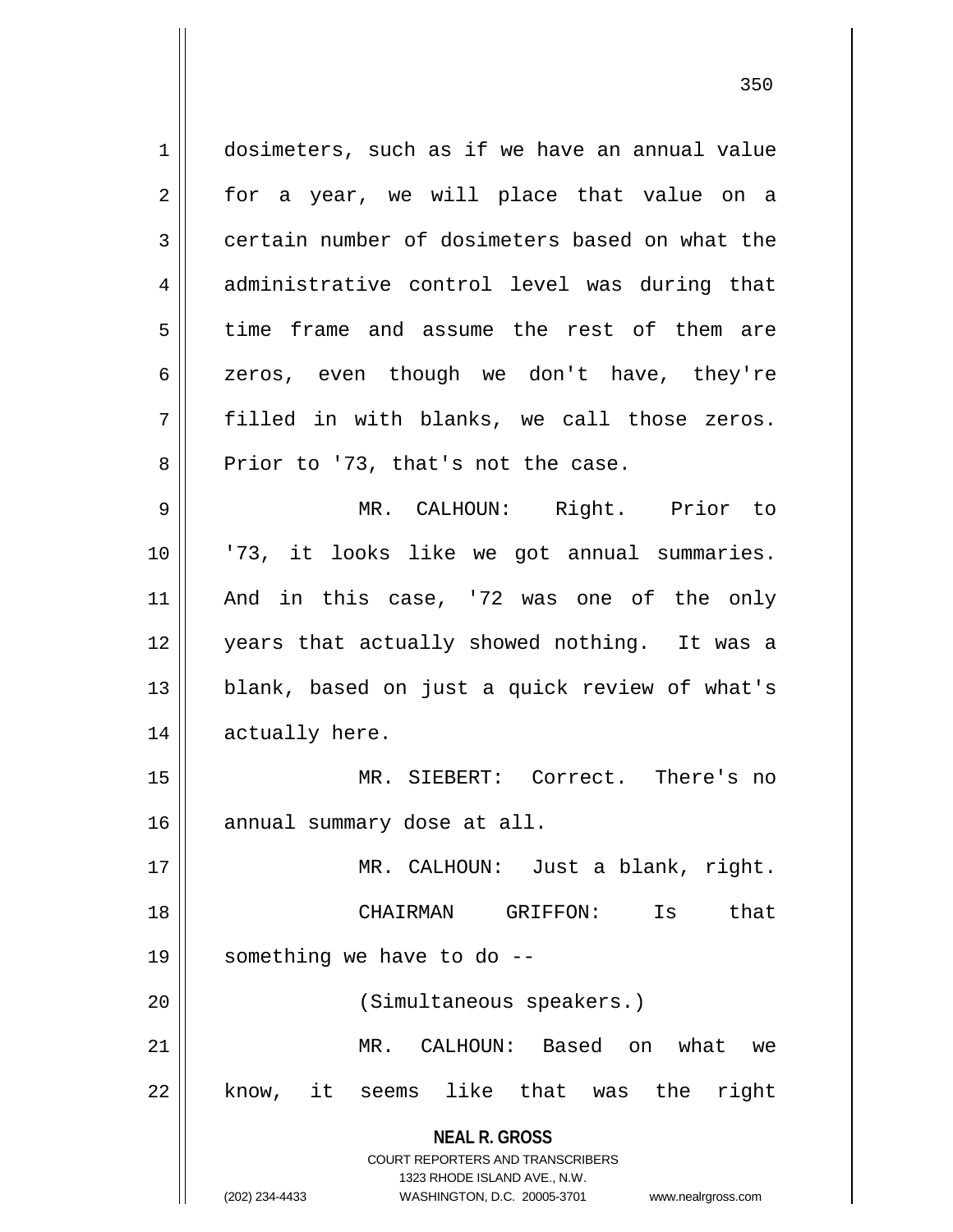$1 \parallel$  approach.

| 2  | MEMBER MUNN: So if you were the                                                                                                                                        |
|----|------------------------------------------------------------------------------------------------------------------------------------------------------------------------|
| 3  | dose constructor, what would you do? I would                                                                                                                           |
| 4  | assign ambient dose and go on.                                                                                                                                         |
| 5  | MR. CALHOUN: I think I would have                                                                                                                                      |
| 6  | too, based on the documents that we have that                                                                                                                          |
| 7  | guide us.                                                                                                                                                              |
| 8  | MEMBER MUNN: Nothing to indicate                                                                                                                                       |
| 9  | undue exposure during that year.                                                                                                                                       |
| 10 | MR. SIEBERT: But we've pointed                                                                                                                                         |
| 11 | out, it's also a reasonable assumption to -- I                                                                                                                         |
| 12 | could see assuming something else as well. I                                                                                                                           |
| 13 | mean, I don't think either one is                                                                                                                                      |
| 14 | unreasonable.                                                                                                                                                          |
| 15 | MEMBER MUNN: Either is                                                                                                                                                 |
| 16 | justifiable on a judgment call.                                                                                                                                        |
| 17 | MR. SIEBERT: And that's why I                                                                                                                                          |
| 18 | said professional judgment call.                                                                                                                                       |
| 19 | that<br>CHAIRMAN GRIFFON: Is<br>a a                                                                                                                                    |
| 20 | professional judgment call or a claimant-                                                                                                                              |
| 21 | favorability call? That's the other part of                                                                                                                            |
| 22 | it, you know. I don't know that there's any                                                                                                                            |
|    | <b>NEAL R. GROSS</b><br><b>COURT REPORTERS AND TRANSCRIBERS</b><br>1323 RHODE ISLAND AVE., N.W.<br>(202) 234-4433<br>WASHINGTON, D.C. 20005-3701<br>www.nealrgross.com |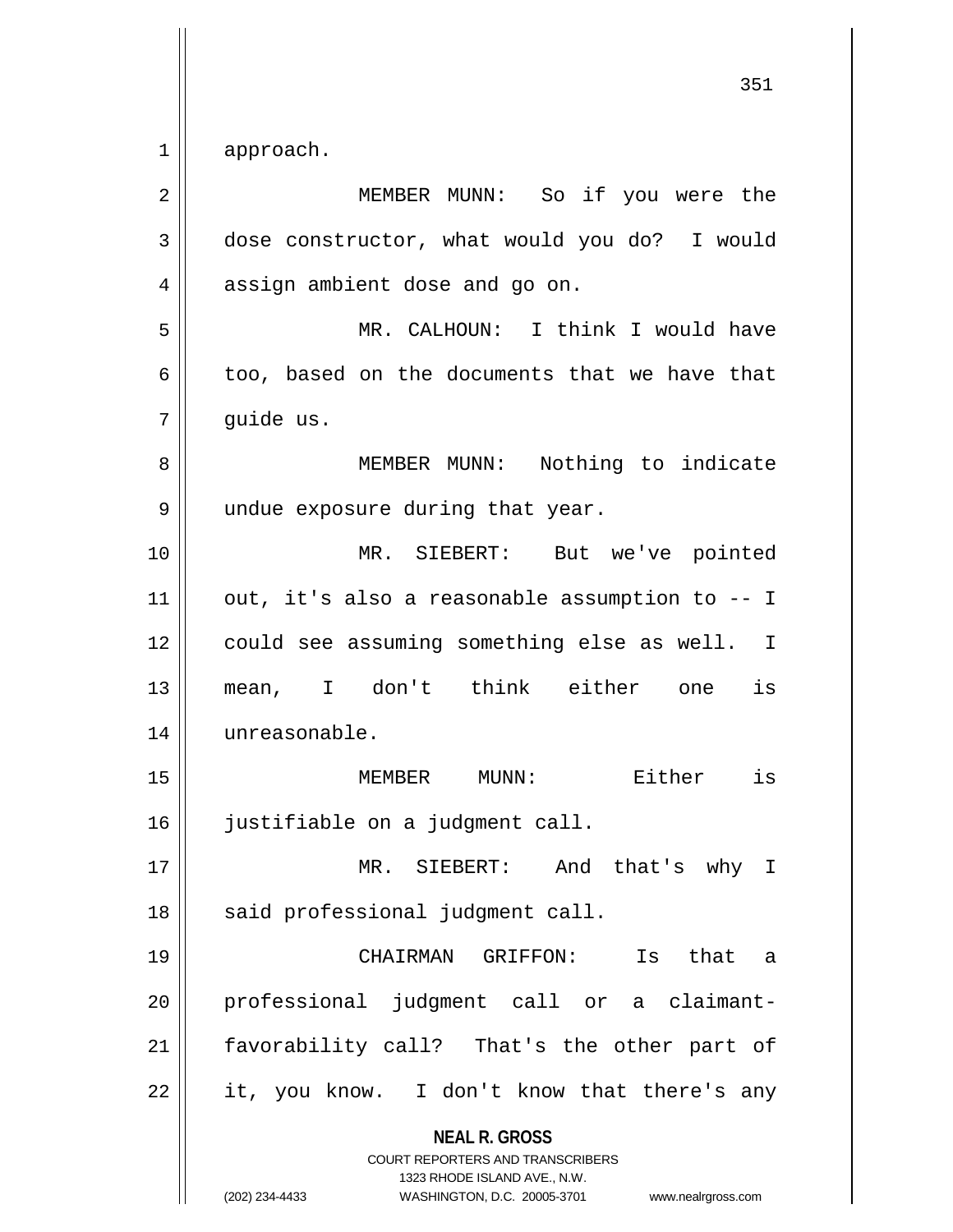| $1\,$          | way to professionally judge that. You know,                                                                                                                         |
|----------------|---------------------------------------------------------------------------------------------------------------------------------------------------------------------|
| $\overline{2}$ | you have a number, a blank, and a zero. How                                                                                                                         |
| 3              | do I professionally judge what happened in                                                                                                                          |
| 4              | that year? I have no information. It's just,                                                                                                                        |
| 5              | it seems to me it's a policy decision more                                                                                                                          |
| 6              | than a professional judgment. I mean, what's                                                                                                                        |
| 7              | the judgment?                                                                                                                                                       |
| 8              | MR. FARVER: Well, if you look at                                                                                                                                    |
| 9              | it and you say, well, it could be a coworker,                                                                                                                       |
| 10             | could be unmonitored, it could be ambient, and                                                                                                                      |
| 11             | which one do you choose?                                                                                                                                            |
| 12             | CHAIRMAN GRIFFON: Yes.                                                                                                                                              |
| 13             | MR. FARVER: What's your hierarchy                                                                                                                                   |
| 14             | when you don't really know?                                                                                                                                         |
| 15             | CHAIRMAN GRIFFON: Right. And,                                                                                                                                       |
| 16             | again, that, to me, I don't know, I would                                                                                                                           |
| 17             | think that could be maybe more of a policy                                                                                                                          |
| 18             | call, you know. Like if you don't know in                                                                                                                           |
| 19             | this kind of circumstance, you always assign                                                                                                                        |
| 20             | the whatever, the coworker model or the                                                                                                                             |
| 21             | ambient model --                                                                                                                                                    |
| 22             | MR. FARVER: Do you go middle of                                                                                                                                     |
|                | <b>NEAL R. GROSS</b><br><b>COURT REPORTERS AND TRANSCRIBERS</b><br>1323 RHODE ISLAND AVE., N.W.<br>(202) 234-4433<br>WASHINGTON, D.C. 20005-3701 www.nealrgross.com |

 $\mathsf{I}$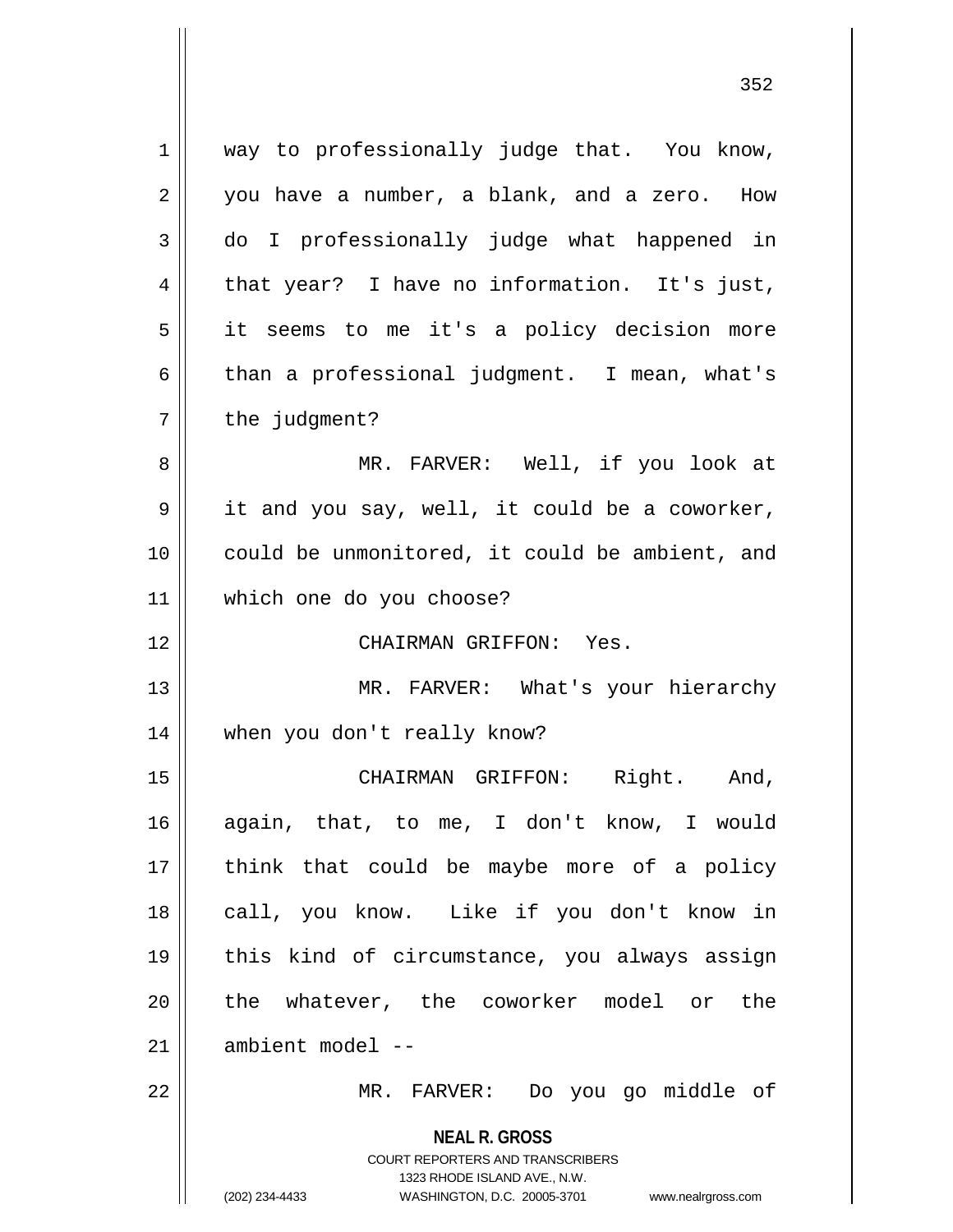**NEAL R. GROSS** COURT REPORTERS AND TRANSCRIBERS 1323 RHODE ISLAND AVE., N.W. (202) 234-4433 WASHINGTON, D.C. 20005-3701 www.nealrgross.com 353  $1 \parallel$  the road? 2 || CHAIRMAN GRIFFON: Yes, right. 3 || MR. FARVER: I don't know. 4 MEMBER MUNN: It's a legitimate  $5 \parallel$  choice either way. 6 MR. CALHOUN: This individual  $7 \parallel$  stated that he worked in the 700 area from '72 8 || to '92 and only wore a dosimeter when he went  $9 \parallel$  out into the field. That's in the CATI. He  $10$   $\parallel$  said it. 11 || CHAIRMAN GRIFFON: Alright. Well,  $12$  | that's stronger --13 MR. CALHOUN: So ambient fits. 14 CHAIRMAN GRIFFON: Yes. 15 || MR. FARVER: It's unmonitored. 16 MR. CALHOUN: Ambient. Only wore  $17 \parallel$  a dosimeter when he went out into the field. 18 MR. FARVER: Unmonitored. 19 MR. CALHOUN: Ambient. You only 20 wear a dosimeter where you need to be 21 monitored, out in the field. So ambient 22 works, right?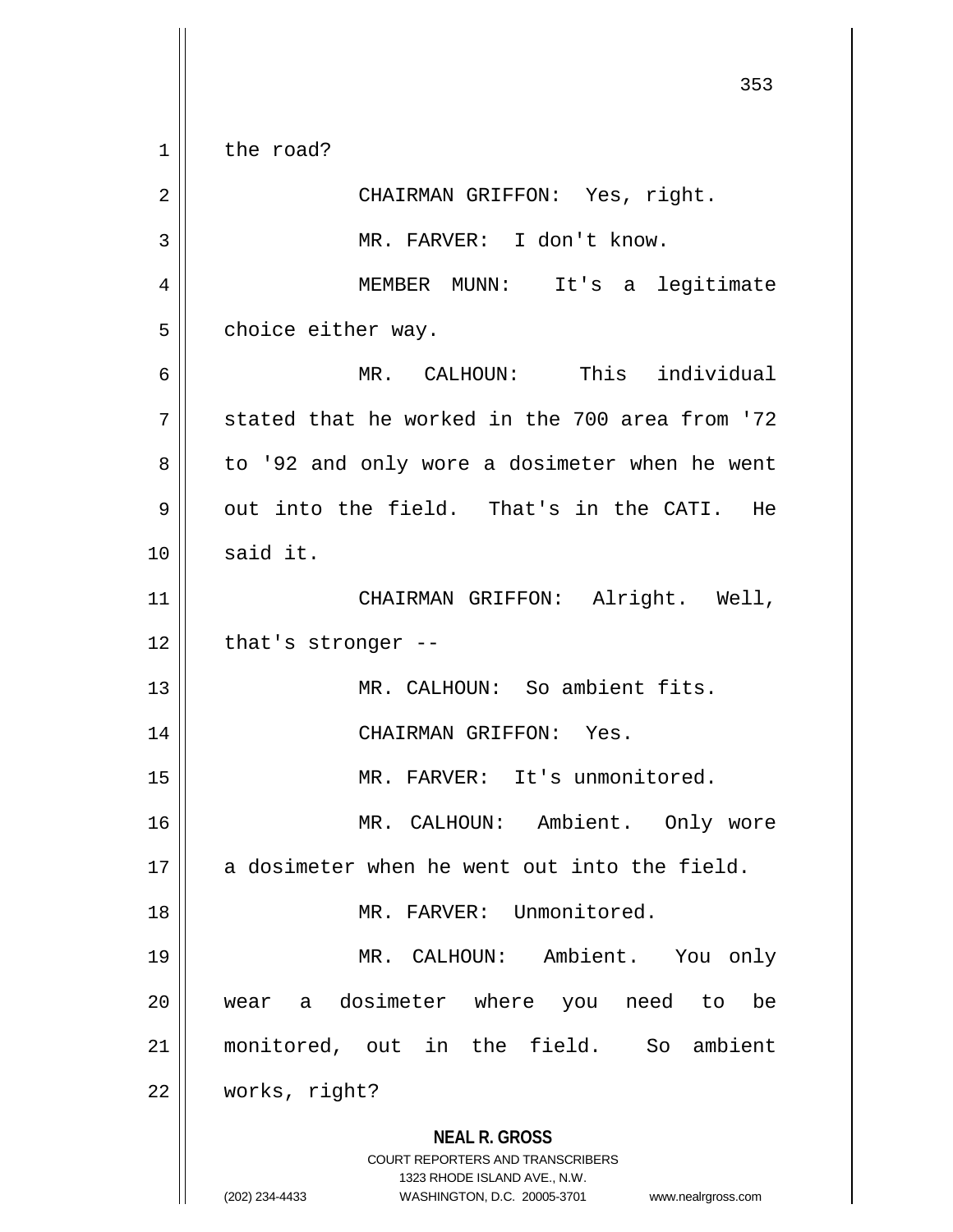|    | 354                                                                                                                                                                    |
|----|------------------------------------------------------------------------------------------------------------------------------------------------------------------------|
| 1  | MEMBER MUNN: Right.                                                                                                                                                    |
| 2  | MR. CALHOUN: Every facility that                                                                                                                                       |
| 3  | I've worked at, when you were at your desk you                                                                                                                         |
| 4  | didn't wear your dosimeter. Unless your desk                                                                                                                           |
| 5  | was in the controlled area.                                                                                                                                            |
| 6  | MEMBER MUNN: I had mine on all                                                                                                                                         |
| 7  | the time, but $--$                                                                                                                                                     |
| 8  | MR. CALHOUN: I know. A lot of you                                                                                                                                      |
| 9  | people hid them in your drawers.                                                                                                                                       |
| 10 | MEMBER MUNN: You know I didn't.                                                                                                                                        |
| 11 | MR. FARVER: But that's a whole                                                                                                                                         |
| 12 | other can of worms you don't want to get into.                                                                                                                         |
| 13 | CHAIRMAN GRIFFON: Yes.                                                                                                                                                 |
| 14 | MEMBER MUNN: Yes.                                                                                                                                                      |
| 15 | MR. FARVER: You wore one when you                                                                                                                                      |
| 16 | walked into the gate, and took it home with                                                                                                                            |
| 17 | you at night.                                                                                                                                                          |
| 18 | MEMBER MUNN: Yes, I did. I did                                                                                                                                         |
| 19 | that.                                                                                                                                                                  |
| 20 | MEMBER POSTON: I did, too. That's                                                                                                                                      |
| 21 | the way it was at ORNL.                                                                                                                                                |
| 22 | MEMBER MUNN:<br>Yes.                                                                                                                                                   |
|    | <b>NEAL R. GROSS</b><br><b>COURT REPORTERS AND TRANSCRIBERS</b><br>1323 RHODE ISLAND AVE., N.W.<br>(202) 234-4433<br>WASHINGTON, D.C. 20005-3701<br>www.nealrgross.com |

 $\overline{\phantom{a}}$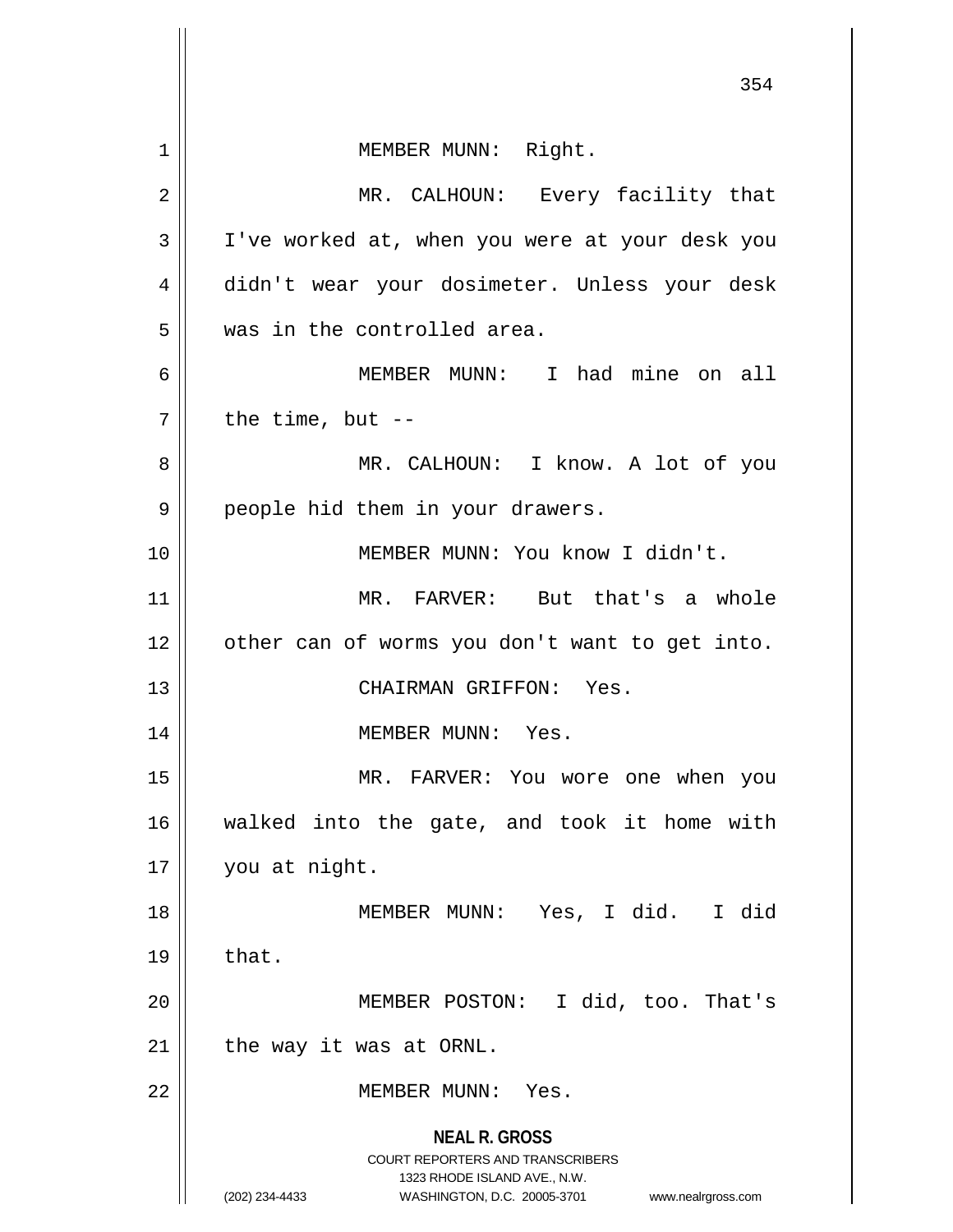**NEAL R. GROSS** COURT REPORTERS AND TRANSCRIBERS 1323 RHODE ISLAND AVE., N.W. (202) 234-4433 WASHINGTON, D.C. 20005-3701 www.nealrgross.com 355 1 || MR. CALHOUN: I just found that in  $2 \parallel$  the CATI. 3 MEMBER POSTON: Your badge got you 4 || in the front gate. 5 || MEMBER MUNN: Yes. 6 MEMBER POSTON: You better be 7 wearing it. 8 MR. CALHOUN: You were on the 9 wrong team. 10 I don't know. Seems to me like a 11 | reasonable assumption. 12 MR. FARVER: I don't know that 13 || there's anything to fix. It's more of 14 || something to be aware of. You know, if it 15 would have been a five-year lapse, they  $16$  probably would have wrote something in there. 17 CHAIRMAN GRIFFON: Yes. 18 MR. KATZ: So is that closed? 19 CHAIRMAN GRIFFON: Yes, I think, I 20 mean, I think it's closed. Like Doug said, 21 it's something to be aware of as this comes  $22$  || up. I'm not so much worried about it for this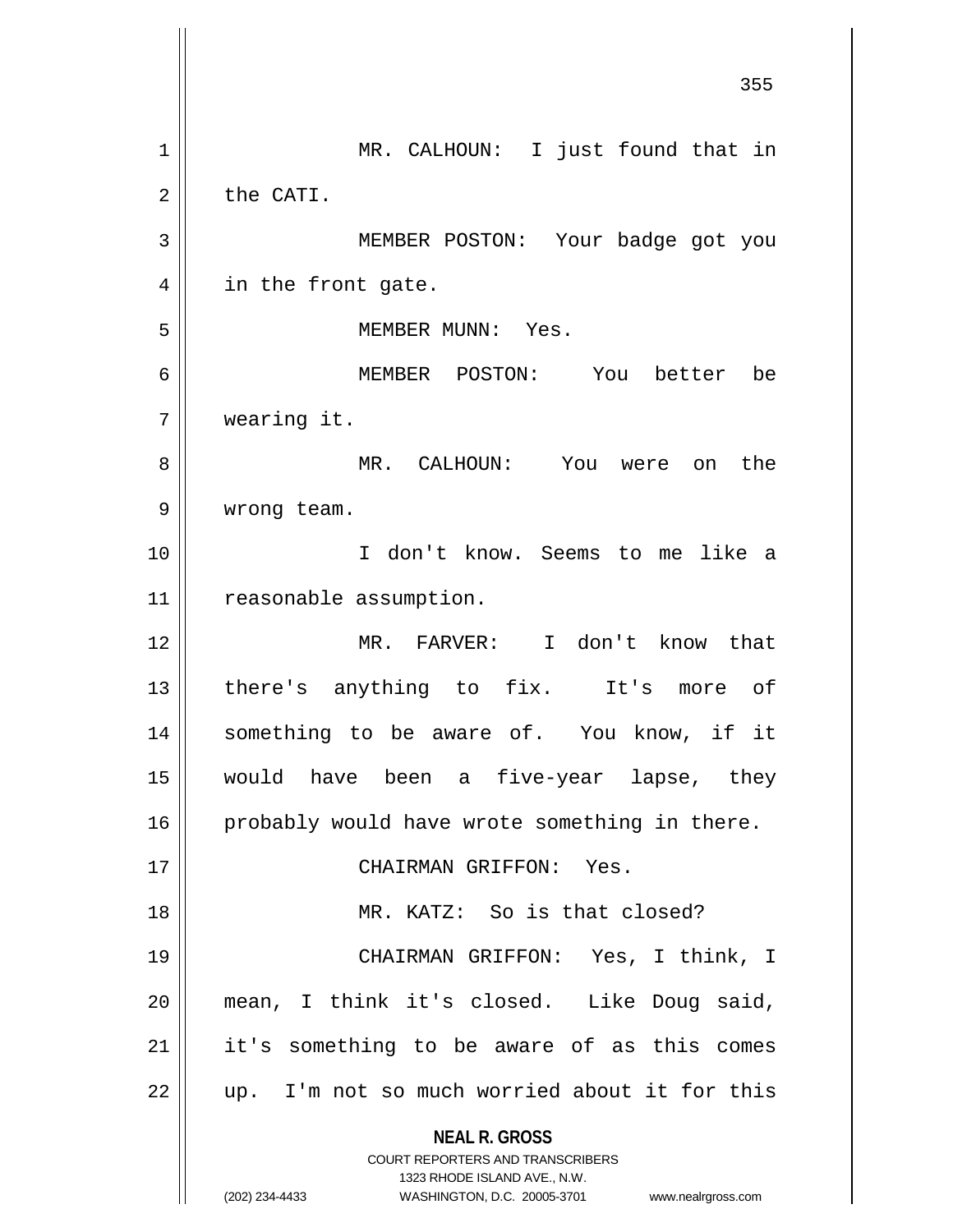**NEAL R. GROSS** COURT REPORTERS AND TRANSCRIBERS 1323 RHODE ISLAND AVE., N.W. (202) 234-4433 WASHINGTON, D.C. 20005-3701 www.nealrgross.com 1 | case. Obviously, we're talking about a small  $2 \parallel - -$ 3 MR. FARVER: If there were an easy  $4 \parallel$  answer to that, then I would have wrote it in. 5 MR. SIEBERT: That's why I said 6 we'll talk about it. 7 CHAIRMAN GRIFFON: Alright. I'm 8 || putting "SC&A accepts NIOSH's argument, no 9 further action." Actually, I'll put "SC&A 10 accepts NIOSH's approach," rather than 11 | "argument." 12 MR. FARVER: Combative discussion. 13 || CHAIRMAN GRIFFON: Right. Okay. 14 MR. SIEBERT: Sounds like we're 15 | getting along. 16 CHAIRMAN GRIFFON: Yes, okay. So  $17$  | are we on the next one, or do we want a break? 18 MEMBER POSTON: What's the next  $19 \parallel$  one? 20 MR. FARVER: 277.3 would be the 21 next one. 22 || MR. SIEBERT: There's two more in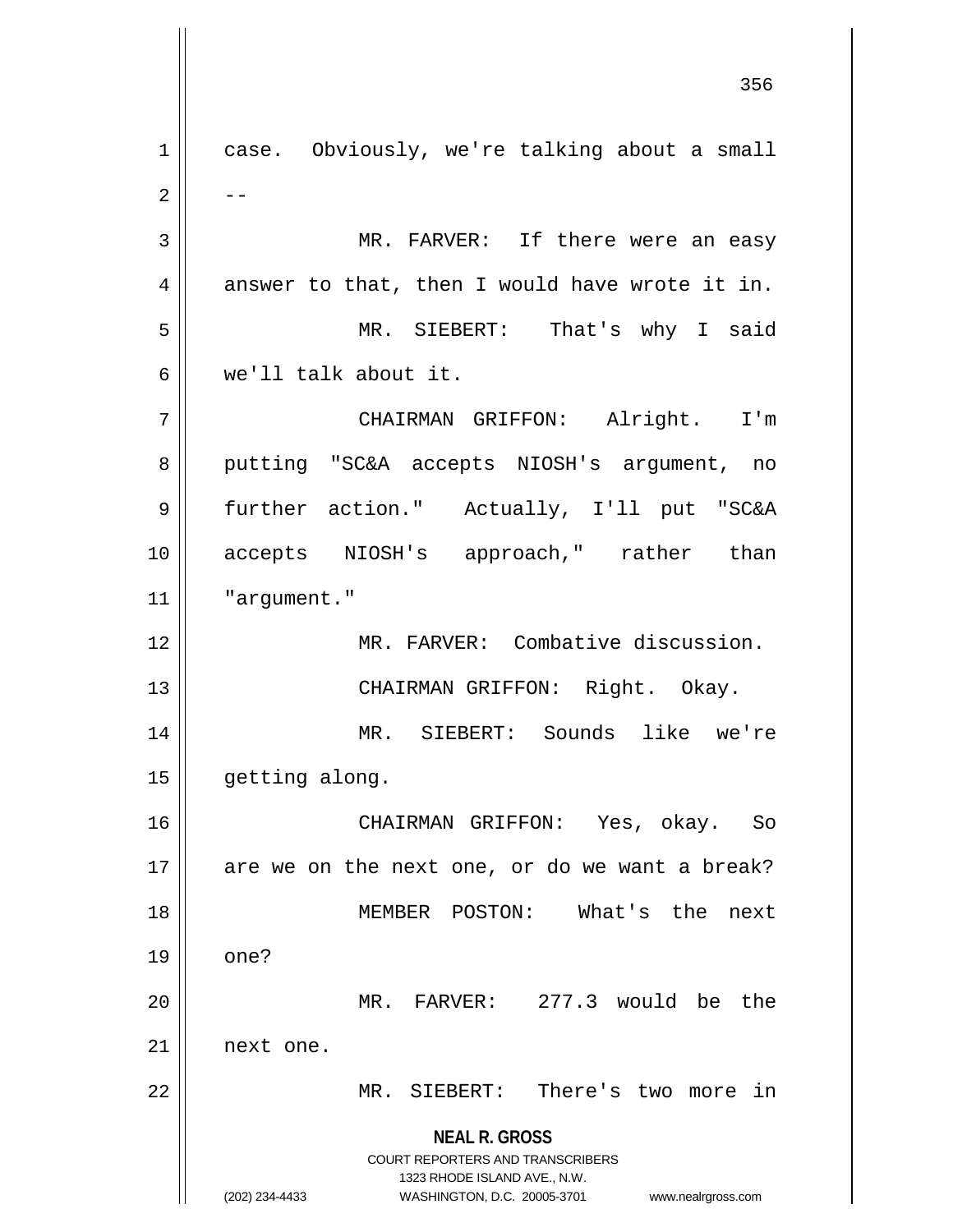$1 \parallel$  this case, .3 and .4.

2 CHAIRMAN GRIFFON: Okay. Let's  $3$  finish up this case.

4 MR. FARVER: Okay. This next one  $5 \parallel$  is a tritium issue, and this is one that comes 6 up several times. And the gist of it is, over  $7 \parallel$  the years, since the TBD was issued back in 8 || 2005, things have changed. There's more 9 information available, and they do things 10 differently according to the DR guide. Is  $11$  | that fair to say?

12 || MR. SIEBERT: Reasonable, yes.

 MR. FARVER: Okay. Fair, fair. 14 || Okay. And this is one of those cases where | the information contained in the DR guide is 16 || not consistent with what is in the Technical Basis Document, the current version of the Technical Basis Document. So when you go in the TBD and look for the tritium MDAs, you will come up with one number, but they are using a different one based on increased 22 || knowledge. And the reason we wrote it as a

**NEAL R. GROSS**

COURT REPORTERS AND TRANSCRIBERS 1323 RHODE ISLAND AVE., N.W. (202) 234-4433 WASHINGTON, D.C. 20005-3701 www.nealrgross.com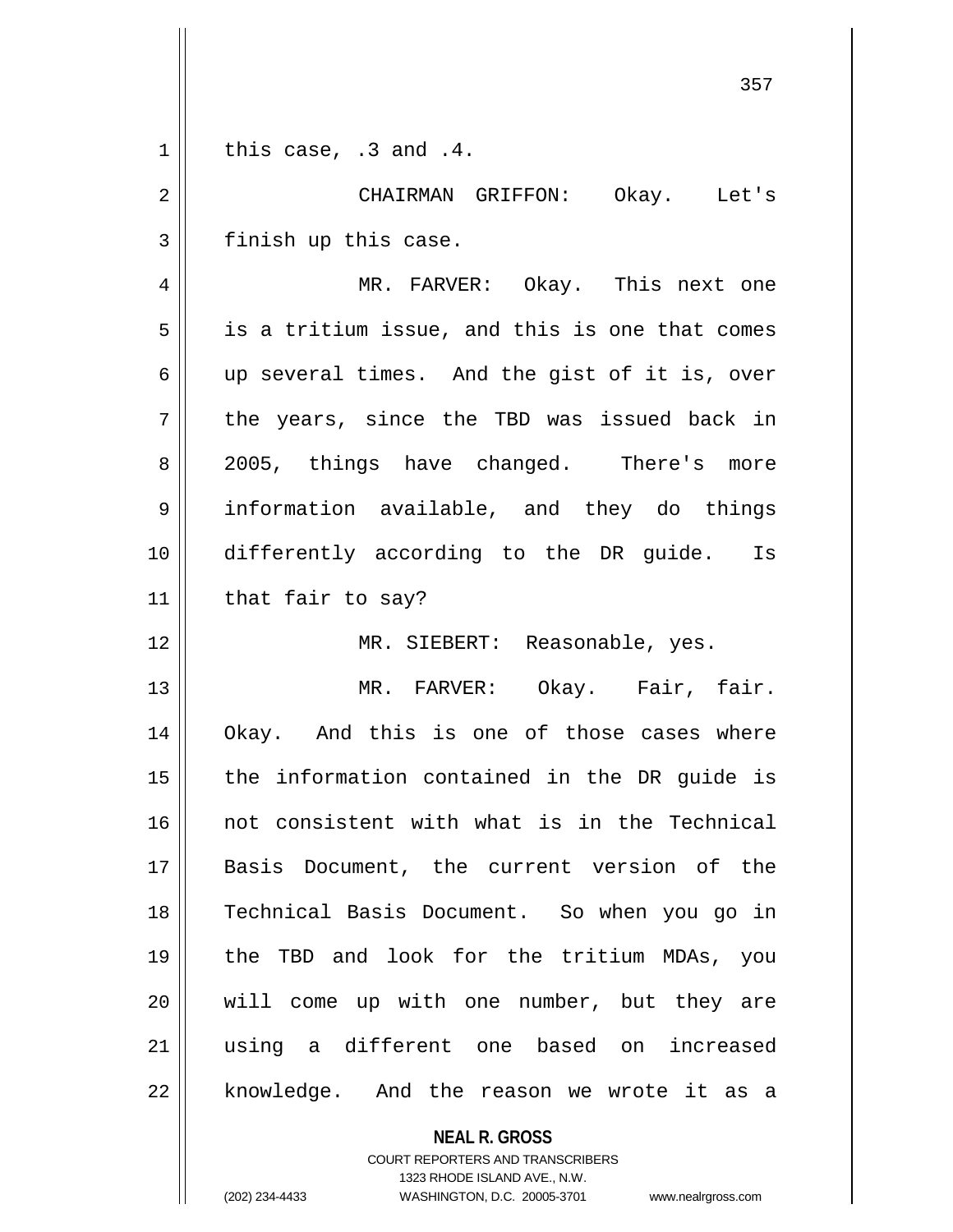**NEAL R. GROSS** COURT REPORTERS AND TRANSCRIBERS 1323 RHODE ISLAND AVE., N.W. (202) 234-4433 WASHINGTON, D.C. 20005-3701 www.nealrgross.com 1 || finding was because it was different than the 2 || values in the Technical Basis Document, so we 3 || suggest that you revise your Technical Basis 4 | Document, which you already know. 5 MR. CALHOUN: I can't disagree 6 with that. 7 MR. FARVER: And this is -- 8 MR. SIEBERT: We agree 9 | wholeheartedly. 10 MR. FARVER: This has come up 11 several times about the tritium issue, so we 12 || can take care of it. 13 || MR. CALHOUN: Yes, I agree. 14 CHAIRMAN GRIFFON: So NIOSH and  $15 \parallel$  SC&A agree --16 || MR. CALHOUN: Yes, and it's --17 CHAIRMAN GRIFFON: -- and are 18 || planning revision. 19 MR. CALHOUN: It's planned. It's 20 || just one of those ones. That SRS TBD is a 21 | challenge. 22 || MR. FARVER: Now, I didn't check,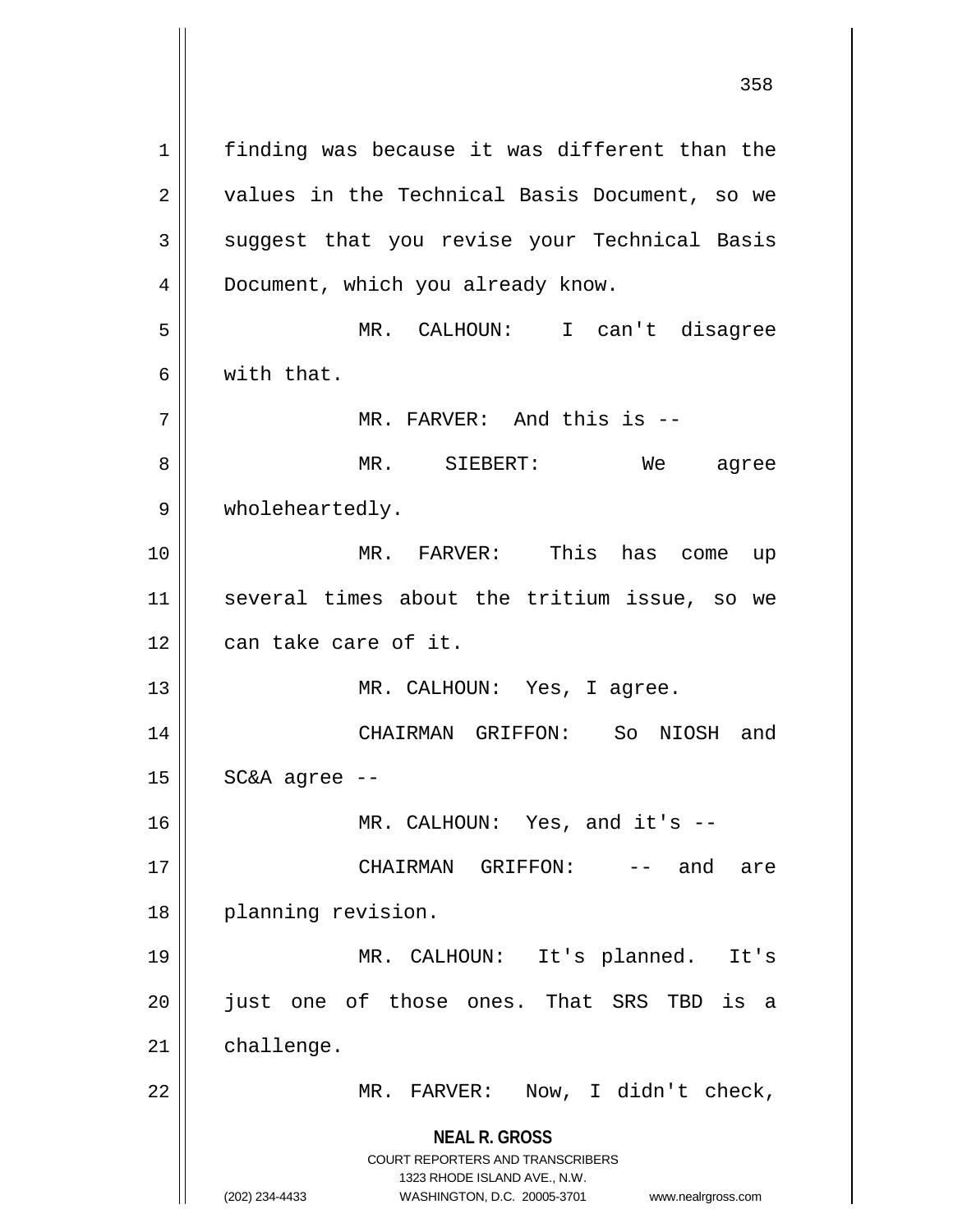| $\mathbf 1$    | but I'm hoping this is in your DR guide.                                |
|----------------|-------------------------------------------------------------------------|
| $\overline{2}$ | MR. SIEBERT: Correct.                                                   |
| 3              | MR. FARVER: Okay.                                                       |
| $\overline{4}$ | MR. SIEBERT: And another thing to                                       |
| 5              | point out, especially on this one, actually                             |
| 6              | for a lot of the other ones, as well, they're                           |
| 7              | not really MDAs. The detection values that                              |
| 8              | are listed in the TBD are based on 5                                    |
| 9              | microcuries per liter, and that's when                                  |
|                |                                                                         |
| 10             | Savannah River said, oh, here's where we're                             |
| 11             | going to start calculating doses. They never                            |
| 12             | said that that's all they could detect. But                             |
| 13             | in the early version of the TBD, we said,                               |
| 14             | well, that's a high number, we'll go with that                          |
| 15             | in the initial version of the TBD until we                              |
| 16             | have more information. That's what's in the                             |
| 17             | TBD.                                                                    |
| 18             | CHAIRMAN GRIFFON: I see.                                                |
| 19             | MR. SIEBERT: When you go back and                                       |
| 20             | in this claim itself, this person has tritium                           |
| 21             | monitoring, and they are listed as less than 1                          |
| 22             | microcurie per liter. So it is clear that                               |
|                |                                                                         |
|                | <b>NEAL R. GROSS</b>                                                    |
|                | <b>COURT REPORTERS AND TRANSCRIBERS</b><br>1323 RHODE ISLAND AVE., N.W. |
|                | (202) 234-4433<br>WASHINGTON, D.C. 20005-3701<br>www.nealrgross.com     |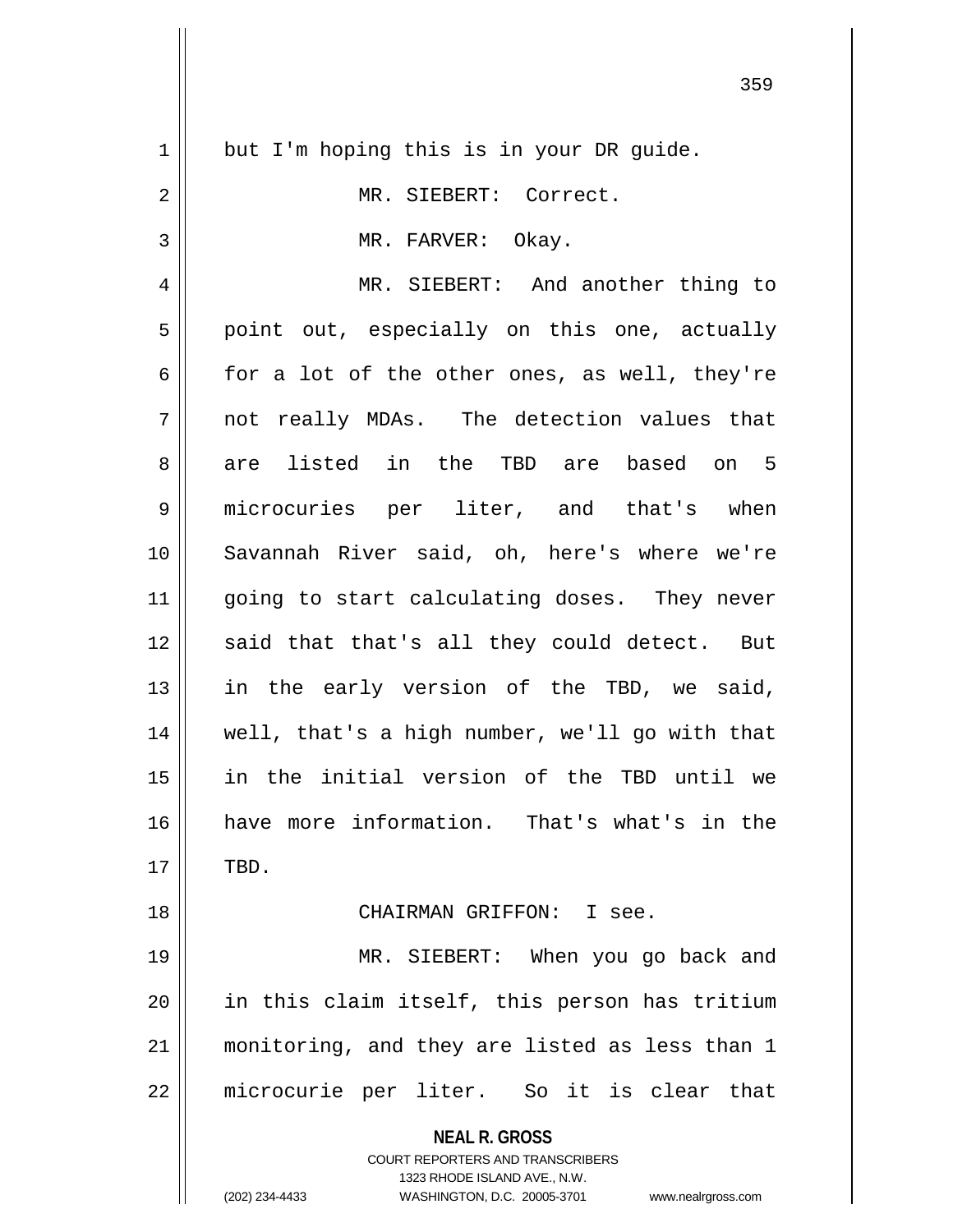**NEAL R. GROSS** COURT REPORTERS AND TRANSCRIBERS 1323 RHODE ISLAND AVE., N.W. (202) 234-4433 WASHINGTON, D.C. 20005-3701 www.nealrgross.com 1 | this person had monitoring and the values were 2 || less than 1 microcurie per liter, which is 3 || what is reflected in the doses that we 4 || assigned, as opposed to the 5 mics per liter 5 || from the TBD. I see your point, once again. 6 But I just want to bring up, even in this 7 case, with this individual's case, they had 8 || monitoring in their own case that went against  $9 \parallel$  the TBD. 10 MR. FARVER: Okay. But you 11 understand there's two tables, there's Table  $12 \parallel 4.5.2 \text{--}1$  that lists doses for certain years. 13 MR. SIEBERT: Which are based on - 14 15 MR. FARVER: Okay. And then 16 there's OTIB-1, which also has similar table -  $17$ 18 MR. SIEBERT: It pulled the same 19 thing and, once again, it's based on those 20 | values. 21 MR. FARVER: Okay. And all we're  $22$  || saying is it's not consistent.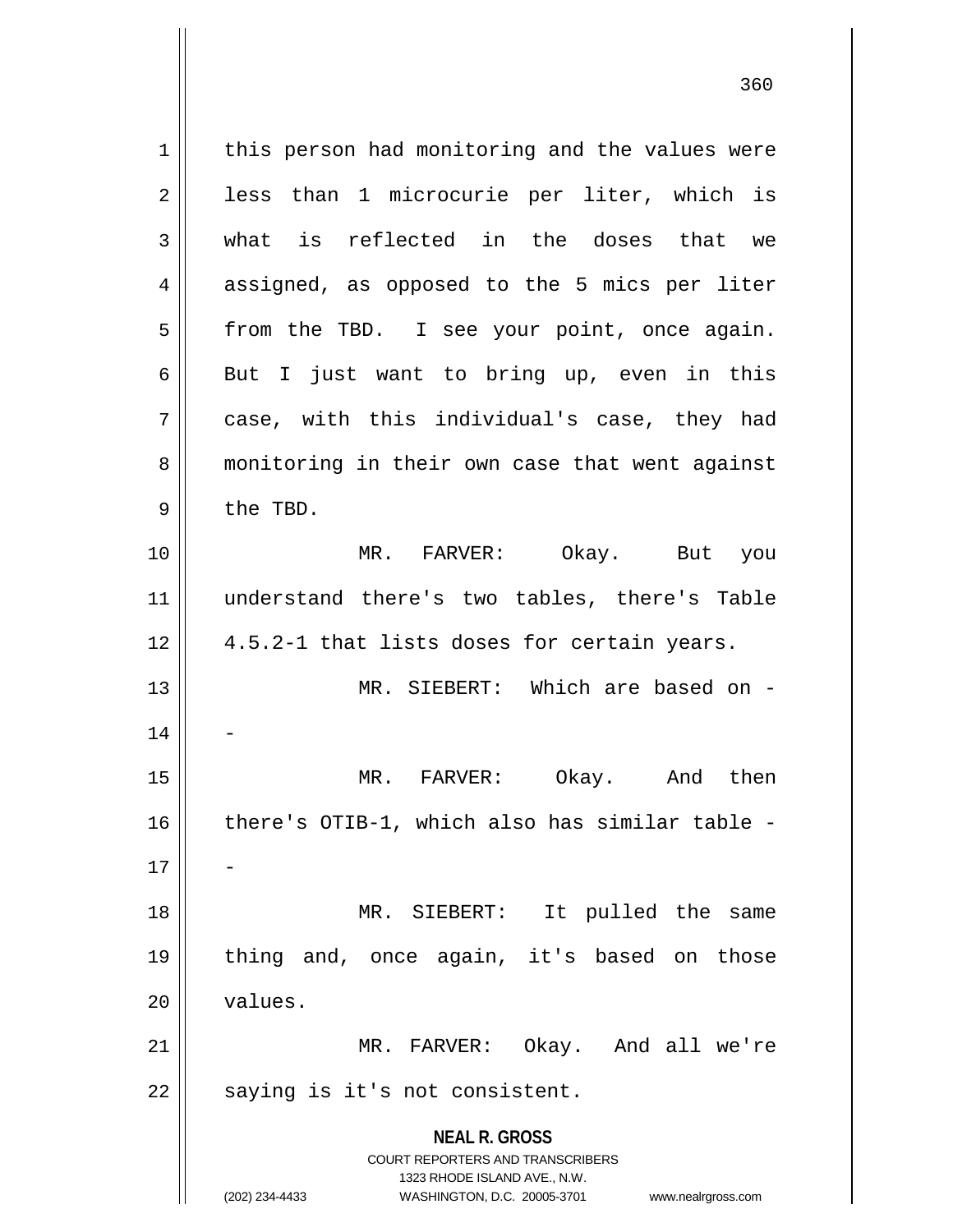**NEAL R. GROSS** COURT REPORTERS AND TRANSCRIBERS 1323 RHODE ISLAND AVE., N.W. (202) 234-4433 WASHINGTON, D.C. 20005-3701 www.nealrgross.com 1 || MR. SIEBERT: And all we're saying 2 || is I agree wholeheartedly, and the next 3 || version will update that. 4 MR. FARVER: So what are we  $5 \parallel$  arguing about? 6 MR. SIEBERT: I don't know. 7 MR. FARVER: Okay. 8 MR. SIEBERT: We're just trying to 9 We waste time until we can leave. 10 (Laughter.) 11 || MR. KATZ: So is this closed? 12 CHAIRMAN GRIFFON: 277.4 is 13 || closed. Well, they agree, NIOSH is planning 14 | on updating the TBD document. 15 MEMBER CLAWSON: What was the 16 number? 17 CHAIRMAN GRIFFON: 277.4. 18 MR. FARVER: 277.4, NIOSH failed 19 to address all incidents reported by the -- 20 || something. It must be "employed." Based on  $21$  | the approach used and the internal doses were 22 || applied based on the highest recorded intakes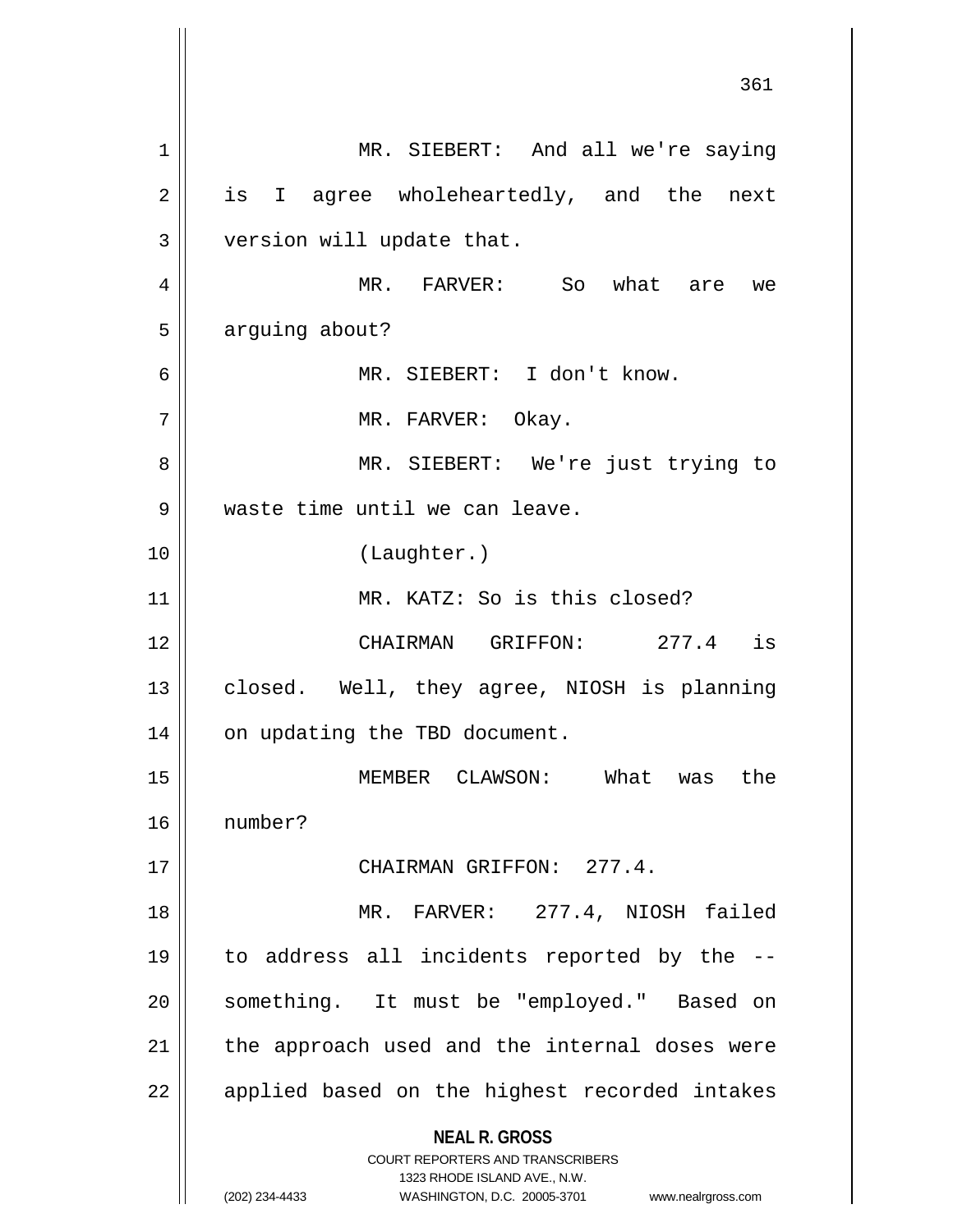$1 \parallel$  at the site, it's unlikely that, basically, 2 any additional dose or any dose went 3 | unassigned.

4 || About the only thing we can bring  $5 \parallel$  up is that in the CATI the employee expressed  $6 \parallel$  a concern that the dosimeter he was wearing 7 was not necessarily representative because he 8 || was wearing it on his chest and he was leaning  $9 \parallel$  over and looking into a tank. Okay. So it 10 wasn't necessarily representative of the 11 location of his cancer, you know, the brain 12 area. About the only thing we can say is it 13 would be nice if he would have mentioned 14 || something like that in the report. You know, 15 addressed that issue that the employee had,  $16$  | not necessarily do any doses differently, just 17 || kind of address their concern. But we suggest 18 | closing it.

19 CHAIRMAN GRIFFON: Especially, I 20 || can't imagine his work would require him to be 21 || in that position for extended periods of time. 22 MR. FARVER: And that's all for

**NEAL R. GROSS**

```
COURT REPORTERS AND TRANSCRIBERS
                     1323 RHODE ISLAND AVE., N.W.
(202) 234-4433 WASHINGTON, D.C. 20005-3701 www.nealrgross.com
```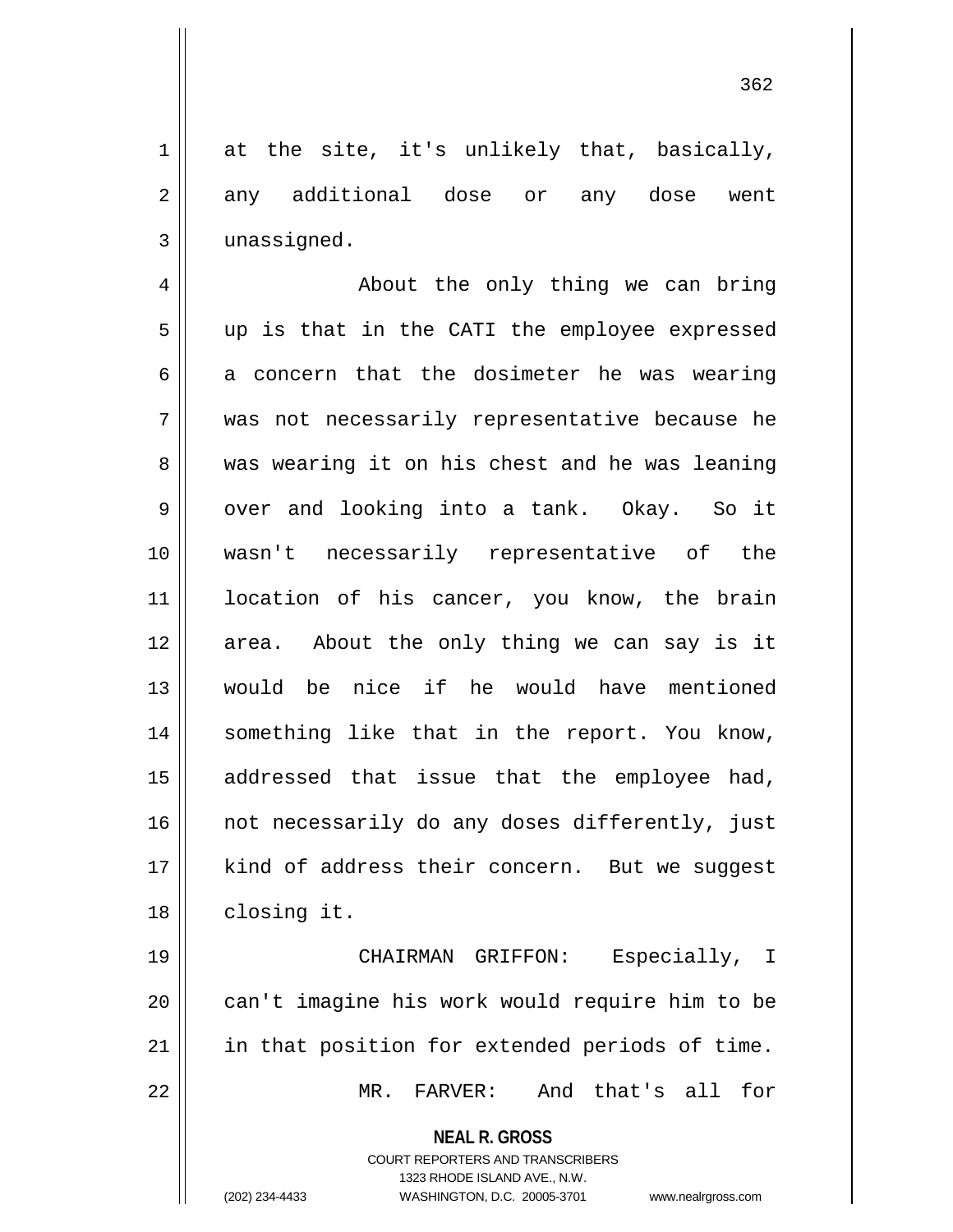$1 \parallel 277$ .

2 CHAIRMAN GRIFFON: No further -- 3 || I'm just going to close that.

4 MR. KATZ: Before you take a 5 || break, I want to report on something else  $6 \parallel$  that's in the offing.

7 CHAIRMAN GRIFFON: Okay. Yes, go  $8 \parallel$  ahead, Ted, and then we'll take a break.

9 MR. KATZ: Okay. So this isn't 10 || related to this whatsoever, but at the last 11 || Subcommittee meeting we had a discussion about 12 || a General Atomics case, which DCAS had raised 13 questions about it with the Department of 14 || Labor and Department of Labor had said, sorry, 15 this doesn't fit into the SEC Class, do the 16 dose reconstruction. And then Brad and John 17 and Doug were going on with their concerns 18 || about whether that should be followed up, and 19 we said this is really not for the 20 Subcommittee to do, nor is it DCAS to go  $21$  | further to battle, but that I would bring it  $22$  || to our ombudsman to pursue, which I did.

**NEAL R. GROSS**

COURT REPORTERS AND TRANSCRIBERS 1323 RHODE ISLAND AVE., N.W. (202) 234-4433 WASHINGTON, D.C. 20005-3701 www.nealrgross.com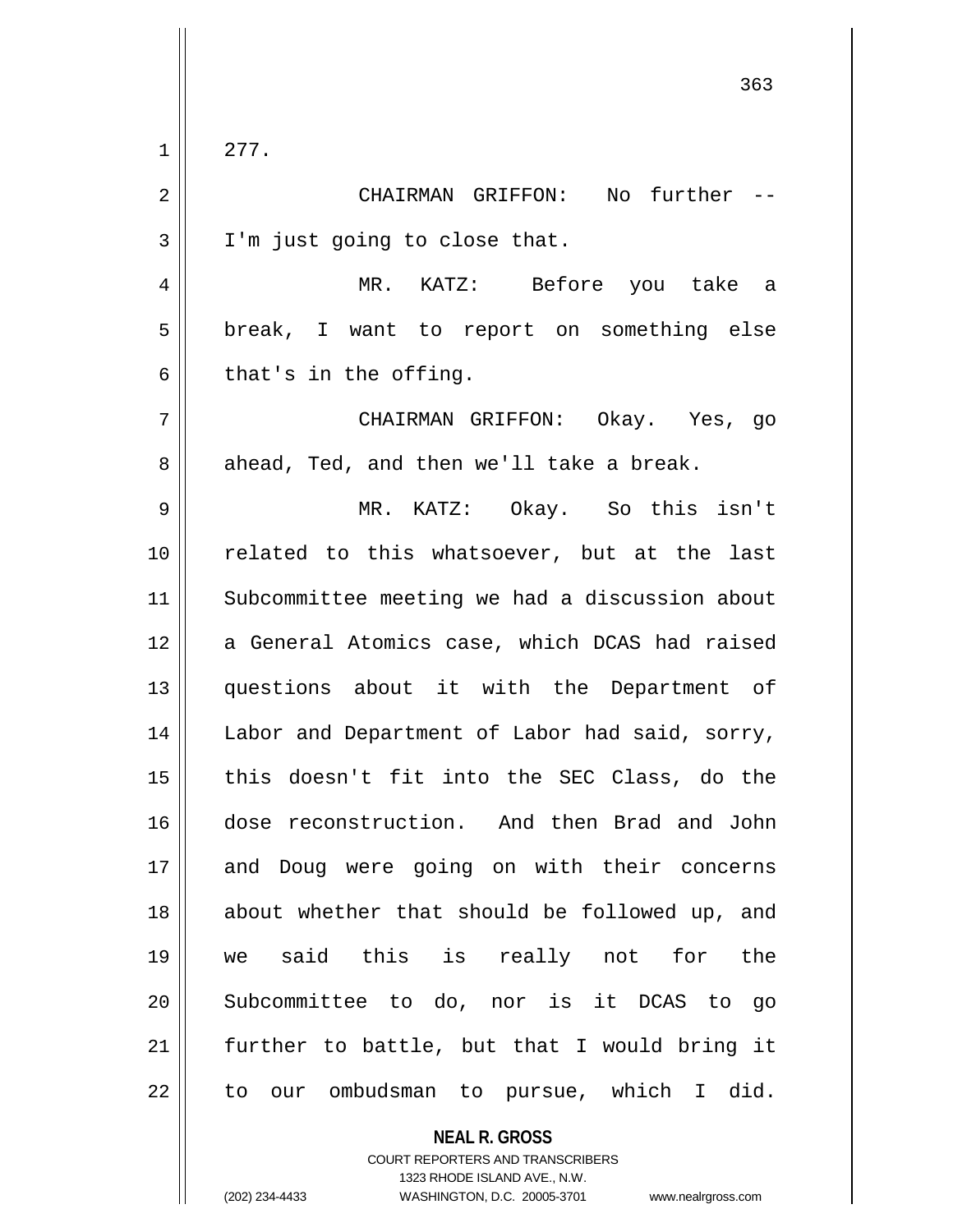1 Denise.

| $\overline{2}$ | So I asked Denise to look into it.                   |
|----------------|------------------------------------------------------|
| 3              | I gave her details about the situation, and          |
| 4              | then I kept in touch with Denise, and we've          |
| 5              | been pursuing this. And the good news is that        |
| 6              | -- and this person was a draftsman and an            |
| 7              | office worker, and so the question was: why          |
| 8              | would this person have been in one of the            |
| 9              | buildings that was covered by that SEC Class?        |
| 10             | So Denise did her usual bang-up                      |
| 11             | job in rattling all the cages and found,             |
| 12             | actually found someone who knew this worker,         |
| 13             | knew someone from General Atomics that worked        |
| 14             | there and knew that the draftsmen were               |
| 15             | actually in one of the buildings that was            |
| 16             | covered by the SEC Class.                            |
| 17             | So the good news is this person                      |
| 18             | was in a building that is actually covered by        |
| 19             | the designation. DOL didn't know that before         |
| 20             | Denise found, through very extensive effort, a       |
| 21             | worker who knew the site and knew<br>that            |
| 22             | situation.<br>And<br>it<br>hasn't, it's<br>not<br>SO |

**NEAL R. GROSS** COURT REPORTERS AND TRANSCRIBERS 1323 RHODE ISLAND AVE., N.W.

(202) 234-4433 WASHINGTON, D.C. 20005-3701 www.nealrgross.com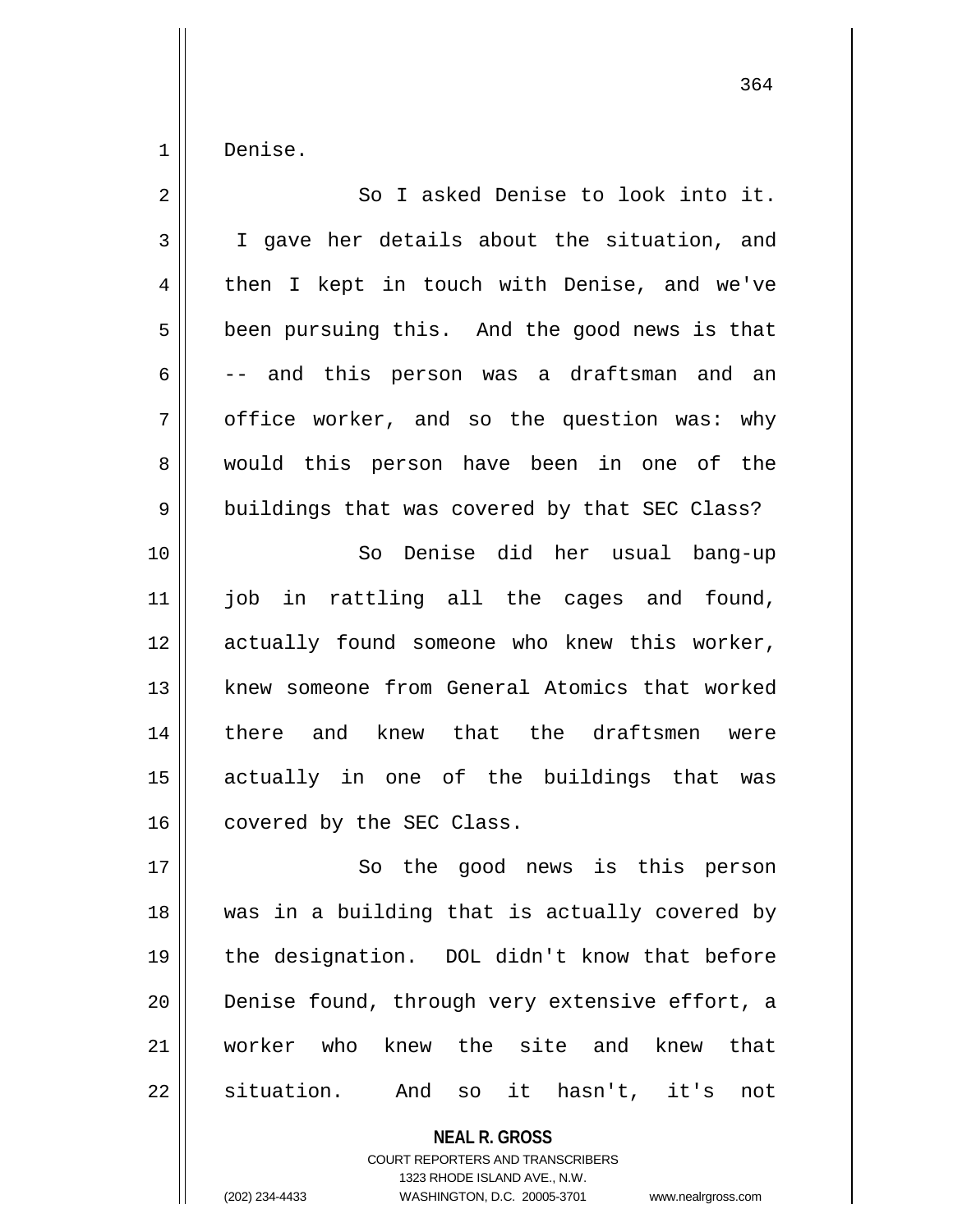**NEAL R. GROSS** COURT REPORTERS AND TRANSCRIBERS 1323 RHODE ISLAND AVE., N.W. (202) 234-4433 WASHINGTON, D.C. 20005-3701 www.nealrgross.com 1 || finished, the adjudication process, but it 2 || looks like that person will end up in the  $3 \parallel$  Class because the draftsmen were in a building  $4 \parallel$  that's covered by the SEC site. 5 CHAIRMAN GRIFFON: Well, good. 6 MR. KATZ: So I just wanted to let 7 you know because you had asked me to follow up  $8 \parallel$  on that, and I have, and that's what's come of  $9 \parallel$  it, which is a good result for the individual. 10 || CHAIRMAN GRIFFON: Yes, definitely 11 || important for that individual. Yes. Good. 12 MR. KATZ: So thank you for 13 || raising it. You all made a difference for 14 || that individual, or it was collaborative in  $15$  | this case, I guess. 16 CHAIRMAN GRIFFON: And thanks to 17 Denise for her work. 18 MR. KATZ: Yes, absolutely. 19 Always. 20 CHAIRMAN GRIFFON: Okay. Let's  $21$  say we take a break and then try to go until  $22$  | five. Is that -- anybody got a flight?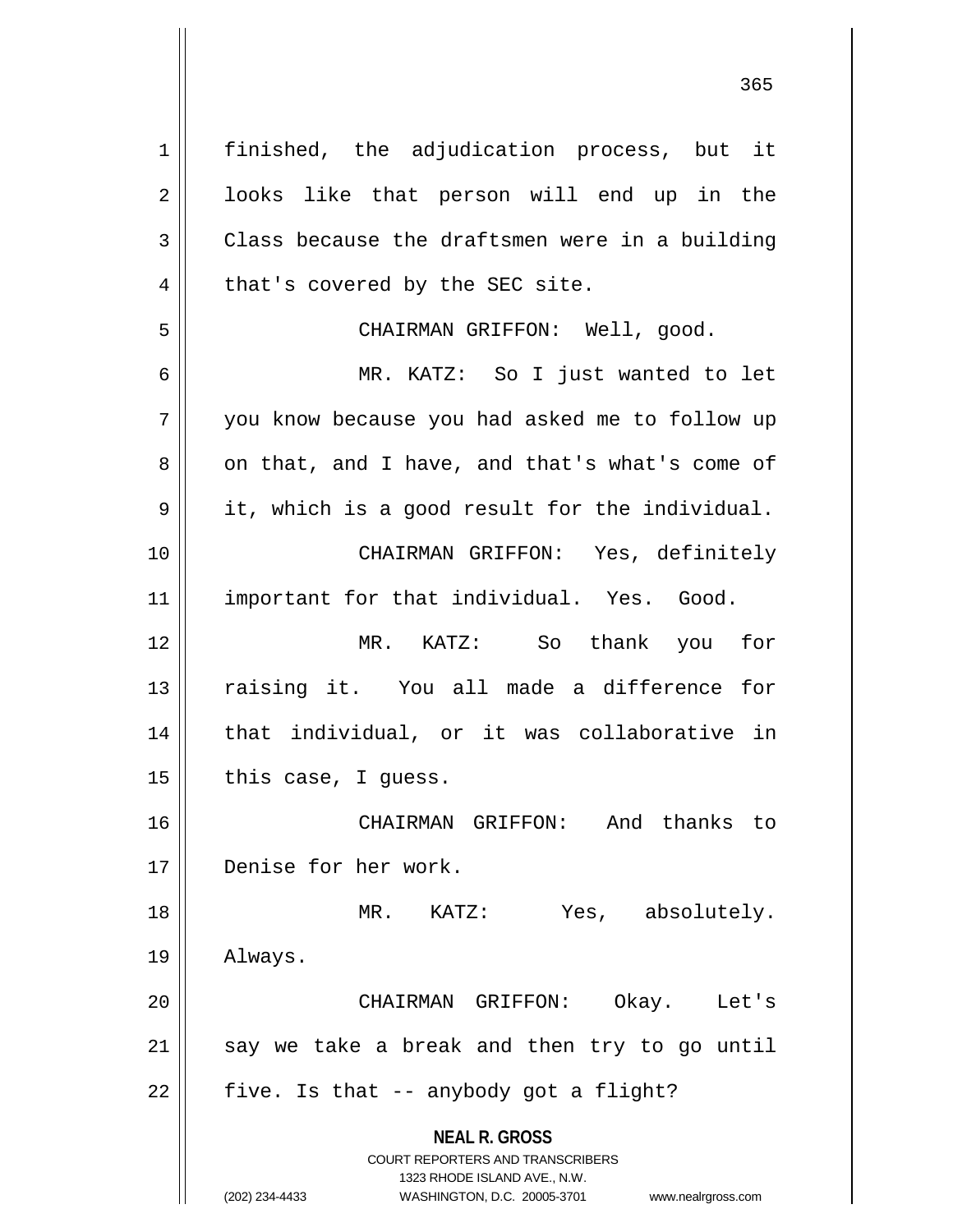**NEAL R. GROSS** COURT REPORTERS AND TRANSCRIBERS 1323 RHODE ISLAND AVE., N.W. 366 1 MR. FARVER: I've got a 6:00  $2 \parallel$  flight. 3 CHAIRMAN GRIFFON: You got a 6. 4 || Alright. Maybe quarter of five? We'll stop  $5 \parallel$  at quarter of five. I mean, we don't want to 6 | -- I don't know. Security has probably got  $7$  | five people in there, right? 8 MR. FARVER: It usually depends on 9 | how much time we have. 10 (Laughter.) 11 CHAIRMAN GRIFFON: Yes. There's 12 usually more -- I don't want to say that. 13 || Okay. Let's take a ten-minute break. 14 || (Whereupon, the above-entitled matter went off 15  $\parallel$  the record at 4:13 p.m. and resumed at 4:26  $16 \parallel p.m.$ 17 CHAIRMAN GRIFFON: Alright. 18 || David? David Richardson or whoever is online, 19 we're just going to go for about 15 or 20 more 20 minutes and just a couple of issues to wind 21 down here. The first thing, well, I think we  $22$  should take care of the two administrative

(202) 234-4433 WASHINGTON, D.C. 20005-3701 www.nealrgross.com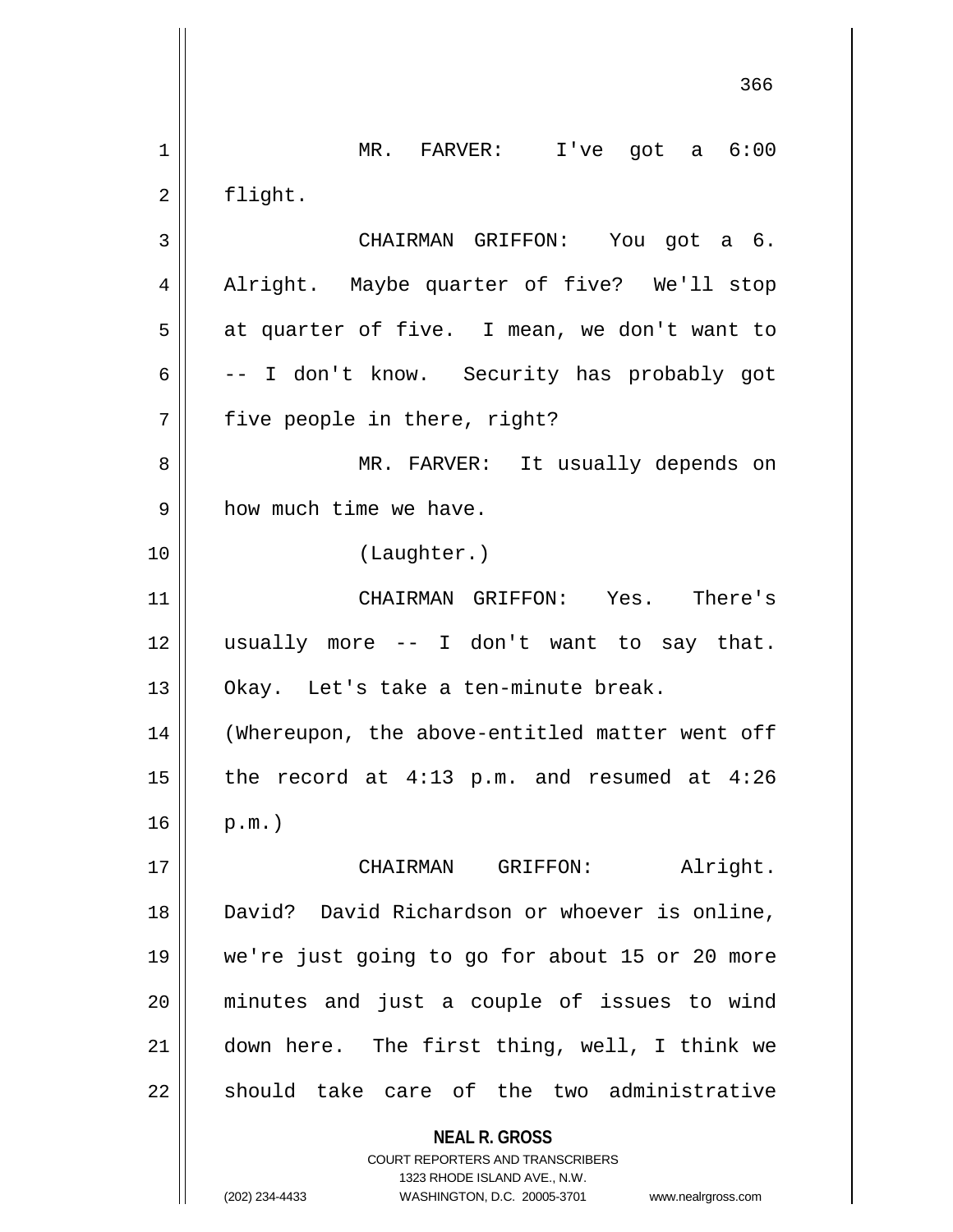1 || items first, and they overlap a little bit.  $2 \parallel$  But in terms of, during the break, Scott asked 3 me, you know, we're focusing on these 10th 4 through 13th sets by sites, and I think it 5 Seems to be working. I mean, NIOSH and SC&A  $6 \parallel$  seem to think it's a good way to go forward.  $7 \parallel$  It seems, at least so far to the Subcommittee,  $8 \parallel$  to be working. 9 So the question for NIOSH, that 10 NIOSH is asking is what are the next two in 11 line so we can be prepared for the next 12 meeting going forward? So I'll ask Doug on  $13 \parallel$  that. 14 MR. FARVER: Okay. Since for this 15 next section or next group, we're planning to 16 go back and do a check on those Site Profile 17 || changes, check on any SEC impacts --18 CHAIRMAN GRIFFON: That's the 19 second part of this question, which is that  $20$  |  $100k$ -back, as Jim Melius described it --21 MR. FARVER: So the next time I'm 22 || here and I'm presenting the findings, we'll

> **NEAL R. GROSS** COURT REPORTERS AND TRANSCRIBERS

> > 1323 RHODE ISLAND AVE., N.W.

(202) 234-4433 WASHINGTON, D.C. 20005-3701 www.nealrgross.com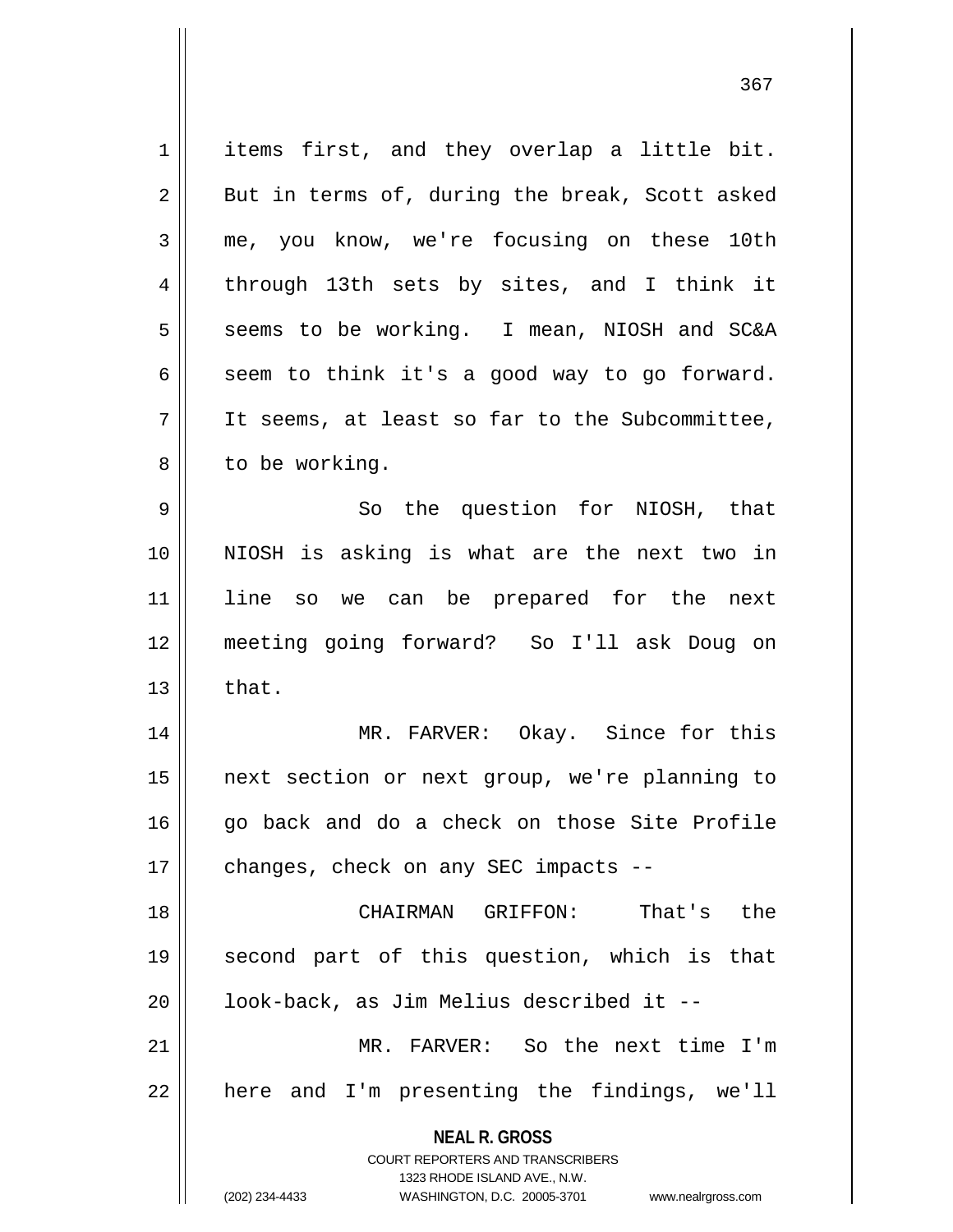**NEAL R. GROSS** COURT REPORTERS AND TRANSCRIBERS 1323 RHODE ISLAND AVE., N.W. 1<sup>1</sup> have this section all in front of the matrix  $2 \parallel$  to look at. So we'll have all the information  $3 \parallel$  together, so that's what we're going to work  $4 \parallel$  on for the next package. So the next site we  $5 \parallel$  pick should be one that it's okay to go back  $6 \parallel$  and look at the Profile and the SEC and, you  $7 \parallel$  know  $-$ 8 CHAIRMAN GRIFFON: Yes. It's not  $9 \parallel$  sort of  $-$ 10 MR. STIVER: Hey, Doug, this is 11 John Stiver. I think the next one, the next 12 || two in line, just based on the number of cases 13 || and findings, is Los Alamos and Rocky. And 14 maybe Rocky might be better, if we're planning 15 || on doing this look-back, for some of the 16 | reasons that Stu mentioned earlier today. 17 CHAIRMAN GRIFFON: Well, yes. 18 MR. FARVER: It's up to you. 19 MR. STIVER: In either case, 20 || there's not that many findings. I think  $21$  there's like 14 or 15 each. 22 MR. FARVER: If you want to do

(202) 234-4433 WASHINGTON, D.C. 20005-3701 www.nealrgross.com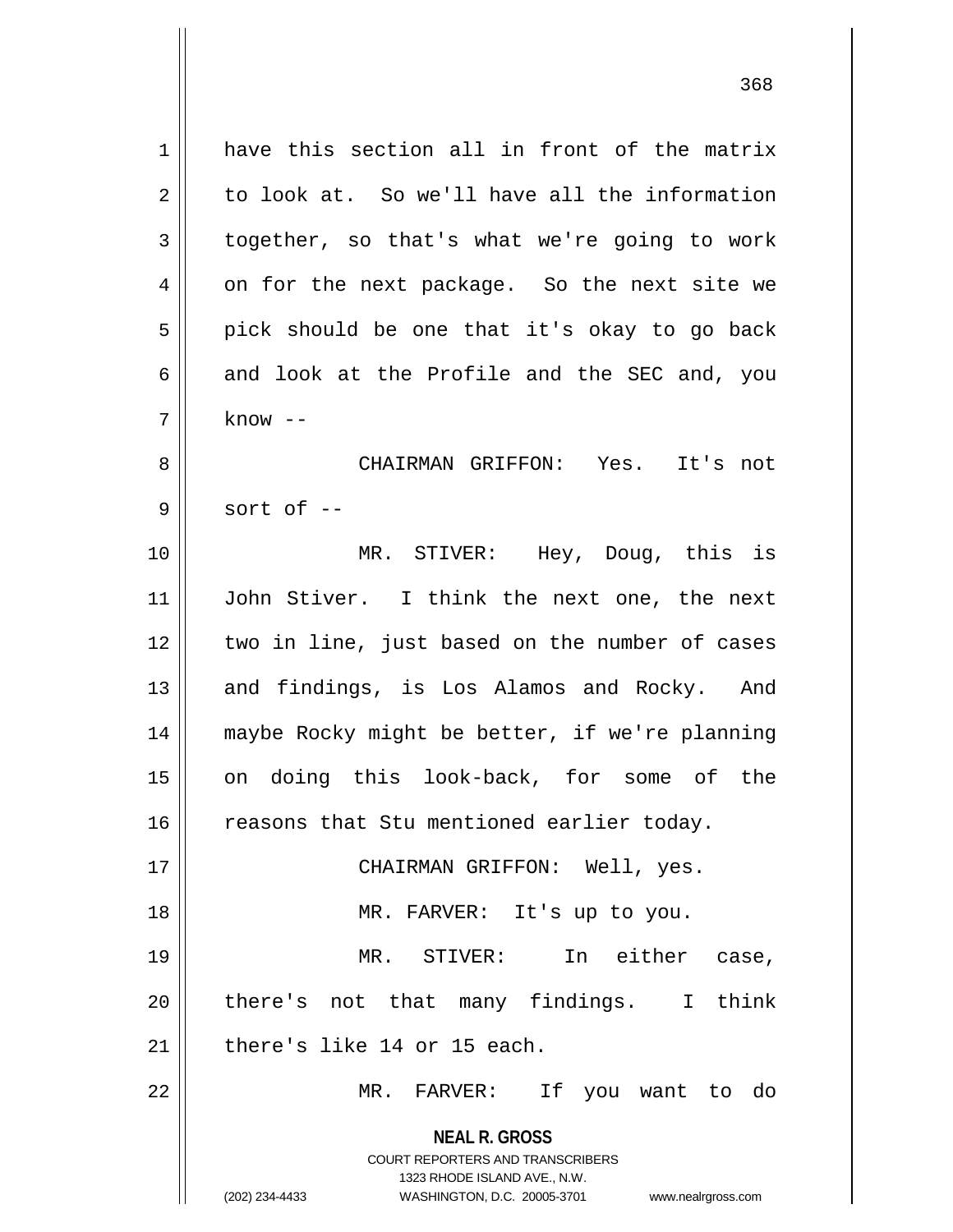**NEAL R. GROSS** COURT REPORTERS AND TRANSCRIBERS 1323 RHODE ISLAND AVE., N.W. (202) 234-4433 WASHINGTON, D.C. 20005-3701 www.nealrgross.com 1 | Rocky, that's not, you know, a cause of  $2 \parallel$  controversy or anything, we could do that. We 3 talked about Los Alamos. I talked with you 4 about that. You said, you know, that may or  $5 \parallel$  may not be. 6 CHAIRMAN GRIFFON: Well, I think 7 Rocky and Los Alamos both are in the midst of 8 Some SEC evaluation. 9 MR. FARVER: Now, there's always 10 Nevada Test Site. 11 | CHAIRMAN GRIFFON: Yes, yes. 12 MR. FARVER: There's nine 13 || findings, so that's a small number, something 14 easily to handle. I don't know. We might 15 want to do Nevada Test Site, if that's a more 16 | stable type of place. 17 CHAIRMAN GRIFFON: How many 18 || findings for the other sites? 19 MR. FARVER: It was like 14 for 20 | Rocky and 15 for Los Alamos. 21 | CHAIRMAN GRIFFON: And, really,  $22$  | you're more interested in the number of cases,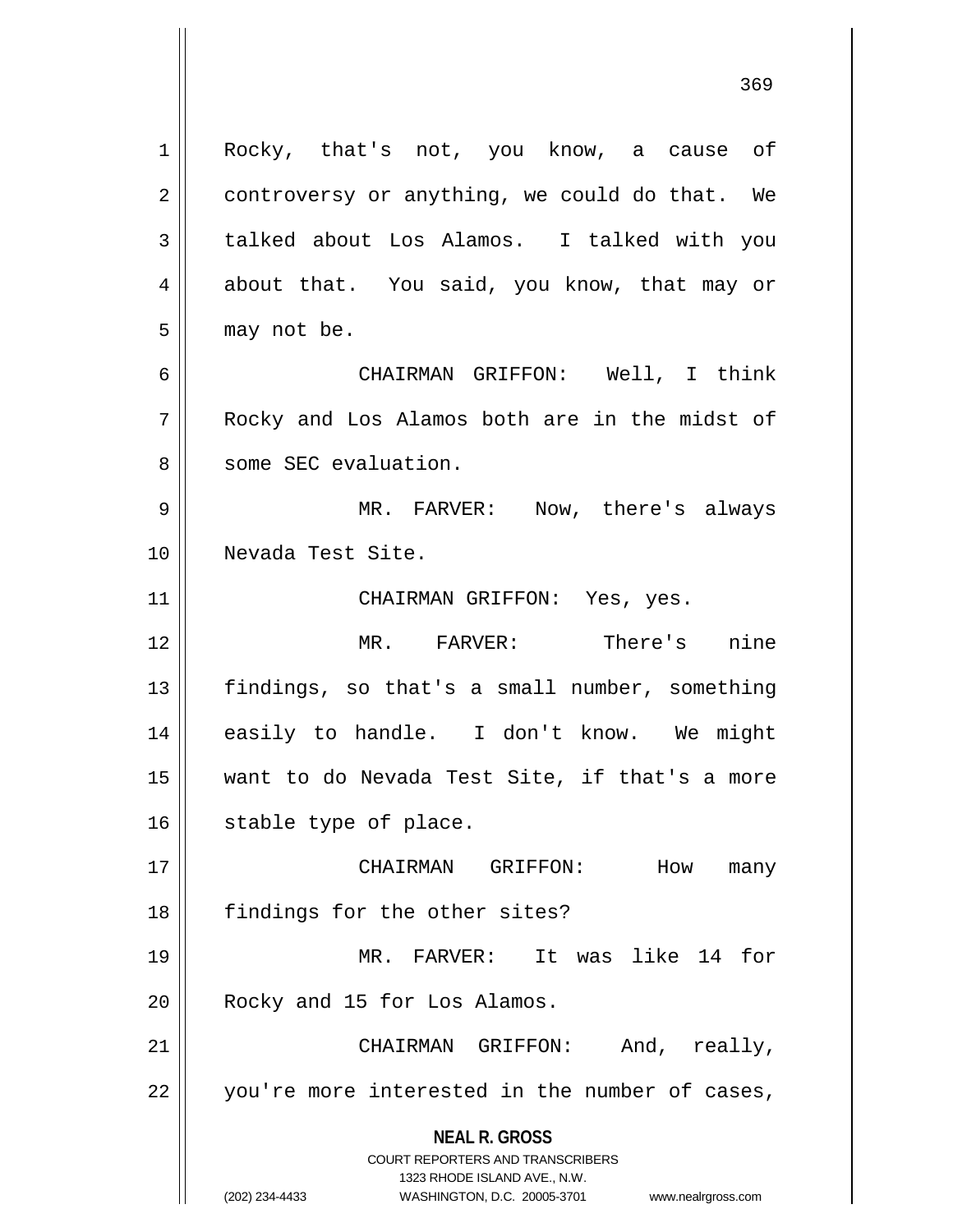**NEAL R. GROSS** COURT REPORTERS AND TRANSCRIBERS 1323 RHODE ISLAND AVE., N.W. (202) 234-4433 WASHINGTON, D.C. 20005-3701 www.nealrgross.com 1 || not so much the number of findings. 2 MR. FARVER: Yes. Los Alamos is  $3 \parallel$  only three cases or fifteen findings. 4 MR. STIVER: NTS only had nine 5 | findings and four cases. 6 MR. FARVER: And Fernald is ten 7 | findings on five cases. 8 CHAIRMAN GRIFFON: And Rocky Flats 9 || is how many cases? 10 MR. FARVER: Down to the R's. 11 || Fourteen findings on eight cases. 12 CHAIRMAN GRIFFON: I think that 13  $\parallel$  might be the best. Yes, I think that might be 14 | the better one. 15 || MR. FARVER: Okay. 16 CHAIRMAN GRIFFON: I don't know 17 what other people feel, but I think that will 18 at least give you a better sample and not too 19  $\parallel$  huge that, you know --20 MR. FARVER: Yes. 21 CHAIRMAN GRIFFON: Okay. So Rocky  $22 \parallel$  Flats, I think, for the look-back part, and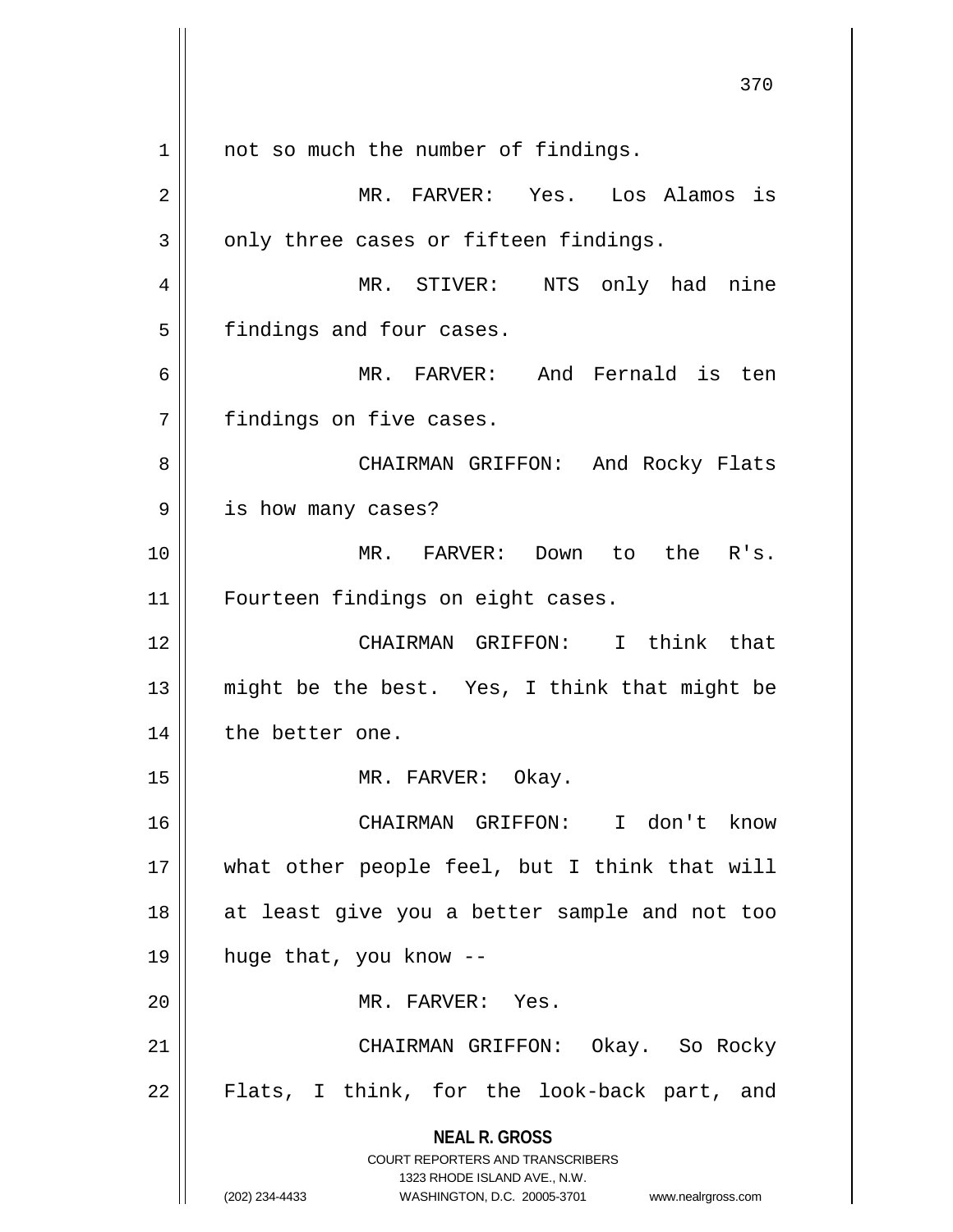| 1              | then what other site for the --                                                                     |
|----------------|-----------------------------------------------------------------------------------------------------|
| $\overline{2}$ | MR. FARVER: Well, no, the Rocky                                                                     |
| 3              | Flats we're going to do the look-back and the                                                       |
| 4              | findings.                                                                                           |
| 5              | Right.<br>CHAIRMAN GRIFFON:<br>But                                                                  |
| 6              | then what other one just for the findings?                                                          |
| 7              | MR. FARVER: Oh, I was going to                                                                      |
| 8              | propose that we do all these the same way                                                           |
| 9              | then.                                                                                               |
| 10             | CHAIRMAN GRIFFON: Yes.                                                                              |
| 11             | MR. FARVER: So as the next site                                                                     |
| 12             | comes up, we would do a look-back and                                                               |
| 13             | findings.                                                                                           |
| 14             | MR. KATZ: Well, we just want to                                                                     |
| 15             | do -- we're trying to pilot that, so the look-                                                      |
| 16             | back is just for one.                                                                               |
| 17             | CHAIRMAN GRIFFON: Yes, just for                                                                     |
| 18             | the Rocky now.                                                                                      |
| 19             | MR. FARVER: Okay.                                                                                   |
| 20             | CHAIRMAN GRIFFON:<br>Only because                                                                   |
| 21             | we're not sure what we're going to get out of                                                       |
| 22             | it, you know. Yes, we want to see sort of --                                                        |
|                | <b>NEAL R. GROSS</b>                                                                                |
|                | <b>COURT REPORTERS AND TRANSCRIBERS</b>                                                             |
|                | 1323 RHODE ISLAND AVE., N.W.<br>(202) 234-4433<br>WASHINGTON, D.C. 20005-3701<br>www.nealrgross.com |

 $\overline{\phantom{a}}$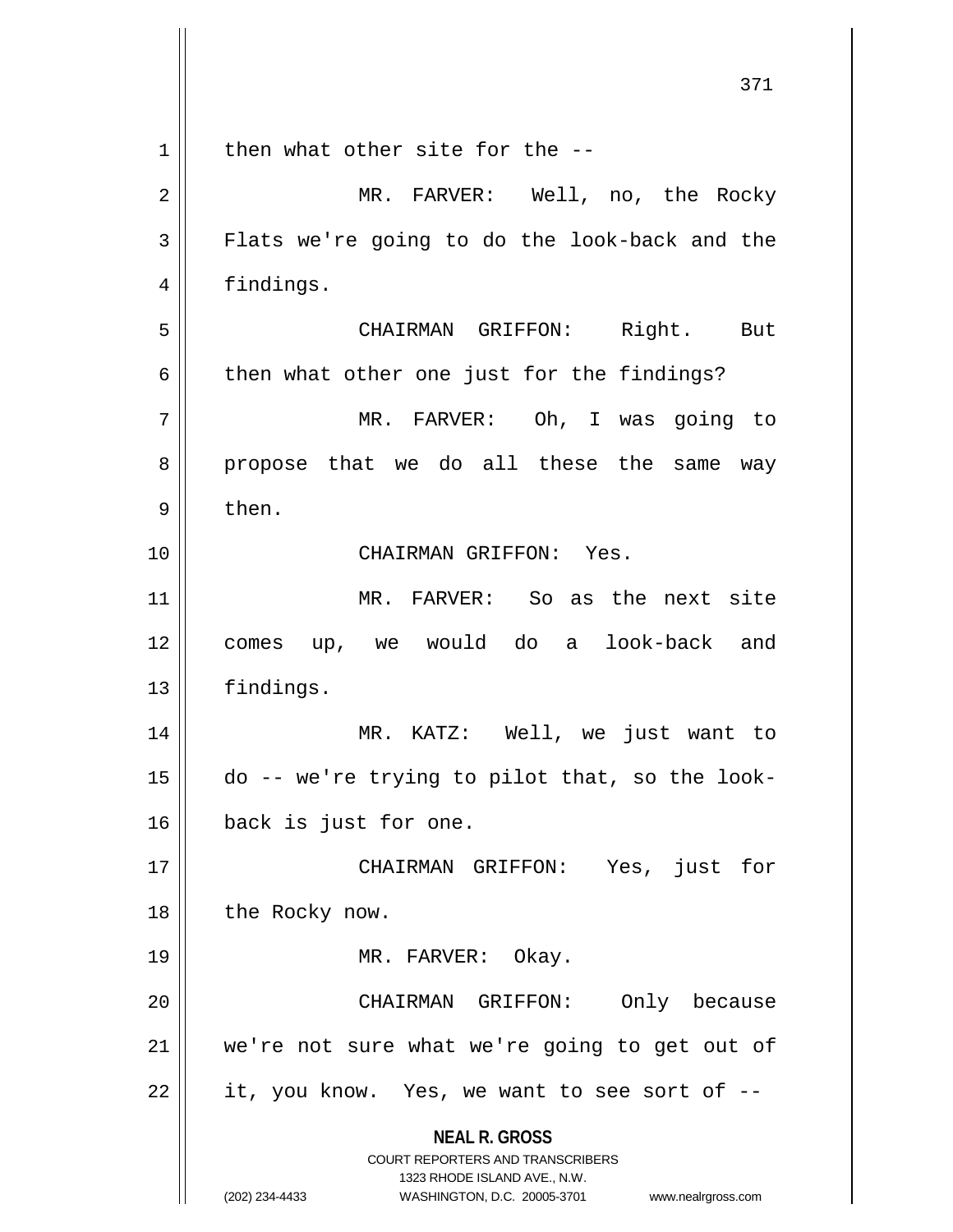**NEAL R. GROSS** COURT REPORTERS AND TRANSCRIBERS 1323 RHODE ISLAND AVE., N.W. (202) 234-4433 WASHINGTON, D.C. 20005-3701 www.nealrgross.com 1 || MR. FARVER: It's probably easier  $2 \parallel$  for us to do them both at once. But, I mean,  $3 \parallel$  that's okay. Okay. And then I guess the site  $4 \parallel$  really doesn't matter after that. 5 MR. KATZ: Well, it's in numbers. 6 Where are we? Rocky Flats was one. LANL, is 7 | that another one? 8 MR. FARVER: Yes. It's only three 9 cases, but it's fifteen findings. So it 10 depends on what numbers -- 11 CHAIRMAN GRIFFON: Why don't we do 12 || a look-back and findings for Rocky and 13 | findings for LANL? 14 || MR. FARVER: Okay. 15 CHAIRMAN GRIFFON: Just move ahead  $16$  that way. 17 || MR. KATZ: Is that enough work to 18 || get adequate progress on, those two, or do we 19 need to add another? 20 CHAIRMAN GRIFFON: What's next in 21 line? 22 MR. FARVER: Oh, no. I mean, I'm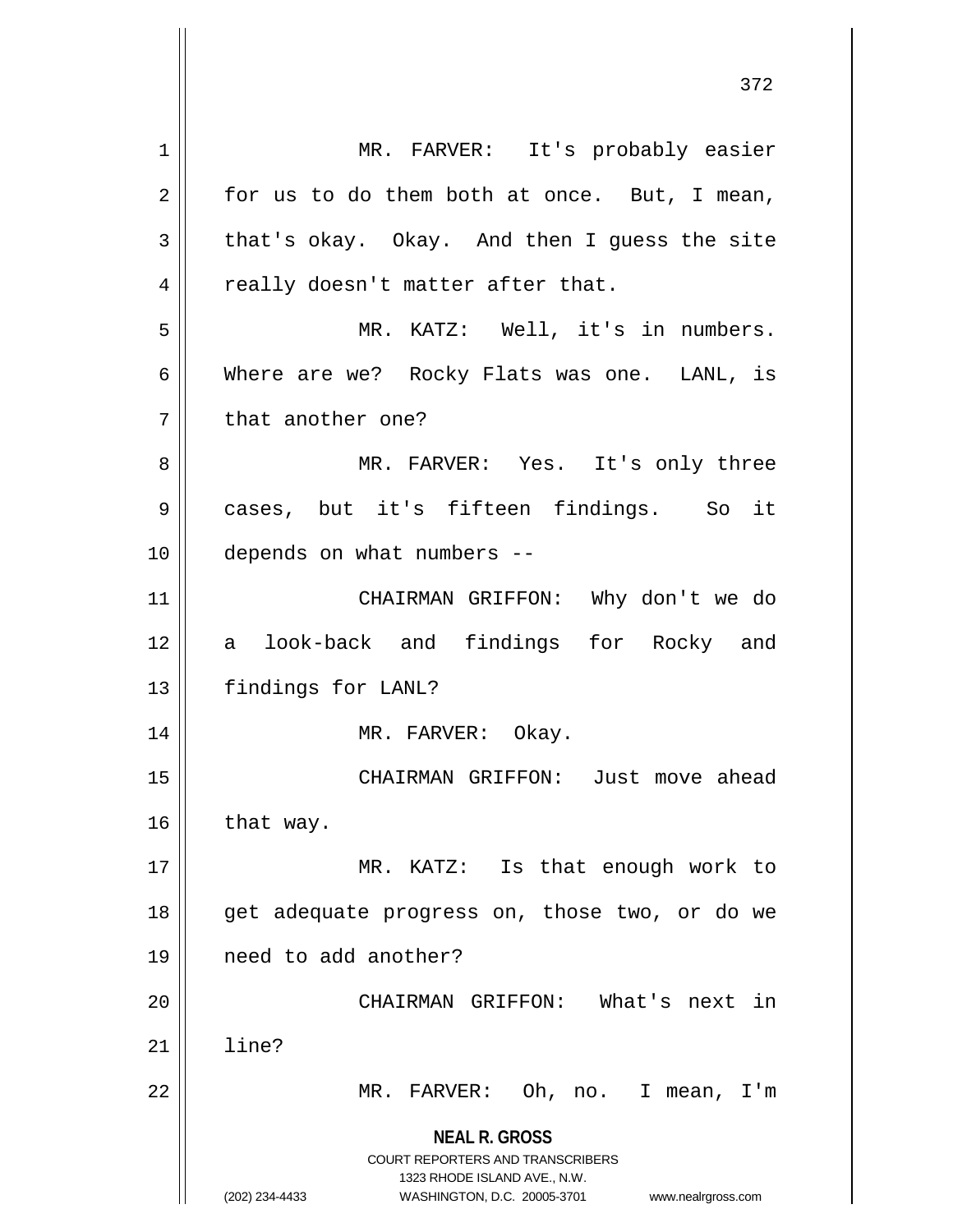**NEAL R. GROSS** COURT REPORTERS AND TRANSCRIBERS 1323 RHODE ISLAND AVE., N.W. (202) 234-4433 WASHINGTON, D.C. 20005-3701 www.nealrgross.com  $1 \parallel$  not sure we'll -- well --2 || MR. KATZ: To be able to get them  $3 \parallel$  out -- okay. 4 MR. FARVER: Then my concern would  $5 \parallel$  be getting it all done. 6 CHAIRMAN GRIFFON: Yes, okay.  $7$  Those will be our next two in line. Okay.  $8 \parallel$  And we can  $-$ 9 MR. SIEBERT: Now, did you say 10 LANL? The second one? 11 | CHAIRMAN GRIFFON: Yes, LANL. 12 || MR. SIEBERT: Now, my question is,  $13$  || what I was asking for is what are the two next 14 || groupings that we're going to do, such as the 15  $\parallel$  grouping that we'll talk at the next meeting,  $16$  and then a heads-up for the grouping that will 17 || be the meeting after that so that we get the 18 heads-up. Are you talking Rocky and then LANL 19 || or both of them for the next meeting? 20 MR. KATZ: The next meeting is 21 | Rocky and LANL. 22 MR. SIEBERT: Yes, I'm hearing two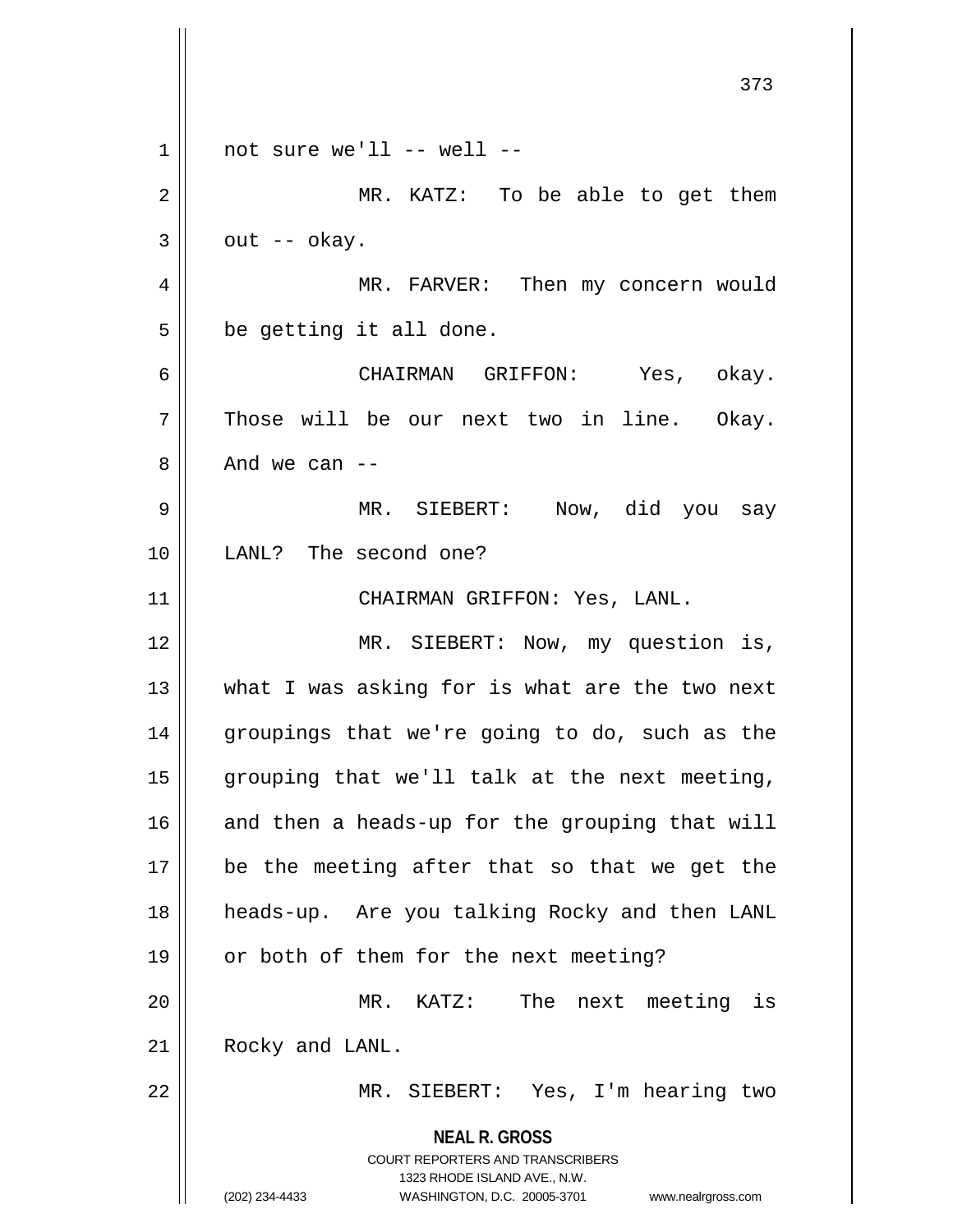**NEAL R. GROSS** COURT REPORTERS AND TRANSCRIBERS 1323 RHODE ISLAND AVE., N.W. (202) 234-4433 WASHINGTON, D.C. 20005-3701 www.nealrgross.com 374 1 different things. 2 || MR. KATZ: Right? 3 || MR. FARVER: I think Rocky would 4 | be enough. 5 MR. KATZ: Oh, really? Okay. 6 MR. SIEBERT: That's why I'm 7 asking the question. 8 CHAIRMAN GRIFFON: Yes. Probably  $9 \parallel$  realistically, look what we got on this one --10 MR. CALHOUN: And there's got to 11 be some SRS in that next meeting, too, I would  $12$   $\parallel$  think. 13 || CHAIRMAN GRIFFON: Right. 14 MR. FARVER: Still Category A. 15 MR. SIEBERT: So we'll do Rocky 16  $\parallel$  for the next meeting and then --17 || CHAIRMAN GRIFFON: LANL for the 18 second. 19 MR. SIEBERT: LANL at least is on  $20$  | the table for the next one, and we can always 21 decide at the next one. Okay. 22 CHAIRMAN GRIFFON: The next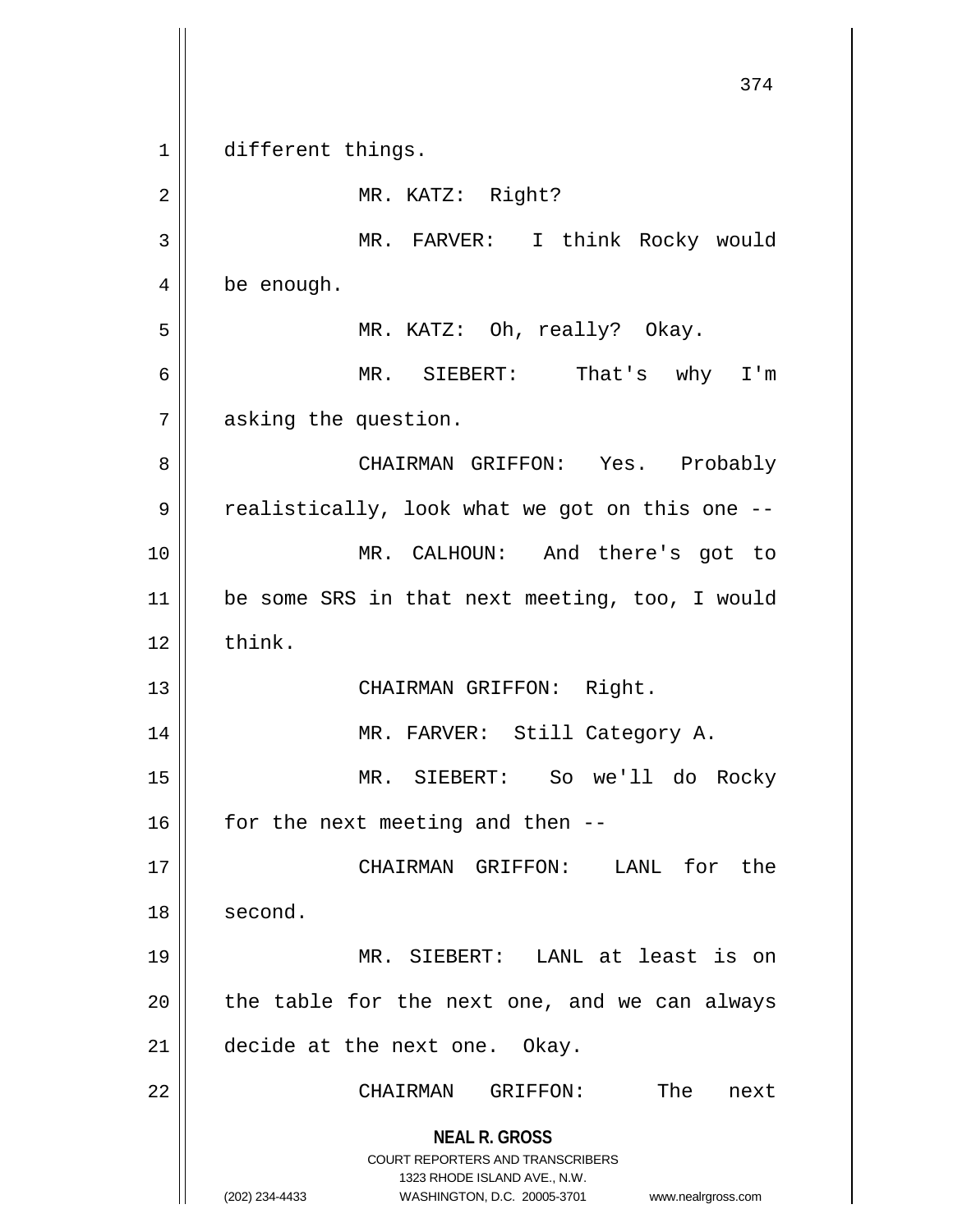**NEAL R. GROSS** COURT REPORTERS AND TRANSCRIBERS 1323 RHODE ISLAND AVE., N.W. (202) 234-4433 WASHINGTON, D.C. 20005-3701 www.nealrgross.com 1 || meeting we can put another one out. Yes, 2 | whatever. 3 MR. FARVER: The next meeting, if 4 || we decide we like the look-back approach, we  $5 \parallel$  can always add it. 6 CHAIRMAN GRIFFON: Yes, okay. 7 MR. FARVER: Okay. 8 CHAIRMAN GRIFFON: And do we want  $9 \parallel$  to, while we're doing -- well, it should 10 probably just be kind of the end of it. Do we 11 || want to put a date for the next  $-$ - might want 12 || to let everyone look through here. 13 MR. KATZ: Yes. 14 CHAIRMAN GRIFFON: David, are you 15  $\parallel$  online? David? Ted, what would be our, we've 16 | been doing these two months apart? 17 MR. KATZ: Yes, we're trying for 18 || approximately two months apart. 19 MEMBER MUNN: So we're looking at 20 || October. I'll be out of pocket from the 4th  $21$  | through the 18th. 22 MR. KATZ: Okay. So let's look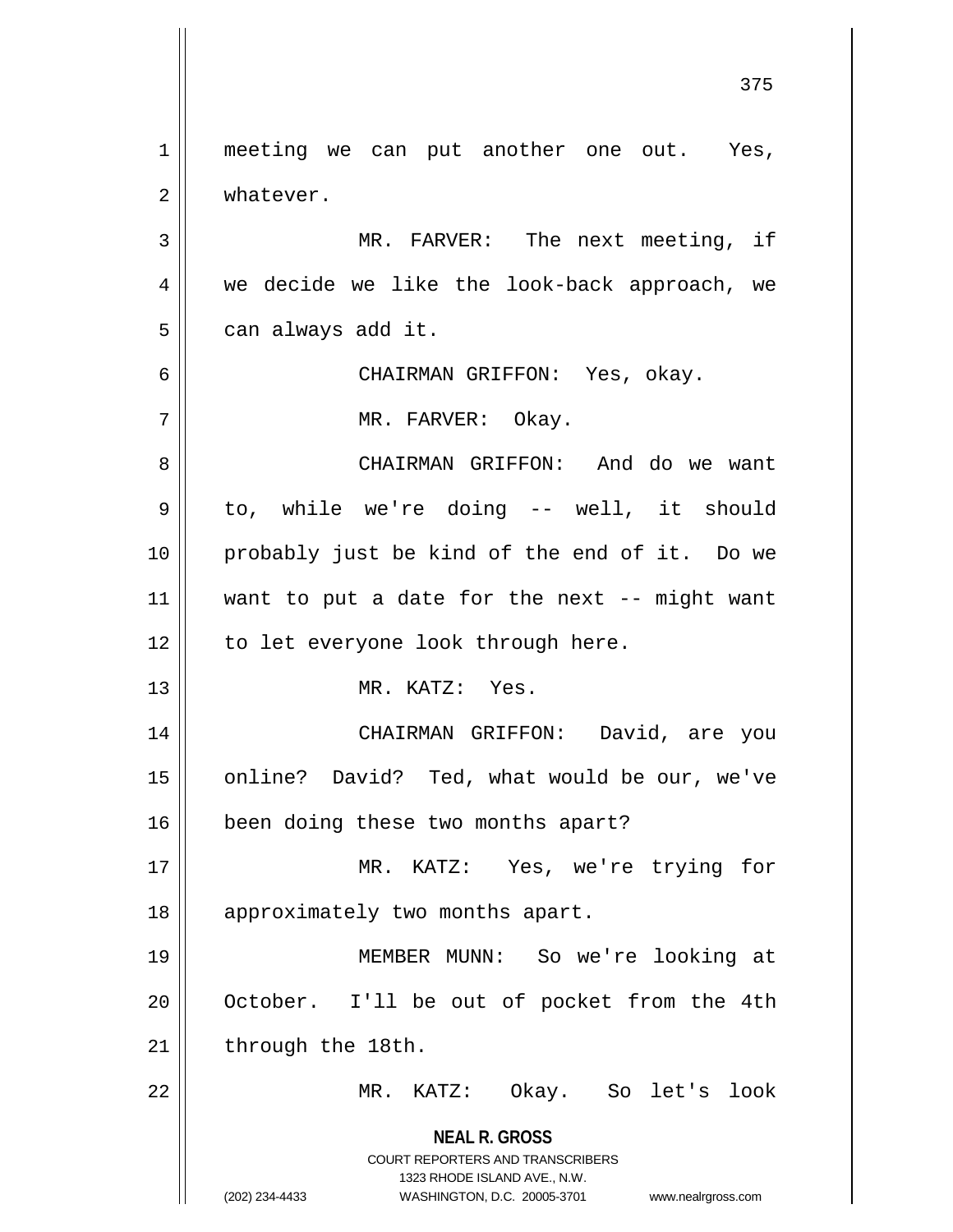**NEAL R. GROSS** COURT REPORTERS AND TRANSCRIBERS 1323 RHODE ISLAND AVE., N.W. (202) 234-4433 WASHINGTON, D.C. 20005-3701 www.nealrgross.com 376 1 after the 18th then. 2 CHAIRMAN GRIFFON: So you're 3 | looking October? Is that what you're looking  $4 \parallel$  at, Ted? 5 MR. KATZ: Yes, October. And  $6 \parallel$  she's out of pocket until the 18th. 7 || CHAIRMAN GRIFFON: Right. 8 || MEMBER MUNN: Unless you do it the  $9 \parallel$  1st, 2nd, or 3rd. 10 MR. KATZ: No, we can't because  $11$  | that's the new fiscal year. It's a problem. 12 MEMBER MUNN: It is. 13 CHAIRMAN GRIFFON: Well, the week 14 || of the 22nd through 26th is bad for me. You 15 || said 4th through the 18th is bad for you, 16 Wanda? 17 MR. KATZ: So what about the last 18 week? 19 || CHAIRMAN GRIFFON: The last week I  $20$   $\parallel$  think  $-$ 21 MR. SIEBERT: I don't know how  $22$  || important I am, but I'm gone at the Bioassay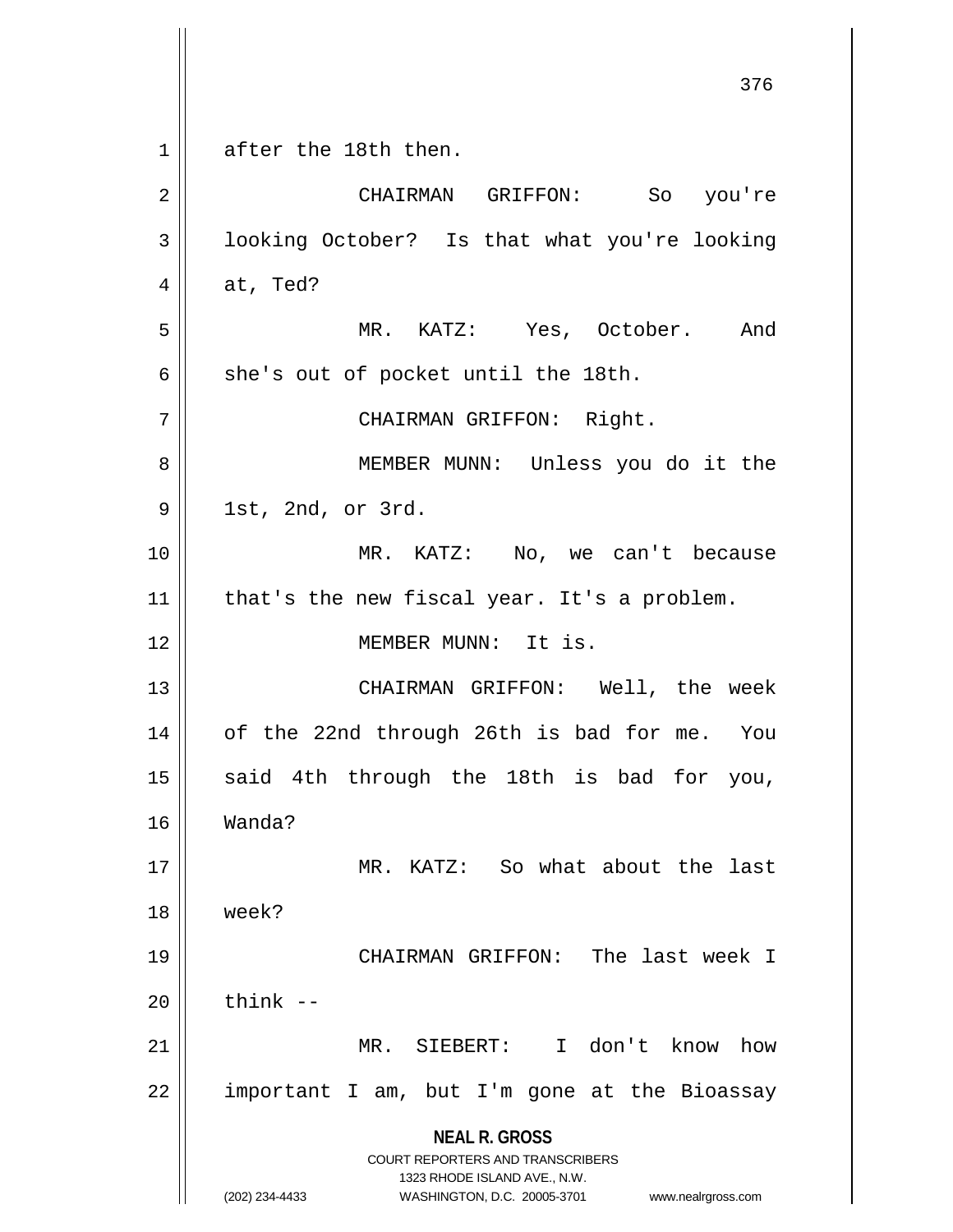**NEAL R. GROSS** COURT REPORTERS AND TRANSCRIBERS 1323 RHODE ISLAND AVE., N.W. (202) 234-4433 WASHINGTON, D.C. 20005-3701 www.nealrgross.com 377 1 || Conference the last week. 2 MR. CALHOUN: You are very 3 | important. 4 | MR. KATZ: According to Grady. 5 || MR. SIEBERT: Wow. 6 CHAIRMAN GRIFFON: I'm at a 7 | conference. Yes, I'm away. 8 || MEMBER MUNN: So Scott's --9 MR. KATZ: Scott, how long are you 10 || gone? That whole week? 11 || MR. SIEBERT: The whole week, yes. 12 || MR. KATZ: Okay. 13 MEMBER MUNN: October. 14 MR. KATZ: So then that puts us  $15$   $\parallel$  into  $-$ 16 MR. FARVER: November. 17 || MR. KATZ: -- the first full week 18 || of November? That's Election Day week, by the 19 way. 20 || MEMBER MUNN: We have Procedures 21 on the 1st. We have Procedures on the 1st. 22 MR. KATZ: Yes, but that doesn't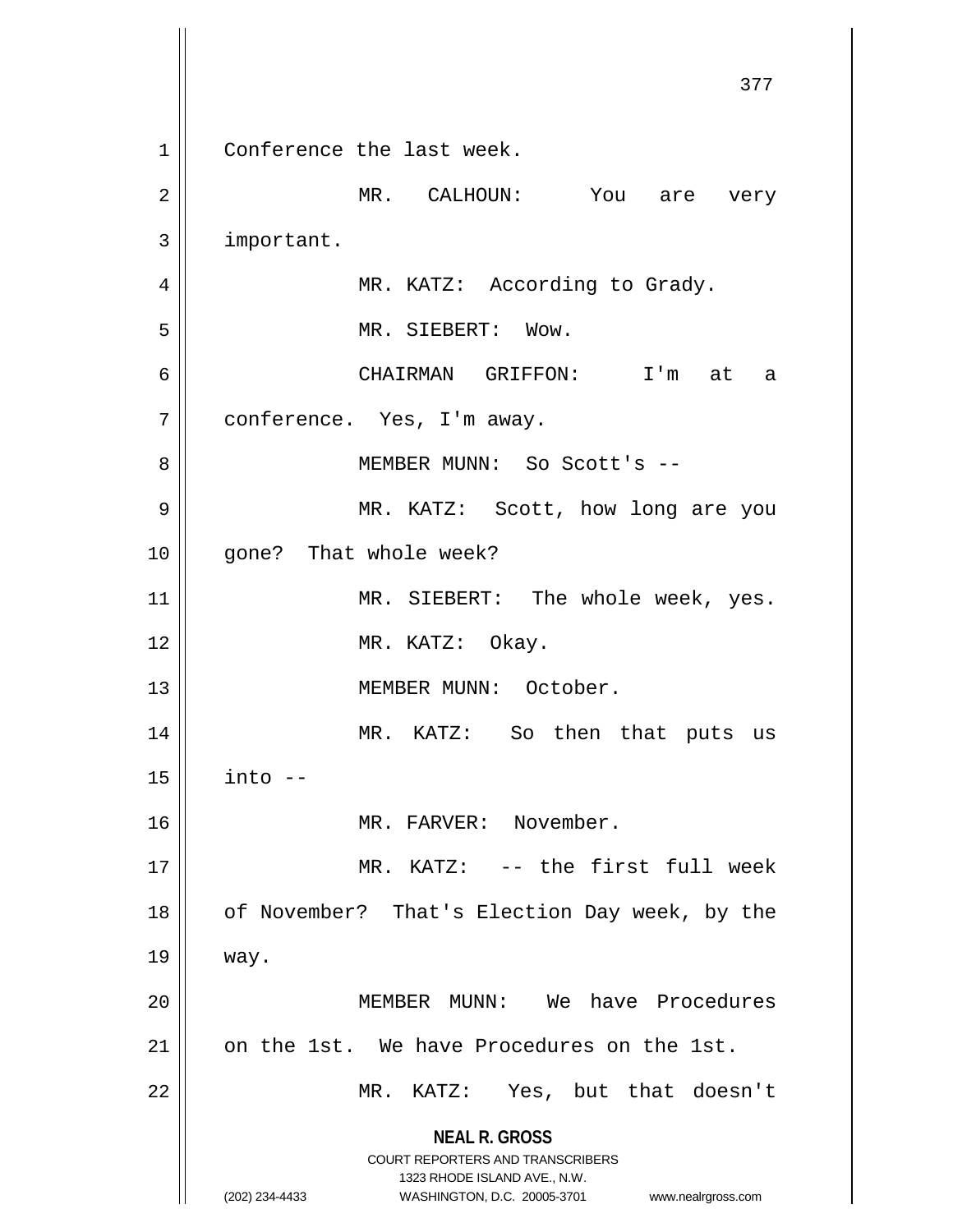**NEAL R. GROSS** COURT REPORTERS AND TRANSCRIBERS 1323 RHODE ISLAND AVE., N.W. (202) 234-4433 WASHINGTON, D.C. 20005-3701 www.nealrgross.com 378 1 || work for Scott, anyway. 2 CHAIRMAN GRIFFON: I can't do the  $3 \parallel$  1st. 4 MEMBER MUNN: You won't be back by  $5 \parallel$  Friday, huh? 6 MR. KATZ: So what about later in 7 | Election Day week? 8 CHAIRMAN GRIFFON: We have a Board 9 | call on the Monday, right? So later that week 10 || you're saying? 11 MR. KATZ: Yes. So the 6th is 12  $\parallel$  Election Day, and you probably don't want to - $13 \parallel$  - so you could travel to -- what about the 14 7th? 15 MEMBER MUNN: I could travel on  $16$  | the  $-$ 17 MEMBER POSTON: I'm not available 18 l the rest of that week. 19 MEMBER MUNN: The 7th would be 20 | fine for me. 21 CHAIRMAN GRIFFON: You're not  $22$   $\parallel$  available that week?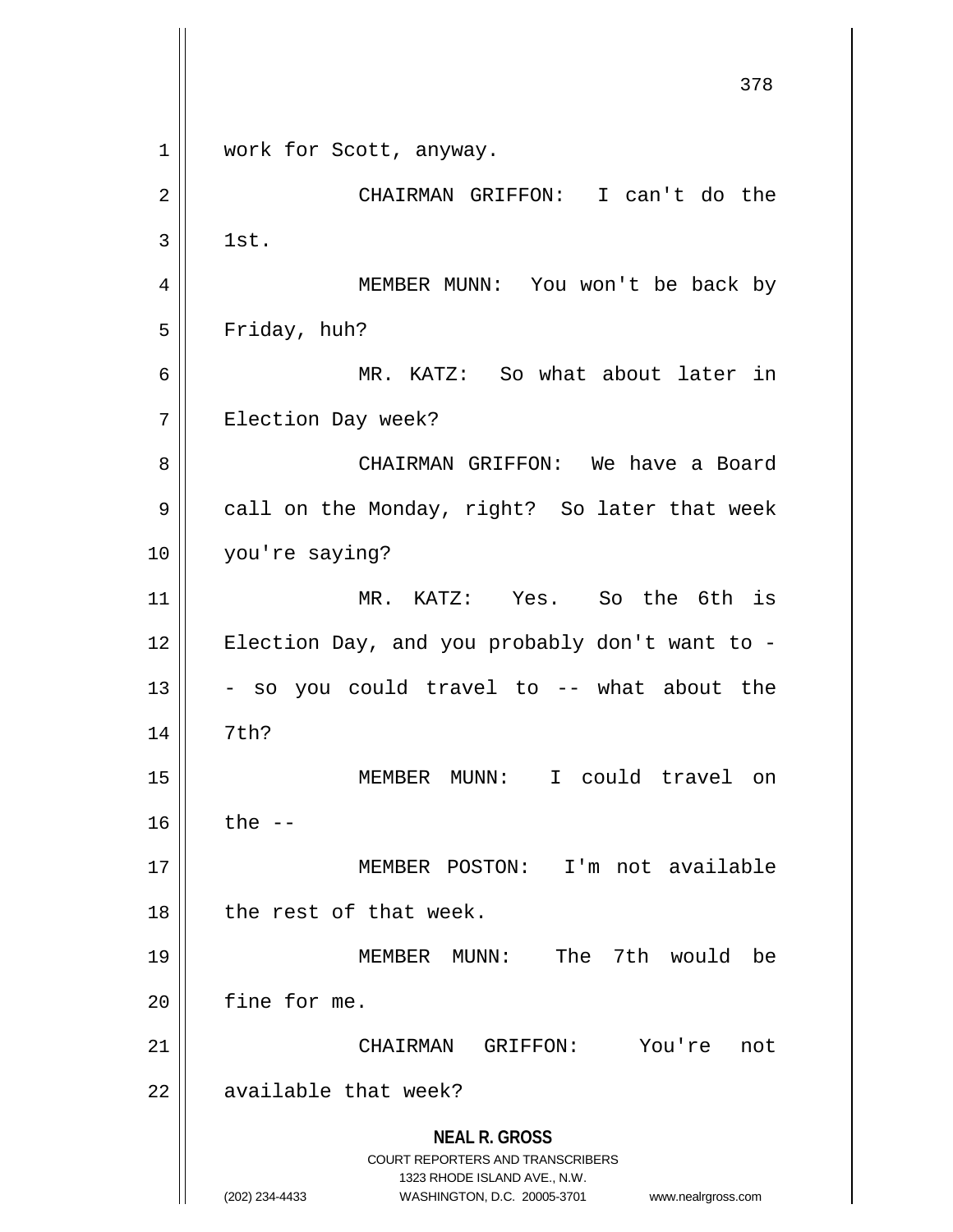**NEAL R. GROSS** COURT REPORTERS AND TRANSCRIBERS 1323 RHODE ISLAND AVE., N.W. (202) 234-4433 WASHINGTON, D.C. 20005-3701 www.nealrgross.com 1 MR. KATZ: John. That doesn't 2 work for John. Okay. So we're up to --3 CHAIRMAN GRIFFON: How about the  $4 \parallel$  12th? 5 MR. CALHOUN: The 12th is 6 Veterans' Day. 7 || MR. KATZ: All right. 8 MEMBER MUNN: That week doesn't 9 work for anybody? 10 MR. CALHOUN: I don't have a lot 11 marked on my calendar, but I've got the 12 | important stuff. 13 || CHAIRMAN GRIFFON: The 13th? 14 || MR. KATZ: The 13th? 15 CHAIRMAN GRIFFON: The 13th? Do I 16 hear a second on the 13th? 17 MR. KATZ: It could be the 13th 18 because it can't be the 14th, 15th, or 16th. 19 || OGC is not available then. 20 CHAIRMAN GRIFFON: Oh, okay.  $21$  | 13th, Wanda? 22 MEMBER MUNN: The 13th is fine for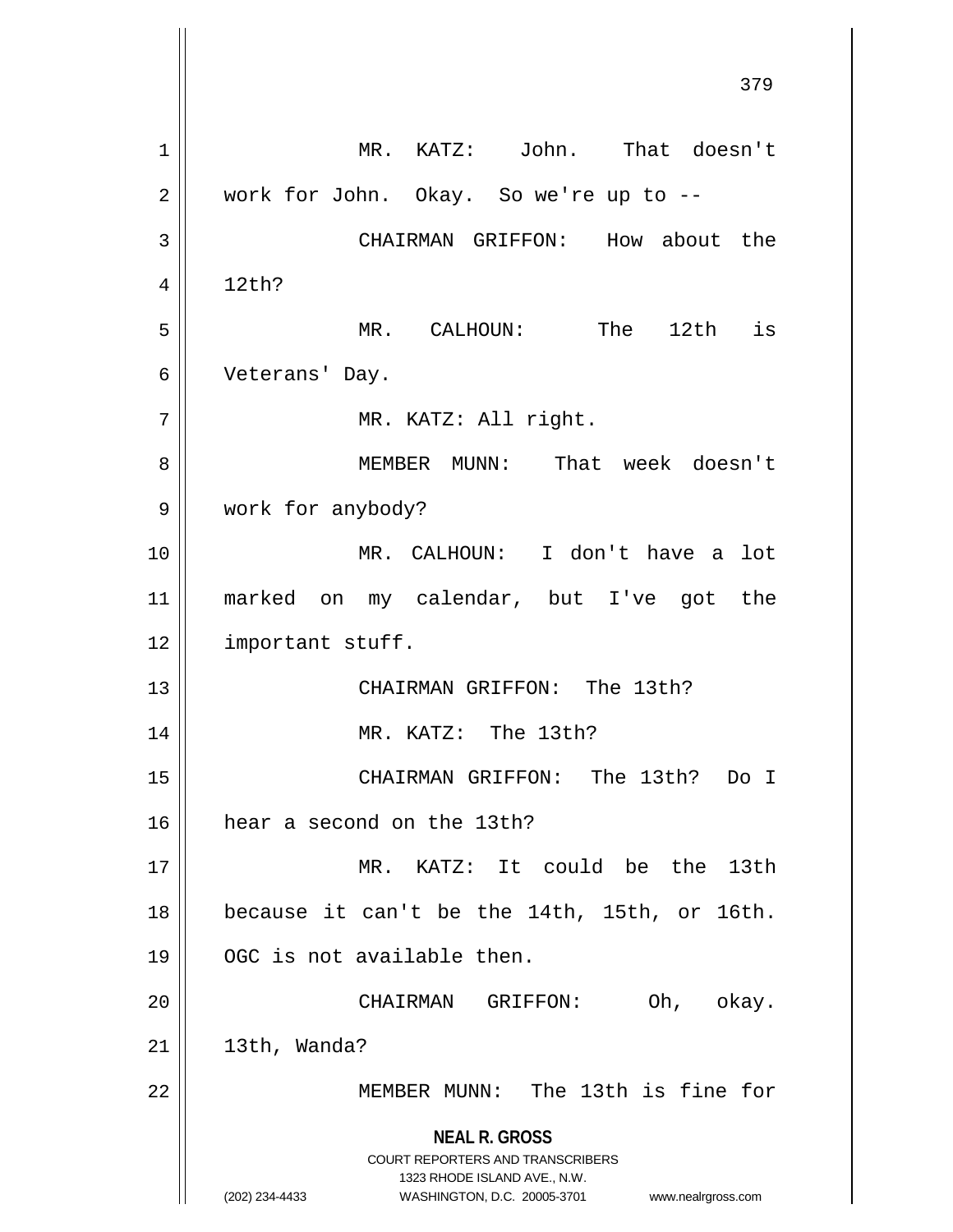**NEAL R. GROSS** COURT REPORTERS AND TRANSCRIBERS 1323 RHODE ISLAND AVE., N.W. (202) 234-4433 WASHINGTON, D.C. 20005-3701 www.nealrgross.com 380 1 me. 2 MEMBER CLAWSON: I'm conflicted on  $3 \parallel$  that one. 4 CHAIRMAN GRIFFON: Oh, you are? 5 MEMBER CLAWSON: Yes. 6 CHAIRMAN GRIFFON: Oh, gosh. 7 MEMBER MUNN: You just don't like 8 || Tuesdays, do you? 9 CHAIRMAN GRIFFON: Did we rule out 10  $\parallel$  the 9<sup>th</sup>? Friday the 9<sup>th</sup>? 11 MEMBER POSTON: I'm conflicted. I 12 || got a conference, a science teacher conference 13 | from Wednesday through Saturday. 14 CHAIRMAN GRIFFON: The rest of 15 | that week. Okay. 16 || MEMBER POSTON: Yes. 17 MEMBER MUNN: So you can't do 18 || Election Day because --19 CHAIRMAN GRIFFON: How about the 20 15th or 16th? 21 MR. KATZ: Those are OGC -- 22 || CHAIRMAN GRIFFON: Oh, OGC.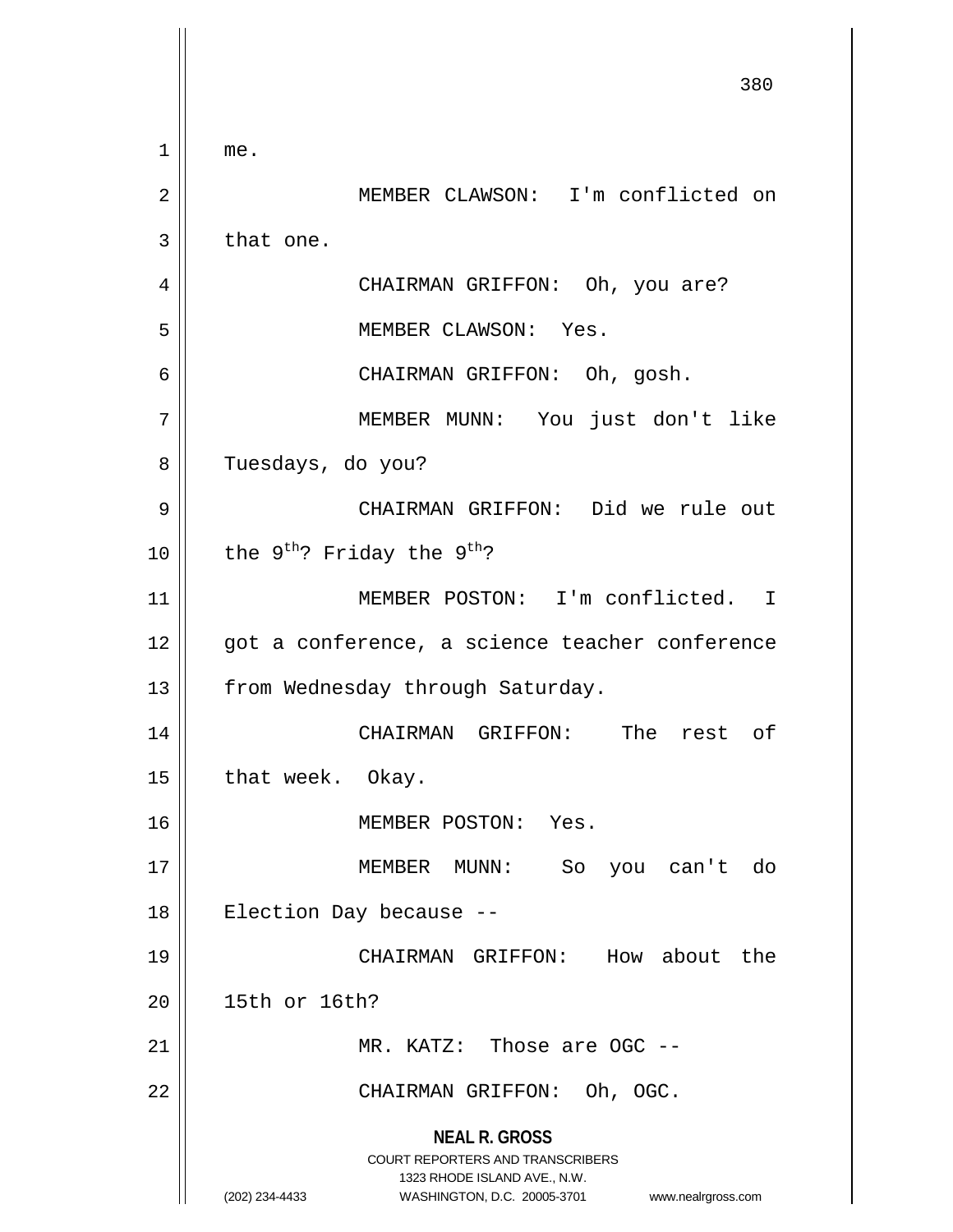**NEAL R. GROSS** COURT REPORTERS AND TRANSCRIBERS 1323 RHODE ISLAND AVE., N.W. (202) 234-4433 WASHINGTON, D.C. 20005-3701 www.nealrgross.com 381  $1 \parallel$  MR. KATZ: -- is not available. 2 CHAIRMAN GRIFFON: Geez. 3 MR. KATZ: I mean, I'm not, we 4 || don't usually have OGC activities, but they  $5 \parallel$  asked me not to schedule anything when they're  $6 \parallel$  -- even though. 7 CHAIRMAN GRIFFON: Yes. 8 MR. CALHOUN: Well, we could ask  $9 \parallel$  them. 10 MEMBER CLAWSON: What if we went 11 | to the last part of September? 12 MEMBER POSTON: What's OGC? 13 MR. KATZ: Office of General 14 Counsel. Lawyers. 15 MEMBER POSTON: We don't need 16 || lawyers. Shakespeare took care of them a long 17 || time ago. What did you say, the last week in 18 | September? 19 CHAIRMAN GRIFFON: Yes, what about 20 | backing up to the last week. 21 MEMBER POSTON: I can do that 22 | whole week, the 24th through the 28th.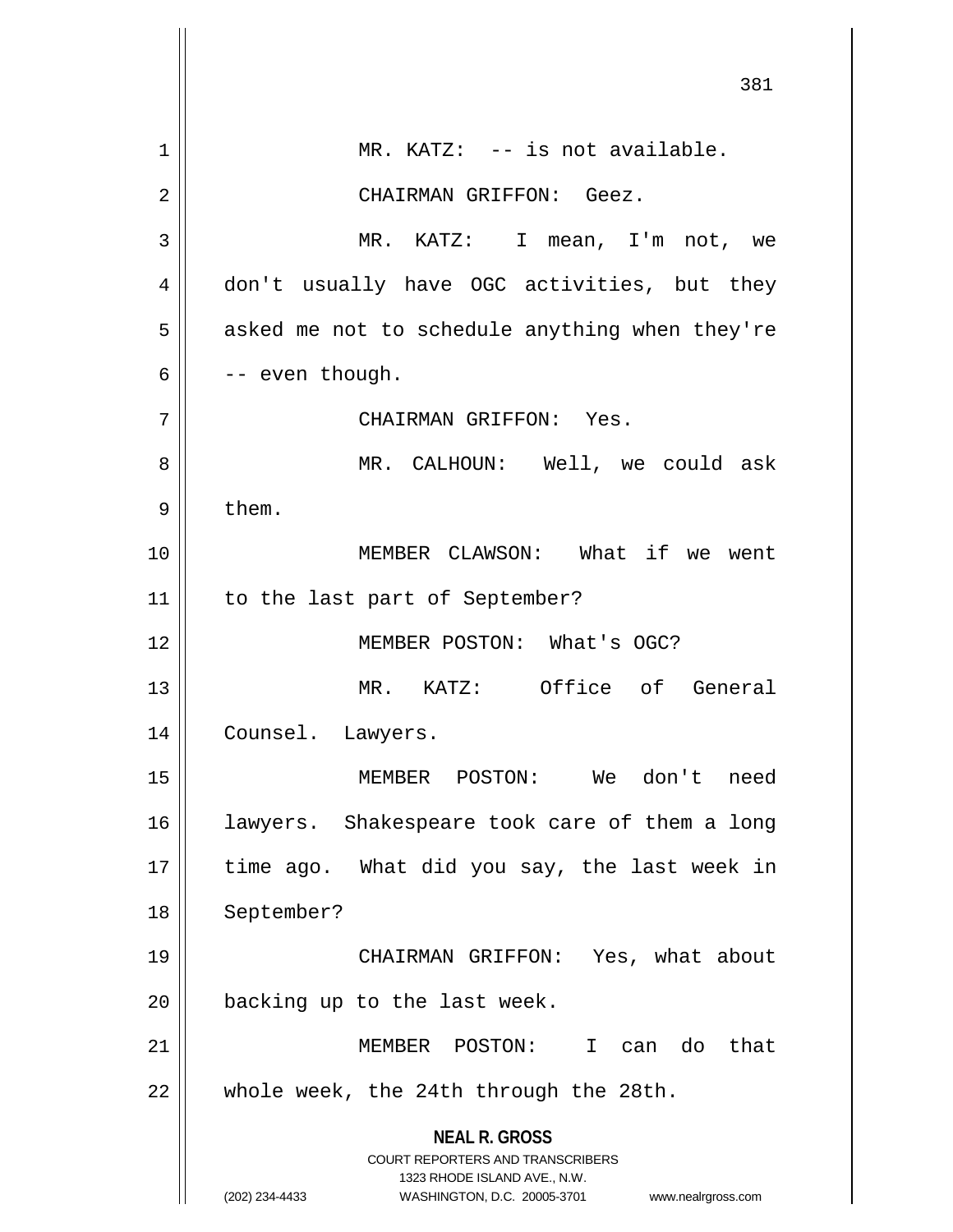**NEAL R. GROSS** COURT REPORTERS AND TRANSCRIBERS 1323 RHODE ISLAND AVE., N.W. (202) 234-4433 WASHINGTON, D.C. 20005-3701 www.nealrgross.com 382 1 | CHAIRMAN GRIFFON: How about the  $2 \parallel$  28th? Yes, that is the end of a fiscal year.  $3 \parallel$  That's what I get concerned about, you know. 4 | The 28th? 5 || MEMBER MUNN: Of September? 6 CHAIRMAN GRIFFON: September. 7 | It's kind of tight. 8 MR. KATZ: Really tight, yes. I 9 don't think so. 10 CHAIRMAN GRIFFON: Yes, yes. 11 || MEMBER MUNN: Especially right 12 | after Denver. 13 || MEMBER POSTON: We need to get the 14 federal government to go to an academic year. 15 MR. KATZ: That's coming right 16 | around the corner. Probably next year. 17 (Laughter.) 18 || CHAIRMAN GRIFFON: All right. 19 Well, are we back out in November then? 20 MEMBER MUNN: Unless we can 21  $\parallel$  rethink that first week in October. 22 || CHAIRMAN GRIFFON: What about the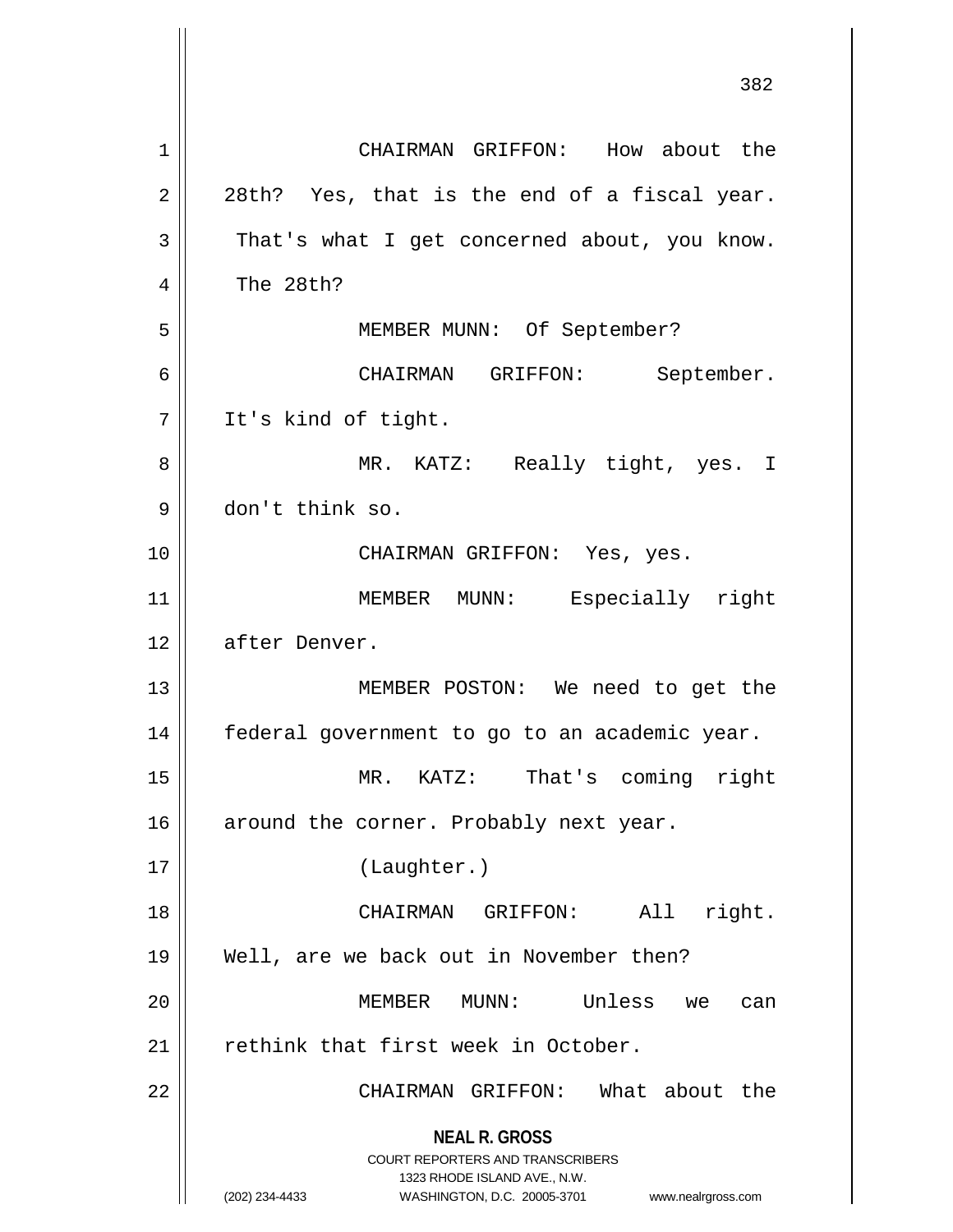**NEAL R. GROSS** COURT REPORTERS AND TRANSCRIBERS 1323 RHODE ISLAND AVE., N.W. (202) 234-4433 WASHINGTON, D.C. 20005-3701 www.nealrgross.com 383  $1 \parallel 19$ th? 2 MR. KATZ: It doesn't work for  $3 \parallel$  that reason. 4 CHAIRMAN GRIFFON: What about 5 November 19th? 6 MEMBER CLAWSON: I was conflicted  $7$  | on the 20th, so what about the  $-$ -8 CHAIRMAN GRIFFON: You can't make  $9 \parallel$  the  $9^{th}$ ? Oh, yes, travel-wise, you couldn't  $10$  || make the  $-$ 11 || MEMBER CLAWSON: What about the  $12 \parallel 26$ th? 13 CHAIRMAN GRIFFON: Yes, that's  $14$  | okay with me. 15 MEMBER POSTON: Does that mean 16 we'd travel on the 25th, which is the week of 17 | Thanksgiving? 18 || MR. KATZ: Oh, that's not good. 19 MEMBER POSTON: The worst time in  $20$  | the world to travel is that Sunday. 21 || CHAIRMAN GRIFFON: Yes, that's the 22 worst travel day.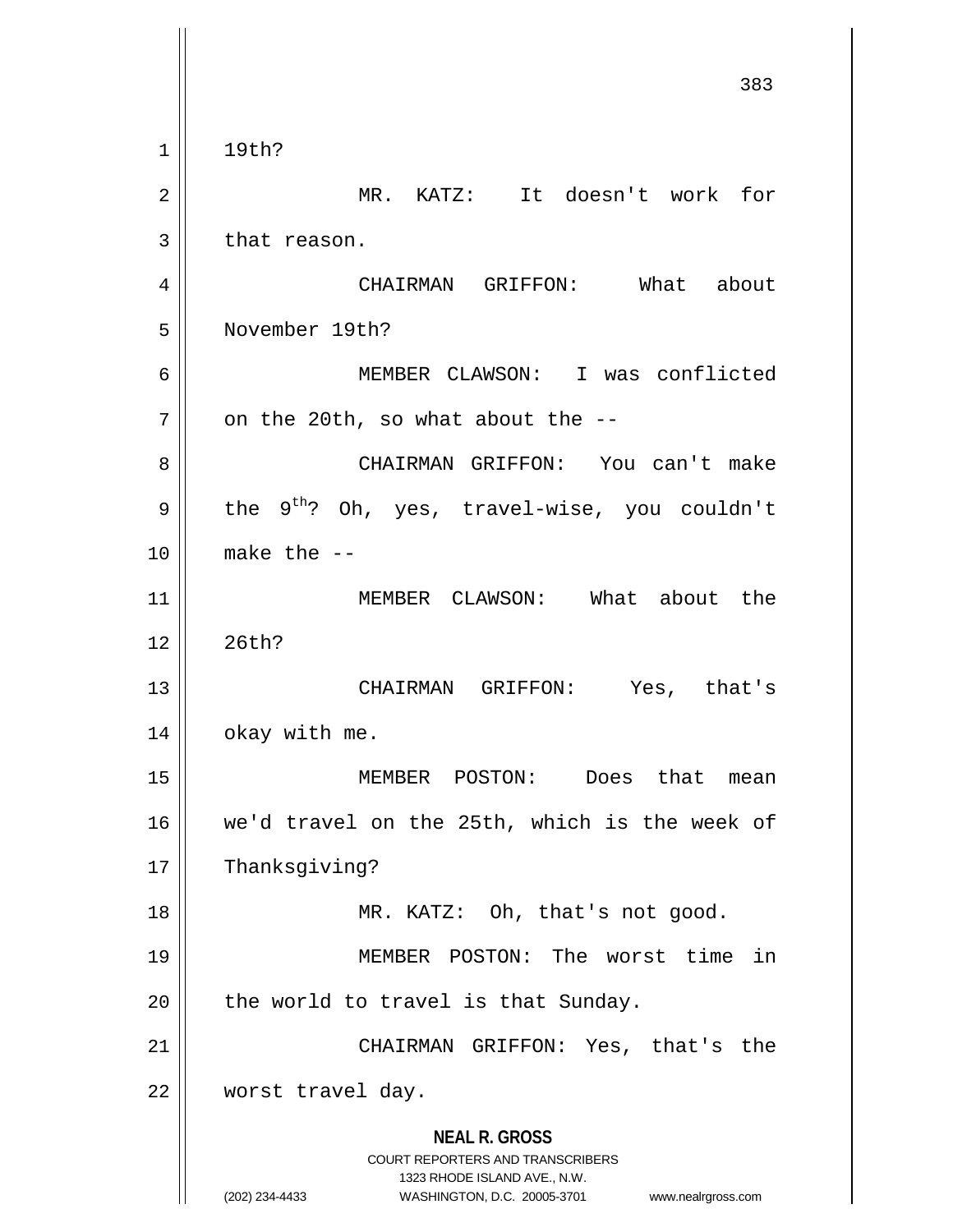**NEAL R. GROSS** COURT REPORTERS AND TRANSCRIBERS 1323 RHODE ISLAND AVE., N.W. (202) 234-4433 WASHINGTON, D.C. 20005-3701 www.nealrgross.com 1 || MR. KATZ: Wait. What day is 2 | Thanksgiving? 3 || MR. CALHOUN: Thursday the 22nd. 4 || CHAIRMAN GRIFFON: The 22nd. 5 MR. KATZ: Yes, so the 27th, you'd 6 have to do the 27th. You couldn't do the 7 26th. 8 CHAIRMAN GRIFFON: All right. The  $9 \parallel 27th.$ 10 MR. KATZ: Yes, I know you don't  $11$  like that. 12 CHAIRMAN GRIFFON: That's all  $13$  || right. 14 MR. KATZ: Okay. November 27th? 15 || CHAIRMAN GRIFFON: Yes. 16 || MR. FARVER: Now, the other option  $17$ 18 || CHAIRMAN GRIFFON: Well, that only 19 | took 15 minutes. 20 MR. FARVER: -- is we're not going 21 || to get another one in before the end of the  $22$  || year, so if you just wanted even to stretch it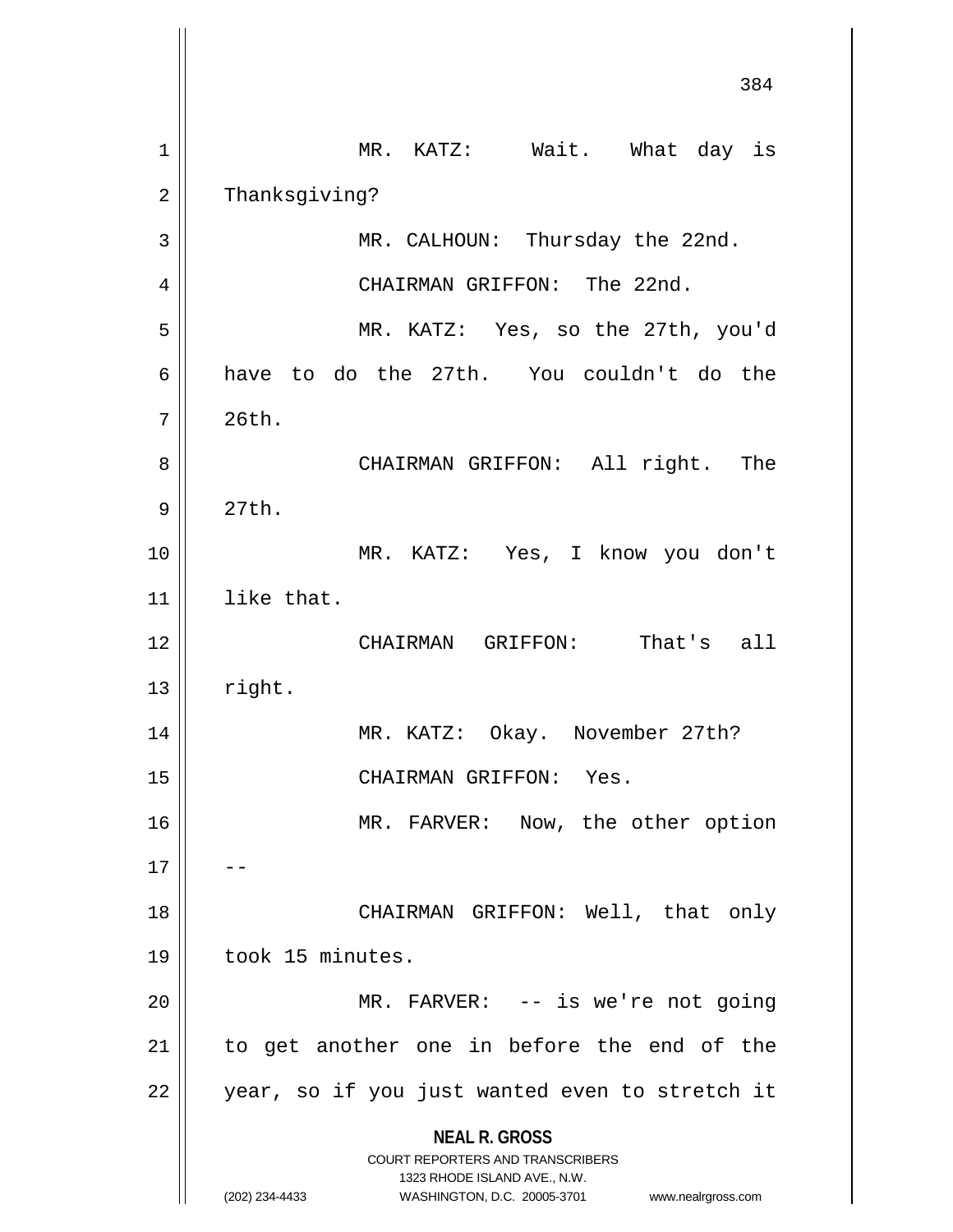**NEAL R. GROSS** COURT REPORTERS AND TRANSCRIBERS 1323 RHODE ISLAND AVE., N.W. (202) 234-4433 WASHINGTON, D.C. 20005-3701 www.nealrgross.com 1 || out to the beginning of December. It's up to  $2 \parallel$  you, but --3 CHAIRMAN GRIFFON: Well, then we'd  $4 \parallel$  have to add two more sites for you then, Doug. 5 MEMBER MUNN: No, you really don't 6 Want to do that because  $-$ 7 CHAIRMAN GRIFFON: I think let's 8 || stick with this date. 9 MEMBER MUNN: -- you've got a big  $10$  || meeting  $-$ 11  $\parallel$  MR. KATZ: November 27<sup>th</sup>. 12 MR. FARVER: That's fine. 13 || MEMBER MUNN: -- coming up on the 14 || 10th in Tennessee. 15 || CHAIRMAN GRIFFON: Oh, yes, right. 16 MEMBER MUNN: You don't want to do  $17$   $\parallel$  that. The 27th? 18 MEMBER POSTON: When is the Board 19 meeting? 20 || MR. KATZ: It's early December. 21 || MEMBER MUNN: The 27th, right? 22 CHAIRMAN GRIFFON: Yes.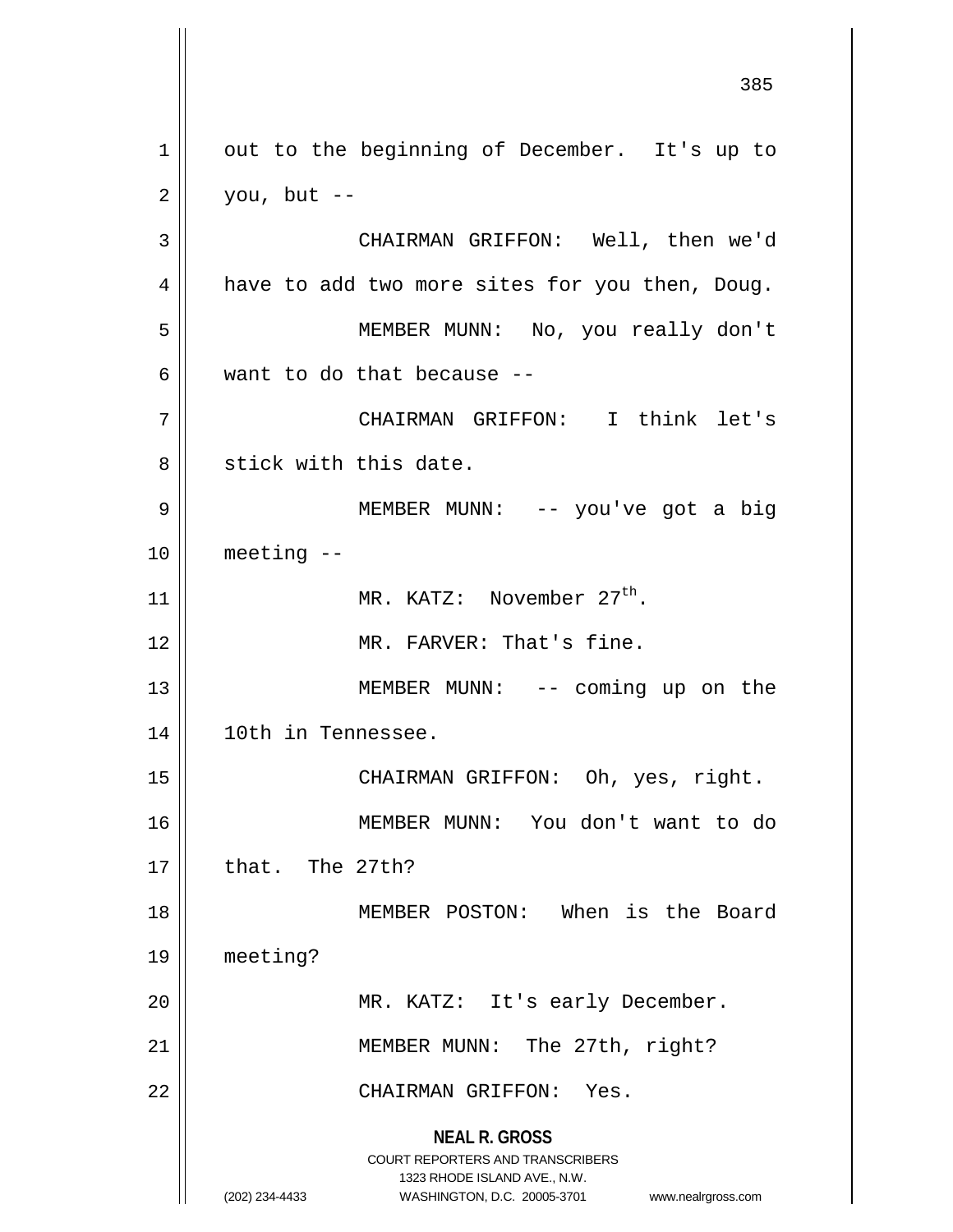**NEAL R. GROSS** COURT REPORTERS AND TRANSCRIBERS 1323 RHODE ISLAND AVE., N.W. (202) 234-4433 WASHINGTON, D.C. 20005-3701 www.nealrgross.com 1 | MEMBER CLAWSON: The Board meeting 2 || is the 10th. MEMBER MUNN: It's the 10th 4 | through the 12th. MEMBER POSTON: And we don't know | where it's going to be yet, do we? MEMBER MUNN: Tennessee. That's 8 What we said before. 9 || MEMBER POSTON: Tennessee where? MR. KATZ: Tennessee. MEMBER POSTON: So just pick out | any part of Tennessee you like. CHAIRMAN GRIFFON: Okay. The last || thing that I -- MEMBER MUNN: Are we going to meet || at 8:30 in the morning? MR. KATZ: Oak Ridge is where we're going to be. CHAIRMAN GRIFFON: Well, I'll just  $\vert$  -- that's all right. We don't even have to discuss this one. We discussed it earlier. I || think we should probably call it quits here